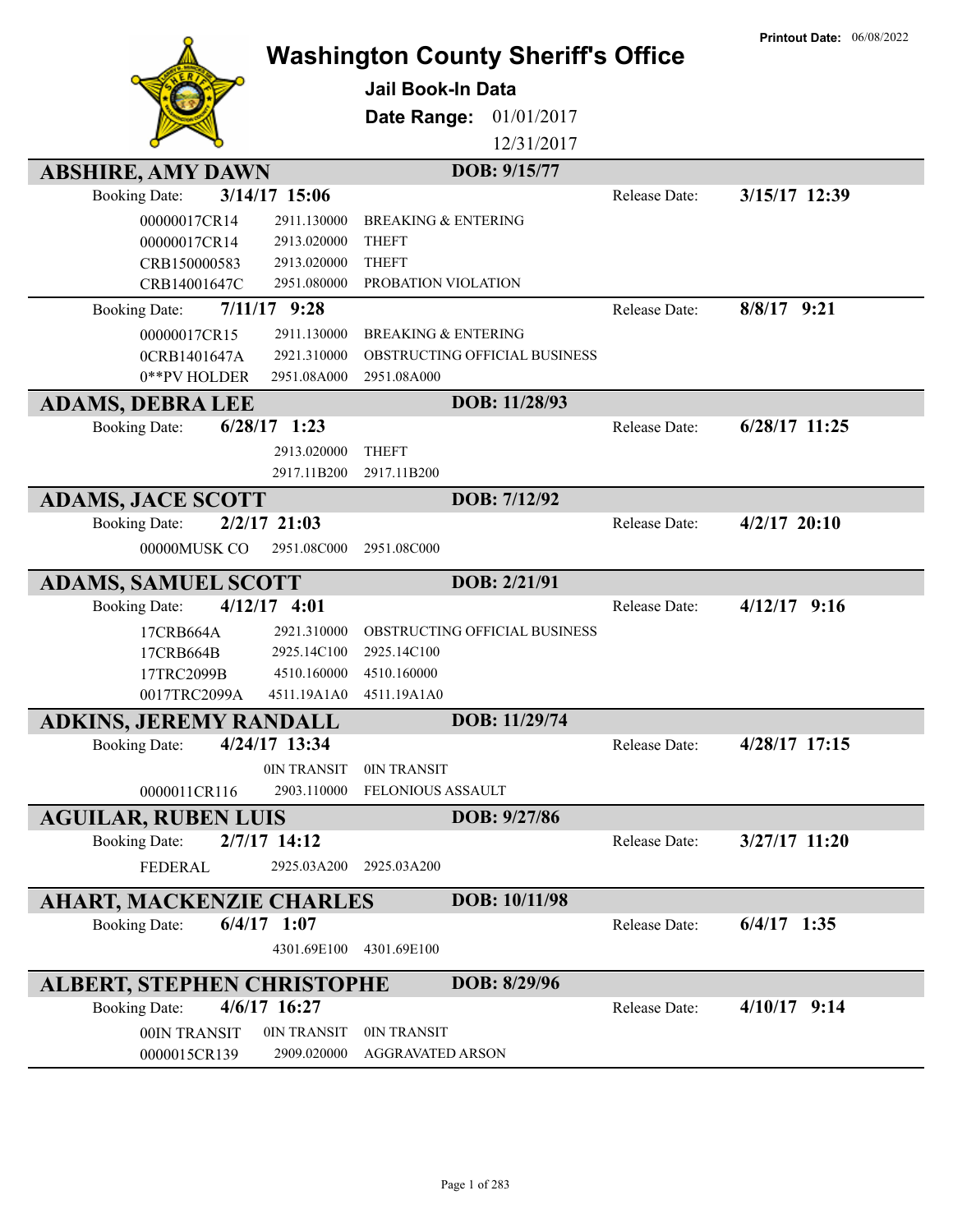| <b>Washington County Sheriff's Office</b>               |                 |                                 |               | <b>Printout Date: 06/08/2022</b> |
|---------------------------------------------------------|-----------------|---------------------------------|---------------|----------------------------------|
|                                                         |                 |                                 |               |                                  |
|                                                         |                 | <b>Jail Book-In Data</b>        |               |                                  |
|                                                         |                 | 01/01/2017<br>Date Range:       |               |                                  |
|                                                         |                 | 12/31/2017                      |               |                                  |
| ALEXANDER, DYLAN MICHAEL                                |                 | DOB: 6/6/97                     |               |                                  |
| <b>Booking Date:</b>                                    | $1/21/17$ 13:12 |                                 | Release Date: | 1/21/17 15:35                    |
|                                                         | 2925.110000     | <b>POSSESSION OF DRUGS</b>      |               |                                  |
|                                                         | 2925.140000     | DRUG PARAPHERNALIA              |               |                                  |
|                                                         | 4301.69E100     | 4301.69E100                     |               |                                  |
|                                                         | 4507.30A000     | 4507.30A000<br>DOB: 12/20/89    |               |                                  |
| <b>ALEXANDER, GRAEME PHILIP</b><br><b>Booking Date:</b> | 7/20/17 16:09   |                                 | Release Date: | $7/21/17$ 11:05                  |
| CRA1701306                                              | 2921.120000     | TAMPERING WITH EVIDENCE         |               |                                  |
|                                                         |                 |                                 |               |                                  |
| <b>Booking Date:</b>                                    | $6/13/17$ 14:55 |                                 | Release Date: | $6/14/17$ 12:20                  |
| CRA170001039                                            | 2919.220000     | ENDANGERING CHILDREN            |               |                                  |
| <b>ALEXANDER, PHILIP LEE</b>                            |                 | DOB: 10/31/64                   |               |                                  |
| <b>Booking Date:</b>                                    | 6/23/17 19:52   |                                 | Release Date: | $9/13/17$ 6:00                   |
| 00017CRB1393                                            | 2903.210000     | AGGRAVATED MENACING OR STALKING |               |                                  |
| 0000017CR130                                            | 2921.050000     | <b>RETALIATION</b>              |               |                                  |
| <b>ALEXANDER, SEAN T ANDREW</b>                         |                 | DOB: 12/1/93                    |               |                                  |
| 9/7/17 14:07<br><b>Booking Date:</b>                    |                 |                                 | Release Date: | $9/7/17$ 14:15                   |
| 00000017CR73                                            | 2925.110000     | POSSESSION OF DRUGS             |               |                                  |
| <b>ALLAN, JOSHUA ERIC</b>                               |                 | DOB: 5/3/93                     |               |                                  |
| <b>Booking Date:</b>                                    | 9/25/17 12:40   |                                 | Release Date: | $12/21/17$ 6:00                  |
| 0000013CR371                                            | 2951.08A000     | 2951.08A000                     |               |                                  |
| <b>ALLEN, MICHAEL EDWARD</b>                            |                 | DOB: 5/8/62                     |               |                                  |
| <b>Booking Date:</b>                                    | $1/28/17$ 9:43  |                                 | Release Date: | $2/3/17$ 6:00                    |
| 0CRB1700173A                                            | 2919.250000     | DOMESTIC VIOLENCE               |               |                                  |
| 0CRB1700173B                                            | 2919.250000     | DOMESTIC VIOLENCE               |               |                                  |
| 0CRB1700174B                                            | 2925.110000     | POSSESSION OF DRUGS             |               |                                  |
| 0CRB1700174A                                            | 2925.140000     | DRUG PARAPHERNALIA              |               |                                  |
| 00015TRC7773                                            | 2951.080000     | PROBATION VIOLATION             |               |                                  |
| <b>ALLMAN, ANGELA MARIE</b>                             |                 | DOB: 8/13/81                    |               |                                  |
| 2/8/17 15:21<br><b>Booking Date:</b>                    |                 |                                 | Release Date: | $2/14/17$ 7:45                   |
| 0000MEIGS CO                                            | 2951.08C000     | 2951.08C000                     |               |                                  |
| <b>ALLMAN, JASON WAYNE</b>                              |                 | DOB: 6/30/82                    |               |                                  |
| $3/7/17$ 9:38<br><b>Booking Date:</b>                   |                 |                                 | Release Date: | 3/7/17 10:49                     |
| 000017TRD989                                            | 4510.210000     | 4510.210000                     |               |                                  |
| 000017TRD989                                            | 4513.241000     | 4513.241000                     |               |                                  |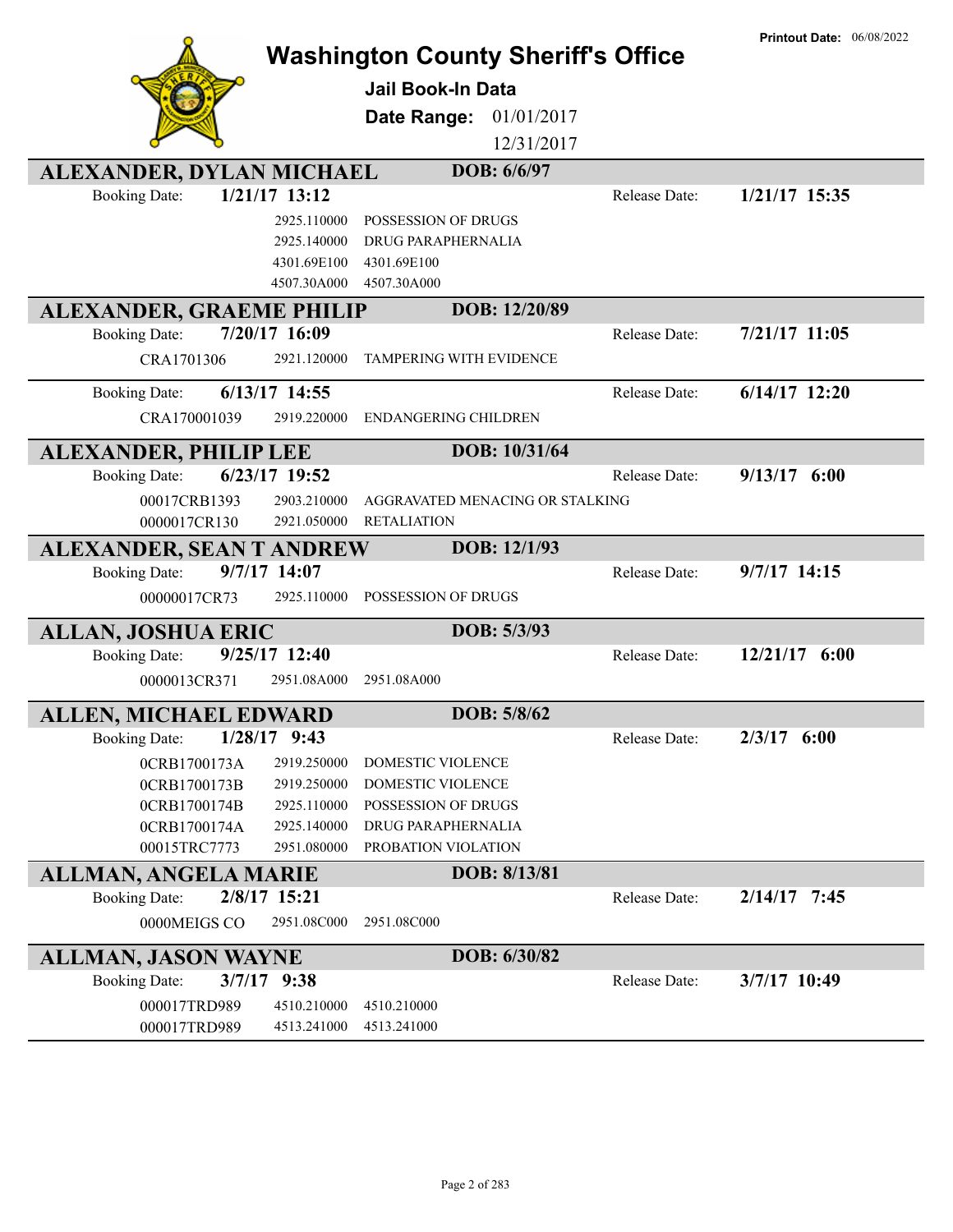| <b>AMBROZY, JEFFERY ALLEN</b>                                                                                            | <b>Washington County Sheriff's Office</b><br><b>Jail Book-In Data</b><br>Date Range:<br>01/01/2017<br>12/31/2017<br>DOB: 3/25/61 |               | <b>Printout Date: 06/08/2022</b> |
|--------------------------------------------------------------------------------------------------------------------------|----------------------------------------------------------------------------------------------------------------------------------|---------------|----------------------------------|
| 4/20/17 17:29<br><b>Booking Date:</b>                                                                                    |                                                                                                                                  | Release Date: | $5/20/17$ 6:00                   |
| 000017CRB138<br>2937.290000<br>0017TRC5940C<br>4510.12A100<br>4511.19A100<br>0016TRC5940A<br>0017TRC5940B<br>4511.19A2B0 | FAIL TO APPEAR/ RECOG. BOND<br>4510.12A100<br>4511.19A100<br>4511.19A2B0                                                         |               |                                  |
| <b>AMMELL, KENNETH ALBERT</b>                                                                                            | DOB: 3/10/84                                                                                                                     |               |                                  |
| 1/30/17 16:40<br><b>Booking Date:</b><br>0002016SP603<br>2919.210000                                                     | NONSUPPORT OF DEPENDENTS                                                                                                         | Release Date: | 1/31/17 11:45                    |
| <b>ANDERMANIS, ALISON JO</b>                                                                                             | DOB: 1/22/99                                                                                                                     |               |                                  |
| 9/16/17 22:11<br><b>Booking Date:</b><br>00017CRB1678<br>2919.250000                                                     | DOMESTIC VIOLENCE                                                                                                                | Release Date: | 9/18/17 11:38                    |
| <b>ANDERSON, DILLON GAGE</b>                                                                                             | DOB: 2/7/95                                                                                                                      |               |                                  |
| 1/27/17 12:44<br><b>Booking Date:</b><br>2951.080000                                                                     | PROBATION VIOLATION                                                                                                              | Release Date: | 2/1/17<br>6:00                   |
| <b>ANDERSON, JOSHUA KEVIN</b>                                                                                            | DOB: 3/15/85                                                                                                                     |               |                                  |
| 3/20/17 20:55<br><b>Booking Date:</b><br>000017CRB463<br>2903.210000                                                     | AGGRAVATED MENACING OR STALKING                                                                                                  | Release Date: | 3/22/17 18:50                    |
| <b>ANDERSON, STEPHEN PATRICK</b><br>4/18/17 9:49<br><b>Booking Date:</b>                                                 | DOB: 1/27/58                                                                                                                     | Release Date: | 4/20/17 15:40                    |
| 000017CRB360<br>2937.290000<br>TRD16003039A<br>4510.110000<br>TRD16003039B<br>4513.263000                                | FAIL TO APPEAR/ RECOG. BOND<br>4510.110000<br>4513.263000                                                                        |               |                                  |
| <b>ANDERSON, TAMIKA CHERIE</b>                                                                                           | DOB: 9/11/87                                                                                                                     |               |                                  |
| $4/18/17$ 0:25<br><b>Booking Date:</b><br>00000017CR55<br>2913.31A000                                                    | 2913.31A000                                                                                                                      | Release Date: | 4/18/17 13:52                    |
| <b>ANDREWS, CHARLES GREGORY</b>                                                                                          | DOB: 6/23/65                                                                                                                     |               |                                  |
| 8/10/17 12:10<br><b>Booking Date:</b><br>17CRB1434<br>2919.250000                                                        | DOMESTIC VIOLENCE                                                                                                                | Release Date: | $8/11/17$ 12:10                  |
| <b>ANDREWS, JAMES DAVID II</b>                                                                                           | DOB: 8/3/78                                                                                                                      |               |                                  |
| $1/23/17$ 0:35<br><b>Booking Date:</b>                                                                                   |                                                                                                                                  | Release Date: | $1/24/17$ 15:15                  |
| 17CRB130<br>2705.020000<br>16TRC6642AB<br>4511.19A1A0                                                                    | <b>CONTEMPT OF COURT</b><br>4511.19A1A0                                                                                          |               |                                  |
| $2/1/17$ 13:28<br><b>Booking Date:</b>                                                                                   |                                                                                                                                  | Release Date: | $3/21/17$ 7:45                   |
| 2903.01Z000<br>0000016CR164<br>2903.02Z000<br>0000016CR164<br>2903.110000<br>0000016CR164<br>2923.160000<br>0000016CR164 | 2903.01Z000<br>2903.02Z000<br>FELONIOUS ASSAULT<br>IMPROPER HANDLING/DISCHARGING WEAPON IN MOTOR VEHICLE                         |               |                                  |
|                                                                                                                          |                                                                                                                                  |               |                                  |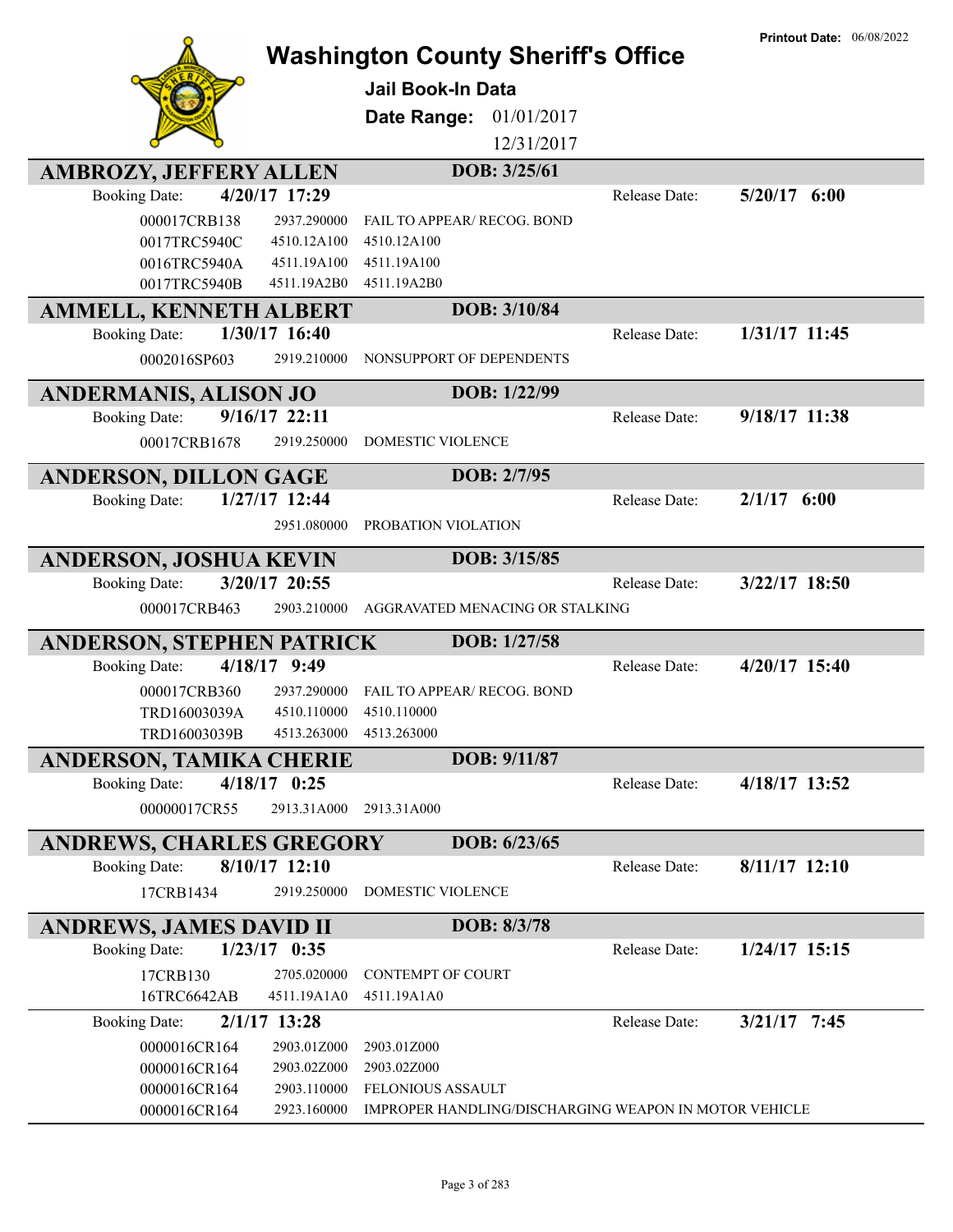|                                                                     | <b>Washington County Sheriff's Office</b><br>Jail Book-In Data<br>01/01/2017<br>Date Range:<br>12/31/2017 |               | <b>Printout Date: 06/08/2022</b> |
|---------------------------------------------------------------------|-----------------------------------------------------------------------------------------------------------|---------------|----------------------------------|
| <b>ANDREWS, JAMES RYAN</b>                                          | DOB: 1/29/85                                                                                              |               |                                  |
| $7/13/17$ 20:00<br><b>Booking Date:</b>                             |                                                                                                           | Release Date: | 7/17/17 18:59                    |
| CRB170001246<br>2919.250000                                         | <b>DOMESTIC VIOLENCE</b>                                                                                  |               |                                  |
| <b>ANGELO, PEYTON KYLE</b>                                          | DOB: 3/14/99                                                                                              |               |                                  |
| $7/3/17$ 7:30<br><b>Booking Date:</b>                               |                                                                                                           | Release Date: | 7/3/17 11:15                     |
| 529.0200000                                                         | 529.0200000                                                                                               |               |                                  |
| <b>ANTILL, JAMES LOUIS JR</b>                                       | DOB: 7/20/83                                                                                              |               |                                  |
| 2/15/17 12:43<br><b>Booking Date:</b>                               |                                                                                                           | Release Date: | 2/16/17 10:30                    |
| 00016CRB1472<br>2705.02A000                                         | 2705.02A000                                                                                               |               |                                  |
|                                                                     | DOB: 3/25/72                                                                                              |               |                                  |
| <b>ANTILL, KEVIN PAUL</b><br>$6/12/17$ 9:12<br><b>Booking Date:</b> |                                                                                                           | Release Date: | $6/12/17$ 11:55                  |
| 2951.08A000                                                         | 2951.08A000                                                                                               |               |                                  |
|                                                                     |                                                                                                           |               |                                  |
| <b>ARCHER, RICHARD EDWARD</b>                                       | DOB: 1/30/69                                                                                              |               |                                  |
| 8/10/17 13:39<br><b>Booking Date:</b>                               |                                                                                                           | Release Date: | 9/15/17 14:05                    |
| 000MUSKINGU<br>2705.020000                                          | <b>CONTEMPT OF COURT</b>                                                                                  |               |                                  |
| <b>ARCHIE, PRESTON VERN</b>                                         | DOB: 1/1/92                                                                                               |               |                                  |
| $8/8/17$ 1:05<br><b>Booking Date:</b>                               |                                                                                                           | Release Date: | 8/8/17 15:37                     |
| 17CRB1410<br>2919.250000                                            | DOMESTIC VIOLENCE                                                                                         |               |                                  |
| 12/28/17 11:30<br><b>Booking Date:</b>                              |                                                                                                           | Release Date: | 12/29/17 11:20                   |
| CRB170002324<br>2919.250000                                         | DOMESTIC VIOLENCE                                                                                         |               |                                  |
| 9/13/17 10:28                                                       |                                                                                                           | Release Date: | 9/13/17 13:34                    |
| <b>Booking Date:</b><br>2919.250000                                 | <b>DOMESTIC VIOLENCE</b>                                                                                  |               |                                  |
| 00017CRB1410                                                        |                                                                                                           |               |                                  |
| 6/19/17 10:24<br><b>Booking Date:</b>                               |                                                                                                           | Release Date: | $6/20/17$ 16:00                  |
| 2909.040000<br>0000017CR129                                         | DISRUPTING PUBLIC SERVICES                                                                                |               |                                  |
| 2919.250000<br>CRB170001058                                         | DOMESTIC VIOLENCE                                                                                         |               |                                  |
| <b>ARMSTRONG, ANGELA JO</b>                                         | DOB: 3/17/63                                                                                              |               |                                  |
| 2/20/17 18:08<br><b>Booking Date:</b>                               |                                                                                                           | Release Date: | $2/23/17$ 6:00                   |
| 2925.140000<br>0000017CRB37                                         | <b>DRUG PARAPHERNALIA</b>                                                                                 |               |                                  |
| <b>ARMSTRONG, JOSHUA ANDREW</b>                                     | DOB: 12/13/88                                                                                             |               |                                  |
| 12/1/17 9:46<br><b>Booking Date:</b>                                |                                                                                                           | Release Date: | 12/5/17 10:00                    |
| 0017CRB157PV<br>2951.080000                                         | PROBATION VIOLATION                                                                                       |               |                                  |
| $2/6/17$ 14:40<br><b>Booking Date:</b>                              |                                                                                                           | Release Date: | 2/6/17 15:00                     |
| 2909.060000<br>000017CRB157                                         | <b>CRIMINAL DAMAGING</b>                                                                                  |               |                                  |
| <b>Booking Date:</b><br>$1/25/17$ 1:08                              |                                                                                                           | Release Date: | $1/25/17$ 10:30                  |
| 2917.11B200                                                         | 2917.11B200                                                                                               |               |                                  |
|                                                                     |                                                                                                           |               |                                  |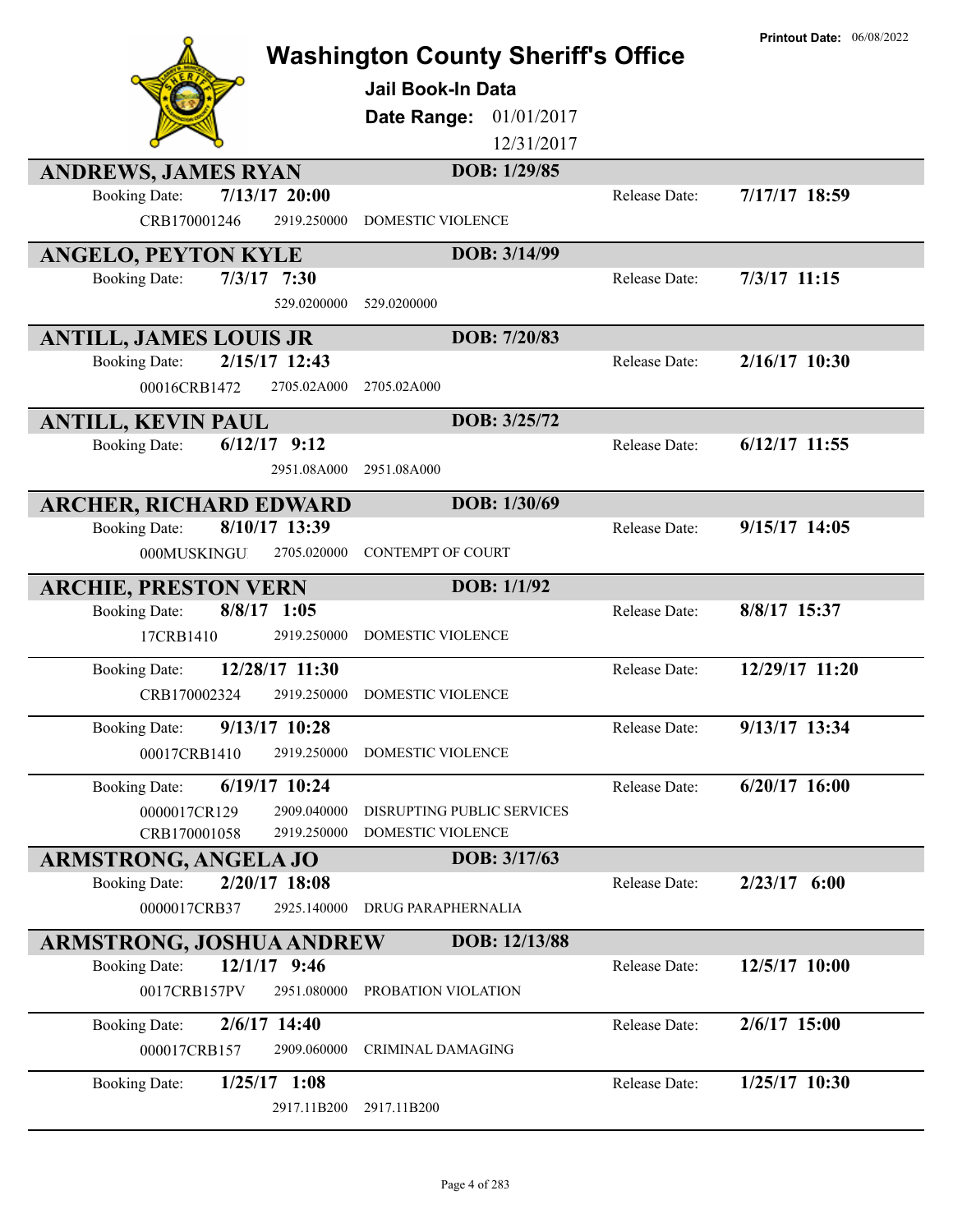| <b>ARNETT, DEIDRE FAWN</b><br>3/6/17 15:22<br><b>Booking Date:</b>                                     | <b>Jail Book-In Data</b><br>Date Range:                                                                                                            | <b>Washington County Sheriff's Office</b><br>01/01/2017<br>12/31/2017<br>DOB: 8/21/66<br>Release Date: | <b>Printout Date: 06/08/2022</b><br>3/8/17 11:00 |
|--------------------------------------------------------------------------------------------------------|----------------------------------------------------------------------------------------------------------------------------------------------------|--------------------------------------------------------------------------------------------------------|--------------------------------------------------|
| 00015CRB1964                                                                                           | 2951.080000<br>PROBATION VIOLATION                                                                                                                 |                                                                                                        |                                                  |
| 3/19/17 14:42<br><b>Booking Date:</b><br>00LICKING CO<br>00LICKING CO<br>00LICKING CO                  | 4510.160000<br>4510.160000<br>4511.19A1A0<br>4511.19A1A0<br>4511.202000<br>4511.202000                                                             | Release Date:                                                                                          | 3/19/17 17:25                                    |
| <b>ARNOLD, JAMES EDWARD</b>                                                                            |                                                                                                                                                    | DOB: 10/20/74                                                                                          |                                                  |
| $2/25/17$ 2:55<br><b>Booking Date:</b><br>CRA17000351A<br>CRA17000351B<br>CRB170000352<br>TRC170001104 | 2925.110000<br>POSSESSION OF DRUGS<br>2925.110000<br><b>POSSESSION OF DRUGS</b><br>2925.140000<br>DRUG PARAPHERNALIA<br>4511.19A100<br>4511.19A100 | Release Date:                                                                                          | 2/27/17 11:07                                    |
| <b>ARTHERHULTS, NICKOLAS PAUL</b>                                                                      |                                                                                                                                                    | DOB: 1/12/88                                                                                           |                                                  |
| $8/25/17$ 1:07<br><b>Booking Date:</b><br>0017TRD5486A<br>0017TRD5486B                                 | 4510.140000<br>4510.140000<br>4511.370000<br>4511.370000                                                                                           | Release Date:                                                                                          | $9/1/17$ 14:15                                   |
| <b>ASH, ETHAN WADE</b>                                                                                 |                                                                                                                                                    | DOB: 2/5/88                                                                                            |                                                  |
| 7/27/17 20:50<br><b>Booking Date:</b><br>TRC160007230                                                  | 2951.080000<br>PROBATION VIOLATION                                                                                                                 | Release Date:                                                                                          | $8/3/17$ 6:00                                    |
| $3/23/17$ 9:05<br><b>Booking Date:</b><br>0000016CR296<br>TRC160007230                                 | 2913.020000<br><b>THEFT</b><br>4511.19A1A0<br>4511.19A1A0                                                                                          | Release Date:                                                                                          | 5/14/17 6:00                                     |
| <b>ASHBY, BRUCE EDWARD</b>                                                                             |                                                                                                                                                    | DOB: 12/1/82                                                                                           |                                                  |
| $9/20/17$ 12:28<br><b>Booking Date:</b><br>00017CRA1693                                                | 2909.23<br>Making terroristic threat                                                                                                               | Release Date:                                                                                          | $9/22/17$ 11:09                                  |
| <b>ASHCRAFT, DAVID CLINTON</b>                                                                         |                                                                                                                                                    | DOB: 7/23/43                                                                                           |                                                  |
| 3/13/17 21:19<br><b>Booking Date:</b>                                                                  |                                                                                                                                                    | Release Date:                                                                                          | $3/14/17$ 13:12                                  |
| CRB170000450                                                                                           | 2919.270000                                                                                                                                        | VIOLATION OF PROTECTION ORDER/CONSENT AGREEMENT                                                        |                                                  |
| 2/15/17 19:40<br><b>Booking Date:</b><br>000017CRB287                                                  | 2903.210000                                                                                                                                        | Release Date:<br>AGGRAVATED MENACING OR STALKING                                                       | 2/17/17 19:30                                    |
| <b>ASHWELL, ALEISHA MORGAN</b>                                                                         |                                                                                                                                                    | DOB: 2/6/90                                                                                            |                                                  |
| 8/26/17 15:36<br><b>Booking Date:</b><br>00017TRD2392                                                  | 335.0700000<br>335.0700000                                                                                                                         | Release Date:                                                                                          | 8/28/17 12:00                                    |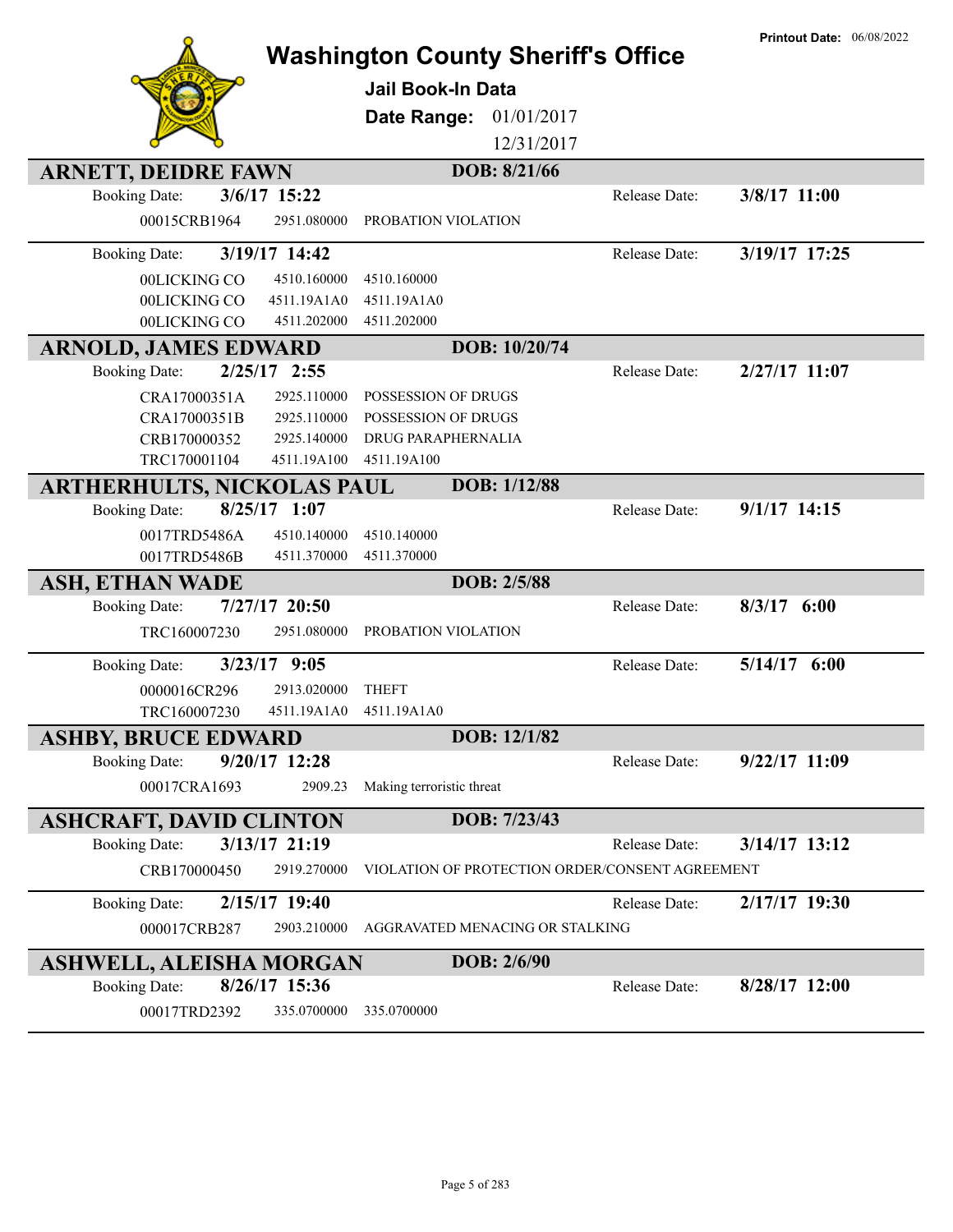|                                                            | <b>Washington County Sheriff's Office</b><br><b>Jail Book-In Data</b><br>01/01/2017<br>Date Range:<br>12/31/2017 | <b>Printout Date: 06/08/2022</b> |
|------------------------------------------------------------|------------------------------------------------------------------------------------------------------------------|----------------------------------|
|                                                            |                                                                                                                  |                                  |
| <b>ASTRAITIS, GALE DARLEENE</b>                            | DOB: 11/14/55                                                                                                    |                                  |
| 4/18/17 17:35<br><b>Booking Date:</b>                      | Release Date:                                                                                                    | 4/19/17 10:56                    |
| TRC17002266A<br>4511.19A1H0<br>TRC17002266B<br>4511.200000 | 4511.19A1H0<br>RECKLESS OPERATION OF MOTOR VEHICLE                                                               |                                  |
| 7/28/17 13:21<br><b>Booking Date:</b>                      | Release Date:                                                                                                    | 7/29/17 6:00                     |
| 2951.080000                                                | PROBATION VIOLATION                                                                                              |                                  |
| 9/8/17 18:38<br><b>Booking Date:</b>                       | Release Date:                                                                                                    | 9/18/17 6:00                     |
| 0017TRC2266A<br>4511.19A1A0                                | 4511.19A1A0                                                                                                      |                                  |
|                                                            |                                                                                                                  |                                  |
| 8/11/17 19:22<br><b>Booking Date:</b>                      | Release Date:                                                                                                    | $8/21/17$ 6:00                   |
| 0017TRC2266A<br>4511.19A1A0                                | 4511.19A1A0                                                                                                      |                                  |
| <b>AULT, JAMES DALTON</b>                                  | DOB: 2/19/96                                                                                                     |                                  |
| $1/5/17$ 17:40<br><b>Booking Date:</b>                     | Release Date:                                                                                                    | $1/19/17$ 7:30                   |
| 0000016CR208<br>2905.010000                                | <b>KIDNAPPING</b>                                                                                                |                                  |
| 0000016CR208<br>2911.010000                                | <b>AGGRAVATED ROBBERY</b>                                                                                        |                                  |
| 0000016CR208<br>2911.110000                                | AGGRAVATED BURGLARY                                                                                              |                                  |
| <b>AULT, RAY ALLEN JR</b>                                  | DOB: 7/30/67                                                                                                     |                                  |
| 10/26/17 17:48<br><b>Booking Date:</b>                     | Release Date:                                                                                                    | 10/27/17 14:30                   |
| 0000007SP438<br>2705.020000                                | <b>CONTEMPT OF COURT</b>                                                                                         |                                  |
| <b>AUSTIN, BRIAN DAVID</b>                                 | DOB: 3/16/81                                                                                                     |                                  |
| 7/20/17 20:24<br><b>Booking Date:</b>                      | Release Date:                                                                                                    | $7/24/17$ 6:00                   |
| 2913.020000<br>CRB1701304                                  | <b>THEFT</b>                                                                                                     |                                  |
| <b>AUSTIN, STEPHANIE RENEE</b>                             | DOB: 3/3/84                                                                                                      |                                  |
| $9/11/17$ 18:20<br><b>Booking Date:</b>                    | Release Date:                                                                                                    | $9/14/17$ 6:00                   |
| TRC1704787 A<br>4511.19A1A0                                | 4511.19A1A0                                                                                                      |                                  |
|                                                            |                                                                                                                  |                                  |
| <b>AUSTIN, TYLER PATRICK</b>                               | DOB: 7/13/93                                                                                                     |                                  |
| 1/8/17 17:40<br><b>Booking Date:</b>                       | Release Date:                                                                                                    | 1/9/17 15:55                     |
| 17CRB44<br>2919.250000                                     | DOMESTIC VIOLENCE                                                                                                |                                  |
| <b>AYERS, RAYMOND ALLEN</b>                                | DOB: 11/7/69                                                                                                     |                                  |
| 7/11/17 19:50<br><b>Booking Date:</b>                      | Release Date:                                                                                                    | $8/25/17$ 6:00                   |
| 00017CRB1242<br>2913.020000                                | <b>THEFT</b>                                                                                                     |                                  |
| <b>BABB, RUSSELL EUGENE</b>                                | DOB: 8/24/78                                                                                                     |                                  |
| $1/30/17$ 16:40<br><b>Booking Date:</b>                    | Release Date:                                                                                                    | $3/24/17$ 6:00                   |
| 0000013CR303<br>2951.08A000                                | 2951.08A000                                                                                                      |                                  |
|                                                            |                                                                                                                  |                                  |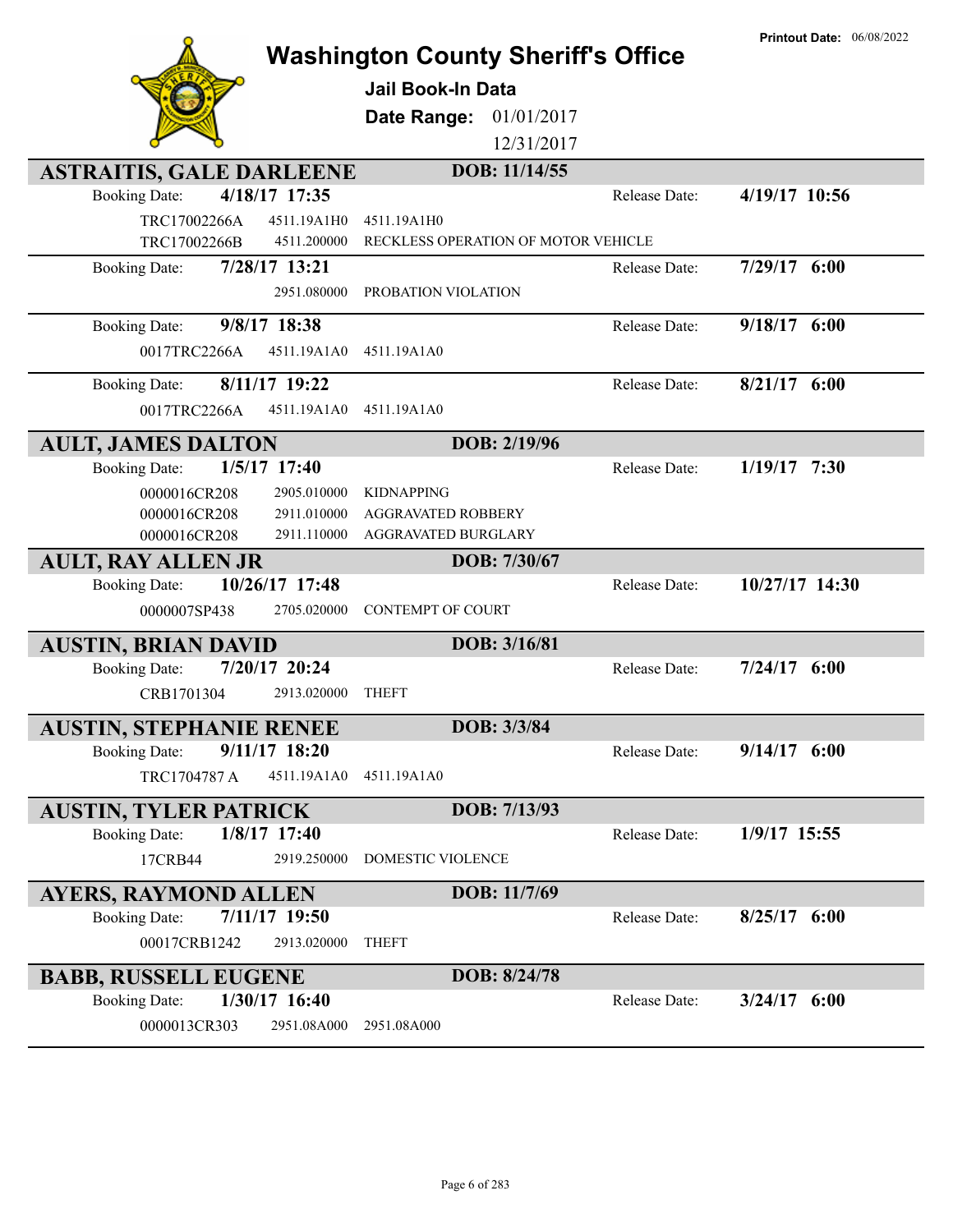| <b>Printout Date: 06/08/2022</b><br><b>Washington County Sheriff's Office</b> |                                                     |                 |  |
|-------------------------------------------------------------------------------|-----------------------------------------------------|-----------------|--|
|                                                                               |                                                     |                 |  |
|                                                                               | <b>Jail Book-In Data</b>                            |                 |  |
|                                                                               | 01/01/2017<br>Date Range:                           |                 |  |
|                                                                               | 12/31/2017                                          |                 |  |
| <b>BAILEY, JAMES CLIFTON</b>                                                  | DOB: 6/29/82                                        |                 |  |
| 3/6/17 23:53<br><b>Booking Date:</b>                                          | Release Date:                                       | $3/22/17$ 11:25 |  |
| 00017CRB402C<br>2925.110000                                                   | POSSESSION OF DRUGS                                 |                 |  |
| 00017CRB402A<br>2925.120000<br>00017CRB402B<br>2925.14C100                    | POSSESSION OF DRUG ABUSE INSTRUMENTS<br>2925.14C100 |                 |  |
| $1/7/17$ 6:46<br><b>Booking Date:</b>                                         | Release Date:                                       | 1/10/17 11:21   |  |
| 545.0500000                                                                   | 545.0500000                                         |                 |  |
|                                                                               | DOB: 5/26/97                                        |                 |  |
| <b>BAILEY, MICHAEL ALLEN</b><br>9/19/17 16:15<br><b>Booking Date:</b>         | Release Date:                                       | $9/22/17$ 10:39 |  |
| 00017CRA1687<br>2919.250000                                                   | <b>DOMESTIC VIOLENCE</b>                            |                 |  |
|                                                                               |                                                     |                 |  |
| <b>BAILEY, MICHAEL ANDREW</b>                                                 | DOB: 6/8/89                                         |                 |  |
| $6/27/17$ 14:30<br><b>Booking Date:</b>                                       | Release Date:                                       | $7/13/17$ 9:35  |  |
| 0000MEIGS CO<br>2925.030000                                                   | <b>TRAFFICKING IN DRUGS</b>                         |                 |  |
| 6/10/17 22:32<br><b>Booking Date:</b>                                         | Release Date:                                       | $6/27/17$ 8:20  |  |
| 0000000MEIGS<br>2925.030000                                                   | <b>TRAFFICKING IN DRUGS</b>                         |                 |  |
| <b>BAILEY, MITCHELL EDWARD</b>                                                | DOB: 12/4/89                                        |                 |  |
| 2/6/17 14:57<br><b>Booking Date:</b>                                          | Release Date:                                       | $2/13/17$ 6:00  |  |
| 17CRB218<br>2925.120000                                                       | POSSESSION OF DRUG ABUSE INSTRUMENTS                |                 |  |
| <b>BAILEY, WILLIAM CHEVELLE</b>                                               | DOB: 7/4/79                                         |                 |  |
| 10/3/17 12:28<br><b>Booking Date:</b>                                         | Release Date:                                       | 10/3/17 12:51   |  |
| 2925.140000<br>00017CRB1480                                                   | <b>DRUG PARAPHERNALIA</b>                           |                 |  |
| <b>BAISDEN, ISAAC NATHANIEL</b>                                               | DOB: 11/7/87                                        |                 |  |
| 7/20/17 22:14<br><b>Booking Date:</b>                                         | Release Date:                                       | 7/31/17 15:45   |  |
| 000GALLIA CO<br>2919.250000                                                   | DOMESTIC VIOLENCE                                   |                 |  |
| <b>BAKER, JOHNNY R JR</b>                                                     | DOB: 8/24/87                                        |                 |  |
| $2/24/17$ 15:10<br><b>Booking Date:</b>                                       | Release Date:                                       | 2/28/17 9:54    |  |
| 000SUMMIT CO<br>2951.08C000                                                   | 2951.08C000                                         |                 |  |
| <b>BAKER, KYLEE BRI</b>                                                       | DOB: 6/7/78                                         |                 |  |
| <b>Booking Date:</b><br>$6/15/17$ 10:15                                       | Release Date:                                       | $6/16/17$ 10:20 |  |
| 0002017AD165<br>2705.020000                                                   | <b>CONTEMPT OF COURT</b>                            |                 |  |
|                                                                               |                                                     |                 |  |
| <b>BAKER, LORNA MICHELLE</b><br>12/15/17 17:35<br><b>Booking Date:</b>        | DOB: 2/1/91<br>Release Date:                        | $12/21/17$ 8:10 |  |
| 000017CRB114<br>2951.080000                                                   | PROBATION VIOLATION                                 |                 |  |
|                                                                               |                                                     |                 |  |
| <b>BAKER, TIMOTHY GRAHAM</b>                                                  | DOB: 12/7/71                                        |                 |  |
| 10/17/17 22:49<br><b>Booking Date:</b>                                        | Release Date:                                       | 10/18/17 10:54  |  |
| 0000007FS101<br>2705.020000                                                   | <b>CONTEMPT OF COURT</b>                            |                 |  |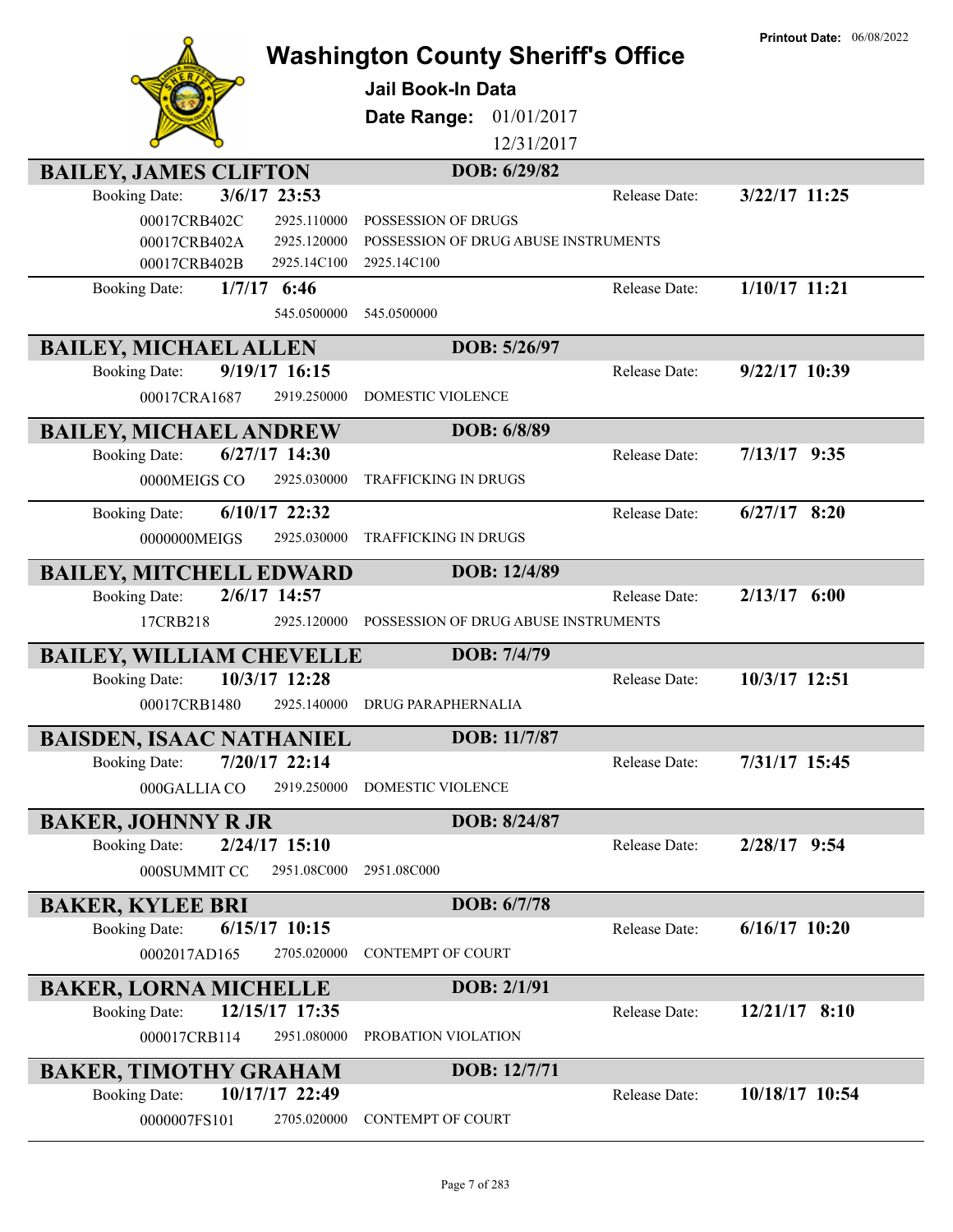|                                        |                            | <b>Washington County Sheriff's Office</b>                                                                                                                                                                                                                               |               | <b>Printout Date: 06/08/2022</b> |
|----------------------------------------|----------------------------|-------------------------------------------------------------------------------------------------------------------------------------------------------------------------------------------------------------------------------------------------------------------------|---------------|----------------------------------|
|                                        |                            | <b>Jail Book-In Data</b>                                                                                                                                                                                                                                                |               |                                  |
|                                        |                            | 01/01/2017<br>Date Range:                                                                                                                                                                                                                                               |               |                                  |
|                                        |                            | 12/31/2017                                                                                                                                                                                                                                                              |               |                                  |
| <b>BALDWIN, MELINDA SUE</b>            |                            | DOB: 10/3/84                                                                                                                                                                                                                                                            |               |                                  |
| 4/19/17 21:33<br><b>Booking Date:</b>  |                            |                                                                                                                                                                                                                                                                         | Release Date: | $4/20/17$ 9:42                   |
| 000MORGAN CO                           | 2919.250000                | DOMESTIC VIOLENCE                                                                                                                                                                                                                                                       |               |                                  |
| <b>BALL, DALTON MATTHEW</b>            |                            | DOB: 3/26/98                                                                                                                                                                                                                                                            |               |                                  |
| 10/24/17 22:56<br><b>Booking Date:</b> |                            |                                                                                                                                                                                                                                                                         | Release Date: | 10/30/17 7:45                    |
| 0000017CR249                           | 2911.12A2                  | BURGLARY TRESPASS IN OCCUPIED STRUCTURE, SEPERATLEY SECURED<br>STRUCTURE, OR SEPERATLEY OCCUPIED STRUCTURE THAT IS A PERMANENT OR<br>TEMPORARY HABITATION OF ANY PERSON WHEN ANY PERSON IS PRESENT OR<br>LIKELY TO BE PRESENT, W/ PURPOSE TO COMMIT IN THE HABITATION A |               |                                  |
| 0000017CR250                           | 2911.13A                   | BREAKING AND ENTERING PURPOSE COMMIT THEFT OFFENSE/FELONY<br>UNNOCCUPIED STRUCTURE -- USE OF FORCE STEALTH DECEPTION                                                                                                                                                    |               |                                  |
| 0000017CR249                           | 2913.020000                | <b>THEFT</b>                                                                                                                                                                                                                                                            |               |                                  |
| 0000017CR249                           | 2913.020000                | <b>THEFT</b>                                                                                                                                                                                                                                                            |               |                                  |
| 0000017CR249                           | 2913.020000                | <b>THEFT</b>                                                                                                                                                                                                                                                            |               |                                  |
| 0000017CR249                           | 2913.020000                | <b>THEFT</b><br><b>THEFT</b>                                                                                                                                                                                                                                            |               |                                  |
| 0000017CR250<br>0000017CR250           | 2913.020000<br>2913.020000 | <b>THEFT</b>                                                                                                                                                                                                                                                            |               |                                  |
| 0000017CR250                           | 2913.020000                | <b>THEFT</b>                                                                                                                                                                                                                                                            |               |                                  |
| $6/8/17$ 20:28<br><b>Booking Date:</b> |                            |                                                                                                                                                                                                                                                                         | Release Date: | 6/9/17 12:41                     |
| 17CRB998                               | 2919.250000                | DOMESTIC VIOLENCE                                                                                                                                                                                                                                                       |               |                                  |
| 9/16/17 18:45<br><b>Booking Date:</b>  |                            |                                                                                                                                                                                                                                                                         | Release Date: | 9/18/17 11:30                    |
| 17CRB1677A                             | 2903.130000                | <b>ASSAULT</b>                                                                                                                                                                                                                                                          |               |                                  |
| 17CRB1679B                             | 2909.060000                | CRIMINAL DAMAGING                                                                                                                                                                                                                                                       |               |                                  |
| 10/18/17 23:32<br><b>Booking Date:</b> |                            |                                                                                                                                                                                                                                                                         | Release Date: | 10/20/17 20:36                   |
| 00CRB1701899                           | 2923.120000                | CARRYING CONCEALED WEAPON OR ILLEGAL POSSESSION OF WEA                                                                                                                                                                                                                  |               |                                  |
| 00CRA1701900                           |                            | 2923.160000 IMPROPER HANDLING/DISCHARGING WEAPON IN MOTOR VEHICLE                                                                                                                                                                                                       |               |                                  |
| <b>BALL, JERRY EUGENE</b>              |                            | DOB: 2/25/56                                                                                                                                                                                                                                                            |               |                                  |
| $6/9/17$ 0:06<br><b>Booking Date:</b>  |                            |                                                                                                                                                                                                                                                                         | Release Date: | $6/9/17$ 9:41                    |
| 17CRB997                               | 2919.250000                | DOMESTIC VIOLENCE                                                                                                                                                                                                                                                       |               |                                  |
| <b>BALLENGER, CARL MICHAEL</b>         |                            | DOB: 9/28/53                                                                                                                                                                                                                                                            |               |                                  |
| 8/11/17 13:52<br><b>Booking Date:</b>  |                            |                                                                                                                                                                                                                                                                         | Release Date: | $9/20/17$ 11:15                  |
| 00LICKING CO                           | 4511.19A1A0                | 4511.19A1A0                                                                                                                                                                                                                                                             |               |                                  |
| <b>BANKS, AARON DEANDRE</b>            |                            | DOB: 5/21/94                                                                                                                                                                                                                                                            |               |                                  |
| $1/3/17$ 22:00<br><b>Booking Date:</b> |                            |                                                                                                                                                                                                                                                                         | Release Date: | $4/3/17$ 6:00                    |
| 000000017CR2                           | 2903.13C300                | 2903.13C300                                                                                                                                                                                                                                                             |               |                                  |
| 000000017CR2                           | 2913.31X000                | 2913.31X000                                                                                                                                                                                                                                                             |               |                                  |
| 000000017CR2                           | 2921.310000                | OBSTRUCTING OFFICIAL BUSINESS                                                                                                                                                                                                                                           |               |                                  |
| 000000017CR2                           | 2921.330000                | RESIST ARREST OR FAIL TO COMPLY WITH POLICE ORDER/SIGN                                                                                                                                                                                                                  |               |                                  |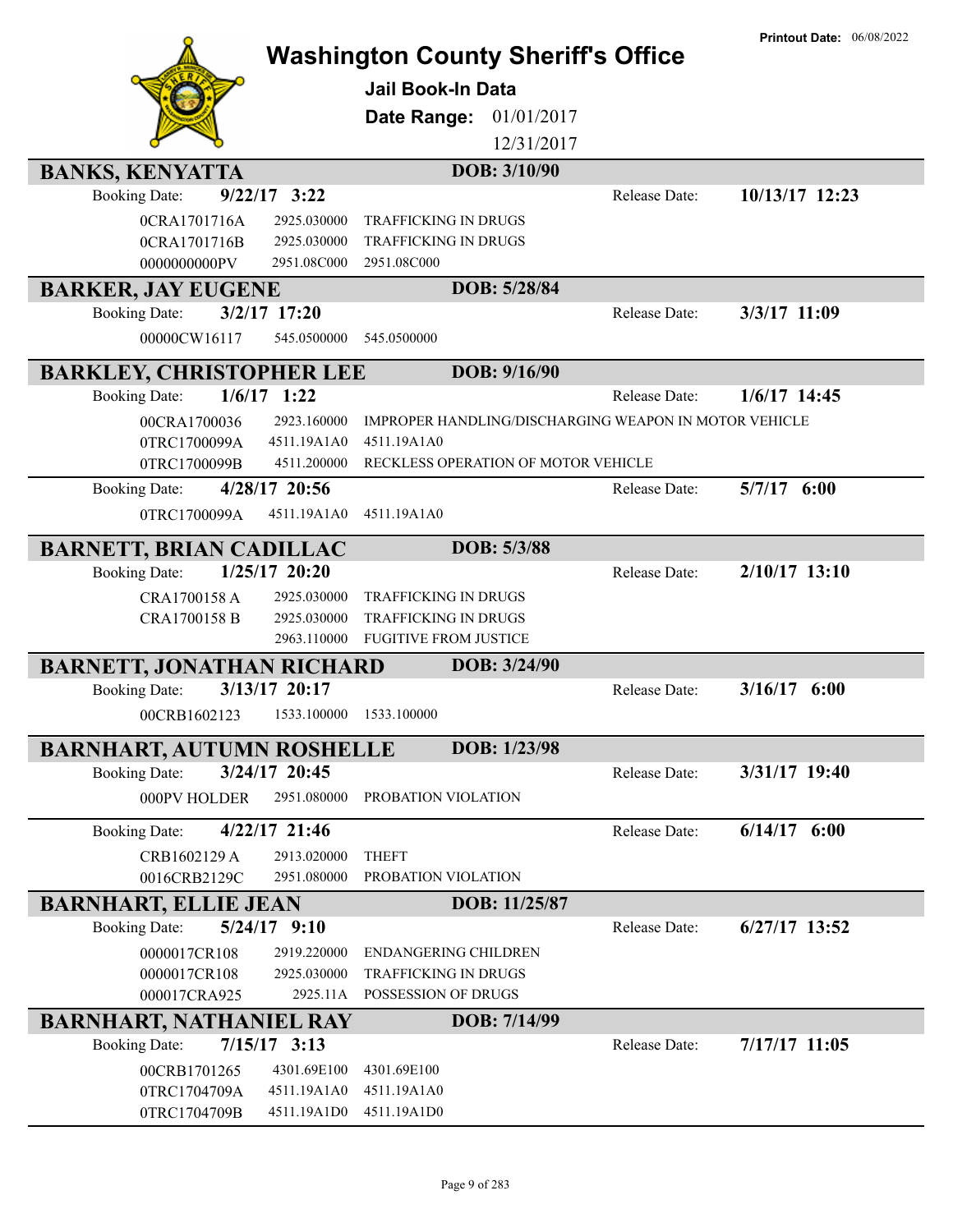|                                   |                | <b>Washington County Sheriff's Office</b>             |               | <b>Printout Date: 06/08/2022</b> |
|-----------------------------------|----------------|-------------------------------------------------------|---------------|----------------------------------|
|                                   |                |                                                       |               |                                  |
|                                   |                | <b>Jail Book-In Data</b>                              |               |                                  |
|                                   |                | 01/01/2017<br>Date Range:                             |               |                                  |
|                                   |                | 12/31/2017                                            |               |                                  |
| <b>BARROWS, BRAYDEN CHASE</b>     |                | DOB: 11/3/92                                          |               |                                  |
| <b>Booking Date:</b>              | 1/23/17 18:49  |                                                       | Release Date: | $2/2/17$ 6:00                    |
| 0016TRC5638A                      | 4511.19A1A0    | 4511.19A1A0                                           |               |                                  |
| <b>BARROWS, VAN GREGORY</b>       |                | DOB: 3/15/92                                          |               |                                  |
| <b>Booking Date:</b>              | $6/9/17$ 5:27  |                                                       | Release Date: | $6/15/17$ 12:02                  |
| 0017CRA1003A                      | 2923.13A300    | 2923.13A300                                           |               |                                  |
| 0017CRA1003B                      | 2923.160000    | IMPROPER HANDLING/DISCHARGING WEAPON IN MOTOR VEHICLE |               |                                  |
| 0017CRA1003D                      | 2925.030000    | <b>TRAFFICKING IN DRUGS</b>                           |               |                                  |
| 17CRA1003C                        | 2925.110000    | POSSESSION OF DRUGS                                   |               |                                  |
| 17CRB1002                         | 2925.140000    | DRUG PARAPHERNALIA                                    |               |                                  |
| <b>BARRY, KRISTINA SUE</b>        |                | DOB: 5/3/88                                           |               |                                  |
| <b>Booking Date:</b>              | 7/21/17 21:25  |                                                       | Release Date: | 7/24/17 22:24                    |
| <b>GALLIA CO</b>                  | 2951.08C000    | 2951.08C000                                           |               |                                  |
| <b>BARRY, WILLIAM GREGORY II</b>  |                | DOB: 7/11/88                                          |               |                                  |
| <b>Booking Date:</b>              | $3/6/17$ 9:53  |                                                       | Release Date: | $3/6/17$ 15:03                   |
| 0002009SP003                      | 2705.020000    | <b>CONTEMPT OF COURT</b>                              |               |                                  |
|                                   |                |                                                       |               |                                  |
| <b>BARTGES, BRENDA SUE</b>        |                | DOB: 11/12/63                                         |               |                                  |
| <b>Booking Date:</b>              | 2/8/17 18:14   |                                                       | Release Date: | $2/9/17$ 9:30                    |
| 00CRB1700240                      | 2919.250000    | DOMESTIC VIOLENCE                                     |               |                                  |
| <b>BARTGES, WILLIAM EDWARD JR</b> |                | DOB: 1/20/73                                          |               |                                  |
| <b>Booking Date:</b>              | 10/23/17 21:31 |                                                       | Release Date: | $4/22/18$ 5:30                   |
| 17CR88                            | 2919.250000    | <b>DOMESTIC VIOLENCE</b>                              |               |                                  |
| 17CR88                            |                | 2951.08A PROBATION VIOLATION (CPC)                    |               |                                  |
| <b>Booking Date:</b>              | 6/29/17 10:50  |                                                       | Release Date: | $7/12/17$ 9:25                   |
| 00000017CR88                      | 2919.250000    | DOMESTIC VIOLENCE                                     |               |                                  |
| <b>Booking Date:</b>              | 5/3/17 18:29   |                                                       | Release Date: | 5/26/17 15:07                    |
| 00000017CR88                      | 2919.250000    | DOMESTIC VIOLENCE                                     |               |                                  |
|                                   |                |                                                       |               |                                  |
| <b>BARTH, ERIC DEAN</b>           |                | DOB: 8/29/96                                          |               |                                  |
| <b>Booking Date:</b>              | 7/18/17 19:42  |                                                       | Release Date: | 10/30/17 6:00                    |
| 00CRB1701202                      | 2913.020000    | <b>THEFT</b>                                          |               |                                  |
| CRB15000259B                      | 2913.020000    | <b>THEFT</b>                                          |               |                                  |
| 00CRB1701202                      | 2951.080000    | PROBATION VIOLATION                                   |               |                                  |
| <b>Booking Date:</b>              | $4/15/17$ 0:58 |                                                       | Release Date: | $4/15/17$ 9:30                   |
| 0CRB1500259C                      | 2951.080000    | PROBATION VIOLATION                                   |               |                                  |
| <b>Booking Date:</b>              | 3/30/17 17:52  |                                                       | Release Date: | 4/7/17 12:50                     |
| 00CRA1700559                      | 2903.130000    | <b>ASSAULT</b>                                        |               |                                  |
| 00CRA1700561                      | 2911.02A000    | 2911.02A000                                           |               |                                  |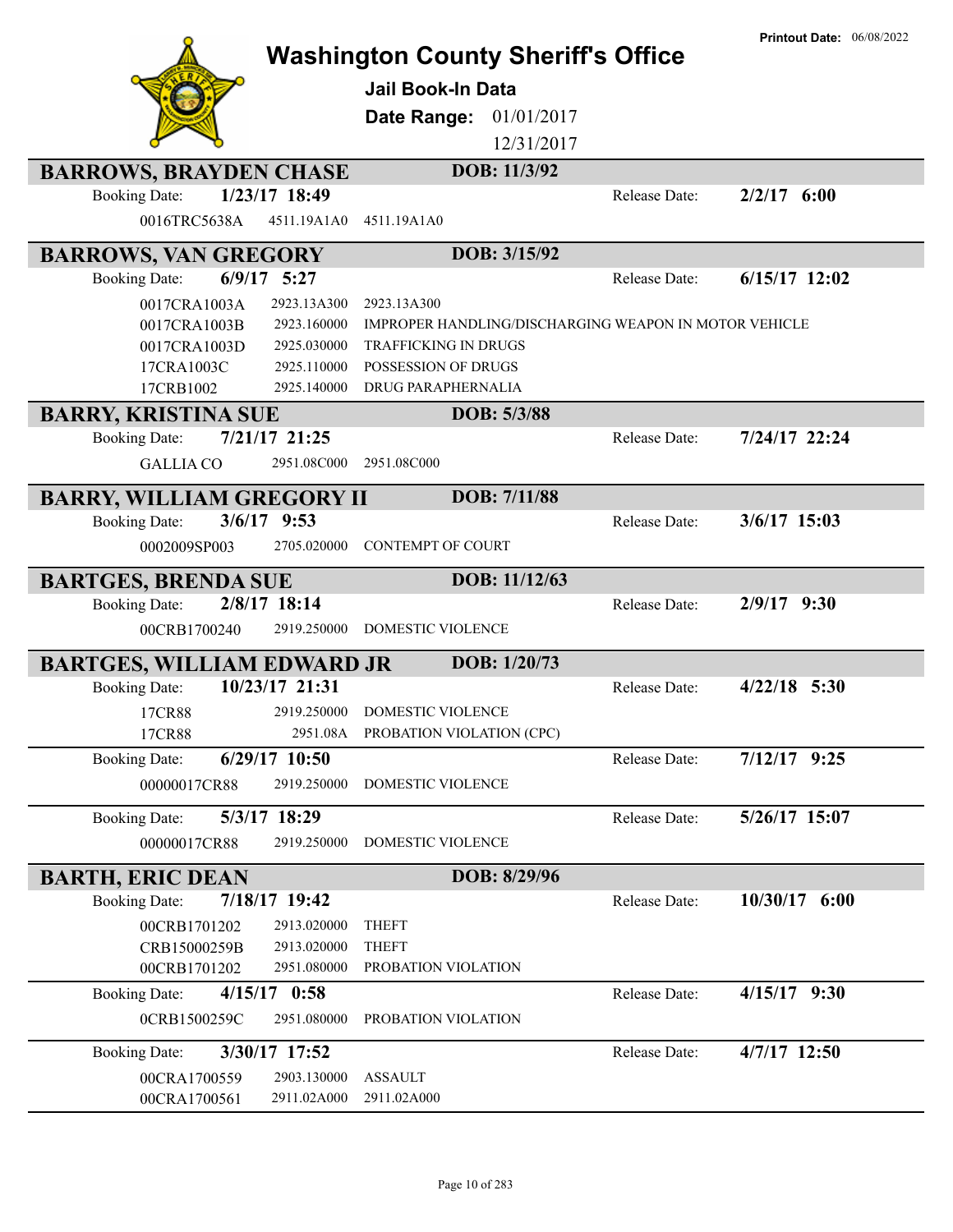|                                   |                |                                           |                                                  | <b>Printout Date: 06/08/2022</b> |
|-----------------------------------|----------------|-------------------------------------------|--------------------------------------------------|----------------------------------|
|                                   |                | <b>Washington County Sheriff's Office</b> |                                                  |                                  |
|                                   |                | <b>Jail Book-In Data</b>                  |                                                  |                                  |
|                                   |                |                                           |                                                  |                                  |
|                                   |                | Date Range:                               | 01/01/2017                                       |                                  |
|                                   |                |                                           | 12/31/2017                                       |                                  |
| <b>BARTH, JUSTIN WILLIAM</b>      |                | DOB: 10/10/84                             |                                                  |                                  |
| <b>Booking Date:</b>              | 6/23/17 13:27  |                                           | Release Date:                                    | $8/23/17$ 16:40                  |
| CRA1700978 A                      | 2913.020000    | <b>THEFT</b>                              |                                                  |                                  |
| CRA1700978 B                      | 2913.020000    | <b>THEFT</b>                              |                                                  |                                  |
| CRB1602137 A                      | 2919.250000    | DOMESTIC VIOLENCE                         |                                                  |                                  |
| 00CRA1700850                      | 2919.250000    | DOMESTIC VIOLENCE                         |                                                  |                                  |
| CRB1602137 B                      | 2951.080000    | PROBATION VIOLATION                       |                                                  |                                  |
| <b>Booking Date:</b>              | $2/6/17$ 9:14  |                                           | Release Date:                                    | $2/6/17$ 9:26                    |
| 000017TRD167                      | 4510.160000    | 4510.160000                               |                                                  |                                  |
|                                   |                |                                           |                                                  |                                  |
| <b>Booking Date:</b>              | 3/28/17 21:57  |                                           | Release Date:                                    | $4/6/17$ 14:40                   |
| 00CRB1700359                      | 2937.290000    | FAIL TO APPEAR/ RECOG. BOND               |                                                  |                                  |
| 00CRB1602137                      | 2951.080000    | PROBATION VIOLATION                       |                                                  |                                  |
| 00017TRD1812                      | 4510.160000    | 4510.160000                               |                                                  |                                  |
| <b>BARTIMUS, KATHERINE LOUISE</b> |                | DOB: 3/7/81                               |                                                  |                                  |
| <b>Booking Date:</b>              | $9/6/17$ 9:26  |                                           | Release Date:                                    | $9/6/17$ 9:31                    |
| 0000017CR163                      | 2913.510000    | RECEIVING STOLEN PROPERTY                 |                                                  |                                  |
|                                   |                |                                           |                                                  |                                  |
| <b>Booking Date:</b>              | 12/5/17 19:41  |                                           | Release Date:                                    | 12/9/17 6:00                     |
| 0000017CR163                      | 2913.510000    | RECEIVING STOLEN PROPERTY                 |                                                  |                                  |
| <b>BARTLETT, JENNIFER LYNN</b>    |                | DOB: 4/6/93                               |                                                  |                                  |
| <b>Booking Date:</b>              | 2/3/17 14:49   |                                           | Release Date:                                    | 2/3/17 15:00                     |
| 000017CRB194                      | 509.0300000    | 509.0300000                               |                                                  |                                  |
|                                   |                |                                           |                                                  |                                  |
| <b>BARTLETT, LISA MAE</b>         |                | DOB: 8/30/88                              |                                                  |                                  |
| <b>Booking Date:</b>              | 12/19/17 16:52 |                                           | Release Date:                                    | 12/20/17 16:50                   |
| CRB170002262                      | 2913.020000    | <b>THEFT</b>                              |                                                  |                                  |
| CRA170002263                      | 2913.510000    | RECEIVING STOLEN PROPERTY                 |                                                  |                                  |
| <b>BARTON, JOSEY CHEYENNE</b>     |                | DOB: 3/7/91                               |                                                  |                                  |
| <b>Booking Date:</b>              | 9/19/17 22:21  |                                           | Release Date:                                    | $9/27/17$ 10:45                  |
| 17TRC5897B                        | 4510.210000    | 4510.210000                               |                                                  |                                  |
| 17TRC5897A                        | 4511.19A1A0    | 4511.19A1A0                               |                                                  |                                  |
|                                   |                |                                           |                                                  |                                  |
| <b>BARTON, KAITLYN GRACE</b>      |                | DOB: 10/15/98                             |                                                  |                                  |
| <b>Booking Date:</b>              | $9/6/17$ 14:44 |                                           | Release Date:                                    | $9/6/17$ 15:15                   |
| 0000017CR161                      | 2903.060000    |                                           | AGGRAVATED VEHICULAR HOMICIDE/VEHICULAR HOMICIDE |                                  |
| 0000017CR161                      | 2903.060000    |                                           | AGGRAVATED VEHICULAR HOMICIDE/VEHICULAR HOMICIDE |                                  |
| 0000017CR161                      | 4510.140000    | 4510.140000                               |                                                  |                                  |
| 0000017CR161                      | 4511.19A100    | 4511.19A100                               |                                                  |                                  |
| <b>BARTRAM, JORDAN LEA</b>        |                | DOB: 7/23/95                              |                                                  |                                  |
| <b>Booking Date:</b>              | $1/29/17$ 6:29 |                                           | Release Date:                                    | $1/29/17$ 8:52                   |
|                                   | 2921.310000    | OBSTRUCTING OFFICIAL BUSINESS             |                                                  |                                  |
|                                   |                |                                           |                                                  |                                  |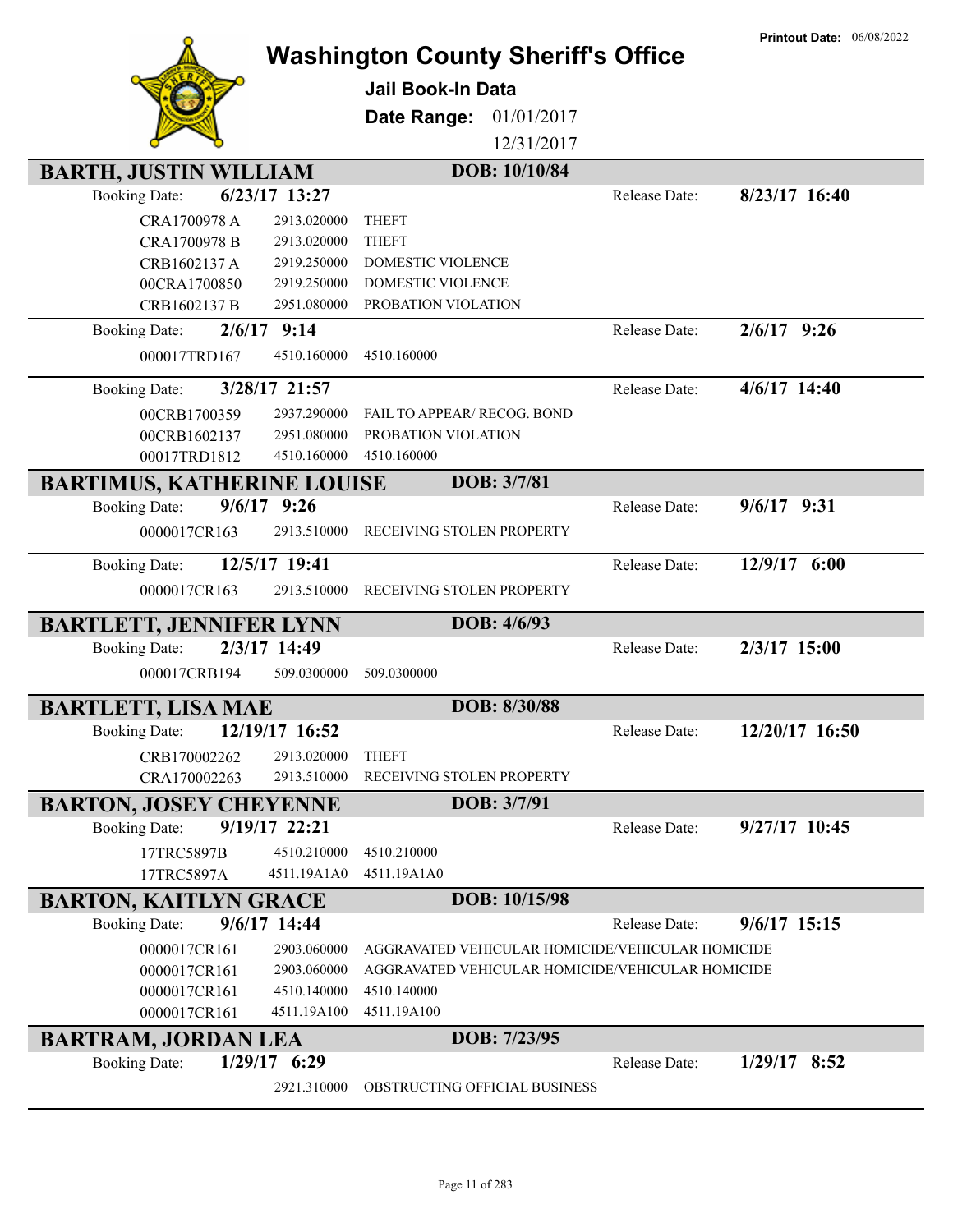| <b>BASHAM, DAVID MICHAEL</b>            | Jail Book-In Data<br>Date Range:                         | <b>Washington County Sheriff's Office</b><br>01/01/2017<br>12/31/2017<br>DOB: 7/29/79 |                                | <b>Printout Date: 06/08/2022</b> |
|-----------------------------------------|----------------------------------------------------------|---------------------------------------------------------------------------------------|--------------------------------|----------------------------------|
| $4/27/17$ 18:23<br><b>Booking Date:</b> |                                                          |                                                                                       | Release Date:                  | $4/27/17$ 18:42                  |
|                                         | 4510.110000<br>4510.110000<br>4513.263000<br>4513.263000 |                                                                                       |                                |                                  |
| <b>BATES, CRISTA DANEEN</b>             |                                                          | DOB: 5/18/93                                                                          |                                |                                  |
| $6/5/17$ 13:45<br><b>Booking Date:</b>  |                                                          |                                                                                       | Release Date:                  | $6/25/17$ $6:00$                 |
| 000MONROE CO                            | 4511.19A1A0<br>4511.19A1A0                               |                                                                                       |                                |                                  |
| <b>BATES, EDDIE LEROY</b>               |                                                          | DOB: 7/26/58                                                                          |                                |                                  |
| 3/26/17 13:43<br><b>Booking Date:</b>   |                                                          |                                                                                       | Release Date:                  | $3/26/17$ 15:30                  |
| 0MAHONING C                             | 4511.19A100<br>4511.19A100                               |                                                                                       |                                |                                  |
| <b>BATES, PAMELA LYNN</b>               |                                                          | DOB: 6/22/85                                                                          |                                |                                  |
| $2/27/17$ 3:04<br><b>Booking Date:</b>  |                                                          |                                                                                       | Release Date:                  | $3/2/17$ 16:00                   |
| CRA170000353                            | <b>ASSAULT</b><br>2903.130000                            |                                                                                       |                                |                                  |
|                                         | 509.0300000<br>509.0300000                               |                                                                                       |                                |                                  |
| <b>BAUERBACH, JARROD MICHAEL</b>        |                                                          | DOB: 7/27/79                                                                          |                                |                                  |
| 7/3/17 20:52<br><b>Booking Date:</b>    |                                                          |                                                                                       | $7/8/17$ 6:00<br>Release Date: |                                  |
| 0017TRC1173A                            | 4511.19A1A0<br>4511.19A1A0                               |                                                                                       |                                |                                  |
| <b>BAUGHMAN, CHRISTOPHER LEE</b>        |                                                          | DOB: 6/12/92                                                                          |                                |                                  |
| 3/7/17 22:35<br><b>Booking Date:</b>    |                                                          |                                                                                       | Release Date:                  | 3/17/17 15:50                    |
| 00CRA1700314                            | 2921.331000<br>2921.331000                               |                                                                                       |                                |                                  |
| TRD1701031 A                            | 4510.140000<br>4510.140000                               |                                                                                       |                                |                                  |
| TRD1701031 C                            | 4511.130000<br><b>SIGNAL LIGHTS</b>                      |                                                                                       |                                |                                  |
| TRD1701031 B<br>TRD1701031 D            | 4511.200000<br>4513.140000<br>4513.140000                | RECKLESS OPERATION OF MOTOR VEHICLE                                                   |                                |                                  |
| 12/8/17 14:45<br><b>Booking Date:</b>   |                                                          |                                                                                       | Release Date:                  | 12/8/17 15:00                    |
|                                         | 2921.331000<br>2921.331000                               |                                                                                       |                                |                                  |
| <b>BAXTER, DANIEL ALEXANDER</b>         |                                                          | DOB: 8/2/89                                                                           |                                |                                  |
| 12/4/17 8:55<br><b>Booking Date:</b>    |                                                          |                                                                                       | Release Date:                  | 12/29/17 9:18                    |
| 000PROBATION                            | 2951.08A000<br>2951.08A000                               |                                                                                       |                                |                                  |
| 000ATHENS CO                            | 2951.08C000<br>2951.08C000                               |                                                                                       |                                |                                  |
| <b>BAY, KENNETH ALLEN</b>               |                                                          | DOB: 8/22/88                                                                          |                                |                                  |
| 7/25/17 16:06<br><b>Booking Date:</b>   |                                                          |                                                                                       | Release Date:                  | $7/26/17$ 7:10                   |
| **HLD ORIENT                            | 2913.020000<br><b>THEFT</b>                              |                                                                                       |                                |                                  |
| $4/4/17$ 15:16<br><b>Booking Date:</b>  |                                                          |                                                                                       | Release Date:                  | $4/21/17$ 9:30                   |
| 00WV CHARGE                             | 0IN TRANSIT<br>0IN TRANSIT                               |                                                                                       |                                |                                  |
| 00000017CR17                            | 2913.020000<br><b>THEFT</b>                              |                                                                                       |                                |                                  |
| <b>BEAGLE, GARY DEAN JR</b>             |                                                          | DOB: 9/3/84                                                                           |                                |                                  |
| 10/8/17 14:33<br><b>Booking Date:</b>   |                                                          |                                                                                       | Release Date:                  | 10/9/17 13:07                    |
| 00CRB1701826                            | 2919.250000<br>DOMESTIC VIOLENCE                         |                                                                                       |                                |                                  |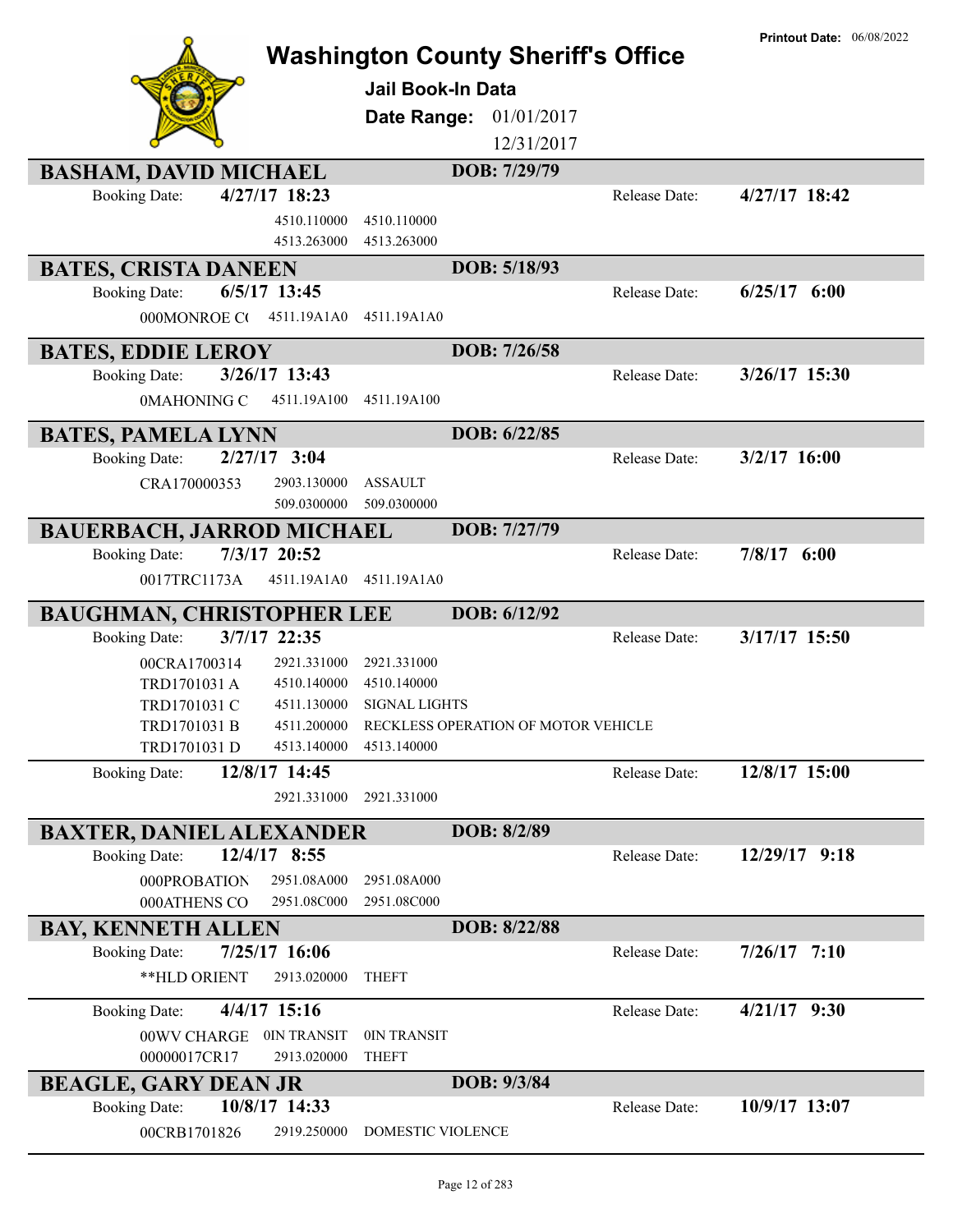|                               |                            | <b>Jail Book-In Data</b><br>Date Range: | <b>Washington County Sheriff's Office</b><br>01/01/2017<br>12/31/2017 | <b>Printout Date: 06/08/2022</b> |
|-------------------------------|----------------------------|-----------------------------------------|-----------------------------------------------------------------------|----------------------------------|
| <b>BEAGLE, LUTICIA LYNN</b>   |                            | DOB: 3/17/84                            |                                                                       |                                  |
| <b>Booking Date:</b>          | 10/8/17 12:30              |                                         | Release Date:                                                         | 10/9/17 12:29                    |
| 00CRB1701827                  | 2919.250000                | <b>DOMESTIC VIOLENCE</b>                |                                                                       |                                  |
| <b>BEARDSLEY, JAYSON ALAN</b> |                            | DOB: 2/9/80                             |                                                                       |                                  |
| <b>Booking Date:</b>          | 10/24/17 22:20             |                                         | Release Date:                                                         | 10/25/17 19:52                   |
| <b>MANSFIELD PL</b>           | 2951.08C000                | 2951.08C000                             |                                                                       |                                  |
| <b>BEARDSLEY, RYAN CAYCE</b>  |                            | DOB: 10/16/93                           |                                                                       |                                  |
| <b>Booking Date:</b>          | 12/16/17 8:48              |                                         | Release Date:                                                         | 12/19/17 6:00                    |
| 0CRB01702277                  | 2913.020000                | <b>THEFT</b>                            |                                                                       |                                  |
| <b>BEAVER, JESSICA DAWN</b>   |                            | DOB: 7/18/82                            |                                                                       |                                  |
| <b>Booking Date:</b>          | $3/4/17$ 1:11              |                                         | Release Date:                                                         | $8/29/17$ 6:00                   |
| 00016CRB2155                  | 2705.020000                | <b>CONTEMPT OF COURT</b>                |                                                                       |                                  |
| 000016CRB534                  | 2903.130000                | <b>ASSAULT</b>                          |                                                                       |                                  |
| 0000016CR205                  | 2913.02B600                | 2913.02B600                             |                                                                       |                                  |
| 0015CRB1173A                  | 2951.080000                | PROBATION VIOLATION                     |                                                                       |                                  |
| 0015TRC6098A                  | 2951.080000                | PROBATION VIOLATION                     |                                                                       |                                  |
| <b>BEAVER, JOSHUA ALAN</b>    |                            | DOB: 2/4/80                             |                                                                       |                                  |
| <b>Booking Date:</b>          | 4/10/17 13:21              |                                         | Release Date:                                                         | 4/10/17 13:30                    |
| 00000017CR41                  | 2903.130000                | <b>ASSAULT</b>                          |                                                                       |                                  |
| <b>Booking Date:</b>          | 9/29/17 13:22              |                                         | Release Date:                                                         | 10/16/17 6:00                    |
| 00000017CR41                  | 2705.02A000                | 2705.02A000                             |                                                                       |                                  |
| <b>Booking Date:</b>          | 2/14/17 7:34               |                                         | Release Date:                                                         | $2/15/17$ 21:00                  |
| 00CRA1700245                  | 2919.250000                | <b>DOMESTIC VIOLENCE</b>                |                                                                       |                                  |
| <b>BEAVER, KAREN LOUISE</b>   |                            | DOB: 12/19/52                           |                                                                       |                                  |
| <b>Booking Date:</b>          | $9/17/17$ 2:11             |                                         | Release Date:                                                         | $9/19/17$ 8:47                   |
|                               | 509.0300000<br>545.0500000 | 509.0300000<br>545.0500000              |                                                                       |                                  |
| <b>Booking Date:</b>          | $7/16/17$ 8:53             |                                         | Release Date:                                                         | 7/16/17 13:15                    |
|                               | 509.0300000                | 509.0300000                             |                                                                       |                                  |
|                               | 545.0500000                | 545.0500000                             |                                                                       |                                  |
| <b>BEAVER, TIMOTHY ALLAN</b>  |                            | DOB: 9/30/83                            |                                                                       |                                  |
| <b>Booking Date:</b>          | 4/25/17 19:40              |                                         | Release Date:                                                         | $4/28/17$ 6:00                   |
| 0TRC1700966B                  | 4511.19A1D0                | 4511.19A1D0                             |                                                                       |                                  |
| <b>BECK, DEANE ALLEN JR</b>   |                            | DOB: 3/20/80                            |                                                                       |                                  |
| <b>Booking Date:</b>          | $7/4/17$ 0:12              |                                         | Release Date:                                                         | $7/4/17$ 0:26                    |
|                               | 2951.08A000                | 2951.08A000                             |                                                                       |                                  |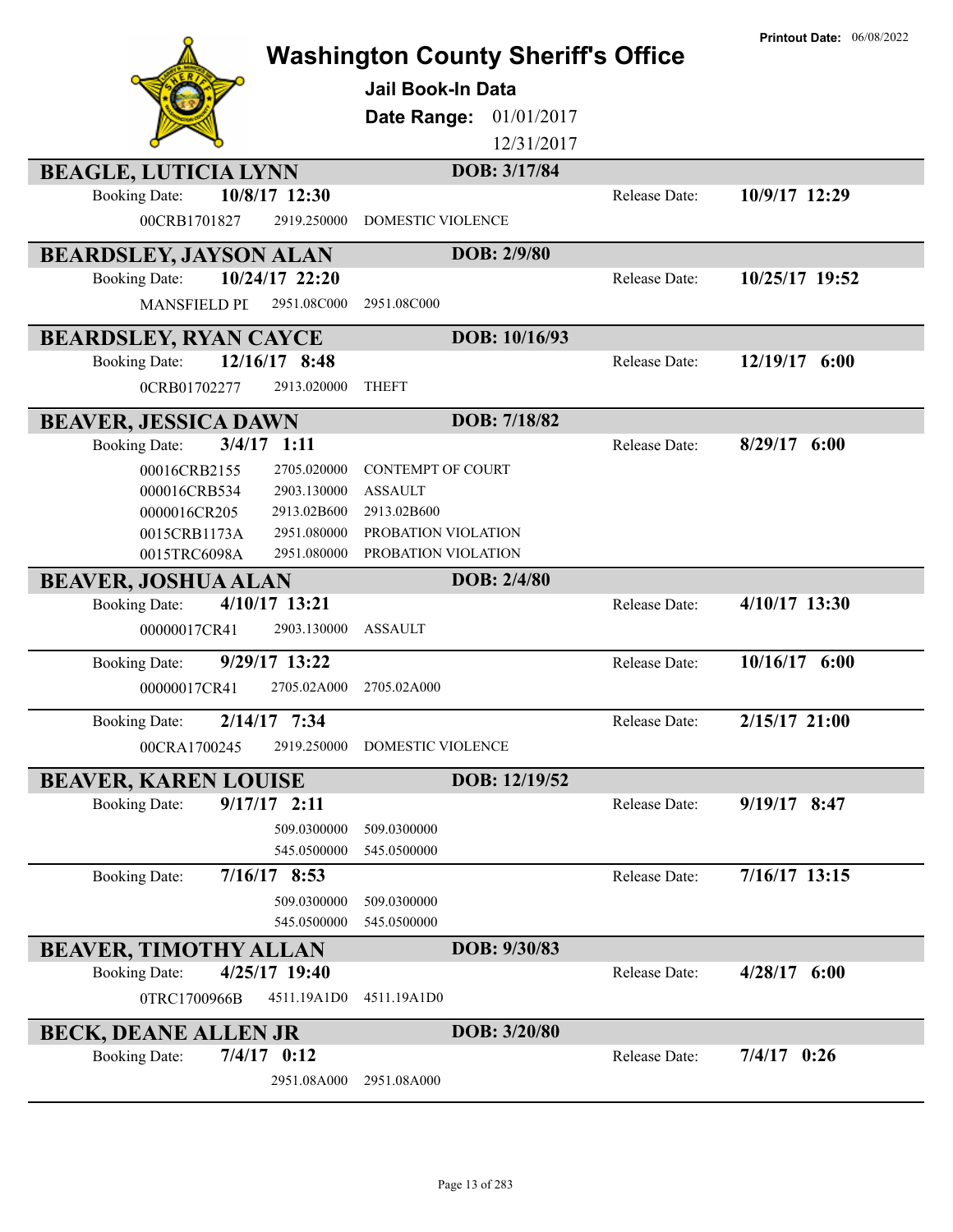|                                                                        |                               | <b>Washington County Sheriff's Office</b>                        |               | <b>Printout Date: 06/08/2022</b> |
|------------------------------------------------------------------------|-------------------------------|------------------------------------------------------------------|---------------|----------------------------------|
|                                                                        |                               | <b>Jail Book-In Data</b>                                         |               |                                  |
|                                                                        |                               |                                                                  |               |                                  |
|                                                                        | Date Range:                   | 01/01/2017<br>12/31/2017                                         |               |                                  |
|                                                                        |                               |                                                                  |               |                                  |
| <b>BELKOFER, LAURA ELYSE</b><br>11/29/17 10:58<br><b>Booking Date:</b> |                               | DOB: 10/13/92                                                    | Release Date: | $12/9/17$ 6:00                   |
| 00017TRC377A                                                           | 4511.19A100<br>4511.19A100    |                                                                  |               |                                  |
|                                                                        |                               |                                                                  |               |                                  |
| $9/25/17$ 2:19<br><b>Booking Date:</b>                                 |                               |                                                                  | Release Date: | 9/26/17 16:05                    |
| TRC1706377A                                                            | 4511.19A1A0<br>4511.19A1A0    |                                                                  |               |                                  |
| 0TRC1706377B                                                           | 4511.202000<br>4511.202000    |                                                                  |               |                                  |
| <b>BELL, JESSE JAMES</b>                                               |                               | DOB: 12/22/80                                                    |               |                                  |
| 12/3/17 22:42<br><b>Booking Date:</b>                                  |                               |                                                                  | Release Date: | $6/20/18$ 5:41                   |
| 16TRC7073 C                                                            | 2951.08                       | PROBATION VIOLATION (MMC)                                        |               |                                  |
| 14CR300                                                                | 2951.08A<br>4511.19A1A        | PROBATION VIOLATION (CPC)<br>OVI ALCOHOL, DRUG OF ABUSE, OR BOTH |               |                                  |
| 16TRC7073 A<br>17CRB1230                                               | 955.22                        | <b>CONFINE/RESTRAIN DOG</b>                                      |               |                                  |
| $6/21/17$ 19:12<br><b>Booking Date:</b>                                |                               |                                                                  | Release Date: | $6/28/17$ $6:00$                 |
| 00017CRB1094                                                           | 2705.02A000<br>2705.02A000    |                                                                  |               |                                  |
| 0000014CR300                                                           | 2951.08A000<br>2951.08A000    |                                                                  |               |                                  |
| 16TRC7073                                                              | 4511.19A100<br>4511.19A100    |                                                                  |               |                                  |
| <b>BELT, JOHNNY FRANKLIN</b>                                           |                               | DOB: 12/25/70                                                    |               |                                  |
| 12/4/17 9:47<br><b>Booking Date:</b>                                   |                               |                                                                  | Release Date: | 12/5/17 12:07                    |
| <b>CUYAHOGA CC</b>                                                     | 2913.210000                   | MISUSE OF CREDIT CARDS                                           |               |                                  |
|                                                                        |                               | DOB: 12/29/64                                                    |               |                                  |
| <b>BENNETT, CARLTON WAYNE</b><br>8/28/17 14:01<br><b>Booking Date:</b> |                               |                                                                  | Release Date: | 8/29/17 13:07                    |
| 00017CRB1533                                                           | <b>ASSAULT</b><br>2903.130000 |                                                                  |               |                                  |
|                                                                        |                               |                                                                  |               |                                  |
| BENNETT, CHARUS LEON SR                                                |                               | DOB: 5/19/72                                                     |               |                                  |
| $1/26/17$ 13:05<br><b>Booking Date:</b>                                |                               |                                                                  | Release Date: | $1/26/17$ 15:35                  |
| 0000099DC171                                                           | 2919.210000                   | NONSUPPORT OF DEPENDENTS                                         |               |                                  |
| 0000099DC171                                                           | 2919.210000                   | NONSUPPORT OF DEPENDENTS                                         |               |                                  |
| <b>BENNETT, DELLAMIE JUDE</b>                                          |                               | DOB: 10/26/91                                                    |               |                                  |
| 8/14/17 22:54<br><b>Booking Date:</b>                                  |                               |                                                                  | Release Date: | $8/16/17$ 11:25                  |
| 000MORGAN C                                                            | 2705.020000                   | <b>CONTEMPT OF COURT</b>                                         |               |                                  |
| <b>BENNETT, MARK ALLEN</b>                                             |                               | DOB: 10/8/89                                                     |               |                                  |
| $10/10/17$ 2:17<br><b>Booking Date:</b>                                |                               |                                                                  | Release Date: | 10/10/17 12:40                   |
|                                                                        | 2917.110000                   | DISORDERLY CONDUCT                                               |               |                                  |
|                                                                        | 4511.19A100<br>4511.19A100    |                                                                  |               |                                  |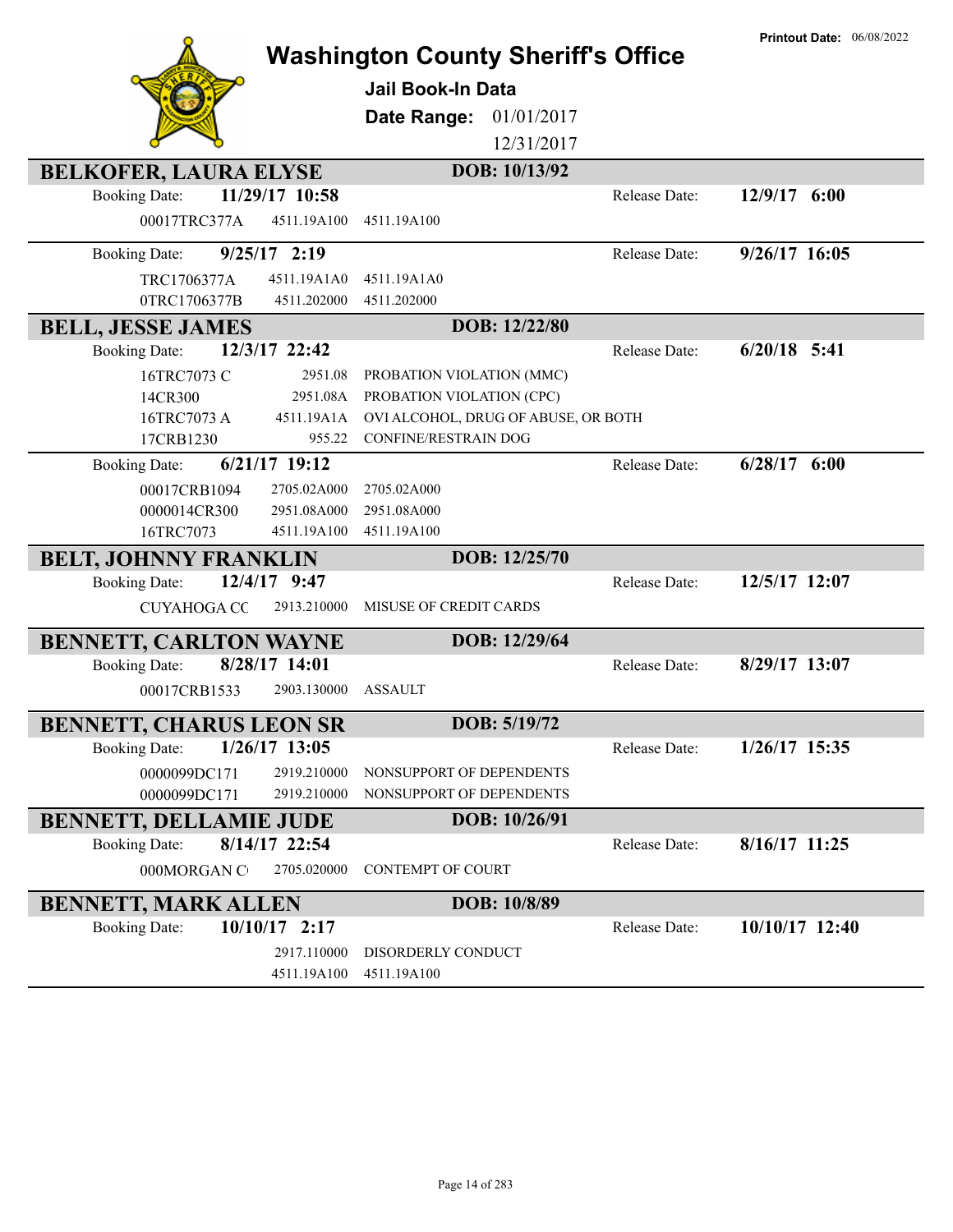|                                       |                 | <b>Washington County Sheriff's Office</b> |               | <b>Printout Date: 06/08/2022</b> |
|---------------------------------------|-----------------|-------------------------------------------|---------------|----------------------------------|
|                                       |                 | <b>Jail Book-In Data</b>                  |               |                                  |
|                                       |                 |                                           |               |                                  |
|                                       |                 | 01/01/2017<br>Date Range:                 |               |                                  |
|                                       |                 | 12/31/2017                                |               |                                  |
| <b>BENSON, BRANDON GERROD</b>         |                 | DOB: 12/1/83                              |               |                                  |
| <b>Booking Date:</b>                  | 10/31/17 18:56  |                                           | Release Date: | 11/4/17 17:20                    |
| <b>MUSKINGUM C</b>                    | 2705.020000     | <b>CONTEMPT OF COURT</b>                  |               |                                  |
| 17TRC6023C                            | 4503.210000     | DISPLAY LICENSE PLATES/VALIDATION STICKER |               |                                  |
| 0017TRC6023B                          | 4510.110000     | 4510.110000                               |               |                                  |
| 0017TRC6023A                          | 4511.19A1A0     | 4511.19A1A0                               |               |                                  |
| $9/1/17$ 3:23<br><b>Booking Date:</b> |                 |                                           | Release Date: | $9/1/17$ 19:50                   |
| 0TRC1705596C                          | 4503.210000     | DISPLAY LICENSE PLATES/VALIDATION STICKER |               |                                  |
| 0TRC1705596B                          | 4510.110000     | 4510.110000                               |               |                                  |
| 0TRC1705596A                          | 4511.19A1A0     | 4511.19A1A0                               |               |                                  |
| <b>Booking Date:</b>                  | 12/5/17 19:22   |                                           | Release Date: | 12/15/17 6:00                    |
| TRC1705596 A                          | 4511.19A1A0     | 4511.19A1A0                               |               |                                  |
| <b>BENTON, NATALIE ANN</b>            |                 | DOB: 7/24/85                              |               |                                  |
| <b>Booking Date:</b>                  | 11/29/17 11:55  |                                           | Release Date: | 11/29/17 12:15                   |
| 17CR27500000                          | 2923.240000     | POSSESSION OF CRIMINAL TOOLS              |               |                                  |
| 17CR27500000                          | 2925.110000     | POSSESSION OF DRUGS                       |               |                                  |
| 0000017CR275                          | 2925.110000     | POSSESSION OF DRUGS                       |               |                                  |
| 17CR27500000                          | 2925.140000     | DRUG PARAPHERNALIA                        |               |                                  |
| <b>Booking Date:</b>                  | $1/26/17$ 20:40 |                                           | Release Date: | 1/28/17 14:39                    |
| 00017CRA163A                          | 2925.030000     | TRAFFICKING IN DRUGS                      |               |                                  |
| 17CRA163B                             | 2925.030000     | TRAFFICKING IN DRUGS                      |               |                                  |
| <b>BERGA, DESTANY ROBIN</b>           |                 | DOB: 6/26/95                              |               |                                  |
| <b>Booking Date:</b>                  | 3/26/17 19:52   |                                           | Release Date: | $3/27/17$ 9:05                   |
| 00CRB1700520                          | 2919.250000     | DOMESTIC VIOLENCE                         |               |                                  |
| <b>BERGA, MATTHEW TWAIN</b>           |                 | DOB: 5/2/78                               |               |                                  |
| <b>Booking Date:</b>                  | $12/3/17$ 5:18  |                                           | Release Date: | 12/3/17 9:45                     |
|                                       | 4549.080000     | UNAUTHORIZED USE OF PLATES                |               |                                  |
| <b>BERGA, VELINDA BERNICE</b>         |                 | DOB: 3/9/99                               |               |                                  |
| <b>Booking Date:</b>                  | 12/3/17 7:38    |                                           | Release Date: | 12/7/17 14:45                    |
| 0017CRB2186B                          | 2917.110000     | DISORDERLY CONDUCT                        |               |                                  |
| 0017CRB2186A                          | 2921.310000     | OBSTRUCTING OFFICIAL BUSINESS             |               |                                  |
| 00017CRB2187                          | 2963.110000     | <b>FUGITIVE FROM JUSTICE</b>              |               |                                  |
| <b>BERNARD, DONALD LEE JR</b>         |                 | DOB: 10/21/92                             |               |                                  |
| <b>Booking Date:</b>                  | 11/13/17 11:05  |                                           | Release Date: | 11/17/17 9:57                    |
| 000PV HOLDER                          | 2967.150000     | PAROLE VIOLATION                          |               |                                  |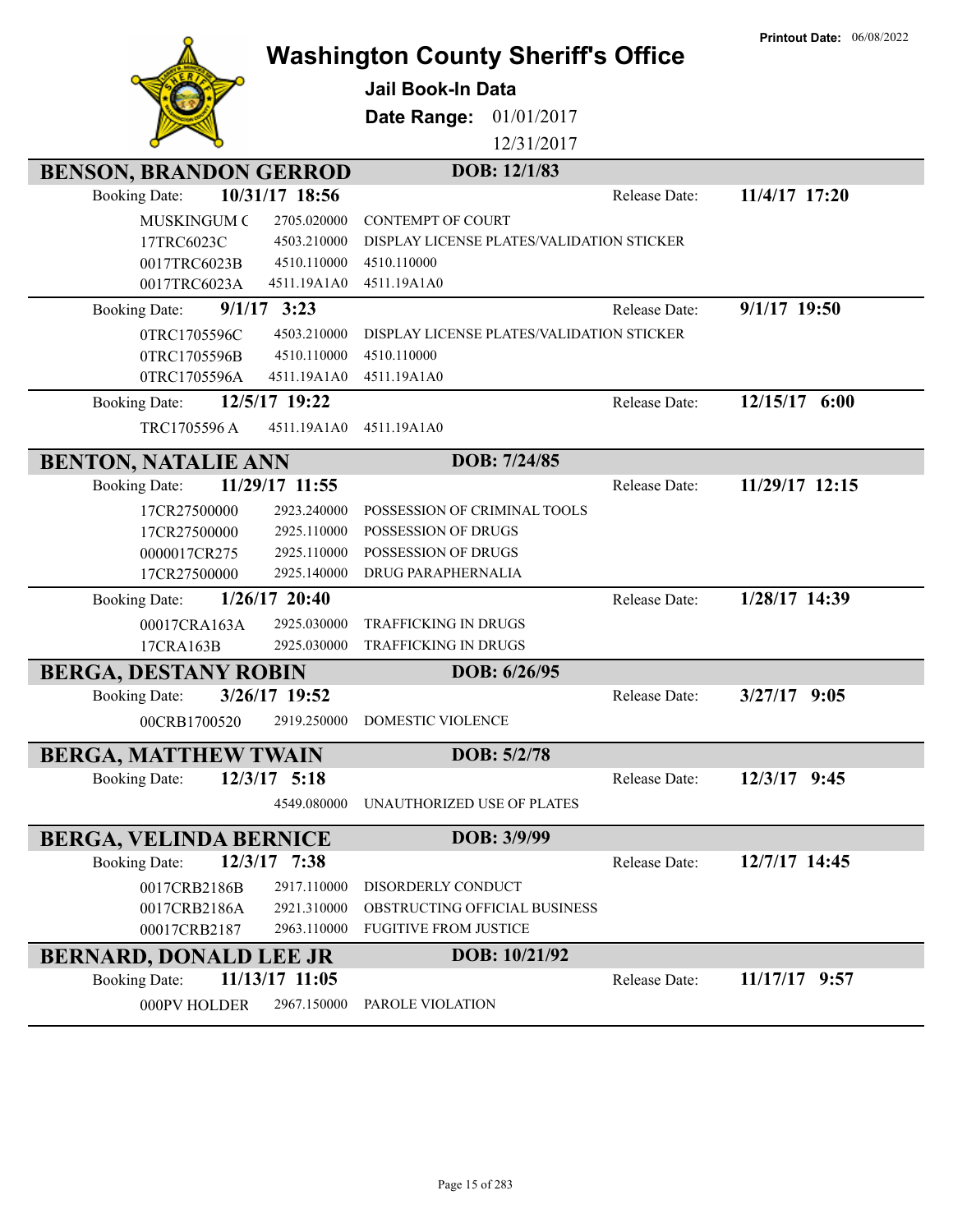|                                 |                            | <b>Washington County Sheriff's Office</b><br><b>Jail Book-In Data</b><br>01/01/2017<br>Date Range:<br>12/31/2017 |               | <b>Printout Date: 06/08/2022</b> |
|---------------------------------|----------------------------|------------------------------------------------------------------------------------------------------------------|---------------|----------------------------------|
| <b>BERNER, ERLING ROLFSSON</b>  |                            | DOB: 3/30/79                                                                                                     |               |                                  |
| <b>Booking Date:</b>            | 12/3/17 18:25              |                                                                                                                  | Release Date: | $12/5/17$ 6:00                   |
| 0017TRC2016A                    | 4511.19A1A0                | 4511.19A1A0                                                                                                      |               |                                  |
| <b>Booking Date:</b>            | 11/12/17 19:08             |                                                                                                                  | Release Date: | 11/14/17 6:00                    |
| 0TRC1702016A                    | 4511.19A1A0                | 4511.19A1A0                                                                                                      |               |                                  |
| <b>Booking Date:</b>            | 10/15/17 20:32             |                                                                                                                  | Release Date: | $10/17/17$ 6:00                  |
| 00017TRC2016                    | 4511.19A100                | 4511.19A100                                                                                                      |               |                                  |
|                                 |                            |                                                                                                                  |               |                                  |
| <b>Booking Date:</b>            | 10/8/17 18:12              |                                                                                                                  | Release Date: | 10/10/17 5:34                    |
| 0017TRC2016A                    | 4511.19A100                | 4511.19A100                                                                                                      |               |                                  |
| <b>BERRY, MARIHA MIKEAL</b>     |                            | DOB: 3/2/91                                                                                                      |               |                                  |
| <b>Booking Date:</b>            | $1/1/17$ 20:26             |                                                                                                                  | Release Date: | 1/3/17 11:45                     |
| <b>FAIRFIELD CO</b>             | 2925.110000                | POSSESSION OF DRUGS                                                                                              |               |                                  |
| <b>FAIRFIELD CO</b>             | 2925.110000                | POSSESSION OF DRUGS                                                                                              |               |                                  |
| <b>BETKOSKI, WILLIAM JOSEPH</b> |                            | DOB: 6/5/67                                                                                                      |               |                                  |
| <b>Booking Date:</b>            | 11/27/17 15:40             |                                                                                                                  | Release Date: | 11/28/17 11:10                   |
| 17CRB2161A                      | 2919.25C000                | 2919.25C000                                                                                                      |               |                                  |
| 17CRB2161B                      | 2919.25C000                | 2919.25C000                                                                                                      |               |                                  |
| <b>BEVARD, BRENT MATTHEW</b>    |                            | DOB: 5/26/92                                                                                                     |               |                                  |
| <b>Booking Date:</b>            | 7/11/17 18:07              |                                                                                                                  | Release Date: | $8/16/17$ 1:45                   |
| 00LICKING CO                    | 2921.130000                | FALSIFICATION - FALSE INFORMATION                                                                                |               |                                  |
| <b>BICKFORD, JASON LEE</b>      |                            | DOB: 5/26/78                                                                                                     |               |                                  |
| <b>Booking Date:</b>            | $1/12/17$ 13:01            |                                                                                                                  | Release Date: | 2/2/17 20:50                     |
| 000MUSKINGU                     | 2705.02A000                | 2705.02A000                                                                                                      |               |                                  |
| <b>BIEHL, CHRISTY LYNN</b>      |                            | DOB: 7/2/81                                                                                                      |               |                                  |
| <b>Booking Date:</b>            | 10/4/17 12:39              |                                                                                                                  | Release Date: | 10/6/17 14:19                    |
| 0000017CR220                    | 2911.120000                | <b>BURGLARY</b>                                                                                                  |               |                                  |
| 0000017CR220                    | 2911.120000                | <b>BURGLARY</b>                                                                                                  |               |                                  |
| 0000017CR191                    | 2911.130000                | <b>BREAKING &amp; ENTERING</b>                                                                                   |               |                                  |
| 0000017CR191<br>0000017CR220    | 2913.020000<br>2913.020000 | <b>THEFT</b><br><b>THEFT</b>                                                                                     |               |                                  |
| 0000017CR191                    | 2913.020000                | <b>THEFT</b>                                                                                                     |               |                                  |
| 0000017CR191                    | 2923.240000                | POSSESSION OF CRIMINAL TOOLS                                                                                     |               |                                  |
| <b>Booking Date:</b>            | 9/2/17 12:54               |                                                                                                                  | Release Date: | 9/6/17 18:09                     |
| 0017CRA1577B                    | 2911.130000                | <b>BREAKING &amp; ENTERING</b>                                                                                   |               |                                  |
| 0017CRA1577A                    | 2913.020000                | <b>THEFT</b>                                                                                                     |               |                                  |
| 0017CRA1577C                    | 2923.240000                | POSSESSION OF CRIMINAL TOOLS                                                                                     |               |                                  |
| <b>BIGGINS, ELIZABETH ANN</b>   |                            | DOB: 4/1/92                                                                                                      |               |                                  |
| <b>Booking Date:</b>            | 10/31/17 19:31             |                                                                                                                  | Release Date: | $11/1/17$ 0:22                   |
| 000MORGAN C                     | 2705.020000                | CONTEMPT OF COURT                                                                                                |               |                                  |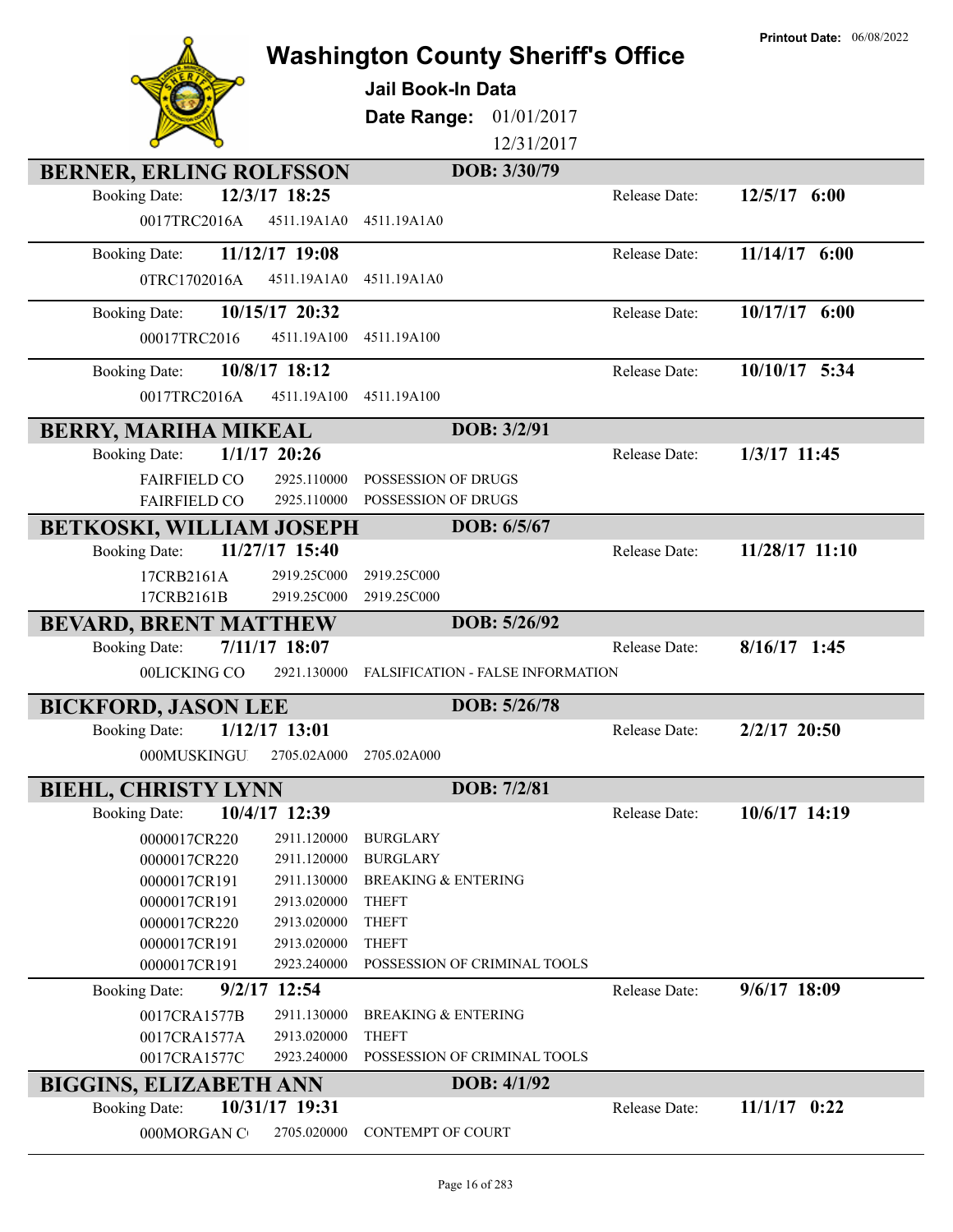|                                                                        | <b>Washington County Sheriff's Office</b><br><b>Jail Book-In Data</b><br>01/01/2017<br>Date Range: |               | <b>Printout Date: 06/08/2022</b> |
|------------------------------------------------------------------------|----------------------------------------------------------------------------------------------------|---------------|----------------------------------|
|                                                                        | 12/31/2017                                                                                         |               |                                  |
| <b>BIGLER, JOHN DAVID</b>                                              | DOB: 4/29/75                                                                                       |               |                                  |
| $9/21/17$ $9:57$<br><b>Booking Date:</b>                               |                                                                                                    | Release Date: | 10/12/17 8:37                    |
| 0CRB1701714A<br>2919.220000                                            | <b>ENDANGERING CHILDREN</b>                                                                        |               |                                  |
| 0CRB1701714B<br>2919.220000<br>016CRB1632PV<br>2951.080000             | ENDANGERING CHILDREN<br>PROBATION VIOLATION                                                        |               |                                  |
| 10/25/17 19:01<br><b>Booking Date:</b>                                 |                                                                                                    | Release Date: | 10/31/17 9:45                    |
| 0016CRB1632C<br>2951.080000                                            | PROBATION VIOLATION                                                                                |               |                                  |
|                                                                        |                                                                                                    |               |                                  |
| <b>BILLS, BRANDY NICHOLE</b>                                           | DOB: 11/15/84                                                                                      |               |                                  |
| $5/6/17$ 1:30<br><b>Booking Date:</b>                                  |                                                                                                    | Release Date: | $5/6/17$ 3:25                    |
| 4511.130000                                                            | <b>SIGNAL LIGHTS</b>                                                                               |               |                                  |
| 4511.19A100<br>4511.19A1D0                                             | 4511.19A100<br>4511.19A1D0                                                                         |               |                                  |
| <b>BILLS, CHELSEY DANIELLE</b>                                         | DOB: 7/9/91                                                                                        |               |                                  |
| 11/4/17 4:07<br><b>Booking Date:</b>                                   |                                                                                                    | Release Date: | 11/4/17 14:40                    |
| 2903.130000                                                            | <b>ASSAULT</b>                                                                                     |               |                                  |
|                                                                        |                                                                                                    |               |                                  |
| <b>BIRD, DENVER SHANNON</b>                                            | DOB: 7/3/75                                                                                        |               |                                  |
| 6/23/17 19:07<br><b>Booking Date:</b>                                  |                                                                                                    | Release Date: | $6/26/17$ $6:00$                 |
| 0TRC1700321A<br>4511.19A1A0                                            | 4511.19A1A0                                                                                        |               |                                  |
|                                                                        |                                                                                                    |               |                                  |
| 7/14/17 19:25<br><b>Booking Date:</b>                                  |                                                                                                    | Release Date: | $7/17/17$ 6:00                   |
| 00017TRC321A<br>4511.19A1A0                                            | 4511.19A1A0                                                                                        |               |                                  |
|                                                                        | DOB: 3/10/91                                                                                       |               |                                  |
| <b>BISHOFF, KATTIE LYNN</b><br>3/14/17 12:32<br><b>Booking Date:</b>   |                                                                                                    | Release Date: | 3/17/17 15:50                    |
| 2925.110000<br>000017CRA454                                            | POSSESSION OF DRUGS                                                                                |               |                                  |
|                                                                        |                                                                                                    |               |                                  |
| 11/22/17 18:10<br><b>Booking Date:</b>                                 |                                                                                                    | Release Date: | 5/25/18 12:20                    |
| 17CR103                                                                | 2705.02<br>CONTEMPT (FAILURE TO APPEAR)                                                            |               |                                  |
| 18CR80<br>18CR79                                                       | Possesion of Drugs<br>2925.11<br><b>BREACH OF RECOGNIZANCE</b><br>2937.29                          |               |                                  |
| CRB1801030                                                             | <b>FUGITIVE FROM JUSTICE</b><br>2963.11                                                            |               |                                  |
| 5/9/17 17:23<br><b>Booking Date:</b>                                   |                                                                                                    | Release Date: | $6/6/17$ 10:40                   |
| 0000017CR103<br>2911.02A000                                            | 2911.02A000                                                                                        |               |                                  |
| 0000017CR103<br>2911.110000                                            | AGGRAVATED BURGLARY                                                                                |               |                                  |
| 0000017CR103<br>2911.11X000                                            | 2911.11X000                                                                                        |               |                                  |
| <b>BISHOP, KYLE ANDREW</b>                                             | DOB: 1/26/96                                                                                       |               |                                  |
| 1/8/17 21:51<br><b>Booking Date:</b>                                   |                                                                                                    | Release Date: | $1/10/17$ 14:15                  |
| 509.0300000                                                            | 509.0300000                                                                                        |               |                                  |
|                                                                        | DOB: 3/2/66                                                                                        |               |                                  |
| <b>BISHOP, SHELLIE ARLENE</b><br>8/14/17 21:54<br><b>Booking Date:</b> |                                                                                                    | Release Date: | $8/17/17$ 18:00                  |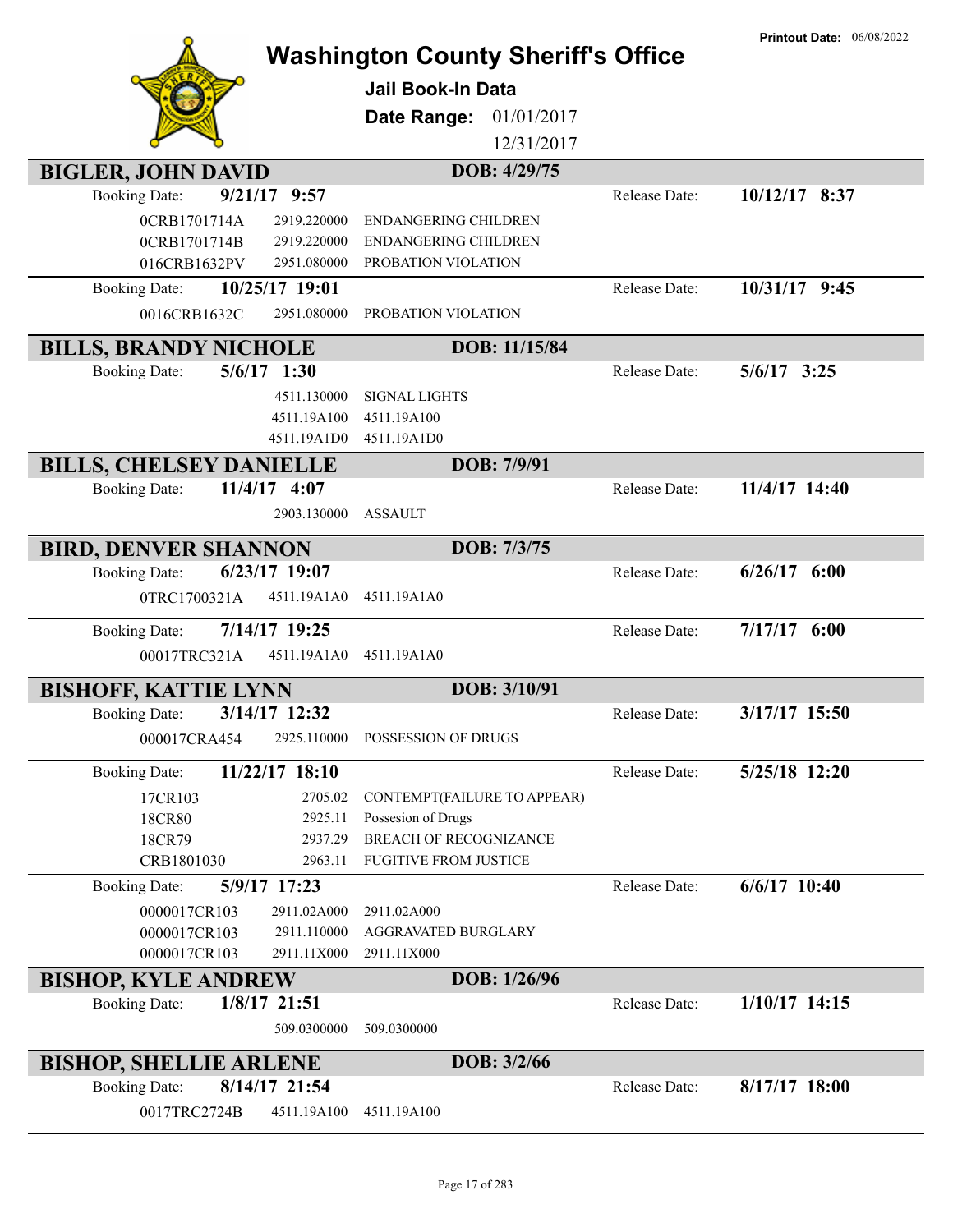|                                   | <b>Printout Date: 06/08/2022</b> |                                      |               |                 |
|-----------------------------------|----------------------------------|--------------------------------------|---------------|-----------------|
|                                   |                                  | <b>Jail Book-In Data</b>             |               |                 |
|                                   |                                  | Date Range:<br>01/01/2017            |               |                 |
|                                   |                                  | 12/31/2017                           |               |                 |
|                                   |                                  |                                      |               |                 |
| <b>BISTLINE, PRISCILLA DAWN</b>   |                                  | DOB: 1/3/81                          |               |                 |
| <b>Booking Date:</b>              | 3/3/17 13:02                     |                                      | Release Date: | 3/3/17 20:53    |
| CRB1700062 A                      | 2919.220000                      | <b>ENDANGERING CHILDREN</b>          |               |                 |
| CRB1700062 B                      | 2925.120000                      | POSSESSION OF DRUG ABUSE INSTRUMENTS |               |                 |
| <b>BLAIR, TESSA ANN</b>           |                                  | DOB: 7/14/92                         |               |                 |
| <b>Booking Date:</b>              | $2/1/17$ 20:03                   |                                      | Release Date: | 2/3/17 15:30    |
| 0000016CR312                      | 2921.120000                      | TAMPERING WITH EVIDENCE              |               |                 |
| 0000016CR312                      | 2923.240000                      | POSSESSION OF CRIMINAL TOOLS         |               |                 |
| 00015CRB218C                      | 2951.080000                      | PROBATION VIOLATION                  |               |                 |
| <b>Booking Date:</b>              | 4/24/17 15:53                    |                                      | Release Date: | 5/2/17 13:48    |
| CRB170000743                      | 2705.02A000                      | 2705.02A000                          |               |                 |
| 0000016CR312                      | 2921.120000                      | TAMPERING WITH EVIDENCE              |               |                 |
| 0000016CR312                      | 2923.240000                      | POSSESSION OF CRIMINAL TOOLS         |               |                 |
| CRB1500218 C                      | 2951.080000                      | PROBATION VIOLATION                  |               |                 |
| <b>BLAIR, TRICIA ANN</b>          |                                  | DOB: 9/26/84                         |               |                 |
| <b>Booking Date:</b>              | 10/10/17 22:16                   |                                      | Release Date: | 10/20/17 16:20  |
| 17CRB1849                         | 2921.310000                      | <b>OBSTRUCTING OFFICIAL BUSINESS</b> |               |                 |
| 0017CRA1850B                      | 2921.340000                      | <b>ESCAPE</b>                        |               |                 |
| 17CRA1850A                        | 2925.110000                      | POSSESSION OF DRUGS                  |               |                 |
| <b>Booking Date:</b>              | $6/17/17$ $6:26$                 |                                      | Release Date: | $6/23/17$ 14:45 |
| 16CRB2149                         | 2913.020000                      | <b>THEFT</b>                         |               |                 |
| 000017CRA136                      | 2913.210000                      | MISUSE OF CREDIT CARDS               |               |                 |
| <b>BLAKE, TIMOTHY DANIEL</b>      |                                  | DOB: 6/14/88                         |               |                 |
| <b>Booking Date:</b>              | 3/6/17 12:04                     |                                      | Release Date: | 3/6/17 12:22    |
| 000000017CR7                      | 2903.211000                      | 2903.211000                          |               |                 |
| 000000017CR7                      | 2907.320000                      | PANDERING OBSCENITY                  |               |                 |
| 000000017CR7                      | 2907.320000                      | PANDERING OBSCENITY                  |               |                 |
| 000000017CR7                      | 2907.320000                      | PANDERING OBSCENITY                  |               |                 |
| <b>Booking Date:</b>              | $6/5/17$ 14:30                   |                                      | Release Date: | $8/1/17$ 6:00   |
| 000000017CR7                      | 2907.320000                      | PANDERING OBSCENITY                  |               |                 |
| 000000017CR7                      | 2907.320000                      | PANDERING OBSCENITY                  |               |                 |
| 000000017CR7                      | 2907.320000                      | PANDERING OBSCENITY                  |               |                 |
| <b>BLAKE, TIMOTHY FRANCIS EUG</b> |                                  | DOB: 9/30/80                         |               |                 |
| <b>Booking Date:</b>              | 7/4/17 18:53                     |                                      | Release Date: | 7/17/17 10:15   |
| 000015CR0044                      | 2919.210000                      | NONSUPPORT OF DEPENDENTS             |               |                 |
| <b>Booking Date:</b>              | 12/27/17 20:20                   |                                      | Release Date: | 1/8/18 12:25    |
| 00017CRB1657                      | 2919.210000                      | NONSUPPORT OF DEPENDENTS             |               |                 |
| <b>BLANKENSHIP, ROBERT DILLON</b> |                                  | DOB: 3/13/86                         |               |                 |
| <b>Booking Date:</b>              | 5/1/17 17:44                     |                                      | Release Date: | 5/3/17 10:43    |
| 0000MEIGS CO                      | 2967.150000                      | PAROLE VIOLATION                     |               |                 |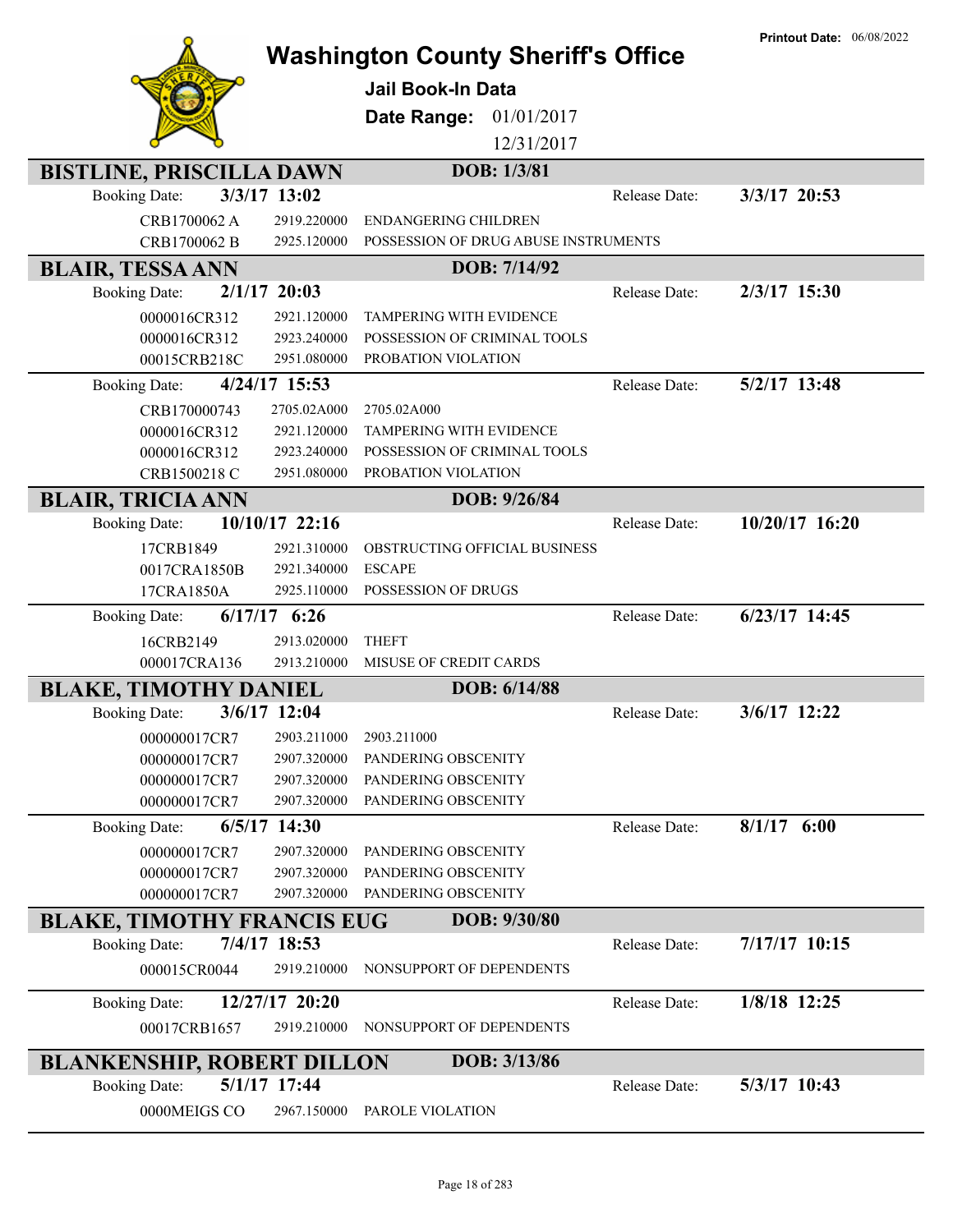| <b>BLEVINS, BRANDON JOSHUA</b><br><b>Booking Date:</b><br>00CRB1601987<br>00TRD1605584       | 12/5/17 20:27<br>2913.020000<br>4510.210000                          | <b>Washington County Sheriff's Office</b><br><b>Jail Book-In Data</b><br>01/01/2017<br>Date Range:<br>12/31/2017<br>DOB: 6/4/89<br><b>THEFT</b><br>4510.210000                      | Release Date: | <b>Printout Date: 06/08/2022</b><br>12/7/17 17:00 |
|----------------------------------------------------------------------------------------------|----------------------------------------------------------------------|-------------------------------------------------------------------------------------------------------------------------------------------------------------------------------------|---------------|---------------------------------------------------|
| <b>BLIND, MICHAEL DAVID</b>                                                                  |                                                                      | DOB: 12/17/78                                                                                                                                                                       |               |                                                   |
| <b>Booking Date:</b><br>0TRC1503483A                                                         | 4/17/17 19:47<br>4511.19A1A0                                         | 4511.19A1A0                                                                                                                                                                         | Release Date: | $6/26/17$ $6:00$                                  |
| <b>Booking Date:</b><br>00TRC1503483                                                         | 3/30/17 12:19<br>2951.080000                                         | PROBATION VIOLATION                                                                                                                                                                 | Release Date: | $4/3/17$ 17:15                                    |
| <b>BLISS, KEVIN CHRISTOPHER</b>                                                              |                                                                      | DOB: 1/29/92                                                                                                                                                                        |               |                                                   |
| <b>Booking Date:</b><br>00CRB1701993                                                         | 10/30/17 20:11<br>2963.110000                                        | <b>FUGITIVE FROM JUSTICE</b>                                                                                                                                                        | Release Date: | 11/2/17 12:00                                     |
| <b>BLOSSER, ARIEL FRANCES</b>                                                                |                                                                      | DOB: 10/23/89                                                                                                                                                                       |               |                                                   |
| <b>Booking Date:</b><br>FEDERAL                                                              | 11/8/17 15:42<br>2925.03                                             | TRAFFICKING IN DRUGS                                                                                                                                                                | Release Date: | 3/8/18 12:23                                      |
| <b>BLOSSER, JENNIFER ANN</b>                                                                 |                                                                      | DOB: 10/16/91                                                                                                                                                                       |               |                                                   |
| <b>Booking Date:</b>                                                                         | 8/28/17 6:31                                                         |                                                                                                                                                                                     | Release Date: | 8/28/17 14:50                                     |
| 0000017CR170<br>0000017CR170<br>0000017CR170<br>0000017CR170<br>0000017CR170<br>0000017CR170 | 2907.070000<br>2907.320000<br>2907.320000<br>2907.320000<br>2907.322 | <b>IMPORTUNING</b><br>PANDERING OBSCENITY<br>PANDERING OBSCENITY<br>PANDERING OBSCENITY<br>Pandering Sexually Oriented Matter Involving a Minor<br>2919.220000 ENDANGERING CHILDREN |               |                                                   |
| <b>Booking Date:</b>                                                                         | 7/26/17 16:17                                                        |                                                                                                                                                                                     | Release Date: | 8/15/17 16:15                                     |
| 17CRB1345                                                                                    | 2919.220000                                                          | <b>ENDANGERING CHILDREN</b>                                                                                                                                                         |               |                                                   |
| <b>BLUM, ZACHARY KYLE</b>                                                                    |                                                                      | DOB: 6/24/89                                                                                                                                                                        |               |                                                   |
| <b>Booking Date:</b>                                                                         | 6/28/17 12:40                                                        |                                                                                                                                                                                     | Release Date: | $4/6/18$ 11:07                                    |
| 16CR231<br>18CRB0330                                                                         | 2925.11<br>2903.13<br>2951.08A                                       | POSSESSION OF DRUGS<br>Assault<br>PROBATION VIOLATION (CPC)                                                                                                                         |               |                                                   |
| <b>FAIRFIELD CO</b>                                                                          | 2705.02                                                              | CONTEMPT(FAILURE TO APPEAR)                                                                                                                                                         |               |                                                   |
| <b>Booking Date:</b><br>0000016CR231                                                         | 1/30/17 16:40<br>2925.110000                                         | POSSESSION OF DRUGS                                                                                                                                                                 | Release Date: | 2/14/17 12:05                                     |
| <b>BOBB, JONATHAN LEE</b>                                                                    |                                                                      | DOB: 5/9/79                                                                                                                                                                         |               |                                                   |
| <b>Booking Date:</b><br>00000MUSK CO                                                         | $1/12/17$ 13:50<br>2705.02A000                                       | 2705.02A000                                                                                                                                                                         | Release Date: | $1/14/17$ 0:20                                    |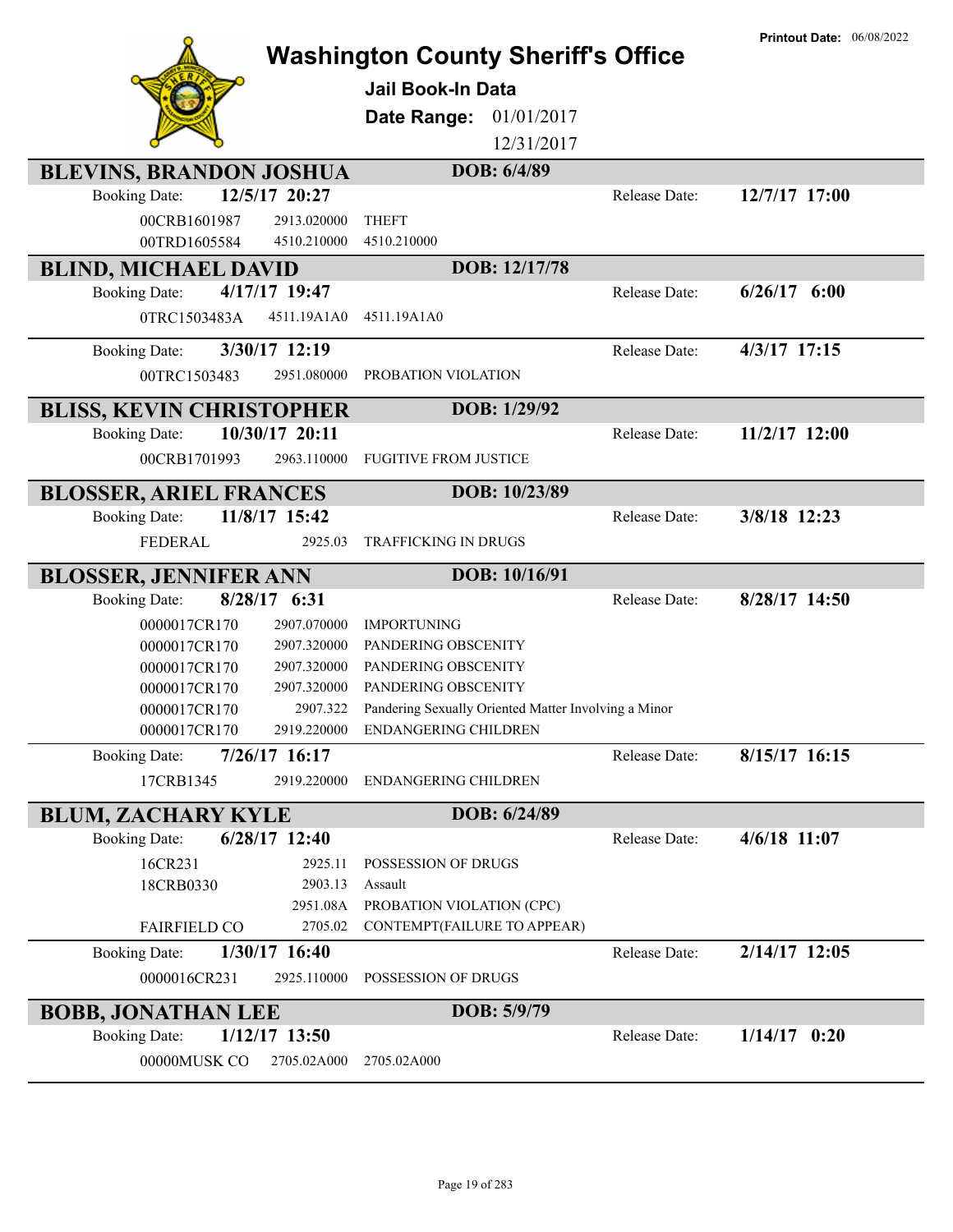|                                         | <b>Washington County Sheriff's Office</b> |               | <b>Printout Date: 06/08/2022</b> |
|-----------------------------------------|-------------------------------------------|---------------|----------------------------------|
|                                         | <b>Jail Book-In Data</b>                  |               |                                  |
|                                         | Date Range:<br>01/01/2017                 |               |                                  |
|                                         | 12/31/2017                                |               |                                  |
| <b>BOCEK, DANIEL LAWRENCE JR</b>        | DOB: 3/15/92                              |               |                                  |
| 9/29/17 20:53<br><b>Booking Date:</b>   |                                           | Release Date: | $10/24/17$ 6:00                  |
| 00016TRC803A<br>4511.19A1A0             | 4511.19A1A0                               |               |                                  |
| 9/8/17 13:50<br><b>Booking Date:</b>    |                                           | Release Date: | 9/20/17 16:45                    |
| 2951.080000<br>00016TRC803E             | PROBATION VIOLATION                       |               |                                  |
| <b>BOCK, ROBERT WAYNE</b>               | DOB: 3/3/70                               |               |                                  |
| $6/28/17$ 21:25<br><b>Booking Date:</b> |                                           | Release Date: | $7/1/17$ 21:45                   |
| 0TRC1703698A<br>4511.19A1A0             | 4511.19A1A0                               |               |                                  |
| 0TRC1703698B<br>4511.202000             | 4511.202000                               |               |                                  |
| <b>BOERSMA, MICHAEL ALLEN</b>           | DOB: 4/28/90                              |               |                                  |
| 10/9/17 18:40<br><b>Booking Date:</b>   |                                           | Release Date: | 10/12/17 18:00                   |
| 0017TRC3478B<br>4511.19A1H0             | 4511.19A1H0                               |               |                                  |
| <b>BOLEY, CHRISTA LEA</b>               | DOB: 11/18/78                             |               |                                  |
| $1/13/17$ 20:28<br><b>Booking Date:</b> |                                           | Release Date: | $1/16/17$ 18:00                  |
| 4511.19A1H0<br>0016TRC6423A             | 4511.19A1H0                               |               |                                  |
| 3/18/17 1:39<br><b>Booking Date:</b>    |                                           | Release Date: | 3/21/17 17:31                    |
| 000PV HOLDER<br>2951.080000             | PROBATION VIOLATION                       |               |                                  |
| <b>BOLEY, WILLIAM LINCOLN II</b>        | DOB: 8/7/72                               |               |                                  |
| 8/18/17 20:19<br><b>Booking Date:</b>   |                                           | Release Date: | $8/22/17$ 11:53                  |
| 000SUMMIT CO<br>2951.08A000             | 2951.08A000                               |               |                                  |
| <b>BOLLINGER, KELLY JOE</b>             | DOB: 10/7/65                              |               |                                  |
| <b>Booking Date:</b><br>8/20/17 18:02   |                                           | Release Date: | $9/19/17$ 6:00                   |
| 0017TRC2371A<br>4511.19A100             | 4511.19A100                               |               |                                  |
| <b>BOMER, NATHAN DEAN</b>               | DOB: 10/7/96                              |               |                                  |
| 12/17/17 22:13<br><b>Booking Date:</b>  |                                           | Release Date: | 12/18/17 13:11                   |
| 2963.110000<br>CRB170002275             | <b>FUGITIVE FROM JUSTICE</b>              |               |                                  |
| <b>BONAR, PATRICIA ANN</b>              | DOB: 2/21/77                              |               |                                  |
| 7/24/17 10:59<br><b>Booking Date:</b>   |                                           | Release Date: | 7/24/17 14:43                    |
|                                         |                                           |               |                                  |
| 0005DC000005<br>2705.02A000             | 2705.02A000                               |               |                                  |
| 9/11/17 10:36<br><b>Booking Date:</b>   |                                           | Release Date: | $9/25/17$ 9:45                   |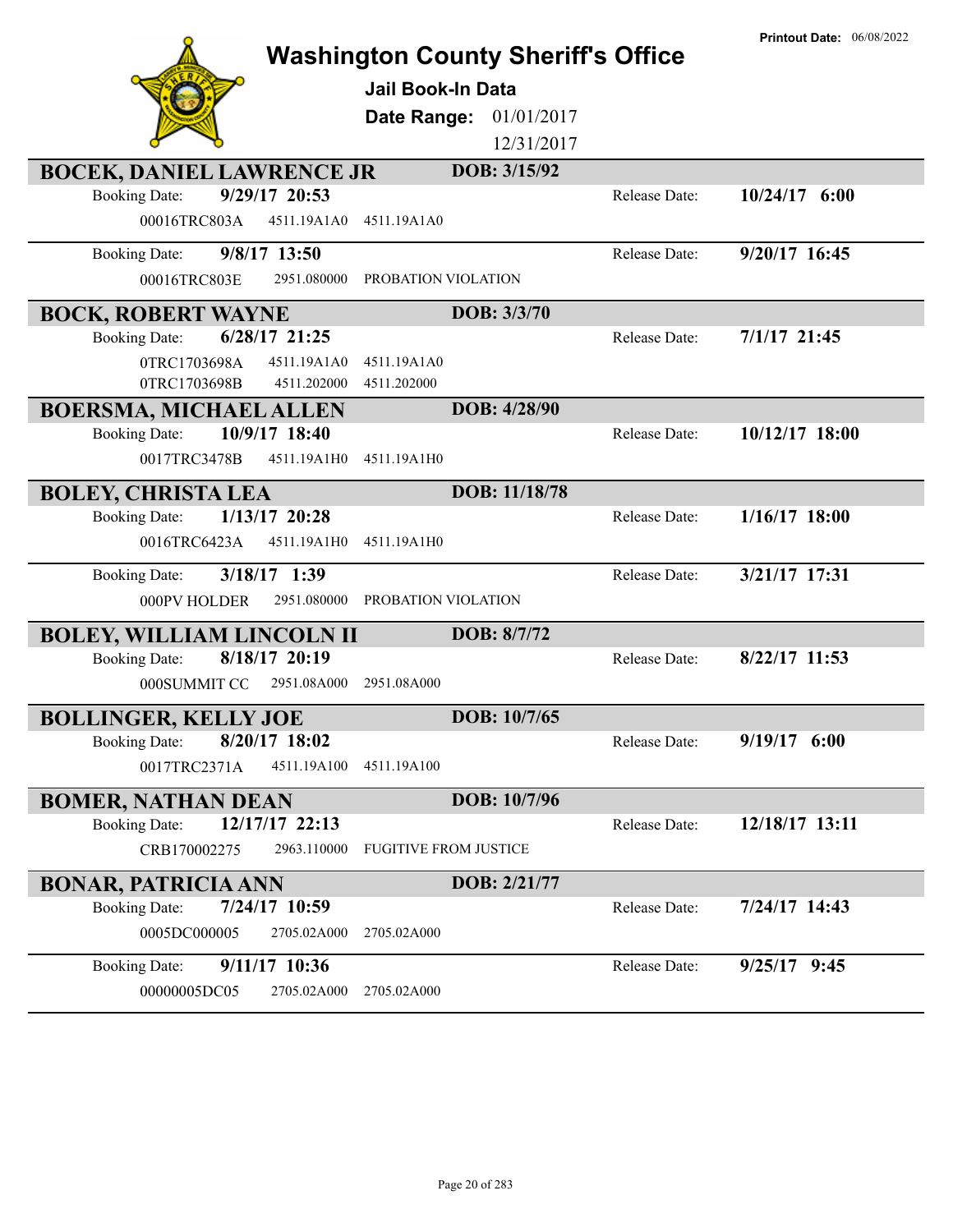|                                  |                | <b>Washington County Sheriff's Office</b> |              |               | <b>Printout Date: 06/08/2022</b> |
|----------------------------------|----------------|-------------------------------------------|--------------|---------------|----------------------------------|
|                                  |                | <b>Jail Book-In Data</b>                  |              |               |                                  |
|                                  |                | Date Range:                               | 01/01/2017   |               |                                  |
|                                  |                |                                           | 12/31/2017   |               |                                  |
| <b>BOND, SETH ADAM</b>           |                |                                           | DOB: 8/5/82  |               |                                  |
| <b>Booking Date:</b>             | 9/22/17 13:31  |                                           |              | Release Date: | $10/25/17$ 6:00                  |
| 000017CRB168                     | 2951.080000    | PROBATION VIOLATION                       |              |               |                                  |
| 00017TRC443A                     | 4511.19A1A0    | 4511.19A1A0                               |              |               |                                  |
| <b>Booking Date:</b>             | 5/31/17 11:25  |                                           |              | Release Date: | $6/1/17$ 12:25                   |
| 00CRB1700949                     | 2705.02A000    | 2705.02A000                               |              |               |                                  |
| 00TRC1700168                     | 2925.110000    | POSSESSION OF DRUGS                       |              |               |                                  |
| 0TRC1700443A                     | 4511.19A1A0    | 4511.19A1A0                               |              |               |                                  |
| 0TRC1700443B                     | 4511.19A1J0    | 4511.19A1J0                               |              |               |                                  |
| 0TRC1700443C                     | 4511.19A1J0    | 4511.19A1J0                               |              |               |                                  |
| <b>Booking Date:</b>             | $9/1/17$ 14:28 |                                           |              | Release Date: | 9/3/17 12:00                     |
| 0000000000PV                     | 2951.080000    | PROBATION VIOLATION                       |              |               |                                  |
| <b>Booking Date:</b>             | 7/17/17 11:25  |                                           |              | Release Date: | 8/4/17 12:23                     |
| CRB170000168                     | 2951.080000    | PROBATION VIOLATION                       |              |               |                                  |
| <b>Booking Date:</b>             | 8/7/17 11:22   |                                           |              | Release Date: | 8/9/17 14:27                     |
| 000017CRB168                     | 2951.080000    | PROBATION VIOLATION                       |              |               |                                  |
| <b>Booking Date:</b>             | 9/5/17 15:46   |                                           |              | Release Date: | $9/11/17$ 8:40                   |
| 0017CRB168PV                     | 2951.080000    | PROBATION VIOLATION                       |              |               |                                  |
| <b>BONFINI, MIRANDA ARLETTE</b>  |                |                                           | DOB: 2/16/88 |               |                                  |
| <b>Booking Date:</b>             | 9/7/17 14:13   |                                           |              | Release Date: | $9/15/17$ 7:20                   |
| 000MONROE CO                     | 2917.110000    | DISORDERLY CONDUCT                        |              |               |                                  |
| <b>BONNELL, JESSICA ANN</b>      |                |                                           | DOB: 9/19/84 |               |                                  |
| <b>Booking Date:</b>             | 11/23/17 7:34  |                                           |              | Release Date: | 11/25/17 14:24                   |
| 00017CRB1995                     | 2913.020000    | <b>THEFT</b>                              |              |               |                                  |
| 0017CRB2148A                     | 2925.110000    | <b>POSSESSION OF DRUGS</b>                |              |               |                                  |
| 0017CRB2148B                     | 2925.140000    | <b>DRUG PARAPHERNALIA</b>                 |              |               |                                  |
| 0017TRC7495A                     | 4511.19A1A0    | 4511.19A1A0                               |              |               |                                  |
| 0017TRC7495B                     | 4511.21D400    | 4511.21D400                               |              |               |                                  |
| 0017TRC7495C                     | 4513.263000    | 4513.263000                               |              |               |                                  |
| <b>BONNETT, KIMBERLY DARLENE</b> |                |                                           | DOB: 4/9/72  |               |                                  |
| <b>Booking Date:</b>             | 5/10/17 12:38  |                                           |              | Release Date: | $7/10/17$ 6:00                   |
| 0015CR000061                     | 2951.08A000    | 2951.08A000                               |              |               |                                  |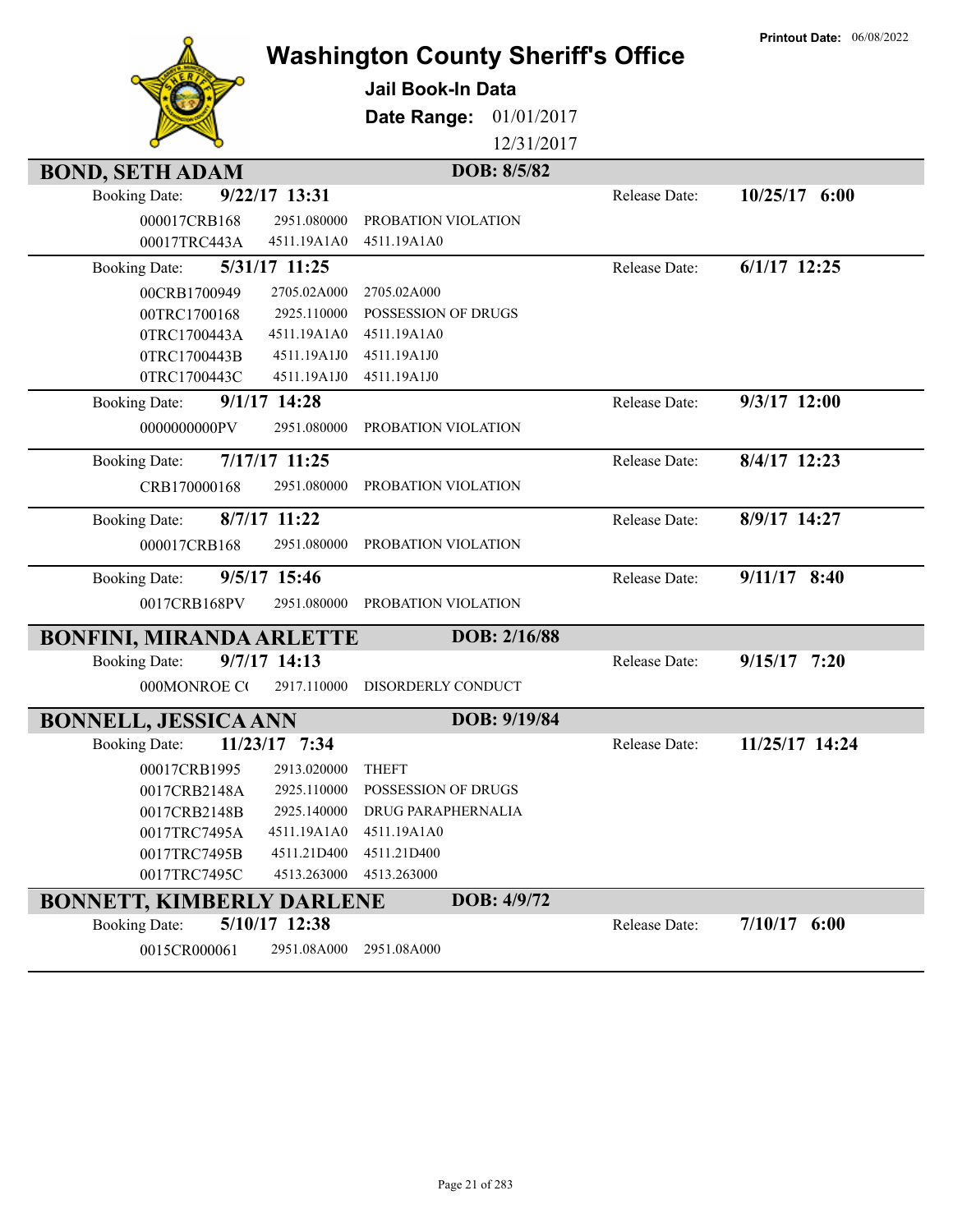|                                      |                | <b>Washington County Sheriff's Office</b>       |               | <b>Printout Date: 06/08/2022</b> |
|--------------------------------------|----------------|-------------------------------------------------|---------------|----------------------------------|
|                                      |                | <b>Jail Book-In Data</b>                        |               |                                  |
|                                      |                |                                                 |               |                                  |
|                                      |                | Date Range:<br>01/01/2017                       |               |                                  |
|                                      |                | 12/31/2017                                      |               |                                  |
| <b>BONNETTE, STEPHEN ERIC</b>        |                | DOB: 8/9/80                                     |               |                                  |
| 7/9/17 13:05<br><b>Booking Date:</b> |                |                                                 | Release Date: | 8/6/17<br>6:00                   |
| 00017CRB1165                         | 2913.020000    | <b>THEFT</b>                                    |               |                                  |
| 0017CRB1218A                         | 2913.02B000    | 2913.02B000                                     |               |                                  |
| 00017CRB1015                         | 2917.110000    | DISORDERLY CONDUCT                              |               |                                  |
| 00017CRB705A                         | 2919.250000    | DOMESTIC VIOLENCE                               |               |                                  |
| 0017CRB1218B                         | 2925.110000    | POSSESSION OF DRUGS                             |               |                                  |
| 0CRB1700750B                         | 2951.080000    | PROBATION VIOLATION                             |               |                                  |
| <b>Booking Date:</b>                 | $11/2/17$ 2:10 |                                                 | Release Date: | 12/3/17 12:44                    |
| 000MORGAN C                          | 2705.020000    | <b>CONTEMPT OF COURT</b>                        |               |                                  |
| CRB170001683                         | 2919.220000    | ENDANGERING CHILDREN                            |               |                                  |
| TRC17006185C                         | 4510.037000    | 4510.037000                                     |               |                                  |
| TRC17006185A                         | 4511.19A1A0    | 4511.19A1A0                                     |               |                                  |
| TRC17006185B                         | 4511.19A1H0    | 4511.19A1H0                                     |               |                                  |
| <b>Booking Date:</b>                 | 4/25/17 23:24  |                                                 | Release Date: | 4/28/17 13:30                    |
| 17CRB750                             | 2919.250000    | DOMESTIC VIOLENCE                               |               |                                  |
| 5/5/17 18:32<br><b>Booking Date:</b> |                |                                                 | Release Date: | 5/15/17 12:41                    |
| 00CRB1700813                         | 2919.270000    | VIOLATION OF PROTECTION ORDER/CONSENT AGREEMENT |               |                                  |
| 000017CRB849                         | 2937.290000    | FAIL TO APPEAR/ RECOG. BOND                     |               |                                  |
| <b>Booking Date:</b>                 | 5/17/17 16:41  |                                                 | Release Date: | 5/22/17 8:55                     |
| CRB1700750PV                         | 2951.080000    | PROBATION VIOLATION                             |               |                                  |
| <b>BOOKS, AMY SUZZANNE</b>           |                | DOB: 6/5/86                                     |               |                                  |
| <b>Booking Date:</b>                 | 8/31/17 21:41  |                                                 | Release Date: | 9/1/17<br>7:02                   |
|                                      |                | 2917.11B000 2917.11B000                         |               |                                  |
| <b>Booking Date:</b>                 | 9/12/17 16:38  |                                                 | Release Date: | 9/25/17 14:24                    |
| 00CRB1701397                         | 2911.210000    | CRIMINAL/AGGRAVATED TRESPASSING                 |               |                                  |
| 00CRB1701590                         | 2917.11B200    | 2917.11B200                                     |               |                                  |
| 00CRB1701641                         | 2937.290000    | FAIL TO APPEAR/ RECOG. BOND                     |               |                                  |
| <b>BOOKS, JESSE SCOTT</b>            |                | DOB: 7/25/82                                    |               |                                  |
| <b>Booking Date:</b>                 | 2/19/17 12:10  |                                                 | Release Date: | $3/26/17$ 6:00                   |
| CRB160001884                         | 2913.020000    | <b>THEFT</b>                                    |               |                                  |
| CRB160002009                         | 2913.510000    | RECEIVING STOLEN PROPERTY                       |               |                                  |
| CRB170000124                         | 2937.290000    | FAIL TO APPEAR/ RECOG. BOND                     |               |                                  |
| <b>BOONE, KENNON DUROD</b>           |                | DOB: 5/17/73                                    |               |                                  |
| <b>Booking Date:</b>                 | 11/21/17 20:08 |                                                 | Release Date: | 11/22/17 10:05                   |
| 000000000STS                         | 2951.08C000    | 2951.08C000                                     |               |                                  |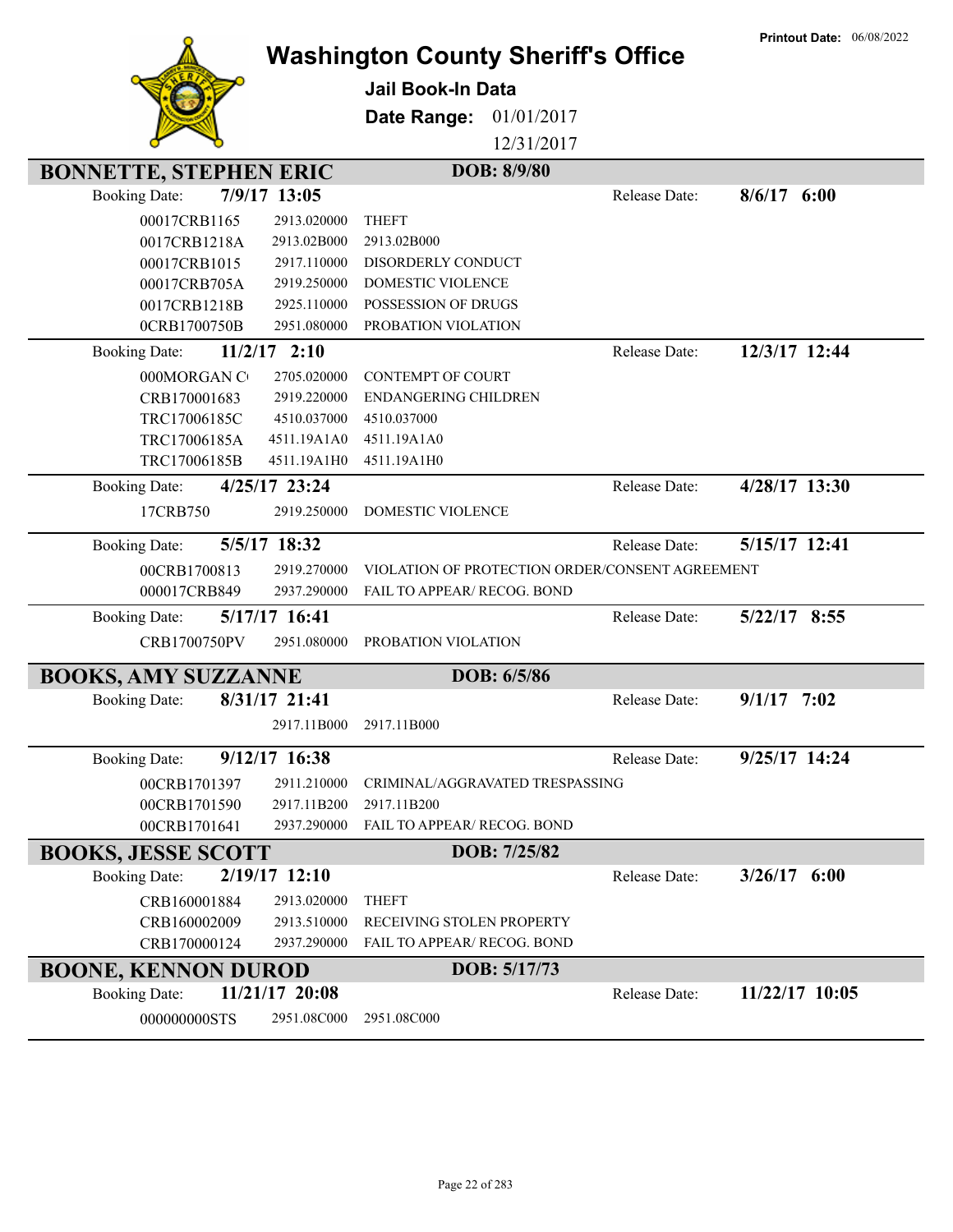|                                |                 |                                           |               | <b>Printout Date: 06/08/2022</b> |
|--------------------------------|-----------------|-------------------------------------------|---------------|----------------------------------|
|                                |                 | <b>Washington County Sheriff's Office</b> |               |                                  |
|                                |                 | <b>Jail Book-In Data</b>                  |               |                                  |
|                                |                 | Date Range:<br>01/01/2017                 |               |                                  |
|                                |                 | 12/31/2017                                |               |                                  |
| <b>BOSWELL, ANTHONY EUGENE</b> |                 | DOB: 10/1/80                              |               |                                  |
| <b>Booking Date:</b>           | 9/15/17 21:51   |                                           | Release Date: | $10/6/17$ 6:00                   |
| 0TRD1702868A                   | 335.1300000     | 335.1300000                               |               |                                  |
|                                |                 |                                           |               |                                  |
| <b>Booking Date:</b>           | 2/27/17 18:19   |                                           | Release Date: | $3/27/17$ 6:00                   |
| 00CRB1700260                   | 2913.110000     | PASSING BAD CHECKS                        |               |                                  |
| <b>Booking Date:</b>           | $6/18/17$ 0:39  |                                           | Release Date: | $6/26/17$ 9:50                   |
| 00017CRB260B                   | 2951.080000     | PROBATION VIOLATION                       |               |                                  |
| TRD1702868 A                   | 335.1300000     | 335.1300000                               |               |                                  |
| TRD1702868 B                   | 4510.120000     | 4510.120000                               |               |                                  |
| <b>BOUGHNER, AARON MICHAEL</b> |                 | DOB: 9/11/83                              |               |                                  |
| <b>Booking Date:</b>           | 5/24/17 22:03   |                                           | Release Date: | 5/31/17 8:10                     |
| 000MONROE CO                   | 2925.110000     | POSSESSION OF DRUGS                       |               |                                  |
| <b>BOWEN, AMBER DANIELLE</b>   |                 | DOB: 8/12/92                              |               |                                  |
| <b>Booking Date:</b>           | 8/14/17 15:51   |                                           | Release Date: | 8/21/17 19:17                    |
| CRB17001459B                   | 2921.310000     | OBSTRUCTING OFFICIAL BUSINESS             |               |                                  |
| CRA170001458                   | 2925.110000     | POSSESSION OF DRUGS                       |               |                                  |
| CRB17001459A                   | 2925.120000     | POSSESSION OF DRUG ABUSE INSTRUMENTS      |               |                                  |
| CRB17001459C                   | 2925.120000     | POSSESSION OF DRUG ABUSE INSTRUMENTS      |               |                                  |
| CRB17001459D                   | 2925.140000     | DRUG PARAPHERNALIA                        |               |                                  |
| <b>BOWMAN, CHRISTOPHER W</b>   |                 | DOB: 5/13/79                              |               |                                  |
| <b>Booking Date:</b>           | 8/31/17 14:16   |                                           | Release Date: | 9/7/17 10:23                     |
| 000000PAROLE                   | 2967.150000     | PAROLE VIOLATION                          |               |                                  |
| <b>BOYCE, MICHAEL VERNON</b>   |                 | DOB: 4/16/66                              |               |                                  |
| <b>Booking Date:</b>           | $8/16/17$ 23:02 |                                           | Release Date: | 8/21/17 14:37                    |
| 00017CRA1472                   | 2913.510000     | RECEIVING STOLEN PROPERTY                 |               |                                  |
| ***PV HOLDER                   | 2951.08A000     | 2951.08A000                               |               |                                  |
| <b>Booking Date:</b>           | 9/21/17 11:27   |                                           | Release Date: | 10/10/17 11:05                   |
| 00017CRB1639                   | 2913.020000     | <b>THEFT</b>                              |               |                                  |
| 00017CRA1644                   | 2921.310000     | OBSTRUCTING OFFICIAL BUSINESS             |               |                                  |
| 0000015CR348                   | 2951.08A000     | 2951.08A000                               |               |                                  |
| TRD1706111 A                   | 4510.160000     | 4510.160000                               |               |                                  |
| TRD1706111 B                   | 4549.080000     | UNAUTHORIZED USE OF PLATES                |               |                                  |
| <b>BOYLES, TAMMY LEE</b>       |                 | DOB: 12/15/70                             |               |                                  |
| <b>Booking Date:</b>           | $8/27/17$ 8:24  |                                           | Release Date: | $8/27/17$ 8:56                   |
|                                | 509.0300000     | 509.0300000                               |               |                                  |
|                                | 513.0300000     | 513.0300000                               |               |                                  |
| <b>BRADDY, DYLAN RAY</b>       |                 | DOB: 8/19/95                              |               |                                  |
| <b>Booking Date:</b>           | $7/10/17$ 1:06  |                                           | Release Date: | $7/10/17$ 12:19                  |
| 00TRD1703882                   | 4510.210000     | 4510.210000                               |               |                                  |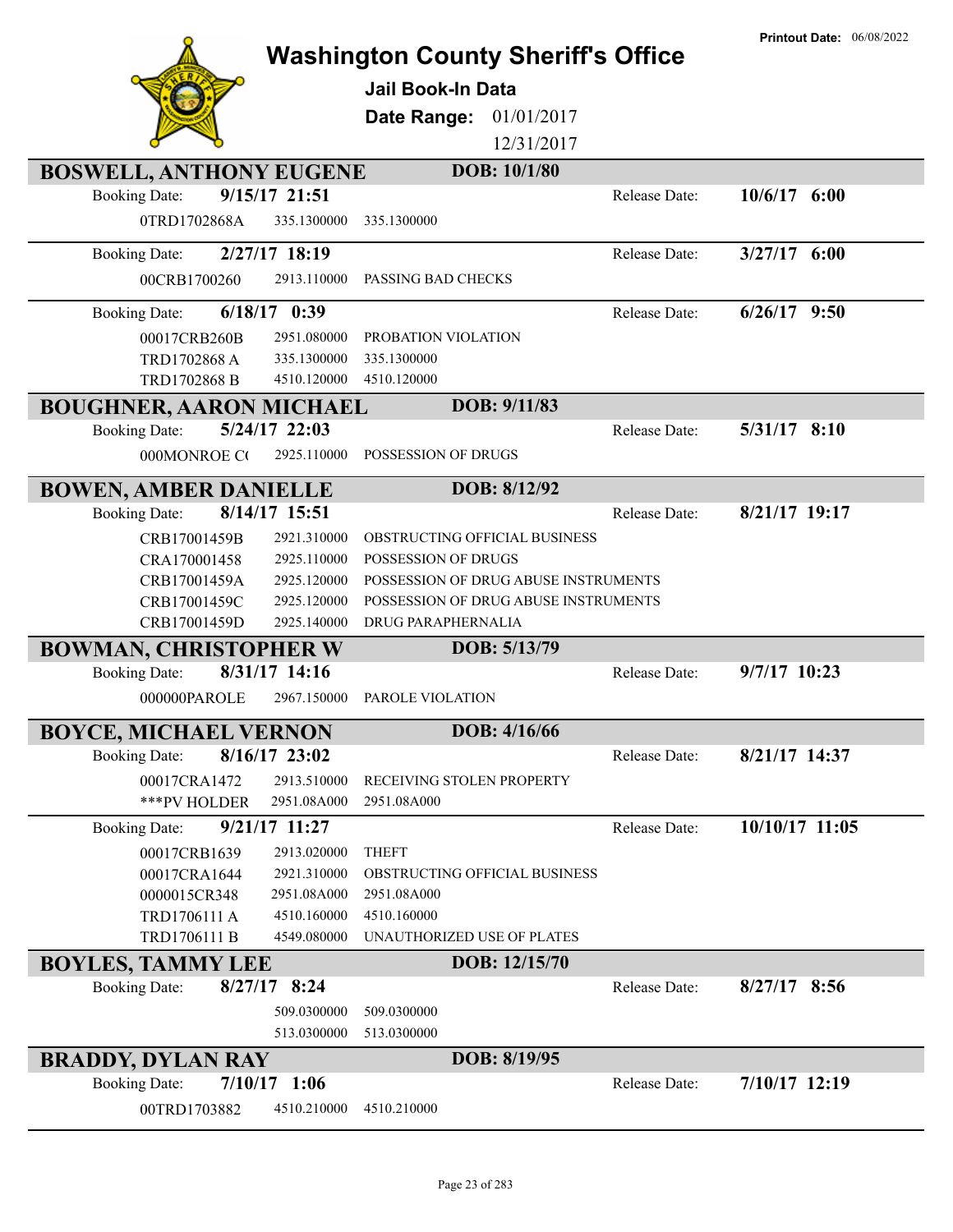|                                        | <b>Washington County Sheriff's Office</b> |               | <b>Printout Date: 06/08/2022</b> |
|----------------------------------------|-------------------------------------------|---------------|----------------------------------|
|                                        |                                           |               |                                  |
|                                        | <b>Jail Book-In Data</b>                  |               |                                  |
|                                        | Date Range:<br>01/01/2017                 |               |                                  |
|                                        | 12/31/2017                                |               |                                  |
| <b>BRADFIELD, CINDY KAY</b>            | DOB: 10/11/68                             |               |                                  |
| 10/31/17 20:19<br><b>Booking Date:</b> |                                           | Release Date: | $1/26/18$ 5:46                   |
| 000000MONROI 2921.11AC1A               | 2921.11AC1A                               |               |                                  |
| <b>BRAGG, ZACKARY SCOTT</b>            | DOB: 2/7/88                               |               |                                  |
| 7/26/17 13:48<br><b>Booking Date:</b>  |                                           | Release Date: | $9/13/17$ 2:38                   |
| 00LICKING CO<br>2913.020000            | <b>THEFT</b>                              |               |                                  |
| <b>BRANDT, HUNTER DAYNE</b>            | DOB: 1/5/95                               |               |                                  |
| 12/21/17 17:18<br><b>Booking Date:</b> |                                           | Release Date: | 12/24/17 18:00                   |
| 00017TRC3964<br>2951.080000            | PROBATION VIOLATION                       |               |                                  |
| 0017TRC3964A<br>4511.19A1A0            | 4511.19A1A0                               |               |                                  |
| 12/29/17 12:08<br><b>Booking Date:</b> |                                           | Release Date: | 1/5/18 13:29                     |
| 00017CRB2022<br>2951.080000            | PROBATION VIOLATION                       |               |                                  |
| 11/3/17 20:06<br><b>Booking Date:</b>  |                                           | Release Date: | 11/9/17 14:40                    |
| 2919.250000<br>00017CRB2022            | DOMESTIC VIOLENCE                         |               |                                  |
| 2951.080000<br>017TRC3964PV            | PROBATION VIOLATION                       |               |                                  |
| 00017TRD6806<br>4301.620000            | OPEN CONTAINER                            |               |                                  |
| <b>BRANDYBERRY, JERAMIA KEMP</b>       | DOB: 10/18/88                             |               |                                  |
| 11/29/17 12:02<br><b>Booking Date:</b> |                                           | Release Date: | 12/5/17 10:36                    |
| 017TRC2729PV<br>2951.080000            | PROBATION VIOLATION                       |               |                                  |
| 1/18/17 15:27<br><b>Booking Date:</b>  |                                           | Release Date: | 1/18/17 20:28                    |
| 4511.19A1A0                            | 4511.19A1A0                               |               |                                  |
| 4513.240000                            | 4513.240000                               |               |                                  |
| 7/7/17 20:59<br><b>Booking Date:</b>   |                                           | Release Date: | $9/20/17$ 6:00                   |
| 0017TRC2729B<br>4510.140000            | 4510.140000                               |               |                                  |
| 0017TRC2729A<br>4511.19A100            | 4511.19A100                               |               |                                  |
| <b>BRANHAM, BRAD LEE</b>               | DOB: 12/16/98                             |               |                                  |
| <b>Booking Date:</b><br>3/21/17 11:50  |                                           | Release Date: | $4/1/17$ 16:30                   |
| 0000MEIGS CO<br>2907.020000            | RAPE                                      |               |                                  |
| 3/19/17 21:34<br><b>Booking Date:</b>  |                                           | Release Date: | $3/21/17$ 9:14                   |
| 0000MEIGS CO<br>2907.020000            | <b>RAPE</b>                               |               |                                  |
| <b>BRAUN, JEREMY RAY</b>               | DOB: 6/23/84                              |               |                                  |
| $4/2/17$ 16:10<br><b>Booking Date:</b> |                                           | Release Date: | $8/18/17$ 7:48                   |
| 00000017CR68<br>2903.110000            | <b>FELONIOUS ASSAULT</b>                  |               |                                  |
| 2903.120000<br>0000017CR150            | AGGRAVATED ASSAULT                        |               |                                  |
| 00000017CR68<br>2905.010000            | <b>KIDNAPPING</b>                         |               |                                  |
| 2967.150000<br>000000PAROLE            | PAROLE VIOLATION                          |               |                                  |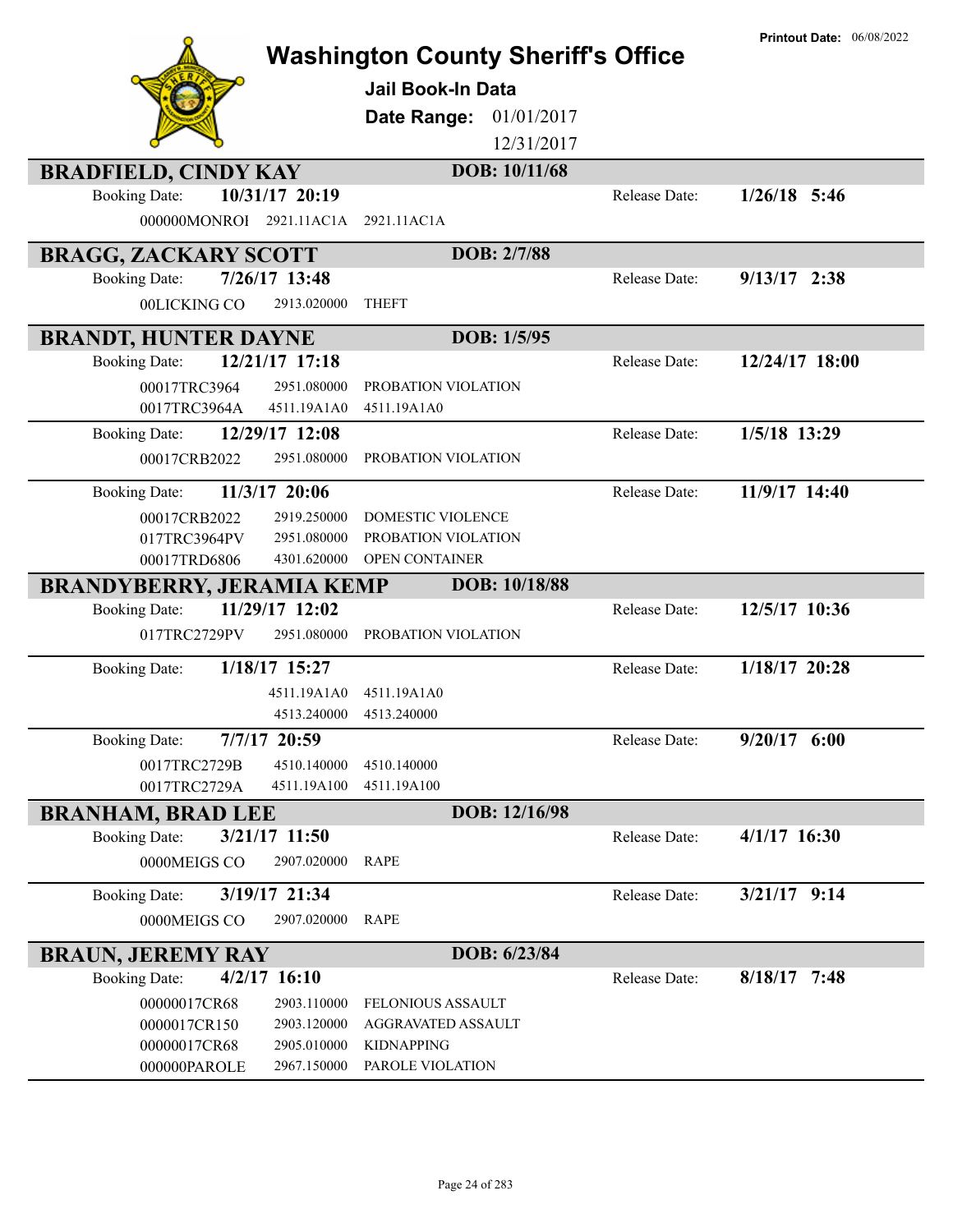**Washington County Sheriff's Office Jail Book-In Data Date Range:** 01/01/2017 12/31/2017 **BRIESEMEISTER, JACK CARY DOB: 4/19/67** 0000016CR197 2925.110000 POSSESSION OF DRUGS Booking Date: **1/15/17 18:16** Release Date: **1/19/17 6:00** 00016TRC4547 4511.194000 4511.194000 Booking Date: **3/5/17 18:05** Release Date: **3/8/17 6:00** TRC1604547 B 4511.194000 4511.194000 Booking Date: **3/13/17 19:59** Release Date: **3/15/17 6:00** 16TRC4547B00 4511.194000 4511.194000 Booking Date: **2/26/17 18:11** Release Date: **3/1/17 6:00** 0000016CR197 2925.110000 POSSESSION OF DRUGS Booking Date: **1/8/17 19:00** Release Date: **1/11/17 6:00** 0016TRC4547B 4511.194000 4511.194000 Booking Date: **3/20/17 18:06** Release Date: **3/22/17 6:00 BRIGNER, DEREK CHRISTOPHER DOB: 9/26/85** 17CRB1869 2919.250000 DOMESTIC VIOLENCE Booking Date: **10/15/17 2:49** Release Date: **10/16/17 14:02 BRITTON, ANDREW DAVID DOB: 4/8/87** CRB1700427 C 2917.11B200 2917.11B200 CRB1700427 A 2925.120000 POSSESSION OF DRUG ABUSE INSTRUMENTS CRB1700427 B 2925.140000 DRUG PARAPHERNALIA 000PAROLE WV 2967.150000 PAROLE VIOLATION Booking Date: **3/8/17 23:09** Release Date: **4/10/17 13:40 BRITTON, CARRIE SUE DOB: 8/9/86** 000ATHENS CO 2937.290000 FAIL TO APPEAR/ RECOG. BOND Booking Date: **11/7/17 12:38** Release Date: **11/9/17 8:15 BRITTON, JAY ALLEN DOB: 8/8/94** 2917.11B000 2917.11B000 Booking Date: **7/16/17 21:08** Release Date: **7/17/17 12:40 BRITTON, ROBERT ELDON DOB: 12/9/66** 00TRC1302961 4511.19A1A0 4511.19A1A0 Booking Date: **3/22/17 18:51** Release Date: **4/11/17 6:00**

**Printout Date:** 06/08/2022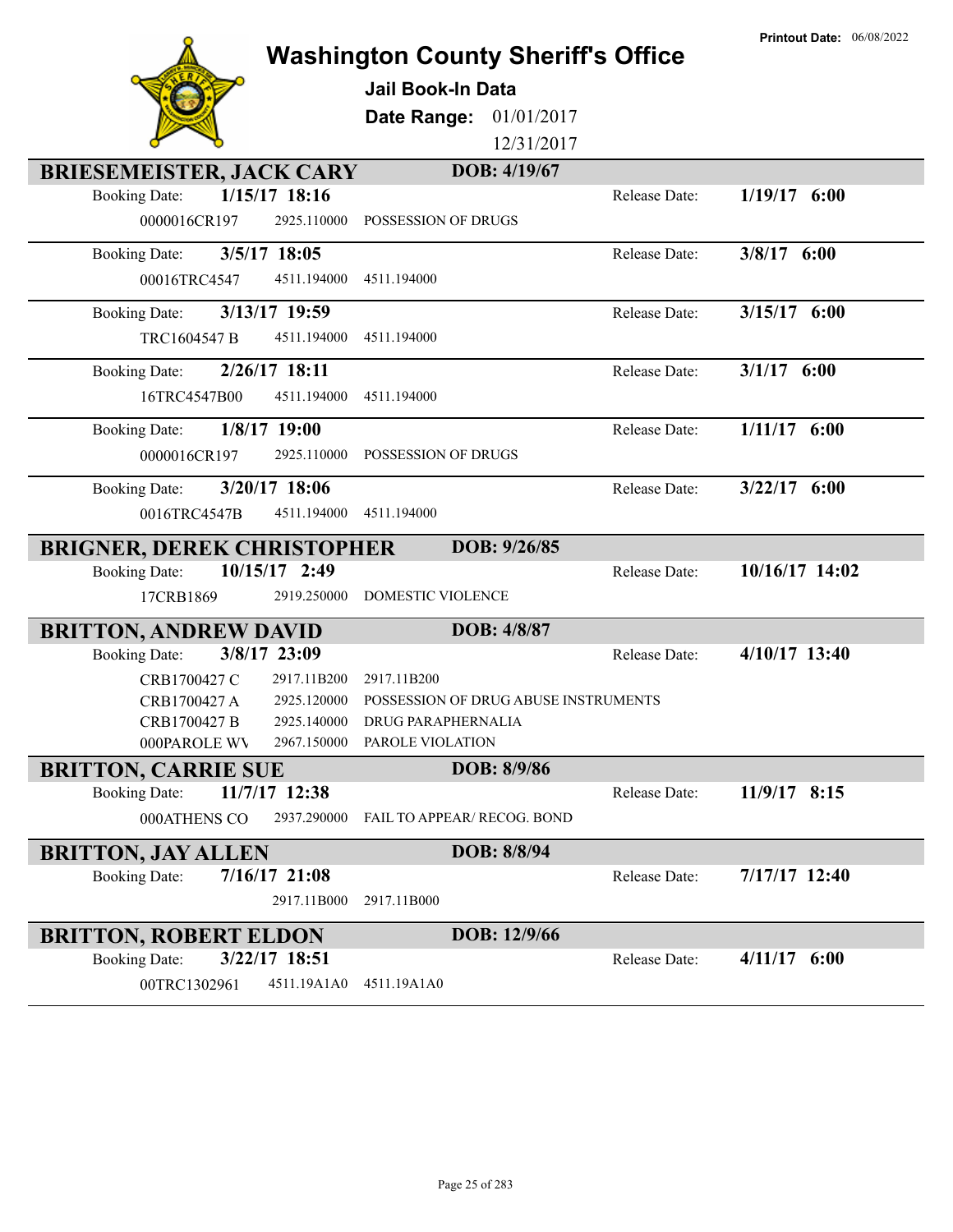|                                 |                | <b>Washington County Sheriff's Office</b>       |               | <b>Printout Date: 06/08/2022</b> |
|---------------------------------|----------------|-------------------------------------------------|---------------|----------------------------------|
|                                 |                |                                                 |               |                                  |
|                                 |                | <b>Jail Book-In Data</b>                        |               |                                  |
|                                 |                | Date Range:<br>01/01/2017                       |               |                                  |
|                                 |                | 12/31/2017                                      |               |                                  |
| <b>BRITTON, SHANE ARNOLD II</b> |                | DOB: 8/27/89                                    |               |                                  |
| <b>Booking Date:</b>            | 4/11/17 20:04  |                                                 | Release Date: | $4/14/17$ 18:00                  |
| 0TRC1604330B                    | 4511.19A1D0    | 4511.19A1D0                                     |               |                                  |
| <b>Booking Date:</b>            | 7/16/17 20:58  |                                                 | Release Date: | 7/19/17 10:29                    |
|                                 | 2917.11B000    | 2917.11B000                                     |               |                                  |
| 016TRC4330PV                    | 2951.080000    | PROBATION VIOLATION                             |               |                                  |
| <b>BROGAN, JAMES HOWARD</b>     |                | DOB: 10/16/64                                   |               |                                  |
| <b>Booking Date:</b>            | 4/11/17 18:22  |                                                 | Release Date: | 5/3/17 12:27                     |
| 17CRB665                        | 2705.020000    | <b>CONTEMPT OF COURT</b>                        |               |                                  |
| 00CRA1700717                    | 2913.490000    | TAKING IDENTITY OF ANOTHER                      |               |                                  |
| CRA1700406                      | 2919.270000    | VIOLATION OF PROTECTION ORDER/CONSENT AGREEMENT |               |                                  |
| CRB1602198                      | 2919.270000    | VIOLATION OF PROTECTION ORDER/CONSENT AGREEMENT |               |                                  |
| <b>BROOKER, GLENNA MAY</b>      |                | DOB: 3/10/80                                    |               |                                  |
| <b>Booking Date:</b>            | 12/9/17 2:39   |                                                 | Release Date: | $12/12/17$ 6:00                  |
| 00017CRB2223                    | 2705.020000    | <b>CONTEMPT OF COURT</b>                        |               |                                  |
| 00TRD1706335                    | 4510.160000    | 4510.160000                                     |               |                                  |
| <b>BROOKOVER, SAMUAL DON</b>    |                | DOB: 5/21/69                                    |               |                                  |
| <b>Booking Date:</b>            | $6/2/17$ 19:11 |                                                 | Release Date: | $6/5/17$ 18:00                   |
| 0017TRC2692B                    | 4511.19A100    | 4511.19A100                                     |               |                                  |
| <b>Booking Date:</b>            | $5/6/17$ 3:46  |                                                 | Release Date: | $5/6/17$ 4:50                    |
|                                 | 4511.19A100    | 4511.19A100                                     |               |                                  |
|                                 | 4511.19A1H0    | 4511.19A1H0                                     |               |                                  |
|                                 | 4511.330000    | RULES FOR DRIVING IN MARKED LANES               |               |                                  |
| <b>BROOKOVER, TIFFANY RIANA</b> |                | DOB: 10/1/80                                    |               |                                  |
| <b>Booking Date:</b>            | $6/3/17$ 23:28 |                                                 | Release Date: | $6/5/17$ 12:20                   |
| CRA1700966 A                    | 2925.110000    | POSSESSION OF DRUGS                             |               |                                  |
| CRA1700966 B                    | 2925.110000    | POSSESSION OF DRUGS                             |               |                                  |
| CRA1700966 C                    | 2925.110000    | POSSESSION OF DRUGS                             |               |                                  |
| CRB1700967 A                    | 2925.120000    | POSSESSION OF DRUG ABUSE INSTRUMENTS            |               |                                  |
| CRB1700967 B                    | 2925.14C100    | 2925.14C100                                     |               |                                  |
| TRD1703504 C                    | 4503.110000    | OWNER REQUIRED TO FILE APPLICATION              |               |                                  |
| TRD1703504 A                    | 4510.120000    | 4510.120000                                     |               |                                  |
| TRD1703504 B                    | 4549.080000    | UNAUTHORIZED USE OF PLATES                      |               |                                  |
| <b>BROOKS, JAMIE LEE</b>        |                | DOB: 5/11/76                                    |               |                                  |
| <b>Booking Date:</b>            | 2/19/17 15:53  |                                                 | Release Date: | 2/21/17 11:30                    |
| 17CRB310                        | 2919.250000    | DOMESTIC VIOLENCE                               |               |                                  |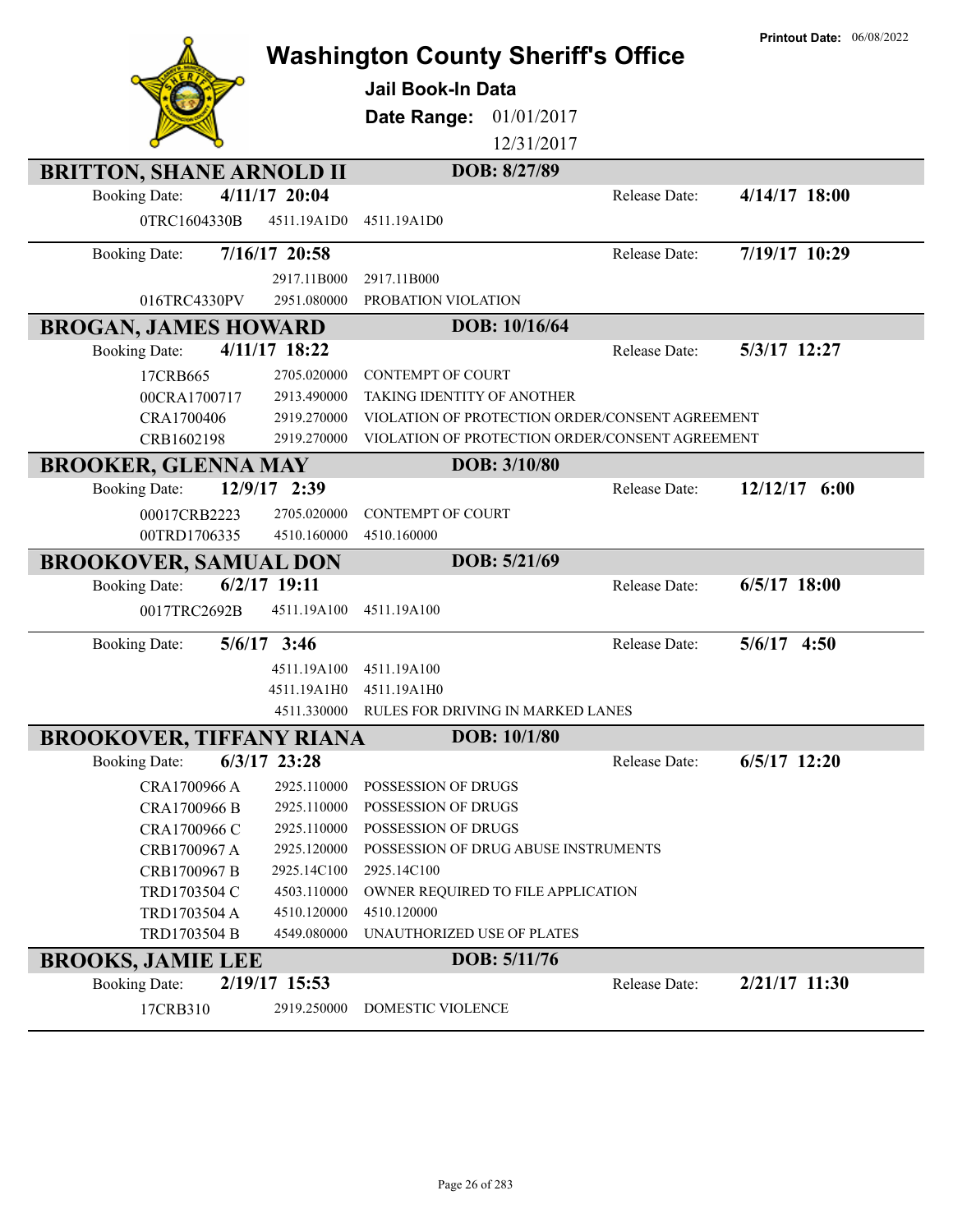|                                |                            | <b>Washington County Sheriff's Office</b><br><b>Jail Book-In Data</b><br>01/01/2017<br>Date Range: |               | <b>Printout Date: 06/08/2022</b> |
|--------------------------------|----------------------------|----------------------------------------------------------------------------------------------------|---------------|----------------------------------|
|                                |                            | 12/31/2017                                                                                         |               |                                  |
|                                |                            | DOB: 9/30/88                                                                                       |               |                                  |
| <b>BROOKS, JOEY DEAN</b>       | 4/11/17 19:07              |                                                                                                    |               | 5/2/17 12:26                     |
| <b>Booking Date:</b>           |                            |                                                                                                    | Release Date: |                                  |
| 17CRA782<br>00CRA1600854       | 2903.110000<br>2911.12A200 | <b>FELONIOUS ASSAULT</b><br>2911.12A200                                                            |               |                                  |
| 000000015CR2                   | 2951.08A000                | 2951.08A000                                                                                        |               |                                  |
| <b>Booking Date:</b>           | 10/16/17 9:57              |                                                                                                    | Release Date: | 10/16/17 10:12                   |
| 0000017CR208                   | 2913.02A1B2                | 2913.02A1B2                                                                                        |               |                                  |
|                                |                            |                                                                                                    |               |                                  |
| <b>Booking Date:</b>           | $5/2/17$ 13:00             |                                                                                                    | Release Date: | $8/23/17$ 6:00                   |
| 00CRA1700782                   | 2903.110000                | FELONIOUS ASSAULT                                                                                  |               |                                  |
| 17CR122                        | 2903.110000                | FELONIOUS ASSAULT                                                                                  |               |                                  |
| 000000015CR2                   | 2951.08A000                | 2951.08A000                                                                                        |               |                                  |
| <b>BROWN, ALONTAE SAYVONNE</b> |                            | DOB: 11/3/93                                                                                       |               |                                  |
| <b>Booking Date:</b>           | $2/18/17$ 3:51             |                                                                                                    | Release Date: | $2/18/17$ 20:00                  |
| CRA170000307                   | 2925.110000                | POSSESSION OF DRUGS                                                                                |               |                                  |
| CRB170000308                   | 2925.110000                | POSSESSION OF DRUGS                                                                                |               |                                  |
| <b>BROWN, HAROLD IVAN</b>      |                            | DOB: 6/24/76                                                                                       |               |                                  |
| <b>Booking Date:</b>           | $3/23/17$ 2:50             |                                                                                                    | Release Date: | 3/24/17 14:00                    |
| 0CRB1700505A                   | 2919.250000                | DOMESTIC VIOLENCE                                                                                  |               |                                  |
| 0CRB1700505B                   | 2919.270000                | VIOLATION OF PROTECTION ORDER/CONSENT AGREEMENT                                                    |               |                                  |
| <b>Booking Date:</b>           | $3/8/17$ 9:26              |                                                                                                    | Release Date: | 3/10/17 11:53                    |
| 00CRB1700425                   | 2909.040000                | DISRUPTING PUBLIC SERVICES                                                                         |               |                                  |
| 00CRB1700424                   | 2919.250000                | DOMESTIC VIOLENCE                                                                                  |               |                                  |
| <b>Booking Date:</b>           | 4/4/17 18:41               |                                                                                                    | Release Date: | $4/29/17$ 6:00                   |
| 00000017CR67                   |                            | 2911.120000 BURGLARY                                                                               |               |                                  |
| 000017CRB424<br>CRB1700505 A   | 2919.250000<br>2919.250000 | DOMESTIC VIOLENCE<br>DOMESTIC VIOLENCE                                                             |               |                                  |
| 00000017CR67                   | 2919.270000                | VIOLATION OF PROTECTION ORDER/CONSENT AGREEMENT                                                    |               |                                  |
| <b>Booking Date:</b>           | 5/10/17 13:24              |                                                                                                    | Release Date: | 5/10/17 13:48                    |
| 00017TRD1605                   | 4510.160000                | 4510.160000                                                                                        |               |                                  |
|                                |                            |                                                                                                    |               |                                  |
| <b>BROWN, ICES ANN</b>         |                            | DOB: 8/6/93                                                                                        |               |                                  |
| <b>Booking Date:</b>           | $6/19/17$ 11:20            |                                                                                                    | Release Date: | $6/26/17$ 12:36                  |
| CRB150001711                   | 2913.020000                | <b>THEFT</b>                                                                                       |               |                                  |
| <b>BROWN, JONATHON EUGENE</b>  |                            | DOB: 4/7/81                                                                                        |               |                                  |
| <b>Booking Date:</b>           | 3/13/17 19:21              |                                                                                                    | Release Date: | $3/14/17$ 1:00                   |
|                                | 2921.310000                | OBSTRUCTING OFFICIAL BUSINESS                                                                      |               |                                  |
|                                | 2921.310000                | OBSTRUCTING OFFICIAL BUSINESS                                                                      |               |                                  |
| <b>BROWN, MARCUS ALLAN</b>     |                            | DOB: 4/28/95                                                                                       |               |                                  |
| <b>Booking Date:</b>           | 2/17/17 18:41              |                                                                                                    | Release Date: | $3/19/17$ 6:00                   |
| 00CRB1700215                   | 2913.020000                | <b>THEFT</b>                                                                                       |               |                                  |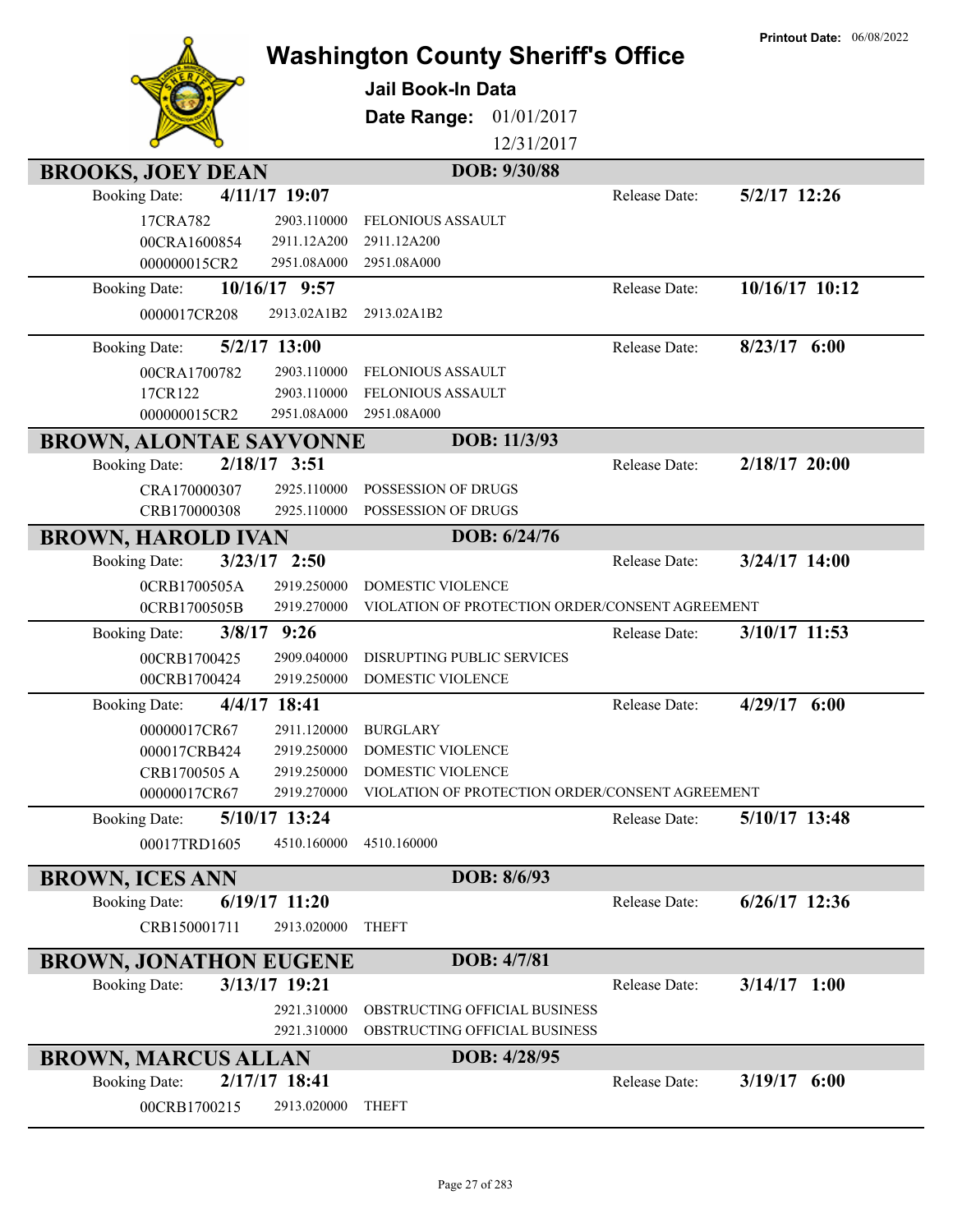|                                                                          |                            | <b>Washington County Sheriff's Office</b> | <b>Printout Date: 06/08/2022</b> |
|--------------------------------------------------------------------------|----------------------------|-------------------------------------------|----------------------------------|
|                                                                          | <b>Jail Book-In Data</b>   |                                           |                                  |
|                                                                          | Date Range:                | 01/01/2017                                |                                  |
|                                                                          |                            | 12/31/2017                                |                                  |
| <b>BROWN, MICHAEL ALLEN</b>                                              |                            | DOB: 1/24/50                              |                                  |
| 7/25/17 12:27<br><b>Booking Date:</b>                                    |                            | Release Date:                             | 7/26/17 12:27                    |
| 00017TRD2991<br>4503.110000                                              |                            | OWNER REQUIRED TO FILE APPLICATION        |                                  |
| 00017TRD2991<br>4510.160000                                              | 4510.160000                |                                           |                                  |
| <b>BROWN, NICHOLAS LEE</b>                                               |                            | DOB: 12/21/86                             |                                  |
| $6/24/17$ 18:10<br><b>Booking Date:</b>                                  |                            | Release Date:                             | $6/27/17$ 18:00                  |
| 0TRC1701426A<br>4511.19A1A0                                              | 4511.19A1A0                |                                           |                                  |
| 7/22/17 18:19<br><b>Booking Date:</b>                                    |                            | Release Date:                             | 7/23/17 18:00                    |
| TRC17001426A<br>4511.19A1A0                                              | 4511.19A1A0                |                                           |                                  |
| $7/1/17$ 18:25<br><b>Booking Date:</b>                                   |                            | Release Date:                             | $7/3/17$ 6:00                    |
| 4511.19A1A0<br>0017TRC1426A                                              | 4511.19A1A0                |                                           |                                  |
| 7/8/17 18:08<br><b>Booking Date:</b>                                     |                            | Release Date:                             | $7/10/17$ 6:00                   |
| 0017TRC1426A<br>4511.19A100                                              | 4511.19A100                |                                           |                                  |
|                                                                          |                            |                                           |                                  |
| $7/15/17$ 18:12<br><b>Booking Date:</b>                                  |                            | Release Date:                             | $7/17/17$ 6:00                   |
| 0017TRC1426A<br>4511.19A1A0                                              | 4511.19A1A0                |                                           |                                  |
| <b>BROWN, PAUL JOSEPH</b>                                                |                            | DOB: 3/1/72                               |                                  |
| $8/9/17$ 0:16<br><b>Booking Date:</b>                                    |                            | Release Date:                             | 8/9/17 10:35                     |
| 2917.110000<br>00017CRB1155                                              | DISORDERLY CONDUCT         |                                           |                                  |
| <b>BROWN, TIMOTHY ANDREW</b>                                             |                            | DOB: 10/16/75                             |                                  |
| 11/16/17 16:55<br><b>Booking Date:</b>                                   |                            | Release Date:                             | 11/22/17<br>7:00                 |
| 000MONROE CO<br>2951.080000                                              | PROBATION VIOLATION        |                                           |                                  |
| 12/27/17 17:33<br><b>Booking Date:</b>                                   |                            | Release Date:                             | $1/4/18$ 7:49                    |
| MONROE CO<br>2951.080000                                                 | PROBATION VIOLATION        |                                           |                                  |
|                                                                          |                            | DOB: 5/9/97                               |                                  |
| <b>BRUCE, BRANDON SCOTT WADE</b><br>3/3/17 19:02<br><b>Booking Date:</b> |                            | Release Date:                             | $3/6/17$ 6:00                    |
| 2903.220000<br>00016CRB2074                                              | <b>MENACING</b>            |                                           |                                  |
|                                                                          |                            |                                           |                                  |
| <b>BRUMLEY, MICHAEL DEAN</b>                                             |                            | DOB: 10/25/73                             |                                  |
| $6/21/17$ 0:39<br><b>Booking Date:</b>                                   |                            | Release Date:                             | $6/23/17$ 21:57                  |
| 0017TRC3780B<br>4506.150000<br>0017TRC3780A<br>4511.19A1A0               | 4506.150000<br>4511.19A1A0 |                                           |                                  |
| <b>BRUNNER, BRETT ANTHONY</b>                                            |                            | DOB: 3/9/91                               |                                  |
| 4/30/17 19:06<br><b>Booking Date:</b>                                    |                            | Release Date:                             | $5/1/17$ 16:17                   |
| 000MONROE CO<br>2705.020000                                              | <b>CONTEMPT OF COURT</b>   |                                           |                                  |
|                                                                          |                            |                                           |                                  |
| <b>BRUNTY, RALPH ANTHONY JR</b><br>8/18/17 14:34                         |                            | DOB: 8/28/95<br>Release Date:             |                                  |
| <b>Booking Date:</b><br>333.01A1A00                                      | 333.01A1A00                |                                           | $9/19/17$ 6:00                   |
| TRC17002681A                                                             |                            |                                           |                                  |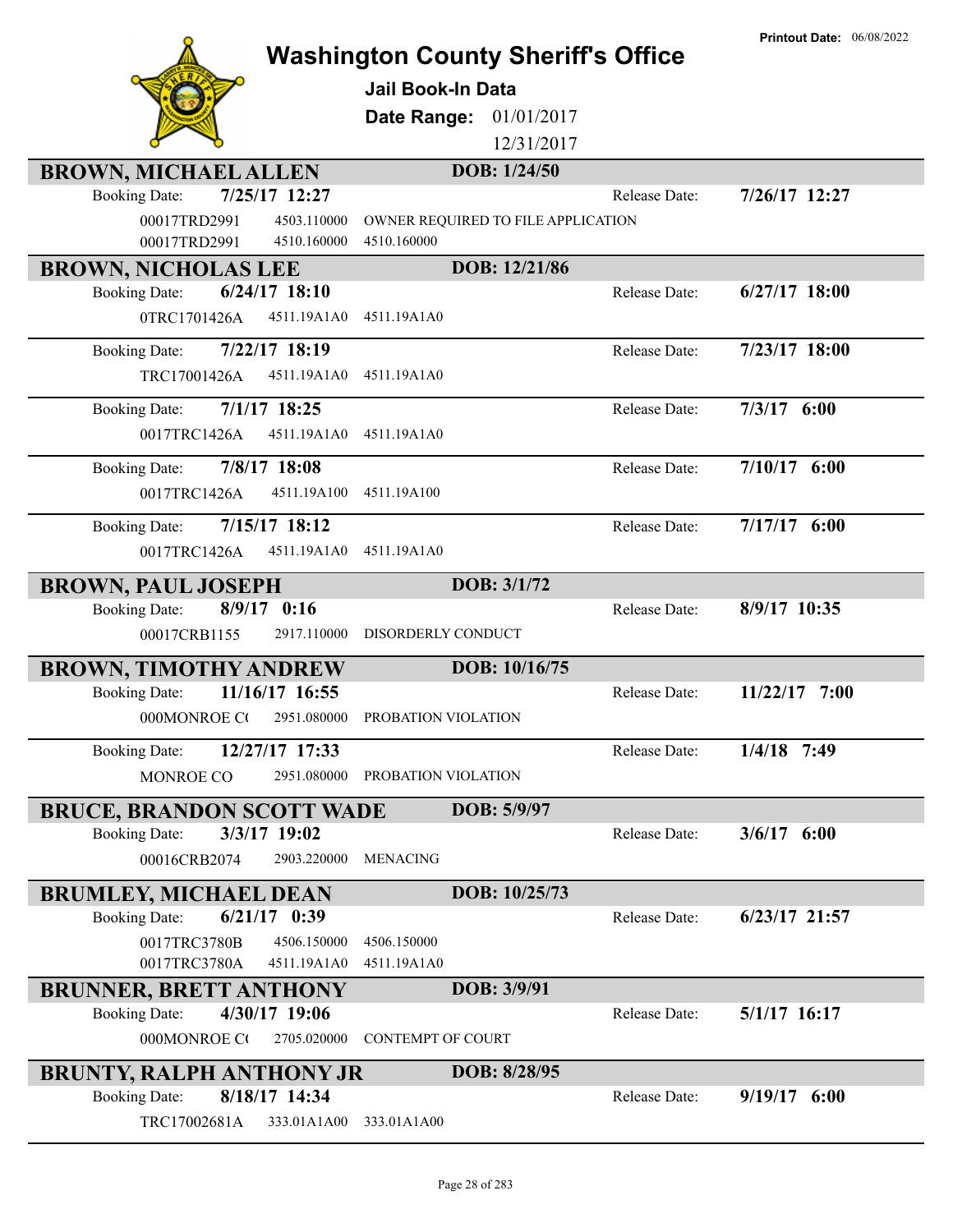|                                      |                         | <b>Washington County Sheriff's Office</b>       |               | <b>Printout Date: 06/08/2022</b> |
|--------------------------------------|-------------------------|-------------------------------------------------|---------------|----------------------------------|
|                                      |                         | Jail Book-In Data                               |               |                                  |
|                                      |                         | 01/01/2017<br>Date Range:                       |               |                                  |
|                                      |                         | 12/31/2017                                      |               |                                  |
|                                      |                         | DOB: 4/8/60                                     |               |                                  |
| <b>BRUNTY, TERESA CAROL</b>          | 4/23/17 17:36           |                                                 |               |                                  |
| <b>Booking Date:</b><br>00CRB1700732 | 2919.250000             | <b>DOMESTIC VIOLENCE</b>                        | Release Date: | 4/24/17 12:35                    |
|                                      |                         |                                                 |               |                                  |
| <b>BRYANT, EDLOE LAIRD II</b>        |                         | DOB: 3/1/42                                     |               |                                  |
| <b>Booking Date:</b>                 | 9/15/17 12:41           |                                                 | Release Date: | 9/15/17 15:30                    |
|                                      | 2903.130000             | <b>ASSAULT</b>                                  |               |                                  |
| <b>BUCK, ELLEN ANNE</b>              |                         | DOB: 10/26/86                                   |               |                                  |
| <b>Booking Date:</b>                 | 9/21/17 22:44           |                                                 | Release Date: | $12/20/17$ 6:00                  |
| 17CRB1726B                           | 2917.11B200             | 2917.11B200                                     |               |                                  |
| 17CRB1726A                           | 2925.120000             | POSSESSION OF DRUG ABUSE INSTRUMENTS            |               |                                  |
| <b>BUCK, TRINITY LAUREN</b>          |                         | DOB: 11/25/92                                   |               |                                  |
| <b>Booking Date:</b>                 | 2/21/17 18:12           |                                                 | Release Date: | $2/25/17$ 6:00                   |
| 00CRB1602044                         | 2913.020000             | <b>THEFT</b>                                    |               |                                  |
| 16CRB2044                            | 2913.020000             | <b>THEFT</b>                                    |               |                                  |
| <b>BULES, ASHLEY RENEE</b>           |                         | DOB: 3/15/94                                    |               |                                  |
| <b>Booking Date:</b>                 | 5/16/17 18:24           |                                                 | Release Date: | $6/5/17$ $6:00$                  |
| 16CRB1225B                           | 2951.080000             | PROBATION VIOLATION                             |               |                                  |
| 0016TRC4173C                         | 2951.080000             | PROBATION VIOLATION                             |               |                                  |
| 16TRC4173A                           | 4511.194000             | 4511.194000                                     |               |                                  |
| <b>BUNDY, RICHARD NMN</b>            |                         | DOB: 4/28/68                                    |               |                                  |
| <b>Booking Date:</b>                 | $5/2/17$ 18:10          |                                                 | Release Date: | 5/5/17 15:07                     |
| <b>MUSKINGUM C</b>                   | 2705.020000             | <b>CONTEMPT OF COURT</b>                        |               |                                  |
| <b>BUNNER, JAMES MATTHEW</b>         |                         | DOB: 6/24/82                                    |               |                                  |
| <b>Booking Date:</b>                 | $11/20/17$ 6:49         |                                                 | Release Date: | 11/21/17 14:00                   |
| 00017CRB2115                         | 2913.510000             | RECEIVING STOLEN PROPERTY                       |               |                                  |
| 0017CRB2114A                         | 2921.310000             | OBSTRUCTING OFFICIAL BUSINESS                   |               |                                  |
| 00017CRA2113                         | 2925.110000             | POSSESSION OF DRUGS                             |               |                                  |
| 0017CRB2114B                         | 2925.14C1               | ILLEGAL USE OR POSSESSION OF DRUG PARAPHERNALIA |               |                                  |
| 0017TRD7425B                         | 4510.11                 | <b>DUS VIOL RESTR</b>                           |               |                                  |
| 0017TRD7425C                         | 4513.261<br>4549.080000 | NO SEATBELT<br>UNAUTHORIZED USE OF PLATES       |               |                                  |
| 0017TRD7425A                         |                         |                                                 |               |                                  |
| <b>BURCH, TRAVIS TREY</b>            |                         | DOB: 12/25/81                                   |               |                                  |
| <b>Booking Date:</b>                 | $3/30/17$ 8:19          |                                                 | Release Date: | 3/30/17 10:50                    |
| 00TRD1701327                         | 4301.620000             | OPEN CONTAINER                                  |               |                                  |
| <b>BURDETTE, CHAD ANTHONY</b>        |                         | DOB: 7/7/82                                     |               |                                  |
| <b>Booking Date:</b>                 | $4/13/17$ 9:12          |                                                 | Release Date: | $4/25/17$ 6:00                   |
| 16CR195                              | 2925.110000             | POSSESSION OF DRUGS                             |               |                                  |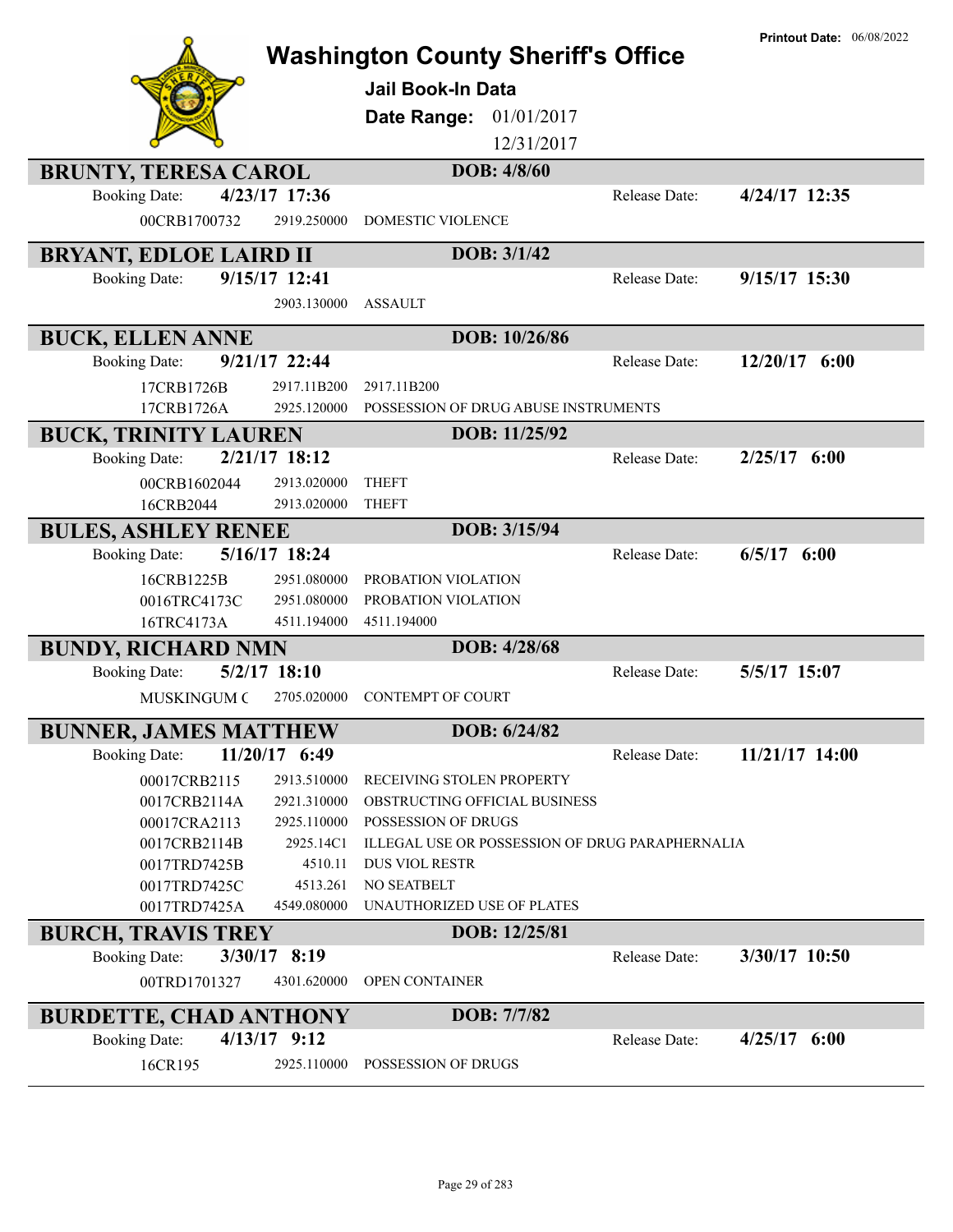|                                        | <b>Washington County Sheriff's Office</b><br><b>Jail Book-In Data</b><br>Date Range:<br>01/01/2017<br>12/31/2017 |               | <b>Printout Date: 06/08/2022</b> |
|----------------------------------------|------------------------------------------------------------------------------------------------------------------|---------------|----------------------------------|
| <b>BURKHAMMER, RUSSELL S JR</b>        | DOB: 11/10/72                                                                                                    |               |                                  |
| 1/18/17 13:48<br><b>Booking Date:</b>  |                                                                                                                  | Release Date: | $6/22/17$ $6:00$                 |
| 00016CRB2179<br>2903.130000            | <b>ASSAULT</b>                                                                                                   |               |                                  |
| 00CRB1700500<br>2909.060000            | <b>CRIMINAL DAMAGING</b>                                                                                         |               |                                  |
| 2923.130000<br>00000016CR47            | HAVE WEAPON UNDER DISABILITY                                                                                     |               |                                  |
| 00000016CR47<br>2951.08A000            | 2951.08A000                                                                                                      |               |                                  |
| <b>BURKHART, ROGER WILLIAM II</b>      | DOB: 4/18/85                                                                                                     |               |                                  |
| $6/6/17$ 21:30<br><b>Booking Date:</b> |                                                                                                                  | Release Date: | 6/9/17 14:34                     |
| 2903.130000<br>17CRB992                | <b>ASSAULT</b>                                                                                                   |               |                                  |
| 2951.08A000<br>000PV HOLDER            | 2951.08A000                                                                                                      |               |                                  |
| <b>BURKHEIMER, CRAIG ODELL</b>         | DOB: 3/8/94                                                                                                      |               |                                  |
| $8/22/17$ 1:14<br><b>Booking Date:</b> |                                                                                                                  | Release Date: | $3/16/18$ 7:24                   |
| 17CR1884<br>2905.01                    | Kidnapping                                                                                                       |               |                                  |
| 17CR1883<br>2907.02                    | Rape                                                                                                             |               |                                  |
| 17CR1882<br>2907.02                    | Rape                                                                                                             |               |                                  |
| 17CR188 1<br>2907.02                   | Rape                                                                                                             |               |                                  |
| <b>BURNETT, DONALD NMN JR</b>          | DOB: 4/10/72                                                                                                     |               |                                  |
| 12/18/17 18:00<br><b>Booking Date:</b> |                                                                                                                  | Release Date: | 2/9/18 5:38                      |
| 16CR318<br>4511.19A1A                  | OVI ALCOHOL, DRUG OF ABUSE, OR BOTH                                                                              |               |                                  |
| 2/8/17 17:22<br><b>Booking Date:</b>   |                                                                                                                  | Release Date: | $3/31/17$ 6:00                   |
| 4511.19A1A0<br>0000016CR318            | 4511.19A1A0                                                                                                      |               |                                  |
|                                        |                                                                                                                  |               |                                  |
| <b>BURNS, DAVID SHEEHY</b>             | DOB: 2/6/77                                                                                                      |               |                                  |
| 5/9/17 20:15<br><b>Booking Date:</b>   |                                                                                                                  | Release Date: | 5/10/17 16:00                    |
| 000017CRB842<br>2919.250000            | DOMESTIC VIOLENCE                                                                                                |               |                                  |
| 5/18/17 8:13<br><b>Booking Date:</b>   |                                                                                                                  | Release Date: | 5/19/17 10:58                    |
| 2919.270000<br>17CRB878                | VIOLATION OF PROTECTION ORDER/CONSENT AGREEMENT                                                                  |               |                                  |
| <b>BURNS, JASON KYLE</b>               | DOB: 2/26/89                                                                                                     |               |                                  |
| 11/25/17 14:05<br><b>Booking Date:</b> |                                                                                                                  | Release Date: | 12/26/17 17:41                   |
| <b>GALLIA CO</b><br>2937.430000        | FAIL TO APPEAR/ ISSUE WARRANT                                                                                    |               |                                  |
| <b>BURT, DALTON LEE</b>                | DOB: 5/6/93                                                                                                      |               |                                  |
| 10/4/17 14:38<br><b>Booking Date:</b>  |                                                                                                                  | Release Date: | 10/5/17 12:21                    |
| 2919.250000                            | DOMESTIC VIOLENCE                                                                                                |               |                                  |
| <b>BUSH, WILLARD GRADEN II</b>         | DOB: 8/17/77                                                                                                     |               |                                  |
| 1/20/17 11:51<br><b>Booking Date:</b>  |                                                                                                                  | Release Date: | $1/21/17$ 0:01                   |
| 0IN TRANSIT<br>00IN TRANSIT            | 0IN TRANSIT                                                                                                      |               |                                  |
| 2913.020000<br>0000016CR327            | <b>THEFT</b>                                                                                                     |               |                                  |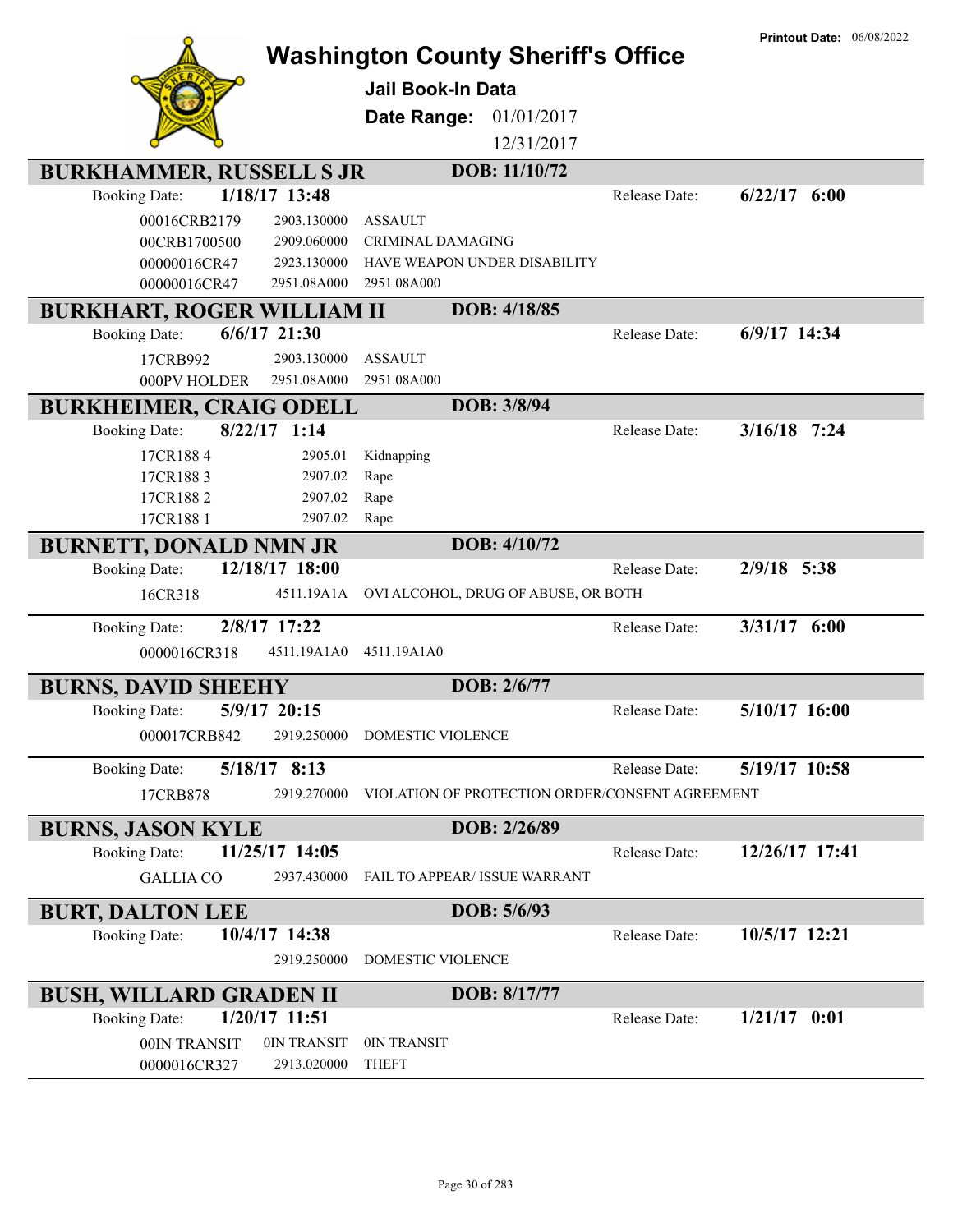|                                          | <b>Washington County Sheriff's Office</b>                                                                                                             | <b>Printout Date: 06/08/2022</b> |
|------------------------------------------|-------------------------------------------------------------------------------------------------------------------------------------------------------|----------------------------------|
|                                          | <b>Jail Book-In Data</b>                                                                                                                              |                                  |
|                                          |                                                                                                                                                       |                                  |
|                                          | Date Range:<br>01/01/2017                                                                                                                             |                                  |
|                                          | 12/31/2017                                                                                                                                            |                                  |
| <b>BUTCHER, NICHOLAS RAY</b>             | DOB: 4/1/81                                                                                                                                           |                                  |
| $2/27/17$ 4:50<br><b>Booking Date:</b>   |                                                                                                                                                       | Release Date:<br>$3/1/17$ 14:20  |
| TRC17001136B<br>4510.110000              | 4510.110000                                                                                                                                           |                                  |
| TRC17001136A<br>4511.19A1A0              | 4511.19A1A0                                                                                                                                           |                                  |
| TRC17001136C<br>4511.330000              | RULES FOR DRIVING IN MARKED LANES                                                                                                                     |                                  |
| <b>CABRAL, JAMIL ADRIAN</b>              | DOB: 5/2/82                                                                                                                                           |                                  |
| 2/7/17 20:40<br><b>Booking Date:</b>     |                                                                                                                                                       | 2/22/17 11:25<br>Release Date:   |
| 0CRA1700233A<br>2925.03A200              | 2925.03A200                                                                                                                                           |                                  |
| 2925.040000<br>0CRA1700233B              | <b>ILLEGAL MANUFACTURE OF DRUGS</b>                                                                                                                   |                                  |
| <b>CAIN, DELBERT DANIEL</b>              | DOB: 1/8/76                                                                                                                                           |                                  |
| $7/4/17$ 22:20<br><b>Booking Date:</b>   |                                                                                                                                                       | 7/7/17 18:30<br>Release Date:    |
| 00CRB1701187<br>2919.270000              | VIOLATION OF PROTECTION ORDER/CONSENT AGREEMENT                                                                                                       |                                  |
| 5/22/17 21:47<br><b>Booking Date:</b>    |                                                                                                                                                       | 5/23/17 15:00<br>Release Date:   |
| CRB17000896A<br>2919.250000              | <b>DOMESTIC VIOLENCE</b>                                                                                                                              |                                  |
| 2919.270000<br>CRB17000896B              | VIOLATION OF PROTECTION ORDER/CONSENT AGREEMENT                                                                                                       |                                  |
| 4/28/17 14:58<br><b>Booking Date:</b>    |                                                                                                                                                       | $5/1/17$ 16:12<br>Release Date:  |
| 2919.250000                              | DOMESTIC VIOLENCE                                                                                                                                     |                                  |
| 2951.08A000<br>000PV HOLDER              | 2951.08A000                                                                                                                                           |                                  |
| $7/14/17$ 9:06<br><b>Booking Date:</b>   |                                                                                                                                                       | 7/14/17 15:19<br>Release Date:   |
| 0000014CR138<br>2951.08A000              | 2951.08A000                                                                                                                                           |                                  |
| <b>CAIN, TABATHA DAWN</b>                | DOB: 4/27/80                                                                                                                                          |                                  |
| 1/19/17 13:52<br><b>Booking Date:</b>    |                                                                                                                                                       | $1/20/17$ 9:25<br>Release Date:  |
| 0016CRB1645A<br>2913.020000              | <b>THEFT</b>                                                                                                                                          |                                  |
| CRB16001645B<br>2913.020000              | <b>THEFT</b>                                                                                                                                          |                                  |
| 3/6/17 18:14<br><b>Booking Date:</b>     |                                                                                                                                                       | $3/16/17$ 6:00<br>Release Date:  |
| 2913.020000<br>0016CRB1645A              | <b>THEFT</b>                                                                                                                                          |                                  |
| <b>Booking Date:</b><br>12/17/17<br>2:11 |                                                                                                                                                       | $2/17/18$ 5:31<br>Release Date:  |
| 16CRB1645 A<br>2913.02                   | <b>THEFT</b>                                                                                                                                          |                                  |
| 17CRB1855<br>2937.29                     | BREACH OF RECOGNIZANCE                                                                                                                                |                                  |
| 16CRB1645 C<br>2951.08                   | PROBATION VIOLATION (MMC)                                                                                                                             |                                  |
| 17TRC5960 A<br>4511.19A1A                | OVI ALCOHOL, DRUG OF ABUSE, OR BOTH                                                                                                                   |                                  |
| 17TRC5960 B<br>4511.19A1D                | Driving While Under the Influence of Alcohol/Drugs .08 of 1 gram or more but less than .17 of<br>1 gram by weight of alcohol per 210 liters of breath |                                  |
| 9/11/17 17:57<br><b>Booking Date:</b>    |                                                                                                                                                       | 9/13/17 8:35<br>Release Date:    |
| 2951.080000<br>00CRB1601645              | PROBATION VIOLATION                                                                                                                                   |                                  |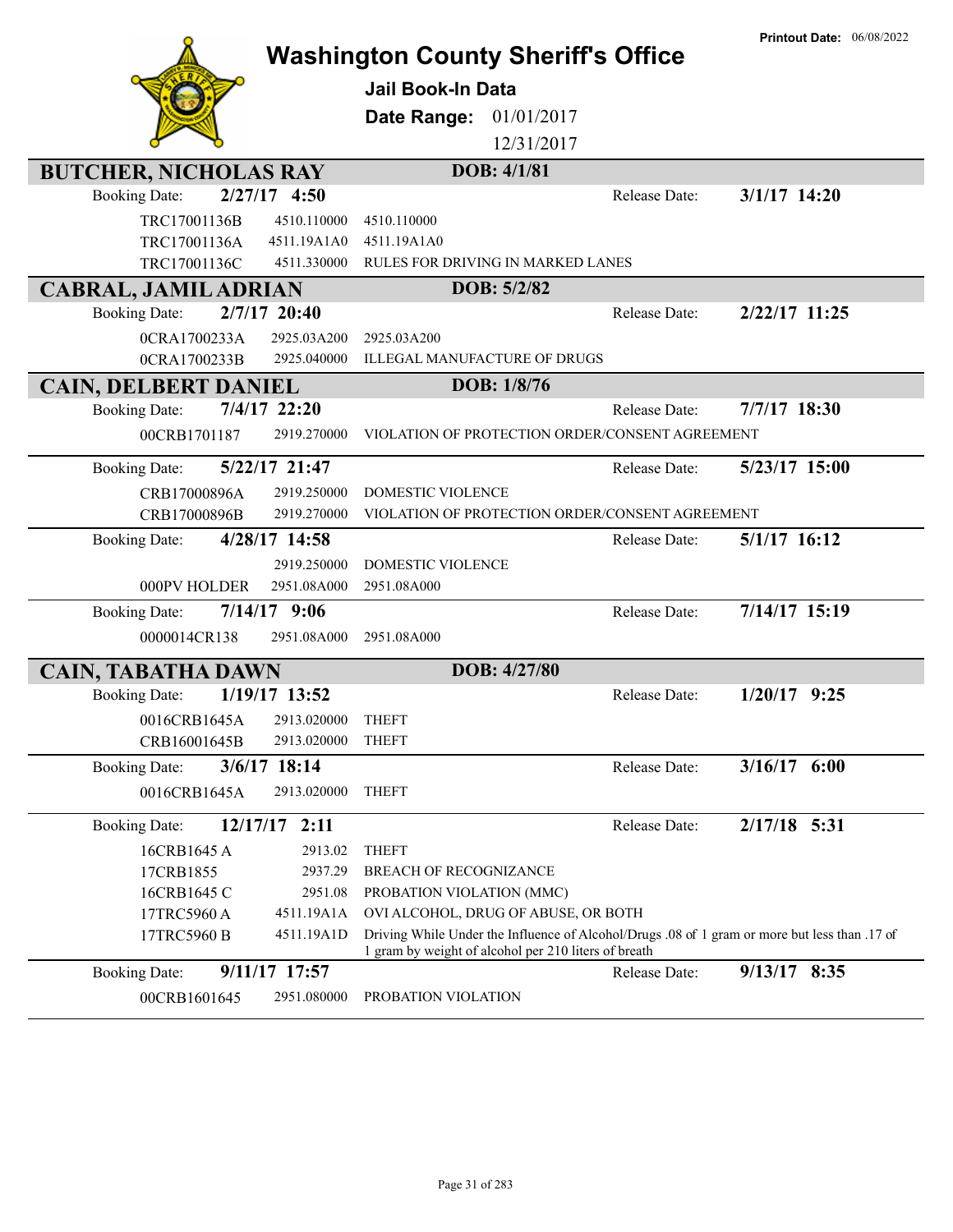|                                                                 | <b>Washington County Sheriff's Office</b><br><b>Jail Book-In Data</b><br>01/01/2017<br>Date Range:<br>12/31/2017<br>DOB: 8/16/87 |               | <b>Printout Date: 06/08/2022</b> |
|-----------------------------------------------------------------|----------------------------------------------------------------------------------------------------------------------------------|---------------|----------------------------------|
| <b>CAIN, TASHA ANN</b><br><b>Booking Date:</b><br>12/4/17 12:11 |                                                                                                                                  | Release Date: | 12/27/17 12:08                   |
| 0CRB1601255C<br>2951.080000                                     | PROBATION VIOLATION                                                                                                              |               |                                  |
| 1/27/17 17:29<br><b>Booking Date:</b>                           |                                                                                                                                  | Release Date: | 2/2/17 14:47                     |
| 2951.080000<br>016CRB1255PV                                     | PROBATION VIOLATION                                                                                                              |               |                                  |
| <b>CALDWELL, JACLYN VIRGINIA</b>                                | DOB: 3/23/90                                                                                                                     |               |                                  |
| 11/2/17 20:22<br><b>Booking Date:</b>                           |                                                                                                                                  | Release Date: | 11/3/17 13:55                    |
| <b>BELPRE MAYO</b><br>509.07A3000                               | 509.07A3000                                                                                                                      |               |                                  |
| <b>CALDWELL, JERRY WAYNE</b>                                    | DOB: 7/28/60                                                                                                                     |               |                                  |
| $6/2/17$ 21:01<br><b>Booking Date:</b>                          |                                                                                                                                  | Release Date: | $7/31/17$ 6:00                   |
| 2903.210000<br>0CRB1601530A<br>2951.080000<br>000PV HOLDER      | AGGRAVATED MENACING OR STALKING<br>PROBATION VIOLATION                                                                           |               |                                  |
| <b>CALDWELL, KANITTA LOUISE</b>                                 | DOB: 10/16/97                                                                                                                    |               |                                  |
| $1/1/17$ 5:07<br><b>Booking Date:</b>                           |                                                                                                                                  | Release Date: | $1/1/17$ 5:50                    |
| 4301.69E100                                                     | 4301.69E100                                                                                                                      |               |                                  |
| <b>CALDWELL, MICHAEL THOMAS</b>                                 | DOB: 6/2/78                                                                                                                      |               |                                  |
| 8/8/17 19:12<br><b>Booking Date:</b>                            |                                                                                                                                  | Release Date: | 8/15/17 14:44                    |
| CRA170001418<br>2925.110000                                     | POSSESSION OF DRUGS                                                                                                              |               |                                  |
| 2925.110000<br>CRB17001419B                                     | POSSESSION OF DRUGS                                                                                                              |               |                                  |
| 2925.14C100<br>CRB17001419A<br>TRD17005206A<br>4510.12A100      | 2925.14C100<br>4510.12A100                                                                                                       |               |                                  |
| 4511.330000<br>TRD17005206B                                     | RULES FOR DRIVING IN MARKED LANES                                                                                                |               |                                  |
| <b>CALLIHAN, RANDALL WAYNE II</b>                               | DOB: 8/17/95                                                                                                                     |               |                                  |
| 12/20/17 10:46<br><b>Booking Date:</b>                          |                                                                                                                                  | Release Date: | $3/9/18$ 5:42                    |
| 15CR70<br>2951.08A                                              | PROBATION VIOLATION (CPC)                                                                                                        |               |                                  |
| <b>CALVERT, APRIL NICHOLE</b>                                   | DOB: 4/22/86                                                                                                                     |               |                                  |
| 9/7/17 14:56<br><b>Booking Date:</b>                            |                                                                                                                                  | Release Date: | 9/7/17 15:04                     |
| 0000017CR176<br>2925.030000                                     | <b>TRAFFICKING IN DRUGS</b>                                                                                                      |               |                                  |
| 0000017CR176<br>2925.110000                                     | POSSESSION OF DRUGS                                                                                                              |               |                                  |
| <b>CAMPBELL, JOSHUA DANIEL</b>                                  | DOB: 4/11/85                                                                                                                     |               |                                  |
| $9/16/17$ 2:46<br><b>Booking Date:</b>                          |                                                                                                                                  | Release Date: | 10/4/17 11:39                    |
| 2903.220000<br>0CRB1701677B<br>2919.250000<br>0CRB1701677A      | <b>MENACING</b><br>DOMESTIC VIOLENCE                                                                                             |               |                                  |
| 5/26/17 22:18<br><b>Booking Date:</b>                           |                                                                                                                                  | Release Date: | 5/31/17 8:20                     |
| 2951.080000<br>017CRB0208PV                                     | PROBATION VIOLATION                                                                                                              |               |                                  |
| 2/27/17 18:37<br><b>Booking Date:</b>                           |                                                                                                                                  | Release Date: | $3/25/17$ 6:00                   |
| 00CRB1700208<br>2919.250000                                     | DOMESTIC VIOLENCE                                                                                                                |               |                                  |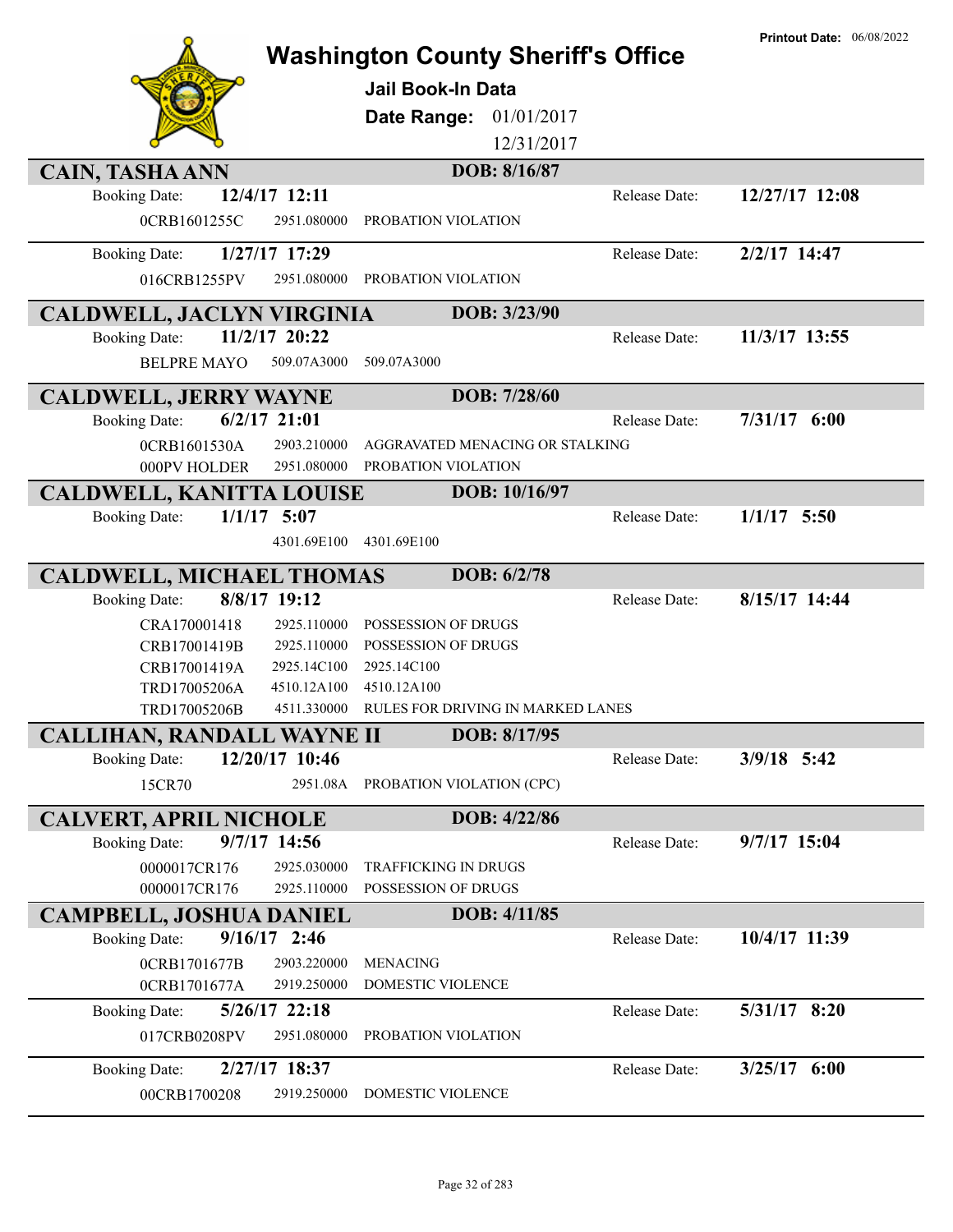|                                         | <b>Washington County Sheriff's Office</b>             |               | <b>Printout Date: 06/08/2022</b> |
|-----------------------------------------|-------------------------------------------------------|---------------|----------------------------------|
|                                         |                                                       |               |                                  |
|                                         | <b>Jail Book-In Data</b>                              |               |                                  |
|                                         | <b>Date Range: 01/01/2017</b>                         |               |                                  |
|                                         | 12/31/2017                                            |               |                                  |
| <b>CAMPBELL, MELISSA MARIE</b>          | DOB: 4/4/69                                           |               |                                  |
| 11/20/17 18:09<br><b>Booking Date:</b>  |                                                       | Release Date: | 11/29/17 13:10                   |
| 000MONROE CO<br>2911.120000             | <b>BURGLARY</b>                                       |               |                                  |
| 000MONROE CO<br>2913.020000             | <b>THEFT</b>                                          |               |                                  |
| <b>CAMPBELL, MICHAEL JAY</b>            | DOB: 10/17/77                                         |               |                                  |
| 7/9/17<br>0:08<br><b>Booking Date:</b>  |                                                       | Release Date: | 7/10/17 12:54                    |
| 2903.210000<br>0017CRB1224A             | AGGRAVATED MENACING OR STALKING                       |               |                                  |
| 2917.310000<br>0017CRB1225B             | <b>INDUCING PANIC</b>                                 |               |                                  |
| 2923.150000<br>0017CRB1225A             | USING WEAPONS WHILE INTOXICATED                       |               |                                  |
| 2923.160000<br>0017CRA1224B             | IMPROPER HANDLING/DISCHARGING WEAPON IN MOTOR VEHICLE |               |                                  |
| <b>CAMPBELL, RACHAEL BERNICE</b>        | DOB: 7/3/84                                           |               |                                  |
| 5/29/17 18:34<br><b>Booking Date:</b>   |                                                       | Release Date: | $6/8/17$ $6:00$                  |
| 000017CRB597<br>2913.020000             | <b>THEFT</b>                                          |               |                                  |
| 000017CRB222<br>2913.020000             | <b>THEFT</b>                                          |               |                                  |
| $6/23/17$ 20:58<br><b>Booking Date:</b> |                                                       | Release Date: | 6/28/17 15:04                    |
| 17CRB1115B<br>2911.210000               | CRIMINAL/AGGRAVATED TRESPASSING                       |               |                                  |
| 2913.020000<br>17CRB1115A               | <b>THEFT</b>                                          |               |                                  |
| 15TRC1758<br>2951.080000                | PROBATION VIOLATION                                   |               |                                  |
| 9/29/17 19:04<br><b>Booking Date:</b>   |                                                       | Release Date: | $10/18/17$ 6:00                  |
| 2913.020000<br>0017CRB1411A             | <b>THEFT</b>                                          |               |                                  |
| 4511.19A100<br>0015TRC1758A             | 4511.19A100                                           |               |                                  |
| $4/6/17$ 22:13<br><b>Booking Date:</b>  |                                                       | Release Date: | $4/7/17$ 9:00                    |
| 00CRB1700597<br>2913.020000             | <b>THEFT</b>                                          |               |                                  |
| 8/4/17 10:45<br><b>Booking Date:</b>    |                                                       | Release Date: | 8/29/17 11:52                    |
| 0017CRB1411B<br>2911.210000             | CRIMINAL/AGGRAVATED TRESPASSING                       |               |                                  |
| CRB17001115A<br>2913.020000             | <b>THEFT</b>                                          |               |                                  |
| 0017CRB1411A<br>2913.020000             | <b>THEFT</b>                                          |               |                                  |
| 0015TRC1758D<br>2951.080000             | PROBATION VIOLATION                                   |               |                                  |
| <b>CAMPBELL, ROY JAMES III</b>          | DOB: 9/26/86                                          |               |                                  |
| 8/22/17 18:03<br><b>Booking Date:</b>   |                                                       | Release Date: | 10/23/17 10:00                   |
| 2921.310000<br>00017CRB1566             | OBSTRUCTING OFFICIAL BUSINESS                         |               |                                  |
| 2950.050000<br>00CRA1701509             | SEX OFFENDER/FAIL TO NOTIFY CHANGE OF ADDRESS         |               |                                  |
| ***PV HOLDER<br>2967.150000             | PAROLE VIOLATION                                      |               |                                  |
| <b>CAMPBELL, WILLIAM LEWIS</b>          | DOB: 8/29/88                                          |               |                                  |
| 11/2/17 10:33<br><b>Booking Date:</b>   |                                                       | Release Date: | $11/22/17$ 6:00                  |
| 0CRB1601256A<br>2913.320000             | CRIMINAL SIMULATION                                   |               |                                  |
| 0016CRB1256B<br>2951.080000             | PROBATION VIOLATION                                   |               |                                  |
| <b>CANO, JASON GARCIA</b>               | DOB: 5/24/75                                          |               |                                  |
| 10/6/17 14:48<br><b>Booking Date:</b>   |                                                       | Release Date: | 2/1/18 13:04                     |
| 00000FEDERAL<br>2923.131                | Possession of Deadly Weapons while under Detention    |               |                                  |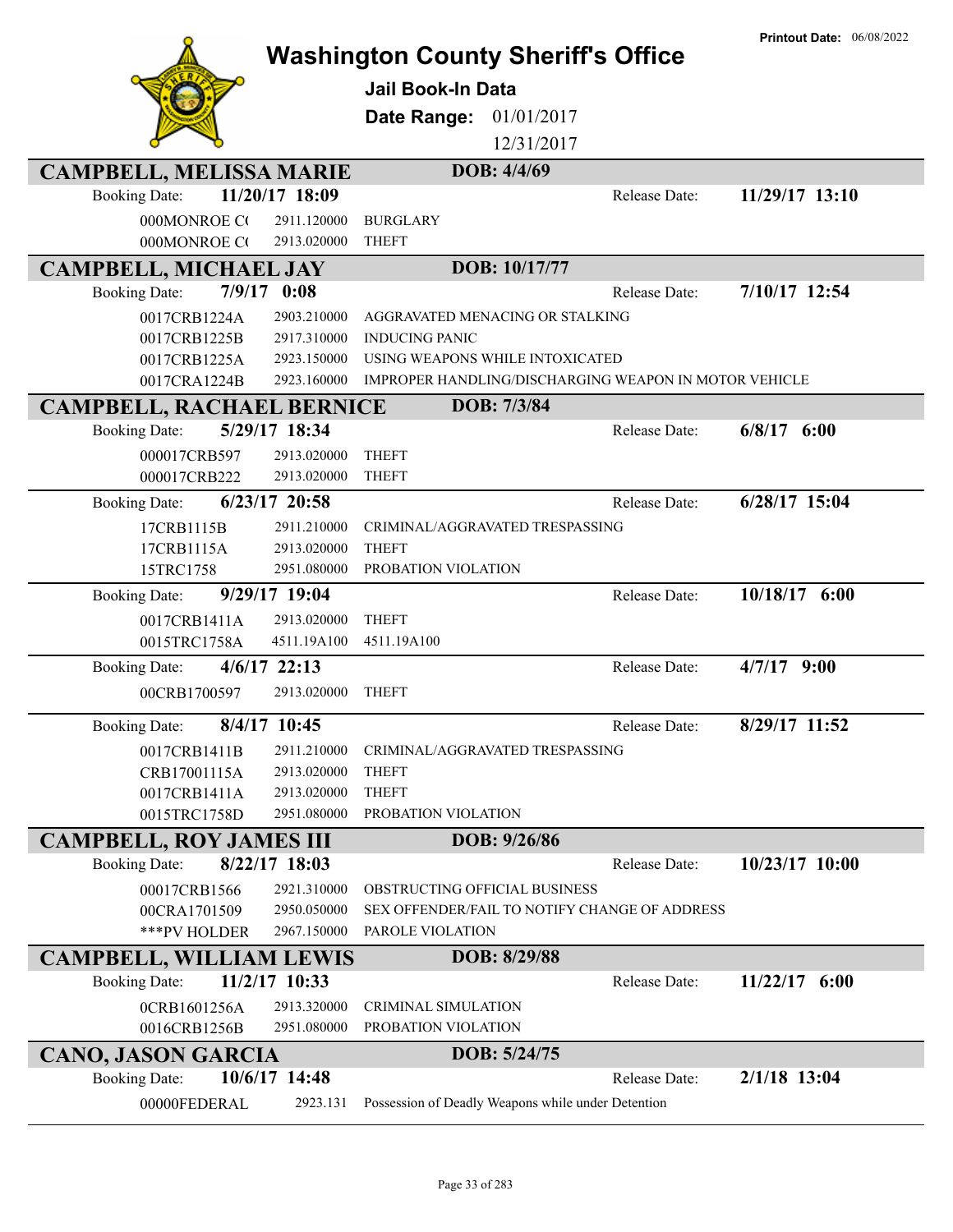|                                                                          | <b>Washington County Sheriff's Office</b><br><b>Jail Book-In Data</b><br>01/01/2017<br>Date Range:<br>12/31/2017 |               | <b>Printout Date: 06/08/2022</b> |
|--------------------------------------------------------------------------|------------------------------------------------------------------------------------------------------------------|---------------|----------------------------------|
| <b>CANTLEY, JOSHUA RYAN</b>                                              | DOB: 6/21/89                                                                                                     |               |                                  |
| 9/15/17 21:49<br><b>Booking Date:</b>                                    |                                                                                                                  | Release Date: | 9/18/17 6:00                     |
| 0017TRC1665A<br>4511.19A1A0                                              | 4511.19A1A0                                                                                                      |               |                                  |
| 10/2/17 19:36<br><b>Booking Date:</b>                                    |                                                                                                                  | Release Date: | 10/5/17 5:38                     |
| 4511.19A1A0<br>00017TRC1665                                              | 4511.19A1A0                                                                                                      |               |                                  |
| 8/29/17 18:12<br><b>Booking Date:</b>                                    |                                                                                                                  | Release Date: | $9/8/17$ 6:00                    |
| 4511.19A1A0<br>0TRC1701665A                                              | 4511.19A1A0                                                                                                      |               |                                  |
| 10/16/17 20:40<br><b>Booking Date:</b>                                   |                                                                                                                  | Release Date: | $10/20/17$ 6:00                  |
| 00017TRC1665<br>4511.19A1A0                                              | 4511.19A1A0                                                                                                      |               |                                  |
| <b>CARDER, JACOB CRISTOPHER</b>                                          | DOB: 3/29/89                                                                                                     |               |                                  |
| $7/7/17$ 20:05<br><b>Booking Date:</b>                                   |                                                                                                                  | Release Date: | $7/10/17$ 18:00                  |
| 0017TRC2504B<br>4511.19A100                                              | 4511.19A100                                                                                                      |               |                                  |
| 10/9/17 18:11<br><b>Booking Date:</b>                                    |                                                                                                                  | Release Date: | 10/12/17 18:00                   |
| 0017TRC2504B<br>4511.19A1H0                                              | 4511.19A1H0                                                                                                      |               |                                  |
| <b>CARPENTER, AARON RAY</b>                                              | DOB: 2/6/81                                                                                                      |               |                                  |
| 1/12/17 22:59<br><b>Booking Date:</b>                                    |                                                                                                                  | Release Date: | 1/13/17 19:22                    |
| 2913.510000<br>17CRA72B<br>2925.110000                                   | RECEIVING STOLEN PROPERTY<br>POSSESSION OF DRUGS                                                                 |               |                                  |
| 17CRA72A<br>11/3/17 9:33<br><b>Booking Date:</b>                         |                                                                                                                  | Release Date: | $11/3/17$ 9:48                   |
| 17CR23700000<br>2925.030000                                              | TRAFFICKING IN DRUGS                                                                                             |               |                                  |
|                                                                          | DOB: 8/21/91                                                                                                     |               |                                  |
| <b>CARPENTER, BRANDON LEE</b><br>$6/21/17$ 1:45<br><b>Booking Date:</b>  |                                                                                                                  | Release Date: | 6/21/17 10:38                    |
| 00CRB1701096<br>2917.11B200                                              | 2917.11B200                                                                                                      |               |                                  |
|                                                                          | DOB: 6/10/91                                                                                                     |               |                                  |
| <b>CARPENTER, CARL MATTHEW</b><br>$5/1/17$ 18:28<br><b>Booking Date:</b> |                                                                                                                  | Release Date: | 5/2/17 15:49                     |
| 2919.250000                                                              | DOMESTIC VIOLENCE                                                                                                |               |                                  |
| <b>CARPENTER, DONALD W JR</b>                                            | DOB: 9/12/61                                                                                                     |               |                                  |
| $8/11/17$ 20:12<br><b>Booking Date:</b>                                  |                                                                                                                  | Release Date: | $8/21/17$ 6:00                   |
| 00017TRD2693<br>4510.140000                                              | 4510.140000                                                                                                      |               |                                  |
| <b>CARPENTER, DOROTHY MARIE</b>                                          | DOB: 7/17/96                                                                                                     |               |                                  |
| 9/15/17 18:59<br><b>Booking Date:</b>                                    |                                                                                                                  | Release Date: | $9/17/17$ 6:00                   |
| 00017CRB1327<br>2923.030000                                              | 2923.030000                                                                                                      |               |                                  |
| 7/21/17 19:35<br><b>Booking Date:</b>                                    |                                                                                                                  | Release Date: | 7/21/17 23:30                    |
| 2913.02C000                                                              | 2913.02C000                                                                                                      |               |                                  |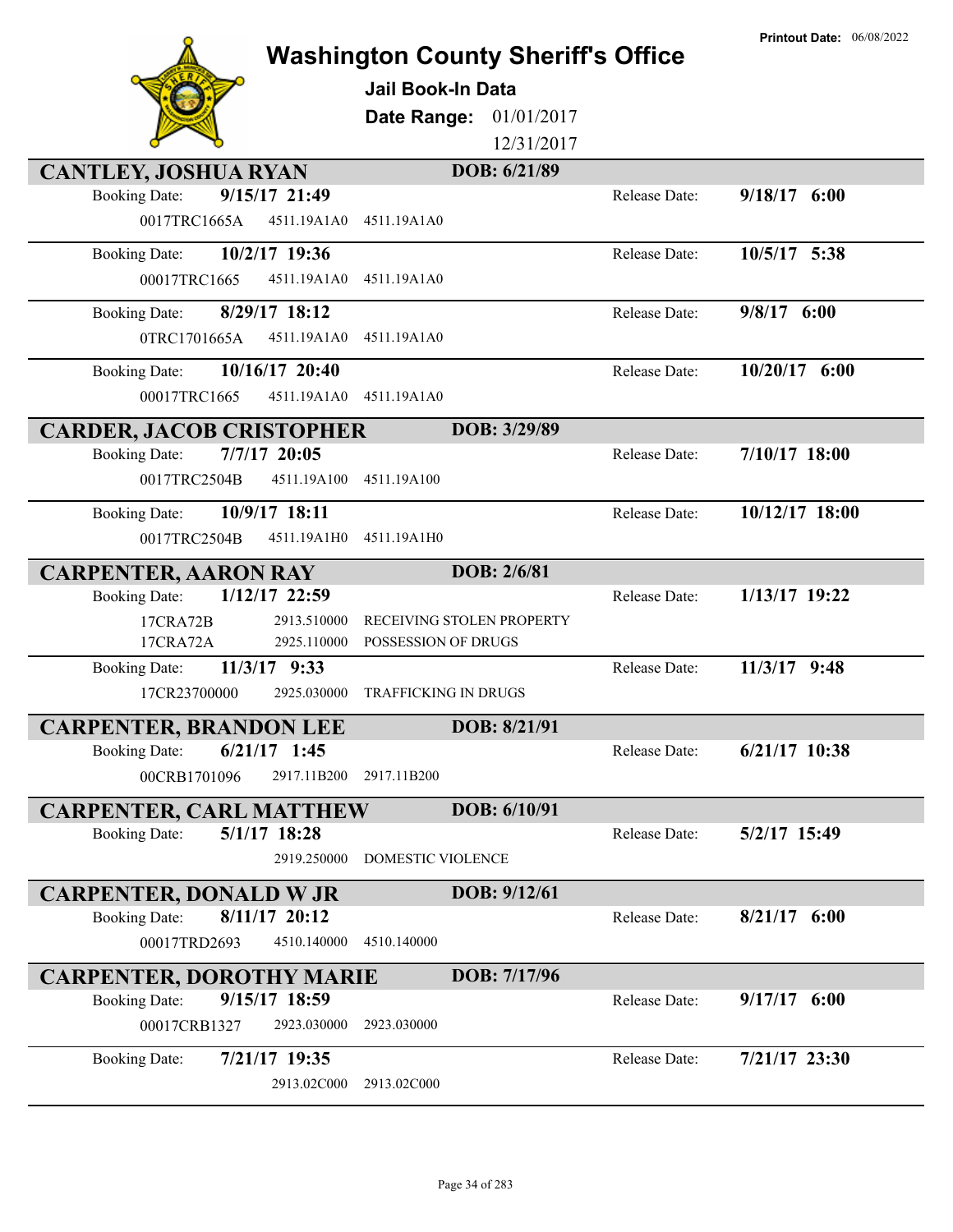|                                  |                            | <b>Washington County Sheriff's Office</b>            |               | <b>Printout Date: 06/08/2022</b> |
|----------------------------------|----------------------------|------------------------------------------------------|---------------|----------------------------------|
|                                  |                            | Jail Book-In Data                                    |               |                                  |
|                                  |                            | 01/01/2017<br>Date Range:                            |               |                                  |
|                                  |                            |                                                      |               |                                  |
|                                  |                            | 12/31/2017                                           |               |                                  |
| <b>CARPENTER, JEREMY WADE</b>    |                            | DOB: 3/21/85                                         |               |                                  |
| <b>Booking Date:</b>             | 9/28/17 15:31              |                                                      | Release Date: | $11/20/17$ 7:30                  |
| 00CRB1701785                     | 2705.02A000                | 2705.02A000                                          |               |                                  |
| 0000017CR230                     | 2919.250000<br>2919.250000 | <b>DOMESTIC VIOLENCE</b><br><b>DOMESTIC VIOLENCE</b> |               |                                  |
| 00017CRB1774<br>0000017CR113     | 2951.08A000                | 2951.08A000                                          |               |                                  |
| <b>Booking Date:</b>             | $6/11/17$ 2:54             |                                                      | Release Date: | 9/8/17 10:30                     |
| 00017CRB1359                     | 2913.020000                | <b>THEFT</b>                                         |               |                                  |
| 0000017CR113                     | 2919.250000                | <b>DOMESTIC VIOLENCE</b>                             |               |                                  |
| 0000017CR113                     | 2919.250000                | DOMESTIC VIOLENCE                                    |               |                                  |
| 17CR113                          | 2919.250000                | DOMESTIC VIOLENCE                                    |               |                                  |
| <b>CARPENTER, JESSICA LEE</b>    |                            | DOB: 7/21/76                                         |               |                                  |
| <b>Booking Date:</b>             | 12/7/17 14:55              |                                                      | Release Date: | 12/21/17 11:44                   |
| 0017CRB2208B                     | 2911.210000                | CRIMINAL/AGGRAVATED TRESPASSING                      |               |                                  |
| 0017CRB2208A                     | 2913.020000                | <b>THEFT</b>                                         |               |                                  |
| 0017CRB2208C                     | 2925.140000                | DRUG PARAPHERNALIA                                   |               |                                  |
| <b>CARPENTER, KRYSTAL KAY</b>    |                            | DOB: 9/20/79                                         |               |                                  |
| <b>Booking Date:</b>             | 7/18/17 13:15              |                                                      | Release Date: | 7/19/17 11:02                    |
| 00000016CR88                     | 2705.02A000                | 2705.02A000                                          |               |                                  |
| <b>Booking Date:</b>             | 9/7/17 14:57               |                                                      | Release Date: | $10/6/17$ 6:00                   |
| 00000016CR88                     | 2921.360000                | CONVEY PROHIBITED ITEMS TO DETENTION FACILITY        |               |                                  |
|                                  |                            |                                                      |               |                                  |
| <b>CARPENTER, MARY RUTH</b>      |                            | DOB: 4/20/61                                         |               |                                  |
| <b>Booking Date:</b>             | 12/6/17 22:43              |                                                      | Release Date: | 12/7/17 12:03                    |
| 00017CRB2015                     | 2913.020000                | <b>THEFT</b>                                         |               |                                  |
| <b>CARPENTER, PAMELA DARLENE</b> |                            | DOB: 10/24/59                                        |               |                                  |
| <b>Booking Date:</b>             | 5/11/17 18:44              |                                                      | Release Date: | 8/24/17 17:39                    |
| 00017CRB1358                     | 2903.130000                | <b>ASSAULT</b>                                       |               |                                  |
| 0000015CR127                     | 2925.130000                | PERMITTING DRUG ABUSE                                |               |                                  |
| 0000016CR196                     | 2937.290000                | FAIL TO APPEAR/ RECOG. BOND                          |               |                                  |
| <b>CARPENTER, ROBERT LEE III</b> |                            | DOB: 1/5/84                                          |               |                                  |
| <b>Booking Date:</b>             | $6/17/17$ 0:14             |                                                      | Release Date: | $6/17/17$ 14:05                  |
| 00016CRB1247                     | 959.0600000                | 959.0600000                                          |               |                                  |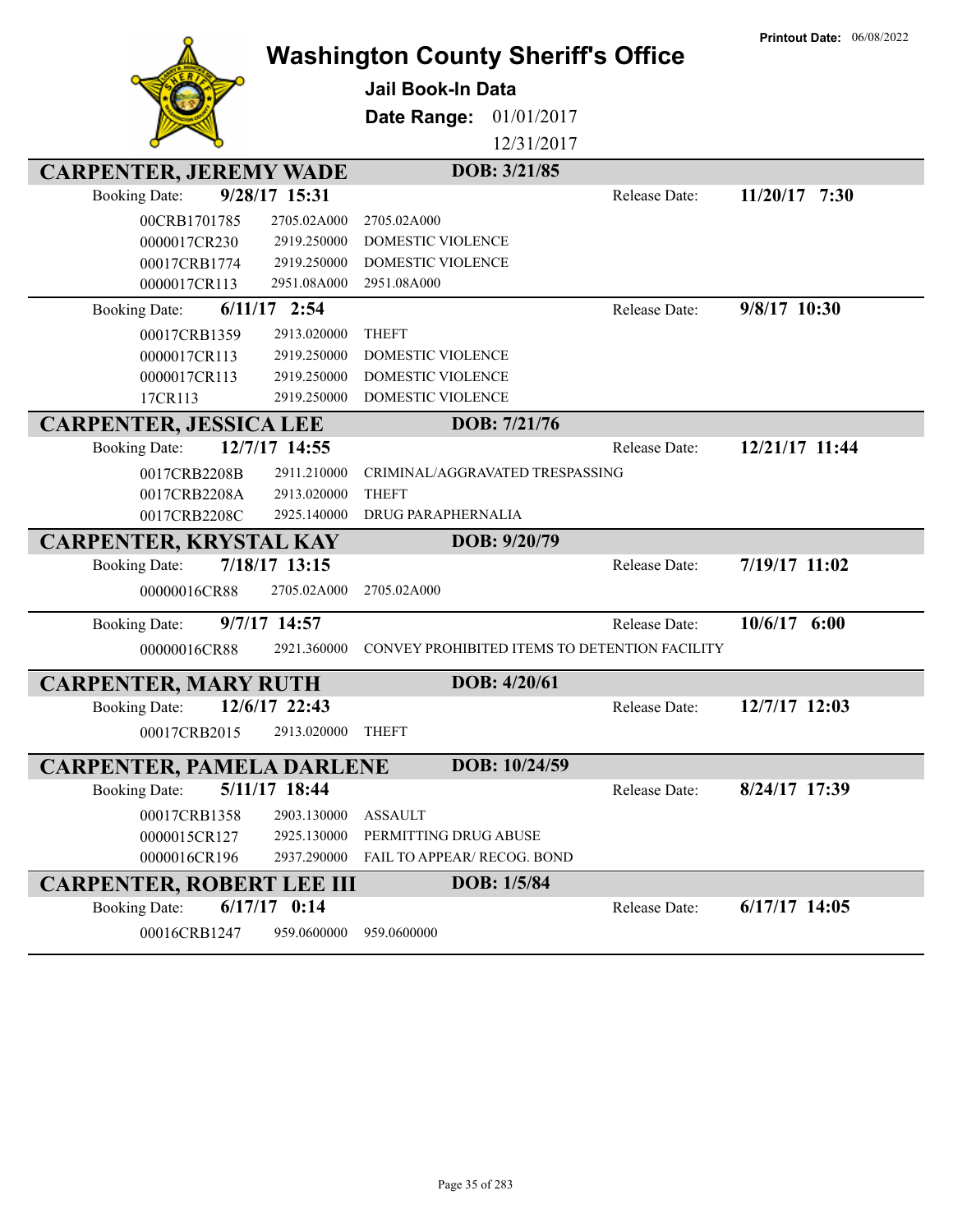|                                       |                        | <b>Washington County Sheriff's Office</b><br><b>Jail Book-In Data</b> |               | <b>Printout Date: 06/08/2022</b> |
|---------------------------------------|------------------------|-----------------------------------------------------------------------|---------------|----------------------------------|
|                                       |                        | Date Range:<br>01/01/2017<br>12/31/2017                               |               |                                  |
| <b>CARPENTER, SCOTT LEE</b>           |                        | DOB: 5/28/62                                                          |               |                                  |
| <b>Booking Date:</b>                  | 9/20/17 15:40          |                                                                       | Release Date: | $9/25/17$ 15:40                  |
| 000PV HOLDER                          | 2951.08A000            | 2951.08A000                                                           |               |                                  |
| <b>Booking Date:</b>                  | 10/24/17 21:24         |                                                                       | Release Date: | 11/21/17 16:56                   |
| 0000017CR254                          | 2903.110000            | FELONIOUS ASSAULT                                                     |               |                                  |
| 0000017CR254                          | 2919.250000            | DOMESTIC VIOLENCE                                                     |               |                                  |
| <b>Booking Date:</b>                  | 2/17/17 21:34          |                                                                       | Release Date: | 2/18/17 8:46                     |
|                                       | 2917.11B200            | 2917.11B200                                                           |               |                                  |
| <b>Booking Date:</b>                  | 10/12/17 14:54         |                                                                       | Release Date: | 10/16/17 17:20                   |
| 0000000000PV                          | 2951.08A000            | 2951.08A000                                                           |               |                                  |
| <b>CARPENTER, TONY LEE</b>            |                        | DOB: 2/14/70                                                          |               |                                  |
| <b>Booking Date:</b>                  | 4/20/17 19:16          |                                                                       | Release Date: | 4/21/17 14:12                    |
| 000017CRA725                          | 2913.510000            | RECEIVING STOLEN PROPERTY                                             |               |                                  |
| <b>Booking Date:</b>                  | 12/28/17 10:14         |                                                                       | Release Date: | 12/28/17 10:25                   |
| 0000017CR306                          | 2913.020000            | <b>THEFT</b>                                                          |               |                                  |
| 0000017CR306                          | 2913.510000            | RECEIVING STOLEN PROPERTY                                             |               |                                  |
| <b>CARPENTER, TYLOR SHAYN</b>         |                        | DOB: 5/28/98                                                          |               |                                  |
| <b>Booking Date:</b>                  | 7/27/17 13:55          |                                                                       | Release Date: | 7/31/17 12:26                    |
| 00017CRA1360                          | 2907.030000            | <b>SEXUAL BATTERY</b>                                                 |               |                                  |
| <b>Booking Date:</b>                  | 10/17/17 13:43         |                                                                       | Release Date: | 10/17/17 13:54                   |
| 17CR15300000                          | 2907.020000            | <b>RAPE</b>                                                           |               |                                  |
| <b>CARTER, JOSEPH EUGENE JR</b>       |                        | DOB: 4/10/90                                                          |               |                                  |
| <b>Booking Date:</b>                  | 10/16/17 10:37         |                                                                       | Release Date: | 10/16/17 10:56                   |
| 0000017CR224                          | 2903.060000            | AGGRAVATED VEHICULAR HOMICIDE/VEHICULAR HOMICIDE                      |               |                                  |
| 0000017CR224                          | 2903.060000            | AGGRAVATED VEHICULAR HOMICIDE/VEHICULAR HOMICIDE                      |               |                                  |
| <b>CARTER, WILLIAM JOSEPH SR</b>      |                        | DOB: 9/17/84                                                          |               |                                  |
| <b>Booking Date:</b>                  | 12/1/17 16:22          |                                                                       | Release Date: | $3/20/18$ 8:01                   |
| 17CR3012                              | 2909.040000            | DISRUPTING PUBLIC SERVICES                                            |               |                                  |
| 17CR301 1<br>17CRB2184                | 2919.250000<br>2921.33 | DOMESTIC VIOLENCE<br><b>RESISTING ARREST</b>                          |               |                                  |
| 18CR38                                | 2919.25                | DOMESTIC VIOLENCE                                                     |               |                                  |
| 18CR38                                | 2909.04                | Disrupting Public Service                                             |               |                                  |
| <b>CARVER, JEREMY TRAVIS</b>          |                        | DOB: 6/7/78                                                           |               |                                  |
| $1/4/17$ 8:35<br><b>Booking Date:</b> |                        |                                                                       | Release Date: | $1/7/17$ 6:00                    |
| 0016TRC6012B                          | 4511.19A100            | 4511.19A100                                                           |               |                                  |
| <b>Booking Date:</b>                  | $1/10/17$ 8:15         |                                                                       | Release Date: | $1/13/17$ 6:00                   |
| 0016TRC6012B                          | 4511.19A100            | 4511.19A100                                                           |               |                                  |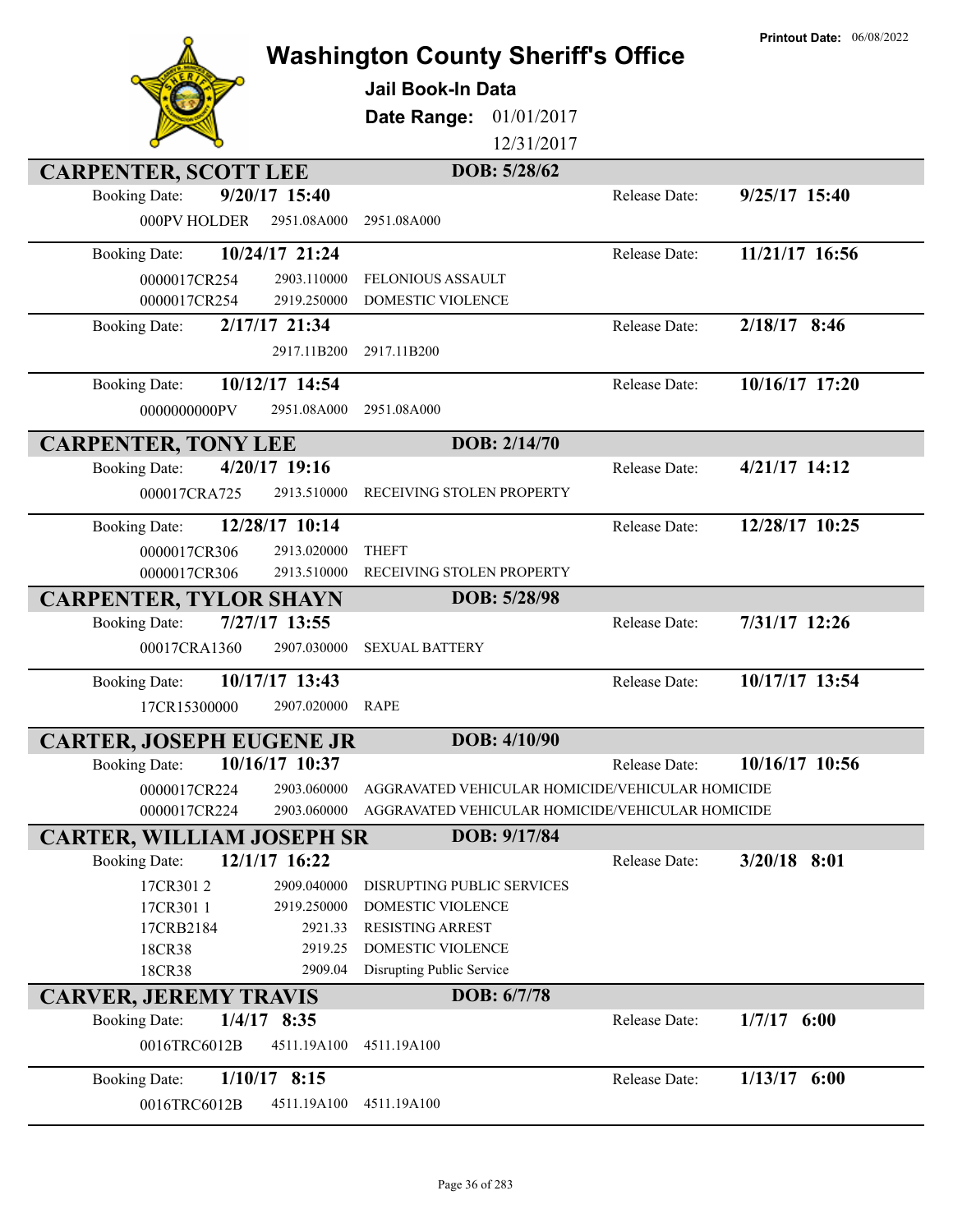|                                                                     | <b>Washington County Sheriff's Office</b> |               | <b>Printout Date: 06/08/2022</b> |
|---------------------------------------------------------------------|-------------------------------------------|---------------|----------------------------------|
|                                                                     |                                           |               |                                  |
|                                                                     | <b>Jail Book-In Data</b>                  |               |                                  |
|                                                                     | 01/01/2017<br>Date Range:                 |               |                                  |
|                                                                     | 12/31/2017                                |               |                                  |
| <b>CARVER, TIMOTHY CHRISTOPHE</b>                                   | DOB: 2/9/56                               |               |                                  |
| $1/22/17$ 23:10<br><b>Booking Date:</b>                             |                                           | Release Date: | $1/23/17$ 9:32                   |
| 00ASHLAND PI<br>2705.020000                                         | <b>CONTEMPT OF COURT</b>                  |               |                                  |
| <b>CASTO, VIRGINIA GALE</b>                                         | DOB: 11/15/63                             |               |                                  |
| 1/20/17 22:54<br><b>Booking Date:</b>                               |                                           | Release Date: | $1/23/17$ 8:45                   |
| 000017CRB128<br>2919.250000                                         | <b>DOMESTIC VIOLENCE</b>                  |               |                                  |
| <b>CASTO, WESLEY LEE</b>                                            | DOB: 1/28/93                              |               |                                  |
| $1/5/17$ 13:26<br><b>Booking Date:</b>                              |                                           | Release Date: | $1/26/17$ 19:47                  |
| 00015TRC3405<br>2951.080000                                         | PROBATION VIOLATION                       |               |                                  |
| 0TRC1503405A<br>4511.19A1A0                                         | 4511.19A1A0                               |               |                                  |
| <b>CECIL, APRIL DAWN</b>                                            | DOB: 4/8/72                               |               |                                  |
| 10/8/17 23:48<br><b>Booking Date:</b>                               |                                           | Release Date: | 10/9/17 2:55                     |
| 2925.140000                                                         | DRUG PARAPHERNALIA                        |               |                                  |
| <b>CEJKA, ABRAHAM JAMES</b>                                         | DOB: 1/21/85                              |               |                                  |
| 4/19/17 12:43<br><b>Booking Date:</b>                               |                                           | Release Date: | 4/28/17 10:00                    |
| CRB160000149<br>2951.080000                                         | PROBATION VIOLATION                       |               |                                  |
| $4/13/17$ 3:36<br><b>Booking Date:</b>                              |                                           | Release Date: | 4/13/17 14:46                    |
| 4511.130000                                                         | <b>SIGNAL LIGHTS</b>                      |               |                                  |
| 4511.19A100                                                         | 4511.19A100                               |               |                                  |
| 4511.19A1H0                                                         | 4511.19A1H0                               |               |                                  |
| <b>CHAMARRO, KEITH EDWARD</b>                                       | DOB: 6/18/65                              |               |                                  |
| 7/5/17 3:39<br><b>Booking Date:</b>                                 |                                           | Release Date: | 7/5/17 10:22                     |
| 333.01A1A00<br>333.01A1A00                                          | 333.01A1A00<br>333.01A1A00                |               |                                  |
|                                                                     | DOB: 9/13/58                              |               |                                  |
| <b>CHANCEY, EDWARD RAY</b><br>5/31/17 15:46<br><b>Booking Date:</b> |                                           | Release Date: | $6/2/17$ 8:00                    |
| 0IN TRANSIT                                                         | 0IN TRANSIT                               |               |                                  |
| 4511.19A1A0<br>0000014CR339                                         | 4511.19A1A0                               |               |                                  |
| 10/19/17 14:53<br><b>Booking Date:</b>                              |                                           | Release Date: | 10/23/17 11:00                   |
| <b>BELMONT COR</b><br>0IN TRANSIT                                   | 0IN TRANSIT                               |               |                                  |
| 0000014CR339<br>4511.19A1A0                                         | 4511.19A1A0                               |               |                                  |
| <b>CHANCEY, STEVEN WAYNE</b>                                        | DOB: 4/24/68                              |               |                                  |
| $2/20/17$ 1:14<br><b>Booking Date:</b>                              |                                           | Release Date: | $2/20/17$ 7:30                   |
| 2917.11A100                                                         | 2917.11A100                               |               |                                  |
|                                                                     |                                           |               |                                  |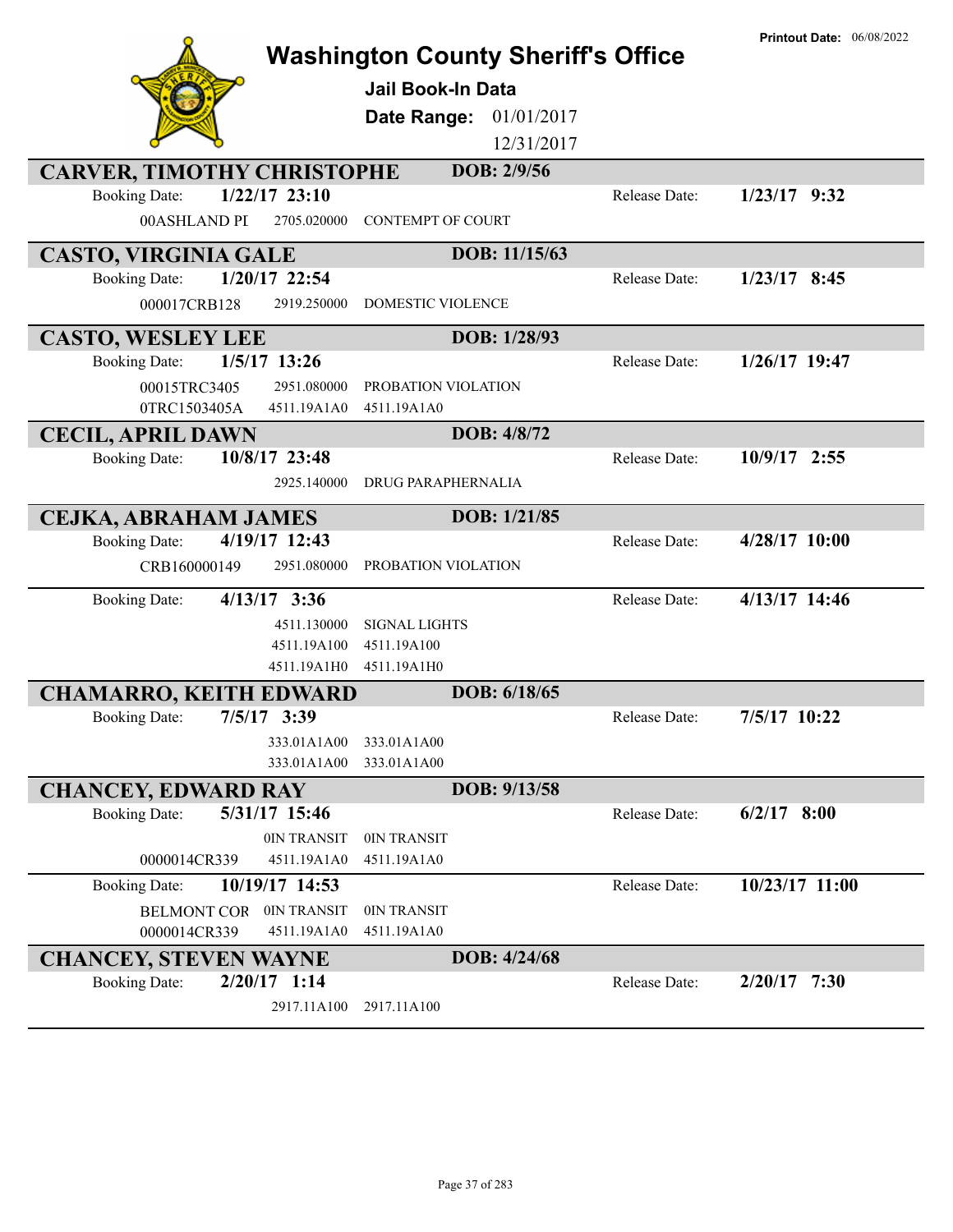|                                                          |                  | <b>Washington County Sheriff's Office</b><br><b>Jail Book-In Data</b><br>Date Range: 01/01/2017<br>12/31/2017 |               | <b>Printout Date: 06/08/2022</b> |
|----------------------------------------------------------|------------------|---------------------------------------------------------------------------------------------------------------|---------------|----------------------------------|
| <b>CHAPA, SUNSHINE LOUISE</b>                            |                  | DOB: 7/10/84                                                                                                  |               |                                  |
| <b>Booking Date:</b>                                     | 6/22/17 18:32    |                                                                                                               | Release Date: | $6/23/17$ 12:35                  |
| CRB1701099 B                                             | 2911.210000      | CRIMINAL/AGGRAVATED TRESPASSING                                                                               |               |                                  |
| CRB1701099 A                                             | 2913.020000      | <b>THEFT</b>                                                                                                  |               |                                  |
| <b>Booking Date:</b>                                     | $9/25/17$ 23:22  |                                                                                                               | Release Date: | $10/6/17$ 6:00                   |
| 00CRB1701741                                             | 2705.020000      | <b>CONTEMPT OF COURT</b>                                                                                      |               |                                  |
| 0CRB1701099B                                             | 2911.210000      | CRIMINAL/AGGRAVATED TRESPASSING                                                                               |               |                                  |
| 00017CRB1099                                             | 2913.020000      | <b>THEFT</b>                                                                                                  |               |                                  |
| <b>Booking Date:</b>                                     | 12/16/17 7:12    |                                                                                                               | Release Date: | 12/20/17 19:25                   |
| 0017CRB2046A                                             | 2913.020000      | <b>THEFT</b>                                                                                                  |               |                                  |
| CRB17002046B                                             | 2925.110000      | POSSESSION OF DRUGS                                                                                           |               |                                  |
| CRB170002266                                             | 2937.290000      | FAIL TO APPEAR/ RECOG. BOND                                                                                   |               |                                  |
| 0017TRD7451C                                             | 4503.110000      | OWNER REQUIRED TO FILE APPLICATION                                                                            |               |                                  |
| 0017TRD7451B                                             | 4510.110000      | 4510.110000                                                                                                   |               |                                  |
| 17TRD7451A                                               | 4549.080000      | UNAUTHORIZED USE OF PLATES                                                                                    |               |                                  |
| <b>CHARLTON, JEREMY MICHAEL</b>                          |                  | DOB: 5/20/80                                                                                                  |               |                                  |
| <b>Booking Date:</b>                                     | 10/28/17 17:54   |                                                                                                               | Release Date: | $5/7/18$ 6:35                    |
| 17CR255                                                  | 2919.25          | <b>DOMESTIC VIOLENCE</b>                                                                                      |               |                                  |
| 17CR255                                                  | 2919.27          | VIOLATE PROTECTION ORDER OR CONSENT AGREEMENT                                                                 |               |                                  |
| 17CR317                                                  | 2921.34          | <b>ESCAPE</b>                                                                                                 |               |                                  |
| <b>Booking Date:</b>                                     | 10/10/17 18:37   |                                                                                                               | Release Date: | 10/24/17 14:10                   |
| 00017CRB1593                                             | 2919.270000      | VIOLATION OF PROTECTION ORDER/CONSENT AGREEMENT                                                               |               |                                  |
| 17CRB1852                                                | 2919.270000      | VIOLATION OF PROTECTION ORDER/CONSENT AGREEMENT                                                               |               |                                  |
| 00017CRA1854                                             | 2921.340000      | <b>ESCAPE</b>                                                                                                 |               |                                  |
|                                                          | 335.1000000      | 335.1000000                                                                                                   |               |                                  |
| <b>CHRISTIAN, BRIA JANAE</b>                             |                  | DOB: 10/27/97                                                                                                 |               |                                  |
| <b>Booking Date:</b>                                     | $5/17/17$ $5:42$ |                                                                                                               | Release Date: | $6/15/17$ $6:00$                 |
| 0000016DE367                                             | 2925.11B000      | 2925.11B000                                                                                                   |               |                                  |
|                                                          |                  | DOB: 9/22/69                                                                                                  |               |                                  |
| <b>CHRISTOPHER, PAUL KENNETH</b><br><b>Booking Date:</b> | 3/29/17 22:52    |                                                                                                               | Release Date: | 4/5/17 17:15                     |
|                                                          |                  |                                                                                                               |               |                                  |
| 000017CRA540                                             | 2921.320000      | OBSTRUCTING JUSTICE                                                                                           |               |                                  |
| <b>CHURCH, TABITHA LOIS</b>                              |                  | DOB: 1/21/99                                                                                                  |               |                                  |
| <b>Booking Date:</b>                                     | 4/10/17 19:08    |                                                                                                               | Release Date: | 4/13/17 18:00                    |
| 0002015DE687                                             | 2951.08B000      | 2951.08B000                                                                                                   |               |                                  |
| <b>Booking Date:</b>                                     | $2/3/17$ 21:13   |                                                                                                               | Release Date: | $2/4/17$ 1:19                    |
|                                                          | 4301.69E100      | 4301.69E100                                                                                                   |               |                                  |
|                                                          |                  |                                                                                                               |               |                                  |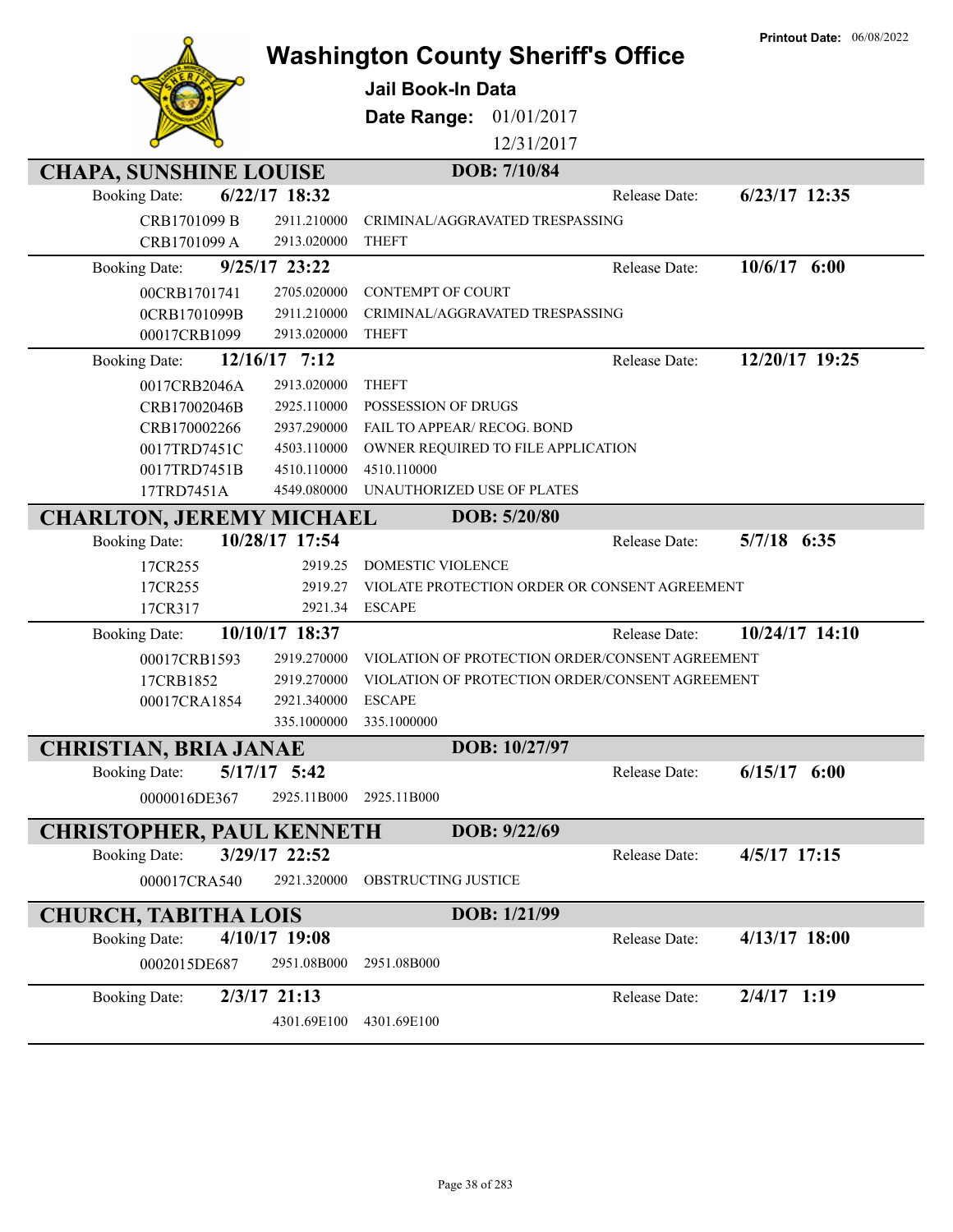|                                                                     | <b>Washington County Sheriff's Office</b>                           |               | <b>Printout Date: 06/08/2022</b> |
|---------------------------------------------------------------------|---------------------------------------------------------------------|---------------|----------------------------------|
|                                                                     | <b>Jail Book-In Data</b>                                            |               |                                  |
|                                                                     |                                                                     |               |                                  |
|                                                                     | Date Range:                                                         | 01/01/2017    |                                  |
|                                                                     |                                                                     | 12/31/2017    |                                  |
| <b>CLAGGETT, JOHN LOUIS</b>                                         | DOB: 10/18/75                                                       |               |                                  |
| 11/1/17 19:14<br><b>Booking Date:</b>                               |                                                                     | Release Date: | 11/9/17 16:36                    |
| 0000017CR260                                                        | DOMESTIC VIOLENCE<br>2919.250000                                    |               |                                  |
| 11/21/17 13:42<br><b>Booking Date:</b>                              |                                                                     | Release Date: | 11/21/17 16:36                   |
| 0000017CR260                                                        | DOMESTIC VIOLENCE<br>2919.250000                                    |               |                                  |
| <b>CLARK, JOHN LEONARD</b>                                          | DOB: 8/16/71                                                        |               |                                  |
| 4/27/17 16:08<br><b>Booking Date:</b>                               |                                                                     | Release Date: | 5/4/17 21:50                     |
| 17CRB774                                                            | 2911.210000<br>CRIMINAL/AGGRAVATED TRESPASSING                      |               |                                  |
|                                                                     | PAROLE VIOLATION<br>2967.150000                                     |               |                                  |
| 17TRD2492                                                           | 4510.120000<br>4510.120000                                          |               |                                  |
| 3/31/17 13:04<br><b>Booking Date:</b>                               |                                                                     | Release Date: | 4/7/17 10:40                     |
| 0000000000PV                                                        | 2967.150000<br>PAROLE VIOLATION                                     |               |                                  |
| <b>CLARK, JOSEPH MICHAEL</b>                                        | DOB: 11/5/88                                                        |               |                                  |
| 8/3/17 22:14<br><b>Booking Date:</b>                                |                                                                     | Release Date: | $8/4/17$ 7:32                    |
| ***STS***                                                           | 2911.130000<br><b>BREAKING &amp; ENTERING</b>                       |               |                                  |
| <b>CLARK, JOSHUA THOMAS</b>                                         | DOB: 10/10/95                                                       |               |                                  |
| $7/3/17$ 1:24<br><b>Booking Date:</b>                               |                                                                     | Release Date: | 7/3/17 15:00                     |
| 00017TRD3505                                                        | 4510.111A00<br>4510.111A00                                          |               |                                  |
| <b>CLARK, MCKIENZE BROOKE</b>                                       | DOB: 7/11/98                                                        |               |                                  |
| $7/16/17$ 1:17<br><b>Booking Date:</b>                              |                                                                     | Release Date: | $7/16/17$ 4:10                   |
|                                                                     | 4301.69E100<br>4301.69E100                                          |               |                                  |
|                                                                     | DOB: 3/28/87                                                        |               |                                  |
| <b>CLARK, MONICA MARIE</b><br>$3/5/17$ 9:24<br><b>Booking Date:</b> |                                                                     | Release Date: | $3/6/17$ 8:07                    |
| MORGAN CO                                                           | 2919.250000<br><b>DOMESTIC VIOLENCE</b>                             |               |                                  |
|                                                                     |                                                                     |               |                                  |
| <b>CLARK, RHONDA DEANN</b>                                          | DOB: 7/31/76                                                        |               |                                  |
| 4/16/17 17:55<br><b>Booking Date:</b>                               |                                                                     | Release Date: | $6/8/17$ $6:00$                  |
| 000017CRB696                                                        | 2705.020000<br><b>CONTEMPT OF COURT</b>                             |               |                                  |
| 00CRB1602161<br>17CRB246                                            | <b>THEFT</b><br>2913.020000<br>2913.030000<br>UNAUTH USE OF VEHICLE |               |                                  |
| 9/29/17 15:49<br><b>Booking Date:</b>                               |                                                                     | Release Date: | 10/15/17 18:00                   |
| 00CRB1701519                                                        | 2917.11A200<br>2917.11A200                                          |               |                                  |
| 0002006CV631                                                        | 2919.210000<br>NONSUPPORT OF DEPENDENTS                             |               |                                  |
| 2/16/17 14:05<br><b>Booking Date:</b>                               |                                                                     | Release Date: | $2/17/17$ 9:00                   |
| 17TRD537                                                            | 4510.210000<br>4510.210000                                          |               |                                  |
| 0:26<br>2/1/17<br><b>Booking Date:</b>                              |                                                                     | Release Date: | 2/9/17 14:15                     |
| CRB16002161A                                                        | 2913.020000<br><b>THEFT</b>                                         |               |                                  |
| CRB16002161B                                                        | 2913.020000<br><b>THEFT</b>                                         |               |                                  |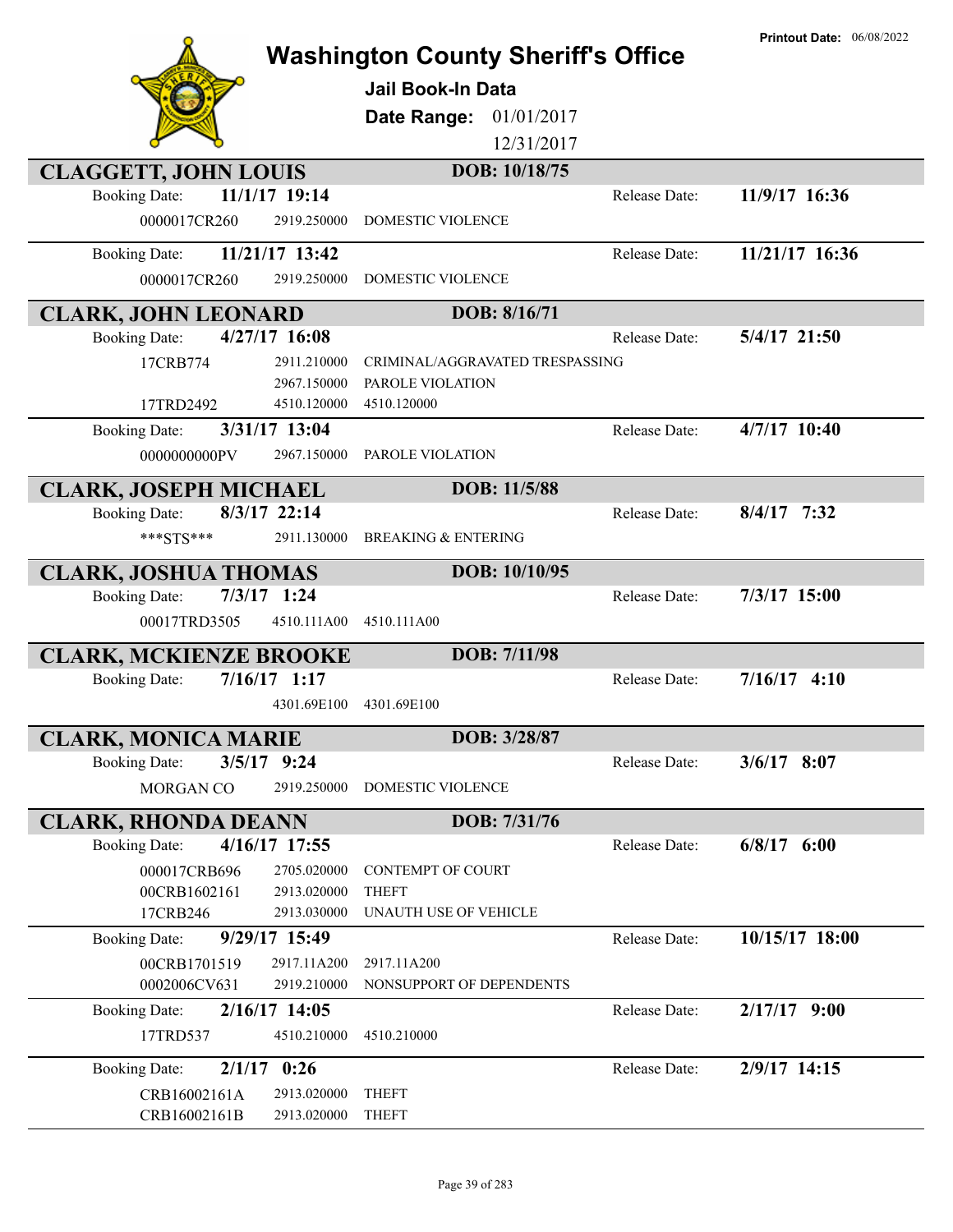|                                               | <b>Jail Book-In Data</b><br>Date Range:                                           | <b>Washington County Sheriff's Office</b><br>01/01/2017<br>12/31/2017 | <b>Printout Date: 06/08/2022</b> |
|-----------------------------------------------|-----------------------------------------------------------------------------------|-----------------------------------------------------------------------|----------------------------------|
| <b>CLARK, TERRY LEE</b>                       |                                                                                   | DOB: 12/24/66                                                         |                                  |
| 12/8/17 3:34<br><b>Booking Date:</b>          |                                                                                   | Release Date:                                                         | 12/11/17 8:33                    |
| 0017TRC7874A<br>4511.19A1A0                   | 4511.19A1A0                                                                       |                                                                       |                                  |
| 0017TRC7874B<br>0017TRC7874C                  | 4511.210000<br><b>SPEED LIMITS</b><br>4511.330000                                 | RULES FOR DRIVING IN MARKED LANES                                     |                                  |
| <b>CLARK, TYLER STEVEN</b>                    |                                                                                   | DOB: 10/6/91                                                          |                                  |
| 3/31/17 18:35<br><b>Booking Date:</b>         |                                                                                   | Release Date:                                                         | 4/10/17<br>6:00                  |
| TRC1607093 A<br>4511.19A1A0                   | 4511.19A1A0                                                                       |                                                                       |                                  |
|                                               |                                                                                   |                                                                       |                                  |
| <b>CLAWSON, JARRED SCOTT</b><br>4/10/17 13:31 |                                                                                   | DOB: 6/16/97<br>Release Date:                                         | 4/10/17 13:55                    |
| <b>Booking Date:</b>                          |                                                                                   |                                                                       |                                  |
| 00000017CR49<br>00000017CR49                  | 2925.030000<br><b>TRAFFICKING IN DRUGS</b><br>2925.030000<br>TRAFFICKING IN DRUGS |                                                                       |                                  |
| 5/25/17 18:03<br><b>Booking Date:</b>         |                                                                                   | Release Date:                                                         | $8/4/17$ 6:00                    |
| 00000017CR49                                  | 2923.160000                                                                       | IMPROPER HANDLING/DISCHARGING WEAPON IN MOTOR VEHICLE                 |                                  |
| 00000017CR49                                  | 2925.030000<br>TRAFFICKING IN DRUGS                                               |                                                                       |                                  |
| <b>CLAYPOOL, CARL ALLEN</b>                   |                                                                                   | DOB: 12/14/83                                                         |                                  |
| 7/26/17 17:45<br><b>Booking Date:</b>         |                                                                                   | Release Date:                                                         | 10/27/17 10:25                   |
| 0000017CR152                                  | RECEIVING STOLEN PROPERTY<br>2913.510000                                          |                                                                       |                                  |
| 0017CRA1348B                                  | OBSTRUCTING JUSTICE<br>2921.320000                                                |                                                                       |                                  |
| 17CRB1407                                     | <b>FUGITIVE FROM JUSTICE</b><br>2963.110000                                       |                                                                       |                                  |
| <b>CLEGG, JAEMASON ELIZABETH</b>              |                                                                                   | DOB: 2/3/92                                                           |                                  |
| 4/14/17 18:43<br><b>Booking Date:</b>         |                                                                                   | Release Date:                                                         | $4/17/17$ 18:00                  |
| TRC16002266D                                  | 4511.19A1E0<br>4511.19A1E0                                                        |                                                                       |                                  |
| <b>CLEMONS, BRANDON CHARLES</b>               |                                                                                   | DOB: 2/22/82                                                          |                                  |
| 11/20/17 12:17<br><b>Booking Date:</b>        |                                                                                   | Release Date:                                                         | $11/22/17$ 8:00                  |
| 017CRB2002PV                                  | 2951.080000<br>PROBATION VIOLATION                                                |                                                                       |                                  |
| $11/1/17$ 3:11<br><b>Booking Date:</b>        |                                                                                   | Release Date:                                                         | $11/5/17$ 6:00                   |
| 00017CRB2002                                  | DOMESTIC VIOLENCE<br>2919.250000                                                  |                                                                       |                                  |
| 11/9/17 12:39<br><b>Booking Date:</b>         |                                                                                   | Release Date:                                                         | 11/16/17 13:45                   |
| 00017CRB2002                                  | 2951.080000<br>PROBATION VIOLATION                                                |                                                                       |                                  |
|                                               |                                                                                   |                                                                       |                                  |
| <b>CLEVENGER, CRYSTAL DAWN</b>                |                                                                                   | DOB: 4/9/63                                                           |                                  |
| 1/30/17 15:05<br><b>Booking Date:</b>         |                                                                                   | Release Date:                                                         | $1/30/17$ 18:00                  |
| CRB160002019                                  | 2705.02A000<br>2705.02A000                                                        |                                                                       |                                  |
| <b>CLEVENGER, RANDY JOE</b>                   |                                                                                   | DOB: 1/27/87                                                          |                                  |
| 8/19/17 10:32<br><b>Booking Date:</b>         |                                                                                   | Release Date:                                                         | $8/23/17$ 18:05                  |
| CRA170001489                                  | DOMESTIC VIOLENCE<br>2919.250000                                                  |                                                                       |                                  |
| 3/29/17 23:09<br><b>Booking Date:</b>         |                                                                                   | Release Date:                                                         | 3/30/17 13:50                    |
| 17CRA541                                      | OBSTRUCTING JUSTICE<br>2921.320000                                                |                                                                       |                                  |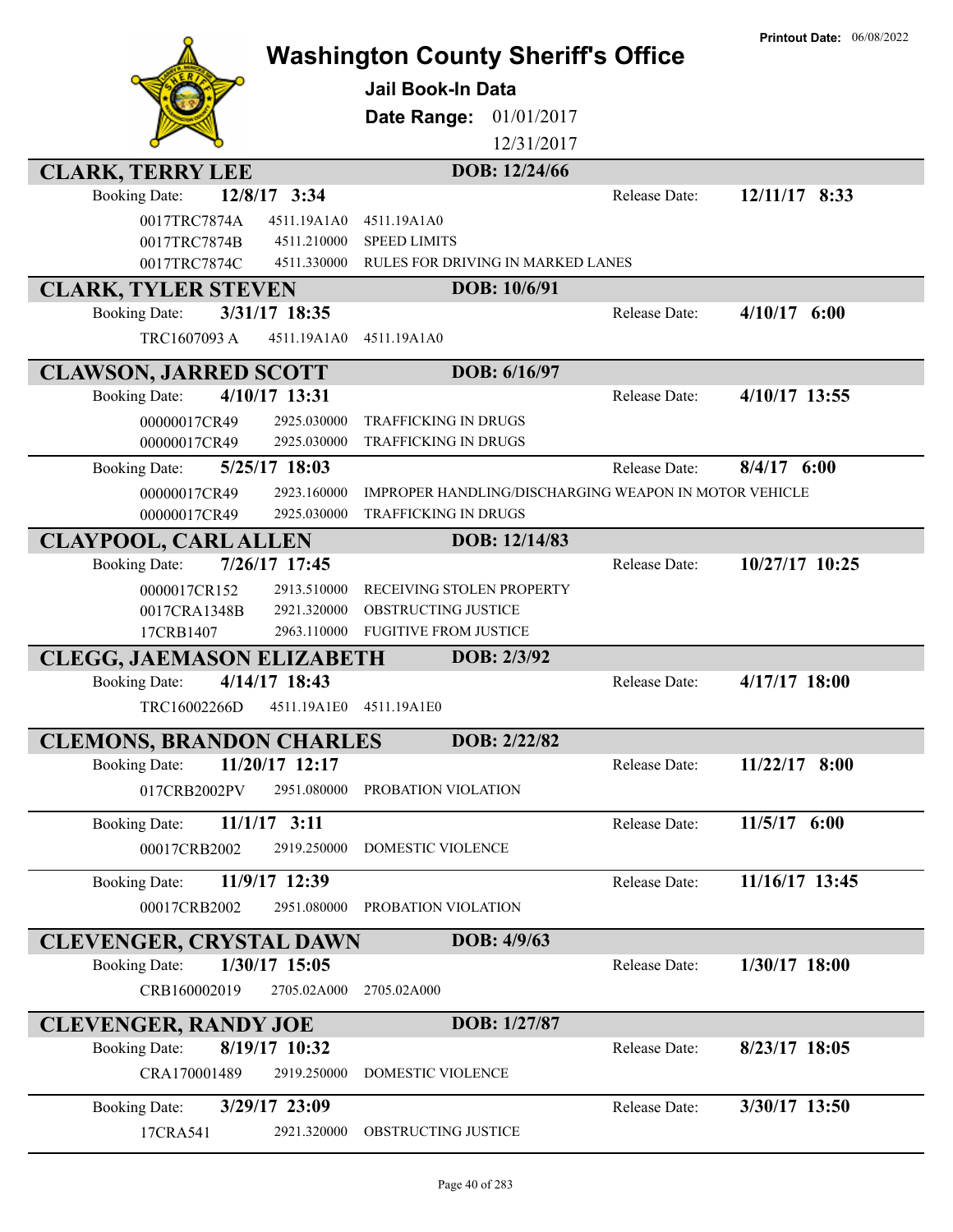|                                  |                               | <b>Washington County Sheriff's Office</b><br><b>Jail Book-In Data</b><br>Date Range: | 01/01/2017<br>12/31/2017 |               | <b>Printout Date: 06/08/2022</b> |
|----------------------------------|-------------------------------|--------------------------------------------------------------------------------------|--------------------------|---------------|----------------------------------|
| <b>CLIFTON, TIMOTHY ILAN</b>     |                               |                                                                                      | DOB: 8/21/86             |               |                                  |
| <b>Booking Date:</b>             | $9/7/17$ 0:42                 |                                                                                      |                          | Release Date: | 9/8/17 11:18                     |
| 000000BELPRE<br>000000BELPRE     | 513.0400000<br>513.1200000    | 513.0400000<br>513.1200000                                                           |                          |               |                                  |
| <b>CLINE, KATIE DANIELLE</b>     |                               |                                                                                      | DOB: 5/10/88             |               |                                  |
| <b>Booking Date:</b>             | $3/26/17$ 18:10               |                                                                                      |                          | Release Date: | $3/29/17$ 6:00                   |
| 00017CRB0340                     | 3767.320000                   | 3767.320000                                                                          |                          |               |                                  |
| <b>CLINE, MURLYN PATRICK</b>     |                               |                                                                                      | DOB: 7/1/66              |               |                                  |
| <b>Booking Date:</b>             | 7/28/17 19:17                 |                                                                                      |                          | Release Date: | $7/31/17$ 6:00                   |
| 00017TRC2866                     | 4511.194000                   | 4511.194000                                                                          |                          |               |                                  |
| <b>Booking Date:</b>             | 8/4/17 18:19                  |                                                                                      |                          | Release Date: | $8/7/17$ 6:00                    |
| 0017TRC2866A                     | 4511.19A100                   | 4511.19A100                                                                          |                          |               |                                  |
| <b>COBB, TY LUCAS</b>            |                               |                                                                                      | DOB: 2/5/97              |               |                                  |
| <b>Booking Date:</b>             | $7/16/17$ 1:50<br>4301.69E100 | 4301.69E100                                                                          |                          | Release Date: | $7/16/17$ 3:25                   |
| <b>COE, SONYA DENISE</b>         |                               |                                                                                      | DOB: 2/20/63             |               |                                  |
| <b>Booking Date:</b>             | $1/5/17$ 14:15                |                                                                                      |                          | Release Date: | $1/5/17$ 17:18                   |
| 00000016CR92                     | 2925.220000                   | DECEPTION TO OBTAIN DRUGS                                                            |                          |               |                                  |
| <b>Booking Date:</b>             | 6/8/17 19:08                  |                                                                                      |                          | Release Date: | $8/28/17$ 6:00                   |
| 00000016CR92                     | 2913.020000                   | <b>THEFT</b>                                                                         |                          |               |                                  |
| 00000019CR92                     | 2925.230000                   | <b>ILLEGAL PROCESSING OF DRUG DOCUMENTS</b>                                          |                          |               |                                  |
| <b>Booking Date:</b>             | 4/25/17 15:43                 |                                                                                      |                          | Release Date: | 4/25/17 16:05                    |
| 00000016CR92                     | 2913.020000                   | <b>THEFT</b>                                                                         |                          |               |                                  |
| 00000016CR92                     | 2925.230000                   | ILLEGAL PROCESSING OF DRUG DOCUMENTS                                                 |                          |               |                                  |
| <b>COFFMAN, BENJAMIN REED</b>    |                               |                                                                                      | DOB: 9/12/76             |               |                                  |
| <b>Booking Date:</b>             | 3/3/17 12:27                  |                                                                                      |                          | Release Date: | 3/8/17 14:50                     |
| 000017CRA390                     | 2913.510000                   | RECEIVING STOLEN PROPERTY                                                            |                          |               |                                  |
| 00CRB1501833<br>0017TRD1256C     | 2951.080000<br>4503.110000    | PROBATION VIOLATION<br>OWNER REQUIRED TO FILE APPLICATION                            |                          |               |                                  |
| 0017TRD1256B                     | 4510.110000                   | 4510.110000                                                                          |                          |               |                                  |
| 0017TRD1256A                     | 4549.080000                   | UNAUTHORIZED USE OF PLATES                                                           |                          |               |                                  |
| <b>COLBERT, WILLIAM SHERIDAN</b> |                               |                                                                                      | DOB: 5/1/81              |               |                                  |
| <b>Booking Date:</b>             | 10/6/17 15:19                 |                                                                                      |                          | Release Date: | 1/9/18 13:22                     |
| 00000FEDERAL                     | 2921.340000                   | <b>ESCAPE</b>                                                                        |                          |               |                                  |
| <b>COLEMAN, RICHARD STEVEN</b>   |                               |                                                                                      | DOB: 4/12/65             |               |                                  |
| <b>Booking Date:</b>             | $9/15/17$ 23:15               |                                                                                      |                          | Release Date: | $9/16/17$ 13:25                  |
|                                  | 2917.11B000                   | 2917.11B000                                                                          |                          |               |                                  |
|                                  | 2917.320000                   | MAKING FALSE ALARMS                                                                  |                          |               |                                  |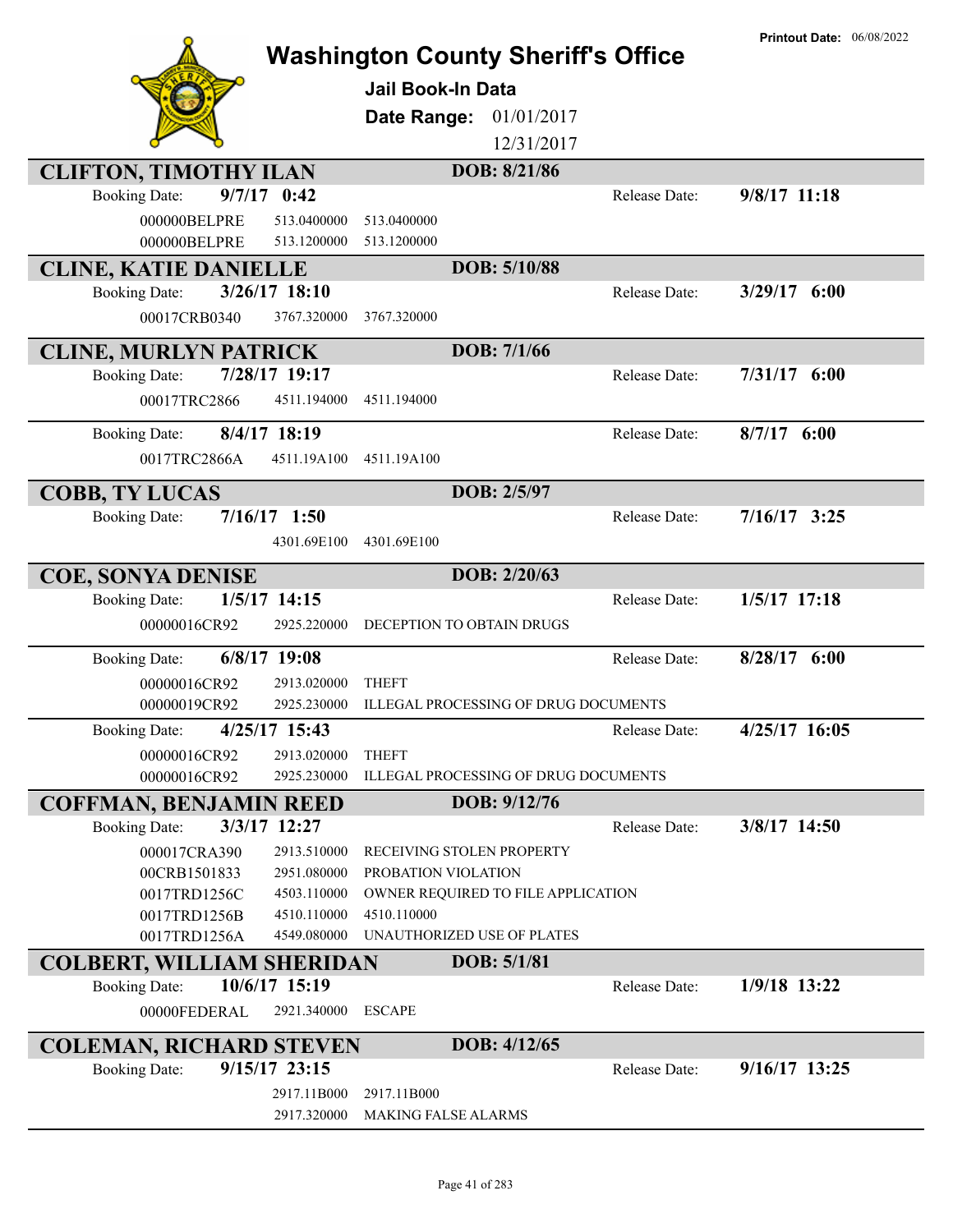|                                        | <b>Washington County Sheriff's Office</b> |                      | <b>Printout Date: 06/08/2022</b> |
|----------------------------------------|-------------------------------------------|----------------------|----------------------------------|
|                                        | <b>Jail Book-In Data</b>                  |                      |                                  |
|                                        | Date Range:<br>01/01/2017                 |                      |                                  |
|                                        | 12/31/2017                                |                      |                                  |
| <b>COLLINS, APRIL DENISE</b>           | DOB: 12/2/67                              |                      |                                  |
| 5/1/17 19:01<br><b>Booking Date:</b>   |                                           | Release Date:        | $5/11/17$ 6:00                   |
| 000017TRC96B<br>4511.19A100            | 4511.19A100                               |                      |                                  |
| <b>COLLINS, CHRISTOPHER ORIN</b>       | DOB: 3/16/91                              |                      |                                  |
| 11/22/17 13:37<br><b>Booking Date:</b> |                                           | <b>Release Date:</b> | $11/27/17$ 6:00                  |
| 2951.080000<br>17CRB457PV              | PROBATION VIOLATION                       |                      |                                  |
| <b>Booking Date:</b><br>$4/1/17$ 23:07 |                                           | Release Date:        | 4/7/17 10:55                     |
| 00CRB1700457<br>2907.090000            | PUBLIC INDECENCY                          |                      |                                  |
| <b>COLLINS, CLAUDIA ANN</b>            | <b>DOB:</b> 1/11/81                       |                      |                                  |
| 11/15/17 12:35<br><b>Booking Date:</b> |                                           | Release Date:        | 11/22/17 16:41                   |
| 00CRA1701617<br>2913.02A000            | 2913.02A000                               |                      |                                  |
| <b>COLLINS, JEREMY ALAN</b>            | DOB: 5/6/78                               |                      |                                  |
| 2/27/17 23:01<br><b>Booking Date:</b>  |                                           | Release Date:        | 3/8/17 8:36                      |
| 000GALLIA CO<br>2903.110000            | <b>FELONIOUS ASSAULT</b>                  |                      |                                  |
| <b>COLLINS, ROBERT GREGORY</b>         | DOB: 4/10/82                              |                      |                                  |
| 3/24/17 16:32<br><b>Booking Date:</b>  |                                           | Release Date:        | $7/26/17$ 6:00                   |
| 0000015CR227<br>2951.08A000            | 2951.08A000                               |                      |                                  |
| 1/20/17 10:32<br><b>Booking Date:</b>  |                                           | Release Date:        | 2/3/17 14:05                     |
| 0000015CR227<br>2951.08A000            | 2951.08A000                               |                      |                                  |
| <b>COLLINS, SCOTT EVERETT</b>          | DOB: 2/18/85                              |                      |                                  |
| 11/21/17 20:39<br><b>Booking Date:</b> |                                           | Release Date:        | $3/12/18$ 6:45                   |
| 17CR236<br>2911.12                     | <b>BURGLARY</b>                           |                      |                                  |
| 10/15/17 19:37<br><b>Booking Date:</b> |                                           | Release Date:        | $10/26/17$ 8:00                  |
| 0000017CR236<br>2911.210000            | CRIMINAL/AGGRAVATED TRESPASSING           |                      |                                  |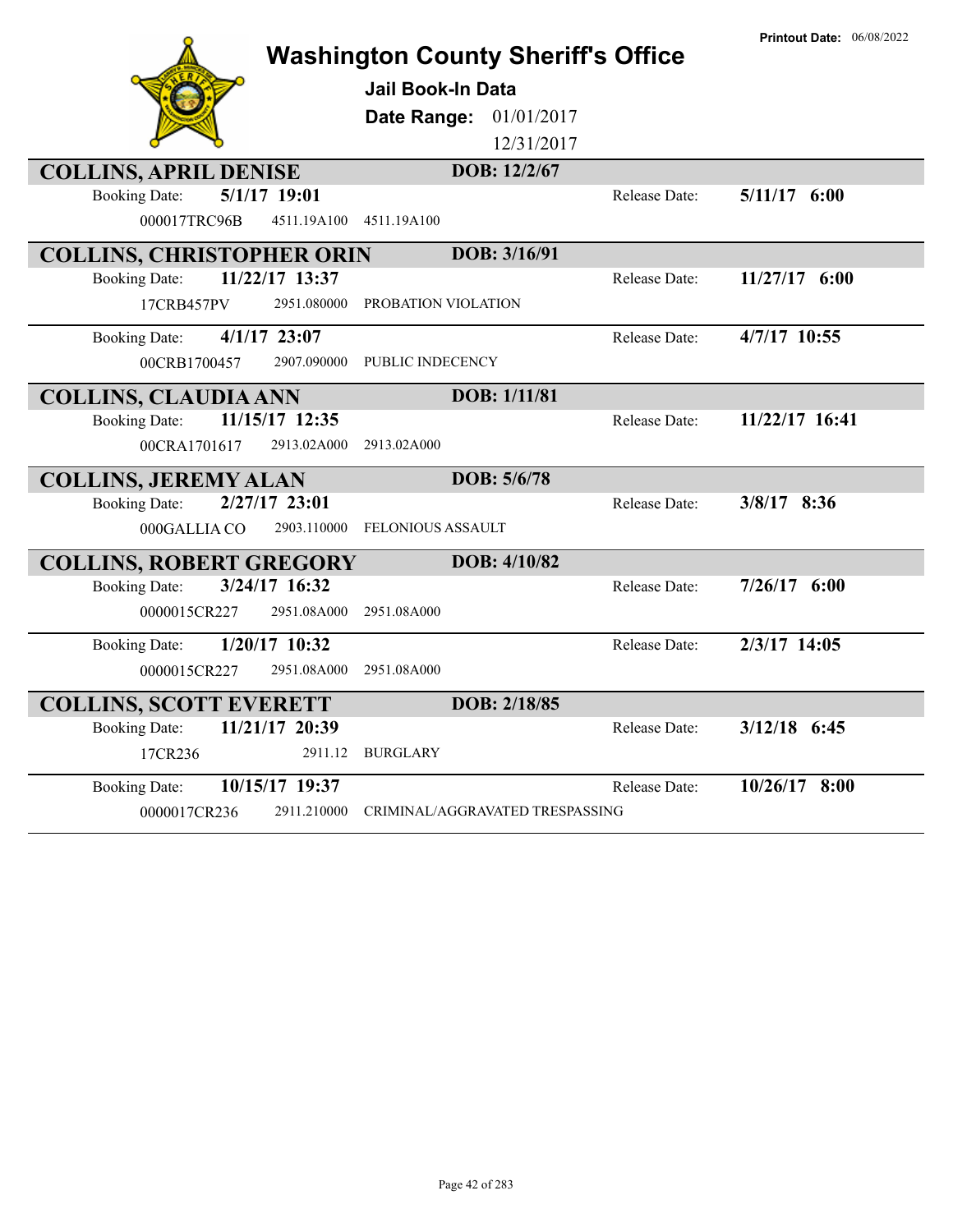|                                                            |                                            |               | <b>Printout Date: 06/08/2022</b> |
|------------------------------------------------------------|--------------------------------------------|---------------|----------------------------------|
|                                                            | <b>Washington County Sheriff's Office</b>  |               |                                  |
|                                                            | <b>Jail Book-In Data</b>                   |               |                                  |
|                                                            | 01/01/2017<br>Date Range:                  |               |                                  |
|                                                            | 12/31/2017                                 |               |                                  |
| <b>COLVIN, ANTHONY WAYNE</b>                               | DOB: 4/1/76                                |               |                                  |
| 9/20/17 13:11<br><b>Booking Date:</b>                      |                                            | Release Date: | $10/2/17$ 7:57                   |
| 000MONROE CO<br>2909.020000                                | <b>AGGRAVATED ARSON</b>                    |               |                                  |
| 10/2/17 14:50<br><b>Booking Date:</b>                      |                                            | Release Date: | 11/14/17 7:57                    |
| 2909.020000<br>000000MONROI                                | <b>AGGRAVATED ARSON</b>                    |               |                                  |
|                                                            |                                            |               |                                  |
| 12/22/17 17:48<br><b>Booking Date:</b>                     |                                            | Release Date: | $2/12/18$ 7:36                   |
| MONROE CO<br>2909.02<br>MONROE CO<br>2911.12               | <b>Aggravated Arson</b><br><b>BURGLARY</b> |               |                                  |
| 11/28/17 12:22<br><b>Booking Date:</b>                     |                                            | Release Date: | 12/22/17 12:20                   |
| 000MONROE CO<br>2909.020000                                | <b>AGGRAVATED ARSON</b>                    |               |                                  |
|                                                            |                                            |               |                                  |
| 11/14/17 13:44<br><b>Booking Date:</b>                     |                                            | Release Date: | 11/28/17 7:30                    |
| 000MONROE CO<br>2909.020000                                | <b>AGGRAVATED ARSON</b>                    |               |                                  |
| <b>COMBS, ANTHONY PHILLIP</b>                              | DOB: 10/1/67                               |               |                                  |
| 5/27/17 15:12<br><b>Booking Date:</b>                      |                                            | Release Date: | 5/31/17 16:15                    |
| 00000017CR85<br>1315.550000                                | MONEY LAUNDERING                           |               |                                  |
| 00000017CR85<br>2913.020000                                | <b>THEFT</b>                               |               |                                  |
| 00000017CR85<br>2913.020000                                | <b>THEFT</b>                               |               |                                  |
| 00000017CR85<br>2913.02B300                                | 2913.02B300                                |               |                                  |
| 00000017CR85<br>2913.02B300<br>00000017CR85<br>2913.050000 | 2913.02B300<br>TELEMARKETING FRAUD         |               |                                  |
| 17CR85<br>2923.320000                                      | ENGAGING IN PATTERN OF CORRUPT ACTIVITY    |               |                                  |
| <b>CONLEY-CAIN, JENNIFER KAYE</b>                          | DOB: 12/14/79                              |               |                                  |
| 12/19/17 22:32<br><b>Booking Date:</b>                     |                                            | Release Date: | 12/20/17 9:05                    |
| 2913.020000<br>CRB1700408                                  | <b>THEFT</b>                               |               |                                  |
|                                                            |                                            |               |                                  |
| <b>CONNELL, CASSIE MAXINE</b>                              | DOB: 10/3/85                               |               |                                  |
| $8/7/17$ 23:13<br><b>Booking Date:</b>                     |                                            | Release Date: | $8/8/17$ 0:12                    |
| 00017CRB1366<br>2919.250000                                | DOMESTIC VIOLENCE                          |               |                                  |
| <b>CONNER, CORY DOUGLAS</b>                                | DOB: 6/26/83                               |               |                                  |
| 8/1/17 13:54<br><b>Booking Date:</b>                       |                                            | Release Date: | $8/10/17$ 11:36                  |
| 00TRD1701813<br>4510.140000                                | 4510.140000                                |               |                                  |
| <b>CONNER, ISAAC ANDREW</b>                                | DOB: 9/22/92                               |               |                                  |
| $7/2/17$ 22:13<br><b>Booking Date:</b>                     |                                            | Release Date: | 7/8/17 6:00                      |
| 000017CRB125<br>2937.290000                                | FAIL TO APPEAR/ RECOG. BOND                |               |                                  |
| 537.0300000<br>00016CRB1967                                | 537.0300000                                |               |                                  |
| <b>CONNER, TEJAI EDVIN</b>                                 | DOB: 3/5/91                                |               |                                  |
| $6/5/17$ 12:59<br><b>Booking Date:</b>                     |                                            | Release Date: | $6/6/17$ 12:35                   |
| 00CRB1700546<br>509.03A0000                                | 509.03A0000                                |               |                                  |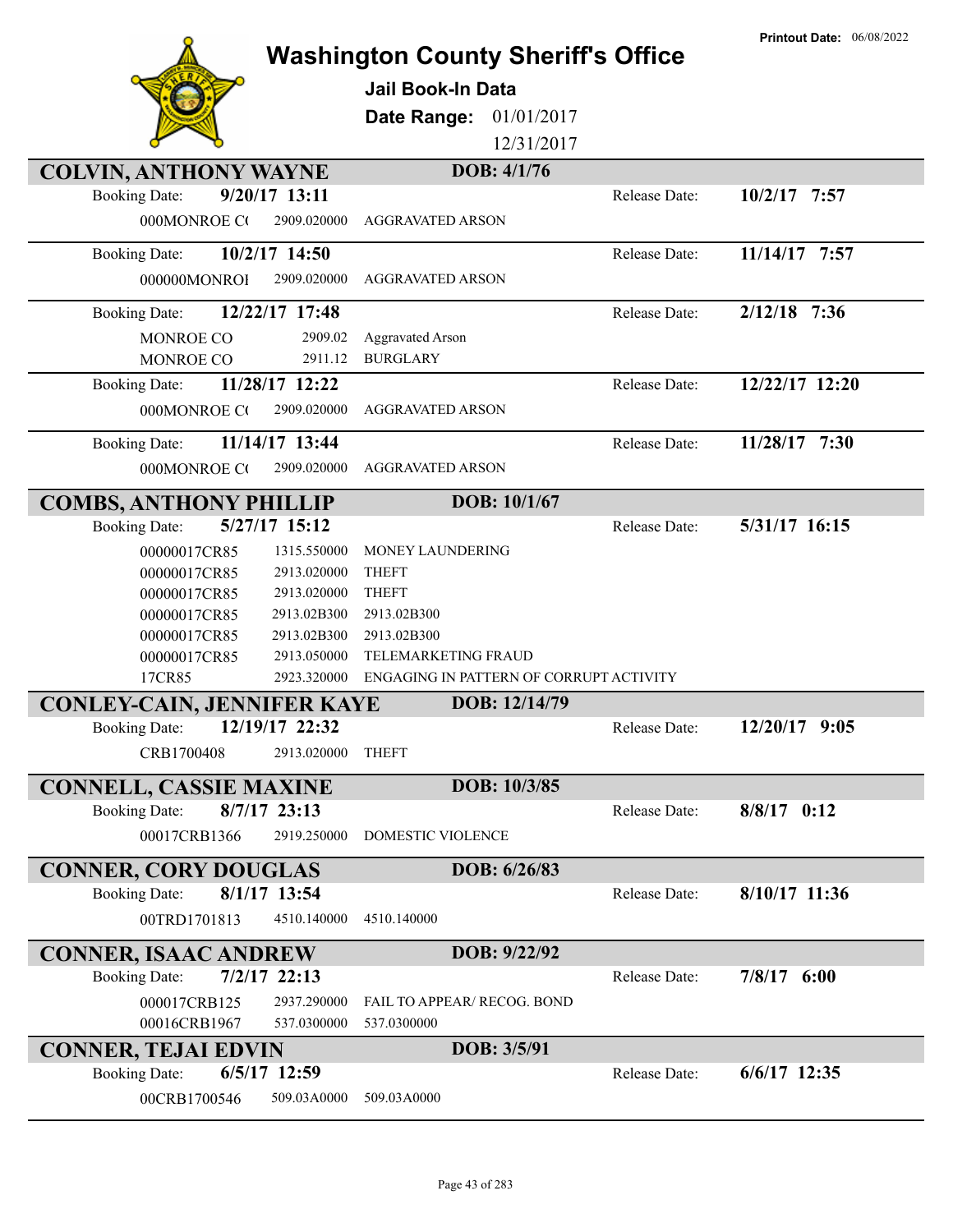|                                                            | <b>Washington County Sheriff's Office</b><br><b>Jail Book-In Data</b><br>01/01/2017<br>Date Range:<br>12/31/2017 | <b>Printout Date: 06/08/2022</b> |
|------------------------------------------------------------|------------------------------------------------------------------------------------------------------------------|----------------------------------|
| <b>CONNOLLY, ALICIA LAURA</b>                              | DOB: 12/24/87                                                                                                    |                                  |
| 12/1/17 13:19<br><b>Booking Date:</b>                      | Release Date:                                                                                                    | 12/30/17 6:00                    |
| 0017CRB1624A<br>2919.250000                                | <b>DOMESTIC VIOLENCE</b>                                                                                         |                                  |
| 9/11/17 16:16<br><b>Booking Date:</b>                      | Release Date:                                                                                                    | 9/22/17 15:00                    |
|                                                            |                                                                                                                  |                                  |
| 0CRB1701624B<br>2909.060000<br>2919.250000<br>0CRB1701624A | <b>CRIMINAL DAMAGING</b><br>DOMESTIC VIOLENCE                                                                    |                                  |
|                                                            |                                                                                                                  |                                  |
| <b>CONZO, TESS LYNN</b>                                    | DOB: 8/28/96                                                                                                     |                                  |
| $1/16/17$ 2:34<br><b>Booking Date:</b>                     | Release Date:                                                                                                    | $1/16/17$ 14:10                  |
| 509.03B0000                                                | 509.03B0000                                                                                                      |                                  |
| <b>COOK, KIMBERLY KAY</b>                                  | DOB: 3/3/58                                                                                                      |                                  |
| 4/13/17 17:30<br><b>Booking Date:</b>                      | Release Date:                                                                                                    | $7/1/17$ 6:00                    |
| 00CRB1601726<br>2925.130000                                | PERMITTING DRUG ABUSE                                                                                            |                                  |
| 2951.080000<br>016CRB1726PV                                | PROBATION VIOLATION                                                                                              |                                  |
| 2/1/17 15:49<br><b>Booking Date:</b>                       | Release Date:                                                                                                    | $2/6/17$ 6:00                    |
| 000PV HOLDER<br>2951.080000                                | PROBATION VIOLATION                                                                                              |                                  |
|                                                            |                                                                                                                  |                                  |
| 2/23/17 18:31<br><b>Booking Date:</b>                      | Release Date:                                                                                                    | 2/28/17 18:05                    |
| 00CRB1601720<br>2951.080000                                | PROBATION VIOLATION                                                                                              |                                  |
| COOK, MATTHEW COLBY                                        | DOB: 8/17/90                                                                                                     |                                  |
| 12/14/17 20:40<br><b>Booking Date:</b>                     | Release Date:                                                                                                    | 1/1/18 19:32                     |
| 2911.210000<br>000GALLIA CO                                | CRIMINAL/AGGRAVATED TRESPASSING                                                                                  |                                  |
|                                                            |                                                                                                                  |                                  |
| <b>CORDELL, GEORGE FOSTER</b>                              | DOB: 8/5/75                                                                                                      |                                  |
| Booking Date: 1/1/17 1:13                                  | Release Date:                                                                                                    | 1/3/17 13:45                     |
| 0000017TRC2C<br>4510.140000                                | 4510.140000                                                                                                      |                                  |
| CRA1700002<br>4511.19A1A0                                  | 4511.19A1A0                                                                                                      |                                  |
| 0000017TRC2A<br>4511.19A1A0                                | 4511.19A1A0                                                                                                      |                                  |
| 0000017TRC2B<br>4511.19A1H0<br>4511.430000                 | 4511.19A1H0<br>RIGHT OF WAY AT STOP/YIELD SIGNS                                                                  |                                  |
| 0000017TRC2D                                               |                                                                                                                  |                                  |
| 8/7/17 19:09<br><b>Booking Date:</b>                       | Release Date:                                                                                                    | $9/6/17$ 6:00                    |
| 0000017TRC2C<br>4510.140000                                | 4510.140000                                                                                                      |                                  |
| 0017TRC0002A<br>4511.19A1A0                                | 4511.19A1A0                                                                                                      |                                  |
| 11/6/17 18:42<br><b>Booking Date:</b>                      | Release Date:                                                                                                    | $11/21/17$ 6:00                  |
| 4511.19A1A0<br>TRC17000002A                                | 4511.19A1A0                                                                                                      |                                  |
| 10/9/17 18:25<br><b>Booking Date:</b>                      | Release Date:                                                                                                    | $10/24/17$ 6:00                  |
| 00000017TRC2<br>4511.19A100                                | 4511.19A100                                                                                                      |                                  |
| <b>CORK, LARRY PAUL</b>                                    | DOB: 6/23/88                                                                                                     |                                  |
| 12/12/17 21:29<br><b>Booking Date:</b>                     | Release Date:                                                                                                    | $12/15/17$ 6:00                  |
| 2963.110000                                                | <b>FUGITIVE FROM JUSTICE</b>                                                                                     |                                  |
|                                                            |                                                                                                                  |                                  |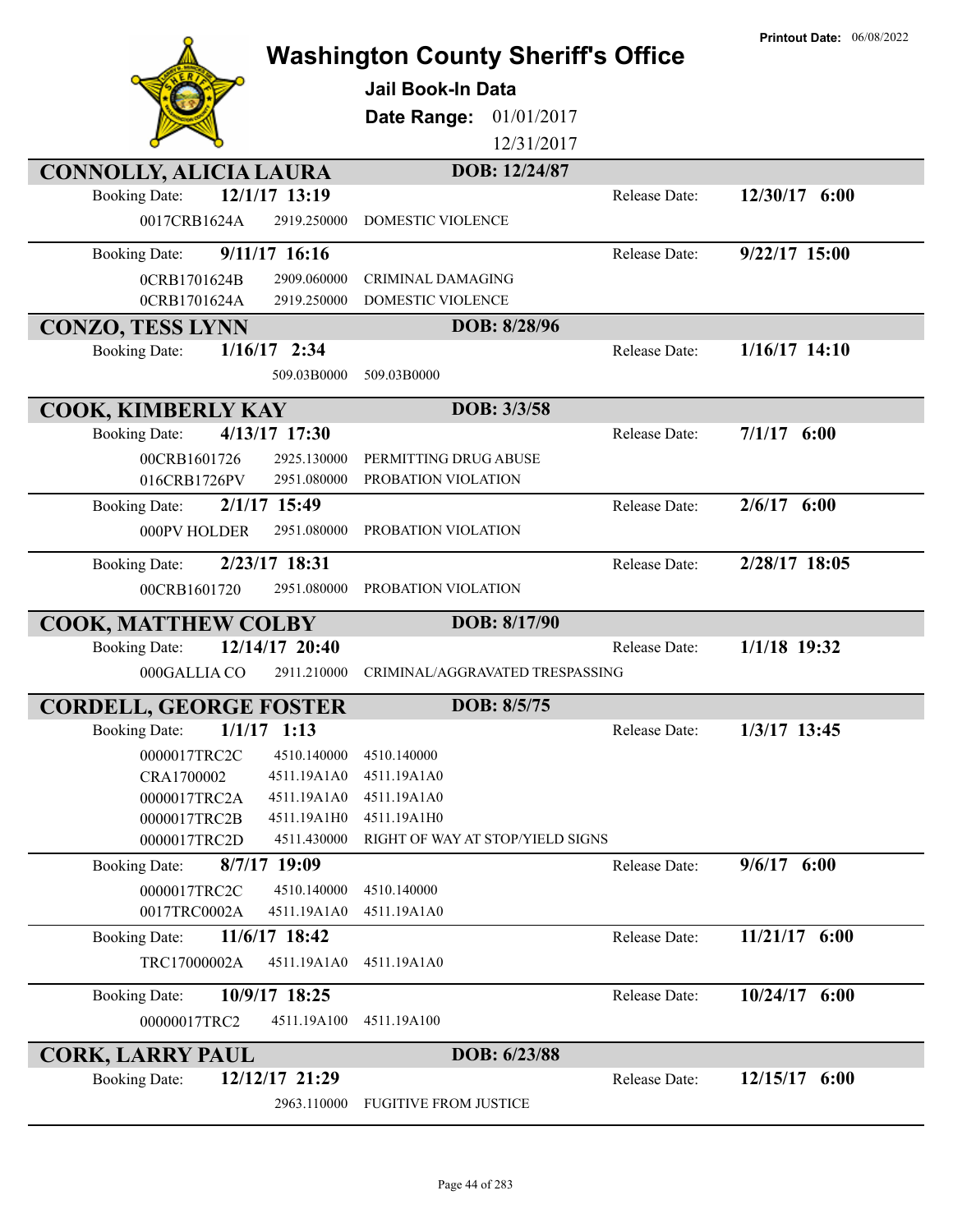|                                          | <b>Washington County Sheriff's Office</b> |                      | <b>Printout Date: 06/08/2022</b> |
|------------------------------------------|-------------------------------------------|----------------------|----------------------------------|
|                                          | Jail Book-In Data                         |                      |                                  |
|                                          | Date Range:<br>01/01/2017                 |                      |                                  |
|                                          | 12/31/2017                                |                      |                                  |
| <b>CORREA, RICHARD ANTHONY</b>           | DOB: 3/1/72                               |                      |                                  |
| $7/21/17$ 9:02<br><b>Booking Date:</b>   |                                           | Release Date:        | 8/4/17 12:04                     |
| 2963.110000                              | <b>FUGITIVE FROM JUSTICE</b>              |                      |                                  |
| <b>COSCO, FRANK ALAN</b>                 | DOB: 4/30/68                              |                      |                                  |
| 2/9/17 22:19<br><b>Booking Date:</b>     |                                           | Release Date:        | $2/14/17$ 19:10                  |
| 2705.020000<br><b>LAWRENCE CO</b>        | <b>CONTEMPT OF COURT</b>                  |                      |                                  |
| <b>COSSIN, BRIANNA SHAUNTELLE</b>        | DOB: 12/17/89                             |                      |                                  |
| $9/14/17$ $9:28$<br><b>Booking Date:</b> |                                           | <b>Release Date:</b> | 9/14/17 14:30                    |
| 00017CRA1651<br>2925.030000              | <b>TRAFFICKING IN DRUGS</b>               |                      |                                  |
| <b>COTTRILL, ROBERT JOSEPH</b>           | DOB: 3/22/64                              |                      |                                  |
| $1/6/17$ 20:07<br><b>Booking Date:</b>   |                                           | Release Date:        | $2/15/17$ 6:00                   |
| 4511.19A100<br>00014TRC696A              | 4511.19A100                               |                      |                                  |
| <b>COWAN, CAMERON JAMES</b>              | DOB: 9/9/92                               |                      |                                  |
| 5/26/17 18:34<br><b>Booking Date:</b>    |                                           | Release Date:        | $6/24/17$ $6:00$                 |
| 00000016CR65<br>2951.08A000              | 2951.08A000                               |                      |                                  |
| $1/6/17$ 21:23<br><b>Booking Date:</b>   |                                           | Release Date:        | $2/26/17$ 6:00                   |
| 00000016CR65<br>2951.08A000              | 2951.08A000                               |                      |                                  |
| 0017TRC301AB<br>4511.19A100              | 4511.19A100                               |                      |                                  |
| 0000017CRB97<br>537.07A0000              | 537.07A0000                               |                      |                                  |
| 5/16/17 9:57<br><b>Booking Date:</b>     |                                           | Release Date:        | 5/16/17 12:41                    |
| 2951.080000                              | PROBATION VIOLATION                       |                      |                                  |
| <b>COWAN, COREY WAYNE</b>                | DOB: 4/27/90                              |                      |                                  |
| 12/6/17 18:26<br><b>Booking Date:</b>    |                                           | Release Date:        | 12/7/17 15:45                    |
| 0000003FS252<br>2705.020000              | <b>CONTEMPT OF COURT</b>                  |                      |                                  |
| <b>COWGER, BRYAN RAY</b>                 | DOB: 3/14/73                              |                      |                                  |
| 11/25/17 23:08<br><b>Booking Date:</b>   |                                           | Release Date:        | 11/30/17 12:28                   |
| 2921.120000<br>0017CRA2151A              | <b>TAMPERING WITH EVIDENCE</b>            |                      |                                  |
| 2925.110000<br>0017CRA2151B              | POSSESSION OF DRUGS                       |                      |                                  |
| 2925.120000<br>00017CRB2152              | POSSESSION OF DRUG ABUSE INSTRUMENTS      |                      |                                  |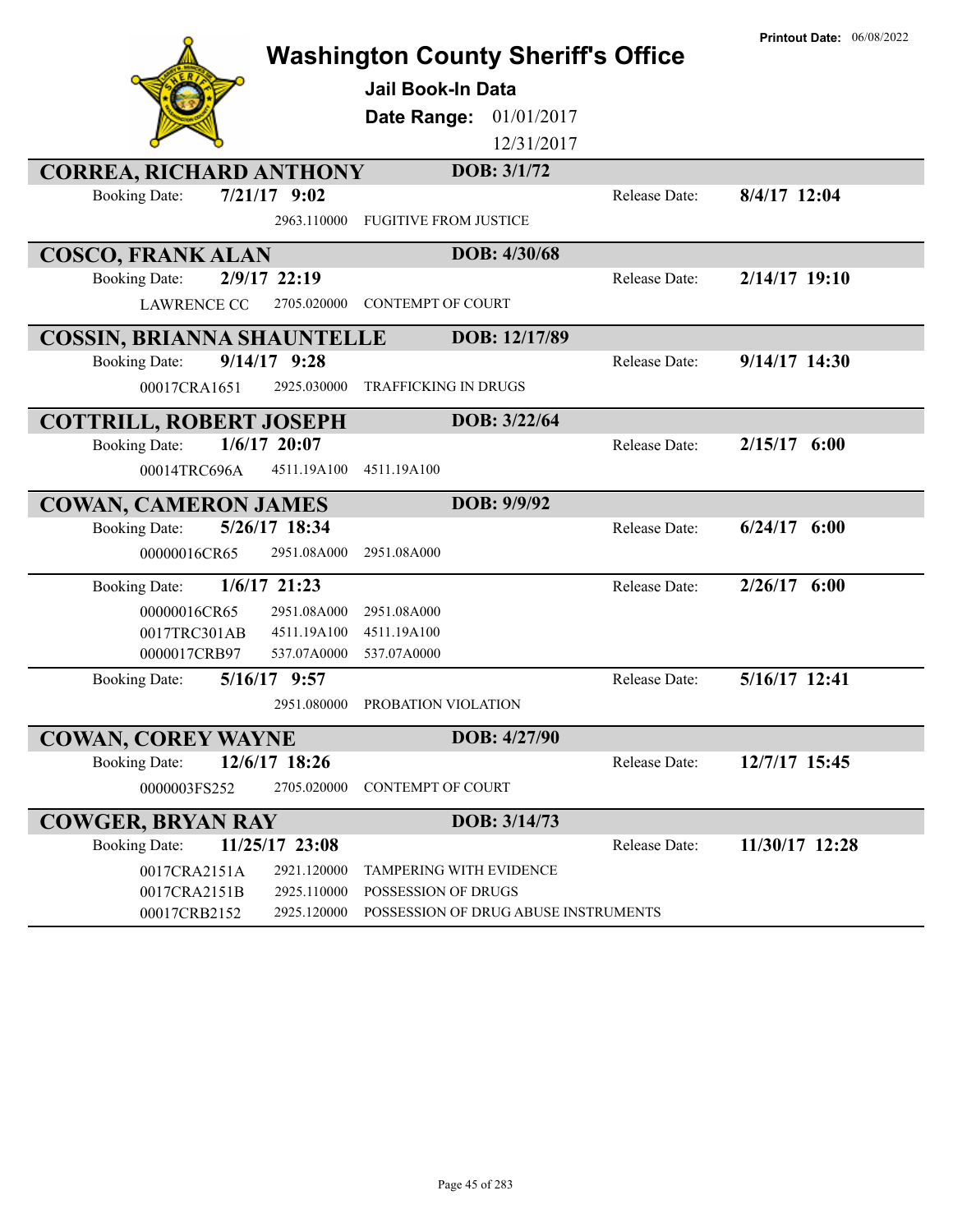|                                                            | <b>Washington County Sheriff's Office</b>       |               | <b>Printout Date: 06/08/2022</b> |
|------------------------------------------------------------|-------------------------------------------------|---------------|----------------------------------|
|                                                            | <b>Jail Book-In Data</b>                        |               |                                  |
|                                                            | Date Range:<br>01/01/2017                       |               |                                  |
|                                                            | 12/31/2017                                      |               |                                  |
| <b>COWMAN, MCKENZIE ANN</b>                                | DOB: 4/8/93                                     |               |                                  |
| 12/1/17 12:04<br><b>Booking Date:</b>                      |                                                 | Release Date: | 12/15/17 16:43                   |
| 017CRB2060PV<br>2951.080000                                | PROBATION VIOLATION                             |               |                                  |
| 11/20/17 13:19<br><b>Booking Date:</b>                     |                                                 | Release Date: | 11/29/17 11:33                   |
| 00017CRB2130<br>2917.110000<br>2951.080000<br>017CRB2060PV | DISORDERLY CONDUCT<br>PROBATION VIOLATION       |               |                                  |
| 10/31/17 8:23<br><b>Booking Date:</b>                      |                                                 | Release Date: | 11/1/17 18:32                    |
| 00017CRB2001<br>2919.270000                                | VIOLATION OF PROTECTION ORDER/CONSENT AGREEMENT |               |                                  |
| 12/28/17 9:15<br><b>Booking Date:</b>                      |                                                 | Release Date: | $1/2/18$ 10:25                   |
| 2921.11AC1A<br>0000017CR214                                | 2921.11AC1A                                     |               |                                  |
| $10/16/17$ 9:10<br><b>Booking Date:</b>                    |                                                 | Release Date: | 10/17/17 22:32                   |
| 00017CRB1883<br>2919.270000                                | VIOLATION OF PROTECTION ORDER/CONSENT AGREEMENT |               |                                  |
| $2/24/17$ 5:11<br><b>Booking Date:</b>                     |                                                 | Release Date: | 2/24/17 21:44                    |
| 17CRA338<br>2925.110000                                    | POSSESSION OF DRUGS                             |               |                                  |
| 11/8/17 20:18<br><b>Booking Date:</b>                      |                                                 | Release Date: | 11/17/17 11:01                   |
| 2919.270000<br>00CRB1702001                                | VIOLATION OF PROTECTION ORDER/CONSENT AGREEMENT |               |                                  |
| 2919.270000<br>00CRB1702060                                | VIOLATION OF PROTECTION ORDER/CONSENT AGREEMENT |               |                                  |
| 1/21/17 19:34<br><b>Booking Date:</b>                      |                                                 | Release Date: | $1/22/17$ 13:55                  |
| TRD1606950 A<br>335.0700000<br>TRD1606950 B<br>337.04B0000 | 335.0700000<br>337.04B0000                      |               |                                  |
| 8/27/17 22:55<br><b>Booking Date:</b>                      |                                                 | Release Date: | 8/29/17 20:05                    |
| 00CRB1701539                                               | 2919.250000 DOMESTIC VIOLENCE                   |               |                                  |
| $9/4/17$ 22:06<br><b>Booking Date:</b>                     |                                                 | Release Date: | $9/9/17$ 0:14                    |
| 00017CRB1584<br>2919.270000                                | VIOLATION OF PROTECTION ORDER/CONSENT AGREEMENT |               |                                  |
| $9/22/17$ 22:29<br><b>Booking Date:</b>                    |                                                 | Release Date: | 9/23/17 15:58                    |
| 17TRD6004<br>335.0700000                                   | 335.0700000                                     |               |                                  |
| 1/28/17 19:22<br><b>Booking Date:</b>                      |                                                 | Release Date: | 1/30/17 17:07                    |
| 000017CRB172<br>2919.250000                                | DOMESTIC VIOLENCE                               |               |                                  |
| <b>COX, CRAIG MICHAEL</b>                                  | DOB: 6/16/90                                    |               |                                  |
| 11/27/17 13:35<br><b>Booking Date:</b>                     |                                                 | Release Date: | 3/26/18 11:04                    |
| 17CR299<br>2903.01Z                                        | Aggravated Murder, Attempted                    |               |                                  |
| 17CR299 1<br>2905.02<br>17CR2993<br>2909.05                | Abduction<br>Vandalism                          |               |                                  |
| 17CR2992<br>2911.12                                        | <b>BURGLARY</b>                                 |               |                                  |
| <b>COX, MICHAEL MATTHEW</b>                                | DOB: 1/5/84                                     |               |                                  |
| <b>Booking Date:</b><br>7/5/17 22:31                       |                                                 | Release Date: | 7/6/17 12:47                     |
| 000017CRB388<br>2925.140000                                | DRUG PARAPHERNALIA                              |               |                                  |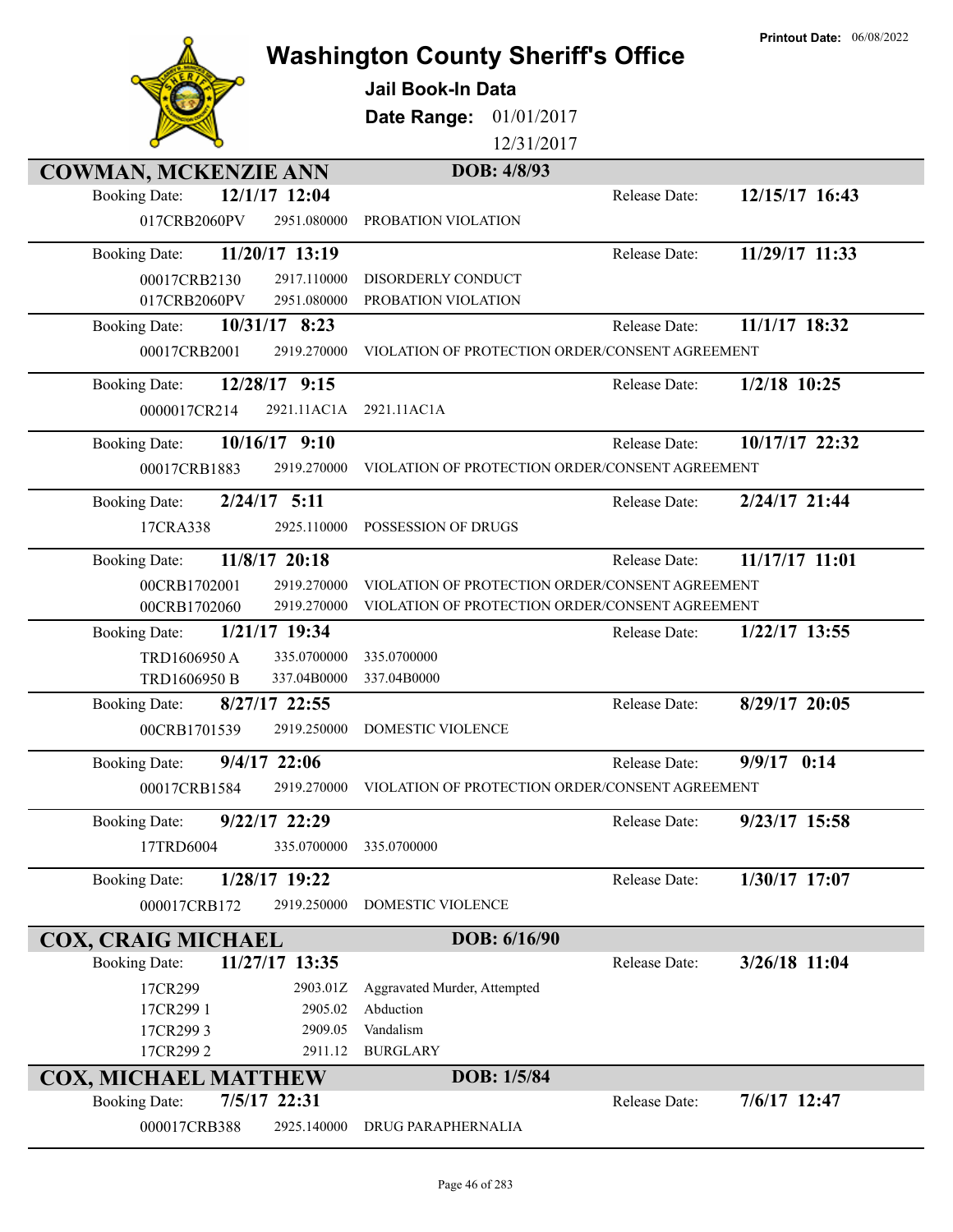| <b>Washington County Sheriff's Office</b><br>Jail Book-In Data<br>Date Range:<br>01/01/2017<br>12/31/2017 |  |
|-----------------------------------------------------------------------------------------------------------|--|
|                                                                                                           |  |
|                                                                                                           |  |
|                                                                                                           |  |
|                                                                                                           |  |
| DOB: 9/19/70<br><b>CRACE, KEITH ALLEN</b>                                                                 |  |
| 4/3/17 20:05<br>$6/3/17$ $6:00$<br>Release Date:<br><b>Booking Date:</b>                                  |  |
| 000017CRA592<br>2925.11A000<br>2925.11A000                                                                |  |
| POSSESSION OF DRUG ABUSE INSTRUMENTS<br>000017CRB593<br>2925.120000                                       |  |
| 0013TRC2824C<br>2951.080000<br>PROBATION VIOLATION                                                        |  |
| 0TRC1302824A<br>4511.19A200<br>4511.19A200                                                                |  |
| DOB: 7/12/96<br><b>CRAIG, ALEXANDER MURPHY</b>                                                            |  |
| 10/16/17 18:59<br>10/19/17<br>6:00<br><b>Booking Date:</b><br>Release Date:                               |  |
| 4513.361000<br>0017TRD3998A<br>4513.361000                                                                |  |
| DOB: 11/3/81<br><b>CRAWFORD, BROOKE MICHELLE</b>                                                          |  |
| $2/23/17$ 4:12<br><b>Booking Date:</b><br>$2/23/17$ 9:16<br>Release Date:                                 |  |
| 4510.110000<br>4510.110000                                                                                |  |
| 4511.19A1A0<br>4511.19A1A0                                                                                |  |
| DOB: 9/18/69<br><b>CRAWFORD, CATHERINE ELIZAB</b>                                                         |  |
| 2/8/17 1:34<br>2/8/17 12:20<br>Release Date:<br><b>Booking Date:</b>                                      |  |
| 4511.19A1A0<br>4511.19A1A0                                                                                |  |
| 4511.19A200<br>4511.19A200                                                                                |  |
| 4513.263000<br>4513.263000                                                                                |  |
| DOB: 1/5/83<br><b>CRAWFORD, MARCUS ANTHONY</b>                                                            |  |
| 2/28/17 18:28<br>$3/10/17$ 6:00<br><b>Booking Date:</b><br>Release Date:                                  |  |
| 4511.19A1A0<br>4511.19A1A0<br>0TRC1700347A                                                                |  |
|                                                                                                           |  |
| DOB: 10/21/80<br><b>CRAWFORD, STACIE LEE</b>                                                              |  |
| 4/3/17 18:18<br>$4/6/17$ 18:00<br><b>Booking Date:</b><br>Release Date:                                   |  |
| 00017TRC771B<br>4511.19A1H0<br>4511.19A1H0                                                                |  |
| DOB: 4/17/94<br><b>CRAWMER, DALTON JAMES</b>                                                              |  |
| $7/7/17$ 18:16<br>9/5/17 11:22<br><b>Booking Date:</b><br>Release Date:                                   |  |
| 00LICKING CO<br>2917.110000<br>DISORDERLY CONDUCT                                                         |  |
| DOB: 9/10/88<br><b>CRISLIP, KENNETH NATHAN</b>                                                            |  |
| 12/12/17 10:15<br>12/15/17 18:00<br><b>Booking Date:</b><br>Release Date:                                 |  |
| 02017TRC39PV<br>2951.080000<br>PROBATION VIOLATION                                                        |  |
| 00TRC170039B<br>4511.19A1E0<br>4511.19A1E0                                                                |  |
| DOB: 8/20/76<br><b>CRITES, EVERETT LEE JR</b>                                                             |  |
| 6/20/17 20:24<br>$6/22/17$ 21:21<br><b>Booking Date:</b><br>Release Date:                                 |  |
| 000017CR.125<br>2903.211000<br>2903.211000                                                                |  |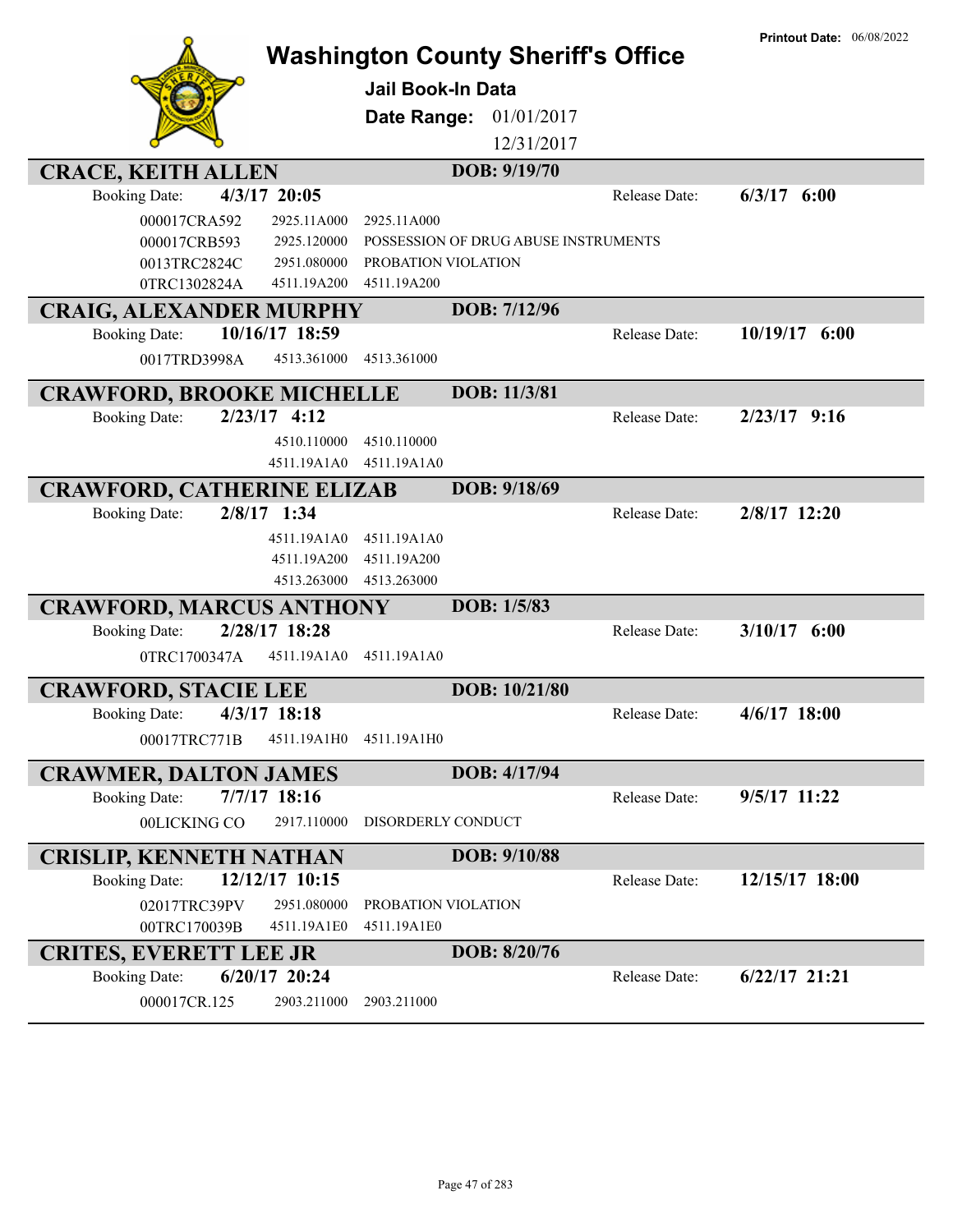|                                                                        | <b>Washington County Sheriff's Office</b><br><b>Jail Book-In Data</b><br>01/01/2017<br>Date Range:<br>12/31/2017 |               | <b>Printout Date: 06/08/2022</b> |
|------------------------------------------------------------------------|------------------------------------------------------------------------------------------------------------------|---------------|----------------------------------|
| <b>CROCKETT, DAVID MATTHEW</b>                                         | DOB: 1/18/76                                                                                                     |               |                                  |
| 2/6/17 18:20<br><b>Booking Date:</b>                                   |                                                                                                                  | Release Date: | $2/21/17$ 6:00                   |
| 0016CRB1514A<br>2919.250000                                            | <b>DOMESTIC VIOLENCE</b>                                                                                         |               |                                  |
| 1/25/17 18:05<br><b>Booking Date:</b>                                  |                                                                                                                  | Release Date: | $1/29/17$ 6:00                   |
| CRB16001514A<br>2919.250000                                            | DOMESTIC VIOLENCE                                                                                                |               |                                  |
|                                                                        |                                                                                                                  |               |                                  |
| $1/6/17$ 20:25<br><b>Booking Date:</b>                                 |                                                                                                                  | Release Date: | $1/16/17$ 6:00                   |
| 00016TRC716A<br>4511.19A1A0                                            | 4511.19A1A0                                                                                                      |               |                                  |
| <b>CROCKETT, DENNIS CHARLES</b>                                        | DOB: 4/28/77                                                                                                     |               |                                  |
| 7/26/17 15:10<br><b>Booking Date:</b>                                  |                                                                                                                  | Release Date: | 7/27/17 11:45                    |
| 2963.110000                                                            | <b>FUGITIVE FROM JUSTICE</b>                                                                                     |               |                                  |
| <b>CROOKS, EUGENE ROBERT</b>                                           | DOB: 4/12/81                                                                                                     |               |                                  |
| $5/13/17$ 0:36<br><b>Booking Date:</b>                                 |                                                                                                                  | Release Date: | 5/13/17 14:25                    |
| 2917.11B000                                                            | 2917.11B000                                                                                                      |               |                                  |
|                                                                        |                                                                                                                  |               |                                  |
| <b>CROSTON, JAMES NEMO LEE</b>                                         | DOB: 4/29/77                                                                                                     |               |                                  |
| $8/21/17$ 6:40<br><b>Booking Date:</b>                                 |                                                                                                                  | Release Date: | $8/29/17$ 9:55                   |
| 0FRANKLIN CC<br>2705.02A000                                            | 2705.02A000                                                                                                      |               |                                  |
| 00017CRB1493<br>2921.320000                                            | OBSTRUCTING JUSTICE                                                                                              |               |                                  |
| $1/27/17$ 0:28<br><b>Booking Date:</b>                                 |                                                                                                                  | Release Date: | 1/27/17 14:43                    |
| MORGAN CO<br>2705.020000                                               | <b>CONTEMPT OF COURT</b>                                                                                         |               |                                  |
| CRB160001787<br>2925.110000                                            | <b>POSSESSION OF DRUGS</b>                                                                                       |               |                                  |
| 4510.110000<br>TRD16005737A<br>4511.210000<br>TRD16005737B             | 4510.110000<br><b>SPEED LIMITS</b>                                                                               |               |                                  |
|                                                                        | DOB: 3/21/91                                                                                                     |               |                                  |
| <b>CROSTON, RIANNON LEKAY</b><br>4/12/17 11:15<br><b>Booking Date:</b> |                                                                                                                  | Release Date: | 5/5/17 22:00                     |
| 0000016CR262<br>2919.220000                                            | ENDANGERING CHILDREN                                                                                             |               |                                  |
| 00016CRB225B<br>2951.080000                                            | PROBATION VIOLATION                                                                                              |               |                                  |
| <b>CROUCH, EVETTE MESHELLE</b>                                         | DOB: 1/14/78                                                                                                     |               |                                  |
| 2/17/17 22:35<br><b>Booking Date:</b>                                  |                                                                                                                  | Release Date: | $2/18/17$ 10:02                  |
| 509.0300000                                                            | 509.0300000                                                                                                      |               |                                  |
|                                                                        |                                                                                                                  |               |                                  |
| <b>CROW, BUTCH EDWARD</b>                                              | DOB: 9/7/81                                                                                                      |               |                                  |
| 12/28/17 14:07<br><b>Booking Date:</b>                                 |                                                                                                                  | Release Date: | $1/2/18$ 7:40                    |
| 2705.020000<br>MONROE CO                                               | <b>CONTEMPT OF COURT</b>                                                                                         |               |                                  |
| <b>CROWTHER, MELVERTON TAMOR</b>                                       | DOB: 8/3/80                                                                                                      |               |                                  |
| 2/7/17 21:53<br><b>Booking Date:</b>                                   |                                                                                                                  | Release Date: | $11/3/17$ 6:05                   |
| <b>ICE HOLDER</b><br>000000ALIEN                                       | 000000ALIEN                                                                                                      |               |                                  |
| 00000017CR31<br>2925.03A200                                            | 2925.03A200                                                                                                      |               |                                  |
| 00000017CR31<br>2925.040000                                            | ILLEGAL MANUFACTURE OF DRUGS                                                                                     |               |                                  |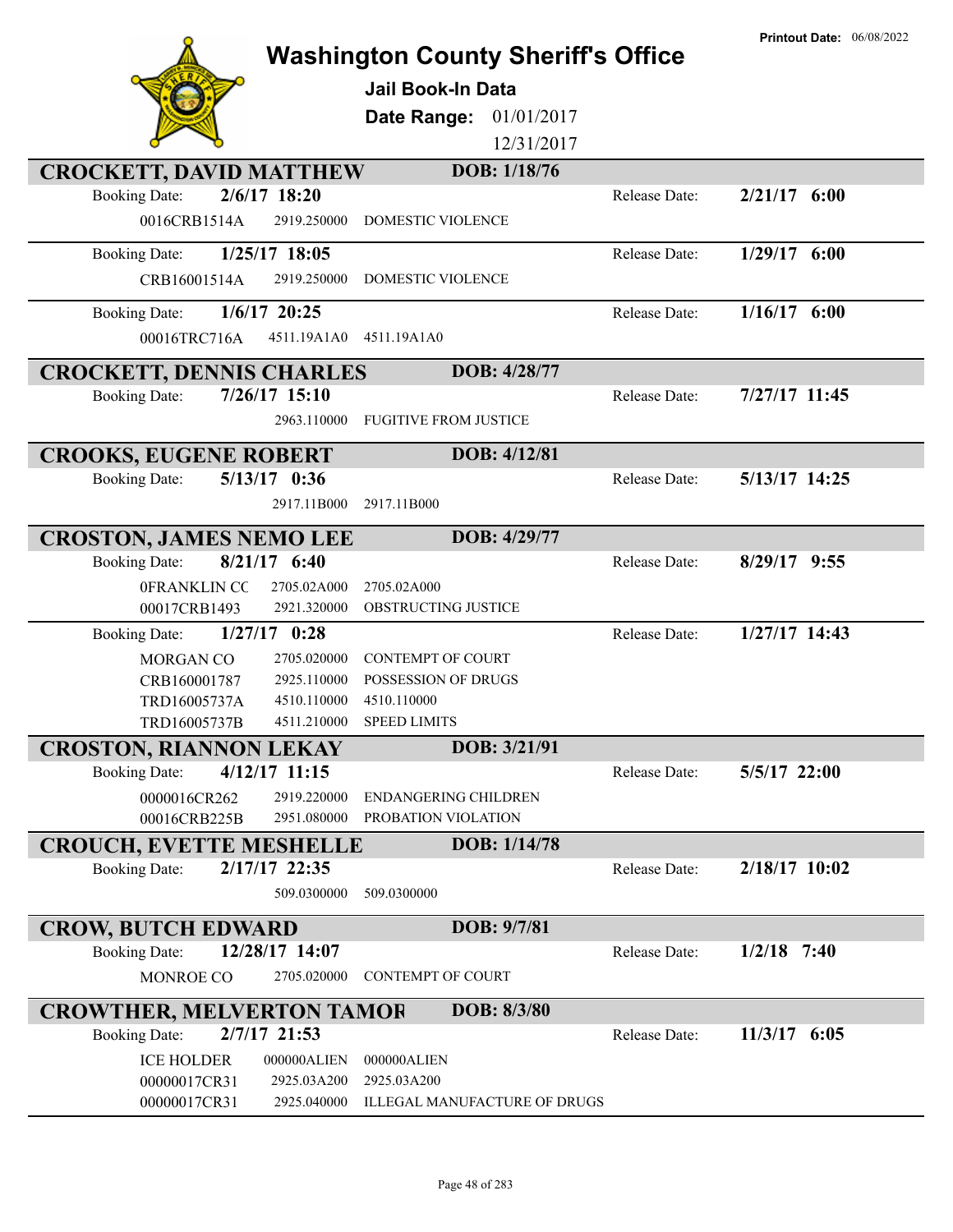|                                        | <b>Washington County Sheriff's Office</b> |                                         |               | <b>Printout Date: 06/08/2022</b> |
|----------------------------------------|-------------------------------------------|-----------------------------------------|---------------|----------------------------------|
|                                        | <b>Jail Book-In Data</b>                  |                                         |               |                                  |
|                                        | Date Range:                               | 01/01/2017                              |               |                                  |
|                                        |                                           | 12/31/2017                              |               |                                  |
| <b>CRUDUP, DEMARCUS ANTHONY</b>        |                                           | DOB: 5/8/91                             |               |                                  |
| 1/3/17 10:43<br><b>Booking Date:</b>   |                                           |                                         | Release Date: | $2/22/17$ 18:30                  |
| 17CRB16B                               | <b>ASSAULT</b><br>2903.130000             |                                         |               |                                  |
| 17CRB16A                               | 2903.130000<br><b>ASSAULT</b>             |                                         |               |                                  |
| 000017CRB16D                           | 2903.210000                               | AGGRAVATED MENACING OR STALKING         |               |                                  |
| 0000017CRA15                           | 2909.040000                               | <b>DISRUPTING PUBLIC SERVICES</b>       |               |                                  |
| 000017CRB16C                           | 2909.060000<br>CRIMINAL DAMAGING          |                                         |               |                                  |
| <b>CULBREATH, MARQUISE ANTWU</b>       |                                           | DOB: 9/22/95                            |               |                                  |
| $1/19/17$ 4:04<br><b>Booking Date:</b> |                                           |                                         | Release Date: | 1/19/17 17:45                    |
| 000017TRC319                           | 4511.19A100<br>4511.19A100                |                                         |               |                                  |
| <b>CUNNINGHAM, TYSON DWAYNE</b>        |                                           | DOB: 2/22/87                            |               |                                  |
| $6/6/17$ 9:21<br><b>Booking Date:</b>  |                                           |                                         | Release Date: | $6/6/17$ 9:38                    |
| 00000017CR95                           | 2923.161000<br>2923.161000                |                                         |               |                                  |
| <b>CUNNINGHAM, WILLIAM HUNTEF</b>      |                                           | DOB: 2/24/71                            |               |                                  |
| <b>Booking Date:</b>                   | $10/14/17$ 2:02                           |                                         | Release Date: | 11/15/17 5:29                    |
| 0016TRC6673D                           | 2951.080000<br>PROBATION VIOLATION        |                                         |               |                                  |
| 0TRC1606773B                           | 4511.19A1H0<br>4511.19A1H0                |                                         |               |                                  |
| 5/8/17 19:01<br><b>Booking Date:</b>   |                                           |                                         | Release Date: | 5/11/17 18:00                    |
| TRC1606673 B                           | 4511.19A1H0<br>4511.19A1H0                |                                         |               |                                  |
| <b>CUPP, JOSEPH SAMUEL</b>             |                                           | DOB: 3/15/90                            |               |                                  |
| $3/14/17$ 2:16<br><b>Booking Date:</b> |                                           |                                         | Release Date: | 3/15/17 11:17                    |
| 000ATHENS CO                           | 2705.02A<br>Contempt of Court             |                                         |               |                                  |
| TRD17001455A                           | 4510.11A<br><b>DUS</b>                    |                                         |               |                                  |
| TRD17001455B                           | 4513.050000                               | TAIL LIGHTS/ILLUMINATION OF REAR PLATES |               |                                  |
| 7/3/17 14:19<br><b>Booking Date:</b>   |                                           |                                         | Release Date: | 7/6/17 14:41                     |
| <b>ATHENS CO</b>                       | 2705.020000<br><b>CONTEMPT OF COURT</b>   |                                         |               |                                  |
| 000TRD170707                           | 4510.21<br>FAILURE TO REINSTATE O/L       |                                         |               |                                  |
| <b>CURTIS, DEVONNE NMN</b>             |                                           | DOB: 8/14/59                            |               |                                  |
| 9/8/17 12:27<br><b>Booking Date:</b>   |                                           |                                         | Release Date: | 10/25/17 11:40                   |
|                                        | 2967.150000<br>PAROLE VIOLATION           |                                         |               |                                  |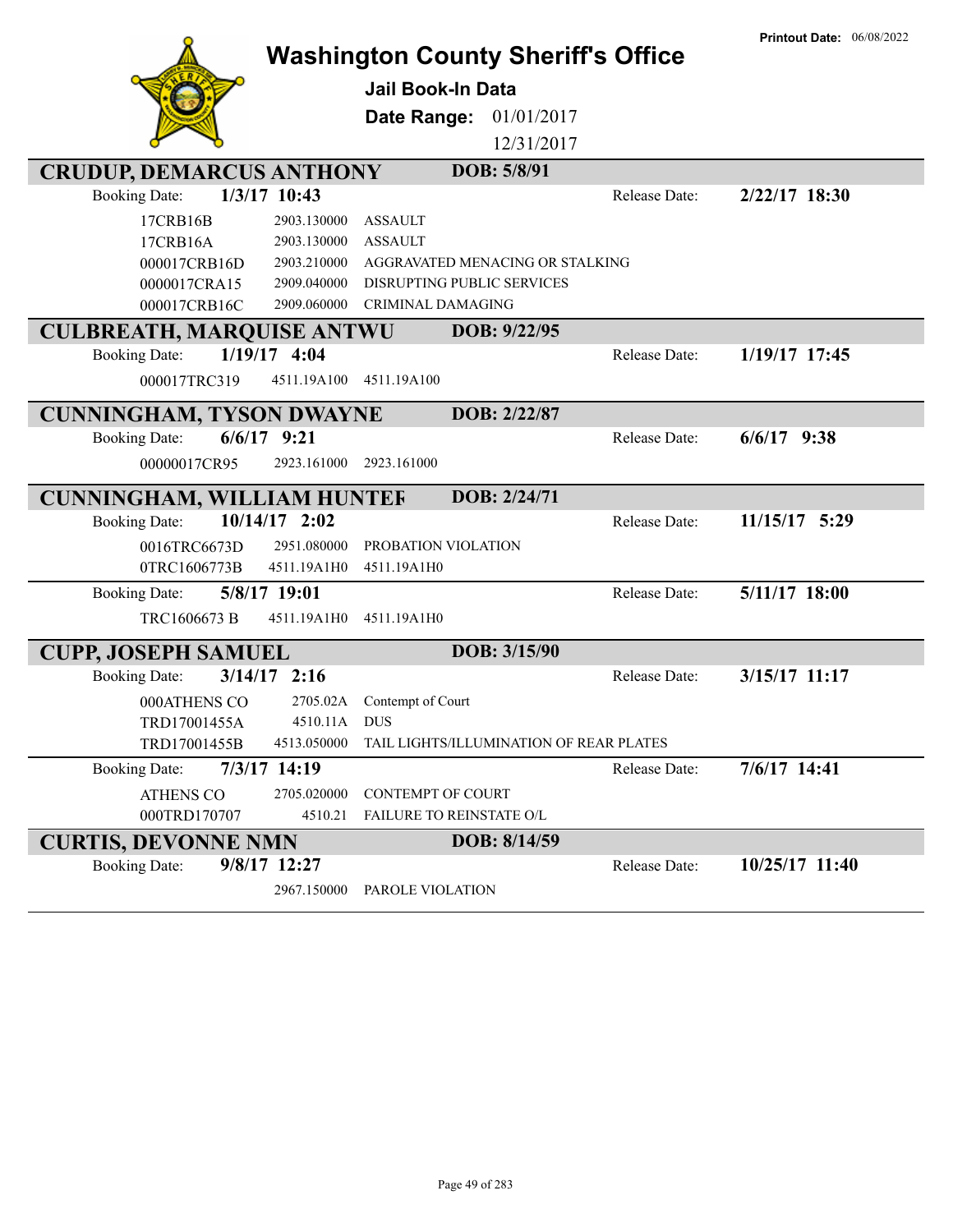|                                         |                                               | <b>Washington County Sheriff's Office</b> | <b>Printout Date: 06/08/2022</b> |
|-----------------------------------------|-----------------------------------------------|-------------------------------------------|----------------------------------|
|                                         | <b>Jail Book-In Data</b>                      |                                           |                                  |
|                                         | Date Range:                                   | 01/01/2017                                |                                  |
|                                         |                                               | 12/31/2017                                |                                  |
| <b>CUTRIGHT, KORY LEE</b>               |                                               | DOB: 4/26/90                              |                                  |
| 1/4/17 18:53<br><b>Booking Date:</b>    |                                               | Release Date:                             | $1/6/17$ 16:10                   |
| 17CRA23                                 | 2911.130000<br><b>BREAKING &amp; ENTERING</b> |                                           |                                  |
| $6/8/17$ 9:52<br><b>Booking Date:</b>   |                                               | Release Date:                             | $6/8/17$ 9:59                    |
| 00000017CR99                            | 2913.020000<br><b>THEFT</b>                   |                                           |                                  |
| $6/30/17$ 11:11<br><b>Booking Date:</b> |                                               | Release Date:                             | $7/26/17$ 6:00                   |
| 00000017CR99                            | 2911.130000<br><b>BREAKING &amp; ENTERING</b> |                                           |                                  |
| 10/31/17 10:13<br><b>Booking Date:</b>  |                                               | Release Date:                             | 12/29/17 8:58                    |
| 00000017CR99                            | 2951.08A000<br>2951.08A000                    |                                           |                                  |
| 17CRB2169                               | 2963.110000<br><b>FUGITIVE FROM JUSTICE</b>   |                                           |                                  |
| 00TRD1705286                            | 4510.110000<br>4510.110000                    |                                           |                                  |
| $3/21/17$ 0:39<br><b>Booking Date:</b>  |                                               | Release Date:                             | 3/28/17 6:35                     |
| 00CRB1700490                            | 2963.110000<br><b>FUGITIVE FROM JUSTICE</b>   |                                           |                                  |
| <b>DAGNESI, MATTHEW JAMES</b>           |                                               | DOB: 6/21/87                              |                                  |
| 10/25/17 0:22<br><b>Booking Date:</b>   |                                               | Release Date:                             | 11/1/17 19:43                    |
| 00CRB1701938                            | 2919.220000<br><b>ENDANGERING CHILDREN</b>    |                                           |                                  |
| 0CRA1701937A                            | 2925.03A200<br>2925.03A200                    |                                           |                                  |
| 0CRA1701937B                            | PERMITTING DRUG ABUSE<br>2925.130000          |                                           |                                  |
| DAILEY, BRENDAN MICHAEL                 |                                               | DOB: 1/18/97                              |                                  |
| $11/10/17$ 2:01<br><b>Booking Date:</b> |                                               | Release Date:                             | $11/10/17$ 2:56                  |
|                                         | 4301.69E100<br>4301.69E100                    |                                           |                                  |
| DAILEY, COURTNEY MARIE                  |                                               | <b>DOB: 4/8/85</b>                        |                                  |
| $2/22/17$ 0:31<br><b>Booking Date:</b>  |                                               | Release Date:                             | 2/22/17 13:35                    |
| 12CR405                                 | 2913.020000<br><b>THEFT</b>                   |                                           |                                  |
| 000ATHENS PD                            | <b>THEFT</b><br>2913.020000                   |                                           |                                  |
| DAILEY, CYNTHIA KAY                     |                                               | DOB: 6/18/74                              |                                  |
| $8/20/17$ 23:16<br><b>Booking Date:</b> |                                               | Release Date:                             | $8/21/17$ 11:02                  |
|                                         | 2917.110000<br>DISORDERLY CONDUCT             |                                           |                                  |
|                                         | POSSESSION OF DRUGS<br>2925.110000            |                                           |                                  |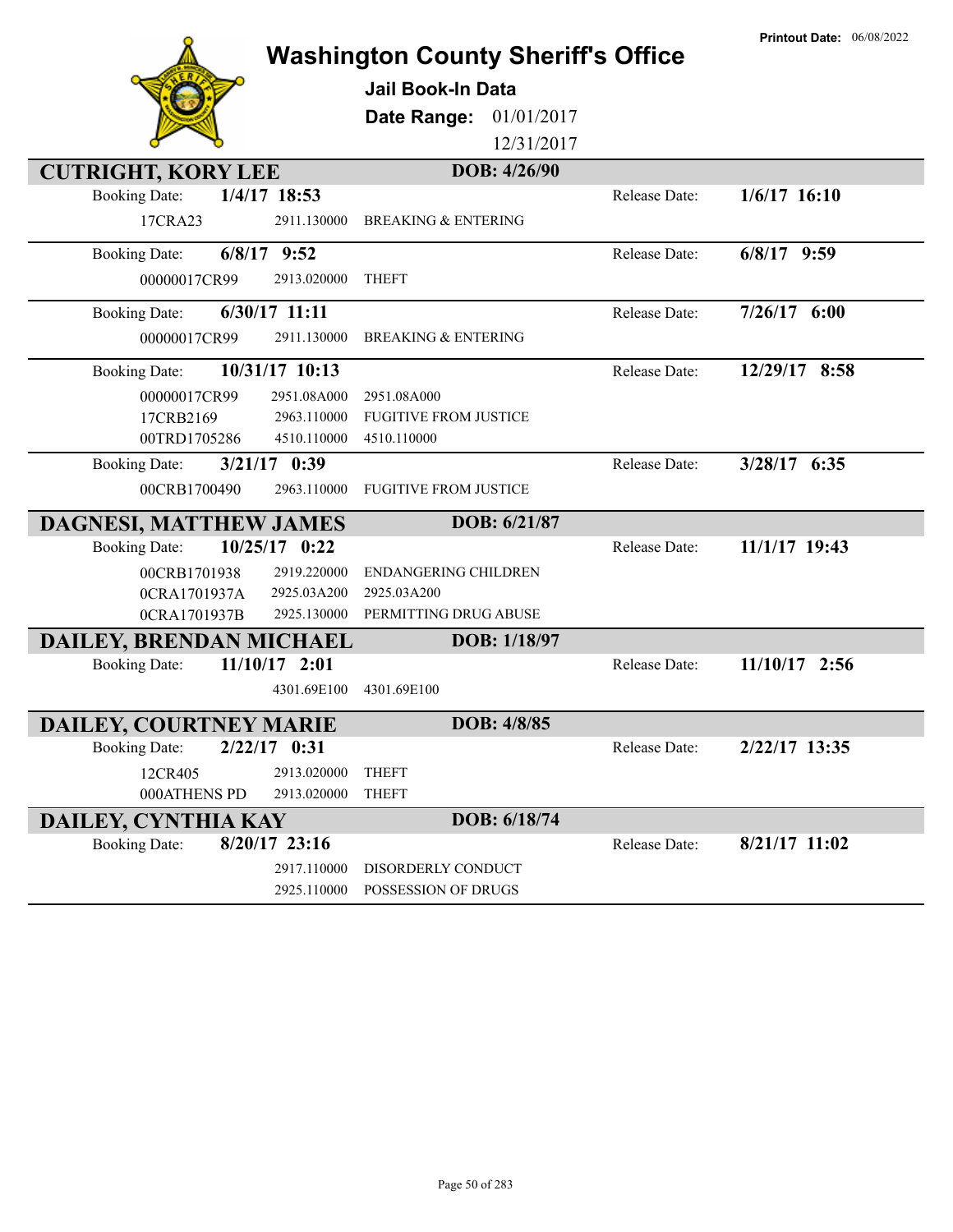|                                        |                                             | <b>Washington County Sheriff's Office</b>             | <b>Printout Date: 06/08/2022</b> |
|----------------------------------------|---------------------------------------------|-------------------------------------------------------|----------------------------------|
|                                        |                                             |                                                       |                                  |
|                                        | <b>Jail Book-In Data</b>                    |                                                       |                                  |
|                                        | Date Range:                                 | 01/01/2017                                            |                                  |
|                                        |                                             | 12/31/2017                                            |                                  |
| <b>DAINS, NATASHA KATHERINE</b>        |                                             | DOB: 6/15/89                                          |                                  |
| 3/24/17 15:07<br><b>Booking Date:</b>  |                                             | Release Date:                                         | 3/24/17 15:24                    |
| 15CR281                                | 2951.08A000<br>2951.08A000                  |                                                       |                                  |
| 1/3/17 21:33<br><b>Booking Date:</b>   |                                             | Release Date:                                         | $1/4/17$ 9:30                    |
| 0000016CR363                           | 2921.360000                                 | CONVEY PROHIBITED ITEMS TO DETENTION FACILITY         |                                  |
| 0000015CR281                           | 2951.08A000<br>2951.08A000                  |                                                       |                                  |
| 3/28/17 6:06<br><b>Booking Date:</b>   |                                             | Release Date:                                         | 3/28/17 7:30                     |
| 0000016CR363                           | 2921.360000                                 | CONVEY PROHIBITED ITEMS TO DETENTION FACILITY         |                                  |
| 0000015CR281                           | 2951.08A000<br>2951.08A000                  |                                                       |                                  |
| $1/6/17$ 18:18<br><b>Booking Date:</b> |                                             | Release Date:                                         | $1/9/17$ 8:40                    |
| 0000016CR363                           | 2921.360000                                 | CONVEY PROHIBITED ITEMS TO DETENTION FACILITY         |                                  |
| 0000015CR281                           | 2951.08A000<br>2951.08A000                  |                                                       |                                  |
| <b>DAINS, RALPH EDWARD</b>             |                                             | DOB: 4/12/90                                          |                                  |
| 2/12/17 6:34<br><b>Booking Date:</b>   |                                             | Release Date:                                         | $2/22/17$ 14:26                  |
| 00CRA1700248                           | 2923.160000                                 | IMPROPER HANDLING/DISCHARGING WEAPON IN MOTOR VEHICLE |                                  |
| 4511.19A1A0<br>TRC1700761 A            | 4511.19A1A0                                 |                                                       |                                  |
| TRC1700761 B                           | 4513.030000<br>LIGHTS/ILLUMINATION REQUIRED |                                                       |                                  |
| $4/6/17$ 14:10<br><b>Booking Date:</b> |                                             | Release Date:                                         | 4/7/17 22:29                     |
| 0TRC1701208A<br>4511.19A1A0            | 4511.19A1A0                                 |                                                       |                                  |
| TRC17001208C                           | 4511.202000<br>4511.202000                  |                                                       |                                  |
| TRC17001208B                           | 4549.030000                                 | STOP AFTER ACCIDENT/DAMAGE TO REALITY                 |                                  |
| <b>DALLIMORE, GERRY NMN</b>            |                                             | DOB: 3/12/64                                          |                                  |
| 5/2/17 17:50<br><b>Booking Date:</b>   |                                             | Release Date:                                         | 5/4/17<br>9:56                   |
| 0017TRD302PV                           | 2951.080000 PROBATION VIOLATION             |                                                       |                                  |
| DALRYMPLE, LOGAN DAVID                 |                                             | DOB: 3/27/88                                          |                                  |
| 11/22/17 11:51<br><b>Booking Date:</b> |                                             | Release Date:                                         | 11/22/17 20:48                   |
|                                        | 2925.140000<br><b>DRUG PARAPHERNALIA</b>    |                                                       |                                  |
|                                        | 2925.14C100<br>2925.14C100                  |                                                       |                                  |
| DALRYMPLE, MICHAEL DEAN                |                                             | DOB: 2/17/85                                          |                                  |
| 5/18/17 23:55<br><b>Booking Date:</b>  |                                             | Release Date:                                         | $5/20/17$ 14:30                  |
| MONROE CO                              | 2919.210000<br>NONSUPPORT OF DEPENDENTS     |                                                       |                                  |
| <b>DALTON, HERMAN JAMES</b>            |                                             | DOB: 12/20/85                                         |                                  |
| 12/19/17 12:16<br><b>Booking Date:</b> |                                             | Release Date:                                         | $12/22/17$ 6:00                  |
| <b>BELPRE MAYO</b>                     | 513.0400000<br>513.0400000                  |                                                       |                                  |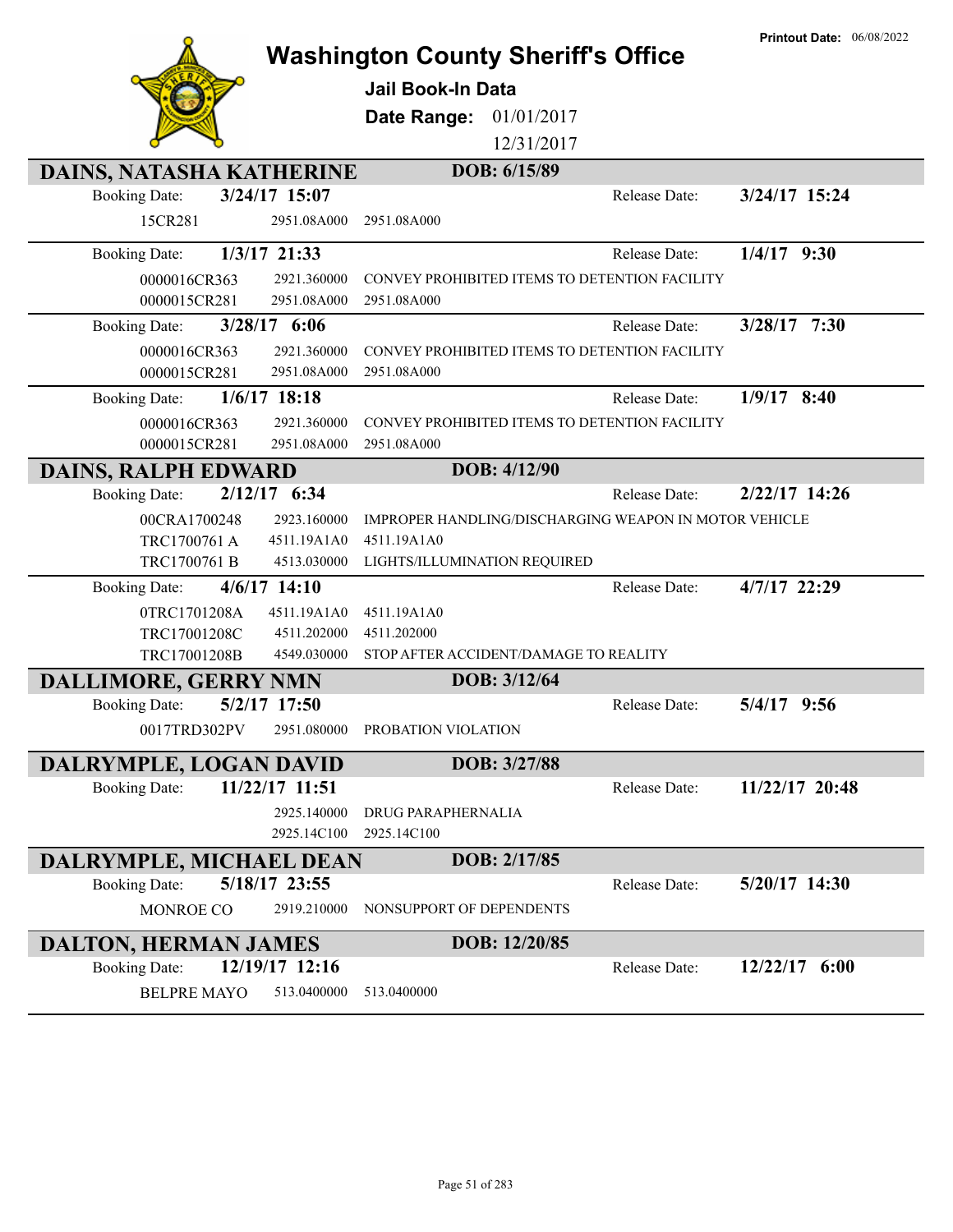|                             |                 | <b>Washington County Sheriff's Office</b> |               | <b>Printout Date: 06/08/2022</b> |
|-----------------------------|-----------------|-------------------------------------------|---------------|----------------------------------|
|                             |                 | <b>Jail Book-In Data</b>                  |               |                                  |
|                             |                 | 01/01/2017<br>Date Range:                 |               |                                  |
|                             |                 | 12/31/2017                                |               |                                  |
|                             |                 | DOB: 8/17/71                              |               |                                  |
| <b>DALTON, HILLIRE JOHN</b> | 8/18/17 19:15   |                                           | Release Date: |                                  |
| <b>Booking Date:</b>        |                 |                                           |               | $9/7/17$ 6:00                    |
| 00000017CR37                | 2923.130000     | HAVE WEAPON UNDER DISABILITY              |               |                                  |
| <b>Booking Date:</b>        | 7/24/17 19:08   |                                           | Release Date: | $8/12/17$ 6:00                   |
| 00000017CR37                | 2923.130000     | HAVE WEAPON UNDER DISABILITY              |               |                                  |
| <b>Booking Date:</b>        | $2/13/17$ 21:18 |                                           | Release Date: | 2/24/17 12:00                    |
| 00000017CR37                | 2923.130000     | HAVE WEAPON UNDER DISABILITY              |               |                                  |
| <b>Booking Date:</b>        | 9/14/17 19:39   |                                           | Release Date: | 10/4/17 5:38                     |
| 00000017CR37                | 2923.130000     | HAVE WEAPON UNDER DISABILITY              |               |                                  |
| <b>Booking Date:</b>        | $6/28/17$ 11:16 |                                           | Release Date: | $7/17/17$ 6:00                   |
| 00000017CR37                | 2923.130000     | HAVE WEAPON UNDER DISABILITY              |               |                                  |
| <b>DALTON, MARK ALLEN</b>   |                 | DOB: 8/16/79                              |               |                                  |
| <b>Booking Date:</b>        | $1/12/17$ 14:03 |                                           | Release Date: | 2/24/17 13:55                    |
| 000MUSKINGU                 | 2705.02A000     | 2705.02A000                               |               |                                  |
| DAMRON, SAMUEL LEE          |                 | DOB: 5/5/76                               |               |                                  |
| <b>Booking Date:</b>        | $5/26/17$ 0:12  |                                           | Release Date: | 6/8/17<br>6:00                   |
| CRB170000931                | 2705.02A000     | 2705.02A000                               |               |                                  |
| 0016TRC6108A                | 4511.19A1A0     | 4511.19A1A0                               |               |                                  |
| <b>Booking Date:</b>        | 10/8/17 23:05   |                                           | Release Date: | 11/9/17 6:07                     |
| 16TRC6108CPV                | 2951.080000     | PROBATION VIOLATION                       |               |                                  |
| 0TRC1606108A                | 4511.19A1A0     | 4511.19A1A0                               |               |                                  |
| DANKU, IVAN EUGENE          |                 | DOB: 7/9/74                               |               |                                  |
| <b>Booking Date:</b>        | 5/4/17 21:05    |                                           | Release Date: | 5/4/17 22:30                     |
|                             | 2925.110000     | POSSESSION OF DRUGS                       |               |                                  |
| <b>Booking Date:</b>        | 7/7/17 20:29    |                                           | Release Date: | $7/10/17$ 6:00                   |
| 00017TRD2710                | 4549.020000     | STOP AFTER ACCIDENT/EXCHANGE IDENTITY     |               |                                  |
| DAUGHERTY, ASHLEY CHEYENNE  |                 | DOB: 6/30/98                              |               |                                  |
| <b>Booking Date:</b>        | 4/17/17 17:31   |                                           | Release Date: | 4/18/17 11:10                    |
| 17CRB706B                   | 2903.220000     | <b>MENACING</b>                           |               |                                  |
| 17CRB706A                   | 2919.250000     | DOMESTIC VIOLENCE                         |               |                                  |
| <b>DAVIS, AMY LEIGH</b>     |                 | DOB: 9/10/85                              |               |                                  |
| <b>Booking Date:</b>        | $4/13/17$ 14:06 |                                           | Release Date: | 4/18/17 16:40                    |
| CRA17000679B                | 2925.030000     | <b>TRAFFICKING IN DRUGS</b>               |               |                                  |
| CRA17000679A                | 2925.030000     | TRAFFICKING IN DRUGS                      |               |                                  |
| CRA170000678                | 2925.110000     | POSSESSION OF DRUGS                       |               |                                  |
| <b>Booking Date:</b>        | 8/11/17 18:05   |                                           | Release Date: | $9/21/17$ $9:30$                 |
| 00000017CR81                | 2925.030000     | TRAFFICKING IN DRUGS                      |               |                                  |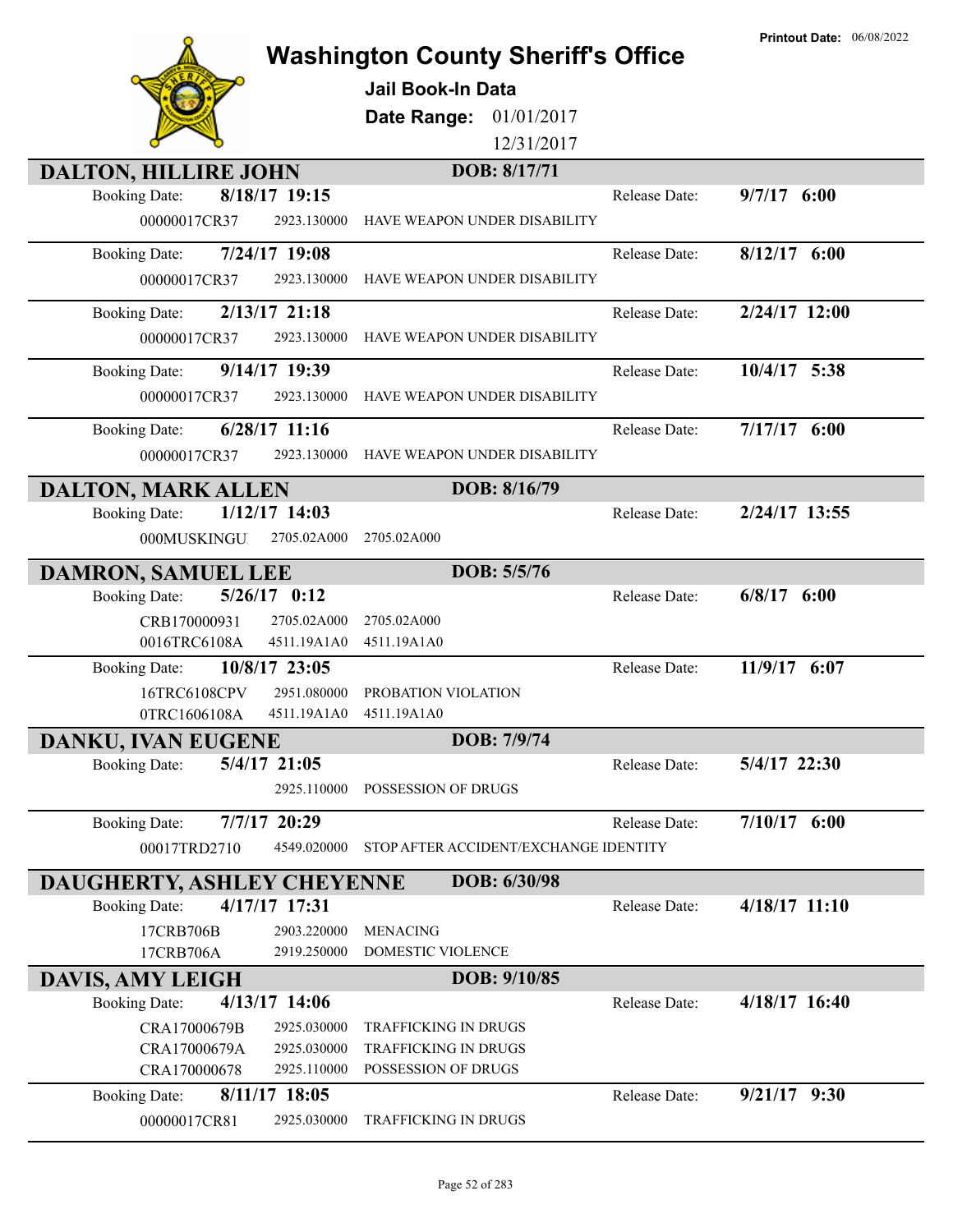|                                        |                             | <b>Washington County Sheriff's Office</b><br><b>Jail Book-In Data</b><br>Date Range:<br>01/01/2017<br>12/31/2017 |               | <b>Printout Date: 06/08/2022</b> |
|----------------------------------------|-----------------------------|------------------------------------------------------------------------------------------------------------------|---------------|----------------------------------|
| <b>DAVIS, ANDREW PAUL</b>              |                             | DOB: 11/6/86                                                                                                     |               |                                  |
| <b>Booking Date:</b><br>0000016CR233   | 3/31/17 9:14<br>2913.510000 | RECEIVING STOLEN PROPERTY                                                                                        | Release Date: | $5/21/17$ 6:00                   |
| <b>DAVIS, ANTHONY GLENN</b>            |                             | DOB: 11/10/87                                                                                                    |               |                                  |
| <b>Booking Date:</b>                   | 3/13/17 17:36               |                                                                                                                  | Release Date: | $3/21/17$ 9:07                   |
| 0000MEIGS CO                           | 2705.020000                 | <b>CONTEMPT OF COURT</b>                                                                                         |               |                                  |
| <b>Booking Date:</b>                   | $4/17/17$ 15:00             |                                                                                                                  | Release Date: | 5/8/17 7:45                      |
| 0000MEIGS CO                           | 4510.11A000                 | 4510.11A000                                                                                                      |               |                                  |
| $3/2/17$ 16:11<br><b>Booking Date:</b> |                             |                                                                                                                  | Release Date: | 3/13/17 8:19                     |
| 0000MEIGS CO                           | 2937.430000                 | <b>FAIL TO APPEAR/ ISSUE WARRANT</b>                                                                             |               |                                  |
| 4/3/17 17:43<br><b>Booking Date:</b>   |                             |                                                                                                                  | Release Date: | 4/17/17 10:01                    |
| 0000MEIGS CO                           | 4510.11A000                 | 4510.11A000                                                                                                      |               |                                  |
| <b>Booking Date:</b>                   | 2/27/17 13:36               |                                                                                                                  | Release Date: | $3/2/17$ 8:00                    |
| MEIGS CO                               | 2937.430000                 | FAIL TO APPEAR/ ISSUE WARRANT                                                                                    |               |                                  |
| <b>Booking Date:</b>                   | $2/25/17$ 2:22              |                                                                                                                  | Release Date: | 2/27/17 10:30                    |
| 0000MEIGS CO                           | 2705.020000                 | <b>CONTEMPT OF COURT</b>                                                                                         |               |                                  |
| <b>Booking Date:</b>                   | 3/21/17 11:50               |                                                                                                                  | Release Date: | 4/3/17 10:56                     |
| 0000MEIGS CO                           | 4510.11A000                 | 4510.11A000                                                                                                      |               |                                  |
| 5/8/17 15:58<br><b>Booking Date:</b>   |                             |                                                                                                                  | Release Date: | $5/11/17$ 8:25                   |
| 0000MEIGS CO                           | 2705.020000                 | <b>CONTEMPT OF COURT</b>                                                                                         |               |                                  |
| <b>DAVIS, AUBREY ALEXANDER SR</b>      |                             | DOB: 1/27/69                                                                                                     |               |                                  |
| <b>Booking Date:</b>                   | $6/23/17$ 19:52             |                                                                                                                  | Release Date: | $6/26/17$ 7:55                   |
| 0000002CR324                           | 2903.010000                 | <b>AGGRAVATED MURDER</b>                                                                                         |               |                                  |
| <b>DAVIS, BOBBIE SUE</b>               |                             | DOB: 3/5/84                                                                                                      |               |                                  |
| <b>Booking Date:</b>                   | 7/25/17 14:54               |                                                                                                                  | Release Date: | 7/25/17 15:31                    |
| 00017CRB1050                           | 2917.11A100                 | 2917.11A100                                                                                                      |               |                                  |
| <b>Booking Date:</b>                   | 10/23/17 18:26              |                                                                                                                  | Release Date: | 10/26/17 6:00                    |
| 00CRB1701338                           | 2937.290000                 | FAIL TO APPEAR/ RECOG. BOND                                                                                      |               |                                  |
| <b>Booking Date:</b>                   | 10/26/17 19:21              |                                                                                                                  | Release Date: | 10/31/17 15:05                   |
| 0017CRB499PV                           | 2951.080000                 | PROBATION VIOLATION                                                                                              |               |                                  |
| <b>Booking Date:</b>                   | 12/24/17 12:40              |                                                                                                                  | Release Date: | 1/8/18 14:56                     |
| CRB170002323                           | 2705.02A000                 | 2705.02A000                                                                                                      |               |                                  |
| CRB170000499<br>00TRD1706003           | 2951.080000<br>4510.110000  | PROBATION VIOLATION<br>4510.110000                                                                               |               |                                  |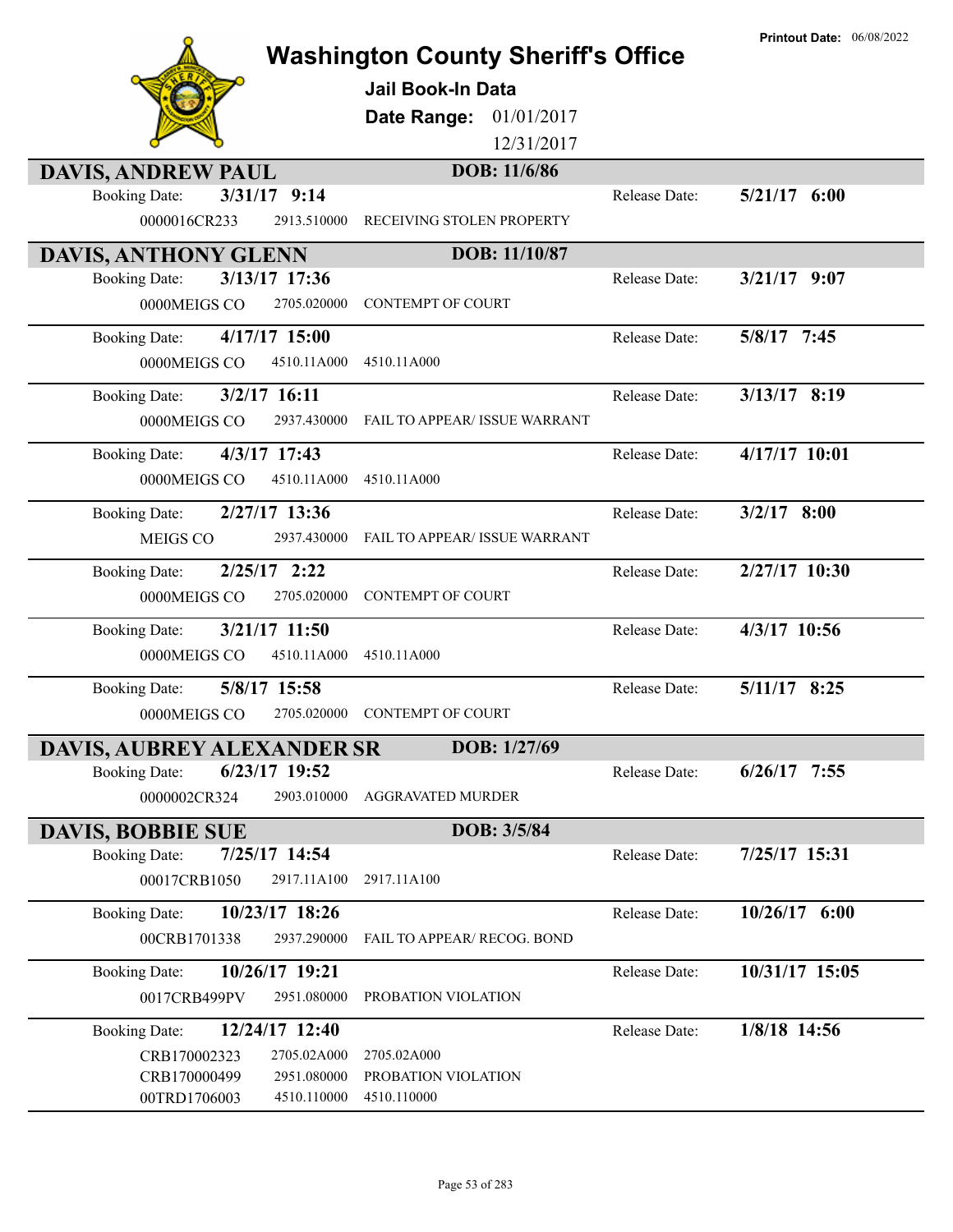|                                        | <b>Washington County Sheriff's Office</b> |               | <b>Printout Date: 06/08/2022</b> |
|----------------------------------------|-------------------------------------------|---------------|----------------------------------|
|                                        | Jail Book-In Data                         |               |                                  |
|                                        | 01/01/2017<br>Date Range:                 |               |                                  |
|                                        | 12/31/2017                                |               |                                  |
| <b>DAVIS, BRIAN LEE JR</b>             | DOB: 6/12/95                              |               |                                  |
| 11/20/17 19:31<br><b>Booking Date:</b> |                                           | Release Date: | 11/20/17 20:50                   |
| <b>0GUERNSEY CO</b><br>2911.010000     | <b>AGGRAVATED ROBBERY</b>                 |               |                                  |
| <b>DAVIS, CURTISS TAYLOR</b>           | DOB: 6/29/89                              |               |                                  |
| 11/21/17 17:53<br><b>Booking Date:</b> |                                           | Release Date: | 11/22/17 10:25                   |
| 00CRB1702099<br>2919.250000            | DOMESTIC VIOLENCE                         |               |                                  |
| <b>DAVIS, DAVID FRANKLIN</b>           | DOB: 6/4/69                               |               |                                  |
| 5/15/17 18:38<br><b>Booking Date:</b>  |                                           | Release Date: | 5/16/17 14:15                    |
| 00CRA1700866<br>2923.130000            | HAVE WEAPON UNDER DISABILITY              |               |                                  |
| <b>DAVIS, DELECIA DAWN</b>             | DOB: 9/9/73                               |               |                                  |
| 8/8/17 22:43<br><b>Booking Date:</b>   |                                           | Release Date: | $8/31/17$ 8:20                   |
| 2909.060000<br>CRB170001421            | <b>CRIMINAL DAMAGING</b>                  |               |                                  |
| 2911.12A200<br>CRA170001422            | 2911.12A200                               |               |                                  |
| 11/27/17 14:19<br><b>Booking Date:</b> |                                           | Release Date: | 12/11/17 16:42                   |
| 2951.080000<br>017CRB1421PV            | PROBATION VIOLATION                       |               |                                  |
| <b>DAVIS, DELICIA NMN</b>              | DOB: 7/23/77                              |               |                                  |
| 4/10/17 18:28<br><b>Booking Date:</b>  |                                           | Release Date: | 4/14/17 14:55                    |
| 00TRC1603583<br>4511.19A100            | 4511.19A100                               |               |                                  |
| 5/15/17 20:10<br><b>Booking Date:</b>  |                                           | Release Date: | 5/21/17 6:00                     |
| 00016TRC3583<br>4511.19A100            | 4511.19A100                               |               |                                  |
| <b>DAVIS, JAMES EARNEST JR</b>         | DOB: 5/22/66                              |               |                                  |
| 2/3/17 19:30<br><b>Booking Date:</b>   |                                           | Release Date: | $2/6/17$ 6:00                    |
| TRC17000024B<br>4511.19A100            | 4511.19A100                               |               |                                  |
| 2/24/17 19:34<br><b>Booking Date:</b>  |                                           | Release Date: | $2/27/17$ 6:00                   |
| 000017TRC24A<br>4511.19A100            | 4511.19A100                               |               |                                  |
| <b>DAVIS, JEREMY GALE</b>              | DOB: 7/5/82                               |               |                                  |
| $4/20/17$ 5:51<br><b>Booking Date:</b> |                                           | Release Date: | 4/26/17 13:36                    |
| 2925.030000<br>CRA1700720 B            | TRAFFICKING IN DRUGS                      |               |                                  |
| 2925.110000<br>CRA1700720 A            | POSSESSION OF DRUGS                       |               |                                  |
| <b>DAVIS, JEREMY RAY</b>               | DOB: 7/1/78                               |               |                                  |
| 12/6/17 14:35<br><b>Booking Date:</b>  |                                           | Release Date: | 12/7/17 15:45                    |
| 00CRA1702203<br>2925.03A2              | TRAFFICKING IN DRUGS PREPARE              |               |                                  |
| DAVIS, KATHRYN LYNN                    | DOB: 12/3/63                              |               |                                  |
| $1/22/17$ 1:54<br><b>Booking Date:</b> |                                           | Release Date: | $1/22/17$ 10:50                  |
| 4511.120000                            | OBEY TRAFFIC CONTROL DEVICES              |               |                                  |
| 4511.19A2B0                            | 4511.19A2B0                               |               |                                  |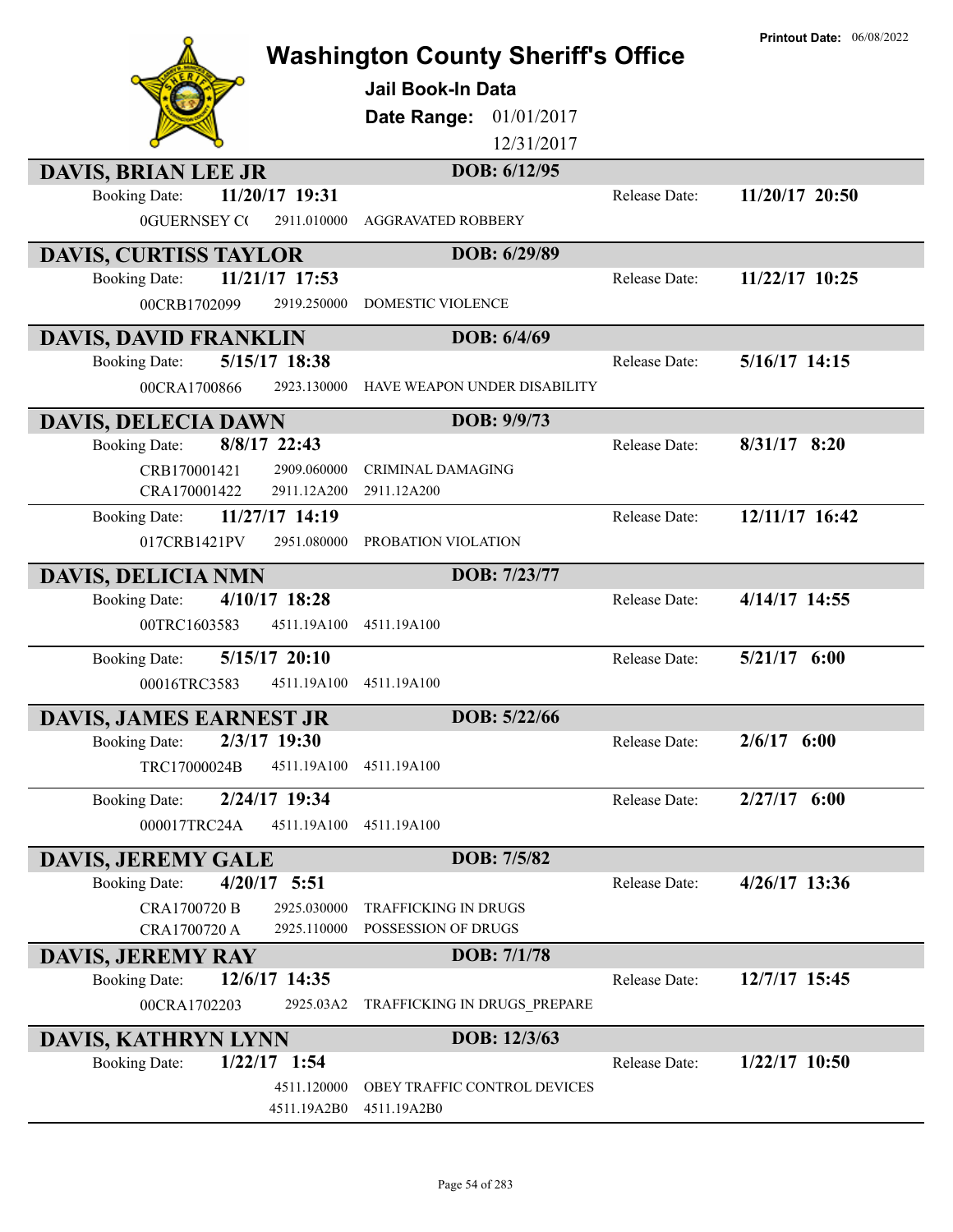|                                         |                                           |               | <b>Printout Date: 06/08/2022</b> |
|-----------------------------------------|-------------------------------------------|---------------|----------------------------------|
|                                         | <b>Washington County Sheriff's Office</b> |               |                                  |
|                                         | <b>Jail Book-In Data</b>                  |               |                                  |
|                                         | <b>Date Range: 01/01/2017</b>             |               |                                  |
|                                         | 12/31/2017                                |               |                                  |
| <b>DAVIS, KYLE JOHN</b>                 | DOB: 3/26/84                              |               |                                  |
| $4/26/17$ 1:46<br><b>Booking Date:</b>  |                                           | Release Date: | 4/26/17 12:35                    |
| 17CRB751<br>2903.210000                 | AGGRAVATED MENACING OR STALKING           |               |                                  |
| <b>DAVIS, MICHAEL TODD</b>              | DOB: 8/24/75                              |               |                                  |
| 5/8/17 18:18<br><b>Booking Date:</b>    |                                           | Release Date: | $5/23/17$ 6:00                   |
| TRC1700603 B<br>4511.19A1H0             | 4511.19A1H0                               |               |                                  |
| <b>DAVIS, NATHAN LEE</b>                | DOB: 9/1/83                               |               |                                  |
| $2/2/17$ 11:12<br><b>Booking Date:</b>  |                                           | Release Date: | 2/28/17 10:49                    |
| 2705.020000                             | <b>CONTEMPT OF COURT</b>                  |               |                                  |
| 2917.11A200<br>0CRB1501792A             | 2917.11A200                               |               |                                  |
| <b>DAVIS, RYAN ANDREW</b>               | DOB: 10/9/82                              |               |                                  |
| 2/17/17 16:13<br><b>Booking Date:</b>   |                                           | Release Date: | $3/14/17$ 12:00                  |
| 2951.08A000<br>0000000000PV             | 2951.08A000                               |               |                                  |
| 12/18/17 10:43<br><b>Booking Date:</b>  |                                           | Release Date: | 1/3/18 12:57                     |
| 2967.150000<br><b>PAROLE</b>            | <b>PAROLE VIOLATION</b>                   |               |                                  |
| 8/28/17 10:23<br><b>Booking Date:</b>   |                                           | Release Date: | 9/29/17 10:10                    |
| 000000PAROLE<br>2967.150000             | PAROLE VIOLATION                          |               |                                  |
| <b>DAVIS, STEPHANIE JEANETTE</b>        | DOB: 5/9/76                               |               |                                  |
| 2/15/17<br>9:11<br><b>Booking Date:</b> |                                           | Release Date: | 2/15/17 9:36                     |
| 2913.020000<br>00000017CR13             | <b>THEFT</b>                              |               |                                  |
| 2913.510000<br>00000017CR13             | RECEIVING STOLEN PROPERTY                 |               |                                  |
| <b>DAVIS, TERREL COY</b>                | DOB: 9/21/84                              |               |                                  |
| 7/11/17 17:43<br><b>Booking Date:</b>   |                                           | Release Date: | $7/13/17$ 15:10                  |
| 000000PAROLE<br>2967.150000             | PAROLE VIOLATION                          |               |                                  |
| <b>DAVIS, THOMAS OGLE SR</b>            | DOB: 3/9/81                               |               |                                  |
| <b>Booking Date:</b><br>11/19/17 10:20  |                                           | Release Date: | 11/19/17 19:52                   |
| 4510.110000                             | 4510.110000                               |               |                                  |
| <b>DAVISSON, CARRIE ANN</b>             | DOB: 11/19/75                             |               |                                  |
| 12/5/17 10:54<br><b>Booking Date:</b>   |                                           | Release Date: | $12/6/17$ 7:06                   |
| 000MONROE CO<br>2913.110000             | PASSING BAD CHECKS                        |               |                                  |
| <b>DAWSON, TODD EDWIN JR</b>            | DOB: 10/9/98                              |               |                                  |
| 3/23/17 10:40<br><b>Booking Date:</b>   |                                           | Release Date: | 3/26/17 10:40                    |
| 0002016TR480<br>4511.19A1A0             | 4511.19A1A0                               |               |                                  |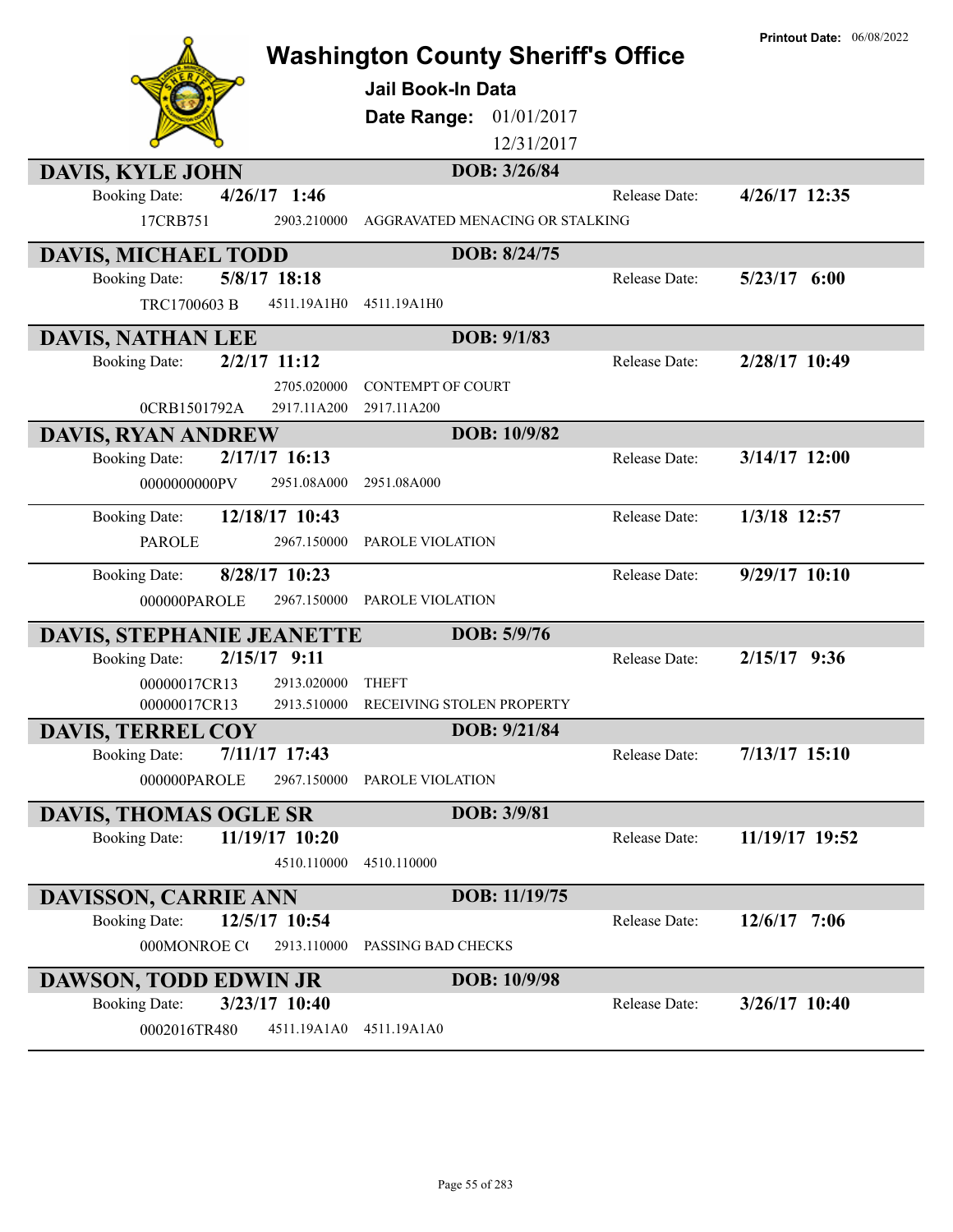|                                                                      | <b>Washington County Sheriff's Office</b>     |               | <b>Printout Date: 06/08/2022</b> |
|----------------------------------------------------------------------|-----------------------------------------------|---------------|----------------------------------|
|                                                                      | <b>Jail Book-In Data</b>                      |               |                                  |
|                                                                      |                                               |               |                                  |
|                                                                      | Date Range:<br>01/01/2017<br>12/31/2017       |               |                                  |
|                                                                      | DOB: 5/19/83                                  |               |                                  |
| DAY, CHARLES EDWIN JR<br>8/16/17 13:44<br><b>Booking Date:</b>       |                                               | Release Date: | $8/17/17$ 19:00                  |
| 00017CRB1457<br>2937.290000                                          | FAIL TO APPEAR/ RECOG. BOND                   |               |                                  |
| $7/23/17$ 2:44<br><b>Booking Date:</b>                               |                                               | Release Date: | $7/23/17$ 11:00                  |
| 2917.11B200                                                          | 2917.11B200                                   |               |                                  |
| 6/13/17 16:28<br><b>Booking Date:</b>                                |                                               | Release Date: | 7/13/17 16:45                    |
| 0000016CR319<br>2925.110000                                          | POSSESSION OF DRUGS                           |               |                                  |
| DAY, CRYSTAL MARIE                                                   | DOB: 5/19/82                                  |               |                                  |
| 8/3/17 22:38<br><b>Booking Date:</b>                                 |                                               | Release Date: | $8/4/17$ 7:30                    |
| 2903.040000                                                          | <b>INVOLUNTARY MANSLAUGHTER</b>               |               |                                  |
| <b>DEARING, JOHN WILLIAM</b>                                         | DOB: 3/1/79                                   |               |                                  |
| 6/14/17 22:17<br><b>Booking Date:</b>                                |                                               | Release Date: | $7/20/17$ 8:15                   |
| 0000000000PV<br>2951.08A000                                          | 2951.08A000                                   |               |                                  |
| 00017CRB1166<br>3767.320000                                          | 3767.320000                                   |               |                                  |
| <b>DEARTH, THOMAS WILLIAM</b>                                        | DOB: 10/4/91                                  |               |                                  |
| 4/12/17 11:50<br><b>Booking Date:</b><br>0000011CR174<br>2951.08A000 | 2951.08A000                                   | Release Date: | 7/2/17<br>6:00                   |
|                                                                      |                                               |               |                                  |
| <b>DEEM, JOSHUA STEVEN</b>                                           | DOB: 7/9/90                                   |               |                                  |
| 6/14/17 18:21<br><b>Booking Date:</b>                                | <b>ASSAULT</b>                                | Release Date: | $6/21/17$ $6:00$                 |
| 2903.130000<br>0000016CR234                                          |                                               |               |                                  |
| <b>Booking Date:</b><br>5/17/17 19:47                                |                                               | Release Date: | 6:00<br>5/24/17                  |
| 0000016CR234<br>2903.130000                                          | ASSAULT                                       |               |                                  |
| <b>DEEM, KEVIN DUANE</b>                                             | DOB: 8/25/76                                  |               |                                  |
| 12/17/17 1:26<br><b>Booking Date:</b>                                |                                               | Release Date: | 12/18/17 16:02                   |
| 0CRB1702281A<br>2903.13A000                                          | 2903.13A000                                   |               |                                  |
| 0CRA1702280A<br>2919.250000<br>0CRA1702280B<br>2919.250000           | DOMESTIC VIOLENCE<br><b>DOMESTIC VIOLENCE</b> |               |                                  |
| 0CRB1702281B<br>2925.14C100                                          | 2925.14C100                                   |               |                                  |
| <b>DEEM, RYAN DOUGLAS</b>                                            | DOB: 8/31/82                                  |               |                                  |
| 9/29/17 21:25<br><b>Booking Date:</b>                                |                                               | Release Date: | 10/9/17 5:27                     |
| 0017TRC2121A<br>4511.19A1A0                                          | 4511.19A1A0                                   |               |                                  |
| <b>DEEMS, DEREK WILLIAM</b>                                          | DOB: 1/25/83                                  |               |                                  |
| 10/14/17 23:49<br><b>Booking Date:</b>                               |                                               | Release Date: | 10/15/17 9:22                    |
| 2917.11C000                                                          | 2917.11C000                                   |               |                                  |
| <b>DEEMS, JUSTIN DANIEL</b>                                          | DOB: 5/8/80                                   |               |                                  |
| 12/24/17 20:36<br><b>Booking Date:</b>                               |                                               | Release Date: | 12/29/17 9:56                    |
| 2919.250000<br>CRB170002322                                          | DOMESTIC VIOLENCE                             |               |                                  |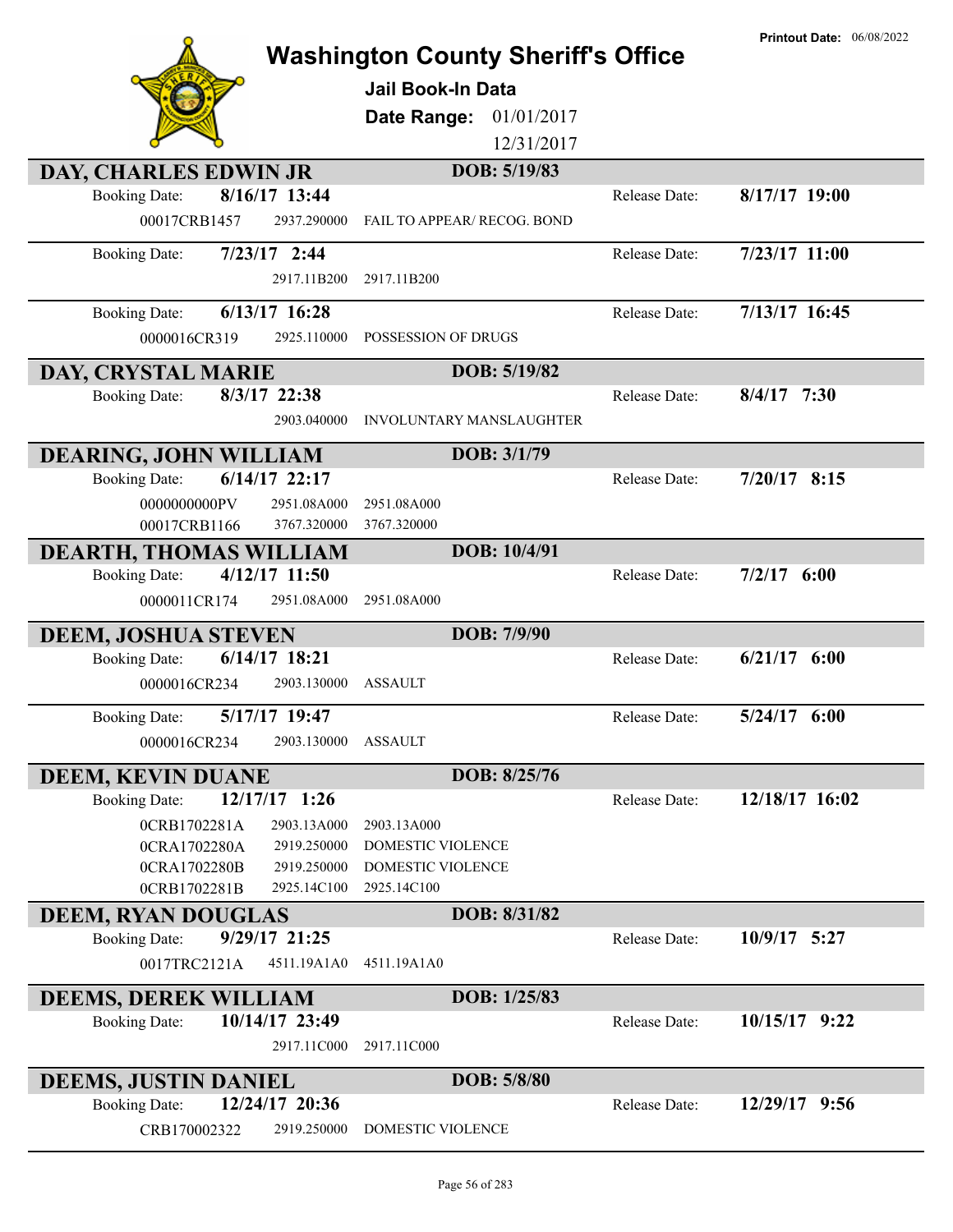|                                   |                   | <b>Washington County Sheriff's Office</b> |                      | <b>Printout Date: 06/08/2022</b> |
|-----------------------------------|-------------------|-------------------------------------------|----------------------|----------------------------------|
|                                   |                   | <b>Jail Book-In Data</b>                  |                      |                                  |
|                                   |                   | 01/01/2017<br>Date Range:                 |                      |                                  |
|                                   |                   | 12/31/2017                                |                      |                                  |
| <b>DEETER, JESSICA ROSE</b>       |                   | DOB: 6/3/85                               |                      |                                  |
| <b>Booking Date:</b>              | 3/14/17 17:54     |                                           | Release Date:        | $4/28/17$ 7:15                   |
| 00CRA1700640                      | 2925.110000       | POSSESSION OF DRUGS                       |                      |                                  |
| 0000016CR241                      | 2951.08A000       | 2951.08A000                               |                      |                                  |
| <b>DEETER, ROBERT ALLEN</b>       |                   | DOB: 4/20/69                              |                      |                                  |
| <b>Booking Date:</b>              | 4/19/17 21:05     |                                           | Release Date:        | $4/19/17$ 23:40                  |
|                                   | 4301.620000       | OPEN CONTAINER                            |                      |                                  |
|                                   | 4511.19A100       | 4511.19A100                               |                      |                                  |
|                                   | 4511.19A1H0       | 4511.19A1H0                               |                      |                                  |
| <b>DEMARCO, ANTHONY CHRISTOPE</b> |                   | DOB: 12/29/81                             |                      |                                  |
| <b>Booking Date:</b>              | 8/26/17 10:07     |                                           | Release Date:        | 8/28/17 16:00                    |
| 000ATHENS CO                      | 2937.430000       | <b>FAIL TO APPEAR/ ISSUE WARRANT</b>      |                      |                                  |
| 000ATHENS CO                      | 2937.430000       | FAIL TO APPEAR/ ISSUE WARRANT             |                      |                                  |
| 0017TRD2857A                      | 4510.110000       | 4510.110000                               |                      |                                  |
| 0017TRD2857B                      | 4511.21D200       | 4511.21D200                               |                      |                                  |
| <b>DEMSTER, BRADLEY LOUIS</b>     |                   | DOB: 8/31/86                              |                      |                                  |
| <b>Booking Date:</b>              | 10/13/17 11:06    |                                           | Release Date:        | $10/25/17$ 8:14                  |
| TRC170006167                      | 2951.080000       | PROBATION VIOLATION                       |                      |                                  |
| <b>Booking Date:</b>              | 9/14/17 20:18     |                                           | <b>Release Date:</b> | $9/23/17$ 6:00                   |
| 00CRB1701673                      | 2925.120000       | POSSESSION OF DRUG ABUSE INSTRUMENTS      |                      |                                  |
| 00TRC1706167                      | 4511.19A1A0       | 4511.19A1A0                               |                      |                                  |
| <b>DEPUE, MATTHEW JASON</b>       |                   | DOB: 2/4/85                               |                      |                                  |
| <b>Booking Date:</b>              | 5/29/17 23:45     |                                           | Release Date:        | $6/12/17$ 8:34                   |
| 000GALLIA CO                      | 2913.020000 THEFT |                                           |                      |                                  |
| 000GALLIA CO                      | 2921.120000       | TAMPERING WITH EVIDENCE                   |                      |                                  |
| 000GALLIA CO                      | 2937.430000       | FAIL TO APPEAR/ ISSUE WARRANT             |                      |                                  |
| <b>Booking Date:</b>              | $6/12/17$ 17:32   |                                           | Release Date:        | $6/19/17$ 9:19                   |
| 000000GALLIA                      | 2705.020000       | <b>CONTEMPT OF COURT</b>                  |                      |                                  |
| 000000GALLIA                      | 2913.020000       | <b>THEFT</b>                              |                      |                                  |
| 000000GALLIA                      | 2921.120000       | TAMPERING WITH EVIDENCE                   |                      |                                  |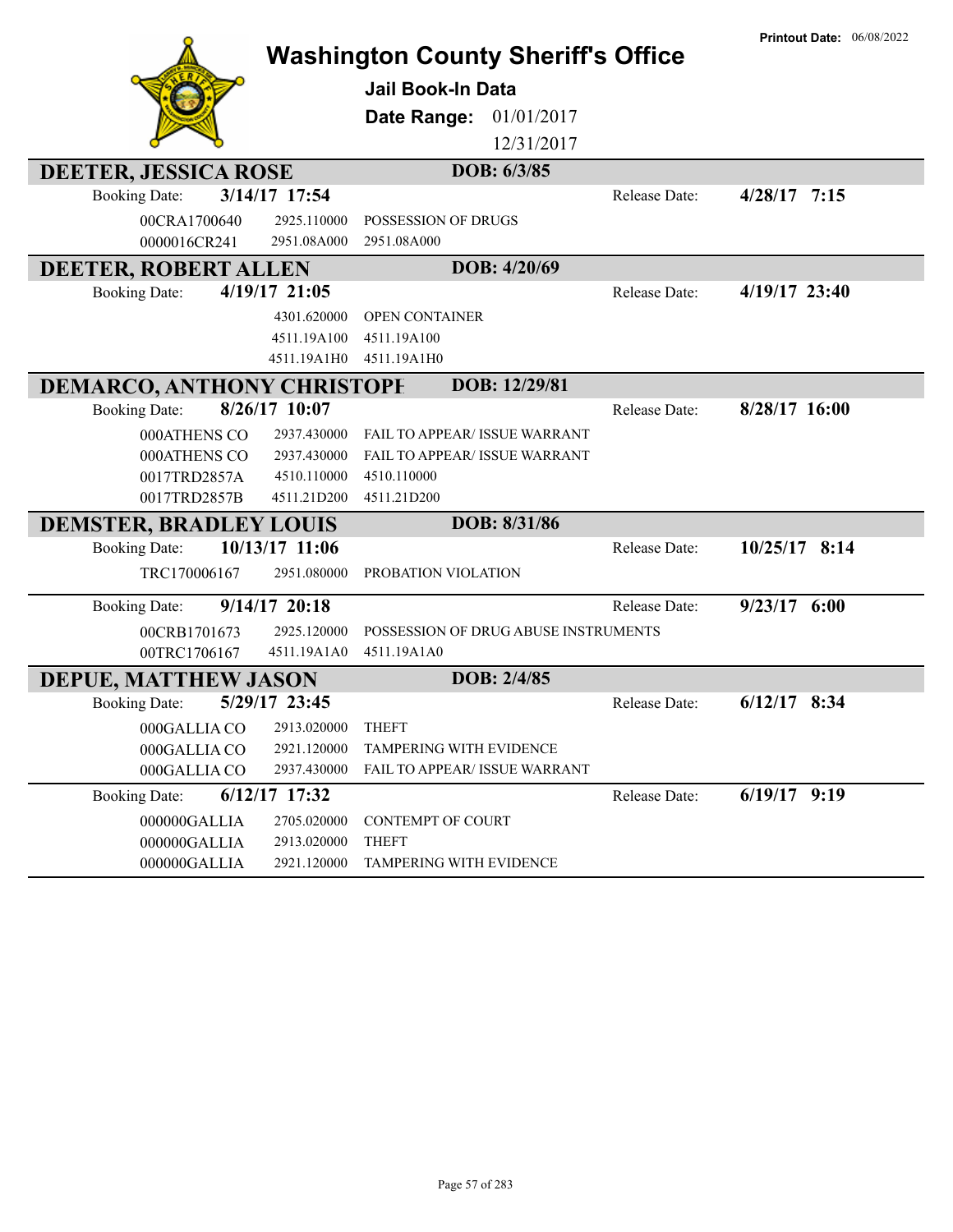|                                         |                                            | <b>Washington County Sheriff's Office</b>              | <b>Printout Date: 06/08/2022</b> |
|-----------------------------------------|--------------------------------------------|--------------------------------------------------------|----------------------------------|
|                                         | <b>Jail Book-In Data</b>                   |                                                        |                                  |
|                                         | Date Range:                                | 01/01/2017                                             |                                  |
|                                         |                                            | 12/31/2017                                             |                                  |
| <b>DERBY, MIRANDA DAWN</b>              |                                            | DOB: 6/16/84                                           |                                  |
| 9/21/17 10:58<br><b>Booking Date:</b>   |                                            | Release Date:                                          | $10/12/17$ 8:36                  |
| 0CRB1701715A                            | 2919.220000<br><b>ENDANGERING CHILDREN</b> |                                                        |                                  |
| 0CRB1701715B                            | 2919.220000<br><b>ENDANGERING CHILDREN</b> |                                                        |                                  |
| 0017CRB950PV                            | 2951.080000<br>PROBATION VIOLATION         |                                                        |                                  |
| 5/22/17 17:24<br><b>Booking Date:</b>   |                                            | Release Date:                                          | 5/22/17 17:40                    |
| CRB170000760                            | 955.2200000<br>955.2200000                 |                                                        |                                  |
| 11/27/17 10:49<br><b>Booking Date:</b>  |                                            | Release Date:                                          | 12/13/17 7:54                    |
| 0017CRB950PV                            | 2951.080000<br>PROBATION VIOLATION         |                                                        |                                  |
| 017CRV1715PV                            | 2951.080000<br>PROBATION VIOLATION         |                                                        |                                  |
| 11/13/17 17:36<br><b>Booking Date:</b>  |                                            | Release Date:                                          | 11/20/17 14:48                   |
| 0017CRB950PV                            | 2951.080000<br>PROBATION VIOLATION         |                                                        |                                  |
| 5/26/17 17:33<br><b>Booking Date:</b>   |                                            | Release Date:                                          | 5/26/17 17:55                    |
|                                         | 2913.020000<br><b>THEFT</b>                |                                                        |                                  |
| DERENBERGER, HOWARD NEIL                |                                            | DOB: 3/13/79                                           |                                  |
| 3/13/17 23:01<br><b>Booking Date:</b>   |                                            | Release Date:                                          | 3/13/17 23:35                    |
| 00CRB1700106                            | 955.2200000<br>955.2200000                 |                                                        |                                  |
| <b>DEWESS, BRITTANY NICOLE</b>          |                                            | DOB: 7/12/94                                           |                                  |
| 1/20/17 19:56<br><b>Booking Date:</b>   |                                            | Release Date:                                          | 1/30/17 17:09                    |
| CRB160002147                            | 2913.020000<br><b>THEFT</b>                |                                                        |                                  |
| DIAZ, ZACHARY WILLIAM                   |                                            | DOB: 9/22/92                                           |                                  |
| $9/24/17$ 2:15<br><b>Booking Date:</b>  |                                            | Release Date:                                          | $10/1/17$ 5:37                   |
| 0CRB1701731B                            | 2917.11B200<br>2917.11B200                 |                                                        |                                  |
| CRB1701731A                             | 2921.330000                                | RESIST ARREST OR FAIL TO COMPLY WITH POLICE ORDER/SIGN |                                  |
| <b>DICK, ADAM EUGENE</b>                |                                            | DOB: 1/20/85                                           |                                  |
| 9/2/17 17:58<br><b>Booking Date:</b>    |                                            | Release Date:                                          | 9/3/17 14:04                     |
| 0017TRD5674A                            | 4510.11A000<br>4510.11A000                 |                                                        |                                  |
| 0017TRD5674B                            | 4511.21D400<br>4511.21D400                 |                                                        |                                  |
| <b>DICKERSON, SUZANNE KAY</b>           |                                            | DOB: 10/5/65                                           |                                  |
| $8/16/17$ 20:11<br><b>Booking Date:</b> |                                            | Release Date:                                          | $8/18/17$ 6:00                   |
| 000017CRB954                            | <b>THEFT</b><br>2913.020000                |                                                        |                                  |
| 5/31/17 18:03<br><b>Booking Date:</b>   |                                            | Release Date:                                          | $6/1/17$ 10:15                   |
|                                         | 2913.020000<br><b>THEFT</b>                |                                                        |                                  |
| <b>DIETSCH, LORI LYNN</b>               |                                            | DOB: 6/15/71                                           |                                  |
| 10/2/17 11:15<br><b>Booking Date:</b>   |                                            | Release Date:                                          | $10/3/17$ 11:16                  |
| 17CRA1797                               | 2913.420000<br>TAMPERING WITH RECORDS      |                                                        |                                  |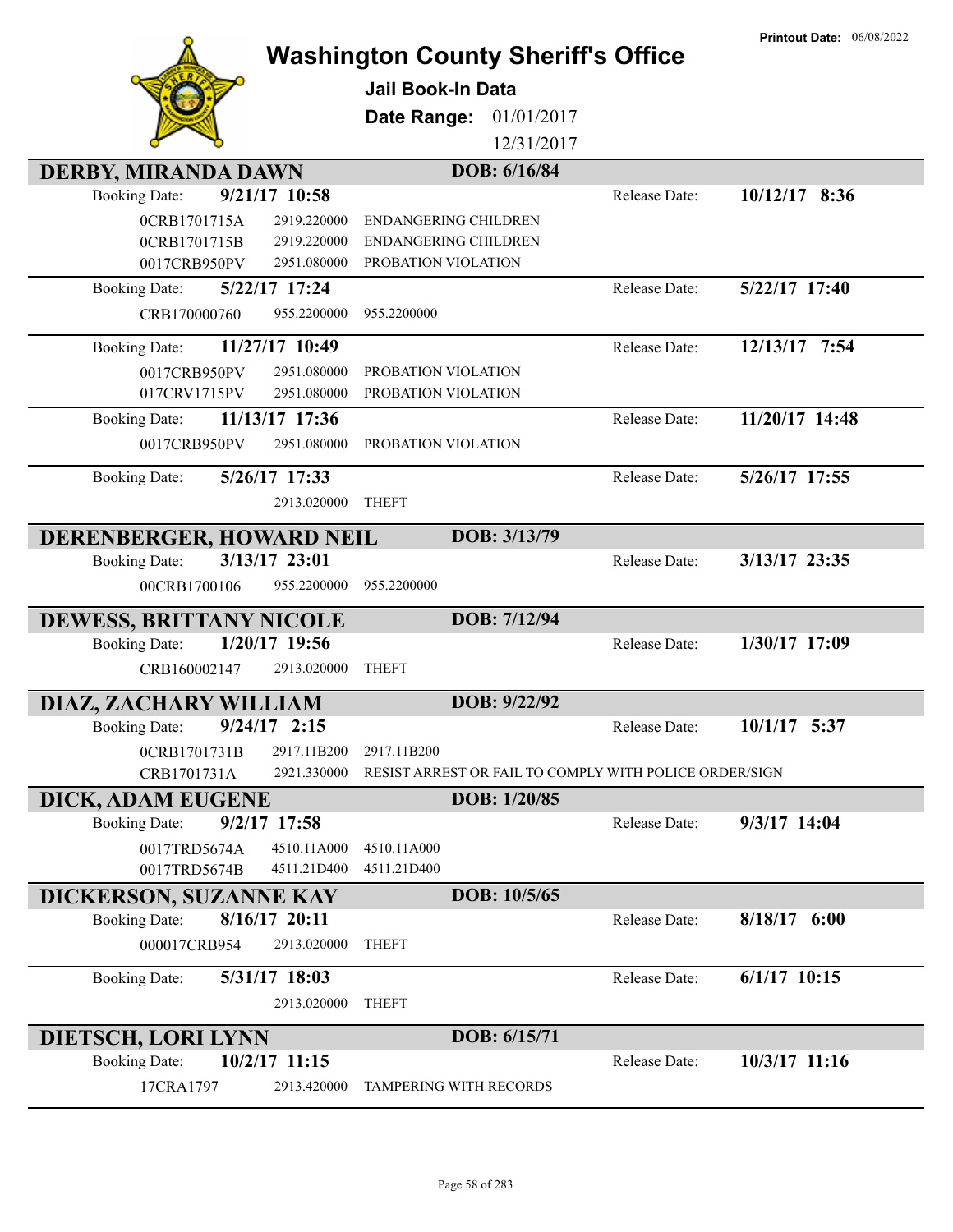| <b>DILLON, JUSTIN LEE</b><br><b>Booking Date:</b>                                | 10/30/17 15:31                                              | <b>Washington County Sheriff's Office</b><br><b>Jail Book-In Data</b><br>Date Range:<br>DOB: 5/21/89 | 01/01/2017<br>12/31/2017<br>Release Date:                                                                                      | <b>Printout Date: 06/08/2022</b><br>10/31/17 11:33 |
|----------------------------------------------------------------------------------|-------------------------------------------------------------|------------------------------------------------------------------------------------------------------|--------------------------------------------------------------------------------------------------------------------------------|----------------------------------------------------|
| <b>BELPRE MAYO</b><br><b>BELPRE MAYO</b><br><b>BELPRE MAYO</b>                   | 335.0700000<br>337.27BB000<br>513.0400000                   | 335.0700000<br>337.27BB000<br>513.0400000                                                            |                                                                                                                                |                                                    |
| <b>Booking Date:</b><br>0017TRD00596<br>000017CRB138                             | 10/31/17 13:09<br>335.0700000<br>513.0400000                | 335.0700000<br>513.0400000                                                                           | Release Date:                                                                                                                  | 11/5/17 6:00                                       |
| <b>Booking Date:</b><br>00TRD1705246                                             | 8/28/17 13:12<br>4510.160000                                | 4510.160000                                                                                          | Release Date:                                                                                                                  | 8/29/17 20:30                                      |
| <b>DIXON, CHAD ROBERT</b>                                                        |                                                             | DOB: 10/19/76                                                                                        |                                                                                                                                |                                                    |
| <b>Booking Date:</b>                                                             | 12/6/17 17:37                                               |                                                                                                      | Release Date:                                                                                                                  | 12/12/17 11:50                                     |
| 17CRA2202B<br>17CRA2202C<br>17CRA2202A                                           | 2923.13A3<br>2923.13A3<br>2925.03A2                         | TRAFFICKING IN DRUGS PREPARE                                                                         | HAVING WEAPONS WHILE UNDER DISABILITY_DRUG RELATED CONVICTION<br>HAVING WEAPONS WHILE UNDER DISABILITY_DRUG RELATED CONVICTION |                                                    |
| <b>DIXON, JESS DANIEL</b>                                                        |                                                             | DOB: 9/21/82                                                                                         |                                                                                                                                |                                                    |
| <b>Booking Date:</b><br><b>BELPRE MAYO</b><br><b>BELPRE MAYO</b><br>00CRA1701990 | 10/29/17 20:12<br>2705.020000<br>2705.020000<br>2921.360000 | <b>CONTEMPT OF COURT</b><br><b>CONTEMPT OF COURT</b>                                                 | Release Date:<br>CONVEY PROHIBITED ITEMS TO DETENTION FACILITY                                                                 | 11/8/17 12:15                                      |
| 00CRA1701991<br>00CRB1701985                                                     | 2925.110000<br>2925.120000                                  | POSSESSION OF DRUGS<br>POSSESSION OF DRUG ABUSE INSTRUMENTS                                          |                                                                                                                                |                                                    |
| <b>Booking Date:</b><br>000000BELPRE<br>000000BELPRE                             | 10/4/17 20:06<br>335.0700000<br>337.04B0000                 | 335.0700000<br>337.04B0000                                                                           | Release Date:                                                                                                                  | 10/5/17 18:50                                      |
| <b>DOAK, AIMEE RENEE</b>                                                         |                                                             | DOB: 6/1/74                                                                                          |                                                                                                                                |                                                    |
| <b>Booking Date:</b>                                                             | $6/28/17$ 23:06<br>2917.11B200                              | 2917.11B200                                                                                          | Release Date:                                                                                                                  | $6/29/17$ 13:03                                    |
| DOAK, MICHAEL ADRIAN                                                             |                                                             | DOB: 12/28/87                                                                                        |                                                                                                                                |                                                    |
| <b>Booking Date:</b><br>14CR148                                                  | 12/21/17 13:30<br>2951.08A000                               | 2951.08A000                                                                                          | Release Date:                                                                                                                  | $1/9/18$ 6:51                                      |
| <b>DOBBINS, AMANDA LYNN</b>                                                      |                                                             | DOB: 11/24/80                                                                                        |                                                                                                                                |                                                    |
| <b>Booking Date:</b>                                                             | 11/17/17 2:51                                               |                                                                                                      | Release Date:                                                                                                                  | 11/17/17 16:26                                     |
| 0016TRD00673                                                                     | 335.0700000                                                 | 335.0700000                                                                                          |                                                                                                                                |                                                    |
| 0016TRD00673                                                                     | 337.27BB000                                                 | 337.27BB000                                                                                          |                                                                                                                                |                                                    |
| <b>DOBBINS, DEANNA MARIE</b>                                                     |                                                             | DOB: 11/17/75                                                                                        |                                                                                                                                |                                                    |
| <b>Booking Date:</b>                                                             | $6/10/17$ 16:40                                             |                                                                                                      | Release Date:                                                                                                                  | $6/10/17$ 17:05                                    |
| 00017CRB903B                                                                     | 2903.130000                                                 | <b>ASSAULT</b>                                                                                       |                                                                                                                                |                                                    |
| 00017CRB903C                                                                     | 2903.130000                                                 | <b>ASSAULT</b>                                                                                       |                                                                                                                                |                                                    |
| 00017CRB903D                                                                     | 2903.130000                                                 | <b>ASSAULT</b>                                                                                       |                                                                                                                                |                                                    |
| 00017CRB903A                                                                     | 2919.250000                                                 | DOMESTIC VIOLENCE                                                                                    |                                                                                                                                |                                                    |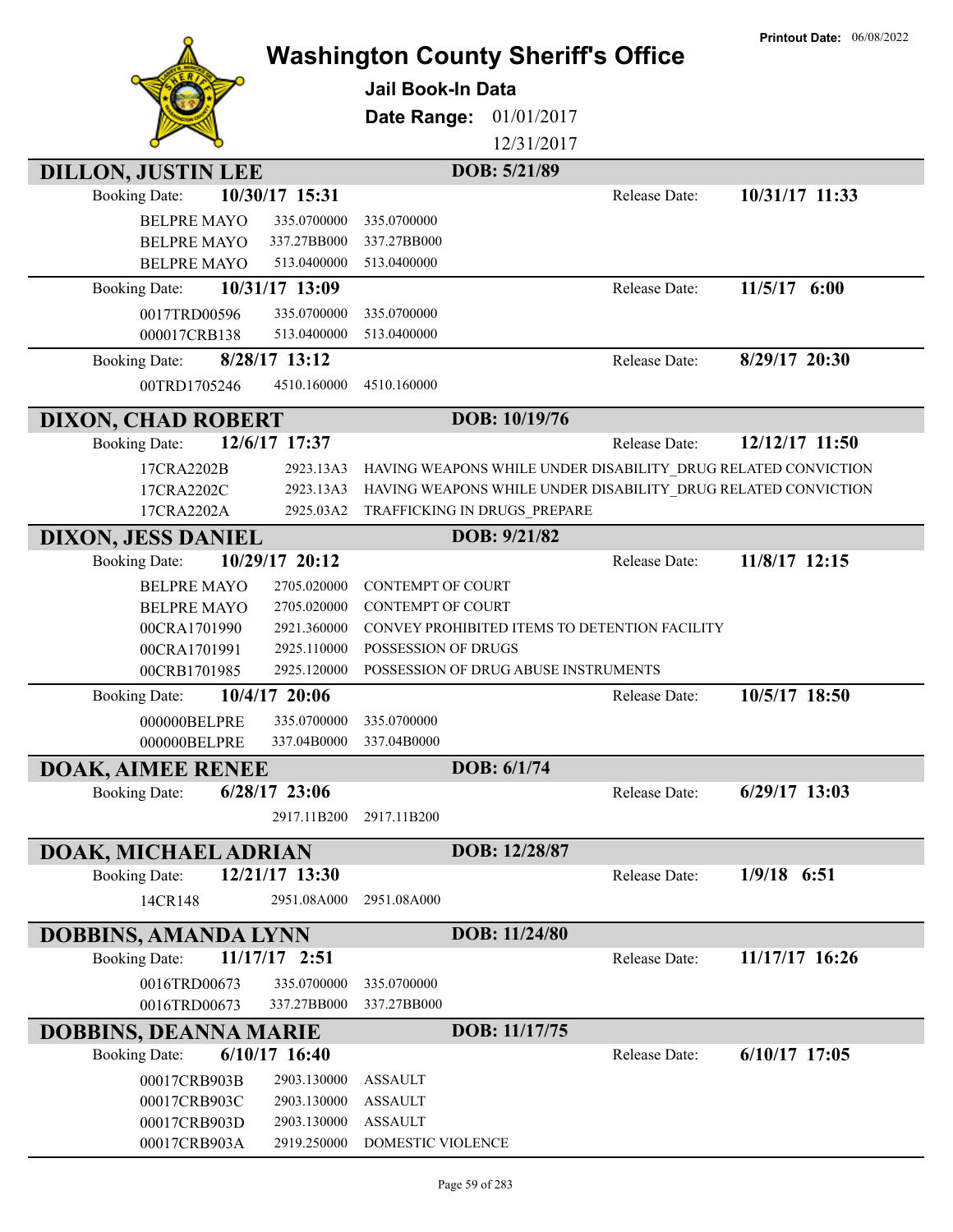|                                      |                               | <b>Washington County Sheriff's Office</b>             |               | <b>Printout Date: 06/08/2022</b> |
|--------------------------------------|-------------------------------|-------------------------------------------------------|---------------|----------------------------------|
|                                      |                               | <b>Jail Book-In Data</b>                              |               |                                  |
|                                      |                               |                                                       |               |                                  |
|                                      |                               | 01/01/2017<br>Date Range:                             |               |                                  |
|                                      |                               | 12/31/2017                                            |               |                                  |
| <b>DOERFER, JUSTIN CLOVIS</b>        |                               | DOB: 7/19/81                                          |               |                                  |
| <b>Booking Date:</b>                 | 12/21/17 22:50                |                                                       | Release Date: | $1/1/18$ 19:29                   |
| 000000GALLIA                         | 2911.130000                   | <b>BREAKING &amp; ENTERING</b>                        |               |                                  |
| <b>Booking Date:</b>                 | 11/25/17 12:48                |                                                       | Release Date: | 11/26/17 19:10                   |
| <b>GALLIA CO</b>                     | 2911.130000                   | <b>BREAKING &amp; ENTERING</b>                        |               |                                  |
| <b>DOLAN, SHAWN FAIRES</b>           |                               | DOB: 7/5/87                                           |               |                                  |
| <b>Booking Date:</b>                 | 8/7/17 22:37                  |                                                       | Release Date: | $8/10/17$ 9:36                   |
| ** ATHENS CO*                        | 2951.080000                   | PROBATION VIOLATION                                   |               |                                  |
| DORST, MICHAEL SCOTT                 |                               | DOB: 2/1/84                                           |               |                                  |
| <b>Booking Date:</b>                 | 12/4/17 17:57                 |                                                       | Release Date: | 12/8/17 10:06                    |
| <b>MEIGS COUNT</b>                   | 2705.020000                   | <b>CONTEMPT OF COURT</b>                              |               |                                  |
| <b>DOTSON, JASON SCOTT</b>           |                               | DOB: 11/12/79                                         |               |                                  |
| <b>Booking Date:</b>                 | 7/13/17 23:39                 |                                                       | Release Date: | 7/13/17 23:59                    |
|                                      | 3743.640000                   | COMPLY WITH FIREWORKS LAWS/EXHIBITION WITHOUT LICENSE |               |                                  |
| <b>DOTSON, NICOLE JANE</b>           |                               | DOB: 6/29/86                                          |               |                                  |
| <b>Booking Date:</b>                 | 8/3/17 15:50                  |                                                       | Release Date: | 8/8/17 13:30                     |
|                                      |                               |                                                       |               |                                  |
| CRA17001389A                         | 2925.03A1C1                   | AGG. TRAFFICKING IN DRUGS                             |               |                                  |
| CRA17001389B                         | 2925.110000                   | POSSESSION OF DRUGS                                   |               |                                  |
| CRA17001389C                         | 2925.110000                   | POSSESSION OF DRUGS                                   |               |                                  |
| <b>DOTY, KEELY RENEE</b>             |                               | DOB: 1/1/91                                           |               |                                  |
| <b>Booking Date:</b>                 | $6/6/17$ 22:12                |                                                       | Release Date: | 6/8/17<br>9:05                   |
| 0000PERRY CO                         |                               | 2925.130000 PERMITTING DRUG ABUSE                     |               |                                  |
| DOUGLAS, CHRISTOPHER CARL            |                               | DOB: 10/23/66                                         |               |                                  |
| <b>Booking Date:</b>                 | $11/28/17$ 0:56               |                                                       | Release Date: | 11/28/17 14:27                   |
| 17CRB2162                            | 2911.210000                   | CRIMINAL/AGGRAVATED TRESPASSING                       |               |                                  |
| 17CRB2162                            | 2919.250000                   | DOMESTIC VIOLENCE                                     |               |                                  |
| <b>DOUGLASS, BRIAN MICHAEL</b>       |                               | DOB: 6/21/73                                          |               |                                  |
| <b>Booking Date:</b>                 | $3/25/17$ 2:09                |                                                       | Release Date: | $3/27/17$ 9:20                   |
|                                      | 2923.160000                   | IMPROPER HANDLING/DISCHARGING WEAPON IN MOTOR VEHICLE |               |                                  |
|                                      | 4511.19A1A0                   | 4511.19A1A0                                           |               |                                  |
|                                      | 4511.19A1D0                   | 4511.19A1D0                                           |               |                                  |
|                                      | 4513.220000                   | 4513.220000                                           |               |                                  |
| <b>DOWLER, ASHLEY NICHOLE</b>        |                               | DOB: 2/18/89                                          |               |                                  |
| <b>Booking Date:</b><br>13TRC5122A00 | 11/27/17 20:41<br>4511.19A1D0 | 4511.19A1D0                                           | Release Date: | $12/20/17$ 6:00                  |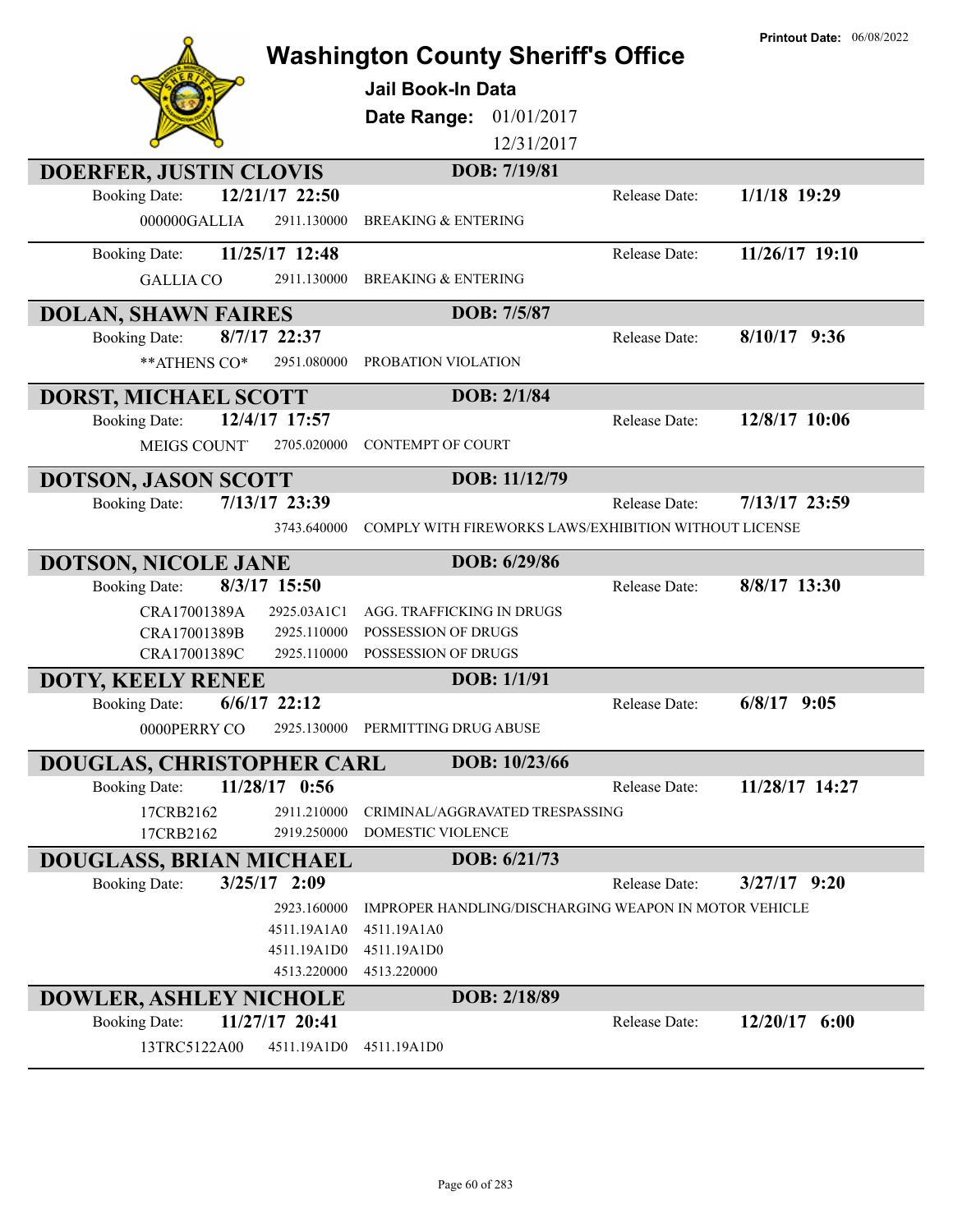|                                          | <b>Washington County Sheriff's Office</b>                                                                           |               | <b>Printout Date: 06/08/2022</b> |
|------------------------------------------|---------------------------------------------------------------------------------------------------------------------|---------------|----------------------------------|
|                                          |                                                                                                                     |               |                                  |
|                                          | <b>Jail Book-In Data</b>                                                                                            |               |                                  |
|                                          | Date Range:<br>01/01/2017                                                                                           |               |                                  |
|                                          | 12/31/2017                                                                                                          |               |                                  |
| DOWLER, NATHANIEL KENNETH                | DOB: 2/16/91                                                                                                        |               |                                  |
| 7/26/17 17:07<br><b>Booking Date:</b>    |                                                                                                                     | Release Date: | 9/7/17 10:55                     |
| 17CRR155                                 | 2907.070000<br><b>IMPORTUNING</b>                                                                                   |               |                                  |
| 0017CRA1347B                             | 2907.070000<br><b>IMPORTUNING</b>                                                                                   |               |                                  |
| 0000017CR155                             | 2907.321<br>Pandering obscenity involving minor                                                                     |               |                                  |
| 17CR155<br>0000017CR155                  | Pandering obscenity involving minor<br>2907.321<br>Pandering Sexually Oriented Matter Involving a Minor<br>2907.322 |               |                                  |
| 17CR155                                  | Pandering Sexually Oriented Matter Involving a Minor<br>2907.322                                                    |               |                                  |
| 0000017CR155                             | ENDANGERING CHILDREN<br>2919.220000                                                                                 |               |                                  |
| <b>DRAKE, CRYSTAL DAWN</b>               | DOB: 9/8/80                                                                                                         |               |                                  |
| 3/3/17 20:16<br><b>Booking Date:</b>     |                                                                                                                     | Release Date: | $3/13/17$ 6:00                   |
| 0016TRC3635C                             | 4511.19A100<br>4511.19A100                                                                                          |               |                                  |
| <b>DRAKE, JESSICA DAWN</b>               | DOB: 11/21/87                                                                                                       |               |                                  |
| 2/9/17 15:56<br><b>Booking Date:</b>     |                                                                                                                     | Release Date: | 2/10/17 13:45                    |
| 00TRD1607274                             | 4510.160000<br>4510.160000                                                                                          |               |                                  |
| 4/27/17 15:10<br><b>Booking Date:</b>    |                                                                                                                     | Release Date: | 5/4/17 15:37                     |
| 000017CRB325                             | 2705.020000<br><b>CONTEMPT OF COURT</b>                                                                             |               |                                  |
| 00016CRB1959                             | 2925.120000<br>POSSESSION OF DRUG ABUSE INSTRUMENTS                                                                 |               |                                  |
| 000017CRB675                             | 2937.290000<br>FAIL TO APPEAR/ RECOG. BOND                                                                          |               |                                  |
| 2/22/17 10:57<br><b>Booking Date:</b>    |                                                                                                                     | Release Date: | 3/4/17 20:30                     |
| 00CRB1700325                             | 2705.02A000<br>2705.02A000                                                                                          |               |                                  |
| 00CRB1601959                             | 2925.120000<br>POSSESSION OF DRUG ABUSE INSTRUMENTS                                                                 |               |                                  |
| 9/26/17 14:12<br><b>Booking Date:</b>    |                                                                                                                     | Release Date: | 10/4/17 13:04                    |
| 0CRA1701597A                             | 2925.110000 POSSESSION OF DRUGS                                                                                     |               |                                  |
| 0CRA1701597B                             | 2925.110000<br>POSSESSION OF DRUGS                                                                                  |               |                                  |
| 00LICKING CO                             | POSSESSION OF DRUG ABUSE INSTRUMENTS<br>2925.120000                                                                 |               |                                  |
| <b>DUDLEY, KIMBERLY NICOLE</b>           | DOB: 5/16/90                                                                                                        |               |                                  |
| $5/30/17$ 2:08<br><b>Booking Date:</b>   |                                                                                                                     | Release Date: | 5/30/17 13:45                    |
| 0015TRD1863A<br>0015TRD1863B             | 4503.110000<br>OWNER REQUIRED TO FILE APPLICATION<br>4510.160000<br>4510.160000                                     |               |                                  |
|                                          |                                                                                                                     |               |                                  |
| <b>DUFF, AMBER DAWN</b><br>7/27/17 15:49 | DOB: 8/9/89                                                                                                         | Release Date: | $8/1/17$ 12:55                   |
| <b>Booking Date:</b>                     |                                                                                                                     |               |                                  |
| 0000000000PV                             | 2951.08A000<br>2951.08A000                                                                                          |               |                                  |
| <b>DUGAN, MICHAEL JAMES</b>              | DOB: 4/17/93                                                                                                        |               |                                  |
| 10/30/17 17:52<br><b>Booking Date:</b>   |                                                                                                                     | Release Date: | $11/1/17$ 6:30                   |
| 000000MONROI                             | 2911.130000<br><b>BREAKING &amp; ENTERING</b>                                                                       |               |                                  |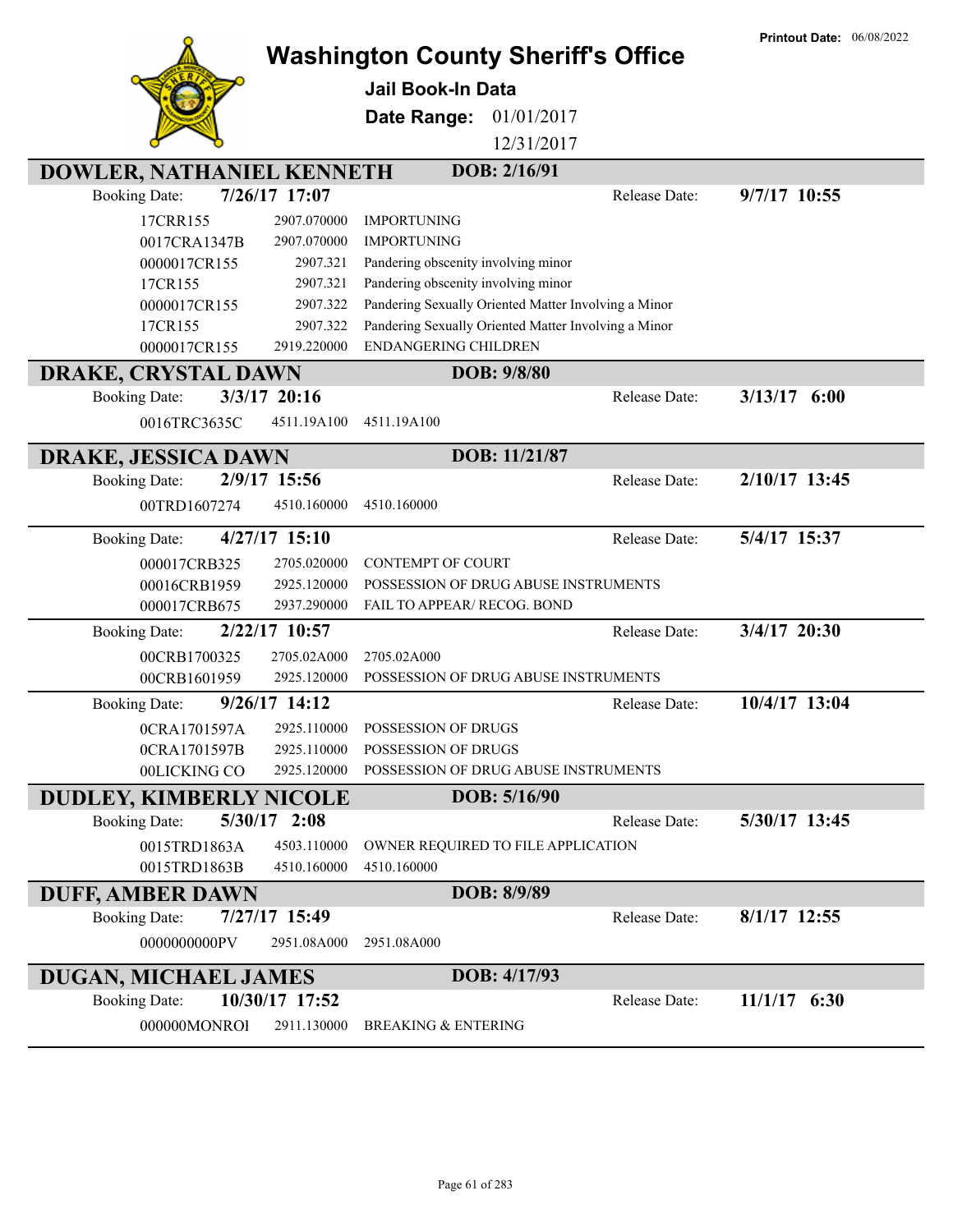|                                                      |                            | <b>Washington County Sheriff's Office</b>  |               |                                               | <b>Printout Date: 06/08/2022</b> |
|------------------------------------------------------|----------------------------|--------------------------------------------|---------------|-----------------------------------------------|----------------------------------|
|                                                      |                            | <b>Jail Book-In Data</b>                   |               |                                               |                                  |
|                                                      |                            | Date Range:                                | 01/01/2017    |                                               |                                  |
|                                                      |                            |                                            | 12/31/2017    |                                               |                                  |
|                                                      |                            |                                            | DOB: 6/16/95  |                                               |                                  |
| <b>DULANEY, JAMES ARNOLD</b><br><b>Booking Date:</b> | $7/5/17$ 2:26              |                                            |               | Release Date:                                 | 7/5/17 17:42                     |
| 00015CRB1937                                         | 2925.110000                | POSSESSION OF DRUGS                        |               |                                               |                                  |
| 00015CRB1937                                         | 2925.140000                | <b>DRUG PARAPHERNALIA</b>                  |               |                                               |                                  |
| 15TRC8217B                                           | 4510.110000                | 4510.110000                                |               |                                               |                                  |
| 15TRC8217A                                           | 4511.19A1A0                | 4511.19A1A0                                |               |                                               |                                  |
| 15TRC8217C                                           | 4511.21D200                | 4511.21D200                                |               |                                               |                                  |
| <b>DULEY, ROY STANTON JR</b>                         |                            |                                            | DOB: 12/28/67 |                                               |                                  |
| <b>Booking Date:</b>                                 | 4/16/17 20:41              |                                            |               | Release Date:                                 | 4/17/17 10:21                    |
|                                                      | 2917.11B200                | 2917.11B200                                |               |                                               |                                  |
| <b>Booking Date:</b>                                 | 5/8/17 18:48               |                                            |               | Release Date:                                 | $6/11/17$ $6:00$                 |
| 0000016CR215                                         | 2903.130000                | <b>ASSAULT</b>                             |               |                                               |                                  |
| 0000016CR215                                         | 2903.140000                | NEGLIGENT ASSAULT                          |               |                                               |                                  |
| <b>DUNCAN, NIKKI LEE</b>                             |                            |                                            | DOB: 3/27/82  |                                               |                                  |
| <b>Booking Date:</b>                                 | 7/6/17 18:35               |                                            |               | Release Date:                                 | 7/15/17 18:00                    |
| 0002015AN237                                         | 2919.210000                | NONSUPPORT OF DEPENDENTS                   |               |                                               |                                  |
| <b>Booking Date:</b>                                 | 10/20/17 9:40              |                                            |               | Release Date:                                 | 10/30/17 15:22                   |
| 000MORGAN C                                          | 2705.020000                | <b>CONTEMPT OF COURT</b>                   |               |                                               |                                  |
| 0017TRC3898A                                         | 4511.19A1A0                | 4511.19A1A0                                |               |                                               |                                  |
| <b>DUNN, DUANE MILO JR</b>                           |                            |                                            | DOB: 9/28/69  |                                               |                                  |
| <b>Booking Date:</b>                                 | 2/10/17 19:12              |                                            |               | Release Date:                                 | $2/13/17$ 6:00                   |
| 0016TRC5124A                                         | 4511.19A1A0                | 4511.19A1A0                                |               |                                               |                                  |
| <b>DUNN, GEORGE STEVEN</b>                           |                            |                                            | DOB: 6/11/56  |                                               |                                  |
| <b>Booking Date:</b>                                 | 10/10/17 14:29             |                                            |               | Release Date:                                 | 10/13/17 10:10                   |
| 0000000000PV                                         | 2951.08A000                | 2951.08A000                                |               |                                               |                                  |
| <b>DUNN, MERIAH SHAY</b>                             |                            |                                            | DOB: 9/21/90  |                                               |                                  |
| <b>Booking Date:</b>                                 | 8/28/17 14:54              |                                            |               | Release Date:                                 | 8/29/17 11:57                    |
| 00IN TRANSIT                                         | 0IN TRANSIT                | 0IN TRANSIT                                |               |                                               |                                  |
| 0000015CR162                                         | 2921.120000                | <b>TAMPERING WITH EVIDENCE</b>             |               |                                               |                                  |
| 0000015CR162                                         | 2921.360000                |                                            |               | CONVEY PROHIBITED ITEMS TO DETENTION FACILITY |                                  |
| 0000015CR291                                         | 2925.030000                | <b>TRAFFICKING IN DRUGS</b>                |               |                                               |                                  |
| 0000015CR291                                         | 2925.110000                | POSSESSION OF DRUGS                        |               |                                               |                                  |
| 0000015CR291                                         | 2925.110000                | POSSESSION OF DRUGS                        |               |                                               |                                  |
| 0000015CR162<br>0000015CR162                         | 2925.110000<br>2925.110000 | POSSESSION OF DRUGS<br>POSSESSION OF DRUGS |               |                                               |                                  |
| 0000015CR291                                         | 2925.110000                | POSSESSION OF DRUGS                        |               |                                               |                                  |
|                                                      |                            |                                            |               |                                               |                                  |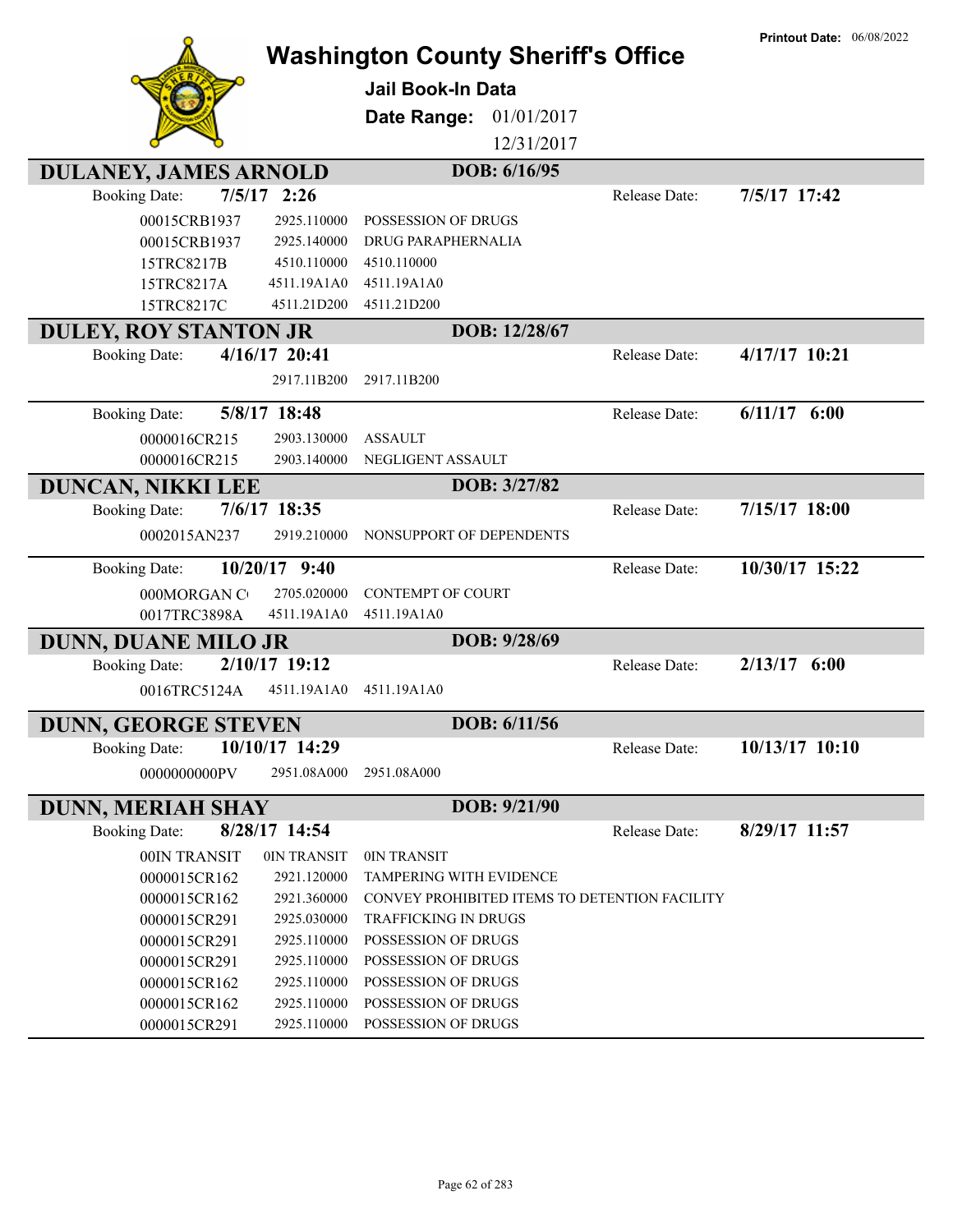|                                         | <b>Washington County Sheriff's Office</b>              |                      | <b>Printout Date: 06/08/2022</b> |
|-----------------------------------------|--------------------------------------------------------|----------------------|----------------------------------|
|                                         |                                                        |                      |                                  |
|                                         | <b>Jail Book-In Data</b>                               |                      |                                  |
|                                         | <b>Date Range: 01/01/2017</b>                          |                      |                                  |
|                                         | 12/31/2017                                             |                      |                                  |
| DUNN, NATASHA KATHERINE                 | DOB: 6/15/89                                           |                      |                                  |
| $1/28/17$ 1:28<br><b>Booking Date:</b>  |                                                        | Release Date:        | $1/30/17$ 21:11                  |
| 00CRB1700179<br>2705.02A000             | 2705.02A000                                            |                      |                                  |
| 00CRB1601872<br>2909.060000             | <b>CRIMINAL DAMAGING</b>                               |                      |                                  |
| CRB16 1634 A<br>2913.020000             | <b>THEFT</b>                                           |                      |                                  |
| 2921.330000<br>CRB1601634 B             | RESIST ARREST OR FAIL TO COMPLY WITH POLICE ORDER/SIGN |                      |                                  |
| 3/21/17 15:52<br><b>Booking Date:</b>   |                                                        | <b>Release Date:</b> | $3/22/17$ 9:45                   |
| 2705.020000<br>000017CRB179             | <b>CONTEMPT OF COURT</b>                               |                      |                                  |
| 2913.020000<br>00016CRB1634             | <b>THEFT</b>                                           |                      |                                  |
| DUNN, STEPHANIE ELIZABET                | DOB: 9/4/83                                            |                      |                                  |
| 3/13/17 20:51<br><b>Booking Date:</b>   |                                                        | <b>Release Date:</b> | $3/16/17$ 6:00                   |
| 00TRD1700422<br>4510.140000             | 4510.140000                                            |                      |                                  |
| $7/10/17$ 23:43<br><b>Booking Date:</b> |                                                        | Release Date:        | 7/14/17 15:27                    |
| <b>PV HOLDER</b><br>2951.080000         | PROBATION VIOLATION                                    |                      |                                  |
| 1/25/17 13:37<br><b>Booking Date:</b>   |                                                        | Release Date:        | 1/28/17<br>6:00                  |
| 00TRC1605441<br>2951.080000             | PROBATION VIOLATION                                    |                      |                                  |
| DUNN, STEPHANIE ELIZABETH               | DOB: 9/4/83                                            |                      |                                  |
| 8/1/17 19:26<br><b>Booking Date:</b>    |                                                        | Release Date:        | $8/4/17$ 18:00                   |
| 0016TRC5441B<br>4511.19A1H0             | 4511.19A1H0                                            |                      |                                  |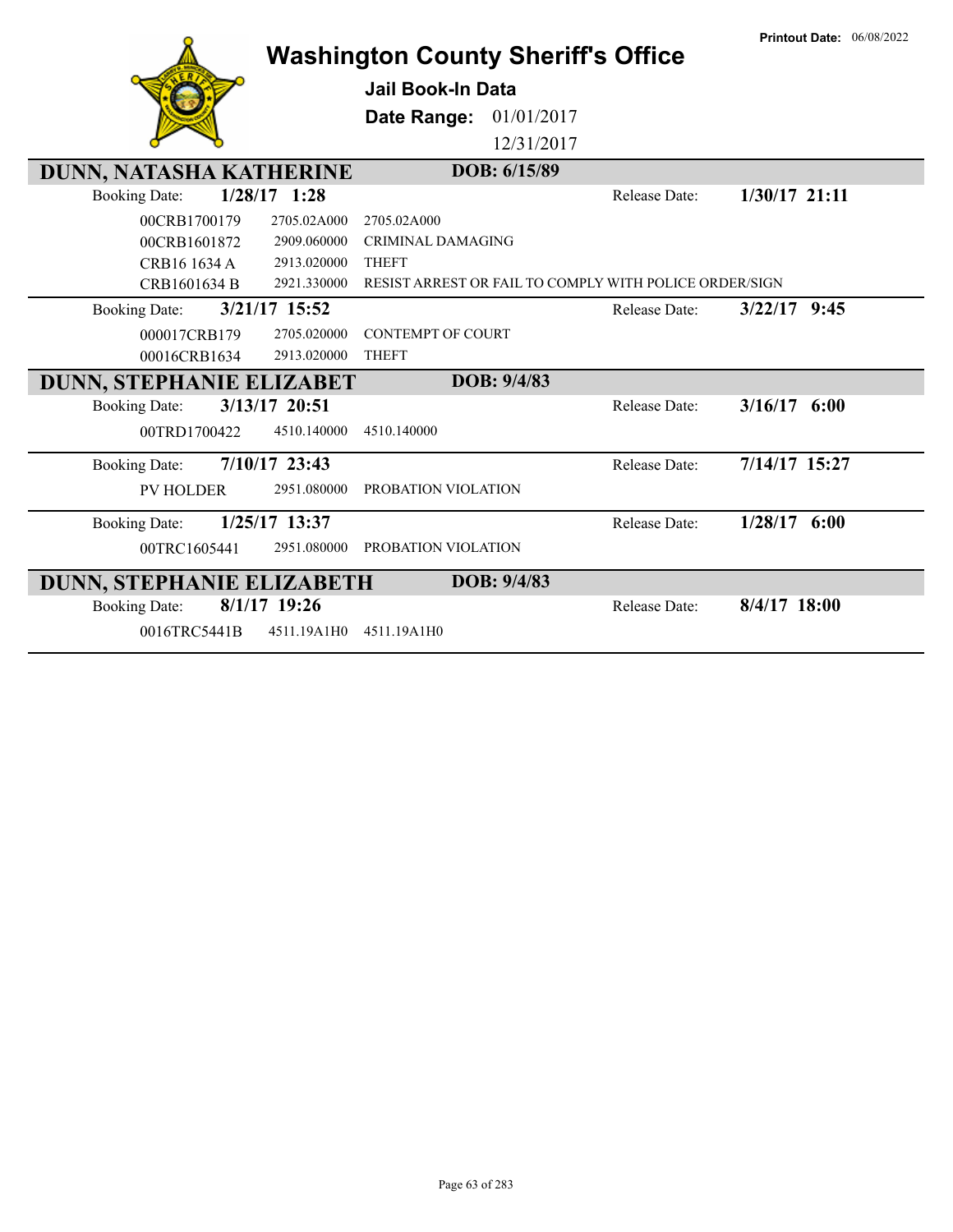**Printout Date:** 06/08/2022



## **Washington County Sheriff's Office**

**Jail Book-In Data**

**Date Range:** 01/01/2017

12/31/2017

## **DUNN, TIMOTHY DAVID DOB: 12/2/67**

Booking Date: **6/8/17 10:42** Release Date: **4/24/18 8:04**

| 17CR1061             | 2925.11AC1C   | Aggravated Possession of Drugs          |               |               |  |
|----------------------|---------------|-----------------------------------------|---------------|---------------|--|
| 17CR1063             | 2921.12       | TAMPERING W/ EVIDENCE                   |               |               |  |
| 17CR1062             | 2925.11       | POSSESSION OF DRUGS                     |               |               |  |
| 16CR298 1            | 2925.03       | <b>TRAFFICKING IN DRUGS</b>             |               |               |  |
| 16CR2982             | 2925.11       | POSSESSION OF DRUGS                     |               |               |  |
| 16CR2983             | 2925.03       | <b>TRAFFICKING IN DRUGS</b>             |               |               |  |
| 16CR2984             | 2925.11       | POSSESSION OF DRUGS                     |               |               |  |
| 16CR298 5            | 2925.03A1C1   | AGG. TRAFFICKING IN DRUGS               |               |               |  |
| 16CR2986             | 2925.11AC1C   | Aggravated Possession of Drugs          |               |               |  |
| 16CR2987             | 2925.03       | TRAFFICKING IN DRUGS                    |               |               |  |
| 16CR2988             | 2925.11       | Possesion of Drugs                      |               |               |  |
| 16CR2989             | 2925.03A1C1   | AGG. TRAFFICKING IN DRUGS               |               |               |  |
| 16CR298 10           | 2925.11AC1C   | Aggravated Possession of Drugs          |               |               |  |
| 16CR298 11           | 2923.24       | POSSESSING CRIMINAL TOOLS               |               |               |  |
| 16CR298 12           | 2923.24       | POSSESSING CRIMINAL TOOLS               |               |               |  |
| 16CR298 13           | 2923.24       | POSSESSING CRIMINAL TOOLS               |               |               |  |
| 16CR298 14           | 2921.12       | TAMPERING W/ EVIDENCE                   |               |               |  |
| 16CR298 15           | 2925.11       | POSSESSION OF DRUGS                     |               |               |  |
| 16CR298 16           | 2925.03       | TRAFFICKING IN DRUGS                    |               |               |  |
| 16CR298 17           | 2925.11       | Possesion of Drugs                      |               |               |  |
| 16CR298 18           | 2925.03       | <b>TRAFFICKING IN DRUGS</b>             |               |               |  |
| 16CR298 19           | 2925.11       | Possesion of Drugs                      |               |               |  |
| 16CR298 20           | 2923.24       | POSSESSING CRIMINAL TOOLS               |               |               |  |
| 16CR298 21           | 2921.12       | TAMPERING W/ EVIDENCE                   |               |               |  |
| 16CR298 22           | 2925.03       | TRAFFICKING IN DRUGS                    |               |               |  |
| 16CR298 23           | 2925.11       | Possesion of Drugs                      |               |               |  |
| 16CR298 24           | 2925.03       | TRAFFICKING IN DRUGS                    |               |               |  |
| 16CR298 25           | 2925.11       | Possesion of Drugs                      |               |               |  |
| <b>Booking Date:</b> | 4/10/17 11:48 |                                         | Release Date: | 4/19/17 17:23 |  |
| CRA17000649B         | 2921.120000   | <b>TAMPERING WITH EVIDENCE</b>          |               |               |  |
| CRA170000650         | 2923.320000   | ENGAGING IN PATTERN OF CORRUPT ACTIVITY |               |               |  |
| CRA17000649A         | 2925.030000   | TRAFFICKING IN DRUGS                    |               |               |  |
| 0CRA1700649C         | 2925.030000   | <b>TRAFFICKING IN DRUGS</b>             |               |               |  |
| CRA17000649D         | 2927.210000   | 2927.210000                             |               |               |  |
| <b>Booking Date:</b> | 5/13/17 22:55 |                                         | Release Date: | 5/15/17 12:58 |  |
| 00017CRA862B         | 2925.110000   | POSSESSION OF DRUGS                     |               |               |  |
| 00017CRA862A         | 2925.240000   | 2925.240000                             |               |               |  |
| DURBIN, DAVID EDWARD |               | DOB: 5/9/76                             |               |               |  |
| <b>Booking Date:</b> | 3/31/17 17:35 |                                         | Release Date: | $4/2/17$ 0:05 |  |
|                      | 335.07        | <b>SUSPENSION</b>                       |               |               |  |
|                      | 337.04B0000   | 337.04B0000                             |               |               |  |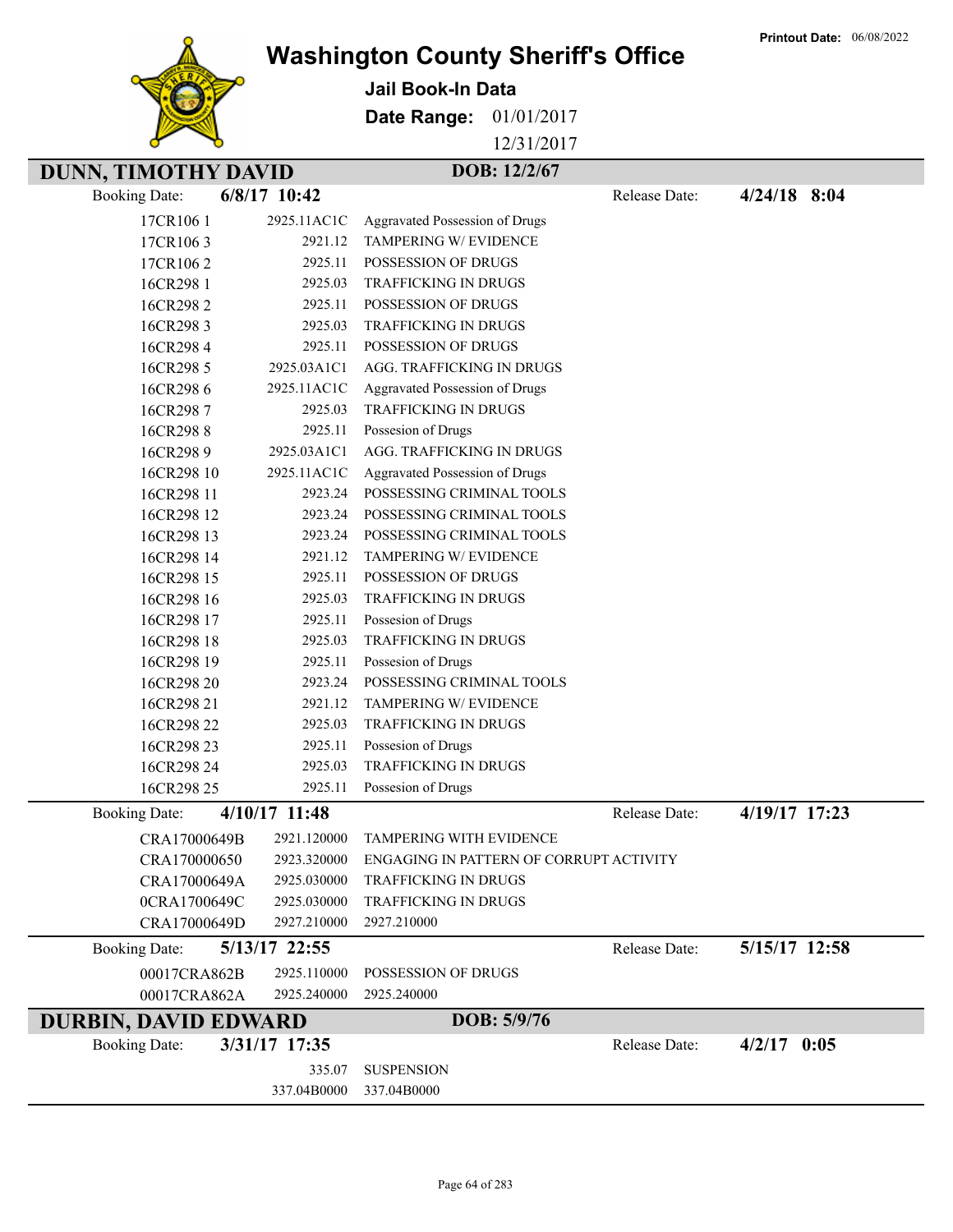|                                                  |                  | <b>Washington County Sheriff's Office</b><br><b>Jail Book-In Data</b><br>01/01/2017<br>Date Range:<br>12/31/2017<br>DOB: 7/9/82 |               | <b>Printout Date: 06/08/2022</b> |
|--------------------------------------------------|------------------|---------------------------------------------------------------------------------------------------------------------------------|---------------|----------------------------------|
| DUSENBERRY, ROBERT L III<br><b>Booking Date:</b> | 8/10/17 13:57    |                                                                                                                                 | Release Date: | $9/15/17$ 14:05                  |
| <b>MUSKINGUM C</b>                               | 2705.02A000      | 2705.02A000                                                                                                                     |               |                                  |
| <b>DUSKEY, JUSTIN MICHAEL</b>                    |                  | DOB: 1/12/89                                                                                                                    |               |                                  |
| <b>Booking Date:</b>                             | $9/12/17$ 15:45  |                                                                                                                                 | Release Date: | 9/20/17 11:25                    |
| 0CRB1700604A                                     | 2913.110000      | PASSING BAD CHECKS                                                                                                              |               |                                  |
| 0CRB1700604B                                     | 2913.110000      | PASSING BAD CHECKS                                                                                                              |               |                                  |
| <b>DUTCHER, KRISTIN NICOLE</b>                   |                  | DOB: 12/23/82                                                                                                                   |               |                                  |
| <b>Booking Date:</b>                             | 5/24/17 18:22    |                                                                                                                                 | Release Date: | 5/31/17 9:45                     |
| 014TRC6727PV                                     | 2951.080000      | PROBATION VIOLATION                                                                                                             |               |                                  |
| <b>Booking Date:</b>                             | 4/26/17 16:22    |                                                                                                                                 | Release Date: | 5/2/17 16:48                     |
| 00014TRC6727                                     | 2951.080000      | PROBATION VIOLATION                                                                                                             |               |                                  |
| <b>Booking Date:</b>                             | 5/10/17 22:08    |                                                                                                                                 | Release Date: | 5/15/17 9:50                     |
| 000PROBATION                                     | 2951.080000      | PROBATION VIOLATION                                                                                                             |               |                                  |
| DUVALL, CASEY JOSEPH                             |                  | DOB: 4/27/92                                                                                                                    |               |                                  |
| <b>Booking Date:</b>                             | $2/1/17$ $21:21$ |                                                                                                                                 | Release Date: | $2/3/17$ 11:00                   |
| 17CRB0196                                        | 2923.150000      | USING WEAPONS WHILE INTOXICATED                                                                                                 |               |                                  |
| 17TRD0550                                        | 4510.12A1        | No OL -Never had                                                                                                                |               |                                  |
| <b>EADY, BRITTANY COLEEN</b>                     |                  | DOB: 9/27/92                                                                                                                    |               |                                  |
| <b>Booking Date:</b>                             | 2/17/17 13:04    |                                                                                                                                 | Release Date: | $2/21/17$ 8:26                   |
| CRB160000254                                     | 2951.080000      | PROBATION VIOLATION                                                                                                             |               |                                  |
| <b>EALES, BRANDON MICHAEL</b>                    |                  | DOB: 4/21/97                                                                                                                    |               |                                  |
| <b>Booking Date:</b>                             | $3/5/17$ 0:25    |                                                                                                                                 | Release Date: | $3/6/17$ 13:30                   |
| 00017CRA395A                                     | 2925.020000      | <b>CORRUPTION OF ANOTHER WITH DRUGS</b>                                                                                         |               |                                  |
| 17CRA395B                                        | 2925.020000      | CORRUPTION OF ANOTHER WITH DRUGS                                                                                                |               |                                  |
| <b>Booking Date:</b>                             | $8/25/17$ 11:05  |                                                                                                                                 | Release Date: | $8/26/17$ 6:00                   |
| 0017CRB464PV                                     | 2951.080000      | PROBATION VIOLATION                                                                                                             |               |                                  |
| EARLEY, ZACKARIAH HAROLD                         |                  | DOB: 1/17/89                                                                                                                    |               |                                  |
| <b>Booking Date:</b>                             | 4/17/17 20:12    |                                                                                                                                 | Release Date: | 4/24/17 16:35                    |
| 016CRB2100PV                                     | 2951.080000      | PROBATION VIOLATION                                                                                                             |               |                                  |
| <b>Booking Date:</b>                             | 5/8/17 13:19     |                                                                                                                                 | Release Date: | $5/23/17$ 6:00                   |
| 00017CRB863A                                     | 2909.070000      | <b>CRIMINAL MISCHIEF</b>                                                                                                        |               |                                  |
| 00017CRB863B                                     | 2921.331000      | 2921.331000                                                                                                                     |               |                                  |
| CRB1602100PV                                     | 2951.080000      | PROBATION VIOLATION                                                                                                             |               |                                  |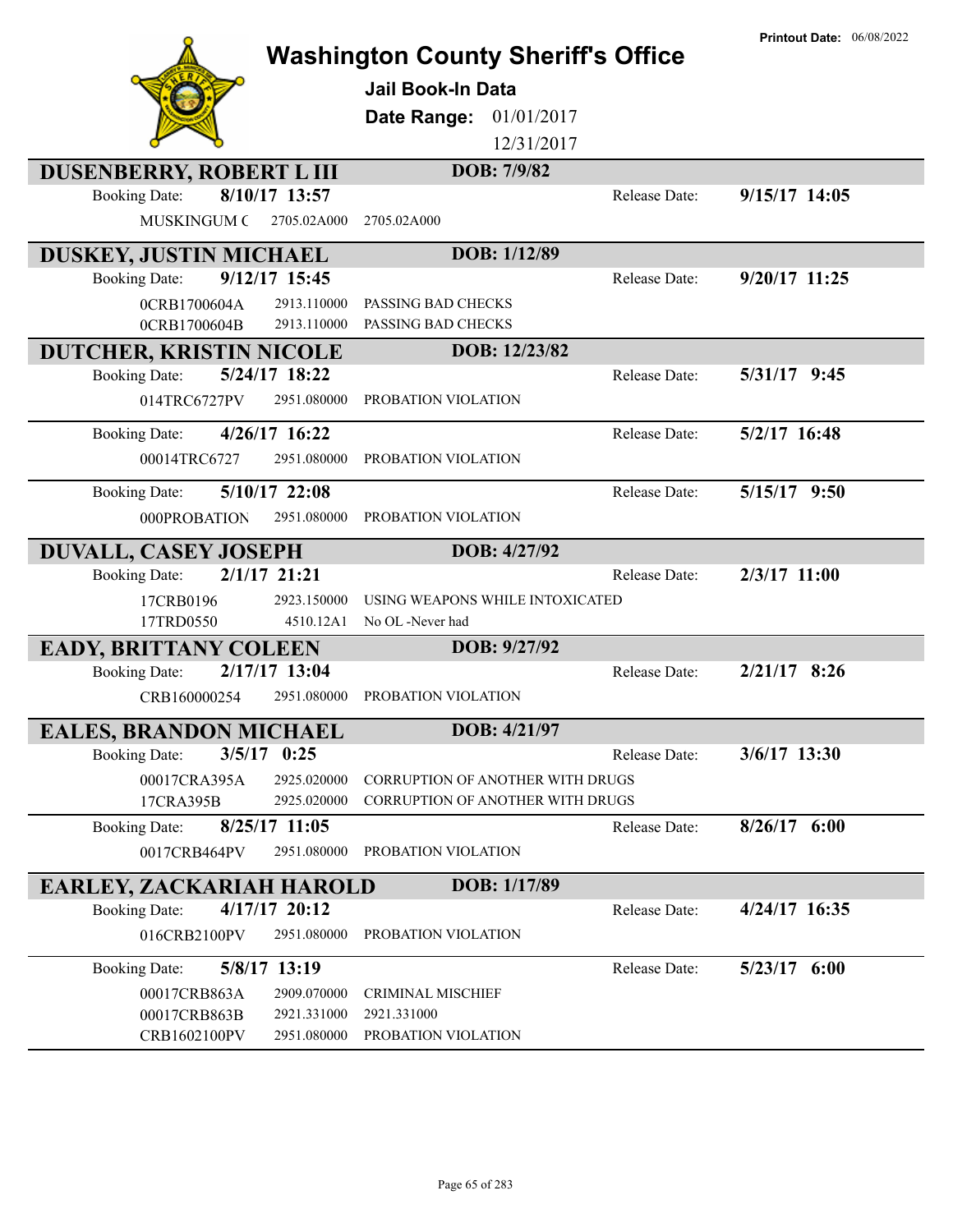|                                                      | <b>Washington County Sheriff's Office</b> |               | <b>Printout Date: 06/08/2022</b> |
|------------------------------------------------------|-------------------------------------------|---------------|----------------------------------|
|                                                      | Jail Book-In Data                         |               |                                  |
|                                                      |                                           |               |                                  |
|                                                      | Date Range:<br>01/01/2017                 |               |                                  |
|                                                      | 12/31/2017                                |               |                                  |
| <b>EBRA, TYLER PATRICK</b>                           | DOB: 1/27/91                              |               |                                  |
| <b>Booking Date:</b><br>9/15/17 22:25                |                                           | Release Date: | $9/18/17$ 6:00                   |
| 00CRB1701241<br>2903.130000                          | <b>ASSAULT</b>                            |               |                                  |
| 7/9/17 6:15<br><b>Booking Date:</b>                  |                                           | Release Date: | 7/9/17 12:20                     |
| 2903.130000                                          | <b>ASSAULT</b>                            |               |                                  |
| $5/7/17$ 2:50<br><b>Booking Date:</b>                |                                           | Release Date: | $5/7/17$ 4:01                    |
| 2917.11A100                                          | 2917.11A100                               |               |                                  |
| 2917.11B200                                          | 2917.11B200                               |               |                                  |
| 351.0300000<br>00CRB1601829                          | 351.0300000                               |               |                                  |
| <b>ECKERT, WILLIAM DELANCY</b>                       | DOB: 5/9/77                               |               |                                  |
| 5/5/17 17:29<br><b>Booking Date:</b>                 |                                           | Release Date: | 5/6/17 10:20                     |
| 00TRD1607281<br>4510.110000                          | 4510.110000                               |               |                                  |
| <b>ECKSTEIN, AUDREY ANN</b>                          | DOB: 4/30/60                              |               |                                  |
| 11/6/17 18:24<br><b>Booking Date:</b>                |                                           | Release Date: | $11/7/17$ 9:58                   |
| 17CRB2027<br>2925.120000                             | POSSESSION OF DRUG ABUSE INSTRUMENTS      |               |                                  |
| <b>EDDY, BRENDA ANN</b>                              | DOB: 2/9/90                               |               |                                  |
| <b>Booking Date:</b><br>$3/25/17$ 0:30               |                                           | Release Date: | $3/25/17$ 1:37                   |
| 2913.020000                                          | <b>THEFT</b>                              |               |                                  |
| 5/17/17 18:52<br><b>Booking Date:</b>                |                                           |               |                                  |
|                                                      |                                           | Release Date: | $5/20/17$ 6:00                   |
| 2937.290000<br>00CRB1700662                          | <b>FAIL TO APPEAR/ RECOG. BOND</b>        |               |                                  |
|                                                      |                                           |               |                                  |
| <b>EDDY, CHRISTOPHER MARK</b>                        | DOB: 6/24/81                              |               |                                  |
| 2/17/17 18:25<br><b>Booking Date:</b>                |                                           | Release Date: | $2/20/17$ 6:00                   |
| 00CRB1501770<br>2913.020000                          | <b>THEFT</b>                              |               |                                  |
| 2/24/17 19:55<br><b>Booking Date:</b>                |                                           | Release Date: | $2/26/17$ 6:00                   |
| 00015CRB1770<br>2913.020000                          | <b>THEFT</b>                              |               |                                  |
| <b>EDDY, KIMBERLY DAWN</b>                           | DOB: 12/18/85                             |               |                                  |
| 12/2/17 18:38<br><b>Booking Date:</b>                |                                           | Release Date: | 12/5/17 13:16                    |
| WOOD WV<br>2951.08C000                               | 2951.08C000                               |               |                                  |
| 2963.110000<br>00017CRB2185                          | <b>FUGITIVE FROM JUSTICE</b>              |               |                                  |
| EDGAR, AMANDA CARLENE                                | DOB: 11/3/87                              |               |                                  |
| 10/5/17 9:48<br><b>Booking Date:</b><br>CRB170001766 |                                           | Release Date: | 10/6/17 10:15                    |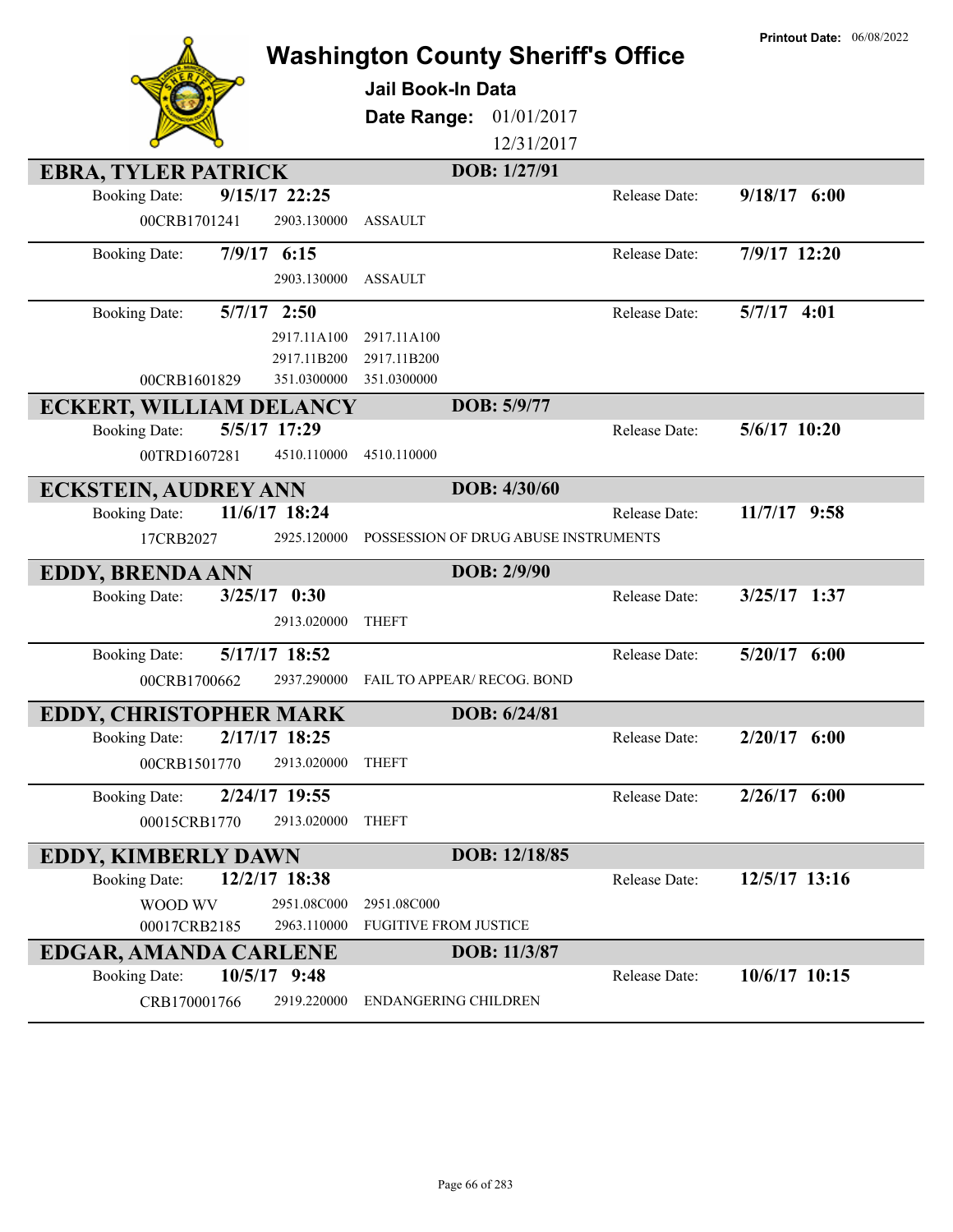|                                |                 | <b>Washington County Sheriff's Office</b><br>Jail Book-In Data<br>Date Range:<br>01/01/2017 |               | <b>Printout Date: 06/08/2022</b> |
|--------------------------------|-----------------|---------------------------------------------------------------------------------------------|---------------|----------------------------------|
|                                |                 | 12/31/2017                                                                                  |               |                                  |
|                                |                 |                                                                                             |               |                                  |
| <b>EDGAR, BRIAN KEITH</b>      |                 | DOB: 7/7/86                                                                                 |               |                                  |
| <b>Booking Date:</b>           | $12/9/17$ 0:07  |                                                                                             | Release Date: | 2/16/18 15:19                    |
| 17CR319                        | 2913.03         | UNAUTHORIZED USE OF MOTOR VEHICLE                                                           |               |                                  |
| 17CRB1758                      | 2919.22         | <b>ENDANGERING CHILDREN</b>                                                                 |               |                                  |
| 17CRB1750A                     | 2925.12         | POSSESSING DRUG ABUSE INSTRUMENTS                                                           |               |                                  |
| 17CRB1750 B                    | 2925.14         | DRUG PARAPHERNALIA                                                                          |               |                                  |
| 17CR320                        | 2937.29         | <b>BREACH OF RECOGNIZANCE</b>                                                               |               |                                  |
| <b>Booking Date:</b>           | $2/14/17$ 16:23 |                                                                                             | Release Date: | 2/22/17 13:38                    |
| 000017CRA272                   | 2911.12A200     | 2911.12A200                                                                                 |               |                                  |
| TRD1605358 C                   | 4503.210000     | DISPLAY LICENSE PLATES/VALIDATION STICKER                                                   |               |                                  |
| TRD1605358 A                   | 4510.160000     | 4510.160000                                                                                 |               |                                  |
| TRD1605358 B                   | 4511.200000     | RECKLESS OPERATION OF MOTOR VEHICLE                                                         |               |                                  |
| <b>Booking Date:</b>           | 9/27/17 13:05   |                                                                                             | Release Date: | $9/27/17$ 15:13                  |
| 00017CRB1758                   | 2919.220000     | <b>ENDANGERING CHILDREN</b>                                                                 |               |                                  |
| 0017CRB1750A                   | 2925.120000     | POSSESSION OF DRUG ABUSE INSTRUMENTS                                                        |               |                                  |
| 0017CRB1750B                   | 2925.140000     | DRUG PARAPHERNALIA                                                                          |               |                                  |
| 00017CRA1756                   | 545.0600000     | 545.0600000                                                                                 |               |                                  |
| <b>EDGAR, ERIC CHRISTOPHER</b> |                 | DOB: 11/7/84                                                                                |               |                                  |
| <b>Booking Date:</b>           | $6/30/17$ 2:10  |                                                                                             | Release Date: | 7/3/17 14:45                     |
| 00TRD1703594                   | 4511.481000     | 4511.481000                                                                                 |               |                                  |
| <b>Booking Date:</b>           | 10/27/17 1:05   |                                                                                             | Release Date: | 12/4/17 6:00                     |
| 00017CRB1956                   | 2913.020000     | <b>THEFT</b>                                                                                |               |                                  |
| 00017CRA1955                   | 2913.020000     | <b>THEFT</b>                                                                                |               |                                  |
| <b>Booking Date:</b>           | 5/24/17 15:50   |                                                                                             | Release Date: | 5/31/17 11:45                    |
| 00017CRB927B                   | 2925.110000     | POSSESSION OF DRUGS                                                                         |               |                                  |
| 00017CRB927A                   | 2925.14C100     | 2925.14C100                                                                                 |               |                                  |
| 00017TRD1974                   | 4510.160000     | 4510.160000                                                                                 |               |                                  |
| <b>Booking Date:</b>           | 1/24/17 17:13   |                                                                                             | Release Date: | $2/23/17$ 6:00                   |
| 00CRB1700151                   | 2913.020000     | <b>THEFT</b>                                                                                |               |                                  |
| 00CRB1700150                   | 2913.020000     | <b>THEFT</b>                                                                                |               |                                  |
| <b>EDWARDS, BRYCE MICHAEL</b>  |                 | DOB: 8/7/77                                                                                 |               |                                  |
| <b>Booking Date:</b>           | 8/21/17 22:18   |                                                                                             | Release Date: | $8/23/17$ 9:10                   |
| 0CRB1701503B                   | 2911.210000     | CRIMINAL/AGGRAVATED TRESPASSING                                                             |               |                                  |
| 0017CRB1503C                   | 2917.11B000     | 2917.11B000                                                                                 |               |                                  |
| 0CRB1701503A                   | 2921.320000     | OBSTRUCTING JUSTICE                                                                         |               |                                  |
| <b>EDWARDS, JAMES ORVILLE</b>  |                 | DOB: 2/10/96                                                                                |               |                                  |
| <b>Booking Date:</b>           | $8/1/17$ 2:41   |                                                                                             | Release Date: | $8/8/17$ 9:10                    |
| 000GALLIA CO                   | 2951.08A000     | 2951.08A000                                                                                 |               |                                  |
| <b>Booking Date:</b>           | $8/24/17$ 13:18 |                                                                                             | Release Date: | 8/27/17 20:44                    |
| 000GALLIA CO                   | 2951.08C000     | 2951.08C000                                                                                 |               |                                  |

**Printout Date:** 06/08/2022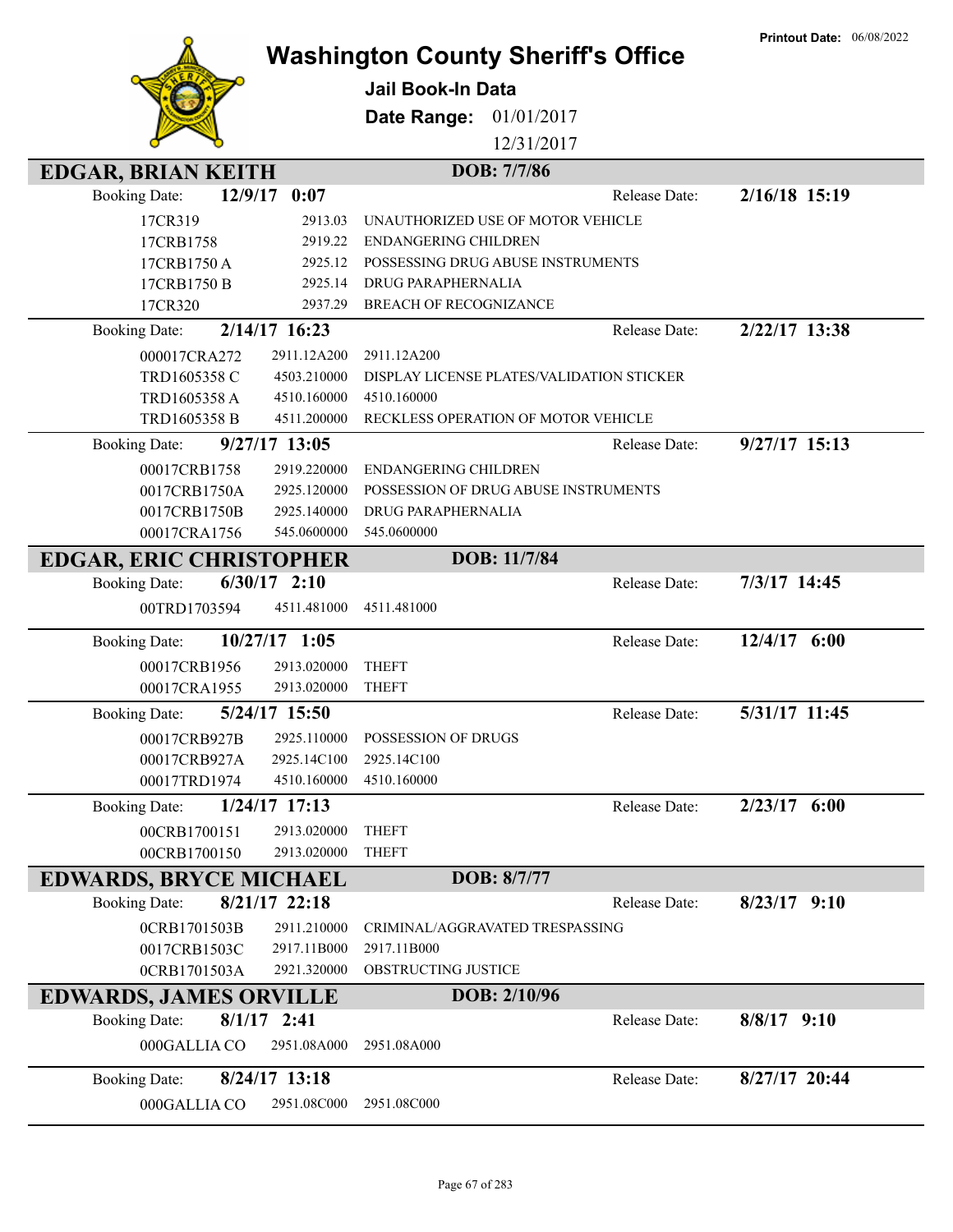|                                         | <b>Washington County Sheriff's Office</b><br><b>Jail Book-In Data</b> |               | <b>Printout Date: 06/08/2022</b> |
|-----------------------------------------|-----------------------------------------------------------------------|---------------|----------------------------------|
|                                         | 01/01/2017<br>Date Range:                                             |               |                                  |
|                                         | 12/31/2017                                                            |               |                                  |
| <b>EDWARDS, KEITH BRADLEY</b>           | DOB: 3/16/96                                                          |               |                                  |
| 3/11/17 20:46<br><b>Booking Date:</b>   |                                                                       | Release Date: | 3/14/17 21:30                    |
| 0CRB1602166B<br>2951.080000             | PROBATION VIOLATION                                                   |               |                                  |
| <b>EDWARDS, MARCIA MARIE</b>            | DOB: 4/21/69                                                          |               |                                  |
| $1/2/17$ 20:38<br><b>Booking Date:</b>  |                                                                       | Release Date: | 1/3/17 10:54                     |
| 2963.110000<br>00000174CRB7             | <b>FUGITIVE FROM JUSTICE</b>                                          |               |                                  |
| 1/24/17 22:42<br><b>Booking Date:</b>   |                                                                       | Release Date: | 1/25/17 10:55                    |
| 2963.110000                             | <b>FUGITIVE FROM JUSTICE</b>                                          |               |                                  |
| <b>EDWARDS, ZACKARY REECE</b>           | DOB: 2/26/92                                                          |               |                                  |
| $7/17/17$ 8:45<br><b>Booking Date:</b>  |                                                                       | Release Date: | 7/17/17 14:00                    |
| 2913.030000<br>00CRA1701105             | UNAUTH USE OF VEHICLE                                                 |               |                                  |
| 4510.160000<br>0TRD1703835B             | 4510.160000                                                           |               |                                  |
| 0TRD1703835C<br>4511.202000             | 4511.202000                                                           |               |                                  |
| 0TRD1703835A<br>4549.020000             | STOP AFTER ACCIDENT/EXCHANGE IDENTITY                                 |               |                                  |
| <b>EFAW, TRAVIS ALLEN</b>               | DOB: 11/27/93                                                         |               |                                  |
| $1/20/17$ 19:08<br><b>Booking Date:</b> |                                                                       | Release Date: | $1/23/17$ 18:00                  |
| TRC1605084 B<br>4511.19A1H0             | 4511.19A1H0                                                           |               |                                  |
| ELKAYAM, LYNN ANN                       | DOB: 4/23/76                                                          |               |                                  |
| 9/29/17 13:53<br><b>Booking Date:</b>   |                                                                       | Release Date: | 10/19/17 6:00                    |
| 00CRB1700122<br>2903.130000             | <b>ASSAULT</b>                                                        |               |                                  |
| 00017CRB0122<br>2951.080000             | PROBATION VIOLATION                                                   |               |                                  |
| 10/23/17 18:08<br><b>Booking Date:</b>  |                                                                       | Release Date: | $11/2/17$ 6:00                   |
| 2913.030000<br>CRB170001428             | <b>UNAUTH USE OF VEHICLE</b>                                          |               |                                  |
| 1/19/17 23:48<br><b>Booking Date:</b>   |                                                                       | Release Date: | 1/23/17 13:13                    |
| 00CRB1700122<br>2903.130000             | <b>ASSAULT</b>                                                        |               |                                  |
|                                         |                                                                       |               |                                  |
| 9/8/17 15:57<br><b>Booking Date:</b>    |                                                                       | Release Date: | 9/11/17 15:15                    |
| 2951.080000                             | PROBATION VIOLATION                                                   |               |                                  |
| <b>ELKINS, ARTHUR RAY JR</b>            | DOB: 1/18/91                                                          |               |                                  |
| 8/5/17<br>7:00<br><b>Booking Date:</b>  |                                                                       | Release Date: | 8/8/17 11:15                     |
| 2925.110000<br>00017CRB1398             | POSSESSION OF DRUGS                                                   |               |                                  |
| 2925.110000<br><b>CUYAHOGA CC</b>       | POSSESSION OF DRUGS                                                   |               |                                  |
| 4510.11A000<br>0017TRC5152B             | 4510.11A000                                                           |               |                                  |
| 17TRC5152A<br>4511.19A1A0               | 4511.19A1A0                                                           |               |                                  |
| <b>ELLIS, CARRIE ANN</b>                | DOB: 8/18/92                                                          |               |                                  |
| 4/4/17 13:01<br><b>Booking Date:</b>    |                                                                       | Release Date: | $4/10/17$ 6:00                   |
| 17CRB00020<br>513.1200000               | 513.1200000                                                           |               |                                  |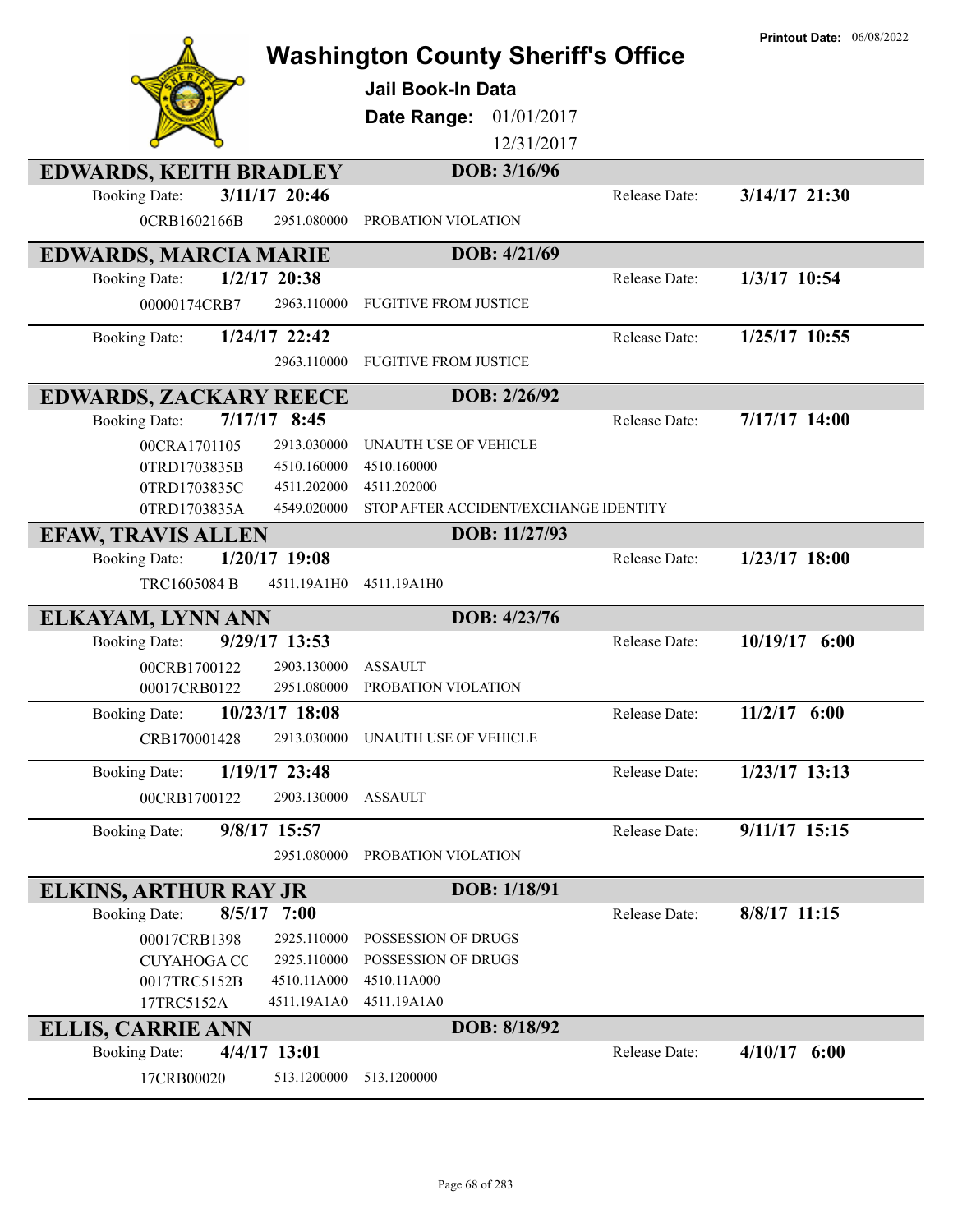|                                                                          | <b>Washington County Sheriff's Office</b>       | <b>Printout Date: 06/08/2022</b> |
|--------------------------------------------------------------------------|-------------------------------------------------|----------------------------------|
|                                                                          | <b>Jail Book-In Data</b>                        |                                  |
|                                                                          |                                                 |                                  |
|                                                                          | Date Range: 01/01/2017                          |                                  |
|                                                                          | 12/31/2017                                      |                                  |
| <b>ELLIS, JASON HOWARD</b>                                               | DOB: 8/21/80                                    |                                  |
| 5/25/17 12:42<br><b>Booking Date:</b>                                    | Release Date:                                   | $6/12/17$ $6:00$                 |
| 0000016CR179<br>2951.08A000                                              | 2951.08A000                                     |                                  |
| <b>ELLIS, KEITH EDWARD</b>                                               | DOB: 11/20/58                                   |                                  |
| 8/10/17 14:02<br><b>Booking Date:</b>                                    | Release Date:                                   | $9/15/17$ 14:05                  |
| <b>MUSKINGUM C</b><br>2705.02A000                                        | 2705.02A000                                     |                                  |
| <b>ELLISON, ELIZABETH ANN</b>                                            | DOB: 8/4/83                                     |                                  |
| 3/24/17 10:46<br><b>Booking Date:</b>                                    | Release Date:                                   | 3/27/17 11:55                    |
| 2919.210000<br>0002017AD076                                              | NONSUPPORT OF DEPENDENTS                        |                                  |
|                                                                          | DOB: 7/24/95                                    |                                  |
| <b>ELLYSON, EDWARD MICHAEL</b><br>$5/24/17$ 0:30<br><b>Booking Date:</b> | Release Date:                                   | 5/27/17 13:32                    |
|                                                                          |                                                 |                                  |
| 17CRB492<br>2919.270000                                                  | VIOLATION OF PROTECTION ORDER/CONSENT AGREEMENT |                                  |
| <b>ELSCHLAGER, WILLIAM PERRY</b>                                         | DOB: 3/19/69                                    |                                  |
| 5/17/17 19:22<br><b>Booking Date:</b>                                    | Release Date:                                   | 5/18/17 8:40                     |
|                                                                          |                                                 |                                  |
| 00000FEDERAL<br>2903.211000                                              | 2903.211000                                     |                                  |
|                                                                          | DOB: 5/15/69                                    |                                  |
| <b>EMERICK, THOMAS MICHAEL</b><br>10/19/17 16:43<br><b>Booking Date:</b> | Release Date:                                   | 10/20/17 12:46                   |
| <b>MUSKINGUM C</b><br>2925.110000                                        | POSSESSION OF DRUGS                             |                                  |
|                                                                          | DOB: 7/7/86                                     |                                  |
| <b>ENOCH, JARED ALLEN</b><br>11/10/17 19:17                              | Release Date:                                   | 11/13/17 6:00                    |
| <b>Booking Date:</b><br>0TRC1705882A<br>4511.19A1A0                      | 4511.19A1A0                                     |                                  |
|                                                                          |                                                 |                                  |
| <b>ENOMATE, EMETAYARE JONES</b>                                          | DOB: 5/6/97                                     |                                  |
| 2/3/17 11:05<br><b>Booking Date:</b>                                     | Release Date:                                   | $5/15/17$ 7:00                   |
| 00000017CR25<br>2925.030000                                              | <b>TRAFFICKING IN DRUGS</b>                     |                                  |
| 00000017CR25<br>2925.110000<br>00000017CR25<br>2925.110000               | POSSESSION OF DRUGS<br>POSSESSION OF DRUGS      |                                  |
|                                                                          | DOB: 9/16/75                                    |                                  |
| <b>ERB, ANDREW JAMES</b><br>$6/2/17$ 19:31<br><b>Booking Date:</b>       | Release Date:                                   | $6/5/17$ $6:00$                  |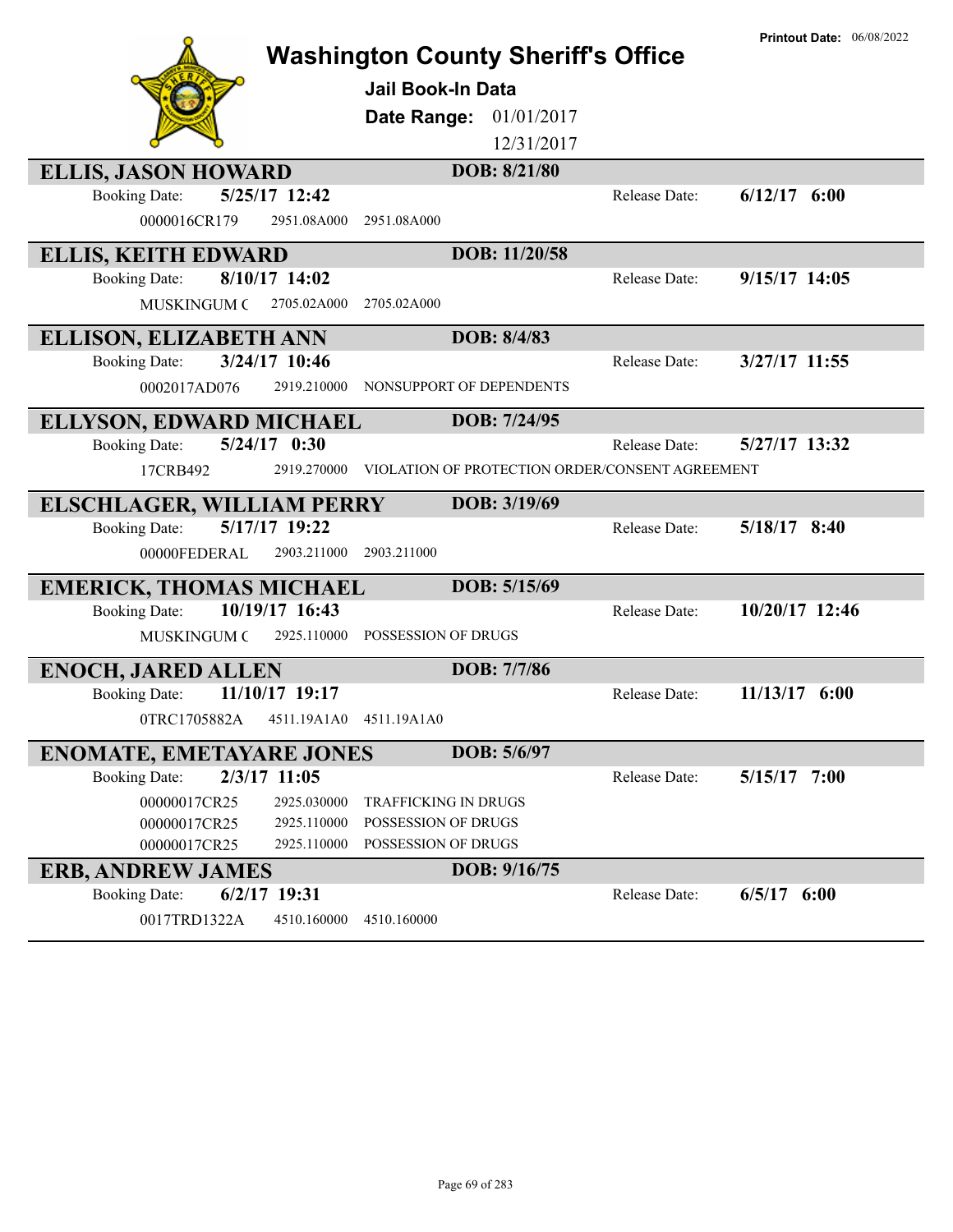|                                 |                            |                                           |               | <b>Printout Date: 06/08/2022</b> |
|---------------------------------|----------------------------|-------------------------------------------|---------------|----------------------------------|
|                                 |                            | <b>Washington County Sheriff's Office</b> |               |                                  |
|                                 |                            | <b>Jail Book-In Data</b>                  |               |                                  |
|                                 |                            | Date Range:<br>01/01/2017                 |               |                                  |
|                                 |                            |                                           |               |                                  |
|                                 |                            | 12/31/2017                                |               |                                  |
| <b>ERB, LYNSEY BROOKE</b>       |                            | DOB: 7/16/87                              |               |                                  |
| <b>Booking Date:</b>            | 4/10/17 12:17              |                                           | Release Date: | $4/19/17$ 0:08                   |
| CRA17000651A                    | 2921.120000                | <b>TAMPERING WITH EVIDENCE</b>            |               |                                  |
| CRA17000651B                    | 2927.010000                | <b>ABUSE OF CORPSE</b>                    |               |                                  |
| <b>Booking Date:</b>            | 11/20/17 16:32             |                                           | Release Date: | $2/12/18$ 8:18                   |
| <b>NOBLE CO</b>                 | 2705.02                    | CONTEMPT(FAILURE TO APPEAR)               |               |                                  |
| MONROE CO                       | 2911.12                    | <b>BURGLARY</b>                           |               |                                  |
| 17CR160                         | 2913.02                    | <b>THEFT</b>                              |               |                                  |
| 17CR160                         | 2913.03                    | UNAUTHORIZED USE OF MOTOR VEHICLE         |               |                                  |
| 17CR172                         | 2921.12                    | <b>TAMPERING W/ EVIDENCE</b>              |               |                                  |
| 17CR160                         | 2921.31                    | <b>OBSTRUCTING OFFICIAL BUSINESS</b>      |               |                                  |
| 17CR172                         | 2927.01                    | <b>ABUSE OF CORPSE</b>                    |               |                                  |
| <b>Booking Date:</b>            | 11/6/17 15:10              |                                           | Release Date: | $11/20/17$ 6:00                  |
| 000MONROE CO                    | 2911.120000                | <b>BURGLARY</b>                           |               |                                  |
| 0000017CR160                    | 2913.020000                | <b>THEFT</b>                              |               |                                  |
| 0000017CR160                    | 2913.030000                | UNAUTH USE OF VEHICLE                     |               |                                  |
| 0000017CR172                    | 2921.120000                | <b>TAMPERING WITH EVIDENCE</b>            |               |                                  |
| 0000017CR160                    | 2921.310000                | OBSTRUCTING OFFICIAL BUSINESS             |               |                                  |
| 0000017CR172                    | 2927.010000                | <b>ABUSE OF CORPSE</b>                    |               |                                  |
| <b>Booking Date:</b>            | $6/19/17$ 3:17             |                                           | Release Date: | 7/5/17 11:39                     |
| CRB170000756                    | 2911.210000                | CRIMINAL/AGGRAVATED TRESPASSING           |               |                                  |
| 00017CRA1095                    | 2913.020000                | <b>THEFT</b>                              |               |                                  |
| 000017CRB906                    | 2913.020000                | <b>THEFT</b>                              |               |                                  |
| 00017CRA1061                    | 2913.02A000                | 2913.02A000                               |               |                                  |
| <b>ERB, MITCHELL LEE</b>        |                            | DOB: 2/1/86                               |               |                                  |
| <b>Booking Date:</b>            | 4/7/17 23:58               |                                           | Release Date: | 4/9/17 13:50                     |
|                                 | 2925.120000                | POSSESSION OF DRUG ABUSE INSTRUMENTS      |               |                                  |
| <b>Booking Date:</b>            | $2/23/17$ 0:07             |                                           | Release Date: | $3/25/17$ 6:00                   |
|                                 |                            |                                           |               |                                  |
| 00CRB1700327<br>00CRB1700326    | 2705.02A000                | 2705.02A000                               |               |                                  |
| CRB1602136 A                    | 2913.020000<br>2913.020000 | <b>THEFT</b><br><b>THEFT</b>              |               |                                  |
| 000017CRB277                    | 2913.020000                | <b>THEFT</b>                              |               |                                  |
| CRB1602136 B                    | 2925.120000                | POSSESSION OF DRUG ABUSE INSTRUMENTS      |               |                                  |
| 00CRB1700328                    | 2925.120000                | POSSESSION OF DRUG ABUSE INSTRUMENTS      |               |                                  |
| <b>ERNAK, FREDERICK EARL II</b> |                            | DOB: 3/14/66                              |               |                                  |
| <b>Booking Date:</b>            | 9/3/17 16:29               |                                           | Release Date: | $9/5/17$ 20:15                   |
|                                 |                            | DOMESTIC VIOLENCE                         |               |                                  |
| 17CRB1582B<br>17CRB1582A        | 2919.250000<br>2923.150000 | USING WEAPONS WHILE INTOXICATED           |               |                                  |
| 17CRB1582C                      | 2925.110000                | POSSESSION OF DRUGS                       |               |                                  |
| 17CRB1582D                      | 2925.140000                | DRUG PARAPHERNALIA                        |               |                                  |
|                                 |                            |                                           |               |                                  |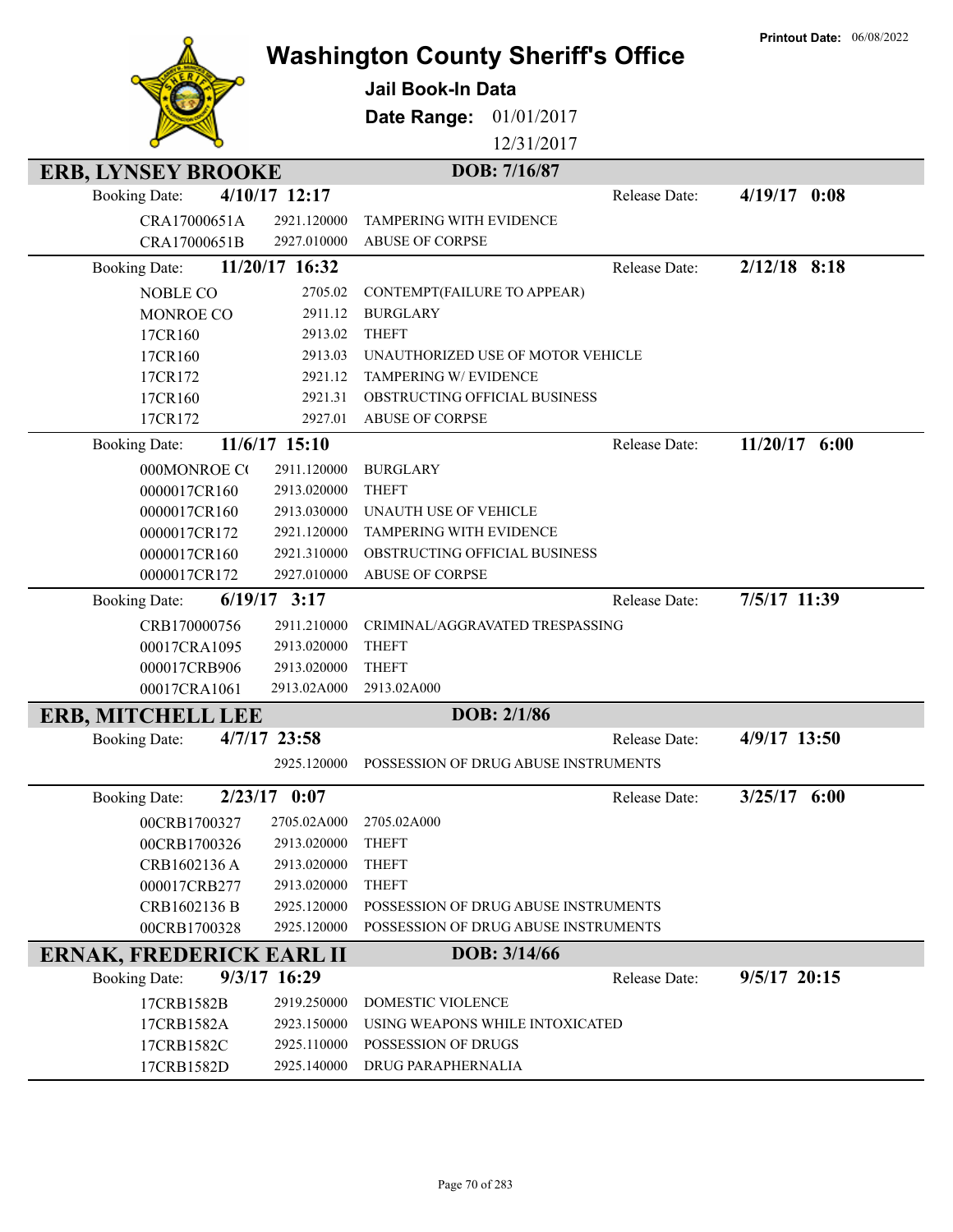|                                 |                            | <b>Washington County Sheriff's Office</b>                |               | <b>Printout Date: 06/08/2022</b> |
|---------------------------------|----------------------------|----------------------------------------------------------|---------------|----------------------------------|
|                                 |                            | <b>Jail Book-In Data</b>                                 |               |                                  |
|                                 |                            |                                                          |               |                                  |
|                                 |                            | Date Range:<br>01/01/2017                                |               |                                  |
|                                 |                            | 12/31/2017                                               |               |                                  |
| <b>ESPY, BROOKS LEROY JR</b>    |                            | DOB: 8/18/59                                             |               |                                  |
| <b>Booking Date:</b>            | $6/27/17$ 9:38             |                                                          | Release Date: | $7/20/17$ 8:15                   |
| 0000016CR345                    | 2913.020000                | <b>THEFT</b>                                             |               |                                  |
| <b>Booking Date:</b>            | 9/11/17 11:59              |                                                          | Release Date: | 9/11/17 16:45                    |
| 00IN TRANSIT                    | 0IN TRANSIT                | 0IN TRANSIT                                              |               |                                  |
| 0000016CR345                    | 2913.020000                | <b>THEFT</b>                                             |               |                                  |
| <b>ESTEP, ALICE FAYE</b>        |                            | DOB: 7/2/82                                              |               |                                  |
| <b>Booking Date:</b>            | 3/29/17 17:55              |                                                          | Release Date: | $4/13/17$ 7:10                   |
| 000MORGAN CO                    | 2705.02A000                | 2705.02A000                                              |               |                                  |
| 0000016CR149                    | 2925.110000                | POSSESSION OF DRUGS                                      |               |                                  |
| 0000016CR149                    | 2925.110000                | POSSESSION OF DRUGS                                      |               |                                  |
| <b>Booking Date:</b>            | 8/18/17 21:24              |                                                          | Release Date: | 11/22/17 8:54                    |
| 000MORGAN CO                    | 2705.020000                | <b>CONTEMPT OF COURT</b>                                 |               |                                  |
| 0000016CR149                    | 2925.110000                | POSSESSION OF DRUGS                                      |               |                                  |
| 0000017CR178                    | 2937.990000                | FAIL TO APPEAR                                           |               |                                  |
| <b>EVANS, DAVID WAYNE</b>       |                            | DOB: 12/6/75                                             |               |                                  |
| <b>Booking Date:</b>            | 2/21/17 12:57              |                                                          | Release Date: | 4/10/17 11:22                    |
| CRB170000243                    | 2925.130000                | PERMITTING DRUG ABUSE                                    |               |                                  |
| CRB160001949                    | 2925.130000                | PERMITTING DRUG ABUSE                                    |               |                                  |
| 17CRB243                        | 2951.080000                | PROBATION VIOLATION                                      |               |                                  |
| <b>EVANS, RODRIQUIES MARQUS</b> |                            | DOB: 8/6/90                                              |               |                                  |
| <b>Booking Date:</b>            | $9/22/17$ 2:55             |                                                          | Release Date: | 9/26/17 17:40                    |
| 0CRA1701718A                    | 2925.030000                | <b>TRAFFICKING IN DRUGS</b>                              |               |                                  |
| 0CRA1701718B                    | 2925.030000                | TRAFFICKING IN DRUGS                                     |               |                                  |
| <b>EWERS, JOSHUA AARON</b>      |                            | DOB: 4/12/89                                             |               |                                  |
| 7/2/17<br><b>Booking Date:</b>  | 2:49                       |                                                          | Release Date: | 7/5/17 14:57                     |
| 0CRB17001178                    | 2909.060000                | <b>CRIMINAL DAMAGING</b>                                 |               |                                  |
| 0CRA17001177                    | 2921.331000                | 2921.331000                                              |               |                                  |
| 0TRC1704201D                    | 4511.120000                | OBEY TRAFFIC CONTROL DEVICES                             |               |                                  |
| 0TRC1704201A                    | 4511.19A1A0                | 4511.19A1A0                                              |               |                                  |
| 0TRC1704201B<br>0TRC1704201C    | 4511.210000<br>4511.330000 | <b>SPEED LIMITS</b><br>RULES FOR DRIVING IN MARKED LANES |               |                                  |
|                                 |                            |                                                          |               |                                  |
| <b>EXLINE, HOLLY JO</b>         |                            | DOB: 1/2/95                                              |               |                                  |
| <b>Booking Date:</b>            | 10/6/17 17:33              |                                                          | Release Date: | 11/21/17 10:42                   |
| 00000FEDERAL                    | 2925.110000                | POSSESSION OF DRUGS                                      |               |                                  |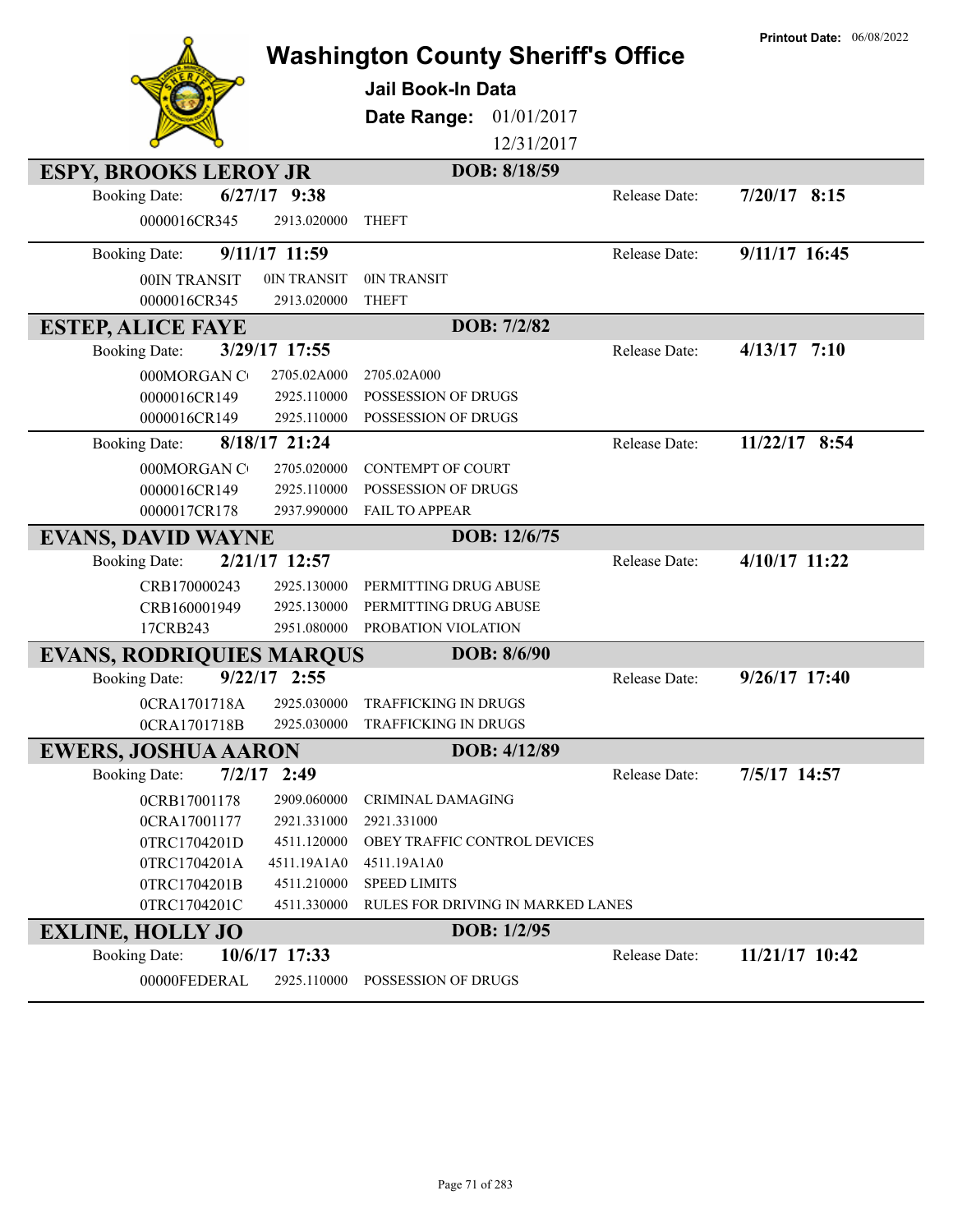|                                        | <b>Washington County Sheriff's Office</b> |               |                                               | <b>Printout Date: 06/08/2022</b> |
|----------------------------------------|-------------------------------------------|---------------|-----------------------------------------------|----------------------------------|
|                                        | <b>Jail Book-In Data</b>                  |               |                                               |                                  |
|                                        |                                           |               |                                               |                                  |
|                                        | <b>Date Range: 01/01/2017</b>             |               |                                               |                                  |
|                                        |                                           | 12/31/2017    |                                               |                                  |
| <b>FACKELMAN, MICHAEL ROBERT</b>       |                                           | DOB: 12/17/90 |                                               |                                  |
| 9/1/17 19:09<br><b>Booking Date:</b>   |                                           |               | Release Date:                                 | $9/4/17$ 6:00                    |
| TRC1702641 A<br>4511.194000            | 4511.194000                               |               |                                               |                                  |
| 8/25/17 20:47<br><b>Booking Date:</b>  |                                           |               | Release Date:                                 | $8/28/17$ 6:00                   |
| 00017TRC2641<br>4511.194000            | 4511.194000                               |               |                                               |                                  |
| $5/7/17$ 3:43<br><b>Booking Date:</b>  |                                           |               | Release Date:                                 | 5/7/17 15:57                     |
| 4511.19A1A0                            | 4511.19A1A0                               |               |                                               |                                  |
| 4511.250000                            | LANES OF TRAVEL UPON ROADWAYS             |               |                                               |                                  |
| <b>FARLEY, JAMES PAUL II</b>           |                                           | DOB: 1/4/75   |                                               |                                  |
| $2/25/17$ 0:48<br><b>Booking Date:</b> |                                           |               | Release Date:                                 | $2/27/17$ 11:13                  |
| 2919.250000<br>CRB17000354A            | <b>DOMESTIC VIOLENCE</b>                  |               |                                               |                                  |
| 2919.250000<br>CRB17000354B            | DOMESTIC VIOLENCE                         |               |                                               |                                  |
| <b>FARMER, ELI BOONE</b>               |                                           | DOB: 6/13/81  |                                               |                                  |
| 2/13/17 22:35<br><b>Booking Date:</b>  |                                           |               | Release Date:                                 | $2/14/17$ 5:40                   |
| <b>GALLIPOLIS P</b><br>2951.08C000     | 2951.08C000                               |               |                                               |                                  |
| <b>FARMER, JESSE CLINTON</b>           |                                           | DOB: 10/26/96 |                                               |                                  |
| $2/21/17$ 0:47<br><b>Booking Date:</b> |                                           |               | Release Date:                                 | $2/23/17$ 6:00                   |
| 00017CRB312B<br>2917.11B200            | 2917.11B200                               |               |                                               |                                  |
| 17CRB312A<br>4301.69E100               | 4301.69E100                               |               |                                               |                                  |
| <b>FARNER, JEFFREY CARL</b>            |                                           | DOB: 8/20/67  |                                               |                                  |
| 8/11/17 15:44<br><b>Booking Date:</b>  |                                           |               | Release Date:                                 | 9/19/17 10:55                    |
| 4511.19A1A0<br>00LICKING CO            | 4511.19A1A0                               |               |                                               |                                  |
| <b>FARNESE, DARREN CRAIG</b>           |                                           | DOB: 7/19/94  |                                               |                                  |
| 6/14/17 13:59<br><b>Booking Date:</b>  |                                           |               | Release Date:                                 | $9/29/17$ 7:15                   |
| 0000016CR154<br>2921.340000            | <b>ESCAPE</b>                             |               |                                               |                                  |
| CRA160000752<br>2921.340000            | <b>ESCAPE</b>                             |               |                                               |                                  |
| 0000016CR154<br>2950.05                |                                           |               | SEX OFFENDER/FAIL TO NOTIFY CHANGE OF ADDRESS |                                  |
| CRA160000871<br>2950.050000            |                                           |               | SEX OFFENDER/FAIL TO NOTIFY CHANGE OF ADDRESS |                                  |
| CRA160000872<br>2950.050000            |                                           |               | SEX OFFENDER/FAIL TO NOTIFY CHANGE OF ADDRESS |                                  |
| 000000PAROLE<br>2967.150000            | PAROLE VIOLATION                          |               |                                               |                                  |
| <b>FARNSWORTH, CODY AARON</b>          |                                           | DOB: 12/24/96 |                                               |                                  |
| $7/16/17$ 1:36<br><b>Booking Date:</b> |                                           |               | Release Date:                                 | $7/16/17$ 3:50                   |
| 4301.69E100                            | 4301.69E100                               |               |                                               |                                  |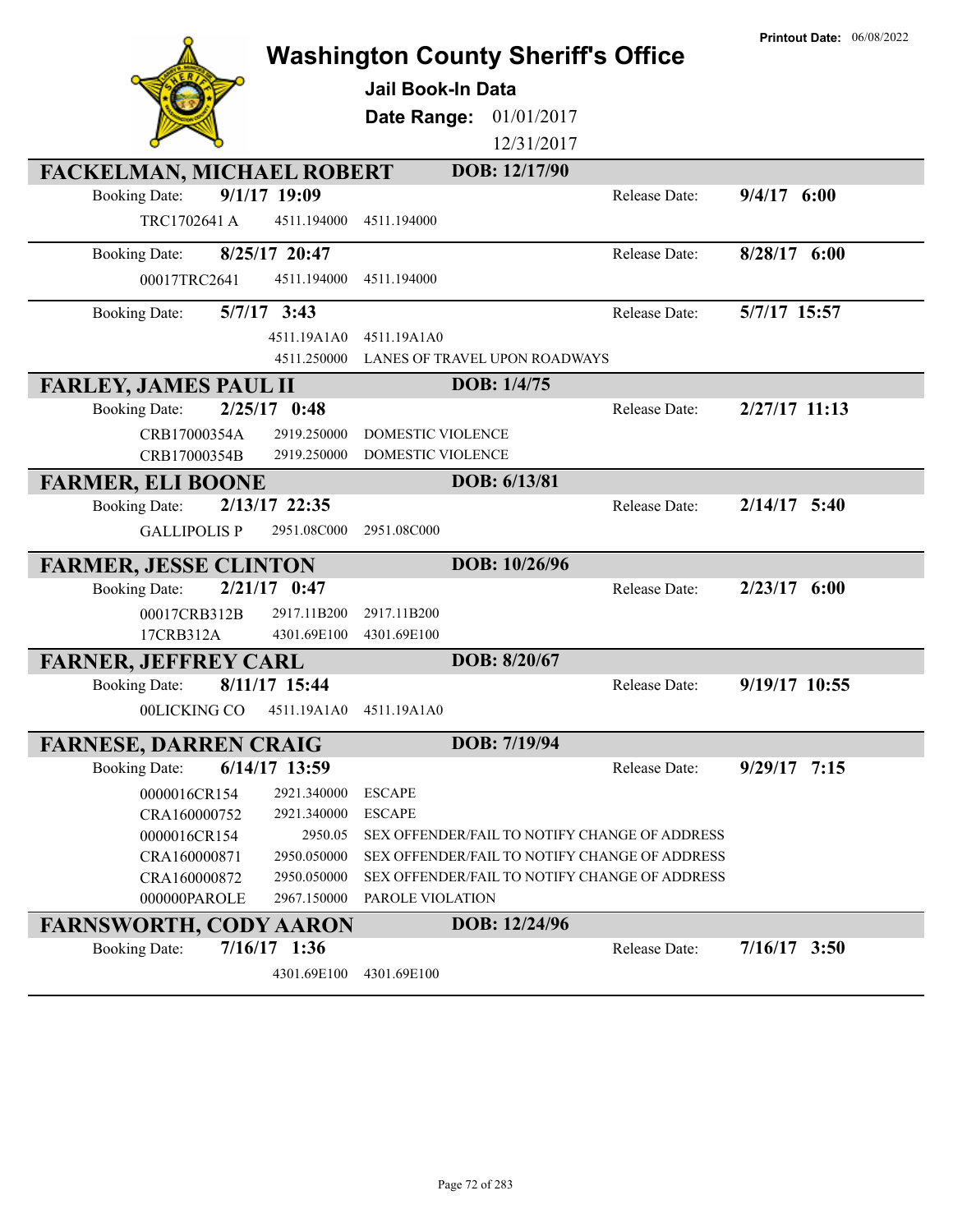|                                  |                 | Jail Book-In Data                  |               |                 |
|----------------------------------|-----------------|------------------------------------|---------------|-----------------|
|                                  |                 | 01/01/2017<br>Date Range:          |               |                 |
|                                  |                 | 12/31/2017                         |               |                 |
| <b>FARNSWORTH, DALLAS WILLEY</b> |                 | DOB: 8/1/73                        |               |                 |
| <b>Booking Date:</b>             | $2/10/17$ 23:32 |                                    | Release Date: | 2/16/17 14:25   |
| 00CRA1700253                     | 2919.250000     | <b>DOMESTIC VIOLENCE</b>           |               |                 |
| <b>Booking Date:</b>             | $6/21/17$ 20:15 |                                    | Release Date: | 6/22/17 11:38   |
|                                  | 2917.110000     | DISORDERLY CONDUCT                 |               |                 |
| <b>Booking Date:</b>             | $6/28/17$ 1:09  |                                    | Release Date: | $6/28/17$ 15:02 |
|                                  | 2917.110000     | DISORDERLY CONDUCT                 |               |                 |
| <b>Booking Date:</b>             | $6/29/17$ 1:31  |                                    | Release Date: | $6/29/17$ 14:09 |
|                                  | 2917.110000     | DISORDERLY CONDUCT                 |               |                 |
| <b>Booking Date:</b>             | 12/16/17 0:11   |                                    | Release Date: | 12/16/17 11:57  |
|                                  | 2913.020000     | <b>THEFT</b>                       |               |                 |
| <b>Booking Date:</b>             | 3/18/17 19:17   |                                    | Release Date: | 3/19/17 13:00   |
|                                  | 2917.110000     | DISORDERLY CONDUCT                 |               |                 |
|                                  | 2925.140000     | DRUG PARAPHERNALIA                 |               |                 |
| <b>Booking Date:</b>             | $8/13/17$ 2:22  |                                    | Release Date: | $9/11/17$ 6:00  |
| 00017CRB1198                     | 2917.11B200     | 2917.11B200                        |               |                 |
| 00017CRB1106                     | 2917.11B200     | 2917.11B200                        |               |                 |
| 00017CRB1169                     | 2917.11B200     | 2917.11B200                        |               |                 |
| 00017CRB1244                     | 2937.290000     | <b>FAIL TO APPEAR/ RECOG. BOND</b> |               |                 |

**Washington County Sheriff's Office**

 $\lambda$ 

**Printout Date:** 06/08/2022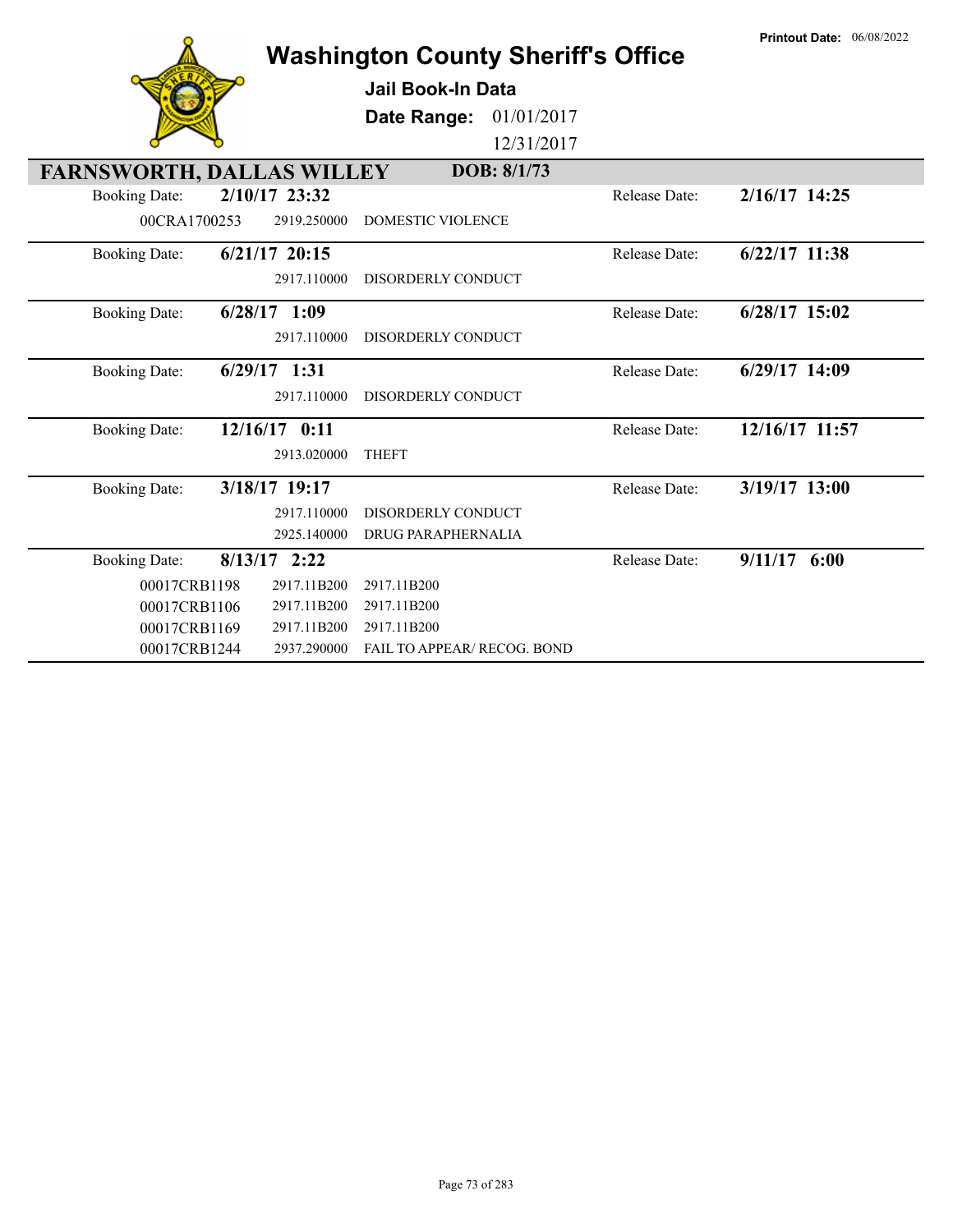|                               |                 | <b>Washington County Sheriff's Office</b><br><b>Jail Book-In Data</b><br>01/01/2017<br>Date Range: |               | <b>Printout Date: 06/08/2022</b> |
|-------------------------------|-----------------|----------------------------------------------------------------------------------------------------|---------------|----------------------------------|
|                               |                 | 12/31/2017                                                                                         |               |                                  |
|                               |                 |                                                                                                    |               |                                  |
| <b>FARNSWORTH, KELLY JANE</b> |                 | DOB: 2/19/88                                                                                       |               |                                  |
| <b>Booking Date:</b>          | 7/3/17 21:20    |                                                                                                    | Release Date: | 7/21/17 12:40                    |
| 17CRB1190A                    | 2913.020000     | <b>THEFT</b>                                                                                       |               |                                  |
| 17CRB1194                     | 2913.020000     | <b>THEFT</b>                                                                                       |               |                                  |
| 17CRB1190B                    | 2921.310000     | OBSTRUCTING OFFICIAL BUSINESS                                                                      |               |                                  |
| 17CRB1191                     | 2921.330000     | RESIST ARREST OR FAIL TO COMPLY WITH POLICE ORDER/SIGN                                             |               |                                  |
| 00CRB1701237                  | 509.0300000     | 509.0300000                                                                                        |               |                                  |
| <b>Booking Date:</b>          | 8/21/17 18:02   |                                                                                                    | Release Date: | $8/22/17$ 6:00                   |
|                               | 2917.110000     | DISORDERLY CONDUCT                                                                                 |               |                                  |
| <b>Booking Date:</b>          | $1/4/17$ 18:07  |                                                                                                    | Release Date: | $1/4/17$ 21:12                   |
|                               | 2917.11A000     | 2917.11A000                                                                                        |               |                                  |
| <b>Booking Date:</b>          | 4/14/17 12:45   |                                                                                                    | Release Date: | $5/21/17$ 6:00                   |
| CRA1700648 B                  | 2903.130000     | <b>ASSAULT</b>                                                                                     |               |                                  |
| 00CRB170086A                  | 2913.020000     | <b>THEFT</b>                                                                                       |               |                                  |
| 00CRB1602249                  | 2913.020000     | <b>THEFT</b>                                                                                       |               |                                  |
| CRA1700648 A                  | 2919.250000     | DOMESTIC VIOLENCE                                                                                  |               |                                  |
| <b>Booking Date:</b>          | $1/14/17$ 20:06 |                                                                                                    | Release Date: | 1/22/17 20:35                    |
| 00CRB170086C                  | 2911.210000     | CRIMINAL/AGGRAVATED TRESPASSING                                                                    |               |                                  |
| 00CRB170086A                  | 2913.020000     | <b>THEFT</b>                                                                                       |               |                                  |
| 00CRB170086B                  | 2925.120000     | POSSESSION OF DRUG ABUSE INSTRUMENTS                                                               |               |                                  |
| <b>Booking Date:</b>          | 4/7/17 13:22    |                                                                                                    | Release Date: | 4/7/17 15:24                     |
|                               | 2903.13A000     | 2903.13A000                                                                                        |               |                                  |
|                               | 2919.250000     | <b>DOMESTIC VIOLENCE</b>                                                                           |               |                                  |
| <b>Booking Date:</b>          | 7/23/17 22:59   |                                                                                                    | Release Date: | 6:00<br>8/21/17                  |
| 0017CRB1325A                  | 2913.020000     | <b>THEFT</b>                                                                                       |               |                                  |
| 0017CRB1325C                  | 2921.310000     | OBSTRUCTING OFFICIAL BUSINESS                                                                      |               |                                  |
| 0017CRB1325D                  | 2921.330000     | RESIST ARREST OR FAIL TO COMPLY WITH POLICE ORDER/SIGN                                             |               |                                  |
| 0017CRB1325B                  | 2925.120000     | POSSESSION OF DRUG ABUSE INSTRUMENTS                                                               |               |                                  |
| <b>Booking Date:</b>          | $2/16/17$ 22:27 |                                                                                                    | Release Date: | 2/16/17 23:44                    |
| <b>VINTON CO</b>              | 2705.020000     | <b>CONTEMPT OF COURT</b>                                                                           |               |                                  |
| <b>Booking Date:</b>          | 8/31/17 23:08   |                                                                                                    | Release Date: | $9/1/17$ 12:02                   |
| 00017CRB1504                  | 2917.110000     | DISORDERLY CONDUCT                                                                                 |               |                                  |
| <b>Booking Date:</b>          | 10/6/17 8:38    |                                                                                                    | Release Date: | 10/30/17 16:45                   |
| 0000017CR232                  | 2903.02A000     | 2903.02A000                                                                                        |               |                                  |
| 0000017CR232                  | 2903.110000     | FELONIOUS ASSAULT                                                                                  |               |                                  |
| 0000017CR232                  | 2903.110000     | FELONIOUS ASSAULT                                                                                  |               |                                  |
| 0000017CR232                  | 2903.130000     | <b>ASSAULT</b>                                                                                     |               |                                  |
| 0000017CR232                  | 2913.020000     | <b>THEFT</b>                                                                                       |               |                                  |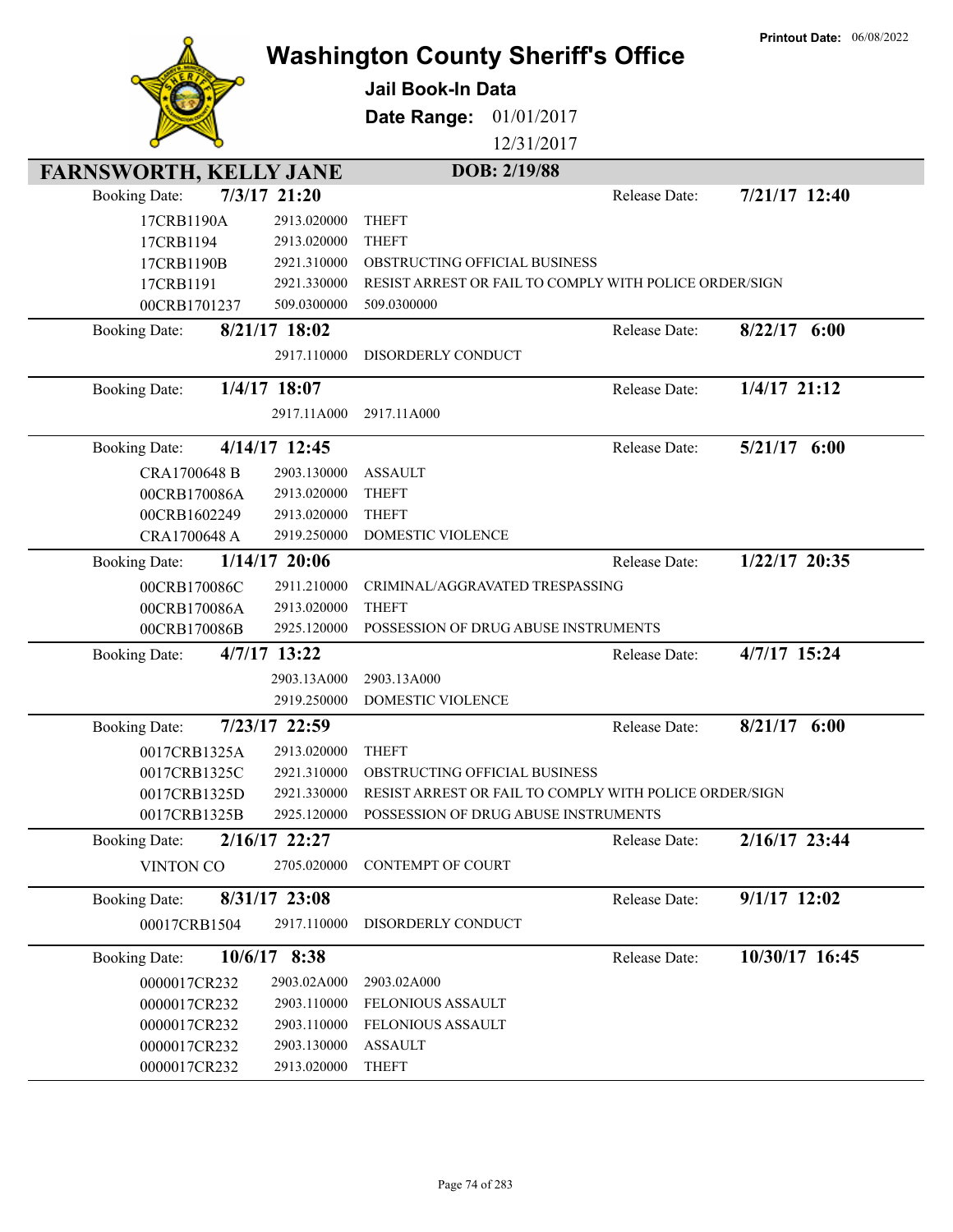|                                                          |                            | <b>Washington County Sheriff's Office</b>                      |               | <b>Printout Date: 06/08/2022</b> |
|----------------------------------------------------------|----------------------------|----------------------------------------------------------------|---------------|----------------------------------|
|                                                          |                            | Jail Book-In Data                                              |               |                                  |
|                                                          |                            |                                                                |               |                                  |
|                                                          |                            | Date Range:<br>01/01/2017                                      |               |                                  |
|                                                          |                            | 12/31/2017                                                     |               |                                  |
| 3/2/17 20:39<br><b>Booking Date:</b>                     |                            |                                                                | Release Date: | 3/3/17 11:56                     |
| CRB1700086                                               | 2913.020000                | <b>THEFT</b>                                                   |               |                                  |
| 00CRB1602249                                             | 2913.020000                | <b>THEFT</b>                                                   |               |                                  |
| 00CRB1700027                                             | 2917.11A200                | 2917.11A200                                                    |               |                                  |
| 00CRB1700206                                             | 2925.110000                | POSSESSION OF DRUGS                                            |               |                                  |
| 00CRB1700380                                             | 2937.290000                | FAIL TO APPEAR/ RECOG. BOND                                    |               |                                  |
| <b>Booking Date:</b>                                     | 11/6/17 8:04               |                                                                | Release Date: | 1/3/18 11:40                     |
| 000VINTON CO                                             | 2705.020000                | <b>CONTEMPT OF COURT</b>                                       |               |                                  |
| 0000017CR232                                             | 2903.110000                | <b>FELONIOUS ASSAULT</b>                                       |               |                                  |
| 0000017CR232                                             | 2903.110000                | <b>FELONIOUS ASSAULT</b>                                       |               |                                  |
| 0000017CR232                                             | 2903.130000                | <b>ASSAULT</b>                                                 |               |                                  |
| 0000017CR232                                             | 2913.020000                | <b>THEFT</b>                                                   |               |                                  |
| 0000017CR294                                             | 2919.250000                | DOMESTIC VIOLENCE                                              |               |                                  |
| 00017CRB2025                                             | 2919.270000<br>2923.02A000 | VIOLATION OF PROTECTION ORDER/CONSENT AGREEMENT<br>2923.02A000 |               |                                  |
| 0000017CR232                                             |                            |                                                                |               |                                  |
| <b>Booking Date:</b>                                     | 9/11/17 19:41              |                                                                | Release Date: | 9/22/17 15:41                    |
| 00CRB1701625                                             | 2913.020000                | <b>THEFT</b>                                                   |               |                                  |
| <b>Booking Date:</b>                                     | 3/20/17 23:16              |                                                                | Release Date: | 3/29/17 18:45                    |
| 17CRA488                                                 | 2919.250000                | DOMESTIC VIOLENCE                                              |               |                                  |
| <b>Booking Date:</b>                                     | 6/18/17 18:28              |                                                                | Release Date: | 6/30/17 14:07                    |
| 00CRA1701078                                             | 2919.250000                | DOMESTIC VIOLENCE                                              |               |                                  |
| 00CRB1701079                                             | 2921.330000                | RESIST ARREST OR FAIL TO COMPLY WITH POLICE ORDER/SIGN         |               |                                  |
| <b>FARNSWORTH, MICHAEL JAMES</b>                         |                            | DOB: 2/11/89                                                   |               |                                  |
| <b>Booking Date:</b>                                     | 1/12/17 23:59              |                                                                | Release Date: | 3/13/17<br>6:00                  |
| 00016CRB749A                                             | 2903.130000                | <b>ASSAULT</b>                                                 |               |                                  |
| 00016CRB1211                                             | 2937.290000                | FAIL TO APPEAR/ RECOG. BOND                                    |               |                                  |
| 00015TRC5337                                             | 2951.080000                | PROBATION VIOLATION                                            |               |                                  |
| TRC15005337B                                             | 4511.19A1D0                | 4511.19A1D0                                                    |               |                                  |
| <b>Booking Date:</b>                                     | 10/15/17 22:55             |                                                                | Release Date: | 11/5/17 6:00                     |
| 00017CRB1877                                             | 2905.030000                | UNLAWFUL RESTRAINT                                             |               |                                  |
|                                                          |                            | DOB: 11/6/60                                                   |               |                                  |
| <b>FARNSWORTH, RICHARD WAYNE</b><br><b>Booking Date:</b> | 9/20/17 11:44              |                                                                | Release Date: | $9/20/17$ 12:00                  |
|                                                          |                            |                                                                |               |                                  |
| 0000017CR196                                             | 2903.120000                | AGGRAVATED ASSAULT                                             |               |                                  |
| <b>Booking Date:</b>                                     | 10/6/17 23:09              |                                                                | Release Date: | $11/1/17$ 6:00                   |
| 0000017CR196                                             | 2903.120000                | AGGRAVATED ASSAULT                                             |               |                                  |
| <b>Booking Date:</b>                                     | 11/3/17 18:25              |                                                                | Release Date: | 11/28/17 6:00                    |
| 0000017CR196                                             | 2903.120000                | AGGRAVATED ASSAULT                                             |               |                                  |
|                                                          |                            |                                                                |               |                                  |
| <b>Booking Date:</b>                                     | $6/12/17$ 15:29            |                                                                | Release Date: | 7/19/17 12:43                    |
| 0000017CR115                                             | 2903.110000                | FELONIOUS ASSAULT                                              |               |                                  |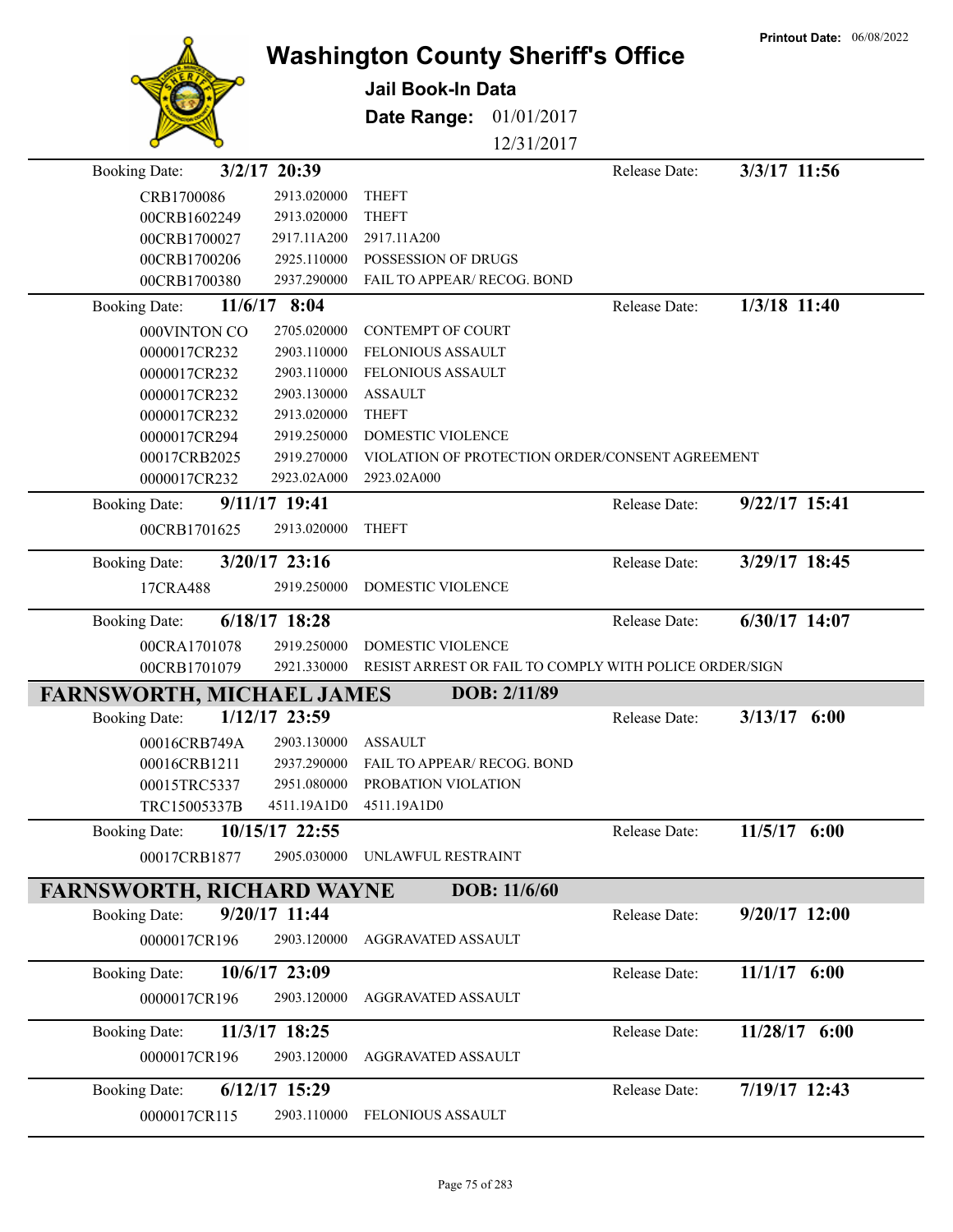|                                  |                 | <b>Washington County Sheriff's Office</b> |                                               |               | <b>Printout Date: 06/08/2022</b> |
|----------------------------------|-----------------|-------------------------------------------|-----------------------------------------------|---------------|----------------------------------|
|                                  |                 |                                           |                                               |               |                                  |
|                                  |                 | Jail Book-In Data                         |                                               |               |                                  |
|                                  |                 | Date Range:                               | 01/01/2017                                    |               |                                  |
|                                  |                 |                                           | 12/31/2017                                    |               |                                  |
| <b>FEATHER, COURTNEY MICHELE</b> |                 |                                           | DOB: 5/7/83                                   |               |                                  |
| <b>Booking Date:</b>             | 4/14/17 19:14   |                                           |                                               | Release Date: | $4/24/17$ 6:00                   |
| 0TRC1700538A                     | 4511.19A1A0     | 4511.19A1A0                               |                                               |               |                                  |
| <b>FELIX, AARON ANDRE</b>        |                 |                                           | DOB: 1/21/75                                  |               |                                  |
| <b>Booking Date:</b>             | 5/2/17 19:06    |                                           |                                               | Release Date: | 5/5/17 15:06                     |
| <b>MUSKINGUM C</b>               | 2705.020000     | <b>CONTEMPT OF COURT</b>                  |                                               |               |                                  |
| <b>FELLURE, PAMELA RUTH</b>      |                 |                                           | DOB: 7/2/80                                   |               |                                  |
| <b>Booking Date:</b>             | 8/9/17 11:34    |                                           |                                               | Release Date: | $8/22/17$ 11:26                  |
| 00CRB1700067                     | 2705.02A000     | 2705.02A000                               |                                               |               |                                  |
| 00CRB1700098                     | 2913.020000     | <b>THEFT</b>                              |                                               |               |                                  |
| 00CRB1700372                     | 2937.290000     | <b>FAIL TO APPEAR/ RECOG. BOND</b>        |                                               |               |                                  |
| <b>Booking Date:</b>             | $1/20/17$ 20:08 |                                           |                                               | Release Date: | $1/24/17$ 6:00                   |
| 00TRD1103821                     | 4510.160000     | 4510.160000                               |                                               |               |                                  |
|                                  |                 |                                           |                                               |               |                                  |
| <b>Booking Date:</b>             | 1/11/17 13:34   |                                           |                                               | Release Date: | 1/11/17 22:54                    |
| 00TRD1103821                     | 4510.160000     | 4510.160000                               |                                               |               |                                  |
| FELTON, TYCE LEE                 |                 |                                           | DOB: 7/31/98                                  |               |                                  |
| <b>Booking Date:</b>             | 7/10/17 19:01   |                                           |                                               | Release Date: | $7/13/17$ 6:00                   |
| 17CRB1102                        | 4301.69E100     | 4301.69E100                               |                                               |               |                                  |
| <b>Booking Date:</b>             | 12/11/17 22:12  |                                           |                                               | Release Date: | 12/14/17 6:00                    |
| 0017TRD6642B                     | 4510.110000     | 4510.110000                               |                                               |               |                                  |
| <b>FEREBEE, TRICIA VELNETTE</b>  |                 |                                           | DOB: 12/30/81                                 |               |                                  |
| <b>Booking Date:</b>             | 12/24/17 18:07  |                                           |                                               | Release Date: | 12/27/17 6:00                    |
| 0017TRC7279A                     | 4511.194000     | 4511.194000                               |                                               |               |                                  |
| <b>Booking Date:</b>             | 11/9/17 19:46   |                                           |                                               | Release Date: | 11/10/17 7:30                    |
|                                  | 4301.620000     | <b>OPEN CONTAINER</b>                     |                                               |               |                                  |
|                                  | 4511.194000     | 4511.194000                               |                                               |               |                                  |
| <b>FIELDER, JERRY NMN</b>        |                 |                                           | DOB: 6/6/92                                   |               |                                  |
| <b>Booking Date:</b>             | 7/23/17 12:13   |                                           |                                               | Release Date: | $9/19/17$ 6:00                   |
| 0017CRA1313A                     | 2903.02A000     | 2903.02A000                               |                                               |               |                                  |
| 0CRB1701387A                     | 2903.210000     |                                           | AGGRAVATED MENACING OR STALKING               |               |                                  |
| 00017CRA131B                     | 2923.162000     | 2923.162000                               |                                               |               |                                  |
| 0CRB1701387B                     | 2923.162000     | 2923.162000                               |                                               |               |                                  |
| <b>FIELDS, ANTHONY ERICKSON</b>  |                 |                                           | DOB: 10/30/89                                 |               |                                  |
| <b>Booking Date:</b>             | 10/8/17 3:47    |                                           |                                               | Release Date: | 10/24/17 14:00                   |
| 00CRA1701819                     | 2921.360000     |                                           | CONVEY PROHIBITED ITEMS TO DETENTION FACILITY |               |                                  |
| 00CRB1701821                     | 2925.110000     | POSSESSION OF DRUGS                       |                                               |               |                                  |
| 00CRA1701820                     | 2925.110000     | POSSESSION OF DRUGS                       |                                               |               |                                  |
| TRC1706582 B                     | 4510.120000     | 4510.120000                               |                                               |               |                                  |
| TRC1706582 A                     | 4511.19A1A0     | 4511.19A1A0                               |                                               |               |                                  |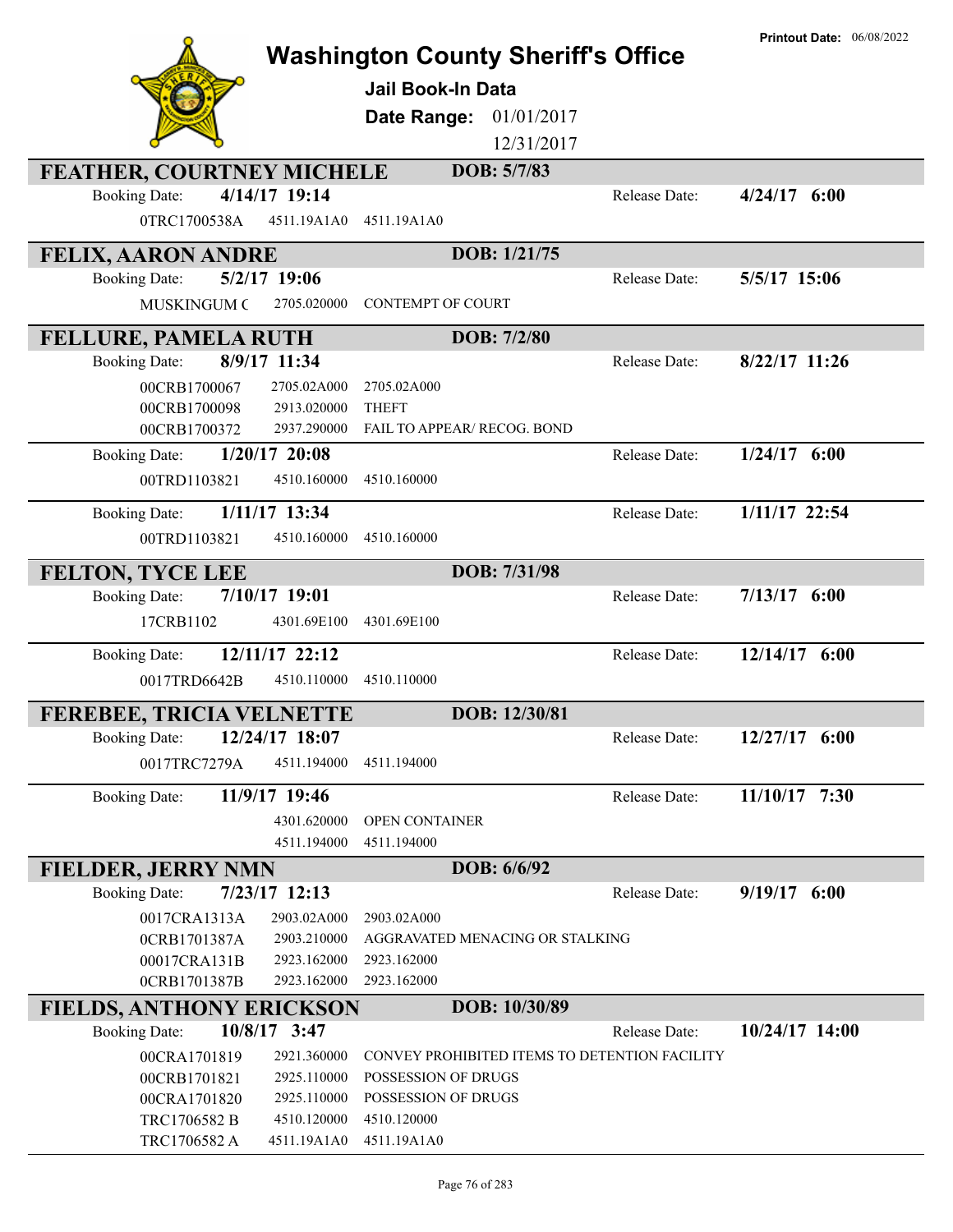|                                                                     | <b>Washington County Sheriff's Office</b> |               | <b>Printout Date: 06/08/2022</b> |
|---------------------------------------------------------------------|-------------------------------------------|---------------|----------------------------------|
|                                                                     | <b>Jail Book-In Data</b>                  |               |                                  |
|                                                                     | <b>Date Range: 01/01/2017</b>             |               |                                  |
|                                                                     | 12/31/2017                                |               |                                  |
| <b>FINCH, JOSHUA DILLON</b>                                         | DOB: 10/5/87                              |               |                                  |
| 7/26/17 13:19<br><b>Booking Date:</b>                               |                                           | Release Date: | 11/8/17 10:37                    |
| 00000FEDERAL<br>2923.162000                                         | 2923.162000                               |               |                                  |
| <b>FISHER, ERIK LEE</b>                                             | DOB: 12/4/81                              |               |                                  |
| 11/21/17 19:34<br><b>Booking Date:</b>                              |                                           | Release Date: | 11/22/17 10:08                   |
| 000000000STS<br>2967.150000                                         | PAROLE VIOLATION                          |               |                                  |
| <b>FISHER, JASON DWAYNE</b>                                         | DOB: 6/4/69                               |               |                                  |
| 2/27/17 22:36<br><b>Booking Date:</b>                               |                                           | Release Date: | $3/8/17$ 8:59                    |
| <b>GALLIPOLIS P</b><br>2705.020000                                  | <b>CONTEMPT OF COURT</b>                  |               |                                  |
| FISHER, KATELYNN BRIANNAH                                           | DOB: 7/4/95                               |               |                                  |
| $6/4/17$ 14:22<br><b>Booking Date:</b>                              |                                           | Release Date: | $6/6/17$ 8:40                    |
| 0000PERRY CO<br>2919.250000                                         | DOMESTIC VIOLENCE                         |               |                                  |
| <b>FISHER, PAUL EUGENE</b>                                          | DOB: 7/3/81                               |               |                                  |
| $9/29/17$ 0:30<br><b>Booking Date:</b>                              |                                           | Release Date: | 10/5/17 10:51                    |
| 2967.150000                                                         | PAROLE VIOLATION                          |               |                                  |
|                                                                     |                                           |               |                                  |
| <b>FISSHA, ABELE GERAWORK</b>                                       | DOB: 6/1/94                               |               |                                  |
| 1/19/17 15:02<br><b>Booking Date:</b>                               |                                           | Release Date: | 1/19/17 16:48                    |
| 0000016CR357<br>2925.030000                                         | <b>TRAFFICKING IN DRUGS</b>               |               |                                  |
| 0000016CR357<br>2925.030000                                         | <b>TRAFFICKING IN DRUGS</b>               |               |                                  |
| 2925.110000<br>0000016CR357                                         | POSSESSION OF DRUGS                       |               |                                  |
| 7/10/17 17:52<br><b>Booking Date:</b>                               |                                           | Release Date: | $11/4/17$ 6:00                   |
| 0000016CR357<br>2925.230000                                         | ILLEGAL PROCESSING OF DRUG DOCUMENTS      |               |                                  |
| 2937.990000<br>0000017CR166<br>00LICKING CO<br>2951.08C000          | <b>FAIL TO APPEAR</b><br>2951.08C000      |               |                                  |
|                                                                     | DOB: 11/29/64                             |               |                                  |
| <b>FITZWATER, RITA MAE</b><br>6/26/17 18:21<br><b>Booking Date:</b> |                                           | Release Date: | $6/26/17$ 19:08                  |
| 2913.020000                                                         | <b>THEFT</b>                              |               |                                  |
| <b>FLANAGAN, KYLE SCOTT</b>                                         | DOB: 6/20/85                              |               |                                  |
| 9/8/17 19:14<br><b>Booking Date:</b>                                |                                           | Release Date: | 9/8/17 19:40                     |
| 00017CRA1596<br>2913.210000                                         | MISUSE OF CREDIT CARDS                    |               |                                  |
| <b>FLEMINGS, JESS NMN</b>                                           | DOB: 7/30/90                              |               |                                  |
| 8/13/17 18:13<br><b>Booking Date:</b>                               |                                           | Release Date: | $8/16/17$ 21:22                  |
| <b>GALLIA CO SO</b><br>2951.08C000                                  | 2951.08C000                               |               |                                  |
| 8/24/17 13:05<br><b>Booking Date:</b>                               |                                           | Release Date: | $8/27/17$ 20:46                  |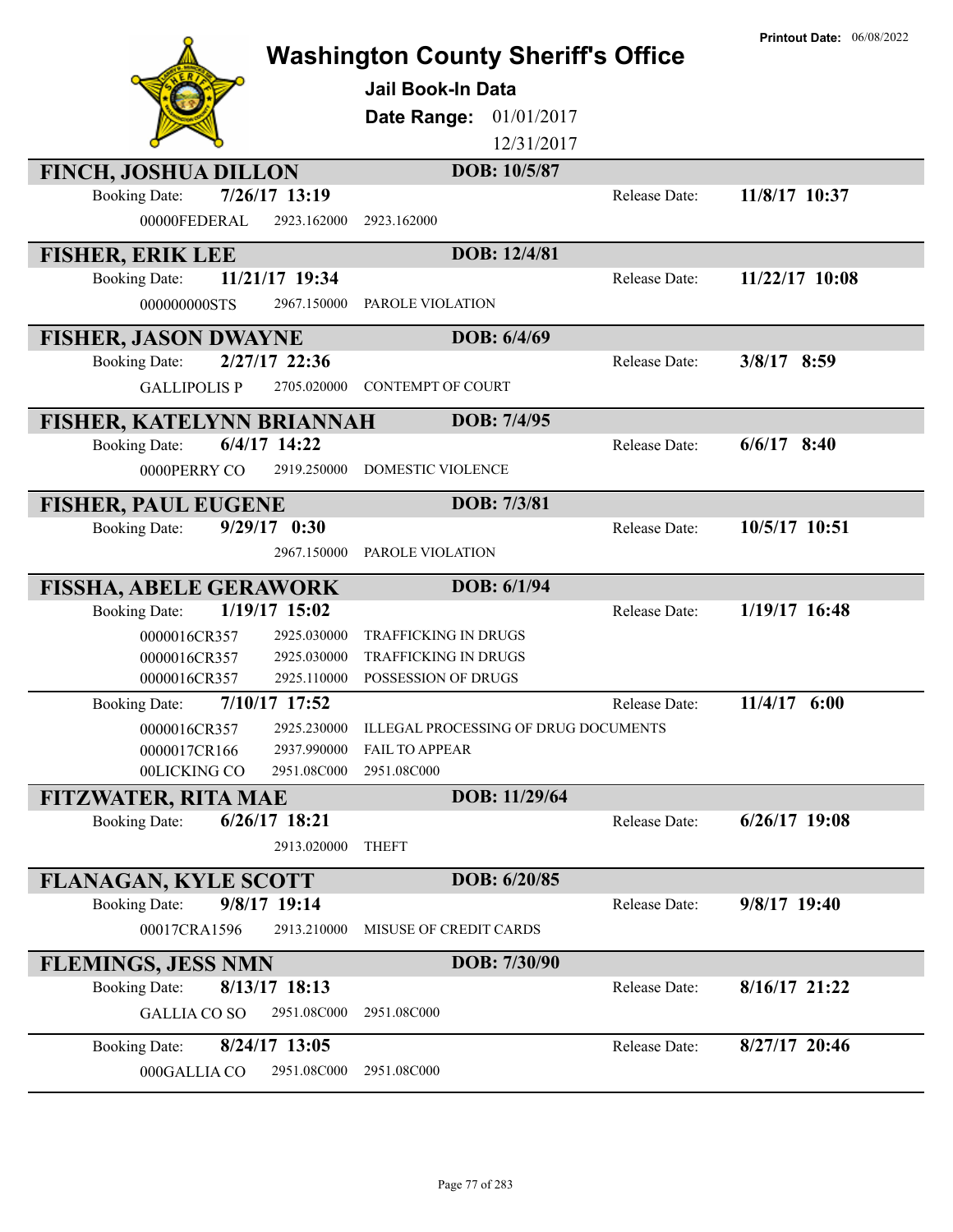|                                |                | <b>Washington County Sheriff's Office</b>              |               | <b>Printout Date: 06/08/2022</b> |
|--------------------------------|----------------|--------------------------------------------------------|---------------|----------------------------------|
|                                |                | Jail Book-In Data                                      |               |                                  |
|                                |                | 01/01/2017<br>Date Range:                              |               |                                  |
|                                |                | 12/31/2017                                             |               |                                  |
| <b>FLESHER, BRADLY DAVID</b>   |                | DOB: 3/3/96                                            |               |                                  |
| <b>Booking Date:</b>           | 11/30/17 11:16 |                                                        | Release Date: | 11/30/17 11:32                   |
| 0000017CR280                   | 2925.110000    | POSSESSION OF DRUGS                                    |               |                                  |
| <b>Booking Date:</b>           | $6/1/17$ 14:40 |                                                        | Release Date: | $6/2/17$ 17:30                   |
|                                | 2917.11B100    | 2917.11B100                                            |               |                                  |
| <b>FLESHER, CHRISTOPHER W</b>  |                | DOB: 2/7/91                                            |               |                                  |
| <b>Booking Date:</b>           | $8/6/17$ 5:19  |                                                        | Release Date: | 8/7/17 10:20                     |
| 17CRB1400                      | 2919.250000    | <b>DOMESTIC VIOLENCE</b>                               |               |                                  |
| <b>FLESHER, DAVID RAY</b>      |                | DOB: 12/29/76                                          |               |                                  |
| <b>Booking Date:</b>           | 8/29/17 23:26  |                                                        | Release Date: | $8/30/17$ 9:53                   |
| 00CRB1701556                   | 2917.11A000    | 2917.11A000                                            |               |                                  |
| FLETCHER, ANTHONY WAYNE        |                | DOB: 9/29/85                                           |               |                                  |
| <b>Booking Date:</b>           | $7/28/17$ 4:23 |                                                        | Release Date: | 7/28/17 18:21                    |
| 0017CRB1363A                   | 2921.310000    | OBSTRUCTING OFFICIAL BUSINESS                          |               |                                  |
| 00017CRA1361                   | 2925.110000    | POSSESSION OF DRUGS                                    |               |                                  |
| 0017CRB1363B                   | 2925.140000    | DRUG PARAPHERNALIA                                     |               |                                  |
| CRB160001866                   | 351.0400000    | 351.0400000                                            |               |                                  |
| <b>FLINN, STEPHEN WAYNE JR</b> |                | DOB: 5/27/93                                           |               |                                  |
| <b>Booking Date:</b>           | $6/25/17$ 1:30 |                                                        | Release Date: | $6/26/17$ 8:45                   |
|                                | 2919.250000    | DOMESTIC VIOLENCE                                      |               |                                  |
| <b>FLOOD, RICHARD CARL</b>     |                | DOB: 11/8/65                                           |               |                                  |
| <b>Booking Date:</b>           | 12/21/17 12:39 |                                                        | Release Date: | 12/22/17 8:45                    |
| CRA1702303                     | 2909.040000    | DISRUPTING PUBLIC SERVICES                             |               |                                  |
| <b>Booking Date:</b>           | 1/4/17 14:42   |                                                        | Release Date: | 1/4/17 15:05                     |
| 00016CRA2228                   | 2909.040000    | DISRUPTING PUBLIC SERVICES                             |               |                                  |
| 00016CRA2228                   | 2917.210000    | TELEPHONE HARASSMENT                                   |               |                                  |
| <b>Booking Date:</b>           | 9/29/17 16:13  |                                                        | Release Date: | 10/2/17 14:19                    |
| 0CRB1701788C                   | 2917.11A100    | 2917.11A100                                            |               |                                  |
| 0CRB1701788B                   | 2921.310000    | OBSTRUCTING OFFICIAL BUSINESS                          |               |                                  |
| 0CRB1701788A                   | 2921.330000    | RESIST ARREST OR FAIL TO COMPLY WITH POLICE ORDER/SIGN |               |                                  |
| <b>Booking Date:</b>           | 11/23/17 12:53 |                                                        | Release Date: | 12/6/17 15:51                    |
| 0017CRB2146A                   | 2903.210000    | AGGRAVATED MENACING OR STALKING                        |               |                                  |
| 0017CRB2146B                   | 2911.210000    | CRIMINAL/AGGRAVATED TRESPASSING                        |               |                                  |
| 00017CRB2147                   | 2917.110000    | DISORDERLY CONDUCT                                     |               |                                  |
| 00017CRB2145                   | 2917.210000    | TELEPHONE HARASSMENT                                   |               |                                  |
| <b>FLOWERS, BRODY THOMAS</b>   |                | DOB: 1/31/88                                           |               |                                  |
| <b>Booking Date:</b>           | 1/19/17 13:22  |                                                        | Release Date: | $1/28/17$ 15:00                  |
| 00CRB1700120                   | 2963.110000    | <b>FUGITIVE FROM JUSTICE</b>                           |               |                                  |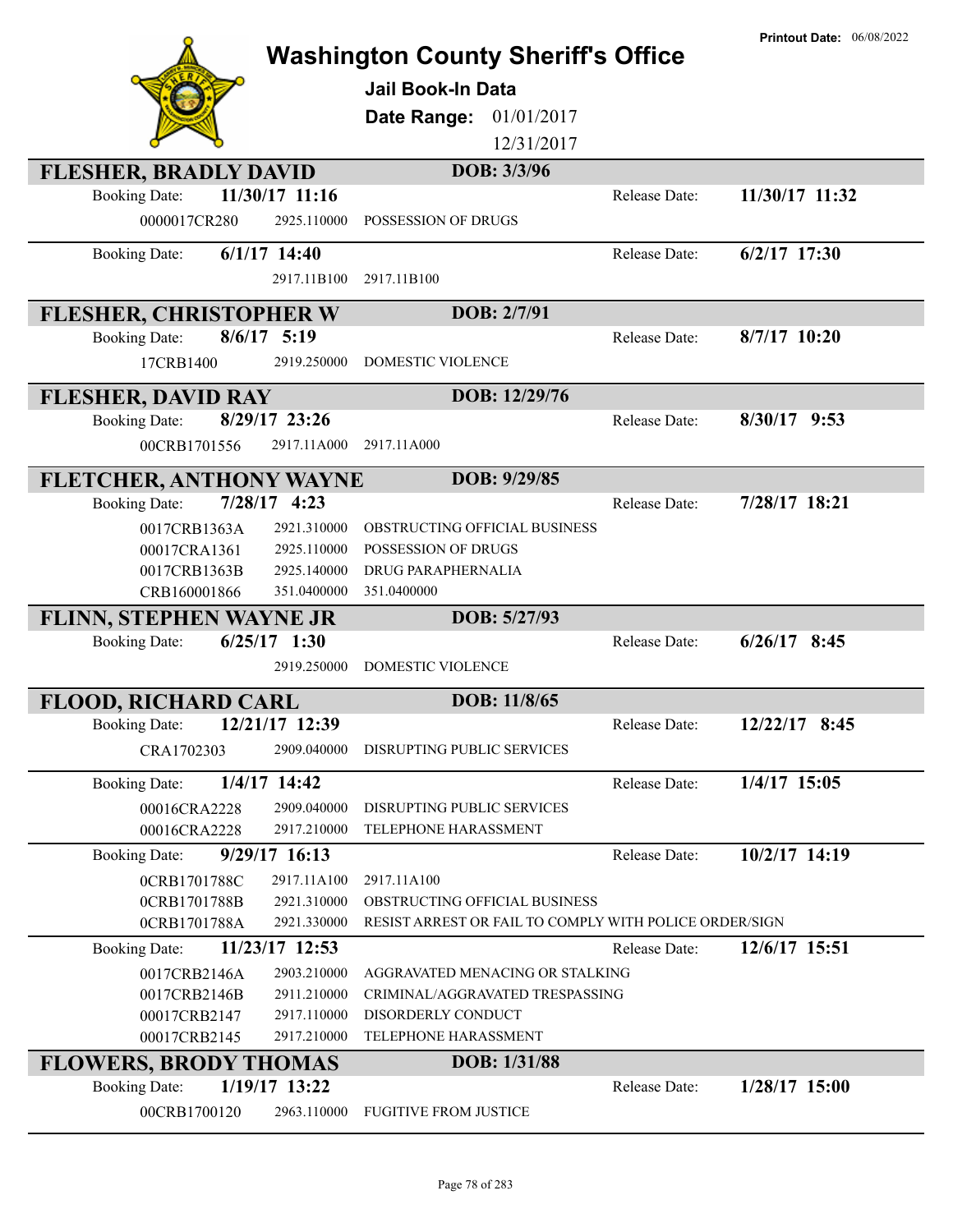|                                                        |                               | <b>Washington County Sheriff's Office</b><br>Jail Book-In Data<br>01/01/2017<br>Date Range:<br>12/31/2017 |               | <b>Printout Date: 06/08/2022</b> |
|--------------------------------------------------------|-------------------------------|-----------------------------------------------------------------------------------------------------------|---------------|----------------------------------|
| <b>FLOYD, JOHNNY DIEAGO</b>                            |                               | DOB: 2/16/74                                                                                              |               |                                  |
| <b>Booking Date:</b><br><b>FEDERAL</b>                 | $2/7/17$ 13:20<br>2921.11AC1A | 2921.11AC1A                                                                                               | Release Date: | $5/12/17$ 11:15                  |
| <b>FORD, OZEND TEEL</b>                                |                               | DOB: 6/21/68                                                                                              |               |                                  |
| <b>Booking Date:</b>                                   | 5/2/17 18:39                  |                                                                                                           | Release Date: | 5/5/17 15:03                     |
| <b>MUSKINGUM C</b>                                     | 2705.020000                   | <b>CONTEMPT OF COURT</b>                                                                                  |               |                                  |
| <b>FORDYCE, STEVEN KEITH</b>                           |                               | DOB: 7/20/90                                                                                              |               |                                  |
| <b>Booking Date:</b>                                   | 12/15/17 13:49                |                                                                                                           | Release Date: | 12/20/17 16:40                   |
| CRA17002279A<br>CRA17002279B                           | 2911.130000<br>2913.020000    | <b>BREAKING &amp; ENTERING</b><br><b>THEFT</b>                                                            |               |                                  |
|                                                        |                               | DOB: 7/11/87                                                                                              |               |                                  |
| <b>FORINASH, HOLLY DARLENE</b><br><b>Booking Date:</b> | 9/16/17 23:04                 |                                                                                                           | Release Date: | $9/18/17$ $9:00$                 |
| 00017CRB1136                                           | 2925.140000                   | DRUG PARAPHERNALIA                                                                                        |               |                                  |
| <b>Booking Date:</b>                                   | 4/21/17 18:30                 |                                                                                                           | Release Date: | $4/25/17$ 6:00                   |
| 00016CRB2094                                           | 2925.120000                   | POSSESSION OF DRUG ABUSE INSTRUMENTS                                                                      |               |                                  |
| <b>FORSHEY, CORY DWAIN</b>                             |                               | DOB: 12/7/91                                                                                              |               |                                  |
| <b>Booking Date:</b>                                   | $6/26/17$ 3:41<br>2903.130000 | <b>ASSAULT</b>                                                                                            | Release Date: | $6/26/17$ 14:15                  |
| <b>FORSHEY, JONATHAN CARL</b>                          |                               | DOB: 12/26/90                                                                                             |               |                                  |
| <b>Booking Date:</b>                                   | $1/1/17$ 23:50                |                                                                                                           | Release Date: | 1/3/17 15:00                     |
| 0000017CRB6A                                           | 2919.250000                   | <b>DOMESTIC VIOLENCE</b>                                                                                  |               |                                  |
| 0000017CRB6B                                           |                               | 2921.310000 OBSTRUCTING OFFICIAL BUSINESS                                                                 |               |                                  |
| <b>FORTNEY, JOSHUA WADE</b>                            |                               | DOB: 6/1/85                                                                                               |               |                                  |
| <b>Booking Date:</b>                                   | $7/18/17$ 0:18                |                                                                                                           | Release Date: | 7/21/17 15:00                    |
| 0CRB17001281                                           | 2919.250000                   | DOMESTIC VIOLENCE                                                                                         |               |                                  |
| CRB1601202PV                                           | 2951.080000                   | PROBATION VIOLATION                                                                                       |               |                                  |
| <b>FOUGHT, CURTIS WAYNE</b>                            |                               | DOB: 5/19/70                                                                                              |               |                                  |
| <b>Booking Date:</b>                                   | 10/9/17 18:56                 |                                                                                                           | Release Date: | 10/12/17 18:00                   |
| 0017TRC6140B                                           | 4511.19A100                   | 4511.19A100                                                                                               |               |                                  |
| <b>FOURQUREAN, SAMUEL JOSEPH</b>                       |                               | DOB: 2/28/96                                                                                              |               |                                  |
| <b>Booking Date:</b>                                   | 12/4/17 12:26                 |                                                                                                           | Release Date: | 12/8/17 15:00                    |
| <b>WEST VA</b>                                         | 0IN TRANSIT                   | 0IN TRANSIT                                                                                               |               |                                  |
| 0000017CR165                                           | 2921.320000                   | OBSTRUCTING JUSTICE                                                                                       |               |                                  |
| 0000017CR165<br>0000017CR165                           | 2925.110000<br>2925.110000    | POSSESSION OF DRUGS<br>POSSESSION OF DRUGS                                                                |               |                                  |
| 0000017CR165                                           | 2925.120000                   | POSSESSION OF DRUG ABUSE INSTRUMENTS                                                                      |               |                                  |
| 0000017CR165                                           | 2925.140000                   | DRUG PARAPHERNALIA                                                                                        |               |                                  |
|                                                        |                               |                                                                                                           |               |                                  |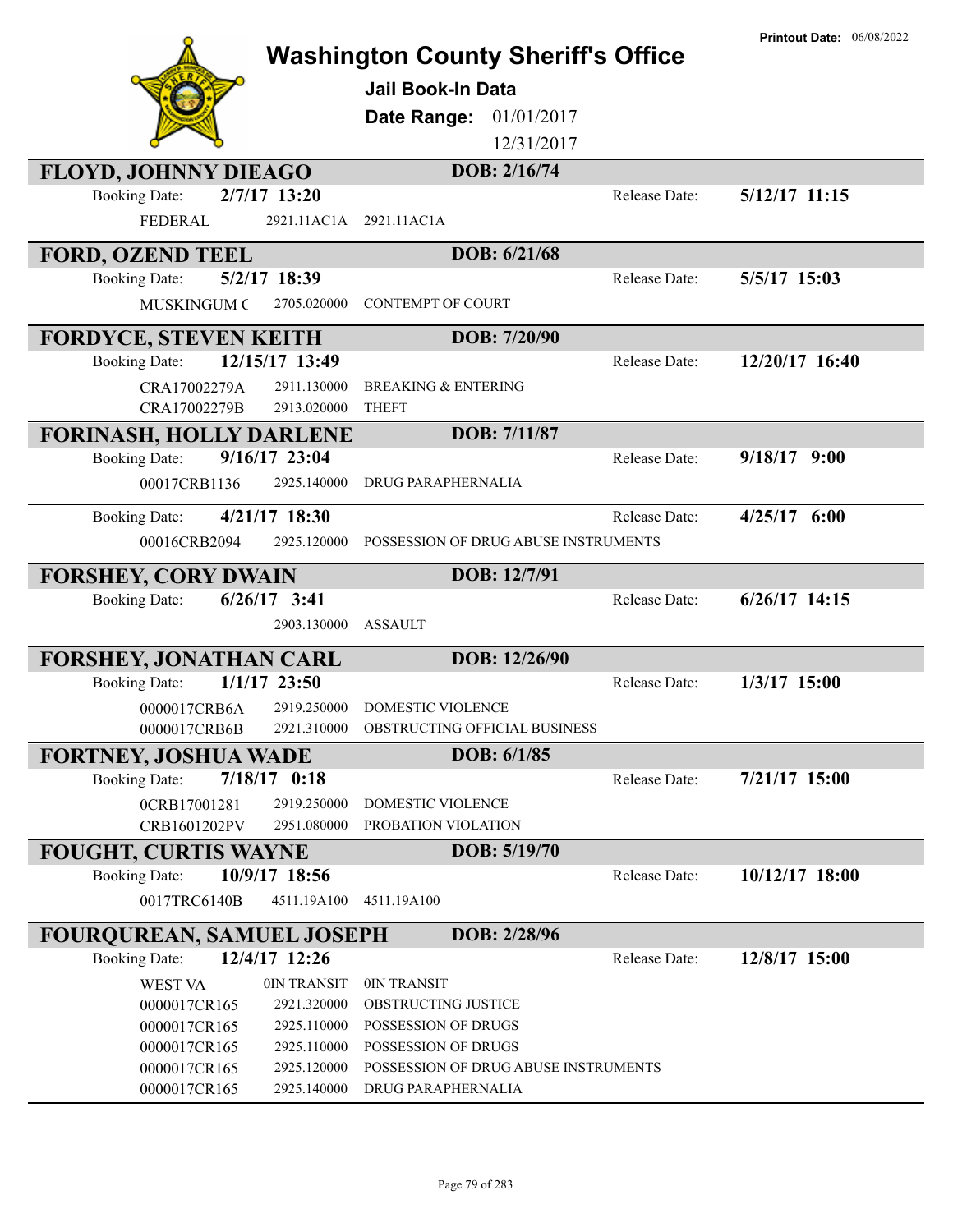|                                                       |                               | <b>Washington County Sheriff's Office</b>                                                                            |               | <b>Printout Date: 06/08/2022</b> |
|-------------------------------------------------------|-------------------------------|----------------------------------------------------------------------------------------------------------------------|---------------|----------------------------------|
|                                                       |                               |                                                                                                                      |               |                                  |
|                                                       |                               | <b>Jail Book-In Data</b>                                                                                             |               |                                  |
|                                                       |                               | Date Range: 01/01/2017                                                                                               |               |                                  |
|                                                       |                               | 12/31/2017                                                                                                           |               |                                  |
| <b>FOX, TERRY BRIAN</b>                               |                               | DOB: 5/21/74                                                                                                         |               |                                  |
| <b>Booking Date:</b>                                  | 9/28/17 10:29                 |                                                                                                                      | Release Date: | 9/29/17 14:25                    |
| 00LICKING CO                                          | 2925.110000                   | POSSESSION OF DRUGS                                                                                                  |               |                                  |
| <b>Booking Date:</b>                                  | $1/7/17$ 7:35                 |                                                                                                                      | Release Date: | $3/28/17$ 6:00                   |
| 16CRA2014C                                            | 2909.050000                   | <b>VANDALISM</b>                                                                                                     |               |                                  |
| 16CRA2014A                                            | 2911.13A                      | BREAKING AND ENTERING PURPOSE COMMIT THEFT OFFENSE/FELONY<br>UNNOCCUPIED STRUCTURE -- USE OF FORCE STEALTH DECEPTION |               |                                  |
| 16CRA2014B                                            | 2911.310000                   | SAFECRACKING                                                                                                         |               |                                  |
| 16CRA2014D                                            | 2923.240000                   | POSSESSION OF CRIMINAL TOOLS                                                                                         |               |                                  |
| 0016CR000314                                          | 2925.110000                   | POSSESSION OF DRUGS                                                                                                  |               |                                  |
| <b>FRALEY, JORDAN DAWNN</b>                           |                               | DOB: 4/24/93                                                                                                         |               |                                  |
| <b>Booking Date:</b>                                  | $8/27/17$ 9:31                |                                                                                                                      | Release Date: | 9/11/17 15:15                    |
| 000MONROE CO                                          | 2919.210000                   | NONSUPPORT OF DEPENDENTS                                                                                             |               |                                  |
| <b>FRAME, JACOB TYLER</b>                             |                               | DOB: 7/30/90                                                                                                         |               |                                  |
| <b>Booking Date:</b>                                  | 3/31/17 19:59                 |                                                                                                                      | Release Date: | 4/3/17 12:40                     |
| 17CRB566A                                             | 2919.250000                   | DOMESTIC VIOLENCE                                                                                                    |               |                                  |
| 147CRB566B                                            | 2919.250000                   | DOMESTIC VIOLENCE                                                                                                    |               |                                  |
|                                                       |                               |                                                                                                                      |               |                                  |
|                                                       |                               | DOB: 9/10/86                                                                                                         |               |                                  |
| <b>FRANCIS, GALE LAWRENCE</b><br><b>Booking Date:</b> | 10/16/17 19:33                |                                                                                                                      | Release Date: | 10/19/17 18:00                   |
| 0017TRC4889A                                          | 4511.19A1A0                   | 4511.19A1A0                                                                                                          |               |                                  |
|                                                       |                               |                                                                                                                      |               |                                  |
| <b>FRANCIS, JONATHAN DALE</b>                         |                               | DOB: 8/5/96                                                                                                          | Release Date: |                                  |
| <b>Booking Date:</b>                                  | $7/16/17$ 6:30<br>4301.69E100 | 4301.69E100                                                                                                          |               | $7/16/17$ 6:58                   |
|                                                       |                               |                                                                                                                      |               |                                  |
| <b>FRANCIS, MATTHEW ALLEN</b>                         |                               | DOB: 12/16/82                                                                                                        |               |                                  |
| <b>Booking Date:</b>                                  | $8/19/17$ 3:19                |                                                                                                                      | Release Date: | 8/21/17 12:35                    |
| 00017CRA1495                                          | 2919.250000                   | DOMESTIC VIOLENCE                                                                                                    |               |                                  |
| <b>FRANCIS, SHAWN PAUL</b>                            |                               | DOB: 11/6/78                                                                                                         |               |                                  |
| <b>Booking Date:</b>                                  | 10/17/17 21:34                |                                                                                                                      | Release Date: | 10/18/17 10:53                   |
|                                                       | 2919.250000                   | <b>DOMESTIC VIOLENCE</b>                                                                                             |               |                                  |
| <b>FRANKS, CHAD ALAN</b>                              |                               | DOB: 5/17/75                                                                                                         |               |                                  |
| <b>Booking Date:</b>                                  | 3/12/17 21:48                 |                                                                                                                      | Release Date: | 3/14/17 15:59                    |
| CRB170000445                                          | 2963.110000                   | <b>FUGITIVE FROM JUSTICE</b>                                                                                         |               |                                  |
|                                                       |                               | DOB: 7/24/81                                                                                                         |               |                                  |
| <b>FREEBORN, JOHN WAYNE</b><br><b>Booking Date:</b>   | $7/9/17$ 2:17                 |                                                                                                                      | Release Date: | $7/9/17$ 4:44                    |
|                                                       | 4511.19A100                   | 4511.19A100                                                                                                          |               |                                  |
|                                                       | 4513.040000                   | <b>HEAD LIGHTS</b>                                                                                                   |               |                                  |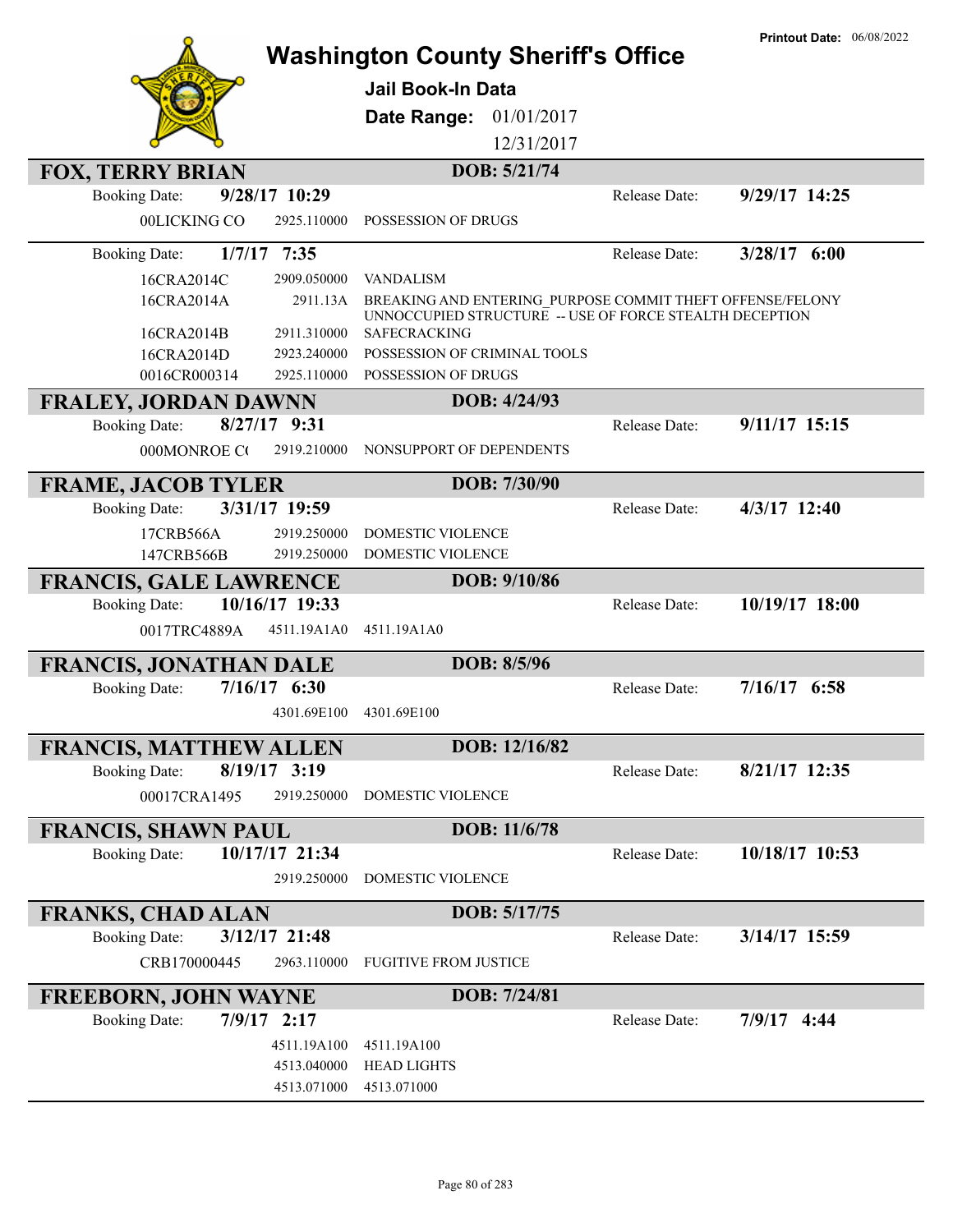| <b>FREED, KRISTY NOEL</b><br>2/8/17 13:29<br><b>Booking Date:</b><br>2913.020000 | <b>Washington County Sheriff's Office</b><br><b>Jail Book-In Data</b><br>Date Range:<br>01/01/2017<br>12/31/2017<br>DOB: 3/13/85<br><b>THEFT</b> | Release Date: | <b>Printout Date: 06/08/2022</b><br>$2/8/17$ 14:15 |
|----------------------------------------------------------------------------------|--------------------------------------------------------------------------------------------------------------------------------------------------|---------------|----------------------------------------------------|
| 2913.020000                                                                      | <b>THEFT</b>                                                                                                                                     |               |                                                    |
| 4/28/17 21:49<br><b>Booking Date:</b>                                            |                                                                                                                                                  | Release Date: | $5/3/17$ $6:00$                                    |
| 00CRB1700265<br>2913.020000                                                      | <b>THEFT</b>                                                                                                                                     |               |                                                    |
|                                                                                  | DOB: 11/17/84                                                                                                                                    |               |                                                    |
| <b>FREELAND, EVERETT CHRISTOP</b><br>10/30/17 19:08<br><b>Booking Date:</b>      |                                                                                                                                                  | Release Date: | 11/3/17 15:42                                      |
| 2951.08A000<br>000PROBATION                                                      | 2951.08A000                                                                                                                                      |               |                                                    |
|                                                                                  | DOB: 1/8/79                                                                                                                                      |               |                                                    |
| <b>FRENCH, JEFFREY ROGER</b><br>8/11/17 23:46<br><b>Booking Date:</b>            |                                                                                                                                                  | Release Date: | $8/12/17$ 10:40                                    |
| 2913.510000                                                                      | RECEIVING STOLEN PROPERTY                                                                                                                        |               |                                                    |
|                                                                                  |                                                                                                                                                  |               |                                                    |
| <b>FRIEND, JAMEY JOE</b>                                                         | DOB: 7/9/77                                                                                                                                      |               |                                                    |
| 11/1/17 18:41<br><b>Booking Date:</b>                                            |                                                                                                                                                  | Release Date: | $1/11/18$ 16:10                                    |
| 2911.130000<br>00000016CR20                                                      | <b>BREAKING &amp; ENTERING</b>                                                                                                                   |               |                                                    |
| 2913.020000<br>00000016CR20                                                      | <b>THEFT</b><br>DOB: 10/25/69                                                                                                                    |               |                                                    |
| <b>FRIEND, MATTHEW CLAYTON</b><br>$9/23/17$ 2:41<br><b>Booking Date:</b>         |                                                                                                                                                  | Release Date: | $9/23/17$ 10:40                                    |
| 4511.19A1A0                                                                      | 4511.19A1A0                                                                                                                                      |               |                                                    |
|                                                                                  |                                                                                                                                                  |               |                                                    |
| <b>FRIERSON, BEVERLY RUNA</b>                                                    | DOB: 12/12/63                                                                                                                                    |               |                                                    |
| 5/15/17 15:12<br><b>Booking Date:</b>                                            |                                                                                                                                                  | Release Date: | 5/19/17 8:17                                       |
| 0IN TRANSIT<br>00IN TRANSIT                                                      | 0IN TRANSIT                                                                                                                                      |               |                                                    |
| 0000015CR155<br>2921.12A000                                                      | 2921.12A000                                                                                                                                      |               |                                                    |
| <b>FRIESNER, JEFFREY ALLEN</b><br>$4/29/17$ 4:30<br><b>Booking Date:</b>         | DOB: 8/14/74                                                                                                                                     | Release Date: | 5/1/17 14:30                                       |
| 2919.250000                                                                      | DOMESTIC VIOLENCE                                                                                                                                |               |                                                    |
|                                                                                  |                                                                                                                                                  |               |                                                    |
| <b>FRY, HOMER MELVIN</b>                                                         | DOB: 3/2/65                                                                                                                                      |               |                                                    |
| <b>Booking Date:</b><br>$7/14/17$ 9:41                                           |                                                                                                                                                  | Release Date: | $9/10/17$ 6:00                                     |
| 00000017CR78<br>2923.13A300                                                      | 2923.13A300                                                                                                                                      |               |                                                    |
| <b>FRYE, TINA DARLENE</b>                                                        | DOB: 6/14/83                                                                                                                                     |               |                                                    |
| $9/22/17$ 1:01<br><b>Booking Date:</b>                                           |                                                                                                                                                  | Release Date: | 9/22/17 17:34                                      |
| 0CRA1701724A<br>2925.110000                                                      | POSSESSION OF DRUGS                                                                                                                              |               |                                                    |
| 2925.110000<br>0CRA1701724B                                                      | POSSESSION OF DRUGS                                                                                                                              |               |                                                    |
| 11/7/17 13:33<br><b>Booking Date:</b>                                            |                                                                                                                                                  | Release Date: | 11/7/17 18:14                                      |
| 00US MARSHAI<br>2951.08C000                                                      | 2951.08C000                                                                                                                                      |               |                                                    |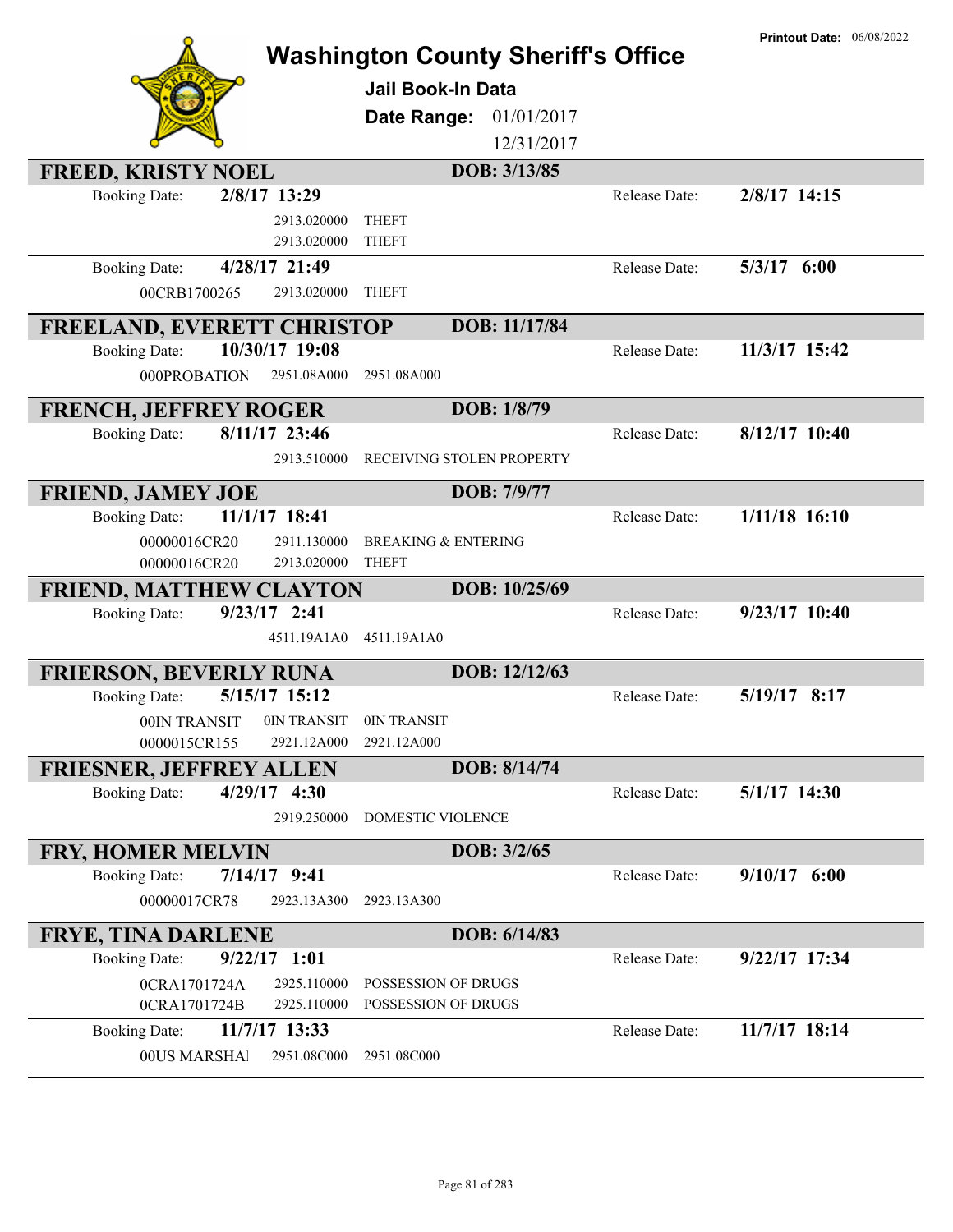|                                        | <b>Washington County Sheriff's Office</b> |               | <b>Printout Date: 06/08/2022</b> |
|----------------------------------------|-------------------------------------------|---------------|----------------------------------|
|                                        | Jail Book-In Data                         |               |                                  |
|                                        |                                           |               |                                  |
|                                        | Date Range: 01/01/2017                    |               |                                  |
|                                        | 12/31/2017                                |               |                                  |
| <b>FRYMAN, STEVEN ANDREW</b>           | DOB: 6/8/91                               |               |                                  |
| 12/28/17 2:51<br><b>Booking Date:</b>  |                                           | Release Date: | 12/28/17 5:10                    |
| 2917.11C                               | DISORDERLY CONDUCT(C&D)                   |               |                                  |
| <b>GABBERT, MICHAEL LEE</b>            | DOB: 4/12/86                              |               |                                  |
| 12/23/17 8:47<br><b>Booking Date:</b>  |                                           | Release Date: | 12/26/17 21:40                   |
| 2919.250000<br>17CRA2316               | <b>DOMESTIC VIOLENCE</b>                  |               |                                  |
| <b>GAGE, JASON MARK</b>                | DOB: 2/6/80                               |               |                                  |
| 5/15/17 21:36<br><b>Booking Date:</b>  |                                           | Release Date: | 5/15/17 22:00                    |
| 0017TRD00115<br>333.0300000            | 333.0300000                               |               |                                  |
| <b>GAINER, AUTUMN DENAE</b>            | DOB: 9/22/88                              |               |                                  |
| 1/4/17 11:28<br><b>Booking Date:</b>   |                                           | Release Date: | 1/4/17 11:51                     |
| 4510.110000<br>00016TRD7050            | 4510.110000                               |               |                                  |
| 3/31/17 18:59<br><b>Booking Date:</b>  |                                           | Release Date: | 4/3/17 18:00                     |
| 00TRD1607050<br>4510.110000            | 4510.110000                               |               |                                  |
| TRC1606509 B<br>4511.19A1H0            | 4511.19A1H0                               |               |                                  |
| <b>GANDEE, DAMON SHAWN</b>             | DOB: 8/17/95                              |               |                                  |
| 12/13/17 19:58<br><b>Booking Date:</b> |                                           | Release Date: | 12/14/17 12:57                   |
| CRA1702250<br>2925.030000              | <b>TRAFFICKING IN DRUGS</b>               |               |                                  |
| CRA1702251<br>2925.030000              | TRAFFICKING IN DRUGS                      |               |                                  |
| <b>GANDER, ROBERT BRUCE JR</b>         | DOB: 9/1/70                               |               |                                  |
| $8/1/17$ 18:26<br><b>Booking Date:</b> |                                           | Release Date: | $8/11/17$ 6:00                   |
| 2925.120000<br>00017CRB731A            | POSSESSION OF DRUG ABUSE INSTRUMENTS      |               |                                  |
| <b>GARCIA, JESSICA MARIE</b>           | DOB: 10/5/91                              |               |                                  |
| 4/10/17 12:20<br><b>Booking Date:</b>  |                                           | Release Date: | 4/12/17 17:35                    |
| 00TRD1700421<br>4510.110000            | 4510.110000                               |               |                                  |
| 5/6/17 19:54<br><b>Booking Date:</b>   |                                           | Release Date: | 5/6/17 20:35                     |
| 2913.020000                            | <b>THEFT</b>                              |               |                                  |
| <b>Booking Date:</b><br>6/20/17 20:52  |                                           | Release Date: | $6/23/17$ $6:00$                 |
| 00CRB1700823<br>2913.020000            | <b>THEFT</b>                              |               |                                  |
|                                        |                                           |               |                                  |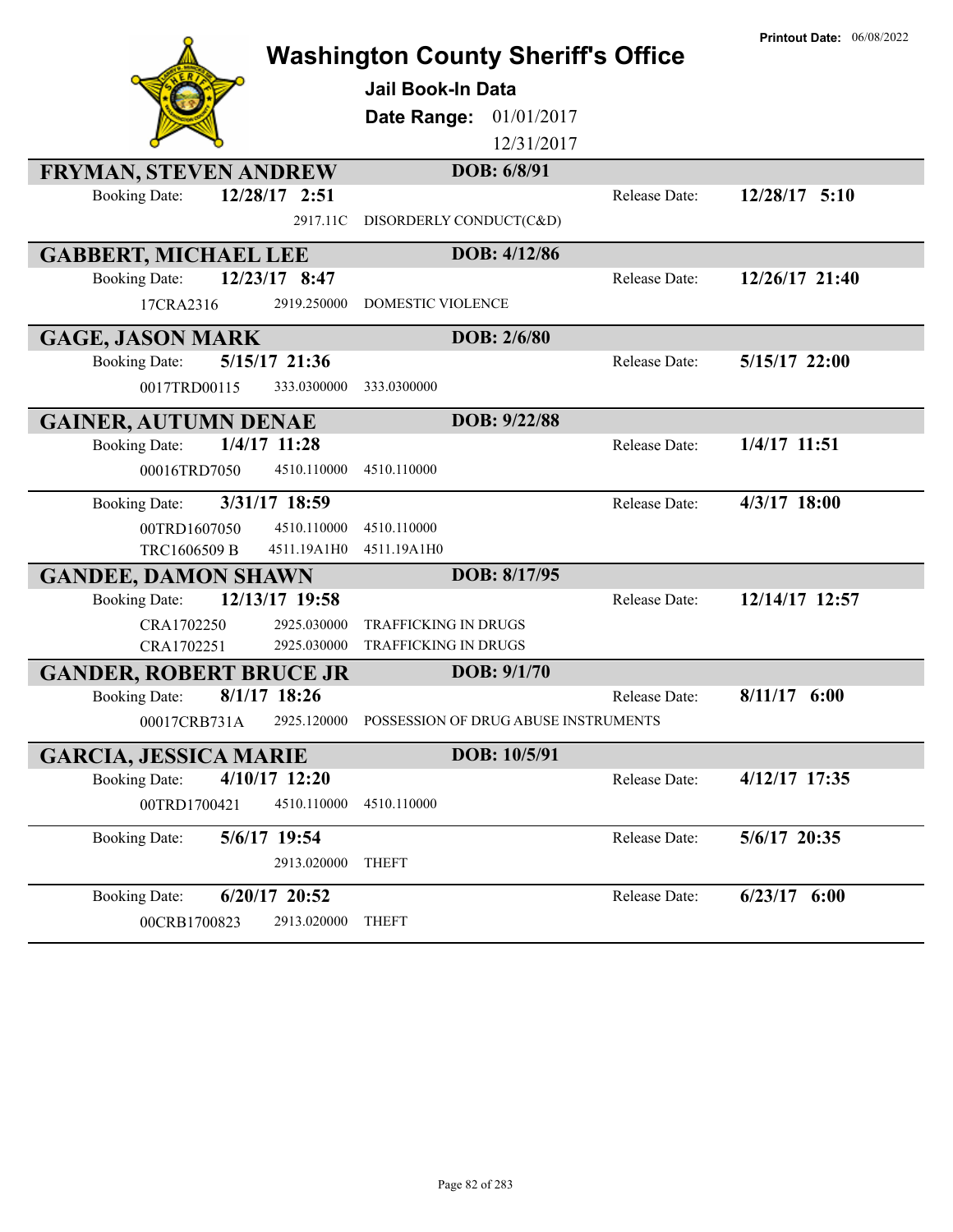|                                        | <b>Washington County Sheriff's Office</b> |               | <b>Printout Date: 06/08/2022</b> |
|----------------------------------------|-------------------------------------------|---------------|----------------------------------|
|                                        | <b>Jail Book-In Data</b>                  |               |                                  |
|                                        | 01/01/2017<br>Date Range:                 |               |                                  |
|                                        | 12/31/2017                                |               |                                  |
| <b>GARD, MARK ANTHONY</b>              | DOB: 4/2/74                               |               |                                  |
| 12/1/17 11:15<br><b>Booking Date:</b>  |                                           | Release Date: | 12/4/17 17:32                    |
| 0000MEIGS CO<br>2705.020000            | <b>CONTEMPT OF COURT</b>                  |               |                                  |
| 10/31/17 17:35<br><b>Booking Date:</b> |                                           | Release Date: | 12/1/17 4:30                     |
| 0000MEIGS CO<br>2913.510000            | RECEIVING STOLEN PROPERTY                 |               |                                  |
| 8/25/17 17:45<br><b>Booking Date:</b>  |                                           | Release Date: | 9/12/17 12:15                    |
| **MEIGS**<br>2913.510000               | RECEIVING STOLEN PROPERTY                 |               |                                  |
| 9/19/17 14:10<br><b>Booking Date:</b>  |                                           | Release Date: | 10/17/17 7:00                    |
| 2913.510000<br>0000MEIGS CO            | RECEIVING STOLEN PROPERTY                 |               |                                  |
| 10/17/17 11:13<br><b>Booking Date:</b> |                                           | Release Date: | 10/31/17 9:46                    |
| 0000MEIGS CO<br>2913.510000            | RECEIVING STOLEN PROPERTY                 |               |                                  |
| 9/12/17 16:31<br><b>Booking Date:</b>  |                                           | Release Date: | $9/19/17$ 7:12                   |
| 0000000MEIGS<br>2913.510000            | RECEIVING STOLEN PROPERTY                 |               |                                  |
| <b>GARDNER, JARED LEE</b>              | DOB: 12/31/79                             |               |                                  |
| $2/2/17$ 21:02<br><b>Booking Date:</b> |                                           | Release Date: | 3/2/17 17:15                     |
| MUSKINGUM C<br>2925.120000             | POSSESSION OF DRUG ABUSE INSTRUMENTS      |               |                                  |
| <b>GARNER, STEPHEN PAUL JR</b>         | DOB: 4/18/93                              |               |                                  |
| $8/27/17$ 2:57<br><b>Booking Date:</b> |                                           | Release Date: | $9/12/17$ 6:00                   |
| 00017CRB1214<br>2913.020000            | <b>THEFT</b>                              |               |                                  |
| 00CRB1701538<br>2913.020000            | <b>THEFT</b>                              |               |                                  |
| <b>GARRETSON, JUSTIN ANDREW</b>        | <b>DOB</b> : 3/1/88                       |               |                                  |
| 12/13/17 13:27<br><b>Booking Date:</b> |                                           | Release Date: | 12/14/17 12:30                   |
| TRD170007309<br>4510.160000            | 4510.160000                               |               |                                  |
| 0TRD1707309B<br>4511.330000            | RULES FOR DRIVING IN MARKED LANES         |               |                                  |
| <b>GARRETT, VALERIE LYNN</b>           | DOB: 3/4/58                               |               |                                  |
| $1/6/17$ 21:48<br><b>Booking Date:</b> |                                           | Release Date: | $1/16/17$ 6:00                   |
| 00016TRC5462<br>4511.19A2A0            | 4511.19A2A0                               |               |                                  |

**Printout Date:** 06/08/2022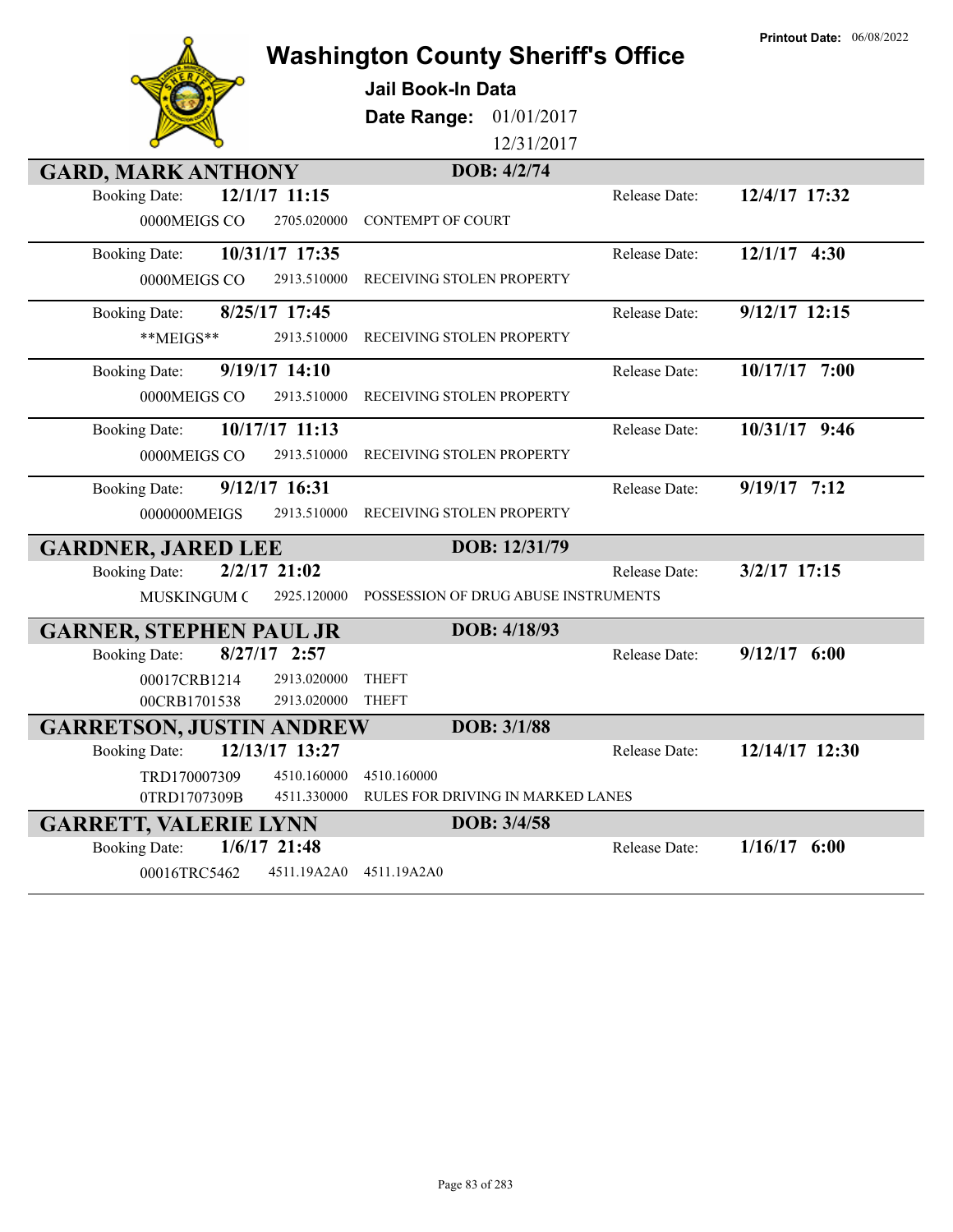|                                |                            | <b>Jail Book-In Data</b><br>Date Range: | <b>Washington County Sheriff's Office</b><br>01/01/2017 | <b>Printout Date: 06/08/2022</b> |
|--------------------------------|----------------------------|-----------------------------------------|---------------------------------------------------------|----------------------------------|
|                                |                            |                                         | 12/31/2017                                              |                                  |
| <b>GARVIN, TOMMEE LEE</b>      |                            | DOB: 3/4/93                             |                                                         |                                  |
| <b>Booking Date:</b>           | 12/5/17 18:21              |                                         | Release Date:                                           | 12/8/17 6:00                     |
| 00CRB1701576                   | 2903.13A000                | 2903.13A000                             |                                                         |                                  |
| 00CRB1701858                   | 2923.010000                | 2923.010000                             |                                                         |                                  |
| <b>Booking Date:</b>           | 12/19/17 18:00             |                                         | Release Date:                                           | 12/22/17 6:00                    |
| 00017CRB1858                   | 2923.010000                | 2923.010000                             |                                                         |                                  |
| <b>Booking Date:</b>           | 12/12/17 19:01             |                                         | Release Date:                                           | 12/15/17 6:00                    |
| 00017CRB1858                   | 2923.010000                | 2923.010000                             |                                                         |                                  |
| <b>Booking Date:</b>           | 11/14/17 19:46             |                                         | Release Date:                                           | 11/17/17 6:00                    |
| 00017CRB1576                   | 2903.130000                | <b>ASSAULT</b>                          |                                                         |                                  |
| 00017CRB1858                   | 2921.11AC1A                | 2921.11AC1A                             |                                                         |                                  |
| <b>Booking Date:</b>           | 12/26/17 19:12             |                                         | Release Date:                                           | 12/29/17 6:00                    |
| 00017CRB1858                   | 2923.010000                | 2923.010000                             |                                                         |                                  |
| <b>Booking Date:</b>           | 9/1/17 19:57               |                                         | Release Date:                                           | 9/4/17 21:50                     |
| 00017CRB1576                   | 2903.130000                | <b>ASSAULT</b>                          |                                                         |                                  |
| 00017CRB1579                   | 2919.270000                |                                         | VIOLATION OF PROTECTION ORDER/CONSENT AGREEMENT         |                                  |
| 00017CRA1580                   | 2925.110000                | POSSESSION OF DRUGS                     |                                                         |                                  |
| <b>Booking Date:</b>           | 11/7/17 19:07              |                                         | Release Date:                                           | 11/10/17 6:00                    |
| CRB170001576                   | 2903.130000                | <b>ASSAULT</b>                          |                                                         |                                  |
| CRB170001858                   | 2921.11AC1A                | 2921.11AC1A                             |                                                         |                                  |
| <b>GATES, SHAUN ALLEN</b>      |                            | DOB: 6/7/81                             |                                                         |                                  |
| <b>Booking Date:</b>           | 3/13/17 17:47              |                                         | Release Date:                                           | 3/21/17 17:29                    |
| CRA170000448                   |                            | 2925.110000 POSSESSION OF DRUGS         |                                                         |                                  |
| <b>GAUGHAN, THOMAS WILLIAM</b> |                            | DOB: 7/3/86                             |                                                         |                                  |
| <b>Booking Date:</b>           | 11/7/17 11:03              |                                         | Release Date:                                           | 11/21/17 15:00                   |
| 00CRB1702050                   | 2925.120000                |                                         | POSSESSION OF DRUG ABUSE INSTRUMENTS                    |                                  |
| <b>PAROLE</b>                  | 2967.150000                | PAROLE VIOLATION                        |                                                         |                                  |
| <b>GEORGE, WILLIAM ERIC</b>    |                            |                                         | DOB: 11/2/74                                            |                                  |
| <b>Booking Date:</b>           | 7/11/17 14:37              |                                         | Release Date:                                           | $7/13/17$ 16:40                  |
| 0000017CR105<br>17CR105        | 2911.02A000<br>2911.11X000 | 2911.02A000<br>2911.11X000              |                                                         |                                  |
| <b>Booking Date:</b>           | 10/16/17 8:49              |                                         | Release Date:                                           | 11/6/17 8:41                     |
| 0000017CR105                   | 2911.02A000                | 2911.02A000                             |                                                         |                                  |
| <b>Booking Date:</b>           | 5/9/17 17:56               |                                         | Release Date:                                           | 5/15/17 23:15                    |
| 000017CRA847                   | 2911.110000                | <b>AGGRAVATED BURGLARY</b>              |                                                         |                                  |
| <b>GEORGE, WILLIAM PATRICK</b> |                            |                                         | DOB: 6/10/93                                            |                                  |
| <b>Booking Date:</b>           | 4/26/17 15:36              |                                         | Release Date:                                           | $5/25/17$ 6:00                   |
| 0000014CR281                   | 2925.110000                | POSSESSION OF DRUGS                     |                                                         |                                  |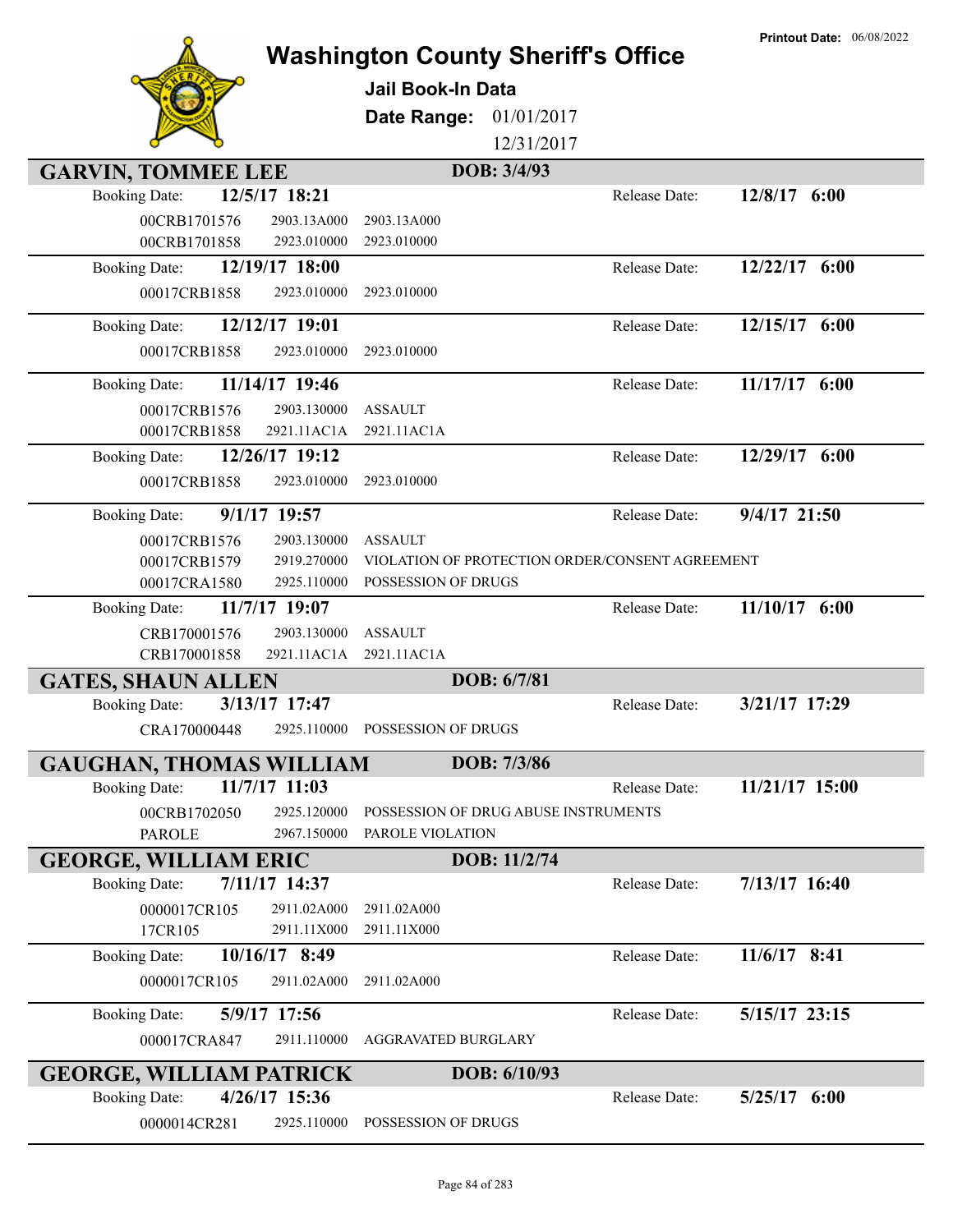|                                                                       | <b>Washington County Sheriff's Office</b><br><b>Jail Book-In Data</b><br>01/01/2017<br>Date Range:<br>12/31/2017 |               | <b>Printout Date: 06/08/2022</b> |
|-----------------------------------------------------------------------|------------------------------------------------------------------------------------------------------------------|---------------|----------------------------------|
| <b>GERESHENSKI, PAMELA LEE</b>                                        | DOB: 9/22/68                                                                                                     |               |                                  |
| $1/2/17$ 19:56<br><b>Booking Date:</b><br>00016CRB1531<br>2917.110000 | DISORDERLY CONDUCT                                                                                               | Release Date: | $1/4/17$ 6:00                    |
| <b>GIBBS, JANET MARIE</b>                                             | DOB: 2/26/71                                                                                                     |               |                                  |
| $8/19/17$ 18:13<br><b>Booking Date:</b>                               |                                                                                                                  | Release Date: | $8/22/17$ 18:00                  |
| 2919.240000<br>0002017AD166                                           | CONTRIBUTING TO UNRULINESS OR DELINQUENCY OF CHILD                                                               |               |                                  |
| <b>GIBBS, JUSTIN TYLER</b>                                            | DOB: 8/21/91                                                                                                     |               |                                  |
| 10/26/17 20:33<br><b>Booking Date:</b>                                |                                                                                                                  | Release Date: | 11/15/17 14:30                   |
| 0000017CR256<br>2911.31Z000                                           | 2911.31Z000                                                                                                      |               |                                  |
| 6/18/17 22:42<br><b>Booking Date:</b>                                 |                                                                                                                  | Release Date: | 6/19/17 12:08                    |
| 0002013SP667<br>2705.020000                                           | <b>CONTEMPT OF COURT</b>                                                                                         |               |                                  |
| <b>GIBBS, MARK ANDREW</b>                                             | DOB: 11/24/95                                                                                                    |               |                                  |
| 7/28/17 12:37<br><b>Booking Date:</b>                                 |                                                                                                                  | Release Date: | $11/23/17$ 6:00                  |
| 0000015CR202<br>2951.08A000                                           | 2951.08A000                                                                                                      |               |                                  |
| <b>GIBBS, MARTIN DEANE JR</b>                                         | DOB: 9/18/87                                                                                                     |               |                                  |
| 1/9/17 13:44<br><b>Booking Date:</b>                                  |                                                                                                                  | Release Date: | $1/17/17$ 9:45                   |
| 000PV HOLDER<br>2967.150000                                           | PAROLE VIOLATION                                                                                                 |               |                                  |
| <b>GIBBS, TERESA LYNN</b>                                             | DOB: 6/26/67                                                                                                     |               |                                  |
| $1/21/17$ 20:20<br><b>Booking Date:</b>                               |                                                                                                                  | Release Date: | 1/22/17 12:35                    |
| 509.03B0000                                                           | 509.03B0000                                                                                                      |               |                                  |
| <b>GIBSON, JOSHUA AMOS</b>                                            | DOB: 11/20/82                                                                                                    |               |                                  |
| $1/2/17$ 21:06<br><b>Booking Date:</b>                                |                                                                                                                  | Release Date: | $2/1/17$ 16:40                   |
| 2705.010000<br>0000017CRB63                                           | 2705.010000                                                                                                      |               |                                  |
| 000000017CR4<br>2919.250000                                           | DOMESTIC VIOLENCE                                                                                                |               |                                  |
| 4/14/17 13:19<br><b>Booking Date:</b>                                 |                                                                                                                  | Release Date: | 5/1/17 11:38                     |
| 2919.250000<br>00000017CR71                                           | <b>DOMESTIC VIOLENCE</b>                                                                                         |               |                                  |
| 3/3/17 11:26<br><b>Booking Date:</b>                                  |                                                                                                                  | Release Date: | 3/3/17 11:57                     |
| 2919.250000<br>000000017CR4                                           | <b>DOMESTIC VIOLENCE</b>                                                                                         |               |                                  |
| 5/12/17 13:41<br><b>Booking Date:</b>                                 |                                                                                                                  | Release Date: | 5/12/17 13:50                    |
| 00000017CR71<br>2919.250000                                           | DOMESTIC VIOLENCE                                                                                                |               |                                  |
| <b>GIBSON, MELISSA DAWN</b>                                           | DOB: 4/1/80                                                                                                      |               |                                  |
| 8/9/17 23:07<br><b>Booking Date:</b>                                  |                                                                                                                  | Release Date: | $8/14/17$ 12:43                  |
| CRA17001425B<br>2925.110000                                           | POSSESSION OF DRUGS                                                                                              |               |                                  |
| 2925.140000<br>CRB170001426<br>2925.240000                            | DRUG PARAPHERNALIA<br>2925.240000                                                                                |               |                                  |
| CRA17001425A                                                          |                                                                                                                  |               |                                  |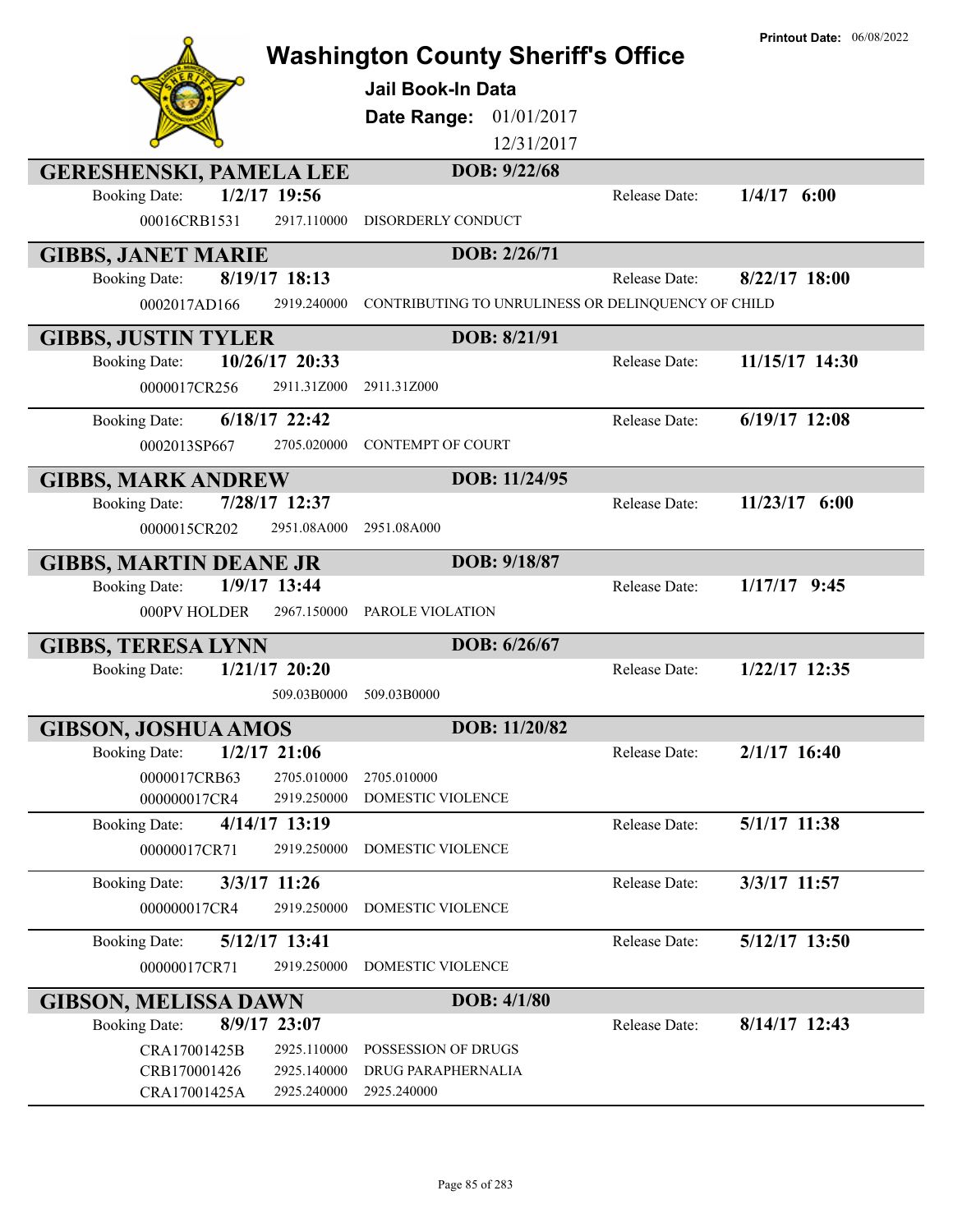|                                         | <b>Washington County Sheriff's Office</b><br><b>Jail Book-In Data</b><br>01/01/2017<br>Date Range:<br>12/31/2017 | <b>Printout Date: 06/08/2022</b> |
|-----------------------------------------|------------------------------------------------------------------------------------------------------------------|----------------------------------|
| <b>GIBSON, MICHELLE ANNE</b>            | DOB: 1/21/83                                                                                                     |                                  |
| 8/24/17 19:48<br><b>Booking Date:</b>   | Release Date:                                                                                                    | 8/24/17 22:30                    |
| 0000HURON CC<br>2705.020000             | <b>CONTEMPT OF COURT</b>                                                                                         |                                  |
| <b>GIBSON, TERRY MITCHELL JR</b>        | DOB: 9/26/80                                                                                                     |                                  |
| 11/19/17 20:54<br><b>Booking Date:</b>  | Release Date:                                                                                                    | 11/25/17 16:15                   |
| 2913.020000<br>0CRB1702112A             | <b>THEFT</b>                                                                                                     |                                  |
| 2925.110000<br>00CRA1702110             | POSSESSION OF DRUGS                                                                                              |                                  |
| 2925.110000<br>CRB1702112B              | POSSESSION OF DRUGS                                                                                              |                                  |
| 2925.110000<br>CRB1702112D              | POSSESSION OF DRUGS                                                                                              |                                  |
| 0CRB1702112C<br>2925.140000             | DRUG PARAPHERNALIA                                                                                               |                                  |
| <b>GIFFORD, AMANDA SUE</b>              | DOB: 11/4/91                                                                                                     |                                  |
| 11/8/17 13:32<br><b>Booking Date:</b>   | Release Date:                                                                                                    | 3/8/18 12:17                     |
| <b>FEDERAL</b><br>2925.03               | <b>TRAFFICKING IN DRUGS</b>                                                                                      |                                  |
| <b>GILBERT, RONALD WAYNE</b>            | DOB: 3/29/65                                                                                                     |                                  |
| 3/2/17 11:50<br><b>Booking Date:</b>    | Release Date:                                                                                                    | 3/17/17 12:50                    |
| 2919.250000<br>17CR46                   | DOMESTIC VIOLENCE                                                                                                |                                  |
| <b>GILLIAM, MEGAN ELIZABETH</b>         | DOB: 5/5/88                                                                                                      |                                  |
| 7/18/17 15:10<br><b>Booking Date:</b>   | <b>Release Date:</b>                                                                                             | $8/2/17$ 8:15                    |
| CRB17000936A<br>2911.210000             | CRIMINAL/AGGRAVATED TRESPASSING                                                                                  |                                  |
| 00017CRB1031<br>2913.020000             | <b>THEFT</b>                                                                                                     |                                  |
| 00CRB1701163<br>2913.510000             | RECEIVING STOLEN PROPERTY                                                                                        |                                  |
| 00CRB160434B<br>2951.080000             | PROBATION VIOLATION                                                                                              |                                  |
| 5/26/17 23:13<br><b>Booking Date:</b>   | Release Date:                                                                                                    | 5/28/17 12:19                    |
| 2911.210000<br>CRB17000936A             | CRIMINAL/AGGRAVATED TRESPASSING                                                                                  |                                  |
| CRB17000936B<br>2917.11B200             | 2917.11B200                                                                                                      |                                  |
| 6/20/17 12:27<br><b>Booking Date:</b>   | Release Date:                                                                                                    | $6/21/17$ 9:47                   |
| CRB170001031<br>2913.020000             | <b>THEFT</b>                                                                                                     |                                  |
| <b>GILMORE, MATHEW TYTIN</b>            | DOB: 10/18/94                                                                                                    |                                  |
| $4/17/17$ 15:10<br><b>Booking Date:</b> | Release Date:                                                                                                    | 5/8/17 7:45                      |
| 0000MEIGS CO<br>2919.250000             | DOMESTIC VIOLENCE                                                                                                |                                  |
| 4/12/17 20:18<br><b>Booking Date:</b>   | Release Date:                                                                                                    | 4/14/17 13:10                    |
| 0000MEIGS CO<br>2919.250000             | DOMESTIC VIOLENCE                                                                                                |                                  |
|                                         |                                                                                                                  |                                  |
| 4/14/17 19:42<br><b>Booking Date:</b>   | Release Date:                                                                                                    | $4/17/17$ 10:02                  |
| 2919.250000<br>0000000MEIGS             | DOMESTIC VIOLENCE                                                                                                |                                  |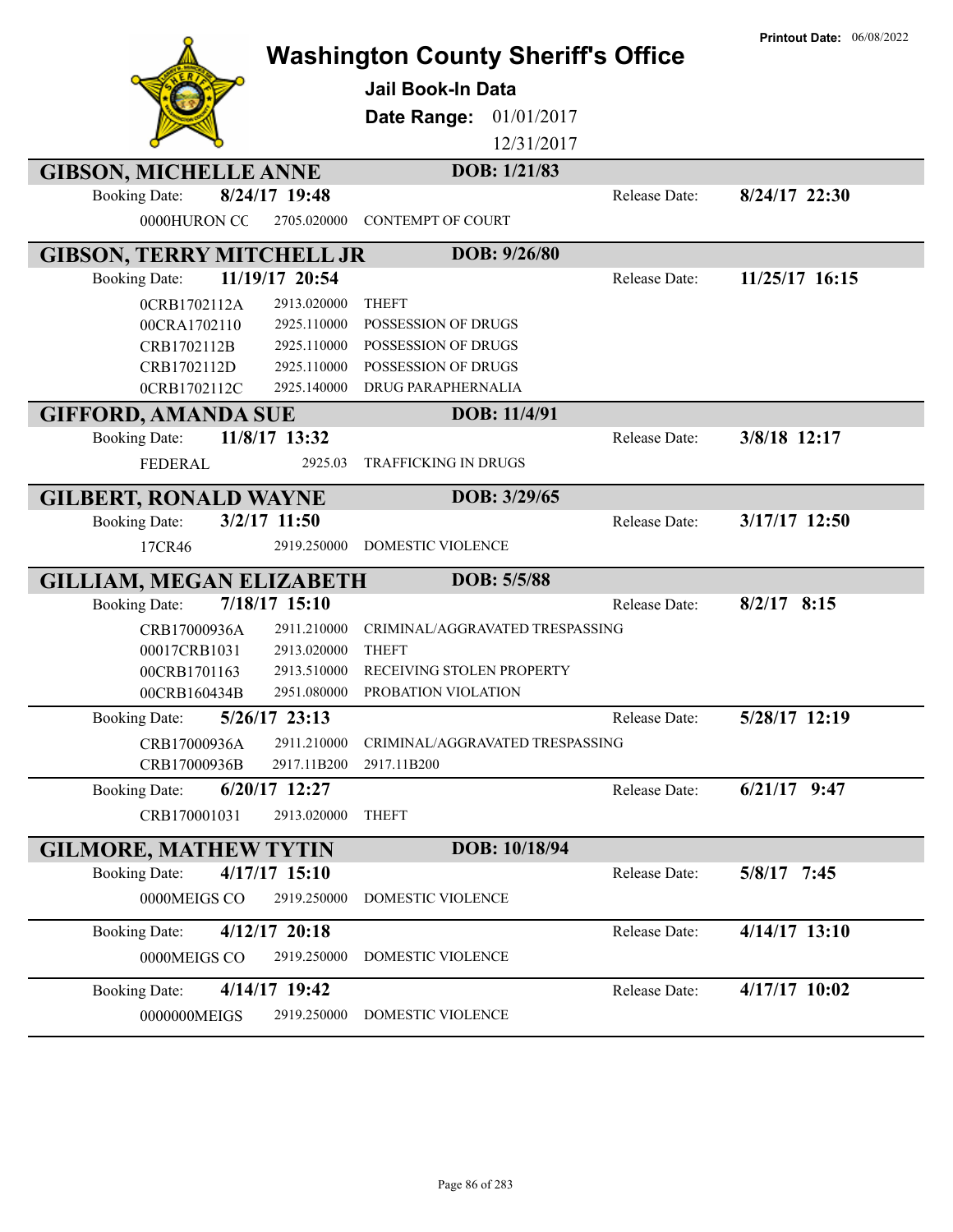|                                         |                                           |               | <b>Printout Date: 06/08/2022</b> |
|-----------------------------------------|-------------------------------------------|---------------|----------------------------------|
|                                         | <b>Washington County Sheriff's Office</b> |               |                                  |
|                                         | <b>Jail Book-In Data</b>                  |               |                                  |
|                                         | 01/01/2017<br>Date Range:                 |               |                                  |
|                                         | 12/31/2017                                |               |                                  |
| <b>GINTHER, BRENT CHRISTOPHER</b>       | DOB: 11/8/96                              |               |                                  |
| 8/19/17 2:48<br><b>Booking Date:</b>    |                                           | Release Date: | 8/19/17 13:47                    |
| 4511.19A100                             | 4511.19A100                               |               |                                  |
|                                         |                                           |               |                                  |
| 10/2/17 19:53<br><b>Booking Date:</b>   |                                           | Release Date: | 10/17/17 6:00                    |
| 00017CRB1353<br>959.1300000             | 959.1300000                               |               |                                  |
| <b>GIVENS, HAYDON LEE</b>               | DOB: 4/23/90                              |               |                                  |
| 1/18/17 21:29<br><b>Booking Date:</b>   |                                           | Release Date: | $1/25/17$ 12:00                  |
| 000017CRA108<br>2925.030000             | <b>TRAFFICKING IN DRUGS</b>               |               |                                  |
| <b>GIVENS, JOHN AARON</b>               | DOB: 12/30/80                             |               |                                  |
| $6/17/17$ 14:17<br><b>Booking Date:</b> |                                           | Release Date: | $6/23/17$ 15:55                  |
| 2909.060000<br>CRB17001066D             | <b>CRIMINAL DAMAGING</b>                  |               |                                  |
| 2919.250000<br>CRB17001066B             | <b>DOMESTIC VIOLENCE</b>                  |               |                                  |
| 2919.250000<br>CRB17001066C             | <b>DOMESTIC VIOLENCE</b>                  |               |                                  |
| 2919.250000<br>CRB17001066A             | <b>DOMESTIC VIOLENCE</b>                  |               |                                  |
| 4510.210000<br>000017TRD523             | 4510.210000                               |               |                                  |
| <b>GIVENS, THOMAS JAMES</b>             | DOB: 11/15/86                             |               |                                  |
| 1/31/17 16:23<br><b>Booking Date:</b>   |                                           | Release Date: | 1/31/17 16:40                    |
| 0000012CR239<br>2951.08A000             | 2951.08A000                               |               |                                  |
| <b>GLASER, RICHARD BRIAN</b>            | DOB: 6/22/55                              |               |                                  |
| 4/13/17 23:21<br><b>Booking Date:</b>   |                                           | Release Date: | $6/5/17$ $6:00$                  |
| 0000016CR180<br>2913.02B600             | 2913.02B600                               |               |                                  |
| <b>GLENDENING, DONNA MAY</b>            | DOB: 3/31/62                              |               |                                  |
| 6/19/17 14:38<br><b>Booking Date:</b>   |                                           | Release Date: | $6/20/17$ 11:15                  |
| 0IN TRANSIT                             | 0IN TRANSIT                               |               |                                  |
| 2925.030000<br>0000013CR328             | <b>TRAFFICKING IN DRUGS</b>               |               |                                  |
| 2925.040000<br>13CR395                  | ILLEGAL MANUFACTURE OF DRUGS              |               |                                  |
| <b>GLOVER-CARRANO, SHALU J</b>          | DOB: 7/1/88                               |               |                                  |
| $1/23/17$ 4:34<br><b>Booking Date:</b>  |                                           | Release Date: | $1/23/17$ 20:04                  |
| 000017CRB131<br>2925.110000             | POSSESSION OF DRUGS                       |               |                                  |
| 00017TRC384A<br>4511.19A1A0             | 4511.19A1A0                               |               |                                  |
| 00017TRC384B<br>4511.330000             | RULES FOR DRIVING IN MARKED LANES         |               |                                  |
| <b>GOFF, JENNIFER LYNN</b>              | DOB: 3/7/90                               |               |                                  |
| 10/24/17 15:28<br><b>Booking Date:</b>  |                                           | Release Date: | 11/8/17 15:00                    |
| 0000017CR252<br>2909.060000             | <b>CRIMINAL DAMAGING</b>                  |               |                                  |
| 0000017CR251<br>2911.120000             | <b>BURGLARY</b>                           |               |                                  |
| 0000017CR252<br>2913.020000             | <b>THEFT</b>                              |               |                                  |
| 0000017CR253<br>2913.020000             | <b>THEFT</b>                              |               |                                  |
| 0000017CR252<br>2913.020000             | <b>THEFT</b>                              |               |                                  |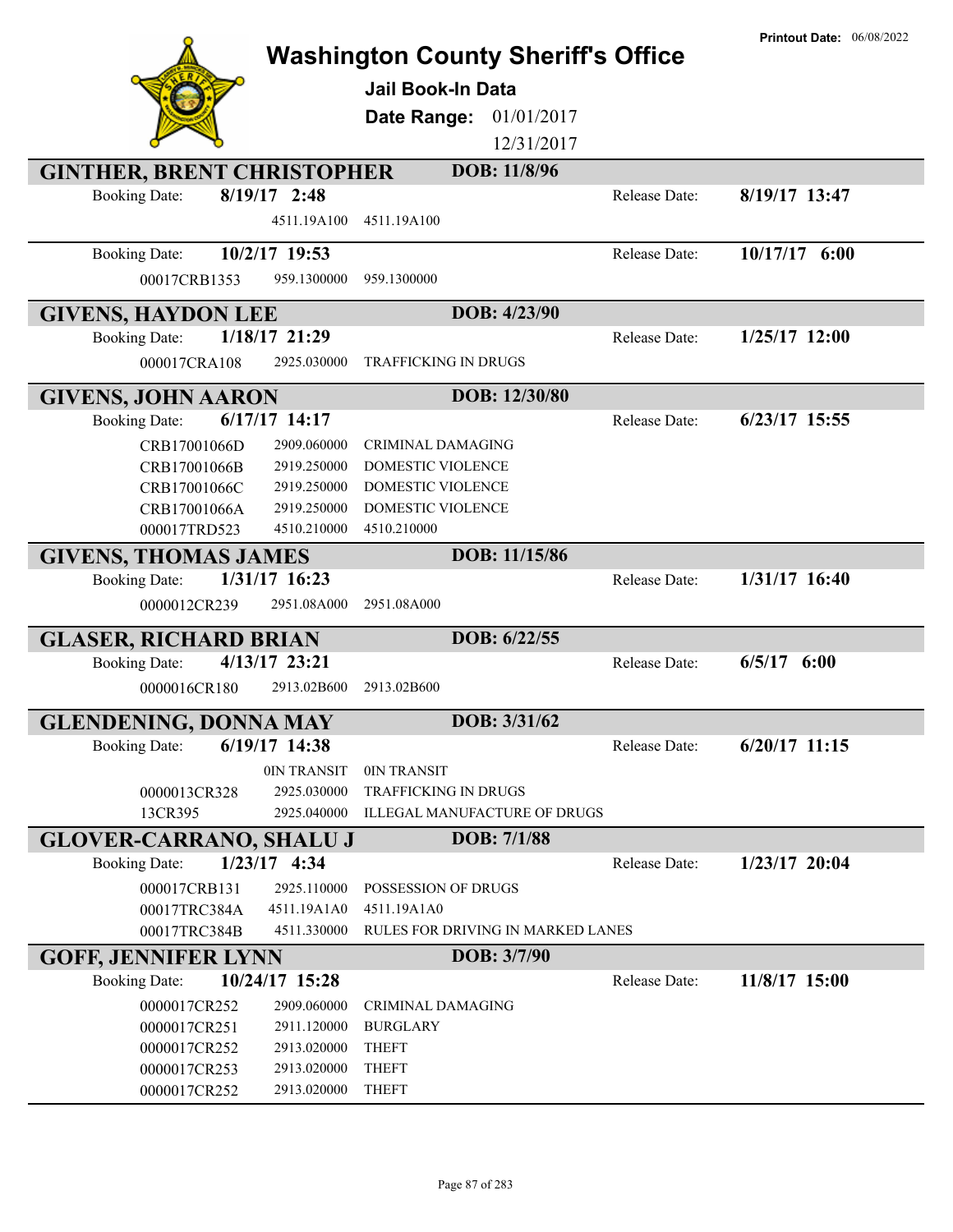| <b>GOINS, AARON C JR</b>                          | <b>Washington County Sheriff's Office</b><br>Jail Book-In Data<br>01/01/2017<br>Date Range:<br>12/31/2017<br>DOB: 4/9/92 |               | <b>Printout Date: 06/08/2022</b> |
|---------------------------------------------------|--------------------------------------------------------------------------------------------------------------------------|---------------|----------------------------------|
| 2/10/17 19:01<br><b>Booking Date:</b>             |                                                                                                                          | Release Date: | $2/15/17$ 6:00                   |
| 000017CRB53A<br>2923.120000                       | CARRYING CONCEALED WEAPON OR ILLEGAL POSSESSION OF WEA                                                                   |               |                                  |
|                                                   |                                                                                                                          |               |                                  |
| <b>GONZALES, CORISSA ANGELINA</b><br>12/8/17 9:49 | DOB: 10/28/89                                                                                                            | Release Date: | 12/18/17 13:32                   |
| <b>Booking Date:</b>                              |                                                                                                                          |               |                                  |
| 00017CRA2216<br>2913.02A000<br>2913.030000        | 2913.02A000<br>UNAUTH USE OF VEHICLE                                                                                     |               |                                  |
| CRB170002249<br>2917.310000<br>00017CRB2215       | <b>INDUCING PANIC</b>                                                                                                    |               |                                  |
|                                                   |                                                                                                                          | Release Date: | $7/26/17$ 11:26                  |
| 7/21/17 13:20<br><b>Booking Date:</b>             |                                                                                                                          |               |                                  |
| 00CRB1701184<br>2913.020000                       | <b>THEFT</b>                                                                                                             |               |                                  |
| 00CRB1701245<br>2937.290000                       | FAIL TO APPEAR/ RECOG. BOND                                                                                              |               |                                  |
| <b>GONZALEZ, GERALDO ANIBAL</b>                   | DOB: 2/16/81                                                                                                             |               |                                  |
| 5/18/17 23:09<br><b>Booking Date:</b>             |                                                                                                                          | Release Date: | $5/19/17$ 9:12                   |
| 000000000STS<br>2919.210000                       | NONSUPPORT OF DEPENDENTS                                                                                                 |               |                                  |
| <b>GOOD, MICHAEL ANDREW</b>                       | DOB: 8/22/77                                                                                                             |               |                                  |
| 1/3/17 16:10<br><b>Booking Date:</b>              |                                                                                                                          | Release Date: | 1/5/17 15:33                     |
| 0IN TRANSIT<br>0000013CR318                       | 0IN TRANSIT                                                                                                              |               |                                  |
| 0000013CR318<br>2903.110000                       | FELONIOUS ASSAULT                                                                                                        |               |                                  |
| <b>GOODRICH, BYRON GAGE</b>                       | DOB: 11/11/87                                                                                                            |               |                                  |
| 12/31/17 23:55<br><b>Booking Date:</b>            |                                                                                                                          | Release Date: | 1/31/18 14:52                    |
| <b>MUSKINGUM C</b><br>2903.110000                 | <b>FELONIOUS ASSAULT</b>                                                                                                 |               |                                  |
| 00000MUSK CO<br>2905.010000                       | <b>KIDNAPPING</b>                                                                                                        |               |                                  |
| 00000MUSK CO<br>2911.010000                       | <b>AGGRAVATED ROBBERY</b>                                                                                                |               |                                  |
| 00000MUSK CO<br>2921.050000                       | <b>RETALIATION</b>                                                                                                       |               |                                  |
| <b>GOODWIN, TYLER EDWARD</b>                      | DOB: 1/17/98                                                                                                             |               |                                  |
| 9/9/17 14:15<br><b>Booking Date:</b>              |                                                                                                                          | Release Date: | 9/11/17 10:28                    |
| 00017CRB1608<br>2919.250000                       | DOMESTIC VIOLENCE                                                                                                        |               |                                  |
| 9/11/17 10:30<br><b>Booking Date:</b>             |                                                                                                                          | Release Date: | 9/11/17 11:45                    |
| 00017CRB1607<br>2919.250000                       | DOMESTIC VIOLENCE                                                                                                        |               |                                  |
| 10/31/17 5:39<br><b>Booking Date:</b>             |                                                                                                                          | Release Date: | 10/31/17 12:51                   |
| 2919.270000<br>0017CRB1992A                       | VIOLATION OF PROTECTION ORDER/CONSENT AGREEMENT                                                                          |               |                                  |
| 0017CRB1992B<br>2921.330000                       | RESIST ARREST OR FAIL TO COMPLY WITH POLICE ORDER/SIGN                                                                   |               |                                  |
| <b>GORDON, BRADLY ALLEN</b>                       | DOB: 12/28/86                                                                                                            |               |                                  |
| 3/30/17 23:19<br><b>Booking Date:</b>             |                                                                                                                          | Release Date: | $4/5/17$ 9:00                    |
| 0000NOBLE CO<br>2705.020000                       | CONTEMPT OF COURT                                                                                                        |               |                                  |
| 2913.020000<br>00CRA1700555                       | <b>THEFT</b>                                                                                                             |               |                                  |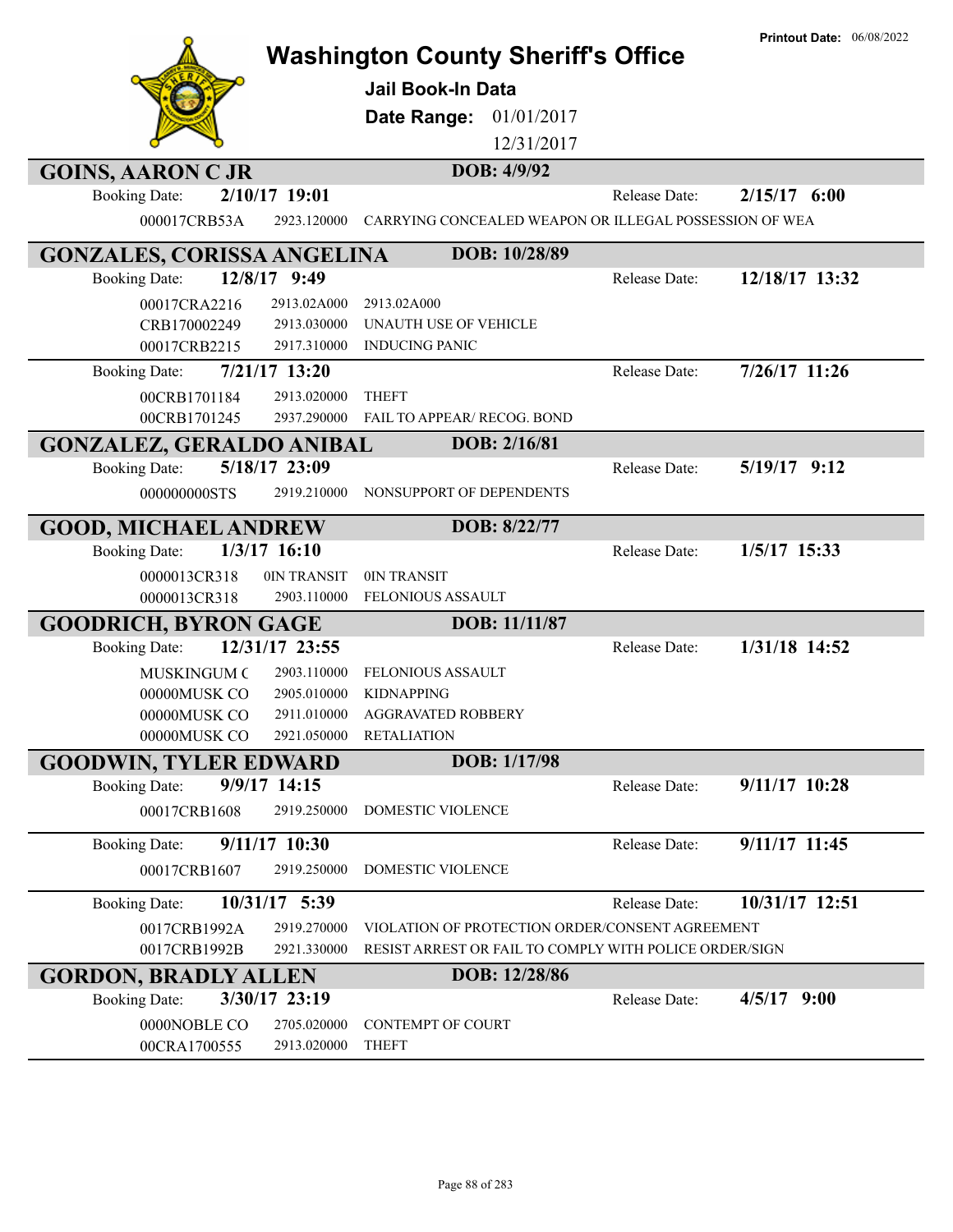| <b>GORE, JASON DAVID</b><br>5/31/17 15:24<br>$6/7/17$ 7:30<br><b>Booking Date:</b><br>Release Date:<br>0000013SP668<br>2919.210000<br>NONSUPPORT OF DEPENDENTS<br>0000015SP133<br>2919.210000<br>NONSUPPORT OF DEPENDENTS<br>MONROE CO<br>4510.110000<br>4510.110000<br>DOB: 2/9/88<br><b>GORE, JOSHUA LEROY</b><br>8/25/17 16:02<br>$8/16/17$ 9:30<br><b>Booking Date:</b><br>Release Date:<br>2919.250000<br>DOMESTIC VIOLENCE<br>00CRB1701469<br>4/14/17 17:30<br>$5/14/17$ 6:00<br>Release Date:<br><b>Booking Date:</b><br>CRB1700693 A<br>2903.130000<br><b>ASSAULT</b><br>2903.130000<br><b>ASSAULT</b><br>0000016CR307<br>2917.110000<br>DISORDERLY CONDUCT<br>CRB1700693 B<br>$2/6/17$ 14:22<br>$1/20/17$ 2:01<br>Release Date:<br><b>Booking Date:</b><br>2705.020000<br><b>CONTEMPT OF COURT</b><br>0000016CR307<br>000017CRB129<br>2705.020000<br><b>CONTEMPT OF COURT</b><br><b>ASSAULT</b><br>00016CRB1398<br>2903.130000<br>00016CRB1609<br>2913.020000<br><b>THEFT</b><br>8/30/17 8:35<br>8/28/17 18:22<br>Release Date:<br><b>Booking Date:</b><br>2917.110000<br>DISORDERLY CONDUCT<br>00017CRB1549<br>4511.481000<br>4511.481000<br>00017TRD5550<br>$6/16/17$ 9:44<br>$6/15/17$ 11:45<br>Release Date:<br><b>Booking Date:</b><br>CRB170000945<br>2911.210000<br>CRIMINAL/AGGRAVATED TRESPASSING<br>17CRB1045<br>2911.210000<br>CRIMINAL/AGGRAVATED TRESPASSING<br>$9/27/17$ 10:01<br>1/24/18<br>6:00<br><b>Booking Date:</b><br>Release Date:<br>0000016CR307<br>2951.08A000<br>2951.08A000<br>3/30/17 6:00<br>3/20/17 23:07<br><b>Booking Date:</b><br>Release Date:<br>00CRB1700487<br>2919.25C000<br>2919.25C000<br>5/24/17 14:12<br>5/16/17 23:43<br>Release Date:<br><b>Booking Date:</b><br>00CRB1700872<br>2917.11A400<br>2917.11A400<br>000PV HOLDER<br>2951.08A000<br>2951.08A000<br>DOB: 11/11/81<br><b>GORHAM, CAROL ELAINE</b><br>$3/4/17$ 4:24<br>$3/6/17$ 9:15<br><b>Booking Date:</b><br>Release Date:<br>DOMESTIC VIOLENCE<br>000017CRB391<br>2919.250000<br>DOB: 12/22/78<br><b>GORRELL, SHANNA JO</b><br>$2/16/17$ 9:26<br>$3/9/17$ 6:00<br><b>Booking Date:</b><br>Release Date:<br>0000015CR296<br>2925.240000<br>2925.240000<br>9/29/17 11:26<br>9/26/17 10:03<br>Release Date:<br><b>Booking Date:</b><br>0000000000PV<br>2951.08A000<br>2951.08A000 |  | <b>Washington County Sheriff's Office</b><br><b>Jail Book-In Data</b><br>Date Range:<br>01/01/2017<br>12/31/2017 | <b>Printout Date: 06/08/2022</b> |
|------------------------------------------------------------------------------------------------------------------------------------------------------------------------------------------------------------------------------------------------------------------------------------------------------------------------------------------------------------------------------------------------------------------------------------------------------------------------------------------------------------------------------------------------------------------------------------------------------------------------------------------------------------------------------------------------------------------------------------------------------------------------------------------------------------------------------------------------------------------------------------------------------------------------------------------------------------------------------------------------------------------------------------------------------------------------------------------------------------------------------------------------------------------------------------------------------------------------------------------------------------------------------------------------------------------------------------------------------------------------------------------------------------------------------------------------------------------------------------------------------------------------------------------------------------------------------------------------------------------------------------------------------------------------------------------------------------------------------------------------------------------------------------------------------------------------------------------------------------------------------------------------------------------------------------------------------------------------------------------------------------------------------------------------------------------------------------------------------------------------------------------------------------------------------------------------------------------------------------------------------------------------------------------------|--|------------------------------------------------------------------------------------------------------------------|----------------------------------|
|                                                                                                                                                                                                                                                                                                                                                                                                                                                                                                                                                                                                                                                                                                                                                                                                                                                                                                                                                                                                                                                                                                                                                                                                                                                                                                                                                                                                                                                                                                                                                                                                                                                                                                                                                                                                                                                                                                                                                                                                                                                                                                                                                                                                                                                                                                |  | DOB: 9/15/84                                                                                                     |                                  |
|                                                                                                                                                                                                                                                                                                                                                                                                                                                                                                                                                                                                                                                                                                                                                                                                                                                                                                                                                                                                                                                                                                                                                                                                                                                                                                                                                                                                                                                                                                                                                                                                                                                                                                                                                                                                                                                                                                                                                                                                                                                                                                                                                                                                                                                                                                |  |                                                                                                                  |                                  |
|                                                                                                                                                                                                                                                                                                                                                                                                                                                                                                                                                                                                                                                                                                                                                                                                                                                                                                                                                                                                                                                                                                                                                                                                                                                                                                                                                                                                                                                                                                                                                                                                                                                                                                                                                                                                                                                                                                                                                                                                                                                                                                                                                                                                                                                                                                |  |                                                                                                                  |                                  |
|                                                                                                                                                                                                                                                                                                                                                                                                                                                                                                                                                                                                                                                                                                                                                                                                                                                                                                                                                                                                                                                                                                                                                                                                                                                                                                                                                                                                                                                                                                                                                                                                                                                                                                                                                                                                                                                                                                                                                                                                                                                                                                                                                                                                                                                                                                |  |                                                                                                                  |                                  |
|                                                                                                                                                                                                                                                                                                                                                                                                                                                                                                                                                                                                                                                                                                                                                                                                                                                                                                                                                                                                                                                                                                                                                                                                                                                                                                                                                                                                                                                                                                                                                                                                                                                                                                                                                                                                                                                                                                                                                                                                                                                                                                                                                                                                                                                                                                |  |                                                                                                                  |                                  |
|                                                                                                                                                                                                                                                                                                                                                                                                                                                                                                                                                                                                                                                                                                                                                                                                                                                                                                                                                                                                                                                                                                                                                                                                                                                                                                                                                                                                                                                                                                                                                                                                                                                                                                                                                                                                                                                                                                                                                                                                                                                                                                                                                                                                                                                                                                |  |                                                                                                                  |                                  |
|                                                                                                                                                                                                                                                                                                                                                                                                                                                                                                                                                                                                                                                                                                                                                                                                                                                                                                                                                                                                                                                                                                                                                                                                                                                                                                                                                                                                                                                                                                                                                                                                                                                                                                                                                                                                                                                                                                                                                                                                                                                                                                                                                                                                                                                                                                |  |                                                                                                                  |                                  |
|                                                                                                                                                                                                                                                                                                                                                                                                                                                                                                                                                                                                                                                                                                                                                                                                                                                                                                                                                                                                                                                                                                                                                                                                                                                                                                                                                                                                                                                                                                                                                                                                                                                                                                                                                                                                                                                                                                                                                                                                                                                                                                                                                                                                                                                                                                |  |                                                                                                                  |                                  |
|                                                                                                                                                                                                                                                                                                                                                                                                                                                                                                                                                                                                                                                                                                                                                                                                                                                                                                                                                                                                                                                                                                                                                                                                                                                                                                                                                                                                                                                                                                                                                                                                                                                                                                                                                                                                                                                                                                                                                                                                                                                                                                                                                                                                                                                                                                |  |                                                                                                                  |                                  |
|                                                                                                                                                                                                                                                                                                                                                                                                                                                                                                                                                                                                                                                                                                                                                                                                                                                                                                                                                                                                                                                                                                                                                                                                                                                                                                                                                                                                                                                                                                                                                                                                                                                                                                                                                                                                                                                                                                                                                                                                                                                                                                                                                                                                                                                                                                |  |                                                                                                                  |                                  |
|                                                                                                                                                                                                                                                                                                                                                                                                                                                                                                                                                                                                                                                                                                                                                                                                                                                                                                                                                                                                                                                                                                                                                                                                                                                                                                                                                                                                                                                                                                                                                                                                                                                                                                                                                                                                                                                                                                                                                                                                                                                                                                                                                                                                                                                                                                |  |                                                                                                                  |                                  |
|                                                                                                                                                                                                                                                                                                                                                                                                                                                                                                                                                                                                                                                                                                                                                                                                                                                                                                                                                                                                                                                                                                                                                                                                                                                                                                                                                                                                                                                                                                                                                                                                                                                                                                                                                                                                                                                                                                                                                                                                                                                                                                                                                                                                                                                                                                |  |                                                                                                                  |                                  |
|                                                                                                                                                                                                                                                                                                                                                                                                                                                                                                                                                                                                                                                                                                                                                                                                                                                                                                                                                                                                                                                                                                                                                                                                                                                                                                                                                                                                                                                                                                                                                                                                                                                                                                                                                                                                                                                                                                                                                                                                                                                                                                                                                                                                                                                                                                |  |                                                                                                                  |                                  |
|                                                                                                                                                                                                                                                                                                                                                                                                                                                                                                                                                                                                                                                                                                                                                                                                                                                                                                                                                                                                                                                                                                                                                                                                                                                                                                                                                                                                                                                                                                                                                                                                                                                                                                                                                                                                                                                                                                                                                                                                                                                                                                                                                                                                                                                                                                |  |                                                                                                                  |                                  |
|                                                                                                                                                                                                                                                                                                                                                                                                                                                                                                                                                                                                                                                                                                                                                                                                                                                                                                                                                                                                                                                                                                                                                                                                                                                                                                                                                                                                                                                                                                                                                                                                                                                                                                                                                                                                                                                                                                                                                                                                                                                                                                                                                                                                                                                                                                |  |                                                                                                                  |                                  |
|                                                                                                                                                                                                                                                                                                                                                                                                                                                                                                                                                                                                                                                                                                                                                                                                                                                                                                                                                                                                                                                                                                                                                                                                                                                                                                                                                                                                                                                                                                                                                                                                                                                                                                                                                                                                                                                                                                                                                                                                                                                                                                                                                                                                                                                                                                |  |                                                                                                                  |                                  |
|                                                                                                                                                                                                                                                                                                                                                                                                                                                                                                                                                                                                                                                                                                                                                                                                                                                                                                                                                                                                                                                                                                                                                                                                                                                                                                                                                                                                                                                                                                                                                                                                                                                                                                                                                                                                                                                                                                                                                                                                                                                                                                                                                                                                                                                                                                |  |                                                                                                                  |                                  |
|                                                                                                                                                                                                                                                                                                                                                                                                                                                                                                                                                                                                                                                                                                                                                                                                                                                                                                                                                                                                                                                                                                                                                                                                                                                                                                                                                                                                                                                                                                                                                                                                                                                                                                                                                                                                                                                                                                                                                                                                                                                                                                                                                                                                                                                                                                |  |                                                                                                                  |                                  |
|                                                                                                                                                                                                                                                                                                                                                                                                                                                                                                                                                                                                                                                                                                                                                                                                                                                                                                                                                                                                                                                                                                                                                                                                                                                                                                                                                                                                                                                                                                                                                                                                                                                                                                                                                                                                                                                                                                                                                                                                                                                                                                                                                                                                                                                                                                |  |                                                                                                                  |                                  |
|                                                                                                                                                                                                                                                                                                                                                                                                                                                                                                                                                                                                                                                                                                                                                                                                                                                                                                                                                                                                                                                                                                                                                                                                                                                                                                                                                                                                                                                                                                                                                                                                                                                                                                                                                                                                                                                                                                                                                                                                                                                                                                                                                                                                                                                                                                |  |                                                                                                                  |                                  |
|                                                                                                                                                                                                                                                                                                                                                                                                                                                                                                                                                                                                                                                                                                                                                                                                                                                                                                                                                                                                                                                                                                                                                                                                                                                                                                                                                                                                                                                                                                                                                                                                                                                                                                                                                                                                                                                                                                                                                                                                                                                                                                                                                                                                                                                                                                |  |                                                                                                                  |                                  |
|                                                                                                                                                                                                                                                                                                                                                                                                                                                                                                                                                                                                                                                                                                                                                                                                                                                                                                                                                                                                                                                                                                                                                                                                                                                                                                                                                                                                                                                                                                                                                                                                                                                                                                                                                                                                                                                                                                                                                                                                                                                                                                                                                                                                                                                                                                |  |                                                                                                                  |                                  |
|                                                                                                                                                                                                                                                                                                                                                                                                                                                                                                                                                                                                                                                                                                                                                                                                                                                                                                                                                                                                                                                                                                                                                                                                                                                                                                                                                                                                                                                                                                                                                                                                                                                                                                                                                                                                                                                                                                                                                                                                                                                                                                                                                                                                                                                                                                |  |                                                                                                                  |                                  |
|                                                                                                                                                                                                                                                                                                                                                                                                                                                                                                                                                                                                                                                                                                                                                                                                                                                                                                                                                                                                                                                                                                                                                                                                                                                                                                                                                                                                                                                                                                                                                                                                                                                                                                                                                                                                                                                                                                                                                                                                                                                                                                                                                                                                                                                                                                |  |                                                                                                                  |                                  |
|                                                                                                                                                                                                                                                                                                                                                                                                                                                                                                                                                                                                                                                                                                                                                                                                                                                                                                                                                                                                                                                                                                                                                                                                                                                                                                                                                                                                                                                                                                                                                                                                                                                                                                                                                                                                                                                                                                                                                                                                                                                                                                                                                                                                                                                                                                |  |                                                                                                                  |                                  |
|                                                                                                                                                                                                                                                                                                                                                                                                                                                                                                                                                                                                                                                                                                                                                                                                                                                                                                                                                                                                                                                                                                                                                                                                                                                                                                                                                                                                                                                                                                                                                                                                                                                                                                                                                                                                                                                                                                                                                                                                                                                                                                                                                                                                                                                                                                |  |                                                                                                                  |                                  |
|                                                                                                                                                                                                                                                                                                                                                                                                                                                                                                                                                                                                                                                                                                                                                                                                                                                                                                                                                                                                                                                                                                                                                                                                                                                                                                                                                                                                                                                                                                                                                                                                                                                                                                                                                                                                                                                                                                                                                                                                                                                                                                                                                                                                                                                                                                |  |                                                                                                                  |                                  |
|                                                                                                                                                                                                                                                                                                                                                                                                                                                                                                                                                                                                                                                                                                                                                                                                                                                                                                                                                                                                                                                                                                                                                                                                                                                                                                                                                                                                                                                                                                                                                                                                                                                                                                                                                                                                                                                                                                                                                                                                                                                                                                                                                                                                                                                                                                |  |                                                                                                                  |                                  |
|                                                                                                                                                                                                                                                                                                                                                                                                                                                                                                                                                                                                                                                                                                                                                                                                                                                                                                                                                                                                                                                                                                                                                                                                                                                                                                                                                                                                                                                                                                                                                                                                                                                                                                                                                                                                                                                                                                                                                                                                                                                                                                                                                                                                                                                                                                |  |                                                                                                                  |                                  |
|                                                                                                                                                                                                                                                                                                                                                                                                                                                                                                                                                                                                                                                                                                                                                                                                                                                                                                                                                                                                                                                                                                                                                                                                                                                                                                                                                                                                                                                                                                                                                                                                                                                                                                                                                                                                                                                                                                                                                                                                                                                                                                                                                                                                                                                                                                |  |                                                                                                                  |                                  |
|                                                                                                                                                                                                                                                                                                                                                                                                                                                                                                                                                                                                                                                                                                                                                                                                                                                                                                                                                                                                                                                                                                                                                                                                                                                                                                                                                                                                                                                                                                                                                                                                                                                                                                                                                                                                                                                                                                                                                                                                                                                                                                                                                                                                                                                                                                |  |                                                                                                                  |                                  |
|                                                                                                                                                                                                                                                                                                                                                                                                                                                                                                                                                                                                                                                                                                                                                                                                                                                                                                                                                                                                                                                                                                                                                                                                                                                                                                                                                                                                                                                                                                                                                                                                                                                                                                                                                                                                                                                                                                                                                                                                                                                                                                                                                                                                                                                                                                |  |                                                                                                                  |                                  |
|                                                                                                                                                                                                                                                                                                                                                                                                                                                                                                                                                                                                                                                                                                                                                                                                                                                                                                                                                                                                                                                                                                                                                                                                                                                                                                                                                                                                                                                                                                                                                                                                                                                                                                                                                                                                                                                                                                                                                                                                                                                                                                                                                                                                                                                                                                |  |                                                                                                                  |                                  |
|                                                                                                                                                                                                                                                                                                                                                                                                                                                                                                                                                                                                                                                                                                                                                                                                                                                                                                                                                                                                                                                                                                                                                                                                                                                                                                                                                                                                                                                                                                                                                                                                                                                                                                                                                                                                                                                                                                                                                                                                                                                                                                                                                                                                                                                                                                |  |                                                                                                                  |                                  |
|                                                                                                                                                                                                                                                                                                                                                                                                                                                                                                                                                                                                                                                                                                                                                                                                                                                                                                                                                                                                                                                                                                                                                                                                                                                                                                                                                                                                                                                                                                                                                                                                                                                                                                                                                                                                                                                                                                                                                                                                                                                                                                                                                                                                                                                                                                |  |                                                                                                                  |                                  |
|                                                                                                                                                                                                                                                                                                                                                                                                                                                                                                                                                                                                                                                                                                                                                                                                                                                                                                                                                                                                                                                                                                                                                                                                                                                                                                                                                                                                                                                                                                                                                                                                                                                                                                                                                                                                                                                                                                                                                                                                                                                                                                                                                                                                                                                                                                |  |                                                                                                                  |                                  |
|                                                                                                                                                                                                                                                                                                                                                                                                                                                                                                                                                                                                                                                                                                                                                                                                                                                                                                                                                                                                                                                                                                                                                                                                                                                                                                                                                                                                                                                                                                                                                                                                                                                                                                                                                                                                                                                                                                                                                                                                                                                                                                                                                                                                                                                                                                |  |                                                                                                                  |                                  |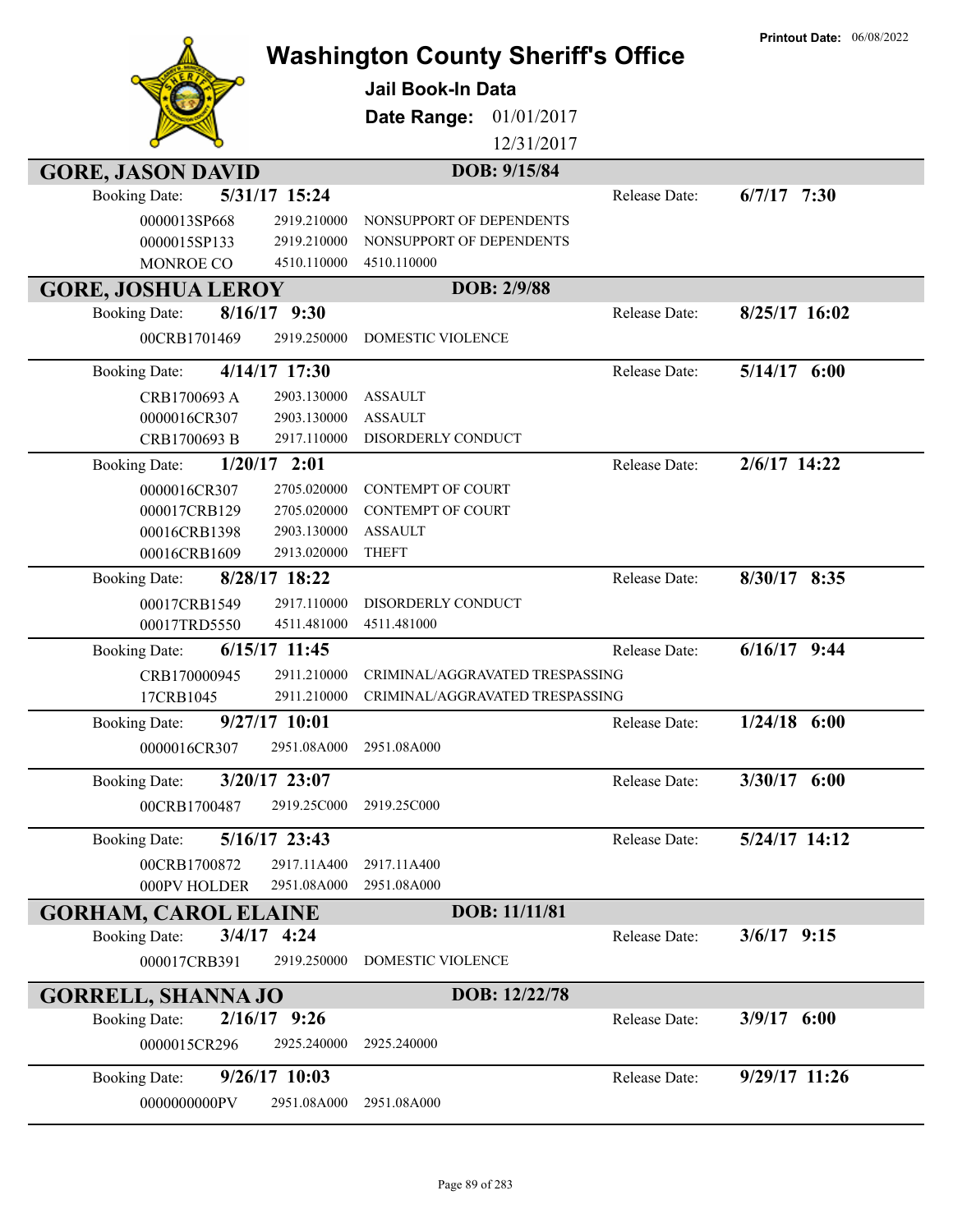|                                         | <b>Washington County Sheriff's Office</b> |               | <b>Printout Date: 06/08/2022</b> |
|-----------------------------------------|-------------------------------------------|---------------|----------------------------------|
|                                         | Jail Book-In Data                         |               |                                  |
|                                         | 01/01/2017<br>Date Range:                 |               |                                  |
|                                         | 12/31/2017                                |               |                                  |
| <b>GOSSETT, ELIZABETH MARIE</b>         | DOB: 3/25/97                              |               |                                  |
| 10/27/17 9:44<br><b>Booking Date:</b>   |                                           | Release Date: | 10/30/17 11:31                   |
| 000PV HOLDER<br>2951.080000             | PROBATION VIOLATION                       |               |                                  |
| 9/15/17 14:32<br><b>Booking Date:</b>   |                                           | Release Date: | $9/18/17$ 10:19                  |
| 2951.080000<br>016TRC5177PV             | PROBATION VIOLATION                       |               |                                  |
| <b>GOSSETT, MEGAN NICOLE</b>            | DOB: 8/22/90                              |               |                                  |
| 3/12/17 18:49<br><b>Booking Date:</b>   |                                           | Release Date: | 3/13/17 12:09                    |
| CRB170000444<br>2919.250000             | DOMESTIC VIOLENCE                         |               |                                  |
| <b>GOUDY, DANIELLE JENNIFER</b>         | DOB: 2/4/86                               |               |                                  |
| 5/14/17 21:42<br><b>Booking Date:</b>   |                                           | Release Date: | $5/14/17$ 22:03                  |
| 2913.020000                             | <b>THEFT</b>                              |               |                                  |
| <b>GOUGH, BETHANY RACHELLE</b>          | DOB: 11/20/95                             |               |                                  |
| 1/21/17 11:04<br><b>Booking Date:</b>   |                                           | Release Date: | $1/21/17$ 20:30                  |
| 00CRB1601590<br>2903.130000             | <b>ASSAULT</b>                            |               |                                  |
| <b>GRAHAM, HOLLIE JEAN</b>              | DOB: 12/24/97                             |               |                                  |
| 1/21/17 21:27<br><b>Booking Date:</b>   |                                           | Release Date: | $1/25/17$ 9:55                   |
| 000MONROE CO<br>2911.010000             | <b>AGGRAVATED ROBBERY</b>                 |               |                                  |
| $1/25/17$ 16:15<br><b>Booking Date:</b> |                                           | Release Date: | $1/31/17$ 7:15                   |
| 000MONROE CO<br>2911.01A000             | 2911.01A000                               |               |                                  |
| 1/31/17 11:54<br><b>Booking Date:</b>   |                                           | Release Date: | $2/2/17$ 13:15                   |
| 000MONROE C(2911.01A000 2911.01A000     |                                           |               |                                  |
| <b>GRAHAM, KATTIE ANNETTE</b>           | DOB: 10/20/82                             |               |                                  |
| 11/24/17 9:54<br><b>Booking Date:</b>   |                                           | Release Date: | 11/27/17 10:10                   |
| 0000017CR298<br>2919.250000             | DOMESTIC VIOLENCE                         |               |                                  |
| <b>GRAHAME, JUSTIN MICHAEL</b>          | DOB: 7/29/92                              |               |                                  |
| $10/15/17$ 4:08<br><b>Booking Date:</b> |                                           | Release Date: | 10/16/17 17:49                   |
| 17CRB1870B<br>2909.060000               | <b>CRIMINAL DAMAGING</b>                  |               |                                  |
| 17CRB1870A<br>2919.250000               | DOMESTIC VIOLENCE                         |               |                                  |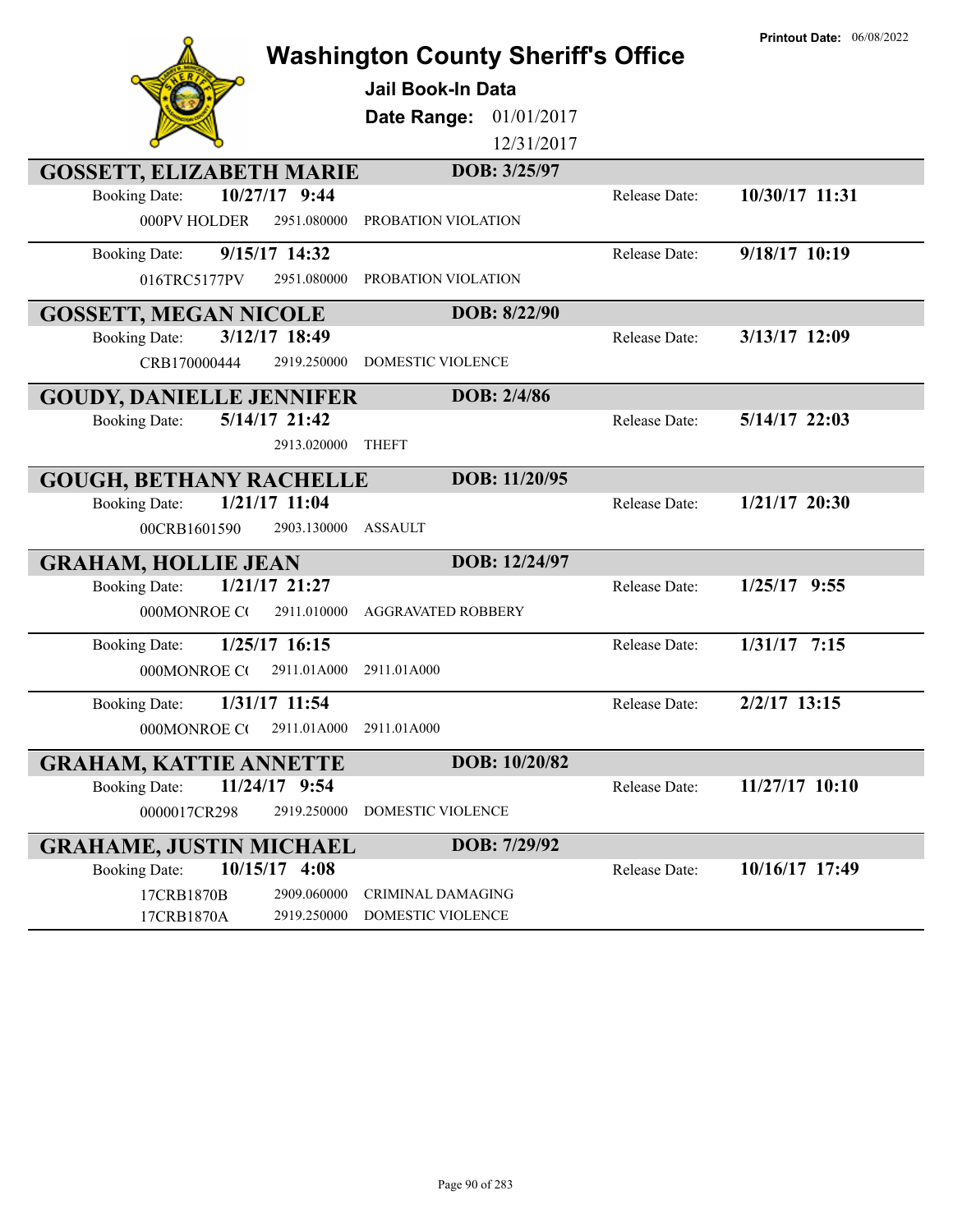|                                         | <b>Washington County Sheriff's Office</b> |               | <b>Printout Date: 06/08/2022</b> |
|-----------------------------------------|-------------------------------------------|---------------|----------------------------------|
|                                         | Jail Book-In Data                         |               |                                  |
|                                         |                                           |               |                                  |
|                                         | Date Range: 01/01/2017                    |               |                                  |
|                                         | 12/31/2017                                |               |                                  |
| <b>GRAHAME, MICHAEL WAYNE</b>           | DOB: 10/11/79                             |               |                                  |
| $9/21/17$ 23:03<br><b>Booking Date:</b> |                                           | Release Date: | $9/30/17$ 6:00                   |
| 17TRC3528<br>2951.080000                | PROBATION VIOLATION                       |               |                                  |
| 00017TRD6410<br>4510.110000             | 4510.110000                               |               |                                  |
| 4510.140000<br>00TRD1705972             | 4510.140000                               |               |                                  |
| $9/18/17$ 3:06<br><b>Booking Date:</b>  |                                           | Release Date: | 9/18/17 14:07                    |
| 4510.140000<br>00017TRD5972             | 4510.140000                               |               |                                  |
| $8/30/17$ 2:15<br><b>Booking Date:</b>  |                                           | Release Date: | $9/5/17$ 12:15                   |
| 00CRB1701558<br>2705.02A000             | 2705.02A000                               |               |                                  |
| TRCD1703528C<br>4510.110000             | 4510.110000                               |               |                                  |
| 0TRC1703528A<br>4511.19A1A0             | 4511.19A1A0                               |               |                                  |
| 0TRC1703528B<br>4511.19A1A0             | 4511.19A1A0                               |               |                                  |
| 0TRC1703528D<br>4511.19A1J0             | 4511.19A1J0                               |               |                                  |
| 0TRC1703528E<br>4511.19A1J0             | 4511.19A1J0                               |               |                                  |
| 0TRC1703528F<br>4511.19A1J0             | 4511.19A1J0                               |               |                                  |
| <b>GRAYSON, MICHAEL EDWARD</b>          | DOB: 11/6/87                              |               |                                  |
| 1/31/17 18:13<br><b>Booking Date:</b>   |                                           | Release Date: | $2/3/17$ 18:00                   |
| TRC16005157B<br>4511.19A1H0             | 4511.19A1H0                               |               |                                  |
| <b>GREEN, JEFFREY ALLEN</b>             | DOB: 2/21/69                              |               |                                  |
| 12/1/17 19:02<br><b>Booking Date:</b>   |                                           | Release Date: | 12/19/17 6:00                    |
| 00017CRB2190<br>2705.02A000             | 2705.02A000                               |               |                                  |
| 0017TRC6112B<br>4511.19A1H0             | 4511.19A1H0                               |               |                                  |
| <b>GREENLEE, CODY DAVID</b>             | DOB: 8/8/88                               |               |                                  |
| 7/7/17 17:16<br><b>Booking Date:</b>    |                                           | Release Date: | 7/11/17 13:00                    |
| 00LICKING CO<br>2705.020000             | <b>CONTEMPT OF COURT</b>                  |               |                                  |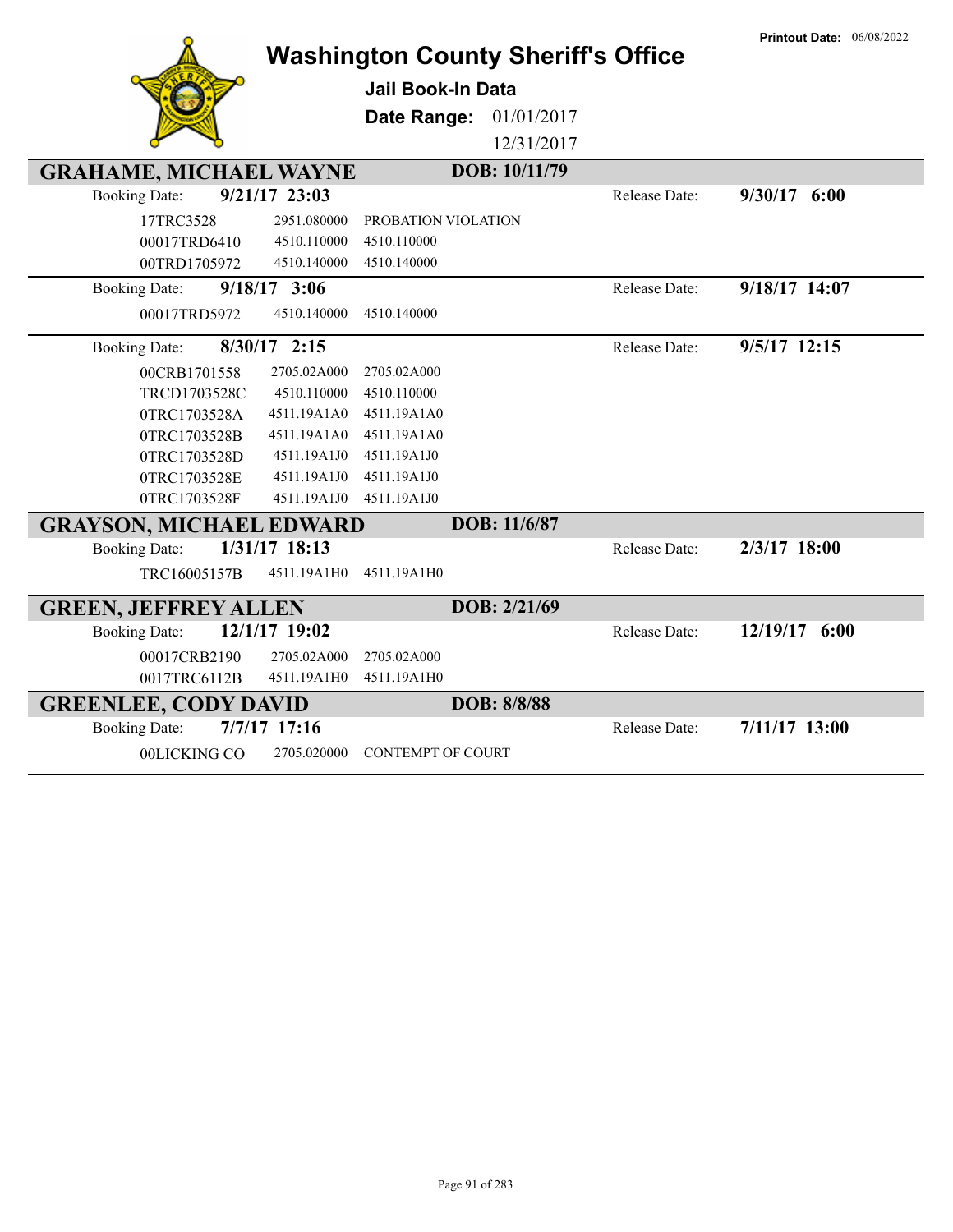|                                  |                            | <b>Washington County Sheriff's Office</b><br><b>Jail Book-In Data</b> |               | <b>Printout Date: 06/08/2022</b> |
|----------------------------------|----------------------------|-----------------------------------------------------------------------|---------------|----------------------------------|
|                                  |                            | Date Range:<br>01/01/2017                                             |               |                                  |
|                                  |                            | 12/31/2017                                                            |               |                                  |
| <b>GREGOR, DONALD RICHARD JR</b> |                            | DOB: 10/3/72                                                          |               |                                  |
| <b>Booking Date:</b>             | 7/3/17 23:22               |                                                                       | Release Date: | 7/6/17 17:43                     |
| 17CRB1125                        | 2937.290000                | <b>FAIL TO APPEAR/ RECOG. BOND</b>                                    |               |                                  |
| 00017TRC754A                     | 4511.19A1A0                | 4511.19A1A0                                                           |               |                                  |
| 17TRC754B                        | 4511.330000                | RULES FOR DRIVING IN MARKED LANES                                     |               |                                  |
| <b>Booking Date:</b>             | 7/25/17 16:26              |                                                                       | Release Date: | 8/2/17 17:42                     |
| 00CRA1701381                     | 2925.110000                | POSSESSION OF DRUGS                                                   |               |                                  |
| 000PV HOLDER                     | 2951.080000                | PROBATION VIOLATION                                                   |               |                                  |
| <b>Booking Date:</b>             | $2/12/17$ 0:09             |                                                                       | Release Date: | 2/16/17 15:40                    |
| CRA1700255 A                     | 2921.12A1                  | TAMPERING W/EVIDENCE_ALTER, DESTROY, CONCEAL, REMOVE RECORD           |               |                                  |
| CRA1700255 C                     | 2925.030000                | <b>TRAFFICKING IN DRUGS</b>                                           |               |                                  |
| CRA1700255 B                     | 2925.110000                | POSSESSION OF DRUGS                                                   |               |                                  |
| CRA1700255 D                     | 2925.110000                | POSSESSION OF DRUGS                                                   |               |                                  |
| TRC1700754 A                     | 4511.19A1A                 | DRIVING WHILE UNDER THE INFLUENCE OF ALCOHOL/DRUGS                    |               |                                  |
| TRC1700754 B                     | 4511.330000                | RULES FOR DRIVING IN MARKED LANES                                     |               |                                  |
| <b>Booking Date:</b>             | 9/15/17 16:31              |                                                                       | Release Date: | 11/15/17 7:40                    |
| 00017CRB1462                     | 2913.020000                | <b>THEFT</b>                                                          |               |                                  |
| 00017CRB399A                     | 2917.11A100                | 2917.11A100                                                           |               |                                  |
| 17CRB1125<br>00017CRB399B        | 2937.290000<br>2951.080000 | FAIL TO APPEAR/ RECOG. BOND<br>PROBATION VIOLATION                    |               |                                  |
| 00017TRC754A                     | 4511.19A1A0                | 4511.19A1A0                                                           |               |                                  |
| 00017TRC754B                     | 4511.330000                | RULES FOR DRIVING IN MARKED LANES                                     |               |                                  |
| <b>Booking Date:</b>             | 3/6/17 14:48               |                                                                       | Release Date: | 3/7/17 11:10                     |
| 000017CRB399                     | 2903.210000                | AGGRAVATED MENACING OR STALKING                                       |               |                                  |
|                                  |                            |                                                                       |               |                                  |
| <b>Booking Date:</b>             | 4/4/17 12:31               |                                                                       | Release Date: | 4/5/17 19:30                     |
| 000PV HOLDER                     | 4511.19A1A0                | 4511.19A1A0                                                           |               |                                  |
| <b>Booking Date:</b>             | 8/16/17 16:19              |                                                                       | Release Date: | 8/23/17 18:05                    |
| 00017CRB1462                     | 2913.020000                | <b>THEFT</b>                                                          |               |                                  |
| 17CRA1470                        | 2925.110000                | POSSESSION OF DRUGS                                                   |               |                                  |
| <b>GRIFFIN, ASHLEY LYNN</b>      |                            | DOB: 2/4/87                                                           |               |                                  |
| <b>Booking Date:</b>             | 7/5/17 17:22               |                                                                       | Release Date: | 7/6/17 17:30                     |
|                                  | 2917.11B200                | 2917.11B200                                                           |               |                                  |
|                                  |                            |                                                                       |               |                                  |
| <b>Booking Date:</b>             | 7/8/17 17:33               |                                                                       | Release Date: | $7/9/17$ 4:20                    |
|                                  | 2917.110000                | DISORDERLY CONDUCT                                                    |               |                                  |
| <b>GRIFFIN, SHAUN ALLEN</b>      |                            | DOB: 3/2/84                                                           |               |                                  |
| <b>Booking Date:</b>             | 2/6/17 19:42               |                                                                       | Release Date: | 3/9/17 12:10                     |
| 00016CRB1631                     | 2913.02A000                | 2913.02A000                                                           |               |                                  |
| 000PV HOLDER                     | 2967.150000                | PAROLE VIOLATION                                                      |               |                                  |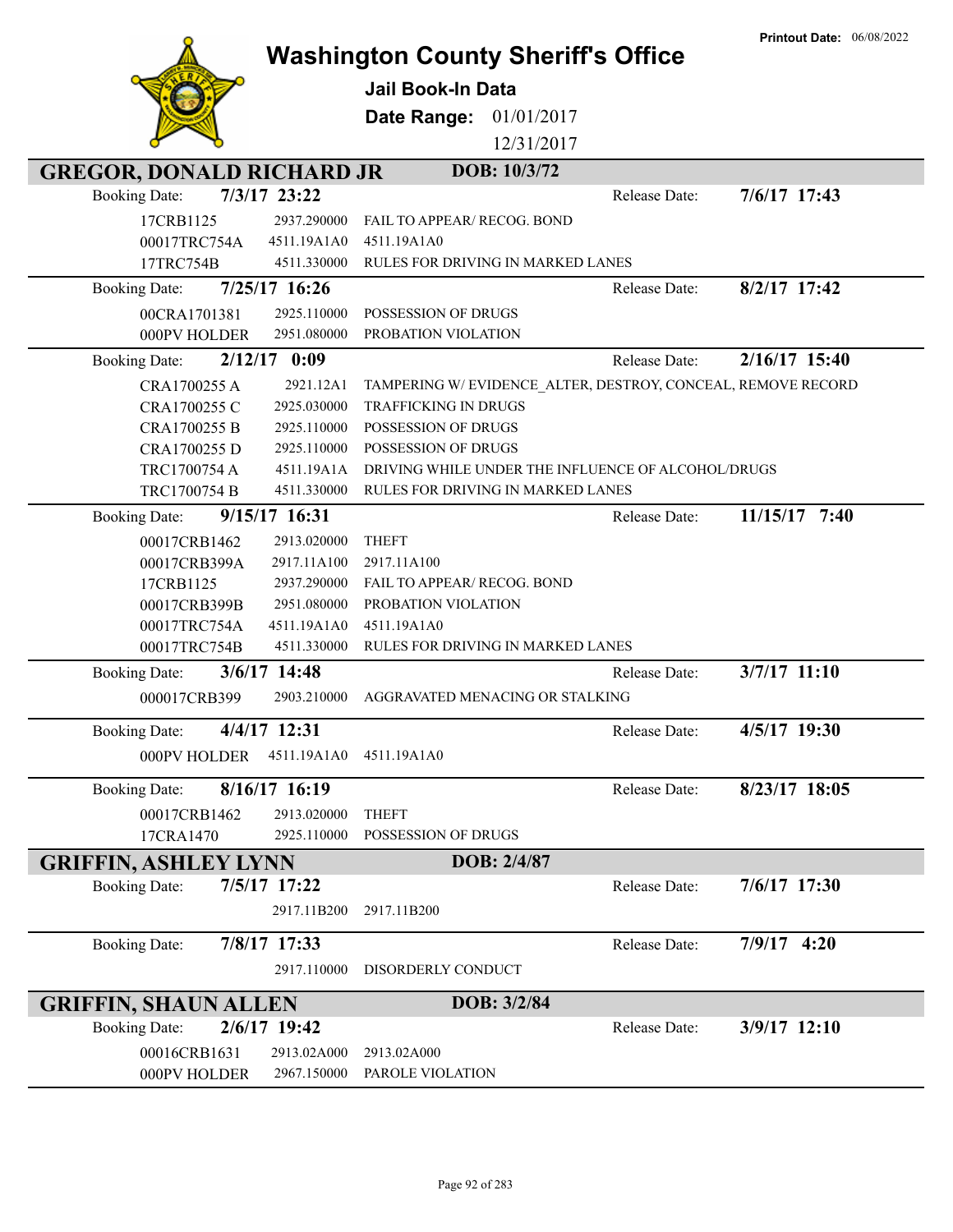|                                        | <b>Washington County Sheriff's Office</b><br><b>Jail Book-In Data</b><br>01/01/2017<br>Date Range:<br>12/31/2017 |               | <b>Printout Date: 06/08/2022</b> |
|----------------------------------------|------------------------------------------------------------------------------------------------------------------|---------------|----------------------------------|
| <b>GRIFFIN, TROY LEE</b>               | DOB: 8/1/80                                                                                                      |               |                                  |
| 10/1/17 16:47<br><b>Booking Date:</b>  |                                                                                                                  | Release Date: | 10/2/17 22:31                    |
| 0000017CR233<br>2919.250000            | <b>DOMESTIC VIOLENCE</b>                                                                                         |               |                                  |
| 1/24/17 13:04<br><b>Booking Date:</b>  |                                                                                                                  | Release Date: | $1/25/17$ 9:30                   |
| 0CRB1501986C<br>2951.080000            | PROBATION VIOLATION                                                                                              |               |                                  |
| <b>GRIFFITH, KAMI RANAE</b>            | DOB: 9/22/80                                                                                                     |               |                                  |
| $6/6/17$ 17:45<br><b>Booking Date:</b> |                                                                                                                  | Release Date: | $6/8/17$ 9:29                    |
| 00GALLIPOLIS<br>537.1400000            | 537.1400000                                                                                                      |               |                                  |
|                                        |                                                                                                                  |               |                                  |
| <b>GRINTER, CHRISTOPHER ADAM</b>       | DOB: 12/15/86                                                                                                    |               |                                  |
| 11/6/17 17:33<br><b>Booking Date:</b>  |                                                                                                                  | Release Date: | 11/6/17 18:51                    |
| 2909.070000                            | <b>CRIMINAL MISCHIEF</b>                                                                                         |               |                                  |
| <b>GROSE, JERRY WAYNE</b>              | DOB: 6/13/69                                                                                                     |               |                                  |
| 12/26/17 13:17<br><b>Booking Date:</b> |                                                                                                                  | Release Date: | 12/27/17 12:39                   |
| 2919.250000                            | <b>DOMESTIC VIOLENCE</b>                                                                                         |               |                                  |
| 2919.250000                            | DOMESTIC VIOLENCE                                                                                                |               |                                  |
| <b>GUERRA, ABEL JESSE JR</b>           | DOB: 8/5/80                                                                                                      |               |                                  |
| 3/22/17 13:26<br><b>Booking Date:</b>  |                                                                                                                  | Release Date: | $3/27/17$ 6:00                   |
| 0TRC1701568A<br>4511.19A1A0            | 4511.19A1A0                                                                                                      |               |                                  |
| <b>GUESS, JENNIFER LOUISE</b>          | DOB: 10/7/87                                                                                                     |               |                                  |
| 4/19/17 14:06<br><b>Booking Date:</b>  |                                                                                                                  | Release Date: | $4/24/17$ 13:05                  |
| CRB160001351<br>2913.020000            | <b>THEFT</b>                                                                                                     |               |                                  |
| <b>GUILLOT, INIELSIS ISAAC</b>         | DOB: 2/16/76                                                                                                     |               |                                  |
| 11/2/17 17:52<br><b>Booking Date:</b>  |                                                                                                                  | Release Date: | 11/13/17 10:40                   |
| MEIGS CO<br>2925.110000                | POSSESSION OF DRUGS                                                                                              |               |                                  |
| 11/13/17 18:03<br><b>Booking Date:</b> |                                                                                                                  | Release Date: | 11/22/17 3:52                    |
| 0000MEIGS CO<br>2925.110000            | POSSESSION OF DRUGS                                                                                              |               |                                  |
|                                        |                                                                                                                  |               |                                  |
| 10/13/17 15:17<br><b>Booking Date:</b> |                                                                                                                  | Release Date: | $11/2/17$ 9:30                   |
| 2925.110000<br>0000MEIGS CO            | POSSESSION OF DRUGS                                                                                              |               |                                  |
| <b>HAFNER, TYLER JAMES</b>             | DOB: 3/24/98                                                                                                     |               |                                  |
| 10/25/17 20:10<br><b>Booking Date:</b> |                                                                                                                  | Release Date: | 10/25/17 20:55                   |
| 00017CRB1905<br>2705.020000            | <b>CONTEMPT OF COURT</b>                                                                                         |               |                                  |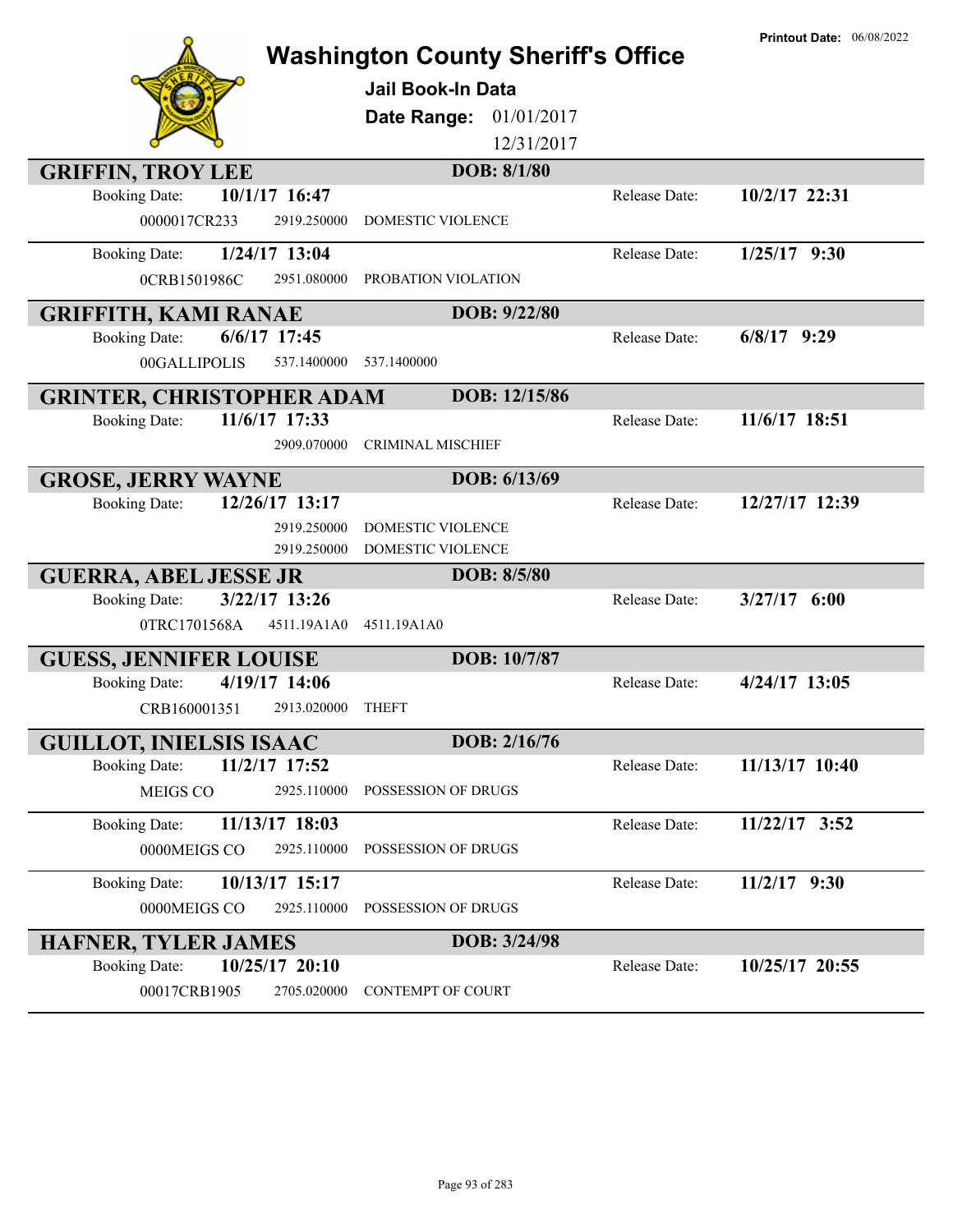|                                                                        |                            | <b>Washington County Sheriff's Office</b><br><b>Jail Book-In Data</b> |               | <b>Printout Date: 06/08/2022</b> |
|------------------------------------------------------------------------|----------------------------|-----------------------------------------------------------------------|---------------|----------------------------------|
|                                                                        |                            |                                                                       |               |                                  |
|                                                                        |                            | Date Range:<br>01/01/2017                                             |               |                                  |
|                                                                        |                            | 12/31/2017                                                            |               |                                  |
| HAGA, SHAWN BENJAMIN                                                   |                            | DOB: 4/11/81                                                          |               |                                  |
| $5/5/17$ 1:30<br><b>Booking Date:</b>                                  |                            |                                                                       | Release Date: | $7/10/17$ 8:20                   |
| TRC170002630                                                           | 2951.080000                | PROBATION VIOLATION                                                   |               |                                  |
| 0000000000PV                                                           | 2951.08A000                | 2951.08A000                                                           |               |                                  |
| 17TRC2630C<br>17TRC2630B                                               | 4510.110000<br>4511.19A1A0 | 4510.110000<br>4511.19A1A0                                            |               |                                  |
| 17TRC2630A                                                             | 4511.19A2B0                | 4511.19A2B0                                                           |               |                                  |
| 17TRC2630D                                                             | 4511.202000                | 4511.202000                                                           |               |                                  |
| <b>HAGAR, BONNIE JEAN</b>                                              |                            | DOB: 11/27/69                                                         |               |                                  |
| 10/3/17 18:31<br><b>Booking Date:</b>                                  |                            |                                                                       | Release Date: | $10/13/17$ 6:00                  |
| 0017TRC1503A                                                           | 4511.19A1A0                | 4511.19A1A0                                                           |               |                                  |
|                                                                        |                            | DOB: 4/4/79                                                           |               |                                  |
| <b>HAGGARTY, RICHARD STAR</b><br>3/27/17 13:35<br><b>Booking Date:</b> |                            |                                                                       | Release Date: | $7/26/17$ 11:28                  |
| 00000FEDERAL                                                           | 2923.170000                | POSSESSION DANGEROUS ORDNANCE                                         |               |                                  |
|                                                                        |                            |                                                                       |               |                                  |
| <b>HAHN, ANGELA HOPE</b>                                               |                            | DOB: 5/3/78                                                           |               |                                  |
| 12/21/17 14:58<br><b>Booking Date:</b>                                 |                            |                                                                       | Release Date: | $1/18/18$ 7:54                   |
|                                                                        | 2951.080000                | PROBATION VIOLATION                                                   |               |                                  |
| 7/18/17 13:53<br><b>Booking Date:</b>                                  |                            |                                                                       | Release Date: | 7/31/17 13:39                    |
| 002017CRB405                                                           | 2951.080000                | PROBATION VIOLATION                                                   |               |                                  |
| 3/6/17 21:25<br><b>Booking Date:</b>                                   |                            |                                                                       | Release Date: | $3/7/17$ 9:20                    |
| 17CRB404                                                               | 2921.220000                | FAIL TO REPORT CRIME/KNOWLEDGE OF DEATH/BURN INJURY                   |               |                                  |
| 00017CRB405A                                                           | 2925.120000                | POSSESSION OF DRUG ABUSE INSTRUMENTS                                  |               |                                  |
| 00017CRB405B                                                           | 2925.140000                | DRUG PARAPHERNALIA                                                    |               |                                  |
| 4/5/17 16:31<br><b>Booking Date:</b>                                   |                            |                                                                       | Release Date: | 4/7/17 16:25                     |
| 0CRB1700607A                                                           | 2925.120000                | POSSESSION OF DRUG ABUSE INSTRUMENTS                                  |               |                                  |
| 0CRB1700607B                                                           | 2925.140000                | DRUG PARAPHERNALIA                                                    |               |                                  |
| <b>HALE, MORGAN MCKENZIE</b>                                           |                            | DOB: 3/30/97                                                          |               |                                  |
| 5/10/17 14:05<br><b>Booking Date:</b>                                  |                            |                                                                       | Release Date: | $5/11/17$ 7:53                   |
| 0017CRB113PV                                                           | 2951.080000                | PROBATION VIOLATION                                                   |               |                                  |
| $3/2/17$ 11:50<br><b>Booking Date:</b>                                 |                            |                                                                       | Release Date: | $3/6/17$ 9:00                    |
| 00017CRB0113                                                           | 2951.080000                | PROBATION VIOLATION                                                   |               |                                  |
|                                                                        |                            |                                                                       |               |                                  |
| <b>HALL, ALLEN LYNN</b>                                                |                            | DOB: 1/13/94                                                          |               |                                  |
| $6/8/17$ 10:07<br><b>Booking Date:</b>                                 |                            |                                                                       | Release Date: | 6/8/17 10:22                     |
| 00000017CR97                                                           | 2913.020000                | <b>THEFT</b>                                                          |               |                                  |
| $1/6/17$ 15:12<br><b>Booking Date:</b>                                 |                            |                                                                       | Release Date: | 1/9/17 13:30                     |
| 0000017CRA45                                                           | 2911.130000                | <b>BREAKING &amp; ENTERING</b>                                        |               |                                  |
| 7/21/17 11:30<br><b>Booking Date:</b>                                  |                            |                                                                       | Release Date: | $8/15/17$ 6:00                   |
| 00000017CR97                                                           | 2911.130000                | <b>BREAKING &amp; ENTERING</b>                                        |               |                                  |
|                                                                        |                            |                                                                       |               |                                  |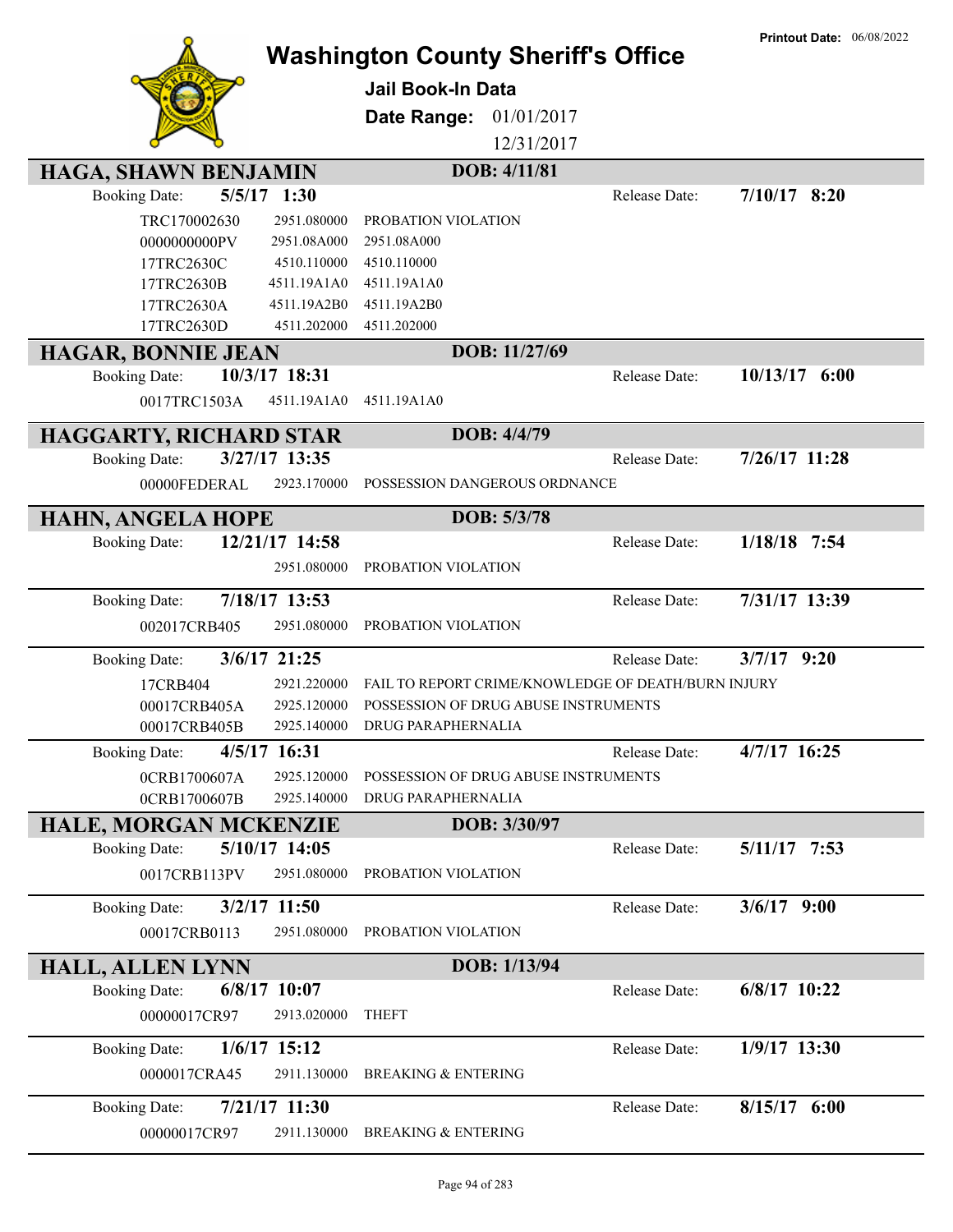|                                   |                            | <b>Washington County Sheriff's Office</b><br>Jail Book-In Data<br>Date Range: 01/01/2017<br>12/31/2017 |               | <b>Printout Date: 06/08/2022</b> |
|-----------------------------------|----------------------------|--------------------------------------------------------------------------------------------------------|---------------|----------------------------------|
| <b>HALL, CHAD WILLIAM</b>         |                            | DOB: 9/12/83                                                                                           |               |                                  |
| <b>Booking Date:</b>              | $1/5/17$ 18:08             |                                                                                                        | Release Date: | $1/6/17$ 12:12                   |
| 0000017CRB32                      | 2919.250000                | DOMESTIC VIOLENCE                                                                                      |               |                                  |
| HALL, JOHNNY LEE JR               |                            | DOB: 9/23/48                                                                                           |               |                                  |
| <b>Booking Date:</b>              | $6/7/17$ 14:18             |                                                                                                        | Release Date: | $6/15/17$ 9:42                   |
| 000PV HOLDER                      | 2951.08A000                | 2951.08A000                                                                                            |               |                                  |
| <b>HALL, LINDA MARIE</b>          |                            | DOB: 9/23/92                                                                                           |               |                                  |
| <b>Booking Date:</b>              | 12/11/17 18:28             |                                                                                                        | Release Date: | $12/15/17$ 6:00                  |
| 17CRB1210                         | 2951.080000                | PROBATION VIOLATION                                                                                    |               |                                  |
| HALL, MATTHEW ALEXANDER           |                            | DOB: 3/30/92                                                                                           |               |                                  |
| <b>Booking Date:</b>              | $1/12/17$ 3:59             |                                                                                                        | Release Date: | $1/12/17$ 9:05                   |
|                                   | 4511.19A100                | 4511.19A100                                                                                            |               |                                  |
| HALL-CISLER, ELIZEBETH HAL        |                            | DOB: 1/26/93                                                                                           |               |                                  |
| <b>Booking Date:</b>              | 1/25/17 18:09              |                                                                                                        | Release Date: | $2/24/17$ 6:00                   |
| TRC1603897 B                      | 4510.140000                | 4510.140000                                                                                            |               |                                  |
| TRC1603897 A                      | 4511.19A1D0                | 4511.19A1D0                                                                                            |               |                                  |
| <b>HAMMAKER, JUSTIN PAGE</b>      |                            | DOB: 2/26/77                                                                                           |               |                                  |
| <b>Booking Date:</b>              | $9/11/17$ 0:47             |                                                                                                        | Release Date: | 9/11/17 13:22                    |
|                                   | 2917.110000                | DISORDERLY CONDUCT                                                                                     |               |                                  |
| HAMMON, DANIELLE IRENE            |                            | DOB: 4/17/84                                                                                           |               |                                  |
| <b>Booking Date:</b>              | $7/21/17$ 2:33             |                                                                                                        | Release Date: | 7/25/17 12:22                    |
| 00CRB1701305 2913.020000 THEFT    |                            |                                                                                                        |               |                                  |
| 00000ERIE CO                      | 2951.08C000                | 2951.08C000                                                                                            |               |                                  |
| <b>HAMRICK, WILLIAM JOSEPH</b>    |                            | DOB: 6/22/50                                                                                           |               |                                  |
| <b>Booking Date:</b>              | 3/9/17 18:41               |                                                                                                        | Release Date: | $3/13/17$ 9:00                   |
| <b>TRC1606667PV</b>               | 2951.080000                | PROBATION VIOLATION                                                                                    |               |                                  |
| <b>HANDSCHUMACHER, ALEX JACKS</b> |                            | DOB: 3/27/78                                                                                           |               |                                  |
| <b>Booking Date:</b>              | 10/28/17 23:45             |                                                                                                        | Release Date: | 11/15/17 14:00                   |
| CRB170001684                      | 2937.290000                | FAIL TO APPEAR/ RECOG. BOND                                                                            |               |                                  |
| CRB16001813B                      | 2951.080000                | PROBATION VIOLATION                                                                                    |               |                                  |
| CRB16001814B                      | 2951.080000                | PROBATION VIOLATION                                                                                    |               |                                  |
| <b>Booking Date:</b>              | 3/3/17 19:42               |                                                                                                        | Release Date: | 4/6/17 13:00                     |
| 00016CRB1813                      | 2913.020000                | <b>THEFT</b>                                                                                           |               |                                  |
| 00016CRB1814                      | 2913.020000                | <b>THEFT</b>                                                                                           |               |                                  |
| 00CRA1700417<br>00CRB1601813      | 2925.110000<br>2951.080000 | POSSESSION OF DRUGS<br>PROBATION VIOLATION                                                             |               |                                  |
| <b>Booking Date:</b>              | 6/16/17 23:32              |                                                                                                        | Release Date: | 7/10/17 12:40                    |
|                                   |                            |                                                                                                        |               |                                  |
| 0016CRB1813B<br>0016CRB1814B      | 2951.080000<br>2951.080000 | PROBATION VIOLATION<br>PROBATION VIOLATION                                                             |               |                                  |
|                                   |                            |                                                                                                        |               |                                  |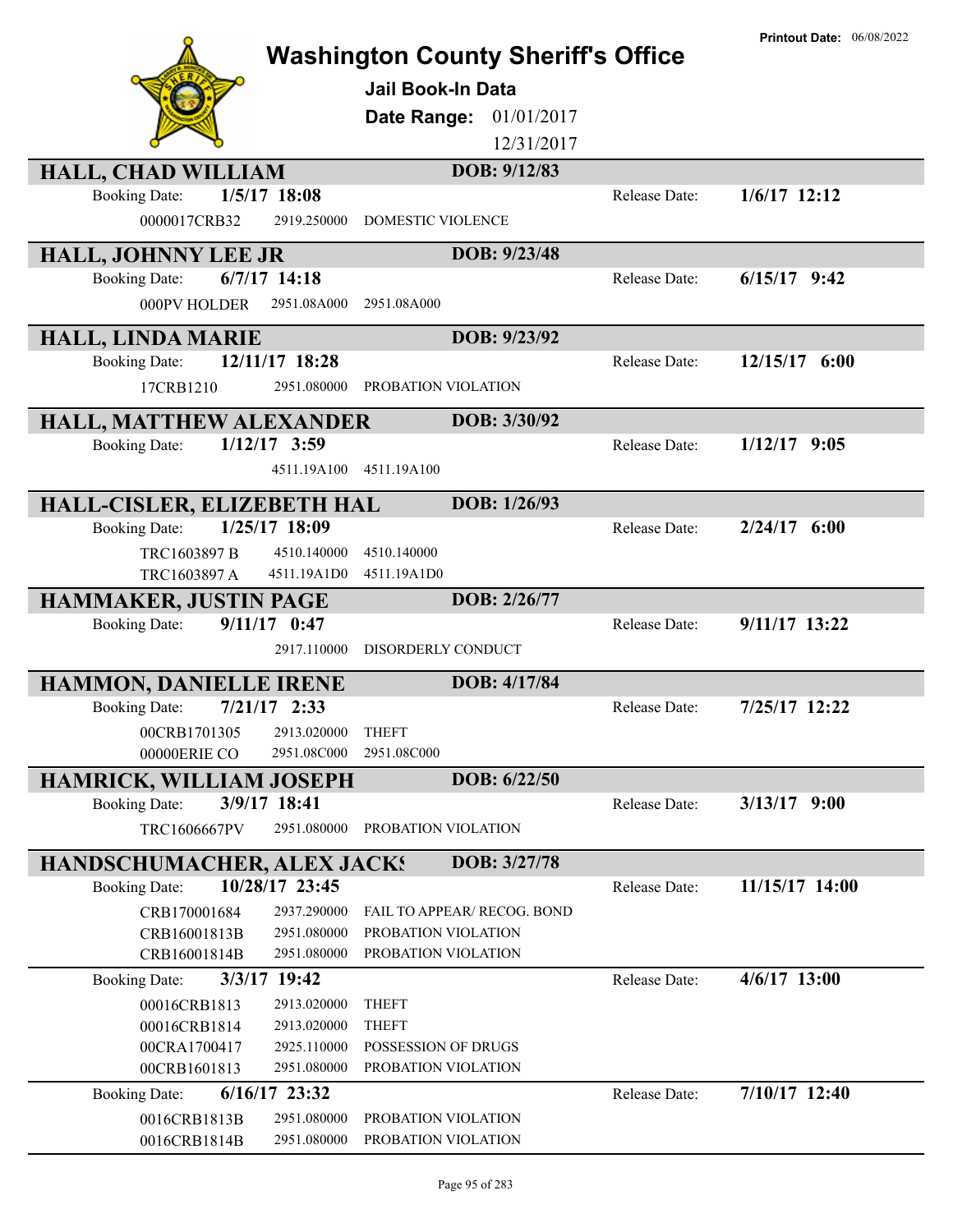|                                                                  |                                           |               | <b>Printout Date: 06/08/2022</b> |
|------------------------------------------------------------------|-------------------------------------------|---------------|----------------------------------|
|                                                                  | <b>Washington County Sheriff's Office</b> |               |                                  |
|                                                                  | <b>Jail Book-In Data</b>                  |               |                                  |
|                                                                  | Date Range:<br>01/01/2017                 |               |                                  |
|                                                                  | 12/31/2017                                |               |                                  |
| <b>HANES, ANTHONY LEE</b>                                        | DOB: 12/3/76                              |               |                                  |
| $4/11/17$ 9:49<br><b>Booking Date:</b>                           |                                           | Release Date: | 4/11/17 10:11                    |
| 00000017CR52<br>959.1300000                                      | 959.1300000                               |               |                                  |
|                                                                  |                                           |               |                                  |
| $9/11/17$ 19:03<br><b>Booking Date:</b>                          |                                           | Release Date: | $9/14/17$ 6:00                   |
| 00CRB1701164<br>959.1300000                                      | 959.1300000                               |               |                                  |
| <b>HANNAH, JOSEPH ALLEN</b>                                      | DOB: 8/1/82                               |               |                                  |
| $6/4/17$ 2:18<br><b>Booking Date:</b>                            |                                           | Release Date: | $6/12/17$ 8:31                   |
| 000GALLIA CO<br>2911.020000                                      | <b>ROBBERY</b>                            |               |                                  |
| HANNAN, ADRIENNE MARIE                                           | DOB: 4/18/79                              |               |                                  |
| $1/10/17$ 2:06<br><b>Booking Date:</b>                           |                                           | Release Date: | $1/11/17$ 10:35                  |
| 2917.11A100<br>0000017CRB56                                      | 2917.11A100                               |               |                                  |
|                                                                  | DOB: 7/3/87                               |               |                                  |
| HANNAN, SHAYNE MICHAEL<br>$1/10/17$ 2:45<br><b>Booking Date:</b> |                                           | Release Date: | 1/11/17 10:37                    |
| 0000017CRB57<br>2917.11A100                                      | 2917.11A100                               |               |                                  |
|                                                                  |                                           |               |                                  |
| <b>HANSEN, DAVID AARON</b>                                       | DOB: 9/11/77                              |               |                                  |
| 5/22/17 13:57<br><b>Booking Date:</b>                            |                                           | Release Date: | $8/20/17$ 6:00                   |
| 2913.210000<br>0CRB1601118A                                      | MISUSE OF CREDIT CARDS                    |               |                                  |
| 0016CRB1118B<br>2951.080000                                      | PROBATION VIOLATION                       |               |                                  |
| <b>HANSON, ZACHARY RYAN</b>                                      | DOB: 9/24/98                              |               |                                  |
| $8/2/17$ 21:23<br><b>Booking Date:</b>                           |                                           | Release Date: | $8/3/17$ 14:10                   |
| 00000CW17106<br>513.0300000<br>00000CW17107<br>513.1200000       | 513.0300000<br>513.1200000                |               |                                  |
|                                                                  | DOB: 4/23/91                              |               |                                  |
| <b>HAPNEY, ERIC LEE</b><br>11/7/17 15:27<br><b>Booking Date:</b> |                                           | Release Date: | $11/10/17$ 6:00                  |
| 000000BELPRE<br>333.01A1A00                                      | 333.01A1A00                               |               |                                  |
| 000000BELPRE<br>513.0400000                                      | 513.0400000                               |               |                                  |
| <b>HARDIE, BRIAN PATRICK</b>                                     | DOB: 7/24/85                              |               |                                  |
| 11/21/17 13:57<br><b>Booking Date:</b>                           |                                           | Release Date: | 2/14/18 11:21                    |
| 17CR295<br>2907.02                                               | Rape                                      |               |                                  |
| 2907.05<br>17CR295                                               | Gross Sexual Imposition                   |               |                                  |
| 2921.12<br>17CR296                                               | TAMPERING W/ EVIDENCE                     |               |                                  |
| 17CR295<br>2921.12                                               | TAMPERING W/ EVIDENCE                     |               |                                  |
| <b>HARDIE, SHANE MICHAEL</b>                                     | DOB: 12/4/75                              |               |                                  |
| 5/11/17 12:47<br><b>Booking Date:</b>                            |                                           | Release Date: | 5/12/17 12:15                    |
| 00CRB1700792<br>955.2200000                                      | 955.2200000                               |               |                                  |
| <b>HARLOW, RANDY RAY</b>                                         | DOB: 11/18/64                             |               |                                  |
| $7/13/17$ 4:24<br><b>Booking Date:</b>                           |                                           | Release Date: | 7/18/17 18:15                    |
| 00017CRA1250<br>2911.120000                                      | <b>BURGLARY</b>                           |               |                                  |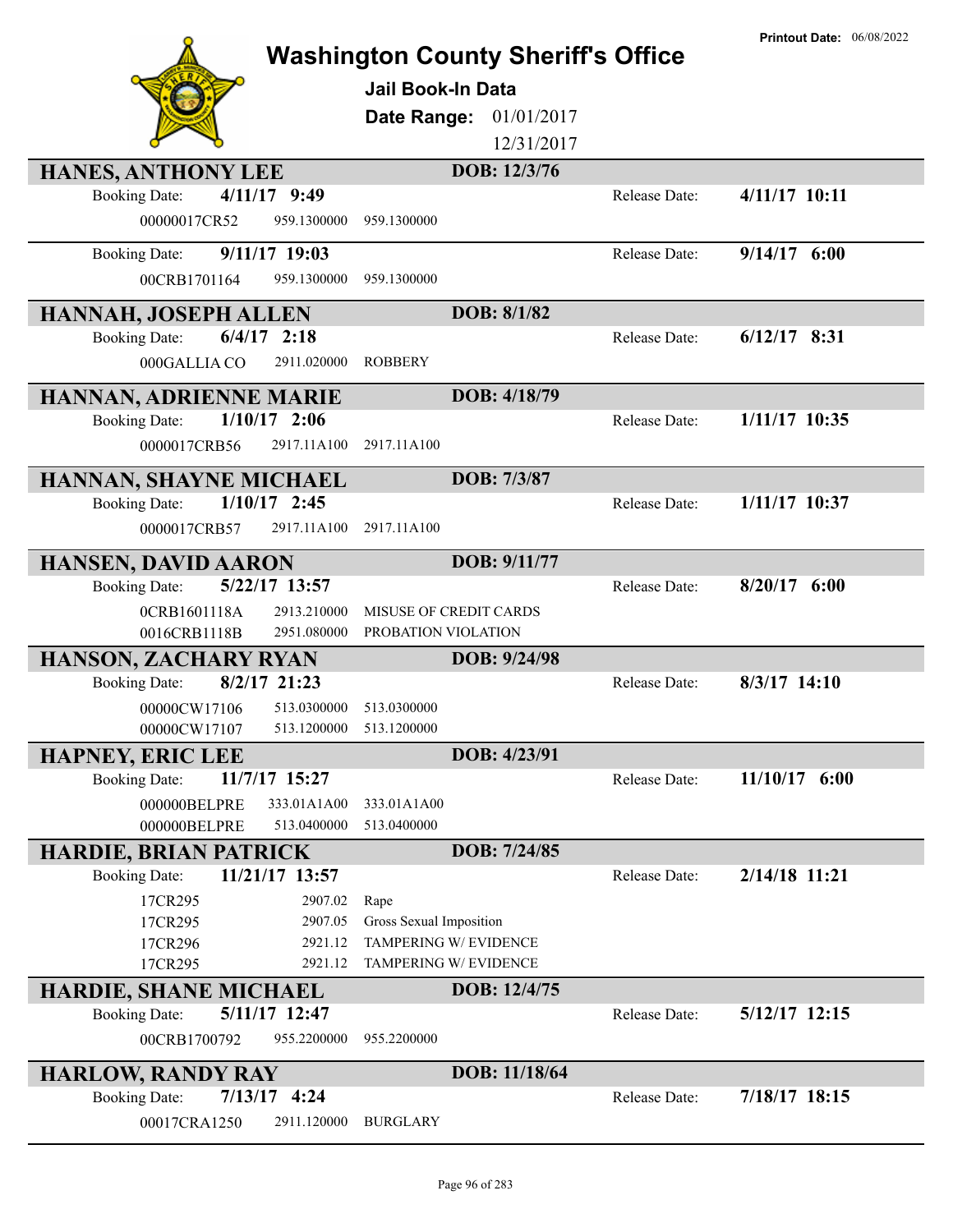|                                        | <b>Jail Book-In Data</b><br>Date Range:       | <b>Washington County Sheriff's Office</b><br>01/01/2017<br>12/31/2017 |               | <b>Printout Date: 06/08/2022</b> |
|----------------------------------------|-----------------------------------------------|-----------------------------------------------------------------------|---------------|----------------------------------|
| HARMAN, CALEB ALEXANDER                |                                               | DOB: 4/5/95                                                           |               |                                  |
| 10/9/17 0:32<br><b>Booking Date:</b>   |                                               |                                                                       | Release Date: | 10/10/17 5:37                    |
| 00016CRB2160                           | 2937.290000                                   | FAIL TO APPEAR/ RECOG. BOND                                           |               |                                  |
| 00016CRB2104                           | 509.0300000<br>509.0300000                    |                                                                       |               |                                  |
| HARMON, CHERISH NAKKITA                |                                               | DOB: 8/9/95                                                           |               |                                  |
| $6/8/17$ 9:27<br><b>Booking Date:</b>  |                                               |                                                                       | Release Date: | $6/8/17$ 9:37                    |
| 00000017CR98                           | 2913.020000<br><b>THEFT</b>                   |                                                                       |               |                                  |
| HARMON, CHERRISH NAKKITA               |                                               | DOB: 8/9/95                                                           |               |                                  |
| 7/21/17 11:26<br><b>Booking Date:</b>  |                                               |                                                                       | Release Date: | 7/21/17 11:40                    |
| 00000017CR98                           | 2911.130000<br><b>BREAKING &amp; ENTERING</b> |                                                                       |               |                                  |
| 1/5/17 18:36<br><b>Booking Date:</b>   |                                               |                                                                       | Release Date: | 1/11/17 12:25                    |
| 0000017CRA35                           | 2911.130000<br><b>BREAKING &amp; ENTERING</b> |                                                                       |               |                                  |
| <b>HARMON, ERICLEE JR</b>              |                                               | DOB: 8/22/89                                                          |               |                                  |
| 7/10/17 18:31<br><b>Booking Date:</b>  |                                               |                                                                       | Release Date: | $8/12/17$ 6:00                   |
| 0017TRC1819C                           | 4510.140000<br>4510.140000                    |                                                                       |               |                                  |
| 0017TRC1819B                           | 4511.19A100<br>4511.19A100                    |                                                                       |               |                                  |
| <b>HARPSTER, AUSTIN RICHARD</b>        |                                               | DOB: 4/13/93                                                          |               |                                  |
| 4/25/17 21:02<br><b>Booking Date:</b>  |                                               |                                                                       | Release Date: | 5/5/17 12:45                     |
| 0CRB1601672B                           | 2917.11B200<br>2917.11B200                    |                                                                       |               |                                  |
| 0CRB1601672A                           | 2921.330000                                   | RESIST ARREST OR FAIL TO COMPLY WITH POLICE ORDER/SIGN                |               |                                  |
| 00CRB1601573                           | 2925.140000<br>DRUG PARAPHERNALIA             |                                                                       |               |                                  |
| 00CRB1601689                           | 2937.290000                                   | FAIL TO APPEAR/ RECOG. BOND                                           |               |                                  |
| 00CRB1700761                           | 2963.110000<br><b>FUGITIVE FROM JUSTICE</b>   |                                                                       |               |                                  |
| 1/8/17 15:57<br><b>Booking Date:</b>   |                                               |                                                                       | Release Date: | $1/8/17$ 21:00                   |
| 00CRB1601672                           | 2917.11B200<br>2917.11B200<br>2921.330000     | RESIST ARREST OR FAIL TO COMPLY WITH POLICE ORDER/SIGN                |               |                                  |
| 00CRB1601672<br>00CRB1601573           | <b>DRUG PARAPHERNALIA</b><br>2925.140000      |                                                                       |               |                                  |
| 00CRB1601689                           | 2937.290000                                   | FAIL TO APPEAR/ RECOG. BOND                                           |               |                                  |
| HARPSTER, COURTNEY ANNE                |                                               | DOB: 8/15/83                                                          |               |                                  |
| $1/23/17$ 1:17<br><b>Booking Date:</b> |                                               |                                                                       | Release Date: | $1/25/17$ 6:00                   |
| CRB160000620                           | 2705.02A000<br>2705.02A000                    |                                                                       |               |                                  |
| HARRIS, ALISHA MARIE                   |                                               | DOB: 12/16/90                                                         |               |                                  |
| 12/21/17 17:36<br><b>Booking Date:</b> |                                               |                                                                       | Release Date: | $12/24/17$ 6:00                  |
| 016TRC1099PV                           | 2951.080000<br>PROBATION VIOLATION            |                                                                       |               |                                  |
| 8/22/17 15:33<br><b>Booking Date:</b>  |                                               |                                                                       | Release Date: | 8/29/17 8:15                     |
| 016TRC1099PV                           | 2951.080000<br>PROBATION VIOLATION            |                                                                       |               |                                  |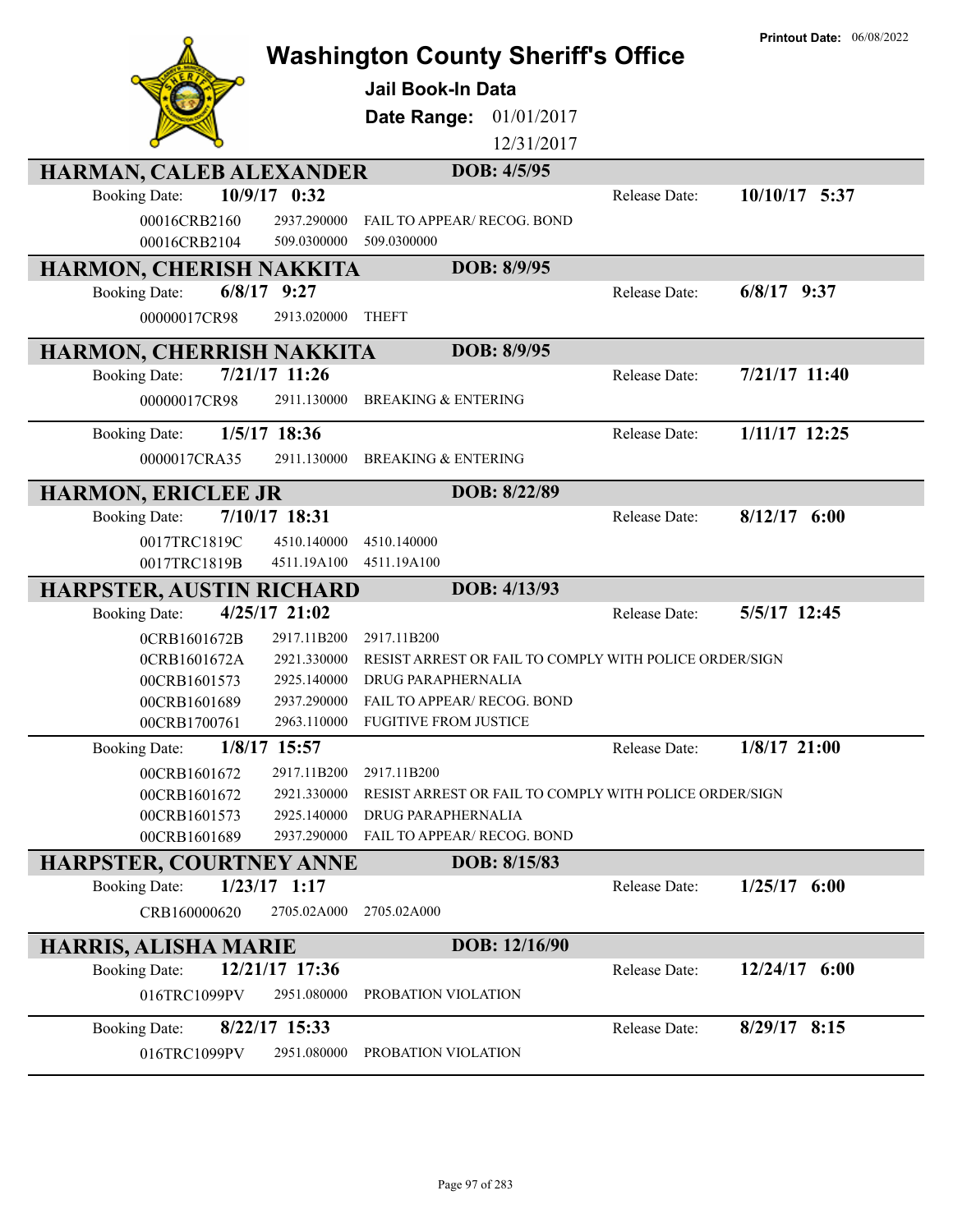| <b>Washington County Sheriff's Office</b> | <b>Printout Date: 06/08/2022</b>              |                   |
|-------------------------------------------|-----------------------------------------------|-------------------|
|                                           | <b>Jail Book-In Data</b>                      |                   |
|                                           | Date Range: 01/01/2017                        |                   |
|                                           | 12/31/2017                                    |                   |
| <b>HARRIS, AMANDA KAY</b>                 | DOB: 1/27/84                                  |                   |
| 9/5/17 17:38<br><b>Booking Date:</b>      | Release Date:                                 | $9/13/17$ 7:10    |
| 00IN TRANSIT<br>0IN TRANSIT               | 0IN TRANSIT                                   |                   |
| 00000016CR78<br>2921.360000               | CONVEY PROHIBITED ITEMS TO DETENTION FACILITY |                   |
| 3/28/17 15:07<br><b>Booking Date:</b>     | Release Date:                                 | $4/6/17$ 7:00     |
| 0IN TRANSIT<br>00IN TRANSIT               | 0IN TRANSIT                                   |                   |
| 00000016CR78<br>2921.360000               | CONVEY PROHIBITED ITEMS TO DETENTION FACILITY |                   |
| 2925.110000<br>MUSKINGUM C                | POSSESSION OF DRUGS                           |                   |
| <b>HARRIS, JUSTIN ALLEN</b>               | DOB: 2/2/82<br>Release Date:                  |                   |
| $6/2/17$ 16:19<br><b>Booking Date:</b>    |                                               | $6/6/17$ 9:00     |
| 000PV HOLDER<br>2951.08A000               | 2951.08A000                                   |                   |
| 11/20/17 19:52<br><b>Booking Date:</b>    | Release Date:                                 | $12/4/17$ $12:00$ |
| 00017CRB2128<br>2903.130000               | <b>ASSAULT</b>                                |                   |
| 0000000000PV<br>2951.08A000               | 2951.08A000                                   |                   |
| 12/4/17 14:23<br><b>Booking Date:</b>     | Release Date:                                 | 12/22/17 7:00     |
| 2951.08A000<br>0000016CR138               | 2951.08A000                                   |                   |
| <b>HARSHBARGER, BRANDON M</b>             | DOB: 2/28/89                                  |                   |
| 7/3/17 15:28<br><b>Booking Date:</b>      | Release Date:                                 | $7/5/17$ 9:43     |
| 17CRB1188A<br>2925.120000                 | POSSESSION OF DRUG ABUSE INSTRUMENTS          |                   |
| 17CRB1188B<br>2925.14C100                 | 2925.14C100                                   |                   |
| <b>HART, DAVID WILLIAM</b>                | DOB: 5/22/80                                  |                   |
| 4/15/17 19:50<br><b>Booking Date:</b>     | Release Date:                                 | $6/6/17$ 15:35    |
| 00CRB1700712<br>2911.210000               | CRIMINAL/AGGRAVATED TRESPASSING               |                   |
| 0002003SP502<br>2919.210000               | NONSUPPORT OF DEPENDENTS                      |                   |
| <b>HART, ELTON DEAN JR</b>                | DOB: 9/28/75                                  |                   |
| 4/17/17 20:57<br><b>Booking Date:</b>     | Release Date:                                 | 4/26/17 14:30     |
| CRA170000707<br>2923.130000               | HAVE WEAPON UNDER DISABILITY                  |                   |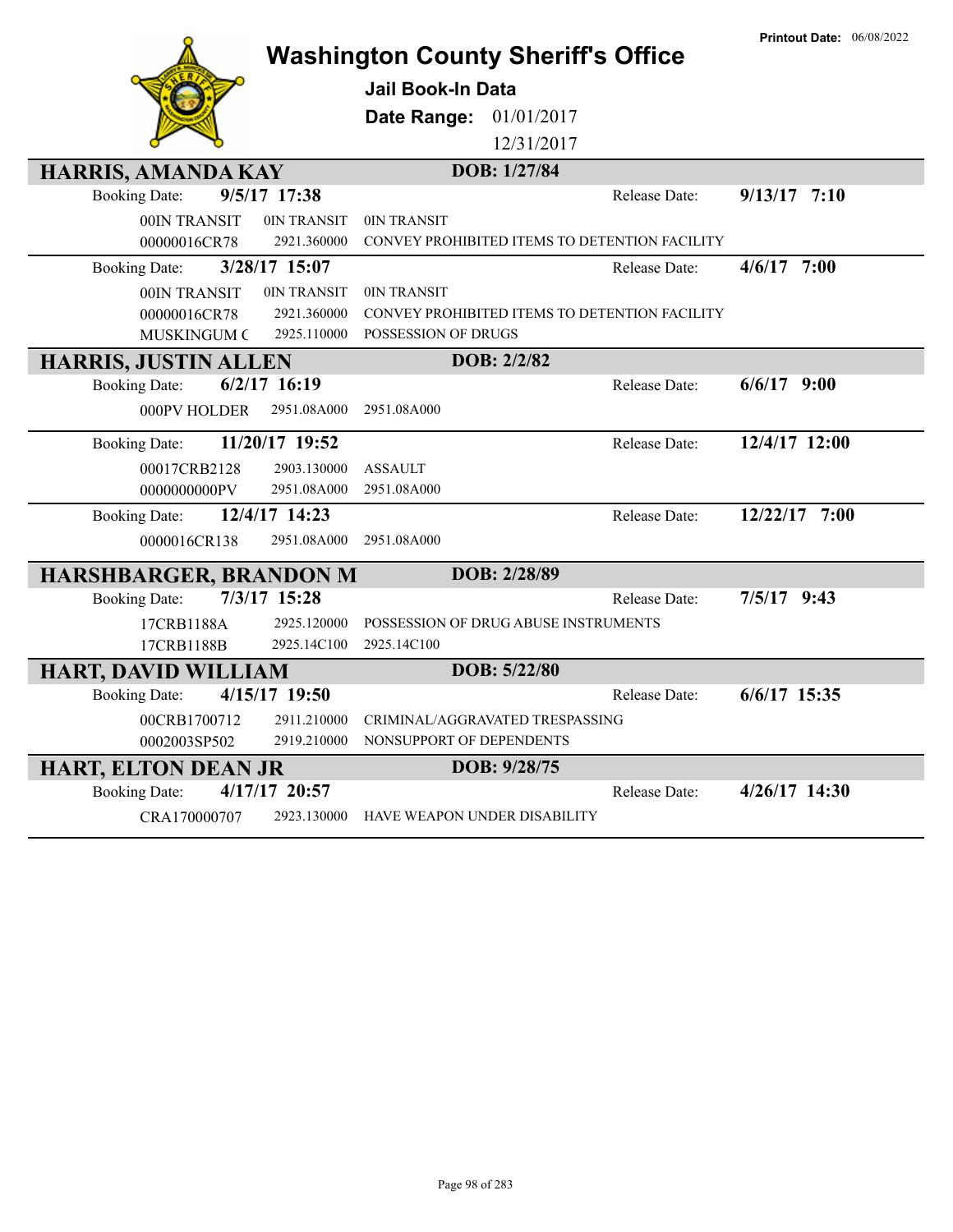|                                                                       |                            | <b>Washington County Sheriff's Office</b>    |               | <b>Printout Date: 06/08/2022</b> |
|-----------------------------------------------------------------------|----------------------------|----------------------------------------------|---------------|----------------------------------|
|                                                                       |                            |                                              |               |                                  |
|                                                                       |                            | <b>Jail Book-In Data</b>                     |               |                                  |
|                                                                       |                            | 01/01/2017<br>Date Range:                    |               |                                  |
|                                                                       |                            | 12/31/2017                                   |               |                                  |
| <b>HART, MARK ANTHONY</b>                                             |                            | DOB: 1/1/91                                  |               |                                  |
| 8/16/17 16:29<br><b>Booking Date:</b>                                 |                            |                                              | Release Date: | $8/17/17$ 15:45                  |
| 00017CRB1362                                                          | 2909.060000                | CRIMINAL DAMAGING                            |               |                                  |
| 0015CRB1935C                                                          | 2951.080000                | PROBATION VIOLATION                          |               |                                  |
| 7/27/17 17:10<br><b>Booking Date:</b>                                 |                            |                                              | Release Date: | 7/30/17 6:37                     |
|                                                                       |                            |                                              |               |                                  |
| 00017CRB1362                                                          | 2909.060000                | <b>CRIMINAL DAMAGING</b>                     |               |                                  |
| 2/24/17 18:43<br><b>Booking Date:</b>                                 |                            |                                              | Release Date: | $3/18/17$ 6:00                   |
| 0015CRB1935A                                                          | 2919.250000                | <b>DOMESTIC VIOLENCE</b>                     |               |                                  |
| 8/29/17 13:04<br><b>Booking Date:</b>                                 |                            |                                              | Release Date: | 9/9/17 6:00                      |
| 00017CRB1362                                                          | 2909.060000                | <b>CRIMINAL DAMAGING</b>                     |               |                                  |
| 0CRB1501935A                                                          | 2919.250000                | DOMESTIC VIOLENCE                            |               |                                  |
| 0015CRB1935C                                                          | 2951.080000                | PROBATION VIOLATION                          |               |                                  |
| $7/8/17$ 9:23<br><b>Booking Date:</b>                                 |                            |                                              | Release Date: | $7/22/17$ 6:00                   |
| 00017CRA1223                                                          | 2909.070000                | <b>CRIMINAL MISCHIEF</b>                     |               |                                  |
| 00CRB1701223                                                          | 2909.070000                | <b>CRIMINAL MISCHIEF</b>                     |               |                                  |
| 00017CRA1221                                                          | 2913.020000                | <b>THEFT</b>                                 |               |                                  |
| 000PROBATION                                                          | 2951.080000                | PROBATION VIOLATION                          |               |                                  |
| <b>HART, QUINTON ISAAC</b>                                            |                            | DOB: 8/24/96                                 |               |                                  |
| $7/17/17$ 15:10<br><b>Booking Date:</b>                               |                            |                                              | Release Date: | 8/31/17<br>9:08                  |
| 0000017CR157                                                          | 2705.020000                | <b>CONTEMPT OF COURT</b>                     |               |                                  |
| 0000016CR191                                                          | 2925.110000                | POSSESSION OF DRUGS                          |               |                                  |
| HARTSHORN, OSTEN MICHAEL                                              |                            | DOB: 12/1/92                                 |               |                                  |
| 5/8/17 18:11<br><b>Booking Date:</b>                                  |                            |                                              | Release Date: | 6/4/17<br>6:00                   |
| 0000016CR350                                                          | 2925.110000                | POSSESSION OF DRUGS                          |               |                                  |
| 10/18/17 12:51<br><b>Booking Date:</b>                                |                            |                                              | Release Date: | 10/25/17 8:17                    |
| TRC160002490                                                          | 2951.080000                | PROBATION VIOLATION                          |               |                                  |
| 4/25/17 16:36<br><b>Booking Date:</b>                                 |                            |                                              | Release Date: | 4/25/17 16:50                    |
| 0000016CR350                                                          | 2925.110000                | POSSESSION OF DRUGS                          |               |                                  |
|                                                                       |                            |                                              |               |                                  |
| <b>HARVEY, ERICA MARIE</b><br>$9/29/17$ 3:19                          |                            | DOB: 1/1/85                                  |               | 10/2/17 12:40                    |
| <b>Booking Date:</b>                                                  |                            |                                              | Release Date: |                                  |
| 00CRA1701780<br>00CRA1701779                                          | 2911.13A000<br>2913.020000 | 2911.13A000<br><b>THEFT</b>                  |               |                                  |
|                                                                       |                            | DOB: 5/2/74                                  |               |                                  |
| <b>HARVEY, SUSAN RAYE</b><br>$9/14/17$ $9:28$<br><b>Booking Date:</b> |                            |                                              | Release Date: | $9/15/17$ 11:15                  |
|                                                                       |                            |                                              |               |                                  |
| 00CRA1701650<br>00CRA1701652                                          | 2925.030000<br>2925.030000 | TRAFFICKING IN DRUGS<br>TRAFFICKING IN DRUGS |               |                                  |
|                                                                       |                            |                                              |               |                                  |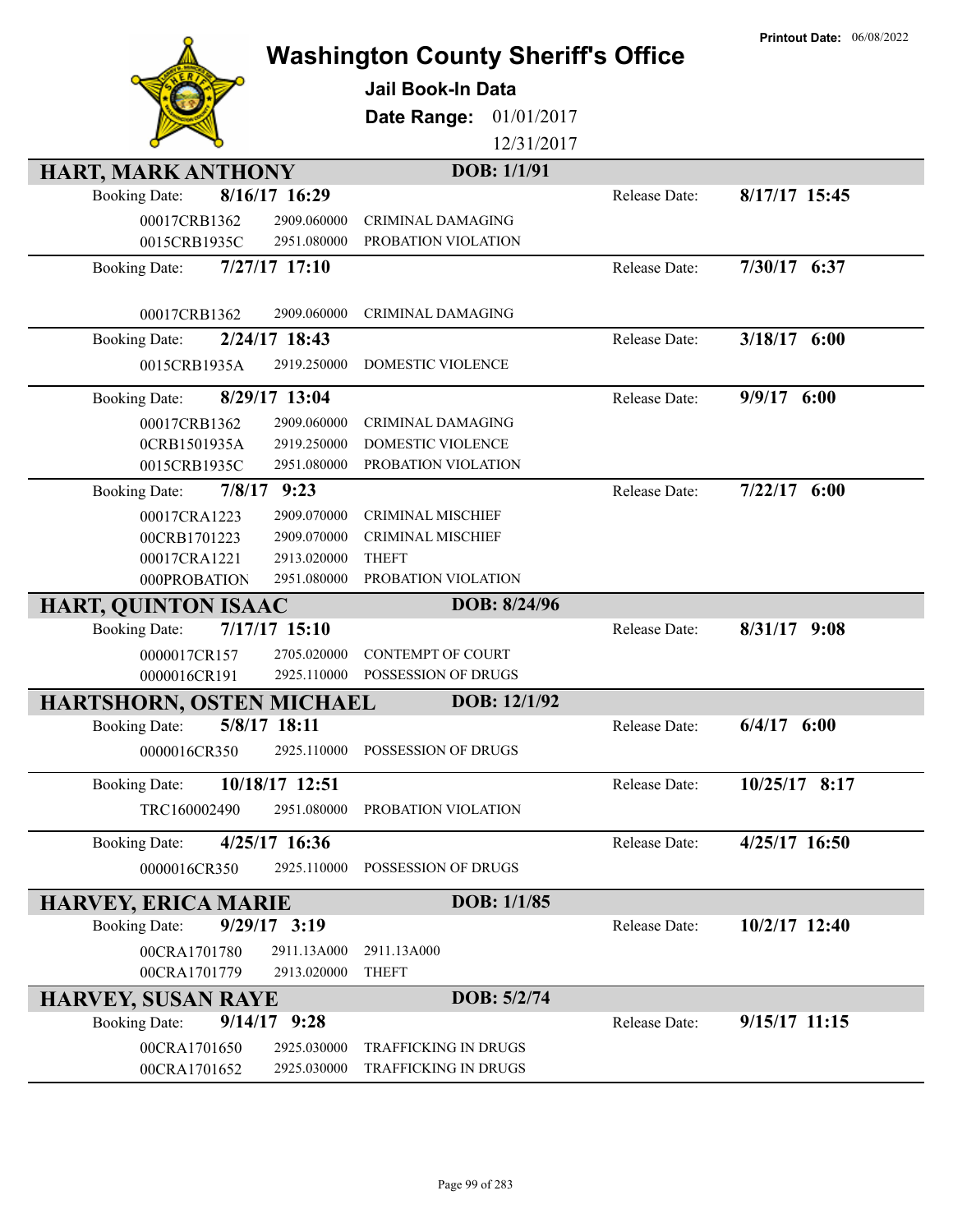|                                |                 | <b>Washington County Sheriff's Office</b>                         |               | <b>Printout Date: 06/08/2022</b> |
|--------------------------------|-----------------|-------------------------------------------------------------------|---------------|----------------------------------|
|                                |                 | <b>Jail Book-In Data</b>                                          |               |                                  |
|                                |                 | Date Range:<br>01/01/2017                                         |               |                                  |
|                                |                 | 12/31/2017                                                        |               |                                  |
|                                |                 |                                                                   |               |                                  |
| <b>HASLEY, LARRY RANDOLPH</b>  |                 | DOB: 6/21/78                                                      |               |                                  |
| <b>Booking Date:</b>           | 3/9/17 22:49    |                                                                   | Release Date: | $3/10/17$ 3:50                   |
|                                | 2921.310000     | OBSTRUCTING OFFICIAL BUSINESS                                     |               |                                  |
| 00CRB1602135                   | 2925.120000     | POSSESSION OF DRUG ABUSE INSTRUMENTS                              |               |                                  |
| 00TRD1700803                   | 4510.110000     | 4510.110000                                                       |               |                                  |
| <b>Booking Date:</b>           | 12/24/17 9:06   |                                                                   | Release Date: | $1/1/18$ 6:00                    |
| CRB1700432                     | 2705.02A000     | 2705.02A000                                                       |               |                                  |
| 0CRB1700433B                   | 2951.080000     | PROBATION VIOLATION                                               |               |                                  |
| 0CRB1700991B                   | 2951.080000     | PROBATION VIOLATION                                               |               |                                  |
| <b>Booking Date:</b>           | 2/28/17 22:40   |                                                                   | Release Date: | 2/28/17 23:45                    |
| 00CRB1602135                   | 2925.120000     | POSSESSION OF DRUG ABUSE INSTRUMENTS                              |               |                                  |
| <b>Booking Date:</b>           | $6/6/17$ 14:56  |                                                                   | Release Date: | $6/6/17$ 21:50                   |
| 00CRB1700432                   | 2705.02A000     | 2705.02A000                                                       |               |                                  |
| 00CRB1700433                   | 2921.320000     | OBSTRUCTING JUSTICE                                               |               |                                  |
|                                | 2925.120000     | POSSESSION OF DRUG ABUSE INSTRUMENTS                              |               |                                  |
| 00CRB1602135                   | 2925.120000     | POSSESSION OF DRUG ABUSE INSTRUMENTS                              |               |                                  |
| 00TRD1700803                   | 4510.110000     | 4510.110000                                                       |               |                                  |
| <b>HASSELBACH, JOHNATHON B</b> |                 | DOB: 2/15/93                                                      |               |                                  |
| <b>Booking Date:</b>           | 5/18/17 23:25   |                                                                   | Release Date: | 5/19/17 9:15                     |
| <b>STS</b>                     | 2951.08C000     | 2951.08C000                                                       |               |                                  |
| <b>HATCH, MICHAEL SCOTT</b>    |                 | DOB: 10/17/93                                                     |               |                                  |
| <b>Booking Date:</b>           | 5/11/17 21:48   |                                                                   | Release Date: | $6/20/17$ 13:15                  |
| 00CRB1700859                   | 2705.02A000     | 2705.02A000                                                       |               |                                  |
| 0000016CR303                   |                 | 2923.160000 IMPROPER HANDLING/DISCHARGING WEAPON IN MOTOR VEHICLE |               |                                  |
| 00CRB1601584                   | 2925.140000     | DRUG PARAPHERNALIA                                                |               |                                  |
| TRC1605197 B                   | 4510.120000     | 4510.120000                                                       |               |                                  |
| TRC1605197 A                   | 4511.19A1A0     | 4511.19A1A0                                                       |               |                                  |
| TRC1605197 C                   | 4511.390000     | TURN AND STOP SIGNALS                                             |               |                                  |
| <b>Booking Date:</b>           | $1/26/17$ 14:30 |                                                                   | Release Date: | $1/26/17$ 15:00                  |
| 0000016CR303                   | 2923.160000     | IMPROPER HANDLING/DISCHARGING WEAPON IN MOTOR VEHICLE             |               |                                  |
| <b>Booking Date:</b>           | $1/26/17$ 15:00 |                                                                   | Release Date: | $1/28/17$ 18:45                  |
| 00CRB1601584                   | 2925.140000     | DRUG PARAPHERNALIA                                                |               |                                  |
| 0TRC1605197B                   | 4510.120000     | 4510.120000                                                       |               |                                  |
| 0TRC1605197A                   | 4511.19A1A0     | 4511.19A1A0                                                       |               |                                  |
| 0TRC1605197C                   | 4511.390000     | TURN AND STOP SIGNALS                                             |               |                                  |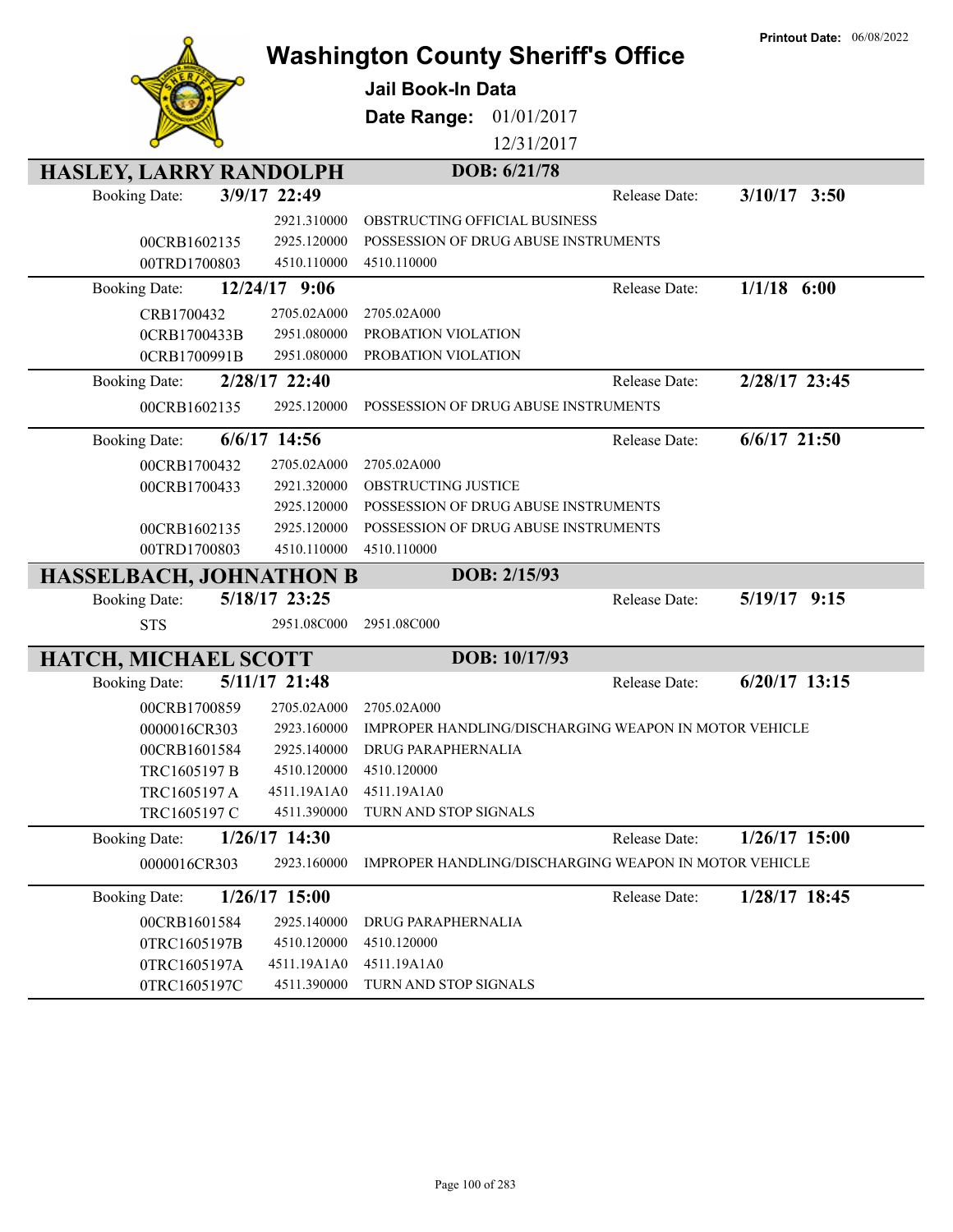|                                   |                 |                                           |               | <b>Printout Date: 06/08/2022</b> |
|-----------------------------------|-----------------|-------------------------------------------|---------------|----------------------------------|
|                                   |                 | <b>Washington County Sheriff's Office</b> |               |                                  |
|                                   |                 | <b>Jail Book-In Data</b>                  |               |                                  |
|                                   |                 |                                           |               |                                  |
|                                   |                 | Date Range:<br>01/01/2017                 |               |                                  |
|                                   |                 | 12/31/2017                                |               |                                  |
|                                   |                 | DOB: 11/14/83                             |               |                                  |
| <b>HAUGHT, CHARLES EDWARD III</b> |                 |                                           |               |                                  |
| 2/7/17<br><b>Booking Date:</b>    | 9:14            |                                           | Release Date: | $2/7/17$ 9:30                    |
| 00000017CR23                      | 2925.030000     | <b>TRAFFICKING IN DRUGS</b>               |               |                                  |
| 00000017CR11                      | 2925.030000     | <b>TRAFFICKING IN DRUGS</b>               |               |                                  |
| 00000017CR11                      | 2925.110000     | POSSESSION OF DRUGS                       |               |                                  |
| 00000017CR23                      | 2925.110000     | POSSESSION OF DRUGS                       |               |                                  |
| 00000017CR11                      | 2925.110000     | POSSESSION OF DRUGS                       |               |                                  |
| 00000017CR11                      | 2925.140000     | DRUG PARAPHERNALIA                        |               |                                  |
| <b>Booking Date:</b>              | 7/28/17 16:08   |                                           | Release Date: | $9/5/17$ 7:30                    |
| 00000017CR23                      | 2925.030000     | <b>TRAFFICKING IN DRUGS</b>               |               |                                  |
| CRA1701372 A                      | 2925.03A200     | 2925.03A200                               |               |                                  |
| 0000016CR221                      | 2925.110000     | POSSESSION OF DRUGS                       |               |                                  |
| 0000016CR221                      | 2925.110000     | POSSESSION OF DRUGS                       |               |                                  |
| 00000017CR23                      | 2925.110000     | POSSESSION OF DRUGS                       |               |                                  |
| CRA1701372 B                      | 2925.11A000     | 2925.11A000                               |               |                                  |
| <b>Booking Date:</b>              | 4/27/17 13:57   |                                           | Release Date: | 5/3/17 12:19                     |
|                                   | 2921.310000     | OBSTRUCTING OFFICIAL BUSINESS             |               |                                  |
| 00CRB1700769                      |                 |                                           |               |                                  |
| 0002016AN461                      | 2937.430000     | FAIL TO APPEAR/ ISSUE WARRANT             |               |                                  |
| HAUGHT, SAMANTHA RAY              |                 | DOB: 7/11/82                              |               |                                  |
| <b>Booking Date:</b>              | 10/18/17 20:30  |                                           | Release Date: | 11/2/17 13:15                    |
| 000ATHENS CO                      | 2705.020000     | CONTEMPT OF COURT                         |               |                                  |
| CRB16002008A                      | 2913.020000     | <b>THEFT</b>                              |               |                                  |
| CRA17001901A                      | 2925.110000     | POSSESSION OF DRUGS                       |               |                                  |
| CRA17001901B                      | 2925.110000     | POSSESSION OF DRUGS                       |               |                                  |
| CRA17001901C                      | 2925.110000     | POSSESSION OF DRUGS                       |               |                                  |
| 0016CRB2008B                      | 2951.080000     | PROBATION VIOLATION                       |               |                                  |
| <b>HAUGHT, SEANA RAE</b>          |                 | DOB: 10/27/88                             |               |                                  |
| <b>Booking Date:</b>              | $2/14/17$ 20:40 |                                           | Release Date: | $2/23/17$ 6:00                   |
| 000017CRB283                      | 2705.02A000     | 2705.02A000                               |               |                                  |
| 0CRB1700048A                      | 2913.020000     | <b>THEFT</b>                              |               |                                  |
|                                   |                 |                                           |               |                                  |
| <b>Booking Date:</b>              | $3/28/17$ 21:10 |                                           | Release Date: | 4/2/17 17:55                     |
| 000017CRA535                      | 2925.110000     | POSSESSION OF DRUGS                       |               |                                  |
| 000017CRB536                      | 2925.120000     | POSSESSION OF DRUG ABUSE INSTRUMENTS      |               |                                  |
| TRD1700097 A                      | 4510.110000     | 4510.110000                               |               |                                  |
| 000017TRD97B                      | 4510.210000     | 4510.210000                               |               |                                  |
| <b>Booking Date:</b>              | $1/8/17$ 21:06  |                                           | Release Date: | $1/14/17$ 18:30                  |
| 17CRB47                           | 2913.020000     | <b>THEFT</b>                              |               |                                  |
| 17CRB48A                          | 2913.020000     | <b>THEFT</b>                              |               |                                  |
| 17CRB48B                          | 2925.140000     | DRUG PARAPHERNALIA                        |               |                                  |
| <b>HAVERTY, SEAN MICHAEL</b>      |                 | DOB: 11/21/90                             |               |                                  |
| <b>Booking Date:</b>              | 12/8/17 19:38   |                                           | Release Date: | 12/15/17 12:25                   |
|                                   | 2951.08A000     | 2951.08A000                               |               |                                  |
|                                   |                 |                                           |               |                                  |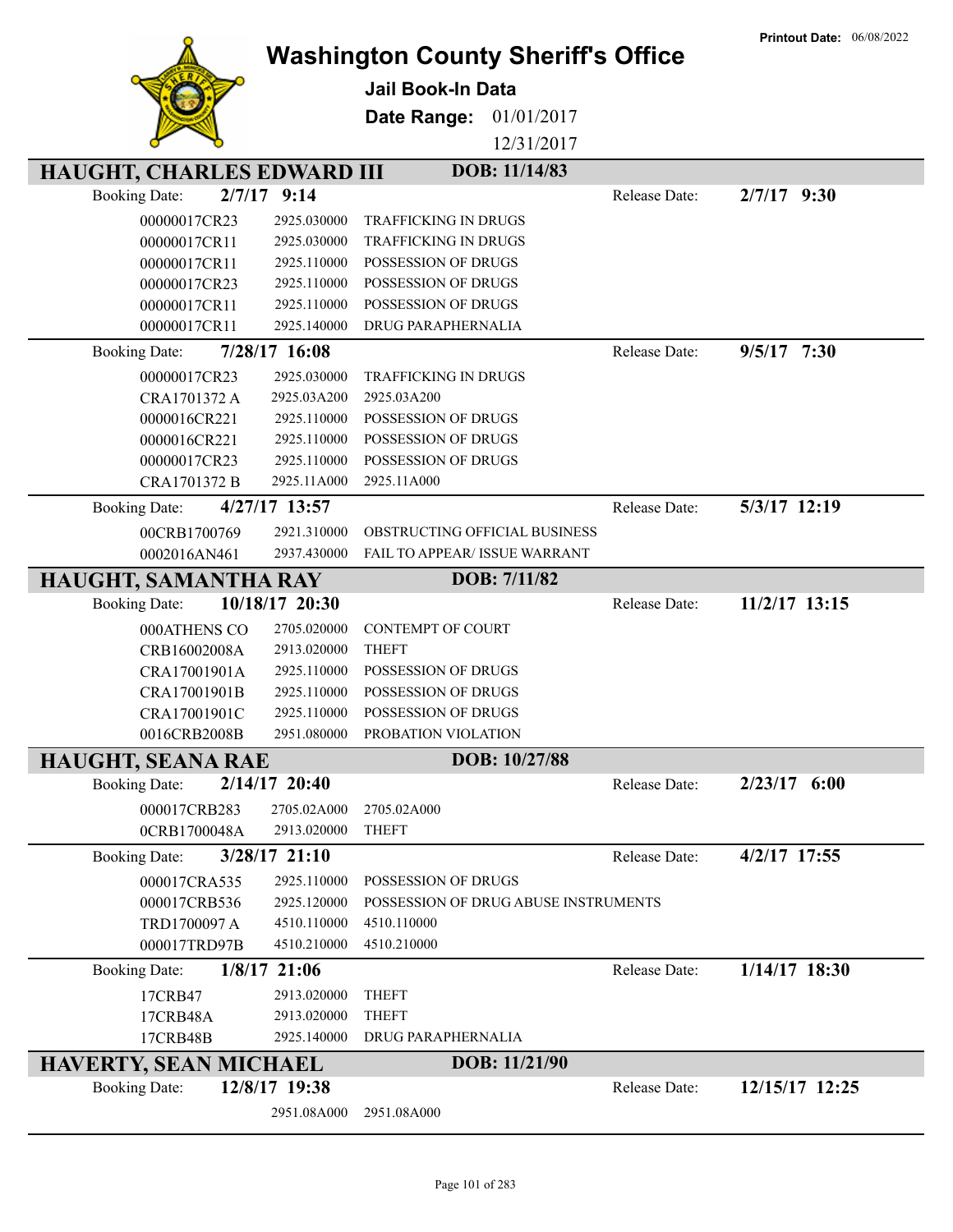| <b>HAWKINS, RICHARD WESLEY</b><br>2/7/17 19:06<br><b>Booking Date:</b><br>0000017CRB51<br>2705.020000<br>0016TRC5586C<br>4511.19A100<br>11/7/17 19:27<br><b>Booking Date:</b> | <b>Washington County Sheriff's Office</b><br><b>Jail Book-In Data</b><br>01/01/2017<br>Date Range:<br>12/31/2017<br>DOB: 3/11/70<br><b>CONTEMPT OF COURT</b><br>4511.19A100 | Release Date:<br>Release Date: | <b>Printout Date: 06/08/2022</b><br>$3/9/17$ 6:00<br>11/12/17 15:45 |
|-------------------------------------------------------------------------------------------------------------------------------------------------------------------------------|-----------------------------------------------------------------------------------------------------------------------------------------------------------------------------|--------------------------------|---------------------------------------------------------------------|
| 00CRA1702051<br>2925.030000                                                                                                                                                   | <b>TRAFFICKING IN DRUGS</b>                                                                                                                                                 |                                |                                                                     |
| 1/6/17 17:57<br><b>Booking Date:</b><br>00016TRC5586<br>4511.19A100                                                                                                           | 4511.19A100                                                                                                                                                                 | Release Date:                  | $1/6/17$ 20:00                                                      |
| HAYES, BRANDON PAUL                                                                                                                                                           | DOB: 12/2/90                                                                                                                                                                |                                |                                                                     |
| $2/10/17$ 9:51<br><b>Booking Date:</b><br>2913.030000<br>000017CRB244<br>2951.080000                                                                                          | <b>UNAUTH USE OF VEHICLE</b><br>PROBATION VIOLATION                                                                                                                         | Release Date:                  | 3/6/17<br>6:00                                                      |
| <b>HAYES, CHELSEA NICHOLE</b>                                                                                                                                                 | DOB: 8/3/91                                                                                                                                                                 |                                |                                                                     |
| 4/5/17 10:26<br><b>Booking Date:</b><br>0CRA1700611A<br>2925.030000<br>2925.030000<br>0CRA1700611B<br>2925.030000<br>0CRA1700611C                                             | TRAFFICKING IN DRUGS<br>TRAFFICKING IN DRUGS<br>TRAFFICKING IN DRUGS                                                                                                        | Release Date:                  | $4/6/17$ 18:20                                                      |
| 11/30/17 10:58<br><b>Booking Date:</b><br>0000017CR277<br>2925.110000<br>0000017CR277<br>2925.110000<br>17CR27700000<br>2925.110000<br>0000017CR277<br>2925.130000            | POSSESSION OF DRUGS<br>POSSESSION OF DRUGS<br>POSSESSION OF DRUGS<br>PERMITTING DRUG ABUSE                                                                                  | Release Date:                  | 11/30/17 11:15                                                      |
| <b>HAYES, JAMES MICHAEL</b>                                                                                                                                                   | DOB: 8/29/78                                                                                                                                                                |                                |                                                                     |
| <b>Booking Date:</b><br>$1/12/17$ 13:02<br>00000MUSK CO<br>2705.02A000                                                                                                        | 2705.02A000                                                                                                                                                                 | Release Date:                  | 2/24/17 13:49                                                       |
| HAYNES, CARRIE JANE                                                                                                                                                           | DOB: 11/13/79                                                                                                                                                               |                                |                                                                     |
| 2/7/17 17:59<br><b>Booking Date:</b><br>0000PERRY CO<br>2919.250000                                                                                                           | DOMESTIC VIOLENCE                                                                                                                                                           | Release Date:                  | $2/9/17$ 8:05                                                       |
| <b>HEDGES, JUSTIN PAUL</b>                                                                                                                                                    | DOB: 7/3/83                                                                                                                                                                 |                                |                                                                     |
| 12/19/17 11:56<br><b>Booking Date:</b><br><b>BELPRE MAYO</b><br>513.0400000                                                                                                   | 513.0400000                                                                                                                                                                 | Release Date:                  | $12/22/17$ 6:00                                                     |
| <b>HEISS, AMY LOUISE</b>                                                                                                                                                      | DOB: 3/19/79                                                                                                                                                                |                                |                                                                     |
| $6/11/17$ $6:08$<br><b>Booking Date:</b><br>2919.250000                                                                                                                       | DOMESTIC VIOLENCE                                                                                                                                                           | Release Date:                  | $6/12/17$ 11:32                                                     |
| <b>HEISS, LUCAS ALAN</b>                                                                                                                                                      | DOB: 1/29/80                                                                                                                                                                |                                |                                                                     |
| 10/19/17 13:44<br><b>Booking Date:</b><br>BELMONT COR OIN TRANSIT<br>0000010CR257<br>2911.120000<br>2911.120000<br>0000012CR386                                               | 0IN TRANSIT<br><b>BURGLARY</b><br><b>BURGLARY</b>                                                                                                                           | Release Date:                  | $10/27/17$ 9:25                                                     |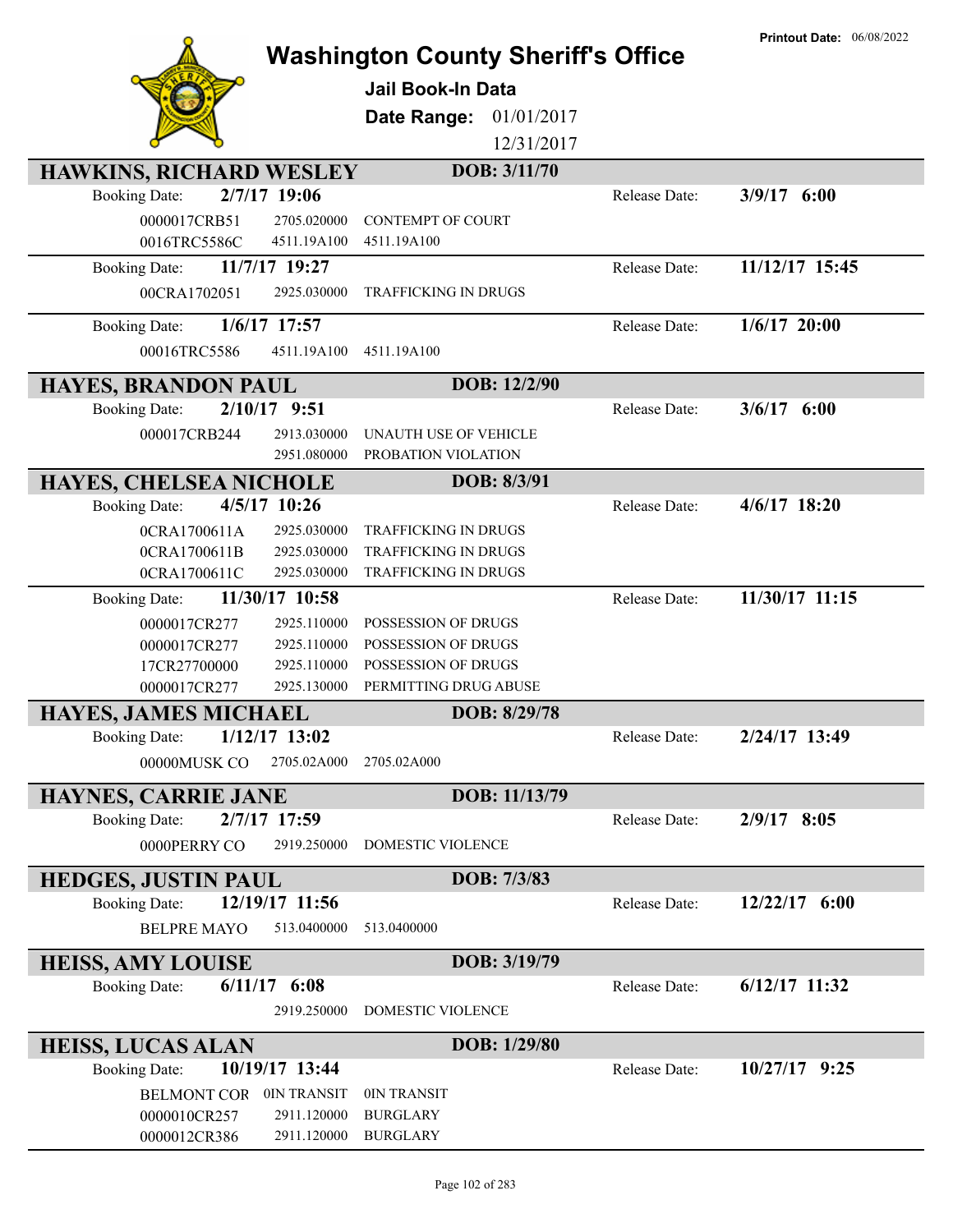|                                                            |                                               | <b>Printout Date: 06/08/2022</b>  |
|------------------------------------------------------------|-----------------------------------------------|-----------------------------------|
|                                                            | <b>Washington County Sheriff's Office</b>     |                                   |
|                                                            | <b>Jail Book-In Data</b>                      |                                   |
|                                                            | Date Range: 01/01/2017                        |                                   |
|                                                            | 12/31/2017                                    |                                   |
| <b>HELMICK, JEREMIAH BENSON</b>                            | DOB: 11/2/95                                  |                                   |
| 11/21/17 14:28<br><b>Booking Date:</b>                     |                                               | 11/23/17 6:00<br>Release Date:    |
| 00017CRB2139<br>2911.210000                                | CRIMINAL/AGGRAVATED TRESPASSING               |                                   |
| <b>HELTON, NATHAN SHANE</b>                                | DOB: 8/1/86                                   |                                   |
| 9/7/17 10:59<br><b>Booking Date:</b>                       |                                               | $9/14/17$ 19:00<br>Release Date:  |
| 000PV HOLDER<br>2951.08A000                                | 2951.08A000                                   |                                   |
| <b>HENDERSHOT, BRIAN LYNN</b>                              | DOB: 7/2/84                                   |                                   |
| 5/22/17 18:52<br><b>Booking Date:</b>                      |                                               | Release Date:<br>$6/20/17$ $6:00$ |
| TRC16006566B<br>4511.19A200                                | 4511.19A200                                   |                                   |
| <b>HENDERSHOT, JESSICA M</b>                               | DOB: 4/22/85                                  |                                   |
| 8/16/17 13:05<br><b>Booking Date:</b>                      |                                               | $10/3/17$ 6:00<br>Release Date:   |
| 00016CRB1286<br>2913.020000                                | <b>THEFT</b>                                  |                                   |
| 2923.030000<br>00017CRB1158                                | 2923.030000                                   |                                   |
| 7/25/17 13:31<br><b>Booking Date:</b>                      |                                               | 8/2/17 10:30<br>Release Date:     |
| 2951.080000<br>CRB1601286 B                                | PROBATION VIOLATION                           |                                   |
| $7/10/17$ 9:44<br><b>Booking Date:</b>                     |                                               | 7/10/17 10:17<br>Release Date:    |
| 00017CRB1160<br>2923.03A000                                | 2923.03A000                                   |                                   |
| 00017CRB1158<br>2923.03A000                                | 2923.03A000                                   |                                   |
| 00017CRB1159<br>2923.03A000                                | 2923.03A000                                   |                                   |
| 6/20/17 14:36<br><b>Booking Date:</b>                      |                                               | $6/22/17$ 8:56<br>Release Date:   |
| 00CRB1601286<br>2951.080000                                | PROBATION VIOLATION                           |                                   |
| <b>HENDERSHOT, JOHN MORGAN</b>                             | DOB: 10/5/98                                  |                                   |
| 1/20/17 19:23<br><b>Booking Date:</b>                      |                                               | $1/27/17$ 18:00<br>Release Date:  |
| 0000016DE326<br>2951.08B000                                | 2951.08B000                                   |                                   |
| <b>HENDERSHOT, VICTORIA LYNN</b>                           | DOB: 9/8/97                                   |                                   |
| 6/28/17 19:58<br><b>Booking Date:</b>                      |                                               | $6/28/17$ 20:30<br>Release Date:  |
| 2913.510000<br>00CRB1700910                                | RECEIVING STOLEN PROPERTY                     |                                   |
| <b>HENDERSON, ERICA NICOLE</b>                             | DOB: 11/26/93                                 |                                   |
| 8/20/17 14:39<br><b>Booking Date:</b>                      |                                               | 8/31/17 11:46<br>Release Date:    |
| 0CRA1701498B<br>2913.510000                                | RECEIVING STOLEN PROPERTY                     |                                   |
| CRA17001498A<br>2921.331000                                | 2921.331000                                   |                                   |
| 00CRB1701494<br>2963.110000                                | <b>FUGITIVE FROM JUSTICE</b>                  |                                   |
| 0TRD1705392A<br>4510.210000                                | 4510.210000                                   |                                   |
| 0TRD1705392B<br>4511.200000                                | RECKLESS OPERATION OF MOTOR VEHICLE           |                                   |
| 0TRD1705392C<br>4511.210000<br>TRD17005392D<br>4511.290000 | <b>SPEED LIMITS</b><br>DRIVING LEFT OF CENTER |                                   |
| TRD17005392E<br>4513.263000                                | 4513.263000                                   |                                   |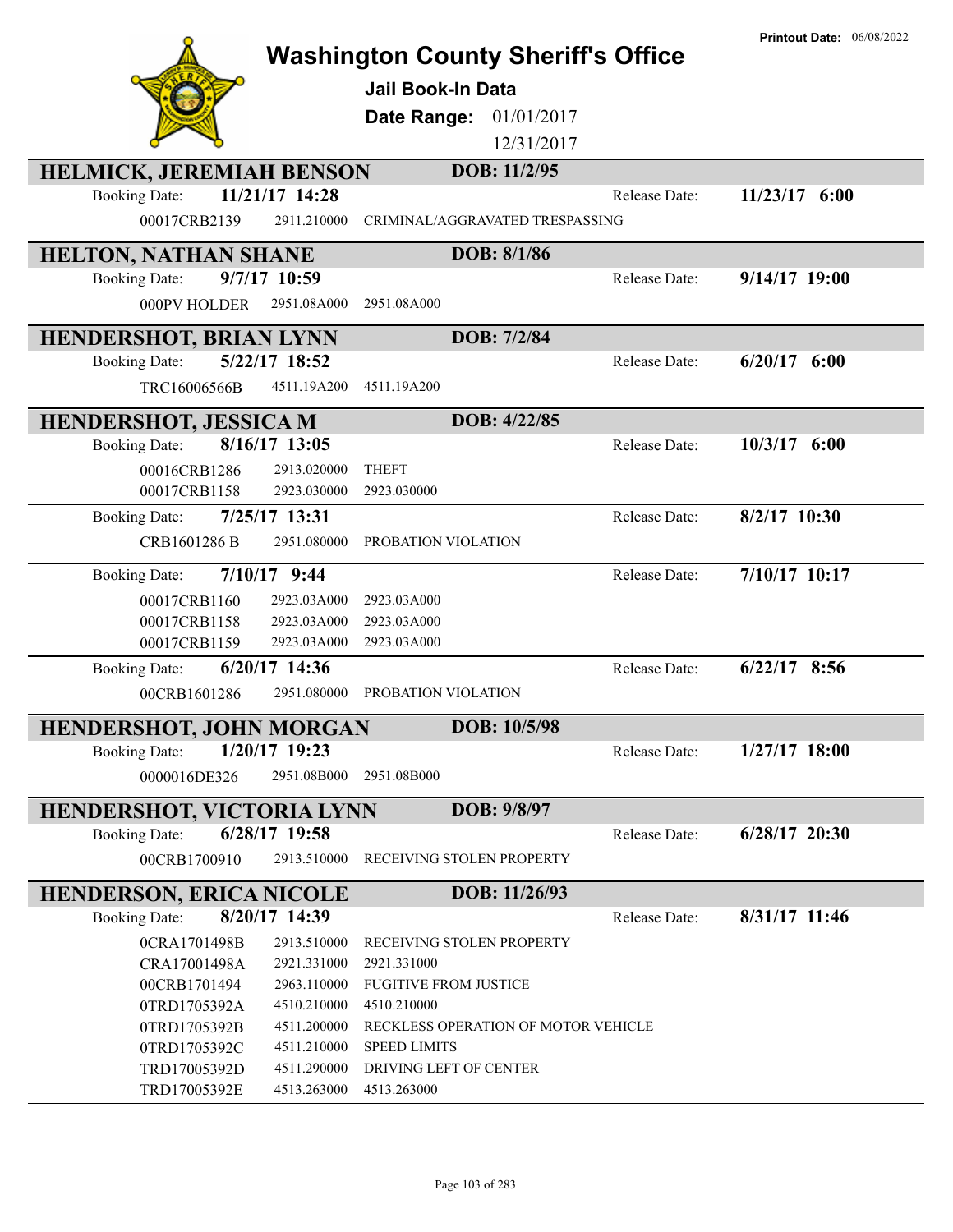|                                                                            | <b>Jail Book-In Data</b>                           | <b>Washington County Sheriff's Office</b> | <b>Printout Date: 06/08/2022</b> |
|----------------------------------------------------------------------------|----------------------------------------------------|-------------------------------------------|----------------------------------|
|                                                                            | Date Range: 01/01/2017                             |                                           |                                  |
|                                                                            |                                                    | 12/31/2017                                |                                  |
| <b>HENDERSON, RICHARD EDWARD</b><br>11/25/17 12:49<br><b>Booking Date:</b> |                                                    | DOB: 5/5/69<br>Release Date:              | 12/11/17 1:20                    |
| 000GALLIA CO                                                               | 2951.08C000<br>2951.08C000                         |                                           |                                  |
|                                                                            |                                                    |                                           |                                  |
| <b>HENDERSON, SHANNON TYLER</b>                                            |                                                    | DOB: 9/4/95                               |                                  |
| 7/6/17 17:52<br><b>Booking Date:</b>                                       |                                                    | Release Date:                             | 7/24/17 22:21                    |
| 000GALLIA CO                                                               | 2921.331000<br>2921.331000                         |                                           |                                  |
| 7/5/17 21:54<br><b>Booking Date:</b>                                       |                                                    | Release Date:                             | 7/6/17 10:04                     |
| 000GALLIA CO                                                               | 2921.331000<br>2921.331000                         |                                           |                                  |
| 6/28/17 14:41<br><b>Booking Date:</b>                                      |                                                    | Release Date:                             | $7/4/17$ 17:10                   |
| <b>GALLIA CO</b>                                                           | <b>CONTEMPT OF COURT</b><br>2705.020000            |                                           |                                  |
| $6/20/17$ 9:11<br><b>Booking Date:</b>                                     |                                                    | Release Date:                             | $6/27/17$ 0:02                   |
| 000GALLIA CO                                                               | 2705.020000<br><b>CONTEMPT OF COURT</b>            |                                           |                                  |
| <b>HENDRICKS, JULIE MARIE</b>                                              |                                                    | DOB: 9/8/90                               |                                  |
| 3/30/17 19:35<br><b>Booking Date:</b>                                      |                                                    | Release Date:                             | $4/1/17$ 21:30                   |
| 00CRA1700554                                                               | 2911.13A000<br>2911.13A000                         |                                           |                                  |
| <b>HENDRICKSON, DANIEL JR</b>                                              |                                                    | DOB: 12/2/86                              |                                  |
| 11/14/17 0:39<br><b>Booking Date:</b>                                      |                                                    | Release Date:                             | 11/14/17 10:53                   |
| 0017TRD3574B                                                               | 4503.110000                                        | OWNER REQUIRED TO FILE APPLICATION        |                                  |
| 0017TRD3574A                                                               | 4510.16<br>DUS (FRA)                               |                                           |                                  |
| HENRY, CASSANDRA MARIE                                                     |                                                    | DOB: 12/4/89                              |                                  |
| $1/6/17$ 14:33<br><b>Booking Date:</b>                                     |                                                    | Release Date:                             | $1/11/17$ 6:10                   |
| MONROE CO                                                                  | 2913.110000<br>PASSING BAD CHECKS                  |                                           |                                  |
| 10/15/17 19:07<br><b>Booking Date:</b>                                     |                                                    | Release Date:                             | 10/18/17 8:18                    |
| 000MONROE CO                                                               | 2913.110000<br>PASSING BAD CHECKS                  |                                           |                                  |
| <b>HENRY, JESSICA MAE</b>                                                  |                                                    | DOB: 7/21/86                              |                                  |
| <b>Booking Date:</b><br>$9/3/17$ 18:03                                     |                                                    | Release Date:                             | $10/2/17$ 6:14                   |
| 000GALLIA CO                                                               | 2925.040000<br><b>ILLEGAL MANUFACTURE OF DRUGS</b> |                                           |                                  |
| HENRY, JOHN SHERMAN JR                                                     |                                                    | DOB: 1/22/98                              |                                  |
| $7/28/17$ 3:59<br><b>Booking Date:</b>                                     |                                                    | Release Date:                             | $7/31/17$ 6:00                   |
| 00017CRB1357                                                               | 2903.130000<br><b>ASSAULT</b>                      |                                           |                                  |
| 00016TRC4202                                                               | PROBATION VIOLATION<br>2951.080000                 |                                           |                                  |
| 00017CRB1356                                                               | 4301.69E100<br>4301.69E100                         | DOB: 3/17/70                              |                                  |
| HENRY, PATRICK CAPRICE<br>12/6/17 21:54<br><b>Booking Date:</b>            |                                                    | Release Date:                             | 12/13/17 9:52                    |
| 0000017CR302                                                               | 2911.120000<br><b>BURGLARY</b>                     |                                           |                                  |
|                                                                            |                                                    |                                           |                                  |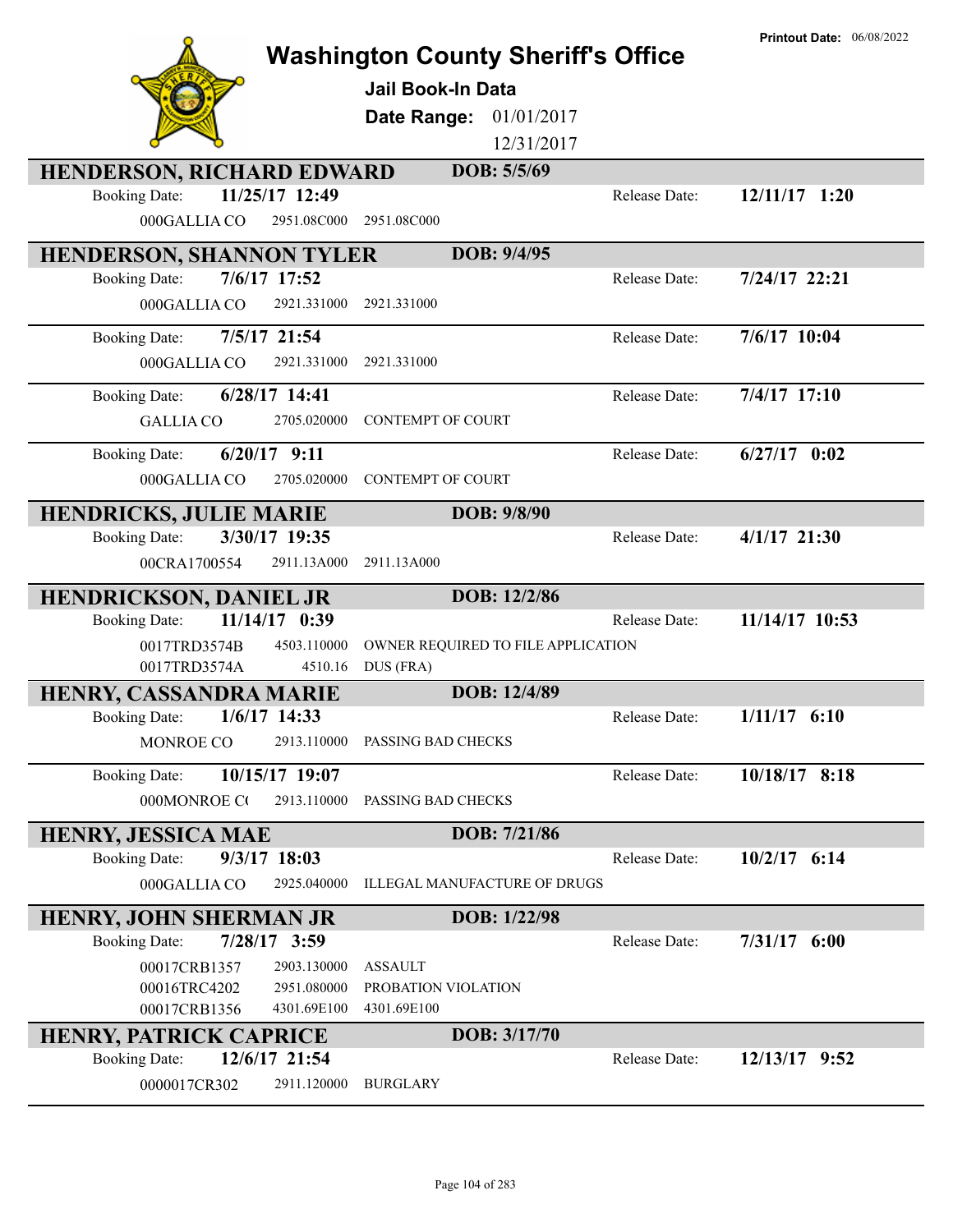|                                                            | <b>Washington County Sheriff's Office</b><br><b>Jail Book-In Data</b><br>Date Range:<br>01/01/2017<br>12/31/2017 |               | <b>Printout Date: 06/08/2022</b> |
|------------------------------------------------------------|------------------------------------------------------------------------------------------------------------------|---------------|----------------------------------|
| <b>HENRY, RICKY GENE</b>                                   | DOB: 8/25/57                                                                                                     |               |                                  |
| $9/3/17$ 1:25<br><b>Booking Date:</b><br>4511.19A1A0       | 4511.19A1A0                                                                                                      | Release Date: | $9/3/17$ 8:35                    |
| HERMAN, CORRIE ADAM                                        | DOB: 10/12/89                                                                                                    |               |                                  |
| 8/17/17 19:24<br><b>Booking Date:</b>                      |                                                                                                                  | Release Date: | $8/20/17$ 6:00                   |
| 2925.110000<br>0000016CR153                                | POSSESSION OF DRUGS                                                                                              |               |                                  |
| 7/27/17 18:07<br><b>Booking Date:</b>                      |                                                                                                                  | Release Date: | $7/30/17$ 6:00                   |
| 0000016CR153<br>2925.110000                                | POSSESSION OF DRUGS                                                                                              |               |                                  |
| 8/31/17 18:43<br><b>Booking Date:</b>                      |                                                                                                                  | Release Date: | $9/3/17$ 6:00                    |
| 0000016CR153<br>2925.110000                                | POSSESSION OF DRUGS                                                                                              |               |                                  |
| 2/15/17 14:47<br><b>Booking Date:</b>                      |                                                                                                                  | Release Date: | $2/16/17$ 1:45                   |
| 00PRUNTYTOW 0IN TRANSIT                                    | 0IN TRANSIT                                                                                                      |               |                                  |
| 2937.430000<br>0000016CR153                                | FAIL TO APPEAR/ ISSUE WARRANT                                                                                    |               |                                  |
| 9/7/17 18:31<br><b>Booking Date:</b>                       |                                                                                                                  | Release Date: | 9/9/17 18:00                     |
| 0000016CR153<br>2925.110000                                | POSSESSION OF DRUGS                                                                                              |               |                                  |
| $8/3/17$ 19:13<br><b>Booking Date:</b>                     |                                                                                                                  | Release Date: | $8/6/17$ 6:00                    |
| 0000016CR153<br>2925.110000                                | POSSESSION OF DRUGS                                                                                              |               |                                  |
| 8/10/17 18:41<br><b>Booking Date:</b>                      |                                                                                                                  | Release Date: | $8/13/17$ 6:00                   |
| 0000016CR153<br>2925.110000                                | POSSESSION OF DRUGS                                                                                              |               |                                  |
| 8/24/17 18:16<br><b>Booking Date:</b>                      |                                                                                                                  | Release Date: | $8/27/17$ 6:00                   |
| 0000016CR153                                               | 2925.110000 POSSESSION OF DRUGS                                                                                  |               |                                  |
| <b>HERMAN, JODI MAREA</b>                                  | DOB: 7/8/72                                                                                                      |               |                                  |
| 3/15/17 15:59<br><b>Booking Date:</b>                      |                                                                                                                  | Release Date: | 3/17/17 15:50                    |
| 0000017CRB26<br>2925.140000                                | DRUG PARAPHERNALIA                                                                                               |               |                                  |
| HERNDON, DENNIS EUGENE III                                 | DOB: 5/26/86                                                                                                     |               |                                  |
| $8/14/17$ 9:47<br><b>Booking Date:</b>                     |                                                                                                                  | Release Date: | $8/25/17$ 6:00                   |
| 0000006SP622<br>2919.210000<br>0000012SP598<br>2919.210000 | NONSUPPORT OF DEPENDENTS<br>NONSUPPORT OF DEPENDENTS                                                             |               |                                  |
| <b>HERRINGTON, BRENTON DANIEL</b>                          | DOB: 2/14/86                                                                                                     |               |                                  |
| 12/22/17 9:52<br><b>Booking Date:</b>                      |                                                                                                                  | Release Date: | 12/24/17 14:06                   |
| 17CRA2313<br>2925.110000                                   | POSSESSION OF DRUGS                                                                                              |               |                                  |
| <b>HESLOP, CHAD ERIC</b>                                   | DOB: 2/19/79                                                                                                     |               |                                  |
| $6/16/17$ 21:57<br><b>Booking Date:</b>                    |                                                                                                                  | Release Date: | $6/18/17$ 21:25                  |
| 2951.080000                                                | PROBATION VIOLATION                                                                                              |               |                                  |
|                                                            |                                                                                                                  |               |                                  |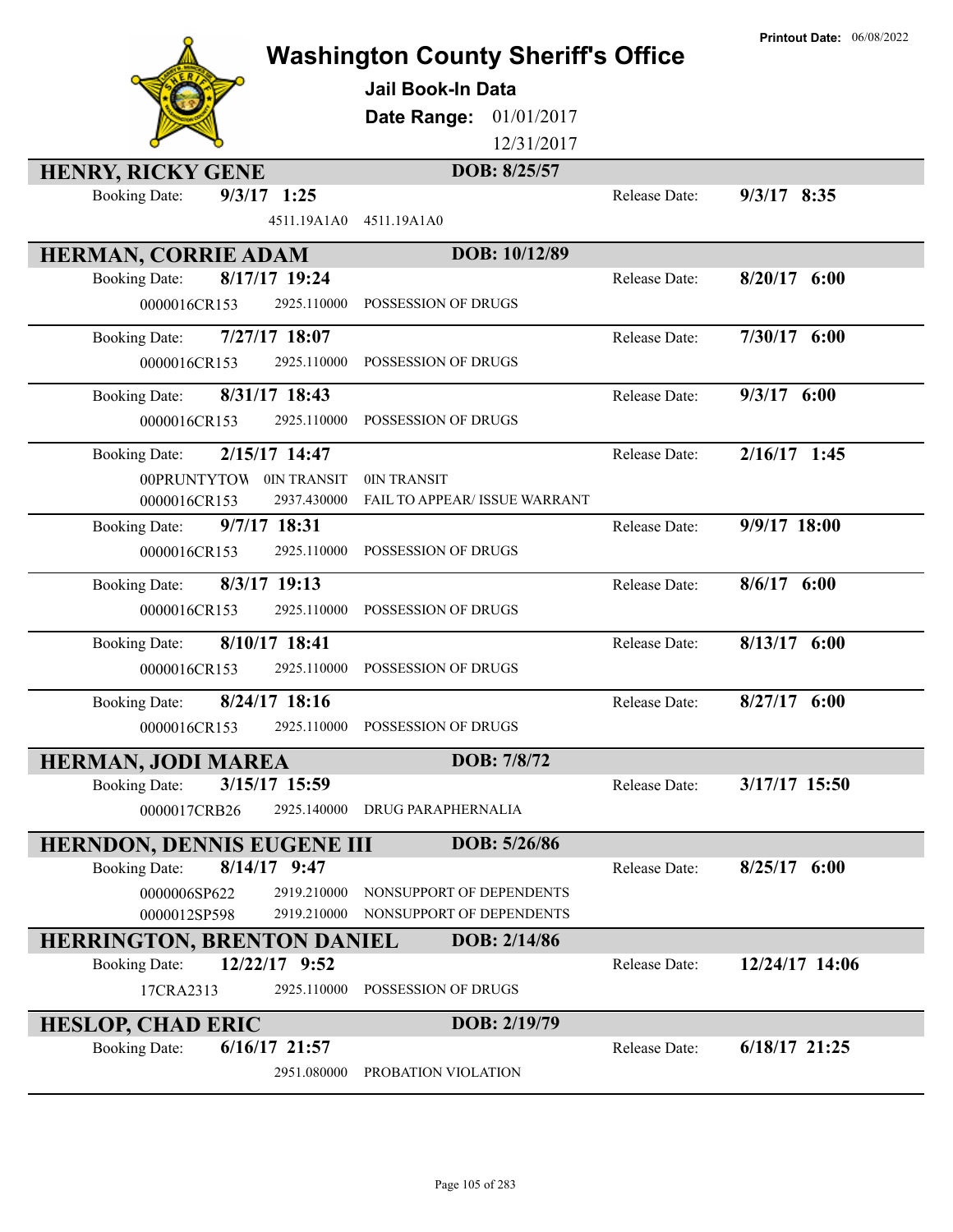|                                 |                 | <b>Washington County Sheriff's Office</b><br>Jail Book-In Data<br>Date Range:<br>01/01/2017<br>12/31/2017 |               | <b>Printout Date: 06/08/2022</b> |
|---------------------------------|-----------------|-----------------------------------------------------------------------------------------------------------|---------------|----------------------------------|
| <b>HESLOP, WYATT ALLEN</b>      |                 | DOB: 4/9/99                                                                                               |               |                                  |
| <b>Booking Date:</b>            | 10/23/17 18:25  |                                                                                                           | Release Date: | 10/26/17 18:00                   |
| TRC170005247                    | 4511.19A1A0     | 4511.19A1A0                                                                                               |               |                                  |
| <b>HESS, AARON MATTHEW</b>      |                 | DOB: 1/18/79                                                                                              |               |                                  |
| <b>Booking Date:</b>            | 12/23/17 22:32  |                                                                                                           | Release Date: | $1/2/18$ 10:55                   |
| 00017TRD7120                    | 4510.037000     | 4510.037000                                                                                               |               |                                  |
| <b>Booking Date:</b>            | $8/2/17$ 18:05  |                                                                                                           | Release Date: | $8/28/17$ 6:00                   |
| 00017CRB1028                    | 2911.210000     | CRIMINAL/AGGRAVATED TRESPASSING                                                                           |               |                                  |
| 0017TRD2360D                    | 2951.080000     | PROBATION VIOLATION                                                                                       |               |                                  |
| 0TRC1702360A                    | 4511.19A1A0     | 4511.19A1A0                                                                                               |               |                                  |
| <b>Booking Date:</b>            | $4/22/17$ 21:06 |                                                                                                           | Release Date: | $5/19/17$ 6:00                   |
| 000017CRA780                    | 2903.11X000     | 2903.11X000                                                                                               |               |                                  |
| 00CRB1700099                    | 2925.140000     | DRUG PARAPHERNALIA                                                                                        |               |                                  |
| 00CRB1700462                    | 2937.290000     | FAIL TO APPEAR/ RECOG. BOND                                                                               |               |                                  |
| TRC1702360 B                    | 4510.110000     | 4510.110000                                                                                               |               |                                  |
| 00TRD1700473                    | 4510.110000     | 4510.110000                                                                                               |               |                                  |
| 00TRD1700307                    | 4510.110000     | 4510.110000                                                                                               |               |                                  |
| 00TRD1607018                    | 4510.160000     | 4510.160000                                                                                               |               |                                  |
| TRC1702360 A                    | 4511.19A100     | 4511.19A100                                                                                               |               |                                  |
| 00TRC1606057                    | 4511.19A100     | 4511.19A100                                                                                               |               |                                  |
| TRC1702360 C                    | 4511.200000     | RECKLESS OPERATION OF MOTOR VEHICLE                                                                       |               |                                  |
| <b>HESS, BRIAN DENVER</b>       |                 | DOB: 2/4/76                                                                                               |               |                                  |
| <b>Booking Date:</b>            | 5/18/17 17:05   |                                                                                                           | Release Date: | $5/24/17$ 8:00                   |
| CRB170000078                    | 2951.080000     | PROBATION VIOLATION                                                                                       |               |                                  |
| <b>Booking Date:</b>            | 10/12/17 7:55   |                                                                                                           | Release Date: | 11/1/17 14:18                    |
| 17CRB78C                        | 2951.080000     | PROBATION VIOLATION                                                                                       |               |                                  |
| 0016CRB1306C                    | 2951.080000     | PROBATION VIOLATION                                                                                       |               |                                  |
| 2/17/17<br><b>Booking Date:</b> | 0:23            |                                                                                                           | Release Date: | 3/3/17 12:46                     |
| 000017CRB78A                    | 2925.120000     | POSSESSION OF DRUG ABUSE INSTRUMENTS                                                                      |               |                                  |
| 00016CRB1816                    | 2925.140000     | DRUG PARAPHERNALIA                                                                                        |               |                                  |
| 000017CRB78B                    | 2925.140000     | DRUG PARAPHERNALIA                                                                                        |               |                                  |
| <b>Booking Date:</b>            | 11/6/17 19:30   |                                                                                                           | Release Date: | 11/25/17 6:00                    |
| CRB17000078A                    | 2925.120000     | POSSESSION OF DRUG ABUSE INSTRUMENTS                                                                      |               |                                  |
| <b>HESS, KEVIN MATTHEW</b>      |                 | DOB: 8/21/87                                                                                              |               |                                  |
| <b>Booking Date:</b>            | 12/18/17 18:24  |                                                                                                           | Release Date: | 12/27/17 16:33                   |
| 00CRA1702290                    | 2913.020000     | <b>THEFT</b>                                                                                              |               |                                  |
| <b>Booking Date:</b>            | $10/21/17$ 5:58 |                                                                                                           | Release Date: | 11/3/17 19:54                    |
| 00017CRB1857                    | 2913.020000     | <b>THEFT</b>                                                                                              |               |                                  |
| CRB1701915 A                    | 2921.310000     | OBSTRUCTING OFFICIAL BUSINESS                                                                             |               |                                  |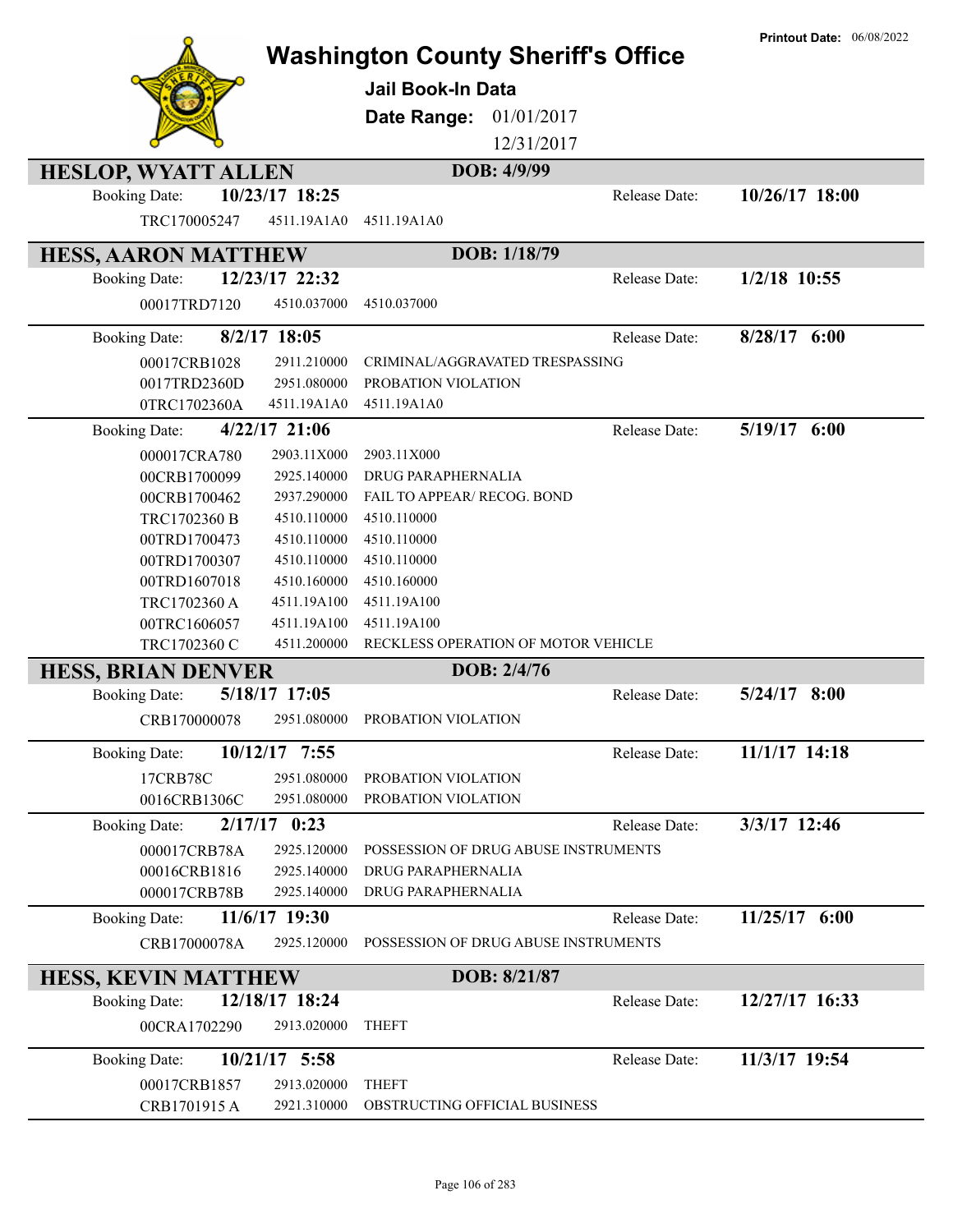|                                                       |                 | <b>Washington County Sheriff's Office</b><br>Jail Book-In Data<br>01/01/2017<br>Date Range:<br>12/31/2017 |               | <b>Printout Date: 06/08/2022</b> |
|-------------------------------------------------------|-----------------|-----------------------------------------------------------------------------------------------------------|---------------|----------------------------------|
| <b>HESS, SARA MARIE</b>                               |                 | DOB: 5/6/79                                                                                               |               |                                  |
| <b>Booking Date:</b><br>7/4/17 11:25<br>00CRB1700970  | 2913.110000     | PASSING BAD CHECKS                                                                                        | Release Date: | 7/4/17 13:25                     |
| <b>HESSON, JOSEPH DEXTER</b>                          |                 | DOB: 5/14/98                                                                                              |               |                                  |
| 6/8/17 13:30<br><b>Booking Date:</b>                  |                 |                                                                                                           | Release Date: | $6/12/17$ $6:00$                 |
| 0017CRB732PV                                          | 2951.080000     | PROBATION VIOLATION                                                                                       |               |                                  |
| <b>Booking Date:</b>                                  | 12/6/17 13:41   |                                                                                                           | Release Date: | 12/13/17 6:00                    |
| 0017CRB737PV                                          | 2951.080000     | PROBATION VIOLATION                                                                                       |               |                                  |
| <b>HESSON, KIMBERLY RENEE</b>                         |                 | DOB: 6/23/99                                                                                              |               |                                  |
| <b>Booking Date:</b>                                  | 10/29/17 2:13   |                                                                                                           | Release Date: | 10/30/17 12:23                   |
| 0017CRA1974A                                          | 2925.030000     | <b>TRAFFICKING IN DRUGS</b>                                                                               |               |                                  |
| 0017CRA1974B                                          | 2925.110000     | POSSESSION OF DRUGS                                                                                       |               |                                  |
| 00017CRB1972                                          | 2925.140000     | DRUG PARAPHERNALIA                                                                                        |               |                                  |
| <b>HICKMAN, MARK ROBERT</b>                           |                 | DOB: 10/16/77                                                                                             |               |                                  |
| 2/7/17 17:28<br><b>Booking Date:</b>                  |                 |                                                                                                           | Release Date: | 3/9/17 12:06                     |
| 000PROBATION                                          | 2951.08A000     | 2951.08A000                                                                                               |               |                                  |
| <b>HICKS, CHRISTOPHER WILLIAM</b>                     |                 | DOB: 2/22/95                                                                                              |               |                                  |
| $1/1/17$ 18:32<br><b>Booking Date:</b>                |                 |                                                                                                           | Release Date: | $1/28/17$ 6:00                   |
| 0015TRC6713A                                          | 4511.19A1A0     | 4511.19A1A0                                                                                               |               |                                  |
| <b>HIGGINBOTTOM, MORLINE JEAN</b>                     |                 | DOB: 5/25/78                                                                                              |               |                                  |
| $1/27/17$ 1:30<br><b>Booking Date:</b>                |                 |                                                                                                           | Release Date: | $1/27/17$ 16:00                  |
| 00CRA1700019                                          |                 | 2913.31A300 2913.31A300                                                                                   |               |                                  |
|                                                       |                 | DOB: 12/26/97                                                                                             |               |                                  |
| <b>HIGGINS, JOSEPH DANIEL</b><br><b>Booking Date:</b> | $6/13/17$ 15:57 |                                                                                                           | Release Date: | $6/14/17$ 12:29                  |
| 00017TRC841D                                          | 2951.080000     | PROBATION VIOLATION                                                                                       |               |                                  |
|                                                       |                 |                                                                                                           |               |                                  |
| <b>HIGHLEY, TORI DALE</b>                             |                 | DOB: 9/10/89                                                                                              |               |                                  |
| $1/4/17$ 6:14<br><b>Booking Date:</b>                 |                 |                                                                                                           | Release Date: | 1/5/17 10:45                     |
| 000MONROE CO                                          | 2903.130000     | <b>ASSAULT</b>                                                                                            |               |                                  |
| 000SUMMIT CO                                          | 2925.110000     | POSSESSION OF DRUGS                                                                                       |               |                                  |
| 00017CRB0017                                          | 2925.140000     | DRUG PARAPHERNALIA                                                                                        |               |                                  |
| <b>HILL, ANTHONY TRENT</b>                            |                 | DOB: 4/28/89                                                                                              |               |                                  |
| $6/7/17$ 9:54<br><b>Booking Date:</b>                 |                 |                                                                                                           | Release Date: | $6/7/17$ 12:20                   |
| 17CRB748                                              | 2907.090000     | PUBLIC INDECENCY                                                                                          |               |                                  |
| $8/5/17$ 0:24<br><b>Booking Date:</b>                 |                 |                                                                                                           | Release Date: | 9/5/17 10:27                     |
| 00017CRB1365                                          | 2919.250000     | DOMESTIC VIOLENCE                                                                                         |               |                                  |
| PV MORGAN C                                           | 2951.08C000     | 2951.08C000                                                                                               |               |                                  |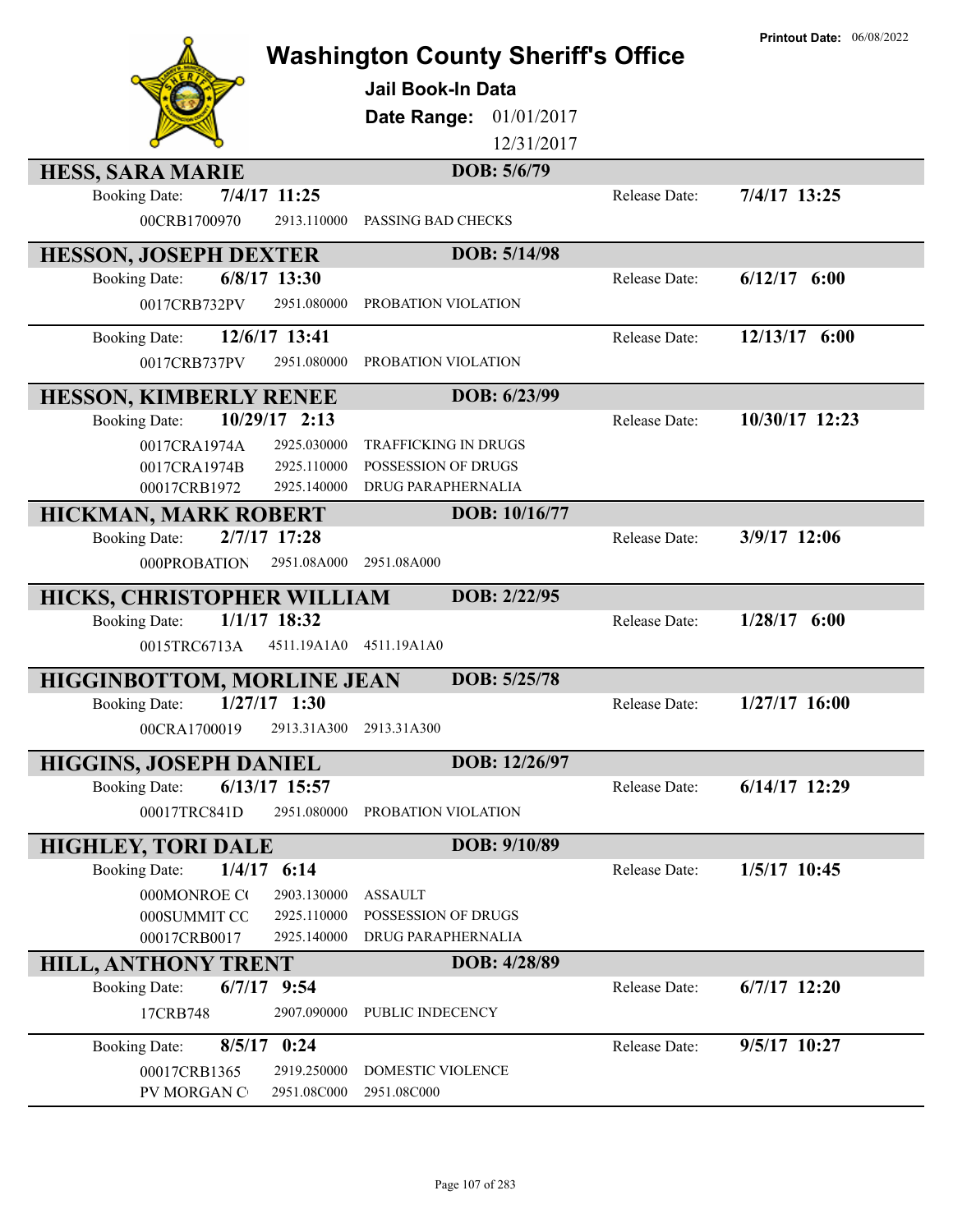|                                      |                            | <b>Washington County Sheriff's Office</b><br><b>Jail Book-In Data</b><br>Date Range:<br>01/01/2017<br>12/31/2017<br>DOB: 8/12/84 |               | <b>Printout Date: 06/08/2022</b> |
|--------------------------------------|----------------------------|----------------------------------------------------------------------------------------------------------------------------------|---------------|----------------------------------|
| <b>HILL, DONALD JOSEPH</b>           | 12/20/17 9:47              |                                                                                                                                  |               |                                  |
| <b>Booking Date:</b><br>00CRB1702261 | 2917.210000                | TELEPHONE HARASSMENT                                                                                                             | Release Date: | 12/21/17 8:53                    |
| <b>HILL, TOSHA MARIE</b>             |                            | DOB: 9/2/86                                                                                                                      |               |                                  |
| <b>Booking Date:</b>                 | 12/31/17 11:39             |                                                                                                                                  | Release Date: | $1/2/18$ 8:50                    |
| CRB1800001                           | 2919.250000                | <b>DOMESTIC VIOLENCE</b>                                                                                                         |               |                                  |
| <b>HILL, TYSON CHAD</b>              |                            | DOB: 9/10/81                                                                                                                     |               |                                  |
| <b>Booking Date:</b>                 | $1/24/17$ 18:28            |                                                                                                                                  | Release Date: | $1/30/17$ 6:00                   |
| 00CRB1700153                         | 2705.02A000                | 2705.02A000                                                                                                                      |               |                                  |
| 0016CRB1713B                         | 3767.320000                | 3767.320000                                                                                                                      |               |                                  |
| <b>HILL, ZACHARY DAVID</b>           |                            | DOB: 2/20/92                                                                                                                     |               |                                  |
| <b>Booking Date:</b>                 | $9/2/17$ 3:38              |                                                                                                                                  | Release Date: | $9/2/17$ 12:14                   |
|                                      | 4511.19A2B0                | 4511.19A2B0                                                                                                                      |               |                                  |
|                                      | 4513.030000                | LIGHTS/ILLUMINATION REQUIRED                                                                                                     |               |                                  |
| <b>HILLIGUS, JOHN BOYD</b>           |                            | DOB: 11/11/80                                                                                                                    |               |                                  |
| <b>Booking Date:</b>                 | $11/6/17$ 12:10            |                                                                                                                                  | Release Date: | 11/8/17 6:00                     |
| 0017TRC7097B                         | 4511.19A100                | 4511.19A100                                                                                                                      |               |                                  |
| HILTON, CHRISTOPHER MICHAE           |                            | DOB: 11/17/87                                                                                                                    |               |                                  |
| <b>Booking Date:</b>                 | 7/10/17 19:05              |                                                                                                                                  | Release Date: | 7/13/17 18:00                    |
| 00016TRC6056                         | 4511.19A1A0                | 4511.19A1A0                                                                                                                      |               |                                  |
| <b>HINES, DAKOTA DEE</b>             |                            | DOB: 1/9/91                                                                                                                      |               |                                  |
| <b>Booking Date:</b>                 | 4/13/17 20:01              |                                                                                                                                  | Release Date: | 4/18/17 14:48                    |
| 00CRB1700690                         | 2913.020000                | <b>THEFT</b>                                                                                                                     |               |                                  |
| 17CRB661                             | 2921.320000                | OBSTRUCTING JUSTICE                                                                                                              |               |                                  |
| *** ATHENS CO                        | 4301.690000                | SELL OR FURNISH TO UNDERAGE PERSON                                                                                               |               |                                  |
| <b>Booking Date:</b>                 | 4/23/17 16:28              |                                                                                                                                  | Release Date: | 8/29/17 11:20                    |
| 000ATHENS CO                         | 2705.02A000                | 2705.02A000                                                                                                                      |               |                                  |
| CRA1700735 A                         | 2903.110000                | FELONIOUS ASSAULT                                                                                                                |               |                                  |
| CRA1700735 B                         | 2903.110000                | FELONIOUS ASSAULT                                                                                                                |               |                                  |
| 0000016CR343<br>0000016CR343         | 2907.04A000<br>2907.320000 | 2907.04A000<br>PANDERING OBSCENITY                                                                                               |               |                                  |
| 0000016CR343                         | 2907.323000                | 2907.323000                                                                                                                      |               |                                  |
| 000017CRB690                         | 2913.020000                | <b>THEFT</b>                                                                                                                     |               |                                  |
| <b>HINES, JORDAN TREY</b>            |                            | DOB: 11/14/89                                                                                                                    |               |                                  |
| <b>Booking Date:</b>                 | $6/29/17$ 7:58             |                                                                                                                                  | Release Date: | $6/29/17$ 10:41                  |
| TRD17002066A                         | 4510.110000                | 4510.110000                                                                                                                      |               |                                  |
| TRD17002066B                         | 4511.21D200                | 4511.21D200                                                                                                                      |               |                                  |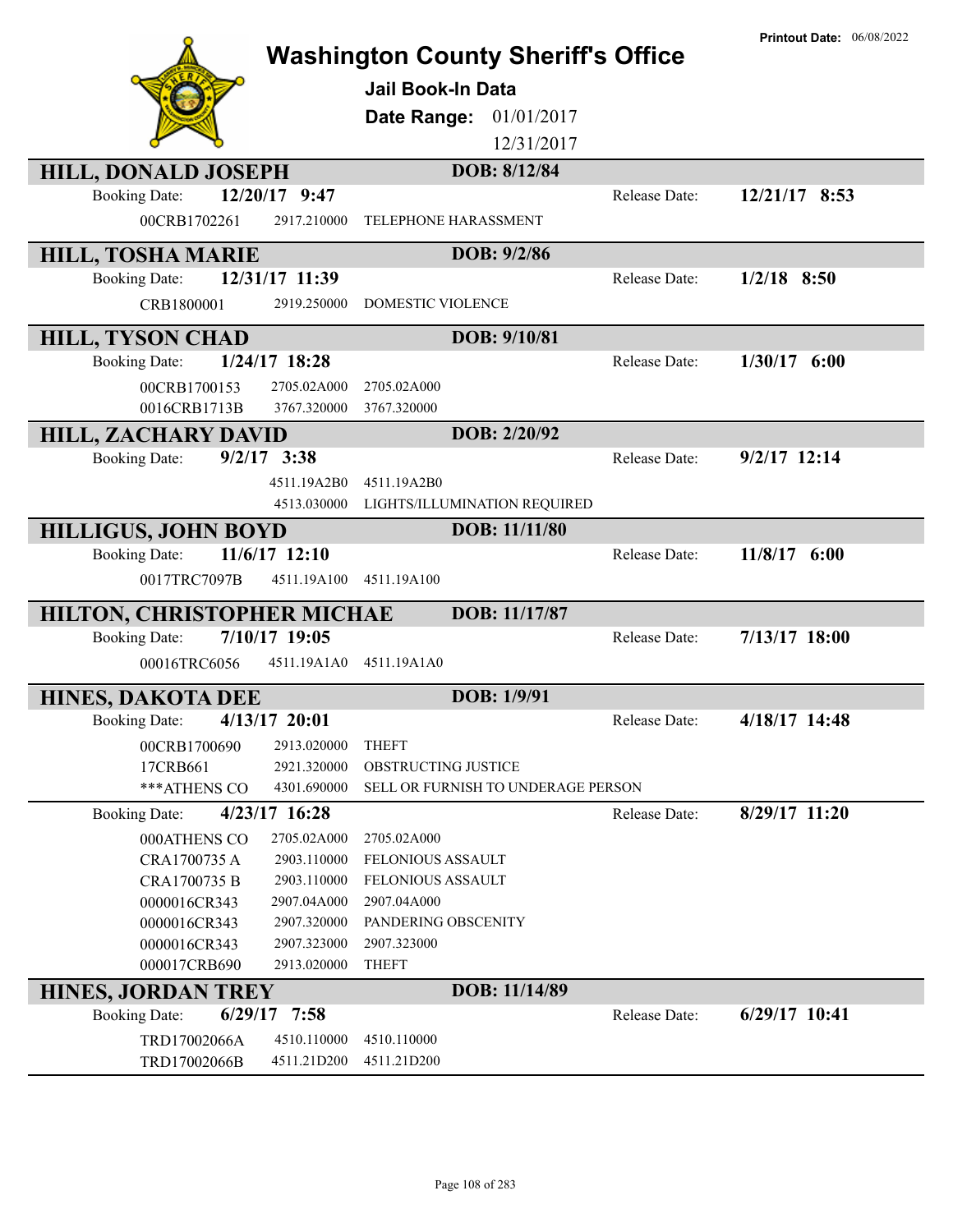| Date Range:<br>01/01/2017<br>12/31/2017                                                  |  |
|------------------------------------------------------------------------------------------|--|
| DOB: 12/9/96<br><b>HINES, JUSTIN BRIAN</b>                                               |  |
| 7/12/17 10:45<br><b>Booking Date:</b><br>Release Date:<br>$8/15/17$ 9:15                 |  |
| CRB170001279<br>2913.030000<br>UNAUTH USE OF VEHICLE                                     |  |
| CRB17000873A<br>2925.140000<br>DRUG PARAPHERNALIA                                        |  |
| 2951.080000<br>PROBATION VIOLATION<br>0CRB1700873B                                       |  |
| 2951.080000<br>PROBATION VIOLATION<br>000CRB170873                                       |  |
| 2951.080000<br>0TRC1702727D<br>PROBATION VIOLATION                                       |  |
| 4510.140000<br>0TRC1704691B<br>4510.140000                                               |  |
| 0TRC1704691A<br>4511.19A1A0<br>4511.19A1A0                                               |  |
| TRC17002727A<br>4511.19A1A0<br>4511.19A1A0<br>4513.263000<br>0TRC1704691C<br>4513.263000 |  |
|                                                                                          |  |
| 5/16/17 5:28<br>5/30/17 14:50<br><b>Booking Date:</b><br>Release Date:                   |  |
| RECEIVING STOLEN PROPERTY<br>2913.510000<br>00CRB1602012                                 |  |
| 000CRB170873<br>2925.14C100<br>2925.14C100                                               |  |
| 4510.110000<br>4510.110000<br>0TRC1702727B                                               |  |
| 4511.19A1A0<br>4511.19A1A0<br>0TRC1702727A                                               |  |
| 4511.390000<br>TURN AND STOP SIGNALS<br>0TRC1702727C                                     |  |
| 5/6/17 11:30<br>$5/6/17$ 5:29<br><b>Booking Date:</b><br>Release Date:                   |  |
| 16CRB2012<br>2913.510000<br>RECEIVING STOLEN PROPERTY                                    |  |
| DOB: 9/15/61<br><b>HINES, RICKY DEE</b>                                                  |  |
| 5/5/17 23:54<br>5/8/17 9:15<br>Release Date:<br><b>Booking Date:</b>                     |  |
| 00CRB1700814<br>2919.250000<br><b>DOMESTIC VIOLENCE</b>                                  |  |
| 8/4/17 14:56<br>8/3/17 18:23<br>Release Date:<br><b>Booking Date:</b>                    |  |
|                                                                                          |  |
| 000017CRB814<br>2919.25C000<br>2919.25C000                                               |  |
| DOB: 1/2/94<br><b>HINES, ZACHARY THOMAS</b>                                              |  |
| <b>Booking Date:</b><br>5/12/17 19:11<br>5/15/17 18:00<br>Release Date:                  |  |
| TRC1606791 B<br>4511.19A1H0<br>4511.19A1H0                                               |  |
| DOB: 1/3/95<br><b>HINOJOSA, TREVOR BRYCE</b>                                             |  |
| 5/16/17 13:14<br>5/18/17 17:20<br><b>Booking Date:</b><br>Release Date:                  |  |
| 0IN TRANSIT<br>0IN TRANSIT<br>0000016CR178                                               |  |
| CORRUPTION OF MINOR/UNLAWFUL SEX CONDUCT WITH MINOR<br>0000016CR178<br>2907.040000       |  |
| DOB: 8/25/71<br><b>HINTON, JONATHAN DAVID</b>                                            |  |
| 10/12/17 21:56<br>Release Date:<br>5/25/18 7:57<br><b>Booking Date:</b>                  |  |
| 2903.11<br>Felonious Assault<br>17CR2343                                                 |  |
| 17CR234 1<br>2907.02<br>Rape                                                             |  |
| 17CR2342<br><b>Sexual Battery</b><br>2907.03                                             |  |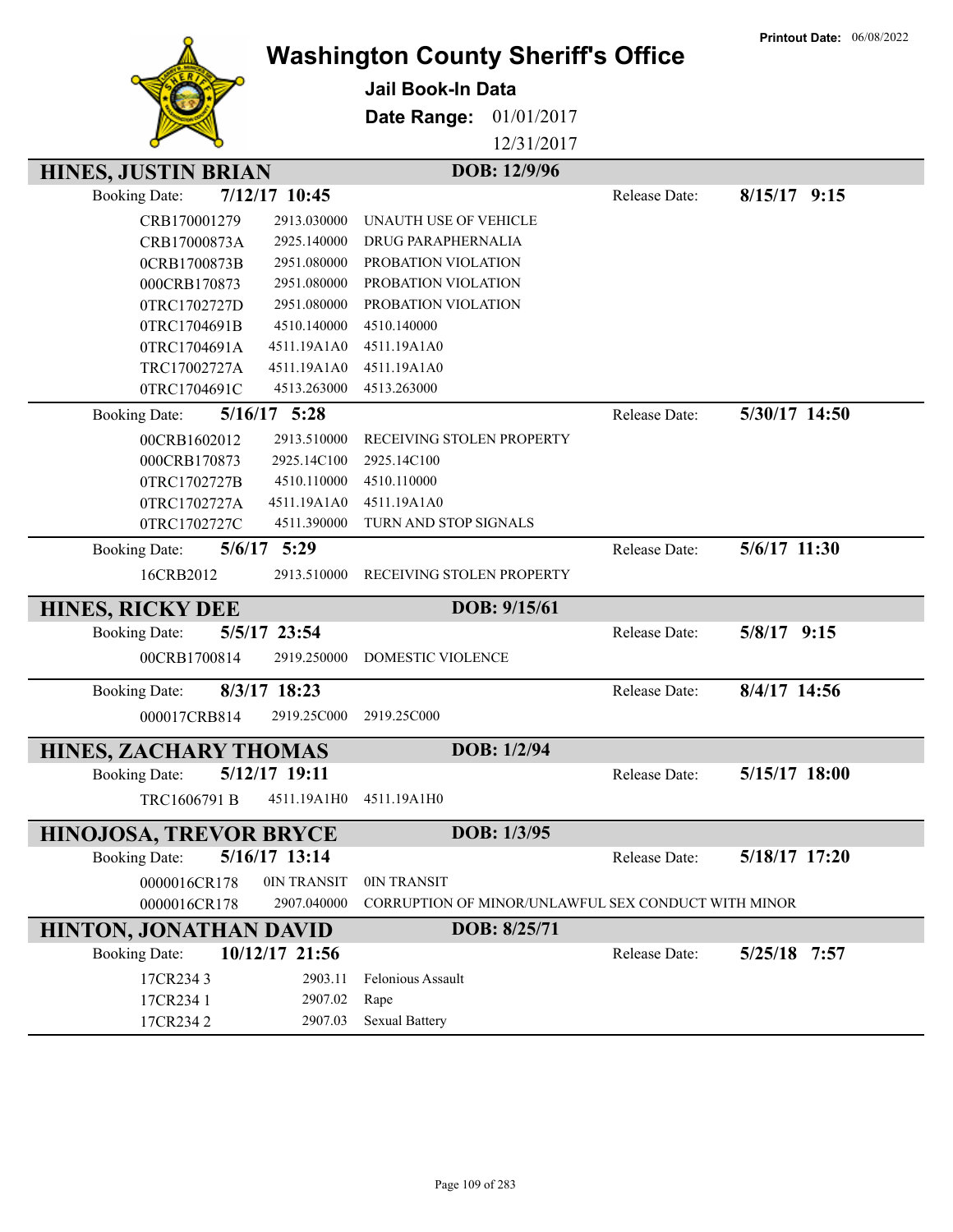|                                                            |                                                        | <b>Printout Date: 06/08/2022</b> |
|------------------------------------------------------------|--------------------------------------------------------|----------------------------------|
|                                                            | <b>Washington County Sheriff's Office</b>              |                                  |
|                                                            | <b>Jail Book-In Data</b>                               |                                  |
|                                                            | Date Range:<br>01/01/2017                              |                                  |
|                                                            | 12/31/2017                                             |                                  |
|                                                            |                                                        |                                  |
| <b>HITCHCOCK, BRIAN KEITH</b>                              | DOB: 8/13/79                                           |                                  |
| 4/19/17 0:34<br><b>Booking Date:</b>                       | Release Date:                                          | 4/19/17 20:40                    |
| 2917.11B200                                                | 2917.11B200                                            |                                  |
| 2921.310000                                                | OBSTRUCTING OFFICIAL BUSINESS                          |                                  |
| 2921.330000                                                | RESIST ARREST OR FAIL TO COMPLY WITH POLICE ORDER/SIGN |                                  |
| 2925.110000<br>CRB1700094 B<br>CRB1700094 A<br>2925.140000 | POSSESSION OF DRUGS<br>DRUG PARAPHERNALIA              |                                  |
|                                                            |                                                        |                                  |
| 8/28/17 19:52<br><b>Booking Date:</b>                      | Release Date:                                          | 8/30/17<br>6:00                  |
| 2921.330000<br>0CRB1700714A                                | RESIST ARREST OR FAIL TO COMPLY WITH POLICE ORDER/SIGN |                                  |
| 10/21/17 14:21<br><b>Booking Date:</b>                     | Release Date:                                          | 10/23/17 14:25                   |
| 00000012DF69<br>2705.020000                                | <b>CONTEMPT OF COURT</b>                               |                                  |
|                                                            |                                                        |                                  |
| 8/20/17 23:02<br><b>Booking Date:</b>                      | Release Date:                                          | $8/21/17$ 9:00                   |
| 2917.110000                                                | DISORDERLY CONDUCT                                     |                                  |
| 2921.310000                                                | OBSTRUCTING OFFICIAL BUSINESS                          |                                  |
| 4301.620000                                                | OPEN CONTAINER                                         |                                  |
| <b>HITCHCOCK, JONATHON THERMA</b>                          | DOB: 5/13/80                                           |                                  |
| 7/19/17 12:39<br><b>Booking Date:</b>                      | Release Date:                                          | $9/9/17$ 6:00                    |
| 0017CRB1008B<br>2913.020000                                | <b>THEFT</b>                                           |                                  |
| 00017CRB1009<br>2913.020000                                | <b>THEFT</b>                                           |                                  |
| 00017CRB1010<br>2913.020000                                | <b>THEFT</b>                                           |                                  |
| 00017CRB1116<br>2913.020000<br>00017CRB1117<br>2913.020000 | <b>THEFT</b><br><b>THEFT</b>                           |                                  |
| 017CRB1088AB<br>2913.020000                                | <b>THEFT</b>                                           |                                  |
| 00017CRB1006<br>2913.510000                                | RECEIVING STOLEN PROPERTY                              |                                  |
| $6/8/17$ 14:45<br><b>Booking Date:</b>                     | Release Date:                                          | 7/11/17 14:52                    |
| 17CRB1088B<br>2911.210000                                  | CRIMINAL/AGGRAVATED TRESPASSING                        |                                  |
| 0017CRB1088A<br>2913.020000                                | <b>THEFT</b>                                           |                                  |
| 17CRB1116<br>2913.020000                                   | <b>THEFT</b>                                           |                                  |
| 17CRB1117<br>2913.020000                                   | <b>THEFT</b>                                           |                                  |
| 17CRB1006<br>2913.020000                                   | <b>THEFT</b>                                           |                                  |
| 17CRB1008<br>2913.020000                                   | <b>THEFT</b>                                           |                                  |
| 17CRB1009<br>2913.020000                                   | <b>THEFT</b>                                           |                                  |
| 17CRB1010<br>2913.020000                                   | <b>THEFT</b>                                           |                                  |
| 00017CRB1044<br>2925.120000                                | POSSESSION OF DRUG ABUSE INSTRUMENTS                   |                                  |
| <b>HOBAN, JOSHUA RYAN</b>                                  | DOB: 10/22/95                                          |                                  |
| 7/21/17 20:03<br><b>Booking Date:</b>                      | Release Date:                                          | 7/24/17 18:08                    |
| TRC17002949B<br>4511.19A1H0                                | 4511.19A1H0                                            |                                  |
| <b>HOCE, CHRISTOPHER MATHEW</b>                            | DOB: 9/8/88                                            |                                  |
| $5/27/17$ 2:07<br><b>Booking Date:</b>                     | Release Date:                                          | 5/27/17 18:39                    |
| TRC17003048A<br>4511.19A1A0                                | 4511.19A1A0                                            |                                  |
| TRC17003048B<br>4511.19A1H0                                | 4511.19A1H0                                            |                                  |
| TRC17003048C<br>4511.250000                                | LANES OF TRAVEL UPON ROADWAYS                          |                                  |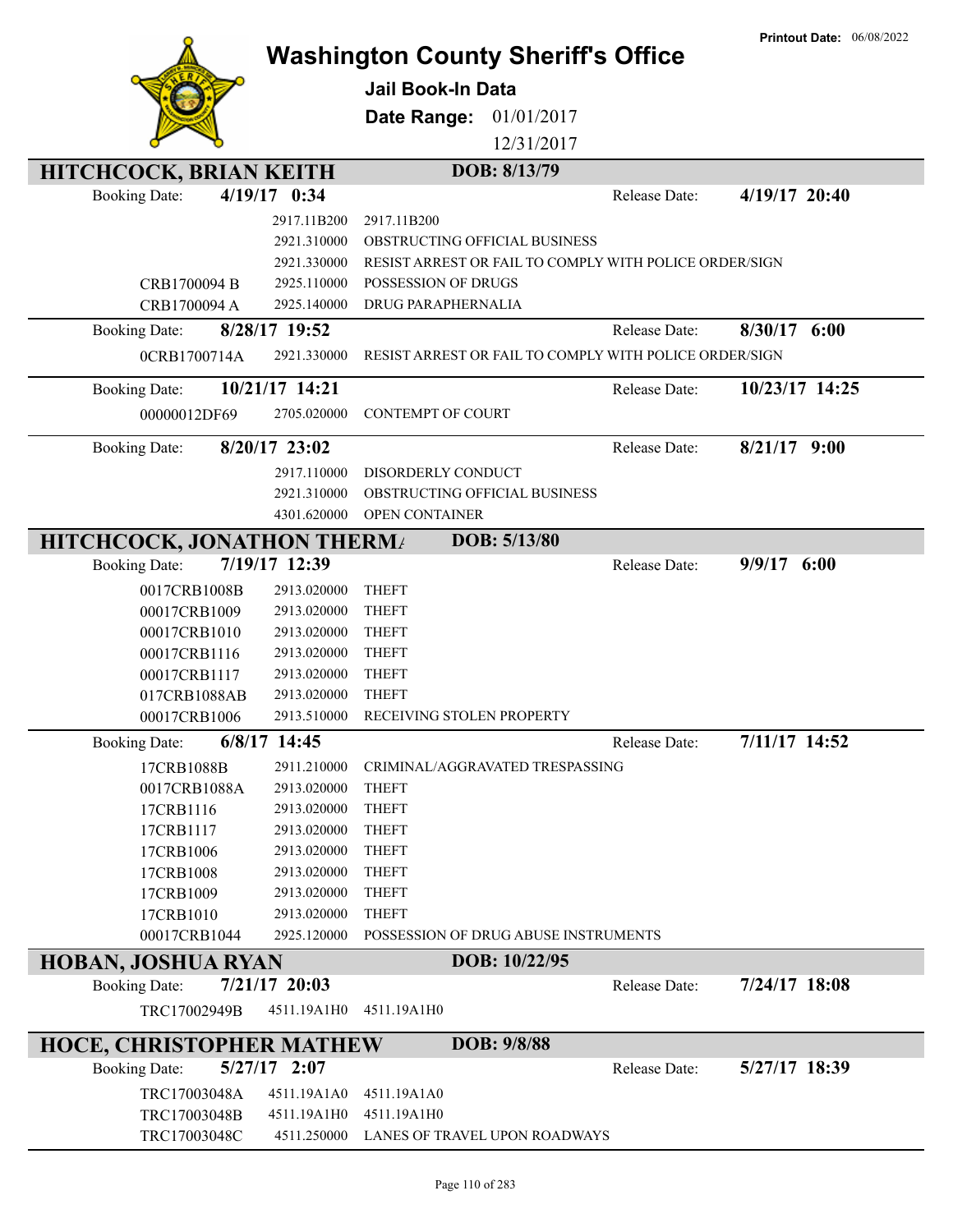|                                                            |                                           | <b>Printout Date: 06/08/2022</b> |
|------------------------------------------------------------|-------------------------------------------|----------------------------------|
|                                                            | <b>Washington County Sheriff's Office</b> |                                  |
|                                                            | Jail Book-In Data                         |                                  |
|                                                            | Date Range:<br>01/01/2017                 |                                  |
|                                                            | 12/31/2017                                |                                  |
| <b>HOFFERT, BRANDON LEE</b>                                | DOB: 3/9/85                               |                                  |
| 5/28/17 6:42<br><b>Booking Date:</b>                       | Release Date:                             | $6/26/17$ $6:00$                 |
| 00017CRB938B<br>2917.11B000                                | 2917.11B000                               |                                  |
| 00017CRB938A<br>2925.120000                                | POSSESSION OF DRUG ABUSE INSTRUMENTS      |                                  |
| $2/9/17$ 0:04<br><b>Booking Date:</b>                      | Release Date:                             | $3/21/17$ 6:00                   |
| 2951.080000                                                | PROBATION VIOLATION                       |                                  |
| TRC16003350C<br>4511.19A100<br>0016TRC3350A                | 4511.19A100                               |                                  |
| <b>HOFFMAN, BRANDON SCOTT</b>                              | DOB: 7/17/85                              |                                  |
| 7/26/17 14:53<br><b>Booking Date:</b>                      | Release Date:                             | 8/11/17 10:21                    |
| 00LICKING CO<br>2925.120000                                | POSSESSION OF DRUG ABUSE INSTRUMENTS      |                                  |
|                                                            |                                           |                                  |
| HOFFMAN, LISA ANN                                          | DOB: 6/16/73                              |                                  |
| 9/7/17 20:54<br><b>Booking Date:</b>                       | Release Date:                             | 9/19/17 12:39                    |
| 00017CRB1603<br>2913.020000                                | <b>THEFT</b>                              |                                  |
| 2925.120000<br>00017CRB1604                                | POSSESSION OF DRUG ABUSE INSTRUMENTS      |                                  |
| 2951.08C000<br>0FRANKLIN CC                                | 2951.08C000                               |                                  |
| <b>HOGAN, JOHN JEROME</b>                                  | DOB: 5/3/42                               |                                  |
| 2/11/17 17:25<br><b>Booking Date:</b>                      | Release Date:                             | 2/15/17 14:14                    |
| CRB1700252 B<br>2903.130000                                | <b>ASSAULT</b>                            |                                  |
| CRB1700252 C<br>2917.11A200                                | 2917.11A200                               |                                  |
| 2919.250000<br>CRB1700252 A                                | DOMESTIC VIOLENCE                         |                                  |
| 2925.240000<br>00CRA1700251                                | 2925.240000                               |                                  |
| <b>HOGAN, ROBERT JOHN</b>                                  | DOB: 5/16/67                              |                                  |
| 2/12/17 17:39<br><b>Booking Date:</b>                      | Release Date:                             | 2/12/17 20:56                    |
| 2903.13A000                                                | 2903.13A000                               |                                  |
| 2/17/17 19:10<br><b>Booking Date:</b>                      | Release Date:                             | $2/19/17$ 6:00                   |
| 2903.13A000<br>00CRB1700257                                | 2903.13A000                               |                                  |
|                                                            | Release Date:                             | 2/27/17 15:32                    |
| 2/25/17 18:00<br><b>Booking Date:</b>                      |                                           |                                  |
| 00CRB1700257<br>2903.13A000<br>2951.080000<br>000PV HOLDER | 2903.13A000<br>PROBATION VIOLATION        |                                  |
|                                                            |                                           |                                  |
| <b>HOGUE, AMANDA JO</b>                                    | DOB: 5/13/79                              |                                  |
| 9/19/17 19:01<br><b>Booking Date:</b>                      | Release Date:                             | $9/20/17$ 14:45                  |
| 00017CRA1688<br>2925.110000                                | POSSESSION OF DRUGS                       |                                  |
| 17CRB1690<br>2925.140000                                   | DRUG PARAPHERNALIA                        |                                  |
| <b>HOLBERT, TYRONE C</b>                                   | DOB: 6/4/87                               |                                  |
| $9/14/17$ 8:02<br><b>Booking Date:</b>                     | Release Date:                             | 10/30/18 9:16                    |
| 2925.11<br>MORGAN CO                                       | Possesion of Drugs                        |                                  |
| <b>HOLBROOKS-MICK, KIERSTON L</b>                          | DOB: 2/19/90                              |                                  |
| 12/14/17 15:22<br><b>Booking Date:</b>                     | Release Date:                             | 12/15/17 11:15                   |
| 00IN TRANSIT<br>0IN TRANSIT                                | 0IN TRANSIT                               |                                  |
| 0000016CR163<br>2911.12X000                                | 2911.12X000                               |                                  |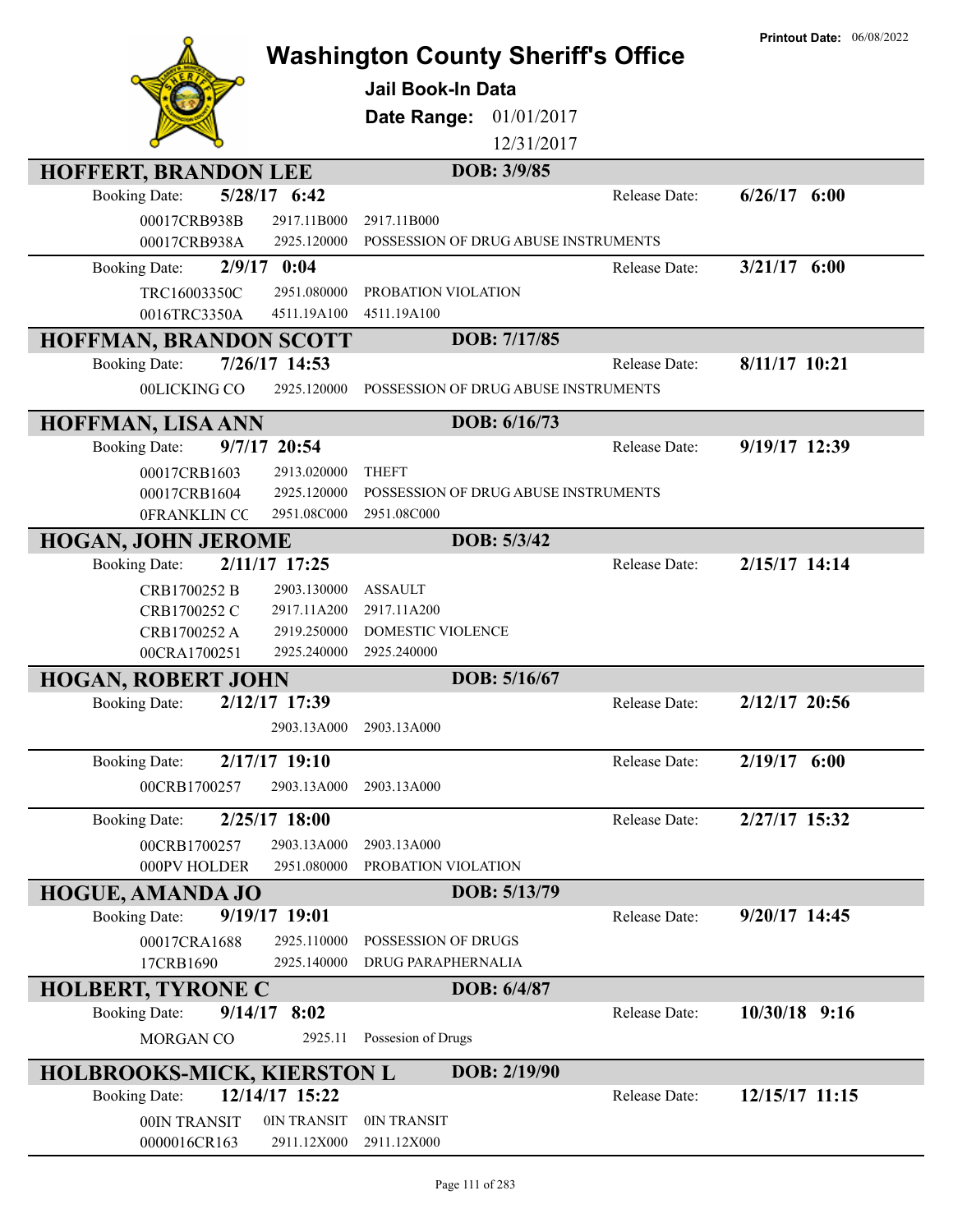|                                                                         |                            |                                                               |                      | <b>Printout Date: 06/08/2022</b> |
|-------------------------------------------------------------------------|----------------------------|---------------------------------------------------------------|----------------------|----------------------------------|
| <b>Washington County Sheriff's Office</b>                               |                            |                                                               |                      |                                  |
|                                                                         |                            | Jail Book-In Data                                             |                      |                                  |
|                                                                         |                            | Date Range: 01/01/2017                                        |                      |                                  |
|                                                                         |                            | 12/31/2017                                                    |                      |                                  |
| HOLDER, CHRISTOPHER SCOTT                                               |                            | DOB: 10/22/84                                                 |                      |                                  |
| $7/27/17$ 3:44<br><b>Booking Date:</b>                                  |                            |                                                               | Release Date:        | $8/2/17$ 17:58                   |
| 00017CRA1344                                                            | 2913.02B600                | 2913.02B600                                                   |                      |                                  |
|                                                                         |                            |                                                               |                      |                                  |
| 11/5/17 13:05<br><b>Booking Date:</b>                                   |                            |                                                               | Release Date:        | 11/6/17 19:27                    |
| 00CRB1701994                                                            | 2913.020000                | <b>THEFT</b>                                                  |                      |                                  |
| <b>HOLDER, SHERMAN DEWAYNE</b>                                          |                            | DOB: 3/12/62                                                  |                      |                                  |
| $3/17/17$ 1:32<br><b>Booking Date:</b>                                  |                            |                                                               | Release Date:        | 3/17/17 11:20                    |
|                                                                         | 2917.11B000                | 2917.11B000                                                   |                      |                                  |
|                                                                         |                            |                                                               |                      |                                  |
| <b>HOLDREN, ASHLEY MARIE</b>                                            |                            | DOB: 11/24/90                                                 |                      |                                  |
| 12/2/17 19:36<br><b>Booking Date:</b>                                   |                            |                                                               | Release Date:        | 12/6/17 16:14                    |
| 00017CRA2030                                                            | 2913.020000                | <b>THEFT</b>                                                  |                      |                                  |
| HOLDREN, KIMBERLY RENEE                                                 |                            | DOB: 7/14/81                                                  |                      |                                  |
| <b>Booking Date:</b><br>1/11/17 21:07                                   |                            |                                                               | Release Date:        | $1/11/17$ 23:30                  |
|                                                                         | 2903.130000                | <b>ASSAULT</b>                                                |                      |                                  |
|                                                                         |                            | DOB: 8/31/94                                                  |                      |                                  |
| <b>HOLIDAY, MATTHEW ALLEN</b><br>$6/25/17$ 3:05<br><b>Booking Date:</b> |                            |                                                               | Release Date:        | $6/26/17$ 11:30                  |
|                                                                         |                            |                                                               |                      |                                  |
| 00017CRA1112<br>17CRB1114                                               | 2909.040000<br>2919.250000 | <b>DISRUPTING PUBLIC SERVICES</b><br><b>DOMESTIC VIOLENCE</b> |                      |                                  |
|                                                                         |                            | DOB: 8/17/64                                                  |                      |                                  |
| HOLLINGSWORTH, MICHAEL D<br>10/25/17 18:27<br><b>Booking Date:</b>      |                            |                                                               | <b>Release Date:</b> | 10/26/17 11:30                   |
|                                                                         | 2919.250000                | DOMESTIC VIOLENCE                                             |                      |                                  |
| 00017CRB1946                                                            |                            |                                                               |                      |                                  |
| 10/26/17 20:05<br><b>Booking Date:</b>                                  |                            |                                                               | Release Date:        | 11/14/17 11:06                   |
| 00CRB1701952                                                            | 2919.270000                | VIOLATION OF PROTECTION ORDER/CONSENT AGREEMENT               |                      |                                  |
| <b>HOLLINGSWORTH, MICHAEL P</b>                                         |                            | DOB: 7/4/79                                                   |                      |                                  |
| 10/11/17 11:56<br><b>Booking Date:</b>                                  |                            |                                                               | Release Date:        | $11/7/17$ 7:30                   |
| 0000016CR308                                                            | 2911.120000                | <b>BURGLARY</b>                                               |                      |                                  |
| 0000017CR159                                                            | 2911.12A000                | 2911.12A000                                                   |                      |                                  |
| 00017CRB1952                                                            | 2919.270000                | VIOLATION OF PROTECTION ORDER/CONSENT AGREEMENT               |                      |                                  |
| 0000017CR159                                                            | 2937.430000                | <b>FAIL TO APPEAR/ ISSUE WARRANT</b>                          |                      |                                  |
| 5/10/17 12:30<br><b>Booking Date:</b>                                   |                            |                                                               | Release Date:        | 5/26/17 11:49                    |
| CRA1700075 A                                                            | 2911.120000                | <b>BURGLARY</b>                                               |                      |                                  |
| 0000016CR308                                                            | 2911.12A200                | 2911.12A200                                                   |                      |                                  |
| 00CRB1602156                                                            | 2913.020000                | <b>THEFT</b>                                                  |                      |                                  |
| 0000016CR308                                                            | 2913.020000                | <b>THEFT</b>                                                  |                      |                                  |
| 0000016CR308                                                            | 2913.510000                | RECEIVING STOLEN PROPERTY                                     |                      |                                  |
| 0000016CR308                                                            | 2913.510000                | RECEIVING STOLEN PROPERTY                                     |                      |                                  |
| 0000016CR176                                                            | 2913.510000                | RECEIVING STOLEN PROPERTY                                     |                      |                                  |
| CRA1700075 B                                                            | 2913.510000                | RECEIVING STOLEN PROPERTY                                     |                      |                                  |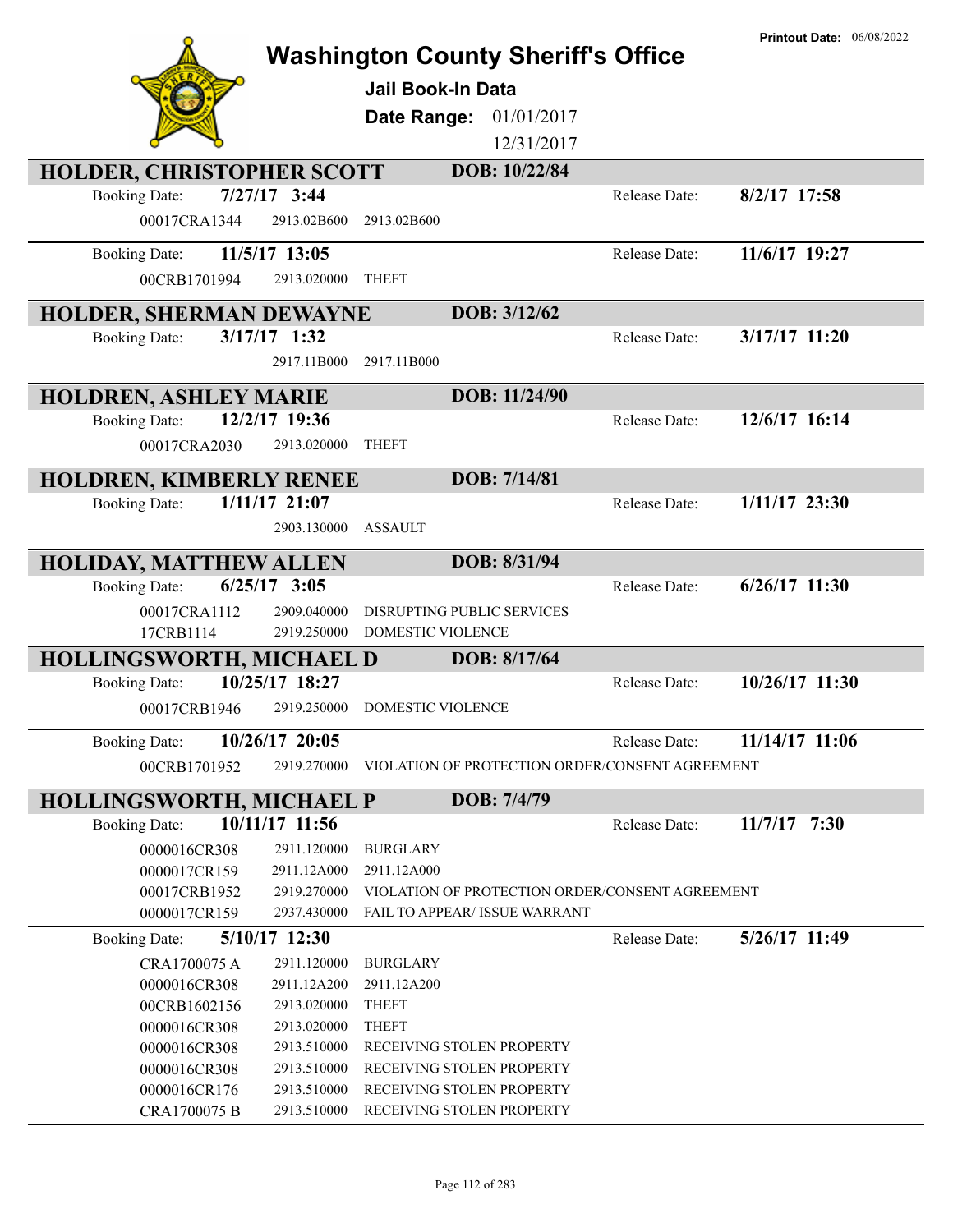|                                                                        | <b>Washington County Sheriff's Office</b><br><b>Jail Book-In Data</b><br>01/01/2017<br>Date Range:<br>12/31/2017 |               | <b>Printout Date: 06/08/2022</b> |
|------------------------------------------------------------------------|------------------------------------------------------------------------------------------------------------------|---------------|----------------------------------|
| <b>HOLLYFIELD, CYNTHIA ANNE</b>                                        | DOB: 12/19/74                                                                                                    |               |                                  |
| 6/29/17 14:37<br><b>Booking Date:</b><br>2963.110000                   | <b>FUGITIVE FROM JUSTICE</b>                                                                                     | Release Date: | 7/5/17 12:12                     |
| <b>HOLMES, DEREK RICHARD</b>                                           | DOB: 4/4/84                                                                                                      |               |                                  |
| 10/20/17 11:27<br><b>Booking Date:</b><br>2951.080000<br>0015TRC5184D  | PROBATION VIOLATION                                                                                              | Release Date: | 10/24/17 10:15                   |
| 12/6/17 13:14<br><b>Booking Date:</b><br>0015TRC5184A<br>4511.19A1A0   | 4511.19A1A0                                                                                                      | Release Date: | $1/10/18$ 6:00                   |
| <b>HOLMES, JESSE BERNELL</b>                                           | DOB: 10/31/88                                                                                                    |               |                                  |
| $1/17/17$ 2:45<br><b>Booking Date:</b><br>2919.250000<br>00CRB170084A  | DOMESTIC VIOLENCE                                                                                                | Release Date: | $1/18/17$ 13:15                  |
| 2921.330000<br>00CRB170084B                                            | RESIST ARREST OR FAIL TO COMPLY WITH POLICE ORDER/SIGN                                                           |               |                                  |
| <b>HOLMES, JESSE PERNELL</b>                                           | DOB: 10/31/88                                                                                                    |               |                                  |
| 7/12/17 11:54<br><b>Booking Date:</b><br>2919.250000<br>0000017CR121   | DOMESTIC VIOLENCE                                                                                                | Release Date: | $7/12/17$ 12:10                  |
| 8/30/17 11:17<br><b>Booking Date:</b><br>0000017CR121<br>2919.250000   | DOMESTIC VIOLENCE                                                                                                | Release Date: | $9/26/17$ 6:00                   |
| <b>HOLT, KEITH JAY</b>                                                 | DOB: 1/3/86                                                                                                      |               |                                  |
| 10/31/17 17:45<br><b>Booking Date:</b><br>0000MEIGS CO<br>2921.331000  | 2921.331000                                                                                                      | Release Date: | $11/2/17$ 9:30                   |
| <b>HOOK, ALICIA LYNN</b>                                               | DOB: 1/3/83                                                                                                      |               |                                  |
| 12/19/17 17:00<br><b>Booking Date:</b><br>000MORGAN CO<br>2705.020000  | <b>CONTEMPT OF COURT</b>                                                                                         | Release Date: | 12/21/17 12:01                   |
| 12/14/17 18:43<br><b>Booking Date:</b><br>000MORGAN C<br>2951.08C000   | 2951.08C000                                                                                                      | Release Date: | 12/19/17 9:02                    |
| <b>HOOPER, KALEB RYAN</b>                                              | DOB: 6/30/99                                                                                                     |               |                                  |
| $9/14/17$ 15:24<br><b>Booking Date:</b><br>2951.080000<br>CRB1701217PV | PROBATION VIOLATION                                                                                              | Release Date: | 10/5/17 14:58                    |
| <b>Booking Date:</b><br>7/7/17 18:35<br>2919.250000<br>17CRB1217       | DOMESTIC VIOLENCE                                                                                                | Release Date: | $7/11/17$ 6:00                   |
| <b>HOOVER, JESSICA NICOLE</b>                                          | DOB: 12/21/85                                                                                                    |               |                                  |
| 2/15/17 15:42<br><b>Booking Date:</b><br>4510.11A000<br>00017TRD0115   | 4510.11A000                                                                                                      | Release Date: | $2/16/17$ 11:16                  |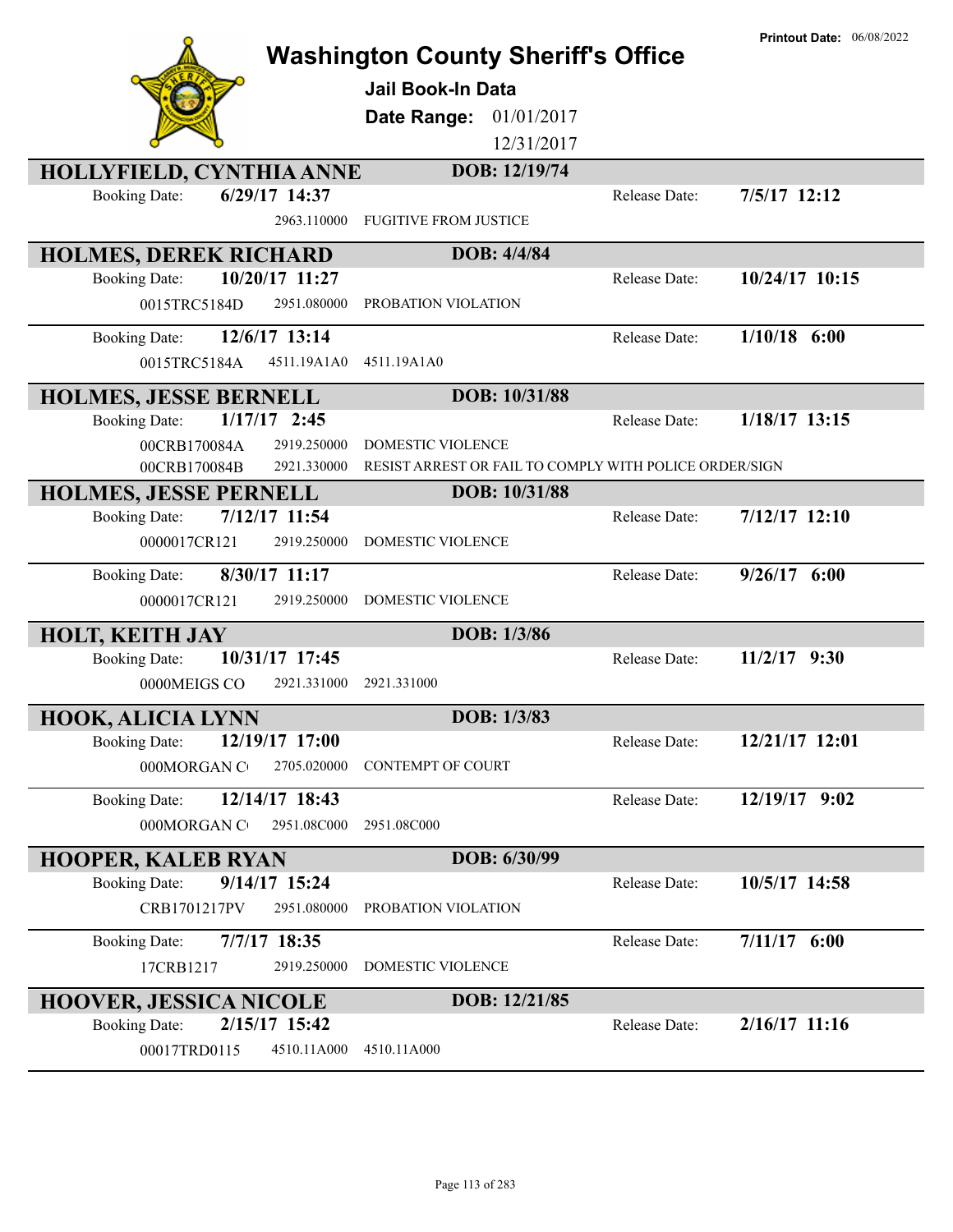|                                                            | <b>Washington County Sheriff's Office</b><br><b>Jail Book-In Data</b> |               | <b>Printout Date: 06/08/2022</b> |
|------------------------------------------------------------|-----------------------------------------------------------------------|---------------|----------------------------------|
|                                                            | Date Range:<br>01/01/2017<br>12/31/2017                               |               |                                  |
| <b>HOOVER, REGINA LYNN</b>                                 | DOB: 2/16/64                                                          |               |                                  |
| 8/30/17 17:45<br><b>Booking Date:</b>                      |                                                                       | Release Date: | 9/13/17 11:54                    |
| 00017CRB1064<br>2919.250000                                | DOMESTIC VIOLENCE                                                     |               |                                  |
| 00017CRB1551<br>2937.290000                                | FAIL TO APPEAR/ RECOG. BOND                                           |               |                                  |
| $6/17/17$ 22:53<br><b>Booking Date:</b>                    |                                                                       | Release Date: | 6/19/17 11:08                    |
| CRB170001064<br>2919.250000                                | DOMESTIC VIOLENCE                                                     |               |                                  |
|                                                            |                                                                       |               |                                  |
| <b>HOPKINS, CANDICE ELAINE</b>                             | DOB: 10/16/92                                                         |               |                                  |
| 5/19/17 14:49<br><b>Booking Date:</b>                      |                                                                       | Release Date: | 5/23/17 13:05                    |
| 00HOCKING CC<br>2913.020000                                | <b>THEFT</b>                                                          |               |                                  |
| HORNER, FRANK EVERETT                                      | DOB: 10/10/93                                                         |               |                                  |
| 11/8/17 17:36<br><b>Booking Date:</b>                      |                                                                       | Release Date: | 4/30/18 10:03                    |
| <b>FEDERAL</b><br>2925.03                                  | TRAFFICKING IN DRUGS                                                  |               |                                  |
|                                                            | DOB: 3/8/99                                                           |               |                                  |
| HOTTINGER, ANTHONY MIGUEL<br>7/7/17 17:32                  |                                                                       | Release Date: | $7/26/17$ 12:00                  |
| <b>Booking Date:</b>                                       |                                                                       |               |                                  |
| 00LICKING CO<br>2919.250000                                | DOMESTIC VIOLENCE                                                     |               |                                  |
| <b>HOUCK, KEVIN WESLEY</b>                                 | DOB: 3/8/83                                                           |               |                                  |
| $3/16/17$ 0:39<br><b>Booking Date:</b>                     |                                                                       | Release Date: | 3/16/17 18:43                    |
| 2917.210000                                                | <b>TELEPHONE HARASSMENT</b>                                           |               |                                  |
| 4510.210000                                                | 4510.210000                                                           |               |                                  |
| 4511.19A100                                                | 4511.19A100                                                           |               |                                  |
| 4511.19A1D0                                                | 4511.19A1D0                                                           |               |                                  |
| 4/25/17 19:25<br><b>Booking Date:</b>                      |                                                                       | Release Date: | 5/5/17 6:00                      |
| 4511.19A1D0<br>0TRC1701513B                                | 4511.19A1D0                                                           |               |                                  |
| <b>HOUK, BRANDA ARLENE</b>                                 | DOB: 5/22/71                                                          |               |                                  |
| 8/18/17 18:32<br><b>Booking Date:</b>                      |                                                                       | Release Date: | $8/20/17$ 6:00                   |
| 00017CRB1268<br>2923.130000                                | HAVE WEAPON UNDER DISABILITY                                          |               |                                  |
| 8/11/17 18:45<br><b>Booking Date:</b>                      |                                                                       | Release Date: | $8/13/17$ 6:00                   |
| 2923.150000<br>00017CRB1268                                | USING WEAPONS WHILE INTOXICATED                                       |               |                                  |
|                                                            |                                                                       |               |                                  |
| 7/15/17 21:43<br><b>Booking Date:</b>                      |                                                                       | Release Date: | 7/17/17 16:15                    |
| 2921.120000<br>0CRA1701267A                                | TAMPERING WITH EVIDENCE                                               |               |                                  |
| 2921.310000<br>0CRB1701268B                                | OBSTRUCTING OFFICIAL BUSINESS                                         |               |                                  |
| 2923.130000<br>0CRA1701267B<br>0CRB1701268A<br>2923.150000 | HAVE WEAPON UNDER DISABILITY<br>USING WEAPONS WHILE INTOXICATED       |               |                                  |
| 8/25/17 18:25<br><b>Booking Date:</b>                      |                                                                       | Release Date: | $8/27/17$ 6:00                   |
| 00017CRB1268<br>2923.150000                                | USING WEAPONS WHILE INTOXICATED                                       |               |                                  |
|                                                            |                                                                       |               |                                  |
| <b>HOWARD, LANCE PIERRE</b>                                | DOB: 4/24/86                                                          |               |                                  |
| 1/10/17 18:40<br><b>Booking Date:</b>                      |                                                                       | Release Date: | 1/19/17 14:30                    |
| 2963.110000<br>0000017CRB60                                | <b>FUGITIVE FROM JUSTICE</b>                                          |               |                                  |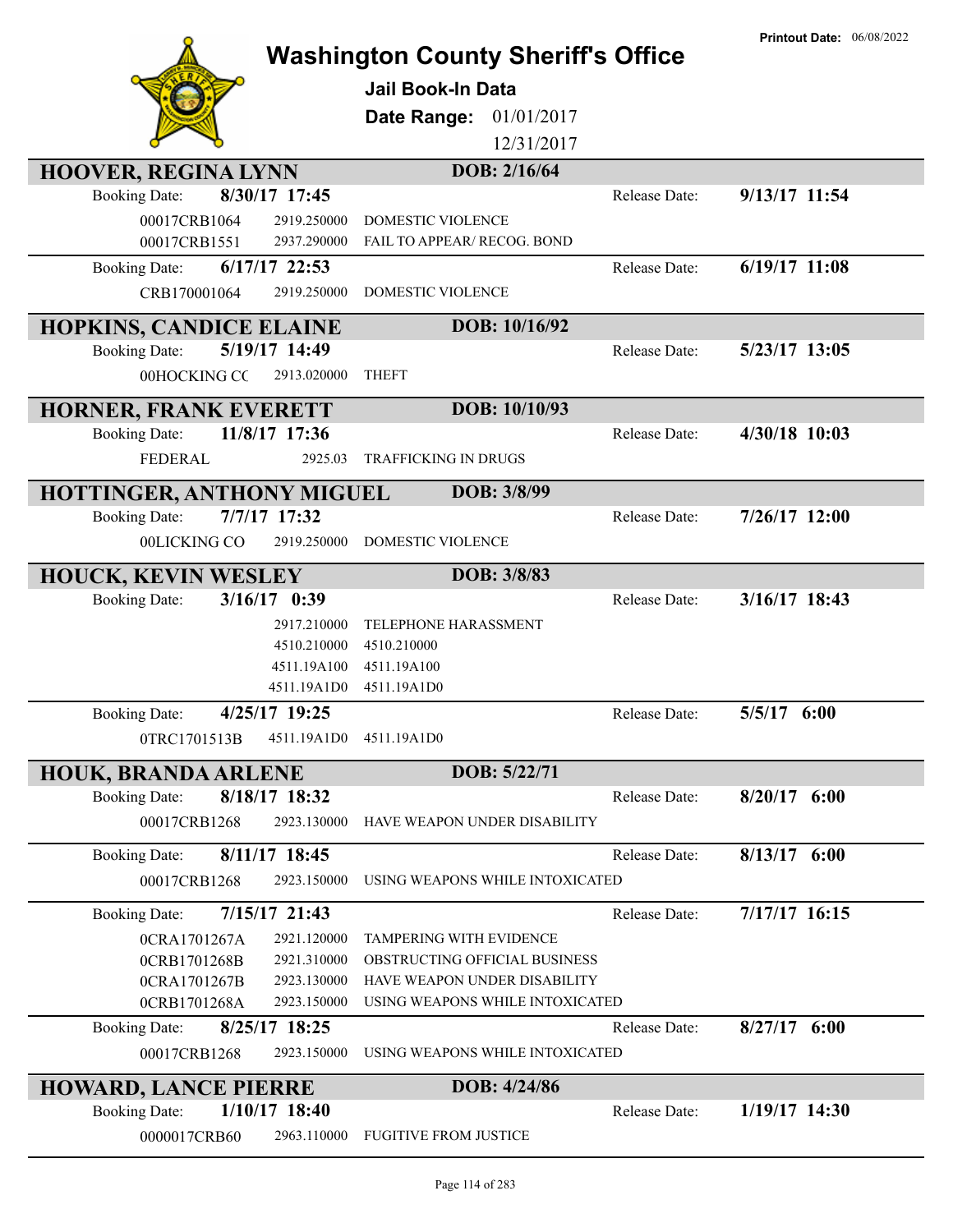|                                                |                              | <b>Washington County Sheriff's Office</b><br><b>Jail Book-In Data</b><br>Date Range:<br>01/01/2017<br>12/31/2017 |               | <b>Printout Date: 06/08/2022</b> |
|------------------------------------------------|------------------------------|------------------------------------------------------------------------------------------------------------------|---------------|----------------------------------|
| <b>HOWELL, JEFFREY STEWART</b>                 |                              | DOB: 8/31/88                                                                                                     |               |                                  |
| <b>Booking Date:</b><br><b>GALLIA CO</b>       | 5/27/17 16:31<br>2903.110000 | <b>FELONIOUS ASSAULT</b>                                                                                         | Release Date: | 5/30/17 11:20                    |
| HOWELL, TIMOTHY LOGAN MICH                     |                              | DOB: 6/29/89                                                                                                     |               |                                  |
| <b>Booking Date:</b>                           | 4/4/17 11:56                 |                                                                                                                  | Release Date: | 4/12/17 17:05                    |
| 17CRA187                                       | 2913.020000                  | <b>THEFT</b>                                                                                                     |               |                                  |
| <b>HOWER, CHRISTINA MARIE</b>                  |                              | DOB: 9/27/84                                                                                                     |               |                                  |
| <b>Booking Date:</b>                           | 5/30/17 17:55                |                                                                                                                  | Release Date: | 5/31/17 6:00                     |
| 16TRC2148                                      | 2951.080000                  | PROBATION VIOLATION                                                                                              |               |                                  |
| <b>Booking Date:</b>                           | 5/22/17 15:19                |                                                                                                                  | Release Date: | 5/30/17 11:43                    |
| TRC1602148PV                                   | 2951.080000                  | PROBATION VIOLATION                                                                                              |               |                                  |
| <b>Booking Date:</b>                           | 12/11/17 23:22               |                                                                                                                  | Release Date: | 12/18/17 13:21                   |
| 16TRC2148                                      | 2951.080000                  | PROBATION VIOLATION                                                                                              |               |                                  |
| <b>Booking Date:</b>                           | 11/15/17 23:18               |                                                                                                                  | Release Date: | 12/6/17 15:14                    |
| 0TRC1602148C                                   | 2951.080000                  | PROBATION VIOLATION                                                                                              |               |                                  |
| <b>Booking Date:</b>                           | 6/28/17 15:58                |                                                                                                                  | Release Date: | $7/13/17$ 6:00                   |
| CRB170001075                                   | 2705.02A000                  | 2705.02A000                                                                                                      |               |                                  |
| TRD170003740                                   | 4510.037000                  | 4510.037000                                                                                                      |               |                                  |
| TRD170001948                                   | 4510.140000                  | 4510.140000                                                                                                      |               |                                  |
| TRD17001949A                                   | 4510.140000                  | 4510.140000                                                                                                      |               |                                  |
| TRD17001949B                                   | 4511.330000                  | RULES FOR DRIVING IN MARKED LANES                                                                                |               |                                  |
| <b>Booking Date:</b>                           | 5/11/17 12:25                |                                                                                                                  | Release Date: | 5/12/17 14:30                    |
| 00016TRC2148                                   | 2951.080000                  | PROBATION VIOLATION                                                                                              |               |                                  |
| <b>Booking Date:</b>                           | $8/22/17$ 9:30               |                                                                                                                  | Release Date: | $9/1/17$ 16:18                   |
| 16TRC2148PV                                    | 2951.080000                  | PROBATION VIOLATION                                                                                              |               |                                  |
| <b>Booking Date:</b>                           | $6/18/17$ 3:55               |                                                                                                                  | Release Date: | 6/19/17 22:40                    |
|                                                | 2705.02A000                  | 2705.02A000                                                                                                      |               |                                  |
| 00TRD1703740                                   | 4510.037000                  | 4510.037000                                                                                                      |               |                                  |
| TRD1701949 A                                   | 4510.140000                  | 4510.140000                                                                                                      |               |                                  |
| 00TRD1701948<br>TRD1701949 B                   | 4510.140000<br>4511.330000   | 4510.140000<br>RULES FOR DRIVING IN MARKED LANES                                                                 |               |                                  |
|                                                |                              | DOB: 1/10/85                                                                                                     |               |                                  |
| HOYT, CASSANDRA MAXINE<br><b>Booking Date:</b> | $6/16/17$ 22:19              |                                                                                                                  | Release Date: | $6/17/17$ 1:56                   |
|                                                | 2705.020000                  | CONTEMPT OF COURT                                                                                                |               |                                  |
|                                                |                              |                                                                                                                  |               |                                  |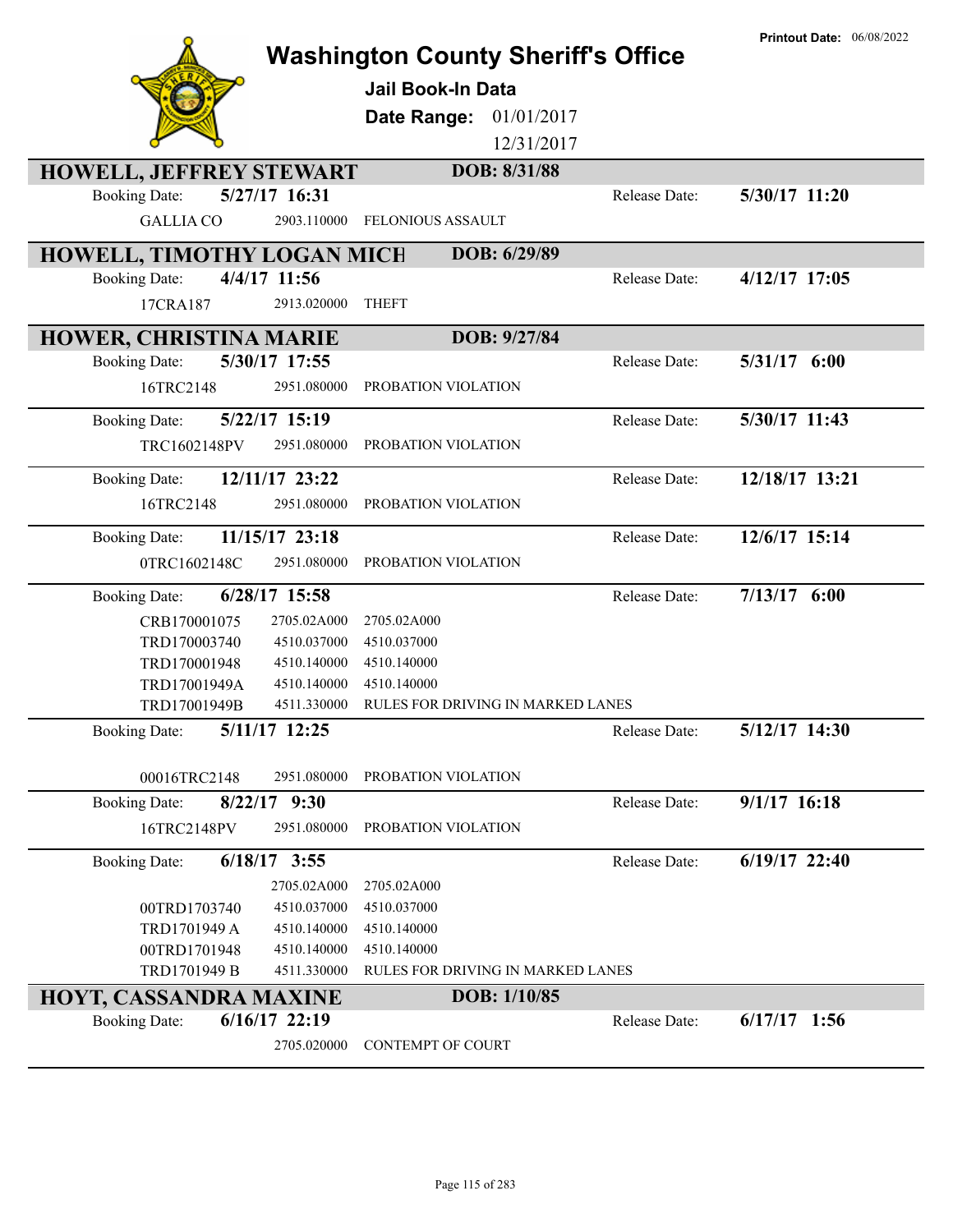|                                                   |                            | <b>Washington County Sheriff's Office</b><br><b>Jail Book-In Data</b><br>Date Range: | 01/01/2017<br>12/31/2017 |               | <b>Printout Date: 06/08/2022</b> |
|---------------------------------------------------|----------------------------|--------------------------------------------------------------------------------------|--------------------------|---------------|----------------------------------|
| <b>HUCK, HEIDI ANNE</b>                           |                            |                                                                                      | DOB: 12/31/73            |               |                                  |
| <b>Booking Date:</b>                              | 8/18/17 15:42              |                                                                                      |                          | Release Date: | 8/25/17 10:40                    |
| TRC160003517                                      | 2951.080000                | PROBATION VIOLATION                                                                  |                          |               |                                  |
| <b>Booking Date:</b>                              | 5/22/17 18:17              |                                                                                      |                          | Release Date: | 5/25/17 18:00                    |
| TRC16003517A                                      | 4511.19A1A                 | DRIVING WHILE UNDER THE INFLUENCE OF ALCOHOL/DRUGS                                   |                          |               |                                  |
| <b>HUCK, TRAVIS DALTON</b>                        |                            |                                                                                      | DOB: 1/7/95              |               |                                  |
| <b>Booking Date:</b>                              | 9/15/17 16:09              |                                                                                      |                          | Release Date: | $10/22/17$ 6:00                  |
| 0016TRC7001B                                      | 4511.19A1H0                | 4511.19A1H0                                                                          |                          |               |                                  |
| <b>Booking Date:</b>                              | 5/15/17 19:38              |                                                                                      |                          | Release Date: | $6/4/17$ $6:00$                  |
| 0016TRC7001B                                      | 4511.19A1A0                | 4511.19A1A0                                                                          |                          |               |                                  |
| <b>HUFF, KEITH ALLEN</b>                          |                            |                                                                                      | DOB: 10/18/83            |               |                                  |
| <b>Booking Date:</b>                              | 4/30/17 13:26              |                                                                                      |                          | Release Date: | 5/2/17 12:43                     |
| 17CRB784B                                         | 2921.310000                | OBSTRUCTING OFFICIAL BUSINESS                                                        |                          |               |                                  |
| 17CRB784A                                         | 2921.330000                | RESIST ARREST OR FAIL TO COMPLY WITH POLICE ORDER/SIGN                               |                          |               |                                  |
| 0000000000PV                                      | 2951.080000                | PROBATION VIOLATION                                                                  |                          |               |                                  |
| HUFFMAN, NICHOLAS SHANE<br><b>Booking Date:</b>   | 7/7/17 16:43               |                                                                                      | DOB: 5/2/81              | Release Date: | 9/19/17 10:56                    |
| 00LICKING CO                                      | 2951.08A000                | 2951.08A000                                                                          |                          |               |                                  |
|                                                   |                            |                                                                                      | DOB: 12/10/84            |               |                                  |
| HUFFMAN, ROBERT EUGENE II<br><b>Booking Date:</b> | 12/24/17 21:12             |                                                                                      |                          | Release Date: | $1/16/18$ 13:00                  |
| CRA170002321                                      | 2925.110000                | POSSESSION OF DRUGS                                                                  |                          |               |                                  |
| 000000PAROLE                                      |                            | 2967.150000 PAROLE VIOLATION                                                         |                          |               |                                  |
| <b>HUGHES, LAURA LEANN</b>                        |                            |                                                                                      | DOB: 4/18/86             |               |                                  |
| <b>Booking Date:</b>                              | 1/31/17 13:30              |                                                                                      |                          | Release Date: | 1/31/17 13:50                    |
| 00CRB1601915                                      | 2913.020000                | <b>THEFT</b>                                                                         |                          |               |                                  |
| <b>HUNT, RYAN ALLEN</b>                           |                            |                                                                                      | DOB: 2/5/77              |               |                                  |
| <b>Booking Date:</b>                              | 11/29/17 16:39             |                                                                                      |                          | Release Date: | 12/14/17 10:52                   |
| 0000000000PV                                      | 2967.150000                | PAROLE VIOLATION                                                                     |                          |               |                                  |
| HUNTSMAN, JOHN-LEE CURTIS                         |                            |                                                                                      | DOB: 9/8/95              |               |                                  |
| <b>Booking Date:</b>                              | $4/17/17$ 8:19             |                                                                                      |                          | Release Date: | $4/19/17$ 7:15                   |
| 000MONROE CO                                      | 2911.120000                | <b>BURGLARY</b>                                                                      |                          |               |                                  |
| <b>HUPP, ALEXA RENE</b>                           |                            |                                                                                      | DOB: 12/10/95            |               |                                  |
| <b>Booking Date:</b>                              | $4/16/17$ 4:22             |                                                                                      |                          | Release Date: | $4/16/17$ 10:40                  |
|                                                   | 2925.140000                | DRUG PARAPHERNALIA                                                                   |                          |               |                                  |
|                                                   | 4511.19A1A0<br>4511.380000 | 4511.19A1A0<br>4511.380000                                                           |                          |               |                                  |
|                                                   |                            |                                                                                      |                          |               |                                  |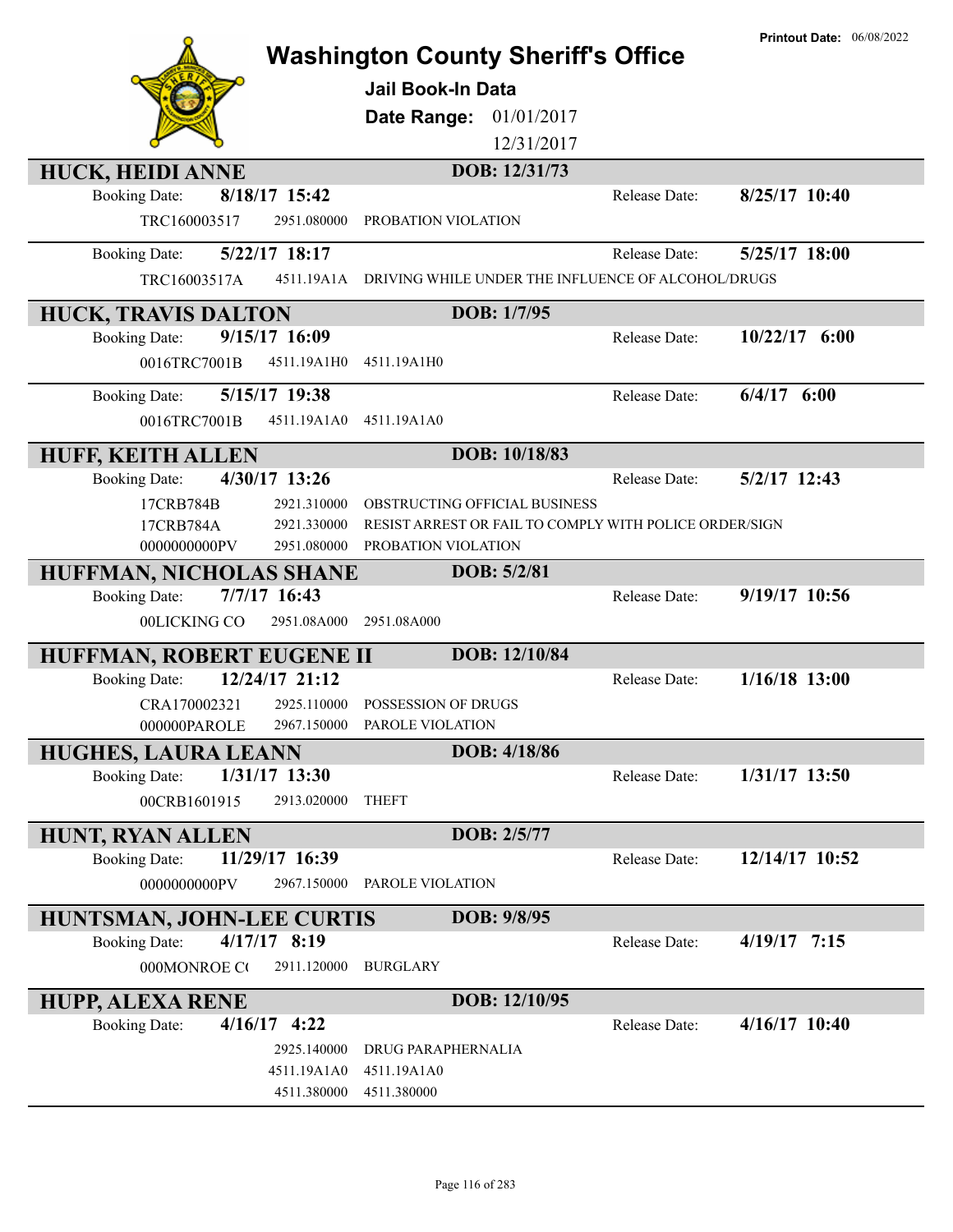|                                                    |                 | <b>Washington County Sheriff's Office</b> |               | <b>Printout Date: 06/08/2022</b> |
|----------------------------------------------------|-----------------|-------------------------------------------|---------------|----------------------------------|
|                                                    |                 | <b>Jail Book-In Data</b>                  |               |                                  |
|                                                    |                 |                                           |               |                                  |
|                                                    |                 | 01/01/2017<br>Date Range:<br>12/31/2017   |               |                                  |
|                                                    |                 |                                           |               |                                  |
| HUPP, BRICE LEVI CHRISTIAN<br><b>Booking Date:</b> | 12/18/17 14:21  | DOB: 5/11/99                              | Release Date: | $1/11/18$ 8:02                   |
| MEIGS CO                                           | 2907.020000     | <b>RAPE</b>                               |               |                                  |
|                                                    |                 |                                           |               |                                  |
| <b>Booking Date:</b>                               | 12/13/17 13:58  |                                           | Release Date: | 12/18/17 9:49                    |
| MEIGS CO                                           | 2907.020000     | <b>RAPE</b>                               |               |                                  |
| <b>HUPP, JERRY LEE</b>                             |                 | DOB: 6/18/45                              |               |                                  |
| <b>Booking Date:</b>                               | 11/10/17 20:31  |                                           | Release Date: | 11/20/17 5:34                    |
| 0TRC1705950A                                       | 4511.19A1A0     | 4511.19A1A0                               |               |                                  |
| <b>HUPP, MICHAEL ALLEN</b>                         |                 | DOB: 10/30/72                             |               |                                  |
| $6/8/17$ 2:38<br><b>Booking Date:</b>              |                 |                                           | Release Date: | $7/10/17$ 8:35                   |
| 0000016CR245                                       | 2951.08A000     | 2951.08A000                               |               |                                  |
| <b>HUPP, STEVEN THOMAS</b>                         |                 | DOB: 6/19/70                              |               |                                  |
| <b>Booking Date:</b>                               | 5/19/17 14:09   |                                           | Release Date: | 5/19/17 14:30                    |
| 00000017CR47                                       | 2925.041000     | 2925.041000                               |               |                                  |
| <b>Booking Date:</b>                               | 3/9/17 10:40    |                                           | Release Date: | 3/17/17 23:00                    |
| CRA17000375A                                       | 2925.040000     | ILLEGAL MANUFACTURE OF DRUGS              |               |                                  |
| CRA17000375B                                       | 2925.041000     | 2925.041000                               |               |                                  |
| <b>Booking Date:</b>                               | $2/28/17$ 8:11  |                                           | Release Date: | $3/3/17$ 8:00                    |
| CRB160001889                                       | 2911.210000     | CRIMINAL/AGGRAVATED TRESPASSING           |               |                                  |
| 00017CRA375A                                       | 2925.040000     | ILLEGAL MANUFACTURE OF DRUGS              |               |                                  |
| 00017CRA375B                                       | 2925.041000     | 2925.041000                               |               |                                  |
| 00CRB1700361                                       |                 | 2937.290000 FAIL TO APPEAR/ RECOG. BOND   |               |                                  |
| <b>Booking Date:</b>                               | $3/23/17$ 11:40 |                                           | Release Date: | 4/5/17 13:30                     |
| 00000017CR47                                       | 2925.040000     | ILLEGAL MANUFACTURE OF DRUGS              |               |                                  |
| 00000017CR47                                       | 2925.041000     | 2925.041000                               |               |                                  |
| <b>Booking Date:</b>                               | 6/20/17 19:21   |                                           | Release Date: | $6/21/17$ 8:27                   |
| 00000017CR47                                       | 2925.041000     | 2925.041000                               |               |                                  |
| <b>HUPP, TARA LEA</b>                              |                 | DOB: 7/20/63                              |               |                                  |
| <b>Booking Date:</b>                               | 5/15/17 11:38   |                                           | Release Date: | 5/15/17 12:20                    |
| 00000017CR86                                       | 2913.020000     | <b>THEFT</b>                              |               |                                  |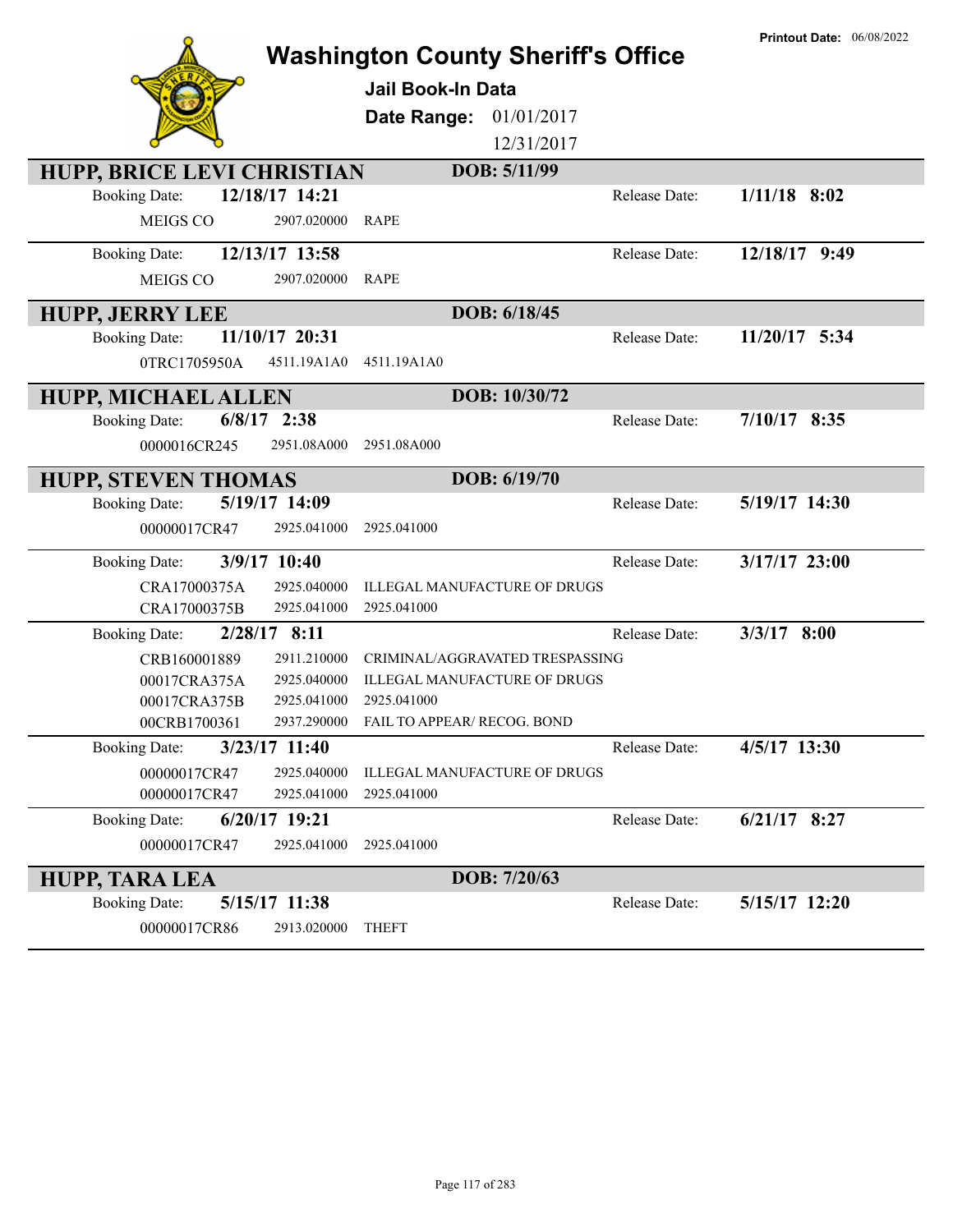|                                         |                 | <b>Washington County Sheriff's Office</b><br><b>Jail Book-In Data</b><br>Date Range: | 01/01/2017<br>12/31/2017 |               | <b>Printout Date: 06/08/2022</b> |
|-----------------------------------------|-----------------|--------------------------------------------------------------------------------------|--------------------------|---------------|----------------------------------|
| HUSEMAN, AARON J MATTHEW                |                 |                                                                                      | DOB: 8/9/87              |               |                                  |
| $1/12/17$ 4:33<br><b>Booking Date:</b>  |                 |                                                                                      |                          | Release Date: | $1/13/17$ 13:13                  |
| 17CRB65A                                | 2919.250000     | <b>DOMESTIC VIOLENCE</b>                                                             |                          |               |                                  |
| 16CRB65C                                | 2919.25C000     | 2919.25C000                                                                          |                          |               |                                  |
| 17CRB65B                                | 2921.330000     | RESIST ARREST OR FAIL TO COMPLY WITH POLICE ORDER/SIGN                               |                          |               |                                  |
| 3/5/17 14:56<br><b>Booking Date:</b>    |                 |                                                                                      |                          | Release Date: | 3/5/17 15:55                     |
|                                         | 4301.640000     | <b>CONSUMPTION IN A MOTOR VEHICLE</b>                                                |                          |               |                                  |
|                                         | 4510.11A000     | 4510.11A000                                                                          |                          |               |                                  |
|                                         | 4511.19A2B0     | 4511.19A2B0                                                                          |                          |               |                                  |
|                                         | 4513.263000     | 4513.263000                                                                          |                          |               |                                  |
|                                         | 4549.080000     | UNAUTHORIZED USE OF PLATES                                                           |                          |               |                                  |
| <b>Booking Date:</b>                    | $5/26/17$ 18:21 |                                                                                      |                          | Release Date: | 5/29/17 6:00                     |
| 0017TRC1319B                            | 4510.11A000     | 4510.11A000                                                                          |                          |               |                                  |
| <b>Booking Date:</b>                    | 5/12/17 19:46   |                                                                                      |                          | Release Date: | 5/15/17 6:00                     |
| TRC1701319 B                            | 4510.11A000     | 4510.11A000                                                                          |                          |               |                                  |
| <b>HUSK, RONALD HOWARD</b>              |                 |                                                                                      | DOB: 8/9/98              |               |                                  |
| 8/9/17 5:51<br><b>Booking Date:</b>     |                 |                                                                                      |                          | Release Date: | $8/17/17$ 6:00                   |
| CRA170001420                            | 2925.110000     | POSSESSION OF DRUGS                                                                  |                          |               |                                  |
| 000017CRB826                            | 2951.080000     | PROBATION VIOLATION                                                                  |                          |               |                                  |
| $9/1/17$ $9:24$<br><b>Booking Date:</b> |                 |                                                                                      |                          | Release Date: | $10/6/17$ 6:00                   |
| 00017CRB826B                            | 2903.210000     | AGGRAVATED MENACING OR STALKING                                                      |                          |               |                                  |
| 0017CRB826PV                            | 2951.080000     | PROBATION VIOLATION                                                                  |                          |               |                                  |
| <b>Booking Date:</b>                    | 5/15/17 14:27   |                                                                                      |                          | Release Date: | 5/16/17 9:52                     |
| 17CRB826B                               | 2903.210000     | AGGRAVATED MENACING OR STALKING                                                      |                          |               |                                  |
| 00017CRB826C                            | 2913.020000     | <b>THEFT</b>                                                                         |                          |               |                                  |
| 17CRB826A                               | 2919.250000     | <b>DOMESTIC VIOLENCE</b>                                                             |                          |               |                                  |
| <b>HUSK, WYATT ALLEN</b>                |                 |                                                                                      | DOB: 9/2/97              |               |                                  |
| <b>Booking Date:</b>                    | 10/30/17 22:15  |                                                                                      |                          | Release Date: | 11/2/17 18:00                    |
| 0017TRC5366A                            | 4511.19A1A0     | 4511.19A1A0                                                                          |                          |               |                                  |
| <b>HUTCHINSON, JEFFREY BRENT</b>        |                 |                                                                                      | DOB: 9/11/78             |               |                                  |
| <b>Booking Date:</b>                    | 3/25/17 22:36   |                                                                                      |                          | Release Date: | $3/26/17$ 13:10                  |
|                                         | 545.0500000     | 545.0500000                                                                          |                          |               |                                  |
| <b>Booking Date:</b>                    | 11/8/17 13:24   |                                                                                      |                          | Release Date: | 11/8/17 13:40                    |
| 0000017CR241                            | 2925.110000     | POSSESSION OF DRUGS                                                                  |                          |               |                                  |
| $6/6/17$ 12:43<br><b>Booking Date:</b>  |                 |                                                                                      |                          | Release Date: | $6/9/17$ $6:00$                  |
| 000000BELPRE                            | 335.0700000     | 335.0700000                                                                          |                          |               |                                  |
| 5/4/17 18:03<br><b>Booking Date:</b>    |                 |                                                                                      |                          | Release Date: | 5/16/17 12:20                    |
| 00CRB1700808                            | 2903.160000     | FAIL TO PROVIDE FOR IMPAIRED PERSON                                                  |                          |               |                                  |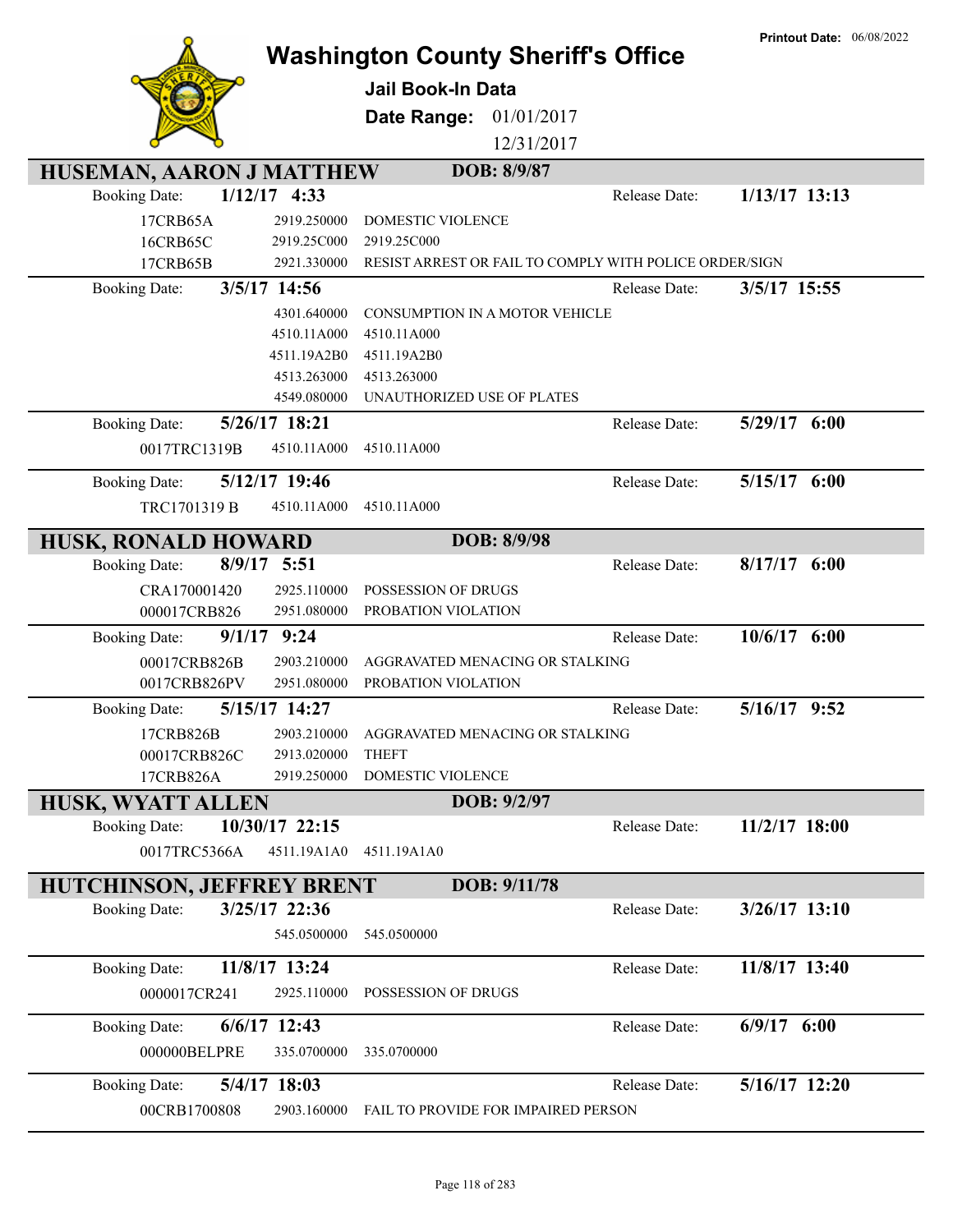|                                                            | <b>Washington County Sheriff's Office</b> | <b>Printout Date: 06/08/2022</b> |
|------------------------------------------------------------|-------------------------------------------|----------------------------------|
|                                                            | <b>Jail Book-In Data</b>                  |                                  |
|                                                            | Date Range:<br>01/01/2017                 |                                  |
|                                                            | 12/31/2017                                |                                  |
| <b>HUTSON, JACINDA NICOLE</b>                              | DOB: 11/14/91                             |                                  |
| $1/18/17$ 22:00<br><b>Booking Date:</b>                    | Release Date:                             | 1/19/17 22:30                    |
| 000017CRA109<br>2925.030000                                | <b>TRAFFICKING IN DRUGS</b>               |                                  |
| <b>HUTSON, JOSEPH LEROY</b>                                | DOB: 4/17/80                              |                                  |
| $5/26/17$ 5:43<br><b>Booking Date:</b>                     | Release Date:                             | 5/26/17 15:03                    |
| 2925.140000                                                | DRUG PARAPHERNALIA                        |                                  |
| <b>HYPES, RODNEY LEE</b>                                   | DOB: 4/24/61                              |                                  |
| 8/14/17 18:49<br><b>Booking Date:</b>                      | Release Date:                             | $8/24/17$ 6:00                   |
| 00CRA1701460<br>2925.110000                                | POSSESSION OF DRUGS                       |                                  |
| 2925.140000<br>00CRB1701461                                | DRUG PARAPHERNALIA                        |                                  |
| <b>HYSELL, JASON SCOTT</b>                                 | DOB: 4/19/74                              |                                  |
| 6/24/17 10:33<br><b>Booking Date:</b>                      | Release Date:                             | $6/24/17$ 13:00                  |
| 0000MEIGS CO<br>2903.210000                                | AGGRAVATED MENACING OR STALKING           |                                  |
| 2921.331000<br>0000MEIGS CO                                | 2921.331000                               |                                  |
| 6/24/17 17:57<br><b>Booking Date:</b>                      | Release Date:                             | $6/27/17$ 8:21                   |
| 0000000MEIGS<br>2903.210000                                | AGGRAVATED MENACING OR STALKING           |                                  |
| 2921.331000<br>0000000MEIGS                                | 2921.331000                               |                                  |
| <b>IDLEMAN, ROCKY DOUGLAS</b>                              | DOB: 9/17/79                              |                                  |
| 8/10/17 14:43<br><b>Booking Date:</b>                      | Release Date:                             | 8/18/17 13:54                    |
| CRB140001380<br>2921.130000                                | FALSIFICATION - FALSE INFORMATION         |                                  |
| 2925.030000<br>00MADISON CC                                | TRAFFICKING IN DRUGS                      |                                  |
| CRB150000225<br>351.0300000                                | 351.0300000                               |                                  |
| <b>IHINGER, JUSTIN LEE</b>                                 | DOB: 9/18/75                              |                                  |
| 1/12/17 13:32<br><b>Booking Date:</b>                      | Release Date:                             | 2/2/17 20:51                     |
| <b>MUSKINGUM S</b><br>2705.02A000                          | 2705.02A000                               |                                  |
| <b>INCE, CHAD JEFFERY</b>                                  | DOB: 8/14/74                              |                                  |
| <b>Booking Date:</b><br>$4/9/17$ 19:05                     | Release Date:                             | $4/10/17$ 5:32                   |
| 0IN TRANSIT<br>00IN TRANSIT                                | 0IN TRANSIT                               |                                  |
| 00IN TRANSIT<br>2951.08A000                                | 2951.08A000                               |                                  |
| <b>IRELAND, NATHAN GENE</b>                                | DOB: 8/28/81                              |                                  |
| $7/12/17$ 2:49<br><b>Booking Date:</b>                     | Release Date:                             | $7/24/17$ 6:00                   |
| 2937.430000                                                | FAIL TO APPEAR/ ISSUE WARRANT             |                                  |
| 2951.080000<br>000PV HOLDER                                | PROBATION VIOLATION                       |                                  |
| 0TRC1704669E<br>4301.620000                                | OPEN CONTAINER                            |                                  |
| 0TRC1704669D<br>4503.110000                                | OWNER REQUIRED TO FILE APPLICATION        |                                  |
| 0TRC1704669C<br>4510.140000<br>0TRC1606229A<br>4511.194000 | 4510.140000<br>4511.194000                |                                  |
| 0TRC1704669A<br>4511.19A100                                | 4511.19A100                               |                                  |
| 0TRC1704669B<br>4511.19A1D0                                | 4511.19A1D0                               |                                  |
|                                                            |                                           |                                  |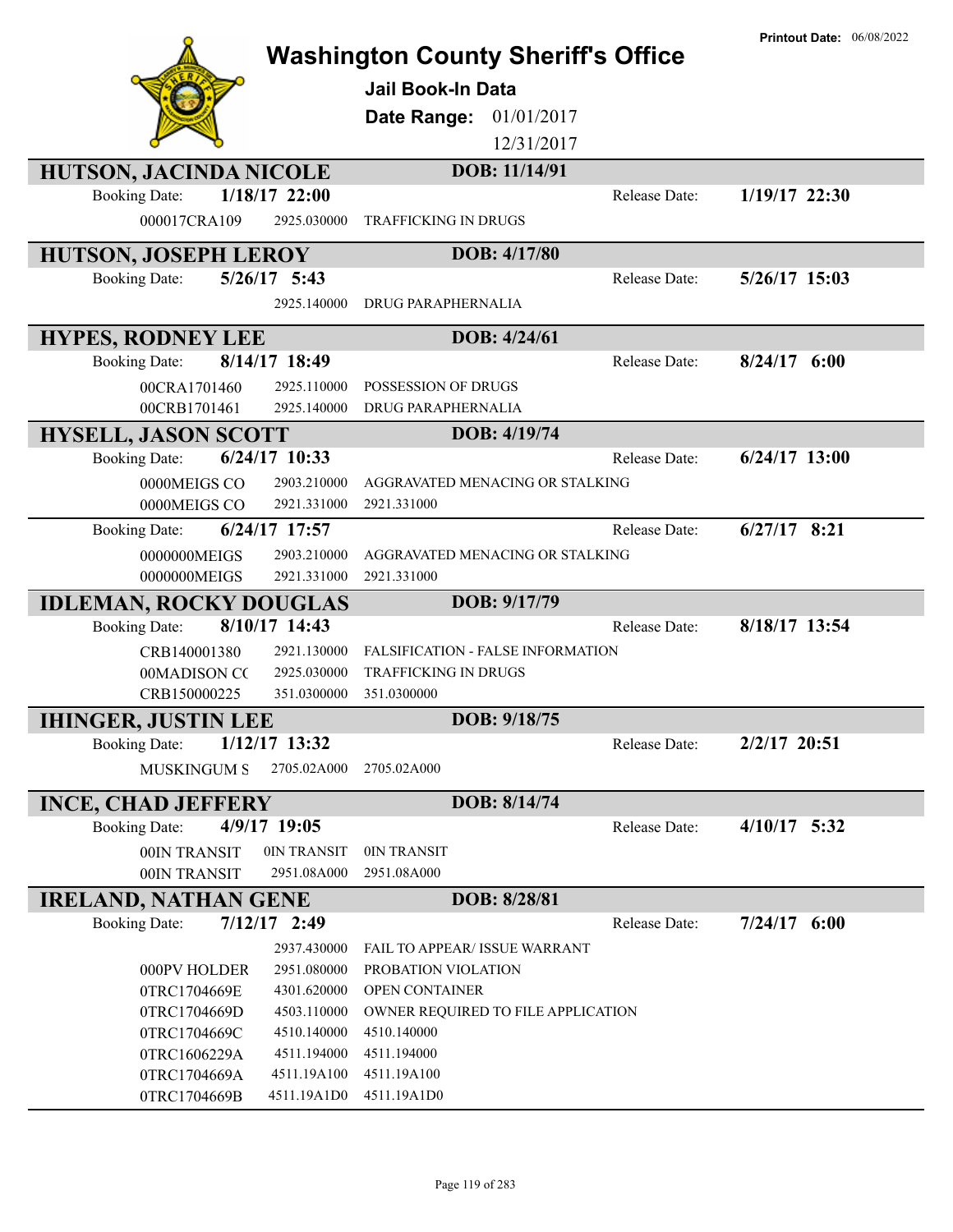|                                                          | <b>Washington County Sheriff's Office</b><br><b>Jail Book-In Data</b><br>Date Range:<br>01/01/2017<br>12/31/2017<br>DOB: 1/18/72 |                      | <b>Printout Date: 06/08/2022</b> |
|----------------------------------------------------------|----------------------------------------------------------------------------------------------------------------------------------|----------------------|----------------------------------|
| <b>IRETON, AARON LEE</b>                                 |                                                                                                                                  |                      | 10/27/17 11:00                   |
| 10/27/17 0:34<br><b>Booking Date:</b>                    |                                                                                                                                  | Release Date:        |                                  |
| 0017TRD6307A<br>4510.210000<br>17TRD6307B<br>4511.21D200 | 4510.210000<br>4511.21D200                                                                                                       |                      |                                  |
| 9/18/17 17:56                                            |                                                                                                                                  | Release Date:        | $9/22/17$ 5:20                   |
| <b>Booking Date:</b>                                     |                                                                                                                                  |                      |                                  |
| 2951.08C000<br><b>MONTGOMERY</b>                         | 2951.08C000                                                                                                                      |                      |                                  |
| <b>IRETON, MARGARET ROSE</b>                             | DOB: 10/20/71                                                                                                                    |                      |                                  |
| 9/18/17 18:00<br><b>Booking Date:</b>                    |                                                                                                                                  | <b>Release Date:</b> | $9/22/17$ 5:25                   |
| <b>MONTGOMERY</b><br>2951.08C000                         | 2951.08C000                                                                                                                      |                      |                                  |
| <b>JACKSON, DANIEL KELLY</b>                             | DOB: 10/3/57                                                                                                                     |                      |                                  |
| 1/28/17 23:22<br><b>Booking Date:</b>                    |                                                                                                                                  | Release Date:        | 1/30/17 11:35                    |
| 00CRB1700176<br>2919.250000                              | DOMESTIC VIOLENCE                                                                                                                |                      |                                  |
|                                                          |                                                                                                                                  |                      |                                  |
| <b>JACKSON, FELICIA CHRISTINE</b>                        | DOB: 4/1/81                                                                                                                      |                      |                                  |
| $6/28/17$ 12:20<br><b>Booking Date:</b>                  |                                                                                                                                  | Release Date:        | $6/28/17$ 12:42                  |
| 0000017CR104<br>2911.01A000                              | 2911.01A000                                                                                                                      |                      |                                  |
| $9/12/17$ $9:38$<br><b>Booking Date:</b>                 |                                                                                                                                  | Release Date:        | $10/24/17$ 8:25                  |
| 2911.02A000<br>0000017CR104                              | 2911.02A000                                                                                                                      |                      |                                  |
| 5/9/17 17:25<br><b>Booking Date:</b>                     |                                                                                                                                  | Release Date:        | 5/16/17 17:37                    |
| 2911.11X000<br>000017CRA848                              | 2911.11X000                                                                                                                      |                      |                                  |
|                                                          |                                                                                                                                  |                      |                                  |
| <b>JACKSON, PATRICK COREY</b>                            | DOB: 8/12/79                                                                                                                     |                      |                                  |
| 3/27/17 12:19<br><b>Booking Date:</b>                    |                                                                                                                                  | Release Date:        | $4/15/17$ 6:00                   |
| 2951.08A000<br>0000014CR141                              | 2951.08A000                                                                                                                      |                      |                                  |
| 0000015CR142<br>2951.08A000                              | 2951.08A000                                                                                                                      |                      |                                  |
| <b>JAEGER, TIMOTHY JOSEPH</b>                            | DOB: 11/9/63                                                                                                                     |                      |                                  |
| $7/24/17$ 6:05<br><b>Booking Date:</b>                   |                                                                                                                                  | Release Date:        | $7/24/17$ 21:02                  |
| 00017CRB1290<br>2919.250000                              | <b>DOMESTIC VIOLENCE</b>                                                                                                         |                      |                                  |
| <b>JARVIS, TRAVIS LEE</b>                                | DOB: 2/8/92                                                                                                                      |                      |                                  |
| 8/10/17 14:12<br><b>Booking Date:</b>                    |                                                                                                                                  | Release Date:        | $8/14/17$ 9:40                   |
| 16CRB2020<br>2913.020000                                 | <b>THEFT</b>                                                                                                                     |                      |                                  |
| DELAWARE CO<br>2913.020000                               | <b>THEFT</b>                                                                                                                     |                      |                                  |
| <b>JEFFERS, ALLEN EUGENE</b>                             | DOB: 3/2/78                                                                                                                      |                      |                                  |
| 3/17/17 12:12<br><b>Booking Date:</b>                    |                                                                                                                                  | Release Date:        | 3/17/17 12:25                    |
| 00CRB1700435<br>307.0600000                              | 307.0600000                                                                                                                      |                      |                                  |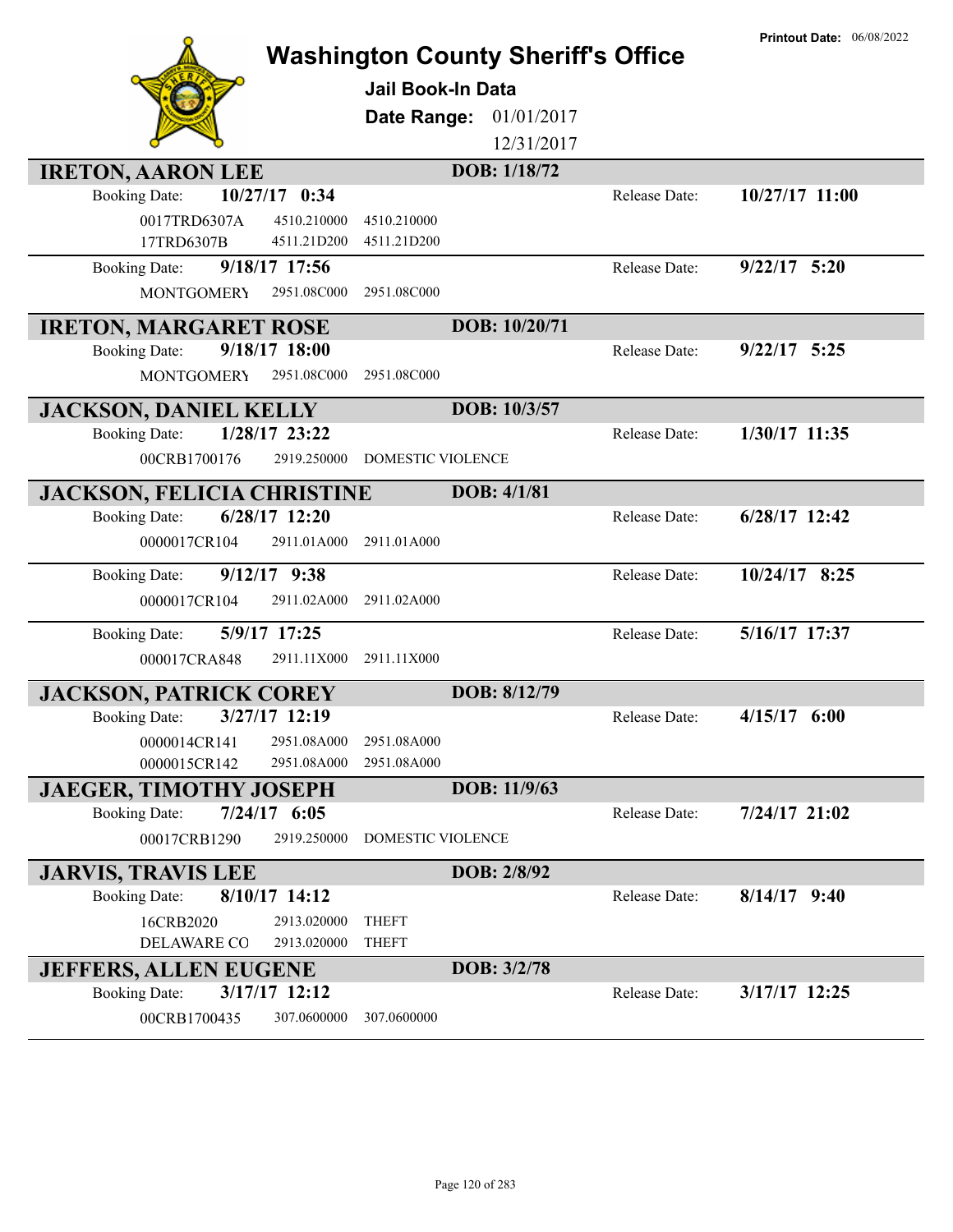|                                  |                | <b>Washington County Sheriff's Office</b><br>Jail Book-In Data<br>Date Range:<br>01/01/2017 |               | <b>Printout Date: 06/08/2022</b> |
|----------------------------------|----------------|---------------------------------------------------------------------------------------------|---------------|----------------------------------|
|                                  |                | 12/31/2017                                                                                  |               |                                  |
| <b>JEFFERS, CLARENCE OTTO II</b> |                | DOB: 7/19/63                                                                                |               |                                  |
| <b>Booking Date:</b>             | 7/9/17 18:03   |                                                                                             | Release Date: | $8/29/17$ 6:00                   |
| 0000014CR352                     | 2925.030000    | <b>TRAFFICKING IN DRUGS</b>                                                                 |               |                                  |
| 0000014CR352                     | 2925.030000    | <b>TRAFFICKING IN DRUGS</b>                                                                 |               |                                  |
| <b>Booking Date:</b>             | 4/4/17 14:29   |                                                                                             | Release Date: | 4/12/17 16:15                    |
| 0092DC000486                     | 2705.020000    | <b>CONTEMPT OF COURT</b>                                                                    |               |                                  |
| 14CR352                          | 2925.030000    | TRAFFICKING IN DRUGS                                                                        |               |                                  |
| 14CR352                          | 2925.030000    | TRAFFICKING IN DRUGS                                                                        |               |                                  |
| 14CR352                          | 2925.030000    | <b>TRAFFICKING IN DRUGS</b>                                                                 |               |                                  |
| 14CR352                          | 2925.030000    | TRAFFICKING IN DRUGS                                                                        |               |                                  |
| <b>JEFFERS, MELISSA JO</b>       |                | DOB: 9/6/74                                                                                 |               |                                  |
| <b>Booking Date:</b>             | 5/18/17 15:15  |                                                                                             | Release Date: | $7/8/17$ 6:00                    |
| 0000014CR351                     | 2925.030000    | <b>TRAFFICKING IN DRUGS</b>                                                                 |               |                                  |
| <b>Booking Date:</b>             | 4/4/17 13:29   |                                                                                             | Release Date: | $4/12/17$ 16:20                  |
| 14CR351                          | 2925.030000    | <b>TRAFFICKING IN DRUGS</b>                                                                 |               |                                  |
| 14CR351                          | 2925.030000    | TRAFFICKING IN DRUGS                                                                        |               |                                  |
| 14CR351                          | 2925.030000    | TRAFFICKING IN DRUGS                                                                        |               |                                  |
| 14CR351                          | 2925.030000    | TRAFFICKING IN DRUGS                                                                        |               |                                  |
| 14CR351                          | 2925.030000    | TRAFFICKING IN DRUGS                                                                        |               |                                  |
| 14CR351                          | 2925.030000    | TRAFFICKING IN DRUGS                                                                        |               |                                  |
| <b>JENKINS, MARCUS ALLEN</b>     |                | DOB: 5/22/82                                                                                |               |                                  |
| 1/15/17<br><b>Booking Date:</b>  | 7:49           |                                                                                             | Release Date: | 1/15/17 10:52                    |
|                                  | 2925.110000    | POSSESSION OF DRUGS                                                                         |               |                                  |
|                                  | 4511.19A1A0    | 4511.19A1A0                                                                                 |               |                                  |
|                                  |                | 4511.200000 RECKLESS OPERATION OF MOTOR VEHICLE                                             |               |                                  |
|                                  | 4511.210000    | <b>SPEED LIMITS</b>                                                                         |               |                                  |
| <b>Booking Date:</b>             | 4/7/17 18:40   |                                                                                             | Release Date: | $4/22/17$ 6:00                   |
| 00017TRC266A                     | 4511.19A1A0    | 4511.19A1A0                                                                                 |               |                                  |
| <b>JETT, MATTHEW RICHARD</b>     |                | DOB: 2/28/85                                                                                |               |                                  |
| <b>Booking Date:</b>             | $7/6/17$ 23:08 |                                                                                             | Release Date: | 7/25/17 10:30                    |
| 16CR260                          | 2925.110000    | POSSESSION OF DRUGS                                                                         |               |                                  |
| <b>JOHNSON, CHARLOTTE ANNE</b>   |                | DOB: 1/21/97                                                                                |               |                                  |
| <b>Booking Date:</b>             | 2/3/17 14:30   |                                                                                             | Release Date: | $4/18/17$ 6:00                   |
| 0000016CR287                     | 2911.120000    | <b>BURGLARY</b>                                                                             |               |                                  |
| <b>JOHNSON, COREE GENE</b>       |                | DOB: 12/19/91                                                                               |               |                                  |
| <b>Booking Date:</b>             | 4/19/17 10:09  |                                                                                             | Release Date: | $6/9/17$ 7:45                    |
| 0000014CR356                     | 2951.08A000    | 2951.08A000                                                                                 |               |                                  |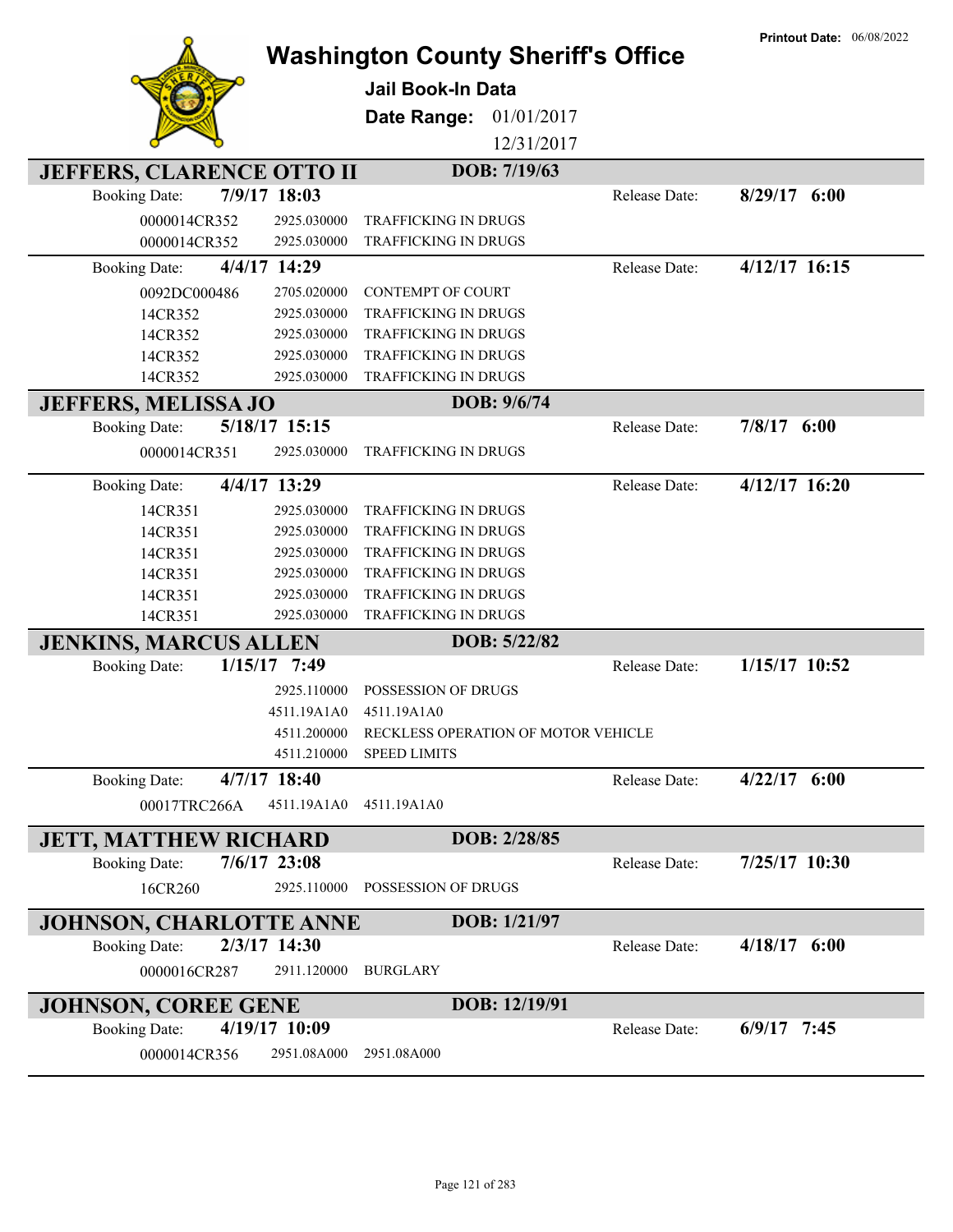|                                |                |                                                        |               | <b>Printout Date: 06/08/2022</b> |
|--------------------------------|----------------|--------------------------------------------------------|---------------|----------------------------------|
|                                |                | <b>Washington County Sheriff's Office</b>              |               |                                  |
|                                |                | Jail Book-In Data                                      |               |                                  |
|                                |                | Date Range:<br>01/01/2017                              |               |                                  |
|                                |                | 12/31/2017                                             |               |                                  |
| <b>JOHNSON, GLENN ROGER JR</b> |                | DOB: 11/20/86                                          |               |                                  |
| <b>Booking Date:</b>           | $3/4/17$ 2:11  |                                                        | Release Date: | 3/10/17 17:37                    |
| 17CRB270                       | 2903.110000    | <b>FELONIOUS ASSAULT</b>                               |               |                                  |
| 17CRB269                       | 2909.060000    | <b>CRIMINAL DAMAGING</b>                               |               |                                  |
| 16CRB2122                      | 2913.020000    | <b>THEFT</b>                                           |               |                                  |
| 00000017CR43                   | 2921.12A000    | 2921.12A000                                            |               |                                  |
| 00000017CR43                   | 2921.310000    | OBSTRUCTING OFFICIAL BUSINESS                          |               |                                  |
| 00000017CR43                   | 2921.330000    | RESIST ARREST OR FAIL TO COMPLY WITH POLICE ORDER/SIGN |               |                                  |
| <b>Booking Date:</b>           | $4/2/17$ 23:53 |                                                        | Release Date: | $4/28/17$ 0:28                   |
| 00CRB1700563                   | 2903.130000    | <b>ASSAULT</b>                                         |               |                                  |
| 00CRA1700562                   | 2911.020000    | <b>ROBBERY</b>                                         |               |                                  |
| 00000017CR43                   | 2921.120000    | <b>TAMPERING WITH EVIDENCE</b>                         |               |                                  |
| 00000017CR43                   | 2921.330000    | RESIST ARREST OR FAIL TO COMPLY WITH POLICE ORDER/SIGN |               |                                  |
| 000017CRA578                   | 2925.110000    | POSSESSION OF DRUGS                                    |               |                                  |
| 00017CRB582A                   | 2925.120000    | POSSESSION OF DRUG ABUSE INSTRUMENTS                   |               |                                  |
| 00017CRB582B                   | 2925.140000    | DRUG PARAPHERNALIA                                     |               |                                  |
| <b>Booking Date:</b>           | 9/5/17 22:48   |                                                        | Release Date: | $11/7/17$ 7:30                   |
| 00017CRB1586                   | 2705.02A000    | 2705.02A000                                            |               |                                  |
| 00017CRB1568                   | 2903.130000    | <b>ASSAULT</b>                                         |               |                                  |
| 000017CRB269                   | 2909.060000    | <b>CRIMINAL DAMAGING</b>                               |               |                                  |
| 00016CRB2122                   | 2913.020000    | <b>THEFT</b>                                           |               |                                  |
| 00000017CR69                   | 2913.020000    | <b>THEFT</b>                                           |               |                                  |
| 00000017CR43                   | 2921.120000    | <b>TAMPERING WITH EVIDENCE</b>                         |               |                                  |
| 0CRB1701587B                   | 2921.310000    | OBSTRUCTING OFFICIAL BUSINESS                          |               |                                  |
| 0CRB1701587A                   | 2925.120000    | POSSESSION OF DRUG ABUSE INSTRUMENTS                   |               |                                  |
| 0000017CR179                   | 2937.290000    | FAIL TO APPEAR/ RECOG. BOND                            |               |                                  |
| <b>Booking Date:</b>           | 5/12/17 12:45  |                                                        | Release Date: | $5/16/17$ 9:42                   |
| 00000017CR69                   | 2911.020000    | <b>ROBBERY</b>                                         |               |                                  |
| <b>JOHNSON, JULIAN MICHAEL</b> |                | DOB: 2/24/95                                           |               |                                  |
| <b>Booking Date:</b>           | 7/26/17 12:56  |                                                        | Release Date: | 10/6/17 11:20                    |
| 00000FEDERAL                   | 2925.110000    | POSSESSION OF DRUGS                                    |               |                                  |
|                                |                |                                                        |               |                                  |
| <b>JOHNSON, KELLY MARIE</b>    |                | DOB: 12/8/75                                           |               |                                  |
| <b>Booking Date:</b>           | 1/21/17 17:20  |                                                        | Release Date: | $1/23/17$ 12:17                  |
| 0000PERRY CO                   | 2909.020000    | <b>AGGRAVATED ARSON</b>                                |               |                                  |
| <b>JOHNSON, MICHAEL PAUL</b>   |                | DOB: 7/24/98                                           |               |                                  |
| <b>Booking Date:</b>           | $3/26/17$ 2:47 |                                                        | Release Date: | $3/26/17$ 4:11                   |
|                                | 4301.69E100    | 4301.69E100                                            |               |                                  |
|                                |                |                                                        |               |                                  |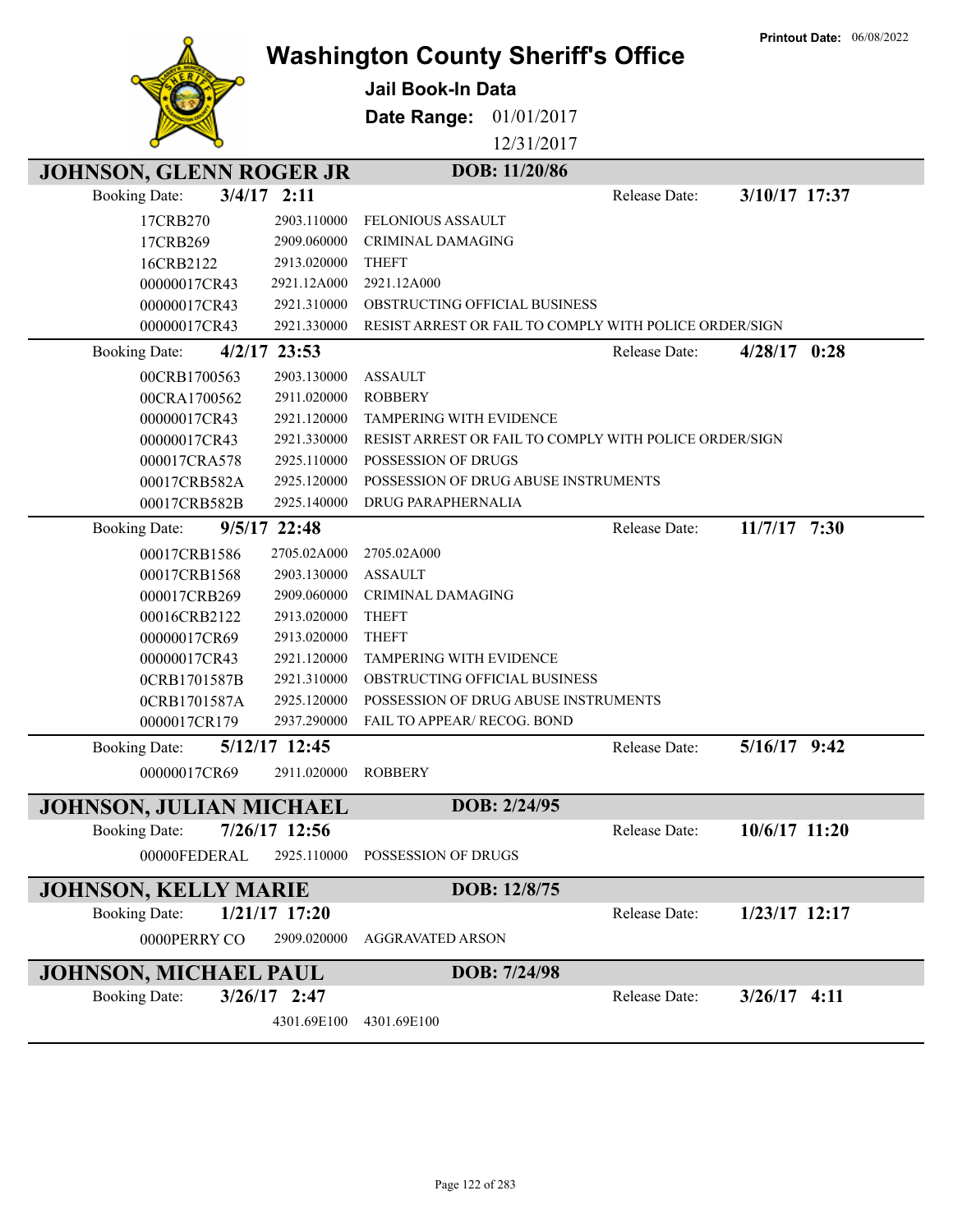|                                        |                                            |                                           | <b>Printout Date: 06/08/2022</b> |
|----------------------------------------|--------------------------------------------|-------------------------------------------|----------------------------------|
|                                        |                                            | <b>Washington County Sheriff's Office</b> |                                  |
|                                        | <b>Jail Book-In Data</b>                   |                                           |                                  |
|                                        |                                            |                                           |                                  |
|                                        | Date Range:                                | 01/01/2017                                |                                  |
|                                        |                                            | 12/31/2017                                |                                  |
| <b>JOHNSON, PAUL CHRISTOPHER</b>       |                                            | DOB: 5/17/72                              |                                  |
| 12/7/17 14:14<br><b>Booking Date:</b>  |                                            | Release Date:                             | $5/24/18$ 9:09                   |
| 00000FEDERAL                           | 0IN TRANSIT<br>0IN TRANSIT                 |                                           |                                  |
| 15CR313 1                              | TAMPERING WITH EVIDENCE<br>2921.120000     |                                           |                                  |
| 15CR3132                               | TRAFFICKING IN DRUGS<br>2925.030000        |                                           |                                  |
| 15CR3133                               | TRAFFICKING IN DRUGS<br>2925.030000        |                                           |                                  |
| <b>JOHNSON, RYAN GREGORY</b>           |                                            | DOB: 1/29/90                              |                                  |
| 9/29/17 12:35<br><b>Booking Date:</b>  |                                            | Release Date:                             | $10/2/17$ 7:55                   |
| 000MONROE CO                           | 2925.110000<br>POSSESSION OF DRUGS         |                                           |                                  |
| MONROE CO                              | 2925.110000<br>POSSESSION OF DRUGS         |                                           |                                  |
| <b>JOHNSON, STARR ASIA</b>             |                                            | DOB: 8/27/96                              |                                  |
| 3/28/17 16:36<br><b>Booking Date:</b>  |                                            | Release Date:                             | $5/11/17$ 6:00                   |
| 0000016CR183                           | 2951.08A000<br>2951.08A000                 |                                           |                                  |
|                                        |                                            |                                           |                                  |
| 5/12/17 18:42<br><b>Booking Date:</b>  |                                            | Release Date:                             | 5/23/17 8:45                     |
| 0000016CR183                           | 2951.08A000<br>2951.08A000                 |                                           |                                  |
| <b>JOHNSON, WESLEY EUGENE</b>          |                                            | DOB: 11/7/84                              |                                  |
| $7/21/17$ 1:58<br><b>Booking Date:</b> |                                            | Release Date:                             | $8/18/17$ 6:00                   |
| 0016TRC4013C                           | 2951.080000<br>PROBATION VIOLATION         |                                           |                                  |
|                                        |                                            |                                           |                                  |
| <b>JOHNSTON, JASSANDRA COLLET</b>      |                                            | DOB: 10/19/80                             |                                  |
| $7/25/17$ 3:07<br><b>Booking Date:</b> |                                            | Release Date:                             | $8/3/17$ 15:26                   |
| 000017CRB902                           | 2909.060000<br><b>CRIMINAL DAMAGING</b>    |                                           |                                  |
| 0017CRB1025A                           | 2921.310000                                | OBSTRUCTING OFFICIAL BUSINESS             |                                  |
| 0017CRB1025B                           | 2921.310000                                | OBSTRUCTING OFFICIAL BUSINESS             |                                  |
| 00017CRB1310                           | 2937.290000<br>FAIL TO APPEAR/ RECOG. BOND |                                           |                                  |
| 0002DC000189                           | 2937.430000                                | FAIL TO APPEAR/ ISSUE WARRANT             |                                  |
| 2/17/17 22:42<br><b>Booking Date:</b>  |                                            | Release Date:                             | 2/22/17 12:05                    |
| 0000002DC189                           | 2919.210000<br>NONSUPPORT OF DEPENDENTS    |                                           |                                  |
| $9/30/17$ 0:33<br><b>Booking Date:</b> |                                            | Release Date:                             | $11/2/17$ 6:00                   |
| 00CRB1701793                           | 2705.020000<br>CONTEMPT OF COURT           |                                           |                                  |
| 000017CRB902                           | 2909.060000<br>CRIMINAL DAMAGING           |                                           |                                  |
| 0000002DC189                           | 2919.210000<br>NONSUPPORT OF DEPENDENTS    |                                           |                                  |
| 0017CRB1025A                           | 2921.310000                                | OBSTRUCTING OFFICIAL BUSINESS             |                                  |
| 0CRB1701025B                           | 2921.310000                                | OBSTRUCTING OFFICIAL BUSINESS             |                                  |
| 00CRB1701792                           | 2925.120000                                | POSSESSION OF DRUG ABUSE INSTRUMENTS      |                                  |
| 00017CRB1310                           | 2937.290000<br>FAIL TO APPEAR/ RECOG. BOND |                                           |                                  |
| 6/10/17 19:07<br><b>Booking Date:</b>  |                                            | Release Date:                             | $6/12/17$ 12:48                  |
| 17CRB902                               | 2909.060000<br><b>CRIMINAL DAMAGING</b>    |                                           |                                  |
|                                        | 2921.310000                                |                                           |                                  |
| 17CRB1025A                             |                                            | OBSTRUCTING OFFICIAL BUSINESS             |                                  |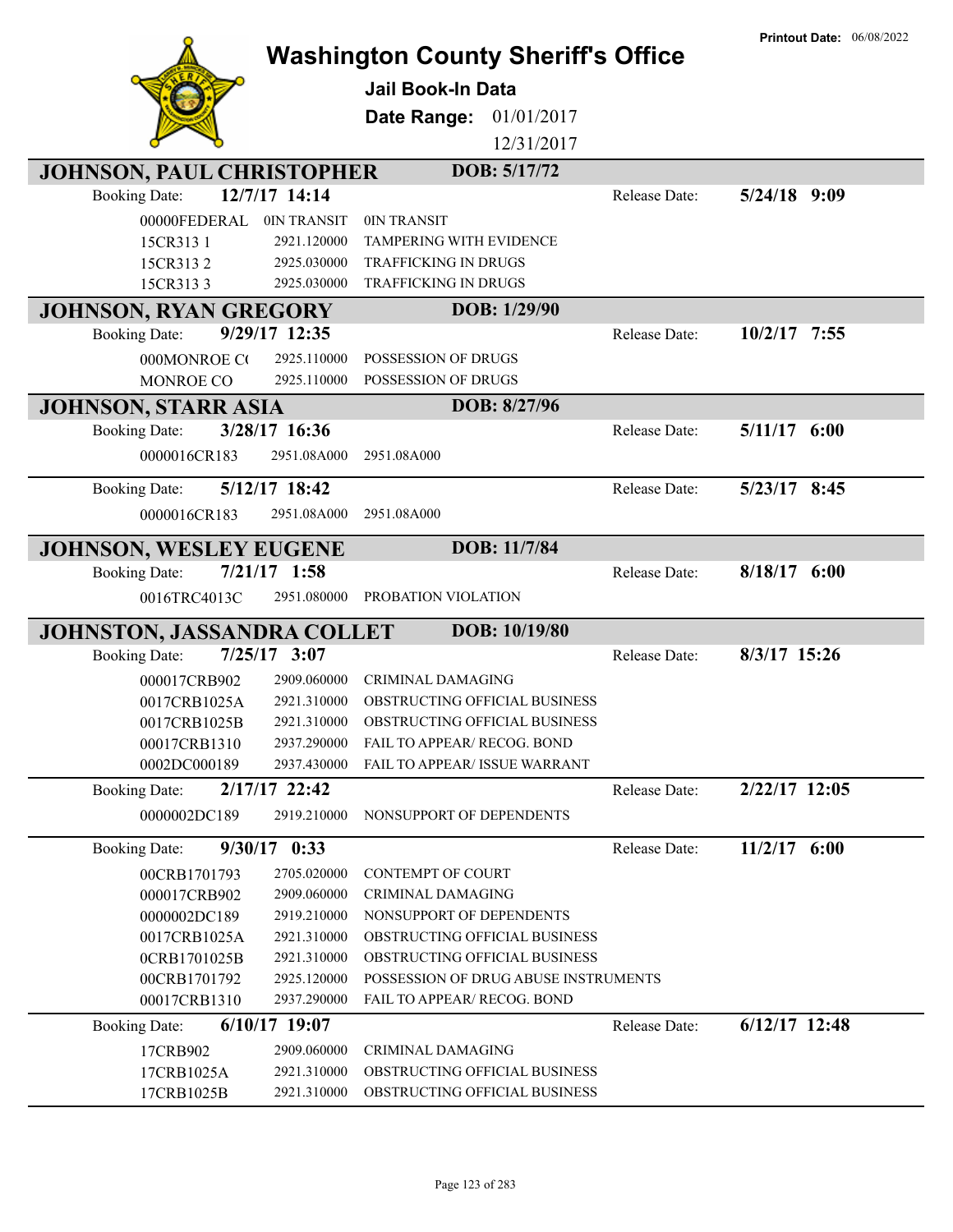|                                                      |                            | <b>Washington County Sheriff's Office</b><br><b>Jail Book-In Data</b>               |               | <b>Printout Date: 06/08/2022</b> |
|------------------------------------------------------|----------------------------|-------------------------------------------------------------------------------------|---------------|----------------------------------|
|                                                      |                            | 01/01/2017<br>Date Range:                                                           |               |                                  |
|                                                      |                            | 12/31/2017                                                                          |               |                                  |
|                                                      |                            | DOB: 1/27/98                                                                        |               |                                  |
| <b>JONES PATE, ANTHONY ANTONE</b>                    | $8/25/17$ 1:46             |                                                                                     |               |                                  |
| <b>Booking Date:</b>                                 |                            |                                                                                     | Release Date: | 8/30/17 13:46                    |
| 17CRA1529D                                           | 2913.510000                | RECEIVING STOLEN PROPERTY                                                           |               |                                  |
| 17CRA1529C<br>17CRA1529A                             | 2923.160000<br>2925.110000 | <b>IMPROPER HANDLING/DISCHARGING WEAPON IN MOTOR VEHICLE</b><br>POSSESSION OF DRUGS |               |                                  |
| 17CRA1529B                                           | 2925.110000                | POSSESSION OF DRUGS                                                                 |               |                                  |
|                                                      |                            | DOB: 1/4/90                                                                         |               |                                  |
| <b>JONES, ANTHONY EUGENE</b><br><b>Booking Date:</b> | 8/31/17 14:14              |                                                                                     | Release Date: | $9/7/17$ 10:25                   |
|                                                      |                            |                                                                                     |               |                                  |
| 00**PAROLE**                                         | 2967.150000                | PAROLE VIOLATION                                                                    |               |                                  |
| <b>JONES, BRANDON SCOTT</b>                          |                            | DOB: 11/16/89                                                                       |               |                                  |
| <b>Booking Date:</b>                                 | 11/20/17 20:16             |                                                                                     | Release Date: | $11/23/17$ 6:00                  |
| 00TRD1705856                                         | 4510.140000                | 4510.140000                                                                         |               |                                  |
| <b>JONES, CALEB JOSIAH</b>                           |                            | DOB: 3/20/89                                                                        |               |                                  |
| <b>Booking Date:</b>                                 | 11/18/17 6:39              |                                                                                     | Release Date: | 11/20/17 22:35                   |
| 0017CRB2111A                                         | 2911.210000                | CRIMINAL/AGGRAVATED TRESPASSING                                                     |               |                                  |
| 0017CRB2111B                                         | 2917.11B100                | 2917.11B100                                                                         |               |                                  |
| <b>JONES, CHERELLE RENEE</b>                         |                            | DOB: 11/17/86                                                                       |               |                                  |
| <b>Booking Date:</b>                                 | 7/2/17 12:49               |                                                                                     | Release Date: | 7/19/17 10:22                    |
| CRB17001173B                                         | 2921.310000                | OBSTRUCTING OFFICIAL BUSINESS                                                       |               |                                  |
| 0CRA17001171                                         | 2925.030000                | <b>TRAFFICKING IN DRUGS</b>                                                         |               |                                  |
| CRB17001173A                                         | 2925.120000                | POSSESSION OF DRUG ABUSE INSTRUMENTS                                                |               |                                  |
| CRB17001173C                                         | 2925.140000                | DRUG PARAPHERNALIA                                                                  |               |                                  |
| FRANKLIN CO                                          | 4729.51C300                | 4729.51C300                                                                         |               |                                  |
| <b>JONES, ERIKA DENISE</b>                           |                            | DOB: 2/18/86                                                                        |               |                                  |
| <b>Booking Date:</b>                                 | 7/2/17 10:11               |                                                                                     | Release Date: | 7/5/17 15:57                     |
| 0CRA17001172                                         | 2925.030000                | <b>TRAFFICKING IN DRUGS</b>                                                         |               |                                  |
| 0TRD1704076A                                         | 4510.110000                | 4510.110000                                                                         |               |                                  |
| 0TRD1704076B                                         | 4511.210000                | <b>SPEED LIMITS</b>                                                                 |               |                                  |
| <b>JONES, JAMIE LEE</b>                              |                            | DOB: 3/12/94                                                                        |               |                                  |
| <b>Booking Date:</b>                                 | 10/30/17 21:48             |                                                                                     | Release Date: | $11/3/17$ 6:00                   |
| 0017TRC3726A                                         | 4511.19A1A0                | 4511.19A1A0                                                                         |               |                                  |
| <b>Booking Date:</b>                                 | 9/27/17 18:25              |                                                                                     | Release Date: | $10/7/17$ 6:00                   |
| 0017TRC3726A                                         | 4511.19A1A0                | 4511.19A1A0                                                                         |               |                                  |
| <b>Booking Date:</b>                                 | 10/23/17 18:39             |                                                                                     | Release Date: | 10/26/17 6:00                    |
| TRC17003726A                                         | 4511.19A1A0                | 4511.19A1A0                                                                         |               |                                  |
|                                                      | 10/16/17 21:04             |                                                                                     |               | 10/19/17 6:00                    |
| <b>Booking Date:</b>                                 |                            |                                                                                     | Release Date: |                                  |
| 0017TRC3726A                                         | 4511.19A1A0                | 4511.19A1A0                                                                         |               |                                  |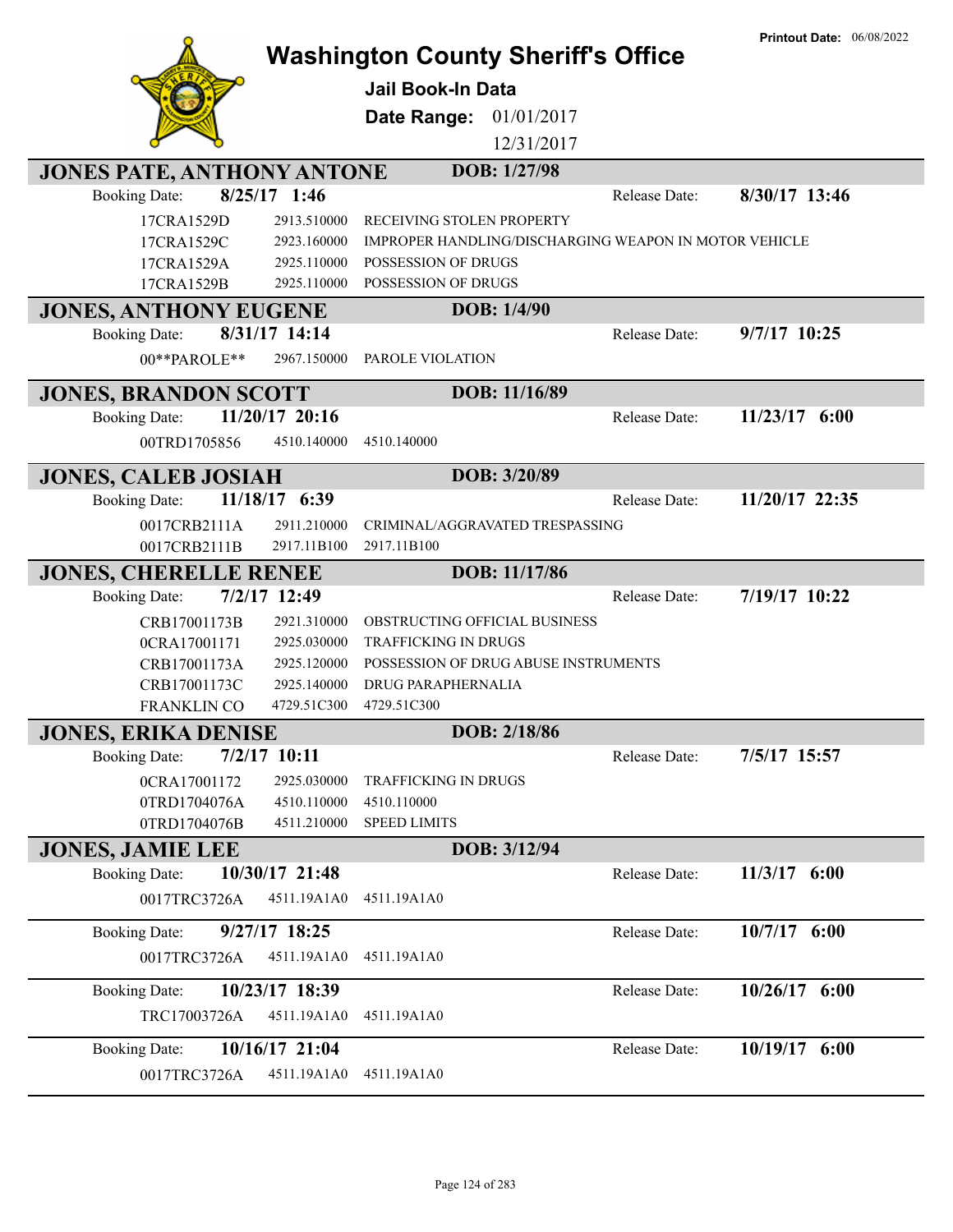|                                                                         | <b>Washington County Sheriff's Office</b>                                        |               | <b>Printout Date: 06/08/2022</b> |
|-------------------------------------------------------------------------|----------------------------------------------------------------------------------|---------------|----------------------------------|
|                                                                         | <b>Jail Book-In Data</b>                                                         |               |                                  |
|                                                                         | 01/01/2017<br>Date Range:                                                        |               |                                  |
|                                                                         | 12/31/2017                                                                       |               |                                  |
| <b>JONES, JEREMY LEE</b>                                                | DOB: 6/5/77                                                                      |               |                                  |
| 2/8/17 18:44<br><b>Booking Date:</b>                                    |                                                                                  | Release Date: | $2/13/17$ 18:00                  |
| 0000011SP486<br>2919.210000                                             | NONSUPPORT OF DEPENDENTS                                                         |               |                                  |
| <b>JONES, JEROME WAYNE</b>                                              | DOB: 6/3/90                                                                      |               |                                  |
| 4/9/17 18:55<br><b>Booking Date:</b>                                    |                                                                                  | Release Date: | $4/10/17$ 5:29                   |
| 0IN TRANSIT<br>00IN TRANSIT                                             | 0IN TRANSIT                                                                      |               |                                  |
| 2903.020000<br>00IN TRANSIT                                             | <b>MURDER</b>                                                                    |               |                                  |
| <b>JONES, JERRY EDWARD JR</b>                                           | DOB: 4/23/79                                                                     |               |                                  |
| $11/26/17$ 2:01<br><b>Booking Date:</b>                                 |                                                                                  | Release Date: | 11/27/17 11:30                   |
| 2919.250000                                                             | <b>DOMESTIC VIOLENCE</b>                                                         |               |                                  |
| 2919.250000                                                             | DOMESTIC VIOLENCE                                                                |               |                                  |
| <b>JONES, MORGAN JEFFERY</b>                                            | DOB: 2/4/93                                                                      |               |                                  |
| 10/23/17 11:51<br><b>Booking Date:</b>                                  |                                                                                  | Release Date: | 10/30/17 11:22                   |
| 015CRB1667PV<br>2951.080000                                             | PROBATION VIOLATION                                                              |               |                                  |
| <b>JONES, TONY TERRELL</b>                                              | DOB: 4/28/91                                                                     |               |                                  |
| $7/23/17$ 9:48<br><b>Booking Date:</b>                                  |                                                                                  | Release Date: | $8/20/17$ 6:00                   |
| 2903.21X000<br>00CRB1701384                                             | 2903.21X000                                                                      |               |                                  |
| 2923.162X00<br>00017CRA1316                                             | 2923.162X00                                                                      |               |                                  |
| <b>JONES, VONTERRIUS LAMONTE</b>                                        | DOB: 5/25/96                                                                     |               |                                  |
| $1/27/17$ 2:43<br><b>Booking Date:</b>                                  |                                                                                  | Release Date: | 2/3/17 16:50                     |
| 00CRA1700020<br>2913.31A300                                             | 2913.31A300                                                                      |               |                                  |
| 00000017CR22<br>2913.31C000                                             | 2913.31C000                                                                      |               |                                  |
| 00000017CR22<br>2921.331000                                             | 2921.331000                                                                      |               |                                  |
| <b>KACSOR, CONNOR GLENN</b>                                             | DOB: 6/28/93                                                                     |               |                                  |
| 10/27/17 6:09<br><b>Booking Date:</b>                                   |                                                                                  | Release Date: | 10/27/17 11:00                   |
| TRC1706954A<br>4511.19A1A<br>TRC1706954B<br>4511.33                     | DRIVING WHILE UNDER THE INFLUENCE OF ALCOHOL/DRUGS<br><b>IMPROPER LANE USAGE</b> |               |                                  |
|                                                                         | DOB: 6/4/61                                                                      |               |                                  |
| <b>KALTENBACH, DOUGLAS K</b><br>$9/14/17$ 17:46<br><b>Booking Date:</b> |                                                                                  | Release Date: | 9/18/17 17:13                    |
| 2923.130000<br>000MORGAN C                                              | HAVE WEAPON UNDER DISABILITY                                                     |               |                                  |
|                                                                         |                                                                                  |               |                                  |
| 9/25/17 20:23<br><b>Booking Date:</b>                                   |                                                                                  | Release Date: | 9/26/17 15:55                    |
| 000MORGAN C<br>2923.130000                                              | HAVE WEAPON UNDER DISABILITY                                                     |               |                                  |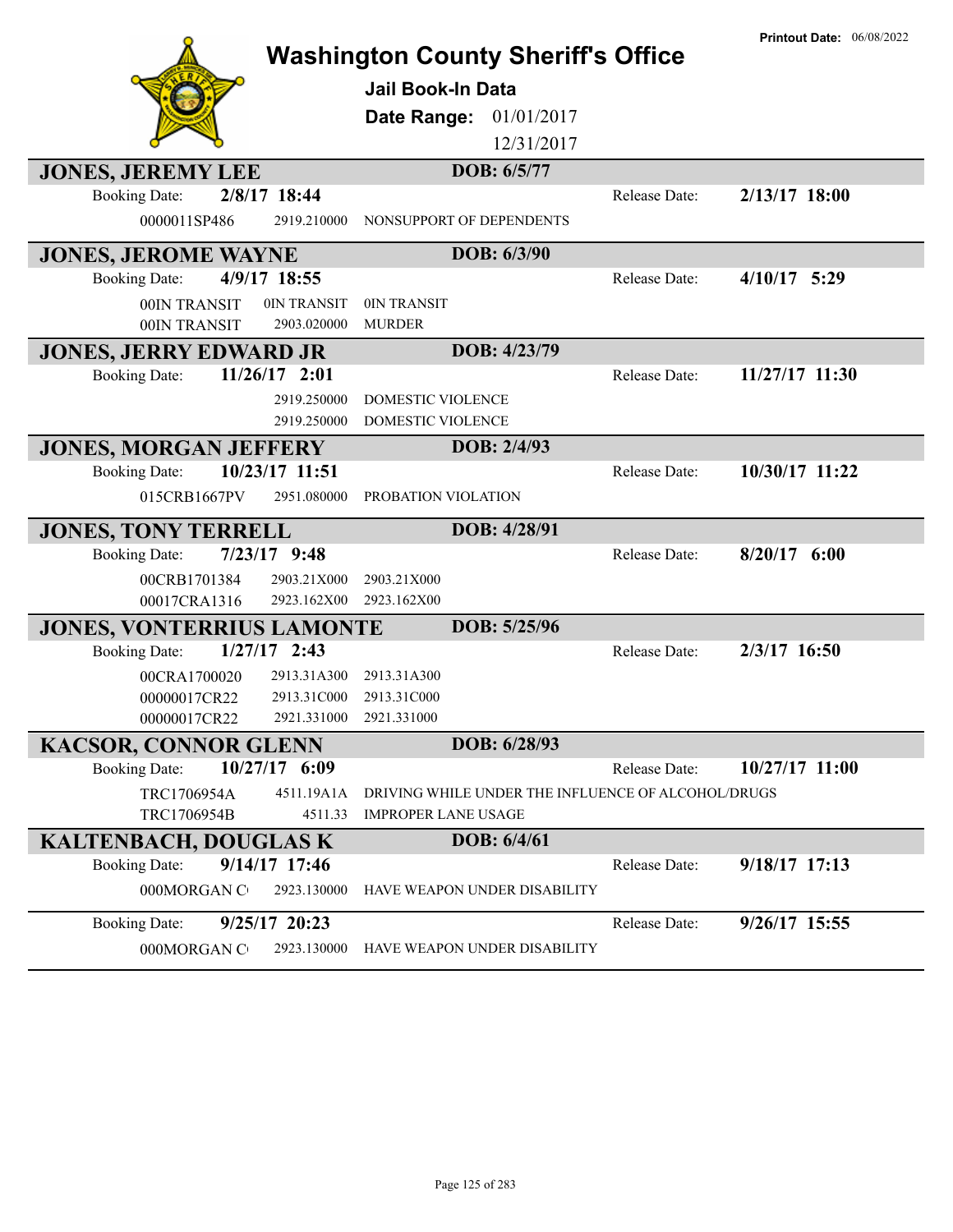|                                         |                                           |               | <b>Printout Date: 06/08/2022</b> |
|-----------------------------------------|-------------------------------------------|---------------|----------------------------------|
|                                         | <b>Washington County Sheriff's Office</b> |               |                                  |
|                                         | <b>Jail Book-In Data</b>                  |               |                                  |
|                                         | Date Range:<br>01/01/2017                 |               |                                  |
|                                         | 12/31/2017                                |               |                                  |
| <b>KAPTIS, THOMAS CHRISTAIN</b>         | DOB: 3/30/75                              |               |                                  |
| 9/22/17 17:56<br><b>Booking Date:</b>   |                                           | Release Date: | $2/22/18$ 5:40                   |
| 17CR82<br>2923.13                       | HAVING WEAPONS WHILE UNDER DISABILITY     |               |                                  |
| 2925.11<br>17CR82                       | Possesion of Drugs                        |               |                                  |
| 2937.29<br>17CR244                      | <b>BREACH OF RECOGNIZANCE</b>             |               |                                  |
| 5/28/17 13:14<br><b>Booking Date:</b>   |                                           | Release Date: | 5/30/17 15:29                    |
| 00000017CR82<br>2923.130000             | HAVE WEAPON UNDER DISABILITY              |               |                                  |
| 2925.110000<br>00000017CR82             | POSSESSION OF DRUGS                       |               |                                  |
| 4/13/17 14:50<br><b>Booking Date:</b>   |                                           | Release Date: | 4/14/17 20:50                    |
| CRA17000680A<br>2923.130000             | HAVE WEAPON UNDER DISABILITY              |               |                                  |
| CRA17000680B<br>2925.110000             | POSSESSION OF DRUGS                       |               |                                  |
| <b>KARCHER, BRITTANY MARIE</b>          | DOB: 5/1/87                               |               |                                  |
| 1/12/17 19:58<br><b>Booking Date:</b>   |                                           | Release Date: | $1/12/17$ 21:50                  |
| 2913.020000                             | <b>THEFT</b>                              |               |                                  |
|                                         |                                           |               |                                  |
| 3/1/17 10:24<br><b>Booking Date:</b>    |                                           | Release Date: | $3/1/17$ 11:20                   |
| 2913.02A000<br>17CRB093                 | 2913.02A000                               |               |                                  |
| $4/24/17$ 20:00<br><b>Booking Date:</b> |                                           | Release Date: | $4/27/17$ 6:00                   |
| 00CRB1700093<br>2913.020000             | <b>THEFT</b>                              |               |                                  |
| <b>KARCHER, CHRISTOPHER ROBER</b>       | DOB: 7/31/79                              |               |                                  |
| $2/5/17$ 21:13<br><b>Booking Date:</b>  |                                           | Release Date: | $2/6/17$ 5:00                    |
| 2925.110000                             | POSSESSION OF DRUGS                       |               |                                  |
|                                         |                                           |               |                                  |
| <b>KARCHER, CHRISTOPHER ROBER</b>       | DOB: 7/31/79                              |               |                                  |
| 7/26/17 17:20<br><b>Booking Date:</b>   |                                           | Release Date: | $3/16/18$ 7:21                   |
| <b>BELMONT COR</b><br>0IN TRANSIT       | 0IN TRANSIT                               |               |                                  |
| 2913.02X000<br>16CR253 1                | THEFT, COMPLCITY                          |               |                                  |
| 16CR2532<br>2913.02X000                 | THEFT, COMPLCITY                          |               |                                  |
| 16CRB1897<br>2925.12                    | POSSESSING DRUG ABUSE INSTRUMENTS         |               |                                  |
| 16CRB1888<br>2925.12                    | POSSESSING DRUG ABUSE INSTRUMENTS         |               |                                  |
| 2937.29<br>17CRB0276                    | <b>BREACH OF RECOGNIZANCE</b>             |               |                                  |
| 16CR329<br>2937.29                      | BREACH OF RECOGNIZANCE                    |               |                                  |
| 16TRC6021 B<br>4510.11A                 | <b>DUS</b>                                |               |                                  |
| 16TRC6021C<br>4510.21                   | FAILURE TO REINSTATE O/L                  |               |                                  |
| 16TRC6021A<br>4511.19A1A                | OVI ALCOHOL, DRUG OF ABUSE, OR BOTH       |               |                                  |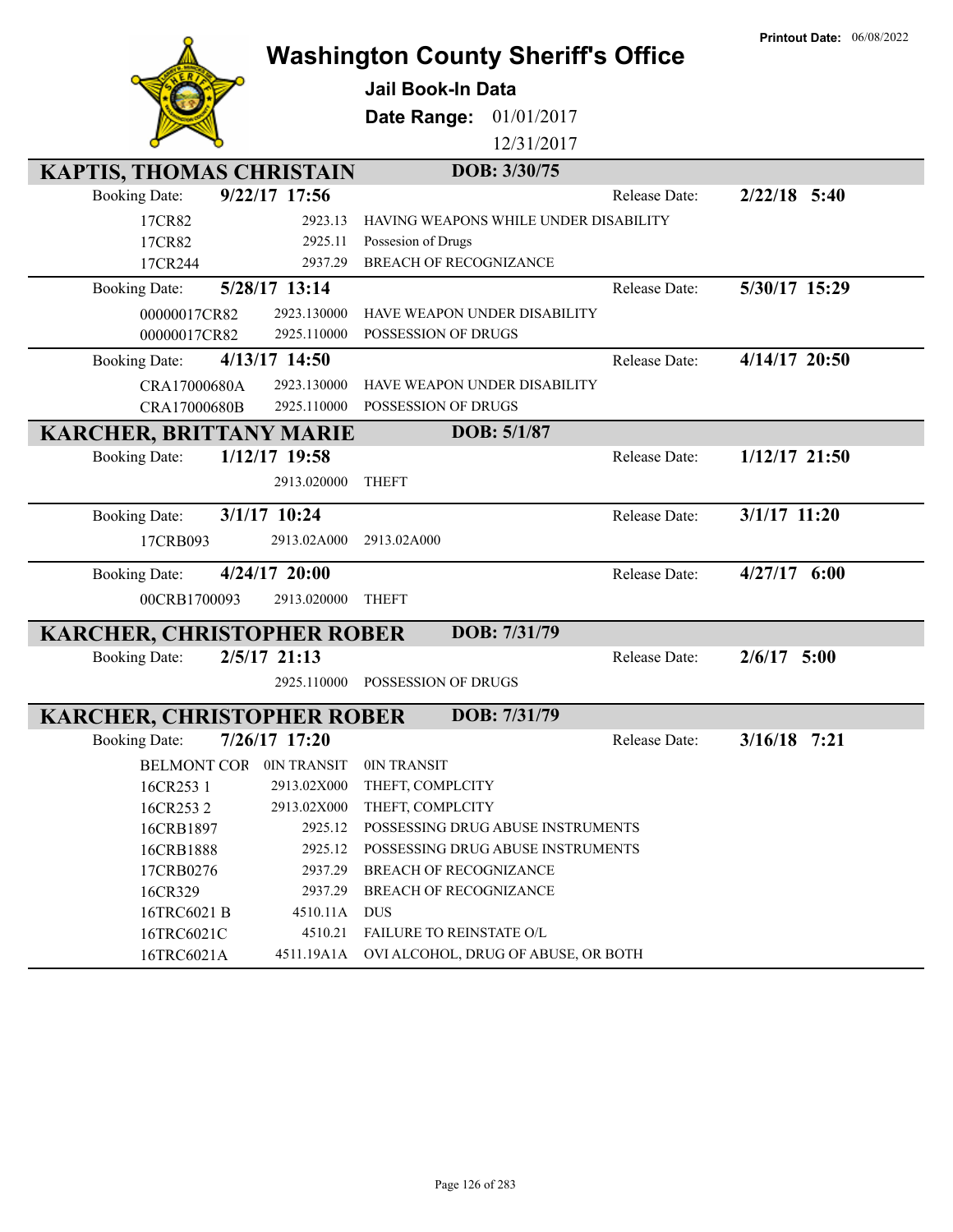|                               |                |                                           |               | <b>Printout Date: 06/08/2022</b> |
|-------------------------------|----------------|-------------------------------------------|---------------|----------------------------------|
|                               |                | <b>Washington County Sheriff's Office</b> |               |                                  |
|                               |                | <b>Jail Book-In Data</b>                  |               |                                  |
|                               |                | Date Range:<br>01/01/2017                 |               |                                  |
|                               |                |                                           |               |                                  |
|                               |                | 12/31/2017                                |               |                                  |
| <b>KARCHER, GINA MARIE</b>    |                | DOB: 10/7/87                              |               |                                  |
| <b>Booking Date:</b>          | 4/11/17 23:19  |                                           | Release Date: | 5/15/17 11:00                    |
| 000017CRB667                  | 2705.020000    | <b>CONTEMPT OF COURT</b>                  |               |                                  |
| 00016CRB1810                  | 2913.020000    | <b>THEFT</b>                              |               |                                  |
| 0FRANKLIN CC                  | 2925.110000    | <b>POSSESSION OF DRUGS</b>                |               |                                  |
| 17CRB459                      | 2925.120000    | POSSESSION OF DRUG ABUSE INSTRUMENTS      |               |                                  |
| 16CRB1904                     | 2925.120000    | POSSESSION OF DRUG ABUSE INSTRUMENTS      |               |                                  |
| 00CRB1601877                  | 2937.290000    | <b>FAIL TO APPEAR/ RECOG. BOND</b>        |               |                                  |
| 17CRB331                      | 2937.290000    | FAIL TO APPEAR/ RECOG. BOND               |               |                                  |
| 00016TRD6248                  | 4510.140000    | 4510.140000                               |               |                                  |
| <b>KARNOSH, REBECCA ANN</b>   |                | DOB: 10/11/70                             |               |                                  |
| <b>Booking Date:</b>          | 6/13/17 10:18  |                                           | Release Date: | $7/3/17$ 9:30                    |
| 0000STARK CO                  | 2925.110000    | POSSESSION OF DRUGS                       |               |                                  |
| 00016CRB2253                  | 2925.14C100    | 2925.14C100                               |               |                                  |
| 000TIFFEN PD                  | 4510.210000    | 4510.210000                               |               |                                  |
| 0016TRD7112A                  | 4549.030000    | STOP AFTER ACCIDENT/DAMAGE TO REALITY     |               |                                  |
| <b>Booking Date:</b>          | 5/15/17 18:10  |                                           | Release Date: | $5/16/17$ 0:02                   |
| 16CRB2253                     | 2925.140000    | <b>DRUG PARAPHERNALIA</b>                 |               |                                  |
| 16TRD7112                     | 4549.030000    | STOP AFTER ACCIDENT/DAMAGE TO REALITY     |               |                                  |
| <b>KAUSKY, DAVID MICHAEL</b>  |                | DOB: 6/19/82                              |               |                                  |
| <b>Booking Date:</b>          | 2/25/17 11:37  |                                           | Release Date: | 2/25/17 15:53                    |
| <b>JEFFERSON CO</b>           | 2907.020000    | <b>RAPE</b>                               |               |                                  |
|                               |                |                                           |               |                                  |
| <b>KAYSER, KYLEE MICHELLE</b> |                | DOB: 8/30/92                              |               |                                  |
| <b>Booking Date:</b>          | $1/1/17$ 13:19 |                                           | Release Date: | $1/3/17$ 13:30                   |
| 00000017CRB1                  | 2919.250000    | DOMESTIC VIOLENCE                         |               |                                  |
|                               |                | DOB: 10/24/92                             |               |                                  |
| <b>KEARNS, BRADLEY ALAN</b>   |                |                                           |               |                                  |
| <b>Booking Date:</b>          | $1/27/17$ 3:09 |                                           | Release Date: | $1/28/17$ 10:20                  |
| 00017TRC439A                  | 4511.19A1A0    | 4511.19A1A0                               |               |                                  |
| 00017TRC439B                  | 4511.19A1H0    | 4511.19A1H0                               |               |                                  |
| 17TRC439C                     | 4511.330000    | RULES FOR DRIVING IN MARKED LANES         |               |                                  |
| <b>KEENE, CODY JOHN</b>       |                | DOB: 2/8/96                               |               |                                  |
| <b>Booking Date:</b>          | 10/18/17 15:10 |                                           | Release Date: | $11/7/17$ 7:30                   |
| <b>ROSS CORR</b>              | 0IN TRANSIT    | 0IN TRANSIT                               |               |                                  |
| 0000015CR190                  | 2907.020000    | <b>RAPE</b>                               |               |                                  |
| 0000015CR282                  | 2925.020000    | <b>CORRUPTION OF ANOTHER WITH DRUGS</b>   |               |                                  |
| <b>KEENE, MELODY ANN</b>      |                | DOB: 3/26/54                              |               |                                  |
| <b>Booking Date:</b>          | 11/4/17 14:56  |                                           | Release Date: | 11/14/17 11:40                   |
| 0000000000PV                  | 2951.08A000    | 2951.08A000                               |               |                                  |
| 00000BELMONT                  | 2951.08C000    | 2951.08C000                               |               |                                  |
|                               |                |                                           |               |                                  |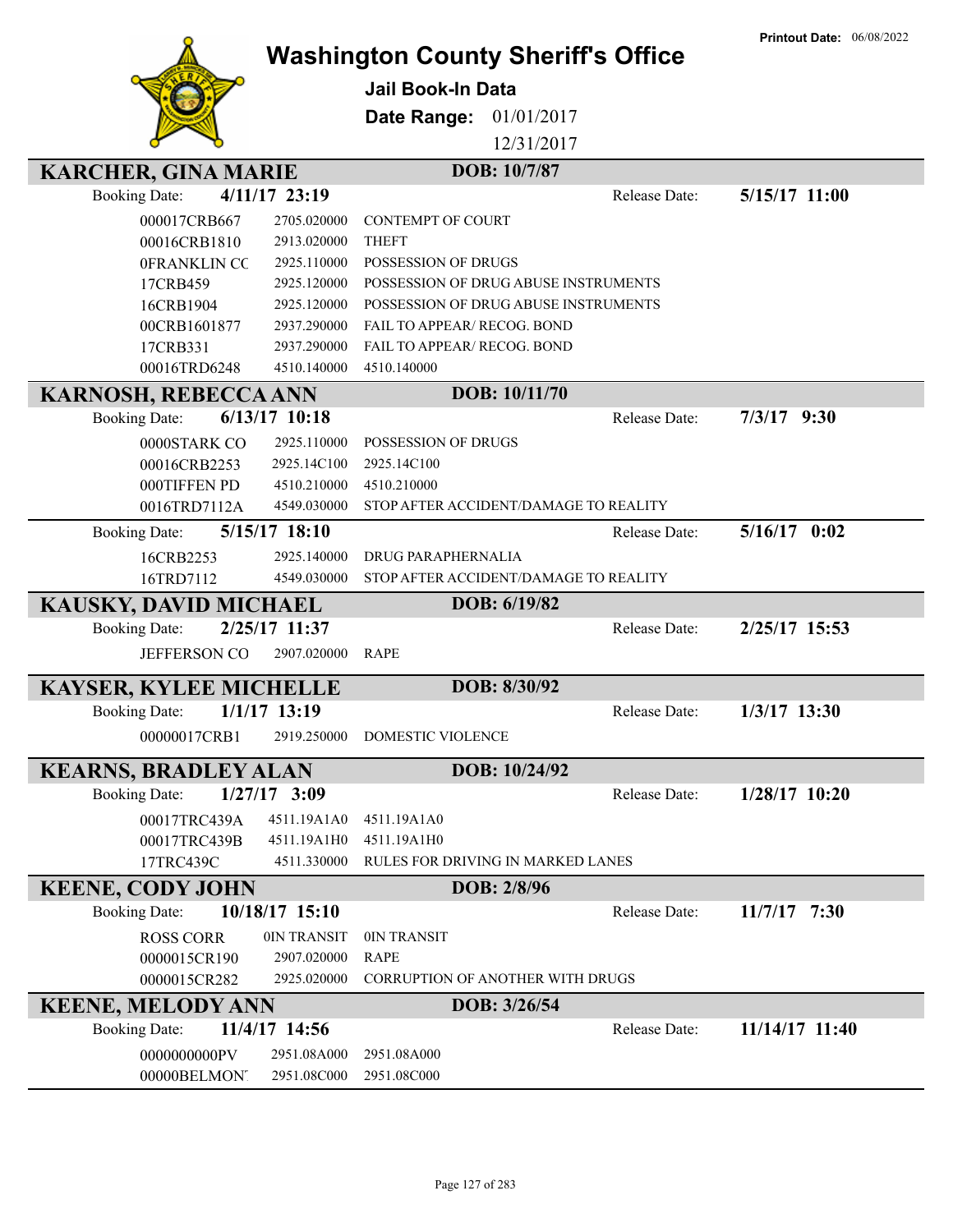|                                                       | <b>Washington County Sheriff's Office</b> |               | <b>Printout Date: 06/08/2022</b> |
|-------------------------------------------------------|-------------------------------------------|---------------|----------------------------------|
|                                                       | <b>Jail Book-In Data</b>                  |               |                                  |
|                                                       | 01/01/2017<br>Date Range:                 |               |                                  |
|                                                       | 12/31/2017                                |               |                                  |
| <b>KEHL, LAURIE JO</b>                                | DOB: 4/24/55                              |               |                                  |
| 11/7/17 19:42<br><b>Booking Date:</b>                 |                                           | Release Date: | $11/10/17$ 6:00                  |
| TRC17003539A<br>4511.19A1A0                           | 4511.19A1A0                               |               |                                  |
| <b>KEITH, BRANDON ISAAC</b>                           | DOB: 8/12/91                              |               |                                  |
| $9/26/17$ 16:10<br><b>Booking Date:</b>               |                                           | Release Date: | $10/17/17$ 8:42                  |
| 000ATHENS CO<br>2903.120000                           | <b>AGGRAVATED ASSAULT</b>                 |               |                                  |
| 10/17/17 13:13<br><b>Booking Date:</b>                |                                           | Release Date: | 10/26/17 9:39                    |
| 000ATHENS CO<br>2903.120000                           | <b>AGGRAVATED ASSAULT</b>                 |               |                                  |
| <b>KELLEY, BRIAN SCOTT</b>                            | DOB: 5/10/71                              |               |                                  |
| $5/27/17$ 4:43<br><b>Booking Date:</b>                |                                           | Release Date: | 5/27/17 19:18                    |
| 2917.110000                                           | DISORDERLY CONDUCT                        |               |                                  |
| <b>KELLEY, JACOB ANDREW</b>                           | DOB: 12/6/93                              |               |                                  |
| $6/23/17$ 9:49<br><b>Booking Date:</b>                |                                           | Release Date: | $6/27/17$ 14:26                  |
| 17CRA1107B<br>2913.020000                             | <b>THEFT</b>                              |               |                                  |
| 17CRA1107C<br>2913.020000                             | <b>THEFT</b>                              |               |                                  |
| 17CRB1108A<br>2913.020000                             | <b>THEFT</b>                              |               |                                  |
| 17CRB1108B<br>2913.020000                             | <b>THEFT</b>                              |               |                                  |
| 17CRA1107A<br>2913.020000                             | <b>THEFT</b>                              |               |                                  |
| <b>KEMP, TELEASHA NICOLE</b>                          | DOB: 2/26/94                              |               |                                  |
| 12/11/17 13:22<br><b>Booking Date:</b>                |                                           | Release Date: | 12/12/17 10:15                   |
| 00017CRB2228<br>2903.130000                           | <b>ASSAULT</b>                            |               |                                  |
| 17CRA2229<br>2911.110000                              | AGGRAVATED BURGLARY                       |               |                                  |
| <b>KENDALL, DUSTIN ALAN</b>                           | DOB: 4/5/82                               |               | 11/3/17 10:04                    |
| 10/28/17 18:30<br><b>Booking Date:</b><br>2963.110000 | <b>FUGITIVE FROM JUSTICE</b>              | Release Date: |                                  |
| 000MONROE CO                                          |                                           |               |                                  |
| <b>KENDALL, ERIC TODD</b>                             | DOB: 9/29/75                              |               |                                  |
| 2/18/17 10:55<br><b>Booking Date:</b>                 |                                           | Release Date: | $2/21/17$ 9:36                   |
| 000017CRB311<br>2919.250000                           | DOMESTIC VIOLENCE                         |               |                                  |
| 12/28/17 9:52<br><b>Booking Date:</b>                 |                                           | Release Date: | 12/28/17 10:10                   |
| 0000017CR308<br>2919.250000                           | <b>DOMESTIC VIOLENCE</b>                  |               |                                  |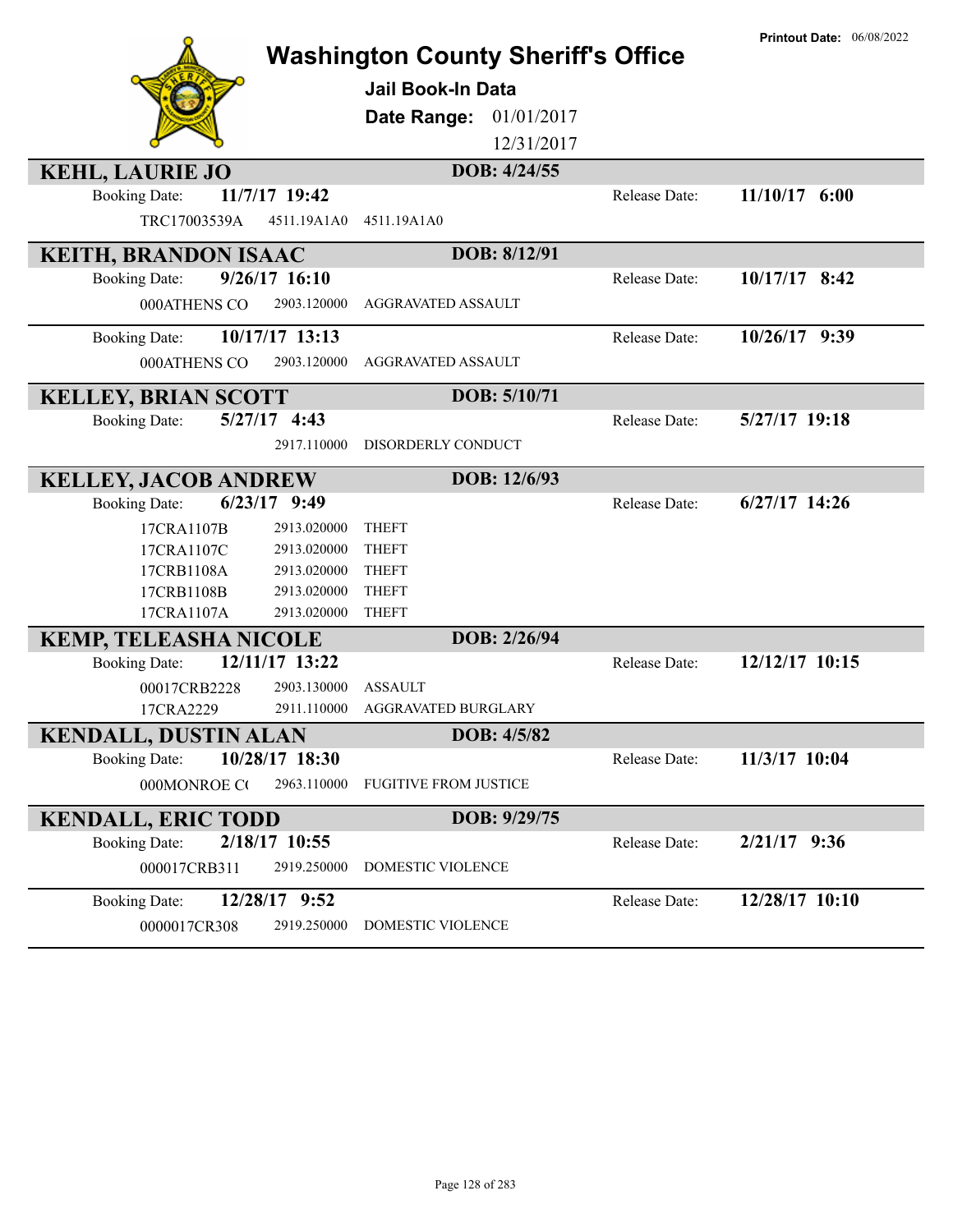|                                                     |                 | <b>Washington County Sheriff's Office</b>                                           |               | <b>Printout Date: 06/08/2022</b> |
|-----------------------------------------------------|-----------------|-------------------------------------------------------------------------------------|---------------|----------------------------------|
|                                                     |                 | <b>Jail Book-In Data</b>                                                            |               |                                  |
|                                                     |                 | Date Range:<br>01/01/2017                                                           |               |                                  |
|                                                     |                 | 12/31/2017                                                                          |               |                                  |
| <b>KENNEDY, BRANDON LEE</b>                         |                 | DOB: 3/26/88                                                                        |               |                                  |
| <b>Booking Date:</b>                                | $9/14/17$ 7:58  |                                                                                     | Release Date: | 7/26/19 17:12                    |
| 17CRA1676                                           | 2923.13         | HAVING WEAPONS WHILE UNDER DISABILITY                                               |               |                                  |
| MORGAN CO                                           | 2923.32         | ENGAGING IN PATTERN OF CORRUPT ACTIVITY                                             |               |                                  |
| MORGAN CO                                           | 2925.03         | <b>TRAFFICKING IN DRUGS</b>                                                         |               |                                  |
| MORGAN CO                                           | 2925.03A2       | TRAFFICKING IN DRUGS PREPARE                                                        |               |                                  |
| 18CRA1290                                           | 2921.05A        | RETALIATION_AGAINST A PUBLIC SERVANT, PARTY OFFICIAL, ATTORNEY OR<br><b>WITNESS</b> |               |                                  |
| 18CRB1291                                           | 2903.13         | Assault                                                                             |               |                                  |
| 19CR123 1                                           | 2903.13A        | Assault _ knowingly harm victim                                                     |               |                                  |
| 19CR1232                                            | 2921.05         | <b>RETALIATION</b>                                                                  |               |                                  |
| <b>KENNEY, DANI NICOLE</b>                          |                 | DOB: 1/2/89                                                                         |               |                                  |
| <b>Booking Date:</b>                                | $9/14/17$ 10:03 |                                                                                     | Release Date: | $9/15/17$ 11:20                  |
| 00017CRA1672                                        | 2925.110000     | POSSESSION OF DRUGS                                                                 |               |                                  |
| <b>KETTERMAN, BARBARA ANN</b>                       |                 | DOB: 12/20/79                                                                       |               |                                  |
| <b>Booking Date:</b>                                | 7/3/17 18:18    |                                                                                     | Release Date: | 7/11/17 16:12                    |
| 17CRB1023                                           | 2951.080000     | PROBATION VIOLATION                                                                 |               |                                  |
| <b>Booking Date:</b>                                | 6/10/17 14:34   |                                                                                     | Release Date: | 6/20/17 11:35                    |
| 17CRB1023D                                          | 2911.210000     | CRIMINAL/AGGRAVATED TRESPASSING                                                     |               |                                  |
| 17CRB1023A                                          | 2913.020000     | <b>THEFT</b>                                                                        |               |                                  |
| 17CRB1023B                                          | 2925.120000     |                                                                                     |               |                                  |
|                                                     |                 | POSSESSION OF DRUG ABUSE INSTRUMENTS                                                |               |                                  |
| 17CRB1023C                                          | 2925.120000     | POSSESSION OF DRUG ABUSE INSTRUMENTS                                                |               |                                  |
| 17CRB1023E                                          | 2925.140000     | DRUG PARAPHERNALIA                                                                  |               |                                  |
|                                                     |                 | DOB: 1/2/84                                                                         |               |                                  |
| KIDD, ELIZABETH GRACE<br><b>Booking Date:</b>       | 7/22/17 10:36   |                                                                                     | Release Date: | 7/22/17 13:25                    |
| 00CRB1701261                                        | 1533.320000     | 1533.320000                                                                         |               |                                  |
|                                                     |                 | DOB: 1/4/86                                                                         |               |                                  |
| <b>KIDD, SHEENA DEE</b><br><b>Booking Date:</b>     | 11/12/17 18:08  |                                                                                     | Release Date: | $11/13/17$ 9:28                  |
| 00017CRB1784                                        | 2913.020000     | <b>THEFT</b>                                                                        |               |                                  |
|                                                     |                 | DOB: 3/11/88                                                                        |               |                                  |
| <b>KIDD, STEPHANIE LYNN</b><br><b>Booking Date:</b> | 5/22/17 11:35   |                                                                                     | Release Date: | $6/7/17$ 11:59                   |

**Printout Date:** 06/08/2022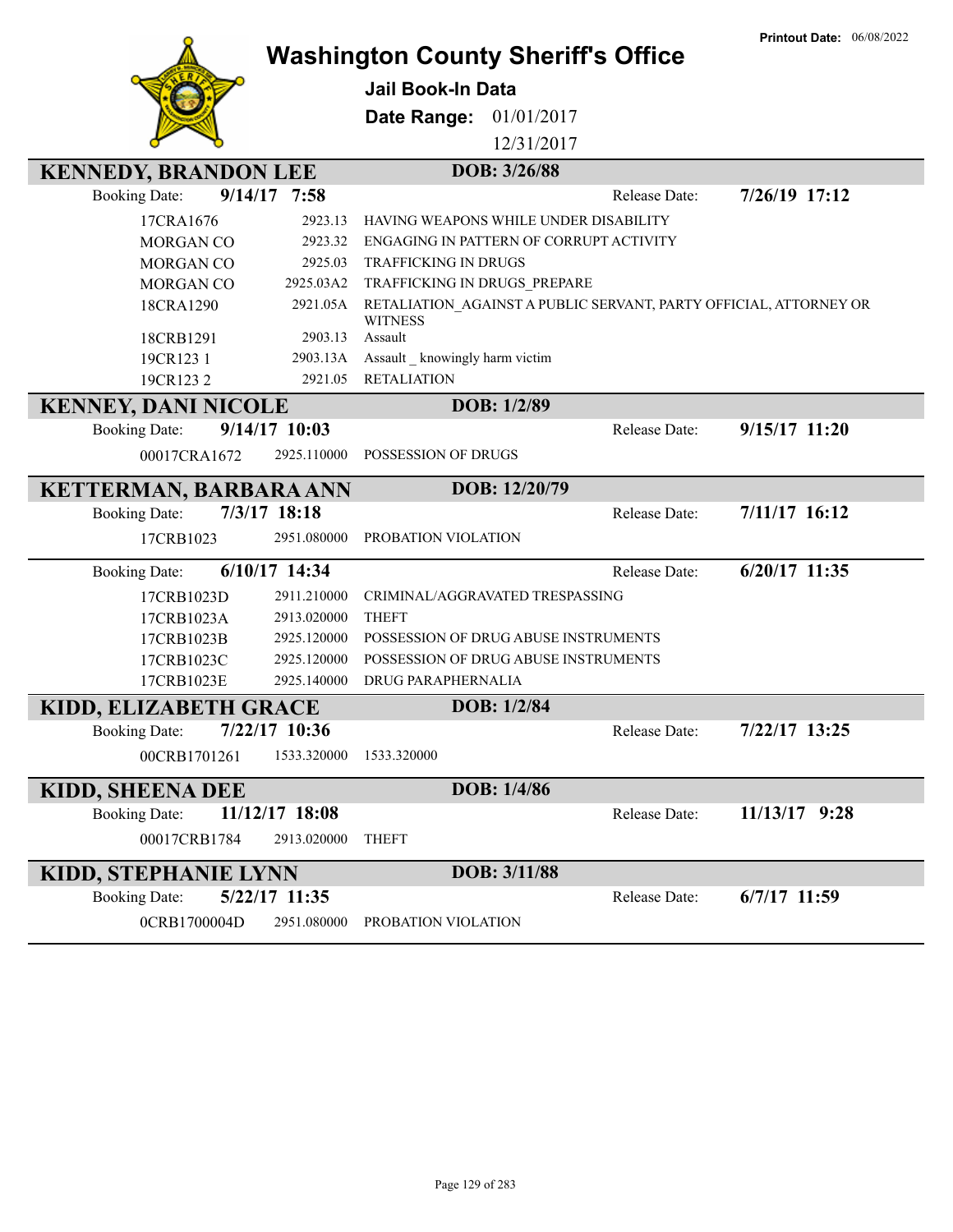|                                         | <b>Washington County Sheriff's Office</b> | <b>Printout Date: 06/08/2022</b> |
|-----------------------------------------|-------------------------------------------|----------------------------------|
|                                         | <b>Jail Book-In Data</b>                  |                                  |
|                                         | Date Range:<br>01/01/2017                 |                                  |
|                                         |                                           |                                  |
|                                         | 12/31/2017                                |                                  |
| KIDDER, CHAVAZZE LEVI                   | DOB: 1/6/94                               |                                  |
| 9/22/17 23:41<br><b>Booking Date:</b>   | Release Date:                             | 11/12/17 5:37                    |
| 00017CRB702A<br>2903.210000             | AGGRAVATED MENACING OR STALKING           |                                  |
| CRB1701735A<br>2921.310000              | OBSTRUCTING OFFICIAL BUSINESS             |                                  |
| 0CRB1701735B<br>2925.110000             | POSSESSION OF DRUGS                       |                                  |
| 2925.140000<br>0CRB1701735C             | DRUG PARAPHERNALIA                        |                                  |
| 6/15/17 22:09<br><b>Booking Date:</b>   | Release Date:                             | 7/19/17 12:51                    |
| 2903.210000<br>00CRB170702A             | AGGRAVATED MENACING OR STALKING           |                                  |
| 2913.020000<br>0CRB17000496             | <b>THEFT</b>                              |                                  |
| 2917.11A100<br>00CRB1700608             | 2917.11A100                               |                                  |
| 2919.25C000<br>0CRB1700702B             | 2919.25C000                               |                                  |
| 2925.120000<br>17CRB1056A               | POSSESSION OF DRUG ABUSE INSTRUMENTS      |                                  |
| 2925.140000<br>17CRB1056B               | DRUG PARAPHERNALIA                        |                                  |
| <b>KIDDER, ERIC THEODORE</b>            | DOB: 8/24/71                              |                                  |
| $7/25/17$ 2:15<br><b>Booking Date:</b>  | Release Date:                             | 7/28/17 11:24                    |
| 0017CRB1063B<br>2919.250000             | DOMESTIC VIOLENCE                         |                                  |
| 0017CRB1063A<br>2919.250000             | DOMESTIC VIOLENCE                         |                                  |
| 00017CRB1309<br>2937.290000             | FAIL TO APPEAR/ RECOG. BOND               |                                  |
| 6/18/17 17:23<br><b>Booking Date:</b>   | Release Date:                             | 6/19/17 12:26                    |
| 2903.130000                             | <b>ASSAULT</b>                            |                                  |
| 2919.250000                             | <b>DOMESTIC VIOLENCE</b>                  |                                  |
| KIDDER, ERICA THEANDRA                  | DOB: 12/11/92                             |                                  |
| 9/30/17 19:41<br><b>Booking Date:</b>   | Release Date:                             | 10/7/17 20:38                    |
| 2951.080000<br>00017CRB802B             | PROBATION VIOLATION                       |                                  |
| $6/23/17$ 23:07<br><b>Booking Date:</b> | Release Date:                             | $6/24/17$ 2:35                   |
| 00CRB1602222<br>2705.020000             | <b>CONTEMPT OF COURT</b>                  |                                  |
| 00CRB1700802<br>959.1300000             | 959.1300000                               |                                  |
| 8/31/17 12:04<br><b>Booking Date:</b>   | Release Date:                             | 9/8/17 18:30                     |
| 00017CRB1122<br>2705.02A000             | 2705.02A000                               |                                  |
| 00CRB1602222<br>545.1800000             | 545.1800000                               |                                  |
| 000017CRB802<br>959.1300000             | 959.1300000                               |                                  |
| KIGGANS, MARISSA BRIANNE                | DOB: 12/27/85                             |                                  |
| 6/19/17 13:35<br><b>Booking Date:</b>   | Release Date:                             | $6/19/17$ 17:50                  |
| 000MORGAN C<br>2705.020000              | CONTEMPT OF COURT                         |                                  |
| 00CRB1700930<br>2919.250000             | DOMESTIC VIOLENCE                         |                                  |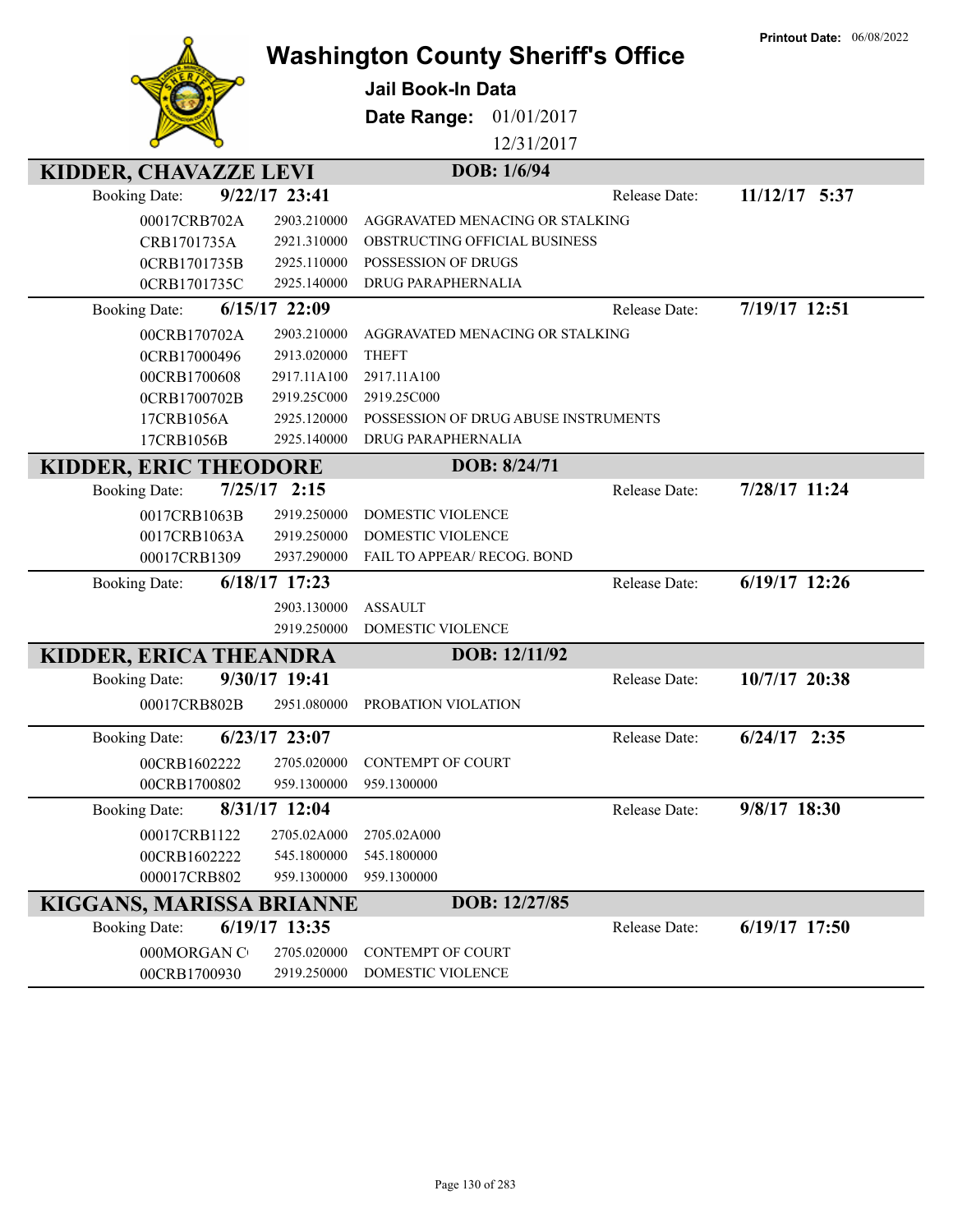|                                         | <b>Washington County Sheriff's Office</b> |               | <b>Printout Date: 06/08/2022</b> |
|-----------------------------------------|-------------------------------------------|---------------|----------------------------------|
|                                         | Jail Book-In Data                         |               |                                  |
|                                         | Date Range:<br>01/01/2017                 |               |                                  |
|                                         | 12/31/2017                                |               |                                  |
| <b>KIMBLE, LAKIN JANAE</b>              | DOB: 10/30/94                             |               |                                  |
| 10/23/17 1:54<br><b>Booking Date:</b>   |                                           | Release Date: | $10/30/17$ 6:00                  |
| 017CRB0857PV<br>2951.080000             | PROBATION VIOLATION                       |               |                                  |
| 0017TRC6862B<br>4510.110000             | 4510.110000                               |               |                                  |
| 0017TRC6862A<br>4511.19A100             | 4511.19A100                               |               |                                  |
| $6/23/17$ 20:53<br><b>Booking Date:</b> |                                           | Release Date: | $7/11/17$ 6:00                   |
| 00CRB1700857<br>2913.020000             | <b>THEFT</b>                              |               |                                  |
| <b>KIMBROUGH, MARCUS MAURICE</b>        | DOB: 10/7/88                              |               |                                  |
| 11/7/17 18:41<br><b>Booking Date:</b>   |                                           | Release Date: | 11/8/17 14:15                    |
| 00TRD1706419<br>4510.210000             | 4510.210000                               |               |                                  |
|                                         |                                           |               |                                  |
| KING, MICHAEL STEPHEN                   | DOB: 7/17/95                              |               |                                  |
| $6/24/17$ 4:22<br><b>Booking Date:</b>  |                                           | Release Date: | $6/24/17$ $6:30$                 |
| 4511.19A1A0                             | 4511.19A1A0                               |               |                                  |
| 4511.19A1D0                             | 4511.19A1D0                               |               |                                  |
| KIRKPATRICK, CHARITY ANN                | DOB: 9/17/86                              |               |                                  |
| 6/16/17 17:42<br><b>Booking Date:</b>   |                                           | Release Date: | $6/21/17$ 15:05                  |
| 0000PERRY CO<br>2705.020000             | <b>CONTEMPT OF COURT</b>                  |               |                                  |
| KIRL, CHEYANNE NATASHA N                | DOB: 4/4/93                               |               |                                  |
| 8/1/17 11:33<br><b>Booking Date:</b>    |                                           | Release Date: | $8/1/17$ 16:10                   |
| 0000016CR315<br>2925.110000             | POSSESSION OF DRUGS                       |               |                                  |
| 2925.110000<br>00LICKING CO             | POSSESSION OF DRUGS                       |               |                                  |
| 2925.110000<br>0000016CR315             | POSSESSION OF DRUGS                       |               |                                  |
| 000000BELPRE<br>335.0700000             | 335.0700000                               |               |                                  |
| 4511.19A1A0<br>0000016CR315             | 4511.19A1A0                               |               |                                  |
| 000000BELPRE<br>545.0600000             | 545.0600000                               |               |                                  |
| 9/30/17 0:18<br><b>Booking Date:</b>    |                                           | Release Date: | $11/12/17$ 5:40                  |
| 2925.110000<br>0000016CR315             | POSSESSION OF DRUGS                       |               |                                  |
| 4511.19A100<br>0000016CR315             | 4511.19A100                               |               |                                  |
| 545.0600000<br>00017CRB1817             | 545.0600000                               |               |                                  |
| 8/30/17 12:03<br><b>Booking Date:</b>   |                                           | Release Date: | 8/30/17 12:33                    |
| 2925.110000<br>0000016CR315             | POSSESSION OF DRUGS                       |               |                                  |
| 0000016CR315<br>4511.19A1A0             | 4511.19A1A0                               |               |                                  |
| <b>KITTS, ALECIA DAWN</b>               | DOB: 8/11/86                              |               |                                  |
| $9/21/17$ 16:04<br><b>Booking Date:</b> |                                           | Release Date: | $9/22/17$ 12:58                  |
| 00017TRC6334<br>4511.19A100             | 4511.19A100                               |               |                                  |
| 00017CRB1728<br>4511.202000             | 4511.202000                               |               |                                  |
| <b>KITTS, DONALD LAWRENCE JR</b>        | DOB: 2/4/74                               |               |                                  |
| $1/27/17$ 0:31<br><b>Booking Date:</b>  |                                           | Release Date: | 2/15/17 13:45                    |
| 0TRC1501196A<br>2951.080000             | PROBATION VIOLATION                       |               |                                  |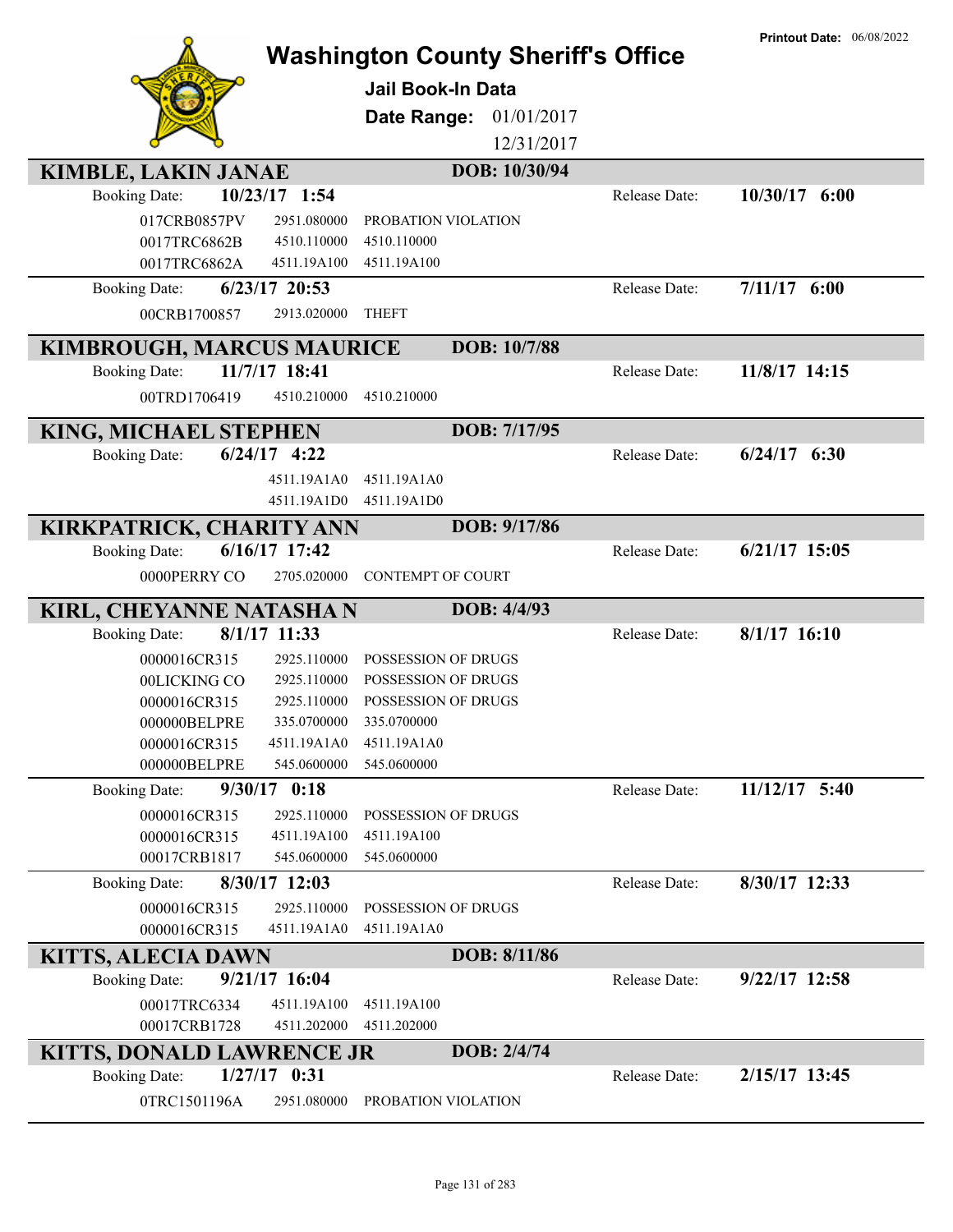|                                                 |                            | <b>Washington County Sheriff's Office</b><br>Jail Book-In Data<br>01/01/2017<br>Date Range:<br>DOB: 7/14/92 | 12/31/2017                                             | <b>Printout Date: 06/08/2022</b> |
|-------------------------------------------------|----------------------------|-------------------------------------------------------------------------------------------------------------|--------------------------------------------------------|----------------------------------|
| KLINTWORTH, ALEX THOMAS<br><b>Booking Date:</b> | 7/28/17 19:02              |                                                                                                             | Release Date:                                          | $8/1/17$ 6:00                    |
| 00CRB1401713                                    | 2951.080000                | PROBATION VIOLATION                                                                                         |                                                        |                                  |
| KLUTTS, WILLIAM GLENN                           |                            | DOB: 12/31/75                                                                                               |                                                        |                                  |
| <b>Booking Date:</b>                            | 9/29/17 16:32              |                                                                                                             | Release Date:                                          | 11/20/17 7:38                    |
| 000MONROE CO                                    | 2913.020000                | <b>THEFT</b>                                                                                                |                                                        |                                  |
| <b>Booking Date:</b>                            | 11/20/17 14:30             |                                                                                                             | Release Date:                                          | 12/15/17 8:09                    |
| 000MONROE CO                                    | 2913.020000                | <b>THEFT</b>                                                                                                |                                                        |                                  |
| <b>Booking Date:</b>                            | $9/24/17$ 3:21             |                                                                                                             | Release Date:                                          | 9/27/17 6:35                     |
| 000MONROE CO                                    | 2913.020000                | <b>THEFT</b>                                                                                                |                                                        |                                  |
| <b>Booking Date:</b>                            | 9/27/17 17:40              |                                                                                                             | Release Date:                                          | 9/29/17 11:38                    |
| ***MONROE CO                                    | 2913.020000                | <b>THEFT</b>                                                                                                |                                                        |                                  |
| KNIGHTEN, THOMAS ANTHONY                        |                            | DOB: 7/23/68                                                                                                |                                                        |                                  |
| <b>Booking Date:</b>                            | 2/13/17 10:22              |                                                                                                             | Release Date:                                          | $2/28/17$ 6:00                   |
| 00000016CR74                                    | 2919.250000                | DOMESTIC VIOLENCE                                                                                           |                                                        |                                  |
| 00000016CR74                                    | 2919.270000                |                                                                                                             | VIOLATION OF PROTECTION ORDER/CONSENT AGREEMENT        |                                  |
| <b>KNOTTS, EMILY BROOKE</b>                     |                            | DOB: 6/20/77                                                                                                |                                                        |                                  |
| <b>Booking Date:</b>                            | 11/7/17 16:45              |                                                                                                             | Release Date:                                          | 11/15/17 11:48                   |
| 000PV HOLDER                                    | 2951.08A000                | 2951.08A000                                                                                                 |                                                        |                                  |
| 00MADISON CC                                    | 2951.08C000                | 2951.08C000                                                                                                 |                                                        |                                  |
| <b>KNOTTS, STEVEN ERIC</b>                      |                            | DOB: 3/31/88                                                                                                |                                                        |                                  |
| <b>Booking Date:</b>                            | 9/5/17 16:34               |                                                                                                             | Release Date:                                          | $9/6/17$ 9:25                    |
| 00IN TRANSIT                                    | 0IN TRANSIT                | 0IN TRANSIT                                                                                                 |                                                        |                                  |
| 0000012CR268                                    | 2903.220000                | <b>MENACING</b>                                                                                             |                                                        |                                  |
| 0000012CR268<br>0000012CR268                    | 2911.120000<br>2911.120000 | <b>BURGLARY</b><br><b>BURGLARY</b>                                                                          |                                                        |                                  |
| 0000012CR268                                    | 2913.020000                | <b>THEFT</b>                                                                                                |                                                        |                                  |
| 0000012CR268                                    | 2913.020000                | <b>THEFT</b>                                                                                                |                                                        |                                  |
| 0000012CR268                                    | 2913.020000                | <b>THEFT</b>                                                                                                |                                                        |                                  |
| 0000012CR268                                    | 2913.020000                | <b>THEFT</b>                                                                                                |                                                        |                                  |
| <b>KNOWLTON, JASON DANIEL</b>                   |                            | DOB: 4/27/98                                                                                                |                                                        |                                  |
| <b>Booking Date:</b>                            | $9/22/17$ 7:09             |                                                                                                             | Release Date:                                          | $9/22/17$ 20:50                  |
| 00CRB1701725                                    | 2923.120000                |                                                                                                             | CARRYING CONCEALED WEAPON OR ILLEGAL POSSESSION OF WEA |                                  |
| 00CRA1701727                                    | 2925.030000                | TRAFFICKING IN DRUGS                                                                                        |                                                        |                                  |
| 0017TRC6333A                                    | 4511.19A1A                 | OVI ALCOHOL, DRUG OF ABUSE, OR BOTH                                                                         |                                                        |                                  |
| 0TRC1706333B                                    | 4511.390000                | TURN AND STOP SIGNALS                                                                                       |                                                        |                                  |
| <b>KOHAN, SAMUEL JASON</b>                      |                            | DOB: 6/9/72                                                                                                 |                                                        |                                  |
| <b>Booking Date:</b>                            | $6/13/17$ 17:51            |                                                                                                             | Release Date:                                          | $7/30/17$ 6:00                   |
| 0000016CR105                                    | 2951.08A000                | 2951.08A000                                                                                                 |                                                        |                                  |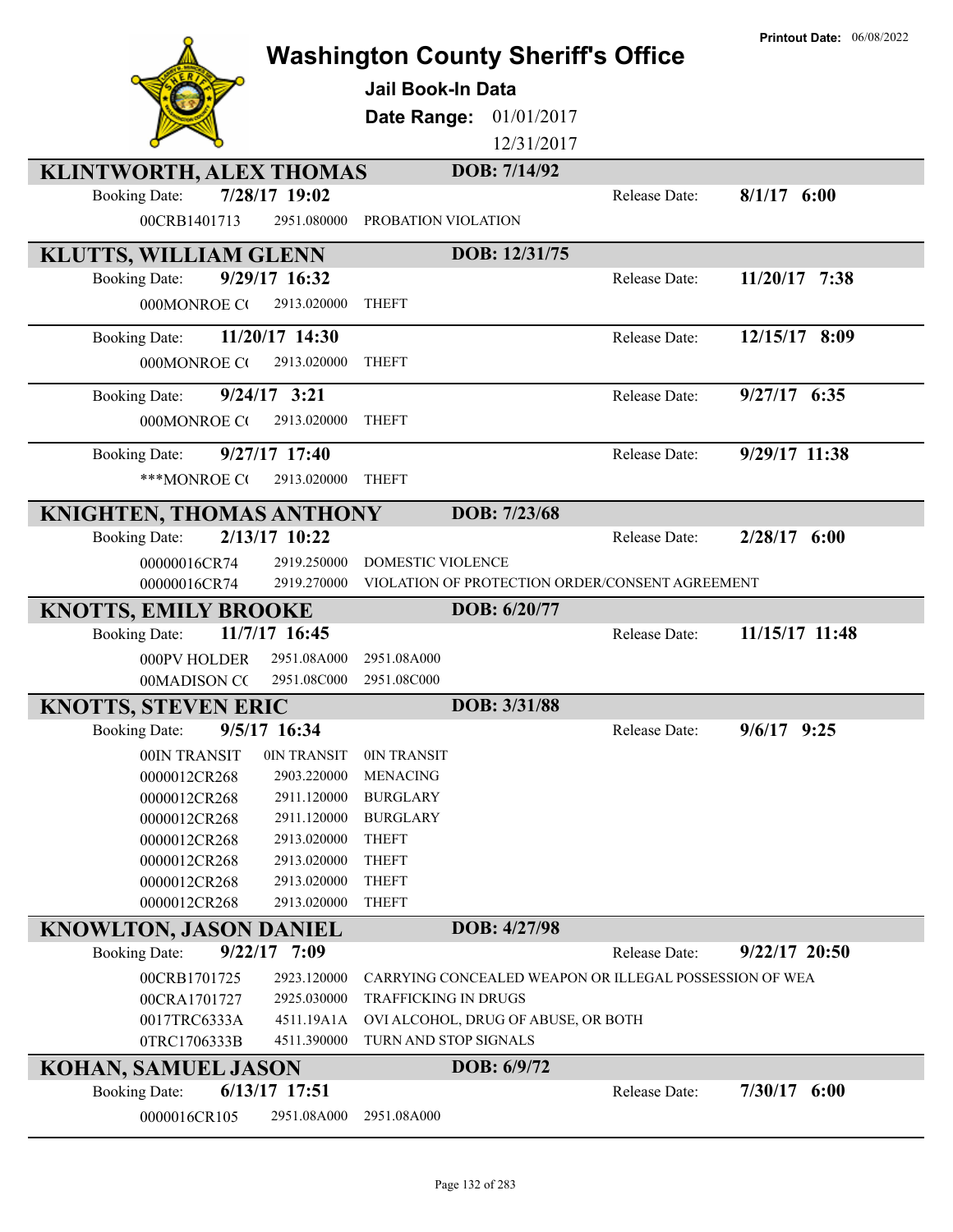| <b>Washington County Sheriff's Office</b> |                            |                                      |               | <b>Printout Date: 06/08/2022</b> |
|-------------------------------------------|----------------------------|--------------------------------------|---------------|----------------------------------|
|                                           |                            |                                      |               |                                  |
|                                           |                            | <b>Jail Book-In Data</b>             |               |                                  |
|                                           |                            | Date Range:<br>01/01/2017            |               |                                  |
|                                           |                            | 12/31/2017                           |               |                                  |
| <b>KOHL, DARIN SCOTT</b>                  |                            | DOB: 10/11/68                        |               |                                  |
| <b>Booking Date:</b>                      | 5/24/17 18:38              |                                      | Release Date: | $6/2/17$ 11:12                   |
| 000017CRB928                              | 2907.090000                | PUBLIC INDECENCY                     |               |                                  |
| <b>KOON, RICHARD JOHN</b>                 |                            | DOB: 11/1/96                         |               |                                  |
| <b>Booking Date:</b>                      | 7/21/17 20:47              |                                      | Release Date: | 7/24/17 18:09                    |
| TRC17004499B                              | 4511.19A1H0                | 4511.19A1H0                          |               |                                  |
| <b>KUHENS, DANIELLE SUE</b>               |                            | DOB: 1/8/79                          |               |                                  |
| <b>Booking Date:</b>                      | 3/6/17 22:41               |                                      | Release Date: | 3/14/17 11:35                    |
| 17CRB403A                                 | 2925.120000                | POSSESSION OF DRUG ABUSE INSTRUMENTS |               |                                  |
| 17CRB403B                                 | 2925.140000                | DRUG PARAPHERNALIA                   |               |                                  |
| <b>KUHN, LEVI MICHAEL</b>                 |                            | DOB: 10/15/93                        |               |                                  |
| <b>Booking Date:</b>                      | $3/12/17$ 16:00            |                                      | Release Date: | $3/12/17$ 23:08                  |
| 17CRB0345                                 | 2913.020000                | <b>THEFT</b>                         |               |                                  |
| <b>Booking Date:</b>                      | $6/23/17$ 18:49            |                                      | Release Date: | 7/5/17 11:21                     |
| 00017CRB0345                              | 2951.080000                | PROBATION VIOLATION                  |               |                                  |
| <b>Booking Date:</b>                      | 11/14/17 13:35             |                                      | Release Date: | 11/28/17 10:39                   |
| 000017CRB345                              | 2951.080000                | PROBATION VIOLATION                  |               |                                  |
| <b>Booking Date:</b>                      | 4/26/17 18:27              |                                      | Release Date: | 4/27/17 15:02                    |
| 17CRB704B                                 | 2925.110000                | POSSESSION OF DRUGS                  |               |                                  |
| 17CRB704A                                 | 2925.140000                | DRUG PARAPHERNALIA                   |               |                                  |
| 17TRD2150A                                | 4510.110000<br>4511.130000 | 4510.110000                          |               |                                  |
| 17TRD2150B                                | 4/30/17 20:36              | <b>SIGNAL LIGHTS</b>                 | Release Date: | 5/1/17 12:48                     |
| <b>Booking Date:</b>                      | 2925.110000                | POSSESSION OF DRUGS                  |               |                                  |
| 17CRA786A<br>17CRA786B                    | 2925.110000                | POSSESSION OF DRUGS                  |               |                                  |
| <b>Booking Date:</b>                      | 8/7/17 17:34               |                                      | Release Date: | 8/7/17 21:00                     |
|                                           | 2913.020000                | <b>THEFT</b>                         |               |                                  |
| <b>Booking Date:</b>                      | 1/25/17 23:53              |                                      | Release Date: | $1/26/17$ 11:20                  |
| TRD01606799A                              | 4510.210000                | 4510.210000                          |               |                                  |
| 0TRD1606799B                              | 4511.370000                | 4511.370000                          |               |                                  |
| <b>KUHN, WILLIAM NMN</b>                  |                            | DOB: 4/7/81                          |               |                                  |
| 8/27/17<br><b>Booking Date:</b>           | 4:33                       |                                      | Release Date: | $8/27/17$ 4:55                   |
| 000017TRD230                              | 2705.020000                | CONTEMPT OF COURT                    |               |                                  |
| 000017TRD230                              | 2705.020000                | CONTEMPT OF COURT                    |               |                                  |
| <b>KUNSMAN, LEIGH ANN</b>                 |                            | DOB: 12/24/62                        |               |                                  |
| <b>Booking Date:</b>                      | 5/11/17 19:36              |                                      | Release Date: | $5/12/17$ 16:20                  |
| <b>ODELAWARE CO</b>                       | 959.1300000                | 959.1300000                          |               |                                  |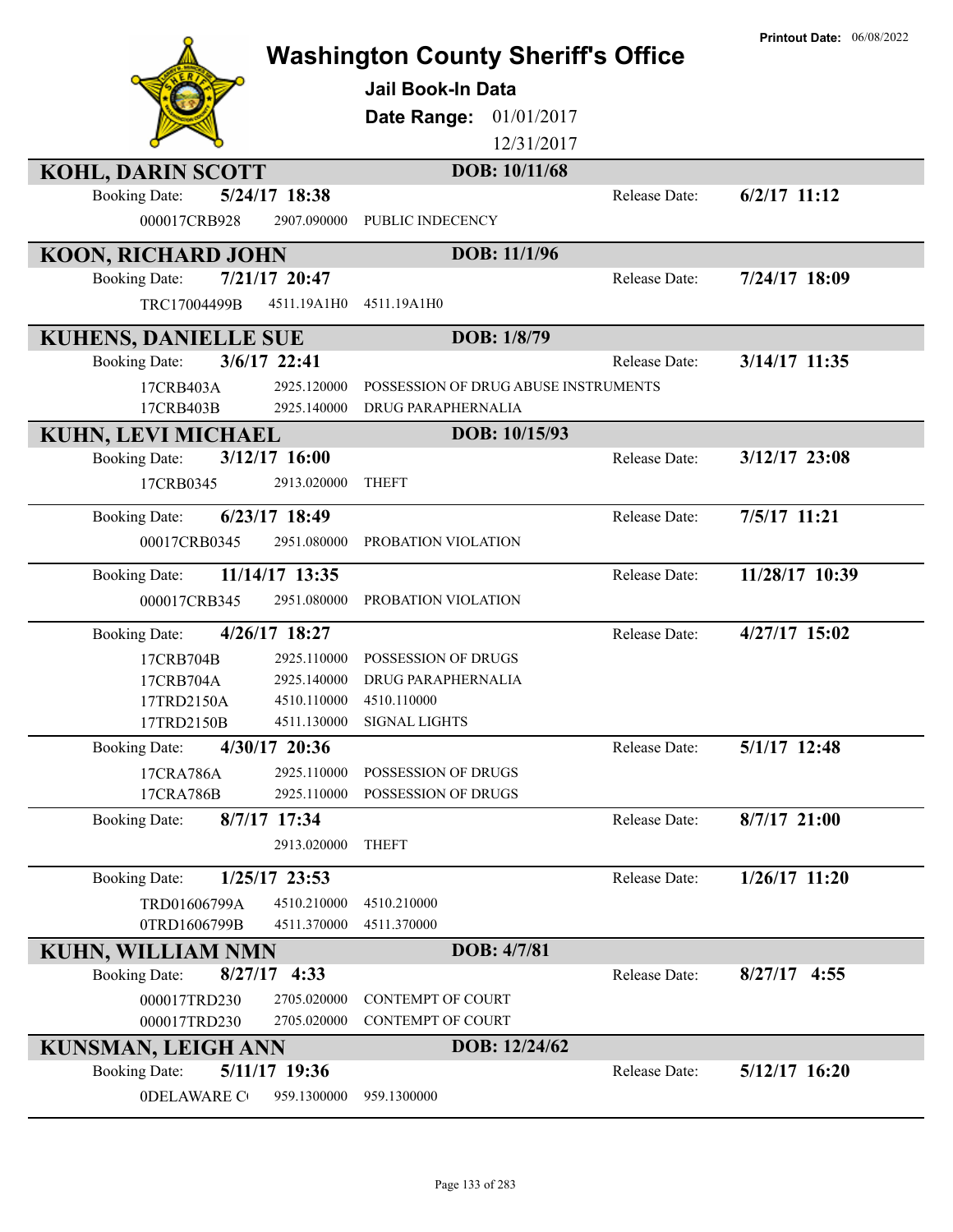|                                          |                  | <b>Washington County Sheriff's Office</b><br><b>Jail Book-In Data</b><br>01/01/2017<br>Date Range:<br>12/31/2017 |               | <b>Printout Date: 06/08/2022</b> |
|------------------------------------------|------------------|------------------------------------------------------------------------------------------------------------------|---------------|----------------------------------|
| <b>LABARRE, ZACHARY JAMES</b>            |                  | DOB: 7/10/96                                                                                                     |               |                                  |
| <b>Booking Date:</b>                     | 1/20/17 12:56    |                                                                                                                  | Release Date: | $1/22/17$ 6:00                   |
| TRC1601079PV                             | 2951.080000      | PROBATION VIOLATION                                                                                              |               |                                  |
| <b>LACOUNT, GARY DEON</b>                |                  | DOB: 11/1/73                                                                                                     |               |                                  |
| 10/8/17 4:55<br><b>Booking Date:</b>     |                  |                                                                                                                  | Release Date: | 10/10/17 11:14                   |
| TRC1706613 B                             | 4510.160000      | 4510.160000                                                                                                      |               |                                  |
| TRC1706613 A                             | 4511.19A100      | 4511.19A100                                                                                                      |               |                                  |
| TRC1706613 C                             | 4511.390000      | TURN AND STOP SIGNALS                                                                                            |               |                                  |
| <b>LADEAUX, BO DAMIAN</b>                |                  | DOB: 6/16/89                                                                                                     |               |                                  |
| 4/3/17 19:17<br><b>Booking Date:</b>     |                  |                                                                                                                  | Release Date: | $4/17/17$ 6:00                   |
| 000017CRB339                             | 2919.250000      | <b>DOMESTIC VIOLENCE</b>                                                                                         |               |                                  |
| $8/6/17$ 1:48<br><b>Booking Date:</b>    |                  |                                                                                                                  | Release Date: | 8/10/17 12:40                    |
| 00017CRA1399                             | 2919.250000      | DOMESTIC VIOLENCE                                                                                                |               |                                  |
| CRB1700339 B                             | 2951.080000      | PROBATION VIOLATION                                                                                              |               |                                  |
| <b>LAHAI, SHELLY LYNN</b>                |                  | DOB: 12/19/73                                                                                                    |               |                                  |
| <b>Booking Date:</b>                     | 10/30/17 22:53   |                                                                                                                  | Release Date: | 10/31/17 9:18                    |
| 0000000NOBLE                             | 2705.020000      | <b>CONTEMPT OF COURT</b>                                                                                         |               |                                  |
| <b>LAKE, JAMES GORDON</b>                |                  | DOB: 11/1/87                                                                                                     |               |                                  |
| <b>Booking Date:</b>                     | 6/15/17 12:00    |                                                                                                                  | Release Date: | $6/15/17$ 16:35                  |
| <b>BELPRE MAYO</b>                       | 2705.020000      | <b>CONTEMPT OF COURT</b>                                                                                         |               |                                  |
| <b>BELPRE MAYO</b>                       | 2705.020000      | <b>CONTEMPT OF COURT</b>                                                                                         |               |                                  |
| <b>BELPRE MAYO</b>                       | 331.14           | <b>IMPROPER LANE CHANGE</b>                                                                                      |               |                                  |
| <b>BELPRE MAYO</b><br><b>BELPRE MAYO</b> | 335.07<br>335.11 | <b>SUSPENSION</b><br>335.1100000                                                                                 |               |                                  |
| <b>LAMBERT, JAMIE LYNN</b>               |                  | DOB: 8/5/91                                                                                                      |               |                                  |
| <b>Booking Date:</b>                     | 7/11/17 22:04    |                                                                                                                  | Release Date: | $7/20/17$ 9:15                   |
| 000GALLIA CO                             | 2705.020000      | CONTEMPT OF COURT                                                                                                |               |                                  |
| <b>LAMBERT, KELLY NADINE</b>             |                  | DOB: 8/31/92                                                                                                     |               |                                  |
| $2/2/17$ 15:17<br><b>Booking Date:</b>   |                  |                                                                                                                  | Release Date: | 2/2/17 15:35                     |
| 0000016CR229                             | 2925.110000      | POSSESSION OF DRUGS                                                                                              |               |                                  |
| <b>Booking Date:</b>                     | 7/14/17 10:59    |                                                                                                                  | Release Date: | $8/25/17$ 6:00                   |
| 0000016CR229                             | 2951.08A000      | 2951.08A000                                                                                                      |               |                                  |
| <b>Booking Date:</b>                     | 3/22/17 15:49    |                                                                                                                  | Release Date: | 4/3/17 12:45                     |
| 00000017CR57                             | 2921.340000      | <b>ESCAPE</b>                                                                                                    |               |                                  |
| 0000016CR229                             | 2951.08A000      | 2951.08A000                                                                                                      |               |                                  |
|                                          |                  |                                                                                                                  |               |                                  |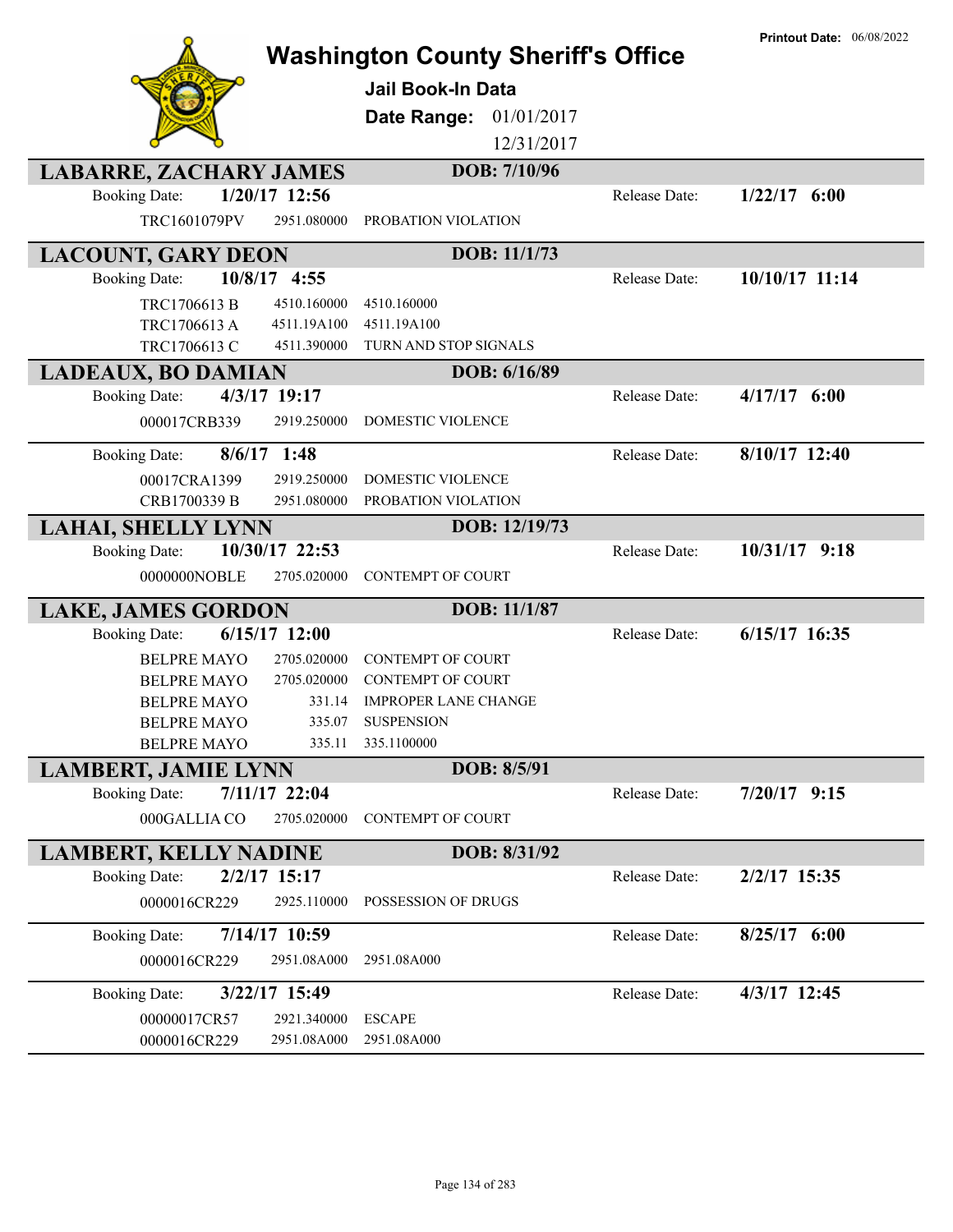|                                                                         |                                                         | <b>Printout Date: 06/08/2022</b> |
|-------------------------------------------------------------------------|---------------------------------------------------------|----------------------------------|
|                                                                         | <b>Washington County Sheriff's Office</b>               |                                  |
|                                                                         | <b>Jail Book-In Data</b>                                |                                  |
|                                                                         | Date Range: 01/01/2017                                  |                                  |
|                                                                         | 12/31/2017                                              |                                  |
| <b>LAMBERT, THEODORE J III</b><br>3/13/17 19:48<br><b>Booking Date:</b> | DOB: 3/3/62<br>Release Date:                            | $3/19/17$ 6:00                   |
| TRD1606745 A<br>4549.020000                                             | STOP AFTER ACCIDENT/EXCHANGE IDENTITY                   |                                  |
|                                                                         |                                                         |                                  |
| 5/31/17 9:55<br><b>Booking Date:</b><br>TRD1606745PV<br>2951.080000     | Release Date:<br>PROBATION VIOLATION                    | $6/7/17$ 13:29                   |
|                                                                         |                                                         |                                  |
| <b>LAMOREAUX, MARCUS FRANKLIP</b>                                       | DOB: 10/20/72                                           |                                  |
| 1/10/17 19:23<br><b>Booking Date:</b>                                   | Release Date:                                           | $1/20/17$ 14:15                  |
| CRB160001563<br>2919.250000<br>CRB160002201<br>2937.290000              | <b>DOMESTIC VIOLENCE</b><br>FAIL TO APPEAR/ RECOG. BOND |                                  |
| <b>LAMP, BRANDIE ANN</b>                                                | DOB: 10/20/82                                           |                                  |
| 2/13/17 19:54<br><b>Booking Date:</b>                                   | Release Date:                                           | $2/23/17$ 6:00                   |
| 2913.020000<br>CRB1700262 A                                             | <b>THEFT</b>                                            |                                  |
| CRB1700262 B<br>2925.120000                                             | POSSESSION OF DRUG ABUSE INSTRUMENTS                    |                                  |
| 11/9/17 16:06<br><b>Booking Date:</b>                                   | Release Date:                                           | 11/22/17 7:59                    |
| 0000016CR174<br>0IN TRANSIT                                             | 0IN TRANSIT                                             |                                  |
| 2925.041000<br>0000016CR174                                             | 2925.041000                                             |                                  |
| $3/28/17$ 9:16<br><b>Booking Date:</b>                                  | Release Date:                                           | $4/6/17$ 7:00                    |
| 0000016CR174<br>2925.041000                                             | 2925.041000                                             |                                  |
| <b>LAMP, DUSTIN CHYENNE</b>                                             | DOB: 8/15/78                                            |                                  |
| 7/22/17 23:54<br><b>Booking Date:</b>                                   | Release Date:                                           | $7/23/17$ 2:37                   |
| 4510.120000<br>TRD150000647                                             | 4510.120000                                             |                                  |
| <b>LAMP, TRACY ELIZABETH</b>                                            | DOB: 6/2/76                                             |                                  |
| 3/13/17 19:03<br><b>Booking Date:</b>                                   | Release Date:                                           | 3/14/17 11:05                    |
| CRA170000449<br>2925.110000                                             | POSSESSION OF DRUGS                                     |                                  |
| <b>LANCASTER, CHELSEA ROSE</b>                                          | DOB: 1/24/92                                            |                                  |
| 4/4/17 22:02<br><b>Booking Date:</b>                                    | Release Date:                                           | 4/4/17 23:41                     |
| 00016TRD6001<br>4510.160000                                             | 4510.160000                                             |                                  |
| <b>Booking Date:</b><br>8/31/17 12:42                                   | Release Date:                                           | 8/31/17 15:15                    |
| 4503.110000<br>00017TRD3837                                             | OWNER REQUIRED TO FILE APPLICATION                      |                                  |
| 00017TRD3837<br>4510.160000                                             | 4510.160000                                             |                                  |
| <b>LANCASTER, JASON LEE</b>                                             | DOB: 5/25/74                                            |                                  |
| $11/15/17$ 0:15<br><b>Booking Date:</b>                                 | Release Date:                                           | 11/15/17 13:50                   |
| 00016CRB1974<br>2925.110000                                             | POSSESSION OF DRUGS                                     |                                  |
| <b>LANCASTER, RICHARD MICHAEL</b>                                       | DOB: 3/30/71                                            |                                  |
| $7/23/17$ 4:34<br><b>Booking Date:</b>                                  | Release Date:                                           | 7/23/17 11:15                    |
| 2917.11B000                                                             | 2917.11B000                                             |                                  |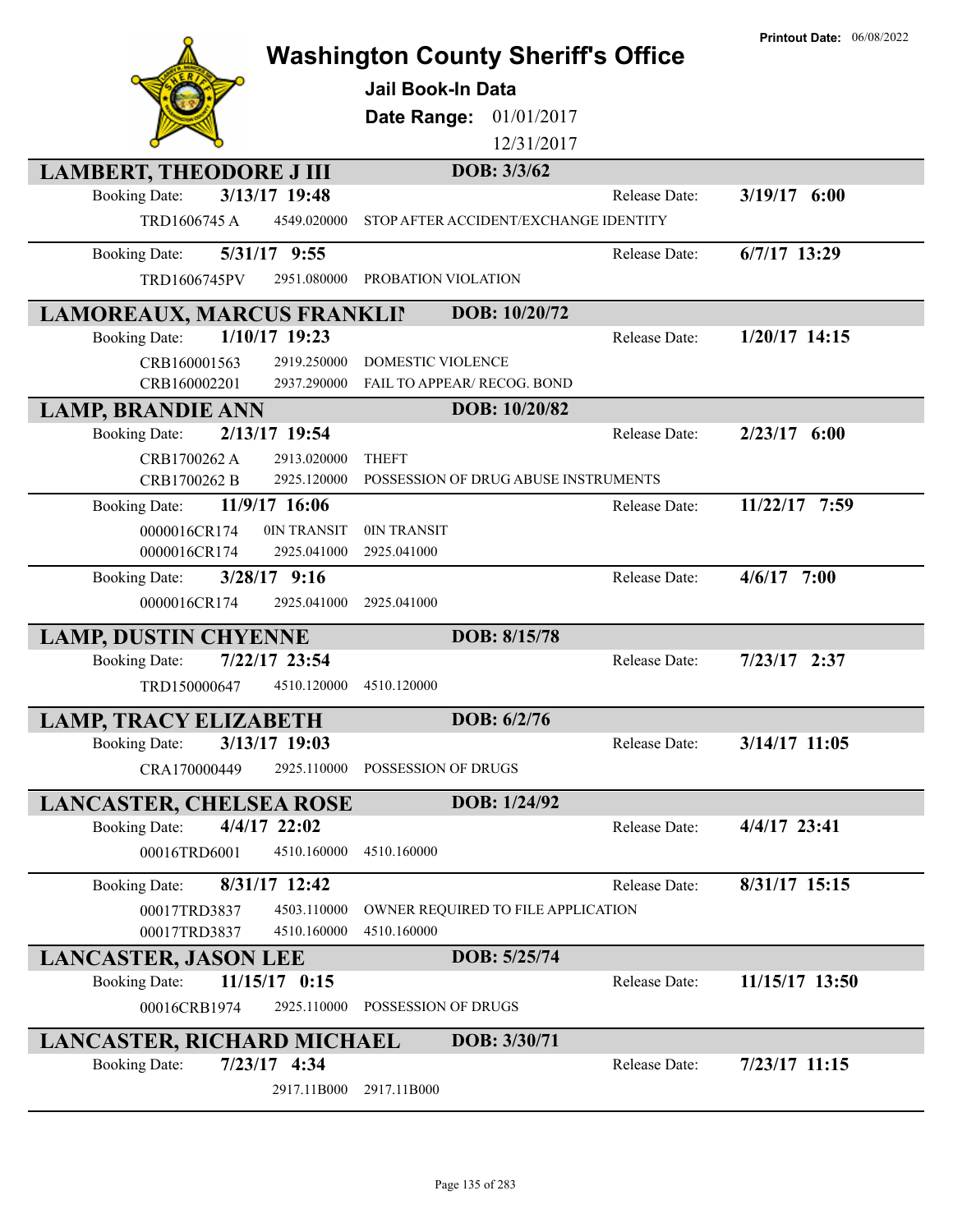|                                                            | <b>Washington County Sheriff's Office</b>             |               | <b>Printout Date: 06/08/2022</b> |
|------------------------------------------------------------|-------------------------------------------------------|---------------|----------------------------------|
|                                                            | <b>Jail Book-In Data</b>                              |               |                                  |
|                                                            |                                                       |               |                                  |
|                                                            | Date Range:<br>01/01/2017                             |               |                                  |
|                                                            | 12/31/2017                                            |               |                                  |
| <b>LANG, COREY LEE</b>                                     | DOB: 10/26/93                                         |               |                                  |
| 4/17/17 18:21<br><b>Booking Date:</b>                      |                                                       | Release Date: | $5/14/17$ 6:00                   |
| 0TRC1606894C<br>4510.037J00                                | 4510.037J00                                           |               |                                  |
| TRD16006044A<br>4510.037J00<br>0TRC1606894B<br>4511.19A2A0 | 4510.037J00<br>4511.19A2A0                            |               |                                  |
| $9/1/17$ 19:22<br><b>Booking Date:</b>                     |                                                       | Release Date: | $9/11/17$ 6:00                   |
| TRD1703700 A<br>4510.140000                                | 4510.140000                                           |               |                                  |
|                                                            |                                                       |               |                                  |
| <b>LANG, JESSE ROBERT</b>                                  | DOB: 7/7/87                                           |               |                                  |
| $2/15/17$ 21:14<br><b>Booking Date:</b>                    |                                                       | Release Date: | $2/16/17$ 12:36                  |
| 2907.090000                                                | PUBLIC INDECENCY                                      |               |                                  |
| 2917.11B100                                                | 2917.11B100                                           |               |                                  |
| <b>LANG, LARRY TRAVIS</b>                                  | DOB: 1/28/80                                          |               |                                  |
| 3/24/17 21:48<br><b>Booking Date:</b>                      |                                                       | Release Date: | $3/29/17$ 7:45                   |
| 00CRB1700519<br>2923.160000                                | IMPROPER HANDLING/DISCHARGING WEAPON IN MOTOR VEHICLE |               |                                  |
| 2951.080000<br>00CRB1601948<br>00TRD1701752<br>4510.11A000 | PROBATION VIOLATION<br>4510.11A000                    |               |                                  |
| 12/12/17 15:12<br><b>Booking Date:</b>                     |                                                       | Release Date: | 12/15/17 6:00                    |
| 017TRD1752PV<br>2951.080000                                | PROBATION VIOLATION                                   |               |                                  |
|                                                            |                                                       |               |                                  |
| 4/6/17 13:25<br><b>Booking Date:</b>                       |                                                       | Release Date: | 4/10/17 11:18                    |
| 016CRB1948PV<br>2951.080000                                | PROBATION VIOLATION                                   |               |                                  |
| 7/28/17 18:53<br><b>Booking Date:</b>                      |                                                       | Release Date: | 8/3/17 17:42                     |
| 0017TRD1752B<br>2951.080000                                | PROBATION VIOLATION                                   |               |                                  |
| 9/5/17 16:21<br><b>Booking Date:</b>                       |                                                       | Release Date: | $9/11/17$ 8:40                   |
| 017TRD1752PV<br>2951.080000                                | PROBATION VIOLATION                                   |               |                                  |
|                                                            |                                                       |               |                                  |
| <b>LANUM, ARTHUR WAYNE JR</b>                              | DOB: 10/14/91                                         |               |                                  |
| 10/18/17 17:46<br><b>Booking Date:</b>                     |                                                       | Release Date: | 10/23/17 10:00                   |
| 0000000000PV<br>2951.08A000                                | 2951.08A000                                           |               |                                  |
| <b>LARKIN, PHILIP VINCENT</b>                              | DOB: 11/2/70                                          |               |                                  |
| 4/28/17 21:09<br><b>Booking Date:</b>                      |                                                       | Release Date: | $5/2/17$ 6:00                    |
| 0TRC1701601C<br>4510.140000                                | 4510.140000                                           |               |                                  |
| 4/21/17 19:21<br><b>Booking Date:</b>                      |                                                       | Release Date: | $4/24/17$ 6:00                   |
| 0017TRC1601C<br>4510.140000                                | 4510.140000                                           |               |                                  |
|                                                            |                                                       |               |                                  |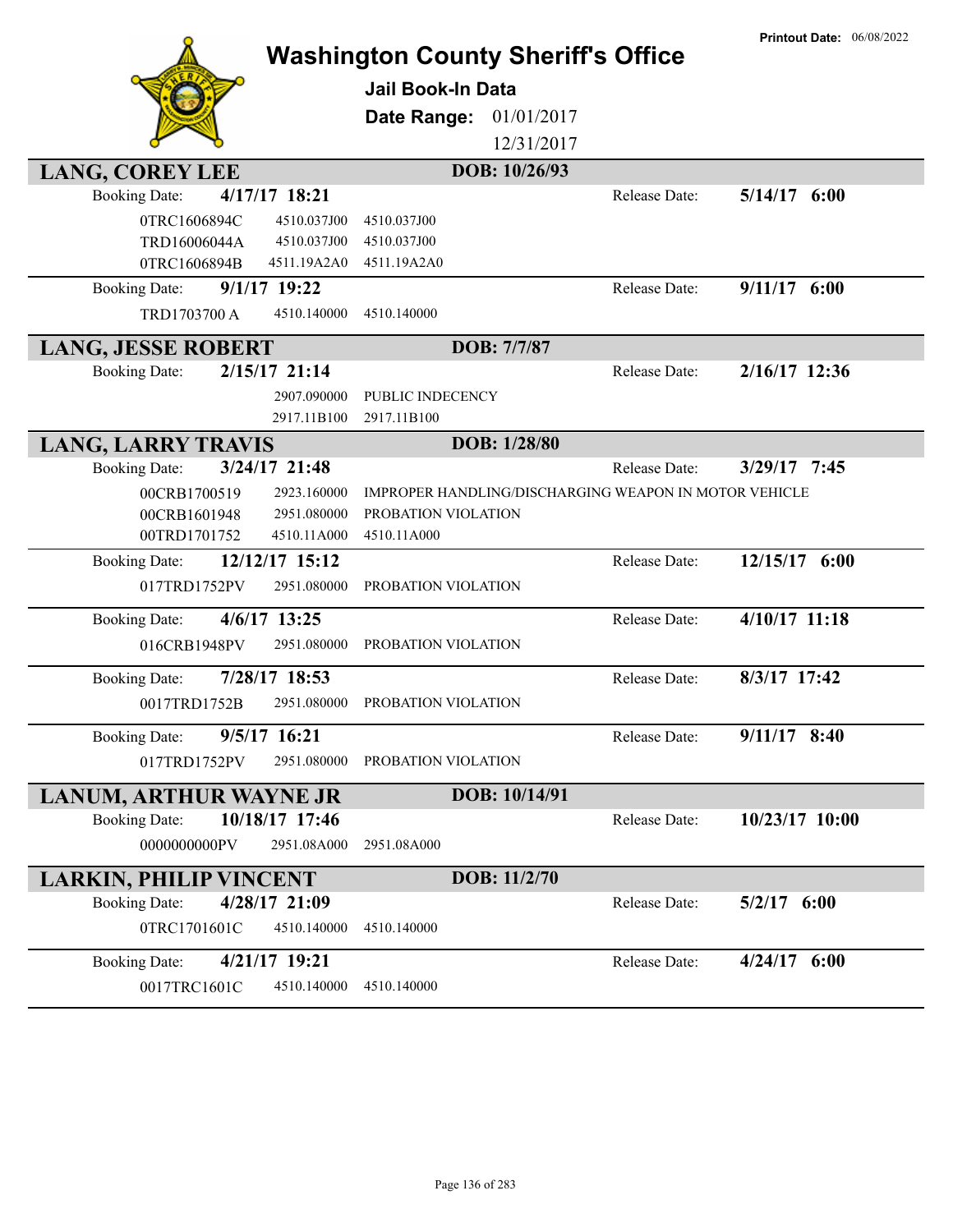|                                 |                            | <b>Washington County Sheriff's Office</b>           |               | <b>Printout Date: 06/08/2022</b> |
|---------------------------------|----------------------------|-----------------------------------------------------|---------------|----------------------------------|
|                                 |                            | <b>Jail Book-In Data</b>                            |               |                                  |
|                                 |                            | Date Range:<br>01/01/2017                           |               |                                  |
|                                 |                            | 12/31/2017                                          |               |                                  |
| <b>LARRISON, ANTHONY ROBERT</b> |                            | DOB: 3/2/82                                         |               |                                  |
| <b>Booking Date:</b>            | 4/5/17 22:39               |                                                     | Release Date: | $4/6/17$ 3:00                    |
|                                 | 2911.210000                | CRIMINAL/AGGRAVATED TRESPASSING                     |               |                                  |
|                                 | 2917.11A200                | 2917.11A200                                         |               |                                  |
| <b>Booking Date:</b>            | 4/22/17 14:42              |                                                     | Release Date: | 4/26/17 14:22                    |
| 00CRA1700733                    | 2913.020000                | <b>THEFT</b>                                        |               |                                  |
|                                 |                            |                                                     |               |                                  |
| <b>Booking Date:</b>            | 6/8/17 18:36               |                                                     | Release Date: | 6/9/17 12:50                     |
| 000017CRB979                    | 2913.020000                | <b>THEFT</b>                                        |               |                                  |
| 00017CRB981A<br>00017CRB981B    | 2925.120000<br>2925.14C100 | POSSESSION OF DRUG ABUSE INSTRUMENTS<br>2925.14C100 |               |                                  |
|                                 |                            |                                                     |               |                                  |
| <b>Booking Date:</b>            | 6/20/17 13:39              |                                                     | Release Date: | $6/29/17$ $6:00$                 |
| CRB17000623A                    | 2911.210000                | CRIMINAL/AGGRAVATED TRESPASSING                     |               |                                  |
| LATTEA, GEORGE ALEXANDER        |                            | DOB: 4/4/98                                         |               |                                  |
| <b>Booking Date:</b>            | 7/18/17 15:00              |                                                     | Release Date: | $8/2/17$ 12:30                   |
| 0TRC1603438E                    | 2951.080000                | PROBATION VIOLATION                                 |               |                                  |
| <b>Booking Date:</b>            | $3/4/17$ 18:30             |                                                     | Release Date: | $3/22/17$ 13:00                  |
| TRC16003438D                    | 2951.080000                | PROBATION VIOLATION                                 |               |                                  |
|                                 |                            |                                                     |               |                                  |
| LATTIMER, CHRISTOPER BRAD       |                            | DOB: 9/11/91                                        |               |                                  |
| <b>Booking Date:</b>            | 10/2/17 18:31              |                                                     | Release Date: | $10/12/17$ 6:00                  |
| 00017TRC412A                    | 4511.19A1A0                | 4511.19A1A0                                         |               |                                  |
| <b>LAUDERMAN, GEREMY WAYNE</b>  |                            | DOB: 7/23/75                                        |               |                                  |
| <b>Booking Date:</b>            | $3/19/17$ 4:20             |                                                     | Release Date: | $3/20/17$ 10:40                  |
| 00017CRA477A                    | 2925.110000                | POSSESSION OF DRUGS                                 |               |                                  |
| 00017CRA477B                    | 2925.110000                | <b>POSSESSION OF DRUGS</b>                          |               |                                  |
| 000017CRB476                    | 2925.110000                | POSSESSION OF DRUGS                                 |               |                                  |
| <b>LAUGHLIN, BENJAMIN COLE</b>  |                            | DOB: 3/31/93                                        |               |                                  |
| <b>Booking Date:</b>            | $7/2/17$ 1:32              |                                                     | Release Date: | 7/3/17 20:30                     |
| CRB17001180A                    | 2903.130000                | <b>ASSAULT</b>                                      |               |                                  |
| CRB1701179B                     | 2905.030000                | UNLAWFUL RESTRAINT                                  |               |                                  |
| 0CRB1701179A                    | 2919.250000                | DOMESTIC VIOLENCE                                   |               |                                  |
| 0CRB1701180B                    | 2921.310000                | OBSTRUCTING OFFICIAL BUSINESS                       |               |                                  |
| <b>LAWELL, SHERRI ANN</b>       |                            | DOB: 7/29/89                                        |               |                                  |
| <b>Booking Date:</b>            | 10/3/17 0:52               |                                                     | Release Date: | 10/5/17 12:00                    |
| 00017CRB1606                    | 2917.11B200                | 2917.11B200                                         |               |                                  |
| 00017CRB1696                    | 2937.290000                | FAIL TO APPEAR/ RECOG. BOND                         |               |                                  |
| <b>Booking Date:</b>            | $9/4/17$ 2:36              |                                                     | Release Date: | 9/4/17 12:58                     |
|                                 | 2917.11B000                | 2917.11B000                                         |               |                                  |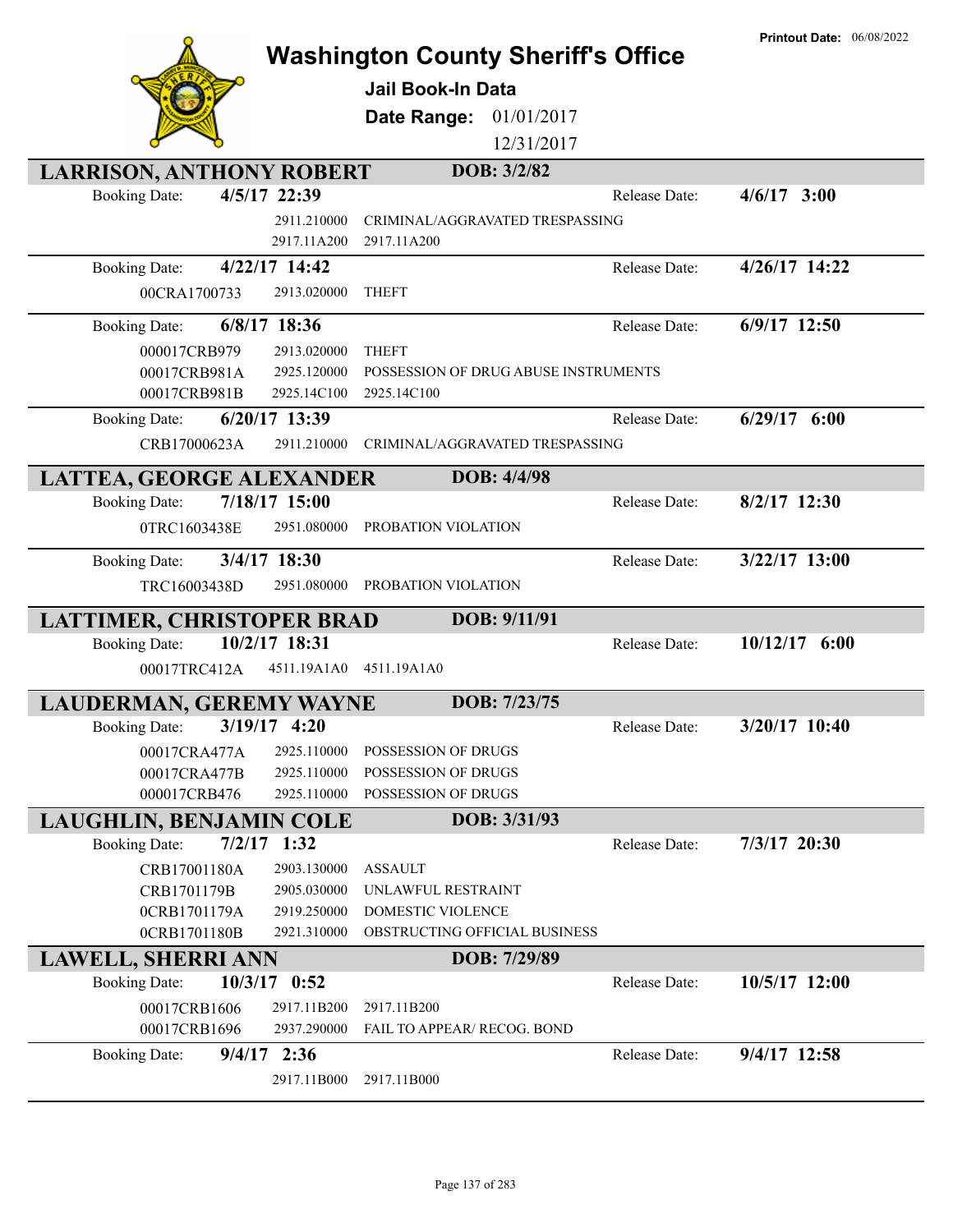|                                          |                                               |               | <b>Printout Date: 06/08/2022</b> |
|------------------------------------------|-----------------------------------------------|---------------|----------------------------------|
|                                          | <b>Washington County Sheriff's Office</b>     |               |                                  |
|                                          | <b>Jail Book-In Data</b>                      |               |                                  |
|                                          | 01/01/2017<br>Date Range:                     |               |                                  |
|                                          | 12/31/2017                                    |               |                                  |
|                                          |                                               |               |                                  |
| <b>LAWRENCE, SETH EVERETT</b>            | DOB: 7/26/95                                  |               |                                  |
| 2/6/17 15:37<br><b>Booking Date:</b>     |                                               | Release Date: | 2/8/17 13:30                     |
| 0IN TRANSIT                              | 0IN TRANSIT                                   |               |                                  |
| 2909.070000<br>16CR268                   | <b>CRIMINAL MISCHIEF</b>                      |               |                                  |
| 0000016CR268<br>2923.131000              | 2923.131000                                   |               |                                  |
| 4/4/17 10:35<br><b>Booking Date:</b>     |                                               | Release Date: | $4/6/17$ 7:00                    |
| 00IN TRANSIT<br>0IN TRANSIT              | 0IN TRANSIT                                   |               |                                  |
| 2909.050000<br>0000016CR268              | <b>VANDALISM</b>                              |               |                                  |
| <b>LAYMAN, BRANDON PAUL</b>              | DOB: 12/7/81                                  |               |                                  |
| $6/24/17$ 21:15<br><b>Booking Date:</b>  |                                               | Release Date: | 7/3/17 15:55                     |
| 0000000000PV<br>2951.080000              | PROBATION VIOLATION                           |               |                                  |
| <b>LAYTON, KRISTY LYNN</b>               | DOB: 10/3/82                                  |               |                                  |
| $6/19/17$ 15:08<br><b>Booking Date:</b>  |                                               | Release Date: | $8/18/17$ 7:45                   |
| 0IN TRANSIT                              | 0IN TRANSIT                                   |               |                                  |
| 2921.360000<br>00000017CR96              | CONVEY PROHIBITED ITEMS TO DETENTION FACILITY |               |                                  |
| <b>LEACH, TANNER JAMES</b>               | DOB: 7/6/95                                   |               |                                  |
| $9/9/17$ $9:18$<br><b>Booking Date:</b>  |                                               | Release Date: | 9/11/17 11:50                    |
| 2903.130000                              | <b>ASSAULT</b>                                |               |                                  |
|                                          |                                               |               |                                  |
| <b>LEASURE, DAKOTA DWAINE</b>            | DOB: 9/17/94                                  | Release Date: | $5/17/17$ 14:10                  |
| $5/17/17$ 0:13<br><b>Booking Date:</b>   |                                               |               |                                  |
| 00BELMONT CO<br>2705.020000              | <b>CONTEMPT OF COURT</b>                      |               |                                  |
| <b>LEASURE, JONATHAN WILLIAM</b>         | DOB: 1/5/85                                   |               |                                  |
| <b>Booking Date:</b><br>$11/7/17$ 5:39   |                                               | Release Date: | 11/7/17 8:30                     |
| 509.07A3000                              | 509.07A3000                                   |               |                                  |
| <b>LEE, BAILEY RICHARD</b>               | DOB: 1/28/97                                  |               |                                  |
| $1/26/17$ 17:20<br><b>Booking Date:</b>  |                                               | Release Date: | $1/27/17$ 8:55                   |
| TRC160004077<br>2951.080000              | PROBATION VIOLATION                           |               |                                  |
|                                          |                                               |               |                                  |
| <b>LEE, ROYCE LAMAR</b>                  | DOB: 2/10/81                                  |               |                                  |
| $6/27/17$ 19:45<br><b>Booking Date:</b>  |                                               | Release Date: | $6/28/17$ 11:06                  |
| 00017TRD108A<br>4510.210000              | 4510.210000                                   |               |                                  |
| 00017TRD108B<br>4511.21D400              | 4511.21D400                                   |               |                                  |
| <b>LEE, ZOE MICHELLE</b>                 | DOB: 3/4/91                                   |               |                                  |
| 9/15/17 17:38<br><b>Booking Date:</b>    |                                               | Release Date: | $4/8/18$ 5:43                    |
| 2951.08A<br>16CR137                      | PROBATION VIOLATION (CPC)                     |               |                                  |
| LEGLEITNER, JENNIFER MARIE               | DOB: 4/28/89                                  |               |                                  |
| $6/25/17$ $6:58$<br><b>Booking Date:</b> |                                               | Release Date: | $6/26/17$ 10:20                  |
| 4511.19A1A0                              | 4511.19A1A0                                   |               |                                  |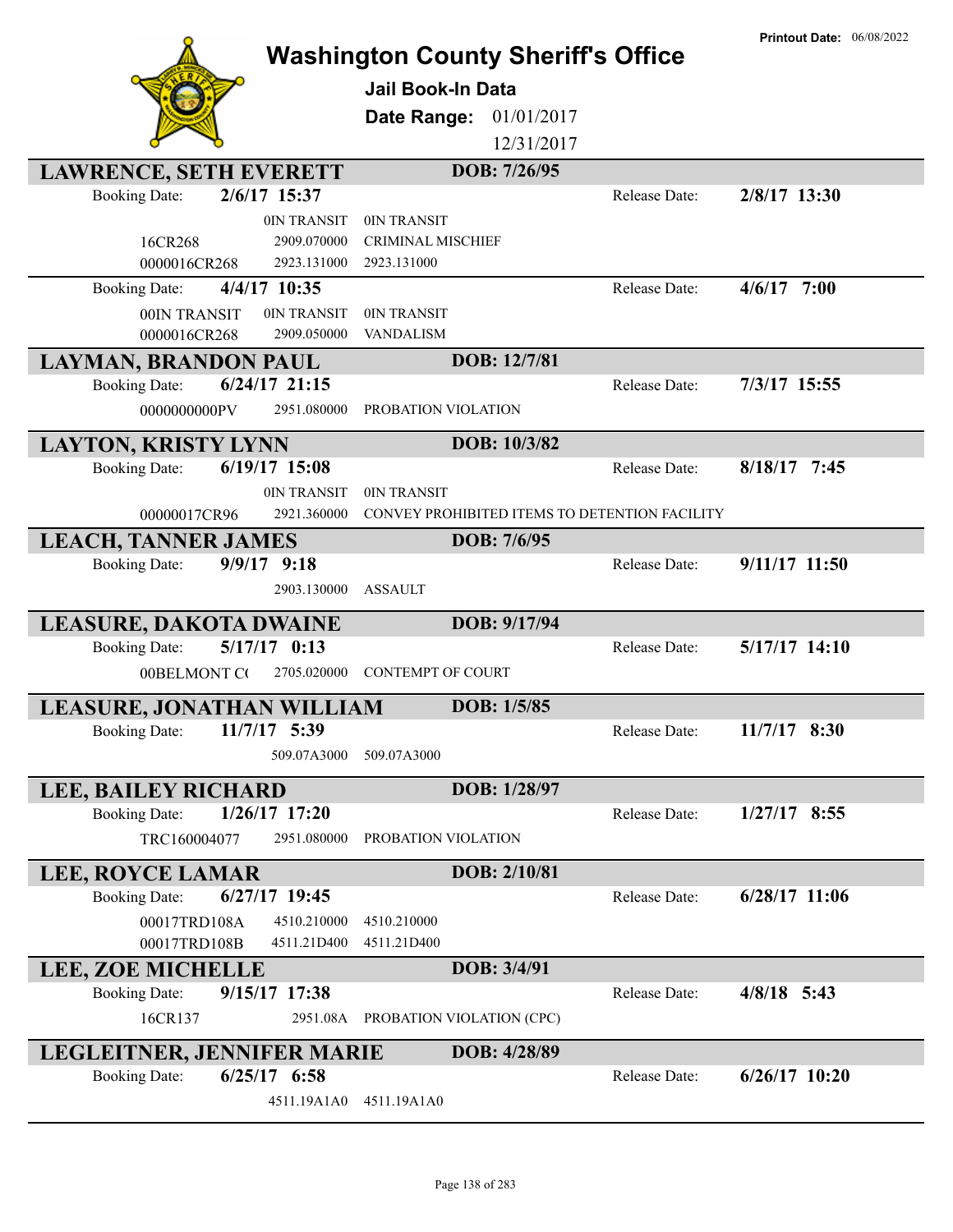|                                         | <b>Washington County Sheriff's Office</b><br><b>Jail Book-In Data</b><br>Date Range:<br>01/01/2017<br>12/31/2017 |               | <b>Printout Date: 06/08/2022</b> |
|-----------------------------------------|------------------------------------------------------------------------------------------------------------------|---------------|----------------------------------|
| <b>LEHEW, CASEY CHARLES</b>             | DOB: 8/5/85                                                                                                      |               |                                  |
| $9/22/17$ 3:48<br><b>Booking Date:</b>  |                                                                                                                  | Release Date: | $9/29/17$ 12:08                  |
| 00CRA1701721<br>2925.130000             | PERMITTING DRUG ABUSE                                                                                            |               |                                  |
| <b>LEMASTER, SHERRY LYNN</b>            | DOB: 8/22/67                                                                                                     |               |                                  |
| 2/17/17 19:40<br><b>Booking Date:</b>   |                                                                                                                  | Release Date: | $2/20/17$ 6:00                   |
| 4511.19A2B0<br>0TRC1605903A             | 4511.19A2B0                                                                                                      |               |                                  |
| <b>LEMASTERS, DERRICK MICHAEL</b>       | DOB: 12/3/82                                                                                                     |               |                                  |
| 5/13/17 23:45<br><b>Booking Date:</b>   |                                                                                                                  | Release Date: | 5/15/17 16:45                    |
| 0000006SP858<br>2705.020000             | <b>CONTEMPT OF COURT</b>                                                                                         |               |                                  |
| 2/24/17 11:20<br><b>Booking Date:</b>   |                                                                                                                  | Release Date: | $2/24/17$ 13:20                  |
| 335.1100000                             | 335.1100000                                                                                                      |               |                                  |
| LENT, CHRISTOPHER ADAM                  | DOB: 12/13/86                                                                                                    |               |                                  |
| $6/30/17$ 16:06<br><b>Booking Date:</b> |                                                                                                                  | Release Date: | $8/18/17$ 7:40                   |
| 2967.150000                             | PAROLE VIOLATION                                                                                                 |               |                                  |
| <b>LENT, JOSHUA SCOTT</b>               | DOB: 6/29/95                                                                                                     |               |                                  |
| $7/30/17$ 1:20<br><b>Booking Date:</b>  |                                                                                                                  | Release Date: | 8/8/17 14:20                     |
| CRB1701371 A<br>2921.310000             | OBSTRUCTING OFFICIAL BUSINESS                                                                                    |               |                                  |
| 2925.140000<br>CRB1701371 C             | DRUG PARAPHERNALIA                                                                                               |               |                                  |
| CRB1701371 B<br>2925.140000             | DRUG PARAPHERNALIA                                                                                               |               |                                  |
| 00017TRD2309<br>4510.11A000             | 4510.11A000                                                                                                      |               |                                  |
| 17TRD2780A<br>4510.11A000               | 4510.11A000                                                                                                      |               |                                  |
| 4511.250000<br>17TRD2780B               | LANES OF TRAVEL UPON ROADWAYS                                                                                    |               |                                  |
| <b>LEWIS, CURTIS MICHAEL</b>            | DOB: 9/26/82                                                                                                     |               |                                  |
| 1/18/17 18:20<br><b>Booking Date:</b>   |                                                                                                                  | Release Date: | $1/19/17$ 15:00                  |
| 2705.020000<br>0000009SP757             | <b>CONTEMPT OF COURT</b>                                                                                         |               |                                  |
| <b>Booking Date:</b><br>2/21/17 18:55   |                                                                                                                  | Release Date: | 2/25/17 18:00                    |
| 0000007AD285<br>2705.02A000             | 2705.02A000                                                                                                      |               |                                  |
| LEWIS, DANIEL DEWAYNE JR                | DOB: 1/14/87                                                                                                     |               |                                  |
| 5/19/17 19:13<br><b>Booking Date:</b>   |                                                                                                                  | Release Date: | $5/22/17$ 6:00                   |
| 2919.250000<br>000017CRB470             | DOMESTIC VIOLENCE                                                                                                |               |                                  |
| <b>Booking Date:</b><br>3/8/17 18:34    |                                                                                                                  | Release Date: | 3/8/17 22:50                     |
| 2913.420000<br>00CRB170239B             | <b>TAMPERING WITH RECORDS</b>                                                                                    |               |                                  |
| 2921.130000<br>00CRB170239A             | <b>FALSIFICATION - FALSE INFORMATION</b>                                                                         |               |                                  |
| $3/17/17$ 9:30<br><b>Booking Date:</b>  |                                                                                                                  | Release Date: | 3/17/17 11:25                    |
| 00CRB1700470<br>2919.250000             | DOMESTIC VIOLENCE                                                                                                |               |                                  |
|                                         |                                                                                                                  |               |                                  |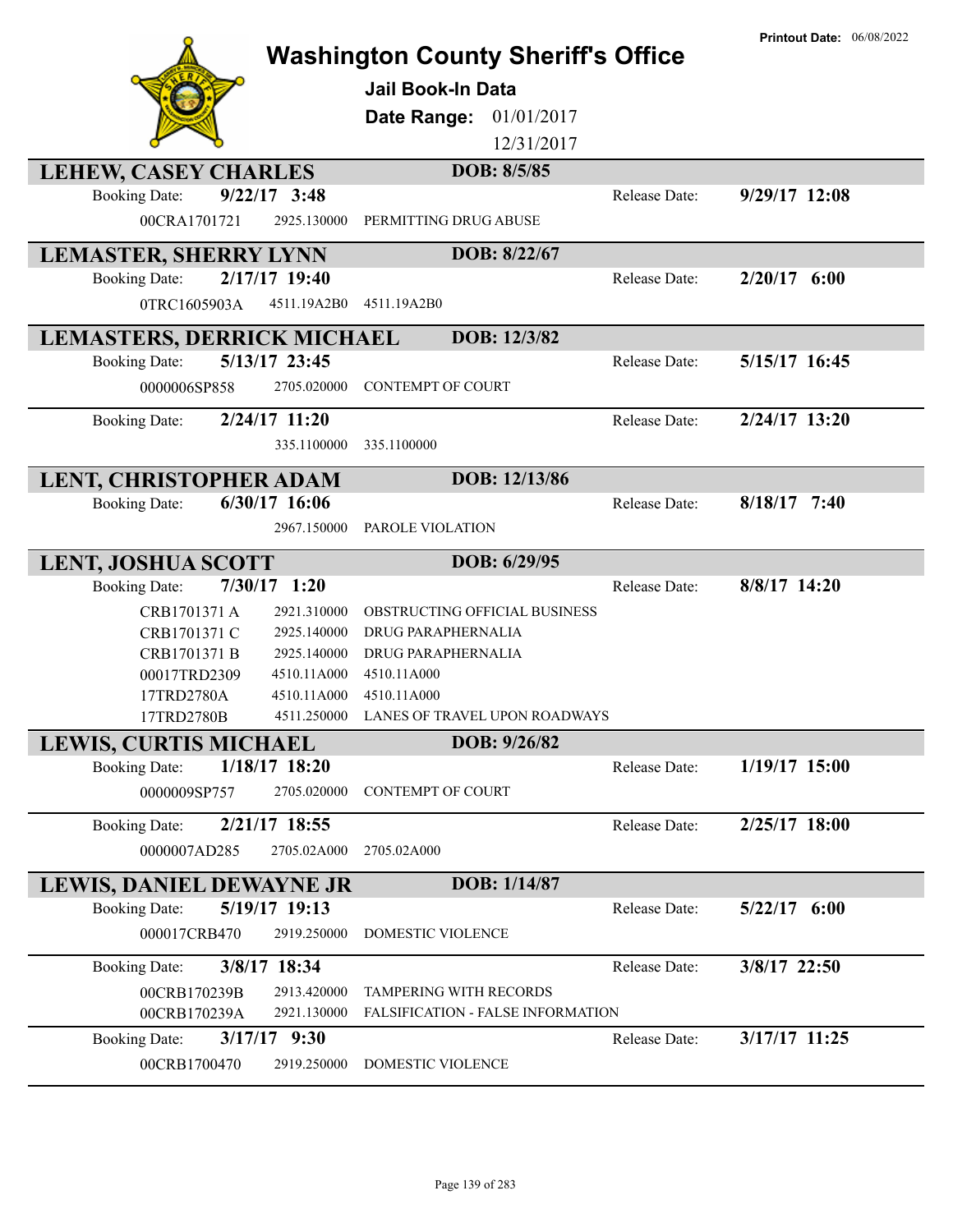|                                         |             | <b>Washington County Sheriff's Office</b>       |               | <b>Printout Date: 06/08/2022</b> |
|-----------------------------------------|-------------|-------------------------------------------------|---------------|----------------------------------|
|                                         |             | <b>Jail Book-In Data</b>                        |               |                                  |
|                                         |             | Date Range:<br>01/01/2017                       |               |                                  |
|                                         |             | 12/31/2017                                      |               |                                  |
|                                         |             |                                                 |               |                                  |
| <b>LEWIS, JOSHUA RYAN</b>               |             | DOB: 11/9/83                                    |               |                                  |
| 4/18/17 14:00<br><b>Booking Date:</b>   |             |                                                 | Release Date: | $4/22/17$ 20:15                  |
| CRB170000709                            | 2919.270000 | VIOLATION OF PROTECTION ORDER/CONSENT AGREEMENT |               |                                  |
| 2/12/17 10:43<br><b>Booking Date:</b>   |             |                                                 | Release Date: | $2/15/17$ 9:55                   |
| 00017CRB234A                            | 2903.210000 | AGGRAVATED MENACING OR STALKING                 |               |                                  |
| CRB17000234B                            | 2919.250000 | DOMESTIC VIOLENCE                               |               |                                  |
| CRB160002178                            | 2919.250000 | DOMESTIC VIOLENCE                               |               |                                  |
| CRB160001305                            | 2951.080000 | PROBATION VIOLATION                             |               |                                  |
| $2/22/17$ 16:02<br><b>Booking Date:</b> |             |                                                 | Release Date: | 4/3/17 15:36                     |
| CRB17000234A                            | 2903.210000 | AGGRAVATED MENACING OR STALKING                 |               |                                  |
| CRB17000234B                            | 2919.250000 | <b>DOMESTIC VIOLENCE</b>                        |               |                                  |
| CRB160002178                            | 2919.250000 | DOMESTIC VIOLENCE                               |               |                                  |
| CRB1601305 B                            | 2951.080000 | PROBATION VIOLATION                             |               |                                  |
| $6/13/17$ 13:31<br><b>Booking Date:</b> |             |                                                 | Release Date: | 12/4/17 6:00                     |
| 0000017CR118                            | 2903.130000 | <b>ASSAULT</b>                                  |               |                                  |
| 0000017CR118                            | 2911.110000 | AGGRAVATED BURGLARY                             |               |                                  |
| 000017CRB968                            | 2913.020000 | <b>THEFT</b>                                    |               |                                  |
| 0000017CR118                            | 2919.250000 | DOMESTIC VIOLENCE                               |               |                                  |
| 0000017CR118                            | 2919.270000 | VIOLATION OF PROTECTION ORDER/CONSENT AGREEMENT |               |                                  |
| 0000017CR118                            | 2919.270000 | VIOLATION OF PROTECTION ORDER/CONSENT AGREEMENT |               |                                  |
| LIGHTFRITZ, AUSTIN LEROY                |             | DOB: 7/29/98                                    |               |                                  |
| 3/14/17 18:31<br><b>Booking Date:</b>   |             |                                                 | Release Date: | 3/16/17 10:08                    |
| 0000015DE502                            | 2705.02A000 | 2705.02A000                                     |               |                                  |
| 00CRB1700431                            | 2937.290000 | FAIL TO APPEAR/ RECOG. BOND                     |               |                                  |
| 000017CRB280                            |             | 4301.690000 SELL OR FURNISH TO UNDERAGE PERSON  |               |                                  |
| 00TRD1700300                            | 4510.12A100 | 4510.12A100                                     |               |                                  |
| $1/18/17$ 0:23<br><b>Booking Date:</b>  |             |                                                 | Release Date: | 1/25/17 12:20                    |
| 0000017CRA96                            | 2913.02A000 | 2913.02A000                                     |               |                                  |
| TRD160007115                            | 4510.120000 | 4510.120000                                     |               |                                  |
| 00TRD1700300                            | 4510.120000 | 4510.120000                                     |               |                                  |
| 10/17/17 13:59<br><b>Booking Date:</b>  |             |                                                 | Release Date: | 10/17/17 14:29                   |
| 17CR21600000                            | 2913.030000 | UNAUTH USE OF VEHICLE                           |               |                                  |
| LIGHTFRITZ, BRADLEY ALLEN               |             | DOB: 5/1/79                                     |               |                                  |
| $9/6/17$ 8:57<br><b>Booking Date:</b>   |             |                                                 | Release Date: | $9/6/17$ 9:07                    |
| 0000017CR169                            | 2925.110000 | POSSESSION OF DRUGS                             |               |                                  |
| LIGHTFRITZ, ERIC SCOTT                  |             | DOB: 4/4/82                                     |               |                                  |
| $1/5/17$ 22:01<br><b>Booking Date:</b>  |             |                                                 | Release Date: | 1/6/17 19:45                     |
|                                         |             |                                                 |               |                                  |
| 0000017CRB33                            | 2919.250000 | DOMESTIC VIOLENCE                               |               |                                  |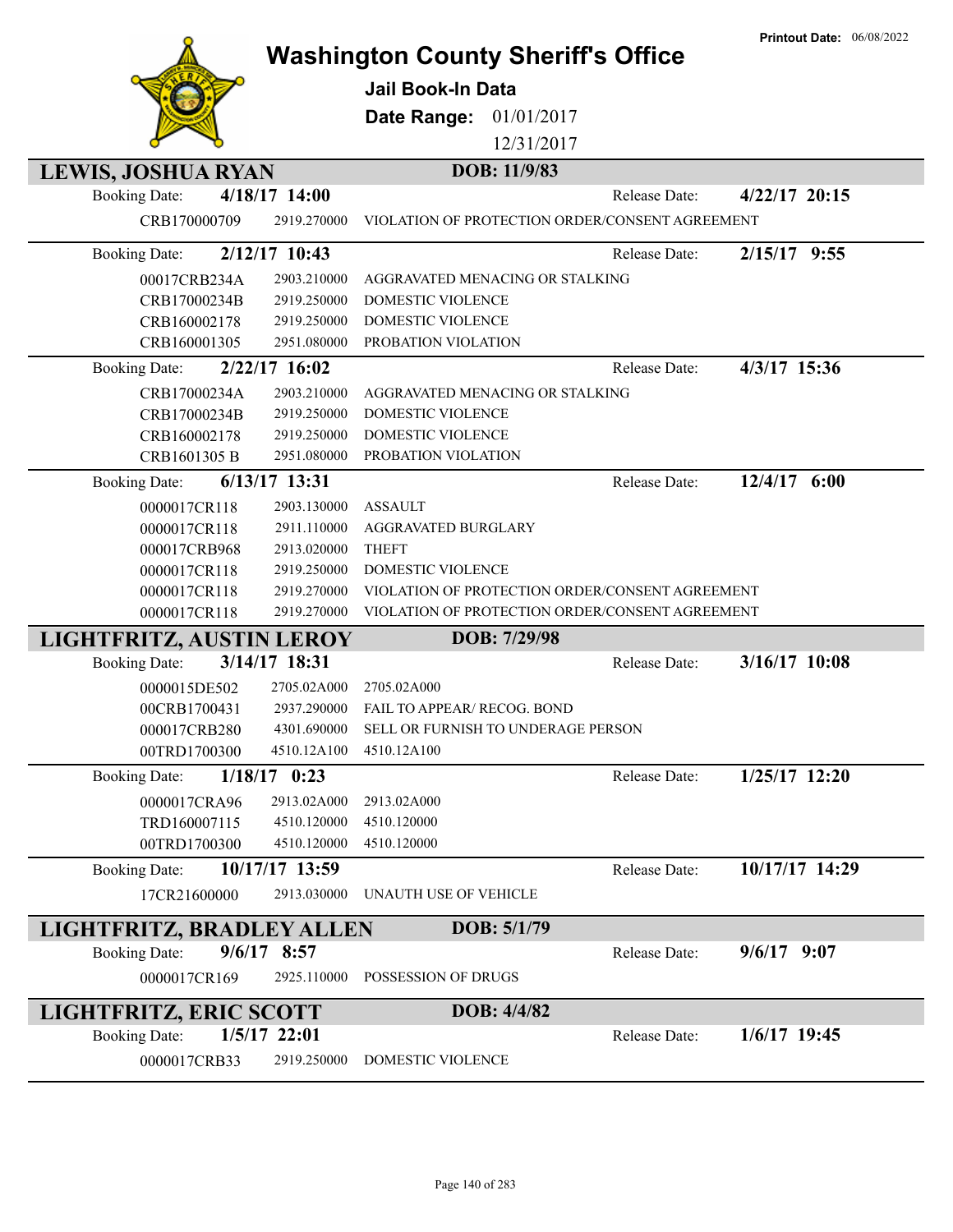|                               |                     |                                                            |               | <b>Printout Date: 06/08/2022</b> |
|-------------------------------|---------------------|------------------------------------------------------------|---------------|----------------------------------|
|                               |                     | <b>Washington County Sheriff's Office</b>                  |               |                                  |
|                               |                     | Jail Book-In Data                                          |               |                                  |
|                               |                     | Date Range:<br>01/01/2017                                  |               |                                  |
|                               |                     | 12/31/2017                                                 |               |                                  |
| LIGHTNER, SARAH MARIE         |                     | DOB: 5/20/82                                               |               |                                  |
| <b>Booking Date:</b>          | 6/22/17 14:28       |                                                            | Release Date: | $7/2/17$ 6:00                    |
| CRB170000913                  | 2909.060000         | <b>CRIMINAL DAMAGING</b>                                   |               |                                  |
| 00017CRB1052                  | 2913.020000         | <b>THEFT</b>                                               |               |                                  |
| 000000ATHENS                  | 2913.020000         | <b>THEFT</b>                                               |               |                                  |
| LINCOLN, PAUL ALAN            |                     | DOB: 3/27/65                                               |               |                                  |
| <b>Booking Date:</b>          | $8/9/17$ 9:07       |                                                            | Release Date: | $8/9/17$ 9:16                    |
| 00000017CR76                  | 2925.110000         | <b>POSSESSION OF DRUGS</b>                                 |               |                                  |
| <b>Booking Date:</b>          | 12/22/17 18:23      |                                                            | Release Date: | $1/2/18$ 6:00                    |
| 00000017CR76                  | 2925.110000         | POSSESSION OF DRUGS                                        |               |                                  |
| <b>Booking Date:</b>          | 5/9/17 10:16        |                                                            | Release Date: | 5/9/17 10:35                     |
| 00000017CR76                  | 2921.11AC1A         | 2921.11AC1A                                                |               |                                  |
| 00000017CR76                  | 2921.11AC1A         | 2921.11AC1A                                                |               |                                  |
| 00000017CR76                  | 2921.11AC1A         | 2921.11AC1A                                                |               |                                  |
| 00000017CR76                  | 2925.140000         | DRUG PARAPHERNALIA                                         |               |                                  |
| LINCOLN, WESLEY DUANE         |                     | DOB: 10/29/84                                              |               |                                  |
| <b>Booking Date:</b>          | 7/26/17 17:30       |                                                            | Release Date: | 7/27/17 12:06                    |
| <b>BELMONT COR</b>            | 0IN TRANSIT         | 0IN TRANSIT                                                |               |                                  |
| 0000017CR124                  | 2903.110000         | FELONIOUS ASSAULT                                          |               |                                  |
| <b>Booking Date:</b>          | 5/2/17 13:26        |                                                            | Release Date: | 5/4/17 9:25                      |
| 0000017CRA85                  | 2903.110000         | <b>FELONIOUS ASSAULT</b>                                   |               |                                  |
| 000016CRB904                  | 2917.11A000         | 2917.11A000                                                |               |                                  |
| 00000016CR52                  | 2925.030000         | TRAFFICKING IN DRUGS                                       |               |                                  |
| 00000016CR52                  | 2925.110000         | POSSESSION OF DRUGS                                        |               |                                  |
| 0000003CR166                  |                     | 2967.150000 PAROLE VIOLATION                               |               |                                  |
| <b>Booking Date:</b>          | 8/23/17 13:34       |                                                            | Release Date: | 8/24/17 10:40                    |
|                               | 0IN TRANSIT         | 0IN TRANSIT                                                |               |                                  |
| 0000017CR124                  | 2903.110000         | FELONIOUS ASSAULT                                          |               |                                  |
| LINDEMOOD, ZACHARY TODD       |                     | DOB: 8/17/92                                               |               |                                  |
| <b>Booking Date:</b>          | 12/13/17 17:41      |                                                            | Release Date: | 12/19/17 15:17                   |
| 17CRA2254A                    | 2925.03A2C1C        | Aggravated Trafficking in Drugs                            |               |                                  |
| 17CRA2254B                    | 2925.11AC1A         | Aggravated Possession of Drugs                             |               |                                  |
| 00CRB1702253                  | 2925.11C3<br>335.10 | POSSESSION OF DRUGS_MARIJUANA<br>FAILURE TO DISPLAY PLATES |               |                                  |
| 00TRD1707301<br>00TRD1707976  | 4503.210000         | DISPLAY LICENSE PLATES/VALIDATION STICKER                  |               |                                  |
| <b>Booking Date:</b>          | 2/27/17 19:35       |                                                            | Release Date: | 3/3/17 14:45                     |
| CRB170000365                  | 2919.250000         | <b>DOMESTIC VIOLENCE</b>                                   |               |                                  |
| <b>LINKOUS, CHRISTOPHER T</b> |                     | DOB: 3/5/81                                                |               |                                  |
| <b>Booking Date:</b>          | 4/9/17 18:33        |                                                            | Release Date: | $4/10/17$ 5:33                   |
| 00IN TRANSIT                  | 0IN TRANSIT         | 0IN TRANSIT                                                |               |                                  |
| 00IN TRANSIT                  | 2951.08A000         | 2951.08A000                                                |               |                                  |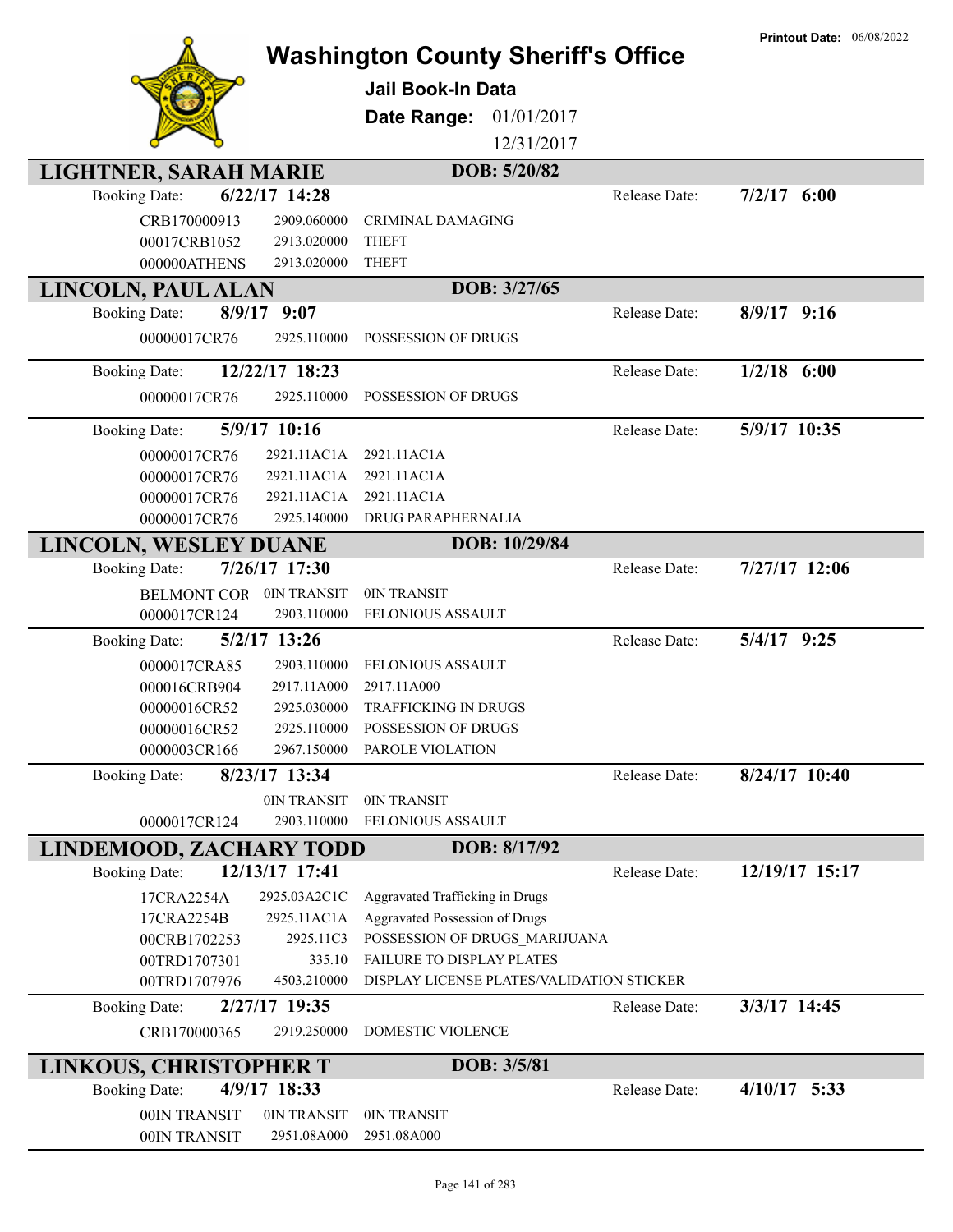| LINLEY, JAMIE GARFIELD<br>$5/12/17$ 1:37<br><b>Booking Date:</b><br>00017CRA812C<br>2911.13X000<br>17CRA812A<br>2911.31X000<br>00017CRA812B<br>2913.02C000<br>000017CRB811<br>2923.24X000 | <b>Washington County Sheriff's Office</b><br>Jail Book-In Data<br>01/01/2017<br>Date Range:<br>12/31/2017<br>DOB: 6/22/88<br>Release Date:<br>2911.13X000<br>2911.31X000<br>2913.02C000<br>2923.24X000 | <b>Printout Date: 06/08/2022</b><br>5/16/17 15:25 |
|-------------------------------------------------------------------------------------------------------------------------------------------------------------------------------------------|--------------------------------------------------------------------------------------------------------------------------------------------------------------------------------------------------------|---------------------------------------------------|
|                                                                                                                                                                                           | DOB: 7/7/86                                                                                                                                                                                            |                                                   |
| <b>LIPSCOMB, JASON RYAN</b><br>10/30/17 21:13                                                                                                                                             |                                                                                                                                                                                                        | 11/9/17 6:06                                      |
| <b>Booking Date:</b>                                                                                                                                                                      | Release Date:                                                                                                                                                                                          |                                                   |
| 4511.19A1A0<br>00017TRC2792                                                                                                                                                               | 4511.19A1A0                                                                                                                                                                                            |                                                   |
| <b>LIPSCOMB, STEPHEN SCOTT</b>                                                                                                                                                            | DOB: 2/28/78                                                                                                                                                                                           |                                                   |
| 8/24/17 11:26<br><b>Booking Date:</b>                                                                                                                                                     | Release Date:                                                                                                                                                                                          | $8/24/17$ 14:30                                   |
| 00CRB1700281<br>955.2100000                                                                                                                                                               | 955.2100000                                                                                                                                                                                            |                                                   |
| LITTLETON, MICHAEL LEE                                                                                                                                                                    | DOB: 8/21/64                                                                                                                                                                                           |                                                   |
| 3/22/17 19:52<br><b>Booking Date:</b>                                                                                                                                                     | Release Date:                                                                                                                                                                                          | 4/10/17 11:34                                     |
| CRB1601139 C<br>2951.080000                                                                                                                                                               | PROBATION VIOLATION                                                                                                                                                                                    |                                                   |
| <b>LOHR, ROBERT LEE</b>                                                                                                                                                                   | DOB: 5/20/91                                                                                                                                                                                           |                                                   |
| 12/20/17 16:27<br><b>Booking Date:</b>                                                                                                                                                    | Release Date:                                                                                                                                                                                          | $12/22/17$ 7:20                                   |
| 000MONROE CO<br>2923.13A300                                                                                                                                                               | 2923.13A300                                                                                                                                                                                            |                                                   |
| 12/22/17 12:56<br><b>Booking Date:</b>                                                                                                                                                    | Release Date:                                                                                                                                                                                          | 12/29/17 11:46                                    |
| 2923.130000<br>00CRA1700335                                                                                                                                                               | HAVE WEAPON UNDER DISABILITY                                                                                                                                                                           |                                                   |
|                                                                                                                                                                                           |                                                                                                                                                                                                        |                                                   |
| LOHRI, TIMOTHY WILLIAM                                                                                                                                                                    | DOB: 5/4/82                                                                                                                                                                                            |                                                   |
| 3/23/17 19:45<br><b>Booking Date:</b>                                                                                                                                                     | Release Date:                                                                                                                                                                                          | 3/28/17 14:30                                     |
| 2911.210000<br>00017CRB511B                                                                                                                                                               | CRIMINAL/AGGRAVATED TRESPASSING                                                                                                                                                                        |                                                   |
| 00017CRB511A<br>2913.020000                                                                                                                                                               | <b>THEFT</b>                                                                                                                                                                                           |                                                   |
| <b>LONG, BRIAN DAVID</b>                                                                                                                                                                  | DOB: 7/2/70                                                                                                                                                                                            |                                                   |
| $6/5/17$ 21:20<br><b>Booking Date:</b>                                                                                                                                                    | Release Date:                                                                                                                                                                                          | $6/7/17$ 8:22                                     |
| 00CRB1601567<br>2913.020000                                                                                                                                                               | <b>THEFT</b>                                                                                                                                                                                           |                                                   |
| 00CRB1601910<br>2913.020000<br>0CRB1600549C<br>2951.080000                                                                                                                                | <b>THEFT</b><br>PROBATION VIOLATION                                                                                                                                                                    |                                                   |
| 6/13/17 14:19<br><b>Booking Date:</b>                                                                                                                                                     | Release Date:                                                                                                                                                                                          | $8/11/17$ 20:00                                   |
| 000017CRB984<br>2705.020000                                                                                                                                                               | CONTEMPT OF COURT                                                                                                                                                                                      |                                                   |
| 0016CRB1910A<br>2913.020000                                                                                                                                                               | <b>THEFT</b>                                                                                                                                                                                           |                                                   |
| 00016CRB1567<br>2913.020000                                                                                                                                                               | <b>THEFT</b>                                                                                                                                                                                           |                                                   |
| 00016CRB549A<br>2913.02A000                                                                                                                                                               | 2913.02A000                                                                                                                                                                                            |                                                   |
| 00000BEVERLY<br>33.20000000                                                                                                                                                               | 33.20000000                                                                                                                                                                                            |                                                   |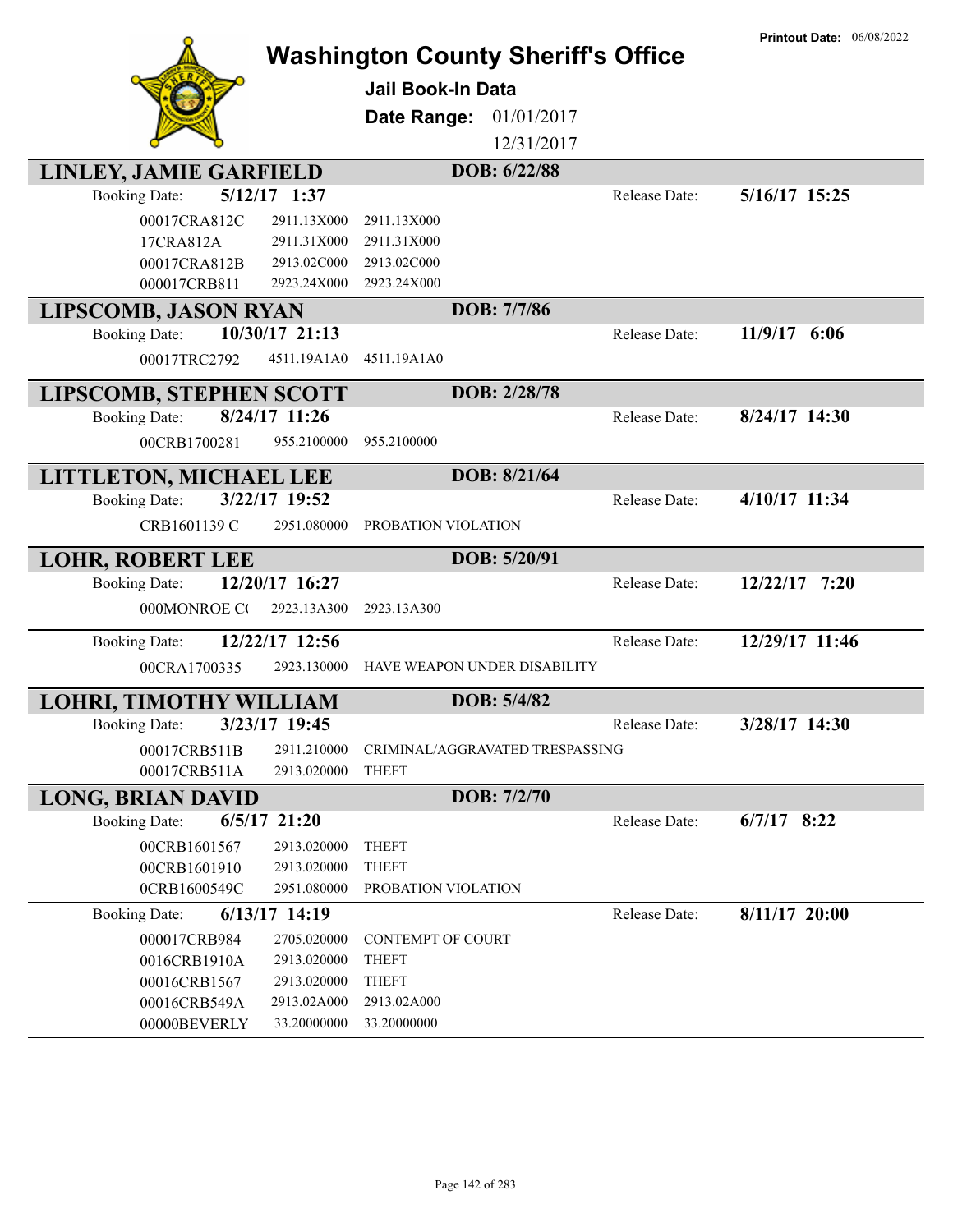|                                          |                                           |               | <b>Printout Date: 06/08/2022</b> |
|------------------------------------------|-------------------------------------------|---------------|----------------------------------|
|                                          | <b>Washington County Sheriff's Office</b> |               |                                  |
|                                          | <b>Jail Book-In Data</b>                  |               |                                  |
|                                          | Date Range:<br>01/01/2017                 |               |                                  |
|                                          | 12/31/2017                                |               |                                  |
| <b>LONG, BRIAN TYLOR</b>                 | DOB: 5/17/94                              |               |                                  |
| <b>Booking Date:</b><br>$4/13/17$ 0:31   |                                           | Release Date: | $4/26/17$ 7:20                   |
| 2705.020000<br>000017CRB672              | <b>CONTEMPT OF COURT</b>                  |               |                                  |
| <b>0GUERNSEY CO</b><br>2913.020000       | <b>THEFT</b>                              |               |                                  |
| 000016CRB424<br>2913.020000              | <b>THEFT</b>                              |               |                                  |
| 00016TRD5838<br>4510.037000              | 4510.037000                               |               |                                  |
| <b>LONG, DANIELLE NICOLE</b>             | DOB: 4/8/89                               |               |                                  |
| $8/3/17$ 0:07<br><b>Booking Date:</b>    |                                           | Release Date: | 8/7/17 14:20                     |
| 00017CRB1385<br>2919.250000              | <b>DOMESTIC VIOLENCE</b>                  |               |                                  |
| 16CRB1512<br>2951.080000                 | PROBATION VIOLATION                       |               |                                  |
| <b>LONGWELL, DAVID MARK</b>              | DOB: 1/20/74                              |               |                                  |
| 9/22/17 17:49<br><b>Booking Date:</b>    |                                           | Release Date: | $6/18/18$ $6:34$                 |
| 17CR221<br>2911.12                       | <b>BURGLARY</b>                           |               |                                  |
| 17CRA1969<br>2911.12                     | <b>BURGLARY</b>                           |               |                                  |
| 17CRA1626<br>2911.13                     | <b>BREAKING AND ENTERING</b>              |               |                                  |
| 17CR2193<br>2911.13                      | <b>BREAKING AND ENTERING</b>              |               |                                  |
| 17CR2191<br>2913.02                      | <b>THEFT</b>                              |               |                                  |
| 17CR2213<br>2913.02                      | <b>THEFT</b>                              |               |                                  |
| 17CR2194<br>2913.02                      | <b>THEFT</b>                              |               |                                  |
| 17CR2192<br>2923.24                      | POSSESSING CRIMINAL TOOLS                 |               |                                  |
| 16TRC6136 E<br>2951.08                   | PROBATION VIOLATION (MMC)                 |               |                                  |
| 16TRC6136A<br>4511.19A1A                 | OVI ALCOHOL, DRUG OF ABUSE, OR BOTH       |               |                                  |
| LONGWELL, ROBERT ANDREW JR               | DOB: 5/30/95                              |               |                                  |
| $6/29/17$ 3:13<br><b>Booking Date:</b>   |                                           | Release Date: | $7/5/17$ 7:29                    |
| 000MONROE CO                             | 2903.110000 FELONIOUS ASSAULT             |               |                                  |
| <b>LOPEZ, ANNA ROSA</b>                  | DOB: 5/21/85                              |               |                                  |
| $6/22/17$ $6:32$<br><b>Booking Date:</b> |                                           | Release Date: | $6/22/17$ 10:25                  |
| 17TRD3033A<br>4510.120000                | 4510.120000                               |               |                                  |
| 17TRD3033B<br>4511.210000                | <b>SPEED LIMITS</b>                       |               |                                  |
| <b>LOPEZ, DANIEL NMN</b>                 | DOB: 9/19/92                              |               |                                  |
| 7/6/17 19:39<br><b>Booking Date:</b>     |                                           | Release Date: | 7/7/17 12:15                     |
| 00017TRD3410<br>4510.110000              | 4510.110000                               |               |                                  |
| <b>LOSEY, GARY LEE II</b>                | DOB: 2/13/82                              |               |                                  |
| $6/1/17$ 17:45<br><b>Booking Date:</b>   |                                           | Release Date: | $8/1/17$ 8:45                    |
| 00000016CR83<br>2951.08A000              | 2951.08A000                               |               |                                  |
| 2951.08C000<br><b>GUERNSEY CO</b>        | 2951.08C000                               |               |                                  |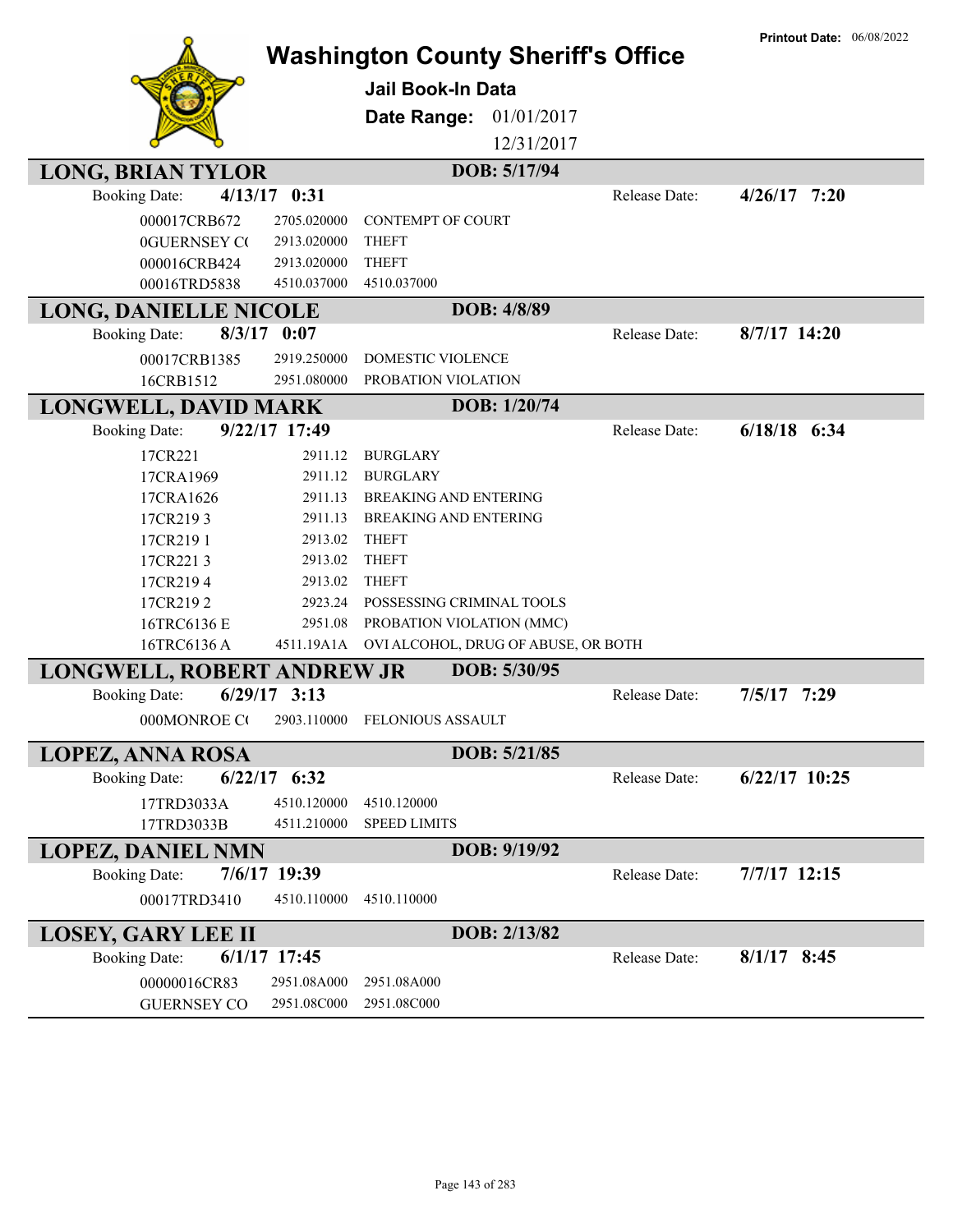|                                                |                 |                                           |               | <b>Printout Date: 06/08/2022</b> |
|------------------------------------------------|-----------------|-------------------------------------------|---------------|----------------------------------|
|                                                |                 | <b>Washington County Sheriff's Office</b> |               |                                  |
|                                                |                 | <b>Jail Book-In Data</b>                  |               |                                  |
|                                                |                 | Date Range:<br>01/01/2017                 |               |                                  |
|                                                |                 |                                           |               |                                  |
|                                                |                 | 12/31/2017                                |               |                                  |
| <b>LOVE, SONY CARLOS</b>                       |                 | DOB: 11/1/81                              |               |                                  |
| <b>Booking Date:</b>                           | 3/10/17 10:49   |                                           | Release Date: | $7/7/17$ 6:00                    |
| 0000016CR359                                   | 2911.130000     | <b>BREAKING &amp; ENTERING</b>            |               |                                  |
| 00000017CR44                                   | 4511.19A100     | 4511.19A100                               |               |                                  |
| <b>Booking Date:</b>                           | 2/6/17 18:35    |                                           | Release Date: | $2/9/17$ 6:00                    |
| 0016TRD5790A                                   | 4510.140000     | 4510.140000                               |               |                                  |
| <b>LOVELL, BRENDON MICHAEL</b>                 |                 | DOB: 5/20/91                              |               |                                  |
| <b>Booking Date:</b>                           | 7/7/17 17:52    |                                           | Release Date: | $7/11/17$ 13:00                  |
| 00LICKING CO                                   | 2951.080000     | PROBATION VIOLATION                       |               |                                  |
| <b>LOWERS, SHOSHAWNA MARIE</b>                 |                 | DOB: 2/23/85                              |               |                                  |
| <b>Booking Date:</b>                           | $6/15/17$ 15:10 |                                           | Release Date: | $8/2/17$ 9:22                    |
| 0000015CR330                                   | 2913.020000     | <b>THEFT</b>                              |               |                                  |
| 0000015CR330                                   | 2913.310000     | FORGERY/UTTERING                          |               |                                  |
| 15CR330                                        | 2913.310000     | FORGERY/UTTERING                          |               |                                  |
| 0000015CR330                                   | 2913.310000     | FORGERY/UTTERING                          |               |                                  |
| 0000015CR330                                   | 2913.310000     | FORGERY/UTTERING                          |               |                                  |
| 0000015CR330                                   | 2913.310000     | FORGERY/UTTERING                          |               |                                  |
| 0000015CR330                                   | 2913.310000     | FORGERY/UTTERING                          |               |                                  |
| 0000015CR330                                   | 2913.310000     | FORGERY/UTTERING                          |               |                                  |
| 0000015CR330                                   | 2913.510000     | RECEIVING STOLEN PROPERTY                 |               |                                  |
| <b>LOY, BRANDON LEE</b>                        |                 | DOB: 6/20/96                              |               |                                  |
| <b>Booking Date:</b>                           | 8/2/17 23:22    |                                           | Release Date: | 8/3/17 12:05                     |
| 00017CRB1386                                   | 2705.020000     | <b>CONTEMPT OF COURT</b>                  |               |                                  |
| 00017CRB1091                                   | 2911.210000     | CRIMINAL/AGGRAVATED TRESPASSING           |               |                                  |
| 00017CRB1092                                   | 2911.210000     | CRIMINAL/AGGRAVATED TRESPASSING           |               |                                  |
| <b>Booking Date:</b>                           | 10/2/17 19:01   |                                           | Release Date: | $10/12/17$ 6:00                  |
| 00017CRB1386                                   | 2705.020000     | <b>CONTEMPT OF COURT</b>                  |               |                                  |
| 00017CRB1091                                   | 2911.210000     | CRIMINAL/AGGRAVATED TRESPASSING           |               |                                  |
| <b>Booking Date:</b>                           | 6/20/17 16:32   |                                           | Release Date: | 6/20/17 22:35                    |
|                                                | 2911.210000     | CRIMINAL/AGGRAVATED TRESPASSING           |               |                                  |
|                                                |                 | DOB: 4/12/59                              |               |                                  |
| <b>LOY, LARRY DEAN</b><br><b>Booking Date:</b> | 7/7/17 23:02    |                                           | Release Date: | $8/19/17$ 6:00                   |
| 00017CRB1227                                   | 2705.020000     | <b>CONTEMPT OF COURT</b>                  |               |                                  |
| 17CRB434                                       | 2925.120000     | POSSESSION OF DRUG ABUSE INSTRUMENTS      |               |                                  |
| 000017CRB429                                   | 2925.120000     | POSSESSION OF DRUG ABUSE INSTRUMENTS      |               |                                  |
|                                                |                 | DOB: 12/18/59                             |               |                                  |
| <b>LOZIER, ROGER LEE</b>                       |                 |                                           |               |                                  |
| <b>Booking Date:</b>                           | 12/5/17 12:46   |                                           | Release Date: | $10/24/18$ 6:00                  |
| 17CR183                                        | 4511.19A1A      | OVI ALCOHOL, DRUG OF ABUSE, OR BOTH       |               |                                  |
| <b>Booking Date:</b>                           | $9/6/17$ 8:40   |                                           | Release Date: | $9/6/17$ 8:53                    |
| 0000017CR183                                   | 4511.19A1A0     | 4511.19A1A0                               |               |                                  |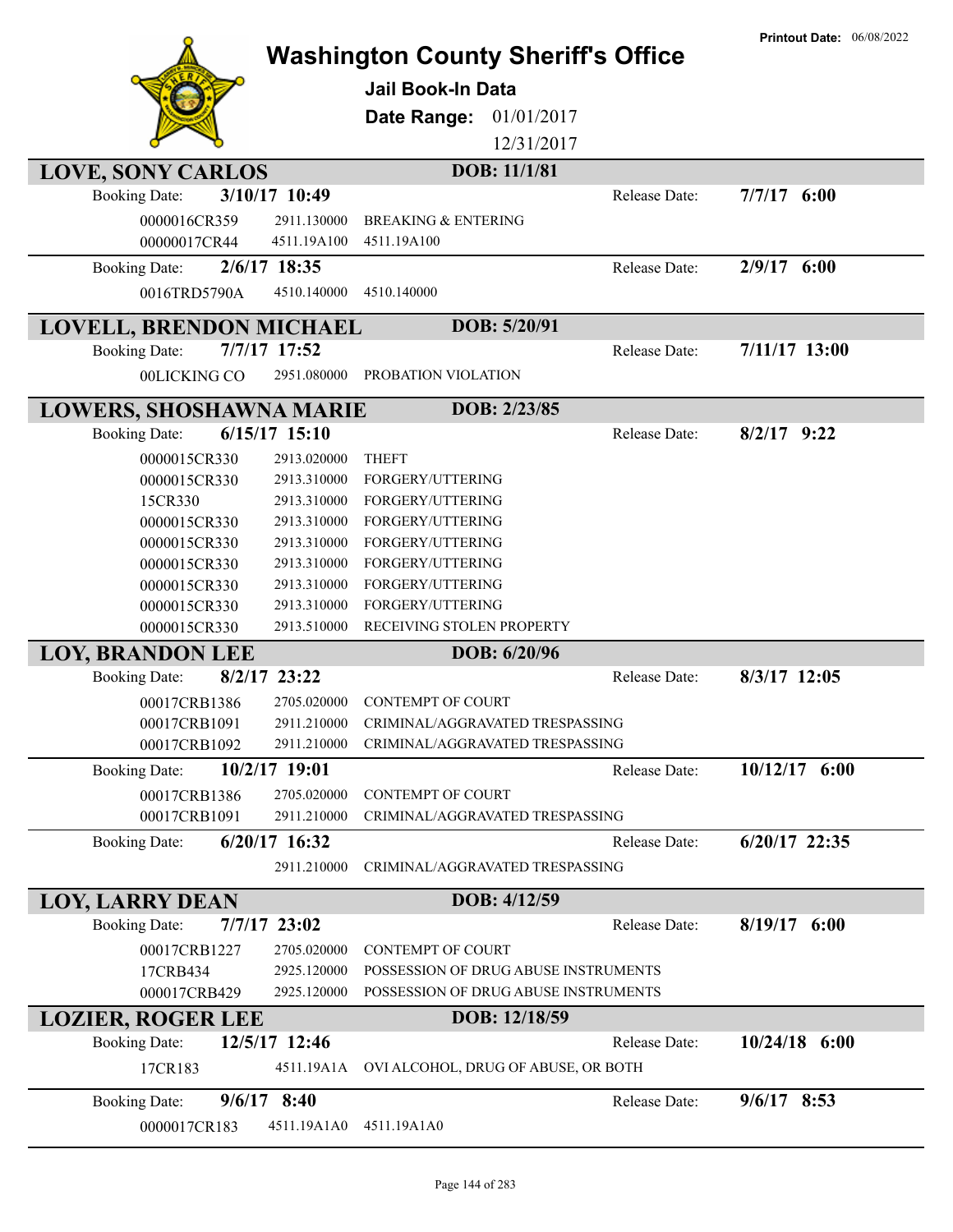|                                        | <b>Washington County Sheriff's Office</b>     |               | <b>Printout Date: 06/08/2022</b> |
|----------------------------------------|-----------------------------------------------|---------------|----------------------------------|
|                                        | <b>Jail Book-In Data</b>                      |               |                                  |
|                                        | 01/01/2017                                    |               |                                  |
|                                        | Date Range:<br>12/31/2017                     |               |                                  |
|                                        |                                               |               |                                  |
| LUCAS, JAMES MARLIN JR                 | DOB: 8/23/79                                  |               | $1/10/18$ 8:37                   |
| 12/27/17 18:34<br><b>Booking Date:</b> |                                               | Release Date: |                                  |
| 000MONROE CO<br>2925.030000            | <b>TRAFFICKING IN DRUGS</b>                   |               |                                  |
| 11/6/17 15:44<br><b>Booking Date:</b>  |                                               | Release Date: | 12/27/17 7:32                    |
| 000MONROE CO<br>2925.110000            | POSSESSION OF DRUGS                           |               |                                  |
| LUCAS, JASMINE EMMA                    | DOB: 4/23/96                                  |               |                                  |
| $9/17/17$ 0:09<br><b>Booking Date:</b> |                                               | Release Date: | $9/19/17$ 9:13                   |
| 17CRB1675<br>2919.250000               | DOMESTIC VIOLENCE                             |               |                                  |
| <b>LUCAS, JAY EDWARD</b>               | DOB: 11/16/73                                 |               |                                  |
| 8/5/17 15:09<br><b>Booking Date:</b>   |                                               | Release Date: | 8/7/17 16:50                     |
| 2903.210000<br>17CRB1405A              | AGGRAVATED MENACING OR STALKING               |               |                                  |
| 2917.310000<br>17CRB1405B              | <b>INDUCING PANIC</b>                         |               |                                  |
| 2919.250000<br>17CRB1405C              | <b>DOMESTIC VIOLENCE</b>                      |               |                                  |
| 2923.130000<br>17CRA1402               | HAVE WEAPON UNDER DISABILITY                  |               |                                  |
| <b>LUCAS, JENNIFER YVONNE</b>          | DOB: 7/16/79                                  |               |                                  |
| 2/7/17 16:17<br><b>Booking Date:</b>   |                                               | Release Date: | 5/12/17 11:15                    |
| 00000FEDERAL<br>2925.030000            | <b>TRAFFICKING IN DRUGS</b>                   |               |                                  |
| <b>LUCAS, LINDSEY MARIE</b>            | DOB: 7/7/84                                   |               |                                  |
| 8/9/17 12:28<br><b>Booking Date:</b>   |                                               | Release Date: | 10/30/17<br>7:25                 |
| 0000016CR333<br>2921.360000            | CONVEY PROHIBITED ITEMS TO DETENTION FACILITY |               |                                  |
| 2925.030000<br>0000016CR333            | <b>TRAFFICKING IN DRUGS</b>                   |               |                                  |
| 0000016CR333<br>2925.110000            | POSSESSION OF DRUGS                           |               |                                  |
| 0000017CR187<br>2925.110000            | POSSESSION OF DRUGS                           |               |                                  |
| 00014TRC5076<br>4511.19A100            | 4511.19A100                                   |               |                                  |
| <b>LUCAS, LORRIE LEE</b>               | DOB: 10/26/77                                 |               |                                  |
| 11/27/17 12:39<br><b>Booking Date:</b> |                                               | Release Date: | $11/28/17$ 9:10                  |
| 2925.110000<br>00017CRA2123            | POSSESSION OF DRUGS                           |               |                                  |
| 5/22/17 19:21<br><b>Booking Date:</b>  |                                               | Release Date: | 5/31/17 9:20                     |
| 000017CRB921<br>2925.120000            | POSSESSION OF DRUG ABUSE INSTRUMENTS          |               |                                  |
| 2951.080000<br>CRB1601665PV            | PROBATION VIOLATION                           |               |                                  |
| $8/7/17$ 18:36<br><b>Booking Date:</b> |                                               | Release Date: | $8/17/17$ 6:00                   |
| 0016CRB1665A<br>2925.140000            | DRUG PARAPHERNALIA                            |               |                                  |
| LUCAS, ZACHARY WILLIAM                 | DOB: 7/2/89                                   |               |                                  |
| 8/14/17 21:22<br><b>Booking Date:</b>  |                                               | Release Date: | $8/17/17$ 6:00                   |
| 0013TRC7813A<br>4511.19A100            | 4511.19A100                                   |               |                                  |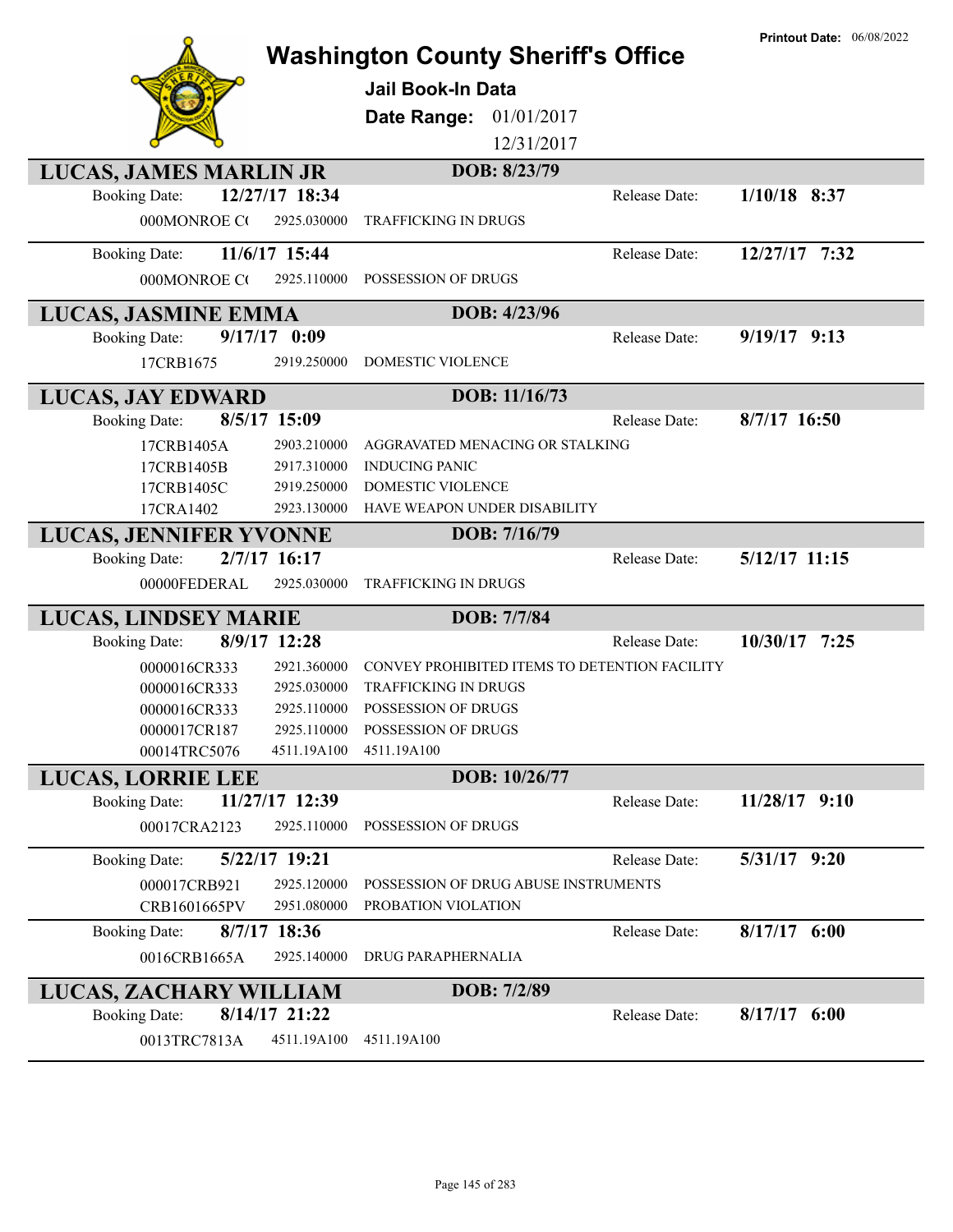|                            |                | <b>Washington County Sheriff's Office</b><br><b>Jail Book-In Data</b><br>Date Range:<br>01/01/2017<br>12/31/2017 |               | <b>Printout Date: 06/08/2022</b> |
|----------------------------|----------------|------------------------------------------------------------------------------------------------------------------|---------------|----------------------------------|
| LUDWIG, MICHAEL SCOTT      |                | DOB: 8/16/75                                                                                                     |               |                                  |
| <b>Booking Date:</b>       | 4/16/17 10:20  |                                                                                                                  | Release Date: | $5/11/17$ 8:28                   |
| <b>MONROE CO</b>           | 2919.210000    | NONSUPPORT OF DEPENDENTS                                                                                         |               |                                  |
| 0000005DC106               | 2919.210000    | NONSUPPORT OF DEPENDENTS                                                                                         |               |                                  |
| MONROE CO                  | 2951.08C000    | 2951.08C000                                                                                                      |               |                                  |
| LUKE, ERIC ELLIS           |                | DOB: 12/20/86                                                                                                    |               |                                  |
| <b>Booking Date:</b>       | 8/10/17 12:44  |                                                                                                                  | Release Date: | $8/10/17$ 15:20                  |
| 00000014CR51               | 2951.08A000    | 2951.08A000                                                                                                      |               |                                  |
|                            |                |                                                                                                                  |               |                                  |
| <b>Booking Date:</b>       | 11/3/17 13:25  |                                                                                                                  | Release Date: | $11/20/17$ 7:30                  |
| 00000017CR84               | 2925.040000    | <b>ILLEGAL MANUFACTURE OF DRUGS</b>                                                                              |               |                                  |
| 00000014CR51               | 2951.08A       | PROBATION VIOLATION (CPC)                                                                                        |               |                                  |
| <b>Booking Date:</b>       | 5/9/17 10:01   |                                                                                                                  | Release Date: | 5/9/17 10:15                     |
| 00000017CR84               | 2911.130000    | <b>BREAKING &amp; ENTERING</b>                                                                                   |               |                                  |
| LUSK, ANGELA JO            |                | DOB: 9/5/83                                                                                                      |               |                                  |
| <b>Booking Date:</b>       | 12/14/17 18:09 |                                                                                                                  | Release Date: | 12/15/17 16:09                   |
| 17CRB2268                  | 2913.02X000    | 2913.02X000                                                                                                      |               |                                  |
|                            |                |                                                                                                                  |               |                                  |
| <b>LUSK, STEVEN TONY</b>   |                | DOB: 12/8/78                                                                                                     |               |                                  |
| <b>Booking Date:</b>       | 12/14/17 19:43 |                                                                                                                  | Release Date: | 12/16/17 21:49                   |
| CRB1702269                 | 2913.020000    | <b>THEFT</b>                                                                                                     |               |                                  |
| LUTHERN, MICHAEL CLARK     |                | DOB: 12/13/59                                                                                                    |               |                                  |
| <b>Booking Date:</b>       | 4/11/17 9:33   |                                                                                                                  | Release Date: | $4/11/17$ 9:45                   |
| 00000017CR58               | 2903.130000    | ASSAULT                                                                                                          |               |                                  |
|                            |                |                                                                                                                  |               |                                  |
| <b>Booking Date:</b>       | 3/9/17 0:47    |                                                                                                                  | Release Date: | 3/10/17 17:40                    |
| 00CRA1700423               | 2911.11A100    | 2911.11A100                                                                                                      |               |                                  |
| LUTZEN, MATTHEW THOMAS     |                | DOB: 3/12/79                                                                                                     |               |                                  |
| <b>Booking Date:</b>       | 2/3/17 19:48   |                                                                                                                  | Release Date: | $2/6/17$ 6:00                    |
| TRD1700214 B               | 4549.080000    | UNAUTHORIZED USE OF PLATES                                                                                       |               |                                  |
|                            |                |                                                                                                                  |               |                                  |
| <b>LYDY, ROBERT BARTON</b> |                | DOB: 5/28/57                                                                                                     |               |                                  |
| <b>Booking Date:</b>       | $9/2/17$ 2:10  |                                                                                                                  | Release Date: | $9/2/17$ 12:20                   |
|                            | 4511.19A1A0    | 4511.19A1A0                                                                                                      |               |                                  |
|                            | 4511.19A1H0    | 4511.19A1H0                                                                                                      |               |                                  |
|                            | 4511.330000    | RULES FOR DRIVING IN MARKED LANES                                                                                |               |                                  |
| <b>Booking Date:</b>       | 10/6/17 23:45  |                                                                                                                  | Release Date: | 10/8/17 11:12                    |
| TRC 1705948B               | 4511.19A1H0    | 4511.19A1H0                                                                                                      |               |                                  |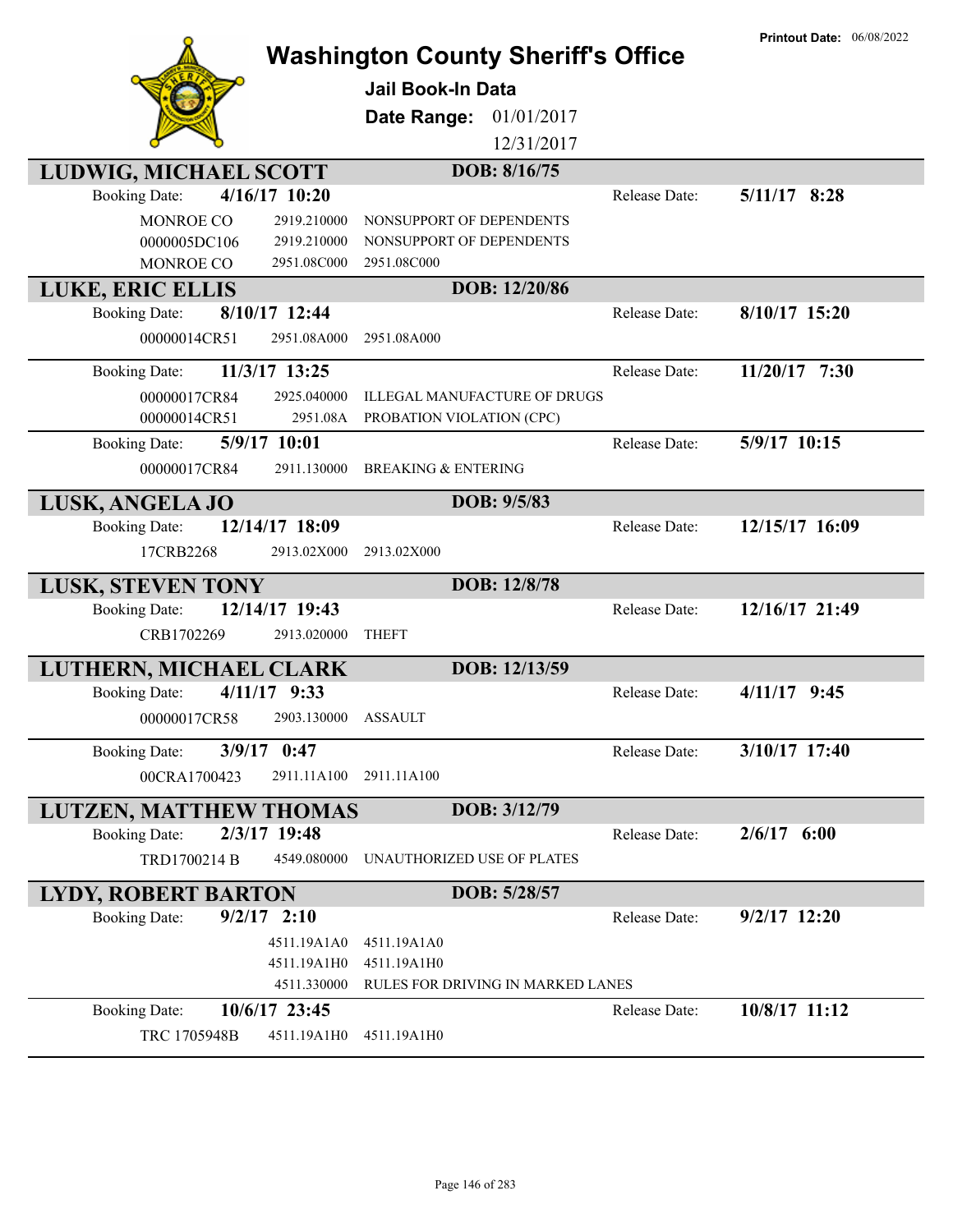|                                         | <b>Washington County Sheriff's Office</b><br><b>Jail Book-In Data</b><br>01/01/2017<br>Date Range:<br>12/31/2017 |               | <b>Printout Date: 06/08/2022</b> |
|-----------------------------------------|------------------------------------------------------------------------------------------------------------------|---------------|----------------------------------|
| LYNN, JAMES FRANCIS                     | DOB: 3/31/87                                                                                                     |               |                                  |
| 4/18/17 18:24<br><b>Booking Date:</b>   |                                                                                                                  | Release Date: | $4/21/17$ 6:00                   |
| 00016TRC6442<br>4511.19A1D0             | 4511.19A1D0                                                                                                      |               |                                  |
| 4/11/17 19:39<br><b>Booking Date:</b>   |                                                                                                                  | Release Date: | $4/14/17$ 6:00                   |
| 0TRC1606442A<br>4511.19A1D0             | 4511.19A1D0                                                                                                      |               |                                  |
| 2/14/17 18:43<br><b>Booking Date:</b>   |                                                                                                                  | Release Date: | $2/17/17$ 6:00                   |
| 0TRC1700149B<br>4511.19A2A0             | 4511.19A2A0                                                                                                      |               |                                  |
| 3/7/17 18:57<br><b>Booking Date:</b>    |                                                                                                                  | Release Date: | $3/10/17$ 6:00                   |
| TRC1700149B0<br>4511.19A2A0             | 4511.19A2A0                                                                                                      |               |                                  |
| 4/4/17 18:27<br><b>Booking Date:</b>    |                                                                                                                  | Release Date: | $4/7/17$ 6:00                    |
| 0016TRC6442A<br>4511.19A1D0             | 4511.19A1D0                                                                                                      |               |                                  |
| 5/23/17 15:45<br><b>Booking Date:</b>   |                                                                                                                  | Release Date: | 5/31/17 12:00                    |
| 0TRC170149PV<br>2951.080000             | PROBATION VIOLATION                                                                                              |               |                                  |
| TRC170000149<br>2951.080000             | PROBATION VIOLATION                                                                                              |               |                                  |
| 00017TRD2928<br>4510.140000             | 4510.140000                                                                                                      |               |                                  |
| 00016TRC6442<br>4511.19A1B0             | 4511.19A1B0                                                                                                      |               |                                  |
| 2/7/17 18:25<br><b>Booking Date:</b>    |                                                                                                                  | Release Date: | $2/10/17$ 6:00                   |
| TRC1700149 B<br>4511.19A2A0             | 4511.19A2A0                                                                                                      |               |                                  |
| 2/21/17 18:41<br><b>Booking Date:</b>   |                                                                                                                  | Release Date: | $2/27/17$ 6:00                   |
| 0TRC1700149B<br>4511.19A2A0             | 4511.19A2A0                                                                                                      |               |                                  |
| 1/23/17 18:35<br><b>Booking Date:</b>   |                                                                                                                  | Release Date: | 2/2/17<br>6:00                   |
| 4510.140000<br>00017TRC149C             | 4510.140000                                                                                                      |               |                                  |
| 00017TRC149B<br>4511.19A2A0             | 4511.19A2A0                                                                                                      |               |                                  |
| $3/14/17$ 19:59<br><b>Booking Date:</b> |                                                                                                                  | Release Date: | $3/17/17$ 6:00                   |
| TRC1700149 B<br>4511.19A2A0             | 4511.19A2A0                                                                                                      |               |                                  |
| $5/2/17$ 20:14<br><b>Booking Date:</b>  |                                                                                                                  | Release Date: | 5/5/17 6:00                      |
| 0016TRC6442A<br>4511.19A100             | 4511.19A100                                                                                                      |               |                                  |
| 4/25/17 18:58<br><b>Booking Date:</b>   |                                                                                                                  | Release Date: | $4/28/17$ 6:00                   |
| 4511.19A1D0<br>00TRC1606442             | 4511.19A1D0                                                                                                      |               |                                  |
| 3/21/17 18:59<br><b>Booking Date:</b>   |                                                                                                                  | Release Date: | 3/30/17 6:00                     |
| 0016TRC6442A<br>4511.19A1D0             | 4511.19A1D0                                                                                                      |               |                                  |
| 00017TRC149B<br>4511.19A2A0             | 4511.19A2A0                                                                                                      |               |                                  |
| 5/9/17 18:10<br><b>Booking Date:</b>    |                                                                                                                  | Release Date: | $5/13/17$ 6:00                   |
| TRC16006442A<br>4511.19A1D0             | 4511.19A1D0                                                                                                      |               |                                  |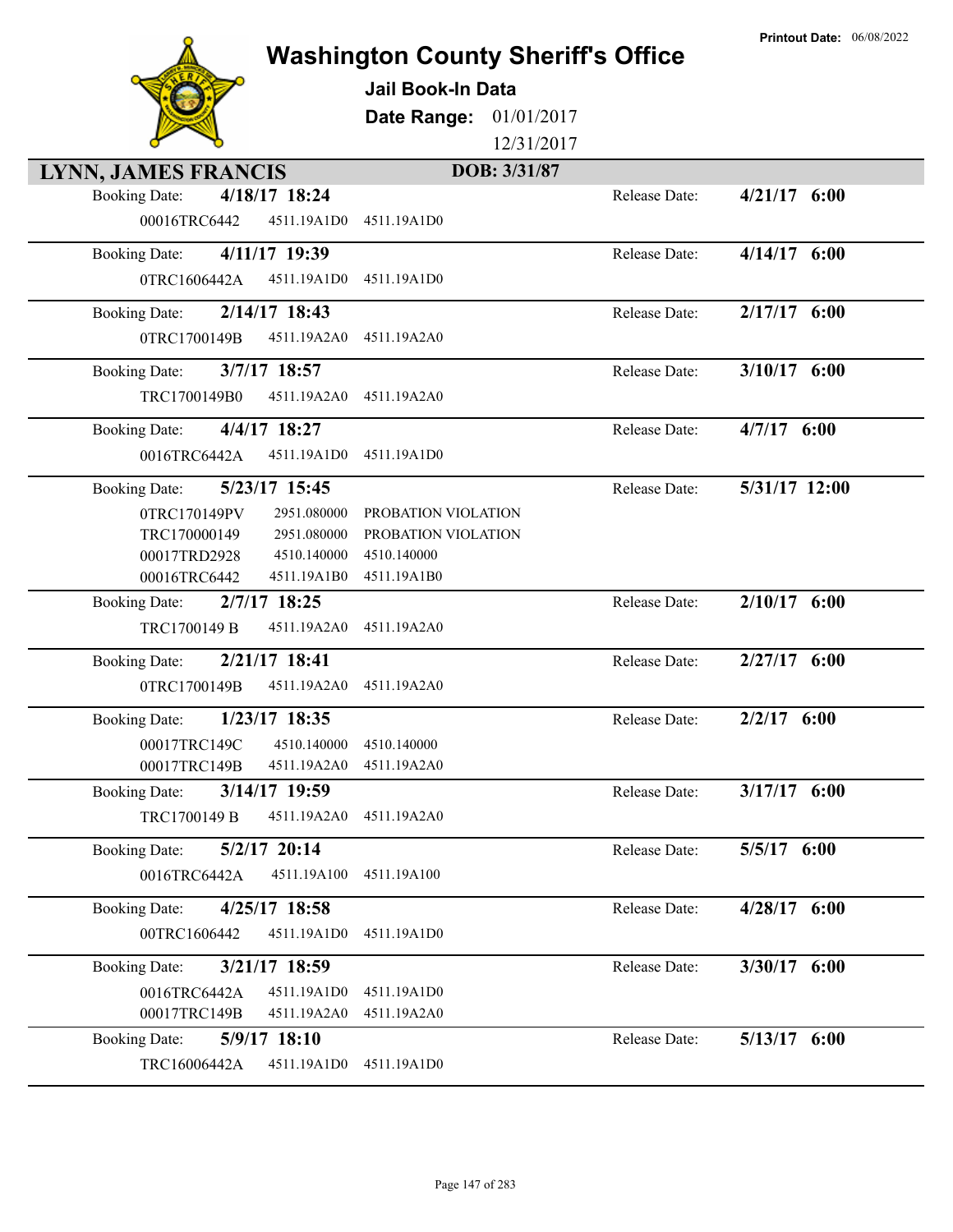|                                      |                              | <b>Washington County Sheriff's Office</b><br><b>Jail Book-In Data</b><br><b>Date Range:</b><br>01/01/2017<br>12/31/2017 |               | <b>Printout Date: 06/08/2022</b> |
|--------------------------------------|------------------------------|-------------------------------------------------------------------------------------------------------------------------|---------------|----------------------------------|
| LYONS, JEREMIAH JACOB                |                              | DOB: 3/19/82                                                                                                            |               |                                  |
| <b>Booking Date:</b><br>00016CRA1280 | 8/22/17 13:41<br>2913.510000 | RECEIVING STOLEN PROPERTY                                                                                               | Release Date: | 8/29/17 18:00                    |
| <b>LYONS, THOMAS LEE</b>             |                              | DOB: 8/27/88                                                                                                            |               |                                  |
| <b>Booking Date:</b>                 | 3/16/17 21:48                |                                                                                                                         | Release Date: | 3/17/17 15:50                    |
| 00016CRB1820                         | 2925.120000                  | POSSESSION OF DRUG ABUSE INSTRUMENTS                                                                                    |               |                                  |
|                                      |                              |                                                                                                                         |               |                                  |
| <b>MAAS, CHRISTOPHER NATHAN</b>      |                              | DOB: 10/15/93                                                                                                           |               |                                  |
| <b>Booking Date:</b>                 | 6/28/17 18:24                |                                                                                                                         | Release Date: | $8/2/17$ 9:28                    |
| 000PROBATION                         | 2951.08A000                  | 2951.08A000                                                                                                             |               |                                  |
| <b>Booking Date:</b>                 | $6/17/17$ 23:33              |                                                                                                                         | Release Date: | $6/18/17$ 0:54                   |
|                                      | 2903.130000                  | <b>ASSAULT</b>                                                                                                          |               |                                  |
|                                      | 2903.130000                  | <b>ASSAULT</b>                                                                                                          |               |                                  |
| <b>MACAULAY, MARK EVAN</b>           |                              | DOB: 9/2/81                                                                                                             |               |                                  |
| <b>Booking Date:</b>                 | 9/18/17 21:06                |                                                                                                                         | Release Date: | $9/20/17$ 20:05                  |
|                                      | 2919.250000                  | <b>DOMESTIC VIOLENCE</b>                                                                                                |               |                                  |
| 17CRB1550                            | 2925.110000                  | <b>POSSESSION OF DRUGS</b>                                                                                              |               |                                  |
| 00017CRA1591                         | 2925.120000                  | POSSESSION OF DRUG ABUSE INSTRUMENTS                                                                                    |               |                                  |
| 17CRB1592A<br>17CRB1592              | 2925.140000                  | DRUG PARAPHERNALIA                                                                                                      |               |                                  |
| 0017CRB1592B                         | 2925.14C100                  | 2925.14C100                                                                                                             |               |                                  |
| 00017CRB1656                         | 2937.290000                  | FAIL TO APPEAR/ RECOG. BOND                                                                                             |               |                                  |
| <b>Booking Date:</b>                 | 11/16/17 7:27                |                                                                                                                         | Release Date: | 11/21/17 13:50                   |
| 00CRB1701550                         | 2919.250000                  | <b>DOMESTIC VIOLENCE</b>                                                                                                |               |                                  |
| 00CRB1702096                         | 2925.120000                  | POSSESSION OF DRUG ABUSE INSTRUMENTS                                                                                    |               |                                  |
| 00CRB1702083                         | 2937.290000                  | FAIL TO APPEAR/ RECOG. BOND                                                                                             |               |                                  |
| 0TRC1706828A                         | 333.01A1                     | <b>OMVI</b>                                                                                                             |               |                                  |
| 0TRC1706828B                         | 335.07                       | DUS VIOLATOR COMPACT                                                                                                    |               |                                  |
| 0TRC1706828C                         | 335.11A1                     | FICTITIOUS PLATES M4                                                                                                    |               |                                  |
| 0017CRB1910C                         | 513.03                       | POSSESSION OF MARIJUANA                                                                                                 |               |                                  |
| 0017CRB1910A                         | 513.04                       | POSSESSING DRUG ABUSE INSTRUMENTS                                                                                       |               |                                  |
| 0017CRB1910B                         | 513.12                       | DRUG PARAPHERNALIA                                                                                                      |               |                                  |
| <b>Booking Date:</b>                 | $8/30/17$ 6:27               |                                                                                                                         | Release Date: | 8/30/17 22:15                    |
| 00017CRB1550                         | 2919.250000                  | <b>DOMESTIC VIOLENCE</b>                                                                                                |               |                                  |
| <b>MACE, AARON NMN</b>               |                              | DOB: 4/18/77                                                                                                            |               |                                  |
| <b>Booking Date:</b>                 | 4/24/17 21:28                |                                                                                                                         | Release Date: | 4/25/17 12:35                    |
| CRB170000742                         | 2919.250000                  | DOMESTIC VIOLENCE                                                                                                       |               |                                  |
| <b>MACE, GRAHAM THOMAS</b>           |                              | DOB: 4/25/85                                                                                                            |               |                                  |
| <b>Booking Date:</b>                 | $1/28/17$ 2:47               |                                                                                                                         | Release Date: | 1/28/17 17:57                    |
|                                      | 2917.110000                  | DISORDERLY CONDUCT                                                                                                      |               |                                  |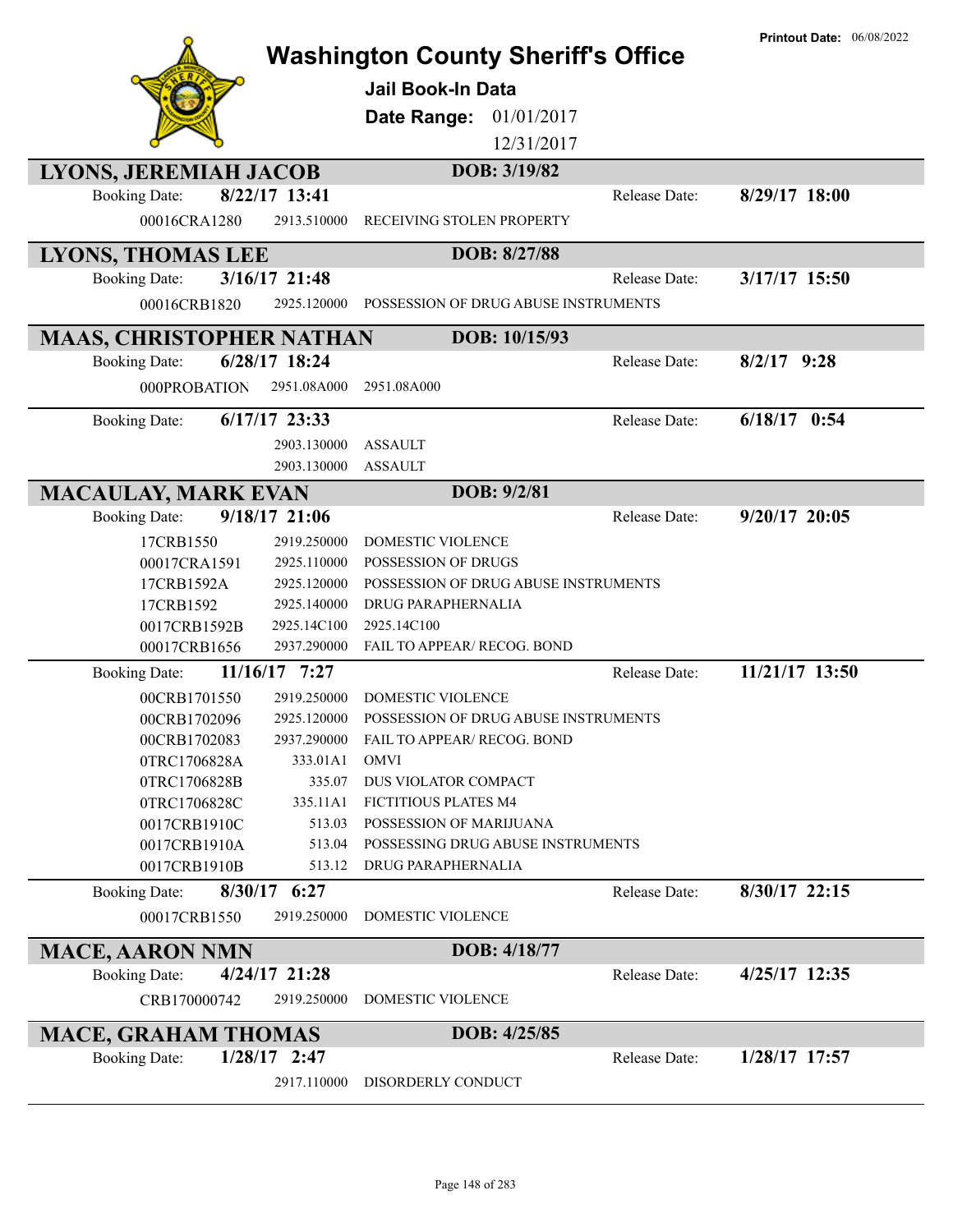|                               |                 | <b>Washington County Sheriff's Office</b><br><b>Jail Book-In Data</b><br>Date Range:<br>01/01/2017<br>12/31/2017 |               | <b>Printout Date: 06/08/2022</b> |
|-------------------------------|-----------------|------------------------------------------------------------------------------------------------------------------|---------------|----------------------------------|
| <b>MACE, JASON THADDEUS</b>   |                 | DOB: 5/19/83                                                                                                     |               |                                  |
| <b>Booking Date:</b>          | 8/10/17 15:30   |                                                                                                                  | Release Date: | 8/11/17 15:15                    |
| 0000016CR108                  | 2919.250000     | <b>DOMESTIC VIOLENCE</b>                                                                                         |               |                                  |
| <b>MACK, ANTHONY DEWAYNE</b>  |                 | DOB: 5/16/81                                                                                                     |               |                                  |
| <b>Booking Date:</b>          | 7/6/17 12:54    |                                                                                                                  | Release Date: | $12/22/17$ 7:00                  |
| 00000015CR36                  | 2923.130000     | HAVE WEAPON UNDER DISABILITY                                                                                     |               |                                  |
| 00000015CR36                  | 2925.030000     | TRAFFICKING IN DRUGS                                                                                             |               |                                  |
| 00000015CR36                  | 2925.110000     | POSSESSION OF DRUGS                                                                                              |               |                                  |
| 00000016CR41                  | 2937.990000     | <b>FAIL TO APPEAR</b>                                                                                            |               |                                  |
| 0000016CR236                  | 2937.990000     | <b>FAIL TO APPEAR</b>                                                                                            |               |                                  |
| 0000016CR236                  | 2937.990000     | <b>FAIL TO APPEAR</b>                                                                                            |               |                                  |
| <b>MACKEY, ZACHARY BLAIN</b>  |                 | DOB: 12/3/94                                                                                                     |               |                                  |
| <b>Booking Date:</b>          | 1/9/17 14:15    |                                                                                                                  | Release Date: | $2/28/17$ 9:07                   |
| 00000015CR90                  | 2951.08A000     | 2951.08A000                                                                                                      |               |                                  |
| <b>Booking Date:</b>          | 9/11/17 14:38   |                                                                                                                  | Release Date: | 12/18/17 6:00                    |
| 00000015CR90                  | 2951.08A000     | 2951.08A000                                                                                                      |               |                                  |
|                               |                 |                                                                                                                  |               |                                  |
| <b>MAHAN, ROBERT EUGENE</b>   |                 | DOB: 1/5/56                                                                                                      |               |                                  |
| <b>Booking Date:</b>          | 2/5/17 13:42    |                                                                                                                  | Release Date: | $2/6/17$ 4:15                    |
|                               | 509.0300000     | 509.0300000                                                                                                      |               |                                  |
| <b>MAHONEY, ASHLEY DAWN</b>   |                 | DOB: 10/8/85                                                                                                     |               |                                  |
| <b>Booking Date:</b>          | 2/3/17 16:02    |                                                                                                                  | Release Date: | 2/8/17 12:45                     |
| 17CRA209A                     | 2921.120000     | TAMPERING WITH EVIDENCE                                                                                          |               |                                  |
| 00CRA1700229                  |                 | 2921.360000 CONVEY PROHIBITED ITEMS TO DETENTION FACILITY                                                        |               |                                  |
| 17CRA209C                     | 2923.240000     | POSSESSION OF CRIMINAL TOOLS                                                                                     |               |                                  |
| 17CRA209B                     | 2925.030000     | TRAFFICKING IN DRUGS                                                                                             |               |                                  |
| <b>MAHONEY, WENDI JANELLE</b> |                 | DOB: 6/22/81                                                                                                     |               |                                  |
| <b>Booking Date:</b>          | 6/15/17 16:44   |                                                                                                                  | Release Date: | $6/16/17$ 9:56                   |
|                               | 2903.130000     | <b>ASSAULT</b>                                                                                                   |               |                                  |
|                               | 2921.330000     | RESIST ARREST OR FAIL TO COMPLY WITH POLICE ORDER/SIGN                                                           |               |                                  |
| <b>Booking Date:</b>          | 6/17/17 23:46   |                                                                                                                  | Release Date: | 7/7/17 15:05                     |
| CRB170001067                  | 2903.130000     | <b>ASSAULT</b>                                                                                                   |               |                                  |
| <b>MAINE, JASON HOWELL</b>    |                 | DOB: 10/21/76                                                                                                    |               |                                  |
| <b>Booking Date:</b>          | $3/16/17$ 14:18 |                                                                                                                  | Release Date: | $3/23/17$ 7:10                   |
| 000MONROE CO                  | 2925.110000     | POSSESSION OF DRUGS                                                                                              |               |                                  |
| <b>MALIKI, MAJED ABDULLAH</b> |                 | DOB: 9/21/82                                                                                                     |               |                                  |
| <b>Booking Date:</b>          | 1/28/17 23:44   |                                                                                                                  | Release Date: | $1/29/17$ 4:34                   |
|                               | 2913.030000     | UNAUTH USE OF VEHICLE                                                                                            |               |                                  |
|                               | 2917.110000     | DISORDERLY CONDUCT                                                                                               |               |                                  |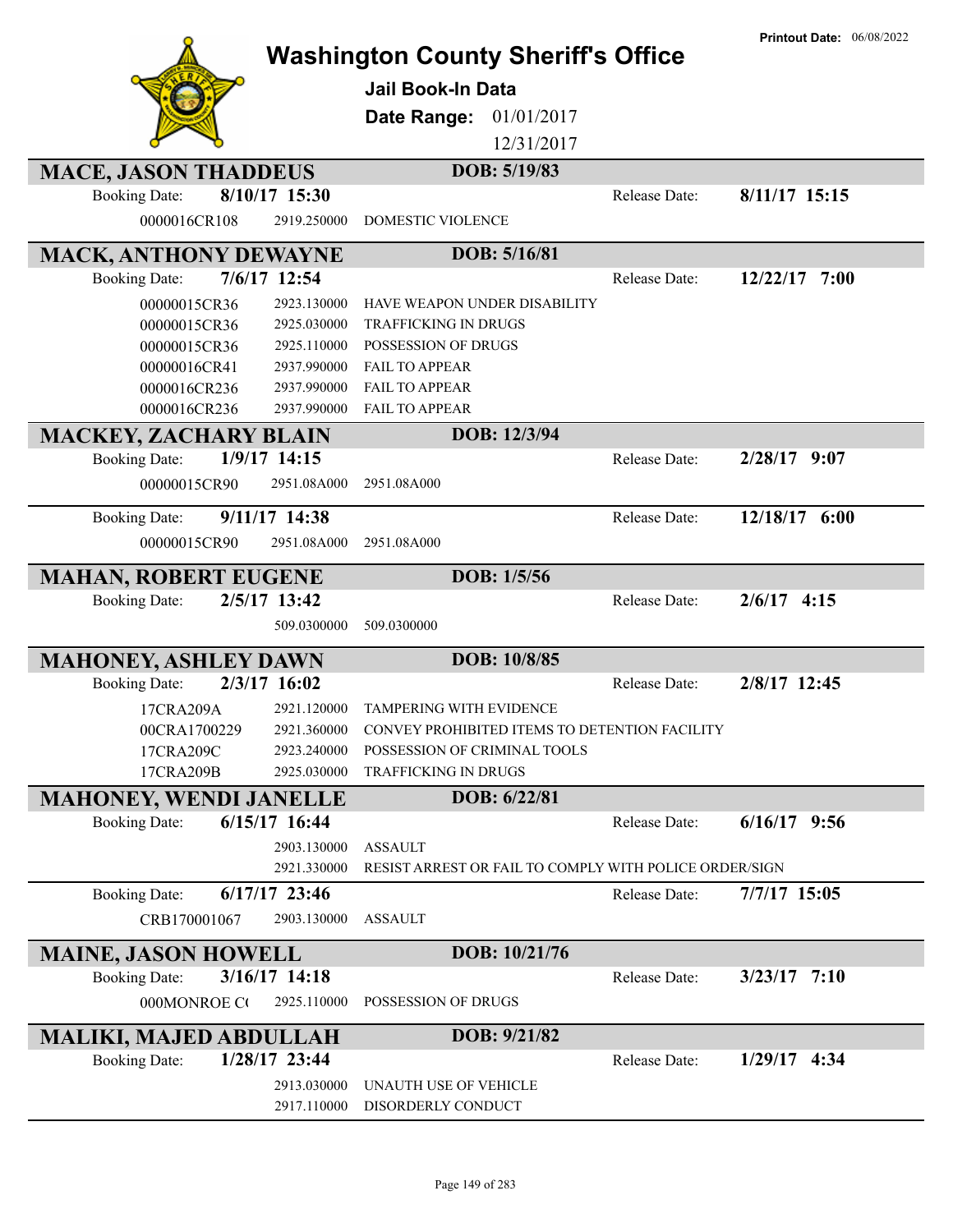|                                   |                            |                                                      |               | <b>Printout Date: 06/08/2022</b> |
|-----------------------------------|----------------------------|------------------------------------------------------|---------------|----------------------------------|
|                                   |                            | <b>Washington County Sheriff's Office</b>            |               |                                  |
|                                   |                            | <b>Jail Book-In Data</b>                             |               |                                  |
|                                   |                            | 01/01/2017<br>Date Range:                            |               |                                  |
|                                   |                            |                                                      |               |                                  |
|                                   |                            | 12/31/2017                                           |               |                                  |
| <b>MALLETT, ALEC ANTHONY</b>      |                            | DOB: 5/12/99                                         |               |                                  |
| <b>Booking Date:</b>              | $6/4/17$ 1:37              |                                                      | Release Date: | $6/4/17$ 1:55                    |
|                                   | 4301.69E100                | 4301.69E100                                          |               |                                  |
| <b>MANDRELL, STEVEN LOREN</b>     |                            | DOB: 1/12/78                                         |               |                                  |
| <b>Booking Date:</b>              | 1/5/17 15:44               |                                                      | Release Date: | $1/9/17$ 13:00                   |
| 00016CRB218A                      | 2903.130000                | <b>ASSAULT</b>                                       |               |                                  |
| 00016CRB218B                      | 2909.070000                | <b>CRIMINAL MISCHIEF</b>                             |               |                                  |
| 0000016CR228                      | 2913.02A000                | 2913.02A000                                          |               |                                  |
| <b>Booking Date:</b>              | 8/12/17 22:06              |                                                      | Release Date: | 11/30/17 9:30                    |
| CRB170001447                      | 2705.02A000                | 2705.02A000                                          |               |                                  |
| CRB16000218A                      | 2903.130000                | <b>ASSAULT</b>                                       |               |                                  |
| CRB16000218B                      | 2909.070000                | <b>CRIMINAL MISCHIEF</b>                             |               |                                  |
| 0000016CR228                      | 2913.02A000                | 2913.02A000                                          |               |                                  |
| 0000017CR258                      | 2913.030000                | UNAUTH USE OF VEHICLE                                |               |                                  |
| 0000017CR102                      | 2937.990000                | <b>FAIL TO APPEAR</b>                                |               |                                  |
| 0000017CR102                      | 2937.990000                | <b>FAIL TO APPEAR</b>                                |               |                                  |
| <b>MANGUM, JAMIE NELSON</b>       |                            | DOB: 3/29/70                                         |               |                                  |
| <b>Booking Date:</b>              | 12/22/17 14:35             |                                                      | Release Date: | 12/29/17 16:29                   |
| 17CRA2318                         | 2913.51                    | RECEIVING STOLEN PROPERTY                            |               |                                  |
| 17CRB2317                         | 2921.331                   | FAILURE TO COMPLY WITH ORDER OR SIGNAL OF P.O.       |               |                                  |
| 17TRD8187A                        | 4510.11                    | <b>DUS VIOL RESTR</b>                                |               |                                  |
| 17TRD8187B                        | 4510.120000                | NO OL                                                |               |                                  |
| 17TRD8187C                        | 4511.21D4                  | <b>SPEED 72-60</b>                                   |               |                                  |
| 17TRD8187D                        | 4513.263                   | Seat Belt                                            |               |                                  |
| <b>MANGUM, PAUL ALLEN</b>         |                            | DOB: 4/3/75                                          |               |                                  |
| <b>Booking Date:</b>              | 10/24/17 18:55             |                                                      | Release Date: | 10/25/17 12:32                   |
|                                   | 2919.250000                | <b>DOMESTIC VIOLENCE</b>                             |               |                                  |
|                                   |                            | DOB: 4/15/97                                         |               |                                  |
| <b>MANN, STEPHEN JAMES</b>        |                            |                                                      |               | $7/26/17$ 7:50                   |
| <b>Booking Date:</b>              | 7/24/17 17:43              |                                                      | Release Date: |                                  |
| 00017CRB1328                      | 2923.030000                | 2923.030000                                          |               |                                  |
| <b>Booking Date:</b>              | 7/21/17 18:10              |                                                      | Release Date: | 7/21/17 23:29                    |
|                                   | 2913.02C000                | 2913.02C000                                          |               |                                  |
| <b>MANRING, HARRY CHARLES III</b> |                            | DOB: 7/16/79                                         |               |                                  |
| <b>Booking Date:</b>              | 5/9/17 20:19               |                                                      | Release Date: | 5/10/17 18:38                    |
|                                   |                            |                                                      |               |                                  |
| 0002014SP039<br>0002012SP477      | 2919.210000<br>2919.210000 | NONSUPPORT OF DEPENDENTS<br>NONSUPPORT OF DEPENDENTS |               |                                  |
|                                   |                            | DOB: 8/19/78                                         |               |                                  |
| <b>MANTZ, JESSICA LYNN</b>        |                            |                                                      |               |                                  |
| <b>Booking Date:</b>              | $11/2/17$ 0:44             |                                                      | Release Date: | 11/2/17 12:15                    |
| 00TRD1706671                      | 4510.160000                | 4510.160000                                          |               |                                  |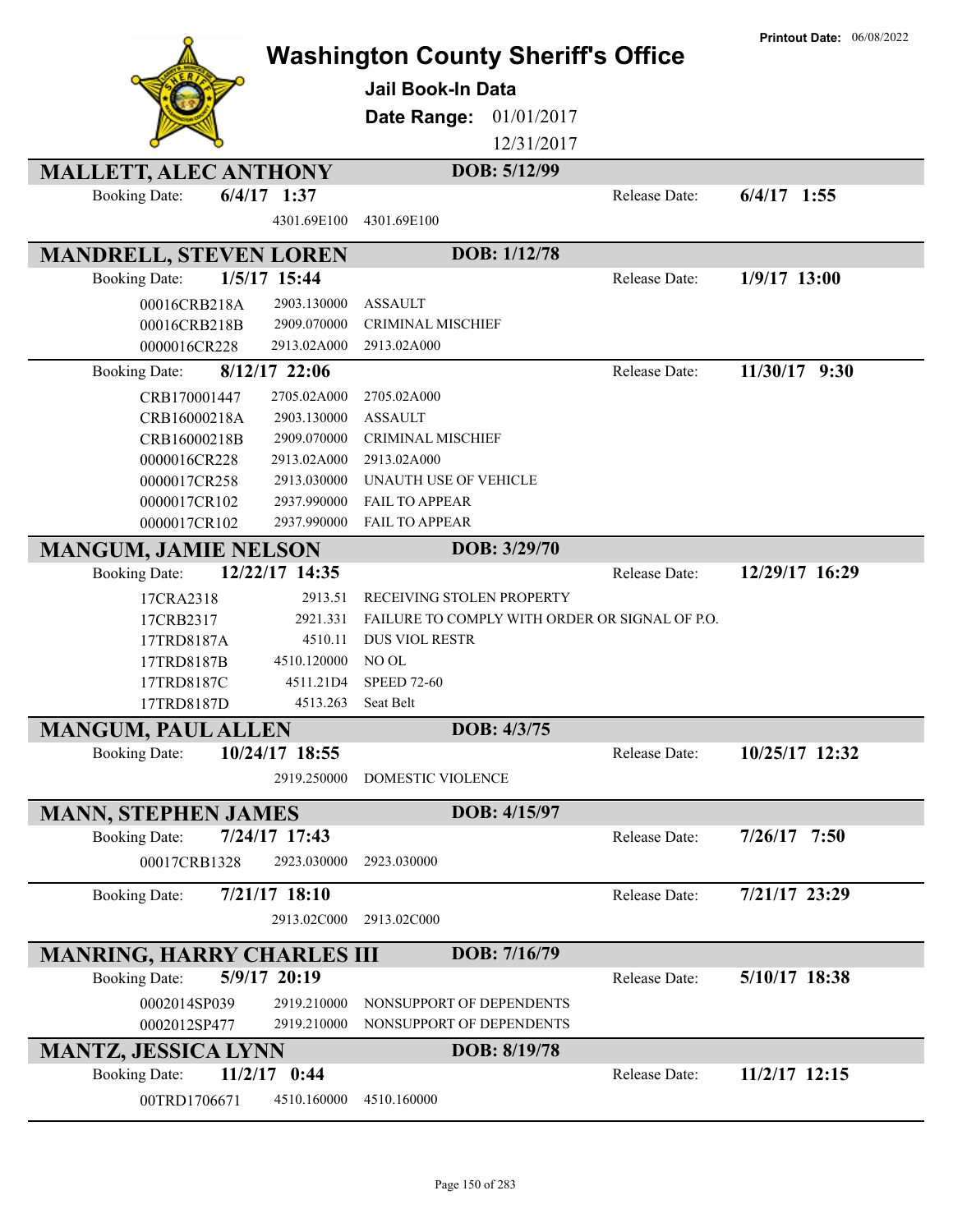|                                  |                            |                                                                             | <b>Printout Date: 06/08/2022</b> |
|----------------------------------|----------------------------|-----------------------------------------------------------------------------|----------------------------------|
|                                  |                            | <b>Washington County Sheriff's Office</b>                                   |                                  |
|                                  |                            | <b>Jail Book-In Data</b>                                                    |                                  |
|                                  |                            |                                                                             |                                  |
|                                  |                            | Date Range:<br>01/01/2017                                                   |                                  |
|                                  |                            | 12/31/2017                                                                  |                                  |
| <b>MAPLES, TERRY LYNN</b>        |                            | DOB: 7/12/63                                                                |                                  |
| <b>Booking Date:</b>             | 2/8/17 18:56               |                                                                             | 2/9/17 10:30<br>Release Date:    |
| 00CRB1700242                     | 2917.11A1                  | DISORDERLY CONDUCT_FIGHTING OR THREATENING                                  |                                  |
| 00CRA1700241                     | 2923.160000                | IMPROPER HANDLING/DISCHARGING WEAPON IN MOTOR VEHICLE                       |                                  |
| <b>MARCUM, DUSTIN TYLER</b>      |                            | DOB: 8/23/92                                                                |                                  |
| <b>Booking Date:</b>             | 10/13/17 17:36             |                                                                             | 11/9/17 6:05<br>Release Date:    |
| 00CRB1701879                     | 2705.02A000                | 2705.02A000                                                                 |                                  |
| 000017CRB532                     | 2925.140000                | <b>DRUG PARAPHERNALIA</b>                                                   |                                  |
| 0TRC1701783C                     | 4510.210000                | 4510.210000                                                                 |                                  |
| 0TRC1701783A                     | 4511.194000                | 4511.194000                                                                 |                                  |
| 0TRC1701783B                     | 4511.19A1D0                | 4511.19A1D0                                                                 |                                  |
| <b>MARCUM, JOSHUA EUGENE</b>     |                            | DOB: 8/14/87                                                                |                                  |
| <b>Booking Date:</b>             | 11/4/17 21:11              |                                                                             | Release Date:<br>11/17/17 9:59   |
| 0017CRA2020B                     | 2925.040000                | ILLEGAL MANUFACTURE OF DRUGS                                                |                                  |
| 0017CRA2020A                     | 2925.041                   | ILLEGAL ASSEMBLY OR POSSESSION OF CHEMICALS FOR THE MANUFACTURE             |                                  |
|                                  |                            | OF DRUGS                                                                    |                                  |
| 0000000000PV                     | 2951.08A                   | PROBATION VIOLATION (CPC)                                                   |                                  |
| <b>Booking Date:</b>             | 12/7/17 15:12              |                                                                             | $7/20/18$ 7:27<br>Release Date:  |
| 00IN TRANSIT                     | 0IN TRANSIT                | 0IN TRANSIT                                                                 |                                  |
| 17CR2832                         | 2925.04                    | ILLEGAL MANUFACTURE OF DRUGS OR CULTIVATION OF MARIJUANA                    |                                  |
| 17CR283 1                        | 2925.041                   | ILLEGAL ASSEMBLY OR POSSESSION OF CHEMICALS FOR THE MANUFACTURE<br>OF DRUGS |                                  |
| 18CR233                          | 2921.34                    | <b>ESCAPE</b>                                                               |                                  |
| 18CR203 1                        | 2925.04                    | ILLEGAL MANUFACTURE OF DRUGS OR CULTIVATION OF MARIJUANA                    |                                  |
| 18CR2032                         | 2925.041                   | ILLEGAL ASSEMBLY OR POSSESSION OF CHEMICALS FOR THE MANUFACTURE             |                                  |
|                                  |                            | OF DRUGS                                                                    |                                  |
| <b>MARQUINA, GILBERTO NMN JR</b> |                            | DOB: 12/22/71                                                               |                                  |
| <b>Booking Date:</b>             | 4/14/17 18:14              |                                                                             | $4/17/17$ 6:00<br>Release Date:  |
| 0TRC1700467A                     | 4511.19A1A0                | 4511.19A1A0                                                                 |                                  |
| <b>MARSHALL, BRANDON LADALE</b>  |                            | DOB: 2/3/88                                                                 |                                  |
| <b>Booking Date:</b>             | 7/9/17 6:15                |                                                                             | 7/10/17 10:45<br>Release Date:   |
| 00017CRB1219                     | 2919.250000                | DOMESTIC VIOLENCE                                                           |                                  |
|                                  |                            |                                                                             |                                  |
| <b>MARTE, PATRICK RYAN</b>       |                            | DOB: 5/24/85                                                                |                                  |
| <b>Booking Date:</b>             | 5/19/17 4:35               |                                                                             | $5/19/17$ 8:00<br>Release Date:  |
| <b>BELPRE MAYO</b>               | 509.03E0000                | 509.03E0000                                                                 |                                  |
| <b>Booking Date:</b>             | 12/14/17 9:53              |                                                                             | 12/15/17 9:17<br>Release Date:   |
|                                  |                            |                                                                             |                                  |
| 0017CRB2270B<br>0017CRB2270A     | 2911.210000<br>3767.320000 | CRIMINAL/AGGRAVATED TRESPASSING<br>3767.320000                              |                                  |
|                                  |                            |                                                                             |                                  |
| <b>MARTEINA, TREVON LAVELLE</b>  |                            | DOB: 11/20/91                                                               |                                  |
| <b>Booking Date:</b>             | $10/27/17$ 7:11            |                                                                             | 10/27/17 11:15<br>Release Date:  |
| 00017TRD4089                     | 4510.210000                | 4510.210000                                                                 |                                  |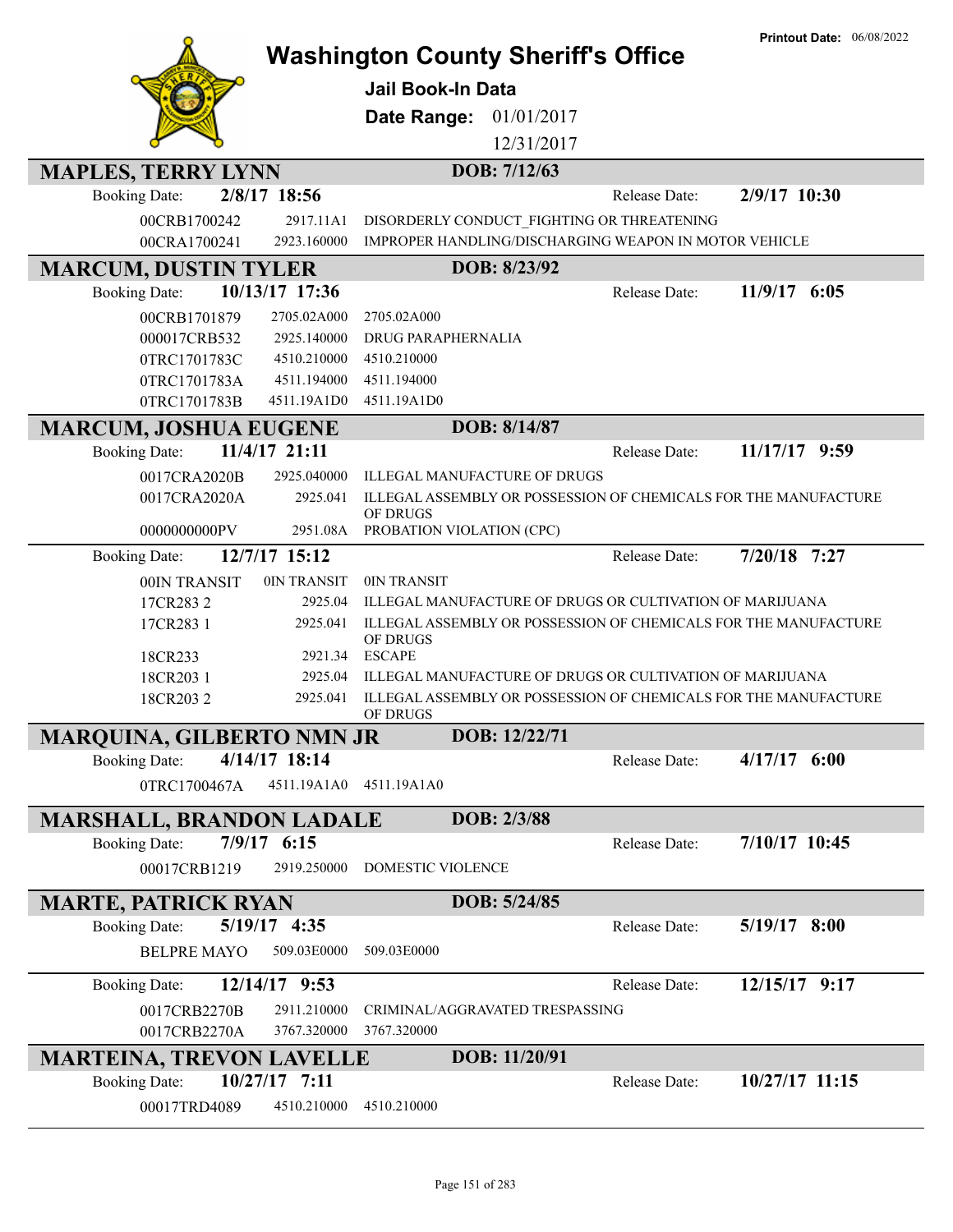|                                                                      | <b>Washington County Sheriff's Office</b><br>Jail Book-In Data<br>01/01/2017<br>Date Range:<br>12/31/2017 |               | <b>Printout Date: 06/08/2022</b> |
|----------------------------------------------------------------------|-----------------------------------------------------------------------------------------------------------|---------------|----------------------------------|
| <b>MARTIN, ANNAMAE GRACE</b>                                         | DOB: 7/13/85                                                                                              |               |                                  |
| 10/6/17 18:11<br><b>Booking Date:</b><br>00000FEDERAL<br>2925.110000 | POSSESSION OF DRUGS                                                                                       | Release Date: | 2/1/18 13:02                     |
| <b>MARTIN, CHRISTINE JOY</b>                                         | DOB: 2/22/86                                                                                              |               |                                  |
| 4/20/17 12:07<br><b>Booking Date:</b>                                |                                                                                                           | Release Date: | 7/5/17 14:01                     |
| 2911.020000<br><b>FEDERAL</b>                                        | <b>ROBBERY</b>                                                                                            |               |                                  |
| <b>MARTIN, DUANE JABBER</b>                                          | DOB: 3/2/85                                                                                               |               |                                  |
| 2/7/17 12:46<br><b>Booking Date:</b>                                 |                                                                                                           | Release Date: | 5/12/17 11:15                    |
| ***FEDERAL**<br>2923.131000                                          | 2923.131000                                                                                               |               |                                  |
| <b>MARTIN, ISAAC NMN</b>                                             | DOB: 5/5/70                                                                                               |               |                                  |
| 5/27/17 23:22<br><b>Booking Date:</b>                                |                                                                                                           | Release Date: | $6/1/17$ 12:20                   |
| 000017CRB937<br>2903.130000                                          | <b>ASSAULT</b>                                                                                            |               |                                  |
| 2951.08A000<br>000PV HOLDER                                          | 2951.08A000                                                                                               |               |                                  |
| $10/15/17$ 0:27<br><b>Booking Date:</b>                              |                                                                                                           | Release Date: | 10/18/17 9:28                    |
| 2917.11B200<br>17CRB1876<br>2951.08A000                              | 2917.11B200<br>2951.08A000                                                                                |               |                                  |
| 11/8/17 18:52<br><b>Booking Date:</b>                                |                                                                                                           | Release Date: | 11/9/17 14:02                    |
| 0IN TRANSIT<br>ORIANNA HOU                                           | 0IN TRANSIT                                                                                               |               |                                  |
| 00017CRB1876<br>2917.11B200                                          | 2917.11B200                                                                                               |               |                                  |
| 00017CRB2003<br>2937.290000                                          | FAIL TO APPEAR/ RECOG. BOND                                                                               |               |                                  |
| <b>MARTIN, JOSHUA DON</b>                                            | DOB: 4/29/80                                                                                              |               |                                  |
| 10/27/17 15:12<br><b>Booking Date:</b>                               |                                                                                                           | Release Date: | 10/30/17 17:50                   |
| 0000017CR194 2705.02A000 2705.02A000                                 |                                                                                                           |               |                                  |
| 11/20/17 11:11<br><b>Booking Date:</b>                               |                                                                                                           | Release Date: | 12/1/17 10:56                    |
| 00CRB1702131<br>2705.02A000                                          | 2705.02A000                                                                                               |               |                                  |
| 00017CRB1875<br>2919.270000                                          | VIOLATION OF PROTECTION ORDER/CONSENT AGREEMENT                                                           |               |                                  |
| 00017CRB1799<br>2919.270000                                          | VIOLATION OF PROTECTION ORDER/CONSENT AGREEMENT                                                           |               |                                  |
| 10/2/17 10:16<br><b>Booking Date:</b>                                |                                                                                                           | Release Date: | $10/3/17$ 0:48                   |
| 2919.270000                                                          | VIOLATION OF PROTECTION ORDER/CONSENT AGREEMENT                                                           |               |                                  |
| 10/15/17 22:29<br><b>Booking Date:</b>                               |                                                                                                           | Release Date: | 10/16/17 18:35                   |
| 2919.270000<br>00CRB1701875                                          | VIOLATION OF PROTECTION ORDER/CONSENT AGREEMENT                                                           |               |                                  |
| 5/1/17 20:55<br><b>Booking Date:</b>                                 |                                                                                                           | Release Date: | $5/2/17$ 1:09                    |
| 2909.060000                                                          | CRIMINAL DAMAGING                                                                                         |               |                                  |
| 9/10/17 12:13<br><b>Booking Date:</b>                                |                                                                                                           | Release Date: | 9/22/17 16:32                    |
| 0000017CR194<br>2919.250000                                          | DOMESTIC VIOLENCE                                                                                         |               |                                  |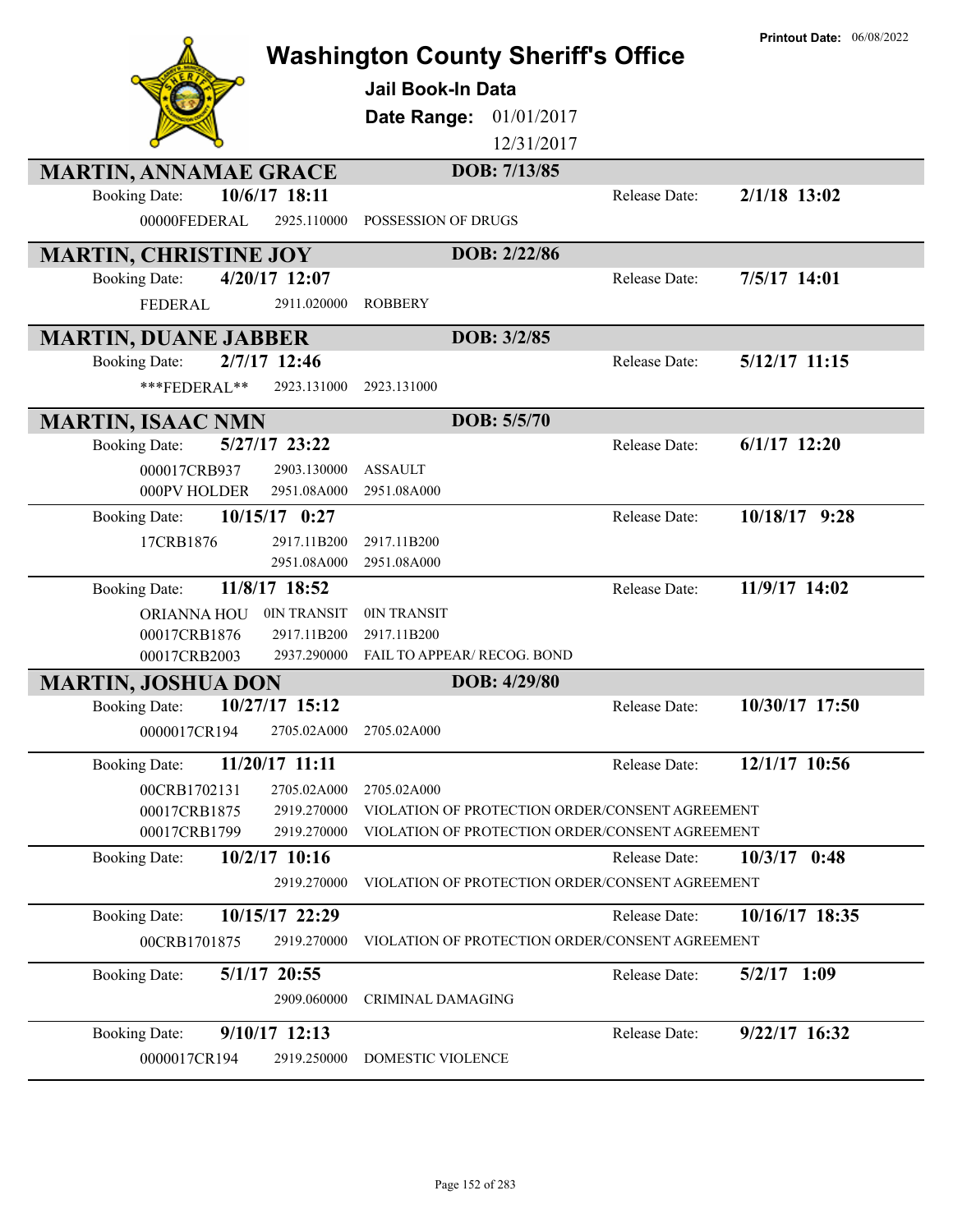|                                   |                | <b>Washington County Sheriff's Office</b>     |               |               | <b>Printout Date: 06/08/2022</b> |
|-----------------------------------|----------------|-----------------------------------------------|---------------|---------------|----------------------------------|
|                                   |                |                                               |               |               |                                  |
|                                   |                | <b>Jail Book-In Data</b>                      |               |               |                                  |
|                                   |                | Date Range:                                   | 01/01/2017    |               |                                  |
|                                   |                |                                               | 12/31/2017    |               |                                  |
| <b>MARTIN, KODY JARRID</b>        |                |                                               | DOB: 8/13/91  |               |                                  |
| <b>Booking Date:</b>              | 11/9/17 22:10  |                                               |               | Release Date: | 11/22/17 13:03                   |
| CRB1702066                        | 2919.250000    | <b>DOMESTIC VIOLENCE</b>                      |               |               |                                  |
| <b>MARTIN, MELISSA DEANE</b>      |                |                                               | DOB: 9/15/66  |               |                                  |
| <b>Booking Date:</b>              | 8/4/17 11:40   |                                               |               | Release Date: | $8/8/17$ 8:16                    |
| 14CRB1401                         | 2903.220000    | <b>MENACING</b>                               |               |               |                                  |
| 00017TRD1321                      | 4510.210000    | 4510.210000                                   |               |               |                                  |
| <b>MARTIN, SHAD ALLAN</b>         |                |                                               | DOB: 12/1/77  |               |                                  |
| <b>Booking Date:</b>              | $4/25/17$ 9:07 |                                               |               | Release Date: | 5/15/17 7:00                     |
| 17CRA779                          | 2903.11X000    | 2903.11X000                                   |               |               |                                  |
| 0000016CR189                      | 2921.360000    | CONVEY PROHIBITED ITEMS TO DETENTION FACILITY |               |               |                                  |
| 0000016CR189                      | 2921.360000    | CONVEY PROHIBITED ITEMS TO DETENTION FACILITY |               |               |                                  |
| 0000016CR189                      | 2921.360000    | CONVEY PROHIBITED ITEMS TO DETENTION FACILITY |               |               |                                  |
| 0000016CR189                      | 2923.240000    | POSSESSION OF CRIMINAL TOOLS                  |               |               |                                  |
| <b>Booking Date:</b>              | 12/18/17 12:15 |                                               |               | Release Date: | $2/21/18$ 8:13                   |
| NOBLE CORRE                       | 0IN TRANSIT    | 0IN TRANSIT                                   |               |               |                                  |
| 16CR189                           | 2921.36        | <b>ILLEGAL CONVEYANCE OF WEAPON</b>           |               |               |                                  |
| <b>MASON, TRENT DWIGHT</b>        |                |                                               | DOB: 11/30/88 |               |                                  |
| <b>Booking Date:</b>              | 10/25/17 14:05 |                                               |               | Release Date: | 11/15/17 12:05                   |
| <b>JACKSON COW</b>                | 0IN TRANSIT    | 0IN TRANSIT                                   |               |               |                                  |
| 0017CRB2045A                      | 2919.250000    | DOMESTIC VIOLENCE                             |               |               |                                  |
| 0016CRB2045B                      | 2919.250000    | DOMESTIC VIOLENCE                             |               |               |                                  |
| 0000016CR292                      | 2925.110000    | <b>POSSESSION OF DRUGS</b>                    |               |               |                                  |
| 000017CRB304                      | 2937.290000    | <b>FAIL TO APPEAR/ RECOG. BOND</b>            |               |               |                                  |
| <b>MASSEY, DESTINY HOPE</b>       |                |                                               | DOB: 5/17/93  |               |                                  |
| <b>Booking Date:</b>              | 3/29/17 10:29  |                                               |               | Release Date: | $4/17/17$ 6:00                   |
| 0TRC1600725C                      | 2951.080000    | PROBATION VIOLATION                           |               |               |                                  |
| 00016CRB1821                      | 351.0300000    | 351.0300000                                   |               |               |                                  |
| 00016TRC725A                      | 4511.19A100    | 4511.19A100                                   |               |               |                                  |
| <b>MATHENY, RYAN GRAHAM</b>       |                |                                               | DOB: 5/27/86  |               |                                  |
| <b>Booking Date:</b>              | 3/20/17 13:19  |                                               |               | Release Date: | $5/25/17$ 9:45                   |
| 17CRB489                          | 2919.25C000    | 2919.25C000                                   |               |               |                                  |
| 0000015CR320                      | 2951.08A000    | 2951.08A000                                   |               |               |                                  |
| <b>MATHES, ERICA DAWN</b>         |                |                                               | DOB: 12/12/85 |               |                                  |
| <b>Booking Date:</b>              | 1/18/17 18:59  |                                               |               | Release Date: | $1/20/17$ 23:45                  |
| 000GALLIA CO                      | 2911.13A000    | 2911.13A000                                   |               |               |                                  |
| <b>MATTHEWS, MADISON ALEXANDI</b> |                |                                               | DOB: 12/6/91  |               |                                  |
| <b>Booking Date:</b>              | 8/25/17 19:02  |                                               |               | Release Date: | $9/14/17$ 6:00                   |
| 00017TRC3699                      | 4511.19A1H0    | 4511.19A1H0                                   |               |               |                                  |
|                                   |                |                                               |               |               |                                  |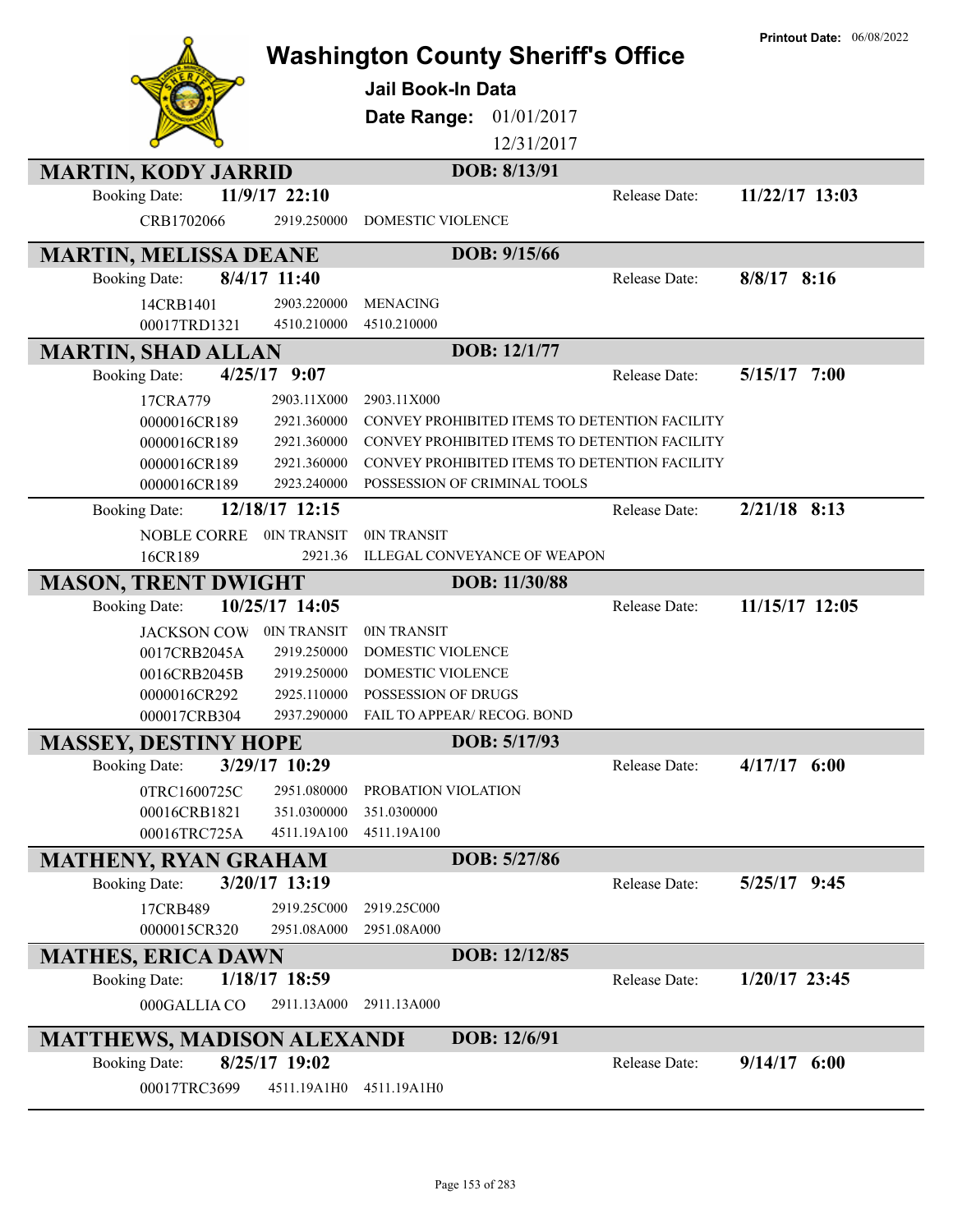|                                 |                 |                                           |               | <b>Printout Date: 06/08/2022</b> |
|---------------------------------|-----------------|-------------------------------------------|---------------|----------------------------------|
|                                 |                 | <b>Washington County Sheriff's Office</b> |               |                                  |
|                                 |                 | Jail Book-In Data                         |               |                                  |
|                                 |                 | 01/01/2017<br>Date Range:                 |               |                                  |
|                                 |                 | 12/31/2017                                |               |                                  |
|                                 |                 | DOB: 11/12/94                             |               |                                  |
| <b>MAYLE, ADRIAN NICHOLAS</b>   | 10/18/17 10:08  |                                           | Release Date: | 10/18/17 14:50                   |
| <b>Booking Date:</b>            |                 |                                           |               |                                  |
| 0000016CR230                    | 2951.08A000     | 2951.08A000                               |               |                                  |
| <b>MAYLE, BRIAN KEITH</b>       |                 | DOB: 8/30/83                              |               |                                  |
| <b>Booking Date:</b>            | 12/21/17 12:06  |                                           | Release Date: | 12/22/17 12:48                   |
| 0000017CR151                    | 2913.510000     | RECEIVING STOLEN PROPERTY                 |               |                                  |
| <b>Booking Date:</b>            | 7/26/17 19:20   |                                           | Release Date: | 8/7/17 10:46                     |
| 00017CRA1349                    | 2913.510000     | RECEIVING STOLEN PROPERTY                 |               |                                  |
|                                 |                 |                                           |               |                                  |
| <b>MAYLE, DAVID GLEN</b>        |                 | DOB: 12/18/85                             |               |                                  |
| <b>Booking Date:</b>            | 11/2/17 14:57   |                                           | Release Date: | 11/8/17 14:30                    |
| 0000000000PV                    | 2951.08A000     | 2951.08A000                               |               |                                  |
| <b>MAYLE, RICHARD LEROY</b>     |                 | DOB: 1/2/43                               |               |                                  |
| <b>Booking Date:</b>            | 9/14/17 10:48   |                                           | Release Date: | $9/14/17$ 14:40                  |
| 00CRA1701653                    | 2925.030000     | TRAFFICKING IN DRUGS                      |               |                                  |
| 00CRA1701648                    | 2925.030000     | TRAFFICKING IN DRUGS                      |               |                                  |
| <b>Booking Date:</b>            | $9/25/17$ 19:48 |                                           | Release Date: | 9/26/17 15:55                    |
| 000MORGAN CO                    | 2923.320000     | ENGAGING IN PATTERN OF CORRUPT ACTIVITY   |               |                                  |
| <b>MAYLE, RODNEY DUANE</b>      |                 | DOB: 7/14/68                              |               |                                  |
| <b>Booking Date:</b>            | $9/14/17$ 18:20 |                                           | Release Date: | 10/31/17 21:08                   |
| 000MORGAN C                     | 2923.320000     | ENGAGING IN PATTERN OF CORRUPT ACTIVITY   |               |                                  |
| 000MORGAN C                     | 2925.030000     | <b>TRAFFICKING IN DRUGS</b>               |               |                                  |
| <b>Booking Date:</b>            | 11/9/17 16:25   |                                           | Release Date: | $2/12/19$ 9:30                   |
| MORGAN CO                       | 2923.32         | ENGAGING IN PATTERN OF CORRUPT ACTIVITY   |               |                                  |
| MORGAN CO                       | 2925.03         | TRAFFICKING IN DRUGS                      |               |                                  |
| <b>MCALISTER, DASHAWN REVON</b> |                 | DOB: 5/30/90                              |               |                                  |
| <b>Booking Date:</b>            | $9/16/17$ 11:04 |                                           | Release Date: | $9/28/17$ 14:15                  |
| 17CRB1680A                      | 2903.130000     | <b>ASSAULT</b>                            |               |                                  |
| 17CRB1681A                      | 2909.060000     | <b>CRIMINAL DAMAGING</b>                  |               |                                  |
| 17CRB1681B                      | 2909.060000     | <b>CRIMINAL DAMAGING</b>                  |               |                                  |
| 17CRB1680B                      | 2909.060000     | <b>CRIMINAL DAMAGING</b>                  |               |                                  |
| 00017TRC6310                    | 4511.19A100     | 4511.19A100                               |               |                                  |
| <b>Booking Date:</b>            | $10/3/17$ 9:42  |                                           | Release Date: | 10/12/17 15:49                   |
| 0017CRB1680A                    | 2903.130000     | <b>ASSAULT</b>                            |               |                                  |
| 17CRB1680B                      | 2909.060000     | <b>CRIMINAL DAMAGING</b>                  |               |                                  |
| 0017CRB1681A                    | 2909.060000     | CRIMINAL DAMAGING                         |               |                                  |
| 0017CRB1681B                    | 2909.060000     | <b>CRIMINAL DAMAGING</b>                  |               |                                  |
| 00017TRC6310                    | 4511.19A1A0     | 4511.19A1A0                               |               |                                  |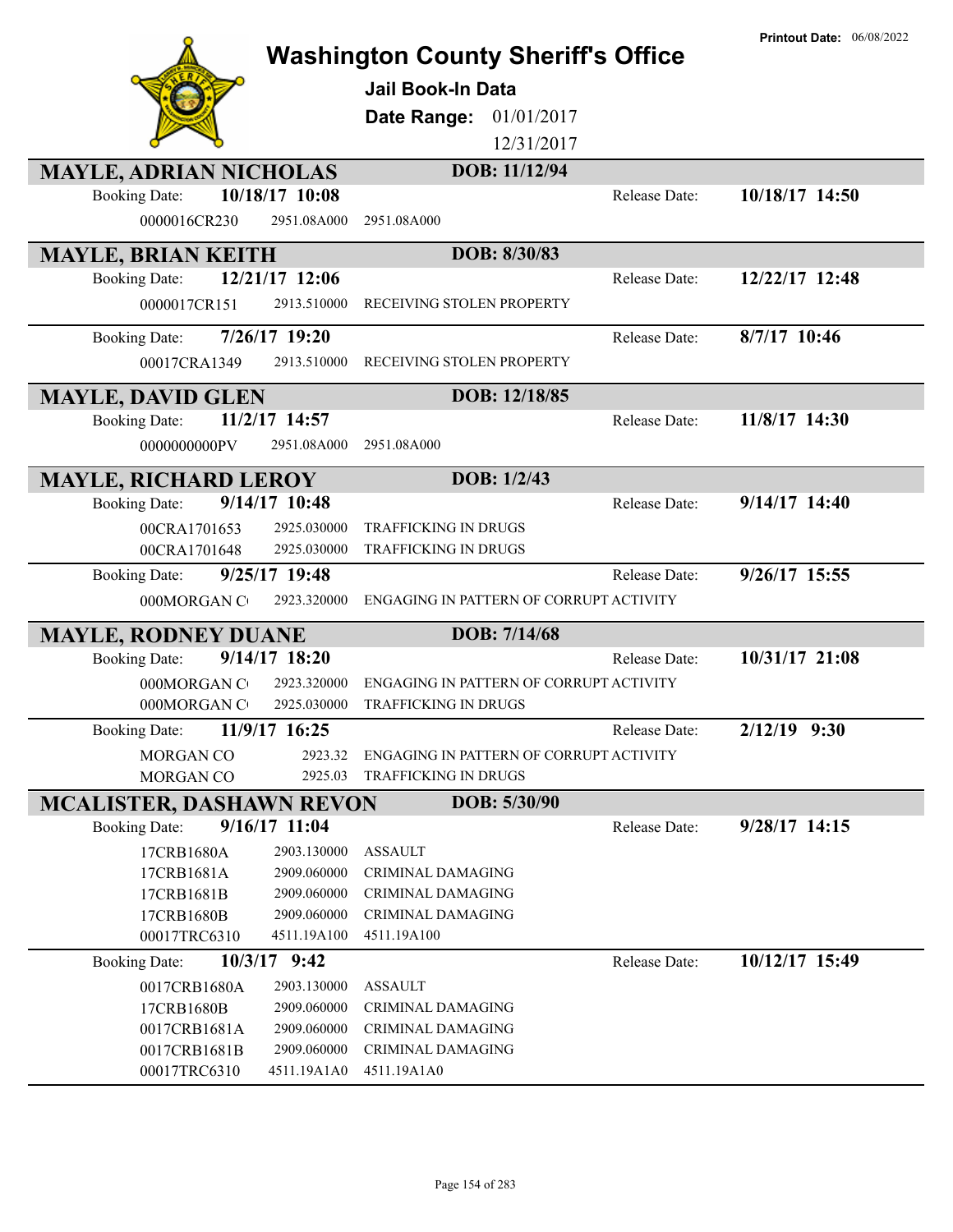|                              |                            |                                                 |               | <b>Printout Date: 06/08/2022</b> |
|------------------------------|----------------------------|-------------------------------------------------|---------------|----------------------------------|
|                              |                            | <b>Washington County Sheriff's Office</b>       |               |                                  |
|                              |                            | <b>Jail Book-In Data</b>                        |               |                                  |
|                              |                            |                                                 |               |                                  |
|                              |                            | 01/01/2017<br>Date Range:                       |               |                                  |
|                              |                            | 12/31/2017                                      |               |                                  |
| <b>MCATEE, DEREK WHEATON</b> |                            | DOB: 4/10/91                                    |               |                                  |
| <b>Booking Date:</b>         | 8/4/17 18:40               |                                                 | Release Date: | $8/7/17$ 6:00                    |
| 00017TRC818A                 | 4511.19A100                | 4511.19A100                                     |               |                                  |
|                              |                            |                                                 |               |                                  |
| MCATEE, GEORGE EDWARD JR     |                            | DOB: 1/23/75                                    |               |                                  |
| <b>Booking Date:</b>         | $2/8/17$ 3:03              |                                                 | Release Date: | $2/8/17$ 9:40                    |
| 00CRB1700231                 | 2919.270000                | VIOLATION OF PROTECTION ORDER/CONSENT AGREEMENT |               |                                  |
| <b>Booking Date:</b>         | $3/18/17$ 0:59             |                                                 | Release Date: | 3/21/17 17:34                    |
| 000PV HOLDER                 | 2951.080000                | PROBATION VIOLATION                             |               |                                  |
|                              |                            |                                                 |               |                                  |
| <b>MCBEE, SOMMER LAIN</b>    |                            | DOB: 12/3/76                                    |               |                                  |
| <b>Booking Date:</b>         | 10/3/17 13:05              |                                                 | Release Date: | 10/6/17 16:32                    |
| 00CRA1701802                 | 2925.110000                | POSSESSION OF DRUGS                             |               |                                  |
| MCBRAYER, WILLIAM HOWARD     |                            | DOB: 10/2/85                                    |               |                                  |
| <b>Booking Date:</b>         | 3/22/17 20:53              |                                                 | Release Date: | $3/23/17$ 1:19                   |
|                              |                            | <b>THEFT</b>                                    |               |                                  |
|                              | 2913.020000<br>2921.310000 | OBSTRUCTING OFFICIAL BUSINESS                   |               |                                  |
|                              |                            |                                                 |               |                                  |
| <b>MCCABE, STEVEN EUGENE</b> |                            | DOB: 5/13/59                                    |               |                                  |
| <b>Booking Date:</b>         | 3/24/17 19:21              |                                                 | Release Date: | $3/27/17$ 6:00                   |
| 00017CRB0050                 | 2913.020000                | <b>THEFT</b>                                    |               |                                  |
| <b>Booking Date:</b>         | $1/6/17$ 17:37             |                                                 | Release Date: | 1/6/17 17:45                     |
|                              | 2913.020000                | <b>THEFT</b>                                    |               |                                  |
|                              |                            |                                                 |               |                                  |
| MCCLAIN, KENDRICK LATRENT    |                            | DOB: 2/26/71                                    |               |                                  |
| <b>Booking Date:</b>         | 2/14/17 22:50              |                                                 | Release Date: | $2/21/17$ 9:20                   |
| 00017CRB273B                 | 2917.11A300                | 2917.11A300                                     |               |                                  |
| 17CRB273A                    | 2919.250000                | DOMESTIC VIOLENCE                               |               |                                  |
| 16CRB480B                    | 2951.080000                | PROBATION VIOLATION                             |               |                                  |
| <b>Booking Date:</b>         | 5/9/17 13:13               |                                                 | Release Date: | 5/19/17 16:45                    |
| CRB1601229PV                 | 2951.080000                | PROBATION VIOLATION                             |               |                                  |
| 00016CRB480C                 | 2951.080000                | PROBATION VIOLATION                             |               |                                  |
| <b>MCCLEAD, SHAWN SEYLER</b> |                            | DOB: 4/2/93                                     |               |                                  |
| <b>Booking Date:</b>         | $3/26/17$ 2:04             |                                                 | Release Date: | $3/26/17$ 8:30                   |
|                              | 4511.19A1A0                | 4511.19A1A0                                     |               |                                  |
|                              | 4511.19A1D0                | 4511.19A1D0                                     |               |                                  |
|                              | 4511.202000                | 4511.202000                                     |               |                                  |
|                              | 4549.020000                | STOP AFTER ACCIDENT/EXCHANGE IDENTITY           |               |                                  |
| <b>Booking Date:</b>         | 8/14/17 20:15              |                                                 | Release Date: | $8/24/17$ 6:00                   |
| 0017TRC1756B                 | 4511.19A100                | 4511.19A100                                     |               |                                  |
|                              |                            |                                                 |               |                                  |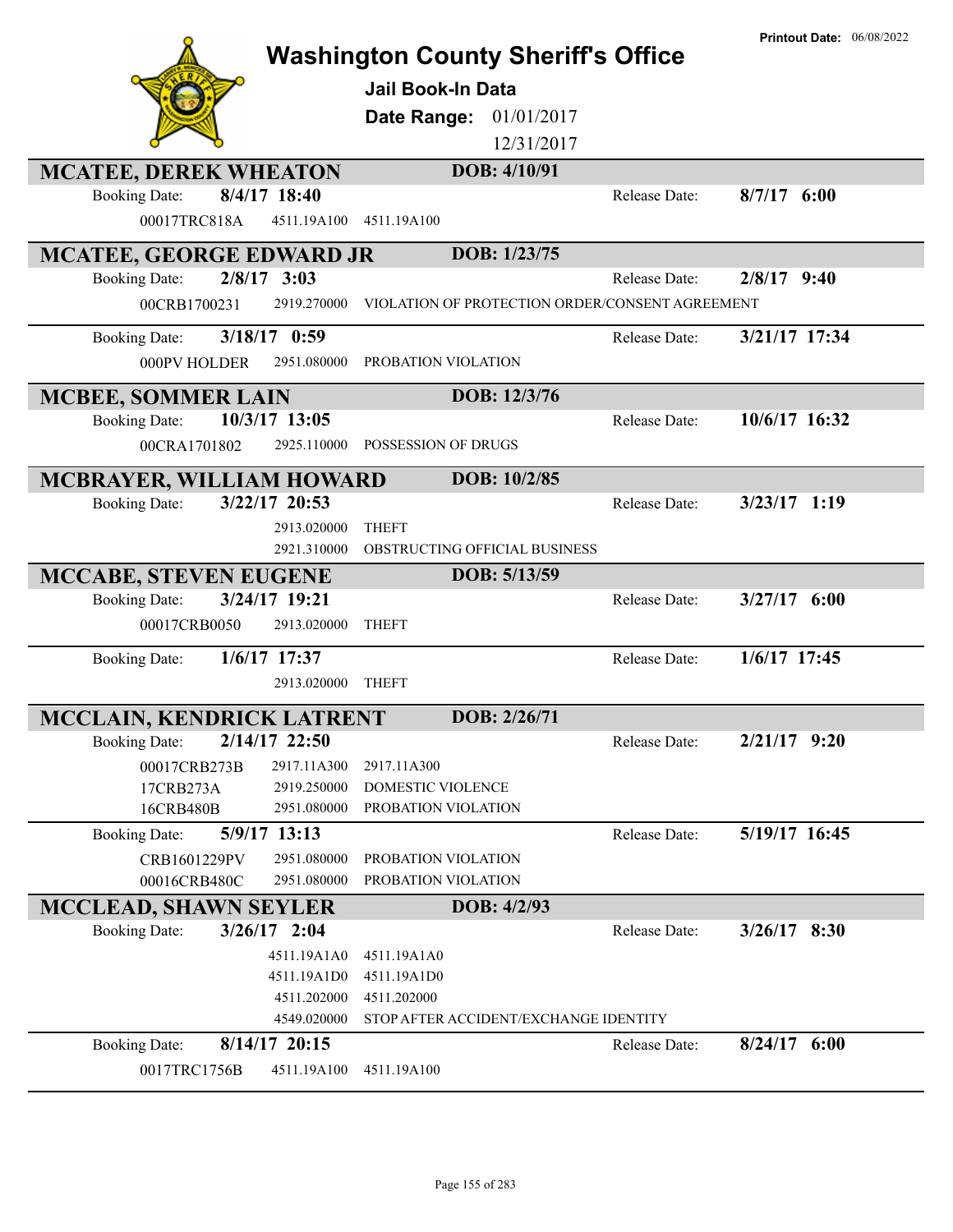|                                         | <b>Washington County Sheriff's Office</b><br><b>Jail Book-In Data</b><br>Date Range:<br>01/01/2017<br>12/31/2017 | <b>Printout Date: 06/08/2022</b> |
|-----------------------------------------|------------------------------------------------------------------------------------------------------------------|----------------------------------|
| MCCLELLAN, KENNETH SCOTT                | DOB: 4/5/88                                                                                                      |                                  |
| 7/11/17 21:31<br><b>Booking Date:</b>   | Release Date:                                                                                                    | $8/31/17$ 6:00                   |
| 00CRA1701482<br>2909.05X000             | 2909.05X000                                                                                                      |                                  |
| 00000017CR34<br>2925.110000             | POSSESSION OF DRUGS                                                                                              |                                  |
| 0000017CR131<br>2937.290000             | FAIL TO APPEAR/ RECOG. BOND                                                                                      |                                  |
| 5/9/17 14:11<br><b>Booking Date:</b>    | Release Date:                                                                                                    | 5/10/17 12:20                    |
| 00000017CR34<br>2925.110000             | POSSESSION OF DRUGS                                                                                              |                                  |
| <b>MCCLINTOCK, BRIAN JAMES</b>          | DOB: 10/23/73                                                                                                    |                                  |
| 7/8/17 21:57<br><b>Booking Date:</b>    | Release Date:                                                                                                    | $7/10/17$ 9:18                   |
| 0000MEIGS CO<br>2919.250000             | DOMESTIC VIOLENCE                                                                                                |                                  |
| MCCONNELL, TRACY NOEL                   | DOB: 12/7/65                                                                                                     |                                  |
| 5/12/17 19:11<br><b>Booking Date:</b>   | Release Date:                                                                                                    | $7/8/17$ 6:00                    |
| TRC17001229B<br>4511.19A1D0             | 4511.19A1D0                                                                                                      |                                  |
|                                         |                                                                                                                  |                                  |
| MCCORMICK, DAKOTA ANTHONY               | DOB: 8/12/96                                                                                                     |                                  |
| 4/30/17 4:33<br><b>Booking Date:</b>    | Release Date:                                                                                                    | 5/1/17 10:23                     |
| 4503.210000<br>0TRD1700424B             | DISPLAY LICENSE PLATES/VALIDATION STICKER                                                                        |                                  |
| 4510.160000<br>0TRD1700424A             | 4510.160000                                                                                                      |                                  |
| 12/27/17 18:52<br><b>Booking Date:</b>  | Release Date:                                                                                                    | 1/3/18 12:48                     |
| 2937.290000<br>000017CRB858             | FAIL TO APPEAR/ RECOG. BOND                                                                                      |                                  |
| 4503.210000<br>00017TRD424B             | DISPLAY LICENSE PLATES/VALIDATION STICKER                                                                        |                                  |
| 00017TRD424A<br>4510.160000             | 4510.160000                                                                                                      |                                  |
| <b>MCCOY, CHARLES F III</b>             | DOB: 10/16/88                                                                                                    |                                  |
| 7/7/17 18:42<br><b>Booking Date:</b>    | Release Date:                                                                                                    | 7/26/17 12:00                    |
| 2951.08C000<br>00LICKING CO             | 2951.08C000                                                                                                      |                                  |
| <b>MCCOY, ROBERT JARROD</b>             | DOB: 3/23/75                                                                                                     |                                  |
| $4/27/17$ 23:36<br><b>Booking Date:</b> | Release Date:                                                                                                    | $6/8/17$ $6:00$                  |
| 0000016CR199<br>2921.120000             | <b>TAMPERING WITH EVIDENCE</b>                                                                                   |                                  |
| 2925.110000<br>16CR199                  | POSSESSION OF DRUGS                                                                                              |                                  |
| 0000016CR199<br>2925.240000             | 2925.240000                                                                                                      |                                  |
| 0000016CR199<br>2925.240000             | 2925.240000                                                                                                      |                                  |
| <b>MCCUTCHEON, NICOLE RENEE</b>         | DOB: 11/2/77                                                                                                     |                                  |
| 7/17/17 19:10<br><b>Booking Date:</b>   | Release Date:                                                                                                    | $8/2/17$ 10:13                   |
| 0CRB1701282A<br>2925.110000             | POSSESSION OF DRUGS                                                                                              |                                  |
| 0CRB1701282B<br>2925.120000             | POSSESSION OF DRUG ABUSE INSTRUMENTS                                                                             |                                  |
| 2951.080000<br>0016TRC6744C             | PROBATION VIOLATION                                                                                              |                                  |
| <b>MCDERMOTT, MARK DANIEL</b>           | DOB: 12/14/96                                                                                                    |                                  |
| $5/22/17$ 1:01<br><b>Booking Date:</b>  | Release Date:                                                                                                    | $5/22/17$ 2:53                   |
| 4503.110000                             | OWNER REQUIRED TO FILE APPLICATION                                                                               |                                  |
| 4511.19A1A0<br>4519.400000              | 4511.19A1A0<br>4519.400000                                                                                       |                                  |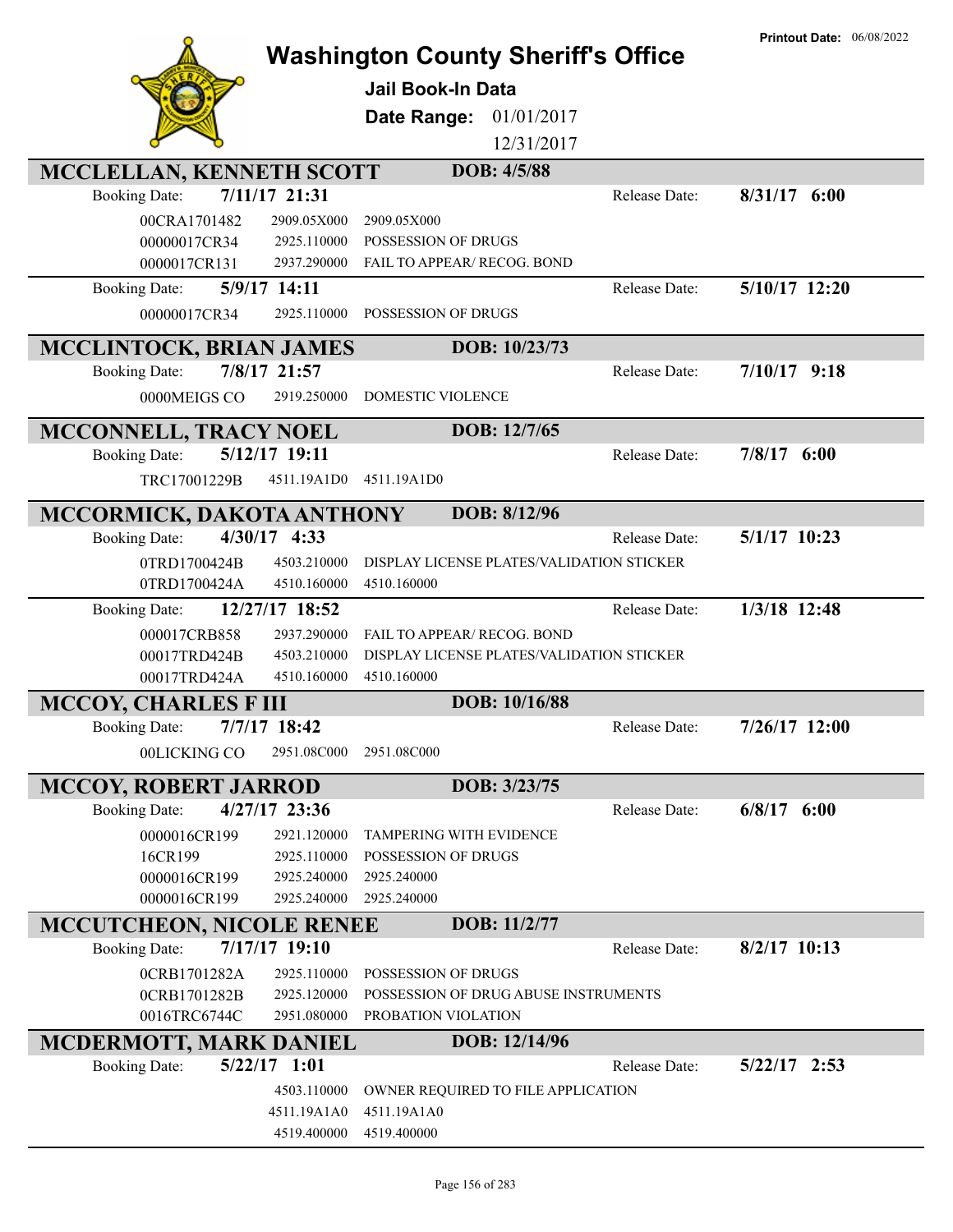|                                  |                            | <b>Washington County Sheriff's Office</b> |                      | <b>Printout Date: 06/08/2022</b> |
|----------------------------------|----------------------------|-------------------------------------------|----------------------|----------------------------------|
|                                  |                            | <b>Jail Book-In Data</b>                  |                      |                                  |
|                                  |                            | Date Range:<br>01/01/2017                 |                      |                                  |
|                                  |                            | 12/31/2017                                |                      |                                  |
| <b>MCDONALD, HARLEY EUGENE</b>   |                            | DOB: 7/18/81                              |                      |                                  |
| <b>Booking Date:</b>             | $5/1/17$ 17:26             |                                           | Release Date:        | 5/3/17 10:49                     |
| 0000MEIGS CO                     | 2951.080000                | PROBATION VIOLATION                       |                      |                                  |
| <b>MCELFRESH, STEPHEN ANDREW</b> |                            | DOB: 10/28/95                             |                      |                                  |
| <b>Booking Date:</b>             | $7/23/17$ 6:40             |                                           | <b>Release Date:</b> | $7/24/17$ 9:58                   |
| 000000BELPRE                     | 2909.040000                | <b>DISRUPTING PUBLIC SERVICES</b>         |                      |                                  |
|                                  |                            |                                           |                      |                                  |
| <b>MCELWEE, JOSEPH GAYLE</b>     |                            | DOB: 9/18/81                              |                      |                                  |
| <b>Booking Date:</b>             | 3/9/17 15:04               |                                           | <b>Release Date:</b> | 3/10/17 19:05                    |
| CRB160000933                     | 2903.220000                | <b>MENACING</b>                           |                      |                                  |
| <b>BELPRE MAYO</b>               | 331.0800000                | 331.0800000                               |                      |                                  |
| <b>BELPRE MAYO</b>               | 333.01A1A00                | 333.01A1A00                               |                      |                                  |
| <b>BELPRE MAYO</b>               | 513.1200000                | 513.1200000                               |                      |                                  |
| <b>Booking Date:</b>             | 5/17/17 17:51              |                                           | Release Date:        | 5/20/17<br>6:00                  |
| 00CRB1700874                     | 2705.020000                | <b>CONTEMPT OF COURT</b>                  |                      |                                  |
| 00CRB1600933                     | 2903.220000                | <b>MENACING</b>                           |                      |                                  |
| 000000BELPRE                     | 331.0800000                | 331.0800000                               |                      |                                  |
| 000000BELPRE<br>000000BELPRE     | 333.0100000<br>513.1200000 | 333.0100000<br>513.1200000                |                      |                                  |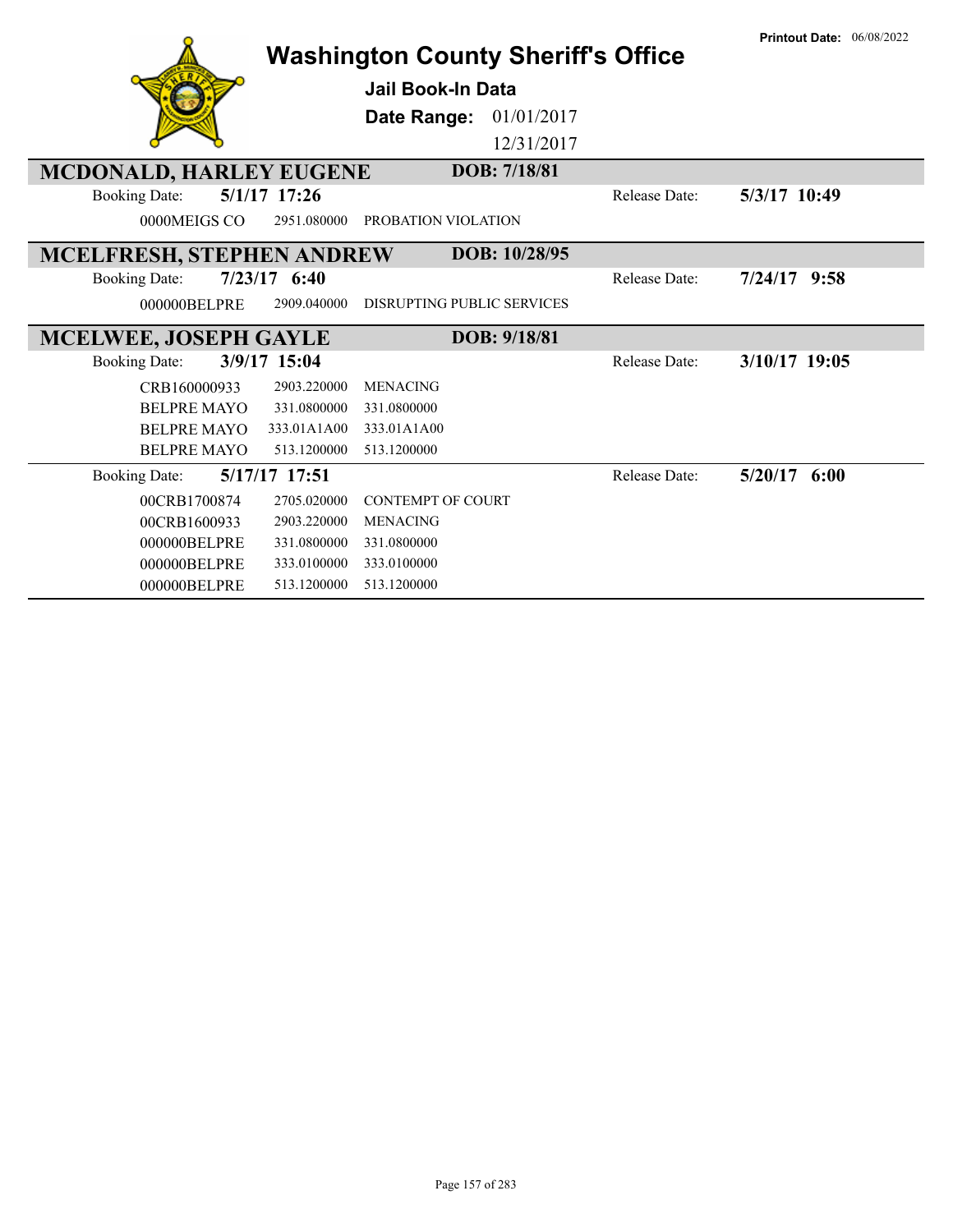|                                 |                 |                                           |               | <b>Printout Date: 06/08/2022</b> |
|---------------------------------|-----------------|-------------------------------------------|---------------|----------------------------------|
|                                 |                 | <b>Washington County Sheriff's Office</b> |               |                                  |
|                                 |                 | <b>Jail Book-In Data</b>                  |               |                                  |
|                                 |                 | 01/01/2017<br>Date Range:                 |               |                                  |
|                                 |                 | 12/31/2017                                |               |                                  |
|                                 |                 |                                           |               |                                  |
| <b>MCFADDEN, IESHA RACHELLE</b> |                 | DOB: 3/16/96                              |               |                                  |
| <b>Booking Date:</b>            | 4/12/17 17:59   |                                           | Release Date: | $4/14/17$ 11:20                  |
| 00TRC1605463                    | 2951.080000     | PROBATION VIOLATION                       |               |                                  |
| <b>Booking Date:</b>            | 2/22/17 13:00   |                                           | Release Date: | $3/10/17$ 6:00                   |
| 00CRB1700066                    | 2705.02A000     | 2705.02A000                               |               |                                  |
| 00TRD1700641                    | 4510.160000     | 4510.160000                               |               |                                  |
| TRC16005463A                    | 4511.19A1A0     | 4511.19A1A0                               |               |                                  |
| <b>Booking Date:</b>            | 2/6/17 17:01    |                                           | Release Date: | $2/15/17$ 19:00                  |
| 0000017CRB66                    | 2705.020000     | <b>CONTEMPT OF COURT</b>                  |               |                                  |
| 0017CRA74A/B                    | 2913.210000     | MISUSE OF CREDIT CARDS                    |               |                                  |
| 000017CRB217                    | 2925.120000     | POSSESSION OF DRUG ABUSE INSTRUMENTS      |               |                                  |
| 000017TRD641                    | 4510.160000     | 4510.160000                               |               |                                  |
| <b>Booking Date:</b>            | 11/10/17 21:07  |                                           | Release Date: | $2/21/18$ 5:36                   |
| 17CRB2105                       | 2705.02A        | Contempt of Court                         |               |                                  |
| 17CRB1211                       | 2913.02         | <b>THEFT</b>                              |               |                                  |
| 17CRB1481                       | 2925.11         | Possesion of Drugs                        |               |                                  |
| 16TRC5463 A                     | 4511.19A1A      | OVI ALCOHOL, DRUG OF ABUSE, OR BOTH       |               |                                  |
| <b>Booking Date:</b>            | 8/27/17 15:32   |                                           | Release Date: | 8/31/17 16:30                    |
| 00017CRB1211                    | 2913.020000     | <b>THEFT</b>                              |               |                                  |
| 0017CRB1481A                    | 2925.110000     | POSSESSION OF DRUGS                       |               |                                  |
| 0017CRB1481B                    | 2925.110000     | POSSESSION OF DRUGS                       |               |                                  |
| 017CRB01481C                    | 2925.140000     | DRUG PARAPHERNALIA                        |               |                                  |
| 16TRC5463D                      | 2951.080000     | PROBATION VIOLATION                       |               |                                  |
| <b>Booking Date:</b>            | 5/9/17 7:59     |                                           | Release Date: | 5/11/17 14:52                    |
| 0000000000PV                    | 2951.080000     | PROBATION VIOLATION                       |               |                                  |
| <b>MCFALL, JEREMY JOHN</b>      |                 | DOB: 5/27/79                              |               |                                  |
| <b>Booking Date:</b>            | 5/29/17 20:10   |                                           | Release Date: | $6/1/17$ $6:00$                  |
| 00017TRD2017                    | 4510.160000     | 4510.160000                               |               |                                  |
| <b>Booking Date:</b>            | $6/8/17$ 14:10  |                                           | Release Date: | $6/9/17$ 23:05                   |
|                                 | 2923.030000     | 2923.030000                               |               |                                  |
| 17CRB1005<br>17CRB1007          | 2923.030000     | 2923.030000                               |               |                                  |
|                                 |                 |                                           |               |                                  |
| <b>Booking Date:</b>            | $6/20/17$ 13:07 |                                           | Release Date: | $6/23/17$ 0:11                   |
| 17CRB1086                       | 2913.02C000     | 2913.02C000                               |               |                                  |
| <b>MCGEE, STEVEN JEFFERY</b>    |                 | DOB: 2/11/72                              |               |                                  |
| <b>Booking Date:</b>            | 4/4/17 11:29    |                                           | Release Date: | $4/10/17$ 6:00                   |
| 17TRC00063                      | 333.0100000     | 333.0100000                               |               |                                  |
| <b>MCGRATH, DEVON LEE</b>       |                 | DOB: 11/23/92                             |               |                                  |
| <b>Booking Date:</b>            | 10/7/17 3:54    |                                           | Release Date: | $10/7/17$ 7:32                   |
|                                 | 4511.120000     | OBEY TRAFFIC CONTROL DEVICES              |               |                                  |
|                                 | 4511.19A100     | 4511.19A100                               |               |                                  |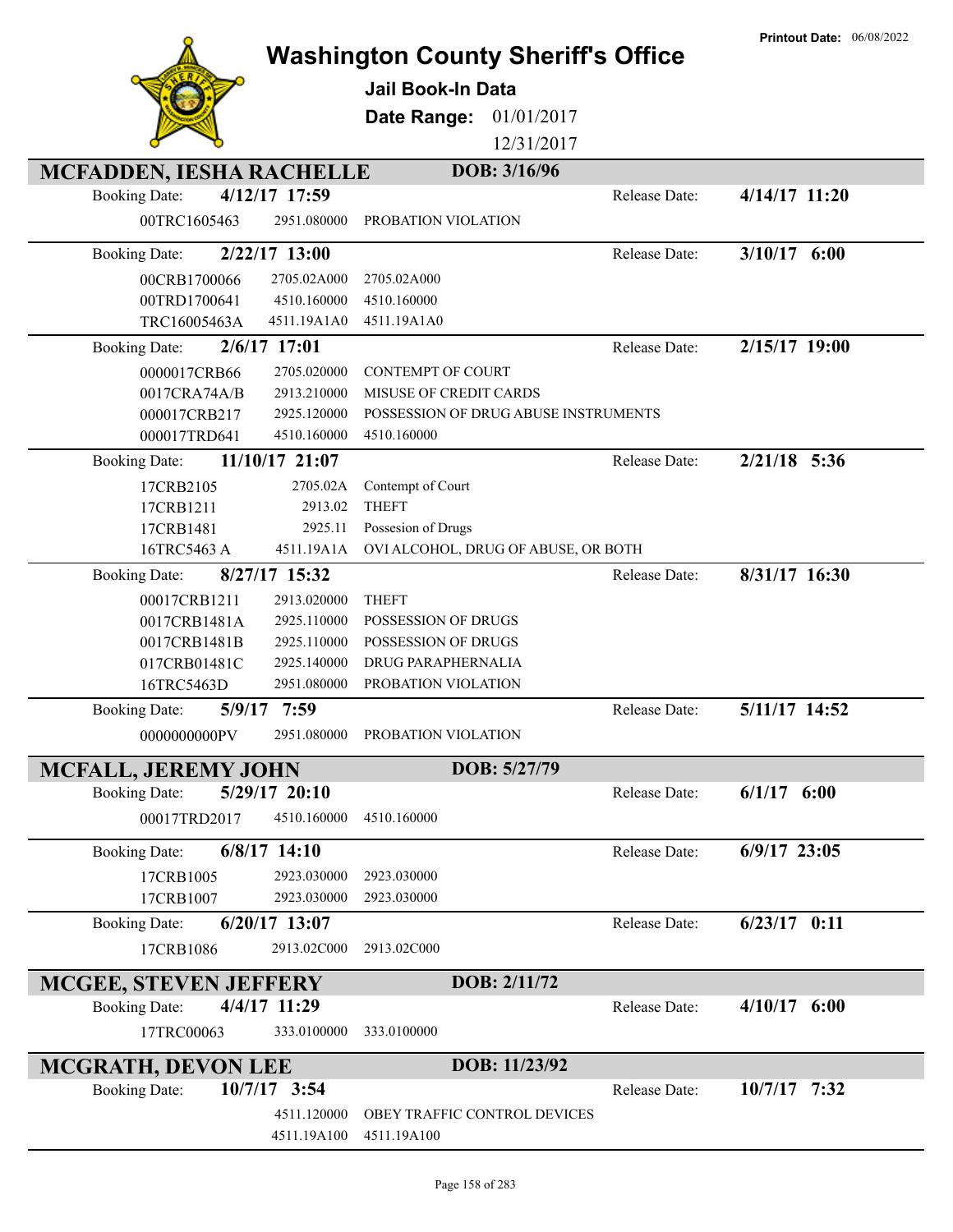|                                 |                 | <b>Washington County Sheriff's Office</b> |               | <b>Printout Date: 06/08/2022</b> |
|---------------------------------|-----------------|-------------------------------------------|---------------|----------------------------------|
|                                 |                 | <b>Jail Book-In Data</b>                  |               |                                  |
|                                 |                 | 01/01/2017<br>Date Range:                 |               |                                  |
|                                 |                 | 12/31/2017                                |               |                                  |
| <b>MCHENRY, JOSHUA SHANE</b>    |                 | DOB: 5/13/79                              |               |                                  |
| <b>Booking Date:</b>            | 7/18/17 21:05   |                                           | Release Date: | 7/18/17 23:05                    |
| 00TRD1702694                    | 4510.160000     | 4510.160000                               |               |                                  |
| <b>MCINTYRE, MARK AARON</b>     |                 | DOB: 11/28/81                             |               |                                  |
| <b>Booking Date:</b>            | 8/10/17 10:52   |                                           | Release Date: | $8/16/17$ 7:50                   |
| 002003SP1214                    | 2705.020000     | CONTEMPT OF COURT                         |               |                                  |
| 000MONROE CO                    | 2705.020000     | <b>CONTEMPT OF COURT</b>                  |               |                                  |
| CRB170001435                    | 2921.310000     | OBSTRUCTING OFFICIAL BUSINESS             |               |                                  |
| 000017CRB127                    | 513.1200000     | 513.1200000                               |               |                                  |
| <b>Booking Date:</b>            | 1/12/17 16:12   |                                           | Release Date: | 1/15/17 12:26                    |
| 000000MONROI                    | 2913.030000     | UNAUTH USE OF VEHICLE                     |               |                                  |
| 2003SP121400                    | 2919.210000     | NONSUPPORT OF DEPENDENTS                  |               |                                  |
| <b>Booking Date:</b>            | $1/15/17$ 13:07 |                                           | Release Date: | $1/18/17$ 6:30                   |
| 000MONROE CO                    | 2913.030000     | UNAUTH USE OF VEHICLE                     |               |                                  |
|                                 |                 |                                           |               |                                  |
| <b>Booking Date:</b>            | $3/31/17$ 1:44  |                                           | Release Date: | $3/31/17$ 9:50                   |
| 000MONROE CO                    | 2913.030000     | UNAUTH USE OF VEHICLE                     |               |                                  |
| <b>Booking Date:</b>            | 8/24/17 12:29   |                                           | Release Date: | 8/29/17 16:15                    |
| 000MONROE CO                    | 2913.030000     | UNAUTH USE OF VEHICLE                     |               |                                  |
| 00CRB1701435                    | 2921.310000     | OBSTRUCTING OFFICIAL BUSINESS             |               |                                  |
| 17CRB1488                       | 513.1200000     | 513.1200000                               |               |                                  |
| <b>MCKINNEY, BRIAN KEITH</b>    |                 | DOB: 1/17/86                              |               |                                  |
| <b>Booking Date:</b>            | 11/8/17 18:19   |                                           | Release Date: | 11/9/17 14:47                    |
| 00017CRB1018                    | 2919.250000     | DOMESTIC VIOLENCE                         |               |                                  |
| 00017CRB1810                    | 2937.290000     | FAIL TO APPEAR/ RECOG. BOND               |               |                                  |
| <b>Booking Date:</b>            | $6/10/17$ 23:34 |                                           | Release Date: | $6/12/17$ 11:33                  |
|                                 | 2919.250000     | DOMESTIC VIOLENCE                         |               |                                  |
| <b>MCKINNEY, RICKEY LYNN JR</b> |                 | DOB: 8/28/78                              |               |                                  |
| <b>Booking Date:</b>            | $10/13/17$ 0:13 |                                           | Release Date: | 10/17/17 9:44                    |
| 0016CRB2034A                    | 2919.250000     | DOMESTIC VIOLENCE                         |               |                                  |
| CRB16002034B                    | 2919.250000     | DOMESTIC VIOLENCE                         |               |                                  |
| 000017CRB511                    | 2937.290000     | FAIL TO APPEAR/ RECOG. BOND               |               |                                  |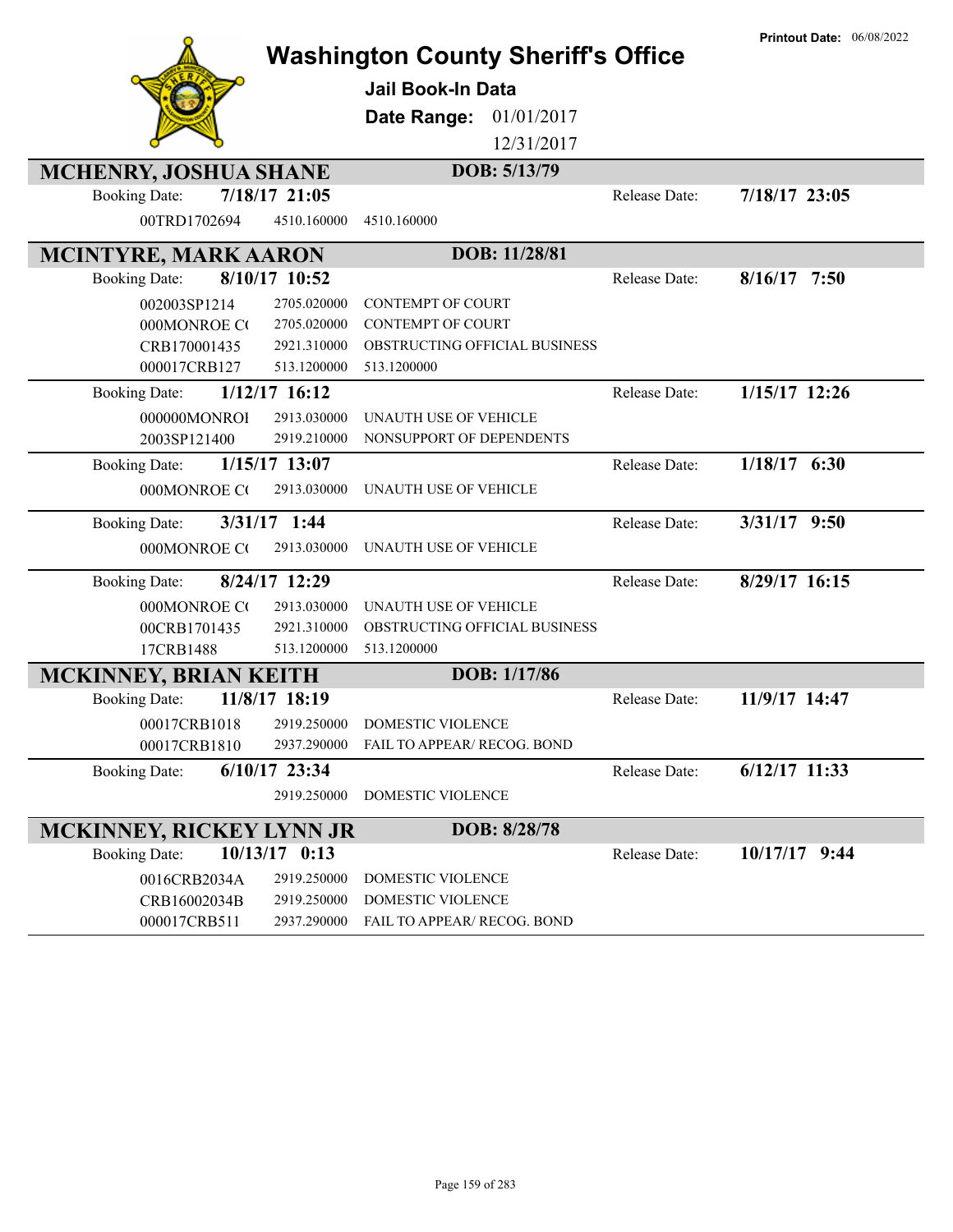|                                  |                            | <b>Washington County Sheriff's Office</b><br>Jail Book-In Data<br>01/01/2017<br>Date Range:<br>12/31/2017 |               | <b>Printout Date: 06/08/2022</b> |
|----------------------------------|----------------------------|-----------------------------------------------------------------------------------------------------------|---------------|----------------------------------|
| <b>MCKITRICK, FREDERICK GALE</b> |                            | DOB: 4/6/82                                                                                               |               |                                  |
| <b>Booking Date:</b>             | 12/11/17 17:47             |                                                                                                           | Release Date: | 12/29/17 13:23                   |
| 17CRA2230A                       | 2919.250000                | DOMESTIC VIOLENCE                                                                                         |               |                                  |
| 17CRA2230B                       | 2919.250000                | DOMESTIC VIOLENCE                                                                                         |               |                                  |
| 17TRD7921                        | 4510.110000                | 4510.110000                                                                                               |               |                                  |
| <b>Booking Date:</b>             | 11/2/17 12:32              |                                                                                                           | Release Date: | 11/3/17 13:12                    |
| 00017CRB1889                     | 2913.020000                | <b>THEFT</b>                                                                                              |               |                                  |
| 0017CRB2008A                     | 2921.310000                | OBSTRUCTING OFFICIAL BUSINESS                                                                             |               |                                  |
| 00017CRA2007                     | 2925.110000                | POSSESSION OF DRUGS                                                                                       |               |                                  |
| 0017CRB2008B                     | 2925.120000                | POSSESSION OF DRUG ABUSE INSTRUMENTS                                                                      |               |                                  |
| <b>MCKITRICK, ROBERT MARION</b>  |                            | DOB: 5/8/54                                                                                               |               |                                  |
| <b>Booking Date:</b>             | 12/5/17 12:21              |                                                                                                           | Release Date: | 12/8/17 6:00                     |
| CRB170001085                     | 2951.080000                | PROBATION VIOLATION                                                                                       |               |                                  |
|                                  | $6/21/17$ 3:08             |                                                                                                           | Release Date: | $6/21/17$ 13:49                  |
| <b>Booking Date:</b>             |                            |                                                                                                           |               |                                  |
| 17CRB1085                        | 2919.250000                | DOMESTIC VIOLENCE                                                                                         |               |                                  |
| MCKOWN, KENNETH JOHN             |                            | DOB: 1/3/97                                                                                               |               |                                  |
| <b>Booking Date:</b>             | 4/11/17 20:37              |                                                                                                           | Release Date: | $4/12/17$ 8:55                   |
|                                  | 2919.25C000                | 2919.25C000                                                                                               |               |                                  |
|                                  |                            |                                                                                                           |               |                                  |
|                                  |                            |                                                                                                           |               |                                  |
| MCMAHAN, TYLER JOSEPH            |                            | DOB: 5/18/92                                                                                              |               |                                  |
| <b>Booking Date:</b>             | 3/9/17 10:55               |                                                                                                           | Release Date: | 3/9/17 16:39                     |
| 00000016CR81                     | 2705.020000                | <b>CONTEMPT OF COURT</b>                                                                                  |               |                                  |
| 0000016CR355                     | 2921.11AC1A                | 2921.11AC1A                                                                                               |               |                                  |
| <b>Booking Date:</b>             | 5/25/17 17:28              |                                                                                                           | Release Date: | 5/25/17 17:39                    |
| 0000016CR355                     |                            | 2937.290000 FAIL TO APPEAR/ RECOG. BOND                                                                   |               |                                  |
|                                  |                            |                                                                                                           |               |                                  |
| <b>Booking Date:</b>             | 2/9/17 13:27               |                                                                                                           | Release Date: | 2/10/17 15:39                    |
| 00000016CR81                     | 2919.220000                | <b>ENDANGERING CHILDREN</b>                                                                               |               |                                  |
| 00000016CR81<br>00000016CR81     | 2919.250000<br>2921.11AC1A | DOMESTIC VIOLENCE<br>2921.11AC1A                                                                          |               |                                  |
| 00000016CR81                     | 2925.120000                | POSSESSION OF DRUG ABUSE INSTRUMENTS                                                                      |               |                                  |
| 0000016CR355                     | 2937.990000                | <b>FAIL TO APPEAR</b>                                                                                     |               |                                  |
| 0CRB1600224B                     | 2951.080000                | PROBATION VIOLATION                                                                                       |               |                                  |
| 00CRB1602157                     | 3767.320000                | 3767.320000                                                                                               |               |                                  |
| 0TRD1605912A                     | 4510.110000                | 4510.110000                                                                                               |               |                                  |
| 0TRD1605912B                     | 4511.202000                | 4511.202000                                                                                               |               |                                  |
| <b>MCMULLEN, MATTHEW PATRICK</b> |                            | DOB: 10/4/90                                                                                              |               |                                  |
| <b>Booking Date:</b>             | 10/20/17 15:11             |                                                                                                           | Release Date: | 10/20/17 19:39                   |
|                                  | 4510.11A000                | 4510.11A000                                                                                               |               |                                  |
|                                  | 4511.250000                | LANES OF TRAVEL UPON ROADWAYS                                                                             |               |                                  |
|                                  | 4511.810000                | 4511.810000                                                                                               |               |                                  |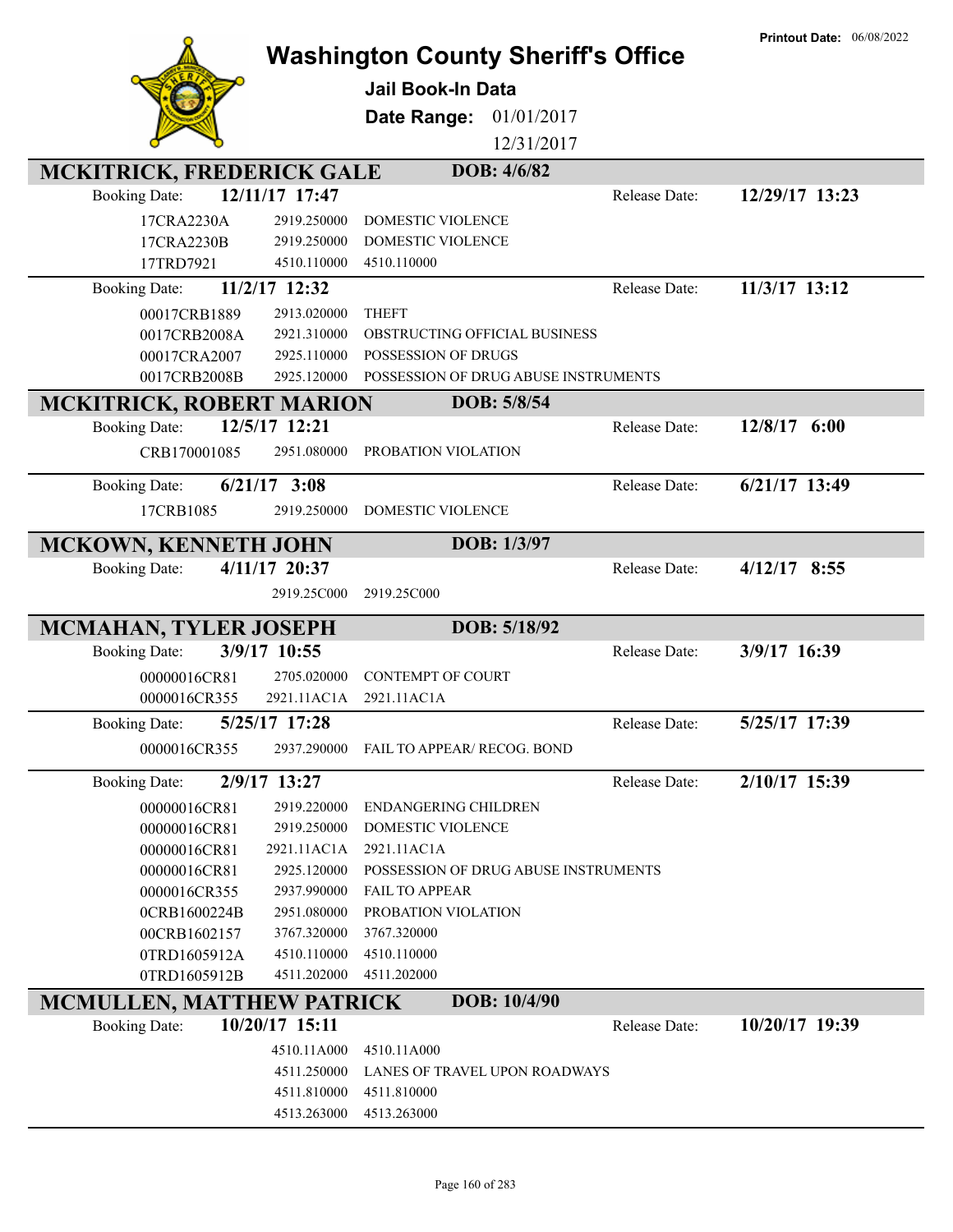|                                                            | <b>Washington County Sheriff's Office</b><br><b>Jail Book-In Data</b><br>01/01/2017<br>Date Range:<br>12/31/2017 |               | <b>Printout Date: 06/08/2022</b> |
|------------------------------------------------------------|------------------------------------------------------------------------------------------------------------------|---------------|----------------------------------|
| <b>MCPHERSON, TONY EUGENE JR</b>                           | DOB: 4/1/83                                                                                                      |               |                                  |
| 1/16/17 18:30<br><b>Booking Date:</b>                      |                                                                                                                  | Release Date: | $2/9/17$ 6:00                    |
| CRB160002099<br>2907.060000                                | <b>SEXUAL IMPOSITION</b>                                                                                         |               |                                  |
| <b>MEEK, VICTORIA ANITA</b>                                | DOB: 7/31/59                                                                                                     |               |                                  |
| $12/20/17$ 3:38<br><b>Booking Date:</b>                    |                                                                                                                  | Release Date: | 12/20/17 14:30                   |
| 2917.11B200                                                | 2917.11B200                                                                                                      |               |                                  |
| <b>MEEKS, CHARLES DAVID LEVI</b>                           | DOB: 3/5/93                                                                                                      |               |                                  |
| $1/11/17$ 20:03<br><b>Booking Date:</b>                    |                                                                                                                  | Release Date: | $2/20/17$ 6:00                   |
| 000016CRB111<br>2913.210000                                | MISUSE OF CREDIT CARDS                                                                                           |               |                                  |
| 000016CRB110<br>2913.210000                                | MISUSE OF CREDIT CARDS                                                                                           |               |                                  |
| 000016CRA108<br>2913.510000                                | RECEIVING STOLEN PROPERTY                                                                                        |               |                                  |
| <b>MEEKS, CORY EVERETT</b>                                 | DOB: 6/17/85                                                                                                     |               |                                  |
| 11/20/17 17:54<br><b>Booking Date:</b>                     |                                                                                                                  | Release Date: | 11/21/17 10:20                   |
| 17CRB2129B<br>2919.250000<br>2921.330000                   | <b>DOMESTIC VIOLENCE</b><br>RESIST ARREST OR FAIL TO COMPLY WITH POLICE ORDER/SIGN                               |               |                                  |
| 0017CRB2129A                                               |                                                                                                                  |               |                                  |
| $1/5/17$ 18:10<br><b>Booking Date:</b>                     |                                                                                                                  | Release Date: | $2/8/17$ 6:00                    |
| CRB150001696<br>2951.080000                                | PROBATION VIOLATION                                                                                              |               |                                  |
| 3/14/17 13:37<br><b>Booking Date:</b>                      |                                                                                                                  | Release Date: | $5/7/17$ 6:00                    |
| CRB1501696 A<br>2903.130000                                | <b>ASSAULT</b>                                                                                                   |               |                                  |
| CRB1601749 A<br>2917.11A100                                | 2917.11A100                                                                                                      |               |                                  |
| CRB15001696B<br>2951.080000<br>0016CRB1749B<br>2951.080000 | PROBATION VIOLATION<br>PROBATION VIOLATION                                                                       |               |                                  |
| MENKING, JORDYN MARIE                                      | DOB: 5/30/91                                                                                                     |               |                                  |
| $6/18/17$ 21:22<br><b>Booking Date:</b>                    |                                                                                                                  | Release Date: | 6/18/17 22:01                    |
| 2913.020000                                                | <b>THEFT</b>                                                                                                     |               |                                  |
|                                                            |                                                                                                                  |               |                                  |
| <b>MERCKLE, SARA MICHELLE</b>                              | DOB: 9/2/87                                                                                                      |               |                                  |
| $6/7/17$ 17:24<br><b>Booking Date:</b>                     |                                                                                                                  | Release Date: | 6/19/17 11:29                    |
| 00HOCKING CC<br>4511.19A100                                | 4511.19A100                                                                                                      |               |                                  |
| <b>MERRIMAN, JOHN THOMAS</b>                               | DOB: 4/16/96                                                                                                     |               |                                  |
| $8/20/17$ 7:10<br><b>Booking Date:</b>                     |                                                                                                                  | Release Date: | $8/24/17$ 22:05                  |
| 00017CRB1491<br>2903.130000                                | <b>ASSAULT</b>                                                                                                   |               |                                  |
| <b>MERRIOTT, ELLEN MARIE</b>                               | DOB: 8/6/62                                                                                                      |               |                                  |
| 7/21/17 19:03<br><b>Booking Date:</b>                      |                                                                                                                  | Release Date: | 7/21/17 23:26                    |
| 2913.020000                                                | <b>THEFT</b>                                                                                                     |               |                                  |
| 7/24/17 12:28<br><b>Booking Date:</b>                      |                                                                                                                  | Release Date: | $8/2/17$ 6:00                    |
| 00017CRB1330<br>2913.020000                                | <b>THEFT</b>                                                                                                     |               |                                  |
|                                                            |                                                                                                                  |               |                                  |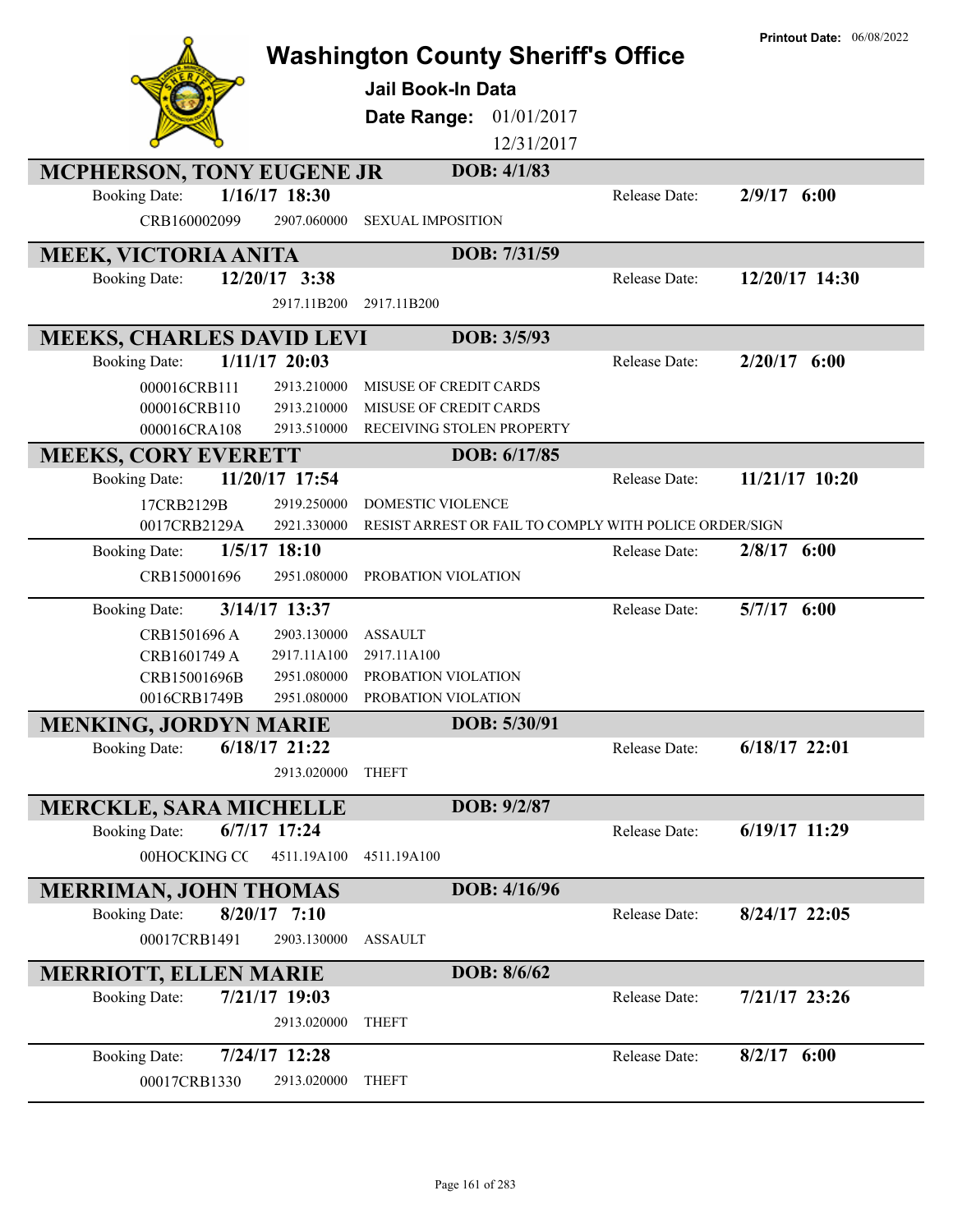|                                  |                |                                               | <b>Printout Date: 06/08/2022</b> |
|----------------------------------|----------------|-----------------------------------------------|----------------------------------|
|                                  |                | <b>Washington County Sheriff's Office</b>     |                                  |
|                                  |                | Jail Book-In Data                             |                                  |
|                                  |                | Date Range:<br>01/01/2017                     |                                  |
|                                  |                | 12/31/2017                                    |                                  |
|                                  |                |                                               |                                  |
| <b>MESSICK, BRANDI RAYE</b>      |                | DOB: 12/9/94                                  |                                  |
| <b>Booking Date:</b>             | 7/22/17 0:34   | Release Date:                                 | 7/24/17 14:25                    |
| 00017CRB1321                     | 2925.110000    | POSSESSION OF DRUGS                           |                                  |
| 00017CRA1319                     | 2925.110000    | POSSESSION OF DRUGS                           |                                  |
| 17CRB1318ARR                     | 2925.120000    | POSSESSION OF DRUG ABUSE INSTRUMENTS          |                                  |
| 00017CRA1324                     | 2925.24        | TAMPERING WITH DRUGS                          |                                  |
| <b>MESSICK, BRITTNI CHEYENNE</b> |                | DOB: 2/12/93                                  |                                  |
| <b>Booking Date:</b>             | $1/13/17$ 9:50 | Release Date:                                 | $1/30/17$ 12:40                  |
| 0000016CR348                     | 2921.360000    | CONVEY PROHIBITED ITEMS TO DETENTION FACILITY |                                  |
| 0000017CRA83                     | 2921.360000    | CONVEY PROHIBITED ITEMS TO DETENTION FACILITY |                                  |
| 0000016CR348                     | 2925.110000    | POSSESSION OF DRUGS                           |                                  |
| 0CRB1700082A                     | 2925.120000    | POSSESSION OF DRUG ABUSE INSTRUMENTS          |                                  |
| 0CRB1700082B                     | 2925.120000    | POSSESSION OF DRUG ABUSE INSTRUMENTS          |                                  |
| 0CRB1700082C                     | 2925.120000    | POSSESSION OF DRUG ABUSE INSTRUMENTS          |                                  |
| <b>Booking Date:</b>             | 4/13/17 17:14  | Release Date:                                 | $5/11/17$ 9:10                   |
| 0000016CR348                     | 2921.360000    | CONVEY PROHIBITED ITEMS TO DETENTION FACILITY |                                  |
| CRA170000681                     | 2925.030000    | <b>TRAFFICKING IN DRUGS</b>                   |                                  |
| 0000016CR348                     | 2925.110000    | POSSESSION OF DRUGS                           |                                  |
| CRA17000687A                     | 2925.110000    | POSSESSION OF DRUGS                           |                                  |
| CRA17000687B                     | 2925.110000    | POSSESSION OF DRUGS                           |                                  |
| CRB170000685                     | 2925.120000    | POSSESSION OF DRUG ABUSE INSTRUMENTS          |                                  |
| <b>METHENEY, JASON LEE</b>       |                | DOB: 6/6/74                                   |                                  |
| <b>Booking Date:</b>             | 2/6/17 18:56   | Release Date:                                 | $2/13/17$ 6:00                   |
| 0000016CR193                     | 2903.13A000    | 2903.13A000                                   |                                  |
| 0000016CR193                     | 2921.331000    | 2921.331000                                   |                                  |
| <b>Booking Date:</b>             | 1/9/17 20:17   | Release Date:                                 | $1/16/17$ 6:00                   |
| 0000016CR193                     | 2903.13A000    | 2903.13A000                                   |                                  |
| 0000016CR193                     | 2921.331000    | 2921.331000                                   |                                  |
| <b>Booking Date:</b>             | 2/20/17 18:59  | Release Date:                                 | $2/27/17$ 6:00                   |
| 16CR193                          | 2903.130000    | <b>ASSAULT</b>                                |                                  |
| 0000016CR193                     | 2921.331000    | 2921.331000                                   |                                  |
| <b>Booking Date:</b>             | 1/23/17 18:22  | Release Date:                                 | $1/30/17$ 6:00                   |
| 0000016CR193                     | 2903.13A000    | 2903.13A000                                   |                                  |
| 0000016CR193                     | 2921.331000    | 2921.331000                                   |                                  |
| <b>MICHAELS, WINNIE JO</b>       |                | DOB: 6/11/83                                  |                                  |
| <b>Booking Date:</b>             | 6/27/17 12:47  | Release Date:                                 | $6/27/17$ 13:33                  |
|                                  |                |                                               |                                  |
|                                  | 2919.220000    | ENDANGERING CHILDREN                          |                                  |
|                                  | 2919.220000    | ENDANGERING CHILDREN                          |                                  |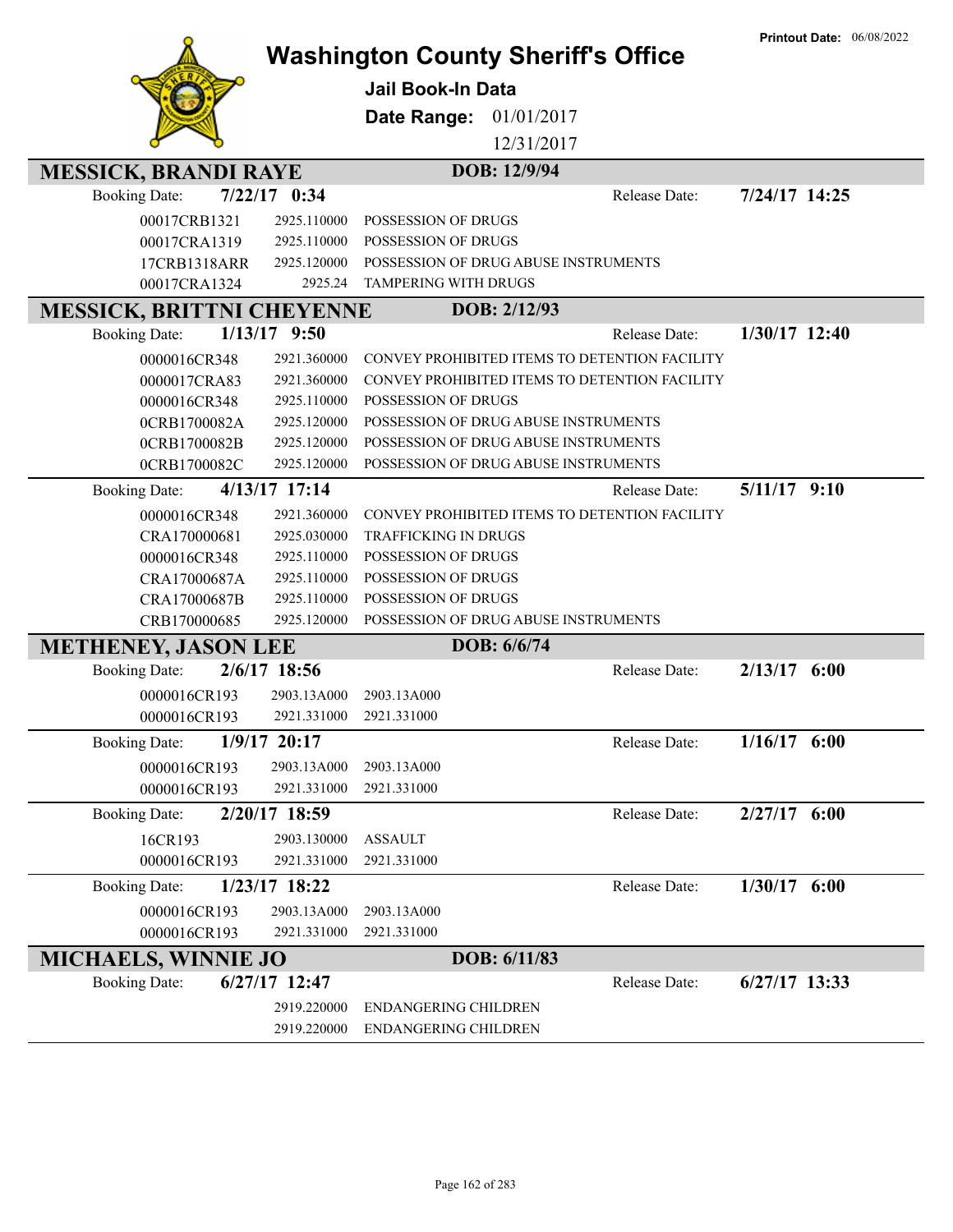|                                                         |                 | <b>Washington County Sheriff's Office</b>              |               | <b>Printout Date: 06/08/2022</b> |
|---------------------------------------------------------|-----------------|--------------------------------------------------------|---------------|----------------------------------|
|                                                         |                 |                                                        |               |                                  |
|                                                         |                 | <b>Jail Book-In Data</b>                               |               |                                  |
|                                                         |                 | Date Range:<br>01/01/2017                              |               |                                  |
|                                                         |                 | 12/31/2017                                             |               |                                  |
| <b>MICK, CHAD EDWARD</b>                                |                 | DOB: 8/22/92                                           |               |                                  |
| <b>Booking Date:</b>                                    | 10/6/17 19:52   |                                                        | Release Date: | $11/20/17$ 7:30                  |
| 0000014CR294                                            | 2911.12A000     | 2911.12A000                                            |               |                                  |
| <b>Booking Date:</b>                                    | $9/12/17$ 18:48 |                                                        | Release Date: | 9/15/17 10:00                    |
| <b>PV</b>                                               | 2951.08A000     | 2951.08A000                                            |               |                                  |
|                                                         |                 | DOB: 5/1/98                                            |               |                                  |
| <b>MICKENS, LOVAUNTEA JOVAN</b><br><b>Booking Date:</b> | 2/3/17 11:15    |                                                        | Release Date: | $4/28/17$ 7:15                   |
| 00000017CR27                                            | 2923.420000     | 2923.420000                                            |               |                                  |
| 00000017CR27                                            | 2925.030000     | <b>TRAFFICKING IN DRUGS</b>                            |               |                                  |
| 00000017CR27                                            | 2925.110000     | POSSESSION OF DRUGS                                    |               |                                  |
| 00000017CR27                                            | 2925.110000     | POSSESSION OF DRUGS                                    |               |                                  |
| 00000017CR27                                            | 2925.110000     | POSSESSION OF DRUGS                                    |               |                                  |
| <b>MILBURN, DAVID SCOTT</b>                             |                 | DOB: 7/19/66                                           |               |                                  |
| <b>Booking Date:</b>                                    | 7/19/17 18:15   |                                                        | Release Date: | $7/29/17$ 6:00                   |
| 0017TRC3569B                                            | 4511.19A1H0     | 4511.19A1H0                                            |               |                                  |
| <b>MILES, JOSEPH ALEXANDER</b>                          |                 | DOB: 3/28/81                                           |               |                                  |
| <b>Booking Date:</b>                                    | 11/6/17 22:40   |                                                        | Release Date: | 11/8/17 8:02                     |
| 000MONROE CO                                            | 2925.030000     | <b>TRAFFICKING IN DRUGS</b>                            |               |                                  |
| <b>MILLER, ADAM JOSEPH</b>                              |                 | DOB: 7/3/92                                            |               |                                  |
| <b>Booking Date:</b>                                    | 7/22/17 19:38   |                                                        | Release Date: | 7/24/17 15:14                    |
| 00017CRA1317                                            | 2923.120000     | CARRYING CONCEALED WEAPON OR ILLEGAL POSSESSION OF WEA |               |                                  |
| 00017CRB1320                                            | 2923.150000     | USING WEAPONS WHILE INTOXICATED                        |               |                                  |
| <b>MILLER, ALICIA DAWN</b>                              |                 | DOB: 9/24/83                                           |               |                                  |
| <b>Booking Date:</b>                                    | 11/7/17 11:49   |                                                        | Release Date: | 11/22/17 8:28                    |
| 00CRA1702052                                            | 2925.030000     | <b>TRAFFICKING IN DRUGS</b>                            |               |                                  |
| 000PV HOLDER                                            | 2951.08A000     | 2951.08A000                                            |               |                                  |
| <b>Booking Date:</b>                                    | $6/14/17$ 14:45 |                                                        | Release Date: | $6/14/17$ 16:40                  |
| 00000016CR64                                            | 2925.030000     | TRAFFICKING IN DRUGS                                   |               |                                  |
| 00000016CR64                                            | 2925.030000     | TRAFFICKING IN DRUGS                                   |               |                                  |
| <b>MILLER, BRANDY JACQUONE</b>                          |                 | DOB: 2/15/87                                           |               |                                  |
| <b>Booking Date:</b>                                    | 12/18/17 19:42  |                                                        | Release Date: | 12/19/17 10:57                   |
| 000GALLIA CO                                            | 2921.120000     | <b>TAMPERING WITH EVIDENCE</b>                         |               |                                  |
| 000GALLIA CO                                            | 2921.120000     | <b>TAMPERING WITH EVIDENCE</b>                         |               |                                  |
| 000GALLIA CO                                            | 2925.030000     | TRAFFICKING IN DRUGS                                   |               |                                  |
| 000GALLIA CO                                            | 2925.110000     | POSSESSION OF DRUGS                                    |               |                                  |
| <b>MILLER, BRANDY LOUISE</b>                            |                 | DOB: 11/22/88                                          |               |                                  |
| <b>Booking Date:</b>                                    | 11/8/17 16:49   |                                                        | Release Date: | 3/8/18 12:20                     |
| <b>FEDERAL</b>                                          | 2925.03         | TRAFFICKING IN DRUGS                                   |               |                                  |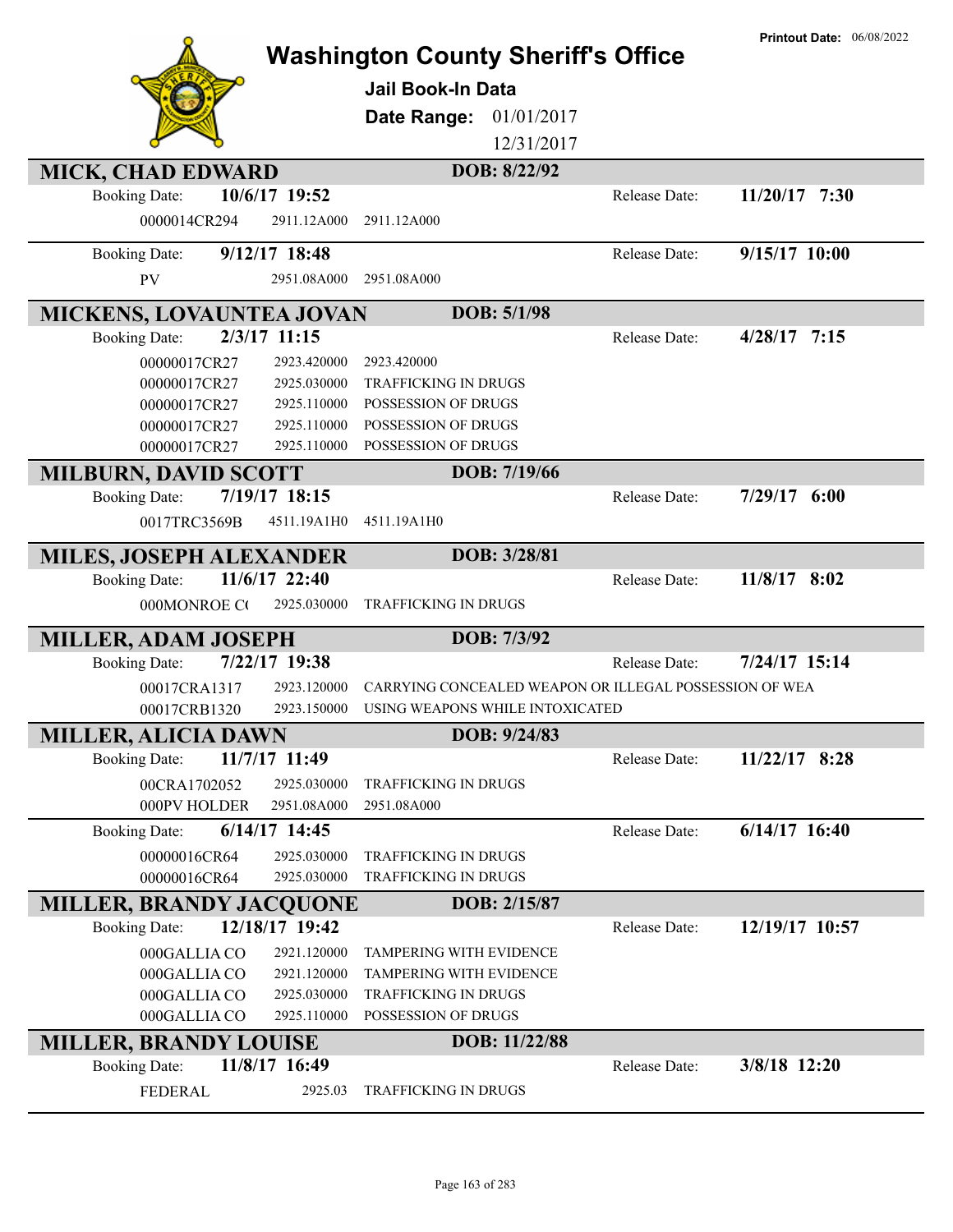|                                                            | <b>Washington County Sheriff's Office</b><br><b>Jail Book-In Data</b><br>Date Range:<br>01/01/2017<br>12/31/2017 | <b>Printout Date: 06/08/2022</b>  |
|------------------------------------------------------------|------------------------------------------------------------------------------------------------------------------|-----------------------------------|
| <b>MILLER, BRIAN LEE</b>                                   | DOB: 4/25/65                                                                                                     |                                   |
| 12/14/17 20:17<br><b>Booking Date:</b><br>2913.020000      | <b>THEFT</b>                                                                                                     | 12/15/17 8:35<br>Release Date:    |
| $6/17/17$ 18:14<br><b>Booking Date:</b>                    |                                                                                                                  | $6/17/17$ 20:50<br>Release Date:  |
| 2917.11B200                                                | 2917.11B200                                                                                                      |                                   |
| 959.1300000                                                | 959.1300000                                                                                                      |                                   |
| <b>Booking Date:</b><br>$1/6/17$ 19:00                     |                                                                                                                  | $1/27/17$ 6:00<br>Release Date:   |
| 00016CRB1743<br>2903.130000                                | <b>ASSAULT</b>                                                                                                   |                                   |
|                                                            | DOB: 2/24/74                                                                                                     |                                   |
| <b>MILLER, BUDDY ALLEN</b><br>$6/1/17$ 18:36               |                                                                                                                  | $6/28/17$ $6:00$<br>Release Date: |
| <b>Booking Date:</b>                                       |                                                                                                                  |                                   |
| 00000017CR36<br>2705.02A000<br>2903.130000<br>00000017CR36 | 2705.02A000<br><b>ASSAULT</b>                                                                                    |                                   |
| $3/6/17$ 9:48                                              |                                                                                                                  | 3/6/17 10:00<br>Release Date:     |
| <b>Booking Date:</b>                                       |                                                                                                                  |                                   |
| 2903.130000<br>00000017CR36                                | <b>ASSAULT</b>                                                                                                   |                                   |
| <b>Booking Date:</b><br>2/17/17 22:35                      |                                                                                                                  | 2/18/17 12:30<br>Release Date:    |
| 509.0300000                                                | 509.0300000                                                                                                      |                                   |
| <b>MILLER, CHARLES RAYMOND</b>                             | DOB: 3/11/96                                                                                                     |                                   |
| 4/7/17 17:29<br><b>Booking Date:</b>                       |                                                                                                                  | 4/10/17 14:25<br>Release Date:    |
| 2909.060000<br>CRB1700644 A                                | CRIMINAL DAMAGING                                                                                                |                                   |
| 2919.25C000<br>CRB1700644 B                                | 2919.25C000                                                                                                      |                                   |
| 1/7/17 15:55<br><b>Booking Date:</b>                       |                                                                                                                  | 1/11/17 12:39<br>Release Date:    |
| 00CRA1700041<br>2913.02A300                                | 2913.02A300                                                                                                      |                                   |
|                                                            |                                                                                                                  |                                   |
| $2/2/17$ 18:44<br><b>Booking Date:</b>                     |                                                                                                                  | $2/12/17$ 6:00<br>Release Date:   |
| 2913.020000<br>00CRB1700205                                | <b>THEFT</b>                                                                                                     |                                   |
| 8/15/17 14:16<br><b>Booking Date:</b>                      |                                                                                                                  | 8/16/17 11:38<br>Release Date:    |
| 00TRD1705167<br>4510.110000                                | 4510.110000                                                                                                      |                                   |
| $5/16/17$ 0:15<br><b>Booking Date:</b>                     |                                                                                                                  | $7/15/17$ 8:00<br>Release Date:   |
| 17CRB644AB<br>2909.060000                                  | CRIMINAL DAMAGING                                                                                                |                                   |
| 00016CRB2221<br>2911.210000                                | CRIMINAL/AGGRAVATED TRESPASSING                                                                                  |                                   |
| 00CRB1700875<br>2913.020000                                | <b>THEFT</b>                                                                                                     |                                   |
| 000017CRB853<br>2937.290000                                | FAIL TO APPEAR/ RECOG. BOND                                                                                      |                                   |
| 000017CRB840<br>2937.290000                                | FAIL TO APPEAR/ RECOG. BOND                                                                                      |                                   |
| MILLER, CHRISTOPHER SCOTT                                  | DOB: 11/30/70                                                                                                    |                                   |
| 2/28/17 22:55<br><b>Booking Date:</b>                      |                                                                                                                  | 3/3/17 10:13<br>Release Date:     |
| 2951.080000<br>0000000000PV                                | PROBATION VIOLATION                                                                                              |                                   |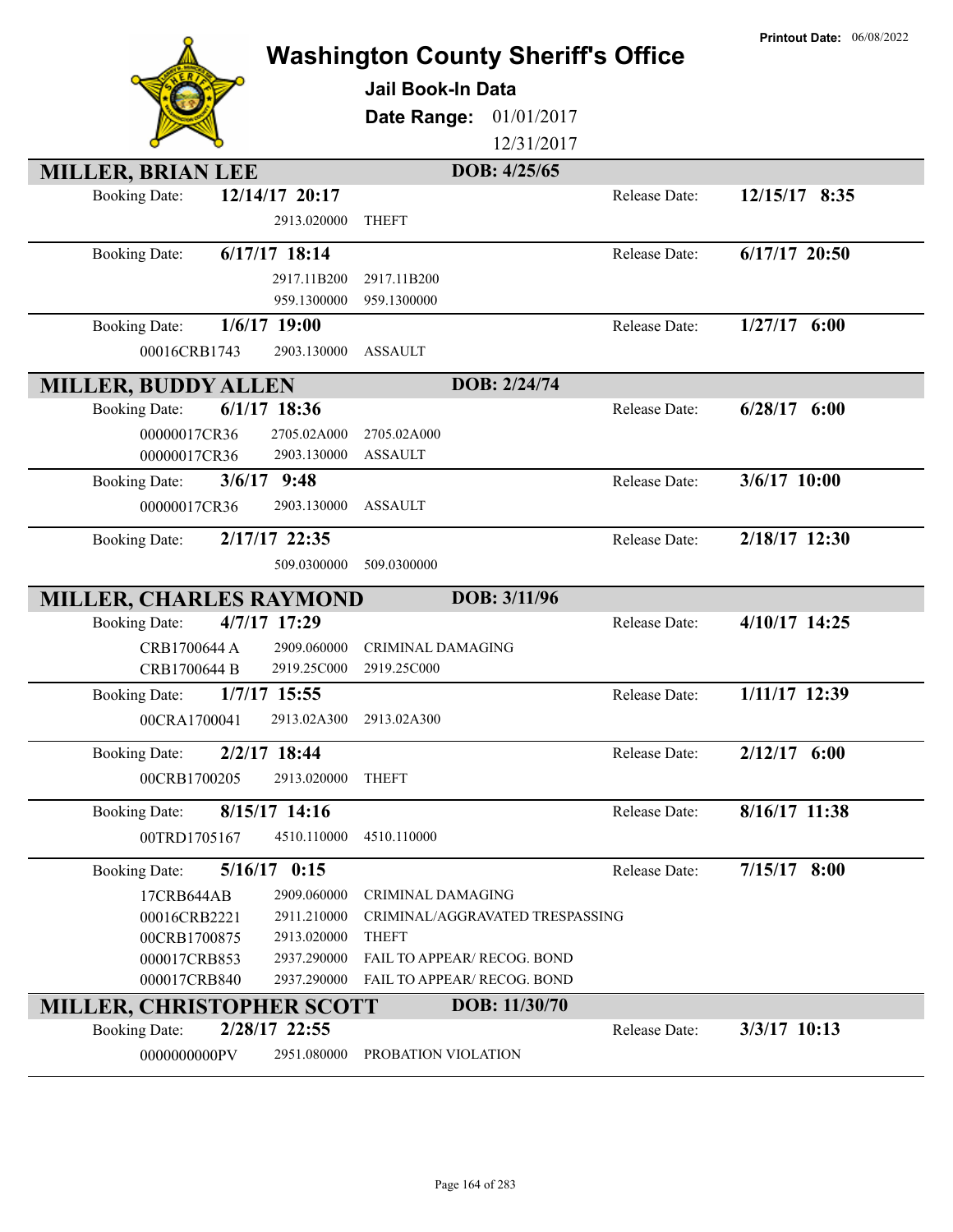|                                        | <b>Washington County Sheriff's Office</b> |               | <b>Printout Date: 06/08/2022</b> |
|----------------------------------------|-------------------------------------------|---------------|----------------------------------|
|                                        | <b>Jail Book-In Data</b>                  |               |                                  |
|                                        | Date Range: 01/01/2017                    |               |                                  |
|                                        | 12/31/2017                                |               |                                  |
| <b>MILLER, GARY EDWIN</b>              | DOB: 12/20/87                             |               |                                  |
| $8/8/17$ 1:27<br><b>Booking Date:</b>  |                                           | Release Date: | $8/8/17$ 7:05                    |
| *** ATHENS CO<br>2921.310000           | OBSTRUCTING OFFICIAL BUSINESS             |               |                                  |
| <b>MILLER, JAY BRIAN</b>               | DOB: 11/27/63                             |               |                                  |
| 1/9/17 19:29<br><b>Booking Date:</b>   |                                           | Release Date: | $1/12/17$ 18:00                  |
| 00016TRC5954<br>4511.19A100            | 4511.19A100                               |               |                                  |
| 1/16/17 18:18<br><b>Booking Date:</b>  |                                           | Release Date: | $2/5/17$ 6:00                    |
| 0000017CRB89<br>2705.02A000            | 2705.02A000                               |               |                                  |
| TRC16005954A<br>4511.19A1A0            | 4511.19A1A0                               |               |                                  |
| $7/24/17$ 9:12<br><b>Booking Date:</b> |                                           | Release Date: | $7/31/17$ 9:50                   |
| 000PV HOLDER<br>2951.080000            | PROBATION VIOLATION                       |               |                                  |
| 10/18/17 10:00<br><b>Booking Date:</b> |                                           | Release Date: | $10/24/17$ 8:00                  |
| TRC160005954<br>2951.080000            | PROBATION VIOLATION                       |               |                                  |
| <b>MILLER, JORDAN STEPHAN</b>          | DOB: 12/21/93                             |               |                                  |
| $8/7/17$ 21:22<br><b>Booking Date:</b> |                                           | Release Date: | $8/10/17$ 6:00                   |
| 000017CRB821<br>2913.510000            | RECEIVING STOLEN PROPERTY                 |               |                                  |
| <b>MILLER, KEITH MARTIN</b>            | DOB: 3/14/73                              |               |                                  |
| 4/19/17 15:12<br><b>Booking Date:</b>  |                                           | Release Date: | $5/13/17$ 9:05                   |
| 2963.110000<br>00CRB1700718            | <b>FUGITIVE FROM JUSTICE</b>              |               |                                  |
| <b>MILLER, KENNETH RICHARD</b>         | DOB: 7/30/86                              |               |                                  |
| 2/24/17 15:41<br><b>Booking Date:</b>  |                                           | Release Date: | $4/2/17$ 20:10                   |
| <b>MUSKINGUM C</b><br>2705.02A000      | 2705.02A000                               |               |                                  |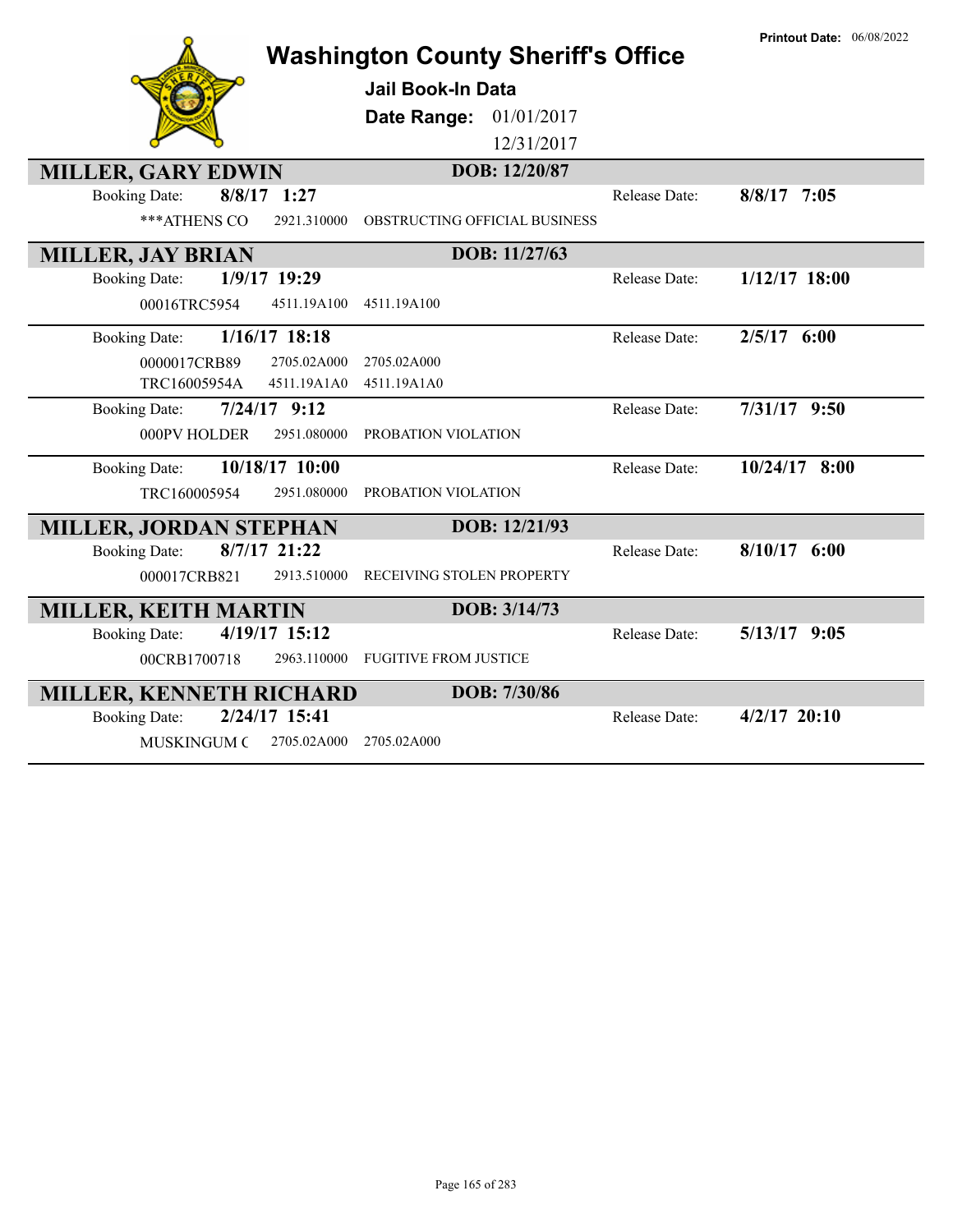|                                         | <b>Washington County Sheriff's Office</b>              | <b>Printout Date: 06/08/2022</b> |
|-----------------------------------------|--------------------------------------------------------|----------------------------------|
|                                         |                                                        |                                  |
|                                         | <b>Jail Book-In Data</b>                               |                                  |
|                                         | Date Range: 01/01/2017                                 |                                  |
|                                         | 12/31/2017                                             |                                  |
| <b>MILLER, KEVIN PAUL</b>               | DOB: 8/30/72                                           |                                  |
| 6/23/17 19:06<br><b>Booking Date:</b>   | Release Date:                                          | $6/26/17$ 10:59                  |
| 00CRB1700510<br>2919.250000             | <b>DOMESTIC VIOLENCE</b>                               |                                  |
| 00CRB1601934<br>2921.330000             | RESIST ARREST OR FAIL TO COMPLY WITH POLICE ORDER/SIGN |                                  |
| 6/16/17 18:54<br><b>Booking Date:</b>   | Release Date:                                          | $6/19/17$ $6:00$                 |
| 2919.250000<br>000017CRB510             | DOMESTIC VIOLENCE                                      |                                  |
| 16CRB1934<br>2921.330000                | RESIST ARREST OR FAIL TO COMPLY WITH POLICE ORDER/SIGN |                                  |
| 6/30/17 19:23<br><b>Booking Date:</b>   | Release Date:                                          | $7/3/17$ 6:00                    |
| 00017CRB0510<br>2919.250000             | DOMESTIC VIOLENCE                                      |                                  |
| 16CRB1934<br>2921.330000                | RESIST ARREST OR FAIL TO COMPLY WITH POLICE ORDER/SIGN |                                  |
| 7/7/17 19:18<br><b>Booking Date:</b>    | Release Date:                                          | $7/11/17$ 6:00                   |
| 000017CRB510<br>2919.250000             | <b>DOMESTIC VIOLENCE</b>                               |                                  |
| 00016CRB1934<br>2921.330000             | RESIST ARREST OR FAIL TO COMPLY WITH POLICE ORDER/SIGN |                                  |
| 7/14/17 18:50<br><b>Booking Date:</b>   | Release Date:                                          | $7/18/17$ 6:00                   |
| 2919.250000<br>000017CRB510             | DOMESTIC VIOLENCE                                      |                                  |
| 2921.330000<br>00016CRB1934             | RESIST ARREST OR FAIL TO COMPLY WITH POLICE ORDER/SIGN |                                  |
| $6/9/17$ 18:00<br><b>Booking Date:</b>  | Release Date:                                          | $6/12/17$ 11:14                  |
| 00CRB1700510<br>2919.250000             | DOMESTIC VIOLENCE                                      |                                  |
| 00CRB1601934<br>2921.330000             | RESIST ARREST OR FAIL TO COMPLY WITH POLICE ORDER/SIGN |                                  |
| <b>MILLER, LINDA SUE</b>                | DOB: 1/5/76                                            |                                  |
| 2/28/17 22:00<br><b>Booking Date:</b>   | Release Date:                                          | $3/1/17$ 8:56                    |
| 17CRB374<br>2919.250000                 | DOMESTIC VIOLENCE                                      |                                  |
| <b>MILLER, NIKKI RAE</b>                | DOB: 5/1/87                                            |                                  |
| 11/27/17 19:56<br><b>Booking Date:</b>  | Release Date:                                          | 11/29/17 6:00                    |
| 2705.020000<br>00017CRB1686             | CONTEMPT OF COURT                                      |                                  |
|                                         |                                                        |                                  |
| 9/18/17 19:45<br><b>Booking Date:</b>   | Release Date:                                          | $9/21/17$ 6:00                   |
| 2705.02A<br>00017CRB1686                | Contempt of Court                                      |                                  |
| 00017CRB1121<br>2937.290000             | FAIL TO APPEAR/ RECOG. BOND                            |                                  |
| $1/29/17$ 23:00<br><b>Booking Date:</b> | Release Date:                                          | 1/30/17 10:45                    |
| 00017TRD0163                            | 4510.11A DUS                                           |                                  |
| 11/8/17 13:27<br><b>Booking Date:</b>   | Release Date:                                          | 11/14/17 12:20                   |
| 00017CRB1686<br>2705.020000             | CONTEMPT OF COURT                                      |                                  |
| 00017CRB1942<br>2937.290000             | FAIL TO APPEAR/ RECOG. BOND                            |                                  |
| 000017TRD163<br>4510.11                 | DUS VIOL RESTR                                         |                                  |
| <b>MILLER, WALTER SCOTT</b>             | DOB: 6/2/60                                            |                                  |
| 6/19/17 21:50<br><b>Booking Date:</b>   | Release Date:                                          | $6/20/17$ 11:55                  |
| 00000BELMONT<br>2917.110000             | DISORDERLY CONDUCT                                     |                                  |
|                                         |                                                        |                                  |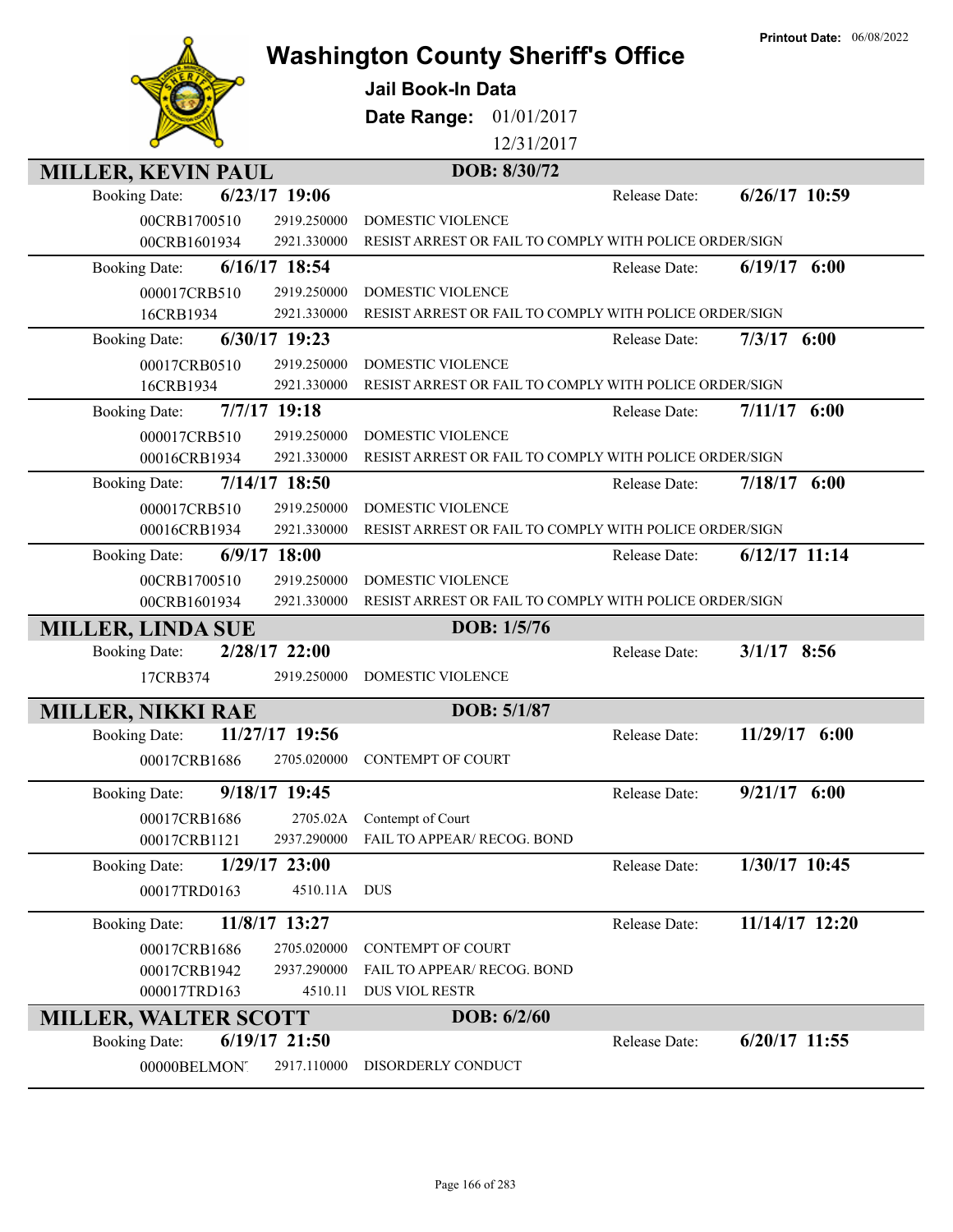|                                |                            |                                                       |               | <b>Printout Date: 06/08/2022</b> |
|--------------------------------|----------------------------|-------------------------------------------------------|---------------|----------------------------------|
|                                |                            | <b>Washington County Sheriff's Office</b>             |               |                                  |
|                                |                            | <b>Jail Book-In Data</b>                              |               |                                  |
|                                |                            | 01/01/2017<br>Date Range:                             |               |                                  |
|                                |                            | 12/31/2017                                            |               |                                  |
| <b>MILLER, WAYNE DAVID</b>     |                            | DOB: 8/2/76                                           |               |                                  |
| <b>Booking Date:</b>           | $6/2/17$ 18:47             |                                                       | Release Date: | $6/5/17$ $6:00$                  |
| 0017TRD1705A                   | 4510.140000                | 4510.140000                                           |               |                                  |
| <b>Booking Date:</b>           | 5/15/17 17:57              |                                                       | Release Date: | $5/20/17$ 9:35                   |
| 00016TRC0202                   | 2951.080000                | PROBATION VIOLATION                                   |               |                                  |
| <b>MILLIGAN, RYAN MITCHELL</b> |                            | DOB: 11/19/86                                         |               |                                  |
| <b>Booking Date:</b>           | 12/22/17 10:40             |                                                       | Release Date: | $12/23/17$ 8:00                  |
|                                | 2951.080000                | PROBATION VIOLATION                                   |               |                                  |
| <b>Booking Date:</b>           | 11/3/17 19:03              |                                                       | Release Date: | 11/13/17 6:00                    |
| 0017CRB1392A                   | 959.1300000                | 959.1300000                                           |               |                                  |
| <b>MILLS, SHERRY LYNN</b>      |                            | DOB: 11/17/66                                         |               |                                  |
| <b>Booking Date:</b>           | 10/19/17 15:37             |                                                       | Release Date: | 11/17/17 6:00                    |
| 0000016CR313                   | 2913.310000                | FORGERY/UTTERING                                      |               |                                  |
| <b>Booking Date:</b>           | 7/13/17 12:40              |                                                       | Release Date: | 7/13/17 17:05                    |
| 0000016CR313                   | 2913.020000                | <b>THEFT</b>                                          |               |                                  |
| 0000016CR131                   | 2913.310000                | FORGERY/UTTERING                                      |               |                                  |
| <b>MINCKS, BRIAN RUSSELL</b>   |                            | DOB: 2/13/81                                          |               |                                  |
| <b>Booking Date:</b>           | 3/27/17 13:35              |                                                       | Release Date: | 4/4/17 16:55                     |
| 00CRA170527B                   | 2923.241C00                | 2923.241C00                                           |               |                                  |
| 000CRA170528                   | 2925.030000                | TRAFFICKING IN DRUGS                                  |               |                                  |
| 0CRA1700527A<br>0000000000PV   | 2925.030000<br>2951.08A000 | TRAFFICKING IN DRUGS<br>2951.08A000                   |               |                                  |
| <b>Booking Date:</b>           | 10/31/17 14:02             |                                                       | Release Date: | 3/28/18 8:46                     |
| 18CRB0032                      | 2909.06                    | Criminal Damaging/Endangering                         |               |                                  |
| 14CR158                        | 2951.08A                   | PROBATION VIOLATION (CPC)                             |               |                                  |
| 17CR225                        | 2925.11                    | POSSESSION OF DRUGS                                   |               |                                  |
| <b>MINCKS, DOMINIC WILLIAM</b> |                            | DOB: 7/11/98                                          |               |                                  |
| <b>Booking Date:</b>           | 11/29/17 10:18             |                                                       | Release Date: | 12/4/17 14:10                    |
| 000ATHENS CO                   | 4301.690000                | SELL OR FURNISH TO UNDERAGE PERSON                    |               |                                  |
| 0017TRC2621A                   | 4511.19A100                | 4511.19A100                                           |               |                                  |
| <b>MINCKS, JORDAN BRADY</b>    |                            | DOB: 1/20/97                                          |               |                                  |
| <b>Booking Date:</b>           | 10/27/17 14:38             |                                                       | Release Date: | 10/30/17 13:40                   |
| 00017CRB1729                   | 2923.160000                | IMPROPER HANDLING/DISCHARGING WEAPON IN MOTOR VEHICLE |               |                                  |
| 0CRB1701976B                   | 2925.110000                | POSSESSION OF DRUGS                                   |               |                                  |
| 0CRB1701976A                   | 2925.140000                | DRUG PARAPHERNALIA                                    |               |                                  |
| <b>TRC17CR6971A</b>            | 4511.19A1A0                | 4511.19A1A0                                           |               |                                  |
| 0TRC1706971B<br>0TRC1706971C   | 4511.430000<br>4513.263000 | RIGHT OF WAY AT STOP/YIELD SIGNS<br>4513.263000       |               |                                  |
|                                |                            |                                                       |               |                                  |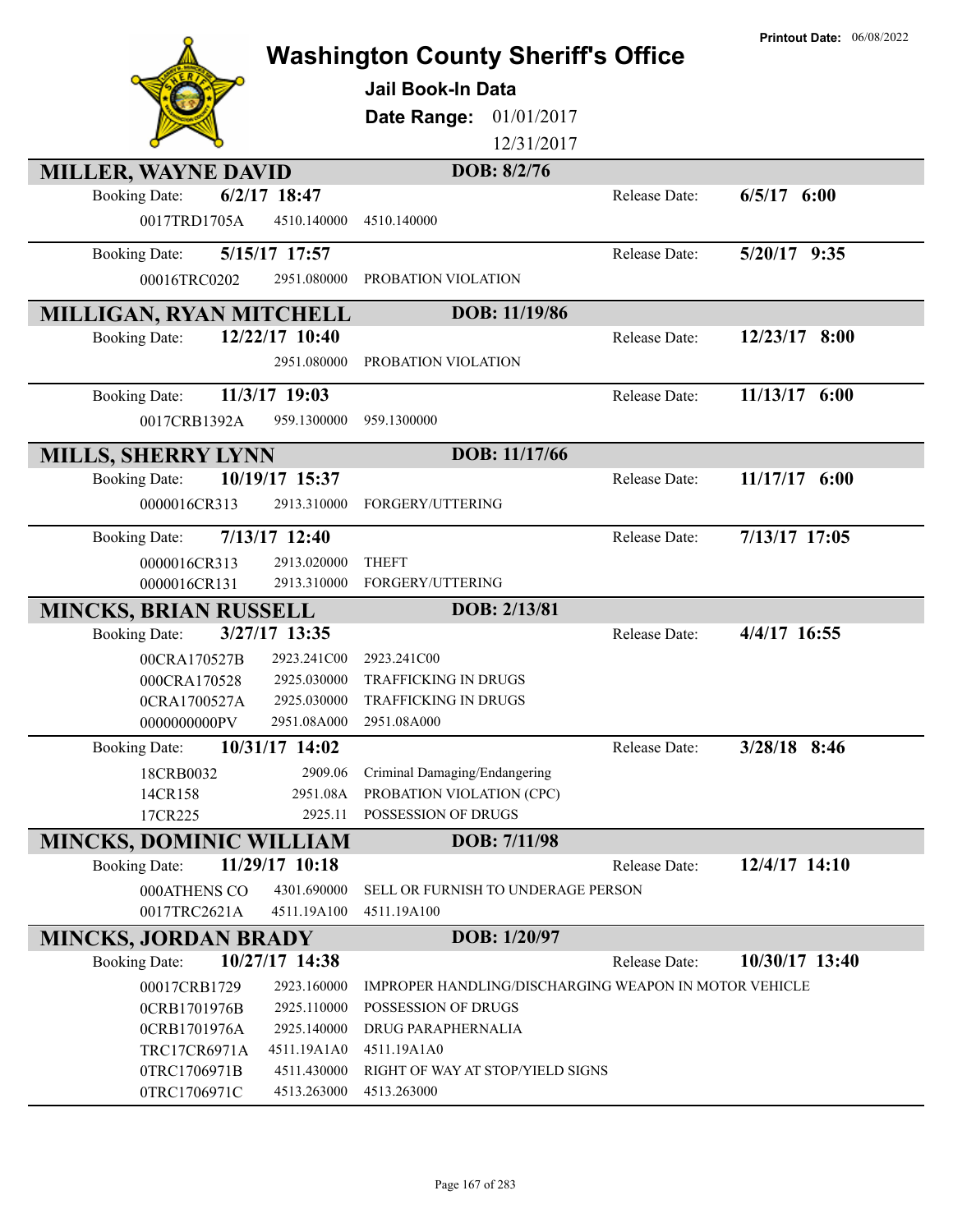|                                      |                               | <b>Washington County Sheriff's Office</b><br><b>Jail Book-In Data</b><br>Date Range: 01/01/2017<br>12/31/2017 |                      | <b>Printout Date: 06/08/2022</b> |
|--------------------------------------|-------------------------------|---------------------------------------------------------------------------------------------------------------|----------------------|----------------------------------|
| <b>MINKE, EDWARD ALBERT</b>          |                               | DOB: 6/2/67                                                                                                   |                      |                                  |
| <b>Booking Date:</b><br>00017TRD3359 | 10/16/17 22:27<br>4510.140000 | 4510.140000                                                                                                   | Release Date:        | 10/19/17 6:00                    |
| <b>MIRGON, KIMBERLY ANN</b>          |                               | DOB: 1/2/74                                                                                                   |                      |                                  |
| <b>Booking Date:</b>                 | $6/16/17$ 17:23               |                                                                                                               | Release Date:        | $6/18/17$ $6:29$                 |
| 00HOCKING CC                         | 2925.030000                   | TRAFFICKING IN DRUGS                                                                                          |                      |                                  |
| <b>MITCHELL, CHRISTOPHER PAUL</b>    |                               | DOB: 2/23/75                                                                                                  |                      |                                  |
| <b>Booking Date:</b>                 | $2/6/17$ 13:08                |                                                                                                               | Release Date:        | $2/6/17$ 13:25                   |
| 000017CRB186                         | 2913.020000                   | <b>THEFT</b>                                                                                                  |                      |                                  |
| MITCHELL, DIAMOND LINNETT            |                               | DOB: 5/20/91                                                                                                  |                      |                                  |
| <b>Booking Date:</b>                 | 1/18/17 19:33                 |                                                                                                               | Release Date:        | $1/20/17$ 5:25                   |
| <b>GALLIA COUNT</b>                  | 2937.990000                   | <b>FAIL TO APPEAR</b>                                                                                         |                      |                                  |
| <b>GALLIA COUNT</b>                  | 2937.990000                   | <b>FAIL TO APPEAR</b>                                                                                         |                      |                                  |
| <b>MITCHELL, DOUGLAS EDWARD</b>      |                               | DOB: 1/4/89                                                                                                   |                      |                                  |
| <b>Booking Date:</b>                 | 8/29/17 10:20                 |                                                                                                               | <b>Release Date:</b> | $7/11/18$ 7:30                   |
| 17CR193                              | 2907.02                       | Rape                                                                                                          |                      |                                  |
| 17CR193                              | 2907.02                       | Rape                                                                                                          |                      |                                  |
| 17CR193                              | 2907.02                       | Rape                                                                                                          |                      |                                  |
| 18CR196                              | 2907.03                       | <b>Sexual Battery</b>                                                                                         |                      |                                  |
| <b>MITCHELL, DUSTIN COLLIER</b>      |                               | DOB: 5/15/80                                                                                                  |                      |                                  |
| <b>Booking Date:</b>                 | $7/21/17$ 0:53                |                                                                                                               | <b>Release Date:</b> | $7/24/17$ 22:16                  |
| 000GALLIA CO                         | 2919.270000                   | VIOLATION OF PROTECTION ORDER/CONSENT AGREEMENT                                                               |                      |                                  |
|                                      |                               |                                                                                                               |                      |                                  |
| MITCHELL, JERRY ALLEN                |                               | DOB: 12/13/87                                                                                                 |                      |                                  |
| <b>Booking Date:</b>                 | $7/3/17$ 7:38                 |                                                                                                               | Release Date:        | 7/5/17 16:50                     |
|                                      | 2919.220000                   | ENDANGERING CHILDREN                                                                                          |                      |                                  |
|                                      | 2919.220000                   | ENDANGERING CHILDREN                                                                                          |                      |                                  |
|                                      | 2919.220000                   | ENDANGERING CHILDREN                                                                                          |                      |                                  |
|                                      | 2925.110000                   | POSSESSION OF DRUGS                                                                                           |                      |                                  |
|                                      | 4511.19A1A0                   | 4511.19A1A0                                                                                                   |                      |                                  |
|                                      | 4511.21D400                   | 4511.21D400                                                                                                   |                      |                                  |
| <b>MITCHELL, MISTY LOUISE</b>        |                               | DOB: 7/15/77                                                                                                  |                      |                                  |
| <b>Booking Date:</b>                 | 2/6/17 11:48                  |                                                                                                               | Release Date:        | $2/6/17$ 12:05                   |
| 000017CRB185                         | 2913.020000                   | <b>THEFT</b>                                                                                                  |                      |                                  |
| <b>MITCHELL, SAMUEL ANDREW</b>       |                               | DOB: 10/22/73                                                                                                 |                      |                                  |
| <b>Booking Date:</b>                 | 1/12/17 13:30                 |                                                                                                               | Release Date:        | $1/14/17$ 0:21                   |
| 00000MUSK CO                         | 2705.02A000                   | 2705.02A000                                                                                                   |                      |                                  |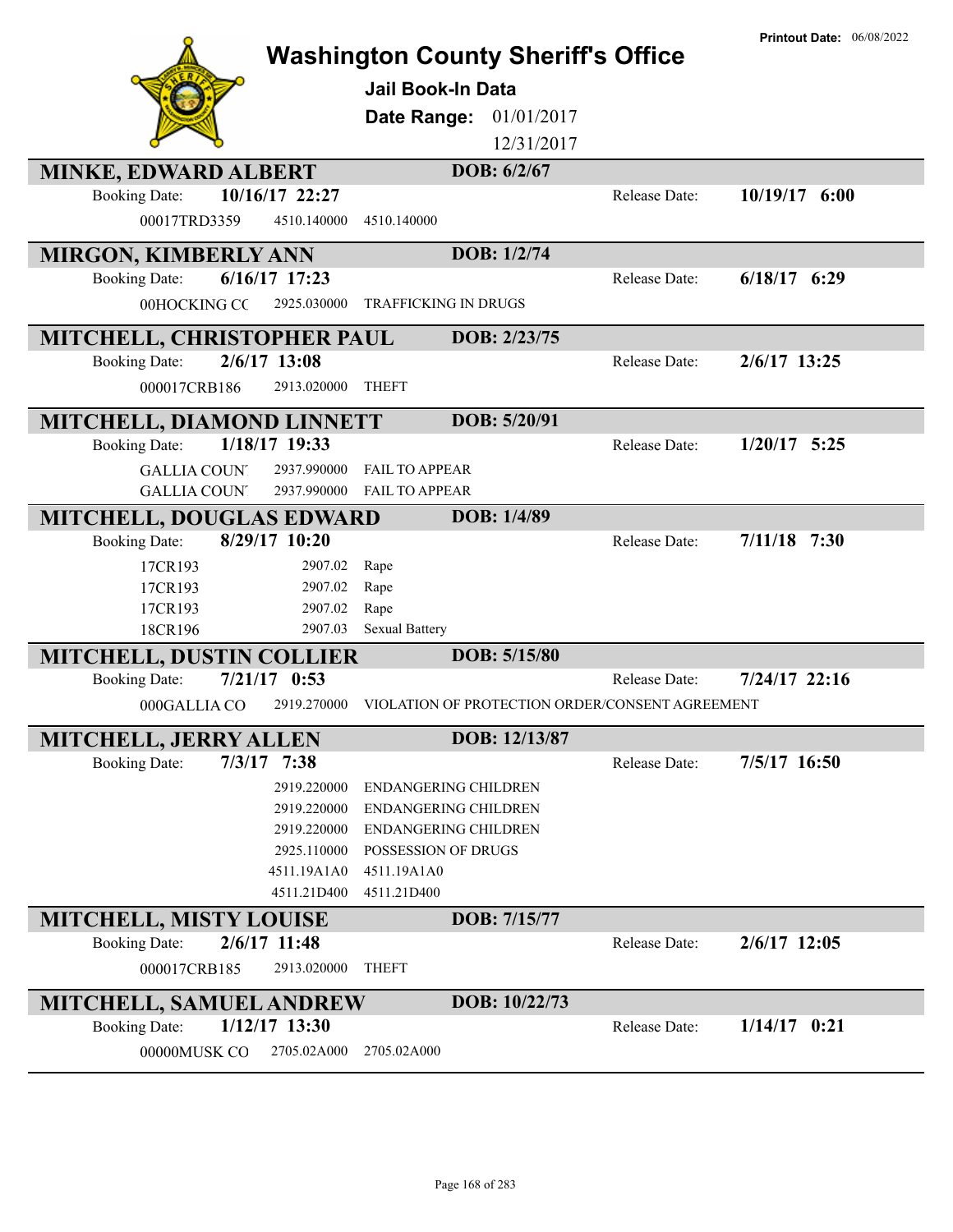|                                        |                                                                                                                           | <b>Printout Date: 06/08/2022</b>       |
|----------------------------------------|---------------------------------------------------------------------------------------------------------------------------|----------------------------------------|
|                                        | <b>Washington County Sheriff's Office</b>                                                                                 |                                        |
|                                        | Jail Book-In Data                                                                                                         |                                        |
|                                        | 01/01/2017<br>Date Range:                                                                                                 |                                        |
|                                        | 12/31/2017                                                                                                                |                                        |
|                                        |                                                                                                                           |                                        |
| MITCHELL, WILLIAM JOSEPH               | DOB: 11/12/84                                                                                                             |                                        |
| 4/26/17 14:40<br><b>Booking Date:</b>  |                                                                                                                           | $6/2/17$ 9:11<br>Release Date:         |
| 17CRA101<br>2950.050000                | SEX OFFENDER/FAIL TO NOTIFY CHANGE OF ADDRESS                                                                             |                                        |
| 0000015CR338<br>2951.08A000            | 2951.08A000                                                                                                               |                                        |
| $6/6/17$ 8:58<br><b>Booking Date:</b>  |                                                                                                                           | $7/10/17$ 6:00<br>Release Date:        |
| 0000015CR338<br>2951.08A000            | 2951.08A000                                                                                                               |                                        |
| <b>MITCHELL, WILLIAM LOUIS II</b>      | DOB: 9/18/96                                                                                                              |                                        |
| 2/16/17 12:25<br><b>Booking Date:</b>  |                                                                                                                           | $3/21/17$ 7:45<br>Release Date:        |
| 00000016CR27<br>2905.010000            | <b>KIDNAPPING</b>                                                                                                         |                                        |
| 00000016CR27<br>2911.010000            | <b>AGGRAVATED ROBBERY</b>                                                                                                 |                                        |
| 00000016CR27<br>2911.110000            | AGGRAVATED BURGLARY                                                                                                       |                                        |
| <b>MOAT, ANGELA DAWN</b>               | DOB: 5/24/83                                                                                                              |                                        |
| 1/13/17 19:33<br><b>Booking Date:</b>  |                                                                                                                           | $1/16/17$ 6:00<br><b>Release Date:</b> |
| 0016TRC4327B<br>4511.19A1H             | Driving While Under the Influence of Alcohol/Drugs .17 of 1 gram or more by weight of<br>alcohol per 210 liters of breath |                                        |
| 1/20/17 19:52<br><b>Booking Date:</b>  |                                                                                                                           | 1/23/17 11:45<br>Release Date:         |
| 2705.02A<br>00017CRB0132               | Contempt of Court                                                                                                         |                                        |
| TRC1604327 B<br>4511.19A1H             | Driving While Under the Influence of Alcohol/Drugs .17 of 1 gram or more by weight of<br>alcohol per 210 liters of breath |                                        |
| <b>MOLLOHAN, CHARLES E II</b>          | DOB: 1/24/92                                                                                                              |                                        |
| 10/18/17 14:13<br><b>Booking Date:</b> |                                                                                                                           | 10/19/17 10:40<br>Release Date:        |
| CRA170001011<br>2913.030000            | UNAUTH USE OF VEHICLE                                                                                                     |                                        |
| <b>MOLLOHAN, JENNIFER REBECCA</b>      | DOB: 8/24/80                                                                                                              |                                        |
| 4/20/17 18:16<br><b>Booking Date:</b>  |                                                                                                                           | 4/25/17 16:03<br>Release Date:         |
| 000PV HOLDER<br>2951.080000            | PROBATION VIOLATION                                                                                                       |                                        |
|                                        |                                                                                                                           |                                        |
| <b>MONTGOMERY, ALEXIS DAWN</b>         | DOB: 3/22/90                                                                                                              |                                        |
| $8/20/17$ 1:07<br><b>Booking Date:</b> |                                                                                                                           | $8/21/17$ 10:16<br>Release Date:       |
| 2925.120000<br>17CRB1496A              | POSSESSION OF DRUG ABUSE INSTRUMENTS                                                                                      |                                        |
| 2925.140000                            | DRUG PARAPHERNALIA                                                                                                        |                                        |
| <b>MONTGOMERY, STEPHEN TRENT</b>       | DOB: 7/1/93                                                                                                               |                                        |
| 7/25/17 10:26<br><b>Booking Date:</b>  |                                                                                                                           | $7/31/17$ 6:00<br>Release Date:        |
| 2951.080000<br>00016TRC2315            | PROBATION VIOLATION                                                                                                       |                                        |
| <b>MOORE, DAVID MICHAEL</b>            | DOB: 6/28/76                                                                                                              |                                        |
| 4/12/17 17:41<br><b>Booking Date:</b>  |                                                                                                                           | $4/13/17$ 9:12<br>Release Date:        |
| 0000006FS327<br>2705.020000            | <b>CONTEMPT OF COURT</b>                                                                                                  |                                        |
| $7/1/17$ 1:11<br><b>Booking Date:</b>  |                                                                                                                           | 7/12/17 18:00<br>Release Date:         |
| 0006FS000327<br>2705.020000            | <b>CONTEMPT OF COURT</b>                                                                                                  |                                        |
| 2921.310000<br>CRB170001186            | OBSTRUCTING OFFICIAL BUSINESS                                                                                             |                                        |
|                                        |                                                                                                                           |                                        |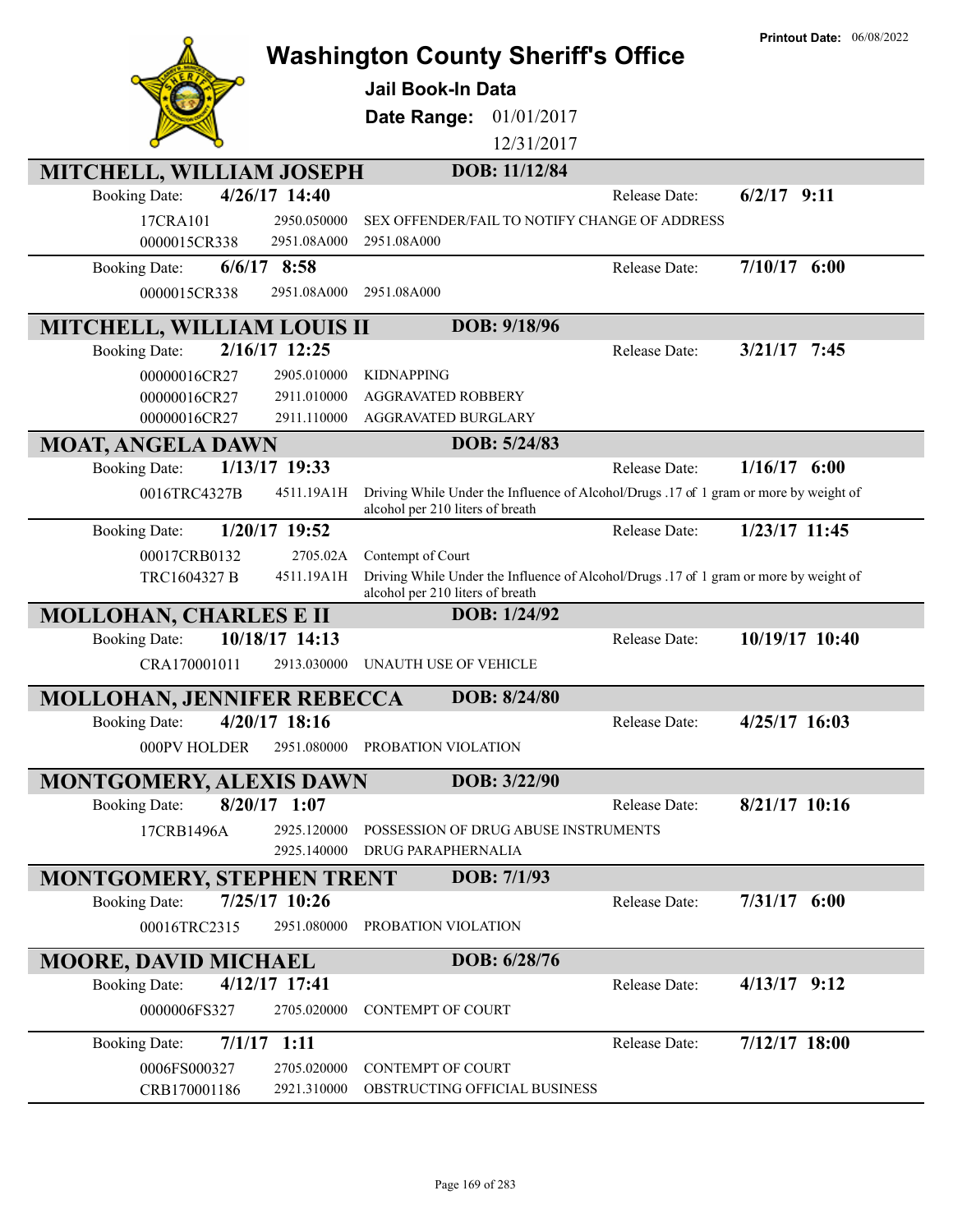|                                        |                 | <b>Washington County Sheriff's Office</b>              |               | <b>Printout Date: 06/08/2022</b> |
|----------------------------------------|-----------------|--------------------------------------------------------|---------------|----------------------------------|
|                                        |                 |                                                        |               |                                  |
|                                        |                 | <b>Jail Book-In Data</b>                               |               |                                  |
|                                        |                 | 01/01/2017<br>Date Range:                              |               |                                  |
|                                        |                 | 12/31/2017                                             |               |                                  |
| <b>MOORE, DEVIN MICHAEL</b>            |                 | DOB: 4/13/98                                           |               |                                  |
| 8/4/17 13:05<br><b>Booking Date:</b>   |                 |                                                        | Release Date: | $11/26/17$ 6:00                  |
| 0000016CR220                           | 2909.050000     | <b>VANDALISM</b>                                       |               |                                  |
| 0000016CR220                           | 2911.120000     | <b>BURGLARY</b>                                        |               |                                  |
| 0000016CR220                           | 2911.130000     | <b>BREAKING &amp; ENTERING</b>                         |               |                                  |
| 0000016CR220                           | 2911.130000     | <b>BREAKING &amp; ENTERING</b>                         |               |                                  |
| 0000016CR220                           | 2911.130000     | <b>BREAKING &amp; ENTERING</b>                         |               |                                  |
| <b>MOORE, EDWARD FRANKLIN</b>          |                 | DOB: 3/29/71                                           |               |                                  |
| 3/8/17 18:50<br><b>Booking Date:</b>   |                 |                                                        | Release Date: | $3/13/17$ 9:45                   |
| 00CRB1700422                           | 2919.250000     | DOMESTIC VIOLENCE                                      |               |                                  |
| 00TRC1603636                           | 2951.080000     | PROBATION VIOLATION                                    |               |                                  |
| <b>MOORE, ITISHA NICOLE</b>            |                 | DOB: 9/13/85                                           |               |                                  |
| <b>Booking Date:</b>                   | 1/13/17 15:15   |                                                        | Release Date: | $1/31/17$ 7:00                   |
| 0000015CR273                           | 2925.110000     | POSSESSION OF DRUGS                                    |               |                                  |
| <b>MOORE, KENNETH JAMES</b>            |                 | DOB: 9/28/77                                           |               |                                  |
| <b>Booking Date:</b>                   | $6/13/17$ 15:10 |                                                        | Release Date: | $6/16/17$ $6:00$                 |
| 00CRB1701043                           | 2705.01A000     | 2705.01A000                                            |               |                                  |
| 00017TRD1709                           | 4510.110000     | 4510.110000                                            |               |                                  |
| <b>MOORE, MICHAEL SCOTT</b>            |                 | DOB: 12/23/80                                          |               |                                  |
| 8/8/17 22:04<br><b>Booking Date:</b>   |                 |                                                        | Release Date: | 8/8/17 23:33                     |
| 00017TRD4537                           | 4510.11A000     | 4510.11A000                                            |               |                                  |
| 00017TRD4537                           | 4511.21D400     | 4511.21D400                                            |               |                                  |
| <b>MOORE, MICHAEL WILLIAM JR</b>       |                 | DOB: 7/23/90                                           |               |                                  |
| Booking Date: 5/8/17 16:50             |                 |                                                        | Release Date: | 5/11/17 8:17                     |
| 0000MEIGS CO                           | 2911.120000     | BURGLARY                                               |               |                                  |
| <b>MOORE, RONALD HAROLD</b>            |                 | DOB: 10/22/48                                          |               |                                  |
| $9/6/17$ 18:28<br><b>Booking Date:</b> |                 |                                                        | Release Date: | $9/26/17$ 6:00                   |
| TRC1703032 B                           | 4511.19A1D0     | 4511.19A1D0                                            |               |                                  |
|                                        |                 |                                                        |               |                                  |
| <b>MOORE, TRAVIS MURLE</b>             |                 | DOB: 12/19/85                                          |               |                                  |
| $4/16/17$ 5:36<br><b>Booking Date:</b> |                 |                                                        | Release Date: | $4/21/17$ 6:00                   |
| 17CRB698C                              | 2917.11B100     | 2917.11B100                                            |               |                                  |
| 17CRB698B                              | 2921.310000     | OBSTRUCTING OFFICIAL BUSINESS                          |               |                                  |
| 17CRB698A                              | 2921.330000     | RESIST ARREST OR FAIL TO COMPLY WITH POLICE ORDER/SIGN |               |                                  |
| 0000000000PV                           | 2951.080000     | PROBATION VIOLATION                                    |               |                                  |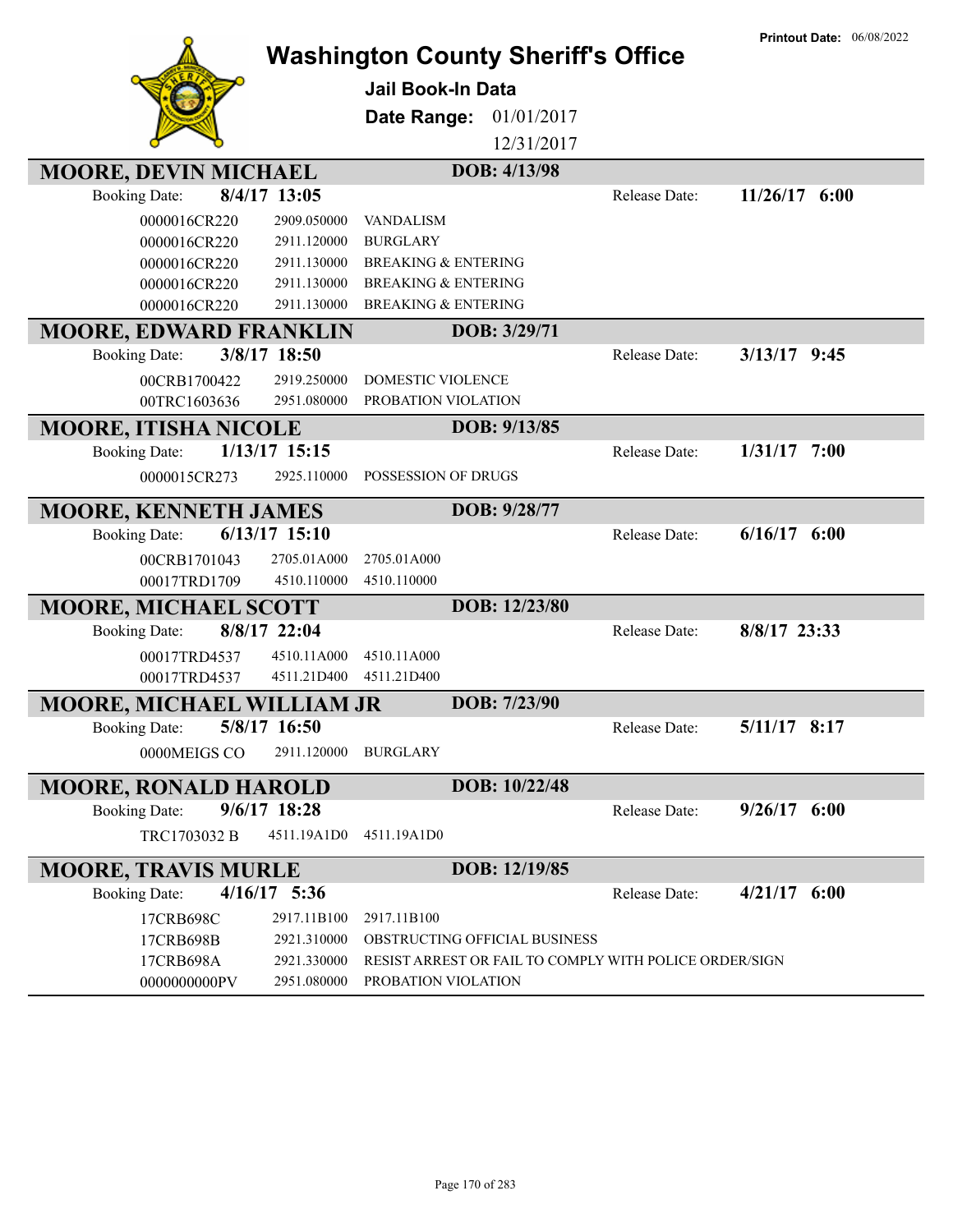|                                   |                |                                           |               | <b>Printout Date: 06/08/2022</b> |
|-----------------------------------|----------------|-------------------------------------------|---------------|----------------------------------|
|                                   |                | <b>Washington County Sheriff's Office</b> |               |                                  |
|                                   |                | <b>Jail Book-In Data</b>                  |               |                                  |
|                                   |                | 01/01/2017<br>Date Range:                 |               |                                  |
|                                   |                | 12/31/2017                                |               |                                  |
| <b>MOREHOUSE, RONALD LOUIS</b>    |                | DOB: 4/11/83                              |               |                                  |
| <b>Booking Date:</b>              | $1/1/17$ 18:56 |                                           | Release Date: | 1/8/17 18:00                     |
| 00000016CR39                      | 2903.130000    | <b>ASSAULT</b>                            |               |                                  |
| <b>Booking Date:</b>              | 2/5/17 18:15   |                                           | Release Date: | $2/12/17$ 18:00                  |
| 00000016CR39                      | 2903.130000    | <b>ASSAULT</b>                            |               |                                  |
| <b>Booking Date:</b>              | 3/5/17 18:31   |                                           | Release Date: | 3/12/17 18:00                    |
| 00000016CR39                      | 2903.130000    | <b>ASSAULT</b>                            |               |                                  |
|                                   |                |                                           |               |                                  |
| <b>MORGAN, ANDREW FRANKLIN</b>    | 6/8/17 14:25   | DOB: 1/18/86                              |               | 6/8/17 14:50                     |
| <b>Booking Date:</b>              | 2925.110000    | POSSESSION OF DRUGS                       | Release Date: |                                  |
| 00000017CR94<br>00000017CR94      | 2925.110000    | POSSESSION OF DRUGS                       |               |                                  |
| <b>Booking Date:</b>              | 8/14/17 23:22  |                                           | Release Date: | 12/6/17 10:24                    |
| 00000017CR94                      | 2925.110000    | POSSESSION OF DRUGS                       |               |                                  |
| 00000017CR94                      | 2925.110000    | POSSESSION OF DRUGS                       |               |                                  |
| 0000017CR174                      | 2925.110000    | POSSESSION OF DRUGS                       |               |                                  |
| 0000017CR174                      | 2925.14C100    | 2925.14C100                               |               |                                  |
| 0000017CR177                      | 2937.990000    | FAIL TO APPEAR                            |               |                                  |
| <b>MORGAN, DANNY RICHARD SR</b>   |                | DOB: 8/10/64                              |               |                                  |
| <b>Booking Date:</b>              | 3/22/17 22:35  |                                           | Release Date: | $3/27/17$ 9:25                   |
| MEIGS CO                          | 2923.02A000    | 2923.02A000                               |               |                                  |
| <b>MORGAN, DESIREE DAWN</b>       |                | DOB: 12/18/94                             |               |                                  |
| <b>Booking Date:</b>              | 3/23/17 16:50  |                                           | Release Date: | 3/28/17 15:15                    |
| 000017CRB512                      | 2913.020000    | <b>THEFT</b>                              |               |                                  |
| <b>MORGAN, GREGORY DALTON</b>     |                | DOB: 9/2/94                               |               |                                  |
| <b>Booking Date:</b>              | 8/22/17 14:32  |                                           | Release Date: | $8/22/17$ 16:46                  |
| 000017CRA944                      | 2913.510000    | RECEIVING STOLEN PROPERTY                 |               |                                  |
| 174CRB946A                        | 2921.310000    | OBSTRUCTING OFFICIAL BUSINESS             |               |                                  |
| 00017CRB946B                      | 2925.120000    | POSSESSION OF DRUG ABUSE INSTRUMENTS      |               |                                  |
| 0017TRD3414C                      | 4503.210000    | DISPLAY LICENSE PLATES/VALIDATION STICKER |               |                                  |
| 0017TRD3414B                      | 4510.120000    | 4510.120000                               |               |                                  |
| 00017TRD3414                      | 4513.361000    | 4513.361000                               |               |                                  |
| <b>MORGAN, JAMES TYLER</b>        | $9/20/17$ 6:30 | DOB: 8/14/93                              | Release Date: | $9/27/17$ 16:53                  |
| <b>Booking Date:</b><br>17CRA1368 | 2913.020000    | <b>THEFT</b>                              |               |                                  |
| 000017CRB800                      | 2925.140000    | DRUG PARAPHERNALIA                        |               |                                  |
| <b>MORGENSTERN, CHAD ERIC</b>     |                | DOB: 5/12/78                              |               |                                  |
| <b>Booking Date:</b>              | 10/6/17 13:15  |                                           | Release Date: | 10/10/17 10:20                   |
| 0000015CR187                      | 2705.020000    | <b>CONTEMPT OF COURT</b>                  |               |                                  |
| 0000016CR101                      | 2937.290000    | FAIL TO APPEAR/ RECOG. BOND               |               |                                  |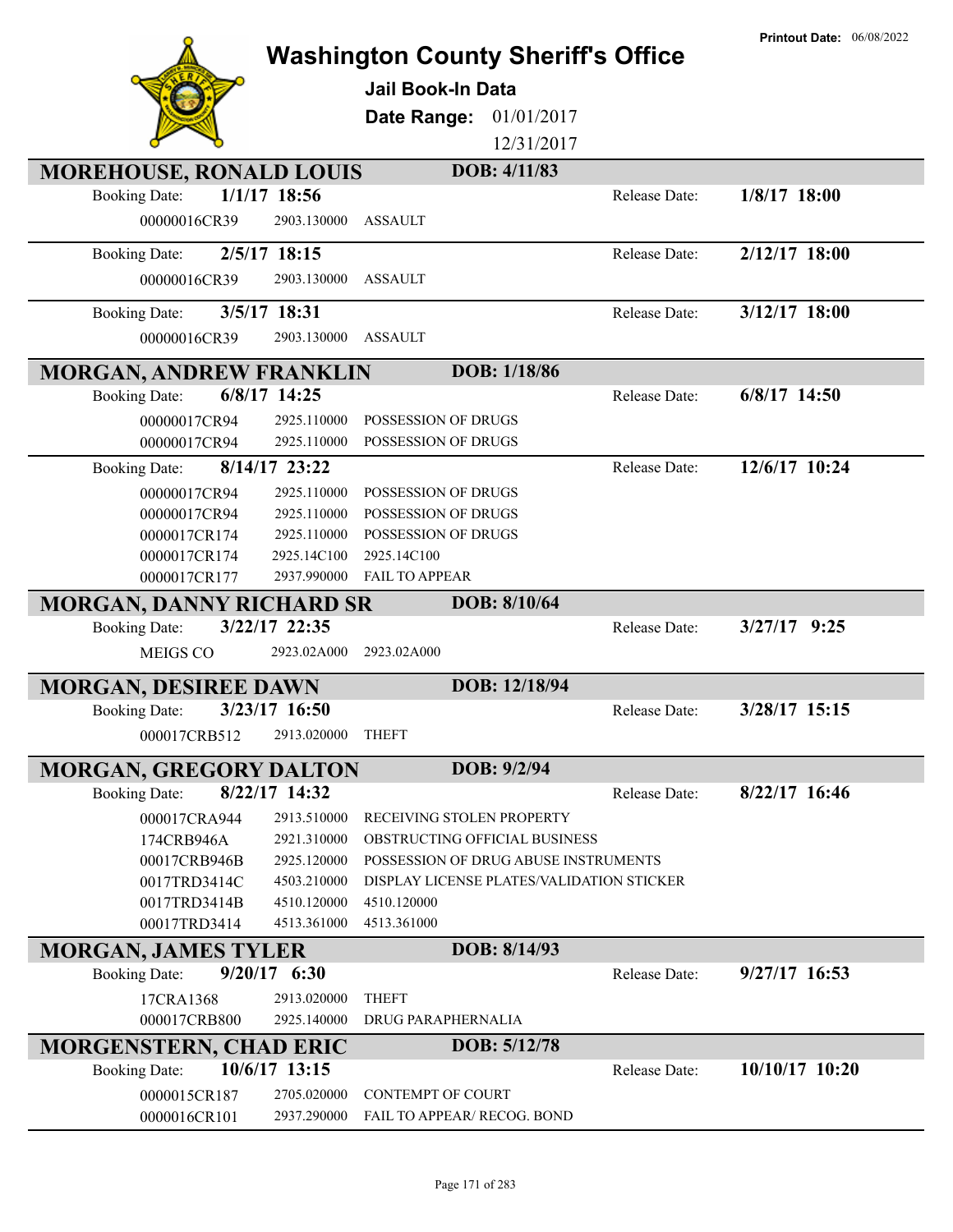|                                 |                 |                                       | <b>Washington County Sheriff's Office</b> | <b>Printout Date: 06/08/2022</b> |
|---------------------------------|-----------------|---------------------------------------|-------------------------------------------|----------------------------------|
|                                 |                 | <b>Jail Book-In Data</b>              |                                           |                                  |
|                                 |                 |                                       |                                           |                                  |
|                                 |                 | Date Range: 01/01/2017                |                                           |                                  |
|                                 |                 |                                       | 12/31/2017                                |                                  |
| <b>MORGENSTERN, JACOB KELBY</b> |                 | DOB: 9/13/91                          |                                           |                                  |
| <b>Booking Date:</b>            | 9/25/17 18:50   |                                       | Release Date:                             | 9/28/17 18:00                    |
| 00017TRC5947                    | 4511.19A100     | 4511.19A100                           |                                           |                                  |
| <b>MORRIS, CASEY DAWN</b>       |                 | DOB: 7/3/90                           |                                           |                                  |
| <b>Booking Date:</b>            | 10/14/17 20:46  |                                       | Release Date:                             | 10/16/17 17:58                   |
|                                 | 2919.250000     | <b>DOMESTIC VIOLENCE</b>              |                                           |                                  |
|                                 | 2919.250000     | DOMESTIC VIOLENCE                     |                                           |                                  |
| <b>MORRIS, GERALD LEROY</b>     |                 | DOB: 10/10/69                         |                                           |                                  |
| <b>Booking Date:</b>            | 2/26/17 17:30   |                                       | Release Date:                             | $2/27/17$ 8:35                   |
| TRC17001117A                    | 4511.19A100     | 4511.19A100                           |                                           |                                  |
| TRC17001117C                    | 4511.202000     | 4511.202000                           |                                           |                                  |
| TRD170001118                    | 4511.481000     | 4511.481000                           |                                           |                                  |
| TRC17001117B                    | 4549.020000     | STOP AFTER ACCIDENT/EXCHANGE IDENTITY |                                           |                                  |
| <b>MORRIS, LEIGH ANN</b>        |                 | DOB: 1/19/87                          |                                           |                                  |
| <b>Booking Date:</b>            | 10/26/17 13:42  |                                       | Release Date:                             | 11/13/17 10:40                   |
| 0000MEIGS CO                    | 2705.020000     | <b>CONTEMPT OF COURT</b>              |                                           |                                  |
| <b>Booking Date:</b>            | 11/13/17 18:36  |                                       | Release Date:                             | 11/20/17 12:34                   |
| 0000MEIGS CO                    | 2705.020000     | <b>CONTEMPT OF COURT</b>              |                                           |                                  |
| <b>Booking Date:</b>            | 10/12/17 18:12  |                                       | Release Date:                             | 10/26/17 8:34                    |
| 000*MEIGS CO                    | 2705.020000     | <b>CONTEMPT OF COURT</b>              |                                           |                                  |
| <b>MORRIS, NICK ADAM</b>        |                 | DOB: 12/30/87                         |                                           |                                  |
| <b>Booking Date:</b>            | 12/12/17 20:31  |                                       | Release Date:                             | 3/19/18 11:41                    |
| <b>GALLIA CO</b>                |                 | 2705.02A Contempt of Court            |                                           |                                  |
| <b>MORRISON, COREY LEVI</b>     |                 | DOB: 6/30/97                          |                                           |                                  |
| <b>Booking Date:</b>            | $3/15/17$ 18:10 |                                       | Release Date:                             | 3/20/17 18:00                    |
| 00016CRB2073                    | 2913.020000     | <b>THEFT</b>                          |                                           |                                  |
| 00016CRB2073                    | 2951.080000     | PROBATION VIOLATION                   |                                           |                                  |
| <b>Booking Date:</b>            | 10/30/17 19:36  |                                       | Release Date:                             | 11/1/17 10:00                    |
| 000009DE1007                    | 2903.130000     | <b>ASSAULT</b>                        |                                           |                                  |
| 0016CRB2073B                    | 2951.080000     | PROBATION VIOLATION                   |                                           |                                  |
| 00017TRD2923                    | 4510.160000     | 4510.160000                           |                                           |                                  |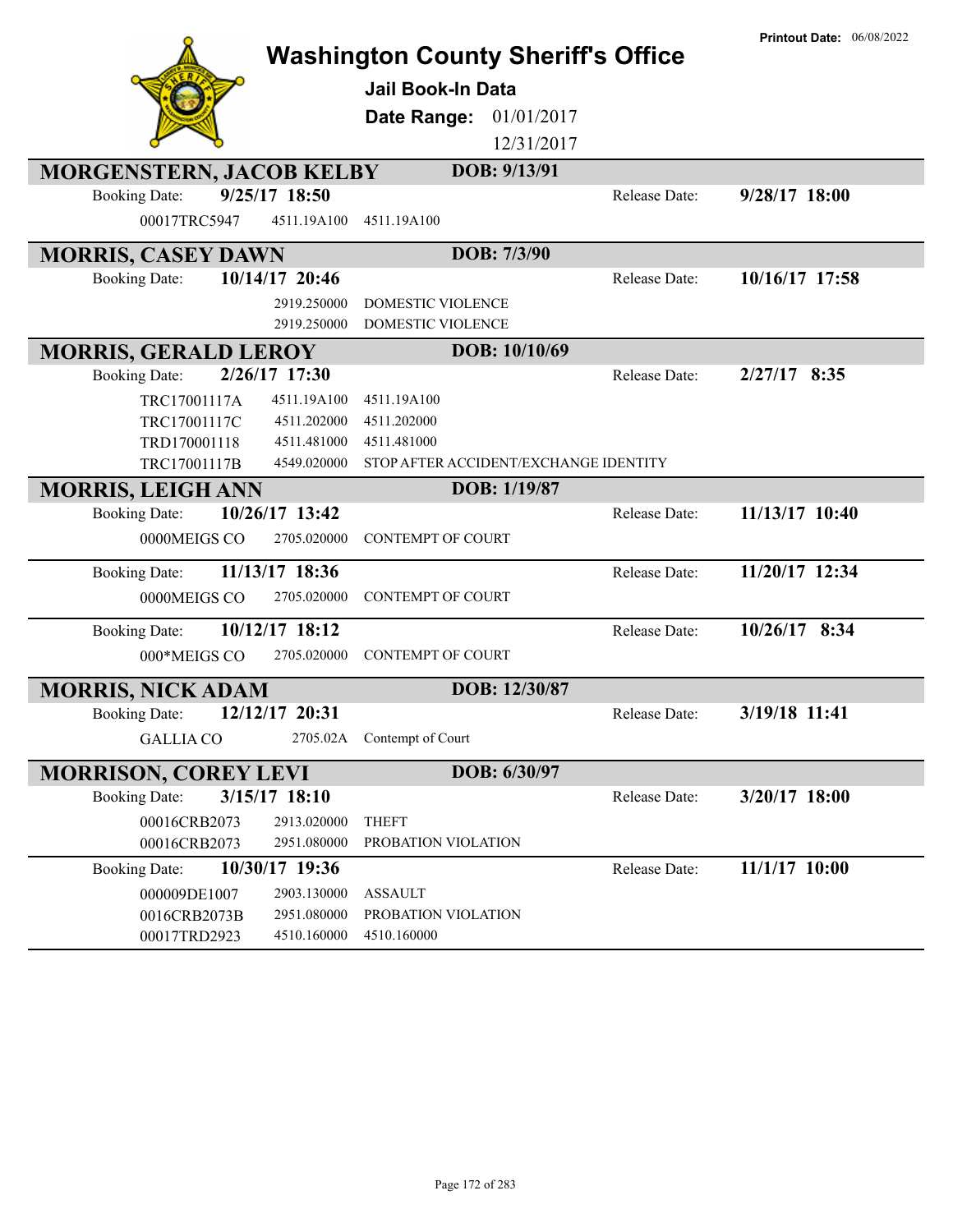|                              |                 |                                                     |               | <b>Printout Date: 06/08/2022</b> |
|------------------------------|-----------------|-----------------------------------------------------|---------------|----------------------------------|
|                              |                 | <b>Washington County Sheriff's Office</b>           |               |                                  |
|                              |                 | <b>Jail Book-In Data</b>                            |               |                                  |
|                              |                 |                                                     |               |                                  |
|                              |                 | Date Range:<br>01/01/2017                           |               |                                  |
|                              |                 | 12/31/2017                                          |               |                                  |
| <b>MORRISON, KYLE CASEY</b>  |                 | DOB: 12/1/95                                        |               |                                  |
| <b>Booking Date:</b>         | 12/29/17 18:09  |                                                     | Release Date: | $3/28/18$ 8:52                   |
| 18CRA0158 A                  | 2921.38         | HARRASSMENT BY INMATE                               |               |                                  |
| 18CRA0158 B                  | 2921.38         | HARRASSMENT BY INMATE                               |               |                                  |
| 18CRA0151                    | 2903.13         | Assault                                             |               |                                  |
| 18CRB0150                    | 2903.21         | <b>Aggravated Menacing</b>                          |               |                                  |
| 18CRA0158 C                  | 2917.02         | <b>AGGRAVATED RIOT</b>                              |               |                                  |
| 17CRB2342                    | 2925.12         | POSSESSING DRUG ABUSE INSTRUMENTS                   |               |                                  |
|                              | 2951.08A        | PROBATION VIOLATION (CPC)                           |               |                                  |
| 18CR62 1                     | 2917.02         | <b>AGGRAVATED RIOT</b>                              |               |                                  |
| 18CR622                      | 2903.13         | Assault                                             |               |                                  |
| 18CR623                      | 2921.38         | HARRASSMENT BY INMATE                               |               |                                  |
| 18CR624                      | 2921.38         | HARRASSMENT BY INMATE                               |               |                                  |
| 18CR911                      | 2909.04A3       | Disrupting Public Service - law/emergency personnel |               |                                  |
| 18CR912                      | 2909.07A4       | Criminal Mischief - tamper w/ safety device, etc.   |               |                                  |
| <b>MORROW, SCOTT RAYMOND</b> |                 | DOB: 5/30/72                                        |               |                                  |
| <b>Booking Date:</b>         | $8/26/17$ 23:18 |                                                     | Release Date: | $8/27/17$ 7:27                   |
|                              | 2917.11A100     | 2917.11A100                                         |               |                                  |
|                              |                 |                                                     |               |                                  |
| <b>MOSSER, JENNIFER KAE</b>  |                 | DOB: 3/31/80                                        |               |                                  |
| <b>Booking Date:</b>         | 3/13/17 21:02   |                                                     | Release Date: | 3/16/17 18:00                    |
| TRC1602785 B                 | 4511.19A1H0     | 4511.19A1H0                                         |               |                                  |
|                              |                 |                                                     |               |                                  |
| <b>Booking Date:</b>         | $1/2/17$ 19:12  |                                                     | Release Date: | 1/5/17 18:00                     |
| 0016TRC2785B                 | 4511.19A100     | 4511.19A100                                         |               |                                  |
| <b>Booking Date:</b>         | $4/25/17$ 18:12 |                                                     | Release Date: | 5/1/17 10:06                     |
| 016TRC2785PV                 | 2951.080000     | PROBATION VIOLATION                                 |               |                                  |
|                              |                 |                                                     |               |                                  |
| <b>Booking Date:</b>         | 1/16/17 19:20   |                                                     | Release Date: | $1/22/17$ 6:00                   |
| 00CRB1700091                 | 2705.02A000     | 2705.02A000                                         |               |                                  |
| TRD170000075                 | 4510.140000     | 4510.140000                                         |               |                                  |
| <b>MOTLEY, JOSHUA DEAN</b>   |                 | DOB: 5/5/87                                         |               |                                  |
| <b>Booking Date:</b>         | $6/7/17$ 23:22  |                                                     | Release Date: | $7/11/17$ 6:00                   |
| 000016TRC534                 | 2951.080000     | PROBATION VIOLATION                                 |               |                                  |
| 0TRC1605340A                 | 4511.19A1A0     | 4511.19A1A0                                         |               |                                  |
| <b>MOULTRY, SHAQUILLE C</b>  |                 | DOB: 3/3/93                                         |               |                                  |
| <b>Booking Date:</b>         | 6/16/17 14:00   |                                                     | Release Date: | $10/24/17$ 9:00                  |
|                              |                 |                                                     |               |                                  |
| 00000016CR69                 | 2921.120000     | TAMPERING WITH EVIDENCE                             |               |                                  |
| 00000016CR69                 | 2925.030000     | <b>TRAFFICKING IN DRUGS</b>                         |               |                                  |
| 00000016CR69                 | 2925.110000     | POSSESSION OF DRUGS                                 |               |                                  |
| 00000017CR16                 | 2937.290000     | FAIL TO APPEAR/ RECOG. BOND                         |               |                                  |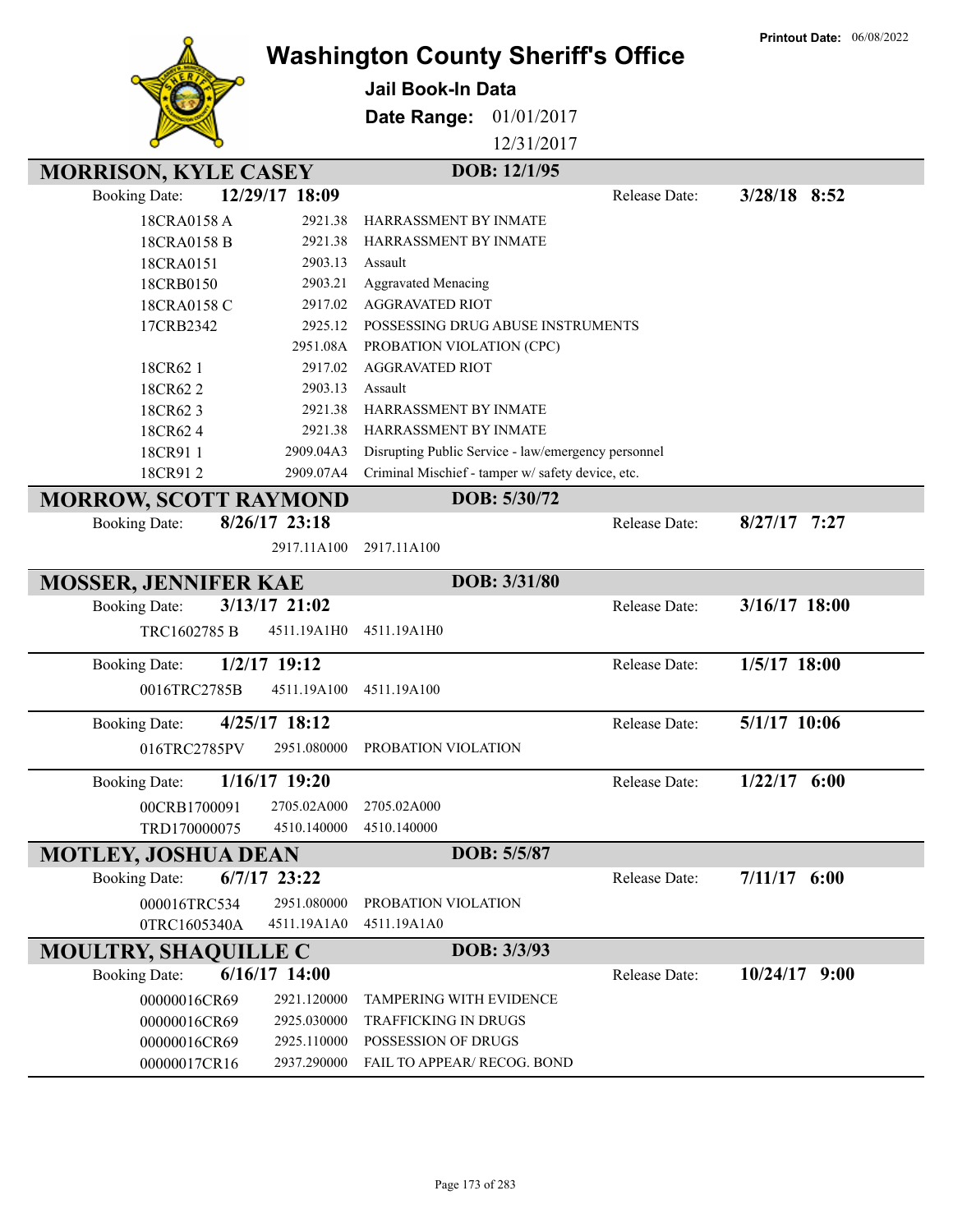|                                                                      | <b>Washington County Sheriff's Office</b><br><b>Jail Book-In Data</b><br>Date Range:<br>01/01/2017<br>12/31/2017 |               | <b>Printout Date: 06/08/2022</b> |
|----------------------------------------------------------------------|------------------------------------------------------------------------------------------------------------------|---------------|----------------------------------|
| <b>MOYERS, MARK BENGERMEN</b>                                        | DOB: 1/19/83                                                                                                     |               |                                  |
| 3/31/17 18:21<br><b>Booking Date:</b>                                |                                                                                                                  | Release Date: | $4/10/17$ 6:00                   |
| TRC1606618 A<br>4511.19A1A0                                          | 4511.19A1A0                                                                                                      |               |                                  |
| <b>MOZINGO, PATRICIA ELLEN</b>                                       | DOB: 1/14/82                                                                                                     |               |                                  |
| 4/14/17 10:37<br><b>Booking Date:</b>                                |                                                                                                                  | Release Date: | $5/10/17$ 6:00                   |
| 2913.02C000<br>0000016CR330                                          | 2913.02C000                                                                                                      |               |                                  |
| <b>MUELLER, MICHAEL JOHN</b>                                         | DOB: 3/3/69                                                                                                      |               |                                  |
| 8/8/17 17:52<br><b>Booking Date:</b>                                 |                                                                                                                  | Release Date: | $8/9/17$ 9:47                    |
| 513.0400000                                                          | 513.0400000                                                                                                      |               |                                  |
|                                                                      |                                                                                                                  |               |                                  |
| 8/9/17 13:06<br><b>Booking Date:</b>                                 |                                                                                                                  | Release Date: | $8/11/17$ 5:58                   |
| 000000BELPRE<br>513.0400000                                          | 513.0400000                                                                                                      |               |                                  |
| <b>MUGRAGE, DEAN FRANKLIN</b>                                        | DOB: 4/10/64                                                                                                     |               |                                  |
| 10/6/17 21:03<br><b>Booking Date:</b>                                |                                                                                                                  | Release Date: | $11/7/17$ 6:00                   |
| CRB1701824 B<br>2905.030000                                          | UNLAWFUL RESTRAINT                                                                                               |               |                                  |
| 00CRA1701822<br>2909.040000                                          | DISRUPTING PUBLIC SERVICES                                                                                       |               |                                  |
| 0017CRB1824C<br>2909.070000                                          | <b>CRIMINAL MISCHIEF</b>                                                                                         |               |                                  |
| CRB1701824 A<br>2919.250000                                          | DOMESTIC VIOLENCE                                                                                                |               |                                  |
| 0016CRB1077A<br>2925.130000                                          | PERMITTING DRUG ABUSE                                                                                            |               |                                  |
| $8/14/17$ 6:11<br><b>Booking Date:</b>                               |                                                                                                                  | Release Date: | 8/14/17 22:51                    |
| CRB16001077B<br>2951.080000                                          | PROBATION VIOLATION                                                                                              |               |                                  |
| 8/25/17 15:50<br><b>Booking Date:</b>                                |                                                                                                                  | Release Date: | 9/28/17 13:32                    |
| 2925.130000<br>0016CRB1077A                                          | PERMITTING DRUG ABUSE                                                                                            |               |                                  |
|                                                                      | DOB: 7/26/84                                                                                                     |               |                                  |
| <b>MULLIGAN, JASON LEE</b><br><b>Booking Date:</b><br>$1/14/17$ 3:29 |                                                                                                                  | Release Date: | $1/17/17$ 7:25                   |
| 00CRB1700081<br>2919.250000                                          | DOMESTIC VIOLENCE                                                                                                |               |                                  |
|                                                                      |                                                                                                                  |               |                                  |
| <b>MULLINS, JEFFREY CHAD</b>                                         | DOB: 2/13/86                                                                                                     |               |                                  |
| 5/16/17 18:59<br><b>Booking Date:</b>                                |                                                                                                                  | Release Date: | $6/21/17$ 8:26                   |
| 0000014CR291<br>2705.020000                                          | <b>CONTEMPT OF COURT</b>                                                                                         |               |                                  |
| <b>MUNOZ, CARLOS ROBERTO JR</b>                                      | DOB: 8/1/73                                                                                                      |               |                                  |
| 3/29/17 8:41<br><b>Booking Date:</b>                                 |                                                                                                                  | Release Date: | $6/26/17$ $6:00$                 |
| 2919.250000<br>0000016CR134                                          | DOMESTIC VIOLENCE                                                                                                |               |                                  |
| $1/18/17$ 8:15<br><b>Booking Date:</b>                               |                                                                                                                  | Release Date: | 1/18/17 14:52                    |
| 0000016CR134<br>2705.020000                                          | <b>CONTEMPT OF COURT</b>                                                                                         |               |                                  |
|                                                                      |                                                                                                                  |               |                                  |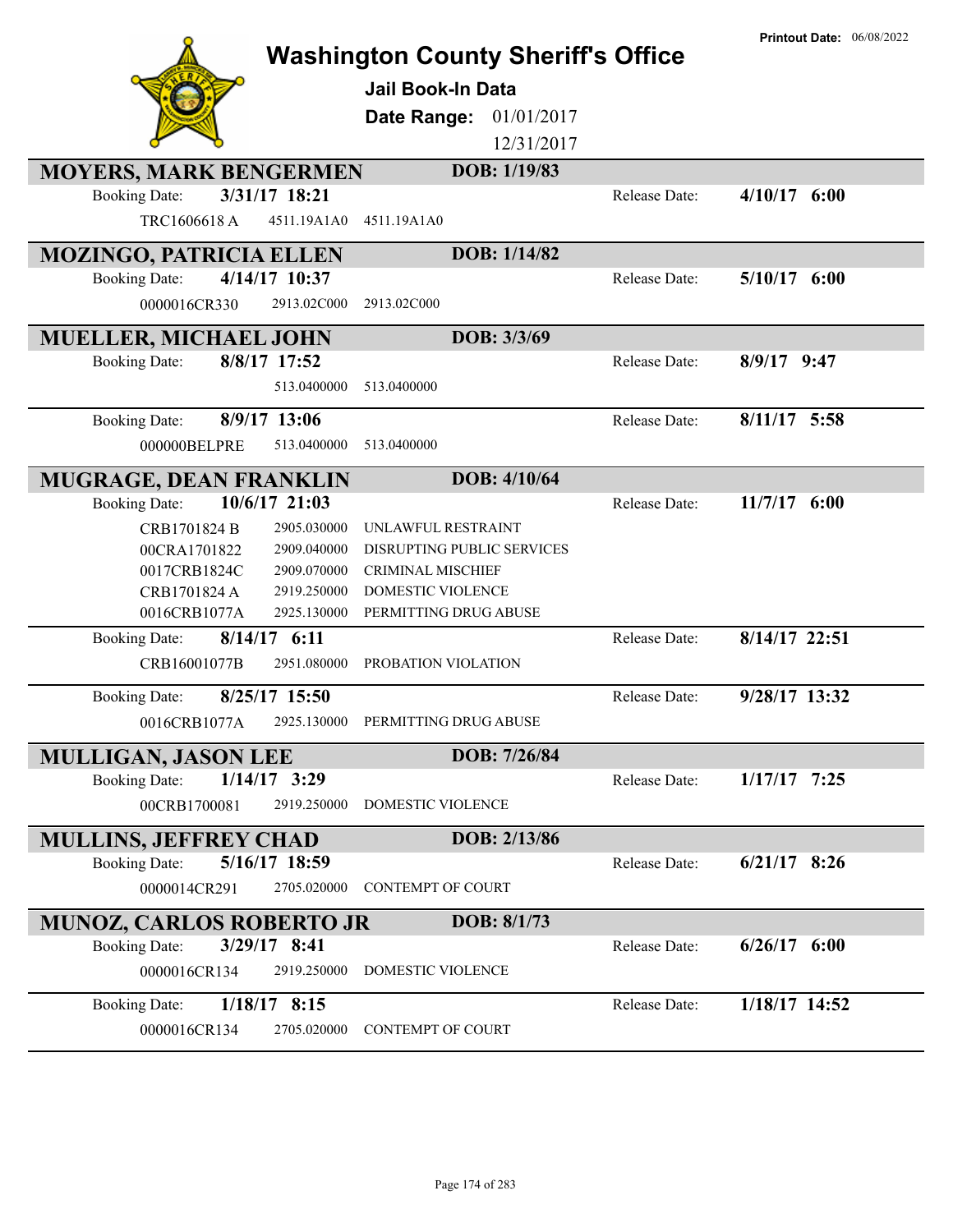|                                        | <b>Washington County Sheriff's Office</b>                                                                                                                                                                          | <b>Printout Date: 06/08/2022</b> |
|----------------------------------------|--------------------------------------------------------------------------------------------------------------------------------------------------------------------------------------------------------------------|----------------------------------|
|                                        | <b>Jail Book-In Data</b>                                                                                                                                                                                           |                                  |
|                                        | Date Range: 01/01/2017                                                                                                                                                                                             |                                  |
|                                        | 12/31/2017                                                                                                                                                                                                         |                                  |
| <b>MURPHY, DEIDRE FAWN</b>             | DOB: 8/21/66                                                                                                                                                                                                       |                                  |
| $7/26/17$ 1:51<br><b>Booking Date:</b> | Release Date:                                                                                                                                                                                                      | $7/26/17$ 9:25                   |
| 00017CRB1339<br>2705.020000            | <b>CONTEMPT OF COURT</b>                                                                                                                                                                                           |                                  |
| 000017CRB275<br>2913.020000            | <b>THEFT</b>                                                                                                                                                                                                       |                                  |
| $2/16/17$ 9:20<br><b>Booking Date:</b> | Release Date:                                                                                                                                                                                                      | $2/16/17$ 9:34                   |
| 000017CRB275<br>2913.020000            | <b>THEFT</b>                                                                                                                                                                                                       |                                  |
| <b>MURPHY, JERRY ALLEN JR</b>          | DOB: 4/7/82                                                                                                                                                                                                        |                                  |
| 1/3/17 18:54<br><b>Booking Date:</b>   | Release Date:                                                                                                                                                                                                      | $1/22/17$ 6:00                   |
| 0016TRC3248A<br>4511.19A1A0            | 4511.19A1A0                                                                                                                                                                                                        |                                  |
| <b>MURPHY, KODI JAMES LEE</b>          | DOB: 7/7/88                                                                                                                                                                                                        |                                  |
| $9/1/17$ 0:50<br><b>Booking Date:</b>  | Release Date:                                                                                                                                                                                                      | $9/1/17$ 18:35                   |
| 2919.270000<br>00CRB1701573            | VIOLATION OF PROTECTION ORDER/CONSENT AGREEMENT                                                                                                                                                                    |                                  |
| MURPHY, WILLIAM LEE                    | DOB: 2/25/95                                                                                                                                                                                                       |                                  |
| 9/22/17 13:59<br><b>Booking Date:</b>  | Release Date:                                                                                                                                                                                                      | $9/25/17$ 12:59                  |
| 2919.250000<br>CRB1701732A             | DOMESTIC VIOLENCE                                                                                                                                                                                                  |                                  |
| 2919.250000<br>0CRB1701732B            | DOMESTIC VIOLENCE                                                                                                                                                                                                  |                                  |
| <b>MURRAY, CHARLES EVERETT</b>         | DOB: 4/9/91                                                                                                                                                                                                        |                                  |
| 10/3/17 11:42<br><b>Booking Date:</b>  | Release Date:                                                                                                                                                                                                      | $3/21/18$ 8:33                   |
| 17CR231<br>2911.12A1                   | BURGLARY TRESPASS IN OCCUPIED STRUCTURE, SEPERATLEY SECURED<br>STRUCTURE, OR SEPERATLEY OCCUPIED PORTION OF ANY STRUCTURE WHEN<br>ANOTHER PERSON IS PRESENT, WITH PURPOSE TO COMMIT ANY CRIMINAL<br><b>OFFENSE</b> |                                  |
| <b>MURRAY, DONALD VINCENT JR</b>       | DOB: 8/25/70                                                                                                                                                                                                       |                                  |
| <b>Booking Date:</b><br>$8/10/17$ 9:16 | Release Date:                                                                                                                                                                                                      | $9/7/17$ 6:00                    |
| 00000017CR50<br>2925.040000            | ILLEGAL MANUFACTURE OF DRUGS                                                                                                                                                                                       |                                  |
| 2/28/17 19:07<br><b>Booking Date:</b>  | Release Date:                                                                                                                                                                                                      | $3/1/17$ 20:15                   |
| 2925.040000<br>17CRA376                | ILLEGAL MANUFACTURE OF DRUGS                                                                                                                                                                                       |                                  |
| <b>MURRAY, THOMAS EUGENE</b>           | DOB: 1/17/77                                                                                                                                                                                                       |                                  |
| 12/23/17 9:14<br><b>Booking Date:</b>  | Release Date:                                                                                                                                                                                                      | 12/29/17 16:03                   |
| 000000018CR5<br>2911.12A200            | 2911.12A200                                                                                                                                                                                                        |                                  |
| 2919.25C000<br>000000018CR5            | 2919.25C000                                                                                                                                                                                                        |                                  |
| 000000018CR5<br>2919.270000            | VIOLATION OF PROTECTION ORDER/CONSENT AGREEMENT                                                                                                                                                                    |                                  |
| 000000018CR5<br>4511.194000            | 4511.194000                                                                                                                                                                                                        |                                  |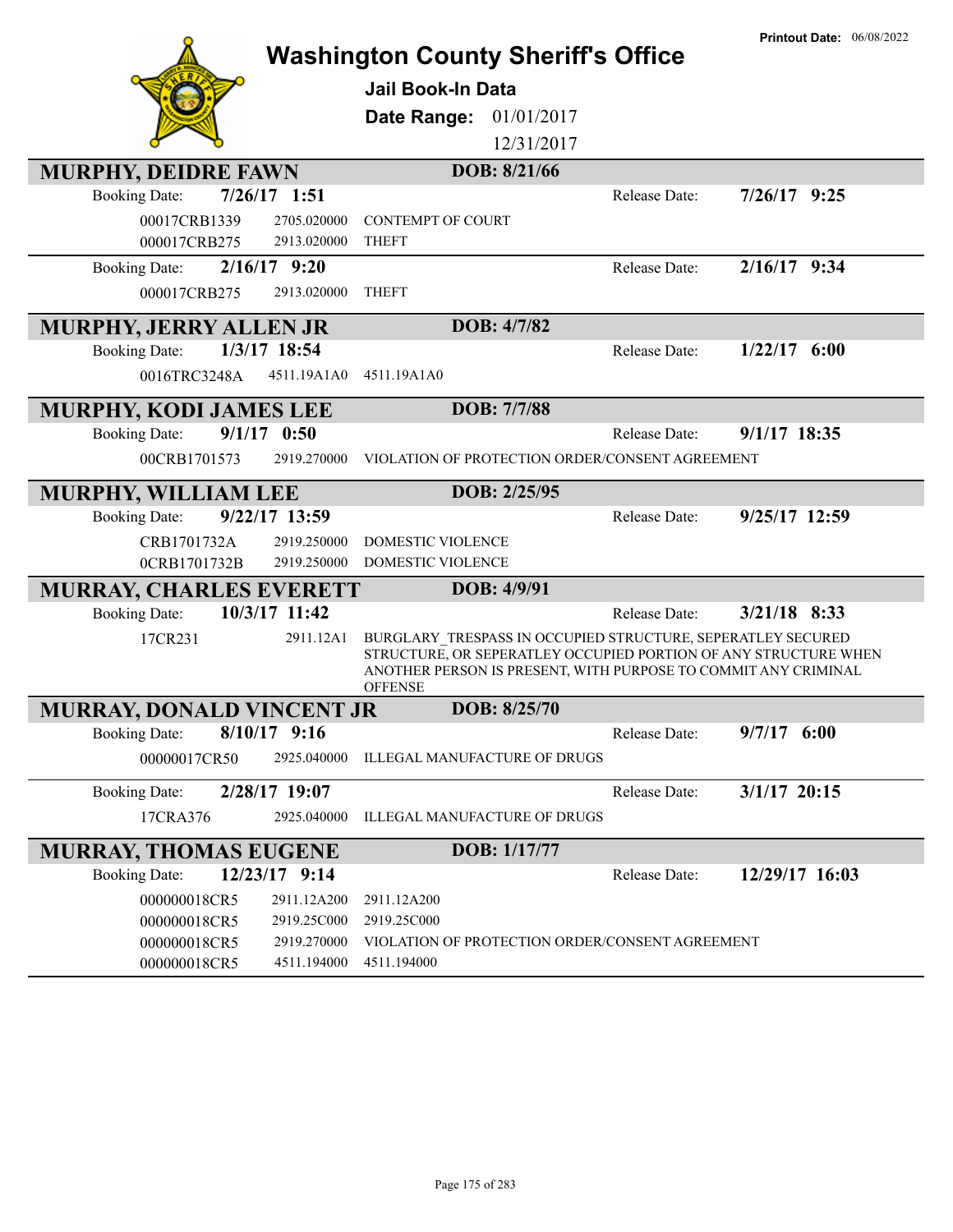|                                                                          | <b>Washington County Sheriff's Office</b>                       |               | <b>Printout Date: 06/08/2022</b> |
|--------------------------------------------------------------------------|-----------------------------------------------------------------|---------------|----------------------------------|
|                                                                          | <b>Jail Book-In Data</b>                                        |               |                                  |
|                                                                          | Date Range:<br>01/01/2017                                       |               |                                  |
|                                                                          | 12/31/2017                                                      |               |                                  |
|                                                                          | DOB: 6/7/93                                                     |               |                                  |
| <b>MYERS, JERRIANNE KRYSTAL</b><br>6/22/17 19:59<br><b>Booking Date:</b> |                                                                 | Release Date: | $6/23/17$ 11:15                  |
| 0002012AN765<br>2705.020000                                              | <b>CONTEMPT OF COURT</b>                                        |               |                                  |
| 0002012AN766<br>2705.020000                                              | <b>CONTEMPT OF COURT</b>                                        |               |                                  |
| 9/2/17 14:01<br><b>Booking Date:</b>                                     |                                                                 | Release Date: | $9/2/17$ 15:14                   |
| 00017CRB1414<br>509.0300000                                              | 509.0300000                                                     |               |                                  |
| 12/30/17 3:40<br><b>Booking Date:</b>                                    |                                                                 | Release Date: | 12/30/17 9:42                    |
| TRD170008311<br>4510.110000                                              | 4510.110000                                                     |               |                                  |
| TRD170007951<br>4510.160000                                              | 4510.160000                                                     |               |                                  |
| <b>MYERS, SAMUEL LEO</b>                                                 | DOB: 6/18/75                                                    |               |                                  |
| 8/26/17 22:39<br><b>Booking Date:</b>                                    |                                                                 | Release Date: | $8/27/17$ 7:40                   |
| 2917.11A100                                                              | 2917.11A100                                                     |               |                                  |
| <b>NEADER, COREY LINWOOD</b>                                             | DOB: 7/31/85                                                    |               |                                  |
| 10/13/17 19:32<br><b>Booking Date:</b>                                   |                                                                 | Release Date: | $10/23/17$ 6:00                  |
| 00017CRB1212<br>2925.110000                                              | POSSESSION OF DRUGS                                             |               |                                  |
| 8/14/17 20:46<br><b>Booking Date:</b>                                    |                                                                 | Release Date: | $8/21/17$ 6:00                   |
| 00017TRC3225<br>4511.19A100                                              | 4511.19A100                                                     |               |                                  |
| <b>NEER, BOBBIE JO</b>                                                   | DOB: 10/5/75                                                    |               |                                  |
| $8/14/17$ 16:26<br><b>Booking Date:</b>                                  |                                                                 | Release Date: | 8/16/17 17:00                    |
| 00CRB1700349<br>2913.020000                                              | <b>THEFT</b>                                                    |               |                                  |
| CRB170000348<br>2913.02B000                                              | 2913.02B000                                                     |               |                                  |
| <b>NEER, FRANKLIN MARTIN</b>                                             | DOB: 10/9/82                                                    |               |                                  |
| $8/14/17$ 18:02<br><b>Booking Date:</b>                                  |                                                                 | Release Date: | 9/9/17<br>6:00                   |
| 000017CRB346<br>2913.020000<br>000017CRB347<br>2913.020000               | <b>THEFT</b><br><b>THEFT</b>                                    |               |                                  |
|                                                                          | DOB: 4/21/91                                                    |               |                                  |
| <b>NEFF, ERIC RUSSELL SCOTT</b><br>11/4/17 20:55<br><b>Booking Date:</b> |                                                                 | Release Date: | $2/8/18$ 8:05                    |
| 0000017CR264<br>2925.040000                                              | ILLEGAL MANUFACTURE OF DRUGS                                    |               |                                  |
| 0000017CR264<br>2925.041                                                 | ILLEGAL ASSEMBLY OR POSSESSION OF CHEMICALS FOR THE MANUFACTURE |               |                                  |
| 4510.11A                                                                 | OF DRUGS<br><b>DUS</b>                                          |               |                                  |
| 0017TRD5689A<br>17TRD5689B<br>4511.21(D)                                 | <b>SPEED</b>                                                    |               |                                  |
| 9/6/17 15:52<br><b>Booking Date:</b>                                     |                                                                 | Release Date: | 9/7/17 16:25                     |
| 00017CRB1598<br>2903.220000                                              | <b>MENACING</b>                                                 |               |                                  |
| 00017CRB1595<br>2913.030000                                              | UNAUTH USE OF VEHICLE                                           |               |                                  |
| <b>NEFF, STEPHEN RAY</b>                                                 | DOB: 2/9/74                                                     |               |                                  |
| <b>Booking Date:</b><br>4/8/17<br>1:22                                   |                                                                 | Release Date: | $4/8/17$ 4:30                    |
| 000MORGAN C<br>2705.020000                                               | CONTEMPT OF COURT                                               |               |                                  |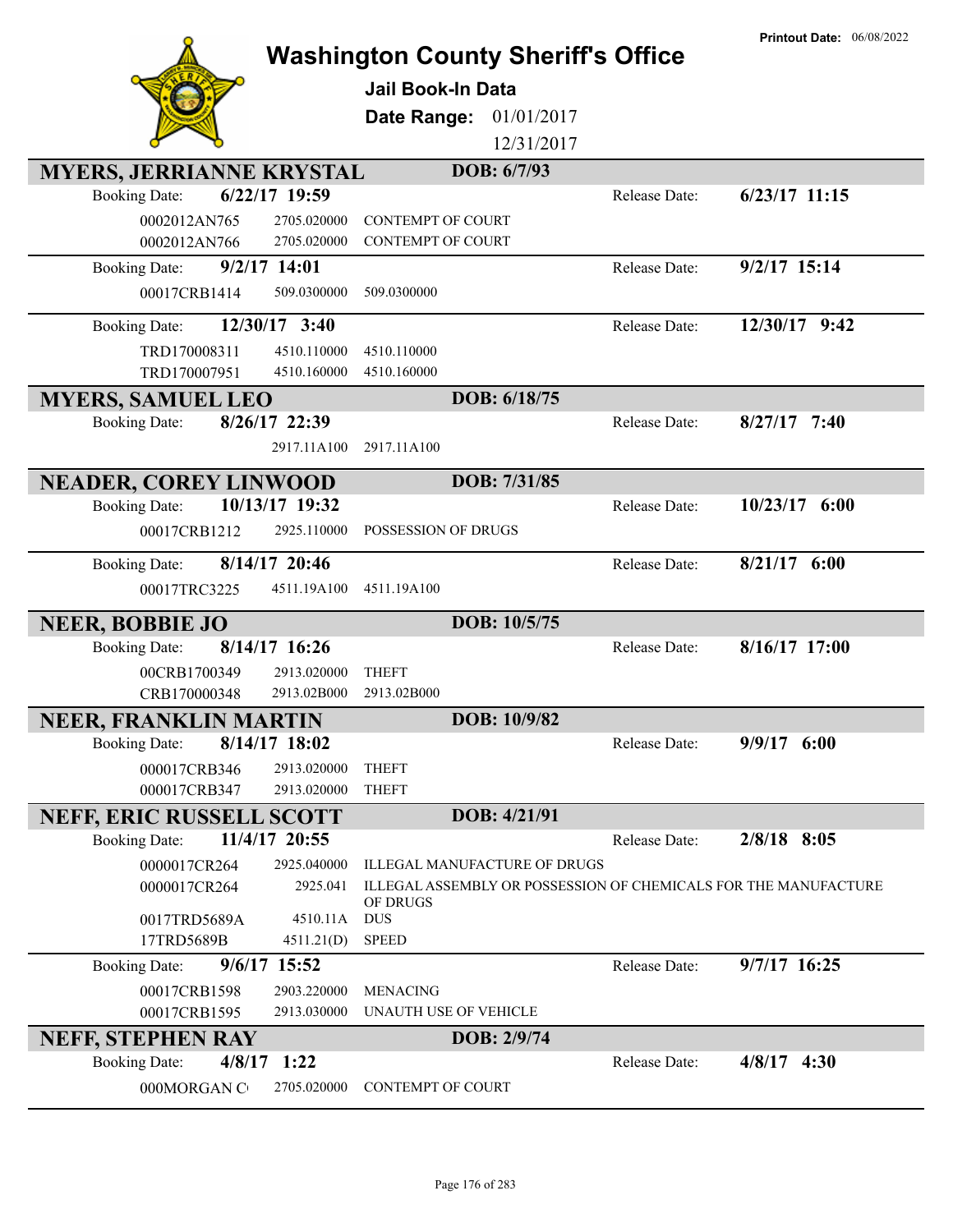| 01/01/2017<br>Date Range:<br>12/31/2017<br>DOB: 2/23/82<br><b>NEIHART, MICKIE DAWN</b><br>3/13/17 14:38<br>$3/14/17$ 11:10<br><b>Booking Date:</b><br>Release Date:<br>CRB170000447<br>2919.250000<br><b>DOMESTIC VIOLENCE</b><br>11/27/17 17:30<br>12/24/17 6:00<br>Release Date:<br><b>Booking Date:</b><br>CRIMINAL DAMAGING<br>0CRB1700447A<br>2909.060000<br>00017CRB447B<br>2951.080000<br>PROBATION VIOLATION<br>DOB: 8/9/73<br><b>NELSON, JOHN CLARK III</b><br>2/7/17 13:33<br>Release Date:<br>2/7/17 14:02<br><b>Booking Date:</b><br>17CR3<br>959.1300000<br>959.1300000<br>959.1300000<br>000000017CR3<br>959.1300000<br>$6/8/17$ $6:00$<br>5/25/17 10:28<br>Release Date:<br><b>Booking Date:</b><br>000000017CR3<br>959.1300000<br>959.1300000<br>00000 17CR 3<br>959.1300000<br>959.1300000<br>DOB: 12/18/96<br><b>NELSON, KYLE JACOB</b><br>10/12/17 22:57<br>10/17/17 8:15<br>Release Date:<br><b>Booking Date:</b><br>2951.080000<br>PROBATION VIOLATION<br>0**MONROE CO<br>DOB: 4/14/88<br><b>NELSON, MASON ANDREW</b><br>6/8/17 13:09<br><b>Booking Date:</b><br>Release Date:<br>$6/15/17$ 8:35<br>00IN TRANSIT<br>0IN TRANSIT<br>0IN TRANSIT<br>0000015CR221<br>2925.04A000<br>2925.04A000<br>DOB: 4/18/81<br><b>NELSON, TIMOTHY JAMES</b><br>$4/28/17$ 1:16<br>5/1/17 14:37<br><b>Booking Date:</b><br>Release Date:<br>2919.250000<br><b>DOMESTIC VIOLENCE</b><br>DOB: 9/4/84<br><b>NESDORE, DUSTIN JOHN</b><br>8/4/17 11:08<br>$8/10/17$ 6:00<br><b>Booking Date:</b><br>Release Date:<br>CRB160002003<br>2951.080000<br>PROBATION VIOLATION<br>DOB: 3/23/90<br><b>NEW, SHAWN PAUL</b><br>8/21/17 13:02<br><b>Booking Date:</b><br>8/19/17 20:51<br>Release Date:<br>00017TRD4118<br>4510.110000<br>4510.110000<br>DOB: 1/9/84<br>NEWBROUGH, TIMOTHY JAMES<br>2/26/17 3:49<br>$4/11/17$ 6:00<br><b>Booking Date:</b><br>Release Date:<br>2913.510000<br>000017CRB102<br>RECEIVING STOLEN PROPERTY<br>$4/12/17$ 8:12<br>$4/11/17$ 6:01<br><b>Booking Date:</b><br>Release Date:<br><b>BELPRE MAYO</b><br>513.1200000<br>513.1200000<br>8/5/17 22:54<br>8/8/17 15:58<br><b>Booking Date:</b><br>Release Date:<br>2903.210000<br>AGGRAVATED MENACING OR STALKING<br>17CRB1403<br>2925.110000<br>POSSESSION OF DRUGS<br>17CRA1406 | <b>Washington County Sheriff's Office</b><br><b>Jail Book-In Data</b> | <b>Printout Date: 06/08/2022</b> |
|---------------------------------------------------------------------------------------------------------------------------------------------------------------------------------------------------------------------------------------------------------------------------------------------------------------------------------------------------------------------------------------------------------------------------------------------------------------------------------------------------------------------------------------------------------------------------------------------------------------------------------------------------------------------------------------------------------------------------------------------------------------------------------------------------------------------------------------------------------------------------------------------------------------------------------------------------------------------------------------------------------------------------------------------------------------------------------------------------------------------------------------------------------------------------------------------------------------------------------------------------------------------------------------------------------------------------------------------------------------------------------------------------------------------------------------------------------------------------------------------------------------------------------------------------------------------------------------------------------------------------------------------------------------------------------------------------------------------------------------------------------------------------------------------------------------------------------------------------------------------------------------------------------------------------------------------------------------------------------------------------------------------------------------------------------------------------------------------------------------------------------------------------------------------------------------------------------------------------------------------------------|-----------------------------------------------------------------------|----------------------------------|
|                                                                                                                                                                                                                                                                                                                                                                                                                                                                                                                                                                                                                                                                                                                                                                                                                                                                                                                                                                                                                                                                                                                                                                                                                                                                                                                                                                                                                                                                                                                                                                                                                                                                                                                                                                                                                                                                                                                                                                                                                                                                                                                                                                                                                                                         |                                                                       |                                  |
|                                                                                                                                                                                                                                                                                                                                                                                                                                                                                                                                                                                                                                                                                                                                                                                                                                                                                                                                                                                                                                                                                                                                                                                                                                                                                                                                                                                                                                                                                                                                                                                                                                                                                                                                                                                                                                                                                                                                                                                                                                                                                                                                                                                                                                                         |                                                                       |                                  |
|                                                                                                                                                                                                                                                                                                                                                                                                                                                                                                                                                                                                                                                                                                                                                                                                                                                                                                                                                                                                                                                                                                                                                                                                                                                                                                                                                                                                                                                                                                                                                                                                                                                                                                                                                                                                                                                                                                                                                                                                                                                                                                                                                                                                                                                         |                                                                       |                                  |
|                                                                                                                                                                                                                                                                                                                                                                                                                                                                                                                                                                                                                                                                                                                                                                                                                                                                                                                                                                                                                                                                                                                                                                                                                                                                                                                                                                                                                                                                                                                                                                                                                                                                                                                                                                                                                                                                                                                                                                                                                                                                                                                                                                                                                                                         |                                                                       |                                  |
|                                                                                                                                                                                                                                                                                                                                                                                                                                                                                                                                                                                                                                                                                                                                                                                                                                                                                                                                                                                                                                                                                                                                                                                                                                                                                                                                                                                                                                                                                                                                                                                                                                                                                                                                                                                                                                                                                                                                                                                                                                                                                                                                                                                                                                                         |                                                                       |                                  |
|                                                                                                                                                                                                                                                                                                                                                                                                                                                                                                                                                                                                                                                                                                                                                                                                                                                                                                                                                                                                                                                                                                                                                                                                                                                                                                                                                                                                                                                                                                                                                                                                                                                                                                                                                                                                                                                                                                                                                                                                                                                                                                                                                                                                                                                         |                                                                       |                                  |
|                                                                                                                                                                                                                                                                                                                                                                                                                                                                                                                                                                                                                                                                                                                                                                                                                                                                                                                                                                                                                                                                                                                                                                                                                                                                                                                                                                                                                                                                                                                                                                                                                                                                                                                                                                                                                                                                                                                                                                                                                                                                                                                                                                                                                                                         |                                                                       |                                  |
|                                                                                                                                                                                                                                                                                                                                                                                                                                                                                                                                                                                                                                                                                                                                                                                                                                                                                                                                                                                                                                                                                                                                                                                                                                                                                                                                                                                                                                                                                                                                                                                                                                                                                                                                                                                                                                                                                                                                                                                                                                                                                                                                                                                                                                                         |                                                                       |                                  |
|                                                                                                                                                                                                                                                                                                                                                                                                                                                                                                                                                                                                                                                                                                                                                                                                                                                                                                                                                                                                                                                                                                                                                                                                                                                                                                                                                                                                                                                                                                                                                                                                                                                                                                                                                                                                                                                                                                                                                                                                                                                                                                                                                                                                                                                         |                                                                       |                                  |
|                                                                                                                                                                                                                                                                                                                                                                                                                                                                                                                                                                                                                                                                                                                                                                                                                                                                                                                                                                                                                                                                                                                                                                                                                                                                                                                                                                                                                                                                                                                                                                                                                                                                                                                                                                                                                                                                                                                                                                                                                                                                                                                                                                                                                                                         |                                                                       |                                  |
|                                                                                                                                                                                                                                                                                                                                                                                                                                                                                                                                                                                                                                                                                                                                                                                                                                                                                                                                                                                                                                                                                                                                                                                                                                                                                                                                                                                                                                                                                                                                                                                                                                                                                                                                                                                                                                                                                                                                                                                                                                                                                                                                                                                                                                                         |                                                                       |                                  |
|                                                                                                                                                                                                                                                                                                                                                                                                                                                                                                                                                                                                                                                                                                                                                                                                                                                                                                                                                                                                                                                                                                                                                                                                                                                                                                                                                                                                                                                                                                                                                                                                                                                                                                                                                                                                                                                                                                                                                                                                                                                                                                                                                                                                                                                         |                                                                       |                                  |
|                                                                                                                                                                                                                                                                                                                                                                                                                                                                                                                                                                                                                                                                                                                                                                                                                                                                                                                                                                                                                                                                                                                                                                                                                                                                                                                                                                                                                                                                                                                                                                                                                                                                                                                                                                                                                                                                                                                                                                                                                                                                                                                                                                                                                                                         |                                                                       |                                  |
|                                                                                                                                                                                                                                                                                                                                                                                                                                                                                                                                                                                                                                                                                                                                                                                                                                                                                                                                                                                                                                                                                                                                                                                                                                                                                                                                                                                                                                                                                                                                                                                                                                                                                                                                                                                                                                                                                                                                                                                                                                                                                                                                                                                                                                                         |                                                                       |                                  |
|                                                                                                                                                                                                                                                                                                                                                                                                                                                                                                                                                                                                                                                                                                                                                                                                                                                                                                                                                                                                                                                                                                                                                                                                                                                                                                                                                                                                                                                                                                                                                                                                                                                                                                                                                                                                                                                                                                                                                                                                                                                                                                                                                                                                                                                         |                                                                       |                                  |
|                                                                                                                                                                                                                                                                                                                                                                                                                                                                                                                                                                                                                                                                                                                                                                                                                                                                                                                                                                                                                                                                                                                                                                                                                                                                                                                                                                                                                                                                                                                                                                                                                                                                                                                                                                                                                                                                                                                                                                                                                                                                                                                                                                                                                                                         |                                                                       |                                  |
|                                                                                                                                                                                                                                                                                                                                                                                                                                                                                                                                                                                                                                                                                                                                                                                                                                                                                                                                                                                                                                                                                                                                                                                                                                                                                                                                                                                                                                                                                                                                                                                                                                                                                                                                                                                                                                                                                                                                                                                                                                                                                                                                                                                                                                                         |                                                                       |                                  |
|                                                                                                                                                                                                                                                                                                                                                                                                                                                                                                                                                                                                                                                                                                                                                                                                                                                                                                                                                                                                                                                                                                                                                                                                                                                                                                                                                                                                                                                                                                                                                                                                                                                                                                                                                                                                                                                                                                                                                                                                                                                                                                                                                                                                                                                         |                                                                       |                                  |
|                                                                                                                                                                                                                                                                                                                                                                                                                                                                                                                                                                                                                                                                                                                                                                                                                                                                                                                                                                                                                                                                                                                                                                                                                                                                                                                                                                                                                                                                                                                                                                                                                                                                                                                                                                                                                                                                                                                                                                                                                                                                                                                                                                                                                                                         |                                                                       |                                  |
|                                                                                                                                                                                                                                                                                                                                                                                                                                                                                                                                                                                                                                                                                                                                                                                                                                                                                                                                                                                                                                                                                                                                                                                                                                                                                                                                                                                                                                                                                                                                                                                                                                                                                                                                                                                                                                                                                                                                                                                                                                                                                                                                                                                                                                                         |                                                                       |                                  |
|                                                                                                                                                                                                                                                                                                                                                                                                                                                                                                                                                                                                                                                                                                                                                                                                                                                                                                                                                                                                                                                                                                                                                                                                                                                                                                                                                                                                                                                                                                                                                                                                                                                                                                                                                                                                                                                                                                                                                                                                                                                                                                                                                                                                                                                         |                                                                       |                                  |
|                                                                                                                                                                                                                                                                                                                                                                                                                                                                                                                                                                                                                                                                                                                                                                                                                                                                                                                                                                                                                                                                                                                                                                                                                                                                                                                                                                                                                                                                                                                                                                                                                                                                                                                                                                                                                                                                                                                                                                                                                                                                                                                                                                                                                                                         |                                                                       |                                  |
|                                                                                                                                                                                                                                                                                                                                                                                                                                                                                                                                                                                                                                                                                                                                                                                                                                                                                                                                                                                                                                                                                                                                                                                                                                                                                                                                                                                                                                                                                                                                                                                                                                                                                                                                                                                                                                                                                                                                                                                                                                                                                                                                                                                                                                                         |                                                                       |                                  |
|                                                                                                                                                                                                                                                                                                                                                                                                                                                                                                                                                                                                                                                                                                                                                                                                                                                                                                                                                                                                                                                                                                                                                                                                                                                                                                                                                                                                                                                                                                                                                                                                                                                                                                                                                                                                                                                                                                                                                                                                                                                                                                                                                                                                                                                         |                                                                       |                                  |
|                                                                                                                                                                                                                                                                                                                                                                                                                                                                                                                                                                                                                                                                                                                                                                                                                                                                                                                                                                                                                                                                                                                                                                                                                                                                                                                                                                                                                                                                                                                                                                                                                                                                                                                                                                                                                                                                                                                                                                                                                                                                                                                                                                                                                                                         |                                                                       |                                  |
|                                                                                                                                                                                                                                                                                                                                                                                                                                                                                                                                                                                                                                                                                                                                                                                                                                                                                                                                                                                                                                                                                                                                                                                                                                                                                                                                                                                                                                                                                                                                                                                                                                                                                                                                                                                                                                                                                                                                                                                                                                                                                                                                                                                                                                                         |                                                                       |                                  |
|                                                                                                                                                                                                                                                                                                                                                                                                                                                                                                                                                                                                                                                                                                                                                                                                                                                                                                                                                                                                                                                                                                                                                                                                                                                                                                                                                                                                                                                                                                                                                                                                                                                                                                                                                                                                                                                                                                                                                                                                                                                                                                                                                                                                                                                         |                                                                       |                                  |
|                                                                                                                                                                                                                                                                                                                                                                                                                                                                                                                                                                                                                                                                                                                                                                                                                                                                                                                                                                                                                                                                                                                                                                                                                                                                                                                                                                                                                                                                                                                                                                                                                                                                                                                                                                                                                                                                                                                                                                                                                                                                                                                                                                                                                                                         |                                                                       |                                  |
|                                                                                                                                                                                                                                                                                                                                                                                                                                                                                                                                                                                                                                                                                                                                                                                                                                                                                                                                                                                                                                                                                                                                                                                                                                                                                                                                                                                                                                                                                                                                                                                                                                                                                                                                                                                                                                                                                                                                                                                                                                                                                                                                                                                                                                                         |                                                                       |                                  |
|                                                                                                                                                                                                                                                                                                                                                                                                                                                                                                                                                                                                                                                                                                                                                                                                                                                                                                                                                                                                                                                                                                                                                                                                                                                                                                                                                                                                                                                                                                                                                                                                                                                                                                                                                                                                                                                                                                                                                                                                                                                                                                                                                                                                                                                         |                                                                       |                                  |
|                                                                                                                                                                                                                                                                                                                                                                                                                                                                                                                                                                                                                                                                                                                                                                                                                                                                                                                                                                                                                                                                                                                                                                                                                                                                                                                                                                                                                                                                                                                                                                                                                                                                                                                                                                                                                                                                                                                                                                                                                                                                                                                                                                                                                                                         |                                                                       |                                  |
|                                                                                                                                                                                                                                                                                                                                                                                                                                                                                                                                                                                                                                                                                                                                                                                                                                                                                                                                                                                                                                                                                                                                                                                                                                                                                                                                                                                                                                                                                                                                                                                                                                                                                                                                                                                                                                                                                                                                                                                                                                                                                                                                                                                                                                                         |                                                                       |                                  |
|                                                                                                                                                                                                                                                                                                                                                                                                                                                                                                                                                                                                                                                                                                                                                                                                                                                                                                                                                                                                                                                                                                                                                                                                                                                                                                                                                                                                                                                                                                                                                                                                                                                                                                                                                                                                                                                                                                                                                                                                                                                                                                                                                                                                                                                         |                                                                       |                                  |
|                                                                                                                                                                                                                                                                                                                                                                                                                                                                                                                                                                                                                                                                                                                                                                                                                                                                                                                                                                                                                                                                                                                                                                                                                                                                                                                                                                                                                                                                                                                                                                                                                                                                                                                                                                                                                                                                                                                                                                                                                                                                                                                                                                                                                                                         |                                                                       |                                  |
|                                                                                                                                                                                                                                                                                                                                                                                                                                                                                                                                                                                                                                                                                                                                                                                                                                                                                                                                                                                                                                                                                                                                                                                                                                                                                                                                                                                                                                                                                                                                                                                                                                                                                                                                                                                                                                                                                                                                                                                                                                                                                                                                                                                                                                                         |                                                                       |                                  |
|                                                                                                                                                                                                                                                                                                                                                                                                                                                                                                                                                                                                                                                                                                                                                                                                                                                                                                                                                                                                                                                                                                                                                                                                                                                                                                                                                                                                                                                                                                                                                                                                                                                                                                                                                                                                                                                                                                                                                                                                                                                                                                                                                                                                                                                         |                                                                       |                                  |
|                                                                                                                                                                                                                                                                                                                                                                                                                                                                                                                                                                                                                                                                                                                                                                                                                                                                                                                                                                                                                                                                                                                                                                                                                                                                                                                                                                                                                                                                                                                                                                                                                                                                                                                                                                                                                                                                                                                                                                                                                                                                                                                                                                                                                                                         |                                                                       |                                  |
|                                                                                                                                                                                                                                                                                                                                                                                                                                                                                                                                                                                                                                                                                                                                                                                                                                                                                                                                                                                                                                                                                                                                                                                                                                                                                                                                                                                                                                                                                                                                                                                                                                                                                                                                                                                                                                                                                                                                                                                                                                                                                                                                                                                                                                                         |                                                                       |                                  |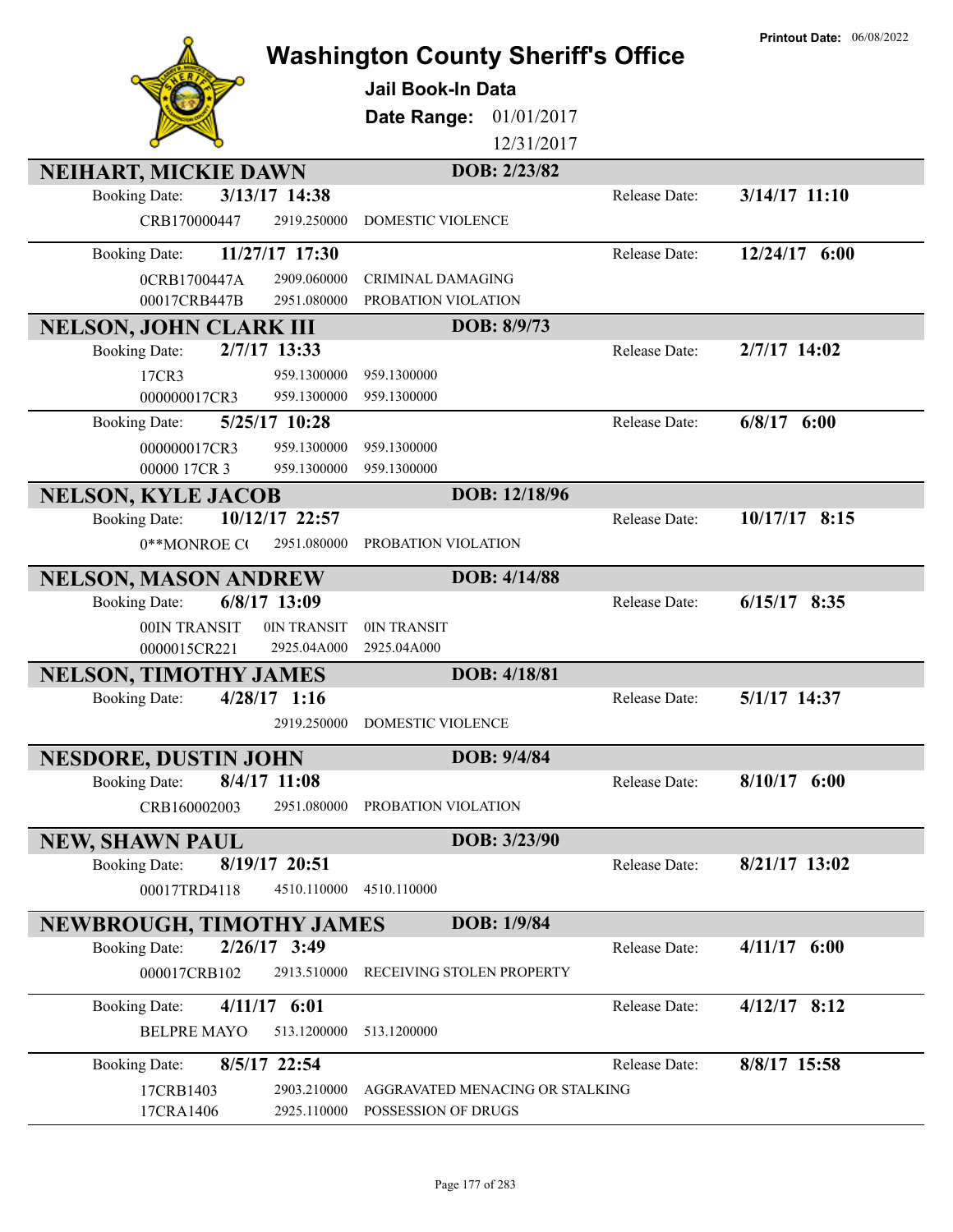|                            |                 | <b>Washington County Sheriff's Office</b> |               | <b>Printout Date: 06/08/2022</b> |
|----------------------------|-----------------|-------------------------------------------|---------------|----------------------------------|
|                            |                 | <b>Jail Book-In Data</b>                  |               |                                  |
|                            |                 |                                           |               |                                  |
|                            |                 | Date Range:<br>01/01/2017                 |               |                                  |
|                            |                 | 12/31/2017                                |               |                                  |
| <b>NEWLEN, SCOTTY LEE</b>  |                 | DOB: 8/2/90                               |               |                                  |
| <b>Booking Date:</b>       | 4/9/17 12:20    |                                           | Release Date: | $4/11/17$ 1:00                   |
| 00CRB1700643               | 2911.210000     | CRIMINAL/AGGRAVATED TRESPASSING           |               |                                  |
| 000017CRB591               | 2911.210000     | CRIMINAL/AGGRAVATED TRESPASSING           |               |                                  |
| <b>NIBERT, KEITH ALLEN</b> |                 | DOB: 2/3/62                               |               |                                  |
| <b>Booking Date:</b>       | 1/11/17 21:50   |                                           | Release Date: | $1/14/17$ 6:00                   |
| 0000017CRB38               | 2937.290000     | FAIL TO APPEAR/ RECOG. BOND               |               |                                  |
| CRB1602184                 | 509.03B0000     | 509.03B0000                               |               |                                  |
| NICHOLAS, ANTHONY PAUL     |                 | DOB: 10/11/48                             |               |                                  |
| <b>Booking Date:</b>       | $6/21/17$ 3:40  |                                           | Release Date: | $6/21/17$ 16:21                  |
|                            | 2917.110000     | DISORDERLY CONDUCT                        |               |                                  |
| NICHOLAS, JEREMY JOHN      |                 | DOB: 9/14/78                              |               |                                  |
| <b>Booking Date:</b>       | $6/13/17$ 19:06 |                                           | Release Date: | $7/7/17$ 6:00                    |
| 00017CRB483A               | 2911.211000     | 2911.211000                               |               |                                  |
| <b>Booking Date:</b>       | 3/17/17 23:43   |                                           | Release Date: | 3/18/17 13:15                    |
|                            | 2911.211000     | 2911.211000                               |               |                                  |
|                            | 2917.110000     | DISORDERLY CONDUCT                        |               |                                  |
| 00016TRD6709               | 4503.110000     | OWNER REQUIRED TO FILE APPLICATION        |               |                                  |
| 16TRD6709                  | 4510.160000     | 4510.160000                               |               |                                  |
| 00016TRD6709               | 4549.100000     | 4549.100000                               |               |                                  |
| <b>NICHOLS, RYAN ONEIL</b> |                 | DOB: 7/17/76                              |               |                                  |
| <b>Booking Date:</b>       | $6/7/17$ 15:43  |                                           | Release Date: | $9/29/17$ 8:55                   |
| 00000017CR77               | 2903.11X000     | 2903.11X000                               |               |                                  |
| 00000017CR77               | 2905.01X000     | 2905.01X000                               |               |                                  |
| 00017CRA552B               | 2913.510000     | RECEIVING STOLEN PROPERTY                 |               |                                  |
| 00017CRA497A               | 2923.03A000     | 2923.03A000                               |               |                                  |
| 00017CRA497B               | 2923.03A000     | 2923.03A000                               |               |                                  |
| 17CRA552A                  | 2923.13A300     | 2923.13A300                               |               |                                  |
| 16CR122                    | 2937.430000     | FAIL TO APPEAR/ ISSUE WARRANT             |               |                                  |
| 17CR101                    | 2937.430000     | FAIL TO APPEAR/ ISSUE WARRANT             |               |                                  |
| 0000017CR101               | 2937.990000     | <b>FAIL TO APPEAR</b>                     |               |                                  |
| 00017CRB1755               | 2963.110000     | <b>FUGITIVE FROM JUSTICE</b>              |               |                                  |
| 0016TRC7002B               | 4510.110000     | 4510.110000                               |               |                                  |
| 0016TRC7002A               | 4511.19A1A0     | 4511.19A1A0                               |               |                                  |
| 0016TRC7002C               | 4511.250000     | LANES OF TRAVEL UPON ROADWAYS             |               |                                  |
| <b>Booking Date:</b>       | 12/15/17 11:57  |                                           | Release Date: | 12/15/17 12:10                   |
| 0000017CR101               | 2705.020000     | CONTEMPT OF COURT                         |               |                                  |
| <b>Booking Date:</b>       | 12/29/17 18:33  |                                           | Release Date: | $3/1/18$ 5:49                    |
| 17CR101                    | 2937.29         | BREACH OF RECOGNIZANCE                    |               |                                  |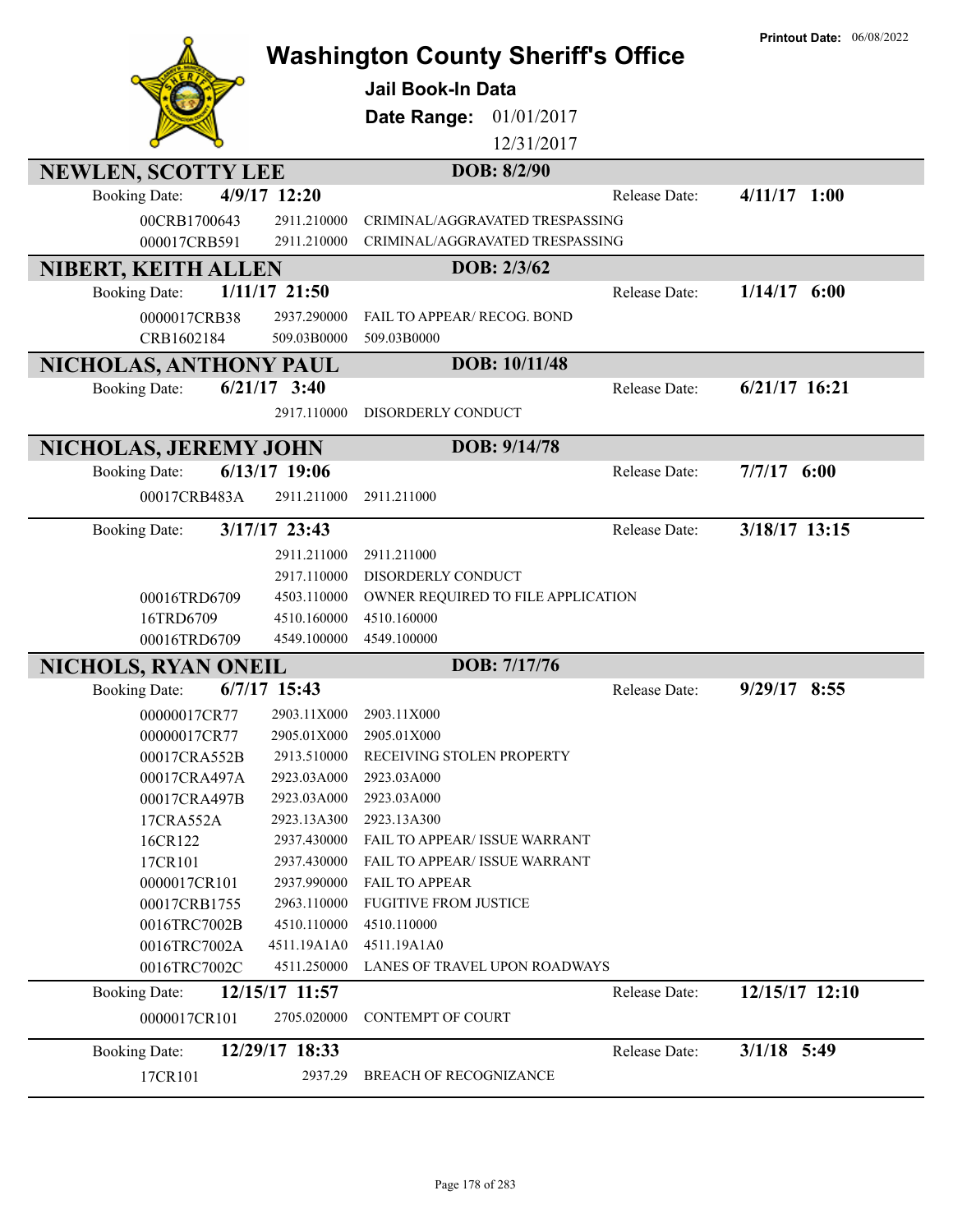| NICHOLSON, LLOYD DALE                                      | <b>Washington County Sheriff's Office</b><br><b>Jail Book-In Data</b><br>01/01/2017<br>Date Range:<br>12/31/2017<br>DOB: 6/4/62 |                      | <b>Printout Date: 06/08/2022</b> |
|------------------------------------------------------------|---------------------------------------------------------------------------------------------------------------------------------|----------------------|----------------------------------|
| 1/9/17 12:36<br><b>Booking Date:</b>                       |                                                                                                                                 | Release Date:        | $4/9/17$ 8:40                    |
|                                                            |                                                                                                                                 |                      |                                  |
| ***MORGAN C<br>2903.11A000                                 | 2903.11A000                                                                                                                     |                      |                                  |
| 0000011CR316<br>2951.08A000                                | 2951.08A000                                                                                                                     |                      |                                  |
| NITZ, BOBBY JO                                             | DOB: 12/2/71                                                                                                                    |                      |                                  |
| $5/1/17$ 4:33<br><b>Booking Date:</b>                      |                                                                                                                                 | Release Date:        | 5/1/17 19:25                     |
| 0000MEIGS CO<br>2921.331000                                | 2921.331000                                                                                                                     |                      |                                  |
| <b>NOLAND, SYDNEY ERIC LEE</b>                             | DOB: 8/2/96                                                                                                                     |                      |                                  |
| 10/30/17 12:53<br><b>Booking Date:</b>                     |                                                                                                                                 | Release Date:        | 10/30/17 18:15                   |
| 00016CRB1847<br>2907.040000                                | CORRUPTION OF MINOR/UNLAWFUL SEX CONDUCT WITH MINOR                                                                             |                      |                                  |
| 00017CRB1940<br>2937.290000                                | FAIL TO APPEAR/ RECOG. BOND                                                                                                     |                      |                                  |
| <b>NORRIS, KOURTNEY ANN</b>                                | DOB: 6/12/93                                                                                                                    |                      |                                  |
| $9/26/17$ 6:09<br><b>Booking Date:</b>                     |                                                                                                                                 | Release Date:        | $9/26/17$ 11:05                  |
| CRB1701740<br>2925.110000                                  | POSSESSION OF DRUGS                                                                                                             |                      |                                  |
| 17TRC6104<br>2951.080000                                   | PROBATION VIOLATION                                                                                                             |                      |                                  |
| <b>NORRIS, RANDY RAY JR</b>                                | DOB: 5/24/88                                                                                                                    |                      |                                  |
| 1/13/17 19:05<br><b>Booking Date:</b>                      |                                                                                                                                 | Release Date:        | $1/15/17$ 18:00                  |
| 4511.19A2A0<br>0016TRC2228A                                | 4511.19A2A0                                                                                                                     |                      |                                  |
| <b>NORVILLE, JAMIE LEE</b>                                 | DOB: 2/19/84                                                                                                                    |                      |                                  |
| $1/6/17$ 12:31<br><b>Booking Date:</b>                     |                                                                                                                                 | Release Date:        | $2/3/17$ 6:00                    |
| 0000016CR263<br>2925.110000                                | POSSESSION OF DRUGS                                                                                                             |                      |                                  |
| <b>NUNN, CHRISTINA ROSE</b>                                | DOB: 6/19/70                                                                                                                    |                      |                                  |
| <b>Booking Date:</b><br>$11/4/17$ 3:00                     |                                                                                                                                 | Release Date:        | 12/7/17 9:00                     |
|                                                            |                                                                                                                                 |                      |                                  |
| 2913.020000<br>0000017CR263<br>2913.020000<br>0000017CR261 | <b>THEFT</b><br><b>THEFT</b>                                                                                                    |                      |                                  |
| 2913.020000<br>0000017CR262                                | <b>THEFT</b>                                                                                                                    |                      |                                  |
| 2913.020000<br>0000017CR265                                | <b>THEFT</b>                                                                                                                    |                      |                                  |
| 2913.020000<br>0000017CR265                                | <b>THEFT</b>                                                                                                                    |                      |                                  |
| 2913.31A300<br>00017CRA1893                                | 2913.31A300                                                                                                                     |                      |                                  |
| 2913.31A300<br>00017CRA1892                                | 2913.31A300                                                                                                                     |                      |                                  |
| 2913.31A300<br>00017CRA1895                                | 2913.31A300                                                                                                                     |                      |                                  |
| 2913.31A300<br>00017CRA1896                                | 2913.31A300                                                                                                                     |                      |                                  |
| <b>NUTTER, ANGELA SUE</b>                                  | DOB: 7/19/78                                                                                                                    |                      |                                  |
| 4/7/17 12:33<br><b>Booking Date:</b>                       |                                                                                                                                 | <b>Release Date:</b> | $7/24/17$ 6:00                   |
| 0000016CR353<br>2937.290000                                | FAIL TO APPEAR/ RECOG. BOND                                                                                                     |                      |                                  |
| 00000017CR59<br>2937.290000                                | FAIL TO APPEAR/ RECOG. BOND                                                                                                     |                      |                                  |
| <b>NUTTER, JACOB WESLEY</b>                                | DOB: 10/29/85                                                                                                                   |                      |                                  |
| 7/7/17 17:01<br><b>Booking Date:</b>                       |                                                                                                                                 | Release Date:        | 7/11/17 13:00                    |
| 00LICKING CO<br>2951.08C000                                | 2951.08C000                                                                                                                     |                      |                                  |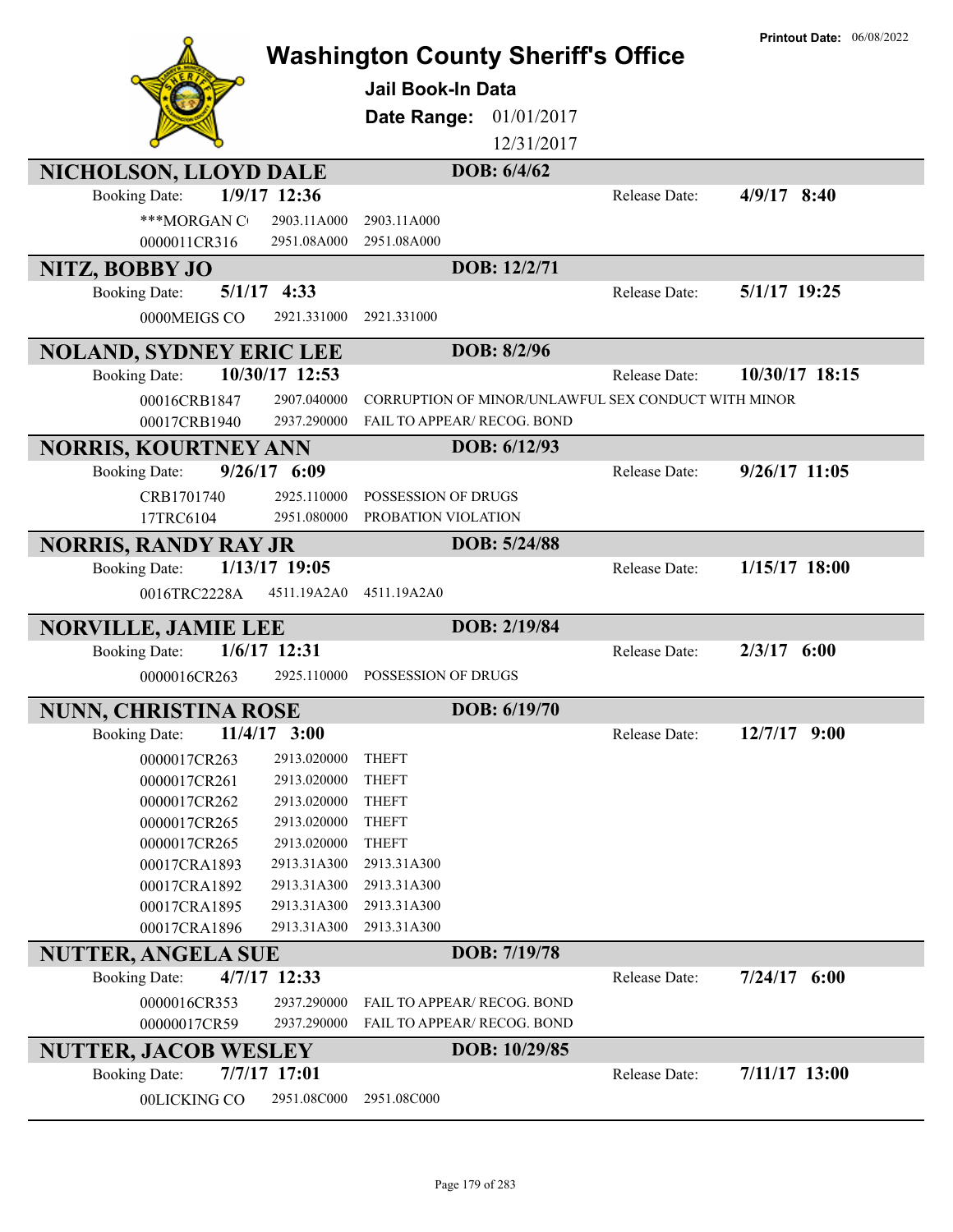|                                  |                 | <b>Washington County Sheriff's Office</b> |               | <b>Printout Date: 06/08/2022</b> |
|----------------------------------|-----------------|-------------------------------------------|---------------|----------------------------------|
|                                  |                 |                                           |               |                                  |
|                                  |                 | <b>Jail Book-In Data</b>                  |               |                                  |
|                                  |                 | Date Range:<br>01/01/2017                 |               |                                  |
|                                  |                 | 12/31/2017                                |               |                                  |
| <b>NUTTER, TED JACKSON</b>       |                 | DOB: 1/23/75                              |               |                                  |
| <b>Booking Date:</b>             | 3/4/17 13:32    |                                           | Release Date: | $6/9/17$ 7:47                    |
| 00CRB1700770                     | 2903.130000     | <b>ASSAULT</b>                            |               |                                  |
| 00000017CR45                     | 2911.12B000     | 2911.12B000                               |               |                                  |
| 00000017CR45                     | 2913.020000     | <b>THEFT</b>                              |               |                                  |
| 0000016CR209                     | 2925.041000     | 2925.041000                               |               |                                  |
| 0000016CR209                     | 2925.041000     | 2925.041000                               |               |                                  |
| <b>OBRIEN, AMANDA CHRISTINE</b>  |                 | DOB: 10/13/85                             |               |                                  |
| <b>Booking Date:</b>             | 7/13/17 15:57   |                                           | Release Date: | 7/18/17 20:40                    |
| <b>NOBLE CO</b>                  | 2705.010000     | 2705.010000                               |               |                                  |
| 0017CRA1256D                     | 2923.240000     | POSSESSION OF CRIMINAL TOOLS              |               |                                  |
| 0017CRA1256C                     | 2925.110000     | POSSESSION OF DRUGS                       |               |                                  |
| 0017CRA1256B                     | 2925.110000     | POSSESSION OF DRUGS                       |               |                                  |
| 0017CRA1256A                     | 2925.240000     | 2925.240000                               |               |                                  |
| <b>OBRIEN, JAMES FREDRICK II</b> |                 | DOB: 9/9/77                               |               |                                  |
| <b>Booking Date:</b>             | 12/18/17 9:15   |                                           | Release Date: | 1/5/18 11:19                     |
| CRB17001613A                     | 2919.250000     | DOMESTIC VIOLENCE                         |               |                                  |
| CRB17001613B                     | 2919.250000     | DOMESTIC VIOLENCE                         |               |                                  |
| CRB170002265                     | 2937.290000     | FAIL TO APPEAR/ RECOG. BOND               |               |                                  |
| TRD170007041                     | 4510.160000     | 4510.160000                               |               |                                  |
| <b>Booking Date:</b>             | 6/16/17 18:32   |                                           | Release Date: | $6/19/17$ $6:00$                 |
| 0017TRD2019A                     | 4510.160000     | 4510.160000                               |               |                                  |
| <b>Booking Date:</b>             | 9/11/17 19:24   |                                           | Release Date: | $10/3/17$ 0:43                   |
| 00000014FS22                     | 2919.210000     | NONSUPPORT OF DEPENDENTS                  |               |                                  |
| 00CRB1701613                     | 2919.250000     | <b>DOMESTIC VIOLENCE</b>                  |               |                                  |
| 0017CRB1613B                     | 2919.250000     | DOMESTIC VIOLENCE                         |               |                                  |
| <b>OBRIEN, JEREMY EUGENE</b>     |                 | DOB: 9/12/84                              |               |                                  |
| <b>Booking Date:</b>             | 12/31/17 11:12  |                                           | Release Date: | $1/2/18$ 14:15                   |
| 00CRB1800002                     | 2919.250000     | DOMESTIC VIOLENCE                         |               |                                  |
| <b>OBRIEN, JOHN DAVID JR</b>     |                 | DOB: 6/29/82                              |               |                                  |
| <b>Booking Date:</b>             | 9/4/17 19:22    |                                           | Release Date: | $9/26/17$ 6:00                   |
| 00017CRB1530                     | 2913.020000     | <b>THEFT</b>                              |               |                                  |
| <b>Booking Date:</b>             | $8/24/17$ 12:05 |                                           | Release Date: | $8/31/17$ 7:51                   |
| 17CRA1531B                       | 2911.130000     | <b>BREAKING &amp; ENTERING</b>            |               |                                  |
| 17CRB1530                        | 2913.020000     | <b>THEFT</b>                              |               |                                  |
| 17CRA1531A                       | 2923.240000     | POSSESSION OF CRIMINAL TOOLS              |               |                                  |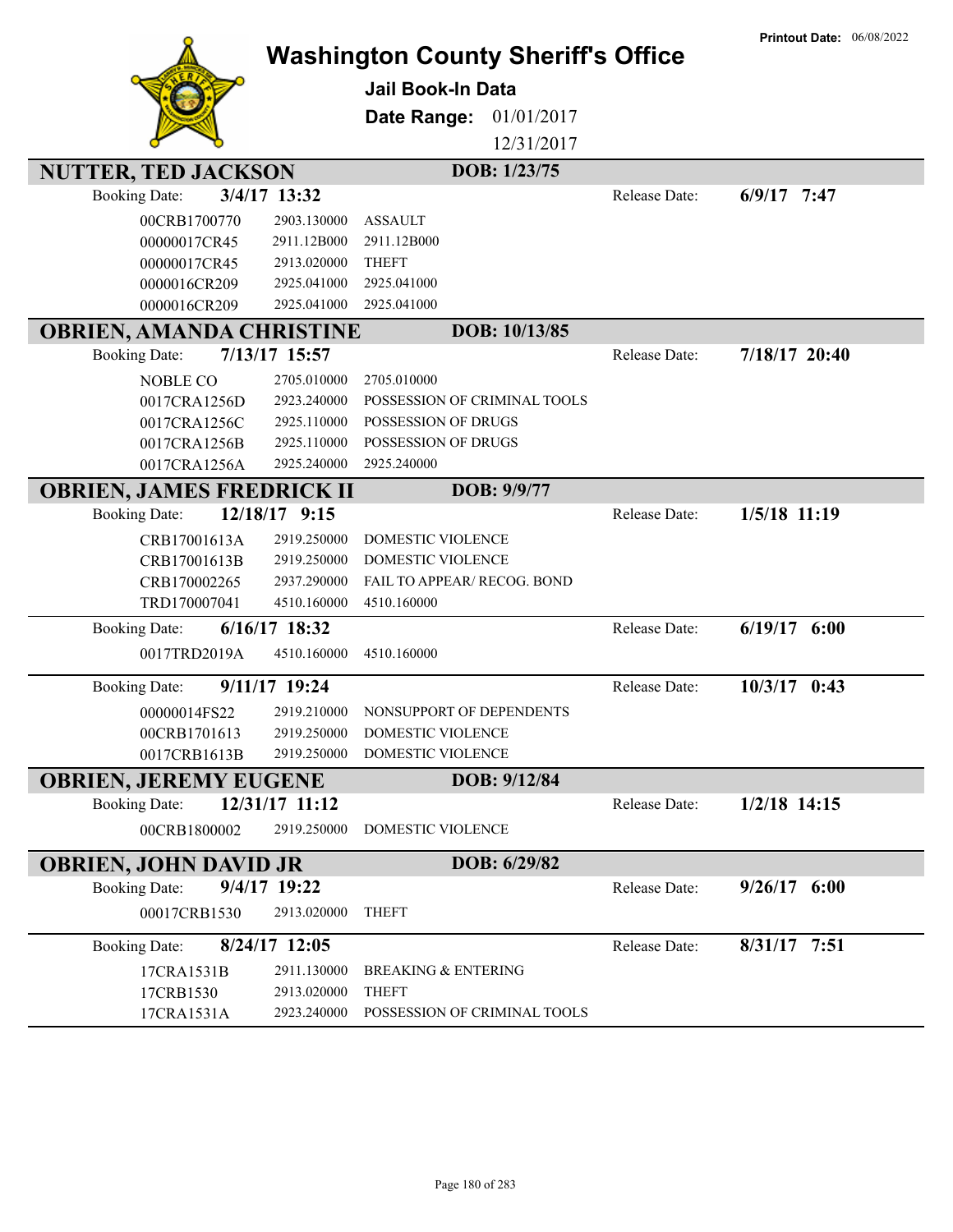|                               |                | <b>Washington County Sheriff's Office</b> |               | <b>Printout Date: 06/08/2022</b> |
|-------------------------------|----------------|-------------------------------------------|---------------|----------------------------------|
|                               |                | <b>Jail Book-In Data</b>                  |               |                                  |
|                               |                | Date Range:<br>01/01/2017                 |               |                                  |
|                               |                | 12/31/2017                                |               |                                  |
| <b>OBRIEN, ROBERT EARL JR</b> |                | DOB: 6/3/82                               |               |                                  |
| <b>Booking Date:</b>          | $5/31/17$ 2:03 |                                           | Release Date: | $9/15/17$ 6:00                   |
| 0002016SP450                  | 2705.020000    | <b>CONTEMPT OF COURT</b>                  |               |                                  |
| 0000016CR223                  | 2913.020000    | <b>THEFT</b>                              |               |                                  |
| 0000016CR223                  | 2913.020000    | <b>THEFT</b>                              |               |                                  |
| <b>Booking Date:</b>          | 1/15/17 18:33  |                                           | Release Date: | $1/17/17$ 12:10                  |
| 0000016CR223                  | 2705.020000    | <b>CONTEMPT OF COURT</b>                  |               |                                  |
| 0002016SP450                  | 2705.020000    | <b>CONTEMPT OF COURT</b>                  |               |                                  |
| <b>Booking Date:</b>          | 11/10/17 11:50 |                                           | Release Date: | $9/10/18$ 6:43                   |
| 17CRB2308                     | 2903.13        | Assault                                   |               |                                  |
| 17CR3142                      | 2911.12        | <b>BURGLARY</b>                           |               |                                  |
| 17CR3146                      | 2911.31        | <b>SAFECRACKING</b>                       |               |                                  |
| 17CR3145                      | 2913.02        | <b>THEFT</b>                              |               |                                  |
| 17CR3144                      | 2913.02A3B13   | THEFT OF AN ELDERLY PERSON                |               |                                  |
| 17CR314 1                     | 2913.51        | RECEIVING STOLEN PROPERTY                 |               |                                  |
| 17CR3148                      | 2913.51        | RECEIVING STOLEN PROPERTY                 |               |                                  |
| 16SP450                       | 2919.21        | NONSUPPORT OF DEPENDENTS                  |               |                                  |
| 17CR3147                      | 2921.31        | OBSTRUCTING OFFICIAL BUSINESS             |               |                                  |
| 17CRB2081 A                   | 2921.31        | OBSTRUCTING OFFICIAL BUSINESS             |               |                                  |
| 17CR3143                      | 2923.13        | HAVING WEAPONS WHILE UNDER DISABILITY     |               |                                  |
| 17CR3149                      | 2923.24        | POSSESSING CRIMINAL TOOLS                 |               |                                  |
| 17CRB2081 B                   | 2925.12        | POSSESSING DRUG ABUSE INSTRUMENTS         |               |                                  |
| 16CR223                       | 2951.08A       | PROBATION VIOLATION (CPC)                 |               |                                  |
| 18CR184                       | 2921.32        | OBSTRUCTING JUSTICE                       |               |                                  |
| 18CR1821                      | 2911.12        | <b>BURGLARY</b>                           |               |                                  |
| 18CR1822                      | 2911.13        | <b>BREAKING AND ENTERING</b>              |               |                                  |
| <b>Booking Date:</b>          | 4/2/17 15:53   |                                           | Release Date: | 4/11/17 17:45                    |
| 000017CRA565                  | 2911.13A000    | 2911.13A000                               |               |                                  |
| 000017CRA564                  | 2921.320000    | <b>OBSTRUCTING JUSTICE</b>                |               |                                  |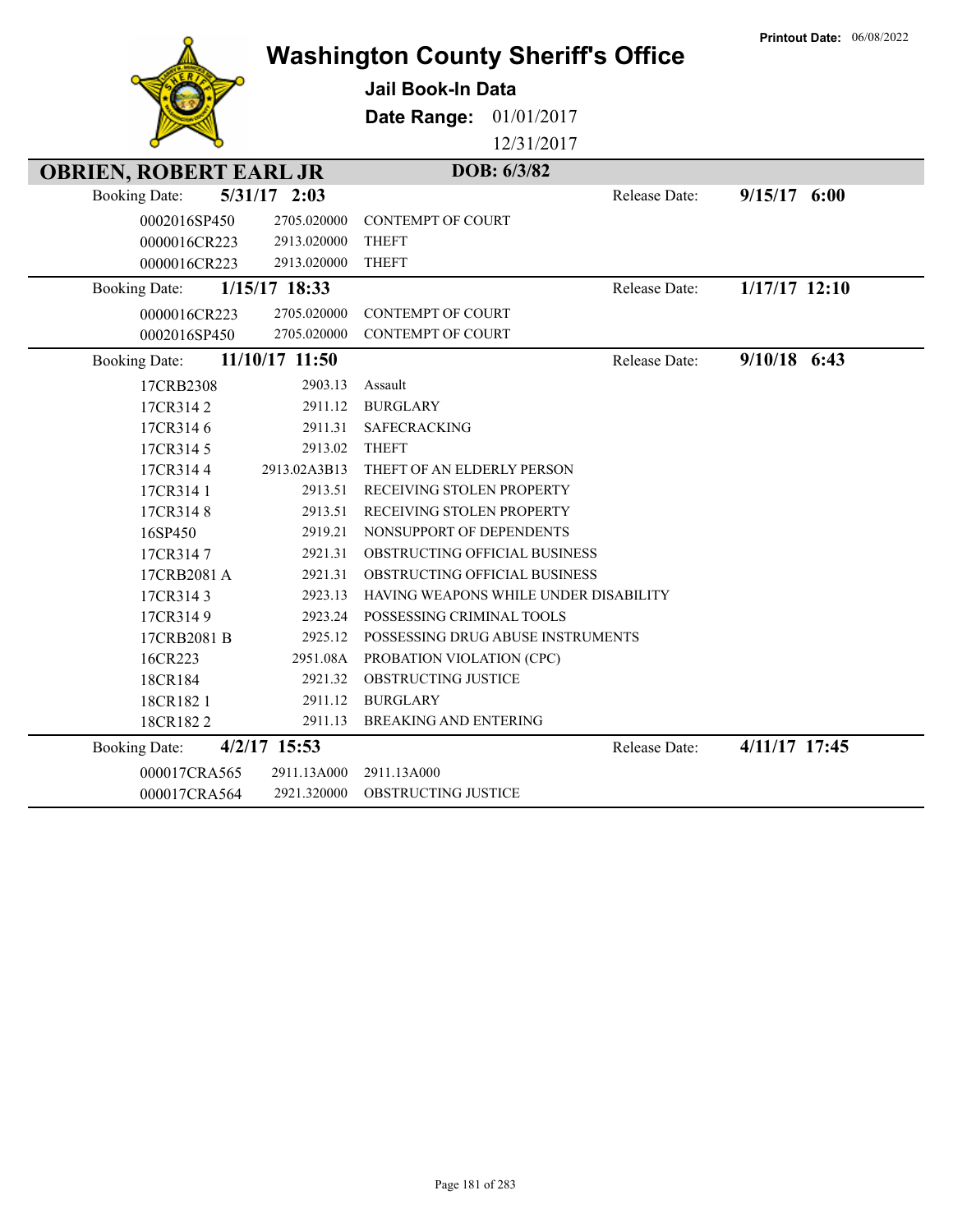|                            |                 | <b>Washington County Sheriff's Office</b> |             |               | <b>Printout Date: 06/08/2022</b> |
|----------------------------|-----------------|-------------------------------------------|-------------|---------------|----------------------------------|
|                            |                 | <b>Jail Book-In Data</b>                  |             |               |                                  |
|                            |                 |                                           |             |               |                                  |
|                            |                 | Date Range:                               | 01/01/2017  |               |                                  |
|                            |                 |                                           | 12/31/2017  |               |                                  |
| <b>OBRIEN, STEVEN LEE</b>  |                 |                                           | DOB: 1/5/89 |               |                                  |
| <b>Booking Date:</b>       | 7/24/17 17:35   |                                           |             | Release Date: | 7/28/17 14:30                    |
| 000PV HOLDER               | 2951.080000     | PROBATION VIOLATION                       |             |               |                                  |
| <b>Booking Date:</b>       | 11/10/17 18:14  |                                           |             | Release Date: | $6/27/18$ 7:30                   |
| 17CR289 1                  | 2911.12         | <b>BURGLARY</b>                           |             |               |                                  |
| 17CR2896                   | 2911.31         | <b>SAFECRACKING</b>                       |             |               |                                  |
| 17CR2894                   | 2913.02         | <b>THEFT</b>                              |             |               |                                  |
| 17CR289 5                  | 2913.02         | <b>THEFT</b>                              |             |               |                                  |
| 17CR289 1                  | 2913.51         | RECEIVING STOLEN PROPERTY                 |             |               |                                  |
| 17CR290                    | 2913.51         | RECEIVING STOLEN PROPERTY                 |             |               |                                  |
| 17CR2898                   | 2913.51         | RECEIVING STOLEN PROPERTY                 |             |               |                                  |
| 17CR2897                   | 2921.31         | OBSTRUCTING OFFICIAL BUSINESS             |             |               |                                  |
| 17CR290                    | 2921.31         | OBSTRUCTING OFFICIAL BUSINESS             |             |               |                                  |
| 17CR2899                   | 2923.24         | POSSESSING CRIMINAL TOOLS                 |             |               |                                  |
| 17CRB164B                  | 2951.08         | PROBATION VIOLATION (MMC)                 |             |               |                                  |
| 18CR1811                   | 2911.12         | <b>BURGLARY</b>                           |             |               |                                  |
| 18CR1812                   | 2911.13         | <b>BREAKING AND ENTERING</b>              |             |               |                                  |
| <b>Booking Date:</b>       | 7/13/17 18:23   |                                           |             | Release Date: | 7/18/17 18:15                    |
| 0017CRA1257D               | 2923.240000     | POSSESSION OF CRIMINAL TOOLS              |             |               |                                  |
| 0017CRA1257B               | 2925.110000     | POSSESSION OF DRUGS                       |             |               |                                  |
| 0017CRA1257C               | 2925.110000     | POSSESSION OF DRUGS                       |             |               |                                  |
| 0017CRA1257A               | 2925.240000     | 2925.240000                               |             |               |                                  |
| <b>Booking Date:</b>       | 5/18/17 3:07    |                                           |             | Release Date: | 5/22/17 11:00                    |
| CRB170000164               | 2925.140000     | DRUG PARAPHERNALIA                        |             |               |                                  |
| CRB170000382               | 2937.290000     | <b>FAIL TO APPEAR/ RECOG. BOND</b>        |             |               |                                  |
| <b>O'BRIEN, STEVEN LEE</b> |                 |                                           | DOB: 1/5/89 |               |                                  |
| <b>Booking Date:</b>       | $1/26/17$ 16:10 |                                           |             | Release Date: | $1/29/17$ 6:00                   |
| 00TRD1700164               | 2925.140000     | DRUG PARAPHERNALIA                        |             |               |                                  |
| 0TRD1607117A               | 4510.160000     | 4510.160000                               |             |               |                                  |
| 0TRD1607117B               | 4549.080000     | UNAUTHORIZED USE OF PLATES                |             |               |                                  |
| 0TRD1700440B               | 4549.080000     | UNAUTHORIZED USE OF PLATES                |             |               |                                  |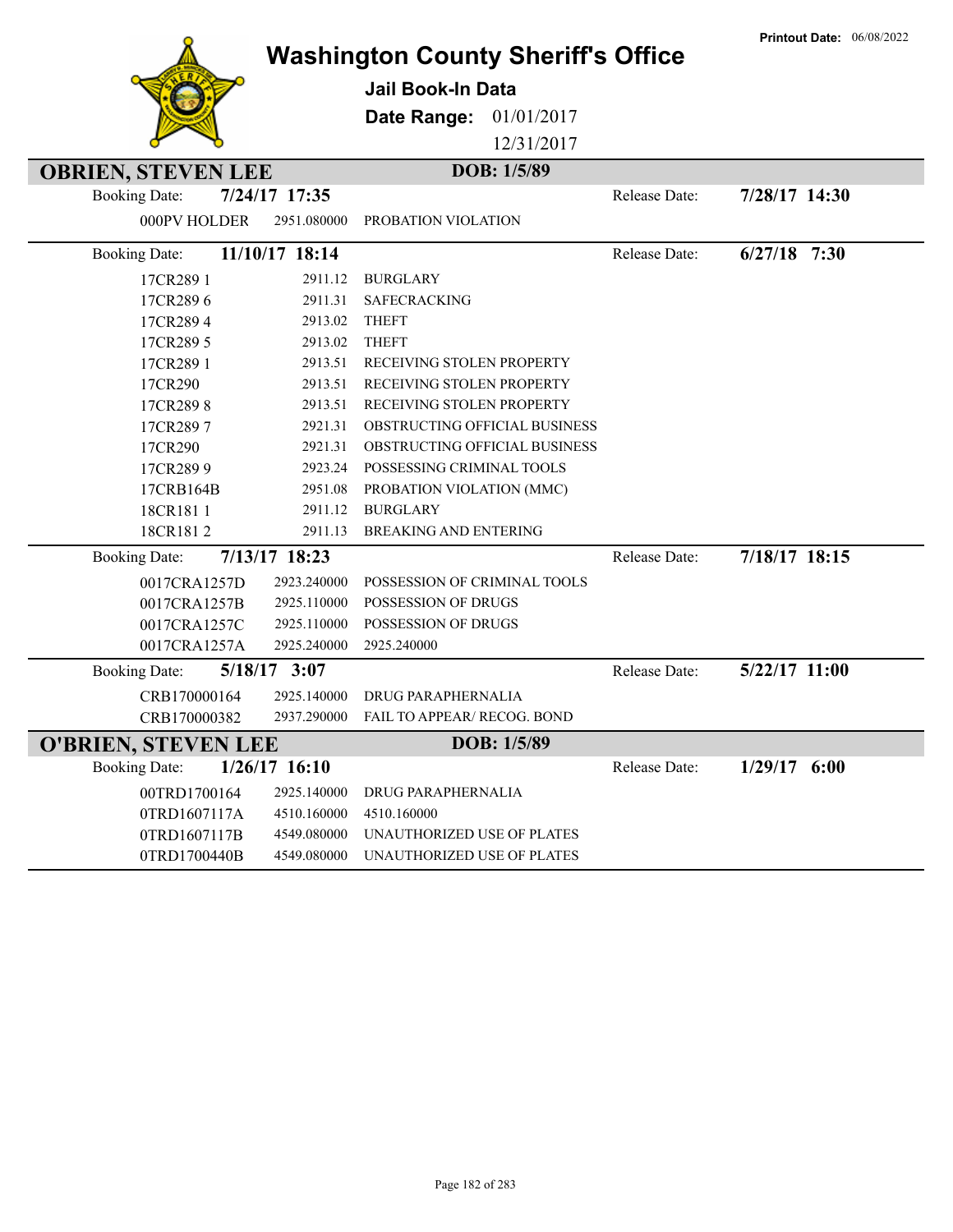|                               |                                | <b>Washington County Sheriff's Office</b><br><b>Jail Book-In Data</b><br>01/01/2017<br>Date Range:<br>12/31/2017 |               | <b>Printout Date: 06/08/2022</b> |
|-------------------------------|--------------------------------|------------------------------------------------------------------------------------------------------------------|---------------|----------------------------------|
| <b>OBRIEN, WILLIAM EUGENE</b> |                                | DOB: 7/15/64                                                                                                     |               |                                  |
| <b>Booking Date:</b>          | $10/12/17$ 2:40<br>4511.194000 | 4511.194000                                                                                                      | Release Date: | 10/13/17 12:59                   |
| <b>Booking Date:</b>          | 2/14/17 23:00                  |                                                                                                                  | Release Date: | 3/2/17 15:52                     |
| 00CRB1601380                  | 2909.060000                    | <b>CRIMINAL DAMAGING</b>                                                                                         |               |                                  |
| 000017CRB271                  | 2919.250000                    | DOMESTIC VIOLENCE                                                                                                |               |                                  |
| 0CRB1401250C                  | 2951.080000                    | PROBATION VIOLATION                                                                                              |               |                                  |
| 0TRC1406758D                  | 2951.080000                    | PROBATION VIOLATION                                                                                              |               |                                  |
| 0TRD1604270B                  | 4510.110000                    | 4510.110000                                                                                                      |               |                                  |
| 0TRD1604270A                  | 4549.021000                    | 4549.021000                                                                                                      |               |                                  |
| <b>Booking Date:</b>          | 5/1/17 20:24                   |                                                                                                                  | Release Date: | $7/5/17$ 6:00                    |
| 00016CRB1380                  | 2909.060000                    | <b>CRIMINAL DAMAGING</b>                                                                                         |               |                                  |
| 0014CRB1250A                  | 2919.250000                    | DOMESTIC VIOLENCE                                                                                                |               |                                  |
| 0014TRC6758A                  | 4511.19A100                    | 4511.19A100                                                                                                      |               |                                  |
| 0016TRD4270A                  | 4549.021000                    | 4549.021000                                                                                                      |               | $1/26/18$ 14:05                  |
| <b>Booking Date:</b>          | 12/29/17 22:31                 |                                                                                                                  | Release Date: |                                  |
| TRC170006698<br>TRC170008310  | 4511.194000<br>4511.19A1A0     | 4511.194000<br>4511.19A1A0                                                                                       |               |                                  |
| <b>ODONNELL, PAUL DANIEL</b>  |                                | DOB: 5/17/67                                                                                                     |               |                                  |
| <b>Booking Date:</b>          | 3/10/17 19:13                  |                                                                                                                  | Release Date: | $3/13/17$ 6:00                   |
| 0TRC1602275A                  | 4511.19A1A0                    | 4511.19A1A0                                                                                                      |               |                                  |
|                               |                                |                                                                                                                  |               |                                  |
| <b>Booking Date:</b>          | 2/6/17 18:43                   |                                                                                                                  | Release Date: | $2/21/17$ 6:00                   |
| 0016TRC2275A                  | 4511.19A1A0                    | 4511.19A1A0                                                                                                      |               |                                  |
| <b>Booking Date:</b>          | 3/3/17 19:30                   |                                                                                                                  | Release Date: | $3/6/17$ 6:00                    |
| 0016TRC2275A                  | 4511.19A100                    | 4511.19A100                                                                                                      |               |                                  |
| <b>Booking Date:</b>          | 2/24/17 19:19                  |                                                                                                                  | Release Date: | $2/27/17$ 6:00                   |
| 0016TRC2275A                  | 4511.19A100                    | 4511.19A100                                                                                                      |               |                                  |
| OFFENBERGER, EUGENE ROBERT    |                                | DOB: 1/28/55                                                                                                     |               |                                  |
| <b>Booking Date:</b>          | 12/5/17 15:26                  |                                                                                                                  | Release Date: | 12/6/17 14:16                    |
| PV                            | 2951.08A000                    | 2951.08A000                                                                                                      |               |                                  |
| <b>Booking Date:</b>          | 5/25/17 17:29                  |                                                                                                                  | Release Date: | 5/25/17 17:44                    |
| 00000017CR63                  | 2925.110000                    | POSSESSION OF DRUGS                                                                                              |               |                                  |
| <b>Booking Date:</b>          | 1/16/17 23:38                  |                                                                                                                  | Release Date: | 1/25/17 12:05                    |
| 000CRA170088                  | 2925.110000                    | POSSESSION OF DRUGS                                                                                              |               |                                  |
| <b>Booking Date:</b>          | $6/2/17$ 19:15                 |                                                                                                                  | Release Date: | $6/21/17$ $6:00$                 |
| 00000017CR63                  | 2925.110000                    | POSSESSION OF DRUGS                                                                                              |               |                                  |

**Printout Date:** 06/08/2022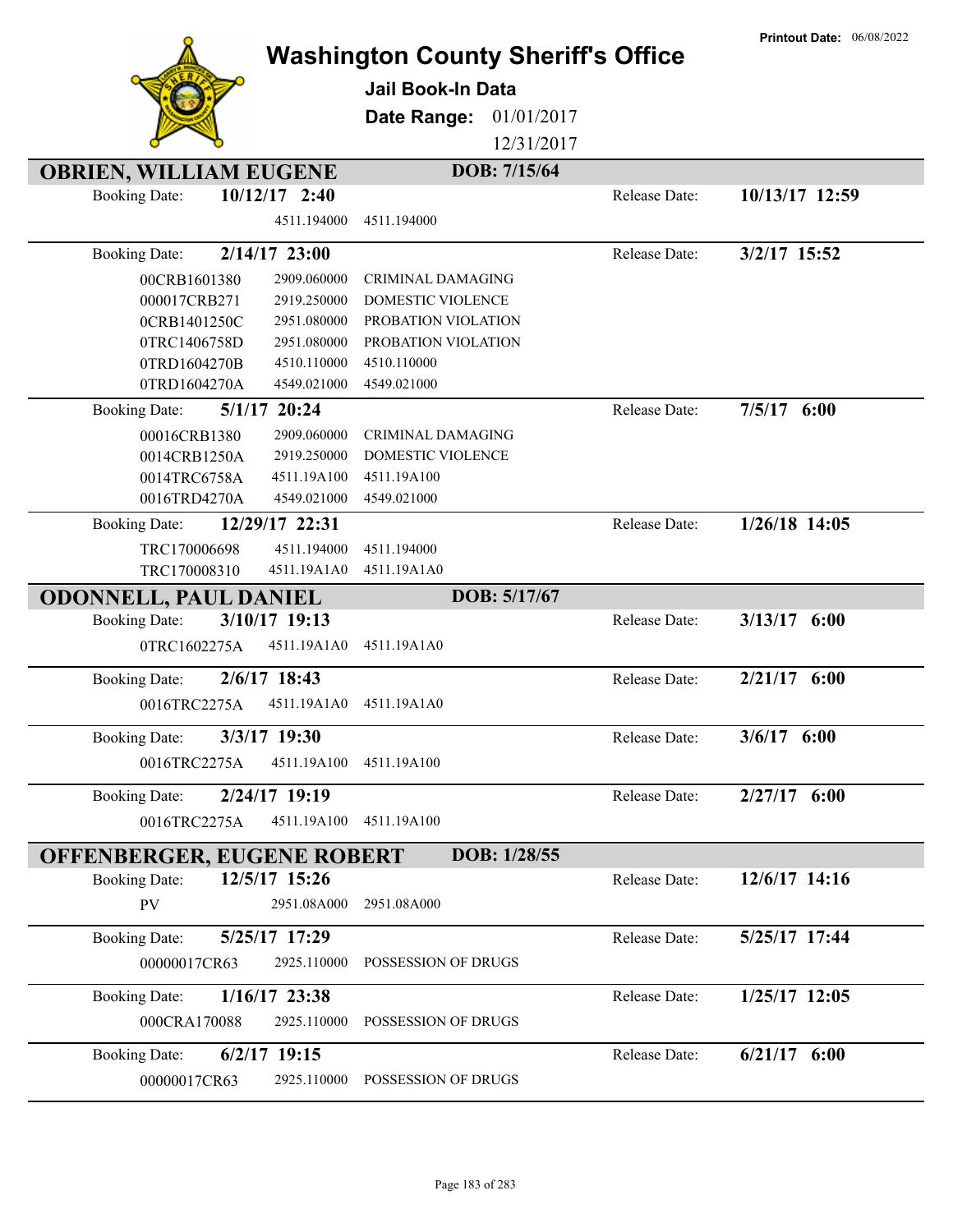|                                                                     |                            | <b>Washington County Sheriff's Office</b> |               | <b>Printout Date: 06/08/2022</b> |
|---------------------------------------------------------------------|----------------------------|-------------------------------------------|---------------|----------------------------------|
|                                                                     |                            | <b>Jail Book-In Data</b>                  |               |                                  |
|                                                                     |                            | Date Range: 01/01/2017                    |               |                                  |
|                                                                     |                            | 12/31/2017                                |               |                                  |
| <b>OFFENBERGER, NICHOLAS DAVI</b>                                   |                            | DOB: 7/1/80                               |               |                                  |
| 5/23/17 18:07<br><b>Booking Date:</b>                               |                            |                                           | Release Date: | 5/30/17 18:00                    |
| 0000015SP310                                                        | 2919.210000                | NONSUPPORT OF DEPENDENTS                  |               |                                  |
| $3/22/17$ 8:47<br><b>Booking Date:</b>                              |                            |                                           | Release Date: | $5/1/17$ 6:00                    |
| 0000015CR214                                                        | 2913.020000                | <b>THEFT</b>                              |               |                                  |
| 00017TRC1533                                                        | 4511.19A200                | 4511.19A200                               |               |                                  |
| OFFENBERGER, TRENT WILLIAM                                          |                            | DOB: 2/19/75                              |               |                                  |
| 1/28/17 22:33<br><b>Booking Date:</b>                               |                            |                                           | Release Date: | 1/31/17 17:36                    |
| 00CRB1700177<br>0000000000PV                                        | 2919.250000<br>2951.08A000 | DOMESTIC VIOLENCE<br>2951.08A000          |               |                                  |
| 5/12/17 11:12<br><b>Booking Date:</b>                               |                            |                                           | Release Date: | 5/12/17 14:20                    |
| 00000014CR37                                                        | 2951.08A000                | 2951.08A000                               |               |                                  |
|                                                                     |                            |                                           |               |                                  |
| $6/20/17$ 9:37<br><b>Booking Date:</b>                              |                            |                                           | Release Date: | $7/20/17$ 6:00                   |
| 00000014CR37                                                        | 2951.08A000                | 2951.08A000                               |               |                                  |
| OGDEN, RICHARD EDWARD II                                            |                            | DOB: 11/6/79                              |               |                                  |
| 2/3/17 19:42<br><b>Booking Date:</b>                                |                            |                                           | Release Date: | $2/15/17$ 6:00                   |
| TRC16004915A                                                        | 4511.19A1E0                | 4511.19A1E0                               |               |                                  |
| 1/27/17 18:30<br><b>Booking Date:</b>                               |                            |                                           | Release Date: | $1/30/17$ 6:00                   |
| 0016TRC4915A                                                        | 4511.19A1E0                | 4511.19A1E0                               |               |                                  |
| <b>OHSE, JAMES KEVIN JR</b>                                         |                            | DOB: 8/11/96                              |               |                                  |
| 12/4/17 6:54<br><b>Booking Date:</b>                                |                            |                                           | Release Date: | 12/4/17 10:00                    |
| 17CRB2182                                                           |                            | 2919.250000 DOMESTIC VIOLENCE             |               |                                  |
| $1/20/17$ 14:26<br><b>Booking Date:</b>                             |                            |                                           | Release Date: | 1/23/17 13:08                    |
| TRC1603146PV                                                        | 2951.080000                | PROBATION VIOLATION                       |               |                                  |
| <b>OHSE, MARK WAYNE</b>                                             |                            | DOB: 9/8/80                               |               |                                  |
| $7/26/17$ 14:08<br><b>Booking Date:</b>                             |                            |                                           | Release Date: | 9/5/17 11:29                     |
| 00LICKING CO                                                        | 2913.020000                | <b>THEFT</b>                              |               |                                  |
|                                                                     |                            | DOB: 11/24/84                             |               |                                  |
| <b>OLIVER, JUSTIN RAY</b><br>$6/4/17$ 21:04<br><b>Booking Date:</b> |                            |                                           | Release Date: | 7/24/17 13:09                    |
| 17CR109                                                             | 2903.110000                | <b>FELONIOUS ASSAULT</b>                  |               |                                  |
| 17CR109                                                             | 2903.110000                | FELONIOUS ASSAULT                         |               |                                  |
| 17CR109                                                             | 2911.010000                | <b>AGGRAVATED ROBBERY</b>                 |               |                                  |
| 17CR109                                                             | 2921.310000                | OBSTRUCTING OFFICIAL BUSINESS             |               |                                  |
| <b>OLIVER, SHAWN ROBERT</b>                                         |                            | DOB: 5/26/83                              |               |                                  |
| 2/23/17 18:49<br><b>Booking Date:</b>                               |                            |                                           | Release Date: | $2/27/17$ 6:00                   |
| 00CRB1700315                                                        | 2923.150000                | USING WEAPONS WHILE INTOXICATED           |               |                                  |
| 0TRD1607130A                                                        | 4511.19A1A0                | 4511.19A1A0                               |               |                                  |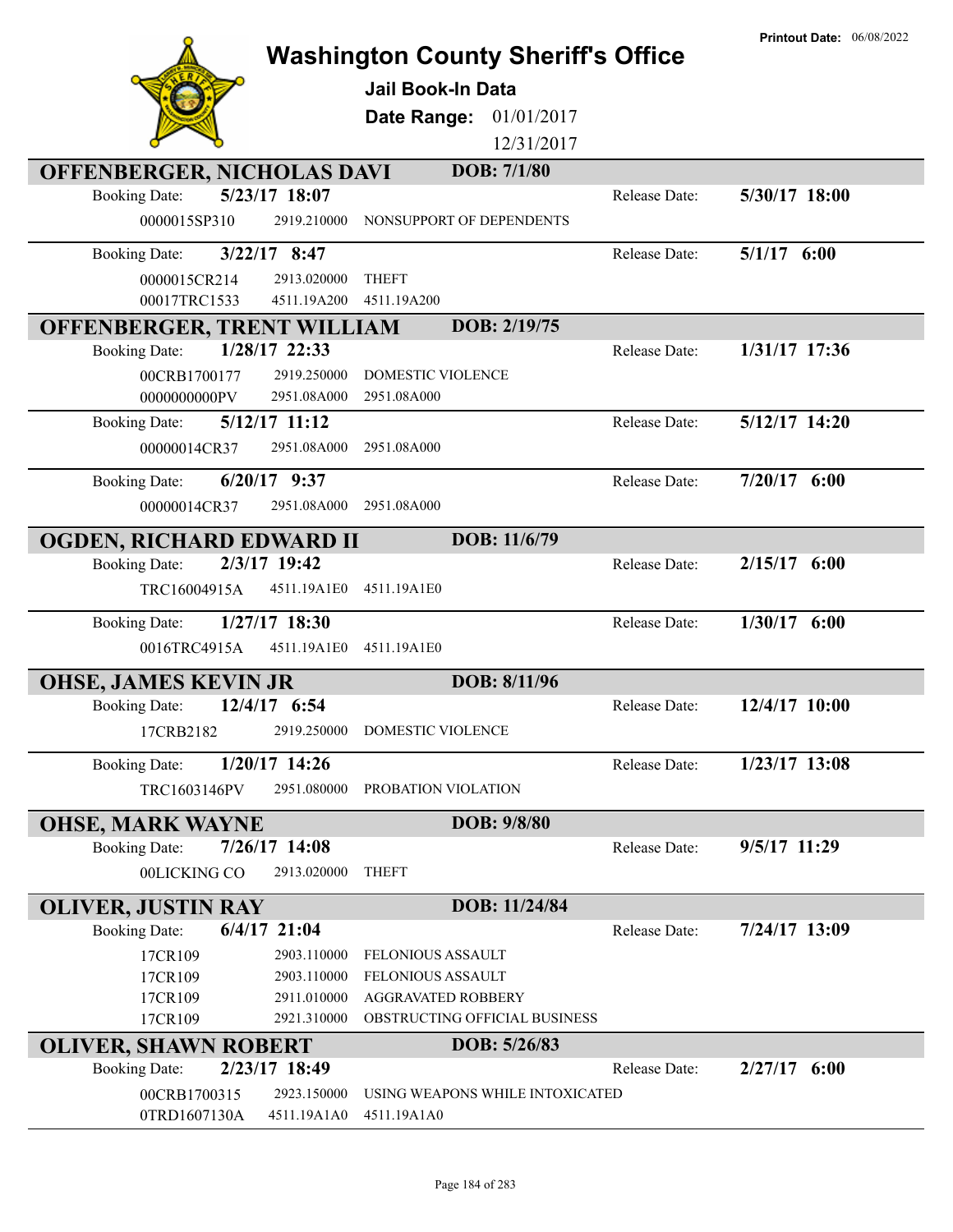|                                 |                            | <b>Washington County Sheriff's Office</b>      |                      | <b>Printout Date: 06/08/2022</b> |
|---------------------------------|----------------------------|------------------------------------------------|----------------------|----------------------------------|
|                                 |                            | <b>Jail Book-In Data</b>                       |                      |                                  |
|                                 |                            | Date Range:<br>01/01/2017                      |                      |                                  |
|                                 |                            | 12/31/2017                                     |                      |                                  |
| <b>OLIVER, TRISTA ANN</b>       |                            | DOB: 12/30/93                                  |                      |                                  |
| <b>Booking Date:</b>            | 2/17/17 13:25              |                                                | Release Date:        | $2/21/17$ 11:20                  |
| CRB160001579                    | 2951.080000                | PROBATION VIOLATION                            |                      |                                  |
| <b>OMALLEY, BRENNAN MICHAEL</b> |                            | DOB: 3/19/93                                   |                      |                                  |
| <b>Booking Date:</b>            | 10/22/17 8:25              |                                                | Release Date:        | 10/26/17 11:55                   |
| 00017CRA1912                    | 2913.02B6                  | THEFT (LICENSE PLATE)                          |                      |                                  |
| <b>OMSPACH, DUSTIN MICHAEL</b>  |                            | DOB: 5/12/82                                   |                      |                                  |
| <b>Booking Date:</b>            | 5/27/17 14:28              |                                                | <b>Release Date:</b> | 5/30/17 10:45                    |
| 000017CRA940                    | 2921.331                   | FAILURE TO COMPLY WITH ORDER OR SIGNAL OF P.O. |                      |                                  |
| 0017TRD3309E                    | 4503.210000                | DISPLAY LICENSE PLATES/VALIDATION STICKER      |                      |                                  |
| 0017TRC3309A                    | 4510.14                    | DRIVING UNDER OVI SUSPENSION                   |                      |                                  |
| 0017TRD3309B                    | 4511.200000                | RECKLESS OPERATION OF MOTOR VEHICLE            |                      |                                  |
| 0017TRD3309C                    | 4511.202                   | <b>FAILURE TO CONTROL</b>                      |                      |                                  |
| 0017TRD3309D                    | 4513.020000                | <b>UNSAFE VEHICLE</b>                          |                      |                                  |
| <b>Booking Date:</b>            | 9/3/17 17:44               |                                                | Release Date:        | 9/13/17 15:37                    |
| 00017CRA1581                    | 2925.030000                | TRAFFICKING IN DRUGS                           |                      |                                  |
| 00017CRA1583                    | 2925.030000                | TRAFFICKING IN DRUGS                           |                      |                                  |
| <b>ONEIL, DANIEL E</b>          |                            | DOB: 5/21/71                                   |                      |                                  |
| <b>Booking Date:</b>            | $6/8/17$ 16:29             |                                                | Release Date:        | $6/11/17$ $6:00$                 |
| 0017TRD3592A                    | 4510.110000                | 4510.110000                                    |                      |                                  |
| 0017TRD3592B                    | 4511.21D400                | 4511.21D400                                    |                      |                                  |
| <b>ONEIL, ROBERT PATRICK</b>    |                            | DOB: 5/7/90                                    |                      |                                  |
| <b>Booking Date:</b>            | $6/6/17$ 21:21             |                                                | Release Date:        | $6/7/17$ 9:40                    |
| 00000CW17059                    | 509.0300000                | 509.0300000                                    |                      |                                  |
| <b>ORR, MICHAEL SCOTT</b>       |                            | DOB: 5/2/91                                    |                      |                                  |
| <b>Booking Date:</b>            | $2/15/17$ 10:26            |                                                | Release Date:        | 2/15/17 10:55                    |
| 000017CRB142                    | 2913.020000                | <b>THEFT</b>                                   |                      |                                  |
|                                 |                            |                                                |                      |                                  |
| <b>ORTEGA, CHRISTOPHER C</b>    | 7/13/17 18:35              | DOB: 4/7/73                                    | Release Date:        | $10/12/17$ 7:03                  |
| <b>Booking Date:</b>            |                            |                                                |                      |                                  |
| <b>HUTTONSVILL</b>              | 0IN TRANSIT                | 0IN TRANSIT                                    |                      |                                  |
| CRA17001272C<br>CRA17001272D    | 2913.020000<br>2913.020000 | <b>THEFT</b><br><b>THEFT</b>                   |                      |                                  |
| 00000017CR20                    | 2913.020000                | <b>THEFT</b>                                   |                      |                                  |
| 00000017CR20                    | 2913.020000                | <b>THEFT</b>                                   |                      |                                  |
| CRA17001272A                    | 2913.020000                | <b>THEFT</b>                                   |                      |                                  |
| CRA17001272B                    | 2913.020000                | <b>THEFT</b>                                   |                      |                                  |
| 00000017CR20                    | 2913.02A000                | 2913.02A000                                    |                      |                                  |
| 13TRD6108C                      | 331.1600000                | 331.1600000                                    |                      |                                  |
| 0013TRD6108B                    | 4510.110000                | 4510.110000                                    |                      |                                  |
| 13TRD6108A                      | 4549.021000                | 4549.021000                                    |                      |                                  |
| 13TRD6108D                      | 4549.110000                | 4549.110000                                    |                      |                                  |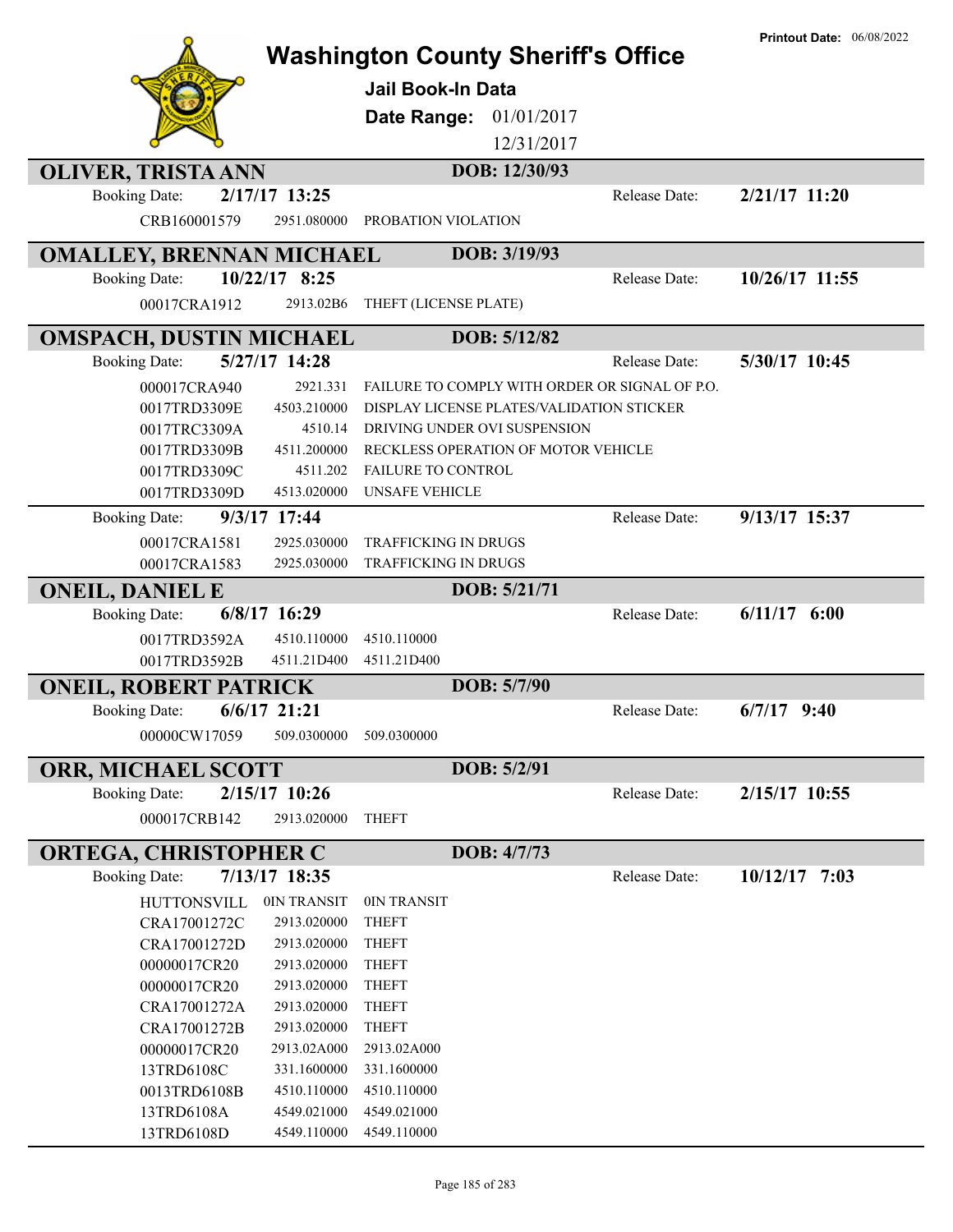| 12/31/2017<br>DOB: 12/19/74<br><b>OSBORNE, STACEY DENINE</b><br>4/16/17 13:15<br><b>Booking Date:</b><br>$4/18/17$ 9:11<br>Release Date:<br>000017CRB701<br>AGGRAVATED MENACING OR STALKING<br>2903.210000<br>2909.040000<br>DISRUPTING PUBLIC SERVICES<br>17CRA699C<br>2919.250000<br>DOMESTIC VIOLENCE<br>00017CRA699A<br>17CRA699B<br>DOMESTIC VIOLENCE<br>2919.250000<br>DOB: 2/7/64<br><b>OSMAN, JOHN STEVEN</b><br>12/19/17 10:59<br>12/18/17 20:55<br><b>Booking Date:</b><br>Release Date:<br>2923.320000<br>ENGAGING IN PATTERN OF CORRUPT ACTIVITY<br>000GALLIA CO<br>DOB: 12/14/85<br>OTT, JOSHUA DONALD<br>8/27/17 18:09<br>$8/30/17$ 6:00<br><b>Booking Date:</b><br>Release Date:<br>00017TRC1630<br>4510.140000<br>4510.140000<br>DOB: 10/16/66<br><b>OVERLY, MICHAEL WOOD</b><br>4/18/17 18:37<br>$4/28/17$ 6:00<br><b>Booking Date:</b><br>Release Date:<br>0000011DC305<br>2705.02A000<br>2705.02A000<br>DOB: 6/21/90<br><b>OWENS, JACOB LAWRENCE</b><br>$6/25/17$ 21:16<br>$6/28/17$ 10:48<br><b>Booking Date:</b><br>Release Date:<br>0RICHLAND CC<br>2919.210000<br>NONSUPPORT OF DEPENDENTS<br>DOB: 7/27/70<br><b>OXFORD, TODD ALAN</b><br>9/9/17 11:28<br><b>Booking Date:</b><br>$9/9/17$ 2:18<br>Release Date:<br>4511.19A100<br>4511.19A100<br><b>OXYER, DEREK THOMAS</b><br>DOB: 6/1/95<br>7/20/17 21:19<br>12/19/17 10:54<br><b>Booking Date:</b><br>Release Date:<br>000GALLIA CO<br>2951.080000<br>PROBATION VIOLATION<br>DOB: 4/9/67<br>PACKARD, MICHAEL EUGENE<br>9/5/17 15:47<br>$9/6/17$ 14:15<br>Release Date:<br><b>Booking Date:</b><br>00IN TRANSIT<br>0IN TRANSIT<br>0IN TRANSIT<br>2925.04A000<br>0000014CR220<br>2925.04A000<br>DOB: 2/7/56<br>PALMER, GARY LEE<br><b>Booking Date:</b><br>10/11/17 23:24<br>10/12/17 20:22<br>Release Date:<br>17CRB1864B<br>2903.210000<br>AGGRAVATED MENACING OR STALKING<br>17CRB1864A<br>2919.250000<br>DOMESTIC VIOLENCE<br>DOB: 10/2/93<br>PANCOAST, JASON JAYE<br>11/8/17 17:34<br><b>Booking Date:</b><br>2/9/18 11:05<br>Release Date:<br><b>FEDERAL</b><br>2925.03<br>TRAFFICKING IN DRUGS | <b>Washington County Sheriff's Office</b><br><b>Jail Book-In Data</b><br>01/01/2017<br>Date Range: | <b>Printout Date: 06/08/2022</b> |
|--------------------------------------------------------------------------------------------------------------------------------------------------------------------------------------------------------------------------------------------------------------------------------------------------------------------------------------------------------------------------------------------------------------------------------------------------------------------------------------------------------------------------------------------------------------------------------------------------------------------------------------------------------------------------------------------------------------------------------------------------------------------------------------------------------------------------------------------------------------------------------------------------------------------------------------------------------------------------------------------------------------------------------------------------------------------------------------------------------------------------------------------------------------------------------------------------------------------------------------------------------------------------------------------------------------------------------------------------------------------------------------------------------------------------------------------------------------------------------------------------------------------------------------------------------------------------------------------------------------------------------------------------------------------------------------------------------------------------------------------------------------------------------------------------------------------------------------------------------------------------------------------------------------------------------------------------------------------------------------------------------------------------------------------------------------------------------|----------------------------------------------------------------------------------------------------|----------------------------------|
|                                                                                                                                                                                                                                                                                                                                                                                                                                                                                                                                                                                                                                                                                                                                                                                                                                                                                                                                                                                                                                                                                                                                                                                                                                                                                                                                                                                                                                                                                                                                                                                                                                                                                                                                                                                                                                                                                                                                                                                                                                                                                |                                                                                                    |                                  |
|                                                                                                                                                                                                                                                                                                                                                                                                                                                                                                                                                                                                                                                                                                                                                                                                                                                                                                                                                                                                                                                                                                                                                                                                                                                                                                                                                                                                                                                                                                                                                                                                                                                                                                                                                                                                                                                                                                                                                                                                                                                                                |                                                                                                    |                                  |
|                                                                                                                                                                                                                                                                                                                                                                                                                                                                                                                                                                                                                                                                                                                                                                                                                                                                                                                                                                                                                                                                                                                                                                                                                                                                                                                                                                                                                                                                                                                                                                                                                                                                                                                                                                                                                                                                                                                                                                                                                                                                                |                                                                                                    |                                  |
|                                                                                                                                                                                                                                                                                                                                                                                                                                                                                                                                                                                                                                                                                                                                                                                                                                                                                                                                                                                                                                                                                                                                                                                                                                                                                                                                                                                                                                                                                                                                                                                                                                                                                                                                                                                                                                                                                                                                                                                                                                                                                |                                                                                                    |                                  |
|                                                                                                                                                                                                                                                                                                                                                                                                                                                                                                                                                                                                                                                                                                                                                                                                                                                                                                                                                                                                                                                                                                                                                                                                                                                                                                                                                                                                                                                                                                                                                                                                                                                                                                                                                                                                                                                                                                                                                                                                                                                                                |                                                                                                    |                                  |
|                                                                                                                                                                                                                                                                                                                                                                                                                                                                                                                                                                                                                                                                                                                                                                                                                                                                                                                                                                                                                                                                                                                                                                                                                                                                                                                                                                                                                                                                                                                                                                                                                                                                                                                                                                                                                                                                                                                                                                                                                                                                                |                                                                                                    |                                  |
|                                                                                                                                                                                                                                                                                                                                                                                                                                                                                                                                                                                                                                                                                                                                                                                                                                                                                                                                                                                                                                                                                                                                                                                                                                                                                                                                                                                                                                                                                                                                                                                                                                                                                                                                                                                                                                                                                                                                                                                                                                                                                |                                                                                                    |                                  |
|                                                                                                                                                                                                                                                                                                                                                                                                                                                                                                                                                                                                                                                                                                                                                                                                                                                                                                                                                                                                                                                                                                                                                                                                                                                                                                                                                                                                                                                                                                                                                                                                                                                                                                                                                                                                                                                                                                                                                                                                                                                                                |                                                                                                    |                                  |
|                                                                                                                                                                                                                                                                                                                                                                                                                                                                                                                                                                                                                                                                                                                                                                                                                                                                                                                                                                                                                                                                                                                                                                                                                                                                                                                                                                                                                                                                                                                                                                                                                                                                                                                                                                                                                                                                                                                                                                                                                                                                                |                                                                                                    |                                  |
|                                                                                                                                                                                                                                                                                                                                                                                                                                                                                                                                                                                                                                                                                                                                                                                                                                                                                                                                                                                                                                                                                                                                                                                                                                                                                                                                                                                                                                                                                                                                                                                                                                                                                                                                                                                                                                                                                                                                                                                                                                                                                |                                                                                                    |                                  |
|                                                                                                                                                                                                                                                                                                                                                                                                                                                                                                                                                                                                                                                                                                                                                                                                                                                                                                                                                                                                                                                                                                                                                                                                                                                                                                                                                                                                                                                                                                                                                                                                                                                                                                                                                                                                                                                                                                                                                                                                                                                                                |                                                                                                    |                                  |
|                                                                                                                                                                                                                                                                                                                                                                                                                                                                                                                                                                                                                                                                                                                                                                                                                                                                                                                                                                                                                                                                                                                                                                                                                                                                                                                                                                                                                                                                                                                                                                                                                                                                                                                                                                                                                                                                                                                                                                                                                                                                                |                                                                                                    |                                  |
|                                                                                                                                                                                                                                                                                                                                                                                                                                                                                                                                                                                                                                                                                                                                                                                                                                                                                                                                                                                                                                                                                                                                                                                                                                                                                                                                                                                                                                                                                                                                                                                                                                                                                                                                                                                                                                                                                                                                                                                                                                                                                |                                                                                                    |                                  |
|                                                                                                                                                                                                                                                                                                                                                                                                                                                                                                                                                                                                                                                                                                                                                                                                                                                                                                                                                                                                                                                                                                                                                                                                                                                                                                                                                                                                                                                                                                                                                                                                                                                                                                                                                                                                                                                                                                                                                                                                                                                                                |                                                                                                    |                                  |
|                                                                                                                                                                                                                                                                                                                                                                                                                                                                                                                                                                                                                                                                                                                                                                                                                                                                                                                                                                                                                                                                                                                                                                                                                                                                                                                                                                                                                                                                                                                                                                                                                                                                                                                                                                                                                                                                                                                                                                                                                                                                                |                                                                                                    |                                  |
|                                                                                                                                                                                                                                                                                                                                                                                                                                                                                                                                                                                                                                                                                                                                                                                                                                                                                                                                                                                                                                                                                                                                                                                                                                                                                                                                                                                                                                                                                                                                                                                                                                                                                                                                                                                                                                                                                                                                                                                                                                                                                |                                                                                                    |                                  |
|                                                                                                                                                                                                                                                                                                                                                                                                                                                                                                                                                                                                                                                                                                                                                                                                                                                                                                                                                                                                                                                                                                                                                                                                                                                                                                                                                                                                                                                                                                                                                                                                                                                                                                                                                                                                                                                                                                                                                                                                                                                                                |                                                                                                    |                                  |
|                                                                                                                                                                                                                                                                                                                                                                                                                                                                                                                                                                                                                                                                                                                                                                                                                                                                                                                                                                                                                                                                                                                                                                                                                                                                                                                                                                                                                                                                                                                                                                                                                                                                                                                                                                                                                                                                                                                                                                                                                                                                                |                                                                                                    |                                  |
|                                                                                                                                                                                                                                                                                                                                                                                                                                                                                                                                                                                                                                                                                                                                                                                                                                                                                                                                                                                                                                                                                                                                                                                                                                                                                                                                                                                                                                                                                                                                                                                                                                                                                                                                                                                                                                                                                                                                                                                                                                                                                |                                                                                                    |                                  |
|                                                                                                                                                                                                                                                                                                                                                                                                                                                                                                                                                                                                                                                                                                                                                                                                                                                                                                                                                                                                                                                                                                                                                                                                                                                                                                                                                                                                                                                                                                                                                                                                                                                                                                                                                                                                                                                                                                                                                                                                                                                                                |                                                                                                    |                                  |
|                                                                                                                                                                                                                                                                                                                                                                                                                                                                                                                                                                                                                                                                                                                                                                                                                                                                                                                                                                                                                                                                                                                                                                                                                                                                                                                                                                                                                                                                                                                                                                                                                                                                                                                                                                                                                                                                                                                                                                                                                                                                                |                                                                                                    |                                  |
|                                                                                                                                                                                                                                                                                                                                                                                                                                                                                                                                                                                                                                                                                                                                                                                                                                                                                                                                                                                                                                                                                                                                                                                                                                                                                                                                                                                                                                                                                                                                                                                                                                                                                                                                                                                                                                                                                                                                                                                                                                                                                |                                                                                                    |                                  |
|                                                                                                                                                                                                                                                                                                                                                                                                                                                                                                                                                                                                                                                                                                                                                                                                                                                                                                                                                                                                                                                                                                                                                                                                                                                                                                                                                                                                                                                                                                                                                                                                                                                                                                                                                                                                                                                                                                                                                                                                                                                                                |                                                                                                    |                                  |
|                                                                                                                                                                                                                                                                                                                                                                                                                                                                                                                                                                                                                                                                                                                                                                                                                                                                                                                                                                                                                                                                                                                                                                                                                                                                                                                                                                                                                                                                                                                                                                                                                                                                                                                                                                                                                                                                                                                                                                                                                                                                                |                                                                                                    |                                  |
|                                                                                                                                                                                                                                                                                                                                                                                                                                                                                                                                                                                                                                                                                                                                                                                                                                                                                                                                                                                                                                                                                                                                                                                                                                                                                                                                                                                                                                                                                                                                                                                                                                                                                                                                                                                                                                                                                                                                                                                                                                                                                |                                                                                                    |                                  |
|                                                                                                                                                                                                                                                                                                                                                                                                                                                                                                                                                                                                                                                                                                                                                                                                                                                                                                                                                                                                                                                                                                                                                                                                                                                                                                                                                                                                                                                                                                                                                                                                                                                                                                                                                                                                                                                                                                                                                                                                                                                                                |                                                                                                    |                                  |
|                                                                                                                                                                                                                                                                                                                                                                                                                                                                                                                                                                                                                                                                                                                                                                                                                                                                                                                                                                                                                                                                                                                                                                                                                                                                                                                                                                                                                                                                                                                                                                                                                                                                                                                                                                                                                                                                                                                                                                                                                                                                                |                                                                                                    |                                  |
|                                                                                                                                                                                                                                                                                                                                                                                                                                                                                                                                                                                                                                                                                                                                                                                                                                                                                                                                                                                                                                                                                                                                                                                                                                                                                                                                                                                                                                                                                                                                                                                                                                                                                                                                                                                                                                                                                                                                                                                                                                                                                |                                                                                                    |                                  |
|                                                                                                                                                                                                                                                                                                                                                                                                                                                                                                                                                                                                                                                                                                                                                                                                                                                                                                                                                                                                                                                                                                                                                                                                                                                                                                                                                                                                                                                                                                                                                                                                                                                                                                                                                                                                                                                                                                                                                                                                                                                                                |                                                                                                    |                                  |
|                                                                                                                                                                                                                                                                                                                                                                                                                                                                                                                                                                                                                                                                                                                                                                                                                                                                                                                                                                                                                                                                                                                                                                                                                                                                                                                                                                                                                                                                                                                                                                                                                                                                                                                                                                                                                                                                                                                                                                                                                                                                                |                                                                                                    |                                  |
|                                                                                                                                                                                                                                                                                                                                                                                                                                                                                                                                                                                                                                                                                                                                                                                                                                                                                                                                                                                                                                                                                                                                                                                                                                                                                                                                                                                                                                                                                                                                                                                                                                                                                                                                                                                                                                                                                                                                                                                                                                                                                |                                                                                                    |                                  |
|                                                                                                                                                                                                                                                                                                                                                                                                                                                                                                                                                                                                                                                                                                                                                                                                                                                                                                                                                                                                                                                                                                                                                                                                                                                                                                                                                                                                                                                                                                                                                                                                                                                                                                                                                                                                                                                                                                                                                                                                                                                                                |                                                                                                    |                                  |
|                                                                                                                                                                                                                                                                                                                                                                                                                                                                                                                                                                                                                                                                                                                                                                                                                                                                                                                                                                                                                                                                                                                                                                                                                                                                                                                                                                                                                                                                                                                                                                                                                                                                                                                                                                                                                                                                                                                                                                                                                                                                                |                                                                                                    |                                  |
|                                                                                                                                                                                                                                                                                                                                                                                                                                                                                                                                                                                                                                                                                                                                                                                                                                                                                                                                                                                                                                                                                                                                                                                                                                                                                                                                                                                                                                                                                                                                                                                                                                                                                                                                                                                                                                                                                                                                                                                                                                                                                |                                                                                                    |                                  |
|                                                                                                                                                                                                                                                                                                                                                                                                                                                                                                                                                                                                                                                                                                                                                                                                                                                                                                                                                                                                                                                                                                                                                                                                                                                                                                                                                                                                                                                                                                                                                                                                                                                                                                                                                                                                                                                                                                                                                                                                                                                                                |                                                                                                    |                                  |
|                                                                                                                                                                                                                                                                                                                                                                                                                                                                                                                                                                                                                                                                                                                                                                                                                                                                                                                                                                                                                                                                                                                                                                                                                                                                                                                                                                                                                                                                                                                                                                                                                                                                                                                                                                                                                                                                                                                                                                                                                                                                                |                                                                                                    |                                  |
|                                                                                                                                                                                                                                                                                                                                                                                                                                                                                                                                                                                                                                                                                                                                                                                                                                                                                                                                                                                                                                                                                                                                                                                                                                                                                                                                                                                                                                                                                                                                                                                                                                                                                                                                                                                                                                                                                                                                                                                                                                                                                |                                                                                                    |                                  |
|                                                                                                                                                                                                                                                                                                                                                                                                                                                                                                                                                                                                                                                                                                                                                                                                                                                                                                                                                                                                                                                                                                                                                                                                                                                                                                                                                                                                                                                                                                                                                                                                                                                                                                                                                                                                                                                                                                                                                                                                                                                                                |                                                                                                    |                                  |
|                                                                                                                                                                                                                                                                                                                                                                                                                                                                                                                                                                                                                                                                                                                                                                                                                                                                                                                                                                                                                                                                                                                                                                                                                                                                                                                                                                                                                                                                                                                                                                                                                                                                                                                                                                                                                                                                                                                                                                                                                                                                                |                                                                                                    |                                  |
|                                                                                                                                                                                                                                                                                                                                                                                                                                                                                                                                                                                                                                                                                                                                                                                                                                                                                                                                                                                                                                                                                                                                                                                                                                                                                                                                                                                                                                                                                                                                                                                                                                                                                                                                                                                                                                                                                                                                                                                                                                                                                |                                                                                                    |                                  |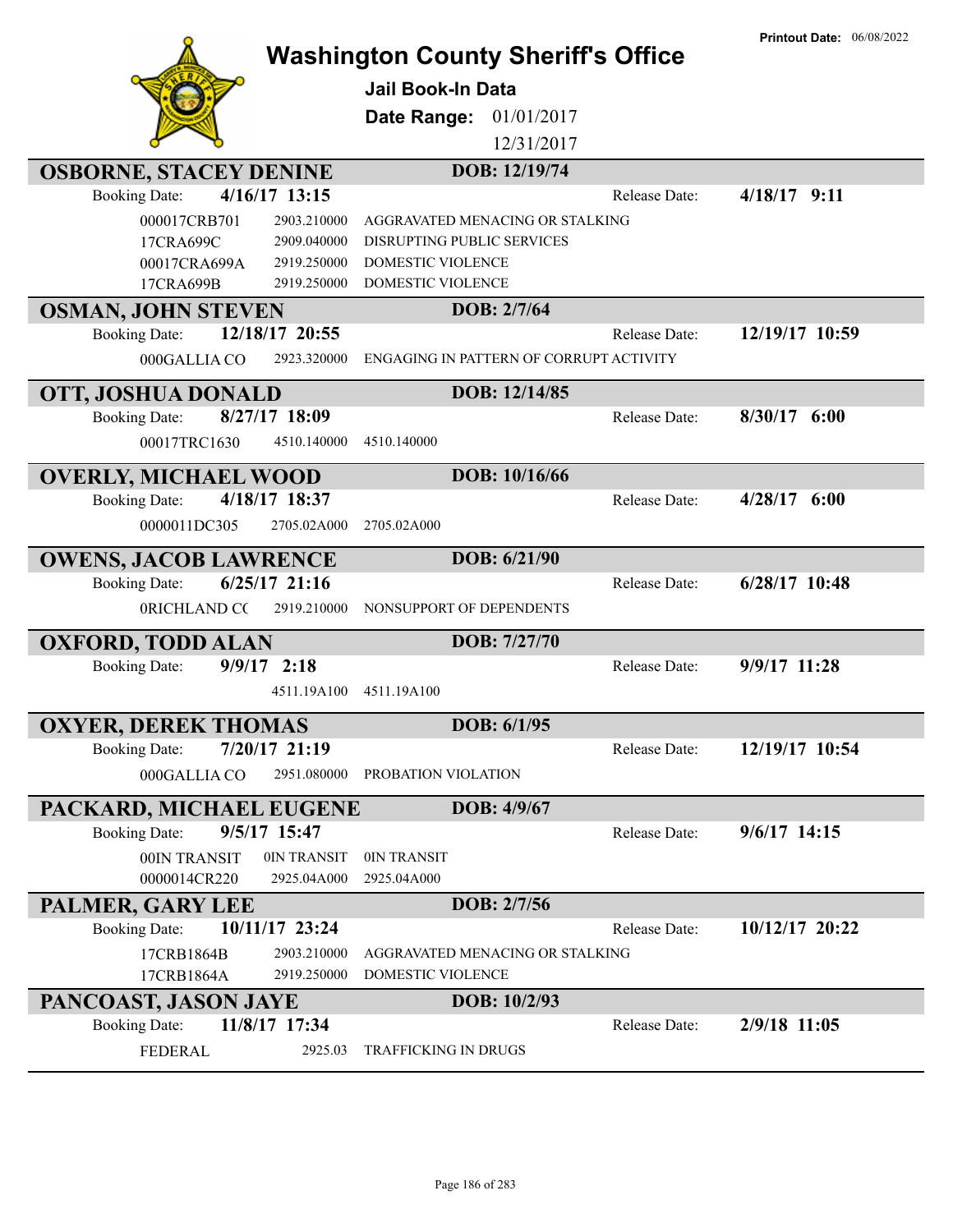|                                                            |                                             |               | <b>Printout Date: 06/08/2022</b> |
|------------------------------------------------------------|---------------------------------------------|---------------|----------------------------------|
|                                                            | <b>Washington County Sheriff's Office</b>   |               |                                  |
|                                                            | <b>Jail Book-In Data</b>                    |               |                                  |
|                                                            | 01/01/2017                                  |               |                                  |
|                                                            | Date Range:                                 |               |                                  |
|                                                            | 12/31/2017                                  |               |                                  |
| PAPE, CAITLIN MARIE                                        | DOB: 11/17/95                               |               |                                  |
| 7/6/17 17:37<br><b>Booking Date:</b>                       |                                             | Release Date: | 7/7/17 15:00                     |
| 0CRB17001205<br>2919.250000                                | <b>DOMESTIC VIOLENCE</b>                    |               |                                  |
| 5/19/17 6:25<br><b>Booking Date:</b>                       |                                             | Release Date: | 5/19/17 8:02                     |
|                                                            |                                             |               |                                  |
| <b>BELPRE MAYO</b><br>509.03E0000                          | 509.03E0000                                 |               |                                  |
| PARMITER, JAMES CURTIS                                     | DOB: 1/21/82                                |               |                                  |
| 3/21/17 18:11<br><b>Booking Date:</b>                      |                                             | Release Date: | $3/22/17$ 11:30                  |
| 0000013CR256<br>2951.08A                                   | PROBATION VIOLATION (CPC)                   |               |                                  |
|                                                            | DOB: 10/26/72                               |               |                                  |
| PARR, MEREDITH CHRISTIAN                                   |                                             |               |                                  |
| 10/27/17 11:39<br><b>Booking Date:</b>                     |                                             | Release Date: | 10/31/17 11:30                   |
| 0000000000PV<br>2951.080000                                | PROBATION VIOLATION                         |               |                                  |
| 7/21/17 20:31<br><b>Booking Date:</b>                      |                                             | Release Date: | $8/10/17$ 6:00                   |
| TRC12004498G<br>4511.19A1J0                                | 4511.19A1J0                                 |               |                                  |
|                                                            |                                             |               |                                  |
| 4/28/17 21:24<br><b>Booking Date:</b>                      |                                             | Release Date: | 5/1/17 16:45                     |
| 2919.220000<br>00CRB1201445                                | <b>ENDANGERING CHILDREN</b>                 |               |                                  |
| 0TRC1204498B<br>4510.210000                                | 4510.210000                                 |               |                                  |
| 0TRC1200449A<br>4511.19A1A0                                | 4511.19A1A0                                 |               |                                  |
| 4511.202000<br>0TRC1204498C                                | 4511.202000                                 |               |                                  |
| 0TRC1204498D<br>4513.263000                                | 4513.263000                                 |               |                                  |
| PARRISH, AMANDA ELIZABETH                                  | DOB: 4/30/92                                |               |                                  |
| 1/9/17 18:34<br><b>Booking Date:</b>                       |                                             | Release Date: | 1/16/17<br>6:00                  |
| 00015TRC265A<br>4511.19A1A0                                | 4511.19A1A0                                 |               |                                  |
| PARSONS, CHADRICK EARL                                     | DOB: 4/30/86                                |               |                                  |
| 9/19/17 17:34<br><b>Booking Date:</b>                      |                                             | Release Date: | $9/20/17$ 19:50                  |
|                                                            |                                             |               |                                  |
| 00017CRA1689<br>2925.030000<br>00017CRB1691<br>2925.110000 | TRAFFICKING IN DRUGS<br>POSSESSION OF DRUGS |               |                                  |
|                                                            |                                             |               |                                  |
| PARSONS, CHRISTINA BETH                                    | DOB: 2/2/80                                 |               |                                  |
| 6/30/17 22:33<br><b>Booking Date:</b>                      |                                             | Release Date: | 7/5/17 14:33                     |
| 2705.02A000<br>00000BELMONT                                | 2705.02A000                                 |               |                                  |
| PATRICK, ADAM CORY                                         | DOB: 2/3/79                                 |               |                                  |
| 10/3/17 13:42<br><b>Booking Date:</b>                      |                                             | Release Date: | 10/5/17 12:05                    |
| 2705.02A000<br>00000LIMA PD                                | 2705.02A000                                 |               |                                  |
|                                                            |                                             |               |                                  |
| PATTERSON, IAN SLADE                                       | DOB: 8/16/93                                |               |                                  |
| $7/29/17$ 0:17<br><b>Booking Date:</b>                     |                                             | Release Date: | $8/1/17$ 11:30                   |
| 17CRB1238A<br>2919.220000                                  | ENDANGERING CHILDREN                        |               |                                  |
| 0017CRB1238B<br>2919.220000                                | ENDANGERING CHILDREN                        |               |                                  |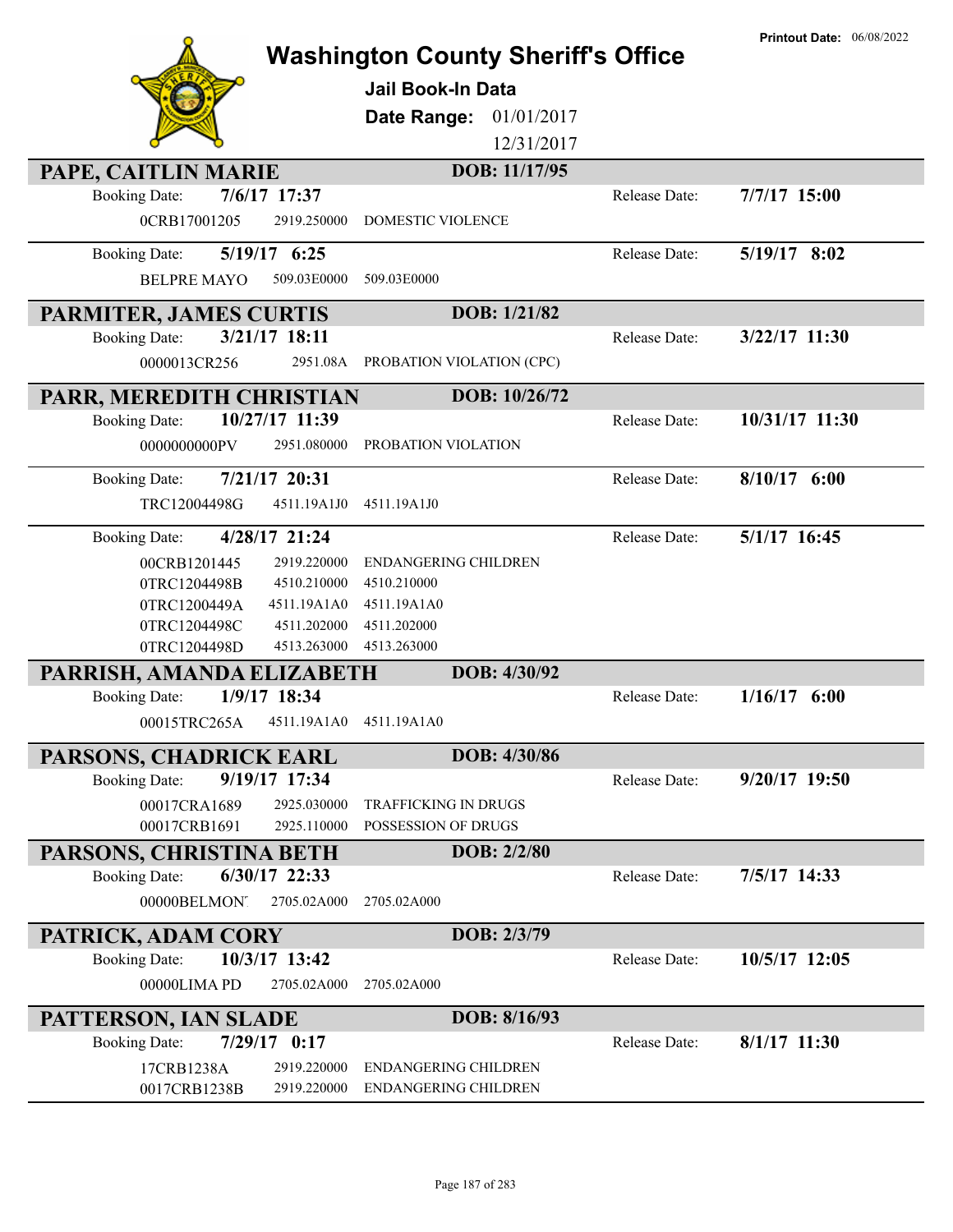|                           |                 |                                                        |               | <b>Printout Date: 06/08/2022</b> |
|---------------------------|-----------------|--------------------------------------------------------|---------------|----------------------------------|
|                           |                 | <b>Washington County Sheriff's Office</b>              |               |                                  |
|                           |                 | <b>Jail Book-In Data</b>                               |               |                                  |
|                           |                 |                                                        |               |                                  |
|                           |                 | Date Range:<br>01/01/2017                              |               |                                  |
|                           |                 | 12/31/2017                                             |               |                                  |
|                           |                 | DOB: 8/18/82                                           |               |                                  |
| PATTERSON, NICHOLAS JAMES |                 |                                                        |               |                                  |
| <b>Booking Date:</b>      | $1/2/17$ 3:14   |                                                        | Release Date: | $1/2/17$ 3:41                    |
|                           | 4510.14         | DRIVING UNDER OVI SUSPENSION                           |               |                                  |
| PAUL, SKYLER MICHAEL      |                 | DOB: 10/9/92                                           |               |                                  |
| <b>Booking Date:</b>      | $4/20/17$ 1:55  |                                                        | Release Date: | 5/5/17 11:57                     |
|                           |                 |                                                        |               |                                  |
| 00CRB1700713              | 2913.020000     | <b>THEFT</b>                                           |               |                                  |
| 00CRB1700719              | 2913.510000     | RECEIVING STOLEN PROPERTY                              |               |                                  |
| TRD1702268 A              | 4510.160000     | 4510.160000                                            |               |                                  |
| TRD1702268 B              | 4549.080000     | UNAUTHORIZED USE OF PLATES                             |               |                                  |
| <b>Booking Date:</b>      | 11/11/17 21:42  |                                                        | Release Date: | 5/18/18 7:22                     |
| 17CR292 1                 | 2911.12         | <b>BURGLARY</b>                                        |               |                                  |
| 17CR293                   | 2913.51         | RECEIVING STOLEN PROPERTY                              |               |                                  |
| 17CR293                   | 2913.51         | RECEIVING STOLEN PROPERTY                              |               |                                  |
| 17CR2923                  | 2913.51         | RECEIVING STOLEN PROPERTY                              |               |                                  |
| 17CR2922                  | 2913.51         | RECEIVING STOLEN PROPERTY                              |               |                                  |
| CRB1800679                | 2903.13         | Assault                                                |               |                                  |
| <b>Booking Date:</b>      | 6/16/17 12:43   |                                                        | Release Date: | 8/29/17 18:00                    |
| CRB170001071              | 2913.020000     | <b>THEFT</b>                                           |               |                                  |
| CRB170001072              | 2913.020000     | <b>THEFT</b>                                           |               |                                  |
| CRB170001070              | 2913.510000     | RECEIVING STOLEN PROPERTY                              |               |                                  |
| CRB170001073              | 2923.120000     | CARRYING CONCEALED WEAPON OR ILLEGAL POSSESSION OF WEA |               |                                  |
| CRB17001074A              | 2925.120000     | POSSESSION OF DRUG ABUSE INSTRUMENTS                   |               |                                  |
| CRB17001074B              | 2925.140000     | DRUG PARAPHERNALIA                                     |               |                                  |
| 00CRA1701492              | 3795.04A1B      | <b>ASSISTED SUICIDE</b>                                |               |                                  |
|                           | 1/26/17 22:24   |                                                        |               | 6:00<br>3/15/17                  |
| <b>Booking Date:</b>      |                 |                                                        | Release Date: |                                  |
| 00017CRB0169              | 2913.020000     | <b>THEFT</b>                                           |               |                                  |
| CRB1601679 A              | 2913.020000     | <b>THEFT</b>                                           |               |                                  |
| CRB1602039 A              | 2913.020000     | <b>THEFT</b>                                           |               |                                  |
| 17CRA0167                 | 2925.110000     | POSSESSION OF DRUGS                                    |               |                                  |
| 17CRB0170A                | 2925.110000     | POSSESSION OF DRUGS                                    |               |                                  |
| 17CRB0170B                | 2925.120000     | POSSESSION OF DRUG ABUSE INSTRUMENTS                   |               |                                  |
| 0017CRB0170C              | 2925.140000     | DRUG PARAPHERNALIA                                     |               |                                  |
| 00CRB1601697              | 2937.290000     | FAIL TO APPEAR/ RECOG. BOND                            |               |                                  |
| PAUL, TRAVER CARL         |                 | DOB: 7/4/93                                            |               |                                  |
| <b>Booking Date:</b>      | $9/27/17$ 2:07  |                                                        | Release Date: | 9/29/17 14:35                    |
| 17CRA1759                 | 2921.120000     | <b>TAMPERING WITH EVIDENCE</b>                         |               |                                  |
| PAULEY, ANITA JANE        |                 | DOB: 10/26/91                                          |               |                                  |
| <b>Booking Date:</b>      | $6/26/17$ 19:14 |                                                        | Release Date: | $6/26/17$ 19:33                  |
| 00017CRB1119              | 2913.020000     | <b>THEFT</b>                                           |               |                                  |
|                           |                 |                                                        |               |                                  |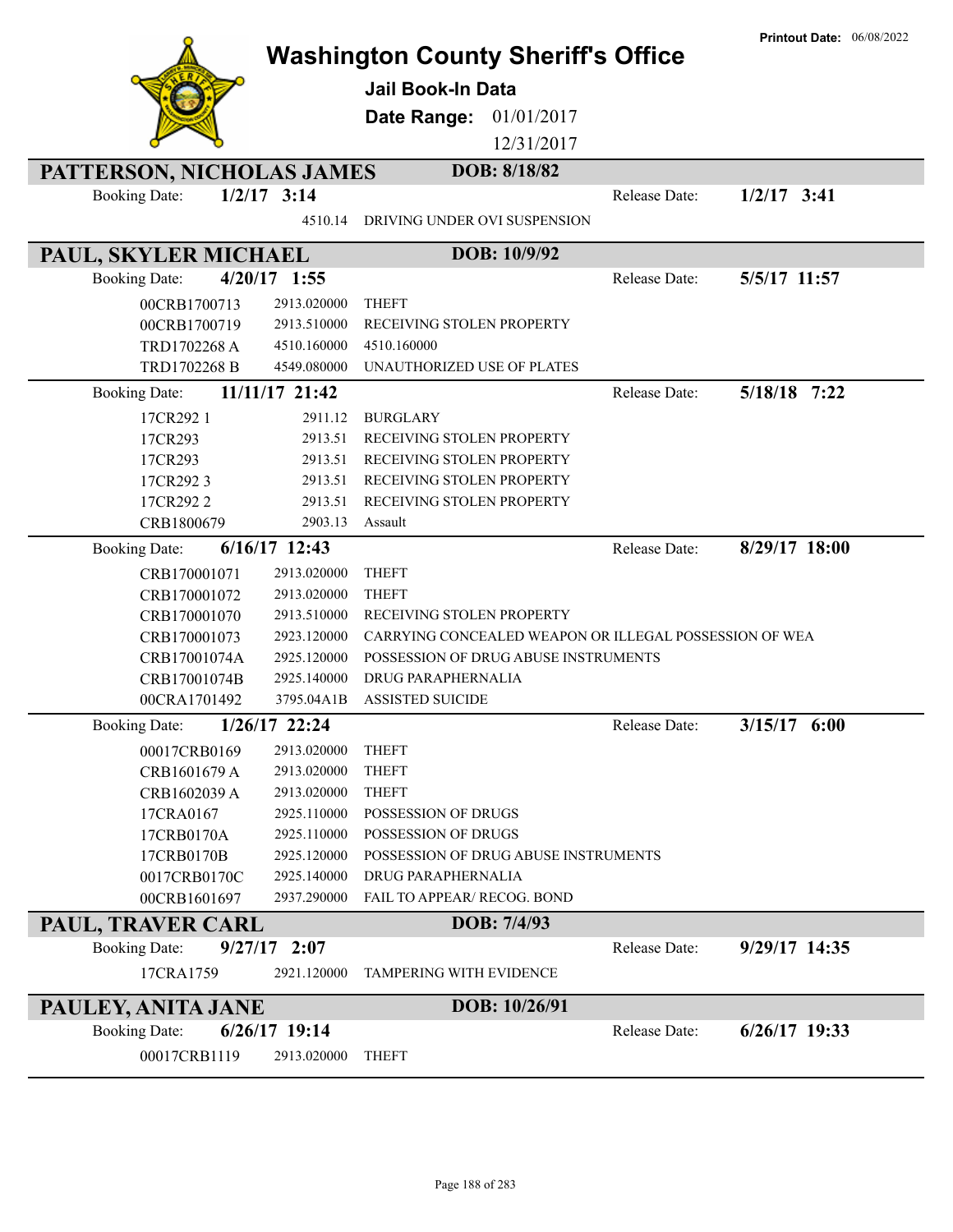|                                               |                                           | <b>Washington County Sheriff's Office</b><br><b>Jail Book-In Data</b><br>Date Range:<br>01/01/2017<br>12/31/2017 |               | <b>Printout Date: 06/08/2022</b> |
|-----------------------------------------------|-------------------------------------------|------------------------------------------------------------------------------------------------------------------|---------------|----------------------------------|
| PAYNE, DANIEL HALL                            |                                           | DOB: 12/16/84                                                                                                    |               |                                  |
| <b>Booking Date:</b><br>00GALLIPOLIS          | 8/9/17 13:17<br>2903.130000               | <b>ASSAULT</b>                                                                                                   | Release Date: | $9/6/17$ 5:40                    |
| <b>Booking Date:</b>                          | 6/26/17 13:02                             |                                                                                                                  | Release Date: | $6/27/17$ 5:53                   |
| 00GALLIPOLIS                                  | 2919.250000                               | DOMESTIC VIOLENCE                                                                                                |               |                                  |
| PEOPLES, MATTHEW SPENCER                      |                                           | DOB: 7/19/91                                                                                                     |               |                                  |
| <b>Booking Date:</b>                          | 8/3/17 11:34                              |                                                                                                                  | Release Date: | $9/6/17$ 6:00                    |
| 00017TRC2484<br>TRC17002484B                  | 2951.080000<br>4511.19A200                | PROBATION VIOLATION<br>4511.19A200                                                                               |               |                                  |
| PERDUE, MICHAEL AARON                         |                                           | DOB: 7/12/94                                                                                                     |               |                                  |
| <b>Booking Date:</b>                          | $3/18/17$ 2:09                            |                                                                                                                  | Release Date: | 3/18/17 15:00                    |
|                                               | 2917.11B200<br>2921.310000<br>2921.330000 | 2917.11B200<br>OBSTRUCTING OFFICIAL BUSINESS<br>RESIST ARREST OR FAIL TO COMPLY WITH POLICE ORDER/SIGN           |               |                                  |
| <b>Booking Date:</b>                          | 3/20/17 12:17                             |                                                                                                                  | Release Date: | $3/22/17$ 6:00                   |
| 000017CRB481                                  | 2921.330000                               | RESIST ARREST OR FAIL TO COMPLY WITH POLICE ORDER/SIGN                                                           |               |                                  |
| PERINE, MARK EUGENE                           |                                           | DOB: 8/23/81                                                                                                     |               |                                  |
| <b>Booking Date:</b>                          | 5/23/17 3:25                              |                                                                                                                  | Release Date: | 5/23/17 10:45                    |
|                                               |                                           |                                                                                                                  |               |                                  |
| 00CRB1700899                                  | 2919.250000                               | <b>DOMESTIC VIOLENCE</b>                                                                                         |               |                                  |
|                                               |                                           | DOB: 3/29/86                                                                                                     |               |                                  |
| PERRERA, BRITNEY ANN<br><b>Booking Date:</b>  | 7/17/17 19:35                             |                                                                                                                  | Release Date: | $7/20/17$ 6:00                   |
| 00CRB1700881                                  | 2917.110000                               | DISORDERLY CONDUCT                                                                                               |               |                                  |
| <b>Booking Date:</b>                          | 4/4/17 9:24                               |                                                                                                                  | Release Date: | 4/4/17 10:04                     |
| 17CRB193                                      | 509.03A0000                               | 509.03A0000                                                                                                      |               |                                  |
|                                               |                                           | DOB: 8/21/72                                                                                                     |               |                                  |
| PERRY, BETTYJOE LEIGH<br><b>Booking Date:</b> | 8/19/17 11:05                             |                                                                                                                  | Release Date: | $10/8/17$ 6:00                   |
| TRC15006712D                                  | 2951.080000                               | PROBATION VIOLATION                                                                                              |               |                                  |
| 0TRC1506712A                                  | 4511.19A1J0                               | 4511.19A1J0                                                                                                      |               |                                  |
| PERSELL, EDWARD ALLEN                         |                                           | DOB: 6/11/73                                                                                                     |               |                                  |
| <b>Booking Date:</b>                          | 9/21/17 10:28                             |                                                                                                                  | Release Date: | $9/22/17$ 17:30                  |
| 0CRA1701722B<br>0CRA1701722A                  | 2921.320000<br>2925.130000                | OBSTRUCTING JUSTICE<br>PERMITTING DRUG ABUSE                                                                     |               |                                  |
| PETERS, BRIAN MICHAEL                         |                                           | DOB: 9/21/84                                                                                                     |               |                                  |
| <b>Booking Date:</b>                          | $2/7/17$ 16:10<br>2913.020000             | <b>THEFT</b>                                                                                                     | Release Date: | $2/8/17$ 4:00                    |
| <b>Booking Date:</b>                          | 4/5/17 12:41                              |                                                                                                                  | Release Date: | 4/5/17 16:30                     |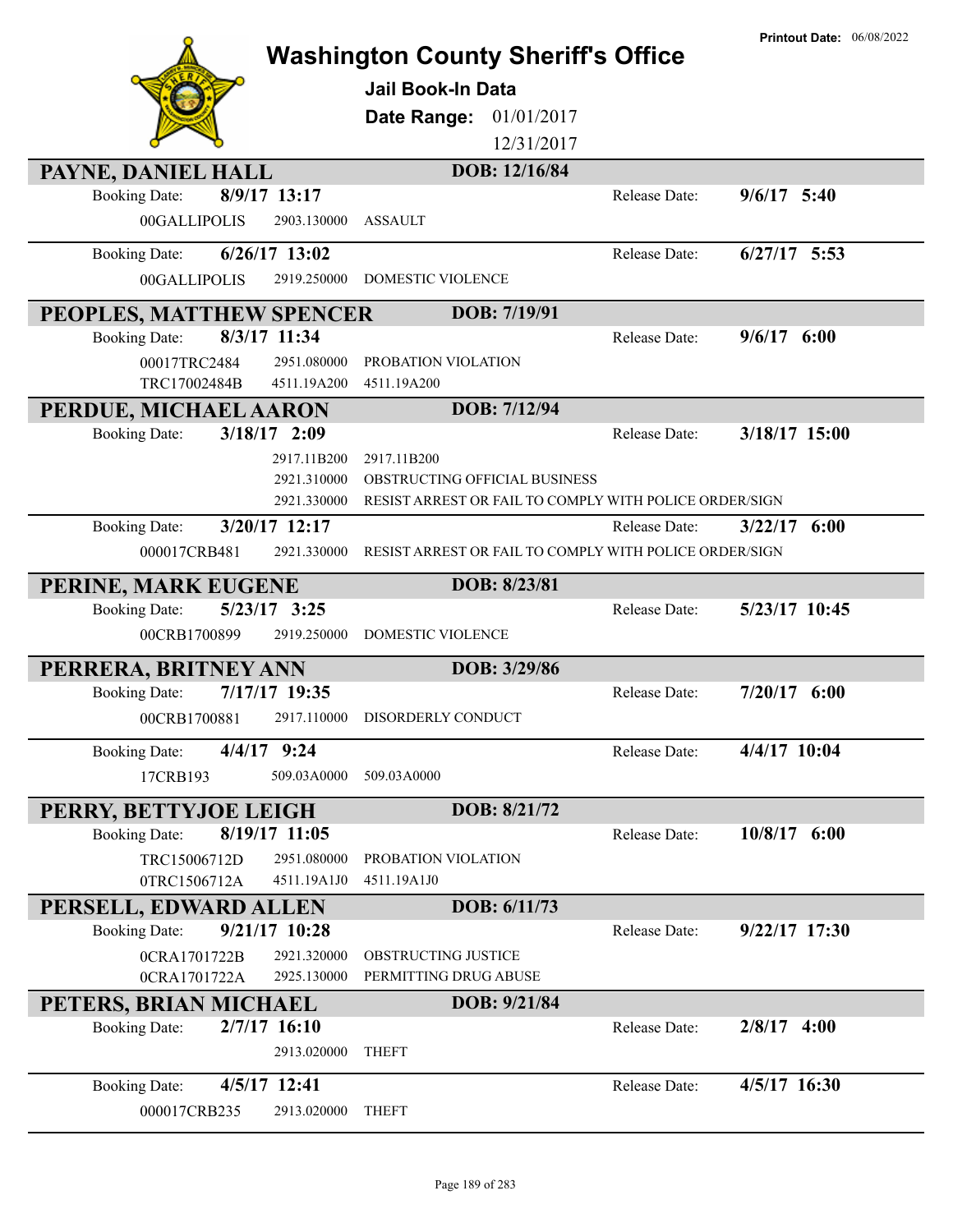|                           |                            | <b>Washington County Sheriff's Office</b>  |              |                                                 | <b>Printout Date: 06/08/2022</b> |
|---------------------------|----------------------------|--------------------------------------------|--------------|-------------------------------------------------|----------------------------------|
|                           |                            | <b>Jail Book-In Data</b>                   |              |                                                 |                                  |
|                           |                            |                                            |              |                                                 |                                  |
|                           |                            | Date Range:                                | 01/01/2017   |                                                 |                                  |
|                           |                            |                                            | 12/31/2017   |                                                 |                                  |
| PETERS, MACKENZIE PATRICK |                            |                                            | DOB: 7/1/90  |                                                 |                                  |
| <b>Booking Date:</b>      | $4/8/17$ 4:19              |                                            |              | Release Date:                                   | 4/8/17 20:33                     |
|                           | 4511.130000<br>4511.19A1A0 | <b>SIGNAL LIGHTS</b><br>4511.19A1A0        |              |                                                 |                                  |
| PETERS, RONNIE LEE        |                            |                                            | DOB: 6/10/69 |                                                 |                                  |
| <b>Booking Date:</b>      | 10/13/17 20:23             |                                            |              | Release Date:                                   | 10/16/17 14:46                   |
| 17CRB1873                 | 2919.270000                |                                            |              | VIOLATION OF PROTECTION ORDER/CONSENT AGREEMENT |                                  |
|                           |                            |                                            |              |                                                 |                                  |
| PETERSON, ASIA DANIELLE   |                            |                                            | DOB: 2/23/90 |                                                 |                                  |
| <b>Booking Date:</b>      | 5/24/17 17:25              |                                            |              | Release Date:                                   | $7/29/17$ 6:00                   |
| 0000014CR216              | 2925.030000                | <b>TRAFFICKING IN DRUGS</b>                |              |                                                 |                                  |
| 00000015CR42              | 2937.290000                | FAIL TO APPEAR/ RECOG. BOND                |              |                                                 |                                  |
| PETERSON, JEFFREY BRAD    | 3/2/17 15:06               |                                            | DOB: 9/2/75  | Release Date:                                   | $3/19/17$ 6:00                   |
| <b>Booking Date:</b>      |                            |                                            |              |                                                 |                                  |
| 17CRB356<br>17CRB379      | 2913.020000<br>2937.290000 | <b>THEFT</b><br>FAIL TO APPEAR/RECOG. BOND |              |                                                 |                                  |
| <b>Booking Date:</b>      | 2/25/17 15:18              |                                            |              | Release Date:                                   | $2/26/17$ 7:33                   |
|                           | 2913.020000                | <b>THEFT</b>                               |              |                                                 |                                  |
|                           |                            |                                            |              |                                                 |                                  |
| PETTY, DARREN ALLEN       |                            |                                            | DOB: 8/27/87 |                                                 |                                  |
| <b>Booking Date:</b>      | 3/3/17 13:06               |                                            |              | Release Date:                                   | 3/3/17 13:27                     |
| 00000017CR39              | 2913.02A1B3                | 2913.02A1B3                                |              |                                                 |                                  |
| PETTY, MATTHEW EUGENE     |                            |                                            | DOB: 5/20/83 |                                                 |                                  |
| <b>Booking Date:</b>      | 10/6/17 9:45               |                                            |              | Release Date:                                   | $10/9/17$ 9:45                   |
| 0TRC1703479B              | 4511.19A1D0                | 4511.19A1D0                                |              |                                                 |                                  |
| <b>Booking Date:</b>      | 12/4/17 12:46              |                                            |              | Release Date:                                   | 12/11/17 8:00                    |
| 00017TRC3479              | 2951.080000                | PROBATION VIOLATION                        |              |                                                 |                                  |
| PETTY, SHELLEY LORENE     |                            |                                            | DOB: 5/3/55  |                                                 |                                  |
| <b>Booking Date:</b>      | 3/3/17 12:08               |                                            |              | Release Date:                                   | 3/3/17 12:38                     |
| 00000017CR38              | 2913.02A1B3                | 2913.02A1B3                                |              |                                                 |                                  |
| 00000017CR38              | 2913.02A1B3                | 2913.02A1B3                                |              |                                                 |                                  |
| 00000017CR38              | 2913.02A1B3                | 2913.02A1B3                                |              |                                                 |                                  |
| 00000017CR38              | 2913.02A1B3                | 2913.02A1B3                                |              |                                                 |                                  |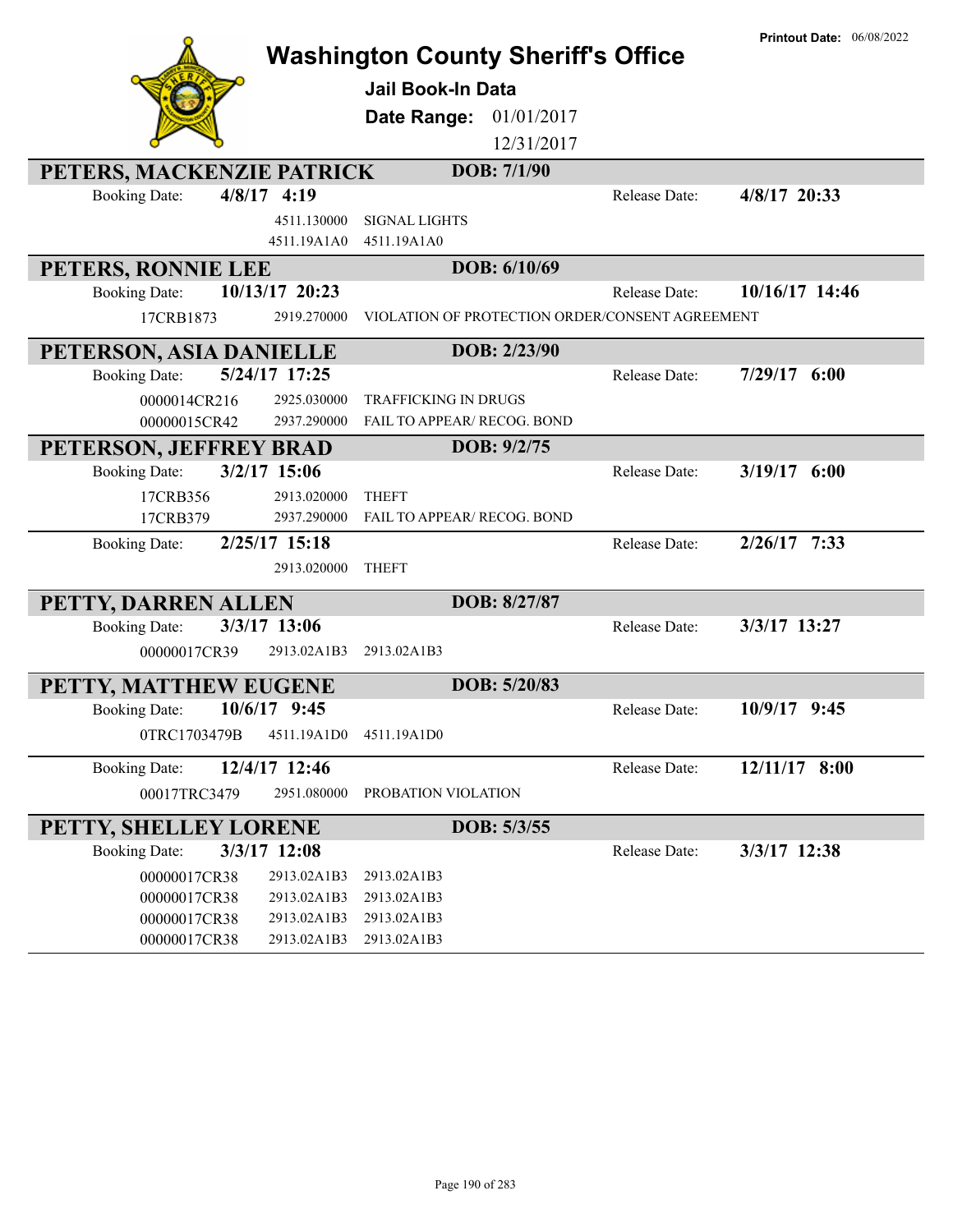|                                                                    |                                           |               | <b>Printout Date: 06/08/2022</b> |
|--------------------------------------------------------------------|-------------------------------------------|---------------|----------------------------------|
|                                                                    | <b>Washington County Sheriff's Office</b> |               |                                  |
|                                                                    | Jail Book-In Data                         |               |                                  |
|                                                                    | 01/01/2017<br>Date Range:                 |               |                                  |
|                                                                    | 12/31/2017                                |               |                                  |
|                                                                    | DOB: 11/6/89                              |               |                                  |
| PEYTON, CHRISTOPHER ALLEN<br>12/5/17 18:58<br><b>Booking Date:</b> |                                           | Release Date: | 12/13/17 18:00                   |
| 0000013SP043<br>2919.210000                                        | NONSUPPORT OF DEPENDENTS                  |               |                                  |
|                                                                    |                                           |               |                                  |
| 12/21/17 18:47<br><b>Booking Date:</b>                             |                                           | Release Date: | 12/31/17 6:00                    |
| 4510.140000<br>00017TRD6874                                        | 4510.140000                               |               |                                  |
| 3/17/17 18:38<br><b>Booking Date:</b>                              |                                           | Release Date: | $3/27/17$ 6:00                   |
| 17TRC0041B<br>4511.19A1D0                                          | 4511.19A1D0                               |               |                                  |
| 11/3/17 16:04<br><b>Booking Date:</b>                              |                                           | Release Date: | $11/6/17$ 6:00                   |
| 000017TRC041<br>2951.080000                                        | PROBATION VIOLATION                       |               |                                  |
|                                                                    |                                           |               |                                  |
| $1/29/17$ 4:26<br><b>Booking Date:</b>                             |                                           | Release Date: | $2/23/17$ 6:00                   |
| 0002013SP043<br>2937.430000                                        | <b>FAIL TO APPEAR/ ISSUE WARRANT</b>      |               |                                  |
| 0TRC1700479C<br>4510.140000                                        | 4510.140000                               |               |                                  |
| 0TRC1700479A<br>4511.19A100                                        | 4511.19A100                               |               |                                  |
| 0TRC1700479B<br>4511.19A2A0                                        | 4511.19A2A0                               |               |                                  |
| 0TRC1700479D<br>4511.440000                                        | 4511.440000                               |               |                                  |
| PHAM, WILLIAM DAVID                                                | DOB: 6/7/92                               |               |                                  |
| 7/17/17 17:45<br><b>Booking Date:</b>                              |                                           | Release Date: | 7/25/17<br>6:00                  |
| TRD1704436 A<br>4510.037J00                                        | 4510.037J00                               |               |                                  |
| TRD1704436 B<br>4513.263000                                        | 4513.263000                               |               |                                  |
| $10/1/17$ 1:07<br><b>Booking Date:</b>                             |                                           | Release Date: | 10/4/17 9:50                     |
| 2913.030000<br>00CRB1701801                                        | UNAUTH USE OF VEHICLE                     |               |                                  |
| 00017TRD5080<br>4510.037000                                        | 4510.037000                               |               |                                  |
| <b>Booking Date:</b><br>5/3/17 21:52                               |                                           | Release Date: | $5/13/17$ 6:00                   |
| 00TRD1601472<br>4510.110000                                        | 4510.110000                               |               |                                  |
| TRD160001913<br>4510.110000                                        | 4510.110000                               |               |                                  |
| TRD160001362<br>4510.110000                                        | 4510.110000                               |               |                                  |
| TRD170001874<br>4510.160000                                        | 4510.160000                               |               |                                  |
| PHILLIPS, JEREMY DEAN                                              | DOB: 8/11/80                              |               |                                  |
| 10/11/17 3:06<br><b>Booking Date:</b>                              |                                           | Release Date: | 10/13/17 16:49                   |
| 000MONROE CO<br>2705.020000                                        | <b>CONTEMPT OF COURT</b>                  |               |                                  |
| PHILLIPS, RALSTON GEORGE                                           | DOB: 10/12/74                             |               |                                  |
| 11/4/17 5:51<br><b>Booking Date:</b>                               |                                           | Release Date: | 11/4/17 16:45                    |
| 4511.19A1D0                                                        | 4511.19A1D0                               |               |                                  |
| 4511.250000                                                        | LANES OF TRAVEL UPON ROADWAYS             |               |                                  |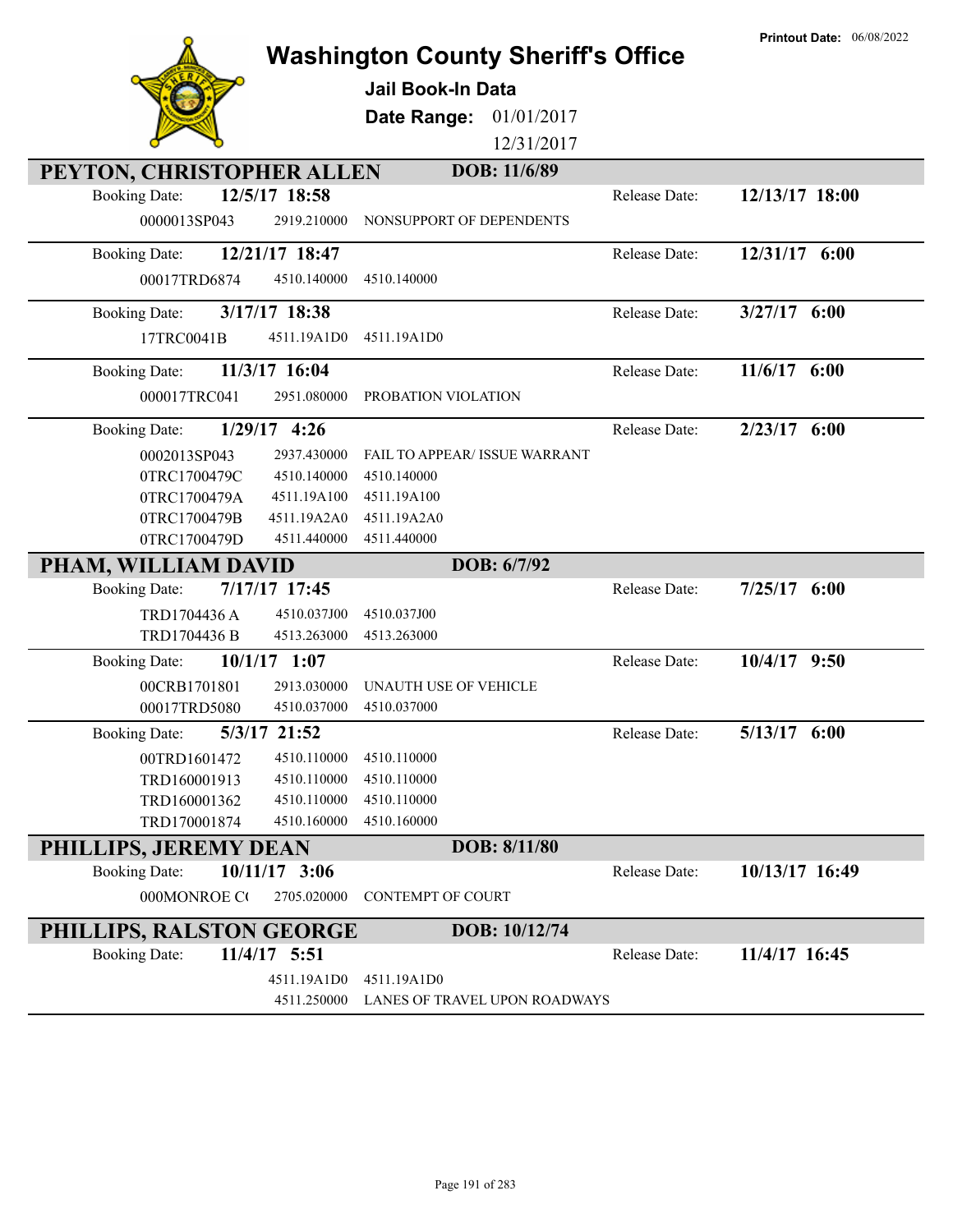|                                        |                                               |                                                                                               | <b>Printout Date: 06/08/2022</b> |  |
|----------------------------------------|-----------------------------------------------|-----------------------------------------------------------------------------------------------|----------------------------------|--|
|                                        |                                               | <b>Washington County Sheriff's Office</b>                                                     |                                  |  |
|                                        | <b>Jail Book-In Data</b>                      |                                                                                               |                                  |  |
|                                        | Date Range:                                   | 01/01/2017                                                                                    |                                  |  |
|                                        |                                               | 12/31/2017                                                                                    |                                  |  |
|                                        |                                               |                                                                                               |                                  |  |
| PHILLIPS, ROSS LESTER III              |                                               | DOB: 1/13/87                                                                                  |                                  |  |
| 6/23/17 18:48<br><b>Booking Date:</b>  |                                               | Release Date:                                                                                 | $6/26/17$ $6:00$                 |  |
| 00TRC1602018                           | 2951.080000<br>PROBATION VIOLATION            |                                                                                               |                                  |  |
| 7/31/17 10:30<br><b>Booking Date:</b>  |                                               | Release Date:                                                                                 | 8/10/17 13:18                    |  |
| TRC160002018                           | 2951.080000<br>PROBATION VIOLATION            |                                                                                               |                                  |  |
| 0017TRC5070A                           | 4511.19A1A0<br>4511.19A1A0                    |                                                                                               |                                  |  |
| 0017TRC5070B                           | 4511.19A200<br>4511.19A200                    |                                                                                               |                                  |  |
| 0017TRC5070C                           | 4513.263000<br>4513.263000                    |                                                                                               |                                  |  |
| PHIPPS, JEREMY MICHAEL                 |                                               | DOB: 3/30/79                                                                                  |                                  |  |
| 12/15/17 21:25<br><b>Booking Date:</b> |                                               | Release Date:                                                                                 | 11/10/18 5:47                    |  |
| 17CRB2286                              | 2705.02A<br>Contempt of Court                 |                                                                                               |                                  |  |
| 17CRA2284                              | 2921.36A2                                     | ILLEGAL CONVEYANCE OF DRUGS OF ABUSE_DETENTION MENTAL HEALTH                                  |                                  |  |
|                                        | <b>FACILITY</b><br><b>POSSESSION OF DRUGS</b> |                                                                                               |                                  |  |
| 17CRA2285<br>17CRB2287                 | 2925.11<br>2925.12                            | POSSESSING DRUG ABUSE INSTRUMENTS                                                             |                                  |  |
| 17TRC5350 D                            | 2951.08<br>PROBATION VIOLATION (MMC)          |                                                                                               |                                  |  |
| 17TRC5350 C                            | <b>DUS - 12PT SUSPENSION</b><br>4510.037J     |                                                                                               |                                  |  |
| 17TRC5350 B                            | 4511.19A1D                                    | Driving While Under the Influence of Alcohol/Drugs .08 of 1 gram or more but less than .17 of |                                  |  |
|                                        |                                               | 1 gram by weight of alcohol per 210 liters of breath                                          |                                  |  |
| 18CR39                                 | Possesion of Drugs<br>2925.11                 |                                                                                               |                                  |  |
| PICKENS, CHRISTOPHER ADAM              |                                               | DOB: 8/28/84                                                                                  |                                  |  |
| 5/8/17 16:20<br><b>Booking Date:</b>   |                                               | Release Date:                                                                                 | $5/23/17$ $5:00$                 |  |
| 0000MEIGS CO                           | 2951.08C000<br>2951.08C000                    |                                                                                               |                                  |  |
| PIERCE, DUSTIN DONALD                  |                                               | DOB: 4/30/81                                                                                  |                                  |  |
| 8/10/17 13:40<br><b>Booking Date:</b>  |                                               | Release Date:                                                                                 | 9/15/17 14:05                    |  |
| <b>MUSKINGUM C</b>                     | 2705.02A000<br>2705.02A000                    |                                                                                               |                                  |  |
|                                        |                                               |                                                                                               |                                  |  |
| PIERSON, MARK RUSSELL<br>8/14/17 19:08 |                                               | DOB: 3/19/59                                                                                  | $8/17/17$ 6:00                   |  |
| <b>Booking Date:</b>                   |                                               | Release Date:                                                                                 |                                  |  |
| 0017TRD4274A                           | 4510.140000<br>4510.140000                    |                                                                                               |                                  |  |
| $6/5/17$ 18:40<br><b>Booking Date:</b> |                                               | Release Date:                                                                                 | $6/25/17$ $6:00$                 |  |
| 0TRC1605607A                           | 4511.19A1A0<br>4511.19A1A0                    |                                                                                               |                                  |  |
| PITTMAN, TERESA MYRTLE                 |                                               | DOB: 11/3/71                                                                                  |                                  |  |
| 11/6/17 16:36<br><b>Booking Date:</b>  |                                               | Release Date:                                                                                 | 11/7/17 12:45                    |  |
| 0000000000RW                           | 0IN TRANSIT<br>0IN TRANSIT                    |                                                                                               |                                  |  |
| 0000015CR128                           | DECEPTION TO OBTAIN DRUGS<br>2925.220000      |                                                                                               |                                  |  |
| PITTNER, ANDREW GEORGE                 |                                               | DOB: 6/7/41                                                                                   |                                  |  |
| 6/9/17 14:50<br><b>Booking Date:</b>   |                                               | Release Date:                                                                                 | $6/16/17$ 14:55                  |  |
| 00017CRA1019                           | 2921.120000<br>TAMPERING WITH EVIDENCE        |                                                                                               |                                  |  |
|                                        |                                               |                                                                                               |                                  |  |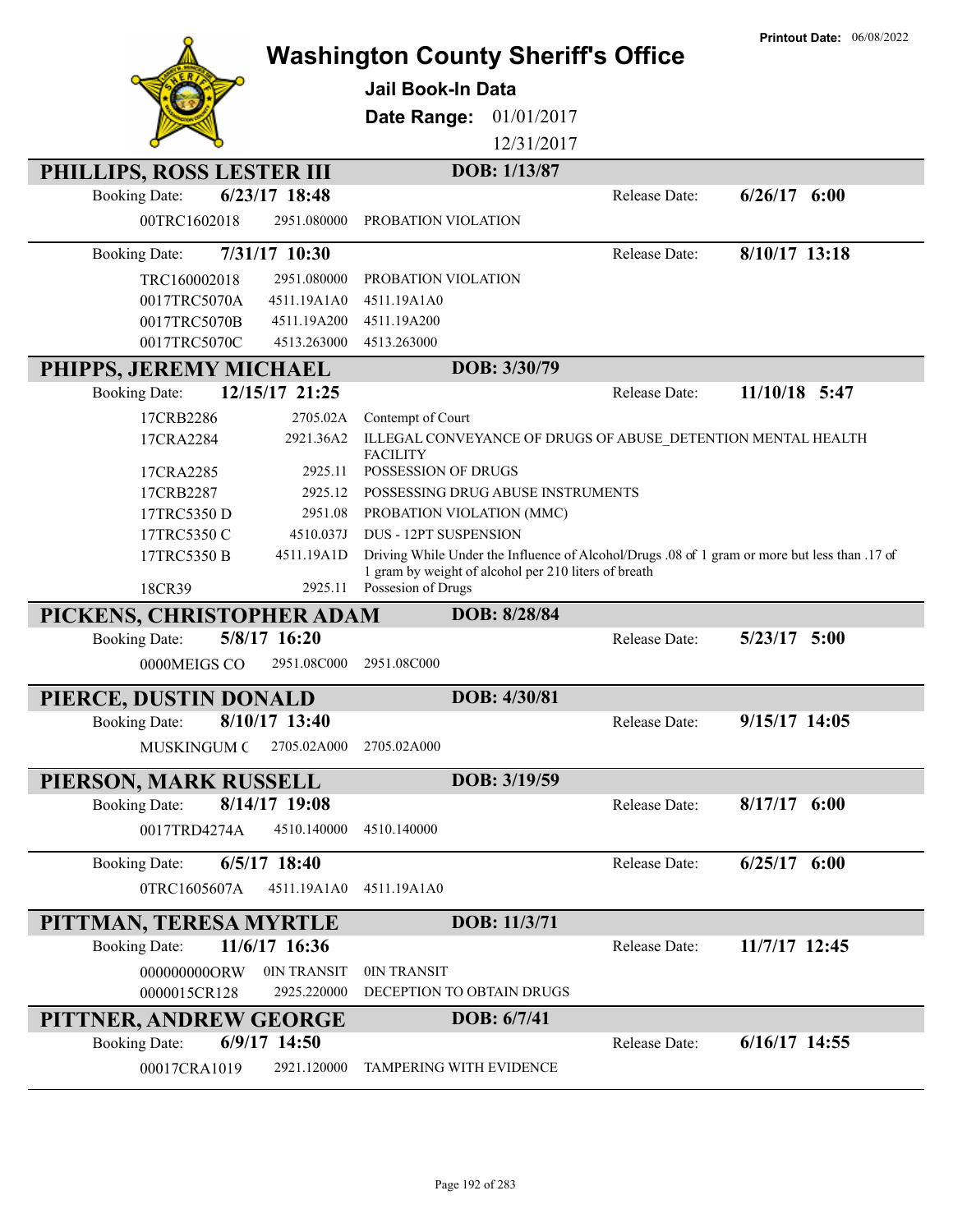|                                       | <b>Washington County Sheriff's Office</b>             |               | <b>Printout Date: 06/08/2022</b> |
|---------------------------------------|-------------------------------------------------------|---------------|----------------------------------|
|                                       | <b>Jail Book-In Data</b>                              |               |                                  |
|                                       |                                                       |               |                                  |
|                                       | Date Range:<br>01/01/2017                             |               |                                  |
|                                       | 12/31/2017                                            |               |                                  |
| PITTNER, PAUL DANIEL                  | DOB: 11/2/81                                          |               |                                  |
| 5/18/17 16:11<br><b>Booking Date:</b> |                                                       | Release Date: | $1/11/18$ 9:35                   |
| 17CR110<br>2921.12X000                | 2921.12X000                                           |               |                                  |
| 0000017CR297<br>2921.320000           | OBSTRUCTING JUSTICE                                   |               |                                  |
| FEDERAL<br>2967.150000                | PAROLE VIOLATION                                      |               |                                  |
| 0000017CR297<br>2967.150000           | PAROLE VIOLATION                                      |               |                                  |
| PLACE, MELINDA KAY                    | DOB: 1/20/77                                          |               |                                  |
| 3/6/17 22:39<br><b>Booking Date:</b>  |                                                       | Release Date: | $3/7/17$ 1:30                    |
| 2925.110000                           | POSSESSION OF DRUGS                                   |               |                                  |
| 2925.140000                           | DRUG PARAPHERNALIA                                    |               |                                  |
| 4511.194A00                           | 4511.194A00                                           |               |                                  |
| PLAUGHER, MICHAEL CHARLES             | DOB: 8/9/79                                           |               |                                  |
| 2/14/17 18:25<br><b>Booking Date:</b> |                                                       | Release Date: | $3/15/17$ 9:25                   |
| 00000016CR75<br>2925.110000           | POSSESSION OF DRUGS                                   |               |                                  |
| 8/29/17 14:18<br><b>Booking Date:</b> |                                                       | Release Date: | 11/7/17 7:30                     |
| 0000017CR229<br>2923.130000           | HAVE WEAPON UNDER DISABILITY                          |               |                                  |
| 2951.080000<br>0CRB1601954B           | PROBATION VIOLATION                                   |               |                                  |
| 2951.080000<br>15TRC8422B             | PROBATION VIOLATION                                   |               |                                  |
| 2967.150000<br>00000016CR75           | PAROLE VIOLATION                                      |               |                                  |
| 0TRC1508422A<br>4511.19A1A0           | 4511.19A1A0                                           |               |                                  |
| PLAUGHER, VERONICA ANGELIA            | DOB: 1/18/64                                          |               |                                  |
| 3/27/17 15:34<br><b>Booking Date:</b> |                                                       | Release Date: | 3/27/17 15:50                    |
| 2913.020000                           | <b>THEFT</b>                                          |               |                                  |
| PLEASANT, BARBARA ANN                 | DOB: 8/5/80                                           |               |                                  |
| 8/24/17 10:59<br><b>Booking Date:</b> |                                                       | Release Date: | 8/24/17 14:30                    |
| 00CRB1700282<br>955.2100000           | 955.2100000                                           |               |                                  |
| PLESSINGER, JEREMY LAWEREN            | DOB: 4/23/83                                          |               |                                  |
| 3/10/17 19:55<br><b>Booking Date:</b> |                                                       | Release Date: | $3/20/17$ 6:00                   |
| 0TRC1605902A<br>4511.194000           | 4511.194000                                           |               |                                  |
| PLOTTS, PAIGE MACKENIZE               | DOB: 4/27/92                                          |               |                                  |
| $6/9/17$ 1:25<br><b>Booking Date:</b> |                                                       | Release Date: | $6/14/17$ 13:35                  |
| 17CRA999<br>2921.360000               | CONVEY PROHIBITED ITEMS TO DETENTION FACILITY         |               |                                  |
| 17CRA1000B<br>2923.03A000             | 2923.03A000                                           |               |                                  |
| 2923.160000<br>17CRA1000A             | IMPROPER HANDLING/DISCHARGING WEAPON IN MOTOR VEHICLE |               |                                  |
| POIRIER, HEATHER LYNNE                | DOB: 5/4/70                                           |               |                                  |
| 4/28/17 19:24<br><b>Booking Date:</b> |                                                       | Release Date: | 4/28/17 19:45                    |
| 00CRA1700776<br>2921.120000           | TAMPERING WITH EVIDENCE                               |               |                                  |
| 00CRB1700777<br>2921.310000           | OBSTRUCTING OFFICIAL BUSINESS                         |               |                                  |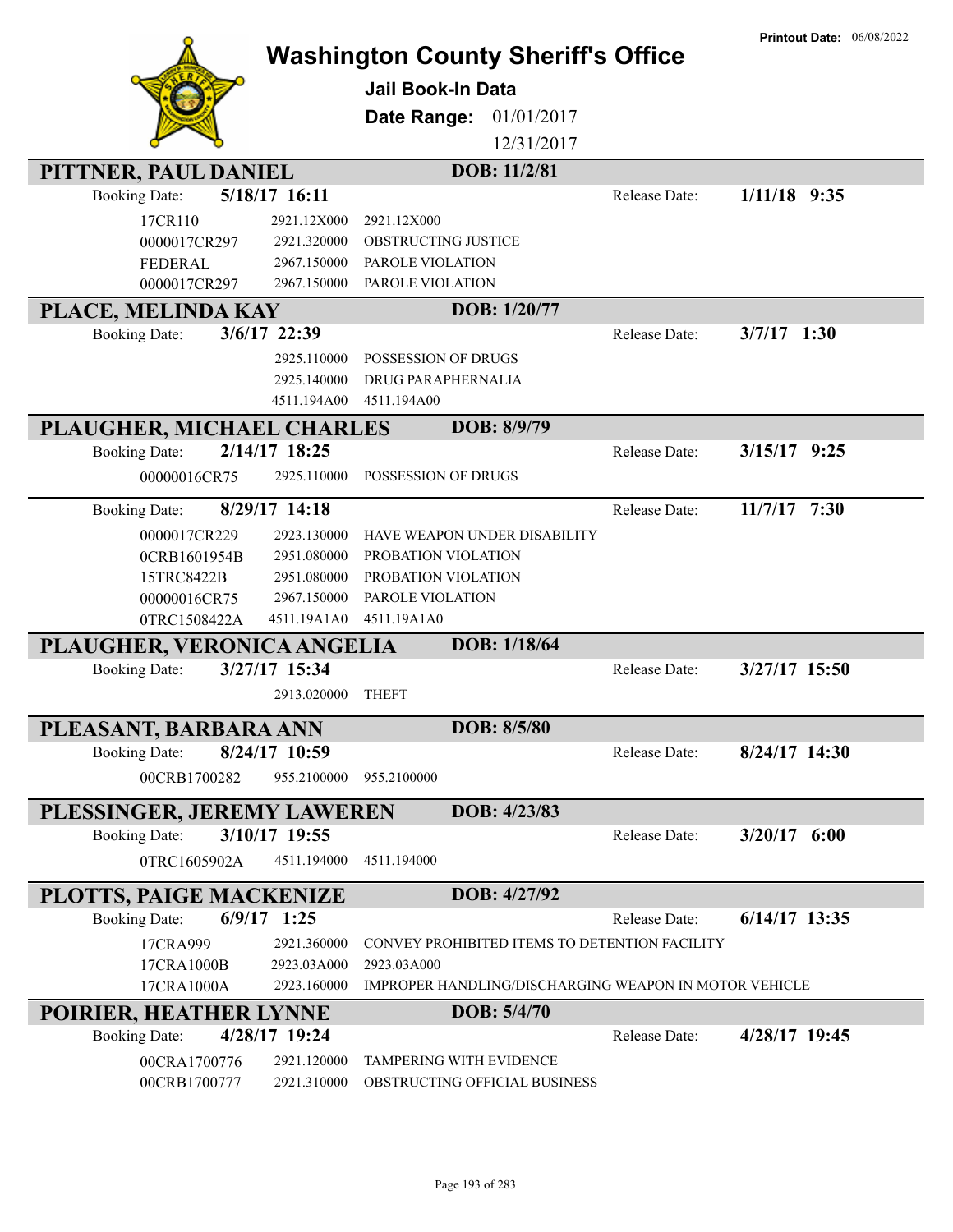|                                                   |                 | <b>Washington County Sheriff's Office</b> |               | <b>Printout Date: 06/08/2022</b> |
|---------------------------------------------------|-----------------|-------------------------------------------|---------------|----------------------------------|
|                                                   |                 | <b>Jail Book-In Data</b>                  |               |                                  |
|                                                   |                 |                                           |               |                                  |
|                                                   |                 | 01/01/2017<br>Date Range:                 |               |                                  |
|                                                   |                 | 12/31/2017                                |               |                                  |
| POOLE, FREDRICK DEWAYNE                           |                 | DOB: 12/28/85                             |               |                                  |
| <b>Booking Date:</b>                              | 7/23/17 11:47   |                                           | Release Date: | 7/23/17 13:50                    |
|                                                   | 2921.310000     | OBSTRUCTING OFFICIAL BUSINESS             |               |                                  |
| POOLE, JOSHUA CECIL                               |                 | DOB: 4/3/88                               |               |                                  |
| <b>Booking Date:</b>                              | $9/26/17$ 15:28 |                                           | Release Date: | $9/27/17$ 6:36                   |
| 000MONROE CO                                      | 2919.250000     | <b>DOMESTIC VIOLENCE</b>                  |               |                                  |
|                                                   |                 | DOB: 8/2/65                               |               |                                  |
| PORTER, CLINT ODELL<br><b>Booking Date:</b>       | 12/7/17 16:20   |                                           | Release Date: | 12/13/17 14:29                   |
| 0TRC1606641B                                      | 4510.120000     | 4510.120000                               |               |                                  |
| 0TRC1606641A                                      | 4511.19A1A0     | 4511.19A1A0                               |               |                                  |
| 0TRC1606641C                                      | 4511.202000     | 4511.202000                               |               |                                  |
| PORTER, JOSEPH MICHAEL                            |                 | DOB: 5/11/96                              |               |                                  |
| <b>Booking Date:</b>                              | 8/8/17 21:17    |                                           | Release Date: | 8/9/17 10:37                     |
| CRB170001417                                      | 2919.25C000     | 2919.25C000                               |               |                                  |
|                                                   |                 | DOB: 4/10/93                              |               |                                  |
| POSTLEWAITE, CHANCELLOR M<br><b>Booking Date:</b> | $5/13/17$ 4:00  |                                           | Release Date: | 5/15/17 10:00                    |
|                                                   | 2909.060000     | <b>CRIMINAL DAMAGING</b>                  |               |                                  |
|                                                   | 2917.11B200     | 2917.11B200                               |               |                                  |
| TRC1603338PV                                      | 2951.080000     | PROBATION VIOLATION                       |               |                                  |
| POTTER, DUSTIN TODD                               |                 | DOB: 11/4/83                              |               |                                  |
| <b>Booking Date:</b>                              | 2/28/17 14:14   |                                           | Release Date: | $3/22/17$ 13:00                  |
| CRB16001595A                                      | 2913.020000     | <b>THEFT</b>                              |               |                                  |
|                                                   |                 | DOB: 11/14/90                             |               |                                  |
| POTTMEYER, STACY CATHLENE<br><b>Booking Date:</b> | 5/19/17 18:44   |                                           | Release Date: | $5/22/17$ 18:00                  |
| 0016TRC6446B                                      | 4511.19A1H0     | 4511.19A1H0                               |               |                                  |
|                                                   |                 |                                           |               |                                  |
| POWELL, JESSICA LYNN                              |                 | DOB: 4/30/95                              |               |                                  |
| <b>Booking Date:</b>                              | $8/4/17$ 0:33   |                                           | Release Date: | 8/4/17 13:59                     |
| CRB170001390                                      | 2919.250000     | <b>DOMESTIC VIOLENCE</b>                  |               |                                  |
| <b>POWELL, PAIGE NICOLE</b>                       |                 | <b>DOB: 5/10/90</b>                       |               |                                  |
| <b>Booking Date:</b>                              | $4/6/17$ 0:26   |                                           | Release Date: | $4/17/17$ 16:25                  |
| CRA1700641 A                                      | 2921.120000     | TAMPERING WITH EVIDENCE                   |               |                                  |
| 000MONROE CO                                      | 2925.030000     | TRAFFICKING IN DRUGS                      |               |                                  |
| CRA1700641 B                                      | 2925.110000     | POSSESSION OF DRUGS                       |               |                                  |
| <b>POWERS, KRISTINE ELIZABETH</b>                 |                 | DOB: 9/16/83                              |               |                                  |
| <b>Booking Date:</b>                              | 11/14/17 15:31  |                                           | Release Date: | 11/16/17 15:29                   |
| 00017TRC6288                                      | 2951.080000     | PROBATION VIOLATION                       |               |                                  |
|                                                   |                 |                                           |               |                                  |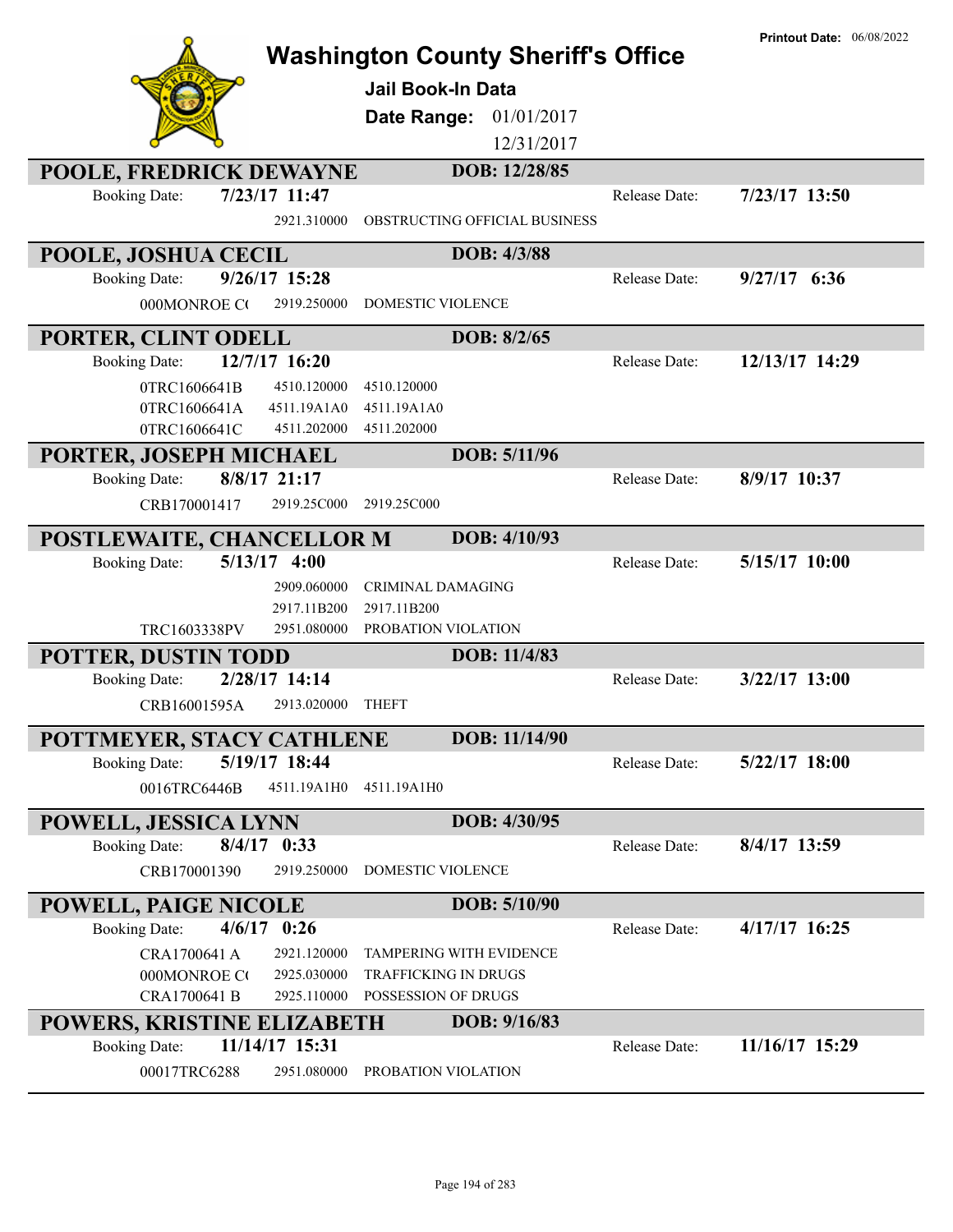| PRALL, SHAILYN NIKOLE                                                | <b>Washington County Sheriff's Office</b><br><b>Jail Book-In Data</b><br>01/01/2017<br>Date Range:<br>12/31/2017<br>DOB: 6/11/97 |               | <b>Printout Date: 06/08/2022</b> |
|----------------------------------------------------------------------|----------------------------------------------------------------------------------------------------------------------------------|---------------|----------------------------------|
| $9/22/17$ 4:07<br><b>Booking Date:</b>                               |                                                                                                                                  | Release Date: | 9/29/17 15:00                    |
| 0CRA1701719A<br>2925.030000                                          | <b>TRAFFICKING IN DRUGS</b>                                                                                                      |               |                                  |
| 0CRA1701719B<br>2925.030000                                          | <b>TRAFFICKING IN DRUGS</b>                                                                                                      |               |                                  |
| $10/25/17$ 3:41<br><b>Booking Date:</b>                              |                                                                                                                                  | Release Date: | 10/26/17 14:53                   |
| 0017CRB1936A<br>2925.120000                                          | POSSESSION OF DRUG ABUSE INSTRUMENTS                                                                                             |               |                                  |
| 0017CRB1936B<br>2925.140000                                          | DRUG PARAPHERNALIA                                                                                                               |               |                                  |
| <b>PRATT, TEQUAN MONTEK S</b>                                        | DOB: 5/19/95                                                                                                                     |               |                                  |
| 12/7/17 0:34<br><b>Booking Date:</b>                                 |                                                                                                                                  | Release Date: | $12/7/17$ 5:12                   |
| 4510.11A000                                                          | 4510.11A000                                                                                                                      |               |                                  |
| 4511.21D400                                                          | 4511.21D400                                                                                                                      |               |                                  |
| PRESSLEY, AHMAD RASHAD                                               | DOB: 10/17/78                                                                                                                    |               |                                  |
| 4/20/17 12:43<br><b>Booking Date:</b>                                |                                                                                                                                  | Release Date: | 8/18/17 10:39                    |
| <b>FEDERAL</b><br>2951.08C000                                        | 2951.08C000                                                                                                                      |               |                                  |
| PRINCE, JAMIE DWAYNE                                                 | DOB: 9/23/90                                                                                                                     |               |                                  |
| 4/8/17 18:32<br><b>Booking Date:</b>                                 |                                                                                                                                  | Release Date: | $4/10/17$ 9:57                   |
| 00CRB1700639<br>2919.25C000                                          | 2919.25C000                                                                                                                      |               |                                  |
|                                                                      | DOB: 6/2/98                                                                                                                      |               |                                  |
| PROEBSTLE, LINDSEY MAUREEN<br>12/10/17 16:44<br><b>Booking Date:</b> |                                                                                                                                  | Release Date: | 12/11/17 10:48                   |
| 2913.020000                                                          | <b>THEFT</b>                                                                                                                     |               |                                  |
|                                                                      |                                                                                                                                  |               |                                  |
|                                                                      |                                                                                                                                  |               |                                  |
| PROFFITT, ROBERT WILLIAM                                             | DOB: 4/25/82                                                                                                                     |               |                                  |
| 12/11/17 21:01<br><b>Booking Date:</b>                               |                                                                                                                                  | Release Date: | 12/12/17 14:13                   |
| 17CRB2227                                                            | 2919.250000 DOMESTIC VIOLENCE                                                                                                    |               |                                  |
| PROSCIA, NICHOLAS ANTHONY                                            | DOB: 3/26/76                                                                                                                     |               |                                  |
| 12/30/17 5:05<br><b>Booking Date:</b>                                |                                                                                                                                  | Release Date: | $1/2/18$ 9:35                    |
| 00CRB1800003<br>2919.250000                                          | DOMESTIC VIOLENCE                                                                                                                |               |                                  |
|                                                                      |                                                                                                                                  |               |                                  |
| PRYOR, KAITLIN NICOLE<br>3/27/17 14:29<br><b>Booking Date:</b>       | DOB: 5/25/94                                                                                                                     | Release Date: | 3/27/17 16:45                    |
| 00000015CR95<br>2925.030000                                          | <b>TRAFFICKING IN DRUGS</b>                                                                                                      |               |                                  |
|                                                                      |                                                                                                                                  |               |                                  |
| PUCKETT, ANGELA KAY                                                  | DOB: 5/30/98                                                                                                                     |               |                                  |
| 8/6/17 18:19<br><b>Booking Date:</b>                                 |                                                                                                                                  | Release Date: | 9/5/17 10:00                     |
| 00JACKSON CO<br>2951.08C000                                          | 2951.08C000                                                                                                                      |               |                                  |
| <b>PUGH, COLTEN WYATT</b>                                            | DOB: 8/21/91                                                                                                                     |               |                                  |
| $6/8/17$ 9:05<br><b>Booking Date:</b>                                |                                                                                                                                  | Release Date: | $6/8/17$ 9:22                    |
| 0000016CR261<br>4511.19A100                                          | 4511.19A100                                                                                                                      |               |                                  |
| 6/20/17 19:21<br><b>Booking Date:</b>                                |                                                                                                                                  | Release Date: | $9/24/17$ 6:00                   |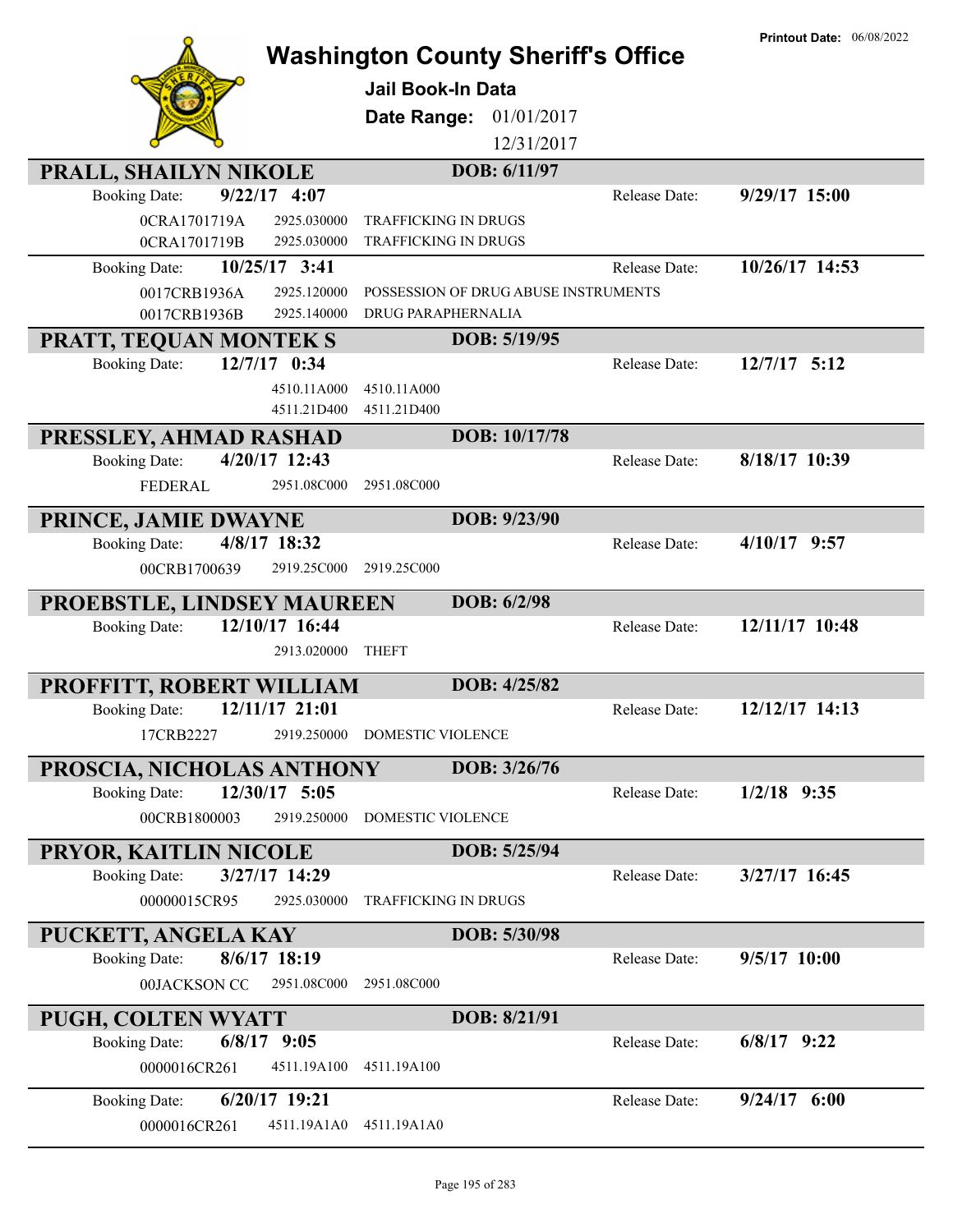|                                         |                             |                                      | <b>Washington County Sheriff's Office</b>      |                                                               | <b>Printout Date: 06/08/2022</b> |
|-----------------------------------------|-----------------------------|--------------------------------------|------------------------------------------------|---------------------------------------------------------------|----------------------------------|
|                                         |                             | Jail Book-In Data                    |                                                |                                                               |                                  |
|                                         |                             | Date Range:                          | 01/01/2017                                     |                                                               |                                  |
|                                         |                             |                                      | 12/31/2017                                     |                                                               |                                  |
| <b>PUGH, DAWN MARIE</b>                 |                             |                                      | DOB: 8/27/74                                   |                                                               |                                  |
| 3/17/17 10:58<br><b>Booking Date:</b>   |                             |                                      |                                                | Release Date:                                                 | 3/17/17 11:05                    |
| 0CRB1700451B                            | 2911.210000                 |                                      | CRIMINAL/AGGRAVATED TRESPASSING                |                                                               |                                  |
| 0CRB1700451A                            | 2913.020000<br><b>THEFT</b> |                                      |                                                |                                                               |                                  |
| 5/4/17 18:15<br><b>Booking Date:</b>    |                             |                                      |                                                | Release Date:                                                 | $5/14/17$ 6:00                   |
| CRB1700451 A                            | 2913.020000<br><b>THEFT</b> |                                      |                                                |                                                               |                                  |
| PUGH, JERICHO LEE                       |                             |                                      | DOB: 7/29/89                                   |                                                               |                                  |
| <b>Booking Date:</b><br>$5/26/17$ 22:06 |                             |                                      |                                                | Release Date:                                                 | 5/28/17 18:00                    |
| 016CRB1633PV                            | 2951.080000                 | PROBATION VIOLATION                  |                                                |                                                               |                                  |
| $1/20/17$ 19:41<br><b>Booking Date:</b> |                             |                                      |                                                | Release Date:                                                 | $3/21/17$ 6:00                   |
| CRB170000119                            | 2913.03                     |                                      | UNAUTHORIZED USE OF MOTOR VEHICLE              |                                                               |                                  |
| CRB16001633A                            | 2921.331                    |                                      | FAILURE TO COMPLY WITH ORDER OR SIGNAL OF P.O. |                                                               |                                  |
| TRD16005359A                            | 4510.11                     | <b>DUS VIOL RESTR</b>                |                                                |                                                               |                                  |
| TRC170000323                            |                             |                                      |                                                | 4511.19A1A DRIVING WHILE UNDER THE INFLUENCE OF ALCOHOL/DRUGS |                                  |
| PUMA, ALICIA ANN                        |                             |                                      | DOB: 1/17/67                                   |                                                               |                                  |
| $4/9/17$ 0:53<br><b>Booking Date:</b>   |                             |                                      |                                                | Release Date:                                                 | 4/9/17 10:25                     |
|                                         | 2917.11B200                 | 2917.11B200                          |                                                |                                                               |                                  |
| PURVIS-MITCHELL, TYLER MAR              |                             |                                      | DOB: 5/29/94                                   |                                                               |                                  |
| 2/23/17 21:34<br><b>Booking Date:</b>   |                             |                                      |                                                | Release Date:                                                 | $9/14/17$ 5:28                   |
| 00IN TRANSIT                            | 0IN TRANSIT                 | 0IN TRANSIT                          |                                                |                                                               |                                  |
| 0000016CR334                            | 2903.110000                 | <b>FELONIOUS ASSAULT</b>             |                                                |                                                               |                                  |
| PYLES, ALEXANDER NATHAN                 |                             |                                      | DOB: 1/29/92                                   |                                                               |                                  |
| Booking Date: 10/23/17 12:30            |                             |                                      |                                                | Release Date:                                                 | $11/6/17$ 8:00                   |
| 000MONROE CO                            | 2925.030000                 | <b>TRAFFICKING IN DRUGS</b>          |                                                |                                                               |                                  |
| QARNI, ABDULLAH ALI A AL                |                             |                                      | DOB: 1/30/92                                   |                                                               |                                  |
| $5/27/17$ 4:24<br><b>Booking Date:</b>  |                             |                                      |                                                | Release Date:                                                 | $5/27/17$ $6:10$                 |
|                                         | 313.0300000                 | 313.0300000                          |                                                |                                                               |                                  |
| 000017TRD796                            | 4510.120000                 | 4510.120000                          |                                                |                                                               |                                  |
| <b>QUALLS, DWAYNE EDWARD</b>            |                             |                                      | DOB: 12/5/59                                   |                                                               |                                  |
| 3/27/17 18:55<br><b>Booking Date:</b>   |                             |                                      |                                                | Release Date:                                                 | 4/17/17 10:01                    |
| MEIGS CO                                | 2937.430000                 | <b>FAIL TO APPEAR/ ISSUE WARRANT</b> |                                                |                                                               |                                  |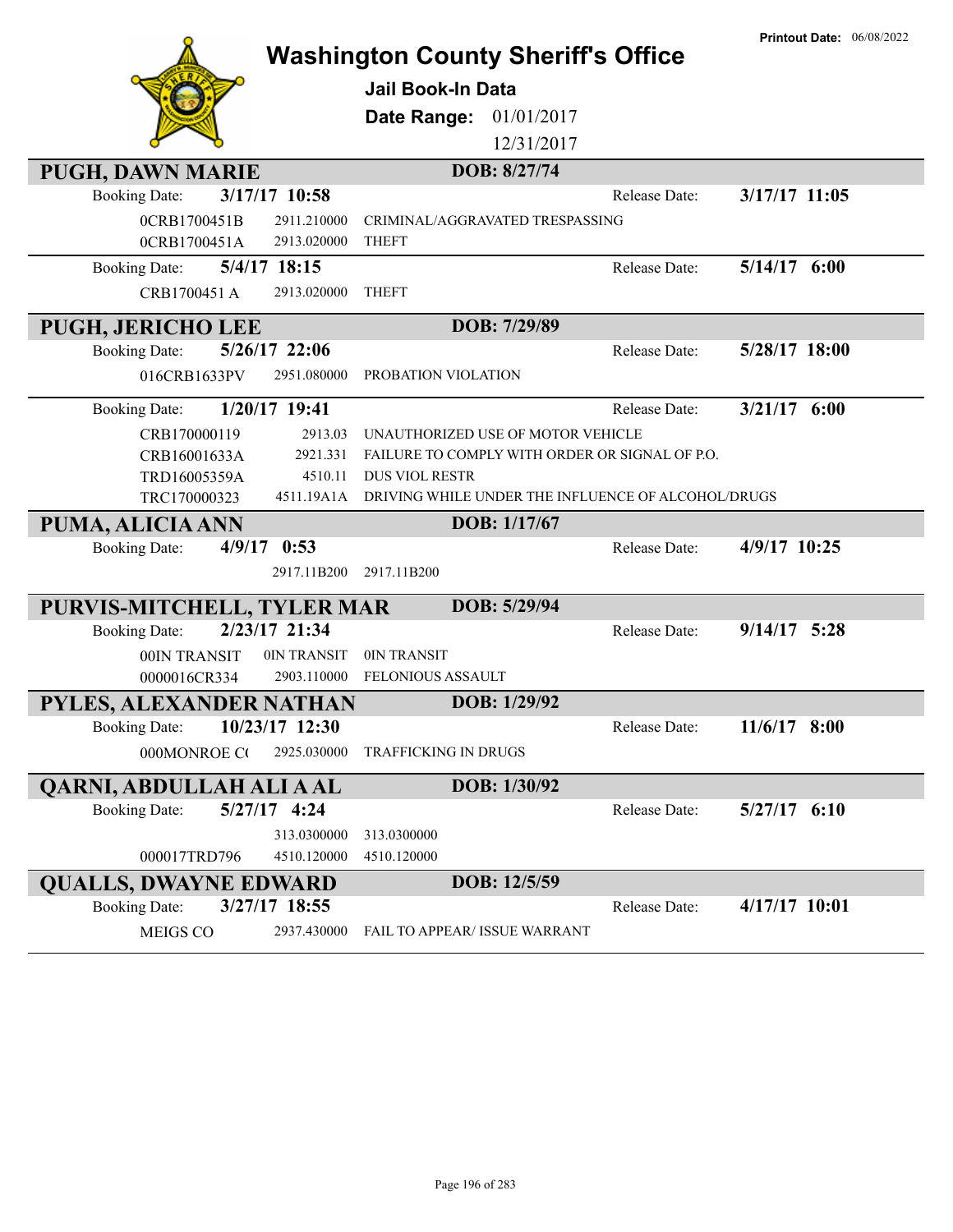|                                         | <b>Washington County Sheriff's Office</b> |               | <b>Printout Date: 06/08/2022</b> |
|-----------------------------------------|-------------------------------------------|---------------|----------------------------------|
|                                         | <b>Jail Book-In Data</b>                  |               |                                  |
|                                         |                                           |               |                                  |
|                                         | 01/01/2017<br>Date Range:                 |               |                                  |
|                                         | 12/31/2017                                |               |                                  |
| <b>QUARLES, JERRY LEE JR</b>            | DOB: 10/26/88                             |               |                                  |
| 8/16/17 14:52<br><b>Booking Date:</b>   |                                           | Release Date: | $8/29/17$ 8:05                   |
| 00IN TRANSIT<br>0IN TRANSIT             | 0IN TRANSIT                               |               |                                  |
| 2925.110000<br>15CR109                  | POSSESSION OF DRUGS                       |               |                                  |
| 10/24/17 12:30<br><b>Booking Date:</b>  |                                           | Release Date: | 12/18/17 8:10                    |
| 0000015CR109<br>2951.08A000             | 2951.08A000                               |               |                                  |
| 1/9/17 19:56<br><b>Booking Date:</b>    |                                           | Release Date: | $1/10/17$ 7:30                   |
| 0000015CR109<br>2925.110000             | POSSESSION OF DRUGS                       |               |                                  |
| <b>QUEEN, JENNIFER MARIE</b>            | DOB: 6/16/78                              |               |                                  |
| $6/12/17$ 13:59<br><b>Booking Date:</b> |                                           | Release Date: | 6/12/17 14:39                    |
| 351.0300000<br>16CRB2207                | 351.0300000                               |               |                                  |
| <b>QUIROZ, RUBEN RONALD</b>             | DOB: 12/17/91                             |               |                                  |
| $12/11/17$ 2:13<br><b>Booking Date:</b> |                                           | Release Date: | $1/2/18$ 10:15                   |
| 17CRA2221<br>2925.110000                | POSSESSION OF DRUGS                       |               |                                  |
| 00017CRB2222<br>2925.140000             | DRUG PARAPHERNALIA                        |               |                                  |
| 000MORGAN C<br>2951.08C000              | 2951.08C000                               |               |                                  |
| $9/5/17$ 3:27<br><b>Booking Date:</b>   |                                           | Release Date: | 9/5/17 12:23                     |
| 00017TRD1098<br>4510.110000             | 4510.110000                               |               |                                  |
| 00017TRD1098<br>4513.263000             | 4513.263000                               |               |                                  |
| 10/22/17 23:40<br><b>Booking Date:</b>  |                                           | Release Date: | 10/23/17 14:10                   |
| 2925.110000<br>00CRA1701918             | POSSESSION OF DRUGS                       |               |                                  |
| 00CRB1701919<br>2925.140000             | <b>DRUG PARAPHERNALIA</b>                 |               |                                  |
| 4510.120000<br>00TRD1706863             | 4510.120000                               |               |                                  |
| 00017TRC6129<br>4510.120000             | 4510.120000                               |               |                                  |
| <b>RABER, SHYRICK JON</b>               | DOB: 4/10/75                              |               |                                  |
| $4/17/17$ 18:58<br><b>Booking Date:</b> |                                           | Release Date: | $4/20/17$ 6:00                   |
| TRC16006886A<br>4511.19A1A0             | 4511.19A1A0                               |               |                                  |
| $5/1/17$ 20:05<br><b>Booking Date:</b>  |                                           | Release Date: | 5/4/17 6:00                      |
| 0016TRC6886A<br>4511.19A100             | 4511.19A100                               |               |                                  |
| 4/24/17 18:24<br><b>Booking Date:</b>   |                                           | Release Date: | 4/27/17 6:00                     |
| 0TRC1606886A<br>4511.19A1A0             | 4511.19A1A0                               |               |                                  |
| 5/8/17 18:28<br><b>Booking Date:</b>    |                                           | Release Date: | 5/14/17 6:00                     |
| TRC1606886 A<br>4511.19A1A0             | 4511.19A1A0                               |               |                                  |
|                                         |                                           |               |                                  |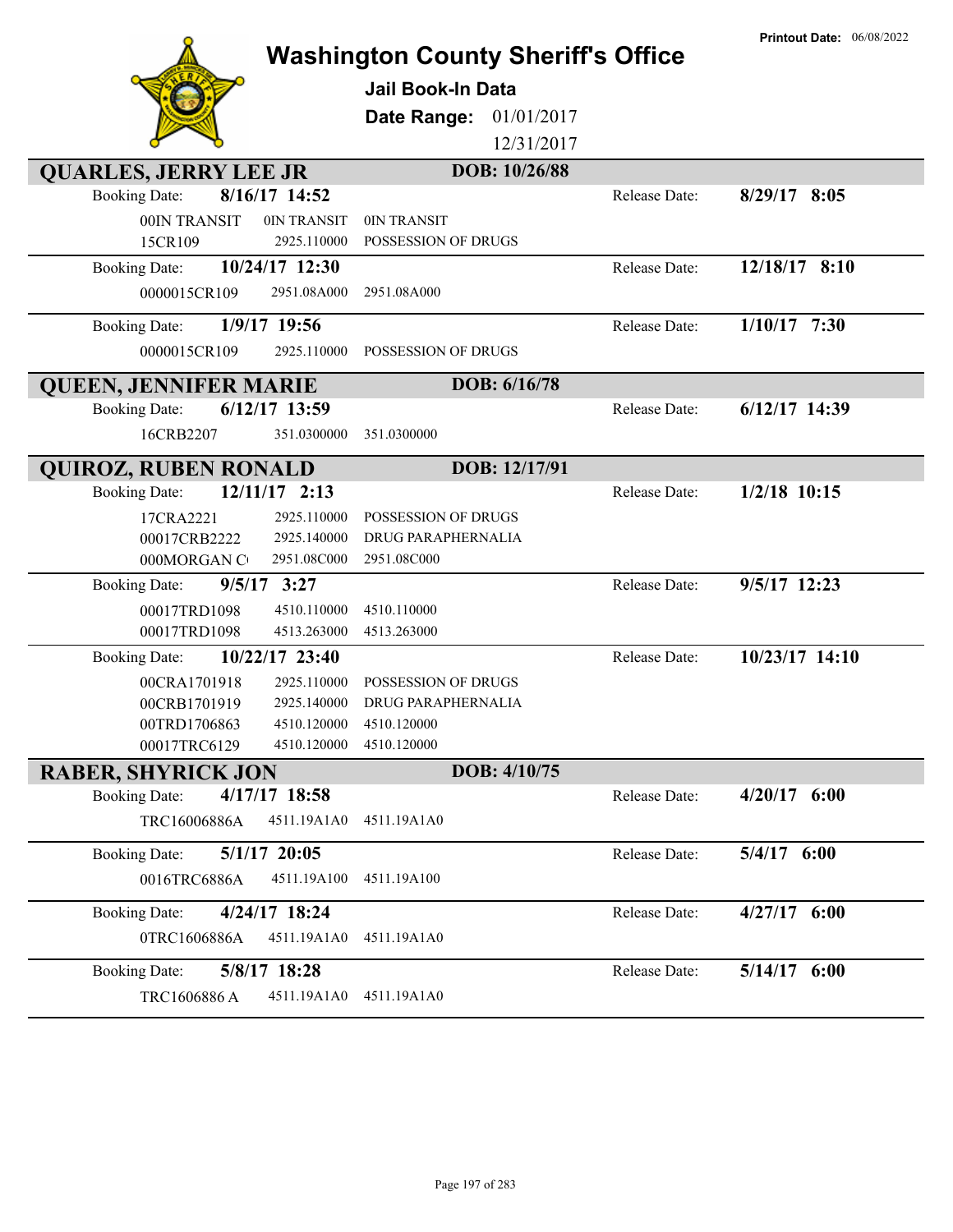|                                        | <b>Washington County Sheriff's Office</b>          |               | <b>Printout Date: 06/08/2022</b> |
|----------------------------------------|----------------------------------------------------|---------------|----------------------------------|
|                                        | Jail Book-In Data                                  |               |                                  |
|                                        |                                                    |               |                                  |
|                                        | Date Range:<br>01/01/2017                          |               |                                  |
|                                        | 12/31/2017                                         |               |                                  |
| RADABAUGH, BRADY THOMAS                | DOB: 9/30/93                                       |               |                                  |
| $2/7/17$ 21:04<br><b>Booking Date:</b> |                                                    | Release Date: | 2/17/17 15:55                    |
| 0CRA1700232A<br>2925.03A200            | 2925.03A200                                        |               |                                  |
| 00CRA170232B<br>2925.040000            | ILLEGAL MANUFACTURE OF DRUGS                       |               |                                  |
| 6/30/17 17:25<br><b>Booking Date:</b>  |                                                    | Release Date: | $7/20/17$ 8:15                   |
| 00000017CR32<br>2925.030000            | <b>TRAFFICKING IN DRUGS</b>                        |               |                                  |
| 9/11/17 13:27<br><b>Booking Date:</b>  |                                                    | Release Date: | 3/7/18 11:09                     |
| 17CR32<br>2951.08A                     | PROBATION VIOLATION (CPC)                          |               |                                  |
| RADABAUGH, WESLEY JAMES                | DOB: 2/1/91                                        |               |                                  |
| 3/24/17 19:05<br><b>Booking Date:</b>  |                                                    | Release Date: | $3/26/17$ 6:00                   |
| 537.07A0000<br>00017CRB0024            | 537.07A0000                                        |               |                                  |
| $4/7/17$ 18:40<br><b>Booking Date:</b> |                                                    | Release Date: | $4/9/17$ 6:00                    |
| 0000017CRB24<br>537.07A0000            | 537.07A0000                                        |               |                                  |
| $2/18/17$ 3:05<br><b>Booking Date:</b> |                                                    | Release Date: | $2/18/17$ 5:19                   |
| 4510.11                                | <b>DUS VIOL RESTR</b>                              |               |                                  |
| 4511.19A1A                             | DRIVING WHILE UNDER THE INFLUENCE OF ALCOHOL/DRUGS |               |                                  |
| 4511.210000<br>4511.36                 | <b>SPEED LIMITS</b><br><b>IMPROPER TURN</b>        |               |                                  |
| 4/28/17 18:33                          |                                                    | Release Date: | 4/29/17 6:00                     |
| <b>Booking Date:</b><br>333.01A1A00    | 333.01A1A00                                        |               |                                  |
| 0000017TRC26                           |                                                    |               |                                  |
| 11/8/17 21:26<br><b>Booking Date:</b>  |                                                    | Release Date: | 11/15/17 16:20                   |
| 0000017CR269                           | 2913.02X COMPLICITY TO THEFT                       |               |                                  |
| 0000017CR269                           | 2913.02X COMPLICITY TO THEFT                       |               |                                  |
| 3/17/17 18:22<br><b>Booking Date:</b>  |                                                    | Release Date: | 3/19/17 6:00                     |
| 17CRB0024<br>537.07A0000               | 537.07A0000                                        |               |                                  |
| 4/21/17 19:41<br><b>Booking Date:</b>  |                                                    | Release Date: | $4/23/17$ 6:00                   |
| 333.0100000<br>0000017TRC26            | 333.0100000                                        |               |                                  |
| 10/9/17 1:48<br><b>Booking Date:</b>   |                                                    | Release Date: | 10/16/17 17:05                   |
| TRD1705556 C<br>4503.110000            | OWNER REQUIRED TO FILE APPLICATION                 |               |                                  |
| TRD1705556A<br>4510.037J00             | 4510.037J00                                        |               |                                  |
| TRD1705556 B<br>4549.080000            | UNAUTHORIZED USE OF PLATES                         |               |                                  |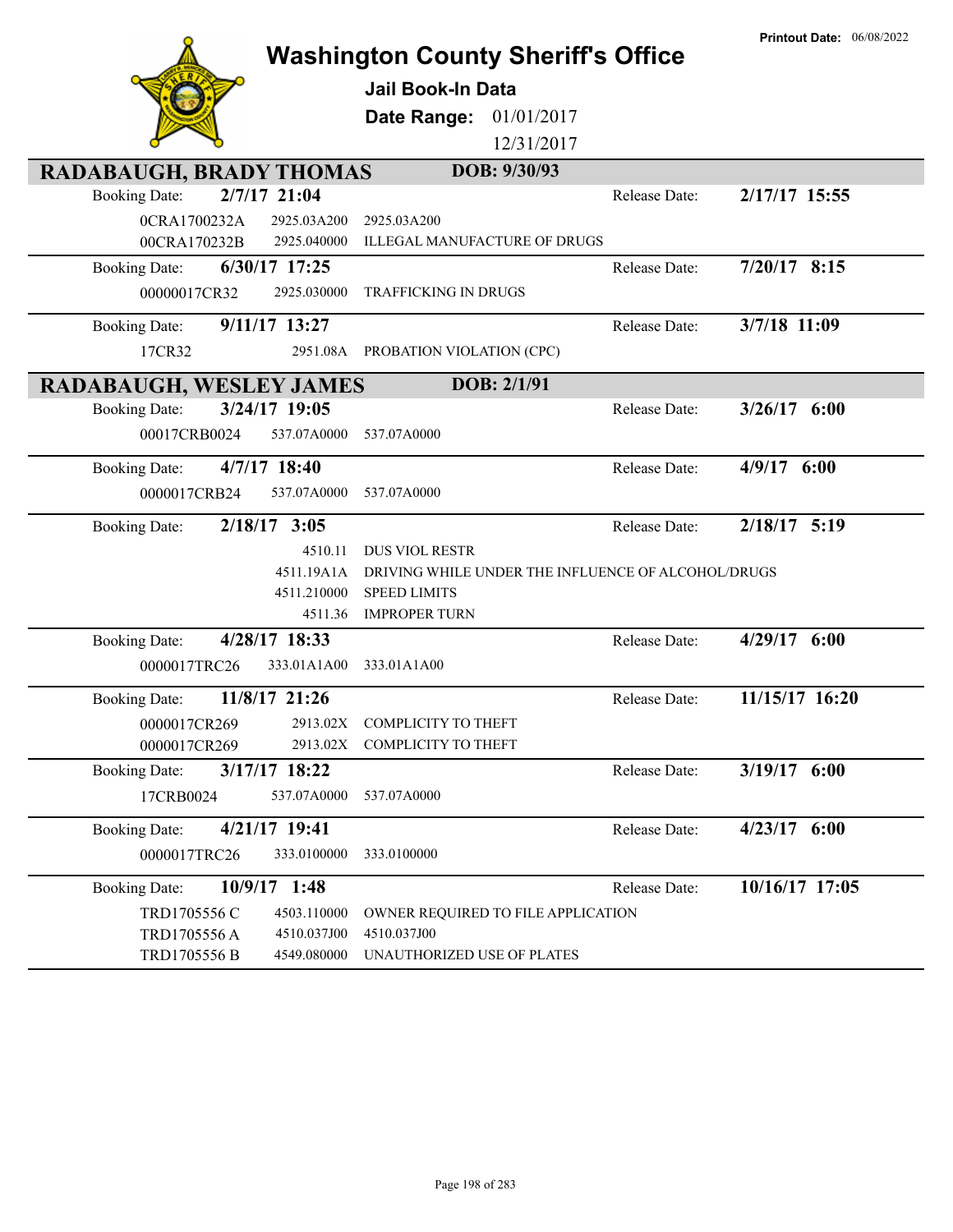|                                   |                        | <b>Washington County Sheriff's Office</b>     |               | <b>Printout Date: 06/08/2022</b> |
|-----------------------------------|------------------------|-----------------------------------------------|---------------|----------------------------------|
|                                   |                        | <b>Jail Book-In Data</b>                      |               |                                  |
|                                   |                        |                                               |               |                                  |
|                                   |                        | Date Range:<br>01/01/2017                     |               |                                  |
|                                   |                        | 12/31/2017                                    |               |                                  |
| <b>RADCLIFF, CHRISTOPHER WAYN</b> |                        | DOB: 2/22/70                                  |               |                                  |
| <b>Booking Date:</b>              | 12/29/17 13:38         |                                               | Release Date: | $2/8/18$ 8:08                    |
| 00IN TRANSIT                      | 0IN TRANSIT            | 0IN TRANSIT                                   |               |                                  |
| 00CRB1600687                      | 2913.020000            | <b>THEFT</b>                                  |               |                                  |
| 0000017CR238                      | 2925.110000            | POSSESSION OF DRUGS                           |               |                                  |
| 0TRC1601798C                      | 4510.11<br>4511.19A200 | <b>DUS VIOL RESTR</b><br>4511.19A200          |               |                                  |
| 0TRC1601798B<br>0TRC1601798A      | 4511.19A2B0            | 4511.19A2B0                                   |               |                                  |
| 0TRC1601798D                      | 4511.330000            | RULES FOR DRIVING IN MARKED LANES             |               |                                  |
| RAGALYI, JOHN DAVID               |                        | DOB: 3/21/86                                  |               |                                  |
| <b>Booking Date:</b>              | 4/21/17 20:49          |                                               | Release Date: | 5/18/17 10:15                    |
| 0002011SP687                      | 2705.02A000            | 2705.02A000                                   |               |                                  |
| 00CRB1700772                      | 2903.220000            | <b>MENACING</b>                               |               |                                  |
| 0FRANKLIN CC                      | 2925.110000            | POSSESSION OF DRUGS                           |               |                                  |
| <b>RAI, RACHEL LAUREN</b>         |                        | DOB: 2/28/87                                  |               |                                  |
| <b>Booking Date:</b>              | $9/27/17$ 1:04         |                                               | Release Date: | 10/3/17 14:25                    |
| 17CRA1761A                        | 2921.120000            | TAMPERING WITH EVIDENCE                       |               |                                  |
| 17CRA1762                         | 2921.360000            | CONVEY PROHIBITED ITEMS TO DETENTION FACILITY |               |                                  |
| 17CRA1761B                        | 2925.110000            | POSSESSION OF DRUGS                           |               |                                  |
| <b>RAKE, TAMIKA CHERIE</b>        |                        | DOB: 9/11/87                                  |               |                                  |
| <b>Booking Date:</b>              | 7/4/17 18:14           |                                               | Release Date: | 7/6/17<br>6:00                   |
| 00017CRB1038                      | 2913.020000            | <b>THEFT</b>                                  |               |                                  |
| <b>Booking Date:</b>              | 7/11/17 23:14          |                                               | Release Date: | $7/13/17$ 6:00                   |
| 00017CRB1038                      | 2913.020000            | <b>THEFT</b>                                  |               |                                  |
| <b>Booking Date:</b>              | 6/27/17 18:29          |                                               | Release Date: | $6/29/17$ $6:00$                 |
| 00017CRB1038                      | 2913.020000            | <b>THEFT</b>                                  |               |                                  |
|                                   |                        |                                               |               |                                  |
| <b>Booking Date:</b>              | 8/30/17 14:17          |                                               | Release Date: | $8/31/17$ 9:42                   |
| 0CRB1701038B                      | 2951.080000            | PROBATION VIOLATION                           |               |                                  |
| <b>RALSTON, JOHN ROBERT</b>       |                        | DOB: 12/30/69                                 |               |                                  |
| <b>Booking Date:</b>              | 5/7/17 22:34           |                                               | Release Date: | 6/9/17<br>6:00                   |
| 00017CRB893B                      | 2911.210000            | CRIMINAL/AGGRAVATED TRESPASSING               |               |                                  |
| 00CRB1700729                      | 2913.020000            | <b>THEFT</b>                                  |               |                                  |
| 00CRB1700730                      | 2913.020000            | <b>THEFT</b>                                  |               |                                  |
| 00017CRB893A                      | 2913.020000            | <b>THEFT</b>                                  |               |                                  |
| 00CRB1700807                      | 2937.290000            | FAIL TO APPEAR/ RECOG. BOND                   |               |                                  |
| <b>Booking Date:</b>              | $9/1/17$ 1:46          |                                               | Release Date: | 9/12/17 16:09                    |
| 000PV HOLDER                      | 2951.08A000            | 2951.08A000                                   |               |                                  |
| <b>Booking Date:</b>              | 9/29/17 15:25          |                                               | Release Date: | 10/2/17 13:15                    |
| 00CRB1701518                      | 2917.11A200            | 2917.11A200                                   |               |                                  |
|                                   |                        |                                               |               |                                  |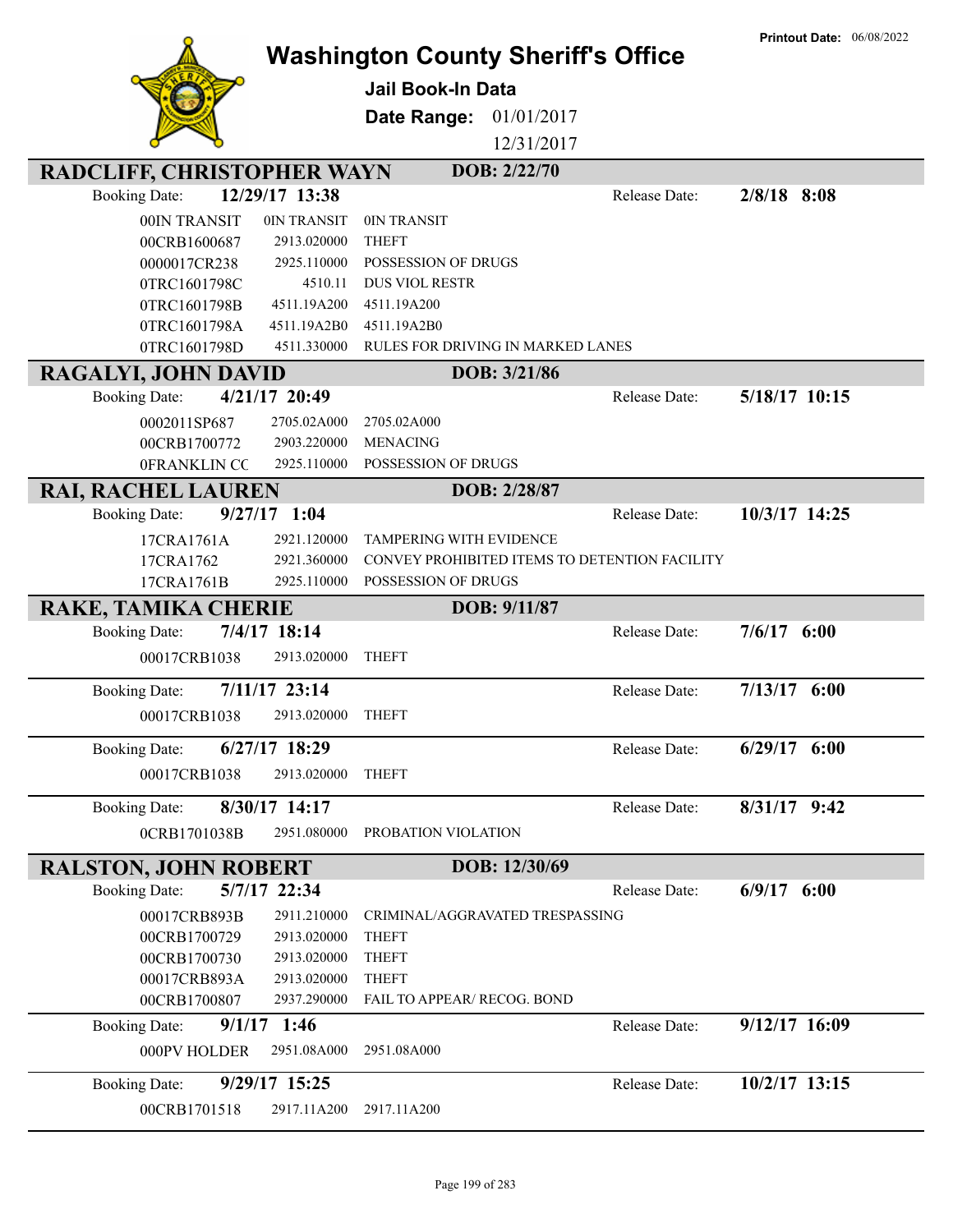|                                 |                |                                                       |               | <b>Printout Date: 06/08/2022</b> |
|---------------------------------|----------------|-------------------------------------------------------|---------------|----------------------------------|
|                                 |                | <b>Washington County Sheriff's Office</b>             |               |                                  |
|                                 |                | <b>Jail Book-In Data</b>                              |               |                                  |
|                                 |                | 01/01/2017<br>Date Range:                             |               |                                  |
|                                 |                | 12/31/2017                                            |               |                                  |
|                                 |                |                                                       |               |                                  |
| <b>RAMAGE, BRANDEN DWIGHT</b>   |                | DOB: 8/2/94                                           |               |                                  |
| <b>Booking Date:</b>            | 4/4/17 11:50   |                                                       | Release Date: | $4/27/17$ 9:15                   |
| <b>IN TRANSIT</b>               | 0IN TRANSIT    | 0IN TRANSIT                                           |               |                                  |
| 16CR187                         | 2925.110000    | POSSESSION OF DRUGS                                   |               |                                  |
| <b>Booking Date:</b>            | 10/12/17 13:15 |                                                       | Release Date: | 12/21/17 16:30                   |
| 0000016CR187                    | 2951.08A000    | 2951.08A000                                           |               |                                  |
| 000PV HOLDER                    | 2967.150000    | PAROLE VIOLATION                                      |               |                                  |
| <b>RAMIREZ, QUINTIN AVERY W</b> |                | DOB: 7/8/91                                           |               |                                  |
| <b>Booking Date:</b>            | 1/20/17 19:08  |                                                       | Release Date: | $1/20/17$ 20:59                  |
|                                 | 2913.510000    | RECEIVING STOLEN PROPERTY                             |               |                                  |
|                                 | 4510.210000    | 4510.210000                                           |               |                                  |
| <b>Booking Date:</b>            | 4/27/17 22:41  |                                                       | Release Date: | 5/2/17 16:41                     |
| 000017CRB703                    | 2913.020000    | <b>THEFT</b>                                          |               |                                  |
| <b>Booking Date:</b>            | 2/3/17 16:40   |                                                       | Release Date: | $2/13/17$ 6:00                   |
| CRB170000133                    | 2913.510000    | RECEIVING STOLEN PROPERTY                             |               |                                  |
| TRD170000385                    | 4510.210000    | 4510.210000                                           |               |                                  |
| <b>RAMTHUN, DANIEL RAYMOND</b>  |                | DOB: 11/18/93                                         |               |                                  |
| <b>Booking Date:</b>            | 5/23/17 15:59  |                                                       | Release Date: | 5/24/17 10:22                    |
| 17CRA922                        | 2923.160000    | IMPROPER HANDLING/DISCHARGING WEAPON IN MOTOR VEHICLE |               |                                  |
| RATCLIFFE, GINGER KAYE          |                | DOB: 4/20/72                                          |               |                                  |
| <b>Booking Date:</b>            | 3/7/17 15:33   |                                                       | Release Date: | 3/14/17 16:38                    |
| 00IN TRANSIT                    | 0IN TRANSIT    | 0IN TRANSIT                                           |               |                                  |
| 0000015CR293                    | 2921.360000    | CONVEY PROHIBITED ITEMS TO DETENTION FACILITY         |               |                                  |
| <b>RATLIFF, AARON MICHAEL</b>   |                | DOB: 2/18/94                                          |               |                                  |
| <b>Booking Date:</b>            | $1/10/17$ 9:04 |                                                       | Release Date: | $1/19/17$ 7:30                   |
| 0000016CR206                    | 2905.010000    | <b>KIDNAPPING</b>                                     |               |                                  |
| 0000016CR206                    | 2911.010000    | <b>AGGRAVATED ROBBERY</b>                             |               |                                  |
| 0000016CR206                    | 2911.110000    | <b>AGGRAVATED BURGLARY</b>                            |               |                                  |
| <b>RATLIFF, ZACHARY TYLER</b>   |                | DOB: 10/19/95                                         |               |                                  |
| <b>Booking Date:</b>            | 1/5/17 17:57   |                                                       | Release Date: | $1/31/17$ 7:00                   |
| 0000016CR207                    | 2905.010000    | <b>KIDNAPPING</b>                                     |               |                                  |
| 0000016CR207                    | 2911.010000    | AGGRAVATED ROBBERY                                    |               |                                  |
| 0000016CR207                    | 2911.110000    | AGGRAVATED BURGLARY                                   |               |                                  |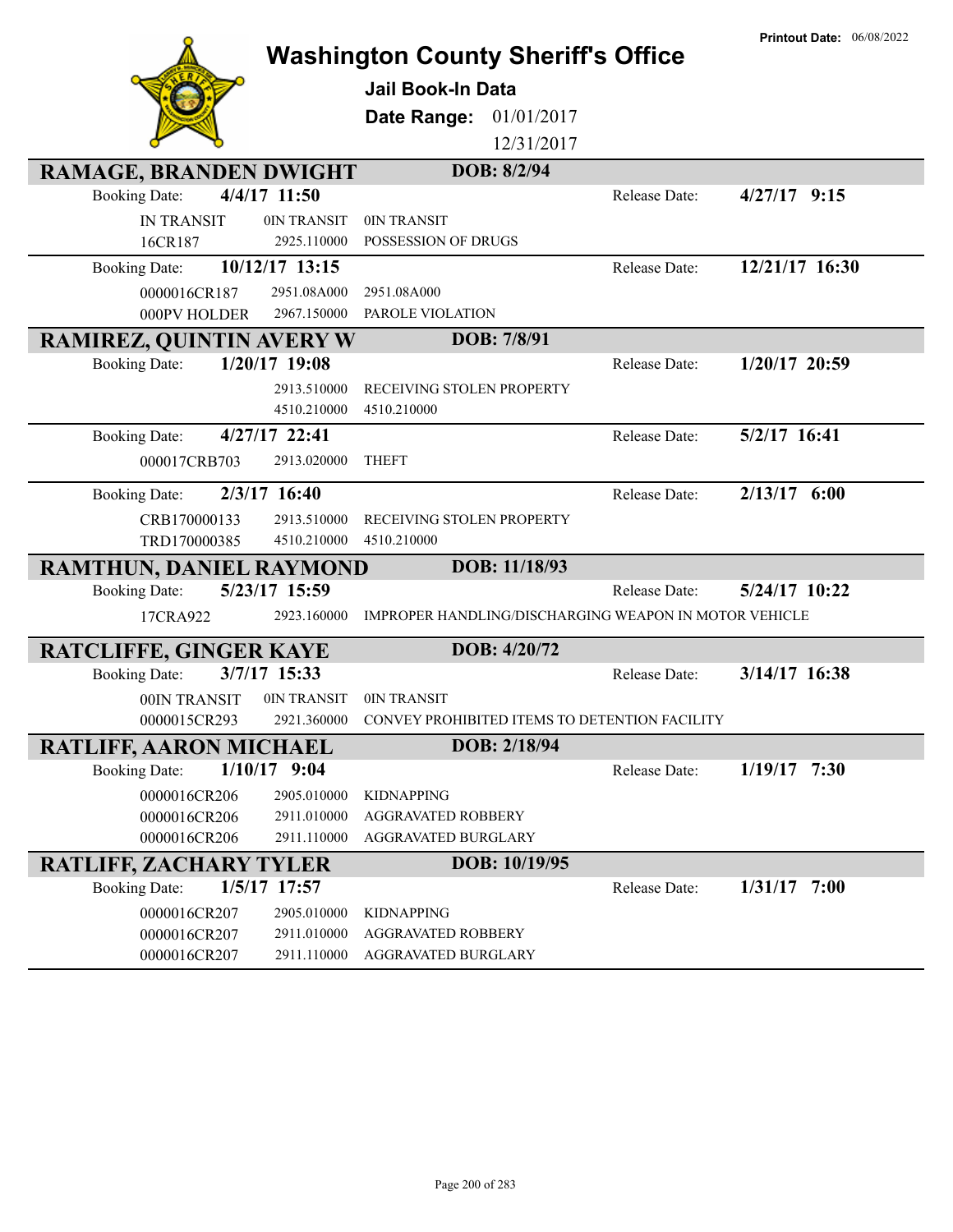|                               |                | <b>Washington County Sheriff's Office</b> |               |               | <b>Printout Date: 06/08/2022</b> |
|-------------------------------|----------------|-------------------------------------------|---------------|---------------|----------------------------------|
|                               |                | <b>Jail Book-In Data</b>                  |               |               |                                  |
|                               |                | Date Range:                               | 01/01/2017    |               |                                  |
|                               |                |                                           | 12/31/2017    |               |                                  |
|                               |                |                                           |               |               |                                  |
| <b>RAY, KENDALL SEAN</b>      |                |                                           | DOB: 2/15/87  |               |                                  |
| <b>Booking Date:</b>          | 2/28/17 13:32  |                                           |               | Release Date: | 3/3/17 11:07                     |
| 0CRA1602247B                  | 2913.210000    | MISUSE OF CREDIT CARDS                    |               |               |                                  |
| 0CRA1602247C                  | 2913.310000    | FORGERY/UTTERING                          |               |               |                                  |
| 0CRA1602247D                  | 2913.310000    | FORGERY/UTTERING                          |               |               |                                  |
| CRA16002247E                  | 2913.310000    | FORGERY/UTTERING                          |               |               |                                  |
| CRA16002247A                  | 2913.510000    | RECEIVING STOLEN PROPERTY                 |               |               |                                  |
| 000000BELPRE                  | 509.0300000    | 509.0300000                               |               |               |                                  |
| 000000BELPRE                  | 513.1200000    | 513.1200000                               |               |               |                                  |
| 000000BELPRE                  | 529.0700000    | 529.0700000                               |               |               |                                  |
| 000000BELPRE                  | 545.0500000    | 545.0500000                               |               |               |                                  |
| <b>REAMS, SHAVON MONIQUE</b>  |                |                                           | DOB: 3/1/82   |               |                                  |
| <b>Booking Date:</b>          | 2/21/17 23:48  |                                           |               | Release Date: | $3/2/17$ 6:00                    |
| 0015CRB00051                  | 545.0900000    | 545.0900000                               |               |               |                                  |
| <b>REBROOK, RODNEY ALLEN</b>  |                |                                           | DOB: 12/7/49  |               |                                  |
| <b>Booking Date:</b>          | 7/21/17 18:43  |                                           |               | Release Date: | 7/21/17 23:27                    |
|                               | 2913.02C000    | 2913.02C000                               |               |               |                                  |
| <b>REED, KATHRYN MICHELLE</b> |                |                                           | DOB: 12/13/86 |               |                                  |
| <b>Booking Date:</b>          | 4/20/17 23:52  |                                           |               | Release Date: | 4/21/17 14:46                    |
| 17CRB726                      | 2705.02A000    | 2705.02A000                               |               |               |                                  |
| 17CRB727                      | 2925.110000    | POSSESSION OF DRUGS                       |               |               |                                  |
| 16CRB1245B                    | 959.1300000    | 959.1300000                               |               |               |                                  |
| 16CRB1245A                    | 959.1300000    | 959.1300000                               |               |               |                                  |
| <b>REED, TYLER SCOTT</b>      |                |                                           | DOB: 9/15/91  |               |                                  |
| <b>Booking Date:</b>          | 11/27/17 12:55 |                                           |               | Release Date: | 12/18/17 6:00                    |
| TRD170007496                  | 4510.140000    | 4510.140000                               |               |               |                                  |
| 0017TRC1245A                  | 4511.19A1A0    | 4511.19A1A0                               |               |               |                                  |
| <b>Booking Date:</b>          | 11/25/17 2:12  |                                           |               | Release Date: | 11/25/17 14:00                   |
| 00TRC1701245                  | 4511.19A100    | 4511.19A100                               |               |               |                                  |
|                               |                |                                           |               |               |                                  |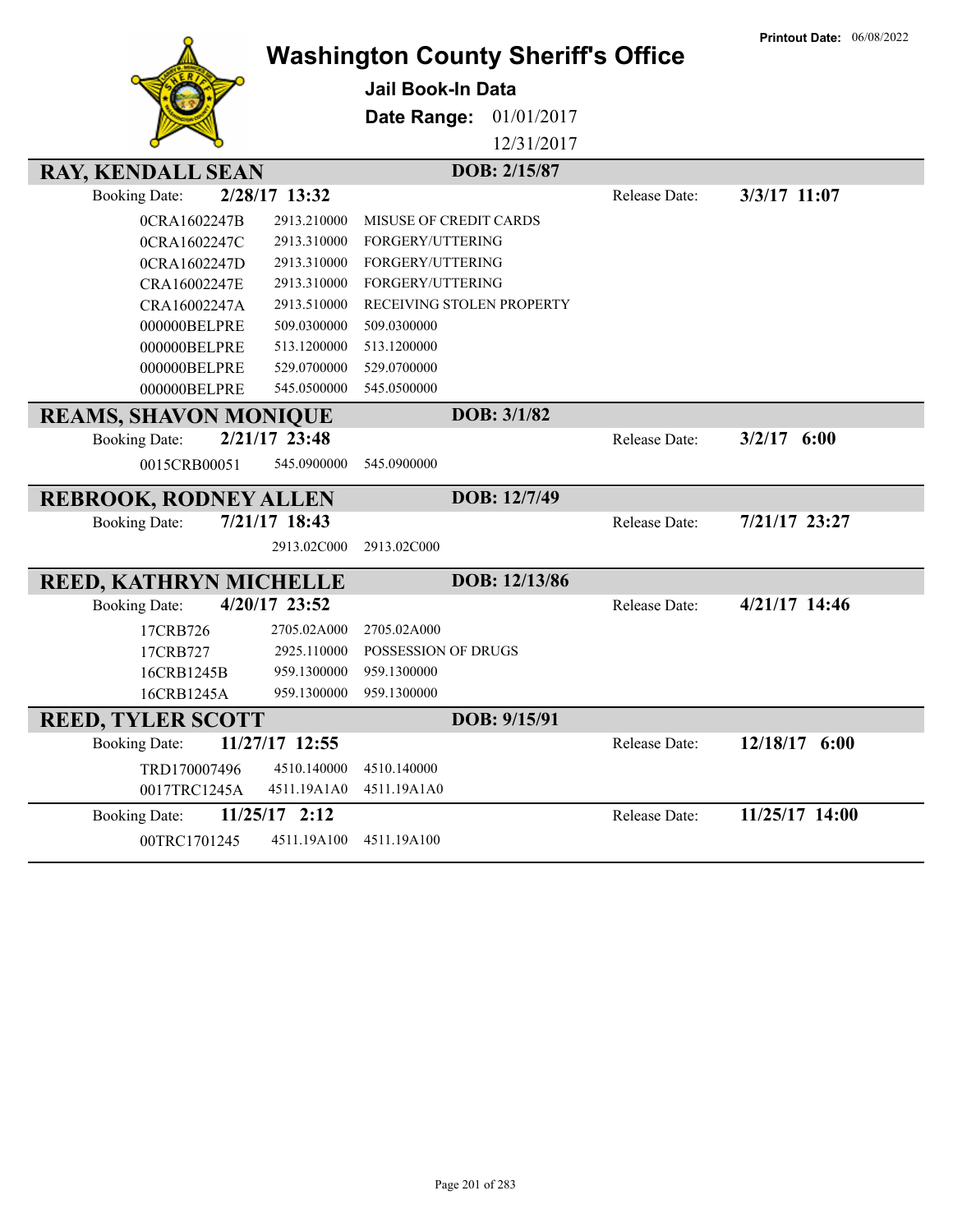|                                        | <b>Washington County Sheriff's Office</b>           | <b>Printout Date: 06/08/2022</b> |
|----------------------------------------|-----------------------------------------------------|----------------------------------|
|                                        |                                                     |                                  |
|                                        | Jail Book-In Data                                   |                                  |
|                                        | Date Range: 01/01/2017                              |                                  |
|                                        | 12/31/2017                                          |                                  |
| <b>REED, ZALE KENNETH</b>              | DOB: 9/5/97                                         |                                  |
| <b>Booking Date:</b><br>$7/21/17$ 1:40 | Release Date:                                       | $7/25/17$ 18:10                  |
| 000PV HOLDER<br>2951.080000            | PROBATION VIOLATION                                 |                                  |
| 8/31/17 12:37<br><b>Booking Date:</b>  | Release Date:                                       | $11/17/17$ 6:00                  |
| 000017CRB107<br>2913.030000            | UNAUTH USE OF VEHICLE                               |                                  |
| 0CRB170107PV<br>2951.080000            | PROBATION VIOLATION                                 |                                  |
| 3/2/17 12:54<br><b>Booking Date:</b>   | Release Date:                                       | $3/6/17$ 9:00                    |
| 00017CRB0107<br>2951.080000            | PROBATION VIOLATION                                 |                                  |
| 5/10/17 14:34<br><b>Booking Date:</b>  | Release Date:                                       | $5/11/17$ 7:50                   |
| 2951.080000<br>17CRB107                | PROBATION VIOLATION                                 |                                  |
| 2/13/17 12:46                          |                                                     | $2/16/17$ 6:00                   |
| <b>Booking Date:</b>                   | Release Date:                                       |                                  |
| CRB170000107<br>2913.030000            | UNAUTH USE OF VEHICLE                               |                                  |
| <b>REEL, ZACKARY DAVID</b>             | DOB: 11/3/96                                        |                                  |
| <b>Booking Date:</b><br>10/20/17 15:22 | Release Date:                                       | 10/30/17 10:14                   |
| 000017CRB55B<br>2951.080000            | PROBATION VIOLATION                                 |                                  |
| 1/18/17 14:13<br><b>Booking Date:</b>  | Release Date:                                       | $1/27/17$ 15:10                  |
| 0000017CRB55<br>2921.320000            | OBSTRUCTING JUSTICE                                 |                                  |
| 1/15/17 14:35<br><b>Booking Date:</b>  | Release Date:                                       | $1/15/17$ 22:15                  |
| 00CRB1700054<br>2919.240000            | CONTRIBUTING TO UNRULINESS OR DELINQUENCY OF CHILD  |                                  |
| 00CRB1700055<br>2921.320000            | OBSTRUCTING JUSTICE                                 |                                  |
| <b>REESE, CHRISTOPHER DALE</b>         | DOB: 11/5/77                                        |                                  |
| 10/17/17 12:03<br><b>Booking Date:</b> | Release Date:                                       | $6/18/18$ 6:33                   |
| 0000016CR1681<br>2907.020000           | <b>RAPE</b>                                         |                                  |
| 0000016CR1682<br>2907.020000           | <b>RAPE</b>                                         |                                  |
| 0000016CR1683<br>2907.020000           | <b>RAPE</b>                                         |                                  |
| 0000016CR1684<br>2907.020000           | <b>RAPE</b>                                         |                                  |
| 0000016CR1685<br>2907.020000           | <b>RAPE</b>                                         |                                  |
| 0000016CR1686<br>2907.040000           | CORRUPTION OF MINOR/UNLAWFUL SEX CONDUCT WITH MINOR |                                  |
| 0000016CR1687<br>2907.040000           | CORRUPTION OF MINOR/UNLAWFUL SEX CONDUCT WITH MINOR |                                  |
| 0000016CR1688<br>2907.040000           | CORRUPTION OF MINOR/UNLAWFUL SEX CONDUCT WITH MINOR |                                  |
| 0000016CR1689<br>2907.040000           | CORRUPTION OF MINOR/UNLAWFUL SEX CONDUCT WITH MINOR |                                  |
| 0000016CR1681<br>2907.040000           | CORRUPTION OF MINOR/UNLAWFUL SEX CONDUCT WITH MINOR |                                  |
| 0000016CR1681<br>2907.040000           | CORRUPTION OF MINOR/UNLAWFUL SEX CONDUCT WITH MINOR |                                  |
| 0000016CR1681<br>2907.040000           | CORRUPTION OF MINOR/UNLAWFUL SEX CONDUCT WITH MINOR |                                  |
| 0000016CR168 1<br>2907.040000          | CORRUPTION OF MINOR/UNLAWFUL SEX CONDUCT WITH MINOR |                                  |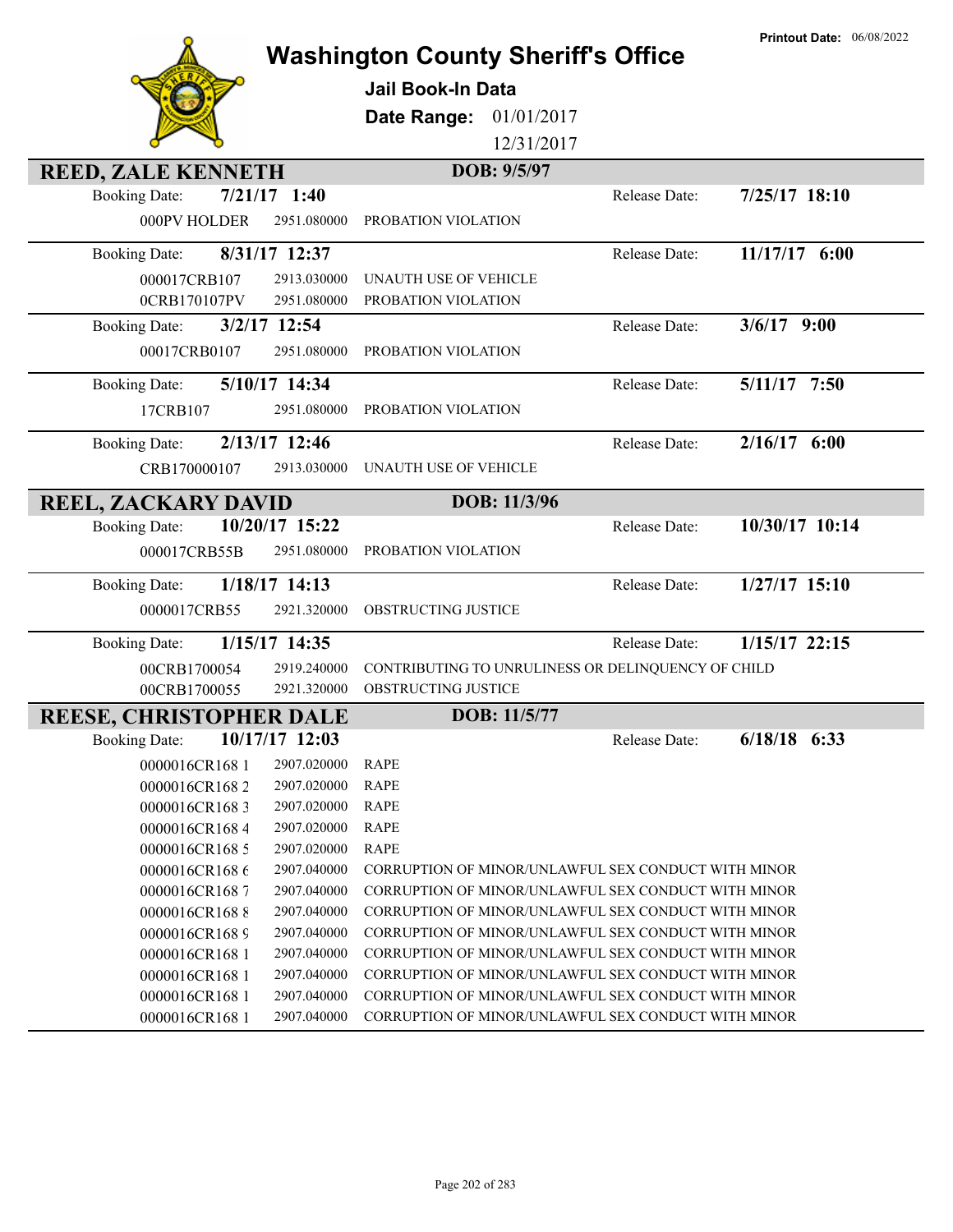|                                                                      |                                             |               | <b>Printout Date: 06/08/2022</b> |
|----------------------------------------------------------------------|---------------------------------------------|---------------|----------------------------------|
|                                                                      | <b>Washington County Sheriff's Office</b>   |               |                                  |
|                                                                      | <b>Jail Book-In Data</b>                    |               |                                  |
|                                                                      | 01/01/2017<br>Date Range:                   |               |                                  |
|                                                                      | 12/31/2017                                  |               |                                  |
|                                                                      |                                             |               |                                  |
| <b>REEVES, JOSEPH SCOTT</b>                                          | DOB: 1/21/85                                |               |                                  |
| 12/21/17 15:58<br><b>Booking Date:</b>                               |                                             | Release Date: | 12/22/17 12:25                   |
| MONROE CO<br>2705.02A000                                             | 2705.02A000                                 |               |                                  |
| 12/15/17 19:26<br><b>Booking Date:</b>                               |                                             | Release Date: | 12/21/17 7:55                    |
| 000000MONROI<br>2705.020000                                          | <b>CONTEMPT OF COURT</b>                    |               |                                  |
| <b>REID, JESSICA LYNN</b>                                            | DOB: 4/30/94                                |               |                                  |
| 10/22/17 8:32<br><b>Booking Date:</b>                                |                                             | Release Date: | 10/23/17 16:30                   |
| 00CRA1701913<br>2913.02B600                                          | 2913.02B600                                 |               |                                  |
|                                                                      | DOB: 5/13/61                                |               |                                  |
| <b>REIF, JACK LOUIS</b><br>$2/22/17$ 2:37                            |                                             | Release Date: | $2/22/17$ 10:12                  |
| <b>Booking Date:</b>                                                 |                                             |               |                                  |
| 4511.120000<br>TRC1700995 B<br>TRC1700994 A<br>4511.19A2B0           | OBEY TRAFFIC CONTROL DEVICES<br>4511.19A2B0 |               |                                  |
|                                                                      | DOB: 1/31/85                                |               |                                  |
| <b>REX, HEATHER DENISE</b><br>$2/16/17$ 1:03<br><b>Booking Date:</b> |                                             | Release Date: | $2/16/17$ 9:00                   |
| 2919.250000<br>17CRB288                                              | <b>DOMESTIC VIOLENCE</b>                    |               |                                  |
|                                                                      |                                             |               |                                  |
| <b>REX, JONATHAN WALLS</b>                                           | DOB: 8/18/72                                |               |                                  |
| $6/3/17$ 7:48<br><b>Booking Date:</b>                                |                                             | Release Date: | $6/5/17$ 10:15                   |
| 00CRB1700963<br>2919.25C000                                          | 2919.25C000                                 |               |                                  |
| <b>REYNOLDS, BRENT ALLEN</b>                                         | DOB: 9/29/71                                |               |                                  |
| $6/28/17$ 1:37<br><b>Booking Date:</b>                               |                                             | Release Date: | $6/28/17$ 7:43                   |
| 4511.19A100                                                          | 4511.19A100                                 |               |                                  |
| 4513.050000                                                          | TAIL LIGHTS/ILLUMINATION OF REAR PLATES     |               |                                  |
| 12/29/17 19:11<br><b>Booking Date:</b>                               |                                             | Release Date: | $1/1/18$ 18:00                   |
| 0017TRC3899A<br>4511.19A1A0                                          | 4511.19A1A0                                 |               |                                  |
| <b>REYNOLDS, BRENT EDWIN</b>                                         | DOB: 4/7/85                                 |               |                                  |
| 5/24/17 13:06<br><b>Booking Date:</b>                                |                                             | Release Date: | 5/25/17 12:38                    |
| 000017CRA926<br>2925.11AC1A                                          | <b>Aggravated Possession of Drugs</b>       |               |                                  |
| $7/7/17$ 9:12<br><b>Booking Date:</b>                                |                                             | Release Date: | $7/7/17$ 9:39                    |
| 17CR107<br>2919.220000                                               | <b>ENDANGERING CHILDREN</b>                 |               |                                  |
| 17CR107<br>2925.030000                                               | TRAFFICKING IN DRUGS                        |               |                                  |
| <b>REYNOLDS, MARCI MARIANNE</b>                                      | DOB: 1/4/67                                 |               |                                  |
| 7/11/17 22:46<br><b>Booking Date:</b>                                |                                             | Release Date: | 9/3/17 17:20                     |
| 000GALLIA CO<br>2925.110000                                          | POSSESSION OF DRUGS                         |               |                                  |
|                                                                      |                                             |               |                                  |
| <b>REYNOLDS, MATTHEW SCOTT</b>                                       | DOB: 6/13/91                                |               |                                  |
| 10/10/17 0:05<br><b>Booking Date:</b>                                |                                             | Release Date: | 10/16/17 16:25                   |
| 00CRA1701838<br>2925.110000<br>2925.110000                           | POSSESSION OF DRUGS<br>POSSESSION OF DRUGS  |               |                                  |
| 00CRB1701839                                                         |                                             |               |                                  |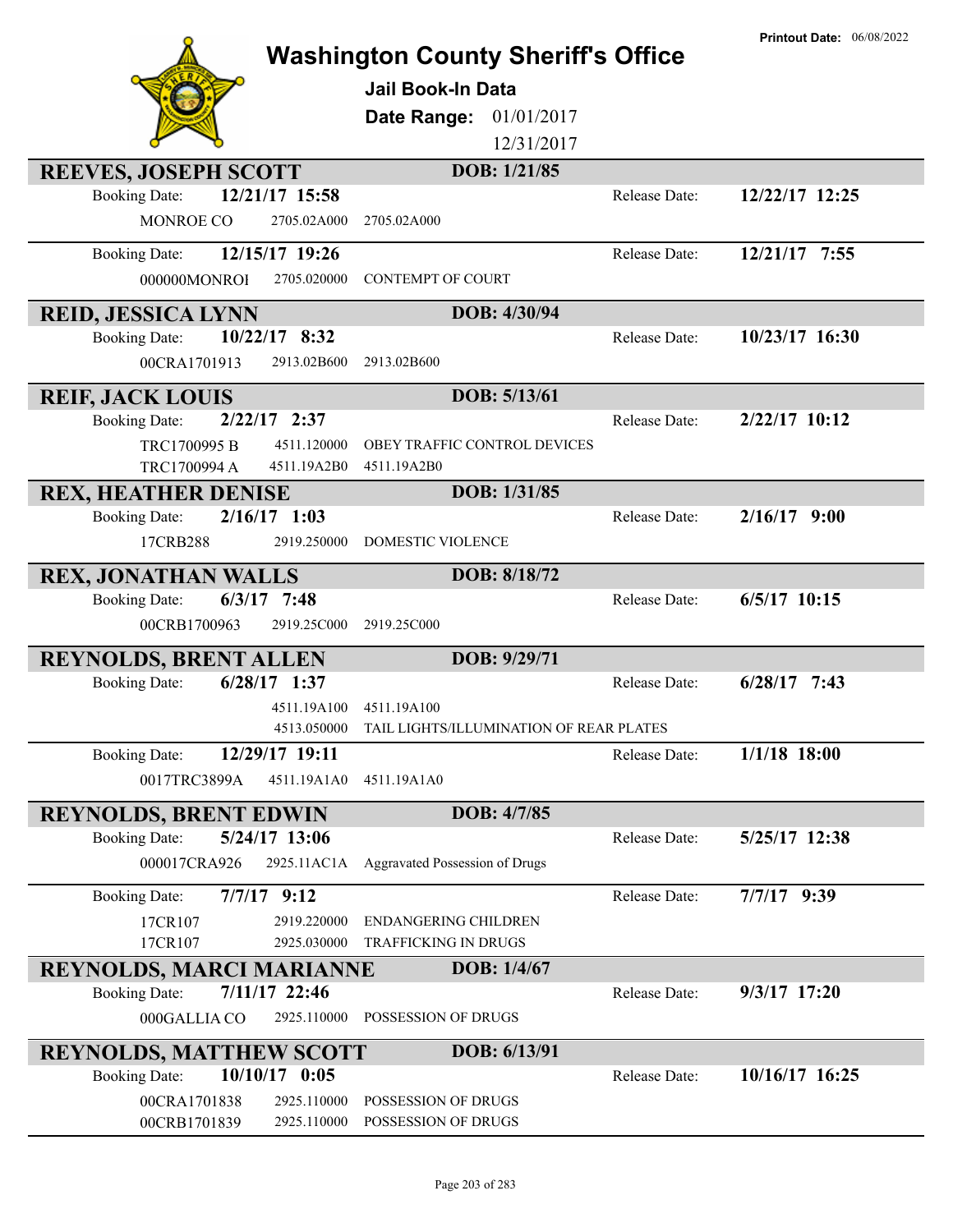|                                                           | <b>Washington County Sheriff's Office</b>           | <b>Printout Date: 06/08/2022</b> |
|-----------------------------------------------------------|-----------------------------------------------------|----------------------------------|
|                                                           |                                                     |                                  |
|                                                           | Jail Book-In Data                                   |                                  |
|                                                           | 01/01/2017<br>Date Range:                           |                                  |
|                                                           | 12/31/2017                                          |                                  |
| RHOTON, GABRIELLE ELIZABET                                | DOB: 11/23/95                                       |                                  |
| 2/3/17 19:17<br><b>Booking Date:</b>                      |                                                     | $2/12/17$ 6:00<br>Release Date:  |
| 00CRB1601761<br>2705.02A000                               | 2705.02A000                                         |                                  |
| 00CRB1601734<br>4301.69E100                               | 4301.69E100                                         |                                  |
| $8/7/17$ 20:06<br><b>Booking Date:</b>                    |                                                     | 10/28/17 5:45<br>Release Date:   |
| 2913.020000<br>00CRA1701953                               | <b>THEFT</b>                                        |                                  |
| 4301.69E100<br>0016CRB1734A                               | 4301.69E100                                         |                                  |
| 6/20/17 17:30<br><b>Booking Date:</b>                     |                                                     | $6/21/17$ 17:40<br>Release Date: |
| 0CRB1601734B<br>2951.080000                               | PROBATION VIOLATION                                 |                                  |
| 00017TRD3455<br>4510.160000                               | 4510.160000                                         |                                  |
| 00017TRD3455<br>4511.130000                               | <b>SIGNAL LIGHTS</b>                                |                                  |
| <b>RICE, BRANDON LEE</b>                                  | DOB: 8/15/95                                        |                                  |
| $1/2/17$ 18:53<br><b>Booking Date:</b>                    |                                                     | $1/31/17$ 6:00<br>Release Date:  |
| 0015CRB1151A<br>2903.130000                               | <b>ASSAULT</b>                                      |                                  |
| 0016CRB1001A<br>2917.210000                               | TELEPHONE HARASSMENT                                |                                  |
| <b>RICE, STACY JAMES</b>                                  | DOB: 12/30/79                                       |                                  |
| 4/19/17 13:10<br><b>Booking Date:</b>                     |                                                     | $4/22/17$ 6:00<br>Release Date:  |
| 4511.19A1A0<br>TRC17002267A                               | 4511.19A1A0                                         |                                  |
|                                                           |                                                     |                                  |
| <b>RICHARDS, BRANDON LEE</b>                              | DOB: 7/16/92                                        |                                  |
|                                                           |                                                     |                                  |
| 4/19/17 1:44<br><b>Booking Date:</b>                      |                                                     | 4/19/17 12:05<br>Release Date:   |
| 2917.11B200                                               | 2917.11B200                                         |                                  |
| <b>RICHARDS, DAVID ALLEN JR</b>                           | DOB: 4/10/94                                        |                                  |
| $6/15/17$ 10:55<br><b>Booking Date:</b>                   |                                                     | $6/21/17$ 22:27<br>Release Date: |
| 2913.020000<br>000017CRA827                               | <b>THEFT</b>                                        |                                  |
| 4503.210000<br>00017TRD704B                               | DISPLAY LICENSE PLATES/VALIDATION STICKER           |                                  |
| 4510.210000<br>00017TRD704A                               | 4510.210000                                         |                                  |
| <b>RICHARDS, JASON LEIGH</b>                              | DOB: 5/18/78                                        |                                  |
| 5/26/17 18:47<br><b>Booking Date:</b>                     |                                                     | $5/29/17$ 6:00<br>Release Date:  |
| 4511.19A1A0<br>0017TRC1518A                               | 4511.19A1A0                                         |                                  |
|                                                           |                                                     |                                  |
| 7/2/17 18:27<br><b>Booking Date:</b>                      |                                                     | 7/3/17 13:45<br>Release Date:    |
| CRB1701183A<br>2919.220000                                | ENDANGERING CHILDREN                                |                                  |
| CRB1701183B<br>2919.220000<br>CRB1701183C<br>2919.220000  | ENDANGERING CHILDREN<br><b>ENDANGERING CHILDREN</b> |                                  |
| CRB1701183D<br>2919.220000                                | <b>ENDANGERING CHILDREN</b>                         |                                  |
| 02017TRC1518<br>2951.080000                               | PROBATION VIOLATION                                 |                                  |
| TRC1704054C<br>4510.140000                                | 4510.140000                                         |                                  |
| TRC1704054A<br>4511.19A100                                | 4511.19A100                                         |                                  |
| TRC1704054B<br>4511.19A200                                | 4511.19A200                                         |                                  |
| TRC1704054D<br>4511.210000                                | <b>SPEED LIMITS</b>                                 |                                  |
| TRC1704054E<br>4511.810000<br>0TRC1704054F<br>4513.263000 | 4511.810000<br>4513.263000                          |                                  |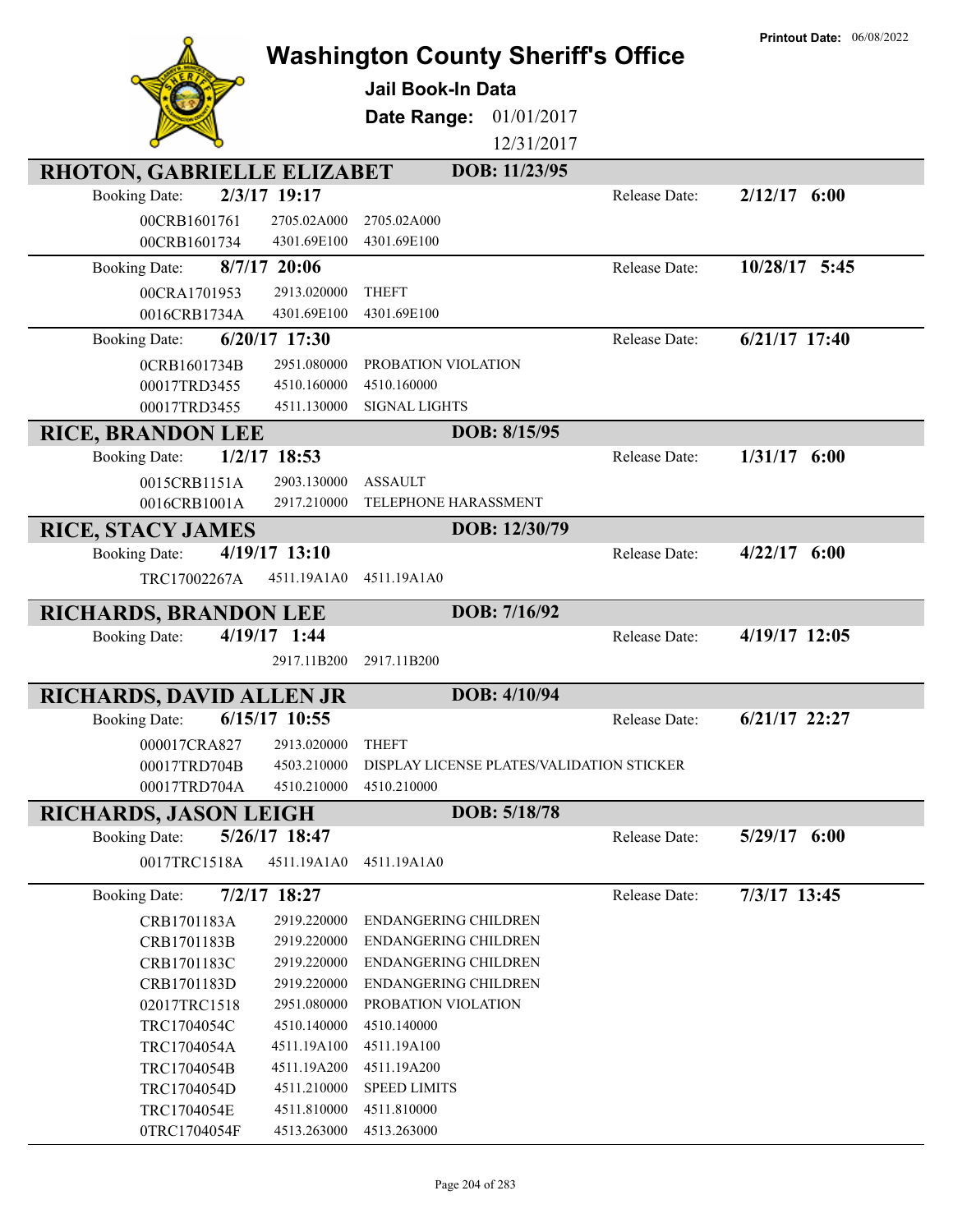|                                                                          | <b>Washington County Sheriff's Office</b> |               | <b>Printout Date: 06/08/2022</b> |
|--------------------------------------------------------------------------|-------------------------------------------|---------------|----------------------------------|
|                                                                          | <b>Jail Book-In Data</b>                  |               |                                  |
|                                                                          | Date Range:<br>01/01/2017                 |               |                                  |
|                                                                          | 12/31/2017                                |               |                                  |
| <b>RICHARDS, ROBERT ALAN</b>                                             | DOB: 9/25/74                              |               |                                  |
| 11/29/17 17:41<br><b>Booking Date:</b>                                   |                                           | Release Date: | 12/13/17 18:00                   |
| 0012FS000047<br>2705.02A000                                              | 2705.02A000                               |               |                                  |
| 0002010SP749<br>2705.02A000                                              | 2705.02A000                               |               |                                  |
| <b>RICHARDS, ROBIN JEROME</b>                                            | DOB: 7/8/87                               |               |                                  |
| 4/28/17 23:12<br><b>Booking Date:</b>                                    |                                           | Release Date: | $5/3/17$ 8:17                    |
| 2913.020000<br>00CRA1600155                                              | <b>THEFT</b>                              |               |                                  |
| 2919.210000<br>0002015SP312                                              | NONSUPPORT OF DEPENDENTS                  |               |                                  |
| 2967.150000<br>000000PAROLE                                              | PAROLE VIOLATION                          |               |                                  |
| 5/11/17 15:24<br><b>Booking Date:</b>                                    |                                           | Release Date: | 5/18/17 10:00                    |
| 000000PAROLE<br>2967.150000                                              | PAROLE VIOLATION                          |               |                                  |
| RICHARDS, SKYLER AUSTIN                                                  | DOB: 9/22/95                              |               |                                  |
| 11/24/17 19:09<br><b>Booking Date:</b>                                   |                                           | Release Date: | 11/27/17 18:00                   |
| 0TRC1705952B<br>4511.19A1H0                                              | 4511.19A1H0                               |               |                                  |
| RICHARDSON, KEITH ALAN JR                                                | DOB: 9/29/94                              |               |                                  |
| 7/21/17 19:55<br><b>Booking Date:</b>                                    |                                           | Release Date: | $7/24/17$ 6:00                   |
| CRB170000962<br>2913.020000                                              | <b>THEFT</b>                              |               |                                  |
| 7/28/17 19:50<br><b>Booking Date:</b>                                    |                                           | Release Date: | 7/30/17 11:15                    |
| 000017CRB962<br>2913.020000                                              | <b>THEFT</b>                              |               |                                  |
|                                                                          |                                           |               |                                  |
| 6/30/17 18:55<br><b>Booking Date:</b>                                    |                                           | Release Date: | $7/3/17$ 6:00                    |
| 2913.020000<br>17CRB9620000                                              | <b>THEFT</b>                              |               |                                  |
| 7/7/17 19:36<br><b>Booking Date:</b>                                     |                                           | Release Date: | $7/10/17$ 6:00                   |
| 000017CRB962<br>2913.020000                                              | <b>THEFT</b>                              |               |                                  |
| 7/14/17 19:02<br><b>Booking Date:</b>                                    |                                           | Release Date: | $7/17/17$ 6:00                   |
| 000017CRB962<br>2913.020000                                              | <b>THEFT</b>                              |               |                                  |
| <b>RICHMOND, COTY LEE</b>                                                | DOB: 8/27/88                              |               |                                  |
| 11/23/17 21:21<br><b>Booking Date:</b>                                   |                                           | Release Date: | 11/29/17 7:30                    |
| 0**MONROE CO<br>4510.110000                                              | 4510.110000                               |               |                                  |
|                                                                          | DOB: 8/4/89                               |               |                                  |
| <b>RIDGEWAY, KEVIN MICHAEL</b><br>11/25/17 22:35<br><b>Booking Date:</b> |                                           | Release Date: | 11/27/17 10:28                   |
| 00CRB1701996<br>2919.250000                                              | DOMESTIC VIOLENCE                         |               |                                  |
|                                                                          |                                           |               |                                  |
| 12/18/17 12:10<br><b>Booking Date:</b>                                   |                                           | Release Date: | 12/18/17 22:25                   |
| 2919.250000<br>CRB170001996                                              | DOMESTIC VIOLENCE                         |               |                                  |
| <b>RIDGEWAY, TERRY LEE</b>                                               | DOB: 8/3/66                               |               |                                  |
| 12/20/17 15:55<br><b>Booking Date:</b>                                   |                                           | Release Date: | 12/26/17 15:55                   |
| 000MONROE CO<br>2919.250000                                              | DOMESTIC VIOLENCE                         |               |                                  |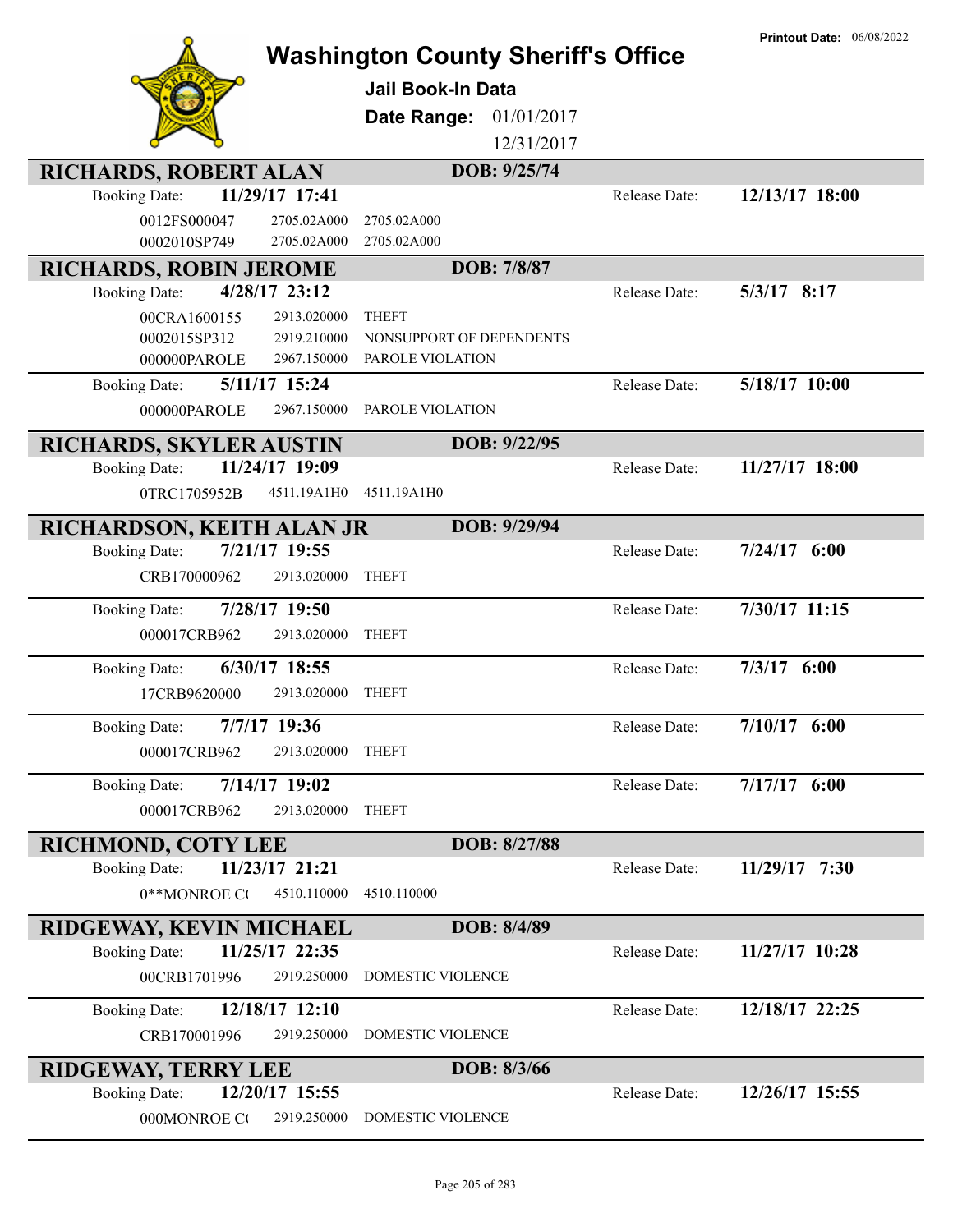|                                        | <b>Washington County Sheriff's Office</b> |               | <b>Printout Date: 06/08/2022</b> |
|----------------------------------------|-------------------------------------------|---------------|----------------------------------|
|                                        | Jail Book-In Data                         |               |                                  |
|                                        | Date Range:<br>01/01/2017                 |               |                                  |
|                                        | 12/31/2017                                |               |                                  |
|                                        |                                           |               |                                  |
| <b>RIDGEWAY, TYLER ANTHONY</b>         | DOB: 9/19/98                              |               |                                  |
| $1/1/17$ 6:02<br><b>Booking Date:</b>  |                                           | Release Date: | $1/1/17$ 6:30                    |
| 4301.69E100                            | 4301.69E100                               |               |                                  |
| <b>RIEL, TERRY TRAVIS</b>              | DOB: 12/23/96                             |               |                                  |
| 10/11/17 10:43<br><b>Booking Date:</b> |                                           | Release Date: | 10/11/17 14:21                   |
| 00IN TRANSIT<br>0IN TRANSIT            | 0IN TRANSIT                               |               |                                  |
| 2911.120000<br>0000016CR286            | <b>BURGLARY</b>                           |               |                                  |
| 2913.020000<br>0000016CR286            | <b>THEFT</b>                              |               |                                  |
| 3/27/17 12:44<br><b>Booking Date:</b>  |                                           | Release Date: | $5/4/17$ 9:14                    |
| 0000016CR286<br>2911.120000            | <b>BURGLARY</b>                           |               |                                  |
| 0000016CR286<br>2913.020000            | <b>THEFT</b>                              |               |                                  |
| 00000017CR33<br>2937.290000            | FAIL TO APPEAR/ RECOG. BOND               |               |                                  |
| <b>RIFE, DANIEL FRANCIS</b>            | DOB: 4/6/82                               |               |                                  |
| 12/4/17 18:20<br><b>Booking Date:</b>  |                                           | Release Date: | 12/13/17 8:47                    |
| 2913.020000<br><b>MEIGS COUNT</b>      | <b>THEFT</b>                              |               |                                  |
| $6/25/17$ 3:16<br><b>Booking Date:</b> |                                           | Release Date: | $6/29/17$ 8:36                   |
| 000000PAROLE<br>2967.150000            | PAROLE VIOLATION                          |               |                                  |
| RIFFLE, LEAHBETH AVERY                 | DOB: 8/9/53                               |               |                                  |
| 10/5/17 13:06<br><b>Booking Date:</b>  |                                           | Release Date: | 10/13/17 10:19                   |
| 2951.080000                            | PROBATION VIOLATION                       |               |                                  |
| RIFFLE, MICHAEL DALE                   | DOB: 5/7/90                               |               |                                  |
| 12/5/17 21:33<br><b>Booking Date:</b>  |                                           | Release Date: | $12/7/17$ 8:03                   |
| 2919.250000<br>0000MEIGS CO            | DOMESTIC VIOLENCE                         |               |                                  |
| RIFFLE, MICHAEL TRAVIS                 | DOB: 3/4/73                               |               |                                  |
| 3/20/17 18:32<br><b>Booking Date:</b>  |                                           | Release Date: | $3/30/17$ 6:00                   |
| 0016TRC7110C<br>4511.19A1E0            | 4511.19A1E0                               |               |                                  |
| <b>RILEY, DENNIS NMN</b>               | DOB: 1/20/57                              |               |                                  |
| 7/11/17 20:44<br><b>Booking Date:</b>  |                                           | Release Date: | $7/12/17$ 9:40                   |
| 00IN TRANSIT<br>0IN TRANSIT            | 0IN TRANSIT                               |               |                                  |
| 000000016CR5<br>2907.030000            | <b>SEXUAL BATTERY</b>                     |               |                                  |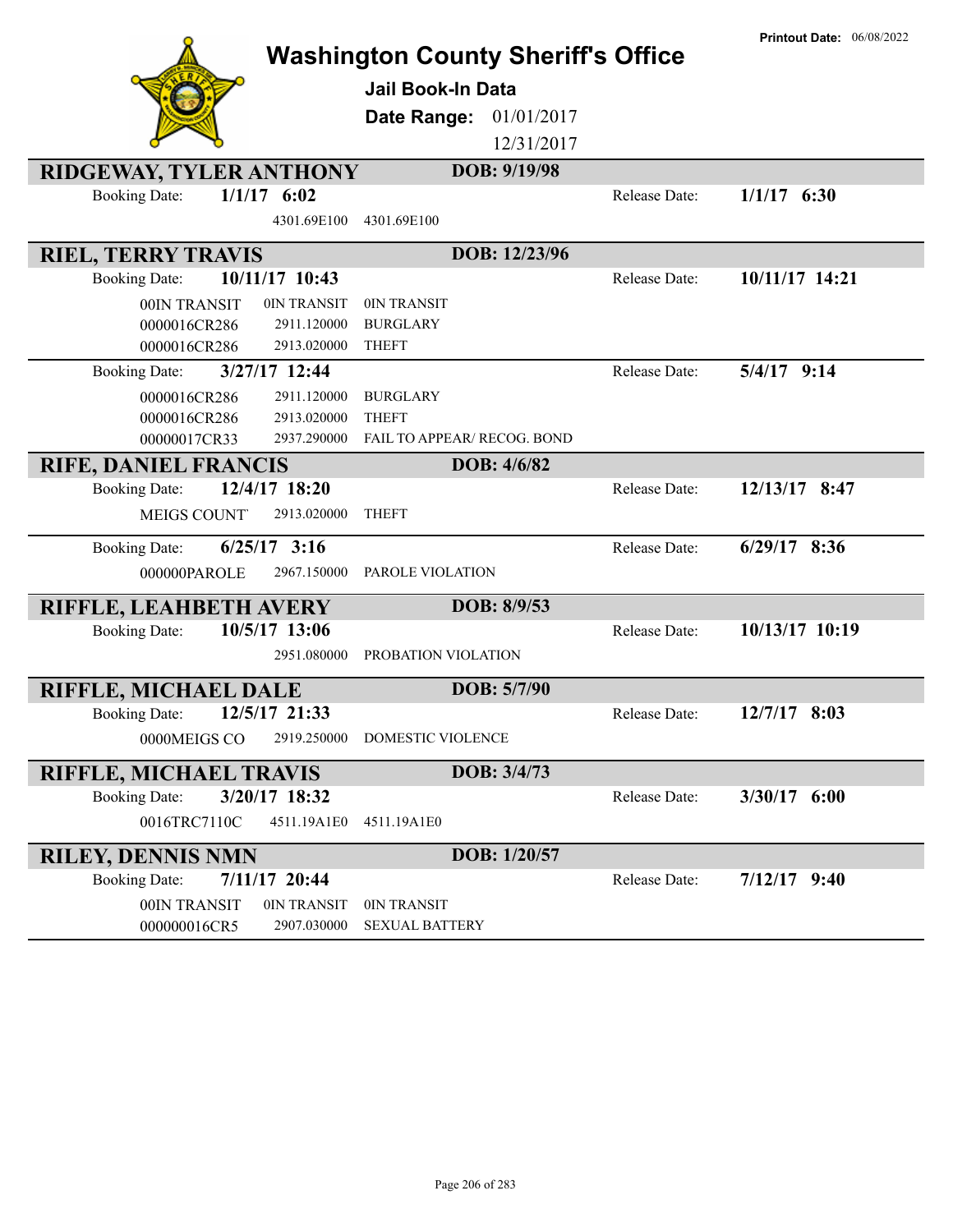|                                |                            | <b>Washington County Sheriff's Office</b>  |               | <b>Printout Date: 06/08/2022</b> |
|--------------------------------|----------------------------|--------------------------------------------|---------------|----------------------------------|
|                                |                            | Jail Book-In Data                          |               |                                  |
|                                |                            |                                            |               |                                  |
|                                |                            | Date Range:<br>01/01/2017                  |               |                                  |
|                                |                            | 12/31/2017                                 |               |                                  |
| <b>RILEY, DUSTIN RAY</b>       |                            | DOB: 6/27/85                               |               |                                  |
| 7/5/17<br><b>Booking Date:</b> | 1:23                       |                                            | Release Date: | 7/6/17 14:28                     |
| 0002011SP120                   | 2937.430000                | FAIL TO APPEAR/ ISSUE WARRANT              |               |                                  |
| <b>Booking Date:</b>           | $9/21/17$ 7:44             |                                            | Release Date: | 10/13/17 7:30                    |
| 00CRB1701837                   | 2903.130000                | <b>ASSAULT</b>                             |               |                                  |
| 00000017CR90                   | 2911.01A000                | 2911.01A000                                |               |                                  |
| 00000017CR90                   | 2937.990000                | <b>FAIL TO APPEAR</b>                      |               |                                  |
| <b>Booking Date:</b>           | $5/20/17$ 9:09             |                                            | Release Date: | 5/20/17 14:00                    |
| 000017CRA844                   | 2911.110000                | AGGRAVATED BURGLARY                        |               |                                  |
| <b>Booking Date:</b>           | 5/25/17 12:58              |                                            | Release Date: | $6/2/17$ 9:08                    |
| 17CR90                         | 2911.02A000                | 2911.02A000                                |               |                                  |
| 00000017CR90                   | 2911.110000                | AGGRAVATED BURGLARY                        |               |                                  |
| 00000017CR90                   | 2911.11X000                | 2911.11X000                                |               |                                  |
| <b>Booking Date:</b>           | 7/30/17 11:35              |                                            | Release Date: | 8/19/17 18:00                    |
| 0000011SP120                   | 2937.290000                | FAIL TO APPEAR/ RECOG. BOND                |               |                                  |
| 0002011SP120                   | 2937.990000                | <b>FAIL TO APPEAR</b>                      |               |                                  |
| <b>Booking Date:</b>           | $6/6/17$ 8:45              |                                            | Release Date: | $6/6/17$ 10:30                   |
| 00000017CR90<br>00000017CR90   | 2911.01A000<br>2911.12X000 | 2911.01A000<br>2911.12X000                 |               |                                  |
| <b>Booking Date:</b>           | 5/9/17 17:37               |                                            | Release Date: | 5/19/17 13:15                    |
| 00000017CR90                   | 2911.110000                | AGGRAVATED BURGLARY                        |               |                                  |
| 000017CRB845                   | 2921.310000                | OBSTRUCTING OFFICIAL BUSINESS              |               |                                  |
| <b>RILEY, DYLAN LEE</b>        |                            | DOB: 9/2/86                                |               |                                  |
| <b>Booking Date:</b>           | 12/5/17 18:49              |                                            | Release Date: | 12/9/17 18:00                    |
| 002011CV0531                   | 2919.210000                | NONSUPPORT OF DEPENDENTS                   |               |                                  |
|                                |                            |                                            |               |                                  |
| <b>Booking Date:</b>           | 11/30/17 10:33             |                                            | Release Date: | 11/30/17 10:45                   |
| 0000017CR276<br>0000017CR276   | 2925.110000<br>2925.110000 | POSSESSION OF DRUGS<br>POSSESSION OF DRUGS |               |                                  |
| 0000017CR276                   | 2925.110000                | POSSESSION OF DRUGS                        |               |                                  |
| 0000017CR276                   | 2925.130000                | PERMITTING DRUG ABUSE                      |               |                                  |
| <b>Booking Date:</b>           | 4/5/17 11:15               |                                            | Release Date: | 4/6/17 22:20                     |
| 0CRA1700610A                   | 2925.030000                | TRAFFICKING IN DRUGS                       |               |                                  |
| 0CRA1700610B                   | 2925.030000                | TRAFFICKING IN DRUGS                       |               |                                  |
| 0CRA1700610C                   | 2925.030000                | TRAFFICKING IN DRUGS                       |               |                                  |
| <b>RILEY, HEATHER ANN</b>      |                            | DOB: 4/5/91                                |               |                                  |
| <b>Booking Date:</b>           | $7/22/17$ 15:16            |                                            | Release Date: | 7/22/17 15:45                    |
|                                | 2913.020000                | <b>THEFT</b>                               |               |                                  |
| <b>Booking Date:</b>           | 10/15/17 18:09             |                                            | Release Date: | 12/13/17 6:00                    |
| 0CRB1701323A                   | 2913.020000                | <b>THEFT</b>                               |               |                                  |
| 0017CRB1323B                   | 2951.080000                | PROBATION VIOLATION                        |               |                                  |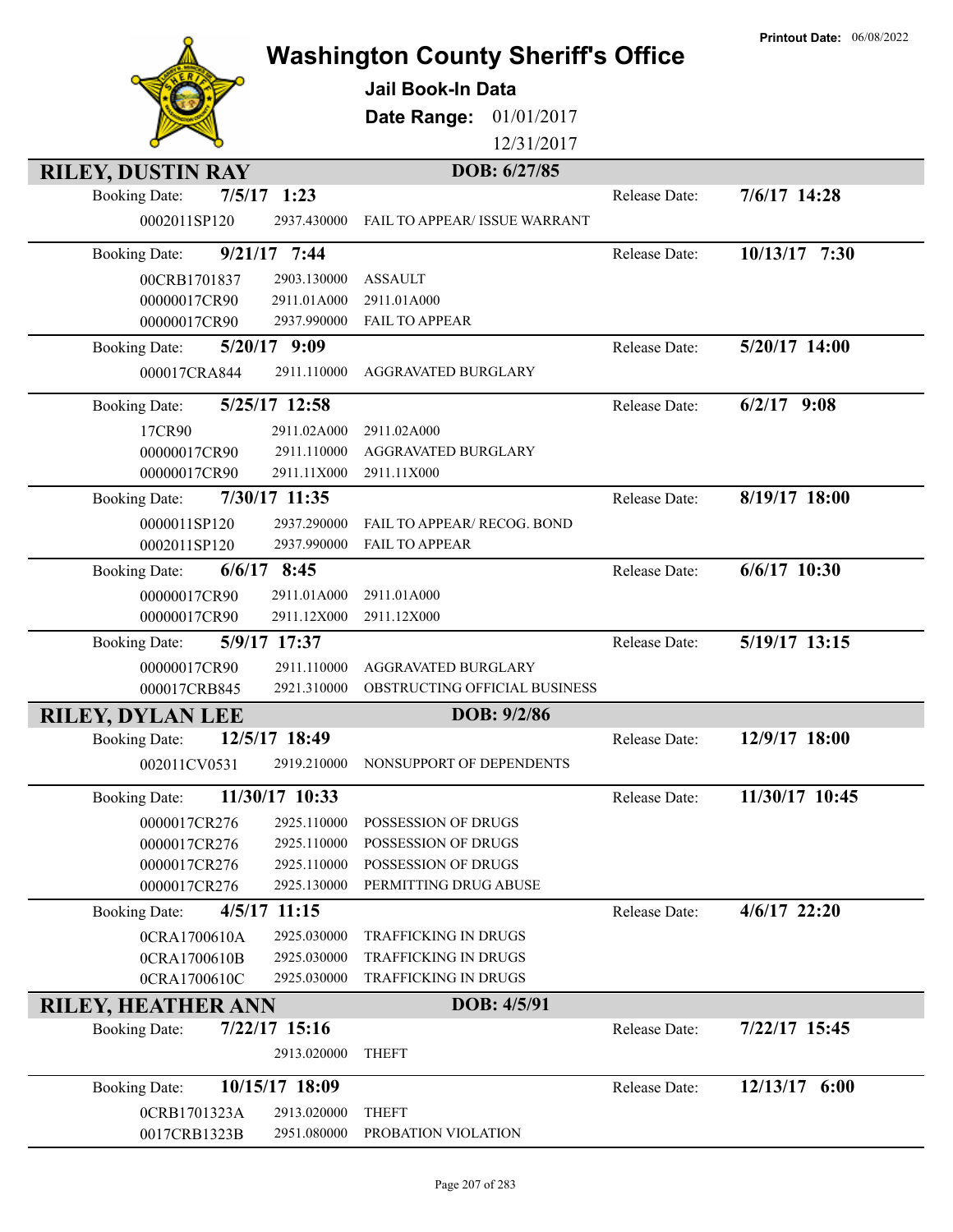|                                                                    |                                                      |               | <b>Printout Date: 06/08/2022</b> |
|--------------------------------------------------------------------|------------------------------------------------------|---------------|----------------------------------|
|                                                                    | <b>Washington County Sheriff's Office</b>            |               |                                  |
|                                                                    | <b>Jail Book-In Data</b>                             |               |                                  |
|                                                                    | Date Range:<br>01/01/2017                            |               |                                  |
|                                                                    | 12/31/2017                                           |               |                                  |
| <b>RINARD, JULIE RENEE</b>                                         | DOB: 2/17/70                                         |               |                                  |
| 4/25/17 9:54<br><b>Booking Date:</b>                               |                                                      | Release Date: | 4/26/17 10:45                    |
| 17CRA752<br>2913.020000                                            | <b>THEFT</b>                                         |               |                                  |
| 000017CRB753<br>2913.420000                                        | TAMPERING WITH RECORDS                               |               |                                  |
| RINGHISER, TROY WILSON                                             | DOB: 4/3/74                                          |               |                                  |
| 8/14/17 19:08<br><b>Booking Date:</b>                              |                                                      | Release Date: | $8/19/17$ 6:00                   |
| 00TRC170259A<br>4511.194000                                        | 4511.194000                                          |               |                                  |
| RITCHEY, GARLAND ANTHONY                                           | DOB: 2/11/77                                         |               |                                  |
| 3/28/17 23:20<br><b>Booking Date:</b>                              |                                                      | Release Date: | 3/29/17 14:15                    |
| <b>BELPRE MAYO</b><br>333.01A1A00                                  | 333.01A1A00                                          |               |                                  |
| 335.0700000<br><b>BELPRE MAYO</b>                                  | 335.0700000                                          |               |                                  |
| <b>BELPRE MAYO</b><br>545.0500000                                  | 545.0500000                                          |               |                                  |
| <b>RITCHIE, STEPHEN PAUL</b>                                       | DOB: 8/19/69                                         |               |                                  |
| 12/6/17 19:19<br><b>Booking Date:</b>                              |                                                      | Release Date: | 12/7/17 11:51                    |
| 17CRA2204<br>2925.110000                                           | POSSESSION OF DRUGS                                  |               |                                  |
| RITCHIE, WARREN CALVIN                                             | DOB: 12/20/55                                        |               |                                  |
| 12/3/17 20:25<br><b>Booking Date:</b>                              |                                                      | Release Date: | 12/4/17 11:45                    |
| 2919.250000<br>00017CRB2183                                        | DOMESTIC VIOLENCE                                    |               |                                  |
| 3/23/17 20:04<br><b>Booking Date:</b>                              |                                                      | Release Date: | $3/23/17$ 23:15                  |
| 00CRB1700453<br>2917.11B200                                        | 2917.11B200                                          |               |                                  |
| $6/3/17$ 22:14<br><b>Booking Date:</b>                             |                                                      | Release Date: | $6/4/17$ 9:50                    |
| 2917.11B000                                                        | 2917.11B000                                          |               |                                  |
|                                                                    |                                                      |               |                                  |
| <b>RITTERBECK, CORY JOSEPH</b>                                     | DOB: 5/29/87                                         |               |                                  |
| 8/18/17 15:20<br><b>Booking Date:</b>                              |                                                      | Release Date: | $11/5/17$ 6:00                   |
| 000MONROE CO<br>2705.020000<br>0000NOBLE CO<br>2705.020000         | <b>CONTEMPT OF COURT</b><br><b>CONTEMPT OF COURT</b> |               |                                  |
| TRC16005460D<br>2951.080000                                        | PROBATION VIOLATION                                  |               |                                  |
| 0TRC1605460A<br>4511.19A1A0                                        | 4511.19A1A0                                          |               |                                  |
| 4/28/17 20:30<br><b>Booking Date:</b>                              |                                                      | Release Date: | $5/8/17$ 6:00                    |
| 0TRC1605460A<br>4511.19A1A0                                        | 4511.19A1A0                                          |               |                                  |
|                                                                    | DOB: 2/2/78                                          |               |                                  |
| <b>RIVERA, ANGEL NMN</b><br>$6/25/17$ 2:27<br><b>Booking Date:</b> |                                                      | Release Date: | $6/26/17$ 12:24                  |
| 2913.020000<br>0CRB1601752B                                        | <b>THEFT</b>                                         |               |                                  |
| 2919.250000<br>0CRB1601752A                                        | DOMESTIC VIOLENCE                                    |               |                                  |
| <b>ROBERTON, JAMES LOWGAN</b>                                      | DOB: 10/1/98                                         |               |                                  |
| 6/22/17 14:29<br><b>Booking Date:</b>                              |                                                      | Release Date: | $7/6/17$ 6:00                    |
| 00CRB1700947<br>2917.11A3                                          | DISORDERLY CONDUCT INSULTING, TAUNTING               |               |                                  |
| PV HOLDER<br>2951.080000                                           | PROBATION VIOLATION                                  |               |                                  |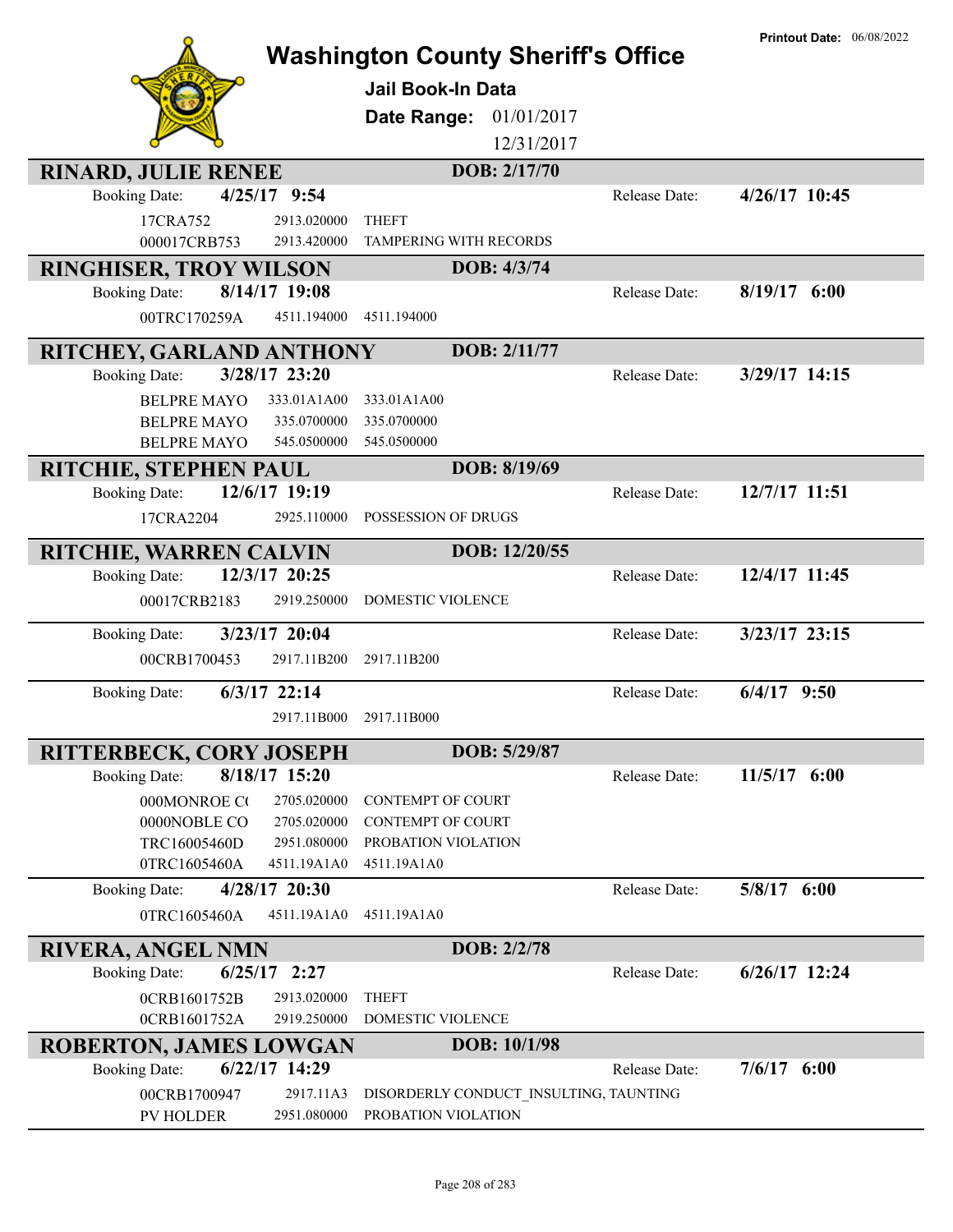|                                  |                 |                                                        |               | <b>Printout Date: 06/08/2022</b> |
|----------------------------------|-----------------|--------------------------------------------------------|---------------|----------------------------------|
|                                  |                 | <b>Washington County Sheriff's Office</b>              |               |                                  |
|                                  |                 | Jail Book-In Data                                      |               |                                  |
|                                  |                 | 01/01/2017<br>Date Range:                              |               |                                  |
|                                  |                 |                                                        |               |                                  |
|                                  |                 | 12/31/2017                                             |               |                                  |
| <b>ROBERTS, STERLING HOUSTON</b> |                 | DOB: 4/3/83                                            |               |                                  |
| <b>Booking Date:</b>             | 7/17/17 15:25   |                                                        | Release Date: | 7/18/17 15:00                    |
| 00000011SP12                     | 2919.210000     | NONSUPPORT OF DEPENDENTS                               |               |                                  |
| <b>ROBERTS, VINCENT EDWARD</b>   |                 | DOB: 12/10/80                                          |               |                                  |
| <b>Booking Date:</b>             | 11/8/17 19:34   |                                                        | Release Date: | 12/1/17 12:43                    |
| 17CRB2058A                       | 2919.250000     | DOMESTIC VIOLENCE                                      |               |                                  |
| 17CRB2058B                       | 2919.250000     | DOMESTIC VIOLENCE                                      |               |                                  |
| <b>ROBERTS, WESLEY ORLAND</b>    |                 | DOB: 3/31/92                                           |               |                                  |
| <b>Booking Date:</b>             | 11/6/17 20:27   |                                                        | Release Date: | $5/21/18$ 6:42                   |
| <b>BELPRE MAYO</b>               | 2705.020000     | <b>CONTEMPT OF COURT</b>                               |               |                                  |
| 0000017CR270                     | 2911.130000     | <b>BREAKING &amp; ENTERING</b>                         |               |                                  |
| 0000017CR270                     | 2911.130000     | <b>BREAKING &amp; ENTERING</b>                         |               |                                  |
| 0000017CR270                     | 2911.130000     | <b>BREAKING &amp; ENTERING</b>                         |               |                                  |
| 0000017CR270                     | 2911.310000     | <b>SAFECRACKING</b>                                    |               |                                  |
| 0000017CR270                     | 2911.310000     | <b>SAFECRACKING</b>                                    |               |                                  |
| 0000017CR270                     | 2913.020000     | <b>THEFT</b>                                           |               |                                  |
| 0000017CR270                     | 2913.02         | <b>THEFT</b>                                           |               |                                  |
| 0000017CR270                     | 2921.120000     | TAMPERING WITH EVIDENCE                                |               |                                  |
| 0000017CR271                     | 2923.120000     | CARRYING CONCEALED WEAPON OR ILLEGAL POSSESSION OF WEA |               |                                  |
| 0000017CR270                     | 2923.120000     | CARRYING CONCEALED WEAPON OR ILLEGAL POSSESSION OF WEA |               |                                  |
| 0000017CR270                     | 2923.240000     | POSSESSION OF CRIMINAL TOOLS                           |               |                                  |
| <b>BELPRE MAYO</b>               | 335.0700000     | 335.0700000                                            |               |                                  |
| ROBERTSON, CHRISTOPHER A         |                 | DOB: 5/26/74                                           |               |                                  |
| <b>Booking Date:</b>             | 12/17/17 10:00  |                                                        | Release Date: | 12/18/17 14:09                   |
| CRB17002276C 2903.130000 ASSAULT |                 |                                                        |               |                                  |
| CRB17002276A                     | 2903.220000     | <b>MENACING</b>                                        |               |                                  |
| CRB17002276B                     | 2919.250000     | <b>DOMESTIC VIOLENCE</b>                               |               |                                  |
| <b>ROBINSON, AARON RYAN</b>      |                 | DOB: 8/31/94                                           |               |                                  |
| <b>Booking Date:</b>             | 10/5/17 15:32   |                                                        | Release Date: | 10/6/17 16:19                    |
|                                  | 2919.250000     | <b>DOMESTIC VIOLENCE</b>                               |               |                                  |
|                                  |                 |                                                        |               |                                  |
| <b>ROBINSON, ASHLEY JEAN</b>     |                 | DOB: 8/11/83                                           |               |                                  |
| <b>Booking Date:</b>             | $10/25/17$ 4:18 |                                                        | Release Date: | 10/25/17 18:06                   |
| 0017CRB1934A                     | 2925.120000     | POSSESSION OF DRUG ABUSE INSTRUMENTS                   |               |                                  |
| 0017CRB1934B                     | 2925.140000     | DRUG PARAPHERNALIA                                     |               |                                  |
| <b>ROBINSON, CHARLISE ANN</b>    |                 | DOB: 2/18/82                                           |               |                                  |
| <b>Booking Date:</b>             | 8/16/17 17:48   |                                                        | Release Date: | $8/17/17$ 21:03                  |
| 17CRA1471                        | 2921.12A000     | 2921.12A000                                            |               |                                  |
|                                  |                 |                                                        |               |                                  |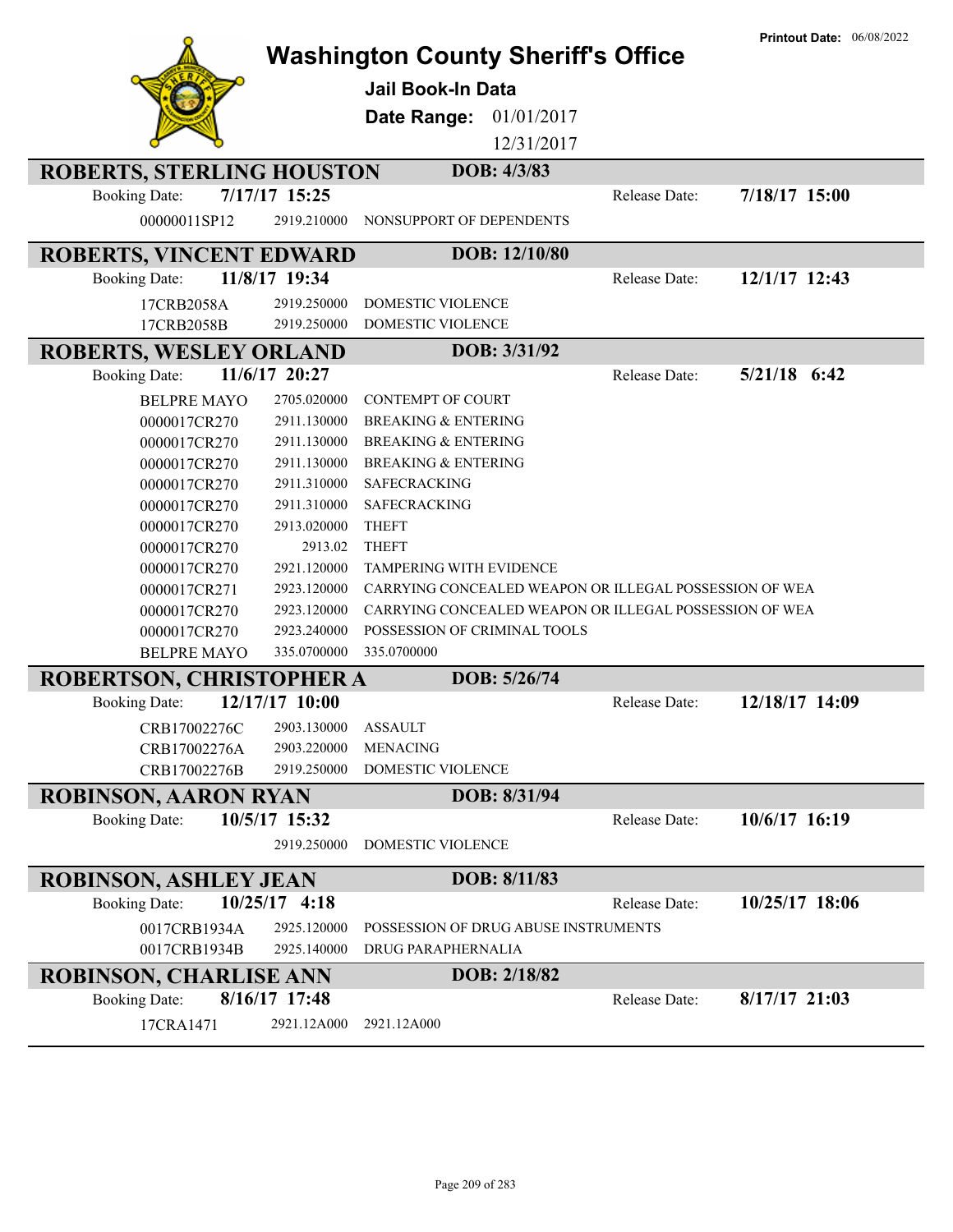|                                         | <b>Washington County Sheriff's Office</b><br><b>Jail Book-In Data</b><br>01/01/2017<br>Date Range:<br>12/31/2017 |               | <b>Printout Date: 06/08/2022</b> |
|-----------------------------------------|------------------------------------------------------------------------------------------------------------------|---------------|----------------------------------|
| <b>ROBINSON, DWAN J</b>                 | DOB: 7/19/84                                                                                                     |               |                                  |
| $9/22/17$ 2:57<br><b>Booking Date:</b>  |                                                                                                                  | Release Date: | 10/13/17 12:26                   |
| 0CRA1701717A<br>2925.030000             | <b>TRAFFICKING IN DRUGS</b>                                                                                      |               |                                  |
| 0CRA1701717B<br>2925.030000             | <b>TRAFFICKING IN DRUGS</b>                                                                                      |               |                                  |
| PAROLE HOLD<br>2967.150000              | PAROLE VIOLATION                                                                                                 |               |                                  |
| ROBINSON, DWANNA MARIA                  | DOB: 5/11/86                                                                                                     |               |                                  |
| 7/12/17 14:39<br><b>Booking Date:</b>   |                                                                                                                  | Release Date: | 8/6/17 18:00                     |
| 00JACKSON CO<br>2937.290000             | FAIL TO APPEAR/ RECOG. BOND                                                                                      |               |                                  |
| $7/7/17$ 9:10<br><b>Booking Date:</b>   |                                                                                                                  | Release Date: | 7/11/17 19:46                    |
| 00JACKSON CC<br>2937.290000             | <b>FAIL TO APPEAR/ RECOG. BOND</b>                                                                               |               |                                  |
| <b>ROBINSON, JENNAH LEE</b>             | DOB: 9/11/88                                                                                                     |               |                                  |
| 3/24/17 18:17<br><b>Booking Date:</b>   |                                                                                                                  | Release Date: | $4/3/17$ 6:00                    |
| 000017CRB148<br>2913.020000             | <b>THEFT</b>                                                                                                     |               |                                  |
|                                         |                                                                                                                  |               |                                  |
| 3/10/17 18:25<br><b>Booking Date:</b>   |                                                                                                                  | Release Date: | $3/20/17$ 6:00                   |
| 00CRB1700148<br>2913.020000             | <b>THEFT</b>                                                                                                     |               |                                  |
| 2/9/17 18:10<br><b>Booking Date:</b>    |                                                                                                                  | Release Date: | $2/19/17$ 6:00                   |
| CRB170000148<br>2913.020000             | <b>THEFT</b>                                                                                                     |               |                                  |
| <b>ROBINSON, LEVI JAMES</b>             | DOB: 7/11/90                                                                                                     |               |                                  |
| 5/8/17 22:34<br><b>Booking Date:</b>    |                                                                                                                  | Release Date: | 5/9/17 10:45                     |
| 0CRB1700822B<br>2903.220000             | <b>MENACING</b>                                                                                                  |               |                                  |
| 2903.220000<br>0CRB1700822C             | <b>MENACING</b>                                                                                                  |               |                                  |
| 2919.250000<br>0CRB1700822A             | <b>DOMESTIC VIOLENCE</b>                                                                                         |               |                                  |
| <b>ROCKHOLD, QUINTON G A</b>            | DOB: 4/20/90                                                                                                     |               |                                  |
| 9/30/17 17:30<br><b>Booking Date:</b>   |                                                                                                                  | Release Date: | $10/2/17$ 11:50                  |
| 00CRB1701789<br>2919.250000             | DOMESTIC VIOLENCE                                                                                                |               |                                  |
| <b>RODES, THOMAS WAYNE</b>              | DOB: 8/16/76                                                                                                     |               |                                  |
| 2/3/17 19:59<br><b>Booking Date:</b>    |                                                                                                                  | Release Date: | $2/5/17$ 6:00                    |
| TRC16005528A<br>4511.19A1A0             | 4511.19A1A0                                                                                                      |               |                                  |
| 2/17/17 18:57<br><b>Booking Date:</b>   |                                                                                                                  | Release Date: | 2/19/17 6:00                     |
| 0TRC1605528A<br>4511.19A1A0             | 4511.19A1A0                                                                                                      |               |                                  |
| $1/20/17$ 20:20<br><b>Booking Date:</b> |                                                                                                                  | Release Date: | 1/23/17 18:00                    |
|                                         |                                                                                                                  |               |                                  |
| TRC1605528 A<br>4511.19A1A0             | 4511.19A1A0                                                                                                      |               |                                  |
| 2/10/17 18:49<br><b>Booking Date:</b>   |                                                                                                                  | Release Date: | $2/12/17$ 6:00                   |
| 4511.19A1A0<br>0016TRC5528A             | 4511.19A1A0                                                                                                      |               |                                  |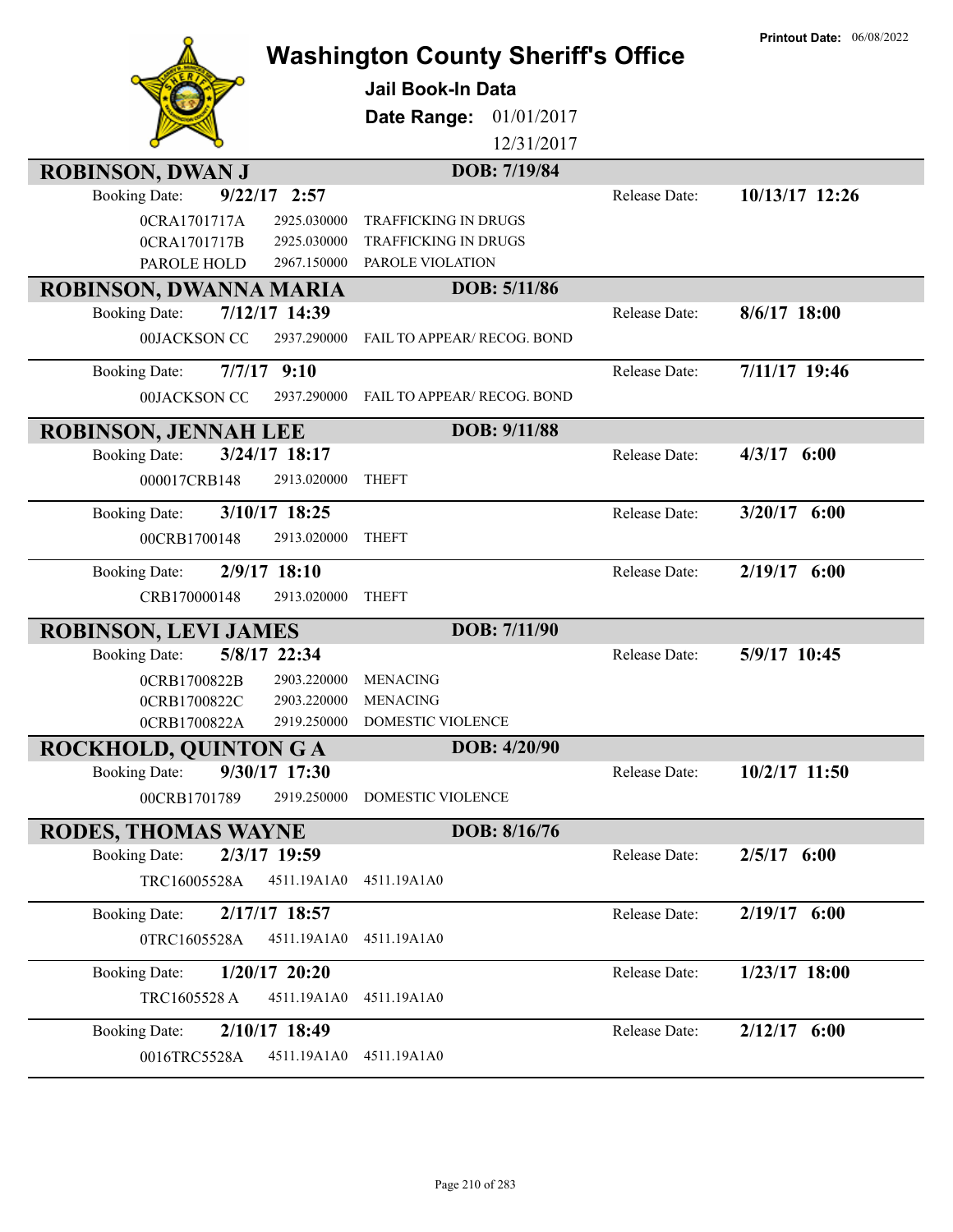|                                                  |                | <b>Washington County Sheriff's Office</b><br><b>Jail Book-In Data</b><br>Date Range:<br>01/01/2017<br>12/31/2017<br>DOB: 9/29/68 |               | <b>Printout Date: 06/08/2022</b> |
|--------------------------------------------------|----------------|----------------------------------------------------------------------------------------------------------------------------------|---------------|----------------------------------|
| <b>ROE, DUANE MERLYN</b><br><b>Booking Date:</b> | $8/14/17$ 4:19 |                                                                                                                                  | Release Date: | 9/5/17 12:00                     |
| 00CRB1701454                                     | 2911.211000    | 2911.211000                                                                                                                      |               |                                  |
| 00TRC1705289                                     | 4511.194000    | 4511.194000                                                                                                                      |               |                                  |
| <b>ROGERS, KENNETH RAY</b>                       |                | DOB: 7/23/87                                                                                                                     |               |                                  |
| <b>Booking Date:</b>                             | 9/29/17 13:48  |                                                                                                                                  | Release Date: | 9/30/17 23:55                    |
|                                                  | 2913.020000    | <b>THEFT</b>                                                                                                                     |               |                                  |
|                                                  | 2919.270000    | VIOLATION OF PROTECTION ORDER/CONSENT AGREEMENT                                                                                  |               |                                  |
|                                                  | 2921.310000    | OBSTRUCTING OFFICIAL BUSINESS                                                                                                    |               |                                  |
| <b>Booking Date:</b>                             | 10/25/17 19:35 |                                                                                                                                  | Release Date: | 10/27/17 16:35                   |
| 00017CRB1949                                     | 2919.270000    | VIOLATION OF PROTECTION ORDER/CONSENT AGREEMENT                                                                                  |               |                                  |
| <b>Booking Date:</b>                             | 8/30/17 14:54  |                                                                                                                                  | Release Date: | $9/3/17$ 6:00                    |
| 0015TRC7987D                                     | 4511.19A1J0    | 4511.19A1J0                                                                                                                      |               |                                  |
|                                                  |                |                                                                                                                                  |               |                                  |
| <b>Booking Date:</b>                             | 8/29/17 13:37  |                                                                                                                                  | Release Date: | 8/29/17 22:55                    |
| 00015TRC7987                                     | 4511.19A100    | 4511.19A100                                                                                                                      |               |                                  |
| <b>Booking Date:</b>                             | 2/19/17 18:16  |                                                                                                                                  | Release Date: | $3/1/17$ 6:00                    |
| 00TRD1607104                                     | 4510.140000    | 4510.140000                                                                                                                      |               |                                  |
| <b>Booking Date:</b>                             | 10/7/17 13:58  |                                                                                                                                  | Release Date: | 10/9/17 13:45                    |
| 00CRB1701828                                     | 2913.020000    | <b>THEFT</b>                                                                                                                     |               |                                  |
| 0000GUERNSEY                                     | 2919.210000    | NONSUPPORT OF DEPENDENTS                                                                                                         |               |                                  |
| 00CRB1701825                                     | 2919.270000    | VIOLATION OF PROTECTION ORDER/CONSENT AGREEMENT                                                                                  |               |                                  |
| <b>Booking Date:</b>                             | 9/27/17 17:50  |                                                                                                                                  | Release Date: | 9/28/17 20:12                    |
|                                                  | 2919.270000    | VIOLATION OF PROTECTION ORDER/CONSENT AGREEMENT                                                                                  |               |                                  |
| <b>Booking Date:</b>                             | 3/21/17 18:39  |                                                                                                                                  | Release Date: | $3/31/17$ 6:00                   |
| 00015TR7987D                                     | 4511.19A100    | 4511.19A100                                                                                                                      |               |                                  |
| <b>ROHR, DANIEL ALLEN</b>                        |                | DOB: 3/16/94                                                                                                                     |               |                                  |
| <b>Booking Date:</b>                             | 12/18/17 5:31  |                                                                                                                                  | Release Date: | 12/19/17 16:28                   |
| 00CRA1702273                                     | 2925.110000    | POSSESSION OF DRUGS                                                                                                              |               |                                  |
| 0CRB1702274A                                     | 2925.110000    | POSSESSION OF DRUGS                                                                                                              |               |                                  |
| 0CRB1702274B                                     | 2925.140000    | DRUG PARAPHERNALIA                                                                                                               |               |                                  |
| 00TRD1708047                                     | 4511.120000    | OBEY TRAFFIC CONTROL DEVICES                                                                                                     |               |                                  |
| <b>ROHRER, DANAUS MICHAEL</b>                    |                | DOB: 8/21/98                                                                                                                     |               |                                  |
| <b>Booking Date:</b>                             | $1/27/17$ 9:47 |                                                                                                                                  | Release Date: | $2/10/17$ 6:00                   |
| 0000015DE437                                     | 2951.08B000    | 2951.08B000                                                                                                                      |               |                                  |
| <b>ROLLYSON, ASHLEY JUNELLE</b>                  |                | DOB: 9/8/85                                                                                                                      |               |                                  |
| <b>Booking Date:</b>                             | 5/26/17 8:07   |                                                                                                                                  | Release Date: | $6/1/17$ 11:15                   |
| CRA170000935                                     | 2923.160000    | IMPROPER HANDLING/DISCHARGING WEAPON IN MOTOR VEHICLE                                                                            |               |                                  |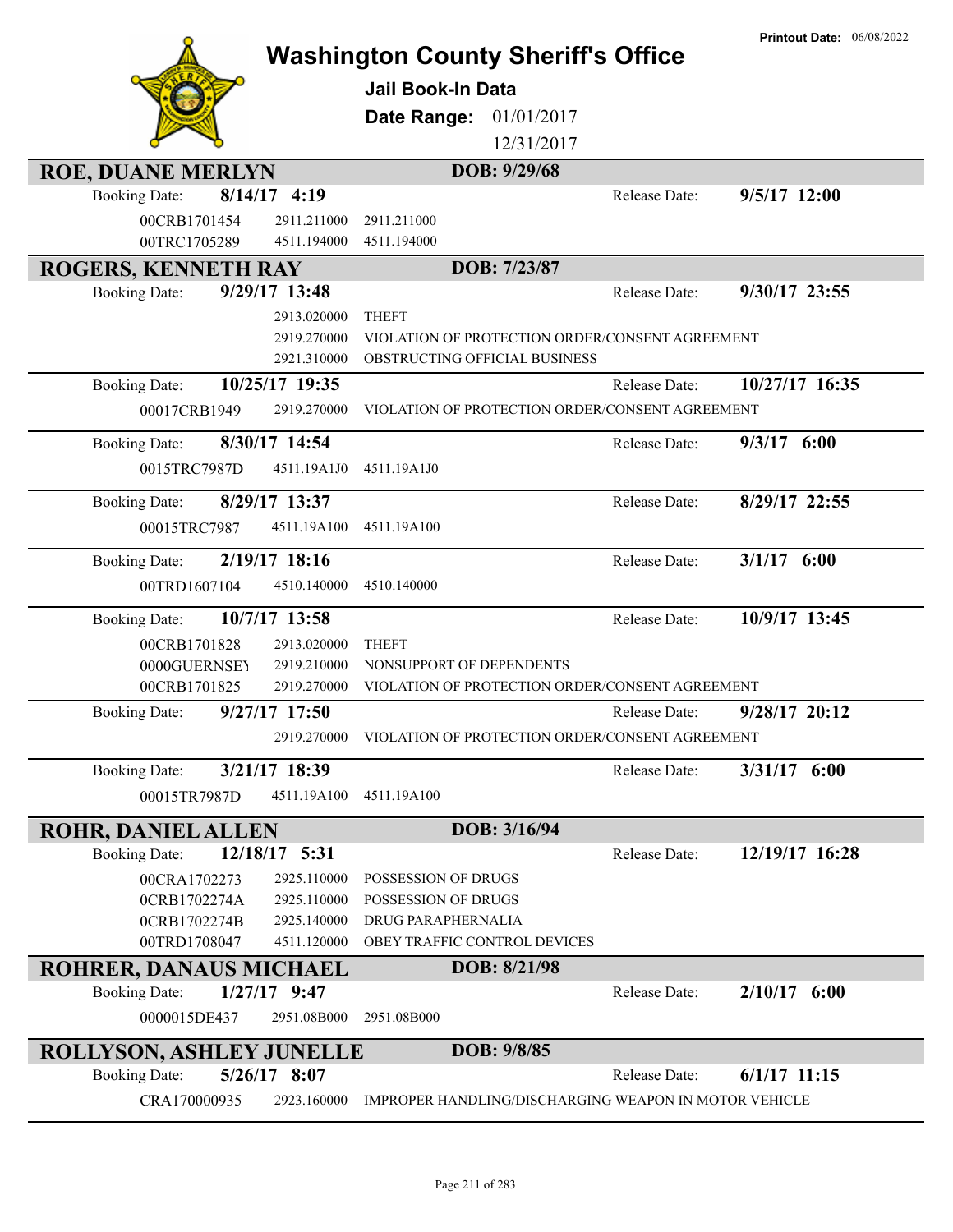|                                         | <b>Washington County Sheriff's Office</b> |               | <b>Printout Date: 06/08/2022</b> |
|-----------------------------------------|-------------------------------------------|---------------|----------------------------------|
|                                         | <b>Jail Book-In Data</b>                  |               |                                  |
|                                         | 01/01/2017<br>Date Range:                 |               |                                  |
|                                         | 12/31/2017                                |               |                                  |
| <b>ROMEO, MELVIN LEE</b>                | DOB: 3/9/77                               |               |                                  |
| $7/1/17$ 17:43<br><b>Booking Date:</b>  |                                           | Release Date: | 7/11/17 14:48                    |
| <b>VIRGINIA</b><br>2963.110000          | <b>FUGITIVE FROM JUSTICE</b>              |               |                                  |
| <b>WESTVIRGINIA</b><br>2967.150000      | PAROLE VIOLATION                          |               |                                  |
| TRD17004218A<br>4510.120000             | 4510.120000                               |               |                                  |
| TRD17004218B<br>4511.390000             | TURN AND STOP SIGNALS                     |               |                                  |
| <b>ROSS, JOSHUA KEITH</b>               | DOB: 9/10/80                              |               |                                  |
| $7/21/17$ 9:46<br><b>Booking Date:</b>  |                                           | Release Date: | $7/26/17$ 11:40                  |
| 2917.210000<br>00CRB1701294             | TELEPHONE HARASSMENT                      |               |                                  |
| 5/5/17 13:05<br><b>Booking Date:</b>    |                                           | Release Date: | $6/3/17$ $6:00$                  |
| 0016TRC5143B<br>4510.037000             | 4510.037000                               |               |                                  |
| 0016TRC5143A<br>4511.200000             | RECKLESS OPERATION OF MOTOR VEHICLE       |               |                                  |
| 0016TRD4362B<br>4549.080000             | UNAUTHORIZED USE OF PLATES                |               |                                  |
| 9/17/17 18:42<br><b>Booking Date:</b>   |                                           | Release Date: | $10/7/17$ 6:00                   |
| 0017TRC2622B<br>4510.110000             | 4510.110000                               |               |                                  |
| 0017TRC2622A<br>4511.19A1A0             | 4511.19A1A0                               |               |                                  |
| <b>ROSSITER, GARY DEAN</b>              | DOB: 9/15/72                              |               |                                  |
| $10/27/17$ 3:06<br><b>Booking Date:</b> |                                           | Release Date: | 1/1/18 19:34                     |
| 000GALLIA CO<br>2925.120000             | POSSESSION OF DRUG ABUSE INSTRUMENTS      |               |                                  |
| <b>ROTON, JAMES DAREN</b>               | DOB: 11/25/66                             |               |                                  |
| 2/24/17 18:56<br><b>Booking Date:</b>   |                                           | Release Date: | $2/27/17$ 6:00                   |
| 00010TRC318A<br>4511.19A100             | 4511.19A100                               |               |                                  |
| <b>ROWE, JACOB KYLE</b>                 | DOB: 3/22/91                              |               |                                  |
| 11/7/17 14:52<br><b>Booking Date:</b>   |                                           | Release Date: | 11/8/17 16:55                    |
| 2925.030000<br>00CRA1702053             | TRAFFICKING IN DRUGS                      |               |                                  |
| <b>ROWLANDS, EDWARD SCOTT</b>           | DOB: 5/29/79                              |               |                                  |
| 3/31/17 17:50<br><b>Booking Date:</b>   |                                           | Release Date: | 4/5/17 12:05                     |
| MEIGS CO<br>2907.020000                 | RAPE                                      |               |                                  |
|                                         |                                           |               |                                  |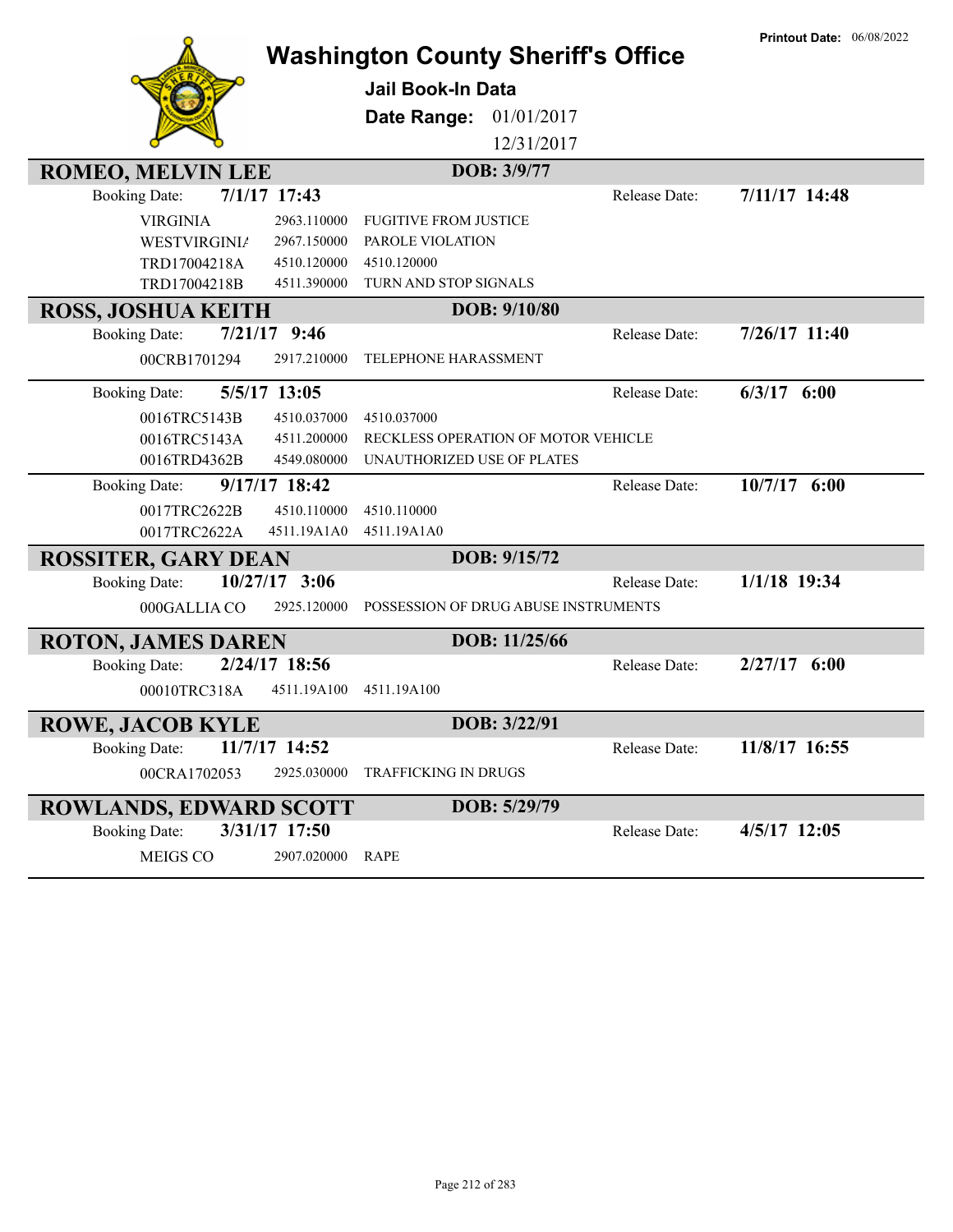|                                                                      |                                                      |               | <b>Printout Date: 06/08/2022</b> |
|----------------------------------------------------------------------|------------------------------------------------------|---------------|----------------------------------|
|                                                                      | <b>Washington County Sheriff's Office</b>            |               |                                  |
|                                                                      | <b>Jail Book-In Data</b>                             |               |                                  |
|                                                                      | Date Range:<br>01/01/2017                            |               |                                  |
|                                                                      | 12/31/2017                                           |               |                                  |
|                                                                      | DOB: 8/19/98                                         |               |                                  |
| <b>ROWLEY, TYLER ROBERT</b><br><b>Booking Date:</b><br>11/29/17 9:17 |                                                      | Release Date: | $12/5/17$ 6:00                   |
|                                                                      |                                                      |               |                                  |
| 0CRB1702158B<br>2913.020000<br>2919.220000                           | <b>THEFT</b><br><b>ENDANGERING CHILDREN</b>          |               |                                  |
| 0CRB1702158A<br>017TRC3697PV<br>2951.080000                          | PROBATION VIOLATION                                  |               |                                  |
| 0TRC1707569C<br>337.2000000                                          | 337.2000000                                          |               |                                  |
| 0017TRC7569B<br>4510.160000                                          | 4510.160000                                          |               |                                  |
| 0017TRC7569A<br>4511.19A100                                          | 4511.19A100                                          |               |                                  |
| $9/3/17$ 0:21<br><b>Booking Date:</b>                                |                                                      | Release Date: | $9/6/17$ 17:55                   |
| 2921.331000<br>00017CRB1578                                          | 2921.331000                                          |               |                                  |
| 2951.080000                                                          | PROBATION VIOLATION                                  |               |                                  |
| 4510.140000<br>0017TRD5730A                                          | 4510.140000                                          |               |                                  |
| 0017TRD5730B<br>4513.020000                                          | <b>UNSAFE VEHICLE</b>                                |               |                                  |
| <b>RUBLE, CAITLIN RENEE</b>                                          | DOB: 4/22/95                                         |               |                                  |
| 10/2/17 9:37<br><b>Booking Date:</b>                                 |                                                      | Release Date: | 10/2/17 13:14                    |
|                                                                      |                                                      |               |                                  |
| 00017TRD5259<br>4511.202000<br>00017TRD5259<br>4549.020000           | 4511.202000<br>STOP AFTER ACCIDENT/EXCHANGE IDENTITY |               |                                  |
|                                                                      |                                                      |               |                                  |
| <b>RUBLE, MARVIN RAY JR</b>                                          | DOB: 11/1/72                                         |               |                                  |
| 9/29/17 20:25<br><b>Booking Date:</b>                                |                                                      | Release Date: | 10/9/17 18:00                    |
| 0002005SP642<br>2919.210000                                          | NONSUPPORT OF DEPENDENTS                             |               |                                  |
| 2919.210000<br>0000016SP104                                          | NONSUPPORT OF DEPENDENTS                             |               |                                  |
| <b>RUNNION, LISA LEE</b>                                             | DOB: 7/17/95                                         |               |                                  |
| $10/7/17$ 1:06<br><b>Booking Date:</b>                               |                                                      | Release Date: | 10/11/17 13:00                   |
| 2937.290000<br>0000017CR222                                          | FAIL TO APPEAR/ RECOG. BOND                          |               |                                  |
| <b>Booking Date:</b><br>$8/1/17$ 0:57                                |                                                      | Release Date: | 8/2/17 15:55                     |
| 00000017CR65<br>2903.130000                                          | <b>ASSAULT</b>                                       |               |                                  |
| 00000017CR65<br>2911.020000                                          | <b>ROBBERY</b>                                       |               |                                  |
| 3/30/17 18:31<br><b>Booking Date:</b>                                |                                                      | Release Date: | 5/9/17 15:35                     |
| 00000017CR65<br>2903.130000                                          | <b>ASSAULT</b>                                       |               |                                  |
| 00000017CR65<br>2911.020000                                          | <b>ROBBERY</b>                                       |               |                                  |
| 00CRB1700553<br>2925.140000                                          | DRUG PARAPHERNALIA                                   |               |                                  |
| <b>RUSSELL, JEREMY SCOTT</b>                                         | DOB: 9/8/76                                          |               |                                  |
| 1/30/17 16:40<br><b>Booking Date:</b>                                |                                                      | Release Date: | $2/2/17$ 9:25                    |
| <b>NCI</b><br>0IN TRANSIT                                            | 0IN TRANSIT                                          |               |                                  |
| 0000016CR295<br>2945.460000                                          | 2945.460000                                          |               |                                  |
| <b>RUSSELL, JOEY DONAVON</b>                                         | DOB: 12/7/87                                         |               |                                  |
| 12/9/17 20:55<br><b>Booking Date:</b>                                |                                                      | Release Date: | $12/11/17$ 1:20                  |
| 000GALLIA CO<br>2919.220000                                          | <b>ENDANGERING CHILDREN</b>                          |               |                                  |
|                                                                      |                                                      |               |                                  |
| <b>RUSSELL, VICTORIA NICOLE</b>                                      | DOB: 2/16/83                                         |               |                                  |
| $5/27/17$ 2:42<br><b>Booking Date:</b>                               |                                                      | Release Date: | $5/27/17$ 9:00                   |
| 2919.250000                                                          | DOMESTIC VIOLENCE                                    |               |                                  |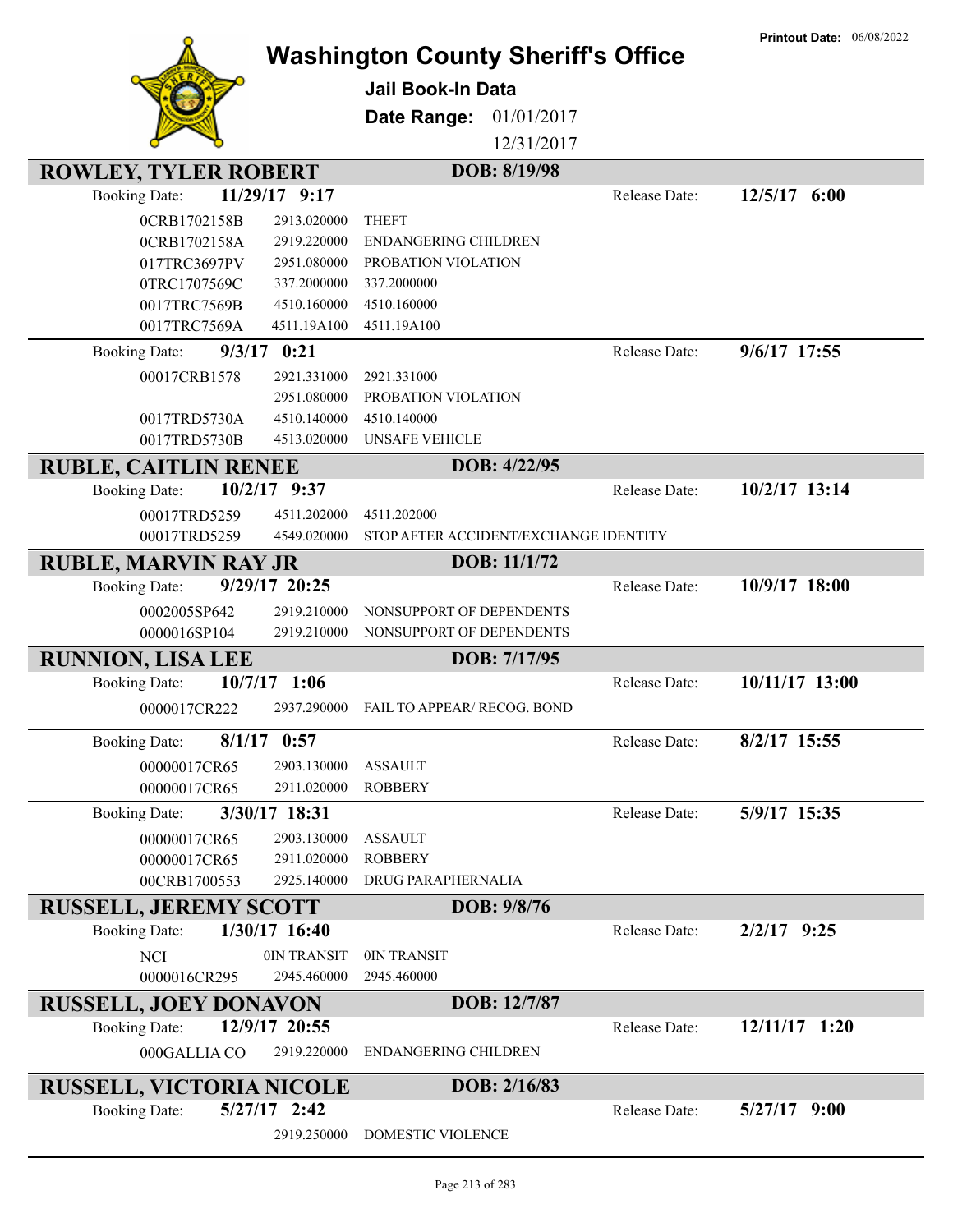|                                                                       | <b>Washington County Sheriff's Office</b>                    | <b>Printout Date: 06/08/2022</b> |
|-----------------------------------------------------------------------|--------------------------------------------------------------|----------------------------------|
|                                                                       | <b>Jail Book-In Data</b>                                     |                                  |
|                                                                       | 01/01/2017<br>Date Range:                                    |                                  |
|                                                                       | 12/31/2017                                                   |                                  |
| <b>RUSSELL, ZACHARIAH ALLEN</b>                                       | DOB: 11/12/95                                                |                                  |
| 12/18/17 21:28<br><b>Booking Date:</b>                                | Release Date:                                                | 12/19/17 11:00                   |
| 000GALLIA CO<br>2911.211000                                           | 2911.211000                                                  |                                  |
| <b>RUTH, DAVID ALAN</b>                                               | DOB: 4/9/92                                                  |                                  |
| 12/22/17 19:33<br><b>Booking Date:</b>                                | Release Date:                                                | $6/14/18$ 15:22                  |
| 2919.250000<br>000000018CR2                                           | DOMESTIC VIOLENCE                                            |                                  |
| 2951.080000<br>CRB1701739 C                                           | PROBATION VIOLATION                                          |                                  |
| 2919.25<br>CRB1701739 B                                               | DOMESTIC VIOLENCE                                            |                                  |
| 9/25/17 10:44<br><b>Booking Date:</b>                                 | Release Date:                                                | 10/20/17 11:14                   |
| 00CRB1701738<br>2919.250000                                           | DOMESTIC VIOLENCE                                            |                                  |
| 0CRB1701739A<br>2919.250000                                           | DOMESTIC VIOLENCE                                            |                                  |
| 0CRB1701739B<br>2919.250000                                           | DOMESTIC VIOLENCE                                            |                                  |
| RUTHERFORD, AMANDA FAITH                                              | DOB: 7/27/90                                                 |                                  |
| 2/4/17 23:18<br><b>Booking Date:</b>                                  | Release Date:                                                | $2/5/17$ 7:20                    |
| 2917.11B200                                                           | 2917.11B200                                                  |                                  |
|                                                                       |                                                              |                                  |
| <b>RUTTER, BROOKE YVONNE</b>                                          | DOB: 2/12/95                                                 |                                  |
| 3/4/17 12:33<br><b>Booking Date:</b>                                  | Release Date:                                                | 3/4/17 14:56                     |
| 2921.130000                                                           | FALSIFICATION - FALSE INFORMATION                            |                                  |
|                                                                       |                                                              |                                  |
| <b>RUTTER, ISAIAH THOMAS</b><br>8/24/17 15:12<br><b>Booking Date:</b> | DOB: 6/7/90<br>Release Date:                                 | $9/22/17$ 6:00                   |
| TRD1507404 C<br>2951.080000                                           | PROBATION VIOLATION                                          |                                  |
| 0TRD1507404A<br>4510.160000                                           | 4510.160000                                                  |                                  |
|                                                                       | DOB: 3/5/96                                                  |                                  |
| RUTTER, JEREMIAH EARL<br>$9/24/17$ 22:26<br><b>Booking Date:</b>      | Release Date:                                                | 10/3/17 15:00                    |
| 2913.510000<br>CRA1701737 C                                           | RECEIVING STOLEN PROPERTY                                    |                                  |
| 2921.331B<br>CRA1701737 A                                             | FAILURE TO COMPLY WITH ORDER OR SIGNAL OF P.O. ELUDE OR FLEE |                                  |
| 2925.110000<br>CRA1701737 B                                           | POSSESSION OF DRUGS                                          |                                  |
| <b>RYAN, DEREK LEVI</b>                                               | DOB: 8/16/89                                                 |                                  |
| 3/13/17 20:38<br><b>Booking Date:</b>                                 | Release Date:                                                | $4/11/17$ 6:00                   |
| 00CRB1700407<br>2919.250000                                           | DOMESTIC VIOLENCE                                            |                                  |
| 12/26/17 17:57<br><b>Booking Date:</b>                                | Release Date:                                                | 1/17/18 14:41                    |
| 17CRB407B<br>2951.080000                                              | PROBATION VIOLATION                                          |                                  |
|                                                                       | DOB: 3/20/93                                                 |                                  |
| <b>RYAN, JEREMY HEATH</b><br>7/6/17 10:22<br><b>Booking Date:</b>     | Release Date:                                                | 7/6/17 13:57                     |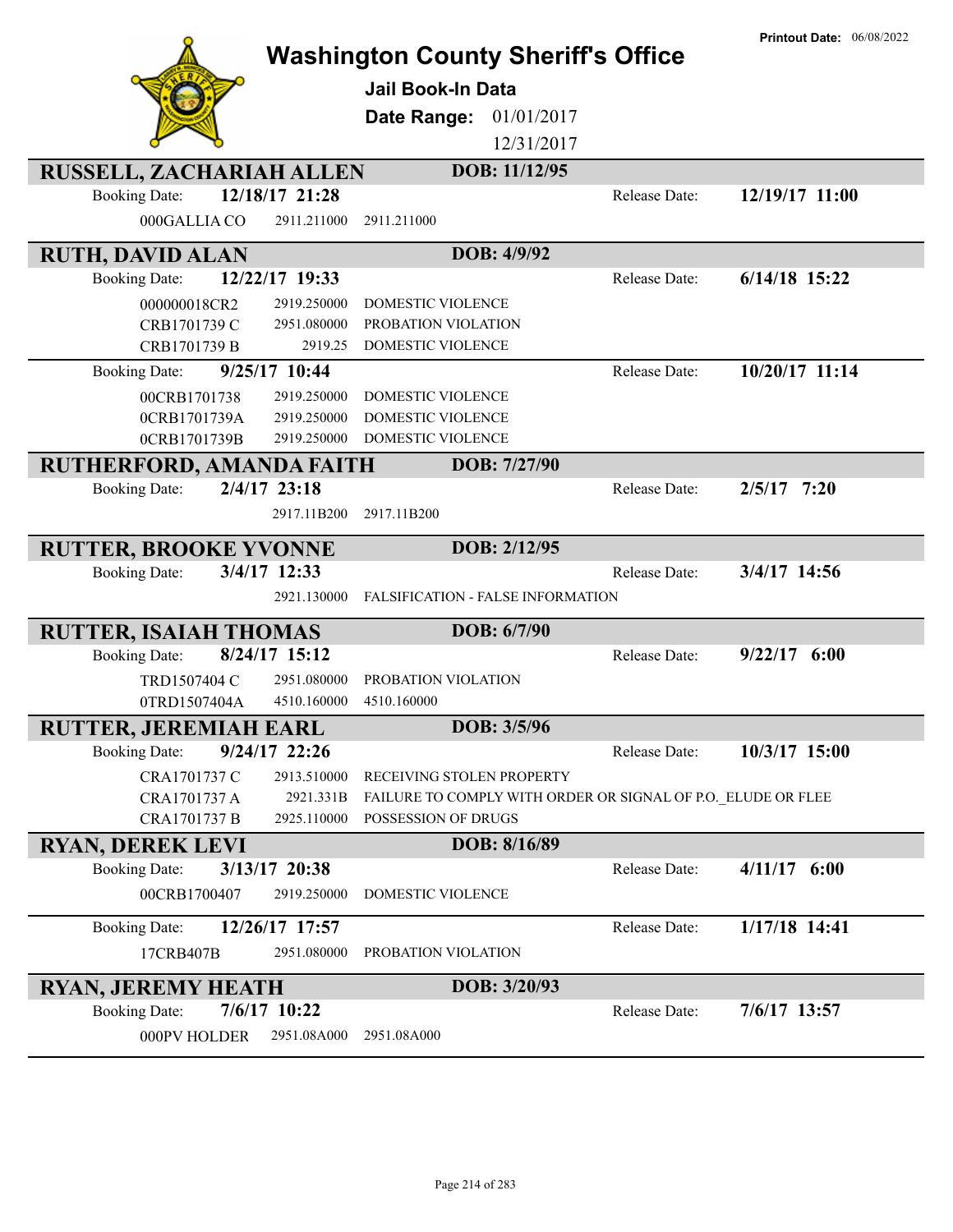|                                  |                 | <b>Washington County Sheriff's Office</b>       |               | <b>Printout Date: 06/08/2022</b> |
|----------------------------------|-----------------|-------------------------------------------------|---------------|----------------------------------|
|                                  |                 |                                                 |               |                                  |
|                                  |                 | <b>Jail Book-In Data</b>                        |               |                                  |
|                                  |                 | 01/01/2017<br>Date Range:                       |               |                                  |
|                                  |                 | 12/31/2017                                      |               |                                  |
| <b>RYAN, TIMOTHY MATTHEW</b>     |                 | DOB: 5/18/90                                    |               |                                  |
| <b>Booking Date:</b>             | 11/23/17 15:40  |                                                 | Release Date: | 12/13/17 11:34                   |
| 00017CRA2144                     | 2919.250000     | <b>DOMESTIC VIOLENCE</b>                        |               |                                  |
| 000PV HOLDER                     | 2967.150000     | PAROLE VIOLATION                                |               |                                  |
| <b>Booking Date:</b>             | 2/6/17 15:30    |                                                 | Release Date: | $6/27/17$ 10:00                  |
| 000CRB170469                     | 2903.130000     | <b>ASSAULT</b>                                  |               |                                  |
| 00CRB1700249                     | 2963.110000     | <b>FUGITIVE FROM JUSTICE</b>                    |               |                                  |
|                                  | 2967.150000     | PAROLE VIOLATION                                |               |                                  |
| <b>Booking Date:</b>             | 6/28/17 19:33   |                                                 | Release Date: | $7/21/17$ 7:55                   |
| 000PROBATION                     | 2951.08A000     | 2951.08A000                                     |               |                                  |
| <b>SAFETY, JOSEPH VINCENT II</b> |                 | DOB: 12/19/52                                   |               |                                  |
| <b>Booking Date:</b>             | 12/28/17 1:44   |                                                 | Release Date: | 12/28/17 11:00                   |
| CRB170002325                     | 2903.211000     | 2903.211000                                     |               |                                  |
| <b>Booking Date:</b>             | 12/30/17 8:20   |                                                 | Release Date: | 12/30/17 12:36                   |
| CRA170002333                     | 2903.211000     | 2903.211000                                     |               |                                  |
| CRB170002235                     | 2919.270000     | VIOLATION OF PROTECTION ORDER/CONSENT AGREEMENT |               |                                  |
| CRB170002334                     | 2919.270000     | VIOLATION OF PROTECTION ORDER/CONSENT AGREEMENT |               |                                  |
| <b>SAFFLE, TREVOR DALE</b>       |                 | DOB: 7/4/78                                     |               |                                  |
| <b>Booking Date:</b>             | 12/13/17 15:09  |                                                 | Release Date: | $1/10/18$ 8:41                   |
| MONROE CO                        | 2705.02A000     | 2705.02A000                                     |               |                                  |
| <b>Booking Date:</b>             | 12/6/17 19:47   |                                                 | Release Date: | 12/13/17 6:40                    |
| 000MONROE CO                     | 2705.02A000     | 2705.02A000                                     |               |                                  |
| <b>SAGE, DAVID EUGENE</b>        |                 | DOB: 7/21/67                                    |               |                                  |
| <b>Booking Date:</b>             | 12/22/17 17:19  |                                                 | Release Date: | 12/31/17 6:00                    |
| 00CRB1702309                     | 2705.02A000     | 2705.02A000                                     |               |                                  |
| 00017TRC0018                     | 4511.19A1A0     | 4511.19A1A0                                     |               |                                  |
| <b>SALAMONSEN, JUSTIN RYAN</b>   |                 | DOB: 4/6/79                                     |               |                                  |
| <b>Booking Date:</b>             | 3/27/17 17:25   |                                                 | Release Date: | $6/3/17$ $6:00$                  |
| TRC160000030                     | 2951.080000     | PROBATION VIOLATION                             |               |                                  |
| 0TRC1600030A                     | 4511.19A1A0     | 4511.19A1A0                                     |               |                                  |
| <b>SALIBA, KATHERINE M</b>       |                 | DOB: 4/14/91                                    |               |                                  |
| <b>Booking Date:</b>             | 5/30/17 19:46   |                                                 | Release Date: | $6/2/17$ $6:00$                  |
| 00016TRC6300                     | 4511.19A1A0     | 4511.19A1A0                                     |               |                                  |
| <b>Booking Date:</b>             | 6/26/17 19:55   |                                                 | Release Date: | $6/30/17$ $6:00$                 |
| 00016TRC6300                     | 4511.19A1J0     | 4511.19A1J0                                     |               |                                  |
| <b>Booking Date:</b>             | $6/13/17$ 18:25 |                                                 | Release Date: | $6/16/17$ $6:00$                 |
| 00016TRC6300                     | 4511.19A100     | 4511.19A100                                     |               |                                  |
|                                  |                 |                                                 |               |                                  |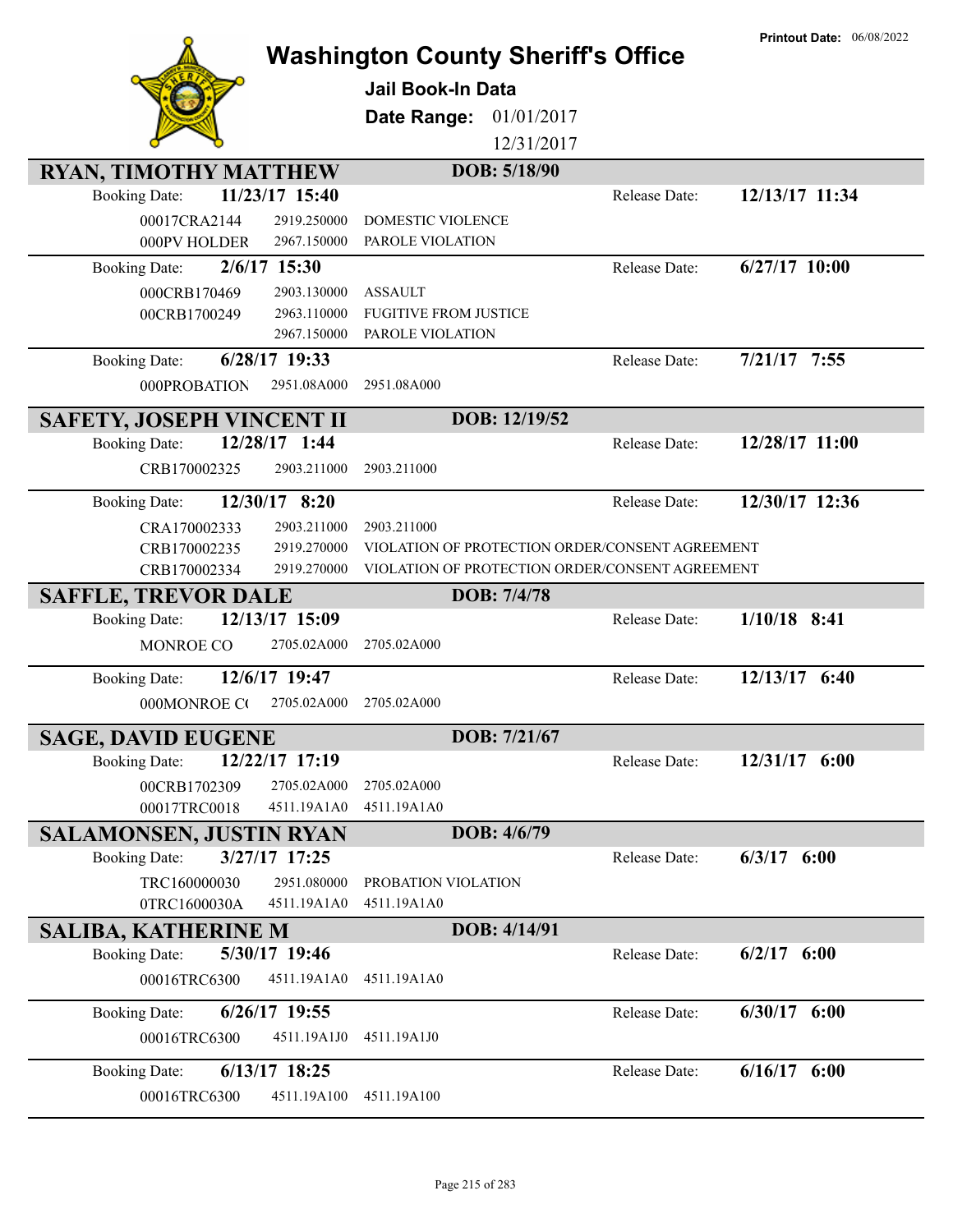|                                 |                | <b>Washington County Sheriff's Office</b>    |               | <b>Printout Date: 06/08/2022</b> |
|---------------------------------|----------------|----------------------------------------------|---------------|----------------------------------|
|                                 |                |                                              |               |                                  |
|                                 |                | <b>Jail Book-In Data</b>                     |               |                                  |
|                                 |                | 01/01/2017<br>Date Range:                    |               |                                  |
|                                 |                | 12/31/2017                                   |               |                                  |
| <b>SALISBURY, MICHAEL SCOTT</b> |                | DOB: 1/10/91                                 |               |                                  |
| <b>Booking Date:</b>            | 12/21/17 12:12 |                                              | Release Date: | $4/26/18$ 5:46                   |
| 16CR354                         | 2951.08A       | PROBATION VIOLATION (CPC)                    |               |                                  |
| <b>Booking Date:</b>            | 5/19/17 19:40  |                                              | Release Date: | $6/8/17$ $6:00$                  |
| 0000016CR354                    | 2921.11AC1A    | 2921.11AC1A                                  |               |                                  |
| <b>Booking Date:</b>            | 1/30/17 13:14  |                                              | Release Date: | 1/30/17 16:30                    |
| 0000016CR354                    | 2925.110000    | <b>POSSESSION OF DRUGS</b>                   |               |                                  |
|                                 |                |                                              |               |                                  |
| <b>Booking Date:</b>            | 5/3/17 9:49    |                                              | Release Date: | 5/4/17 16:52                     |
| 0000016CR354                    | 2925.110000    | POSSESSION OF DRUGS                          |               |                                  |
|                                 |                |                                              |               |                                  |
| <b>SALYER, NATASHA MARIE</b>    |                | DOB: 11/4/90                                 |               |                                  |
| <b>Booking Date:</b>            | 11/16/17 4:28  |                                              | Release Date: | 11/21/17 17:00                   |
| 00017CRB1960                    | 1531.020000    | SELLING WILD ANIMALS WITH VALUE OVER \$1,000 |               |                                  |
| 0017CRB2098B                    | 2909.060000    | CRIMINAL DAMAGING                            |               |                                  |
| 00017CRA2103                    | 2911.120000    | <b>BURGLARY</b>                              |               |                                  |
| 0017CRB2097B                    | 2913.020000    | <b>THEFT</b>                                 |               |                                  |
| 0017CRB2098A                    | 2913.020000    | <b>THEFT</b>                                 |               |                                  |
| 0017CRB2097A                    | 2925.110000    | POSSESSION OF DRUGS                          |               |                                  |
| 0017CRB2097C                    | 2925.120000    | POSSESSION OF DRUG ABUSE INSTRUMENTS         |               |                                  |
| <b>SANNER, CHAD RONALD</b>      |                | DOB: 1/13/81                                 |               |                                  |
| <b>Booking Date:</b>            | $4/29/17$ 3:00 |                                              | Release Date: | $4/29/17$ 7:05                   |
|                                 | 4510.110000    | 4510.110000                                  |               |                                  |
|                                 | 4511.19A1A0    | 4511.19A1A0                                  |               |                                  |

**Printout Date:** 06/08/2022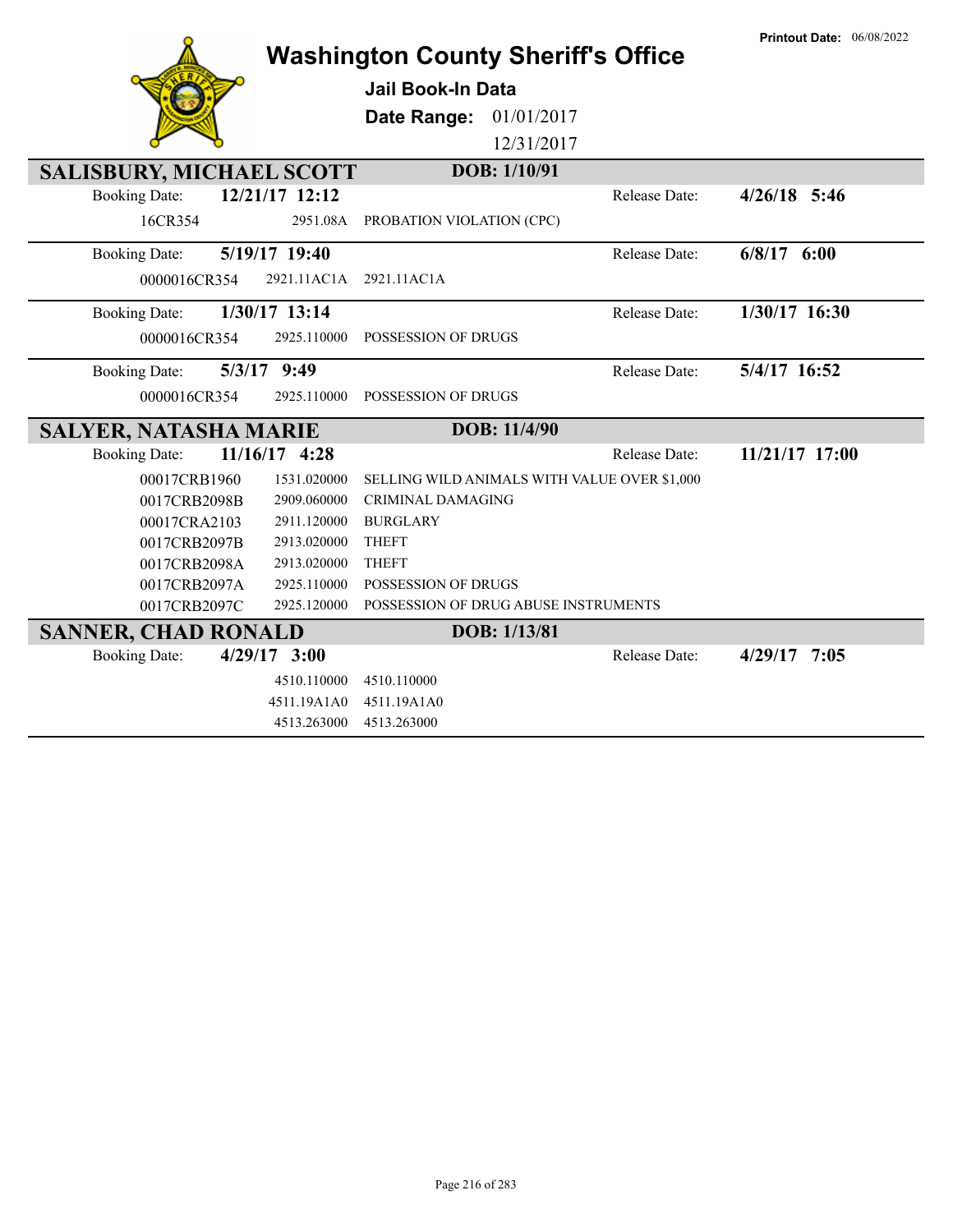|                                |                            | <b>Washington County Sheriff's Office</b>  |               | <b>Printout Date: 06/08/2022</b> |
|--------------------------------|----------------------------|--------------------------------------------|---------------|----------------------------------|
|                                |                            | <b>Jail Book-In Data</b>                   |               |                                  |
|                                |                            |                                            |               |                                  |
|                                |                            | Date Range:<br>01/01/2017                  |               |                                  |
|                                |                            | 12/31/2017                                 |               |                                  |
| <b>SARVER, AARON JOHN</b>      |                            | DOB: 4/7/86                                |               |                                  |
| <b>Booking Date:</b>           | $4/20/17$ 5:38             |                                            | Release Date: | $4/26/17$ 13:56                  |
| 17CRA721C                      | 2925.030000                | <b>TRAFFICKING IN DRUGS</b>                |               |                                  |
| 17CRA721A<br>17CRA721B         | 2925.110000<br>2925.110000 | POSSESSION OF DRUGS<br>POSSESSION OF DRUGS |               |                                  |
| <b>Booking Date:</b>           | 3/19/17 12:23              |                                            | Release Date: | $3/20/17$ 8:40                   |
|                                | 2919.250000                | <b>DOMESTIC VIOLENCE</b>                   |               |                                  |
| 17CRB475A<br>00017CRB475B      | 2919.250000                | DOMESTIC VIOLENCE                          |               |                                  |
| <b>Booking Date:</b>           | 9/13/17 14:29              |                                            | Release Date: | $9/29/17$ 7:15                   |
| 00000017CR91                   | 2923.020000                | 2923.020000                                |               |                                  |
| 0000017CR156                   | 2925.030000                | TRAFFICKING IN DRUGS                       |               |                                  |
| 00000017CR83                   | 2925.040000                | <b>ILLEGAL MANUFACTURE OF DRUGS</b>        |               |                                  |
| 0000017CR156                   | 2925.110000                | POSSESSION OF DRUGS                        |               |                                  |
| <b>Booking Date:</b>           | 5/9/17 9:37                |                                            | Release Date: | 5/9/17 9:49                      |
| 00000017CR83                   | 2911.130000                | <b>BREAKING &amp; ENTERING</b>             |               |                                  |
| <b>Booking Date:</b>           | 5/9/17 17:41               |                                            | Release Date: | $6/6/17$ 10:45                   |
| 00000017CR91                   | 2911.02A000                | 2911.02A000                                |               |                                  |
| 00000017CR91                   | 2911.110000                | AGGRAVATED BURGLARY                        |               |                                  |
| 00000017CR91                   | 2911.11X000                | 2911.11X000                                |               |                                  |
| CRB1700475 B                   | 2919.250000                | DOMESTIC VIOLENCE                          |               |                                  |
| CRB170000897                   | 351.0400000                | 351.0400000                                |               |                                  |
| <b>SARVER, VANESSA ANN</b>     |                            | DOB: 1/23/90                               |               |                                  |
| <b>Booking Date:</b>           | 2/23/17 21:00              |                                            | Release Date: | $3/28/17$ 6:00                   |
| 000017CRB336                   | 2705.02A000                | 2705.02A000                                |               |                                  |
| 0TRC1601055D                   | 4511.19A1I0                | 4511.19A1I0                                |               |                                  |
| <b>SAUNDERS, JOSHUA DUANE</b>  |                            | DOB: 3/10/97                               |               |                                  |
| <b>Booking Date:</b>           | $3/12/17$ 4:25             |                                            | Release Date: | $3/14/17$ 2:00                   |
| <b>MUSKINGUM C</b>             | 2925.110000                | POSSESSION OF DRUGS                        |               |                                  |
| <b>SAYRE, CHRISTIAN EDWARD</b> |                            | DOB: 11/26/80                              |               |                                  |
| <b>Booking Date:</b>           | 9/14/17 10:51              |                                            | Release Date: | 9/15/17 10:55                    |
| 00017CRA1671                   | 2925.030000                | TRAFFICKING IN DRUGS                       |               |                                  |
| <b>SAYRE, STEVEN LEE</b>       |                            | DOB: 12/17/83                              |               |                                  |
| <b>Booking Date:</b>           | $11/22/17$ 9:07            |                                            | Release Date: | 11/22/17 12:45                   |
| 00017CRB2140                   | 2919.250000                | <b>DOMESTIC VIOLENCE</b>                   |               |                                  |
| <b>SAYRES, DAMIAN MICHAEL</b>  |                            | DOB: 10/11/91                              |               |                                  |
| <b>Booking Date:</b>           | 9/8/17 19:57               |                                            | Release Date: | $9/18/17$ 6:00                   |
| 0017TRC2631A                   | 4511.19A1A0                | 4511.19A1A0                                |               |                                  |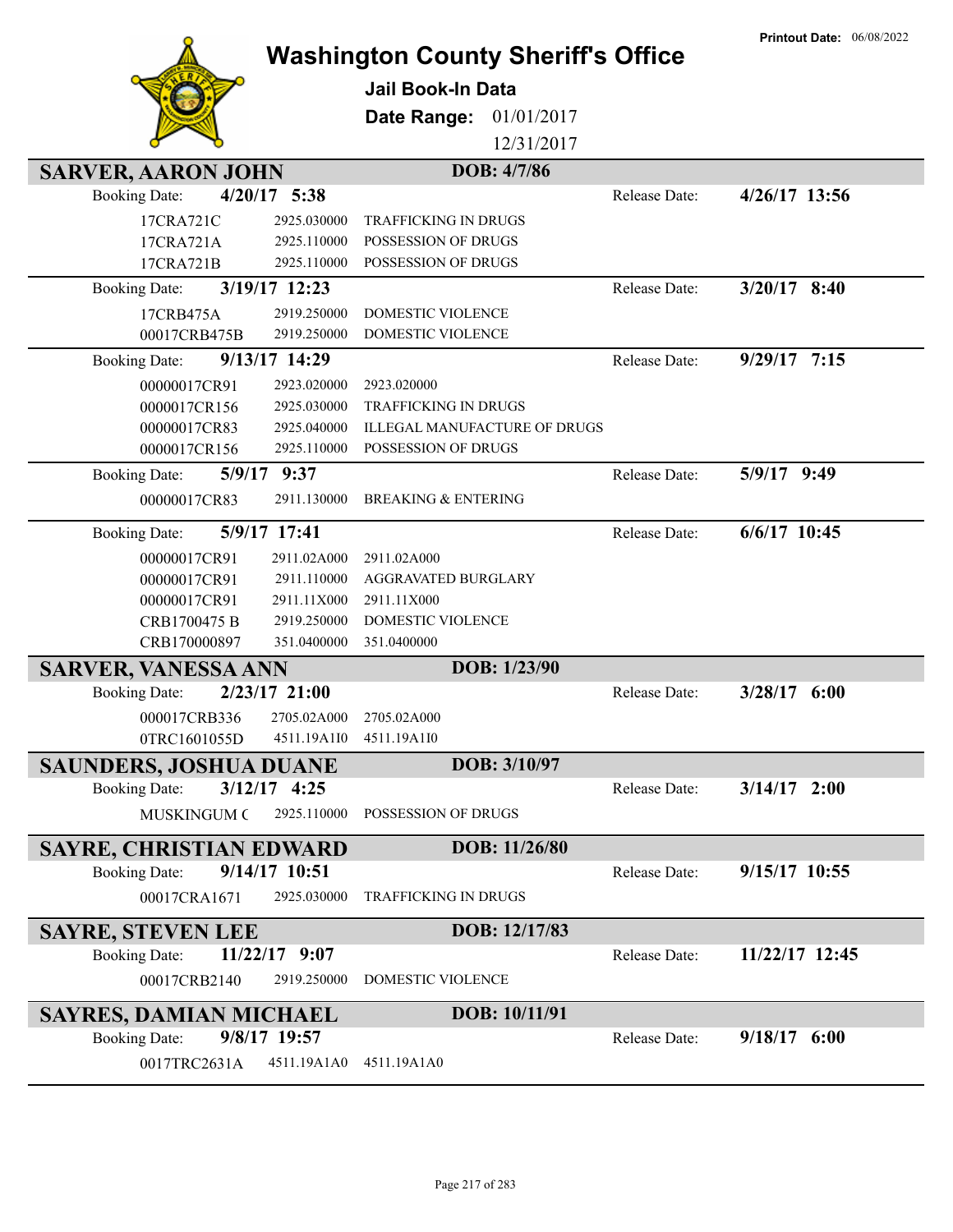|                                        | <b>Washington County Sheriff's Office</b> |               | <b>Printout Date: 06/08/2022</b> |
|----------------------------------------|-------------------------------------------|---------------|----------------------------------|
|                                        | <b>Jail Book-In Data</b>                  |               |                                  |
|                                        | Date Range: 01/01/2017                    |               |                                  |
|                                        | 12/31/2017                                |               |                                  |
| <b>SCHAAD, DUSTIN T HOWARD</b>         | DOB: 6/2/95                               |               |                                  |
| 4/13/17 23:15<br><b>Booking Date:</b>  |                                           | Release Date: | $7/13/17$ 7:40                   |
| 00000016CR23<br>2909.070000            | <b>CRIMINAL MISCHIEF</b>                  |               |                                  |
| 00000016CR23<br>2911.130000            | <b>BREAKING &amp; ENTERING</b>            |               |                                  |
| $1/4/17$ 0:08<br><b>Booking Date:</b>  |                                           | Release Date: | $1/6/17$ 9:35                    |
| 0000000000PV<br>2951.08A000            | 2951.08A000                               |               |                                  |
| <b>SCHAAD, JOSEPH WALTER</b>           | DOB: 5/16/80                              |               |                                  |
| 4/28/17 20:09<br><b>Booking Date:</b>  |                                           | Release Date: | 5/1/17<br>6:00                   |
| 00TRC1700117<br>4511.19A1A0            | 4511.19A1A0                               |               |                                  |
| <b>SCHAFER, MATTHEW GENE</b>           | DOB: 2/25/79                              |               |                                  |
| 7/17/17 18:34<br><b>Booking Date:</b>  |                                           | Release Date: | 9/8/17 10:00                     |
| 2917.11A100<br>00017CRB1209            | 2917.11A100                               |               |                                  |
| 2919.250000<br>0000016CR365            | DOMESTIC VIOLENCE                         |               |                                  |
| $6/30/17$ 9:17<br><b>Booking Date:</b> |                                           | Release Date: | $6/30/17$ 9:25                   |
| 0000016CR365<br>2919.250000            | <b>DOMESTIC VIOLENCE</b>                  |               |                                  |
| <b>SCHARFENBERGER, CHRISTOPE</b>       | DOB: 6/19/84                              |               |                                  |
| 7/20/17 6:45<br><b>Booking Date:</b>   |                                           | Release Date: | $7/26/17$ 7:50                   |
| 00TRC1704850<br>4511.19A1A0            | 4511.19A1A0                               |               |                                  |
| <b>SCHILLING, MICHAEL DAVID</b>        | DOB: 8/23/68                              |               |                                  |
| 4/12/17 22:33<br><b>Booking Date:</b>  |                                           | Release Date: | 4/24/17 12:40                    |
| 17CRB671<br>2919.250000                | <b>DOMESTIC VIOLENCE</b>                  |               |                                  |
| <b>SCHLABOWSKI, MEGAN MARIE</b>        | DOB: 8/22/95                              |               |                                  |
| 12/27/17 19:34<br><b>Booking Date:</b> |                                           | Release Date: | $2/1/18$ 11:04                   |
| 000MONROE C(2921.11AC1A                | 2921.11AC1A                               |               |                                  |
| 11/7/17 16:00<br><b>Booking Date:</b>  |                                           | Release Date: | 12/27/17 7:53                    |
| 000MONROE CO<br>2925.110000            | POSSESSION OF DRUGS                       |               |                                  |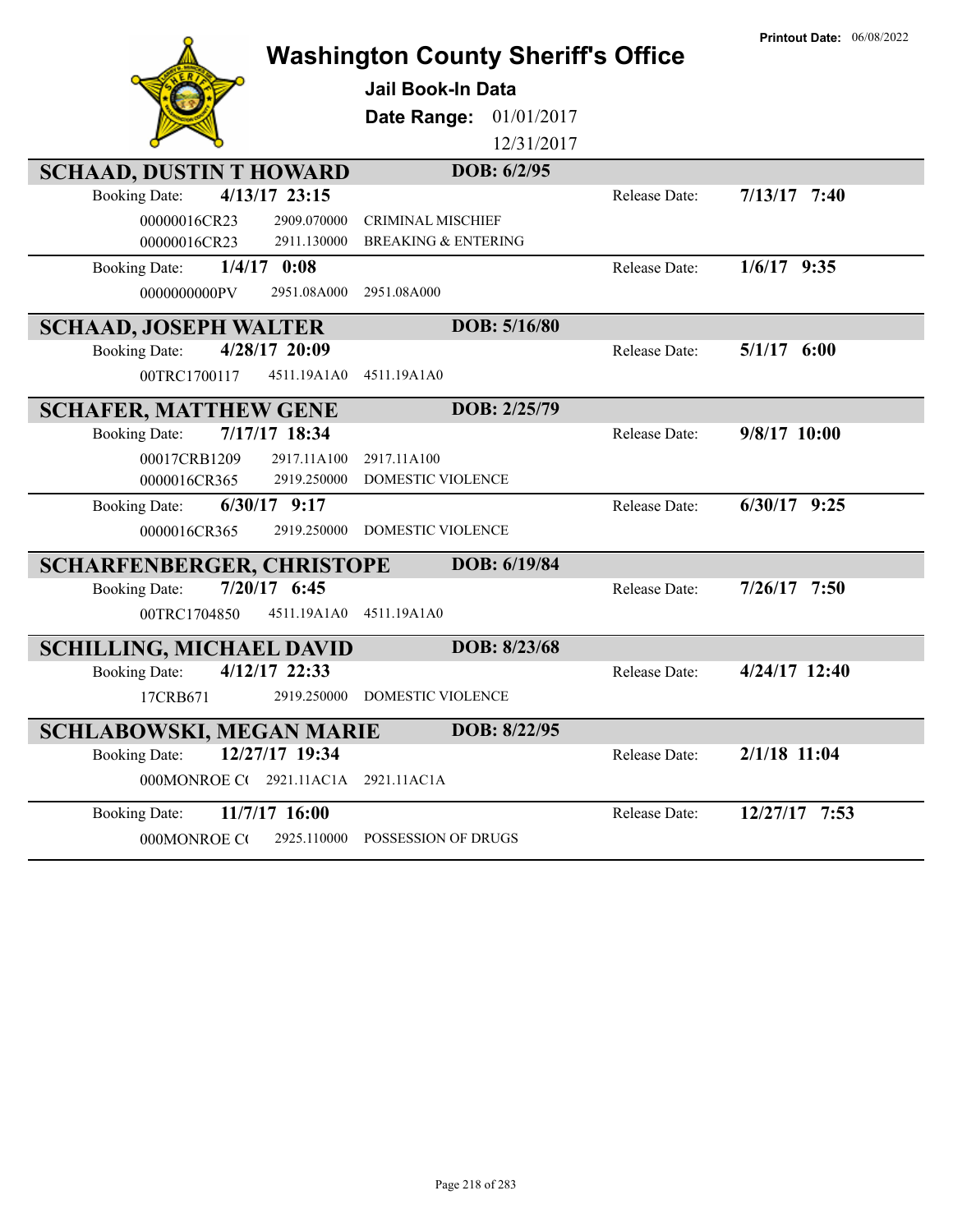|                                 |                | <b>Washington County Sheriff's Office</b> |              |               | <b>Printout Date: 06/08/2022</b> |
|---------------------------------|----------------|-------------------------------------------|--------------|---------------|----------------------------------|
|                                 |                | <b>Jail Book-In Data</b>                  |              |               |                                  |
|                                 |                | Date Range:                               | 01/01/2017   |               |                                  |
|                                 |                |                                           | 12/31/2017   |               |                                  |
| <b>SCHMIDT, BRANDON MICHAEL</b> |                |                                           | DOB: 4/26/90 |               |                                  |
| <b>Booking Date:</b>            | $4/11/17$ 1:00 |                                           |              | Release Date: | $7/5/17$ 8:31                    |
| CRB170000653                    | 2921.310000    | OBSTRUCTING OFFICIAL BUSINESS             |              |               |                                  |
| 00000017CR75                    | 2921.340000    | <b>ESCAPE</b>                             |              |               |                                  |
| CRA170000652                    | 2921.340000    | <b>ESCAPE</b>                             |              |               |                                  |
| 00017CRB383A                    | 2937.290000    | FAIL TO APPEAR/ RECOG. BOND               |              |               |                                  |
| CRB1700383 B                    | 2951.080000    | PROBATION VIOLATION                       |              |               |                                  |
| 00CRB1700031                    | 2951.080000    | PROBATION VIOLATION                       |              |               |                                  |
| <b>Booking Date:</b>            | 3/8/17 16:28   |                                           |              | Release Date: | 4/10/17 11:23                    |
| 000017CRB31A                    | 2913.020000    | <b>THEFT</b>                              |              |               |                                  |
| 00CRB1700383                    | 2937.290000    | <b>FAIL TO APPEAR/ RECOG. BOND</b>        |              |               |                                  |
| 00CRB1700031                    | 2951.080000    | PROBATION VIOLATION                       |              |               |                                  |
| 00TRD1701120                    | 4510.210000    | 4510.210000                               |              |               |                                  |
| <b>Booking Date:</b>            | 1/17/17 19:23  |                                           |              | Release Date: | $2/1/17$ 12:53                   |
| 0000017CRB95                    | 2911.210000    | CRIMINAL/AGGRAVATED TRESPASSING           |              |               |                                  |
| CRB160002108                    | 2913.020000    | <b>THEFT</b>                              |              |               |                                  |
| CRB170000031                    | 2913.020000    | <b>THEFT</b>                              |              |               |                                  |
| <b>Booking Date:</b>            | 2/15/17 21:35  |                                           |              | Release Date: | 2/24/17 14:15                    |
| 0CRB1700031B                    | 2951.080000    | PROBATION VIOLATION                       |              |               |                                  |
| <b>SCHMIDT, HARRY EDWIN JR</b>  |                |                                           | DOB: 10/3/78 |               |                                  |
| <b>Booking Date:</b>            | 9/8/17 11:40   |                                           |              | Release Date: | $9/10/17$ 6:00                   |
| 00017TRD5587                    | 4510.140000    | 4510.140000                               |              |               |                                  |
| <b>SCHMITT, SHERI LYNN</b>      |                |                                           | DOB: 4/14/66 |               |                                  |
| <b>Booking Date:</b>            | $2/19/17$ 4:11 |                                           |              | Release Date: | 2/19/17 4:40                     |
|                                 | 4511.19A1D0    | 4511.19A1D0                               |              |               |                                  |
|                                 | 4513.050000    | TAIL LIGHTS/ILLUMINATION OF REAR PLATES   |              |               |                                  |
| <b>SCHOMMER, CODY NATHANIEL</b> |                |                                           | DOB: 8/19/94 |               |                                  |
| <b>Booking Date:</b>            | 1/3/17 18:35   |                                           |              | Release Date: | $1/18/17$ 6:00                   |
| 0016TRC3953E                    | 4511.19A1E0    | 4511.19A1E0                               |              |               |                                  |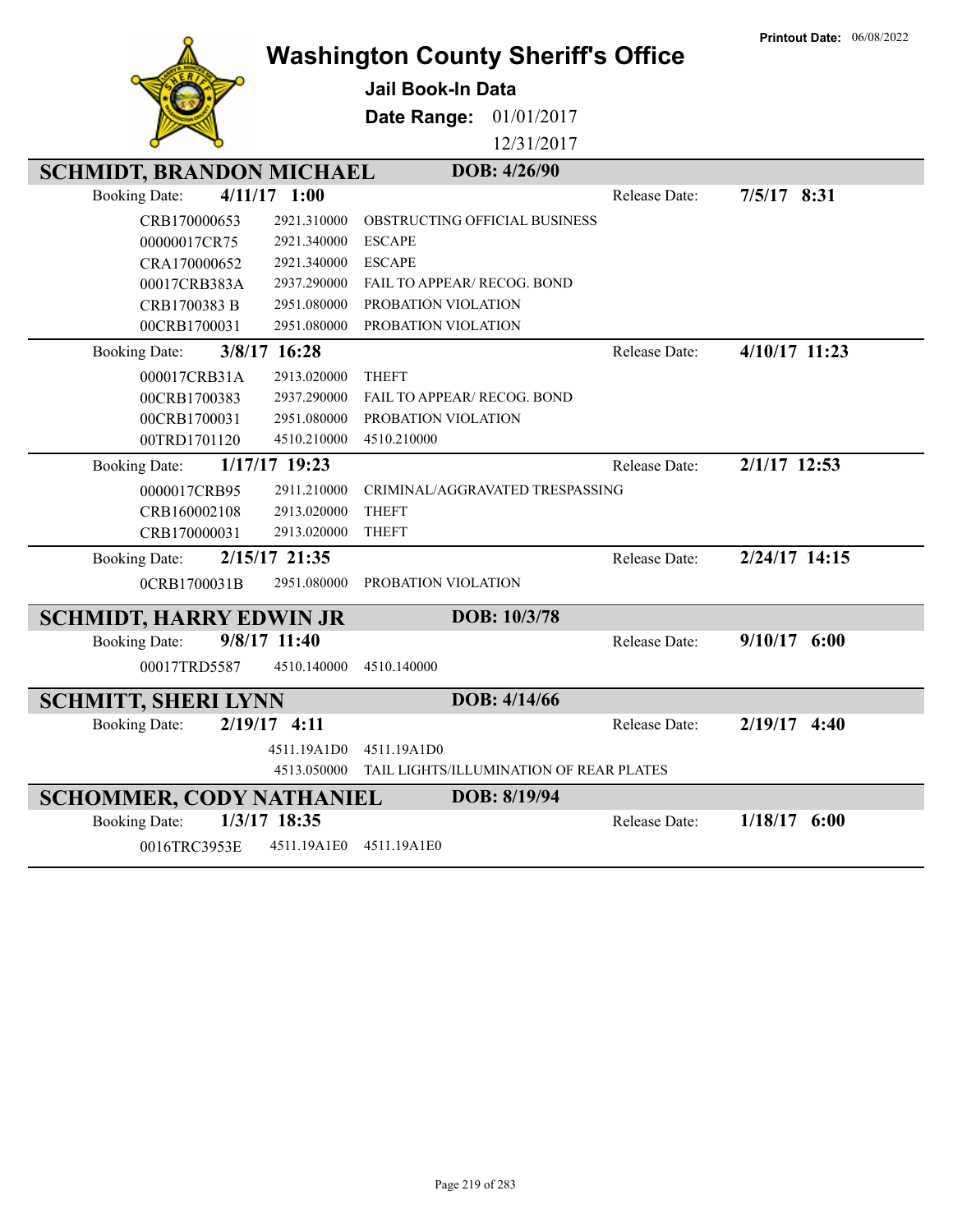|                                   | <b>Printout Date: 06/08/2022</b> |                                          |               |                 |
|-----------------------------------|----------------------------------|------------------------------------------|---------------|-----------------|
|                                   |                                  | Jail Book-In Data                        |               |                 |
|                                   |                                  | Date Range:                              | 01/01/2017    |                 |
|                                   |                                  |                                          | 12/31/2017    |                 |
| <b>SCHOOLCRAFT, ZACHARY P</b>     |                                  | DOB: 7/17/92                             |               |                 |
| <b>Booking Date:</b>              | $6/22/17$ 22:43                  |                                          | Release Date: | 7/3/17 16:40    |
| 0TRC1602227E                      | 2951.080000                      | PROBATION VIOLATION                      |               |                 |
| 00TRC1602227                      | 2951.080000                      | PROBATION VIOLATION                      |               |                 |
| 0TRC1602227A                      | 4511.19A1A0                      | 4511.19A1A0                              |               |                 |
| <b>Booking Date:</b>              | 2/20/17 10:40                    |                                          | Release Date: | 2/20/17 13:48   |
| 16TRC2227                         | 4503.110000                      | OWNER REQUIRED TO FILE APPLICATION       |               |                 |
| 16TRC2227                         | 4510.110000                      | 4510.110000                              |               |                 |
| 16TRC2227                         | 4511.19A1A0                      | 4511.19A1A0                              |               |                 |
| 16TRC2227                         | 4511.330000                      | <b>RULES FOR DRIVING IN MARKED LANES</b> |               |                 |
| <b>Booking Date:</b>              | $7/7/17$ 11:15                   |                                          | Release Date: | 7/14/17 19:00   |
| 0TRC1602227E                      | 2951.080000                      | PROBATION VIOLATION                      |               |                 |
| 016TRC2227PV                      | 2951.080000                      | PROBATION VIOLATION                      |               |                 |
| <b>Booking Date:</b>              | 10/8/17 4:26                     |                                          | Release Date: | 10/8/17 9:37    |
| 00016TRC2227                      | 4511.19A100                      | 4511.19A100                              |               |                 |
| <b>Booking Date:</b>              | 10/9/17 14:47                    |                                          | Release Date: | $10/22/17$ 6:00 |
| CRB1701830                        | 2705.02A000                      | 2705.02A000                              |               |                 |
| TRC1602227 A                      | 4511.19A1A0                      | 4511.19A1A0                              |               |                 |
| <b>SCHOONOVER, WILLIAM TRAVIS</b> |                                  | DOB: 9/7/78                              |               |                 |
| <b>Booking Date:</b>              | 4/8/17 18:53                     |                                          | Release Date: | $4/10/17$ 6:00  |
| 000017CRB134                      | 2705.020000                      | <b>CONTEMPT OF COURT</b>                 |               |                 |
| <b>Booking Date:</b>              | 1/20/17 12:35                    |                                          | Release Date: | 1/20/17 15:30   |
| 00TRD1606742                      | 4510.11A000                      | 4510.11A000                              |               |                 |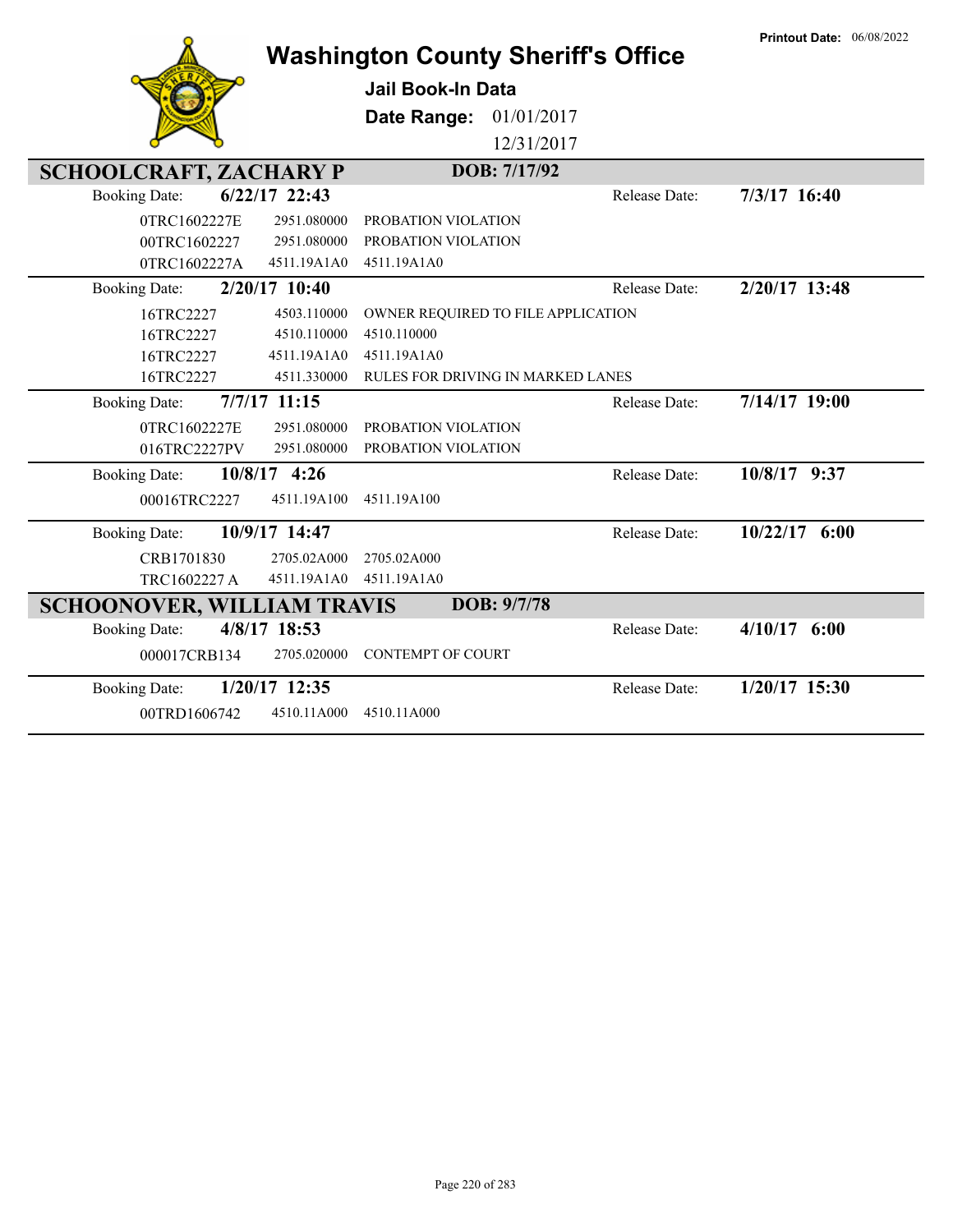|                               |                        | <b>Washington County Sheriff's Office</b><br><b>Jail Book-In Data</b><br>Date Range:<br>01/01/2017<br>12/31/2017 |               | <b>Printout Date: 06/08/2022</b> |
|-------------------------------|------------------------|------------------------------------------------------------------------------------------------------------------|---------------|----------------------------------|
| <b>SCHROEDER, JUSTIN RYAN</b> |                        | DOB: 10/18/81                                                                                                    |               |                                  |
| <b>Booking Date:</b>          | 10/25/17 6:08          |                                                                                                                  | Release Date: | 11/1/17 16:30                    |
| 0017CRA1943B                  | 2921.12A000            | 2921.12A000                                                                                                      |               |                                  |
| 017CRA1943A                   | 2925.03A200            | 2925.03A200                                                                                                      |               |                                  |
| <b>Booking Date:</b>          | 12/13/17 5:45          |                                                                                                                  | Release Date: | 12/14/17 20:42                   |
| CRB1702242A                   | 2913.020000            | <b>THEFT</b>                                                                                                     |               |                                  |
| CRB1702242B                   | 2921.310000            | OBSTRUCTING OFFICIAL BUSINESS                                                                                    |               |                                  |
| CRB1702242C                   | 2925.110000            | POSSESSION OF DRUGS                                                                                              |               |                                  |
|                               |                        |                                                                                                                  |               |                                  |
| <b>Booking Date:</b>          | 12/23/17 0:59          |                                                                                                                  | Release Date: | $7/11/18$ 7:28                   |
| MONROE CO                     | 2705.020000            | <b>CONTEMPT OF COURT</b>                                                                                         |               |                                  |
| 18CR1                         | 2925.11AC1A            | Aggravated Possession of Drugs                                                                                   |               |                                  |
| 18CR1                         | 2925.120000            | POSSESSION OF DRUG ABUSE INSTRUMENTS                                                                             |               |                                  |
| MONROE CO                     | 2925.120000            | POSSESSION OF DRUG ABUSE INSTRUMENTS                                                                             |               |                                  |
| 18CR341                       | 2925.03A1C1            | AGG. TRAFFICKING IN DRUGS                                                                                        |               |                                  |
| 18CR342                       | 2925.11                | POSSESSION OF DRUGS                                                                                              |               |                                  |
| 18CR343                       | 2925.03A1C1            | AGG. TRAFFICKING IN DRUGS                                                                                        |               |                                  |
| 18CR344                       | 2925.11                | Possesion of Drugs                                                                                               |               |                                  |
| 18CR345                       | 2925.03A1C1            | AGG. TRAFFICKING IN DRUGS                                                                                        |               |                                  |
| 18CR346                       | 2925.11                | POSSESSION OF DRUGS                                                                                              |               |                                  |
| 18CR347                       | 2925.02                | CORRUPTING ANOTHER W/ DRUGS                                                                                      |               |                                  |
| 18CR348                       | 2925.02                | <b>CORRUPTING ANOTHER W/ DRUGS</b>                                                                               |               |                                  |
| 18CR349                       | 2925.02                | <b>CORRUPTING ANOTHER W/ DRUGS</b>                                                                               |               |                                  |
| 18CR34 10                     | 2921.36                | ILLEGAL CONVEYANCE OF WEAPON                                                                                     |               |                                  |
| 18CR34 11                     | 2925.11                | <b>POSSESSION OF DRUGS</b>                                                                                       |               |                                  |
| 18CR34 12                     | 2925.11                | Possesion of Drugs                                                                                               |               |                                  |
| 18CR34 13                     | 2925.11                | POSSESSION OF DRUGS                                                                                              |               |                                  |
| 18CR34 14                     | 2925.03                | TRAFFICKING IN DRUGS                                                                                             |               |                                  |
| 18CR1152                      | 2925.13B               | PERMITTING DRUG ABUSE PREMISES COMMISSION OF FELONY DRUG ABUSE                                                   |               |                                  |
| 18CR1153                      | 2921.12A1              | TAMPERING W/EVIDENCE ALTER, DESTROY, CONCEAL, REMOVE RECORD                                                      |               |                                  |
| 18CR1154                      | 2923.24                | POSSESSING CRIMINAL TOOLS<br>POSSESSING DRUG ABUSE INSTRUMENTS                                                   |               |                                  |
| 18CR1155                      | 2925.12<br>2925.11AC1A | Aggravated Possession of Drugs                                                                                   |               |                                  |
| 18CR1156<br>18CR1157          | 2925.03A2C1C           | Aggravated Trafficking in Drugs                                                                                  |               |                                  |
| 18CR1158                      | 2925.11AC1A            | Aggravated Possession of Drugs                                                                                   |               |                                  |
| 18CR1159                      | 2925.03A2C1C           | Aggravated Trafficking in Drugs                                                                                  |               |                                  |
| 18CR115 10                    | 2925.11AC4             | POSSESSION OF DRUGS(COCAINE)                                                                                     |               |                                  |
| 18CR115 11                    | 2925.03A2C1C           | Aggravated Trafficking in Drugs                                                                                  |               |                                  |
| 18CRB1178                     | 2963.11                | FUGITIVE FROM JUSTICE                                                                                            |               |                                  |
| CRB1702242 A                  | 2913.02                | <b>THEFT</b>                                                                                                     |               |                                  |
| CRB1702242 B                  | 2921.31                | OBSTRUCTING OFFICIAL BUSINESS                                                                                    |               |                                  |
| <b>Booking Date:</b>          | 11/7/17 12:17          |                                                                                                                  | Release Date: | 11/16/17 14:49                   |
| 00CRA1702054                  | 2925.030000            | <b>TRAFFICKING IN DRUGS</b>                                                                                      |               |                                  |
|                               |                        |                                                                                                                  |               |                                  |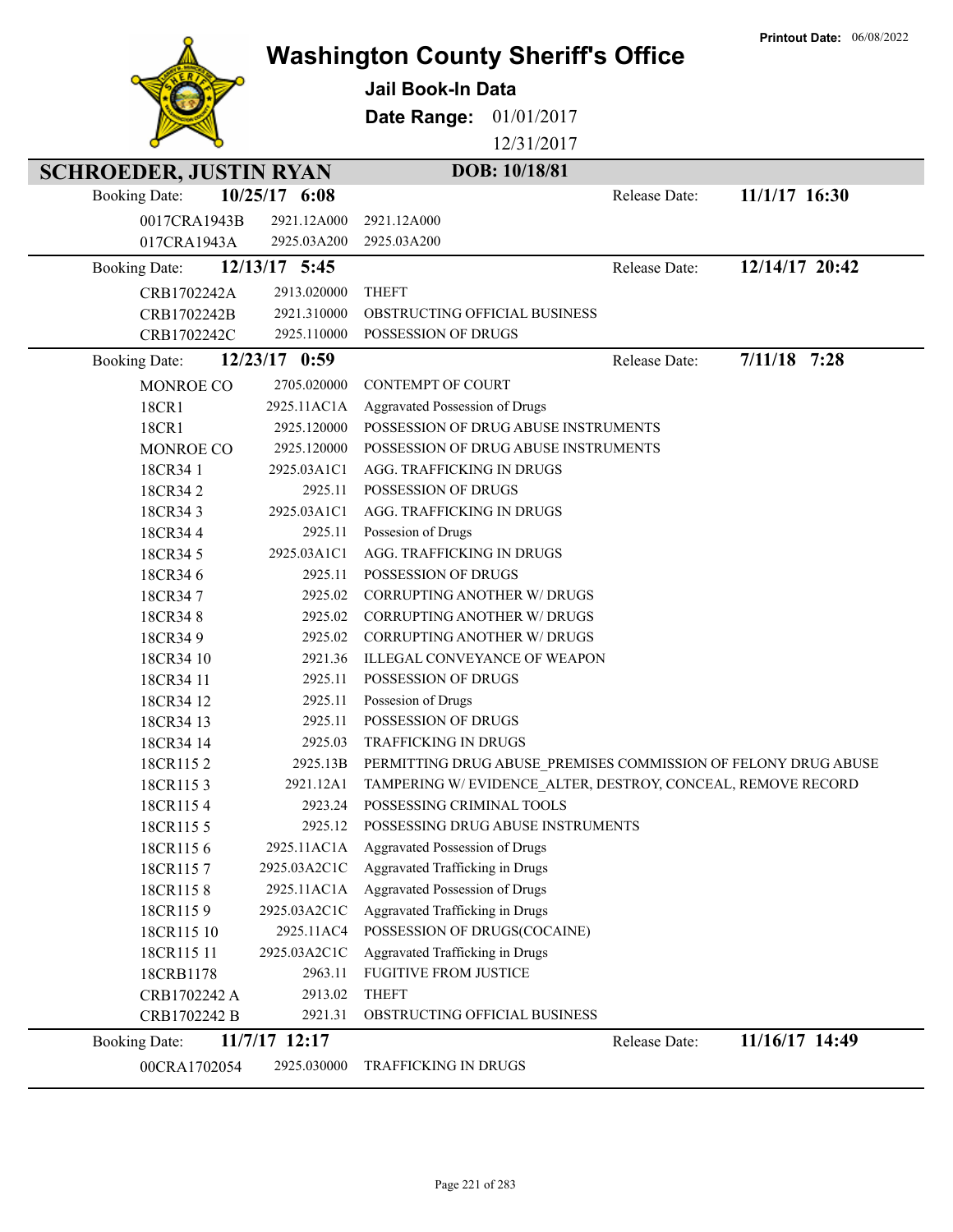| <b>Washington County Sheriff's Office</b>           |                |                                                             |              |                                               | <b>Printout Date: 06/08/2022</b> |
|-----------------------------------------------------|----------------|-------------------------------------------------------------|--------------|-----------------------------------------------|----------------------------------|
|                                                     |                | <b>Jail Book-In Data</b>                                    |              |                                               |                                  |
|                                                     |                | Date Range:                                                 | 01/01/2017   |                                               |                                  |
|                                                     |                |                                                             | 12/31/2017   |                                               |                                  |
| <b>SCHULTHEISZ, CHARLES W JR</b>                    |                |                                                             | DOB: 4/28/73 |                                               |                                  |
| <b>Booking Date:</b>                                | 12/4/17 18:38  |                                                             |              | Release Date:                                 | 12/19/17 6:00                    |
| 00TRC1703671                                        | 4511.19A1A0    | 4511.19A1A0                                                 |              |                                               |                                  |
| <b>Booking Date:</b>                                | 10/16/17 21:35 |                                                             |              | Release Date:                                 | 10/31/17 6:00                    |
| 0017TRC3671A                                        | 4511.19A1A0    | 4511.19A1A0                                                 |              |                                               |                                  |
| <b>SCHWENDEMAN, TRACI LEA</b>                       |                |                                                             | DOB: 6/25/72 |                                               |                                  |
| <b>Booking Date:</b>                                | 12/4/17 18:56  |                                                             |              | Release Date:                                 | $12/7/17$ 6:00                   |
| 00017CRB1751                                        | 2913.020000    | <b>THEFT</b>                                                |              |                                               |                                  |
| <b>Booking Date:</b>                                | 11/27/17 18:54 |                                                             |              | Release Date:                                 | 11/30/17 6:00                    |
| 00017CRB1751                                        | 2913.02A000    | 2913.02A000                                                 |              |                                               |                                  |
| <b>Booking Date:</b>                                | 12/11/17 19:58 |                                                             |              | Release Date:                                 | 12/15/17 6:00                    |
| 00017CRB1751                                        | 2913.020000    | <b>THEFT</b>                                                |              |                                               |                                  |
| <b>Booking Date:</b>                                | 3/20/17 11:09  |                                                             |              | Release Date:                                 | 4/27/17 12:55                    |
| 000PV HOLDER                                        | 2967.150000    | PAROLE VIOLATION                                            |              |                                               |                                  |
| <b>SCIANCE, CHRISTOPHER ADAM</b>                    |                |                                                             | DOB: 3/29/90 |                                               |                                  |
| <b>Booking Date:</b>                                | 11/11/17 3:38  |                                                             |              | Release Date:                                 | 11/22/17 13:01                   |
| 00017CRA2069                                        | 2921.360000    |                                                             |              | CONVEY PROHIBITED ITEMS TO DETENTION FACILITY |                                  |
| 00017CRA2076                                        | 2925.110000    | POSSESSION OF DRUGS<br>POSSESSION OF DRUG ABUSE INSTRUMENTS |              |                                               |                                  |
| 00017CRB2073                                        | 2925.120000    |                                                             | DOB: 3/11/96 |                                               |                                  |
| <b>SCIANCE, DANIEL EARL</b><br><b>Booking Date:</b> | 7/11/17 17:48  |                                                             |              | Release Date:                                 | $9/8/17$ 6:00                    |
| 00CRB1701215                                        | 2903.220000    | <b>MENACING</b>                                             |              |                                               |                                  |
| 0016CRB1470A                                        | 2913.020000    | <b>THEFT</b>                                                |              |                                               |                                  |
| 000017CRB684                                        | 2913.210000    | MISUSE OF CREDIT CARDS                                      |              |                                               |                                  |
| 0016CRB1470B                                        | 2951.080000    | PROBATION VIOLATION                                         |              |                                               |                                  |
| 0017TRD2135A                                        | 4510.160000    | 4510.160000                                                 |              |                                               |                                  |
| <b>Booking Date:</b>                                | 4/13/17 23:38  |                                                             |              | Release Date:                                 | 4/18/17 14:50                    |
| CRB170000684                                        | 2913.210000    | MISUSE OF CREDIT CARDS                                      |              |                                               |                                  |
| CRA170000686                                        | 2913.510000    | RECEIVING STOLEN PROPERTY                                   |              |                                               |                                  |
| 16CRB001470B                                        | 2951.080000    | PROBATION VIOLATION                                         |              |                                               |                                  |
| TRD17002135A                                        | 4510.160000    | 4510.160000                                                 |              |                                               |                                  |
| TRD17002135B                                        | 4511.820000    | 4511.820000                                                 |              |                                               |                                  |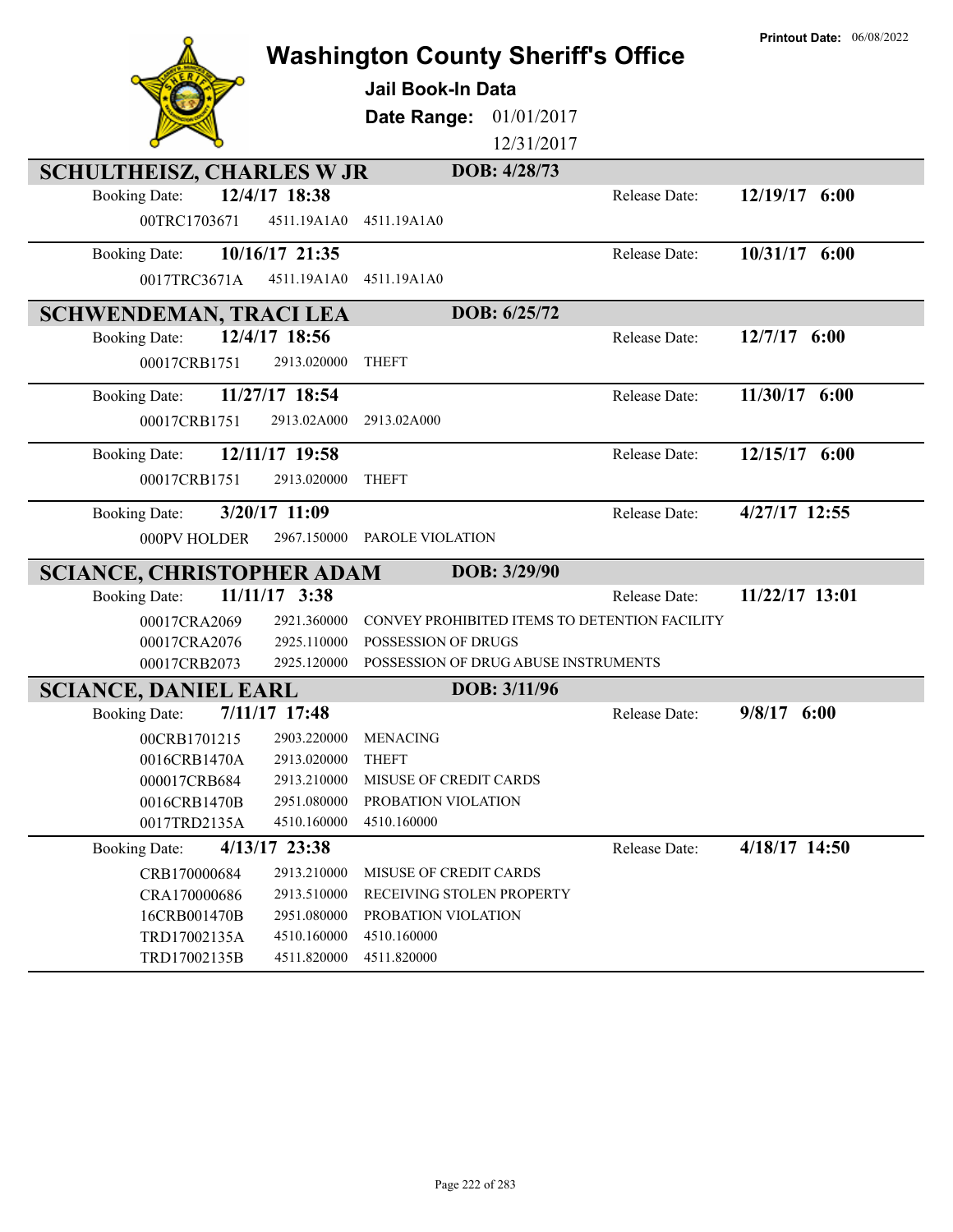|                                       |                              |                                                              |               | <b>Printout Date: 06/08/2022</b> |
|---------------------------------------|------------------------------|--------------------------------------------------------------|---------------|----------------------------------|
|                                       |                              | <b>Washington County Sheriff's Office</b>                    |               |                                  |
|                                       |                              | <b>Jail Book-In Data</b>                                     |               |                                  |
|                                       |                              |                                                              |               |                                  |
|                                       |                              | 01/01/2017<br>Date Range:                                    |               |                                  |
|                                       |                              | 12/31/2017                                                   |               |                                  |
| <b>SCIENCE, JENNIFER DAWN</b>         |                              | DOB: 12/15/72                                                |               |                                  |
| <b>Booking Date:</b>                  | 11/28/17 22:14               |                                                              | Release Date: | $12/3/17$ 6:00                   |
| 000017CRB263                          | 2913.020000                  | <b>THEFT</b>                                                 |               |                                  |
| 00017CRB2063                          | 2937.290000                  | FAIL TO APPEAR/ RECOG. BOND                                  |               |                                  |
| 17TRD7626                             | 4510.160000                  | 4510.160000                                                  |               |                                  |
| <b>Booking Date:</b>                  | 9/10/17 20:58                |                                                              | Release Date: | 10/27/17 11:25                   |
| 0000017CR149                          | 2705.020000                  | <b>CONTEMPT OF COURT</b>                                     |               |                                  |
| 0000017CR181                          | 2705.020000                  | <b>CONTEMPT OF COURT</b>                                     |               |                                  |
| 0CRB1700263A                          | 2913.020000                  | <b>THEFT</b>                                                 |               |                                  |
| 00CRB1701611                          | 2921.310000                  | OBSTRUCTING OFFICIAL BUSINESS                                |               |                                  |
| 00017CRB263B                          | 2951.080000                  | PROBATION VIOLATION                                          |               |                                  |
| <b>SCOTT, BRITTNEY TARAE</b>          |                              | DOB: 11/29/71                                                |               |                                  |
| $1/3/17$ 3:29<br><b>Booking Date:</b> |                              |                                                              | Release Date: | 1/4/17 10:49                     |
|                                       |                              |                                                              |               |                                  |
| 000SENECA CO                          | 2913.490000                  | TAKING IDENTITY OF ANOTHER                                   |               |                                  |
| <b>SCOTT, GARY EDWARD JR</b>          |                              | DOB: 10/23/72                                                |               |                                  |
| <b>Booking Date:</b>                  | 9/24/17 15:17                |                                                              | Release Date: | 10/30/18 9:17                    |
| MORGAN CO                             | 2923.32A1                    | ENGAGING IN PATTERN OF CORRUPT ACTIVITY_CONDUCT, PARTICIPATE |               |                                  |
|                                       |                              |                                                              |               |                                  |
|                                       |                              |                                                              |               |                                  |
| <b>SCOTT, JENNIFER MICHELLE</b>       |                              | DOB: 8/10/92                                                 |               |                                  |
| <b>Booking Date:</b>                  | 2/6/17 22:09                 |                                                              | Release Date: | $2/9/17$ 8:05                    |
| 0000PERRY CO                          | 2951.08C000                  | 2951.08C000                                                  |               |                                  |
| <b>SCOTT, KENNETH PAUL</b>            |                              | DOB: 1/20/55                                                 |               |                                  |
| <b>Booking Date:</b>                  | 8/15/17 16:32                |                                                              | Release Date: | 8/15/17 18:30                    |
| <b>PAROLE</b>                         | 2967.150000                  | PAROLE VIOLATION                                             |               |                                  |
|                                       |                              |                                                              |               |                                  |
| <b>SCOTT, SHELBY JEWEL</b>            |                              | DOB: 1/6/88                                                  |               |                                  |
| <b>Booking Date:</b>                  | 4/13/17 17:54                |                                                              | Release Date: | 4/25/17 10:59                    |
| 00017CRA683A                          | 2925.110000                  | POSSESSION OF DRUGS                                          |               |                                  |
| CRA17000683B                          | 2925.130000                  | PERMITTING DRUG ABUSE                                        |               |                                  |
| 17CRB688                              | 2963.110000                  | <b>FUGITIVE FROM JUSTICE</b>                                 |               |                                  |
| <b>SCOTT, TANEISHA IYONNA</b>         |                              | DOB: 7/17/82                                                 |               |                                  |
| <b>Booking Date:</b>                  | $11/22/17$ 14:18             |                                                              | Release Date: | 11/27/17 14:00                   |
| 00DRC HOLDEI                          | 2951.08C000                  | 2951.08C000                                                  |               |                                  |
| 0017TRD7494A                          | 4510.210000                  | 4510.210000                                                  |               |                                  |
| 0017TRD7494B                          | 4511.210000                  | <b>SPEED LIMITS</b>                                          |               |                                  |
| 0017TRD7494C                          | 4511.810000                  | 4511.810000                                                  |               |                                  |
| 0017TRD7494D                          | 4513.263000                  | 4513.263000                                                  |               |                                  |
| <b>SCOTT, TYLER JAMES</b>             |                              | DOB: 5/3/91                                                  |               |                                  |
| <b>Booking Date:</b><br>00016CRB828C  | 1/11/17 17:57<br>2951.080000 | PROBATION VIOLATION                                          | Release Date: | $1/12/17$ 23:30                  |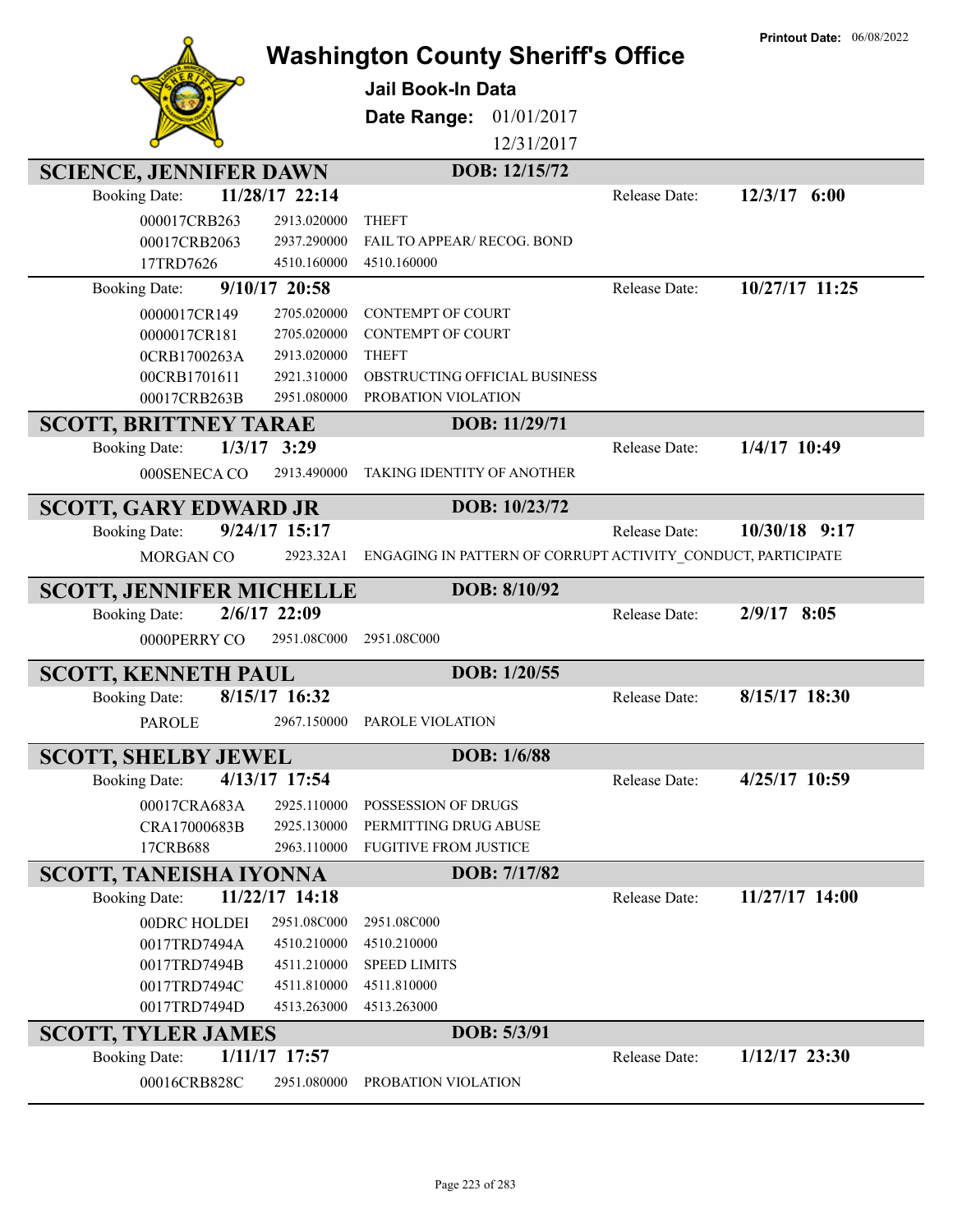|                                         |             |                                           |                      | <b>Printout Date: 06/08/2022</b> |
|-----------------------------------------|-------------|-------------------------------------------|----------------------|----------------------------------|
|                                         |             | <b>Washington County Sheriff's Office</b> |                      |                                  |
|                                         |             | Jail Book-In Data                         |                      |                                  |
|                                         |             | Date Range:<br>01/01/2017                 |                      |                                  |
|                                         |             | 12/31/2017                                |                      |                                  |
| <b>SEALEY, KYLIE SUE</b>                |             | DOB: 1/29/99                              |                      |                                  |
| $9/16/17$ 21:36<br><b>Booking Date:</b> |             |                                           | Release Date:        | $9/19/17$ 8:46                   |
|                                         | 335.05      | 335.0500000                               |                      |                                  |
|                                         | 525.0700000 | 525.0700000                               |                      |                                  |
| 12/25/17 17:37<br><b>Booking Date:</b>  |             |                                           | Release Date:        | 12/25/17 19:24                   |
|                                         | 2921.320000 | OBSTRUCTING JUSTICE                       |                      |                                  |
|                                         | 335.0500000 | 335.0500000                               |                      |                                  |
| <b>SEALEY, MISTY GAIL</b>               |             | DOB: 8/19/78                              |                      |                                  |
| 11/20/17 18:33<br><b>Booking Date:</b>  |             |                                           | Release Date:        | 11/30/17 15:46                   |
| 00CRB1702133                            | 2705.02A000 | 2705.02A000                               |                      |                                  |
| TRC1700442PV                            | 2951.080000 | PROBATION VIOLATION                       |                      |                                  |
| 0TRC1706659C                            | 4510.140000 | 4510.140000                               |                      |                                  |
| 0TRC1706659A                            | 4511.19A1A0 | 4511.19A1A0                               |                      |                                  |
| 0TRC1706659B                            | 4511.19A1A0 | 4511.19A1A0                               |                      |                                  |
| 0TRC1706659D                            | 4511.200000 | RECKLESS OPERATION OF MOTOR VEHICLE       |                      |                                  |
| $10/11/17$ 2:13<br><b>Booking Date:</b> |             |                                           | <b>Release Date:</b> | 10/12/17 22:32                   |
| 000PV HOLDER                            | 2951.080000 | PROBATION VIOLATION                       |                      |                                  |
| 17TRC6659C                              | 4510.14     | DRIVING UNDER OVI SUSPENSION              |                      |                                  |
| 0017TRC6659A                            | 4511.19A100 | 4511.19A100                               |                      |                                  |
| 0017TRC6659B                            | 4511.19A1A0 | 4511.19A1A0                               |                      |                                  |
| 17TRC6659D                              | 4511.200000 | RECKLESS OPERATION OF MOTOR VEHICLE       |                      |                                  |
| 10/13/17 12:45<br><b>Booking Date:</b>  |             |                                           | Release Date:        | 10/13/17 15:50                   |
| TRC17006659A                            | 4511.19A1A0 | 4511.19A1A0                               |                      |                                  |
| 5/1/17 15:19<br><b>Booking Date:</b>    |             |                                           | Release Date:        | $5/10/17$ 5:38                   |
| 0000014DC322                            | 2705.020000 | <b>CONTEMPT OF COURT</b>                  |                      |                                  |
| 00014CRB1297                            | 2951.080000 | PROBATION VIOLATION                       |                      |                                  |
| TRC1700442 A                            | 4511.19A1A0 | 4511.19A1A0                               |                      |                                  |
| 11/3/17 19:28<br><b>Booking Date:</b>   |             |                                           | Release Date:        | 11/6/17 6:00                     |
| 000017TRD529                            | 4510.110000 | 4510.110000                               |                      |                                  |
| 10/19/17 17:35<br><b>Booking Date:</b>  |             |                                           | Release Date:        | 10/24/17 14:30                   |
| 0017TRC442PV                            | 2951.080000 | PROBATION VIOLATION                       |                      |                                  |
|                                         |             |                                           |                      |                                  |
| <b>SEALEY, STEVEN LEE JR</b>            |             | DOB: 11/14/78                             |                      |                                  |
| $1/10/17$ 21:28<br><b>Booking Date:</b> |             |                                           | Release Date:        | $1/24/17$ 6:00                   |
| 0000014CR245                            | 2951.08A000 | 2951.08A000                               |                      |                                  |
| 10/9/17 13:21<br><b>Booking Date:</b>   |             |                                           | Release Date:        | 11/9/17 7:24                     |
| 0000006SP162                            | 2919.210000 | NONSUPPORT OF DEPENDENTS                  |                      |                                  |
| 0000014CR245                            | 2951.08A000 | 2951.08A000                               |                      |                                  |
| <b>SEBRING, PAUL ANDREW</b>             |             | DOB: 4/4/71                               |                      |                                  |
| 7/14/17 19:09<br><b>Booking Date:</b>   |             |                                           | Release Date:        | $7/17/17$ 6:00                   |
| 00017TRC216A                            | 4511.19A1A0 | 4511.19A1A0                               |                      |                                  |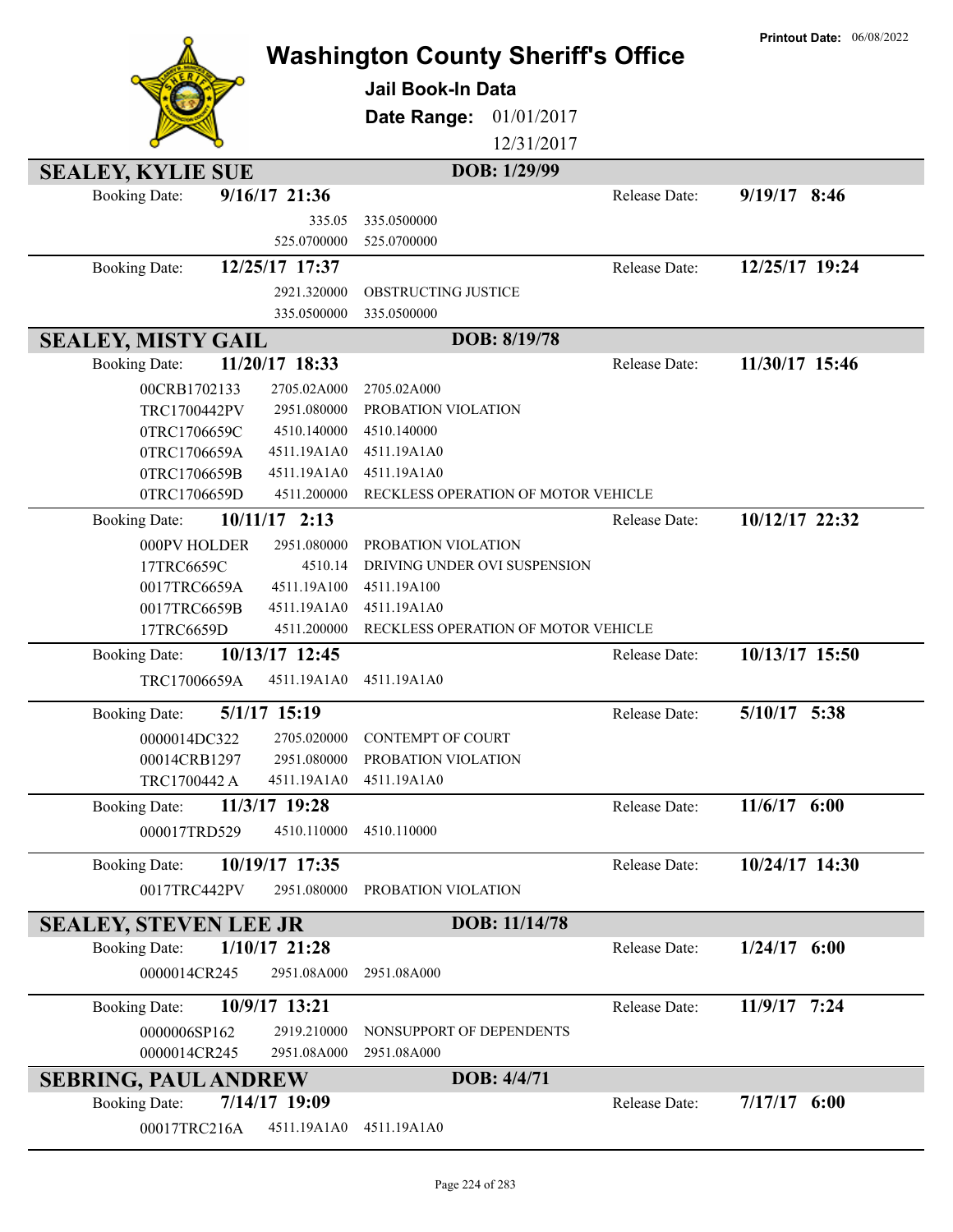| <b>SEES, ANDREA LEE</b>                                               | <b>Washington County Sheriff's Office</b><br><b>Jail Book-In Data</b><br>01/01/2017<br>Date Range:<br>12/31/2017<br>DOB: 7/1/93 |               | <b>Printout Date: 06/08/2022</b> |
|-----------------------------------------------------------------------|---------------------------------------------------------------------------------------------------------------------------------|---------------|----------------------------------|
| 10/30/17 9:06<br><b>Booking Date:</b>                                 |                                                                                                                                 | Release Date: | $11/1/17$ 8:15                   |
| 000MONROE CO<br>2913.020000                                           | <b>THEFT</b>                                                                                                                    |               |                                  |
| 000MONROE CO<br>2925.140000                                           | DRUG PARAPHERNALIA                                                                                                              |               |                                  |
| 11/1/17 18:25<br><b>Booking Date:</b>                                 |                                                                                                                                 | Release Date: | 11/4/17 17:43                    |
| 000MONROE CO<br>2913.030000                                           | UNAUTH USE OF VEHICLE                                                                                                           |               |                                  |
| <b>SEEVERS, DANA RYAN</b>                                             | DOB: 3/18/85                                                                                                                    |               |                                  |
| 7/26/17 23:36<br><b>Booking Date:</b>                                 |                                                                                                                                 | Release Date: | $7/27/17$ 12:40                  |
| 2917.11B200                                                           | 2917.11B200                                                                                                                     |               |                                  |
| <b>SEEVERS, TIMOTHY JAMES JR</b>                                      | DOB: 3/7/96                                                                                                                     |               |                                  |
| 7/26/17 15:53<br><b>Booking Date:</b>                                 |                                                                                                                                 | Release Date: | 8/29/17 8:05                     |
| 2951.08A000<br>16CR218                                                | 2951.08A000                                                                                                                     |               |                                  |
| 1/13/17 11:59<br><b>Booking Date:</b>                                 |                                                                                                                                 | Release Date: | $2/1/17$ 6:00                    |
| 0000016CR218<br>2907.080000                                           | <b>VOYEURISM</b>                                                                                                                |               |                                  |
| <b>SEHYBAL, MATTHEW FRANCIS</b>                                       | DOB: 12/19/92                                                                                                                   |               |                                  |
| 11/3/17 12:17<br><b>Booking Date:</b>                                 |                                                                                                                                 | Release Date: | $11/7/17$ 7:45                   |
| 000MONROE CO<br>2919.210000                                           | NONSUPPORT OF DEPENDENTS                                                                                                        |               |                                  |
| 11/7/17 17:34<br><b>Booking Date:</b>                                 |                                                                                                                                 | Release Date: | 11/15/17 8:56                    |
| 000MONROE CO<br>2919.210000                                           | NONSUPPORT OF DEPENDENTS                                                                                                        |               |                                  |
| <b>SELF, JEREMY MICHAEL</b>                                           | DOB: 2/11/81                                                                                                                    |               |                                  |
| 12/1/17 18:08<br><b>Booking Date:</b>                                 |                                                                                                                                 | Release Date: | $12/4/17$ 6:00                   |
| 0017TRC7009A<br>4511.19A1A0                                           | 4511.19A1A0                                                                                                                     |               |                                  |
| 11/23/17 18:49<br><b>Booking Date:</b>                                |                                                                                                                                 | Release Date: | 11/27/17 6:00                    |
| 4511.19A1A0<br>0017TRC7009A                                           | 4511.19A1A0                                                                                                                     |               |                                  |
| 11/17/17 18:08<br><b>Booking Date:</b>                                |                                                                                                                                 | Release Date: | 11/20/17 5:51                    |
| 4511.19A1A0<br>0017TRC7009A                                           | 4511.19A1A0                                                                                                                     |               |                                  |
| 11/1/17 13:34<br><b>Booking Date:</b>                                 |                                                                                                                                 | Release Date: | 11/1/17 16:55                    |
| 0000000000PV<br>2951.08A000                                           | 2951.08A000                                                                                                                     |               |                                  |
|                                                                       | DOB: 2/19/91                                                                                                                    |               |                                  |
| <b>SEMONES, SAMANTHA LEA</b><br>5/19/17 18:32<br><b>Booking Date:</b> |                                                                                                                                 | Release Date: | $5/22/17$ 6:00                   |
| 2925.110000<br>0016CRB1937A                                           | POSSESSION OF DRUGS                                                                                                             |               |                                  |
| 5/12/17 18:51<br><b>Booking Date:</b>                                 |                                                                                                                                 | Release Date: | 5/15/17 6:00                     |
| TRC16006042A<br>4511.19A1A0                                           | 4511.19A1A0                                                                                                                     |               |                                  |
|                                                                       |                                                                                                                                 |               |                                  |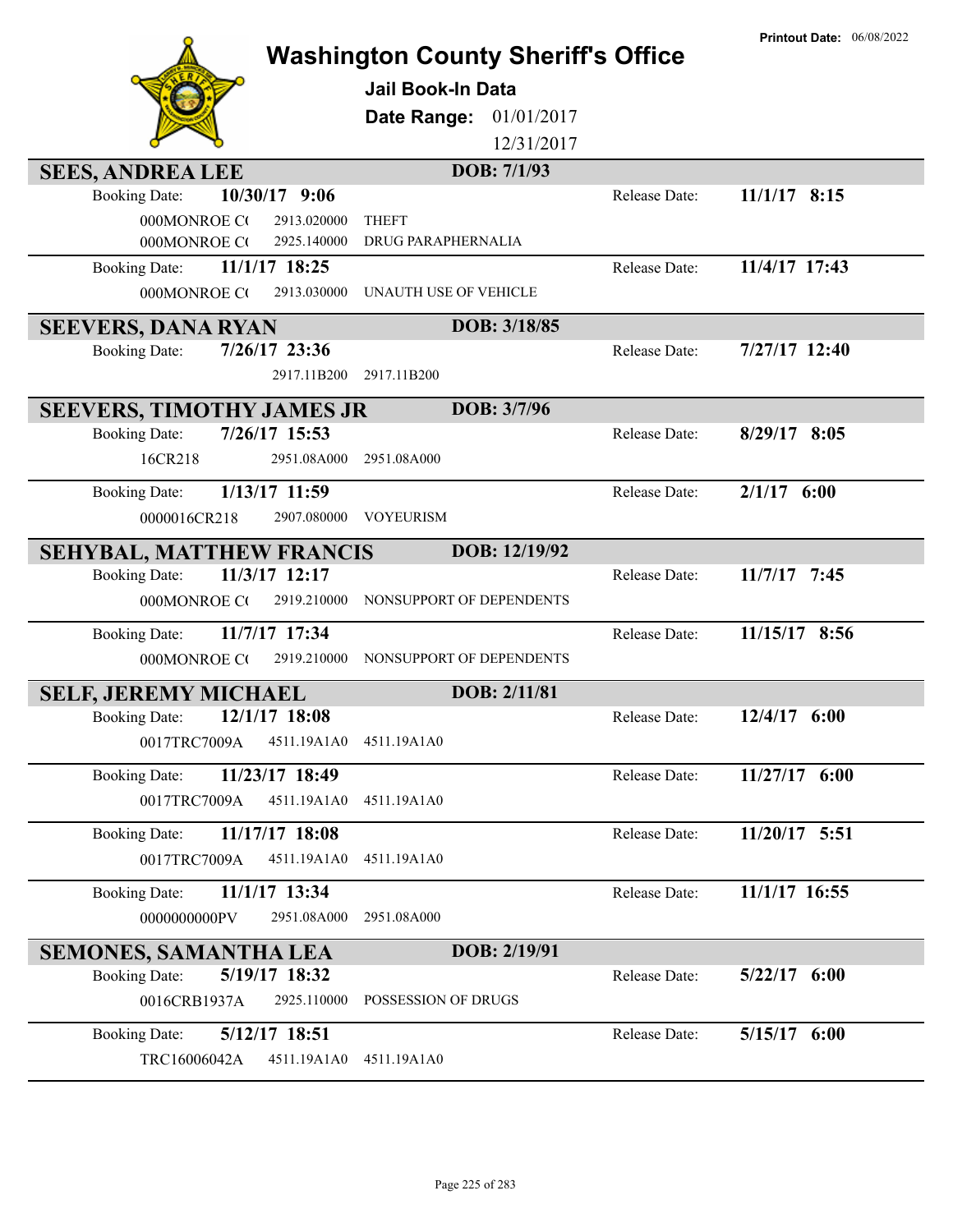| <b>Washington County Sheriff's Office</b>                              | <b>Printout Date: 06/08/2022</b>      |                                      |                |
|------------------------------------------------------------------------|---------------------------------------|--------------------------------------|----------------|
|                                                                        | <b>Jail Book-In Data</b>              |                                      |                |
|                                                                        | Date Range:                           | 01/01/2017                           |                |
|                                                                        |                                       | 12/31/2017                           |                |
| <b>SERGENT, FRANKIE DAWN</b>                                           |                                       | DOB: 10/2/77                         |                |
| 1/28/17 15:45<br><b>Booking Date:</b>                                  |                                       | Release Date:                        | 2/3/17 13:05   |
| 00CRB1700171<br>2919.250000                                            | <b>DOMESTIC VIOLENCE</b>              |                                      |                |
| 00TRC1604311<br>2951.080000                                            | PROBATION VIOLATION                   |                                      |                |
| <b>SERGENT, REBECCA LOU</b>                                            |                                       | DOB: 5/7/90                          |                |
| 10/23/17 15:16<br><b>Booking Date:</b>                                 |                                       | Release Date:                        | 11/14/17 10:29 |
| 0IN TRANSIT<br>00000017CR28                                            | 0IN TRANSIT                           |                                      |                |
| 2925.030000<br>0000015CR333                                            | <b>TRAFFICKING IN DRUGS</b>           |                                      |                |
| 00000017CR28<br>2925.110000                                            | <b>POSSESSION OF DRUGS</b>            |                                      |                |
| <b>SEVERT, SYLVIA JEAN</b>                                             |                                       | DOB: 12/4/76                         |                |
| $4/1/17$ 3:20<br><b>Booking Date:</b>                                  |                                       | Release Date:                        | $4/3/17$ 13:11 |
| 2919.250000                                                            | <b>DOMESTIC VIOLENCE</b>              |                                      |                |
|                                                                        |                                       | DOB: 5/25/87                         |                |
| <b>SHAFFER, JACOB MATTHEW</b><br>4/10/17 18:05<br><b>Booking Date:</b> |                                       | Release Date:                        | $4/14/17$ 6:00 |
| 00CRB1601947<br>2909.060000                                            | <b>CRIMINAL DAMAGING</b>              |                                      |                |
|                                                                        |                                       |                                      |                |
| $1/12/17$ 10:50<br><b>Booking Date:</b>                                |                                       | Release Date:                        | 1/13/17 13:35  |
| CRB160194700<br>2909.060000                                            | CRIMINAL DAMAGING                     |                                      |                |
| 0002016SP489<br>2919.210000                                            | NONSUPPORT OF DEPENDENTS              |                                      |                |
| 8/29/17 14:39<br><b>Booking Date:</b>                                  |                                       | Release Date:                        | $9/22/17$ 6:00 |
| 0CRB1701557B<br>2921.310000                                            |                                       | OBSTRUCTING OFFICIAL BUSINESS        |                |
| 0CRB1701557A<br>2925.120000                                            |                                       | POSSESSION OF DRUG ABUSE INSTRUMENTS |                |
| 00017CRB1292<br>2925.140000                                            | DRUG PARAPHERNALIA                    |                                      |                |
| 2925.140000<br>0CRB1701557C                                            | DRUG PARAPHERNALIA                    |                                      |                |
| <b>SHAFFER, JOHNNY KEITH</b>                                           |                                       | DOB: 8/13/77                         |                |
| $10/27/17$ 4:03<br><b>Booking Date:</b>                                |                                       | Release Date:                        | 11/1/17 21:01  |
| 000GALLIA CO<br>2925.120000                                            |                                       | POSSESSION OF DRUG ABUSE INSTRUMENTS |                |
| <b>SHAMBLIN, JERRY WAYNE</b>                                           |                                       | DOB: 4/3/82                          |                |
| 5/18/17 12:55<br><b>Booking Date:</b>                                  |                                       | Release Date:                        | 5/18/17 18:59  |
| 4510.120000<br>0TRD1504986A                                            | 4510.120000                           |                                      |                |
| 0TRD1504986B<br>4511.21D100                                            | 4511.21D100                           |                                      |                |
| 4513.263000<br>0TRD1504986C                                            | 4513.263000                           |                                      |                |
| <b>SHANK, BRETT ERIC</b>                                               |                                       | DOB: 9/14/68                         |                |
| <b>Booking Date:</b><br>1/3/17 15:37                                   |                                       | Release Date:                        | 1/5/17 15:22   |
| 0000014CR194<br>0IN TRANSIT                                            | 0IN TRANSIT                           |                                      |                |
| 0000014CR194<br>2925.041000                                            | 2925.041000                           |                                      |                |
| 4729.51C300<br>0000014CR194                                            | 4729.51C300                           |                                      |                |
| $8/12/17$ 21:26<br><b>Booking Date:</b>                                |                                       | Release Date:                        | $4/21/18$ 5:31 |
| 0000014CR194                                                           | 2951.08A<br>PROBATION VIOLATION (CPC) |                                      |                |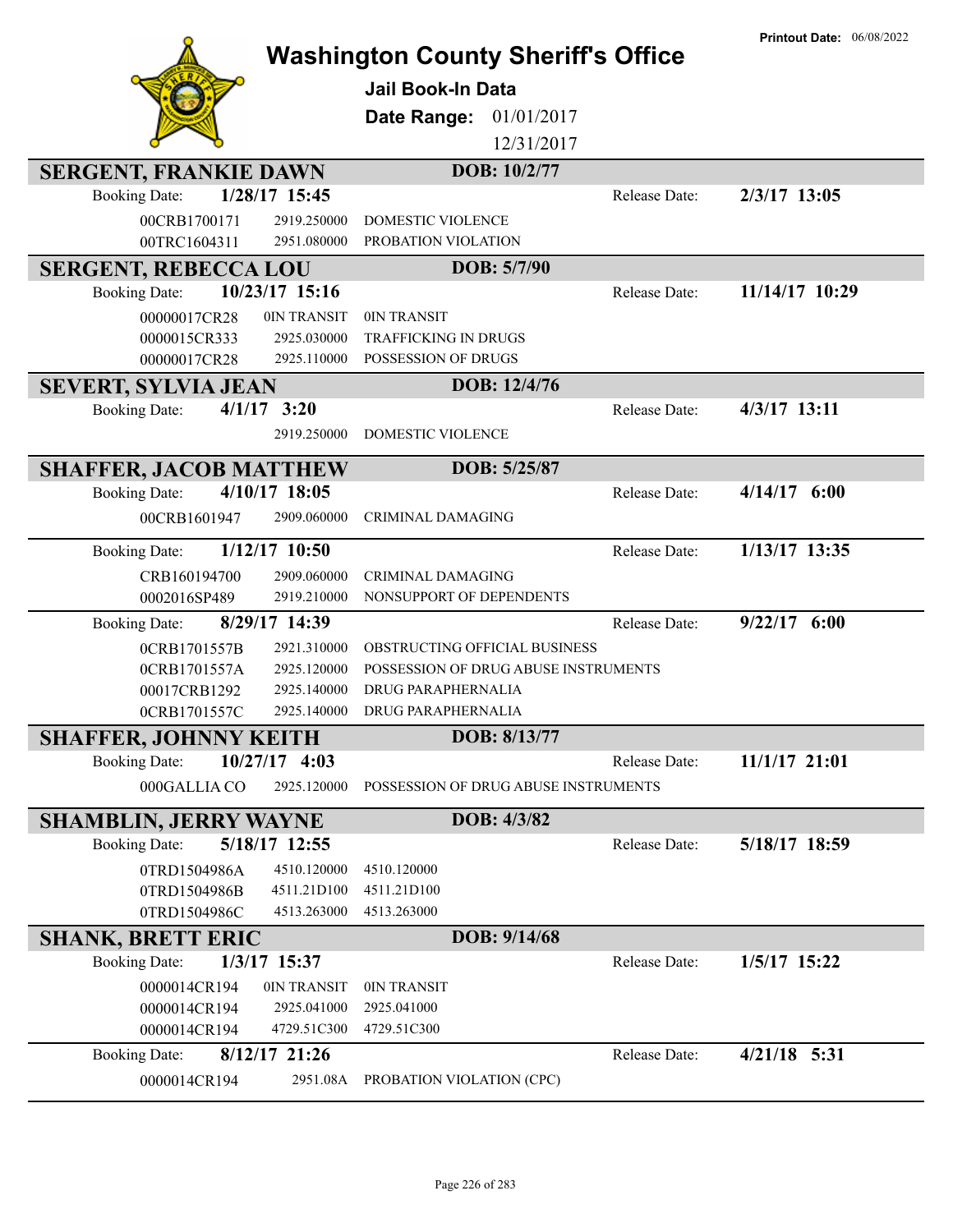|                                |                | <b>Printout Date: 06/08/2022</b>                       |               |                 |
|--------------------------------|----------------|--------------------------------------------------------|---------------|-----------------|
|                                |                | <b>Washington County Sheriff's Office</b>              |               |                 |
|                                |                | <b>Jail Book-In Data</b>                               |               |                 |
|                                |                | 01/01/2017<br>Date Range:                              |               |                 |
|                                |                | 12/31/2017                                             |               |                 |
| <b>SHANKLAND, CODY ALLEN</b>   |                | DOB: 10/23/95                                          |               |                 |
| <b>Booking Date:</b>           | 3/7/17 15:33   |                                                        | Release Date: | $3/17/17$ 9:35  |
| 00IN TRANSIT                   | 0IN TRANSIT    | 0IN TRANSIT                                            |               |                 |
| 0000016CR192                   | 2907.040000    | CORRUPTION OF MINOR/UNLAWFUL SEX CONDUCT WITH MINOR    |               |                 |
| 0000016CR239                   | 2925.110000    | POSSESSION OF DRUGS                                    |               |                 |
| <b>Booking Date:</b>           | 10/18/17 15:38 |                                                        | Release Date: | $4/22/18$ 5:26  |
| 0000016CR192                   | 2951.08A       | PROBATION VIOLATION (CPC)                              |               |                 |
| 0000016CR239                   | 2951.08A       | PROBATION VIOLATION (CPC)                              |               |                 |
| <b>SHANKLAND, SCOTT ALLEN</b>  |                | DOB: 12/9/69                                           |               |                 |
| <b>Booking Date:</b>           | $7/4/17$ 1:02  |                                                        | Release Date: | 7/11/17 15:37   |
| 17CRA1189                      | 2911.13A000    | 2911.13A000                                            |               |                 |
| <b>Booking Date:</b>           | 9/7/17 14:38   |                                                        | Release Date: | $9/7/17$ 14:53  |
| 0000017CR171                   | 2911.130000    | <b>BREAKING &amp; ENTERING</b>                         |               |                 |
| 0000017CR171                   | 2911.130000    | <b>BREAKING &amp; ENTERING</b>                         |               |                 |
| 0000017CR171                   | 2911.130000    | <b>BREAKING &amp; ENTERING</b>                         |               |                 |
| 0000017CR171                   | 2911.130000    | <b>BREAKING &amp; ENTERING</b>                         |               |                 |
| 0000017CR171                   | 2913.020000    | <b>THEFT</b>                                           |               |                 |
| 17CR171                        | 2913.020000    | <b>THEFT</b>                                           |               |                 |
| 0000017CR171                   | 2913.020000    | <b>THEFT</b>                                           |               |                 |
| <b>SHANNON, JOHN THOMAS</b>    |                | DOB: 9/14/90                                           |               |                 |
| <b>Booking Date:</b>           | 7/11/17 18:49  |                                                        | Release Date: | $9/20/17$ 11:15 |
| 00LICKING CO                   | 2925.120000    | POSSESSION OF DRUG ABUSE INSTRUMENTS                   |               |                 |
| <b>SHAVER, DONALD LEE</b>      |                | DOB: 5/5/75                                            |               |                 |
| <b>Booking Date:</b>           | 2/27/17 22:18  |                                                        | Release Date: | 2/28/17 10:17   |
| 000GALLIA CO                   | 2705.02A000    | 2705.02A000                                            |               |                 |
| <b>SHEEHY, TAYLOR NICOLE</b>   |                | DOB: 7/30/93                                           |               |                 |
| <b>Booking Date:</b>           | $2/19/17$ 3:11 |                                                        | Release Date: | $2/19/17$ 4:55  |
|                                | 4511.19A1A0    | 4511.19A1A0                                            |               |                 |
|                                | 4511.19A1H0    | 4511.19A1H0                                            |               |                 |
|                                | 4511.250000    | LANES OF TRAVEL UPON ROADWAYS                          |               |                 |
| <b>SHEETS, TIMOTHY WILLIAM</b> |                | DOB: 9/21/82                                           |               |                 |
| <b>Booking Date:</b>           | $4/1/17$ 4:16  |                                                        | Release Date: | $4/1/17$ 13:10  |
|                                | 2917.11B100    | 2917.11B100                                            |               |                 |
|                                | 2921.310000    | OBSTRUCTING OFFICIAL BUSINESS                          |               |                 |
|                                | 2921.330000    | RESIST ARREST OR FAIL TO COMPLY WITH POLICE ORDER/SIGN |               |                 |
|                                | 2925.140000    | DRUG PARAPHERNALIA                                     |               |                 |
| <b>SHEPPARD, CHRISSY ANN</b>   |                | DOB: 10/14/75                                          |               |                 |
| <b>Booking Date:</b>           | $1/22/17$ 3:38 |                                                        | Release Date: | $1/22/17$ 5:25  |
|                                | 4511.19A2B0    | 4511.19A2B0                                            |               |                 |
|                                | 4511.390000    | TURN AND STOP SIGNALS                                  |               |                 |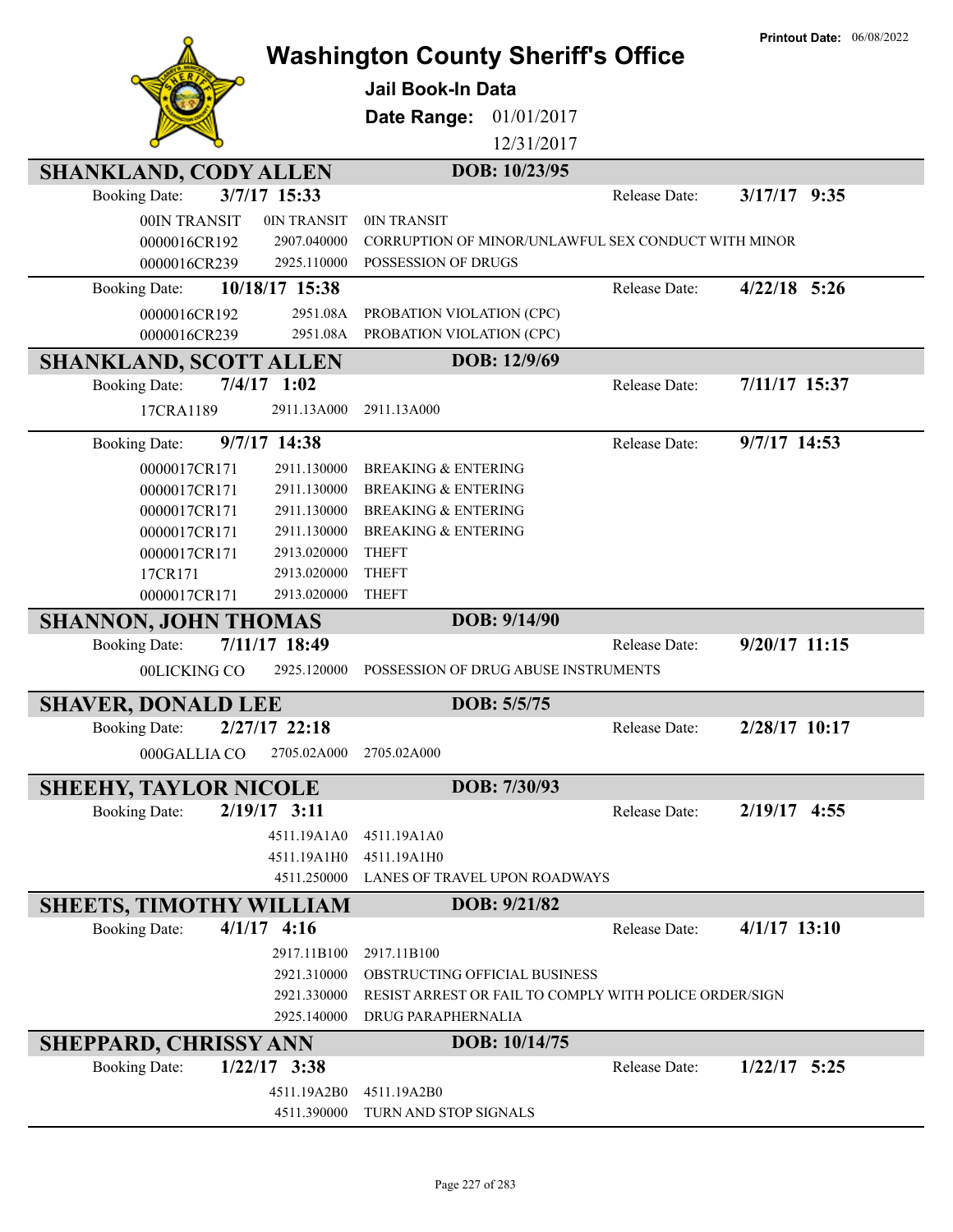|                                 |                            | <b>Washington County Sheriff's Office</b> |                              |                                                       | <b>Printout Date: 06/08/2022</b> |
|---------------------------------|----------------------------|-------------------------------------------|------------------------------|-------------------------------------------------------|----------------------------------|
|                                 |                            | <b>Jail Book-In Data</b>                  |                              |                                                       |                                  |
|                                 |                            |                                           |                              |                                                       |                                  |
|                                 |                            | Date Range:                               | 01/01/2017                   |                                                       |                                  |
|                                 |                            |                                           | 12/31/2017                   |                                                       |                                  |
| <b>SHEPPARD, STEPHAINE ANN</b>  |                            |                                           | DOB: 4/7/67                  |                                                       |                                  |
| <b>Booking Date:</b>            | $3/12/17$ 1:51             |                                           |                              | Release Date:                                         | 3/12/17 11:32                    |
|                                 | 4511.130000                | <b>SIGNAL LIGHTS</b>                      |                              |                                                       |                                  |
|                                 | 4511.19A2B0                | 4511.19A2B0                               |                              |                                                       |                                  |
| <b>SHERMAN, JUSTIN CLEVELEN</b> |                            |                                           | DOB: 5/13/88                 |                                                       |                                  |
| <b>Booking Date:</b>            | $6/21/17$ 19:40            |                                           |                              | Release Date:                                         | 8/7/17<br>6:00                   |
| 0000015CR360                    | 2911.020000                | <b>ROBBERY</b>                            |                              |                                                       |                                  |
| 0000017CR136<br>0000015CR360    | 2911.02Y000<br>2923.130000 | 2911.02Y000                               | HAVE WEAPON UNDER DISABILITY |                                                       |                                  |
|                                 |                            |                                           |                              |                                                       |                                  |
| <b>SHORT, DAMIEN ERIC</b>       |                            |                                           | DOB: 8/17/81                 |                                                       |                                  |
| <b>Booking Date:</b>            | 4/5/17 23:33               |                                           |                              | Release Date:                                         | $4/6/17$ 9:30                    |
| 000000000STS                    | 2919.210000                | NONSUPPORT OF DEPENDENTS                  |                              |                                                       |                                  |
| <b>SHREWSBURY, JESSICA DAWN</b> |                            |                                           | DOB: 7/20/86                 |                                                       |                                  |
| <b>Booking Date:</b>            | 11/21/17 13:02             |                                           |                              | Release Date:                                         | 11/27/17 7:34                    |
| 000000000MON                    | 2925.110000                | POSSESSION OF DRUGS                       |                              |                                                       |                                  |
| <b>SHUCK, JASON ALLEN</b>       |                            |                                           | DOB: 1/29/86                 |                                                       |                                  |
| <b>Booking Date:</b>            | $4/27/17$ 7:12             |                                           |                              | Release Date:                                         | 4/27/17 19:14                    |
|                                 | 333.0100000                | 333.0100000                               |                              |                                                       |                                  |
|                                 | 513.1200000                | 513.1200000                               |                              |                                                       |                                  |
|                                 | 533.0700000                | 533.0700000                               |                              |                                                       |                                  |
| <b>SHUMAN, DAVID BRYAN</b>      |                            |                                           | DOB: 11/12/63                |                                                       |                                  |
| <b>Booking Date:</b>            | $3/14/17$ 20:42            |                                           |                              | Release Date:                                         | 3/15/17 10:48                    |
|                                 | 513.0400000                | 513.0400000                               |                              |                                                       |                                  |
|                                 | 513.1200000                | 513.1200000                               |                              |                                                       |                                  |
| <b>SHUSTER, SIMON BLAKE</b>     |                            |                                           | DOB: 7/10/98                 |                                                       |                                  |
| <b>Booking Date:</b>            | 10/27/17 13:22             |                                           |                              | Release Date:                                         | 11/1/17 16:30                    |
| 00CRA1701973                    | 2923.160000                |                                           |                              | IMPROPER HANDLING/DISCHARGING WEAPON IN MOTOR VEHICLE |                                  |
| 00CRB1701975                    | 4301.69E100                | 4301.69E100                               |                              |                                                       |                                  |
| 00TRD1706970                    | 4513.263000                | 4513.263000                               |                              |                                                       |                                  |
| <b>SIDERS, ERIC BRANDON</b>     |                            |                                           | DOB: 9/19/88                 |                                                       |                                  |
| <b>Booking Date:</b>            | $1/25/17$ 8:26             |                                           |                              | Release Date:                                         | 1/25/17 15:35                    |
| 00000016CR59                    | 2951.08A000                | 2951.08A000                               |                              |                                                       |                                  |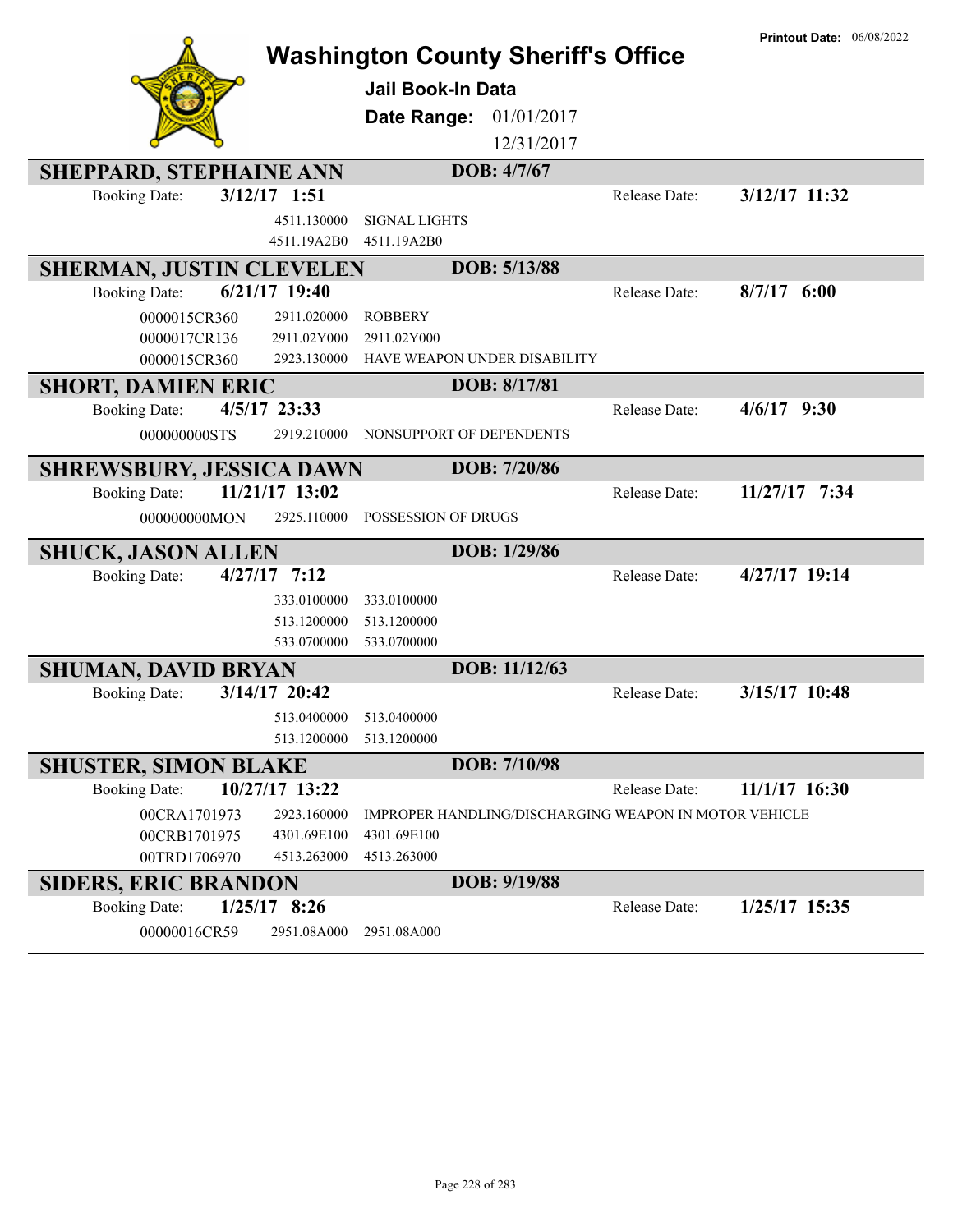|                                                           |                            | <b>Washington County Sheriff's Office</b> |               | <b>Printout Date: 06/08/2022</b> |
|-----------------------------------------------------------|----------------------------|-------------------------------------------|---------------|----------------------------------|
|                                                           |                            | <b>Jail Book-In Data</b>                  |               |                                  |
|                                                           |                            | 01/01/2017<br>Date Range:                 |               |                                  |
|                                                           |                            | 12/31/2017                                |               |                                  |
| <b>SIDERS, KENNETH DALE</b>                               |                            | DOB: 3/6/49                               |               |                                  |
| <b>Booking Date:</b>                                      | 8/22/17 19:00              |                                           | Release Date: | 12/14/17 7:00                    |
| 0000017CR189                                              | 2907.050000                | <b>GROSS SEXUAL IMPOSITION</b>            |               |                                  |
| 0000017CR189                                              | 2907.050000                | <b>GROSS SEXUAL IMPOSITION</b>            |               |                                  |
| 17CRA1508C                                                | 2907.321000                | 2907.321000                               |               |                                  |
| 17CRA1508D                                                | 2907.321000                | 2907.321000                               |               |                                  |
| 0000017CR189                                              | 2907.321000                | 2907.321000                               |               |                                  |
| 17CRA1508B                                                | 2907.321000                | 2907.321000                               |               |                                  |
| 0000017CR189                                              | 2907.322000                | 2907.322000                               |               |                                  |
| 0000017CR189                                              | 2907.323000                | 2907.323000                               |               |                                  |
| 0000017CR189                                              | 2907.323000                | 2907.323000                               |               |                                  |
| <b>SIEGEL, STEVEN ALEN</b>                                |                            | DOB: 5/12/89                              |               |                                  |
| <b>Booking Date:</b>                                      | 12/30/17 20:02             |                                           | Release Date: | $1/2/18$ 13:10                   |
| 00CRB1800005                                              | 2919.250000                | DOMESTIC VIOLENCE                         |               |                                  |
| <b>SIEGFRIED, KEVIN COLE</b>                              |                            | DOB: 10/22/80                             |               |                                  |
| <b>Booking Date:</b>                                      | 12/9/17 4:13               |                                           | Release Date: | 12/9/17 5:51                     |
|                                                           | 4510.11A000                | 4510.11A000                               |               |                                  |
|                                                           | 4511.19A1A0                | 4511.19A1A0                               |               |                                  |
|                                                           | 4511.430000                | RIGHT OF WAY AT STOP/YIELD SIGNS          |               |                                  |
| <b>Booking Date:</b>                                      | 12/12/17 19:28             |                                           | Release Date: | 12/15/17 6:00                    |
| 0017TRC7896A                                              | 4511.19A1A0                | 4511.19A1A0                               |               |                                  |
| <b>SILEO, KAYLA ANN</b>                                   |                            | DOB: 1/21/91                              |               |                                  |
| 6/8/17<br><b>Booking Date:</b>                            | 3:10                       |                                           | Release Date: | $6/8/17$ 4:11                    |
|                                                           |                            | 4511.19A100 4511.19A100                   |               |                                  |
|                                                           |                            |                                           |               |                                  |
|                                                           | 4511.330000                | RULES FOR DRIVING IN MARKED LANES         |               |                                  |
|                                                           |                            | DOB: 8/7/85                               |               |                                  |
| <b>SIMMONS, CHASE LUTHER WYLI</b><br><b>Booking Date:</b> | 6/16/17 13:34              |                                           | Release Date: | 7/19/17 15:55                    |
|                                                           |                            | <b>THEFT</b>                              |               |                                  |
| CRB170001068                                              | 2913.020000                | POSSESSION OF DRUGS                       |               |                                  |
| CRA17001069B                                              | 2925.110000<br>2925.110000 | POSSESSION OF DRUGS                       |               |                                  |
| CRA17001069C<br>CRA17001069A                              | 2925.24                    | TAMPERING WITH DRUGS                      |               |                                  |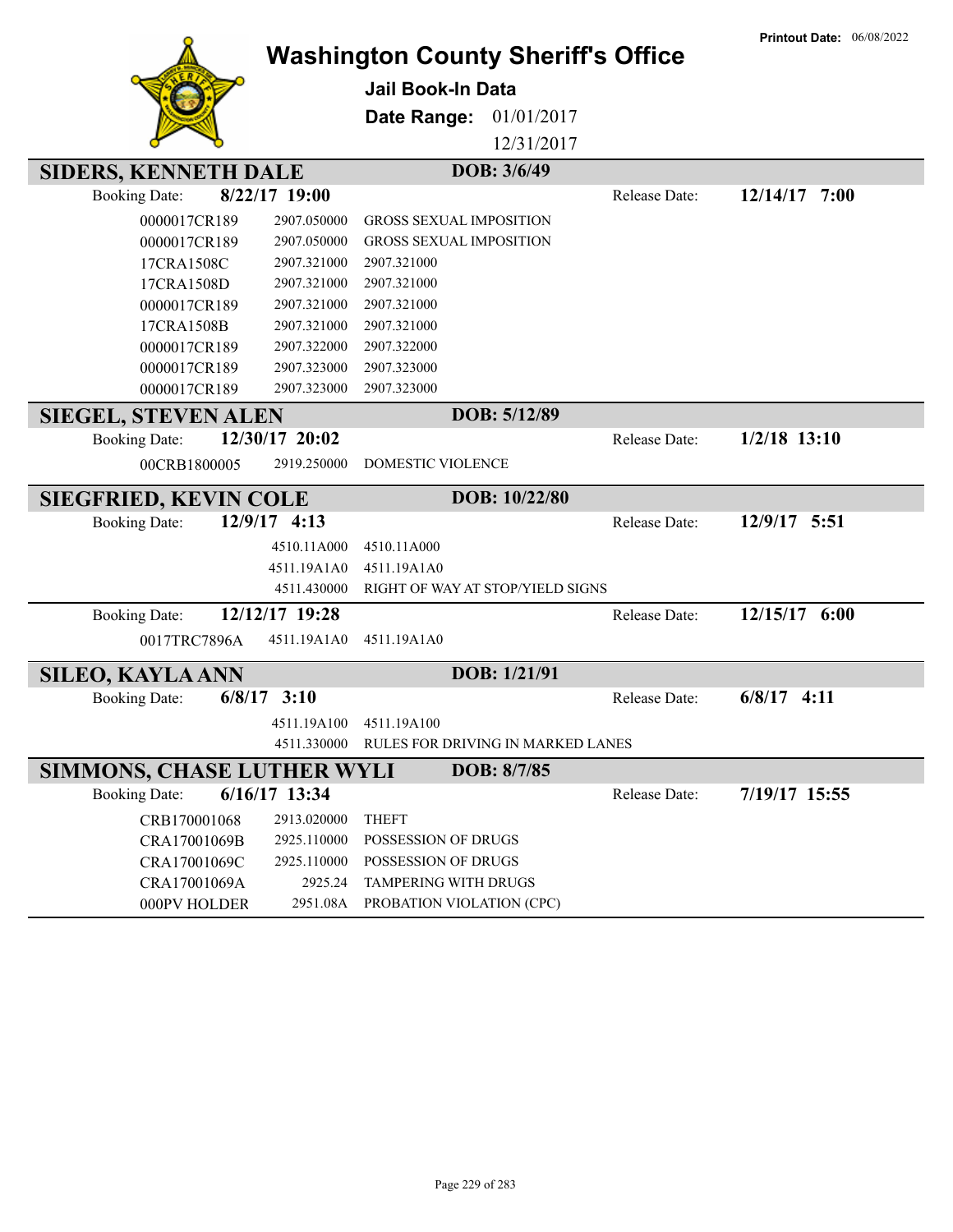|                                         | <b>Jail Book-In Data</b><br>Date Range:     | <b>Washington County Sheriff's Office</b><br>01/01/2017<br>12/31/2017 | <b>Printout Date: 06/08/2022</b> |
|-----------------------------------------|---------------------------------------------|-----------------------------------------------------------------------|----------------------------------|
|                                         |                                             |                                                                       |                                  |
| <b>SIMMONS, NATHAN PERRY</b>            |                                             | DOB: 4/28/74                                                          |                                  |
| 1/31/17 15:46<br><b>Booking Date:</b>   |                                             | Release Date:                                                         | 2/3/17 11:40                     |
| 000CRB160673                            | 2951.080000<br>PROBATION VIOLATION          |                                                                       |                                  |
| 4/3/17 13:28<br><b>Booking Date:</b>    |                                             | Release Date:                                                         | 5/15/17 7:00                     |
| 00016CRB673A                            | 2913.020000<br><b>THEFT</b>                 |                                                                       |                                  |
| 0000016CR182                            | 2921.11AC1A<br>2921.11AC1A                  |                                                                       |                                  |
| 0000016CR182                            | 2925.110000<br>POSSESSION OF DRUGS          |                                                                       |                                  |
| 0000016CR182                            | 2925.110000<br>POSSESSION OF DRUGS          |                                                                       |                                  |
| 0000016CR182                            | POSSESSION OF DRUGS<br>2925.110000          |                                                                       |                                  |
| 0000016CR182                            | 2925.110000<br>POSSESSION OF DRUGS          |                                                                       |                                  |
| CRB16000673B                            | 2951.080000<br>PROBATION VIOLATION          |                                                                       |                                  |
| $7/14/17$ 12:53<br><b>Booking Date:</b> |                                             | Release Date:                                                         | $9/24/17$ 6:00                   |
| 0000016CR182                            | 2951.08A000<br>2951.08A000                  |                                                                       |                                  |
| <b>SIMMS, HEATHER SIERRA</b>            |                                             | DOB: 8/9/93                                                           |                                  |
| 4/10/17 14:00<br><b>Booking Date:</b>   |                                             | Release Date:                                                         | 4/10/17 15:20                    |
| 00CRB1602150                            | 2913.020000<br><b>THEFT</b>                 |                                                                       |                                  |
| 8/30/17 10:10<br><b>Booking Date:</b>   |                                             | Release Date:                                                         | $9/21/17$ 14:20                  |
| 00017CRB1065                            | <b>CONTEMPT OF COURT</b><br>2705.020000     |                                                                       |                                  |
| 0000016CR310                            | 2913.020000<br><b>THEFT</b>                 |                                                                       |                                  |
| 00016CRB2150                            | 2913.020000<br><b>THEFT</b>                 |                                                                       |                                  |
| 6/16/17 10:51<br><b>Booking Date:</b>   |                                             | Release Date:                                                         | $6/19/17$ 19:15                  |
| 00CRB1701065                            | <b>CONTEMPT OF COURT</b><br>2705.020000     |                                                                       |                                  |
| 00016CRB2150                            | 2913.020000<br><b>THEFT</b>                 |                                                                       |                                  |
| SIMPSON, JUSTIN ALEXZANDER              |                                             | DOB: 1/22/89                                                          |                                  |
| 2/22/17 13:55<br><b>Booking Date:</b>   |                                             | Release Date:                                                         | 2/22/17 17:30                    |
| TRD17000647A                            | 4510.11A000<br>4510.11A000                  |                                                                       |                                  |
| TRD17000647B                            | 4513.030000<br>LIGHTS/ILLUMINATION REQUIRED |                                                                       |                                  |
| 6/30/17 17:30<br><b>Booking Date:</b>   |                                             | Release Date:                                                         | 7/6/17 12:49                     |
|                                         |                                             |                                                                       |                                  |
| 00017CRA1123                            | 2913.020000<br><b>THEFT</b>                 |                                                                       |                                  |
| ***PV HOLDER                            | 2951.08A000<br>2951.08A000                  |                                                                       |                                  |
| 12/7/17 20:08<br><b>Booking Date:</b>   |                                             | Release Date:                                                         | 12/14/17 17:10                   |
| 000000PAROLE                            | 2967.150000<br>PAROLE VIOLATION             |                                                                       |                                  |
| 12/27/17 14:19<br><b>Booking Date:</b>  |                                             | Release Date:                                                         | $7/11/18$ 7:32                   |
| 18CR62                                  | 2923.13                                     | HAVING WEAPONS WHILE UNDER DISABILITY                                 |                                  |
|                                         | 2967.150000<br>PAROLE VIOLATION             |                                                                       |                                  |
| 18CR61                                  | 2911.12<br><b>BURGLARY</b>                  |                                                                       |                                  |
| 18CR63                                  | RECEIVING STOLEN PROPERTY<br>2913.51        |                                                                       |                                  |
| <b>SIMS, REGINALD TERREL</b>            |                                             | DOB: 5/25/91                                                          |                                  |
| $1/6/17$ 20:54<br><b>Booking Date:</b>  |                                             | Release Date:                                                         | $1/12/17$ 6:00                   |
| 0016TRC3606A                            | 4511.19A100<br>4511.19A100                  |                                                                       |                                  |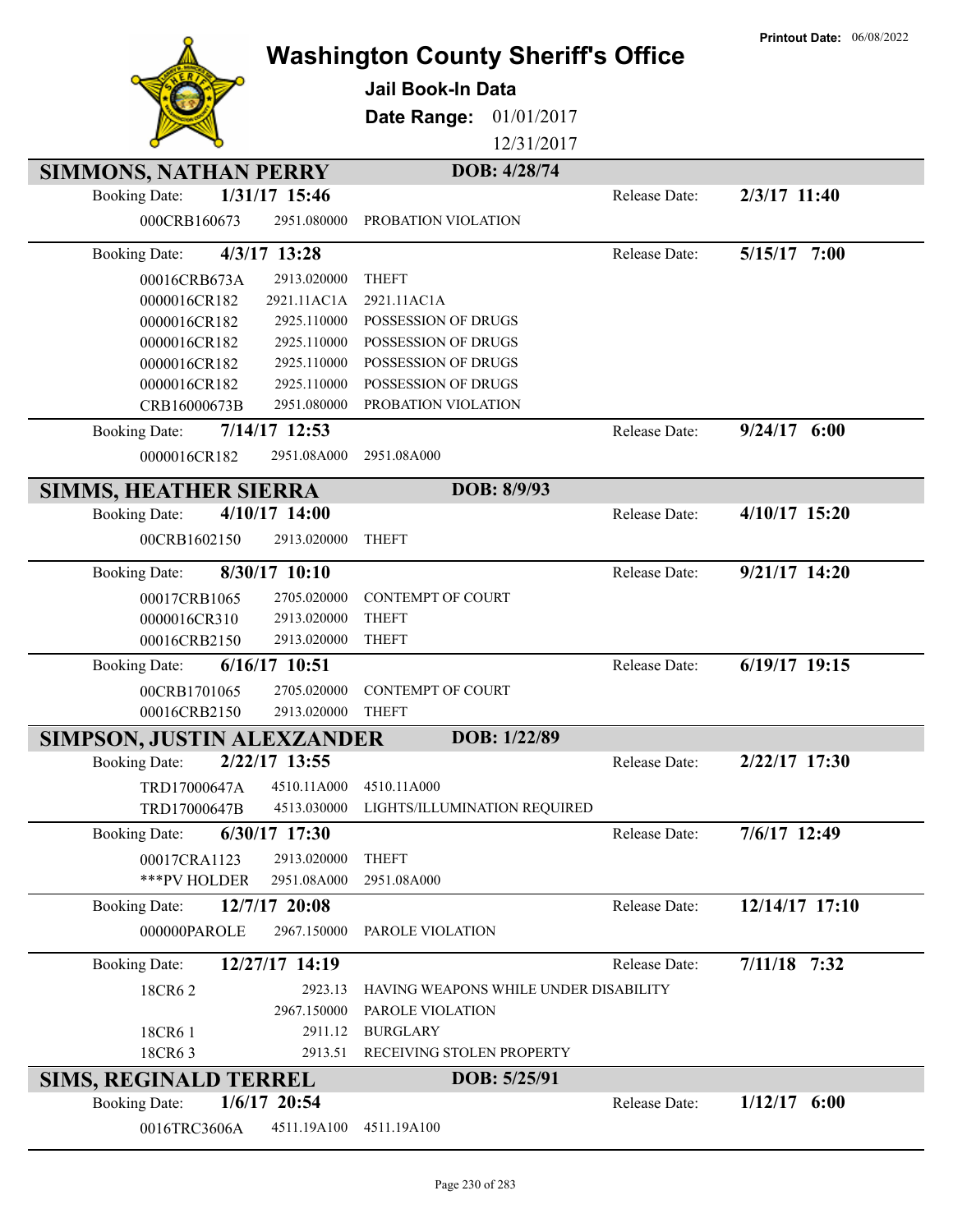| <b>Washington County Sheriff's Office</b> | <b>Printout Date: 06/08/2022</b>                              |                |
|-------------------------------------------|---------------------------------------------------------------|----------------|
|                                           | <b>Jail Book-In Data</b>                                      |                |
|                                           | Date Range: 01/01/2017                                        |                |
|                                           | 12/31/2017                                                    |                |
| <b>SIMS, SHAWN JOSEPH</b>                 | DOB: 4/2/90                                                   |                |
| $3/22/17$ 14:53<br><b>Booking Date:</b>   | Release Date:                                                 | $3/23/17$ 9:40 |
| 00CRB1700504<br>2919.250000               | <b>DOMESTIC VIOLENCE</b>                                      |                |
| <b>SINGER, COREY ENOS</b>                 | DOB: 1/8/79                                                   |                |
| 3/22/17 16:43<br><b>Booking Date:</b>     | Release Date:                                                 | 3/28/17 15:15  |
| 2951.080000<br>015TRC6100PV               | PROBATION VIOLATION                                           |                |
| <b>SKEENES, ANTHONY JAMES</b>             | DOB: 11/9/75                                                  |                |
| $4/4/17$ 2:23<br><b>Booking Date:</b>     | Release Date:                                                 | $4/4/17$ 8:55  |
| 00174CRB343A<br>2913.020000               | <b>THEFT</b>                                                  |                |
| 00017CRB343B<br>2913.020000               | <b>THEFT</b>                                                  |                |
| <b>SLAGLE, DAVID LEE JR</b>               | DOB: 6/27/81                                                  |                |
| 3/10/17 20:25<br><b>Booking Date:</b>     | Release Date:                                                 | $3/13/17$ 6:00 |
| 4510.11A000<br>00TRD1605389               | 4510.11A000                                                   |                |
| $2/2/17$ 10:16<br><b>Booking Date:</b>    | Release Date:                                                 | 2/3/17 13:40   |
| 4510.11A000<br>00TRD1605389               | 4510.11A000                                                   |                |
| 12/13/17 20:35<br><b>Booking Date:</b>    | Release Date:                                                 | 12/21/17 18:19 |
| 2913.020000<br>00017CRB2252               | <b>THEFT</b>                                                  |                |
| 00017CRB2256<br>2913.020000               | <b>THEFT</b>                                                  |                |
| 2913.510000<br>00017CRA2255               | RECEIVING STOLEN PROPERTY<br>DUS VIOL RESTR                   |                |
| TRD1707983<br>4510.11                     |                                                               |                |
| 3/3/17 19:59<br><b>Booking Date:</b>      | Release Date:                                                 | $3/6/17$ 6:00  |
| 4510.110000<br>00016TRD5389               | 4510.110000                                                   |                |
| 3/17/17 19:13<br><b>Booking Date:</b>     | Release Date:                                                 | $3/21/17$ 6:00 |
| 16TRD5389<br>4510.11A000                  | 4510.11A000                                                   |                |
| $9/13/17$ 1:52<br><b>Booking Date:</b>    | Release Date:                                                 | 9/13/17 10:00  |
| 2911.210000                               | CRIMINAL/AGGRAVATED TRESPASSING                               |                |
| 2913.020000                               | <b>THEFT</b>                                                  |                |
| 2921.310000<br>2923.240000                | OBSTRUCTING OFFICIAL BUSINESS<br>POSSESSION OF CRIMINAL TOOLS |                |
|                                           |                                                               |                |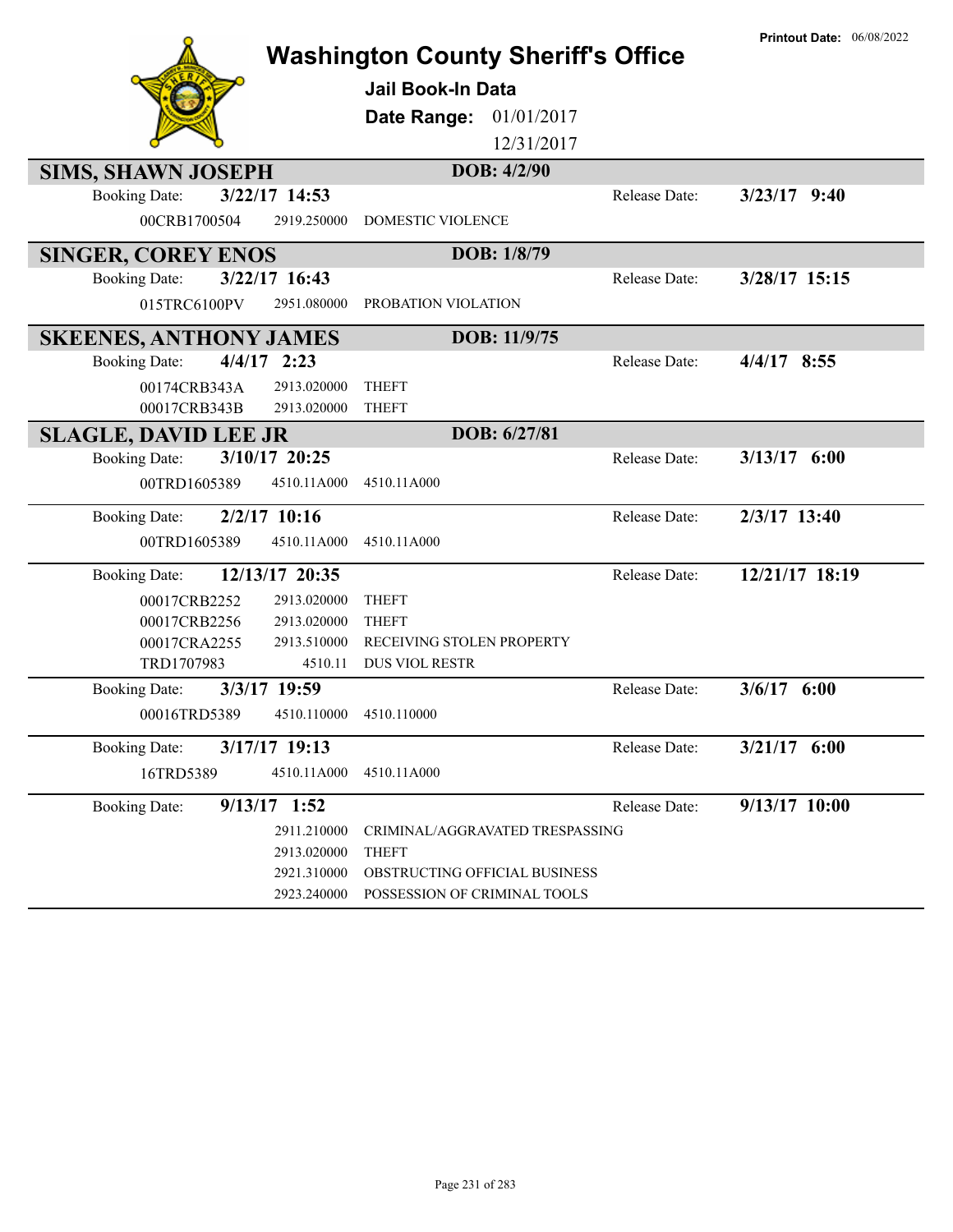|                               |                  | <b>Washington County Sheriff's Office</b> |               | <b>Printout Date: 06/08/2022</b> |
|-------------------------------|------------------|-------------------------------------------|---------------|----------------------------------|
|                               |                  | <b>Jail Book-In Data</b>                  |               |                                  |
|                               |                  | Date Range:                               | 01/01/2017    |                                  |
|                               |                  |                                           | 12/31/2017    |                                  |
|                               |                  |                                           |               |                                  |
| <b>SLONAKER, MICHAEL DEAN</b> |                  | DOB: 12/16/83                             |               |                                  |
| <b>Booking Date:</b>          | 11/1/17 20:28    |                                           | Release Date: | 12/27/17 7:38                    |
| 00017CRB2005                  | 2705.02A000      | 2705.02A000                               |               |                                  |
| 000MONROE CO                  | 2925.03A200      | 2925.03A200                               |               |                                  |
| 000MONROE CO                  | 2925.110000      | POSSESSION OF DRUGS                       |               |                                  |
| 000MONROE CO                  | 2925.120000      | POSSESSION OF DRUG ABUSE INSTRUMENTS      |               |                                  |
| 00CRB1700525                  | 2925.120000      | POSSESSION OF DRUG ABUSE INSTRUMENTS      |               |                                  |
| 00TRC1701732                  | 4511.19A1A0      | 4511.19A1A0                               |               |                                  |
| <b>Booking Date:</b>          | 12/27/17 18:11   |                                           | Release Date: | $1/18/18$ 8:07                   |
| CRB180000029                  | 2909.060000      | <b>CRIMINAL DAMAGING</b>                  |               |                                  |
| 000MONROE CO                  | 513.0300000      | 513.0300000                               |               |                                  |
| <b>SMALLWOOD, COY LEONARD</b> |                  | DOB: 11/15/91                             |               |                                  |
| <b>Booking Date:</b>          | $9/23/17$ $9:17$ |                                           | Release Date: | $9/25/17$ 10:00                  |
| 00CRB1701733                  | 2919.250000      | <b>DOMESTIC VIOLENCE</b>                  |               |                                  |
| <b>SMARR, CODY DALE</b>       |                  | DOB: 6/30/93                              |               |                                  |
| <b>Booking Date:</b>          | 5/17/17 18:30    |                                           | Release Date: | $5/18/17$ 1:33                   |
|                               | 2917.11B100      | 2917.11B100                               |               |                                  |
| <b>Booking Date:</b>          | $5/23/17$ 11:10  |                                           | Release Date: | $6/4/17$ $6:00$                  |
| 00000017CR18                  | 2911.130000      | <b>BREAKING &amp; ENTERING</b>            |               |                                  |
| <b>Booking Date:</b>          | $6/4/17$ 18:00   |                                           | Release Date: | $6/7/17$ 11:25                   |
| 00000017CR18                  | 2913.510000      | RECEIVING STOLEN PROPERTY                 |               |                                  |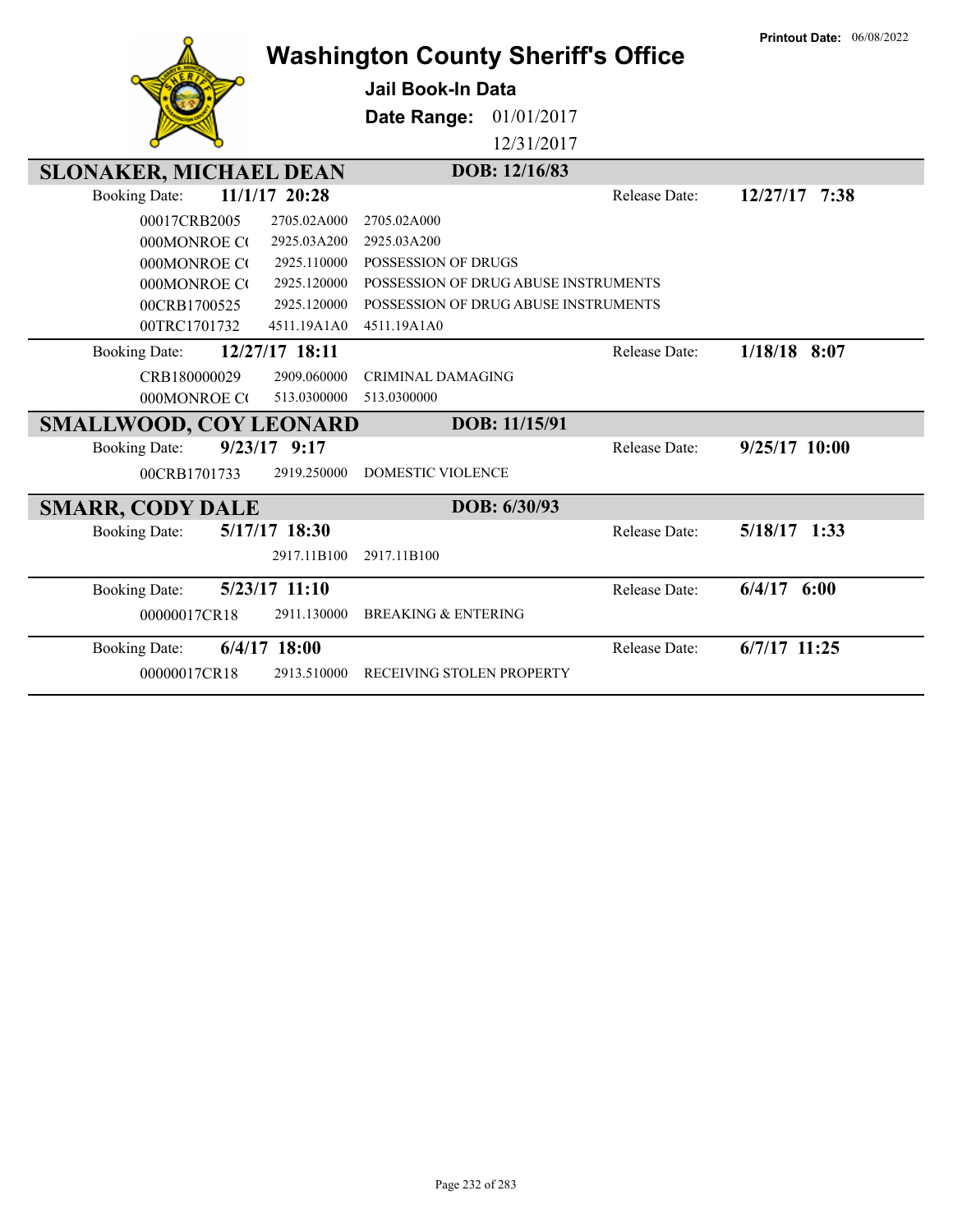|                                  |                  |                                                                                                                                                                                                                    |               | <b>Printout Date: 06/08/2022</b> |
|----------------------------------|------------------|--------------------------------------------------------------------------------------------------------------------------------------------------------------------------------------------------------------------|---------------|----------------------------------|
|                                  |                  | <b>Washington County Sheriff's Office</b>                                                                                                                                                                          |               |                                  |
|                                  |                  | <b>Jail Book-In Data</b>                                                                                                                                                                                           |               |                                  |
|                                  |                  | 01/01/2017<br>Date Range:                                                                                                                                                                                          |               |                                  |
|                                  |                  | 12/31/2017                                                                                                                                                                                                         |               |                                  |
| <b>SMEARMAN, COREY LEE</b>       |                  | DOB: 6/23/88                                                                                                                                                                                                       |               |                                  |
| <b>Booking Date:</b>             | 2/9/17 14:47     |                                                                                                                                                                                                                    | Release Date: | 4/4/17 11:30                     |
| 00CRB1602248                     | 2913.020000      | <b>THEFT</b>                                                                                                                                                                                                       |               |                                  |
| 0002014SP589                     | 2919.210000      | NONSUPPORT OF DEPENDENTS                                                                                                                                                                                           |               |                                  |
| 0002010SP866                     | 2919.210000      | NONSUPPORT OF DEPENDENTS                                                                                                                                                                                           |               |                                  |
| 00CRB1602080                     | 2925.120000      | POSSESSION OF DRUG ABUSE INSTRUMENTS                                                                                                                                                                               |               |                                  |
| <b>Booking Date:</b>             | $7/17/17$ 2:05   |                                                                                                                                                                                                                    | Release Date: | 7/31/17 6:00                     |
| 00CRB1701278                     | 2705.02A000      | 2705.02A000                                                                                                                                                                                                        |               |                                  |
| 00CRB1700988                     | 2925.120000      | POSSESSION OF DRUG ABUSE INSTRUMENTS                                                                                                                                                                               |               |                                  |
| 00CRB1701266                     | 2925.140000      | DRUG PARAPHERNALIA                                                                                                                                                                                                 |               |                                  |
| 00TRD1704742                     | 4510.110000      | 4510.110000                                                                                                                                                                                                        |               |                                  |
| <b>Booking Date:</b>             | 8/31/17 10:02    |                                                                                                                                                                                                                    | Release Date: | $3/16/18$ 7:27                   |
| 0002010SP866                     | 2705.02A         | Contempt of Court                                                                                                                                                                                                  |               |                                  |
| 0002014SP589                     | 2705.02A         | Contempt of Court                                                                                                                                                                                                  |               |                                  |
| 0000017CR3151                    | 2911.12A1        | BURGLARY TRESPASS IN OCCUPIED STRUCTURE, SEPERATLEY SECURED<br>STRUCTURE, OR SEPERATLEY OCCUPIED PORTION OF ANY STRUCTURE WHEN<br>ANOTHER PERSON IS PRESENT, WITH PURPOSE TO COMMIT ANY CRIMINAL<br><b>OFFENSE</b> |               |                                  |
| 0000017CR197                     | 2913.02A1        | THEFT WITHOUT CONSENT                                                                                                                                                                                              |               |                                  |
| 0000017CR197                     | 2913.02A1        | THEFT WITHOUT CONSENT                                                                                                                                                                                              |               |                                  |
| 0000017CR3152                    | 2913.02A1        | THEFT WITHOUT CONSENT                                                                                                                                                                                              |               |                                  |
| 0000017CR3153                    | 2913.02A1        | THEFT WITHOUT CONSENT                                                                                                                                                                                              |               |                                  |
| 0000017CR180                     | 2925.11AC1A      | <b>Aggravated Possession of Drugs</b>                                                                                                                                                                              |               |                                  |
| 0000017CR218                     | 2923.240000      | POSSESSION OF CRIMINAL TOOLS                                                                                                                                                                                       |               |                                  |
| 0000017CR218                     | 2925.03A2C1C     | Aggravated Trafficking in Drugs                                                                                                                                                                                    |               |                                  |
| 0000017CR180                     | 2925.03A2C1C     | Aggravated Trafficking in Drugs                                                                                                                                                                                    |               |                                  |
| 0000017CR180                     | 2925.12          | POSSESSING DRUG ABUSE INSTRUMENTS                                                                                                                                                                                  |               |                                  |
| 0000017CR218                     | 2925.11          | Possesion of Drugs                                                                                                                                                                                                 |               |                                  |
| 0000017CR218                     | 2925.11          | Possesion of Drugs                                                                                                                                                                                                 |               |                                  |
| 0000017CR180                     | 2925.14          | DRUG PARAPHERNALIA                                                                                                                                                                                                 |               |                                  |
| <b>Booking Date:</b>             | $6/6/17$ 15:37   |                                                                                                                                                                                                                    | Release Date: | 6/14/17 18:50                    |
| 00017CRA989B                     | 2925.110000      | POSSESSION OF DRUGS                                                                                                                                                                                                |               |                                  |
| 000017CRB988                     | 2925.120000      | POSSESSION OF DRUG ABUSE INSTRUMENTS                                                                                                                                                                               |               |                                  |
| 0000017CR180                     | 2925.240000      | 2925.240000                                                                                                                                                                                                        |               |                                  |
| <b>SMEARMAN, DAVID JAMES III</b> |                  | DOB: 2/14/87                                                                                                                                                                                                       |               |                                  |
| <b>Booking Date:</b>             | $11/10/17$ 0:31  |                                                                                                                                                                                                                    | Release Date: | $12/7/17$ 6:00                   |
| 0CRB1601913A                     | 2913.020000      | <b>THEFT</b>                                                                                                                                                                                                       |               |                                  |
| 0016CRB1913C                     | 2951.080000      | PROBATION VIOLATION                                                                                                                                                                                                |               |                                  |
| <b>Booking Date:</b>             | $6/17/17$ $6:13$ |                                                                                                                                                                                                                    | Release Date: | $6/26/17$ $6:00$                 |
| 0CRB1601913A                     | 2913.020000      | <b>THEFT</b>                                                                                                                                                                                                       |               |                                  |
| 00016CRB913B                     | 2951.080000      | PROBATION VIOLATION                                                                                                                                                                                                |               |                                  |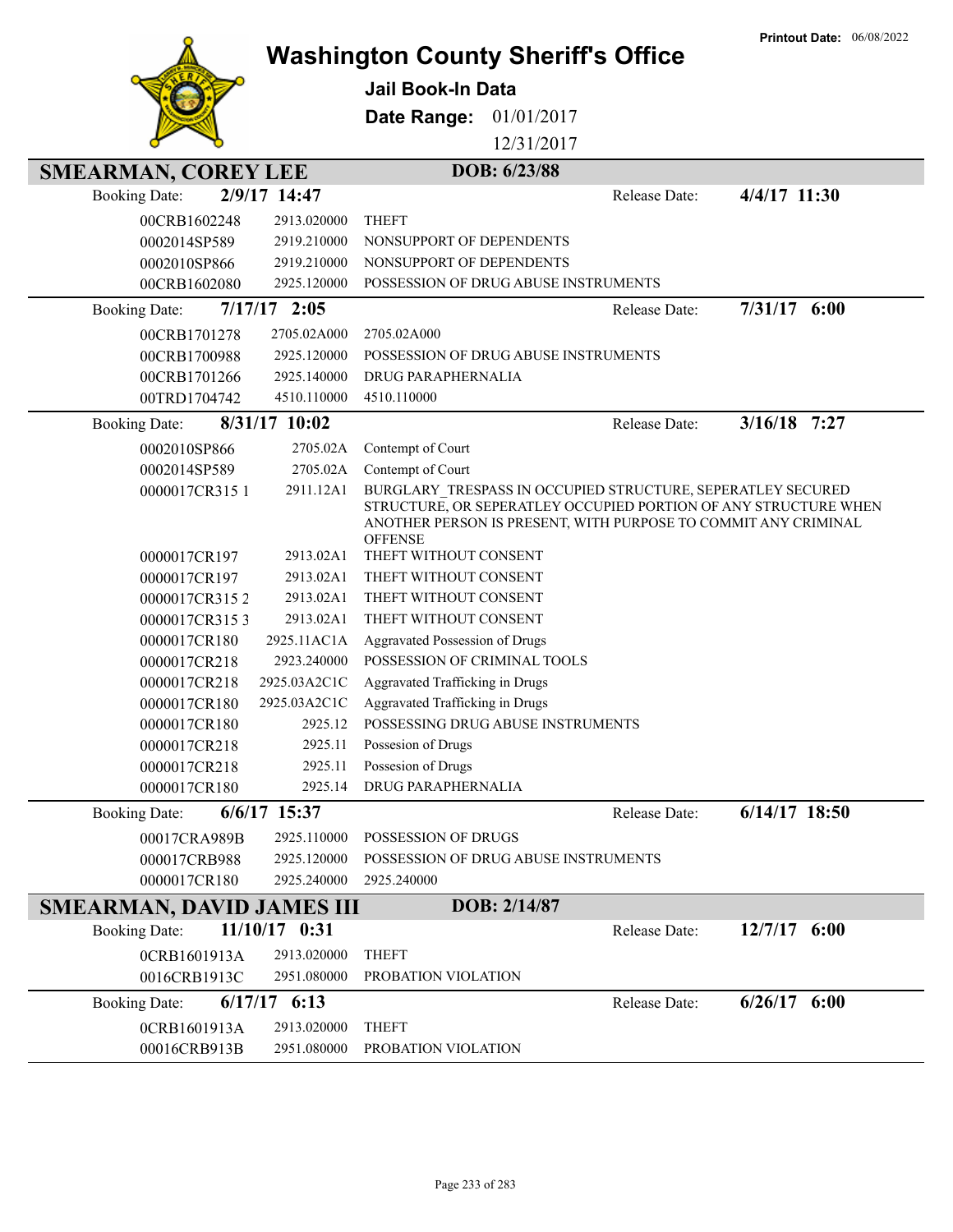|                                             |                                                              |               | <b>Printout Date: 06/08/2022</b> |
|---------------------------------------------|--------------------------------------------------------------|---------------|----------------------------------|
|                                             | <b>Washington County Sheriff's Office</b>                    |               |                                  |
|                                             | <b>Jail Book-In Data</b>                                     |               |                                  |
|                                             | 01/01/2017<br>Date Range:                                    |               |                                  |
|                                             | 12/31/2017                                                   |               |                                  |
| <b>SMITH, ALLISON ANNETTE</b>               | DOB: 12/2/86                                                 |               |                                  |
| 9/8/17 13:07<br><b>Booking Date:</b>        |                                                              | Release Date: | $1/30/18$ 5:29                   |
| 0000016CR237<br>2951.08A                    | PROBATION VIOLATION (CPC)                                    |               |                                  |
| 4/26/17 12:55<br><b>Booking Date:</b>       |                                                              | Release Date: | 4/28/17 13:15                    |
| 2951.08A000<br>000PV HOLDER                 | 2951.08A000                                                  |               |                                  |
| $1/6/17$ 22:08<br><b>Booking Date:</b>      |                                                              | Release Date: | $1/19/17$ 6:38                   |
| 0000016CR237<br>2921.320000                 | <b>OBSTRUCTING JUSTICE</b>                                   |               |                                  |
| SMITH, AMBER ELIZABETH                      | DOB: 2/28/81                                                 |               |                                  |
| 5/27/17 19:48<br><b>Booking Date:</b>       |                                                              | Release Date: | 5/30/17 17:00                    |
| 00017CRB939A<br>2913.020000                 | <b>THEFT</b>                                                 |               |                                  |
| 2921.310000<br>00017CRB939B                 | OBSTRUCTING OFFICIAL BUSINESS                                |               |                                  |
| <b>SMITH, ANTHONY CHARLES</b>               | DOB: 5/7/85                                                  |               |                                  |
| 5/8/17 23:16<br><b>Booking Date:</b>        |                                                              | Release Date: | 5/9/17 15:00                     |
| 000000BELPRE<br>335.1200000                 | 335.1200000                                                  |               |                                  |
| <b>SMITH, BRENDA LEE</b>                    | DOB: 6/25/63                                                 |               |                                  |
| 11/6/17 19:30<br><b>Booking Date:</b>       |                                                              | Release Date: | 11/16/17 5:49                    |
| 0TRC1706637B<br>4511.19A1D0                 | 4511.19A1D0                                                  |               |                                  |
| <b>SMITH, CALEB MICHAEL</b>                 | DOB: 8/3/98                                                  |               |                                  |
| 1/13/17 14:24<br><b>Booking Date:</b>       |                                                              | Release Date: | $1/19/17$ 20:00                  |
| 2909.070000<br>0016CRB2240B                 | <b>CRIMINAL MISCHIEF</b>                                     |               |                                  |
| 2911.010000<br>0016CRA2239A                 | <b>AGGRAVATED ROBBERY</b><br>2911.130000 BREAKING & ENTERING |               |                                  |
| 0016CRA2239B<br>2913.020000<br>0016CRB2240A | <b>THEFT</b>                                                 |               |                                  |
| <b>SMITH, COURTNEY TAYLOR</b>               | DOB: 2/14/91                                                 |               |                                  |
| 4/11/17 10:47<br><b>Booking Date:</b>       |                                                              | Release Date: | $4/24/17$ 15:15                  |
| CRB160001923<br>2951.080000                 | PROBATION VIOLATION                                          |               |                                  |
| 11/11/17 16:51<br><b>Booking Date:</b>      |                                                              | Release Date: | 11/16/17 11:15                   |
| 00017CRB2071<br>2913.020000                 | <b>THEFT</b>                                                 |               |                                  |
| 2951.080000<br>00016CRB1923                 | PROBATION VIOLATION                                          |               |                                  |
| 5/12/17 17:05<br><b>Booking Date:</b>       |                                                              | Release Date: | $6/6/17$ $6:00$                  |
| 2951.080000<br>CRB160001923                 | PROBATION VIOLATION                                          |               |                                  |
| <b>SMITH, DANIEL RYAN</b>                   | DOB: 7/31/92                                                 |               |                                  |
| <b>Booking Date:</b><br>7/5/17 17:42        |                                                              | Release Date: | 7/5/17 20:50                     |
| 00017TRD3864<br>4510.120000                 | 4510.120000                                                  |               |                                  |
| <b>SMITH, DAVID CHRISTOPHER</b>             | DOB: 9/12/81                                                 |               |                                  |
| 11/16/17 6:46<br><b>Booking Date:</b>       |                                                              | Release Date: | $12/4/17$ $11:00$                |
| 00CRB1702095<br>2921.310000                 | OBSTRUCTING OFFICIAL BUSINESS                                |               |                                  |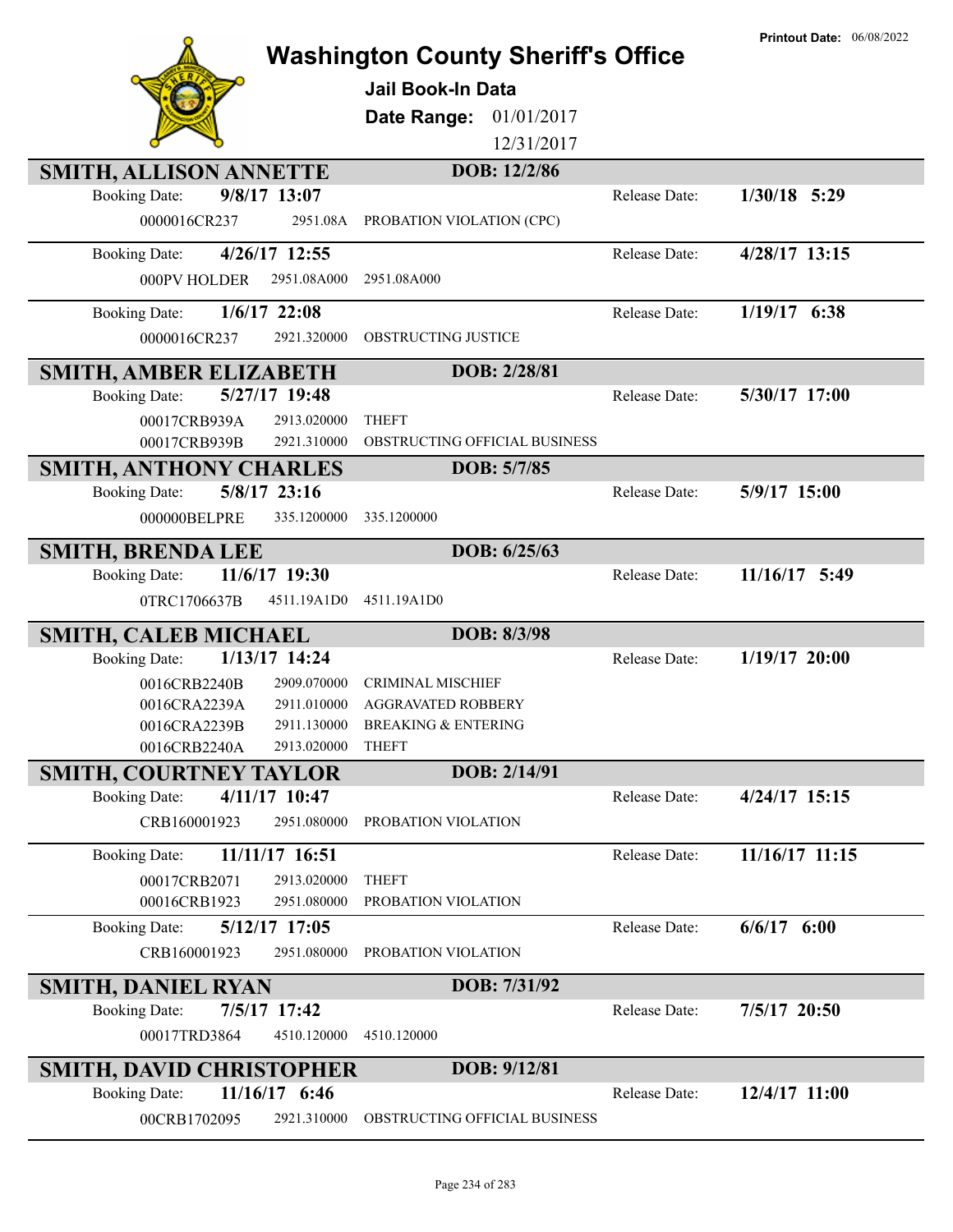|                                                     |                                              |               | <b>Printout Date: 06/08/2022</b> |
|-----------------------------------------------------|----------------------------------------------|---------------|----------------------------------|
|                                                     | <b>Washington County Sheriff's Office</b>    |               |                                  |
|                                                     | <b>Jail Book-In Data</b>                     |               |                                  |
|                                                     | Date Range:<br>01/01/2017                    |               |                                  |
|                                                     | 12/31/2017                                   |               |                                  |
| <b>SMITH, DAYTON RANDALL</b>                        | DOB: 2/26/99                                 |               |                                  |
| 8/28/17 19:03<br><b>Booking Date:</b>               |                                              | Release Date: | 8/31/17 18:00                    |
| 0TRC1704152A<br>4511.19A1A0                         | 4511.19A1A0                                  |               |                                  |
| <b>SMITH, HEATHER RENEE</b>                         | DOB: 3/16/74                                 |               |                                  |
| 4/5/17 19:47<br><b>Booking Date:</b>                |                                              | Release Date: | $4/6/17$ 21:15                   |
| 00CRB1700614<br>2925.120000                         | POSSESSION OF DRUG ABUSE INSTRUMENTS         |               |                                  |
| <b>SMITH, JAMES JACERRO</b>                         | DOB: 2/7/74                                  |               |                                  |
| 1/7/17 18:38<br><b>Booking Date:</b>                |                                              | Release Date: | $1/14/17$ 6:00                   |
| 0016TRD5913A<br>4510.037000                         | 4510.037000                                  |               |                                  |
| <b>SMITH, JAMES WARREN</b>                          | DOB: 8/1/86                                  |               |                                  |
| $2/6/17$ 19:17<br><b>Booking Date:</b>              |                                              | Release Date: | $2/9/17$ 6:00                    |
| 000017CRB223<br>2705.02A000                         | 2705.02A000                                  |               |                                  |
| 4510.037000<br>00016TRD7163                         | 4510.037000                                  |               |                                  |
| <b>SMITH, JARED CURTIS</b>                          | DOB: 1/10/98                                 |               |                                  |
| 5/31/17 16:30<br><b>Booking Date:</b>               |                                              | Release Date: | 5/31/17 16:50                    |
| TRD1606785 C<br>2951.080000                         | PROBATION VIOLATION                          |               |                                  |
| <b>SMITH, JEFFREY DWAYNE</b>                        | DOB: 11/15/94                                |               |                                  |
| 4/27/17 20:29<br><b>Booking Date:</b>               |                                              | Release Date: | 4/28/17 14:00                    |
| CRB1700773 A<br>2909.060000                         | <b>CRIMINAL DAMAGING</b>                     |               |                                  |
| CRB1700773 B<br>2919.250000                         | DOMESTIC VIOLENCE                            |               |                                  |
| 11/6/17 13:22<br><b>Booking Date:</b>               |                                              | Release Date: | 11/8/17 12:25                    |
| 0017CRB773PV                                        | 2951.080000 PROBATION VIOLATION              |               |                                  |
| 9/6/17 16:38<br><b>Booking Date:</b>                |                                              | Release Date: | 9/18/17 10:00                    |
| 00CRB1700773<br>2951.080000                         | PROBATION VIOLATION                          |               |                                  |
| <b>SMITH, JEFFREY NEEL</b>                          | DOB: 10/14/80                                |               |                                  |
| 7/20/17 18:02<br><b>Booking Date:</b>               |                                              | Release Date: | $7/21/17$ 9:50                   |
| 00CRA1701307<br>2925.11AC1C                         | <b>Aggravated Possession of Drugs</b>        |               |                                  |
| <b>SMITH, KERRY DALE</b>                            | DOB: 8/23/58                                 |               |                                  |
| 4/25/17 16:06<br><b>Booking Date:</b>               |                                              | Release Date: | 4/25/17 16:35                    |
| 0000016CR267<br>2923.240000                         | POSSESSION OF CRIMINAL TOOLS                 |               |                                  |
| 2925.030000<br>0000016CR267<br>2925.030000          | TRAFFICKING IN DRUGS<br>TRAFFICKING IN DRUGS |               |                                  |
| 0000016CR267<br>5/12/17 19:26                       |                                              | Release Date: | $10/22/17$ 6:00                  |
| <b>Booking Date:</b><br>0000016CR267<br>2923.240000 | POSSESSION OF CRIMINAL TOOLS                 |               |                                  |
| 0000016CR267<br>2925.030000                         | TRAFFICKING IN DRUGS                         |               |                                  |
| 0000016CR267<br>2925.030000                         | TRAFFICKING IN DRUGS                         |               |                                  |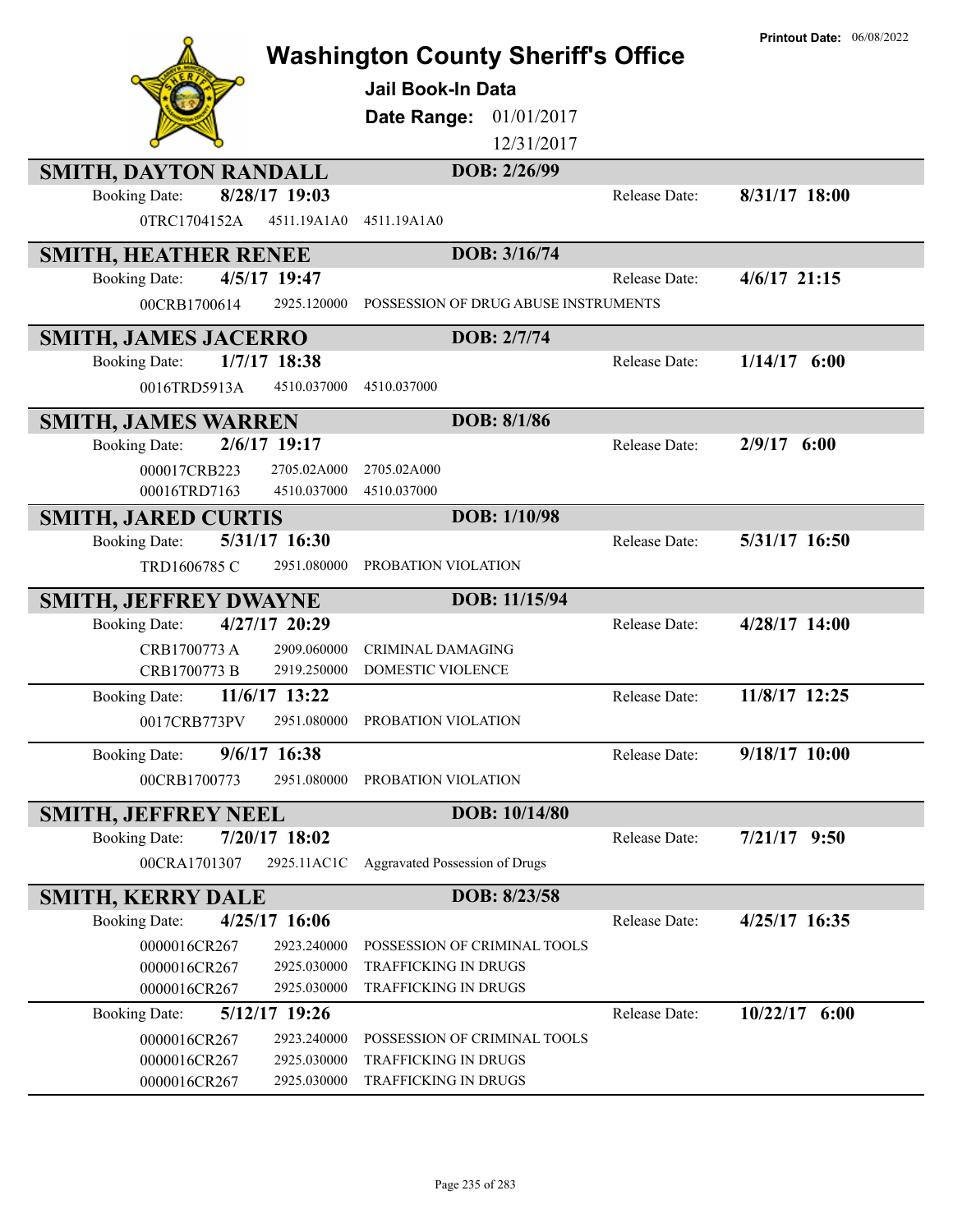| <b>Washington County Sheriff's Office</b> | <b>Printout Date: 06/08/2022</b>  |               |                |
|-------------------------------------------|-----------------------------------|---------------|----------------|
|                                           | <b>Jail Book-In Data</b>          |               |                |
|                                           |                                   |               |                |
|                                           | 01/01/2017<br>Date Range:         |               |                |
|                                           | 12/31/2017                        |               |                |
| <b>SMITH, LANDRY BRYDAN</b>               | DOB: 10/30/85                     |               |                |
| 4/5/17 21:04<br><b>Booking Date:</b>      |                                   | Release Date: | $4/6/17$ 15:15 |
| 00CRB1700612<br>2913.020000               | <b>THEFT</b>                      |               |                |
| 00CRB1700613<br>2913.020000               | <b>THEFT</b>                      |               |                |
| 6/20/17 10:18<br><b>Booking Date:</b>     |                                   | Release Date: | 7/19/17 16:55  |
| 2705.020000<br>00017CRB1089               | CONTEMPT OF COURT                 |               |                |
| 000017CRB612<br>2913.020000               | <b>THEFT</b>                      |               |                |
| 2913.020000<br>000017CRB613               | <b>THEFT</b>                      |               |                |
| 00017CRB1087<br>2963.110000               | <b>FUGITIVE FROM JUSTICE</b>      |               |                |
| <b>SMITH, MARK DANIEL</b>                 | DOB: 2/16/73                      |               |                |
| 3/21/17 17:54<br><b>Booking Date:</b>     |                                   | Release Date: | 3/29/17 18:00  |
| 00IN TRANSIT<br>0IN TRANSIT               | 0IN TRANSIT                       |               |                |
| 0000011CR180<br>2925.030000               | <b>TRAFFICKING IN DRUGS</b>       |               |                |
| <b>SMITH, MARK MATTHEW</b>                | DOB: 11/24/89                     |               |                |
| 8/31/17 6:26<br><b>Booking Date:</b>      |                                   | Release Date: | 8/31/17 17:18  |
| 2913.510000<br>17CRA1567A                 | RECEIVING STOLEN PROPERTY         |               |                |
| 2913.710000<br>17CRA1567B                 | 2913.710000                       |               |                |
| 12/15/17 15:41<br><b>Booking Date:</b>    |                                   | Release Date: | 12/18/17 16:15 |
| 2913.310000<br>0CRA1702282B               | FORGERY/UTTERING                  |               |                |
| 2925.030000<br>0CRA1702282A               | TRAFFICKING IN DRUGS              |               |                |
| 2925.110000<br>0CRA1702282C               | POSSESSION OF DRUGS               |               |                |
| 2925.110000<br>00CRB1702283               | POSSESSION OF DRUGS               |               |                |
| <b>SMITH, MICHAEL TODD</b>                | DOB: 6/6/82                       |               |                |
| <b>Booking Date:</b><br>$9/3/17$ 3:41     |                                   | Release Date: | 9/3/17 17:40   |
| 4511.19A1A0<br>0017TRC5620A               | 4511.19A1A0                       |               |                |
| 17TRC5620B<br>4511.330000                 | RULES FOR DRIVING IN MARKED LANES |               |                |
| <b>SMITH, RACHEL DAWN</b>                 | DOB: 10/19/67                     |               |                |
| $5/1/17$ 9:26<br><b>Booking Date:</b>     |                                   | Release Date: | $5/1/17$ 12:04 |
| 2951.080000                               | PROBATION VIOLATION               |               |                |
| <b>SMITH, ROBERT LEIGH</b>                | DOB: 8/30/83                      |               |                |
| 10/27/17 17:54<br><b>Booking Date:</b>    |                                   | Release Date: | 10/30/17 15:00 |
| 0000016CR238<br>2913.510000               | RECEIVING STOLEN PROPERTY         |               |                |
| <b>SMITH, RYAN MATTHEW</b>                | DOB: 3/16/77                      |               |                |
| <b>Booking Date:</b><br>$11/8/17$ 17:13   |                                   | Release Date: | 2/9/18 10:57   |
| 00000FEDERAL<br>2925.03                   | <b>TRAFFICKING IN DRUGS</b>       |               |                |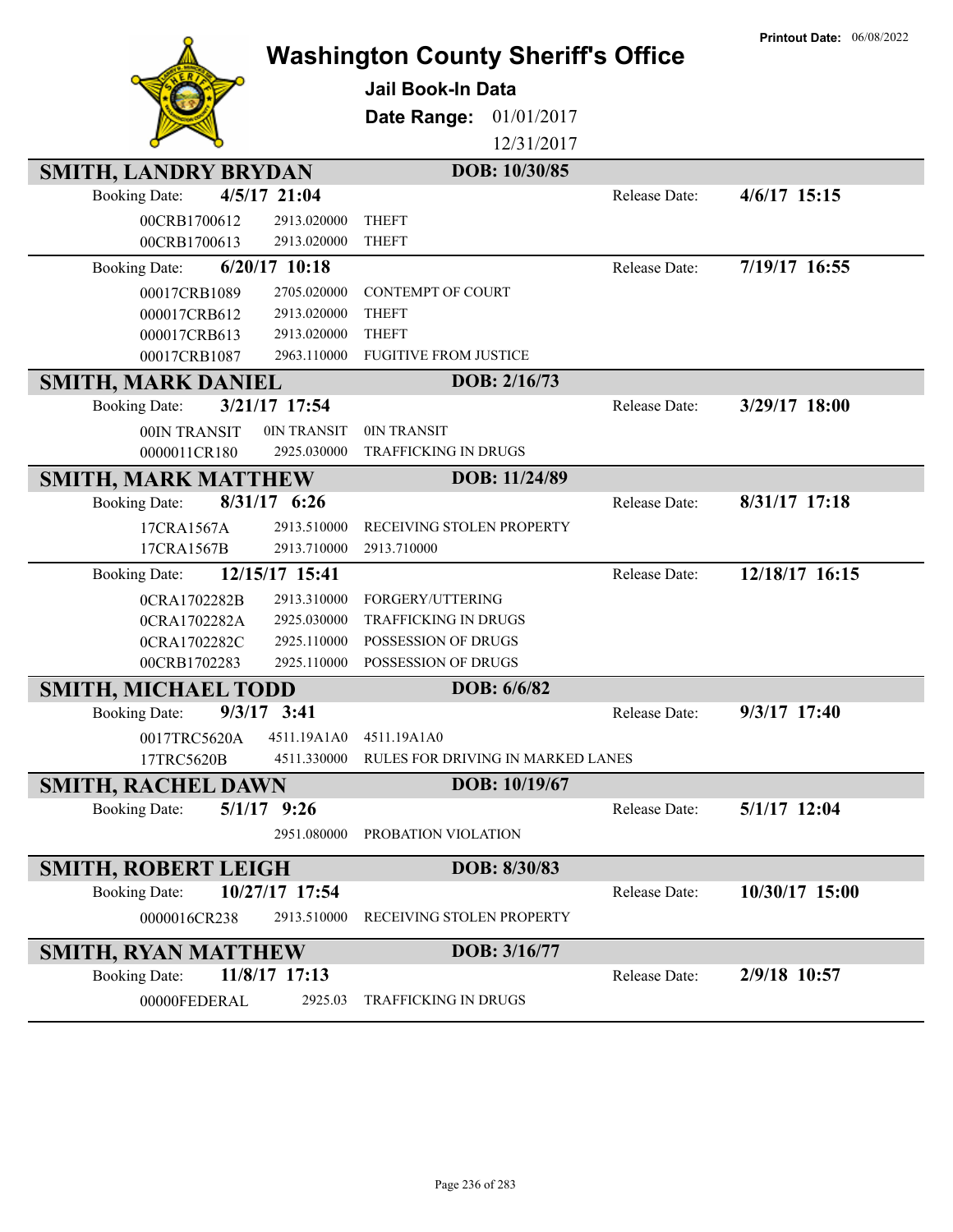|                                                                      |                            | <b>Washington County Sheriff's Office</b>  |               | <b>Printout Date: 06/08/2022</b> |
|----------------------------------------------------------------------|----------------------------|--------------------------------------------|---------------|----------------------------------|
|                                                                      |                            | Jail Book-In Data                          |               |                                  |
|                                                                      |                            |                                            |               |                                  |
|                                                                      |                            | 01/01/2017<br>Date Range:<br>12/31/2017    |               |                                  |
|                                                                      |                            |                                            |               |                                  |
| <b>SMITH, SAMUEL DAVID</b><br>10/27/17 18:50<br><b>Booking Date:</b> |                            | DOB: 9/3/83                                | Release Date: | $10/30/17$ 6:00                  |
| CRB170001452                                                         | 2913.020000                | <b>THEFT</b>                               |               |                                  |
|                                                                      |                            |                                            |               |                                  |
| 8/18/17 6:18<br><b>Booking Date:</b>                                 |                            |                                            | Release Date: | 8/18/17 14:58                    |
| 00CRB1701452                                                         | 2913.020000                | <b>THEFT</b>                               |               |                                  |
| 00CRB1701423                                                         | 2913.020000                | <b>THEFT</b>                               |               |                                  |
| $9/29/17$ 20:08<br><b>Booking Date:</b>                              |                            |                                            | Release Date: | $10/2/17$ 6:00                   |
| 00017CRB1423                                                         | 2913.020000                | <b>THEFT</b>                               |               |                                  |
| 11/10/17 20:07<br><b>Booking Date:</b>                               |                            |                                            | Release Date: | 11/12/17 18:00                   |
| 00CRB1701452                                                         | 2913.020000                | <b>THEFT</b>                               |               |                                  |
| 10/13/17 18:42<br><b>Booking Date:</b>                               |                            |                                            | Release Date: | 10/16/17 6:00                    |
| 00017CRB1423                                                         | 2913.020000                | <b>THEFT</b>                               |               |                                  |
| 11/3/17 18:54<br><b>Booking Date:</b>                                |                            |                                            | Release Date: | 11/6/17 6:00                     |
| 00017CRB1452                                                         | 2913.020000                | <b>THEFT</b>                               |               |                                  |
| 10/6/17 23:10<br><b>Booking Date:</b>                                |                            |                                            | Release Date: | 10/9/17 5:36                     |
| 17CRB1423                                                            | 2913.020000                | <b>THEFT</b>                               |               |                                  |
| 10/20/17 19:52<br><b>Booking Date:</b>                               |                            |                                            | Release Date: | 10/23/17 6:00                    |
| 00017CRB1423                                                         | 2913.020000                | <b>THEFT</b>                               |               |                                  |
| 00017CRB1452                                                         | 2913.020000                | <b>THEFT</b>                               |               |                                  |
| <b>SMITH, SKYLER WESLY</b>                                           |                            | DOB: 3/15/94                               |               |                                  |
| 12/6/17 20:51<br><b>Booking Date:</b>                                |                            |                                            | Release Date: | 12/7/17 10:23                    |
| 000MONROE CO                                                         | 2919.250000                | <b>DOMESTIC VIOLENCE</b>                   |               |                                  |
| <b>SMITH, STACIE MICHELLE</b>                                        |                            | DOB: 8/4/78                                |               |                                  |
| 7/11/17 20:15<br><b>Booking Date:</b>                                |                            |                                            | Release Date: | $7/12/17$ 8:05                   |
| 000MONROE CO                                                         | 2919.250000                | <b>DOMESTIC VIOLENCE</b>                   |               |                                  |
| 000MONROE CO                                                         | 2921.310000                | OBSTRUCTING OFFICIAL BUSINESS              |               |                                  |
| <b>SMITH, TAASHAN ANDRE</b>                                          |                            | DOB: 10/19/73                              |               |                                  |
| 10/3/17 15:44<br><b>Booking Date:</b>                                |                            |                                            | Release Date: | 10/19/17 16:27                   |
| CRA1701803 A                                                         | 2925.110000<br>2925.110000 | POSSESSION OF DRUGS<br>POSSESSION OF DRUGS |               |                                  |
| CRA1701803 B                                                         | 2967.150000                | PAROLE VIOLATION                           |               |                                  |
| 11/8/17 13:50<br><b>Booking Date:</b>                                |                            |                                            | Release Date: | 11/8/17 13:59                    |
| 0000017CR247                                                         | 2925.030000                | <b>TRAFFICKING IN DRUGS</b>                |               |                                  |
| 0000017CR247                                                         | 2925.030000                | TRAFFICKING IN DRUGS                       |               |                                  |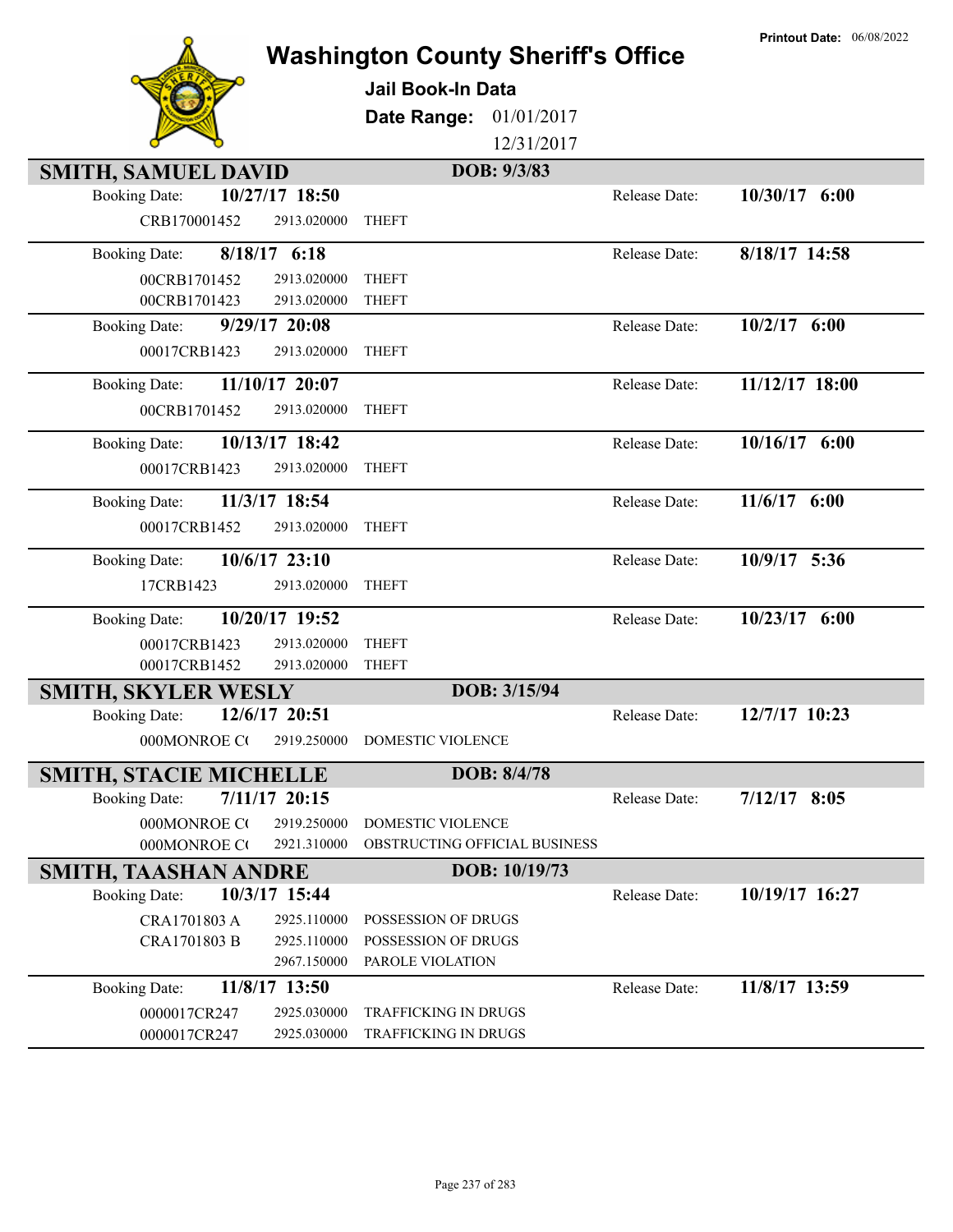|                                |                         | <b>Washington County Sheriff's Office</b>                                    |               | <b>Printout Date: 06/08/2022</b> |
|--------------------------------|-------------------------|------------------------------------------------------------------------------|---------------|----------------------------------|
|                                |                         |                                                                              |               |                                  |
|                                |                         | Jail Book-In Data                                                            |               |                                  |
|                                |                         | 01/01/2017<br>Date Range:                                                    |               |                                  |
|                                |                         | 12/31/2017                                                                   |               |                                  |
| <b>SMITH, TANNER JOHN</b>      |                         | DOB: 6/22/95                                                                 |               |                                  |
| <b>Booking Date:</b>           | 2/16/17 18:55           |                                                                              | Release Date: | 2/17/17 12:59                    |
| 00CRB1700300                   | 2909.060000             | <b>CRIMINAL DAMAGING</b>                                                     |               |                                  |
| CRA1700298 B                   | 2921.331B               | FAILURE TO COMPLY WITH ORDER OR SIGNAL OF P.O. ELUDE OR FLEE                 |               |                                  |
| CRA1700298 A                   | 2925.110000             | POSSESSION OF DRUGS                                                          |               |                                  |
| 00CRB1700299                   | 2925.110000             | <b>POSSESSION OF DRUGS</b>                                                   |               |                                  |
| TRC1700871 B                   | 4510.120000             | 4510.120000                                                                  |               |                                  |
| TRC1700871 A                   | 4511.19A1A0             | 4511.19A1A0                                                                  |               |                                  |
| TRC1700871 D                   | 4511.202000             | 4511.202000                                                                  |               |                                  |
| TRC1700871 C                   | 4511.430000             | RIGHT OF WAY AT STOP/YIELD SIGNS                                             |               |                                  |
| TRC1700871 E                   | 4513.263000             | 4513.263000                                                                  |               |                                  |
| <b>Booking Date:</b>           | 4/21/17 20:25           |                                                                              | Release Date: | $5/3/17$ 9:18                    |
| 00CRB1700734                   | 2963.110000             | <b>FUGITIVE FROM JUSTICE</b>                                                 |               |                                  |
| 00TRD1701711                   | 4510.140000             | 4510.140000                                                                  |               |                                  |
| <b>SMITH, WILLIAM JOHN</b>     |                         | DOB: 11/19/77                                                                |               |                                  |
| <b>Booking Date:</b>           | 12/11/17 21:44          |                                                                              | Release Date: | $12/14/17$ 6:00                  |
| 00017TRC6059                   | 4511.194000             | 4511.194000                                                                  |               |                                  |
| <b>SNIDER, DOUGLAS GENE JR</b> |                         | DOB: 10/7/73                                                                 |               |                                  |
| <b>Booking Date:</b>           | 4/13/17 23:45           |                                                                              | Release Date: | 4/17/17 19:35                    |
| 0016CRB1325B                   | 2951.080000             | PROBATION VIOLATION                                                          |               |                                  |
| 17TRD1755A                     | 4510.110000             | 4510.110000                                                                  |               |                                  |
| 0017TRD1755B                   | 4549.080000             | UNAUTHORIZED USE OF PLATES                                                   |               |                                  |
| <b>Booking Date:</b>           | 10/2/17 15:48           |                                                                              | Release Date: | $2/1/18$ 9:39                    |
| 17CRB1798                      | 2705.02A                | Contempt of Court                                                            |               |                                  |
| 0000017CR291                   | 2911.130000             | <b>BREAKING &amp; ENTERING</b>                                               |               |                                  |
| 0CRB1601325A                   | 2913.02                 | <b>THEFT</b>                                                                 |               |                                  |
| CRB1701818                     | 2913.02A1               | THEFT WITHOUT CONSENT                                                        |               |                                  |
| 00000017CR19                   | 2913.020000             | <b>THEFT</b>                                                                 |               |                                  |
| 17CR291                        | 2913.02A1               | THEFT WITHOUT CONSENT                                                        |               |                                  |
| 17CR291                        | 2913.51                 | RECEIVING STOLEN PROPERTY                                                    |               |                                  |
| 17CRB961A                      | 2919.250000<br>2919.25C | DOMESTIC VIOLENCE                                                            |               |                                  |
| 00017CRB961B                   |                         | DOMESTIC VIOLENCE CAUSE BELIEF OF IMMINENT PHYSICAL HARM BY<br><b>THREAT</b> |               |                                  |
| 0000017CR291                   | 2923.24                 | POSSESSING CRIMINAL TOOLS                                                    |               |                                  |
| 0000017CR291                   | 2925.11                 | POSSESSION OF DRUGS                                                          |               |                                  |
| 0000017CR168                   | 2937.290000             | FAIL TO APPEAR/ RECOG. BOND                                                  |               |                                  |
| <b>SNIDER, JEFFREY MICHAEL</b> |                         | DOB: 4/3/80                                                                  |               |                                  |
| <b>Booking Date:</b>           | $6/9/17$ 20:00          |                                                                              | Release Date: | $7/9/17$ 6:00                    |
| 0TRC1702028A                   | 4511.19A1A0             | 4511.19A1A0                                                                  |               |                                  |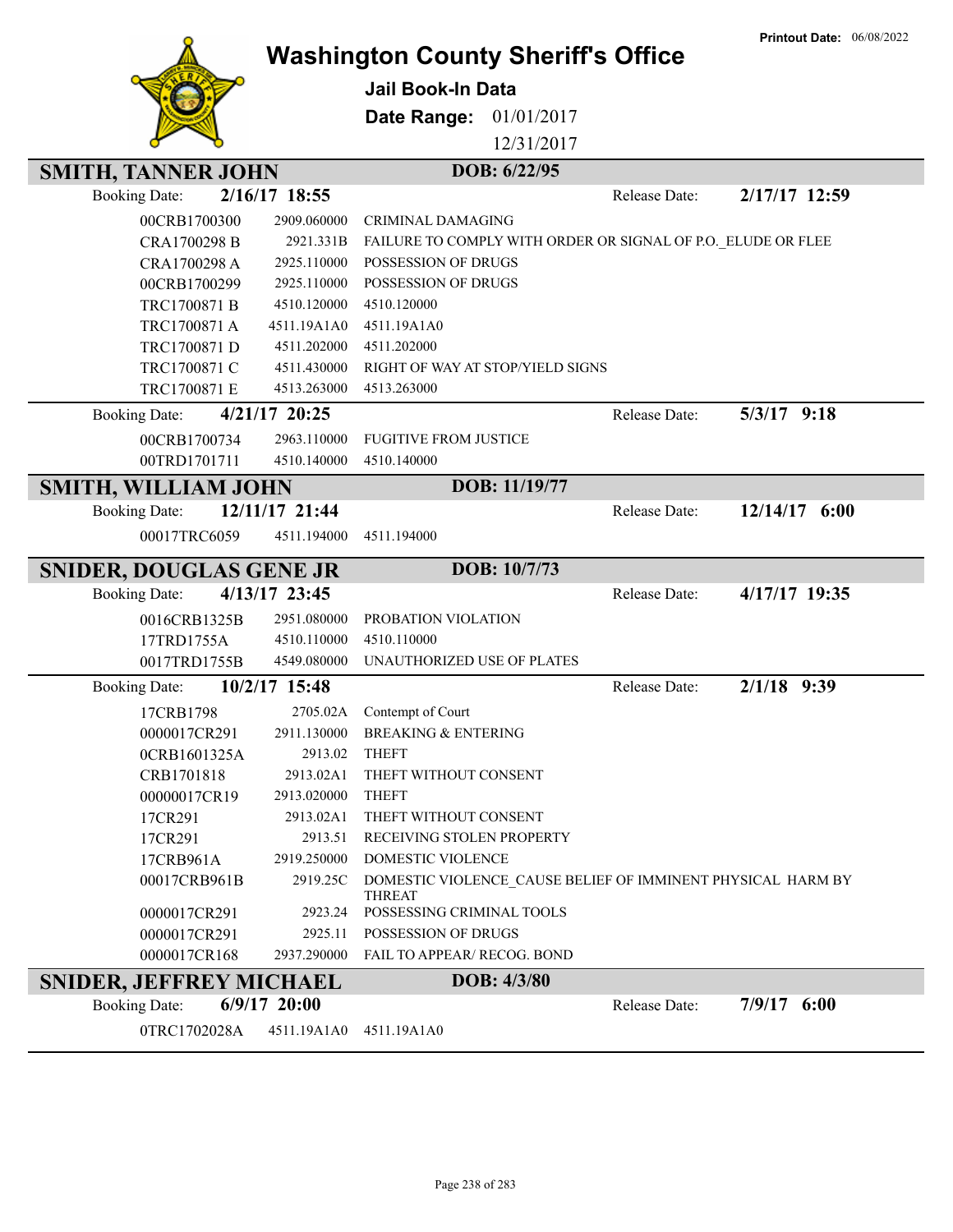|                                          | <b>Washington County Sheriff's Office</b> |               | <b>Printout Date: 06/08/2022</b> |
|------------------------------------------|-------------------------------------------|---------------|----------------------------------|
|                                          | <b>Jail Book-In Data</b>                  |               |                                  |
|                                          |                                           |               |                                  |
|                                          | 01/01/2017<br>Date Range:                 |               |                                  |
|                                          | 12/31/2017                                |               |                                  |
| <b>SNIDER, MICHELLE LYNN</b>             | DOB: 7/14/71                              |               |                                  |
| $4/20/17$ 1:04<br><b>Booking Date:</b>   |                                           | Release Date: | $4/20/17$ 3:37                   |
| 2921.310000                              | OBSTRUCTING OFFICIAL BUSINESS             |               |                                  |
| $9/22/17$ $9:52$<br><b>Booking Date:</b> |                                           | Release Date: | 9/27/17 15:38                    |
| CRA1701734<br>2921.120000                | TAMPERING WITH EVIDENCE                   |               |                                  |
| 9/19/17 15:44<br><b>Booking Date:</b>    |                                           | Release Date: | $9/21/17$ 21:15                  |
| 2921.310000<br>000017CRB728              | OBSTRUCTING OFFICIAL BUSINESS             |               |                                  |
| 00017CRB1341<br>2937.290000              | FAIL TO APPEAR/ RECOG. BOND               |               |                                  |
| <b>SNYDER, CECIL AARON JR</b>            | DOB: 6/18/89                              |               |                                  |
| 2/23/17 22:40<br><b>Booking Date:</b>    |                                           | Release Date: | 2/24/17 14:08                    |
| 2919.250000                              | <b>DOMESTIC VIOLENCE</b>                  |               |                                  |
| <b>SNYDER, ROBERT WILLIAM</b>            | DOB: 4/14/60                              |               |                                  |
| 5/18/17 23:35<br><b>Booking Date:</b>    |                                           | Release Date: | $5/22/17$ 11:15                  |
| <b>MAHONING CC</b><br>2705.020000        | <b>CONTEMPT OF COURT</b>                  |               |                                  |
| <b>SOLOMON, STEPHON J</b>                | DOB: 9/7/87                               |               |                                  |
| $9/22/17$ 3:23<br><b>Booking Date:</b>   |                                           | Release Date: | 9/29/17 12:05                    |
| 0CRA1701720A<br>2925.030000              | <b>TRAFFICKING IN DRUGS</b>               |               |                                  |
| 0CRA1701720B<br>2925.030000              | TRAFFICKING IN DRUGS                      |               |                                  |
| <b>SORCIC, JOSHUA SCOTT</b>              | DOB: 3/22/84                              |               |                                  |
| 2/1/17<br>3:28<br><b>Booking Date:</b>   |                                           | Release Date: | $2/1/17$ 6:20                    |
| 4510.11A000                              | 4510.11A000                               |               |                                  |
| 4511.19A1A0                              | 4511.19A1A0                               |               |                                  |
| 4511.210000                              | <b>SPEED LIMITS</b>                       |               |                                  |
| SOUTHALL, SAMUEL STEVEN                  | DOB: 12/14/89                             |               |                                  |
| $6/7/17$ 18:39<br><b>Booking Date:</b>   |                                           | Release Date: | $6/17/17$ $6:00$                 |
| 0017TRC3035B<br>4511.19A1D0              | 4511.19A1D0                               |               |                                  |
| <b>SPARKMAN, TRACY JOY</b>               | DOB: 2/2/70                               |               |                                  |
| 1/9/17 19:02<br><b>Booking Date:</b>     |                                           | Release Date: | $1/14/17$ 6:00                   |
| 0014TRC6216A<br>4511.19A1A0              | 4511.19A1A0                               |               |                                  |
| 1/23/17 18:45<br><b>Booking Date:</b>    |                                           | Release Date: | $1/28/17$ 6:00                   |
| 0014TRC6216A<br>4511.19A1A0              | 4511.19A1A0                               |               |                                  |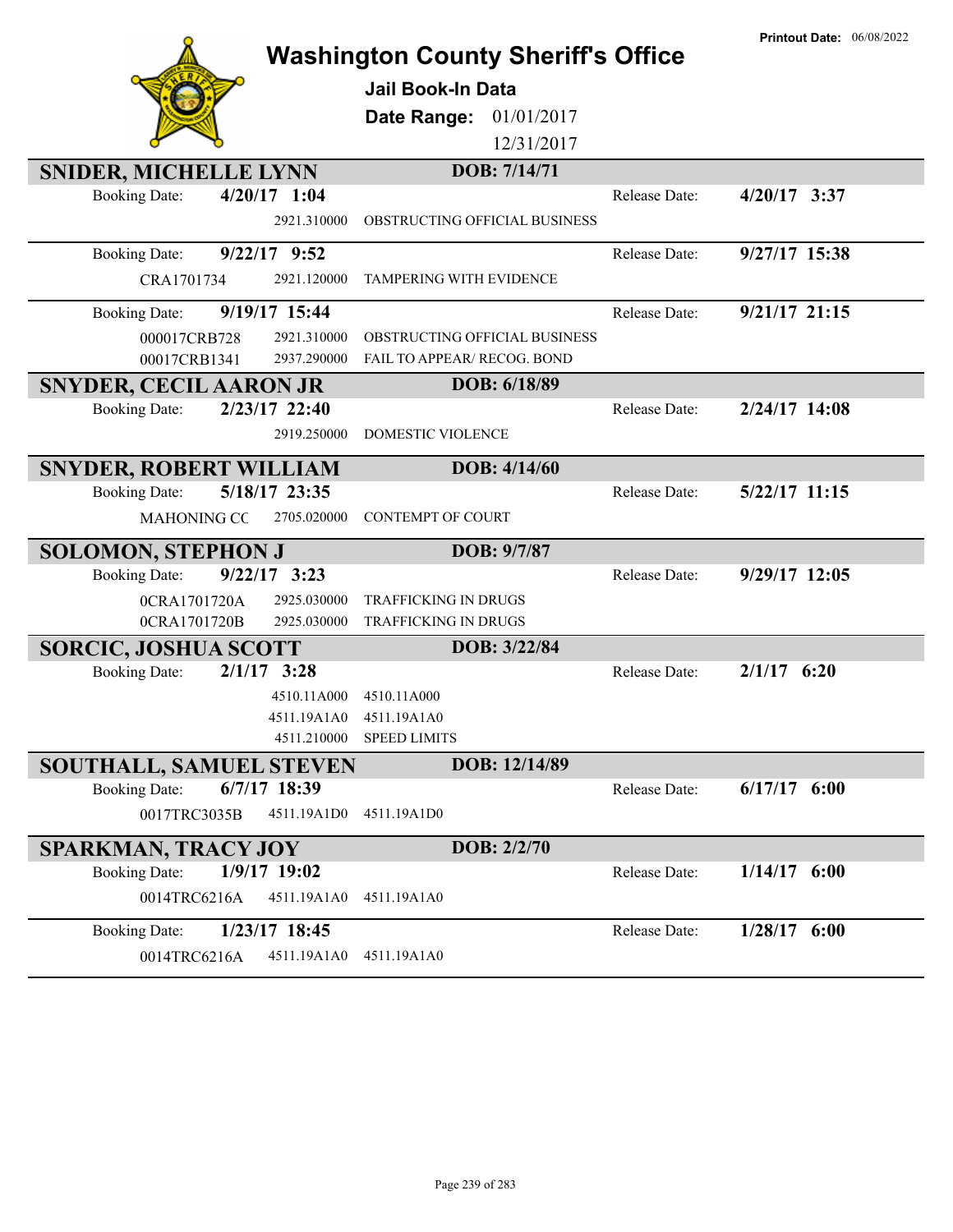| <b>Washington County Sheriff's Office</b> |                 |                                    |              |                      | <b>Printout Date: 06/08/2022</b> |
|-------------------------------------------|-----------------|------------------------------------|--------------|----------------------|----------------------------------|
|                                           |                 | Jail Book-In Data                  |              |                      |                                  |
|                                           |                 | Date Range:                        | 01/01/2017   |                      |                                  |
|                                           |                 |                                    | 12/31/2017   |                      |                                  |
| <b>SPARKS, LARRY EUGENE</b>               |                 |                                    | DOB: 4/16/56 |                      |                                  |
| <b>Booking Date:</b>                      | 7/3/17 19:33    |                                    |              | Release Date:        | $8/2/17$ 6:00                    |
| TRC16003771A                              | 4511.19A1A0     | 4511.19A1A0                        |              |                      |                                  |
| <b>Booking Date:</b>                      | 5/18/17 18:24   |                                    |              | <b>Release Date:</b> | $6/17/17$ $6:00$                 |
| TRC16003771A                              | 4511.19A1A0     | 4511.19A1A0                        |              |                      |                                  |
| <b>Booking Date:</b>                      | $11/1/17$ 17:58 |                                    |              | <b>Release Date:</b> | 11/6/17 15:04                    |
| 00TRC1603771                              | 2951.080000     | PROBATION VIOLATION                |              |                      |                                  |
| <b>Booking Date:</b>                      | 4/4/17 18:21    |                                    |              | <b>Release Date:</b> | $5/4/17$ $6:00$                  |
| 0016TRC3771A                              | 4511.19A1A0     | 4511.19A1A0                        |              |                      |                                  |
| <b>SPARKS, SHEAN DANIEL</b>               |                 |                                    | DOB: 3/27/84 |                      |                                  |
| <b>Booking Date:</b>                      | 7/11/17 15:07   |                                    |              | <b>Release Date:</b> | $8/9/17$ 9:52                    |
| 0000006SP843                              | 2705.02A000     | 2705.02A000                        |              |                      |                                  |
| 0000010SP857                              | 2705.02A000     | 2705.02A000                        |              |                      |                                  |
| 0000016CR131                              | 2913.020000     | <b>THEFT</b>                       |              |                      |                                  |
| 16CR351                                   | 2937.290000     | <b>FAIL TO APPEAR/ RECOG. BOND</b> |              |                      |                                  |
| 17CRB1404                                 | 2963.110000     | <b>FUGITIVE FROM JUSTICE</b>       |              |                      |                                  |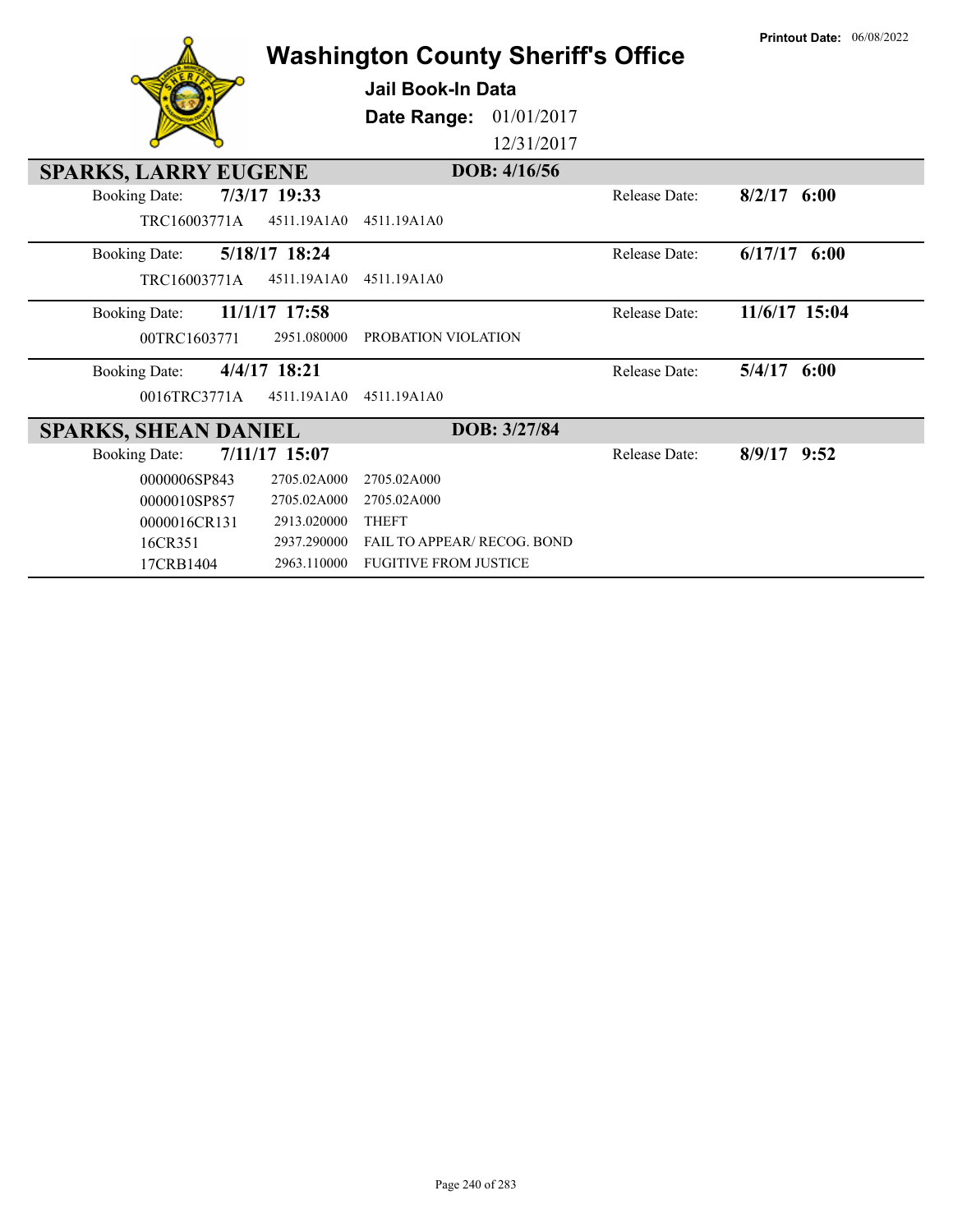|                                                      |                 | <b>Washington County Sheriff's Office</b> |               | <b>Printout Date: 06/08/2022</b> |
|------------------------------------------------------|-----------------|-------------------------------------------|---------------|----------------------------------|
|                                                      |                 | <b>Jail Book-In Data</b>                  |               |                                  |
|                                                      |                 | Date Range:<br>01/01/2017                 |               |                                  |
|                                                      |                 | 12/31/2017                                |               |                                  |
|                                                      |                 | DOB: 12/8/82                              |               |                                  |
| <b>SPARKS, TRAVIS EUGENE</b><br><b>Booking Date:</b> | $7/26/17$ 15:10 |                                           | Release Date: | 7/31/17 8:54                     |
|                                                      |                 |                                           |               |                                  |
| 000000000RCI                                         | 0IN TRANSIT     | 0IN TRANSIT                               |               |                                  |
| 17CR123                                              | 2903.110000     | FELONIOUS ASSAULT                         |               |                                  |
| <b>Booking Date:</b>                                 | 1/5/17 13:55    |                                           | Release Date: | 5/2/17 12:31                     |
| CRB1700034                                           | 2705.020000     | <b>CONTEMPT OF COURT</b>                  |               |                                  |
| 0000011SP714                                         | 2705.02A000     | 2705.02A000                               |               |                                  |
| 000000017CR9                                         | 2903.110000     | FELONIOUS ASSAULT                         |               |                                  |
| 000000017CR9                                         | 2903.110000     | FELONIOUS ASSAULT                         |               |                                  |
| 17CRA783                                             | 2903.110000     | <b>FELONIOUS ASSAULT</b>                  |               |                                  |
| CRB1700064                                           | 2903.130000     | <b>ASSAULT</b>                            |               |                                  |
| 00000017CR12                                         | 2903.130000     | <b>ASSAULT</b>                            |               |                                  |
| 00016CRB2002                                         | 2903.220000     | <b>MENACING</b>                           |               |                                  |
| 000000017CR9                                         | 2905.010000     | <b>KIDNAPPING</b>                         |               |                                  |
| 000000017CR9                                         | 2905.020000     | <b>ABDUCTION</b>                          |               |                                  |
| 000000017CR9                                         | 2919.250000     | DOMESTIC VIOLENCE                         |               |                                  |
| 00000017CR12                                         | 2921.050000     | <b>RETALIATION</b>                        |               |                                  |
| 00000017CR15                                         | 2923.130000     | HAVE WEAPON UNDER DISABILITY              |               |                                  |
| <b>Booking Date:</b>                                 | 5/2/17 13:36    |                                           | Release Date: | $5/4/17$ 9:22                    |
| 000000017CR9                                         | 2903.110000     | FELONIOUS ASSAULT                         |               |                                  |
| 000000017CR9                                         | 2903.110000     | FELONIOUS ASSAULT                         |               |                                  |
| 000017CRA783                                         | 2903.110000     | <b>FELONIOUS ASSAULT</b>                  |               |                                  |
| 0000017CRB64                                         | 2903.130000     | <b>ASSAULT</b>                            |               |                                  |
| 00016CRB2002                                         | 2903.220000     | <b>MENACING</b>                           |               |                                  |
| 17CR9                                                | 2905.010000     | <b>KIDNAPPING</b>                         |               |                                  |
| 000000017CR9                                         | 2905.020000     | <b>ABDUCTION</b>                          |               |                                  |
| 000000017CR9                                         | 2919.250000     | DOMESTIC VIOLENCE                         |               |                                  |
| <b>Booking Date:</b>                                 | 8/23/17 14:52   |                                           | Release Date: | 8/24/17 10:40                    |
|                                                      | 0IN TRANSIT     | 0IN TRANSIT                               |               |                                  |
| 0000017CR123                                         | 2903.110000     | FELONIOUS ASSAULT                         |               |                                  |
| <b>SPEARS, RAYMOND EDWARD</b>                        |                 | DOB: 4/29/73                              |               |                                  |
| <b>Booking Date:</b>                                 | $11/8/17$ 0:49  |                                           | Release Date: | 11/8/17 14:39                    |
| 00CRA1702056                                         | 2925.110000     | POSSESSION OF DRUGS                       |               |                                  |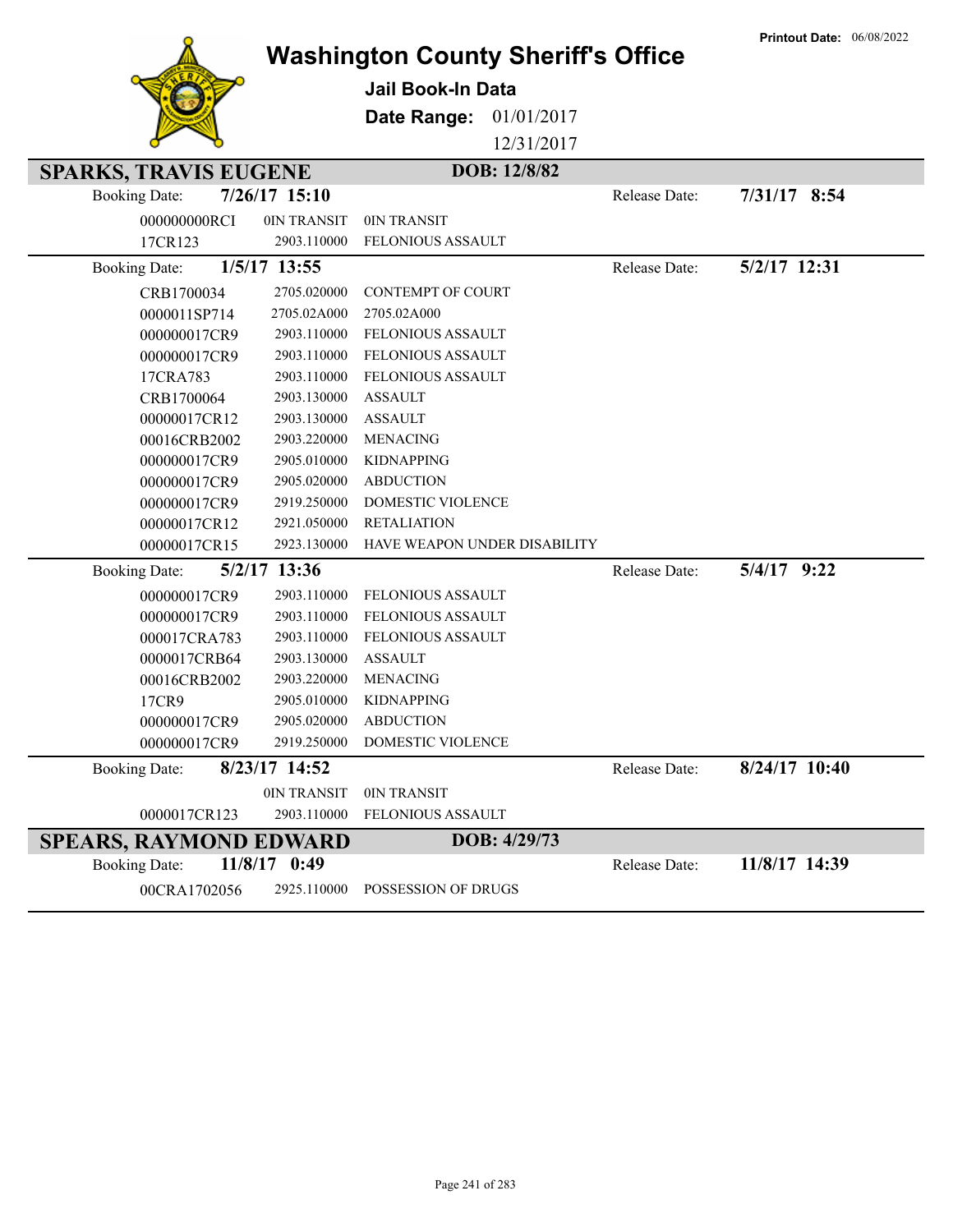|                                 |                            |                                               |                                                                                               | <b>Printout Date: 06/08/2022</b> |
|---------------------------------|----------------------------|-----------------------------------------------|-----------------------------------------------------------------------------------------------|----------------------------------|
|                                 |                            |                                               | <b>Washington County Sheriff's Office</b>                                                     |                                  |
|                                 |                            | <b>Jail Book-In Data</b>                      |                                                                                               |                                  |
|                                 |                            | Date Range:                                   | 01/01/2017                                                                                    |                                  |
|                                 |                            |                                               | 12/31/2017                                                                                    |                                  |
|                                 |                            |                                               |                                                                                               |                                  |
| <b>SPENCE, LARRY ALLEN</b>      |                            | DOB: 3/19/69                                  |                                                                                               |                                  |
| <b>Booking Date:</b>            | $8/12/17$ 9:09             |                                               | Release Date:                                                                                 | $8/13/17$ 16:20                  |
|                                 | 2917.110000                | DISORDERLY CONDUCT                            |                                                                                               |                                  |
| <b>Booking Date:</b>            | $2/27/17$ 0:06             |                                               | Release Date:                                                                                 | $3/17/17$ 20:15                  |
| CRA170000358                    | 2925.110000                | <b>POSSESSION OF DRUGS</b>                    |                                                                                               |                                  |
| CRB17000357C                    | 2925.110000                | POSSESSION OF DRUGS                           |                                                                                               |                                  |
| CRB17000357A                    | 2925.120000                |                                               | POSSESSION OF DRUG ABUSE INSTRUMENTS                                                          |                                  |
| CRB17000357B                    | 2925.140000                | DRUG PARAPHERNALIA                            |                                                                                               |                                  |
| 00017TRD1185                    | 4510.110000                | 4510.110000                                   |                                                                                               |                                  |
| TRC17001119B                    | 4510.111A00                | 4510.111A00                                   |                                                                                               |                                  |
| TRC17001119A                    | 4511.19A100                | 4511.19A100                                   |                                                                                               |                                  |
| TRC17001119C                    | 4511.202000                | 4511.202000                                   |                                                                                               |                                  |
| TRC17001119D                    | 4513.040000                | <b>HEAD LIGHTS</b>                            |                                                                                               |                                  |
| TRC17001119E                    | 4513.263000                | 4513.263000                                   |                                                                                               |                                  |
| <b>Booking Date:</b>            | 12/8/17 18:45              |                                               | Release Date:                                                                                 | $2/20/18$ 8:10                   |
| 00017CRB2224                    | 2705.02A                   | Contempt of Court                             |                                                                                               |                                  |
| 00CRB1701449                    | 2917.11                    | DISORDERLY CONDUCT                            |                                                                                               |                                  |
| 0CRB1700357A                    | 2925.12                    | POSSESSING DRUG ABUSE INSTRUMENTS             |                                                                                               |                                  |
| 00017CRB357B                    | 2925.14                    | DRUG PARAPHERNALIA                            |                                                                                               |                                  |
| 0017TRC1119B                    | 4510.11A                   | <b>DUS</b>                                    |                                                                                               |                                  |
| 00TRD1701185                    | 4510.11A                   | <b>DUS</b>                                    |                                                                                               |                                  |
| 0TRC1701119A                    | 4511.19A1A                 | OVI ALCOHOL, DRUG OF ABUSE, OR BOTH           |                                                                                               |                                  |
| 0TRC1701119F                    | 4511.19A2A                 |                                               | Driving While Under the Influence of Alcohol/Drugs violator within twenty years of previously |                                  |
|                                 |                            | having been convicted of or pleaded guilty to |                                                                                               |                                  |
| 0017TRC1119C                    | 4511.202                   | Failure to Control                            |                                                                                               |                                  |
| 0017TRC1119D                    | 4513.04                    | HEADLIGHT VIOLATION(MM)                       |                                                                                               |                                  |
| 0017TRC1119E                    | 4513.263B1                 | NO SEATBELT                                   |                                                                                               |                                  |
| 00017CRB357C                    | 2925.11C3                  | POSSESSION OF DRUGS_MARIJUANA                 |                                                                                               |                                  |
|                                 | 2913.03                    | UNAUTHORIZED USE OF MOTOR VEHICLE             |                                                                                               |                                  |
| <b>SPONSELLER, JASON ROBERT</b> |                            |                                               | DOB: 5/21/84                                                                                  |                                  |
| <b>Booking Date:</b>            | 7/7/17 17:43               |                                               | Release Date:                                                                                 | $7/26/17$ 12:10                  |
| 00LICKING CO                    | 2913.020000                | <b>THEFT</b>                                  |                                                                                               |                                  |
| <b>SPRAGUE, NATHAN ALLEN</b>    |                            | DOB: 2/3/89                                   |                                                                                               |                                  |
| <b>Booking Date:</b>            | 10/10/17 18:06             |                                               | Release Date:                                                                                 | $11/12/17$ 5:33                  |
| 00017CRB1848                    | 2705.02A000                | 2705.02A000                                   |                                                                                               |                                  |
|                                 |                            | OBSTRUCTING OFFICIAL BUSINESS                 |                                                                                               |                                  |
| 00017CRB1853<br>17CRA1851A      | 2921.310000<br>2925.030000 | <b>TRAFFICKING IN DRUGS</b>                   |                                                                                               |                                  |
| 0017CRA1851B                    | 2925.110000                | POSSESSION OF DRUGS                           |                                                                                               |                                  |
| 0017TRC2790D                    | 4511.19A100                | 4511.19A100                                   |                                                                                               |                                  |
|                                 |                            |                                               |                                                                                               |                                  |
| <b>Booking Date:</b>            | $5/16/17$ 3:07             |                                               | Release Date:                                                                                 | 5/16/17 10:54                    |
|                                 | 4511.19A1A0                | 4511.19A1A0                                   |                                                                                               |                                  |
|                                 | 4511.330000                | RULES FOR DRIVING IN MARKED LANES             |                                                                                               |                                  |
|                                 | 4513.263000                | 4513.263000                                   |                                                                                               |                                  |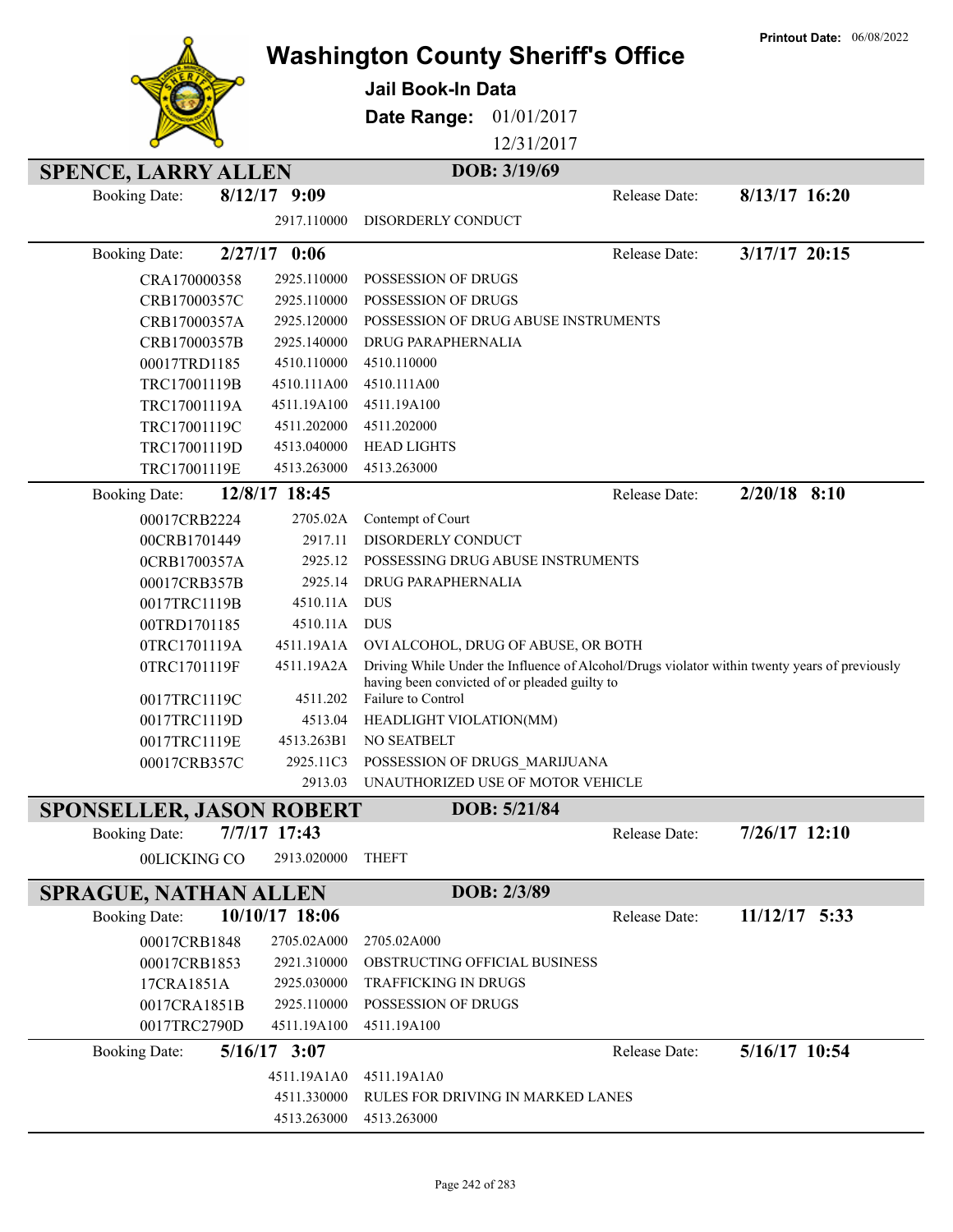|                                  |                 | <b>Washington County Sheriff's Office</b> |              |                                                 | <b>Printout Date: 06/08/2022</b> |
|----------------------------------|-----------------|-------------------------------------------|--------------|-------------------------------------------------|----------------------------------|
|                                  |                 | <b>Jail Book-In Data</b>                  |              |                                                 |                                  |
|                                  |                 | Date Range: 01/01/2017                    |              |                                                 |                                  |
|                                  |                 |                                           |              |                                                 |                                  |
|                                  |                 |                                           | 12/31/2017   |                                                 |                                  |
| <b>SPRIGG, JACOB CHRISTOPHER</b> |                 |                                           | DOB: 1/9/94  |                                                 |                                  |
| <b>Booking Date:</b>             | 6/23/17 13:14   |                                           |              | Release Date:                                   | 7/5/17 10:56                     |
| 00017CRA1113                     | 2923.123000     | 2923.123000                               |              |                                                 |                                  |
| 00TRC1603473                     | 2951.080000     | PROBATION VIOLATION                       |              |                                                 |                                  |
| <b>Booking Date:</b>             | $7/26/17$ 23:16 |                                           |              | Release Date:                                   | 7/31/17 9:45                     |
| TRC160003473                     | 2951.080000     | PROBATION VIOLATION                       |              |                                                 |                                  |
| <b>SPROUSE, JOSHUA EDWARD</b>    |                 |                                           | DOB: 1/19/81 |                                                 |                                  |
| <b>Booking Date:</b>             | 9/27/17 14:16   |                                           |              | Release Date:                                   | $4/17/18$ 7:40                   |
| 0000017CR226                     | 2905.02         | Abduction                                 |              |                                                 |                                  |
| CRB180000031                     | 2909.06         | Criminal Damaging/Endangering             |              |                                                 |                                  |
| 0000017CR226                     | 2919.25         | DOMESTIC VIOLENCE                         |              |                                                 |                                  |
| 00CRB1701811                     | 2919.27         |                                           |              | VIOLATE PROTECTION ORDER OR CONSENT AGREEMENT   |                                  |
| 00CRB1701871                     | 2919.27         |                                           |              | VIOLATE PROTECTION ORDER OR CONSENT AGREEMENT   |                                  |
| 00CRB1701951                     | 2919.27         |                                           |              | VIOLATE PROTECTION ORDER OR CONSENT AGREEMENT   |                                  |
| <b>STAATS, ROBERT HUGH</b>       |                 |                                           | DOB: 9/26/80 |                                                 |                                  |
| <b>Booking Date:</b>             | 4/21/17 12:53   |                                           |              | <b>Release Date:</b>                            | $4/24/17$ 12:40                  |
| 00CRB1700736                     | 2919.270000     |                                           |              | VIOLATION OF PROTECTION ORDER/CONSENT AGREEMENT |                                  |
| <b>STALNAKER, CODY ALLEN</b>     |                 |                                           | DOB: 6/28/91 |                                                 |                                  |
| <b>Booking Date:</b>             | 1/4/17 12:47    |                                           |              | Release Date:                                   | $1/4/17$ 13:02                   |
| 00016CRB2151                     | 2903.130000     | <b>ASSAULT</b>                            |              |                                                 |                                  |
| <b>STANLEY, JOSHUA DAVID</b>     |                 |                                           | DOB: 5/23/93 |                                                 |                                  |
| <b>Booking Date:</b>             | $6/2/17$ 9:32   |                                           |              | Release Date:                                   | $6/2/17$ 17:00                   |
| 00016TRD4253                     | 4510.110000     | 4510.110000                               |              |                                                 |                                  |
| 00016TRD4253                     | 4511.202000     | 4511.202000                               |              |                                                 |                                  |
| 00016TRD4253                     | 4513.020000     | <b>UNSAFE VEHICLE</b>                     |              |                                                 |                                  |
| <b>STARCHER, JACOB ALLEN</b>     |                 |                                           | DOB: 9/1/97  |                                                 |                                  |
| <b>Booking Date:</b>             | 10/27/17 19:21  |                                           |              | Release Date:                                   | 10/30/17 6:00                    |
| <b>BELPRE MAYO</b>               | 335.0700000     | 335.0700000                               |              |                                                 |                                  |
| <b>STARRY, BOBBI JO</b>          |                 |                                           | DOB: 9/25/65 |                                                 |                                  |
| <b>Booking Date:</b>             | 3/21/17 13:28   |                                           |              | Release Date:                                   | 3/24/17 14:30                    |
| 00CRB1700501                     | 2963.110000     | <b>FUGITIVE FROM JUSTICE</b>              |              |                                                 |                                  |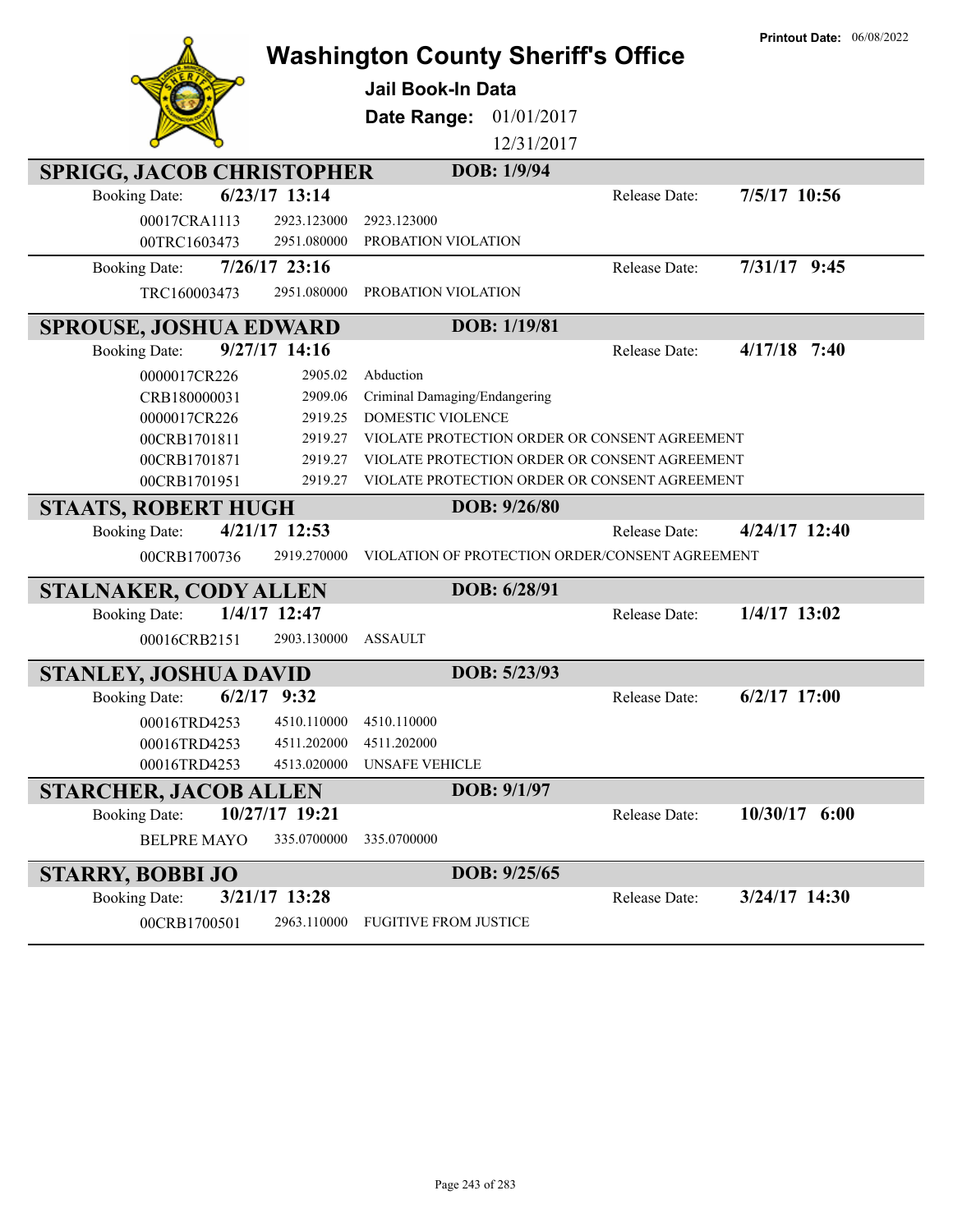|                                                                      | <b>Washington County Sheriff's Office</b>              |               | <b>Printout Date: 06/08/2022</b> |
|----------------------------------------------------------------------|--------------------------------------------------------|---------------|----------------------------------|
|                                                                      | Jail Book-In Data                                      |               |                                  |
|                                                                      | 01/01/2017<br>Date Range:                              |               |                                  |
|                                                                      | 12/31/2017                                             |               |                                  |
|                                                                      |                                                        |               |                                  |
| STATKIEWICZ, THOMAS ALDEN                                            | DOB: 4/26/83                                           |               |                                  |
| 7/3/17 17:42<br><b>Booking Date:</b>                                 |                                                        | Release Date: | $9/22/17$ 6:00                   |
| 00000017CR40<br>2923.120000                                          | CARRYING CONCEALED WEAPON OR ILLEGAL POSSESSION OF WEA |               |                                  |
| 2/15/17 16:30<br><b>Booking Date:</b>                                |                                                        | Release Date: | 2/22/17 16:55                    |
| 00017CRB289B<br>2917.11B200                                          | 2917.11B200                                            |               |                                  |
| 2921.330000<br>00000017CR40                                          | RESIST ARREST OR FAIL TO COMPLY WITH POLICE ORDER/SIGN |               |                                  |
| 2923.120000<br>00017CRB289A                                          | CARRYING CONCEALED WEAPON OR ILLEGAL POSSESSION OF WEA |               |                                  |
| 2925.14C100<br>00017CRB289C                                          | 2925.14C100                                            |               |                                  |
| 12/15/17 12:55<br><b>Booking Date:</b>                               |                                                        | Release Date: | 12/15/17 15:05                   |
| 0000012DC358<br>2705.020000                                          | <b>CONTEMPT OF COURT</b>                               |               |                                  |
| <b>STAUGH, SCOTT LEE</b>                                             | DOB: 8/7/80                                            |               |                                  |
| 7/7/17 17:21<br><b>Booking Date:</b>                                 |                                                        | Release Date: | 8/11/17 10:18                    |
| 00LICKING CO<br>2919.210000                                          | NONSUPPORT OF DEPENDENTS                               |               |                                  |
|                                                                      |                                                        |               |                                  |
|                                                                      | DOB: 3/30/98                                           |               |                                  |
| <b>STEAKLEY, TESSA LYNN</b><br>6/13/17 17:51<br><b>Booking Date:</b> |                                                        | Release Date: | $6/21/17$ 17:32                  |
| CRA170001040<br>2925.110000                                          | POSSESSION OF DRUGS                                    |               |                                  |
| CRB17001041B<br>2925.110000                                          | POSSESSION OF DRUGS                                    |               |                                  |
| CRB17001041A<br>2925.14C1                                            | ILLEGAL USE OR POSSESSION OF DRUG PARAPHERNALIA        |               |                                  |
| <b>STEELE, JACQULINE DARLENE</b>                                     | DOB: 9/1/88                                            |               |                                  |
| $9/16/17$ 4:42<br><b>Booking Date:</b>                               |                                                        | Release Date: | $9/16/17$ 6:00                   |
| 00017TRC5575<br>4511.19A1B0                                          | 4511.19A1B0                                            |               |                                  |
| 00017TRC5575<br>4511.202000                                          | 4511.202000                                            |               |                                  |
| STEHLY, LINDSAY MARIE                                                | DOB: 10/1/85                                           |               |                                  |
| 11/1/17 19:53<br><b>Booking Date:</b>                                |                                                        | Release Date: | $11/21/17$ 6:00                  |
| TRC1703034 A<br>4511.19A2A0                                          | 4511.19A2A0                                            |               |                                  |
| <b>STEPHENS, PAMELA SUE</b>                                          | DOB: 9/22/72                                           |               |                                  |
| $5/24/17$ 2:30<br><b>Booking Date:</b>                               |                                                        | Release Date: | 5/24/17 13:35                    |
| 2705.020000<br>000MONROE CO                                          | <b>CONTEMPT OF COURT</b>                               |               |                                  |
|                                                                      | DOB: 8/21/82                                           |               |                                  |
| <b>STEVENS, ERIC HAMPTON</b><br>1/7/17 21:39<br><b>Booking Date:</b> |                                                        | Release Date: | $1/13/17$ 6:00                   |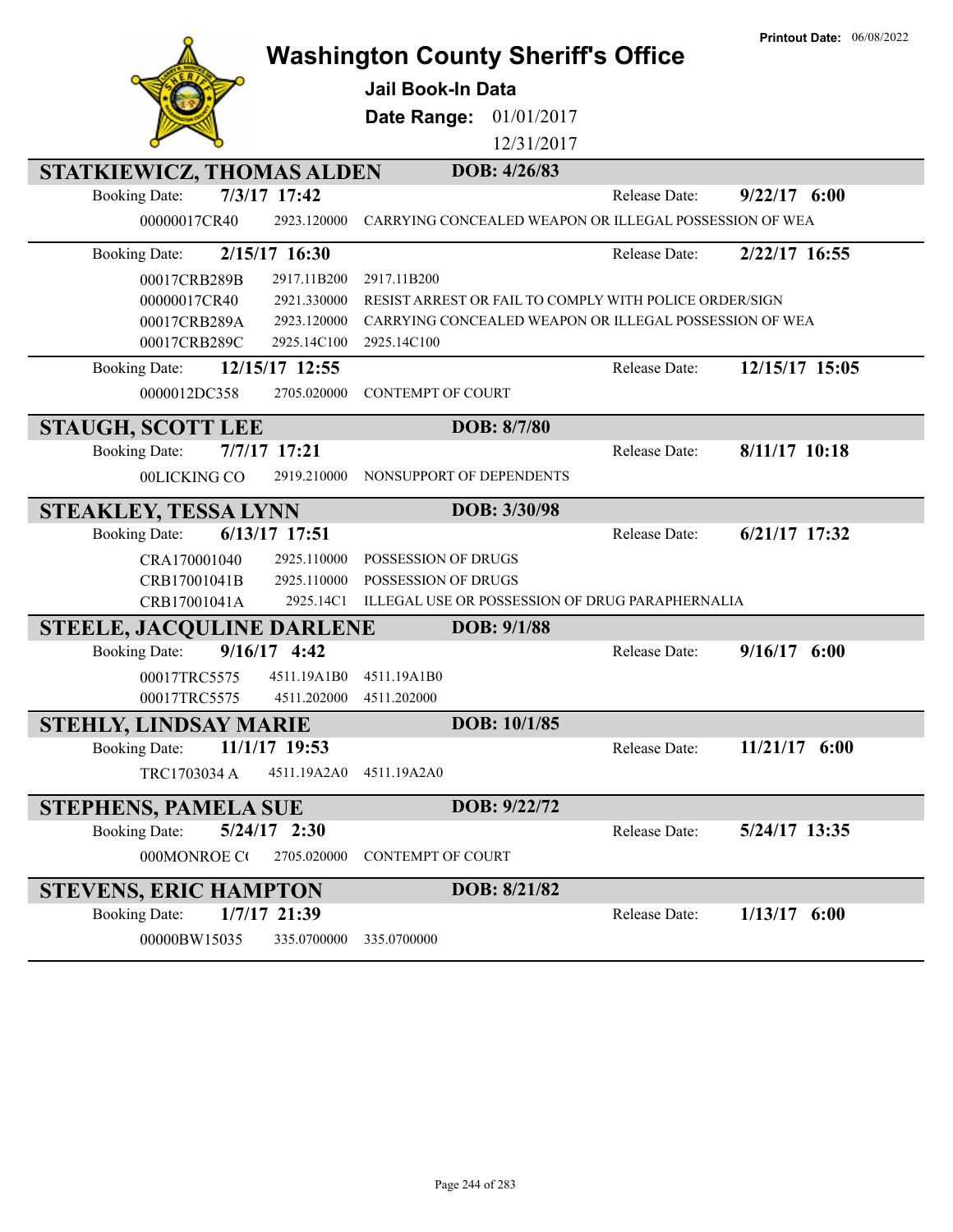|                                         | <b>Washington County Sheriff's Office</b> |               | <b>Printout Date: 06/08/2022</b> |
|-----------------------------------------|-------------------------------------------|---------------|----------------------------------|
|                                         |                                           |               |                                  |
|                                         | <b>Jail Book-In Data</b>                  |               |                                  |
|                                         | Date Range:<br>01/01/2017                 |               |                                  |
|                                         | 12/31/2017                                |               |                                  |
| <b>STEVENS, ERIC LEE</b>                | DOB: 12/5/88                              |               |                                  |
| 3/6/17 11:12<br><b>Booking Date:</b>    |                                           | Release Date: | 3/10/17 13:02                    |
| 000017CRB061<br>2951.080000             | PROBATION VIOLATION                       |               |                                  |
| $1/10/17$ 16:02<br><b>Booking Date:</b> |                                           | Release Date: | $2/9/17$ 6:00                    |
| 2917.110000<br>CRB16001477A             | DISORDERLY CONDUCT                        |               |                                  |
| 2919.250000<br>0000017CRB61             | DOMESTIC VIOLENCE                         |               |                                  |
| 00016CRB1477<br>2919.250000             | DOMESTIC VIOLENCE                         |               |                                  |
| 2951.080000<br>0016CRB1477B             | PROBATION VIOLATION                       |               |                                  |
| 4/3/17 14:42<br><b>Booking Date:</b>    |                                           | Release Date: | $5/3/17$ $6:00$                  |
| 00CRB1700061<br>2917.110000             | DISORDERLY CONDUCT                        |               |                                  |
| 00017CRB61PV<br>2951.080000             | PROBATION VIOLATION                       |               |                                  |
| <b>STEVENS, JESSICA LYNN</b>            | DOB: 8/3/81                               |               |                                  |
| 8/24/17 16:27<br><b>Booking Date:</b>   |                                           | Release Date: | 9/6/17 12:50                     |
| 2951.080000<br>0CRB1700478B             | PROBATION VIOLATION                       |               |                                  |
| 2951.080000<br>000PV HOLDER             | PROBATION VIOLATION                       |               |                                  |
| $3/20/17$ 2:34<br><b>Booking Date:</b>  |                                           | Release Date: | 5/5/17 6:00                      |
| 2705.020000<br>00CRB1700482             | <b>CONTEMPT OF COURT</b>                  |               |                                  |
| 2705.020000<br>000017CRB482             | <b>CONTEMPT OF COURT</b>                  |               |                                  |
| 2913.020000<br>17CRA479A                | <b>THEFT</b>                              |               |                                  |
| 2913.020000<br>16CRB1378                | <b>THEFT</b>                              |               |                                  |
| 2913.020000<br>16CRB1395                | <b>THEFT</b>                              |               |                                  |
| 17CRB478<br>2919.250000                 | DOMESTIC VIOLENCE                         |               |                                  |
| 2925.110000<br>17CRA479B                | POSSESSION OF DRUGS                       |               |                                  |
| 2951.080000<br>0CRB1601378B             | PROBATION VIOLATION                       |               |                                  |
| 959.1300000<br>17CRA479C                | 959.1300000                               |               |                                  |
| <b>STEVENS, THOMAS EUGENE III</b>       | DOB: 3/8/80                               |               |                                  |
| 9/26/17 16:43<br><b>Booking Date:</b>   |                                           | Release Date: | $9/26/17$ 20:45                  |
| 000ATHENS CO<br>4510.11A000             | 4510.11A000                               |               |                                  |
| <b>STEWARD, DEREK SKYLAR</b>            | DOB: 5/8/87                               |               |                                  |
| 12/8/17 10:13<br><b>Booking Date:</b>   |                                           | Release Date: | 12/8/17 13:30                    |
| CRB1600912-C<br>2951.080000             | PROBATION VIOLATION                       |               |                                  |
| <b>STEWART, ERIN MARIE</b>              | DOB: 3/20/74                              |               |                                  |
| 11/25/17 18:35<br><b>Booking Date:</b>  |                                           | Release Date: | 11/25/17 22:09                   |
| 4301.620000                             | OPEN CONTAINER                            |               |                                  |
| 4511.19A2B0                             | 4511.19A2B0                               |               |                                  |
| STEWART, JASON RYAN                     | DOB: 4/22/92                              |               |                                  |
| $8/20/17$ 0:27<br><b>Booking Date:</b>  |                                           | Release Date: | 8/25/17 16:35                    |
| 17CRB1497A<br>2925.120000               | POSSESSION OF DRUG ABUSE INSTRUMENTS      |               |                                  |
| 17CRB1497B<br>2925.140000               | DRUG PARAPHERNALIA                        |               |                                  |
| 2951.08A000<br>000PV HOLDER             | 2951.08A000                               |               |                                  |
| 00017TRD5390<br>4511.330000             | RULES FOR DRIVING IN MARKED LANES         |               |                                  |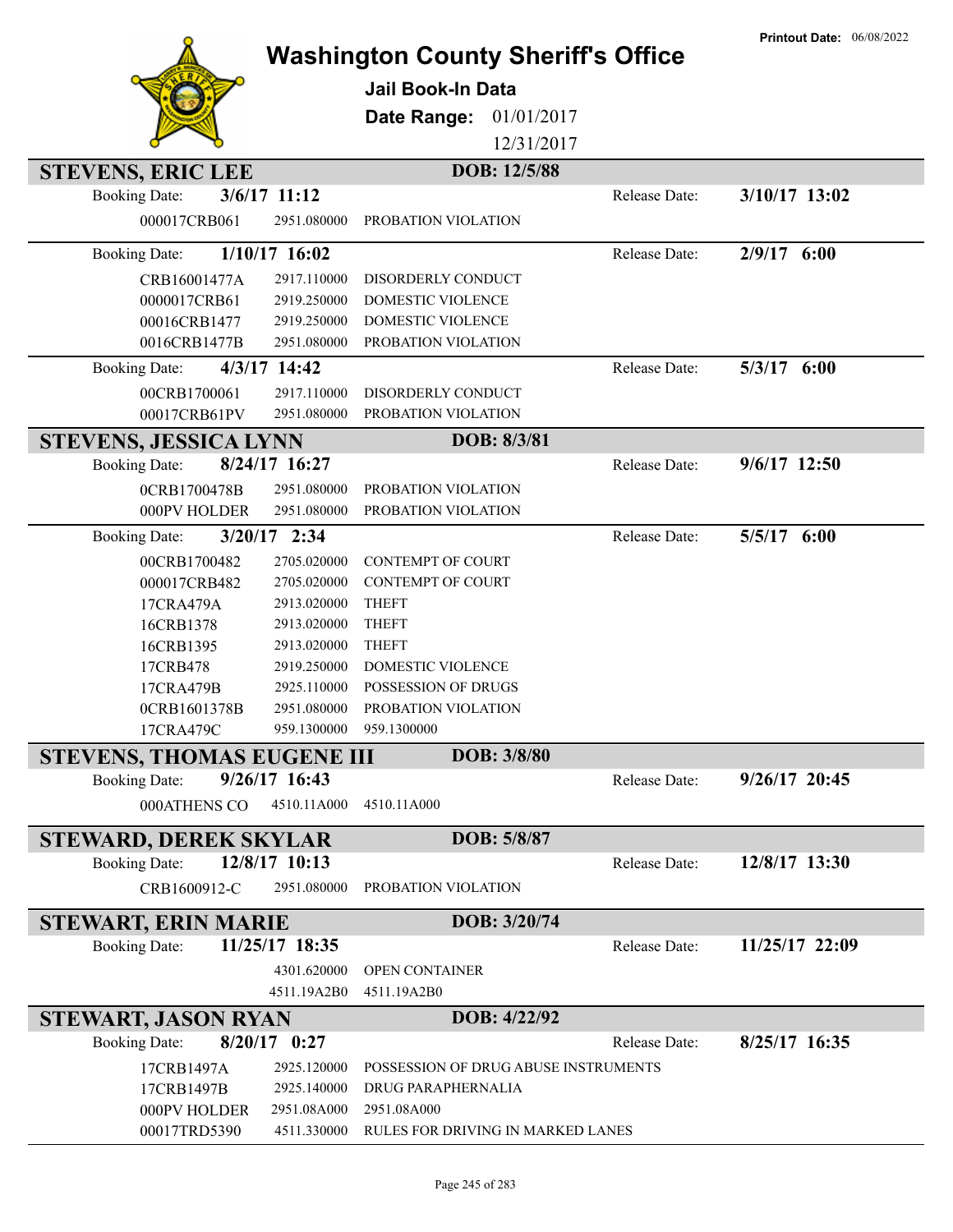|                                        |                 | <b>Washington County Sheriff's Office</b> |               |                                                 | <b>Printout Date: 06/08/2022</b> |
|----------------------------------------|-----------------|-------------------------------------------|---------------|-------------------------------------------------|----------------------------------|
|                                        |                 | Jail Book-In Data                         |               |                                                 |                                  |
|                                        |                 | Date Range:                               | 01/01/2017    |                                                 |                                  |
|                                        |                 |                                           | 12/31/2017    |                                                 |                                  |
| STEWART, MICHAEL STEPHEN               |                 |                                           | DOB: 5/24/77  |                                                 |                                  |
| <b>Booking Date:</b>                   | 9/15/17 21:04   |                                           |               | Release Date:                                   | $9/21/17$ 6:00                   |
| 00TRC1703629                           | 4511.19A1D0     | 4511.19A1D0                               |               |                                                 |                                  |
| <b>Booking Date:</b>                   | $6/13/17$ 0:34  |                                           |               | Release Date:                                   | 6/16/17 11:31                    |
| 17TRC3629A                             | 4511.19A100     | 4511.19A100                               |               |                                                 |                                  |
| 17TRC3629B                             | 4511.19A1A0     | 4511.19A1A0                               |               |                                                 |                                  |
| <b>STILL, ASHLEY NICOLE</b>            |                 |                                           | DOB: 12/19/94 |                                                 |                                  |
| $7/2/17$ 16:07<br><b>Booking Date:</b> |                 |                                           |               | <b>Release Date:</b>                            | 7/3/17 15:20                     |
| 0TRD1704219A                           | 4510.210000     | 4510.210000                               |               |                                                 |                                  |
| TRD1704219B                            | 4511.21D400     | 4511.21D400                               |               |                                                 |                                  |
| <b>STONE, JOHN GAYLORD</b>             |                 |                                           | DOB: 7/29/55  |                                                 |                                  |
| <b>Booking Date:</b>                   | $6/22/17$ 12:46 |                                           |               | Release Date:                                   | $6/22/17$ 14:04                  |
| 00017CRB1054                           | 2919.270000     |                                           |               | VIOLATION OF PROTECTION ORDER/CONSENT AGREEMENT |                                  |
| <b>Booking Date:</b>                   | $2/25/17$ 3:25  |                                           |               | Release Date:                                   | 2/27/17 11:20                    |
| CRB170000355                           | 2919.250000     | <b>DOMESTIC VIOLENCE</b>                  |               |                                                 |                                  |
| STONEKING, MARTIN DELANO               |                 |                                           | DOB: 11/15/91 |                                                 |                                  |
| <b>Booking Date:</b>                   | 7/26/17 12:31   |                                           |               | <b>Release Date:</b>                            | 8/28/17 13:15                    |
| 00000FEDERAL                           | 2951.08C000     | 2951.08C000                               |               |                                                 |                                  |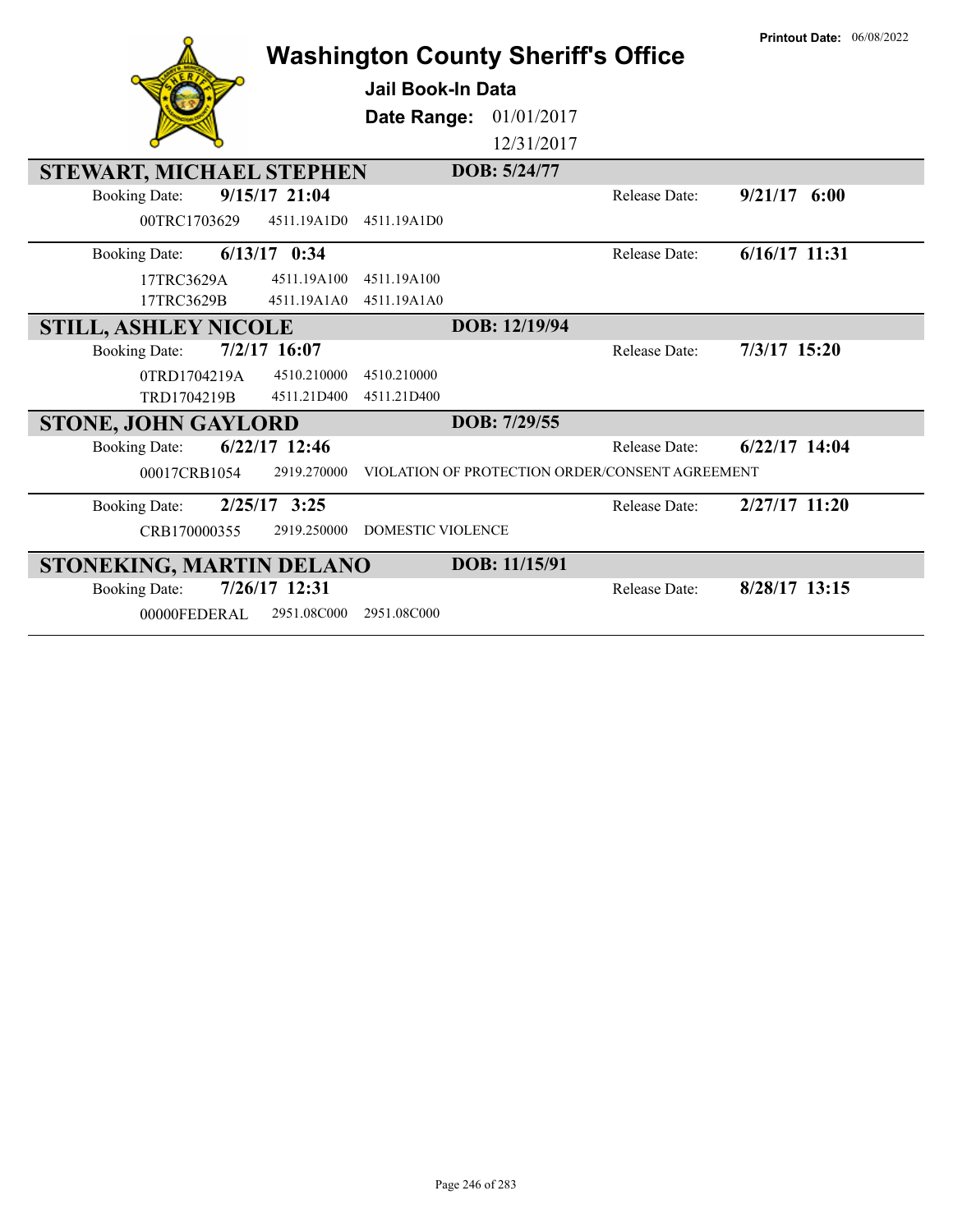|                                  |                 |                                                 |               | <b>Printout Date: 06/08/2022</b> |
|----------------------------------|-----------------|-------------------------------------------------|---------------|----------------------------------|
|                                  |                 | <b>Washington County Sheriff's Office</b>       |               |                                  |
|                                  |                 | <b>Jail Book-In Data</b>                        |               |                                  |
|                                  |                 | 01/01/2017<br>Date Range:                       |               |                                  |
|                                  |                 | 12/31/2017                                      |               |                                  |
| <b>STOOPS, CHRISTOPHER SHAWN</b> |                 | DOB: 7/10/71                                    |               |                                  |
| <b>Booking Date:</b>             | 11/15/17 14:16  |                                                 | Release Date: | 2/7/18 5:37                      |
| 0000017CR119                     | 2905.03         | Unlawful Restraint                              |               |                                  |
| 0000017CR119                     | 2919.25A        | DOMESTIC VIOLENCE_KNOWINGLY CAUSE PHYSICAL HARM |               |                                  |
| CRB170001247                     | 2919.27         | VIOLATE PROTECTION ORDER OR CONSENT AGREEMENT   |               |                                  |
| CRB170001487                     | 2919.27         | VIOLATE PROTECTION ORDER OR CONSENT AGREEMENT   |               |                                  |
| <b>Booking Date:</b>             | $6/13/17$ 21:06 |                                                 | Release Date: | 6/21/17 18:54                    |
| 00017CRB942B                     | 2905.030000     | UNLAWFUL RESTRAINT                              |               |                                  |
| 000017CRA943                     | 2913.020000     | <b>THEFT</b>                                    |               |                                  |
| 00017CRB942A                     | 2919.250000     | DOMESTIC VIOLENCE                               |               |                                  |
| <b>Booking Date:</b>             | 8/7/17 12:36    |                                                 | Release Date: | 8/8/17 12:10                     |
| 0000017CR119                     | 131.0900000     | 131.0900000                                     |               |                                  |
| 00017CRB1247                     | 2903.210000     | AGGRAVATED MENACING OR STALKING                 |               |                                  |
| 0000017CR119                     | 2905.030000     | UNLAWFUL RESTRAINT                              |               |                                  |
| 0000017CR119                     | 2919.250000     | DOMESTIC VIOLENCE                               |               |                                  |
| 00017CRB1247                     | 2919.270000     | VIOLATION OF PROTECTION ORDER/CONSENT AGREEMENT |               |                                  |
| 00017CRB1247                     | 3113.310000     | 3113.310000                                     |               |                                  |
| <b>Booking Date:</b>             | 10/19/17 12:34  |                                                 | Release Date: | 11/8/17 13:51                    |
| 0CRB1701451B                     | 2903.211000     | 2903.211000                                     |               |                                  |
| 0CRB1701615A                     | 2903.211000     | 2903.211000                                     |               |                                  |
| 0000017CR119                     | 2905.030000     | UNLAWFUL RESTRAINT                              |               |                                  |
| 0000017CR119                     | 2919.250000     | <b>DOMESTIC VIOLENCE</b>                        |               |                                  |
| 0CRB1701451A                     | 2919.270000     | VIOLATION OF PROTECTION ORDER/CONSENT AGREEMENT |               |                                  |
| 00CRB1701487                     | 2919.270000     | VIOLATION OF PROTECTION ORDER/CONSENT AGREEMENT |               |                                  |
| 0CRB1701615B                     | 2919.270000     | VIOLATION OF PROTECTION ORDER/CONSENT AGREEMENT |               |                                  |
| 00017CRB1247                     | 2919.270000     | VIOLATION OF PROTECTION ORDER/CONSENT AGREEMENT |               |                                  |
| <b>STOOPS, JESSE EUGENE</b>      |                 | DOB: 9/14/84                                    |               |                                  |
| <b>Booking Date:</b>             | 8/7/17 15:25    |                                                 | Release Date: | $12/1/17$ 6:00                   |
| 0000017CR100                     | 2913.020000     | <b>THEFT</b>                                    |               |                                  |
| <b>Booking Date:</b>             | 5/15/17 19:35   |                                                 | Release Date: | 5/18/17 21:16                    |
| 000017CRA856                     | 2913.020000     | <b>THEFT</b>                                    |               |                                  |
| 0000MEIGS CO                     | 2913.020000     | <b>THEFT</b>                                    |               |                                  |
| <b>STOUT, ASHLEY NICHOLE</b>     |                 | DOB: 12/28/84                                   |               |                                  |
| <b>Booking Date:</b><br>9/6/17   | 9:10            |                                                 | Release Date: | $9/6/17$ $9:21$                  |
| 0000017CR162                     | 2913.310000     | FORGERY/UTTERING                                |               |                                  |
|                                  |                 |                                                 |               |                                  |
| <b>STRAUSS, ANDREW THOMAS</b>    |                 | DOB: 1/15/85                                    |               |                                  |
| <b>Booking Date:</b>             | 2/3/17 20:02    |                                                 | Release Date: | $2/6/17$ 6:00                    |
| TRD1700183 A                     | 4510.037000     | 4510.037000                                     |               |                                  |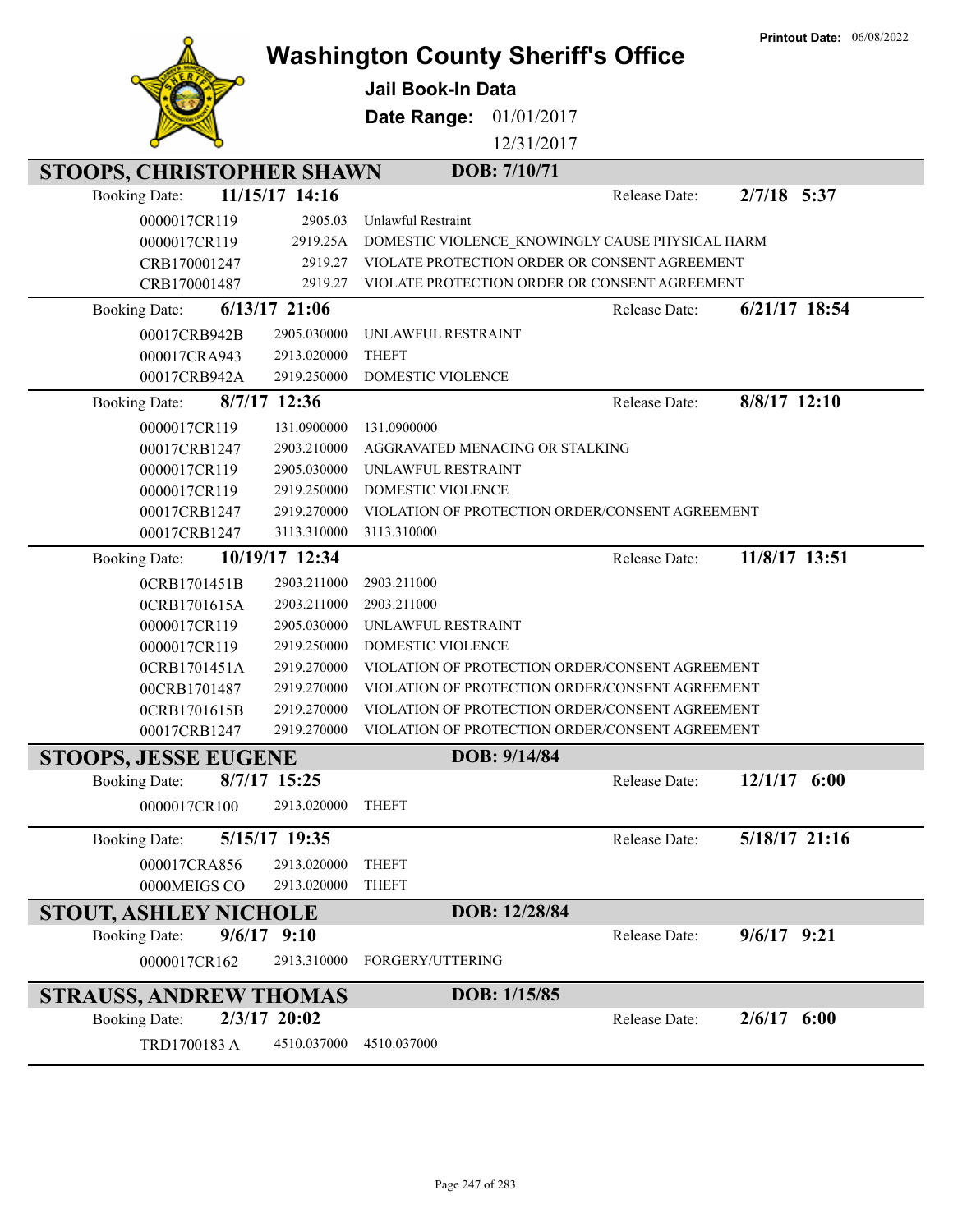|                               |                            | <b>Washington County Sheriff's Office</b><br><b>Jail Book-In Data</b><br>01/01/2017<br>Date Range:<br>12/31/2017 |               | <b>Printout Date: 06/08/2022</b> |
|-------------------------------|----------------------------|------------------------------------------------------------------------------------------------------------------|---------------|----------------------------------|
| STRAUSS, LEVI VALENTINE       |                            | DOB: 4/1/90                                                                                                      |               |                                  |
| <b>Booking Date:</b>          | 5/19/17 19:25              |                                                                                                                  | Release Date: | $5/23/17$ 6:00                   |
| 00017TRC1172                  | 4511.19A1A0                | 4511.19A1A0                                                                                                      |               |                                  |
| <b>Booking Date:</b>          | $6/2/17$ 18:45             |                                                                                                                  | Release Date: | $6/5/17$ $6:00$                  |
| 00017TRC1172                  | 4511.19A1A0                | 4511.19A1A0                                                                                                      |               |                                  |
| <b>STREIGHT, AARON JOSEPH</b> |                            | DOB: 1/2/79                                                                                                      |               |                                  |
| <b>Booking Date:</b>          | 10/29/17 21:35             |                                                                                                                  | Release Date: | 11/8/17 15:26                    |
| 00000BEVERLY<br>00CRB1701981  | 2705.020000<br>2903.220000 | <b>CONTEMPT OF COURT</b><br><b>MENACING</b>                                                                      |               |                                  |
| <b>Booking Date:</b>          | $7/9/17$ 1:57              |                                                                                                                  | Release Date: | 7/10/17 17:48                    |
| 00017CRB1220                  | 2903.130000                | <b>ASSAULT</b>                                                                                                   |               |                                  |
| STREIGHT, CHRISTOPHER A       |                            | DOB: 6/22/86                                                                                                     |               |                                  |
| <b>Booking Date:</b>          | 10/6/17 3:19               |                                                                                                                  | Release Date: | $11/29/17$ 6:00                  |
| 00017CRB1868                  | 2903.130000                | <b>ASSAULT</b>                                                                                                   |               |                                  |
| 00016TRC516C                  | 2951.080000                | PROBATION VIOLATION                                                                                              |               |                                  |
| <b>Booking Date:</b>          | 1/7/17 19:45               |                                                                                                                  | Release Date: | $2/21/17$ 6:00                   |
| CRB1700046 A                  | 2919.270000                | VIOLATION OF PROTECTION ORDER/CONSENT AGREEMENT                                                                  |               |                                  |
| CRB1700046 B<br>000PV HOLDER  | 2921.330000<br>2951.080000 | RESIST ARREST OR FAIL TO COMPLY WITH POLICE ORDER/SIGN<br>PROBATION VIOLATION                                    |               |                                  |
| STREIGHT, SAMANTHA JO         |                            | DOB: 8/25/88                                                                                                     |               |                                  |
| <b>Booking Date:</b>          | 3/13/17 16:37              |                                                                                                                  | Release Date: | $3/23/17$ 8:15                   |
| CRB170000210                  | 2951.080000                | PROBATION VIOLATION                                                                                              |               |                                  |
| <b>Booking Date:</b>          | $1/14/17$ 0:06             |                                                                                                                  | Release Date: | $1/17/17$ 8:40                   |
| 00013TRD1820                  | 2951.080000                | PROBATION VIOLATION                                                                                              |               |                                  |
| <b>Booking Date:</b>          | 2/4/17 18:50               |                                                                                                                  | Release Date: | $3/6/17$ 6:00                    |
| 17CRB210                      | 2913.020000                | <b>THEFT</b>                                                                                                     |               |                                  |
| 00CRB1601311                  | 2913.020000                | <b>THEFT</b>                                                                                                     |               |                                  |
| CRB1601551 B                  | 2921.310000                | OBSTRUCTING OFFICIAL BUSINESS                                                                                    |               |                                  |
| 00CRB1601968                  | 2937.290000                | FAIL TO APPEAR/ RECOG. BOND                                                                                      |               |                                  |
| 0000000000PV                  | 2951.080000                | PROBATION VIOLATION                                                                                              |               |                                  |
| <b>Booking Date:</b>          | $7/16/17$ 9:15             |                                                                                                                  | Release Date: | $9/3/17$ 6:00                    |
| 00017CRB210A                  | 2913.020000                | <b>THEFT</b>                                                                                                     |               |                                  |
| 00017CRB210B                  | 2951.080000                | PROBATION VIOLATION                                                                                              |               |                                  |
| <b>STRICKLER, JASON LEE</b>   |                            | DOB: 11/17/78                                                                                                    |               |                                  |
| <b>Booking Date:</b>          | 3/6/17 17:16               |                                                                                                                  | Release Date: | 3/23/17 19:40                    |
| TRC1500299 F<br>00TRC1406335  | 2951.080000<br>2951.080000 | PROBATION VIOLATION<br>PROBATION VIOLATION                                                                       |               |                                  |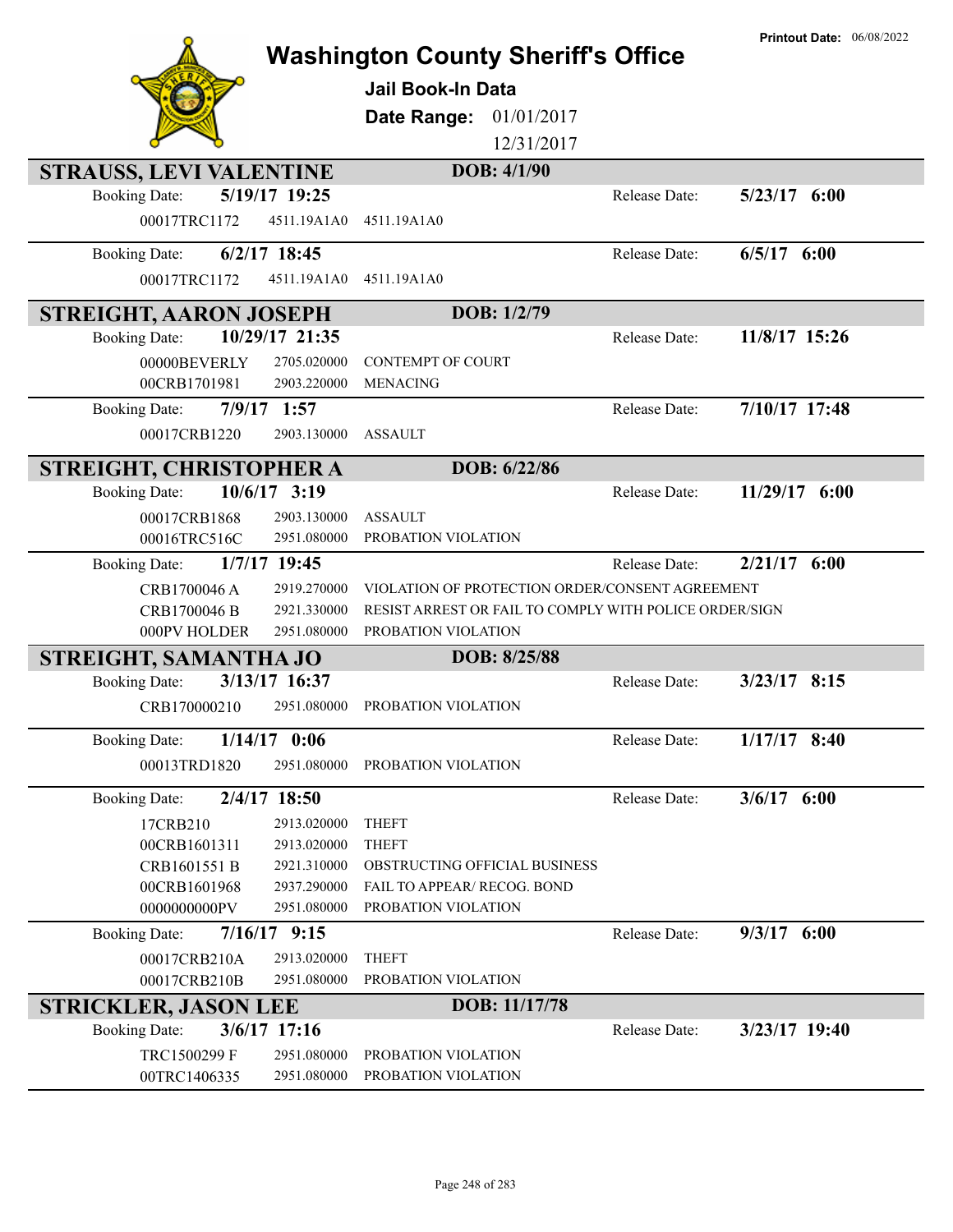|                                                                   | <b>Washington County Sheriff's Office</b> |                      | <b>Printout Date: 06/08/2022</b> |
|-------------------------------------------------------------------|-------------------------------------------|----------------------|----------------------------------|
|                                                                   | <b>Jail Book-In Data</b>                  |                      |                                  |
|                                                                   | Date Range:                               | 01/01/2017           |                                  |
|                                                                   |                                           | 12/31/2017           |                                  |
| STRICKMAKER, ZACHARY LOWE                                         | DOB: 12/21/89                             |                      |                                  |
| 7/1/17 23:41<br><b>Booking Date:</b>                              |                                           | Release Date:        | $7/3/17$ 9:40                    |
| ATHENS CO SO<br>2911.110000                                       | AGGRAVATED BURGLARY                       |                      |                                  |
| <b>STUMBO, CHRISTOPHER B</b>                                      | DOB: 12/21/88                             |                      |                                  |
| $3/26/17$ 0:57<br><b>Booking Date:</b>                            |                                           | Release Date:        | $3/26/17$ 12:00                  |
| 2917.11B000                                                       | 2917.11B000                               |                      |                                  |
| $9/29/17$ 1:07<br><b>Booking Date:</b>                            |                                           | Release Date:        | $9/29/17$ 9:46                   |
| 00CRB1701781<br>2911.210000                                       | CRIMINAL/AGGRAVATED TRESPASSING           |                      |                                  |
| 00017CRB1560<br>959.0100000                                       | 959.0100000                               |                      |                                  |
| $1/21/17$ 1:55<br><b>Booking Date:</b>                            |                                           | Release Date:        | $1/21/17$ 9:25                   |
| 509.03B0000                                                       | 509.03B0000                               |                      |                                  |
| <b>STURM, BRYAN CHRISTOPHER</b>                                   | DOB: 4/21/92                              |                      |                                  |
| 12/5/17 19:57<br><b>Booking Date:</b>                             |                                           | Release Date:        | $1/2/18$ 16:15                   |
| 0000017CR303<br>2911.12A200                                       | 2911.12A200                               |                      |                                  |
| 0000017CR303<br>2913.020000                                       | <b>THEFT</b>                              |                      |                                  |
| CRB170002267<br>2913.020000                                       | <b>THEFT</b><br>DOB: 1/14/90              |                      |                                  |
| <b>SUBEDI, HEMAN NMN</b><br>2/10/17 19:32<br><b>Booking Date:</b> |                                           | Release Date:        | $2/13/17$ 6:00                   |
| 000017TRC614<br>4511.194000                                       | 4511.194000                               |                      |                                  |
|                                                                   |                                           |                      |                                  |
| <b>SULLIVAN, DOUGLAS BRION</b><br>5/18/17 18:35                   | DOB: 6/16/63                              |                      | $6/12/17$ $6:00$                 |
| <b>Booking Date:</b>                                              |                                           | <b>Release Date:</b> |                                  |
| 2925.120000<br>CRB160001346                                       | POSSESSION OF DRUG ABUSE INSTRUMENTS      |                      |                                  |
| 4/14/17 15:58<br><b>Booking Date:</b>                             |                                           | Release Date:        | 4/19/17 13:31                    |
| CRB160007980<br>2951.080000                                       | PROBATION VIOLATION                       |                      |                                  |
| $1/24/17$ 12:14<br><b>Booking Date:</b>                           |                                           | Release Date:        | 2/23/17 14:10                    |
| 00CRB1601346<br>2951.080000                                       | PROBATION VIOLATION                       |                      |                                  |
| 5/3/17 17:35<br><b>Booking Date:</b>                              |                                           | Release Date:        | 5/17/17 13:45                    |
| 00CRB1601346<br>2951.080000                                       | PROBATION VIOLATION                       |                      |                                  |
| <b>SUMPTION, MARISA MARIE</b>                                     | DOB: 11/19/96                             |                      |                                  |
| $10/21/17$ 0:25<br><b>Booking Date:</b>                           |                                           | Release Date:        | 10/23/17 10:20                   |
| 00CRA1701917<br>2913.020000                                       | <b>THEFT</b>                              |                      |                                  |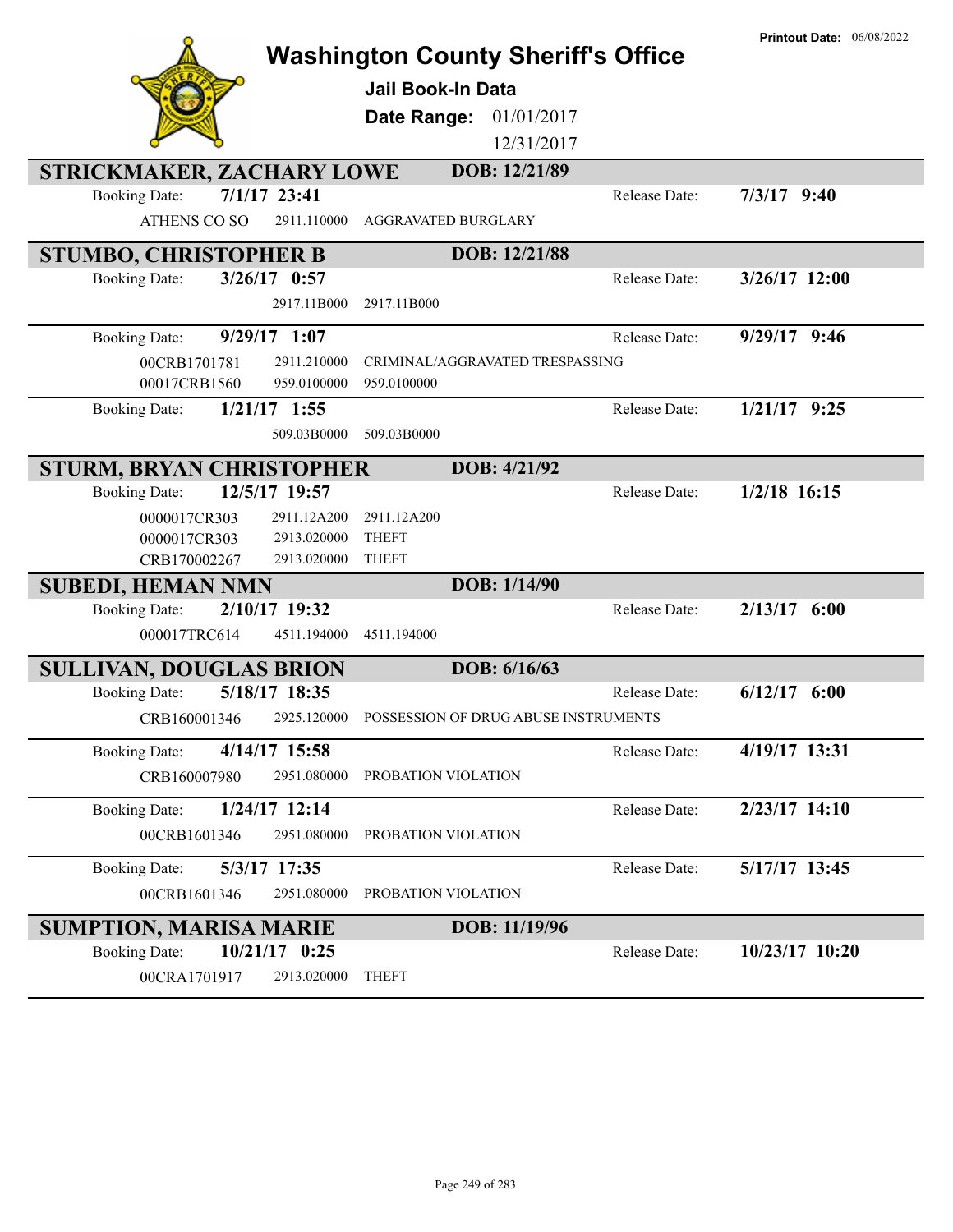|                              |                 |                                               |              |                                                 | <b>Printout Date: 06/08/2022</b> |
|------------------------------|-----------------|-----------------------------------------------|--------------|-------------------------------------------------|----------------------------------|
|                              |                 | <b>Washington County Sheriff's Office</b>     |              |                                                 |                                  |
|                              |                 | Jail Book-In Data                             |              |                                                 |                                  |
|                              |                 | Date Range:                                   | 01/01/2017   |                                                 |                                  |
|                              |                 |                                               | 12/31/2017   |                                                 |                                  |
|                              |                 |                                               |              |                                                 |                                  |
| <b>SURFACE, MICHAEL PAUL</b> |                 |                                               | DOB: 4/5/75  |                                                 |                                  |
| <b>Booking Date:</b>         | 3/16/17 12:42   |                                               |              | Release Date:                                   | 8/6/17 19:45                     |
| 0000015CR343                 | 2705.02A000     | 2705.02A000                                   |              |                                                 |                                  |
| 00CRB1700468                 | 2705.02A000     | 2705.02A000                                   |              |                                                 |                                  |
| 000017CRB865                 | 2913.020000     | <b>THEFT</b>                                  |              |                                                 |                                  |
| 000016CRB952                 | 2913.020000     | <b>THEFT</b>                                  |              |                                                 |                                  |
| 000016CRB951                 | 2913.020000     | <b>THEFT</b>                                  |              |                                                 |                                  |
| 000016CRB203                 | 2913.020000     | <b>THEFT</b>                                  |              |                                                 |                                  |
| 16CRB954                     | 2913.020000     | <b>THEFT</b>                                  |              |                                                 |                                  |
| 16CRB953                     | 2913.020000     | <b>THEFT</b>                                  |              |                                                 |                                  |
| 000016CRB974                 | 2913.020000     | <b>THEFT</b>                                  |              |                                                 |                                  |
| 16CRB543                     | 2913.020000     | <b>THEFT</b>                                  |              |                                                 |                                  |
| 000016CRB232                 | 2913.020000     | <b>THEFT</b>                                  |              |                                                 |                                  |
| 000ATHENS CO                 | 2913.020000     | <b>THEFT</b>                                  |              |                                                 |                                  |
| 0000016CR226                 | 2937.990000     | <b>FAIL TO APPEAR</b>                         |              |                                                 |                                  |
| <b>SWIGER, TRAVIS LEE</b>    |                 |                                               | DOB: 3/21/84 |                                                 |                                  |
| <b>Booking Date:</b>         | 5/23/17 22:29   |                                               |              | Release Date:                                   | 5/24/17 10:35                    |
| 00CRB1700400                 | 2919.270000     |                                               |              | VIOLATION OF PROTECTION ORDER/CONSENT AGREEMENT |                                  |
| <b>SWIHART, ERIC JORDAN</b>  |                 |                                               | DOB: 5/6/85  |                                                 |                                  |
| <b>Booking Date:</b>         | 3/14/17 18:44   |                                               |              | Release Date:                                   | 3/15/17 10:50                    |
| 000000BELPRE                 | 513.04          | POSSESSING DRUG ABUSE INSTRUMENTS             |              |                                                 |                                  |
|                              | 513.12          | DRUG PARAPHERNALIA                            |              |                                                 |                                  |
| <b>TABLER, IKE RAY</b>       |                 |                                               | DOB: 12/4/73 |                                                 |                                  |
| <b>Booking Date:</b>         | $9/14/17$ 10:12 |                                               |              | Release Date:                                   | $9/26/17$ 14:50                  |
|                              |                 | 00CRA1701649 2925.030000 TRAFFICKING IN DRUGS |              |                                                 |                                  |
|                              |                 |                                               |              |                                                 |                                  |
| <b>TABLER, MITCHEL ALLEN</b> |                 |                                               | DOB: 3/9/93  |                                                 |                                  |
| <b>Booking Date:</b>         | 8/8/17 20:04    |                                               |              | Release Date:                                   | $8/18/17$ 6:00                   |
| 0017TRC1958A                 | 4511.19A1A0     | 4511.19A1A0                                   |              |                                                 |                                  |
| <b>Booking Date:</b>         | 11/18/17 18:16  |                                               |              | Release Date:                                   | 11/23/17 6:00                    |
| 0017TRC1958A                 | 4511.19A1A0     | 4511.19A1A0                                   |              |                                                 |                                  |
| <b>Booking Date:</b>         | 12/26/17 19:30  |                                               |              | Release Date:                                   | 12/31/17 6:00                    |
| 0017TRC1958A                 | 4511.19A1A0     | 4511.19A1A0                                   |              |                                                 |                                  |
|                              |                 |                                               |              |                                                 |                                  |
| <b>Booking Date:</b>         | 9/7/17 18:24    |                                               |              | Release Date:                                   | $9/10/17$ 6:00                   |
| TRC1701958 A                 | 4511.19A1A0     | 4511.19A1A0                                   |              |                                                 |                                  |
| <b>TABOR, MICHAEL RAY</b>    |                 |                                               | DOB: 5/27/76 |                                                 |                                  |
| <b>Booking Date:</b>         | 3/10/17 19:34   |                                               |              | Release Date:                                   | $3/20/17$ 6:00                   |
| TRC1606250A0                 | 4511.19A1A0     | 4511.19A1A0                                   |              |                                                 |                                  |
|                              |                 |                                               |              |                                                 |                                  |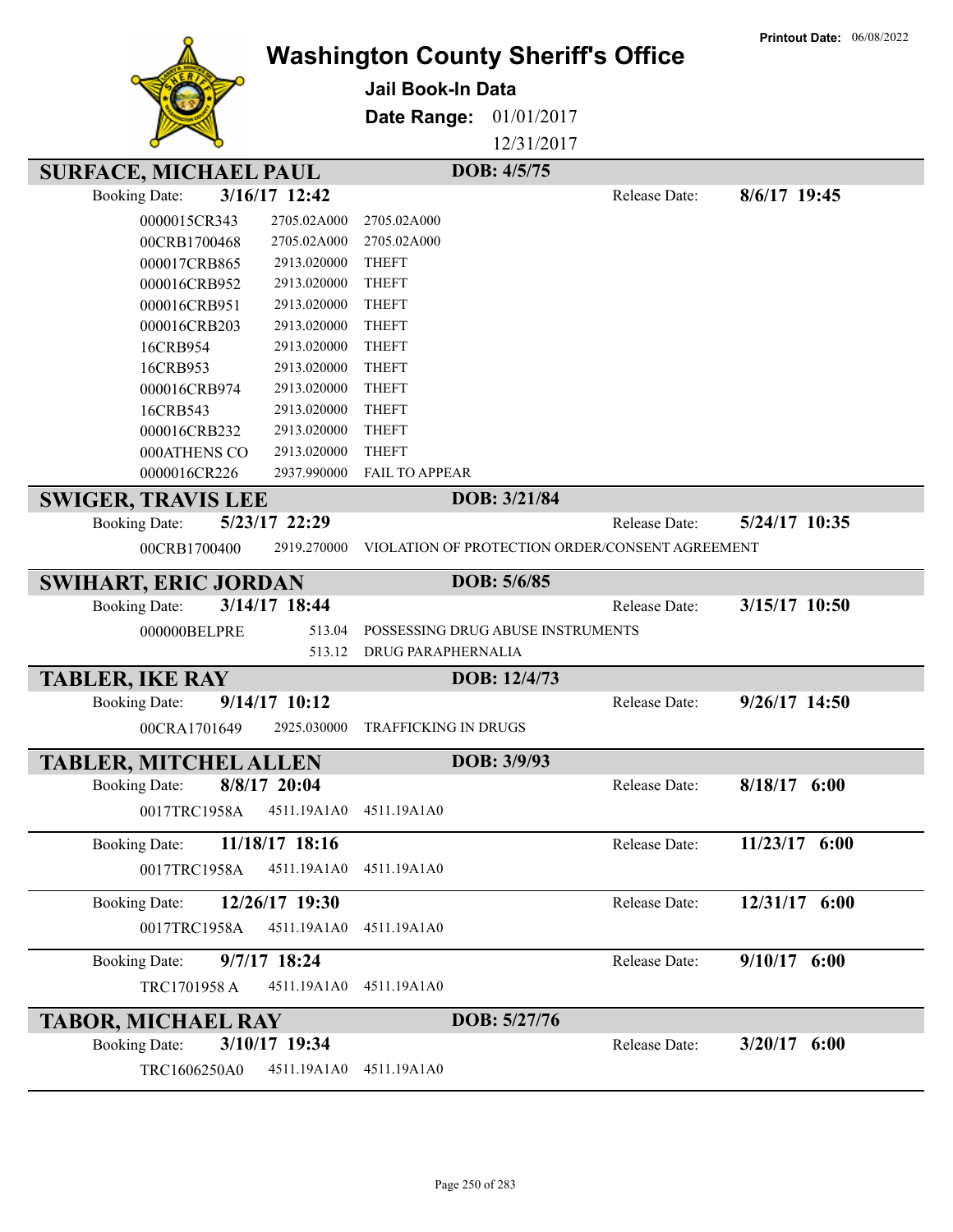|                                                                                                                          | <b>Washington County Sheriff's Office</b><br><b>Jail Book-In Data</b><br>Date Range:<br>01/01/2017<br>12/31/2017 |               | <b>Printout Date: 06/08/2022</b> |
|--------------------------------------------------------------------------------------------------------------------------|------------------------------------------------------------------------------------------------------------------|---------------|----------------------------------|
| <b>TANNER, GLEN DERREK</b><br>$7/20/17$ 0:45                                                                             | DOB: 7/18/84                                                                                                     |               |                                  |
| <b>Booking Date:</b><br>000SUMMIT CO<br>2937.430000<br><b>MEDINA CO</b><br>2937.430000<br>00ASHLAND CO<br>2951.08C000    | FAIL TO APPEAR/ ISSUE WARRANT<br>FAIL TO APPEAR/ ISSUE WARRANT<br>2951.08C000                                    | Release Date: | 7/21/17 10:30                    |
| <b>TAYLOR, CLYDE ANTHONY</b>                                                                                             | DOB: 9/1/69                                                                                                      |               |                                  |
| 11/19/17 19:33<br><b>Booking Date:</b><br>335.0700000<br>335.1000000                                                     | 335.0700000<br>335.1000000                                                                                       | Release Date: | 11/20/17 15:10                   |
| <b>TAYLOR, CODY ALLEN</b>                                                                                                | DOB: 9/25/93                                                                                                     |               |                                  |
| 10/11/17 18:49<br><b>Booking Date:</b><br>0017TRC6651B<br>4511.19A1A0                                                    | 4511.19A1A0                                                                                                      | Release Date: | 10/14/17 18:00                   |
| <b>TAYLOR, DAVID MICHAEL</b>                                                                                             | DOB: 7/20/90                                                                                                     |               |                                  |
| 4/27/17 19:26<br><b>Booking Date:</b><br>4510.110000<br>4511.210000                                                      | 4510.110000<br><b>SPEED LIMITS</b>                                                                               | Release Date: | $4/27/17$ 19:42                  |
| <b>TAYLOR, FREDDY DALE JR</b>                                                                                            | DOB: 4/27/71                                                                                                     |               |                                  |
| $4/19/17$ 9:42<br><b>Booking Date:</b>                                                                                   |                                                                                                                  | Release Date: | $5/3/17$ 6:00                    |
| 2925.110000<br>CRB170000181<br>TRC17000485B<br>4507.02A000<br>4511.19A1A0<br>TRC17000485A                                | POSSESSION OF DRUGS<br>4507.02A000<br>4511.19A1A0                                                                |               |                                  |
| 12/24/17 3:21<br><b>Booking Date:</b>                                                                                    |                                                                                                                  | Release Date: | 12/24/17 22:12                   |
| 17TRD6466A<br>4510.111A00<br>17TRD6466B                                                                                  | 4510.111A00<br>4511.21A000 4511.21A000                                                                           |               |                                  |
| <b>TAYLOR, JONATHON BRYCE</b>                                                                                            | DOB: 7/10/92                                                                                                     |               |                                  |
| 8/11/17 13:10<br><b>Booking Date:</b><br>00LICKING CO<br>2909.070000<br>2951.08C000<br>00LICKING CO                      | CRIMINAL MISCHIEF<br>2951.08C000                                                                                 | Release Date: | 9/19/17 10:49                    |
| <b>TAYLOR, JOSHUA EUGENE</b>                                                                                             | DOB: 6/8/81                                                                                                      |               |                                  |
| 3/22/17 14:19<br><b>Booking Date:</b><br>2967.150000<br>000000PAROLE                                                     | PAROLE VIOLATION                                                                                                 | Release Date: | 3/24/17 15:45                    |
| 6/13/17 16:43<br><b>Booking Date:</b>                                                                                    |                                                                                                                  | Release Date: | $6/29/17$ $6:00$                 |
| 00017CRB1042<br>2705.020000<br>000017CRB302<br>2925.110000<br>TRC17000861B<br>4510.120000<br>TRC17000861A<br>4511.19A100 | CONTEMPT OF COURT<br>POSSESSION OF DRUGS<br>4510.120000<br>4511.19A100                                           |               |                                  |
| TRC17000861C<br>4511.430000                                                                                              | RIGHT OF WAY AT STOP/YIELD SIGNS                                                                                 |               |                                  |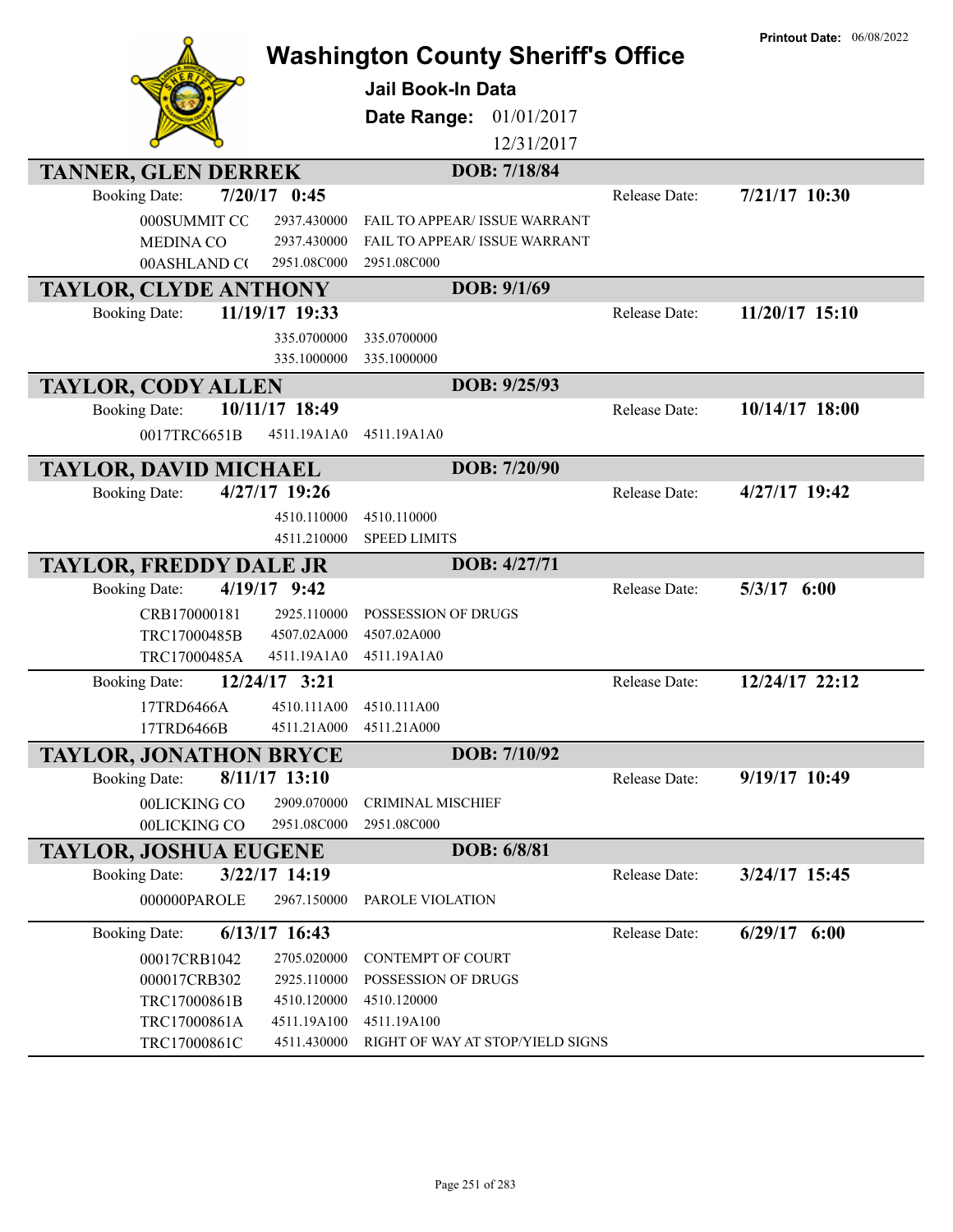|                                                                      | <b>Washington County Sheriff's Office</b><br><b>Jail Book-In Data</b> |               | <b>Printout Date: 06/08/2022</b> |
|----------------------------------------------------------------------|-----------------------------------------------------------------------|---------------|----------------------------------|
|                                                                      | 01/01/2017<br>Date Range:                                             |               |                                  |
|                                                                      | 12/31/2017                                                            |               |                                  |
| <b>TAYLOR, VERNON CURTIS</b>                                         | DOB: 9/2/83                                                           |               |                                  |
| $10/27/17$ 2:20<br><b>Booking Date:</b>                              |                                                                       | Release Date: | 12/12/17 18:34                   |
| 000GALLIA CO<br>2907.020000                                          | <b>RAPE</b>                                                           |               |                                  |
| 6/30/17 10:18<br><b>Booking Date:</b>                                |                                                                       | Release Date: | $7/13/17$ 9:20                   |
| 000GALLIA CO<br>2907.020000                                          | RAPE                                                                  |               |                                  |
| 10/5/17 22:32<br><b>Booking Date:</b>                                |                                                                       | Release Date: | 10/25/17 16:45                   |
| 000GALLIA CO<br>2907.020000                                          | <b>RAPE</b>                                                           |               |                                  |
| 12/14/17 20:25<br><b>Booking Date:</b>                               |                                                                       | Release Date: | 12/26/17 17:39                   |
| 2907.020000<br><b>GALLIA CO</b>                                      | <b>RAPE</b>                                                           |               |                                  |
| $7/15/17$ 2:37<br><b>Booking Date:</b>                               |                                                                       | Release Date: | $7/27/17$ 6:48                   |
| <b>GALLIA CO SO</b><br>2907.020000                                   | <b>RAPE</b>                                                           |               |                                  |
| $6/4/17$ 2:43<br><b>Booking Date:</b>                                |                                                                       | Release Date: | $6/12/17$ 8:28                   |
| 000GALLIA CO<br>2907.020000                                          | <b>RAPE</b>                                                           |               |                                  |
| 6/12/17 17:48<br><b>Booking Date:</b>                                |                                                                       | Release Date: | $6/29/17$ $6:19$                 |
| 2907.020000<br>000000GALLIA                                          | <b>RAPE</b>                                                           |               |                                  |
| 000000GALLIA<br>2907.050000                                          | <b>GROSS SEXUAL IMPOSITION</b>                                        |               |                                  |
| <b>TAYLOR, ZACKRY PATE</b><br>11/27/17 17:40<br><b>Booking Date:</b> | DOB: 1/29/93                                                          | Release Date: | 12/8/17 8:33                     |
| PAROLE HLDEI<br>2967.150000                                          | PAROLE VIOLATION                                                      |               |                                  |
| $6/28/17$ 19:02<br><b>Booking Date:</b>                              |                                                                       | Release Date: | 8/18/17 7:45                     |
| 000000017CR5                                                         | 2951.080000 PROBATION VIOLATION                                       |               |                                  |
|                                                                      |                                                                       |               |                                  |
| $1/1/17$ 4:16<br><b>Booking Date:</b>                                |                                                                       | Release Date: | $4/28/17$ 7:15                   |
| 000000017CR5<br>2907.070000                                          | <b>IMPORTUNING</b>                                                    |               |                                  |
| 000000017CR5<br>2907.321X00<br>000000017CR5<br>2907.323000           | 2907.321X00<br>2907.323000                                            |               |                                  |
| 000000017CR5<br>2907.323A00                                          | 2907.323A00                                                           |               |                                  |
| 00CRB1602254<br>2913.020000                                          | <b>THEFT</b>                                                          |               |                                  |
| 000000017CR6<br>2923.03A000                                          | 2923.03A000                                                           |               |                                  |
| <b>TEMPLE, TAYLOR ROSE</b>                                           | DOB: 3/15/94                                                          |               |                                  |
| 8/16/17 19:03<br><b>Booking Date:</b>                                |                                                                       | Release Date: | $8/17/17$ 14:10                  |
| **FRANKLIN C<br>2913.510000                                          | RECEIVING STOLEN PROPERTY                                             |               |                                  |
| <b>TEMPLETON, KENNETH HAROLD</b>                                     | DOB: 5/15/84                                                          |               |                                  |
| 2/20/17 22:52<br><b>Booking Date:</b>                                |                                                                       | Release Date: | 2/21/17 10:55                    |
| 17CRB309<br>2919.250000                                              | DOMESTIC VIOLENCE                                                     |               |                                  |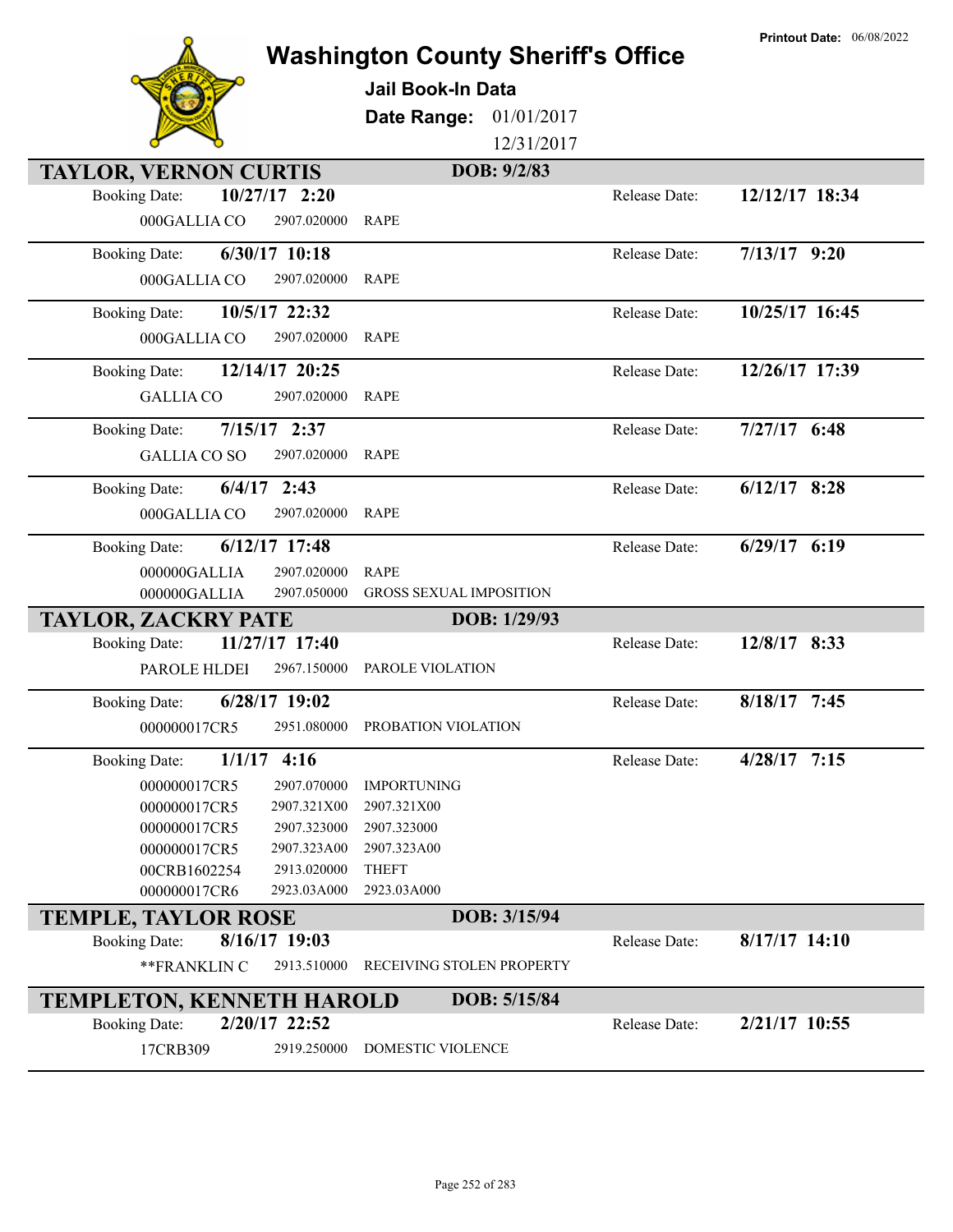|                                        | <b>Washington County Sheriff's Office</b> |               | <b>Printout Date: 06/08/2022</b> |
|----------------------------------------|-------------------------------------------|---------------|----------------------------------|
|                                        | <b>Jail Book-In Data</b>                  |               |                                  |
|                                        | Date Range:<br>01/01/2017                 |               |                                  |
|                                        | 12/31/2017                                |               |                                  |
| TENNANT, DYLAN MICHAEL                 | DOB: 5/7/97                               |               |                                  |
| $5/2/17$ 0:14<br><b>Booking Date:</b>  |                                           | Release Date: | $5/2/17$ 8:06                    |
| 2917.110000                            | DISORDERLY CONDUCT                        |               |                                  |
| 7/10/17 18:30<br><b>Booking Date:</b>  |                                           | Release Date: | $7/14/17$ 6:00                   |
| 4301.69E100<br>17CRB795A               | 4301.69E100                               |               |                                  |
| <b>TENNANT, QUINN MITCHELL</b>         | DOB: 6/4/91                               |               |                                  |
| $9/9/17$ 0:23<br><b>Booking Date:</b>  |                                           | Release Date: | 9/9/17 13:45                     |
| 00014CRB1524<br>2913.020000            | <b>THEFT</b>                              |               |                                  |
| 9/26/17 16:29<br><b>Booking Date:</b>  |                                           | Release Date: | 10/12/17 12:04                   |
| 00CRB1401524<br>2913.020000            | <b>THEFT</b>                              |               |                                  |
| 2913.020000<br>00017CRB1701            | <b>THEFT</b>                              |               |                                  |
| 2963.110000<br>00CRB1701787            | <b>FUGITIVE FROM JUSTICE</b>              |               |                                  |
| <b>TEWKESBURY, DAVID MARK</b>          | DOB: 3/10/64                              |               |                                  |
| $3/9/17$ 2:28<br><b>Booking Date:</b>  |                                           | Release Date: | 3/9/17 16:32                     |
| CRB1700426 A<br>2909.070000            | <b>CRIMINAL MISCHIEF</b>                  |               |                                  |
| CRB1700426 B<br>509.0300000            | 509.0300000                               |               |                                  |
| <b>THEISS, JEFFREY ALAN</b>            | DOB: 1/16/78                              |               |                                  |
| 12/13/17 10:59<br><b>Booking Date:</b> |                                           | Release Date: | 3/27/18 19:15                    |
| 0CRB1701148A                           | 2919.25<br>DOMESTIC VIOLENCE              |               |                                  |
| CRB17001148PV                          | 2951.08<br>PROBATION VIOLATION (MMC)      |               |                                  |
| 7/23/17 18:02<br><b>Booking Date:</b>  |                                           | Release Date: | 8/7/17 10:00                     |
| 2919.250000<br>CRB170001148            | DOMESTIC VIOLENCE                         |               |                                  |
| CRB170001149                           | 2919.250000 DOMESTIC VIOLENCE             |               |                                  |
| 2919.250000<br>00017CRB1314            | DOMESTIC VIOLENCE                         |               |                                  |
| 00017CRB1315<br>2919.250000            | DOMESTIC VIOLENCE                         |               |                                  |
| 9/8/17 15:20<br><b>Booking Date:</b>   |                                           | Release Date: | 9/16/17 18:37                    |
| CRB1701148 B<br>2951.080000            | PROBATION VIOLATION                       |               |                                  |
| $8/27/17$ 0:06<br><b>Booking Date:</b> |                                           | Release Date: | 9/2/17 10:00                     |
| 00CRB1701148<br>2951.080000            | PROBATION VIOLATION                       |               |                                  |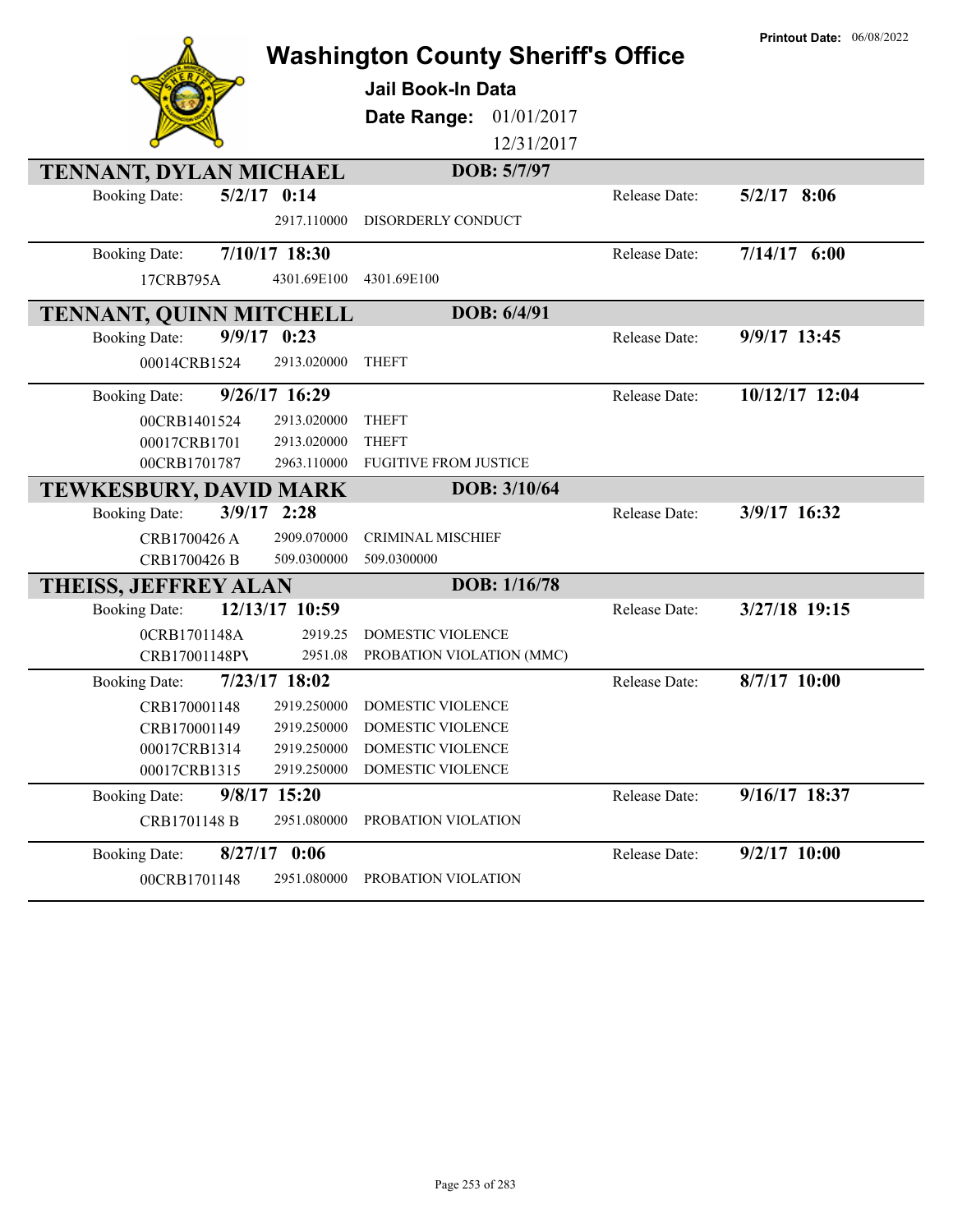|                                 |                | <b>Washington County Sheriff's Office</b>              |                    |               | <b>Printout Date: 06/08/2022</b> |
|---------------------------------|----------------|--------------------------------------------------------|--------------------|---------------|----------------------------------|
|                                 |                | <b>Jail Book-In Data</b>                               |                    |               |                                  |
|                                 |                | Date Range:                                            | 01/01/2017         |               |                                  |
|                                 |                |                                                        | 12/31/2017         |               |                                  |
| <b>THOMAS, BRIAN JAMES</b>      |                |                                                        | <b>DOB:</b> 1/1/88 |               |                                  |
| <b>Booking Date:</b>            | 10/23/17 17:41 |                                                        |                    | Release Date: | 10/25/17 7:49                    |
| MONROE CO                       | 2913.020000    | <b>THEFT</b>                                           |                    |               |                                  |
| <b>Booking Date:</b>            | 10/25/17 16:29 |                                                        |                    | Release Date: | $11/1/17$ 6:00                   |
| 000MONROE CO                    | 2923.020000    | 2923.020000                                            |                    |               |                                  |
| <b>Booking Date:</b>            | 10/18/17 13:34 |                                                        |                    | Release Date: | 10/23/17 12:15                   |
| MONROE CO                       | 2913.020000    | <b>THEFT</b>                                           |                    |               |                                  |
| <b>Booking Date:</b>            | $2/3/17$ 0:19  |                                                        |                    | Release Date: | $2/7/17$ 8:37                    |
| 000MONROE CO                    | 2705.02A000    | 2705.02A000                                            |                    |               |                                  |
| <b>Booking Date:</b>            | 10/12/17 23:43 |                                                        |                    | Release Date: | 10/18/17 8:00                    |
| 000MONROE CO                    | 2913.020000    | <b>THEFT</b>                                           |                    |               |                                  |
| 000000MONROI                    | 2913.310000    | FORGERY/UTTERING                                       |                    |               |                                  |
| <b>THOMAS, DELANEY CLAUDINE</b> |                |                                                        | DOB: 5/22/97       |               |                                  |
| <b>Booking Date:</b>            | $6/10/17$ 9:23 |                                                        |                    | Release Date: | $6/10/17$ 12:45                  |
|                                 | 4511.19A1A0    | 4511.19A1A0                                            |                    |               |                                  |
|                                 | 4511.19A1D0    | 4511.19A1D0                                            |                    |               |                                  |
|                                 | 4511.21D400    | 4511.21D400                                            |                    |               |                                  |
| <b>THOMAS, JOEY DEAN</b>        |                |                                                        | DOB: 2/9/90        |               |                                  |
| <b>Booking Date:</b>            | 11/6/17 19:03  |                                                        |                    | Release Date: | 11/19/17 6:00                    |
| CRB17001540A                    | 2921.310000    | OBSTRUCTING OFFICIAL BUSINESS                          |                    |               |                                  |
| <b>Booking Date:</b>            | 8/25/17 21:35  |                                                        |                    | Release Date: | $9/1/17$ 10:45                   |
| 0CRB1701540A                    | 2921.310000    | OBSTRUCTING OFFICIAL BUSINESS                          |                    |               |                                  |
| 0CRB1701540B                    | 2921.330000    | RESIST ARREST OR FAIL TO COMPLY WITH POLICE ORDER/SIGN |                    |               |                                  |
| 0CRA171541B                     | 2925.110000    | POSSESSION OF DRUGS                                    |                    |               |                                  |
| 0CRA1701541A                    | 2925.240000    | 2925.240000                                            |                    |               |                                  |
| <b>Booking Date:</b>            | 8/13/17 21:25  |                                                        |                    | Release Date: | $8/22/17$ 6:00                   |
| CRB170001446                    | 2921.310000    | OBSTRUCTING OFFICIAL BUSINESS                          |                    |               |                                  |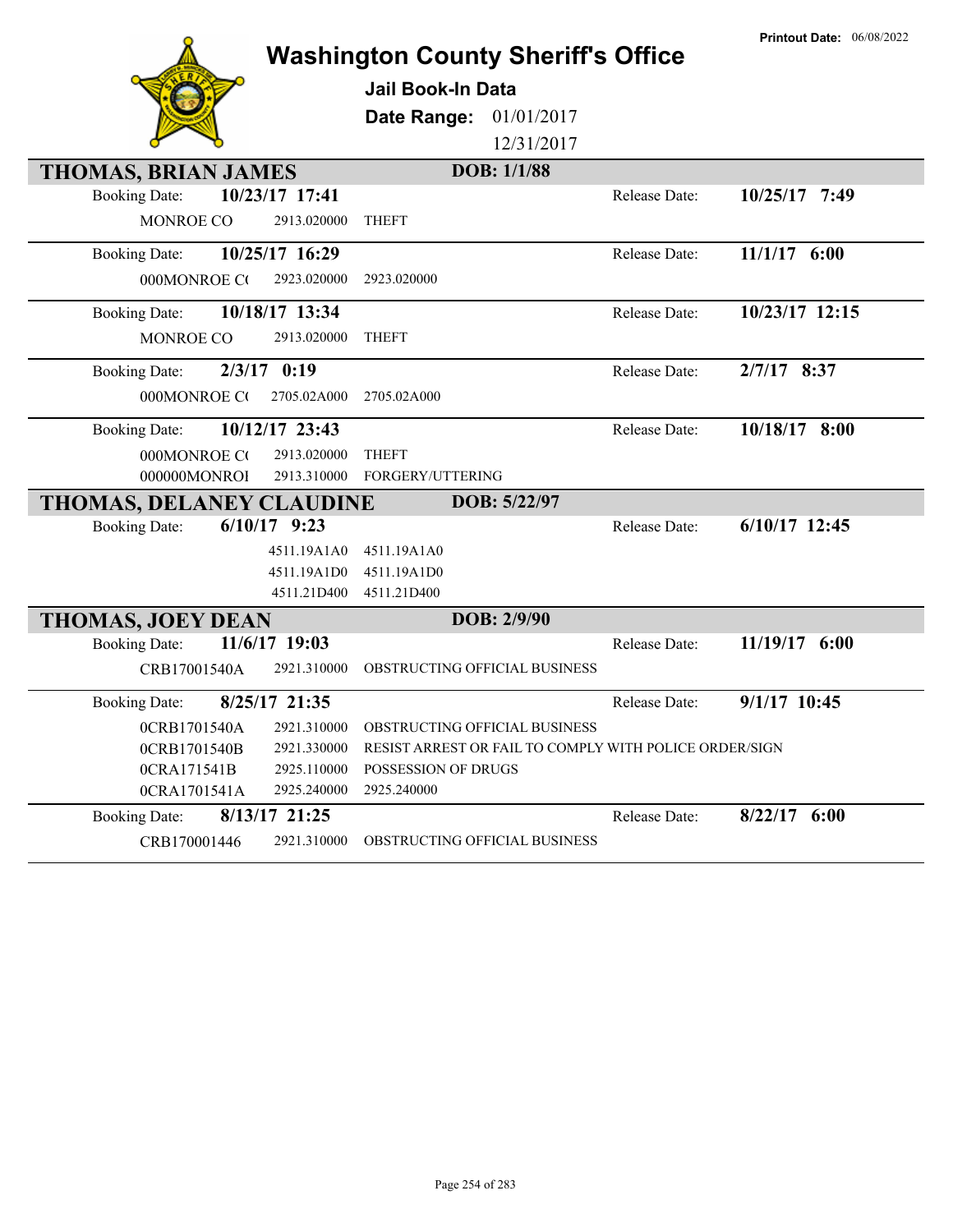|  | <b>Printout Date:</b> |  | 06/08/2022 |
|--|-----------------------|--|------------|
|--|-----------------------|--|------------|



## **Washington County Sheriff's Office**

**Jail Book-In Data**

**Date Range:** 01/01/2017

12/31/2017

| <b>THOMAS, KELSEY MARIE</b>            | DOB: 3/11/95                |               |                 |
|----------------------------------------|-----------------------------|---------------|-----------------|
| 7/24/17 14:47<br><b>Booking Date:</b>  |                             | Release Date: | 8/29/17 9:50    |
| ***MONROE CO<br>2919.220000            | <b>ENDANGERING CHILDREN</b> |               |                 |
| $6/29/17$ 2:11<br><b>Booking Date:</b> |                             | Release Date: | $7/5/17$ 7:30   |
| 2919.220000<br>000MONROE CO            | <b>ENDANGERING CHILDREN</b> |               |                 |
| 7/7/17 13:33<br><b>Booking Date:</b>   |                             | Release Date: | $7/24/17$ 7:50  |
| 000MONROE CO<br>2919.220000            | <b>ENDANGERING CHILDREN</b> |               |                 |
| 10/17/17 15:39<br><b>Booking Date:</b> |                             | Release Date: | 10/30/17 8:23   |
| 000MONROE CO<br>2919.220000            | <b>ENDANGERING CHILDREN</b> |               |                 |
| 9/15/17 11:30<br><b>Booking Date:</b>  |                             | Release Date: | 10/17/17 9:06   |
| 000MONROE CO<br>2919.220000            | <b>ENDANGERING CHILDREN</b> |               |                 |
| 7/5/17 14:46<br><b>Booking Date:</b>   |                             | Release Date: | $7/7/17$ 7:15   |
| 000MONROE CO<br>2919.220000            | <b>ENDANGERING CHILDREN</b> |               |                 |
| 8/29/17 15:34<br><b>Booking Date:</b>  |                             | Release Date: | $9/12/17$ 7:42  |
| 2919.220000<br>000MONROE CO            | <b>ENDANGERING CHILDREN</b> |               |                 |
| 9/12/17 14:33<br><b>Booking Date:</b>  |                             | Release Date: | $9/15/17$ 7:20  |
| 000MONROE CO<br>2919.220000            | <b>ENDANGERING CHILDREN</b> |               |                 |
|                                        |                             |               |                 |
| <b>THOMPSON, ANGELA MAE</b>            | DOB: 1/31/79                |               |                 |
| 7/10/17 14:14<br><b>Booking Date:</b>  |                             | Release Date: | 7/11/17 13:52   |
| 000017CRB224<br>2919.250000            | DOMESTIC VIOLENCE           |               |                 |
| 2937.290000<br>000017CRB458            | FAIL TO APPEAR/ RECOG. BOND |               |                 |
| 2/11/17 14:20<br><b>Booking Date:</b>  |                             | Release Date: | $2/13/17$ 8:54  |
| 000017CRB224<br>2919.250000            | <b>DOMESTIC VIOLENCE</b>    |               |                 |
| 8/28/17 17:30<br><b>Booking Date:</b>  |                             | Release Date: | $9/8/17$ 6:00   |
| 00CRB1700224<br>2903.130000            | <b>ASSAULT</b>              |               |                 |
| CRB1700458<br>2937.290000              | FAIL TO APPEAR/ RECOG. BOND |               |                 |
| THOMPSON, CARL ALLEN                   | DOB: 11/21/71               |               |                 |
| 7/3/17 13:44<br><b>Booking Date:</b>   |                             | Release Date: | 7/5/17 11:19    |
| 0TRC1506099C<br>4511.19A1A0            | 4511.19A1A0                 |               |                 |
| <b>THOMPSON, HEATHER DAWN</b>          | DOB: 8/23/88                |               |                 |
| 2/6/17 17:50<br><b>Booking Date:</b>   |                             | Release Date: | $3/16/17$ 10:12 |
| 0000013CR229<br>2705.02A000            | 2705.02A000                 |               |                 |
| 000000PAROLE<br>2967.150000            | PAROLE VIOLATION            |               |                 |
| <b>THOMPSON, JAMES RICHARD</b>         | DOB: 4/9/81                 |               |                 |
| 12/12/17 3:07<br><b>Booking Date:</b>  |                             | Release Date: | 12/19/17 14:35  |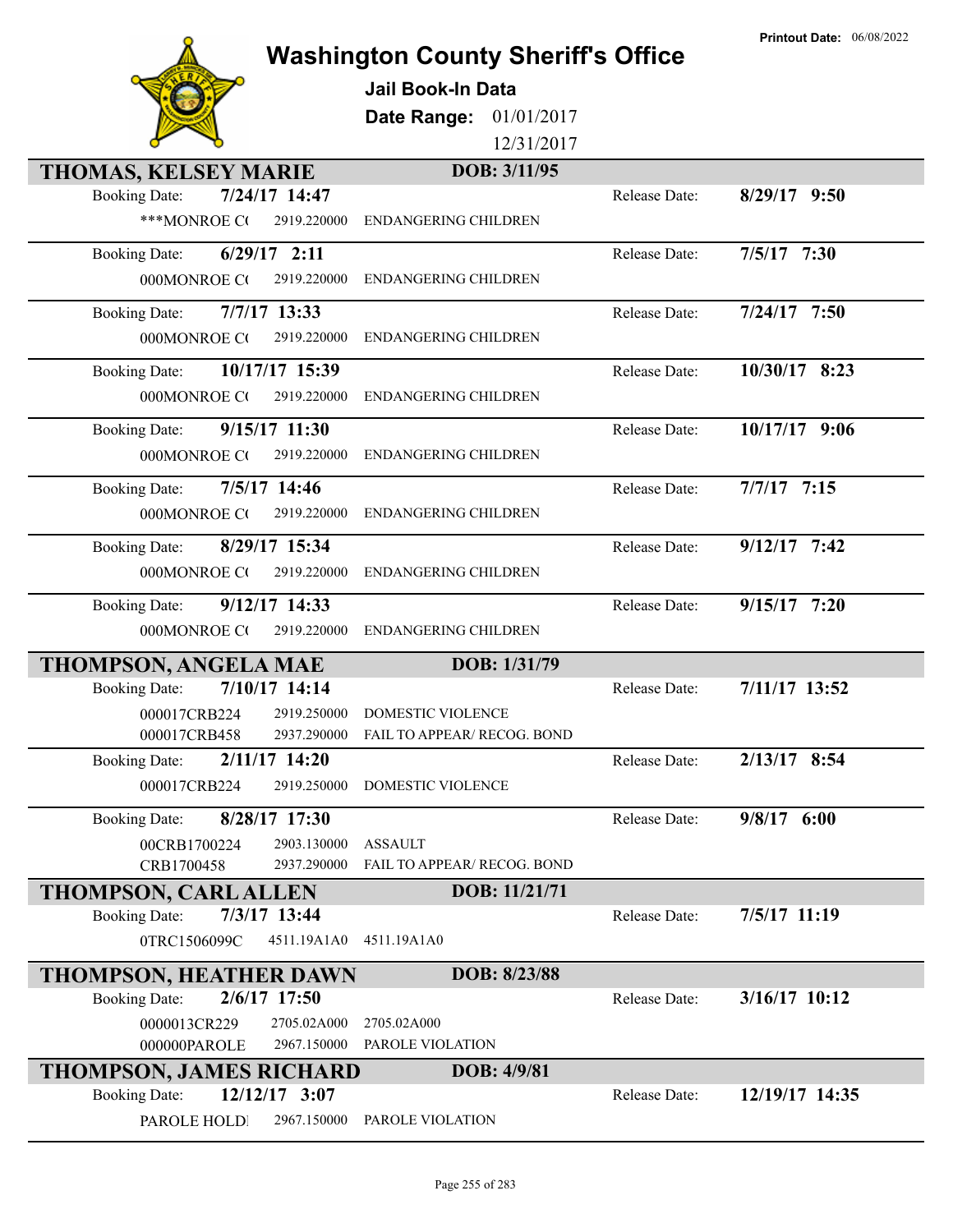|                                                      | <b>Washington County Sheriff's Office</b> |               | <b>Printout Date: 06/08/2022</b> |
|------------------------------------------------------|-------------------------------------------|---------------|----------------------------------|
|                                                      | <b>Jail Book-In Data</b>                  |               |                                  |
|                                                      | Date Range:<br>01/01/2017                 |               |                                  |
|                                                      | 12/31/2017                                |               |                                  |
|                                                      |                                           |               |                                  |
| <b>THOMPSON, VICKIE MARIE</b>                        | DOB: 11/15/82                             |               |                                  |
| 11/30/17 13:45<br><b>Booking Date:</b>               |                                           | Release Date: | 2/27/18 5:41                     |
| 00017CRB2180<br>2913.02                              | <b>THEFT</b>                              |               |                                  |
| 0016CR000302<br>2951.08A                             | PROBATION VIOLATION (CPC)                 |               |                                  |
| 6/14/17 14:26<br><b>Booking Date:</b>                |                                           | Release Date: | 7/30/17 6:00                     |
| 0000016CR302<br>2951.08A000                          | 2951.08A000                               |               |                                  |
| 3/30/17 23:09<br><b>Booking Date:</b>                |                                           | Release Date: | $4/23/17$ 6:00                   |
| 00CRB1700557<br>2705.020000                          | <b>CONTEMPT OF COURT</b>                  |               |                                  |
| 0000016CR302<br>2911.210000                          | CRIMINAL/AGGRAVATED TRESPASSING           |               |                                  |
| 16CR302<br>2913.020000                               | <b>THEFT</b>                              |               |                                  |
| 16CRB2246<br>2923.03A000                             | 2923.03A000                               |               |                                  |
| <b>THRASH, CALEB EDWARD</b>                          | DOB: 8/20/94                              |               |                                  |
| 11/18/17 18:34<br><b>Booking Date:</b>               |                                           | Release Date: | $11/21/17$ 6:00                  |
| 0017TRC3137B<br>4511.194000                          | 4511.194000                               |               |                                  |
| 12/16/17 18:37<br><b>Booking Date:</b>               |                                           | Release Date: | 12/19/17 6:00                    |
| 0TRC1703137B<br>4511.194000                          | 4511.194000                               |               |                                  |
| TIDD, EARL DARWIN JR                                 | DOB: 4/3/60                               |               |                                  |
| $1/1/17$ 22:13<br><b>Booking Date:</b>               |                                           | Release Date: | $1/3/17$ 15:00                   |
| 00000017CRB8<br>2919.250000                          | DOMESTIC VIOLENCE                         |               |                                  |
|                                                      |                                           |               |                                  |
| TILTON, KENNETH EWING                                | DOB: 10/20/69                             |               |                                  |
| 2/8/17 21:37<br><b>Booking Date:</b>                 |                                           | Release Date: | 2/9/17 8:35                      |
| 2951.080000<br>00TRC1601934                          | PROBATION VIOLATION                       |               |                                  |
| 12/7/17 1:27<br><b>Booking Date:</b>                 |                                           | Release Date: | 12/8/17 11:42                    |
| 00017CRB2201<br>2919.250000                          | DOMESTIC VIOLENCE                         |               |                                  |
| 6/18/17 17:44<br><b>Booking Date:</b>                |                                           | Release Date: | $6/22/17$ $6:00$                 |
| 2917.11B200<br>CRB170001062                          | 2917.11B200                               |               |                                  |
| 2951.080000<br>00CRB1501847                          | PROBATION VIOLATION                       |               |                                  |
| <b>TILTON, REID JOSEPH</b>                           | DOB: 6/15/92                              |               |                                  |
| 7/26/17 15:35<br><b>Booking Date:</b>                |                                           | Release Date: | $7/27/17$ 6:00                   |
| 016TRC3414PV<br>2951.080000                          | PROBATION VIOLATION                       |               |                                  |
|                                                      |                                           |               |                                  |
| <b>TODD, DESTRY SHANE</b>                            | DOB: 6/15/90                              |               |                                  |
| 2/16/17 20:27<br><b>Booking Date:</b>                |                                           |               |                                  |
|                                                      |                                           | Release Date: | 2/21/17 15:03                    |
| 2919.250000                                          | DOMESTIC VIOLENCE                         |               |                                  |
| 2951.08A000<br>0000000000PV                          | 2951.08A000                               |               |                                  |
| $9/4/17$ 7:23<br><b>Booking Date:</b><br>2917.11B200 | 2917.11B200                               | Release Date: | 9/5/17 7:47                      |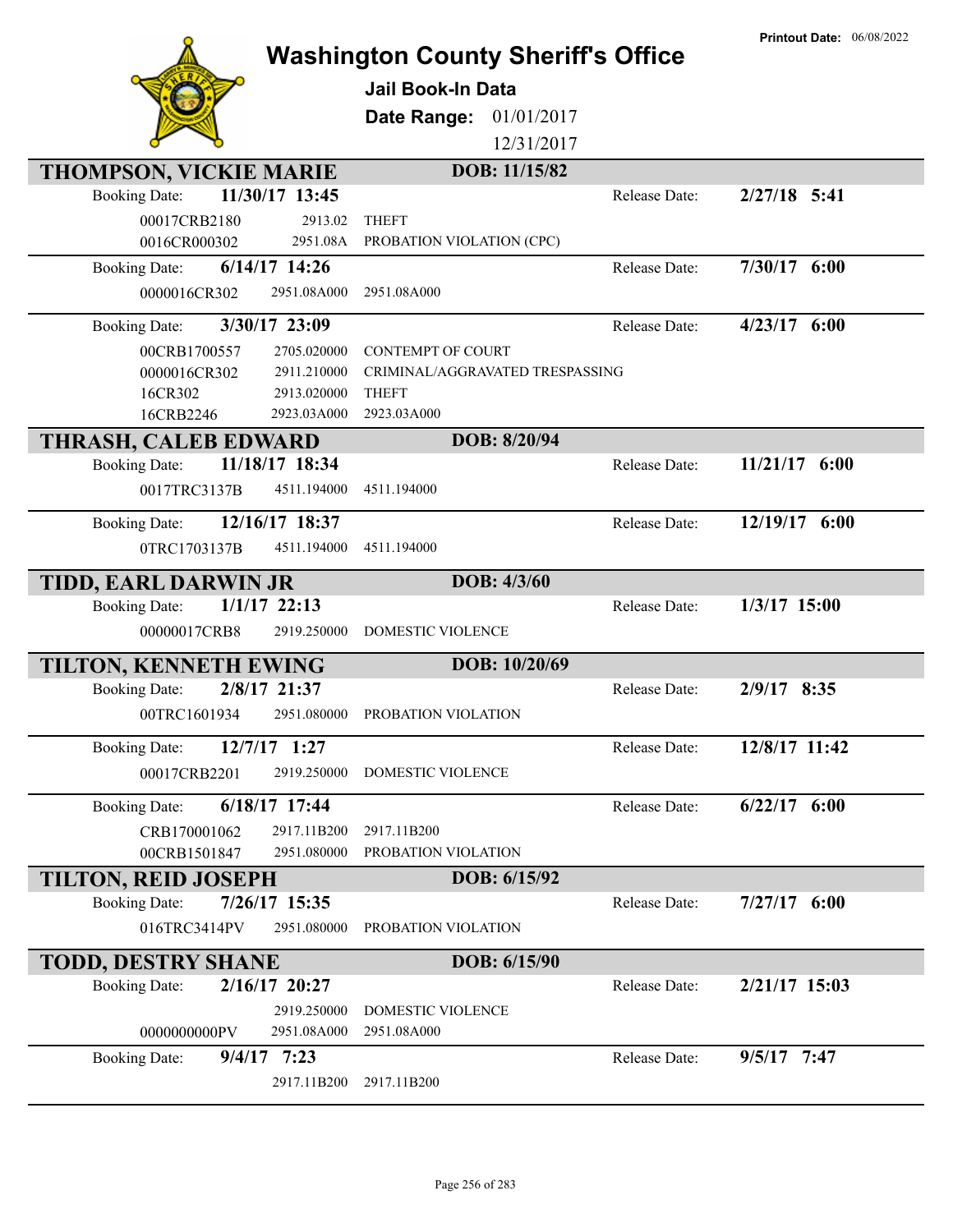|                                |                            | <b>Washington County Sheriff's Office</b><br>Jail Book-In Data<br>01/01/2017<br>Date Range: |               | <b>Printout Date: 06/08/2022</b> |
|--------------------------------|----------------------------|---------------------------------------------------------------------------------------------|---------------|----------------------------------|
|                                |                            | 12/31/2017                                                                                  |               |                                  |
| <b>TODD, LEONARD DALE</b>      |                            | DOB: 2/6/98                                                                                 |               |                                  |
| <b>Booking Date:</b>           | $9/16/17$ 20:38            |                                                                                             | Release Date: | $9/19/17$ 8:40                   |
|                                | 335.0700000                | 335.0700000                                                                                 |               |                                  |
|                                | 335.1100000                | 335.1100000                                                                                 |               |                                  |
|                                | 337.2000000                | 337.2000000                                                                                 |               |                                  |
|                                | 525.0700000                | 525.0700000                                                                                 |               |                                  |
| <b>Booking Date:</b>           | 7/13/17 10:30              |                                                                                             | Release Date: | $7/18/17$ $18:15$                |
| 00017CRA1254                   | 2913.02A1                  | THEFT WITHOUT CONSENT                                                                       |               |                                  |
| 00017CRA1255                   | 2913.510000                | RECEIVING STOLEN PROPERTY                                                                   |               |                                  |
| <b>Booking Date:</b>           | 12/25/17 18:02             |                                                                                             | Release Date: | $1/1/18$ 6:00                    |
|                                | 335.0700000                | 335.0700000                                                                                 |               |                                  |
|                                | 335.1100000                | 335.1100000                                                                                 |               |                                  |
| TRD17008242A                   | 337.2000000<br>4510.110000 | 337.2000000<br>4510.110000                                                                  |               |                                  |
| TRD17008242B                   | 4549.080000                | UNAUTHORIZED USE OF PLATES                                                                  |               |                                  |
| 000000BELPRE                   | 525.0700000                | 525.0700000                                                                                 |               |                                  |
| TONCRAY, WILLIAM JUNIOR        |                            | DOB: 9/23/68                                                                                |               |                                  |
| <b>Booking Date:</b>           | $9/6/17$ 13:27             |                                                                                             | Release Date: | 9/6/17 13:34                     |
| 0000017CR173                   | 2925.110000                | POSSESSION OF DRUGS                                                                         |               |                                  |
| <b>TOOTHMAN, CHRISTOPHER W</b> |                            | DOB: 6/3/80                                                                                 |               |                                  |
| <b>Booking Date:</b>           | 3/30/17 10:28              |                                                                                             | Release Date: | 4/5/17 18:45                     |
| 000CRB160582                   | 2913.020000                | <b>THEFT</b>                                                                                |               |                                  |
| 00CRB1601581                   | 2913.020000                | <b>THEFT</b>                                                                                |               |                                  |
| 00CRB1601583                   | 2913.020000                | <b>THEFT</b>                                                                                |               |                                  |
| <b>Booking Date:</b>           | $6/6/17$ 10:56             |                                                                                             | Release Date: | $7/14/17$ 6:00                   |
| 000017CRB990                   | 2705.02A000                | 2705.02A000                                                                                 |               |                                  |
| 16CRB1581                      | 2913.020000                | <b>THEFT</b>                                                                                |               |                                  |
| 16CRB1582                      | 2913.020000                | <b>THEFT</b>                                                                                |               |                                  |
| 00016CRB1583                   | 2913.020000                | <b>THEFT</b>                                                                                |               |                                  |
| <b>TORNES, LINDSEY MAE</b>     |                            | DOB: 5/26/90                                                                                |               |                                  |
| <b>Booking Date:</b>           | 11/17/17 7:29              |                                                                                             | Release Date: | 11/20/17 11:17                   |
| 00CRB1702107                   | 2963.110000                | <b>FUGITIVE FROM JUSTICE</b>                                                                |               |                                  |
| <b>Booking Date:</b>           | 9/25/17 21:06              |                                                                                             | Release Date: | 9/29/17 11:13                    |
| 000PV HOLDER                   | 2951.08A000                | 2951.08A000                                                                                 |               |                                  |
| TRD1705261 A                   | 4510.210000                | 4510.210000                                                                                 |               |                                  |
| TRD1705261 B                   | 4511.260000                | 4511.260000                                                                                 |               |                                  |
| <b>Booking Date:</b>           | 12/29/17 19:49             |                                                                                             | Release Date: | $2/8/18$ 8:04                    |
| CRA17002343A                   | 2921.36A1                  | ILLEGAL CONVEYANCE OF DEADLY WEAPONA DETENTION MENTAL HEALTH<br><b>FACILITY</b>             |               |                                  |
| CRA17002343B                   | 2925.11                    | POSSESSION OF DRUGS                                                                         |               |                                  |
| 0000014CR369<br>0000014CR347   | 2951.08A<br>2951.08A       | PROBATION VIOLATION (CPC)<br>PROBATION VIOLATION (CPC)                                      |               |                                  |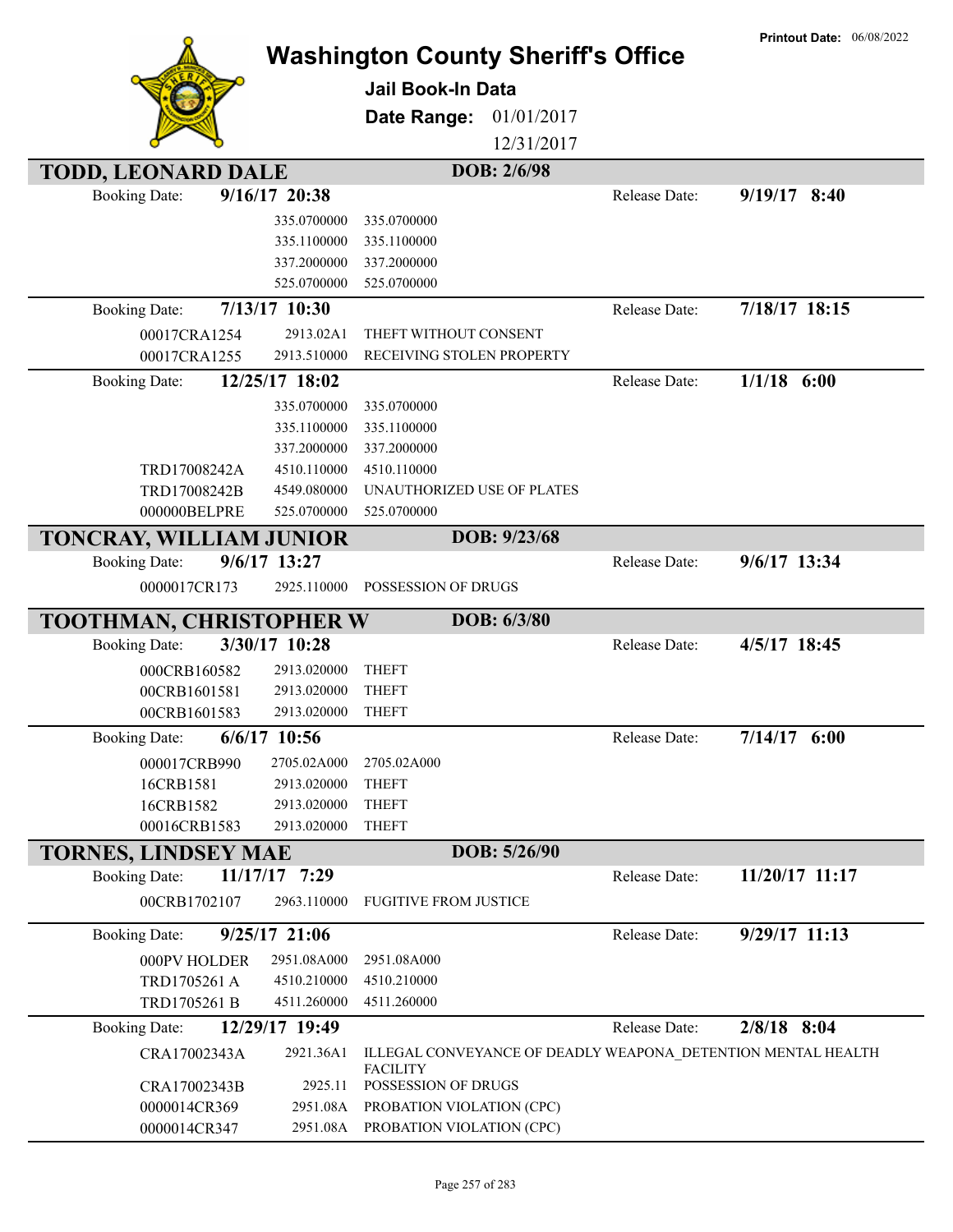| <b>TORRES, AMELIA MARIE</b><br>10/25/17 1:58<br><b>Booking Date:</b><br>00017CRB1941<br>2919.220000<br>00017CRA1939<br>2925.130000 | <b>Washington County Sheriff's Office</b><br><b>Jail Book-In Data</b><br>Date Range:<br>01/01/2017<br>12/31/2017<br>DOB: 1/2/90<br><b>ENDANGERING CHILDREN</b><br>PERMITTING DRUG ABUSE | Release Date: | <b>Printout Date: 06/08/2022</b><br>11/1/17 22:30 |
|------------------------------------------------------------------------------------------------------------------------------------|-----------------------------------------------------------------------------------------------------------------------------------------------------------------------------------------|---------------|---------------------------------------------------|
| <b>TOUVELL, DARI-ANNE NICOLE</b>                                                                                                   | DOB: 2/28/95                                                                                                                                                                            |               |                                                   |
| 12/26/17 18:16<br><b>Booking Date:</b>                                                                                             |                                                                                                                                                                                         | Release Date: | 12/27/17 12:12                                    |
| 2919.220000<br>000CAMBRIDG.                                                                                                        | <b>ENDANGERING CHILDREN</b>                                                                                                                                                             |               |                                                   |
| TOWNSEND, KAITLYN DAWN                                                                                                             | DOB: 7/12/95                                                                                                                                                                            |               |                                                   |
| 11/25/17 23:52<br><b>Booking Date:</b>                                                                                             |                                                                                                                                                                                         | Release Date: | $11/26/17$ 0:32                                   |
| 513.0300000<br>513.0400000<br>513.1200000<br>513.1200000                                                                           | 513.0300000<br>513.0400000<br>513.1200000<br>513.1200000                                                                                                                                |               |                                                   |
| <b>TREADWAY, CRAIG MICHAEL</b>                                                                                                     | DOB: 9/10/63                                                                                                                                                                            |               |                                                   |
| 10/30/17 20:50<br><b>Booking Date:</b><br>0017TRC1380A<br>4511.19A1A0                                                              | 4511.19A1A0                                                                                                                                                                             | Release Date: | $11/9/17$ 6:03                                    |
| <b>TREADWAY, STEVEN MICHAEL</b>                                                                                                    | DOB: 1/6/84                                                                                                                                                                             |               |                                                   |
| 2/24/17 14:44<br><b>Booking Date:</b><br><b>MUSKINGUM C</b><br>2705.02A000                                                         | 2705.02A000                                                                                                                                                                             | Release Date: | $4/2/17$ 20:10                                    |
| <b>TREADWAY, THOMAS ANDREW</b>                                                                                                     | DOB: 12/27/89                                                                                                                                                                           |               |                                                   |
| 9/29/17 21:48<br><b>Booking Date:</b><br>00016CRB1990<br>2903.130000                                                               | <b>ASSAULT</b>                                                                                                                                                                          | Release Date: | $10/2/17$ 6:00                                    |
| 10/13/17 19:46<br><b>Booking Date:</b>                                                                                             |                                                                                                                                                                                         | Release Date: | 10/16/17 6:00                                     |
| 00016CRB1990<br>2903.130000                                                                                                        | <b>ASSAULT</b>                                                                                                                                                                          |               |                                                   |
| 10/6/17 23:41<br><b>Booking Date:</b><br>00016CRB1990<br>2903.130000                                                               | <b>ASSAULT</b>                                                                                                                                                                          | Release Date: | 10/9/17 5:41                                      |
| 10/20/17 21:19<br><b>Booking Date:</b>                                                                                             |                                                                                                                                                                                         | Release Date: | 10/21/17 6:00                                     |
| 00016CRB1990<br>2903.130000                                                                                                        | <b>ASSAULT</b>                                                                                                                                                                          |               |                                                   |
| <b>TREADWAY, ZACHARIAH LEE</b>                                                                                                     | DOB: 6/29/88                                                                                                                                                                            |               |                                                   |
| 12/21/17 12:56<br><b>Booking Date:</b>                                                                                             |                                                                                                                                                                                         | Release Date: | $2/12/18$ 8:51                                    |
| MUSKINGUM C<br>2911.02                                                                                                             | Robbery                                                                                                                                                                                 |               |                                                   |
| <b>TRIPP, CHARLES HAROLD JR</b>                                                                                                    | DOB: 9/23/80                                                                                                                                                                            |               |                                                   |
| 3/18/17 10:43<br><b>Booking Date:</b>                                                                                              |                                                                                                                                                                                         | Release Date: | 3/18/17 14:10                                     |
| 2917.11B200                                                                                                                        | 2917.11B200                                                                                                                                                                             |               |                                                   |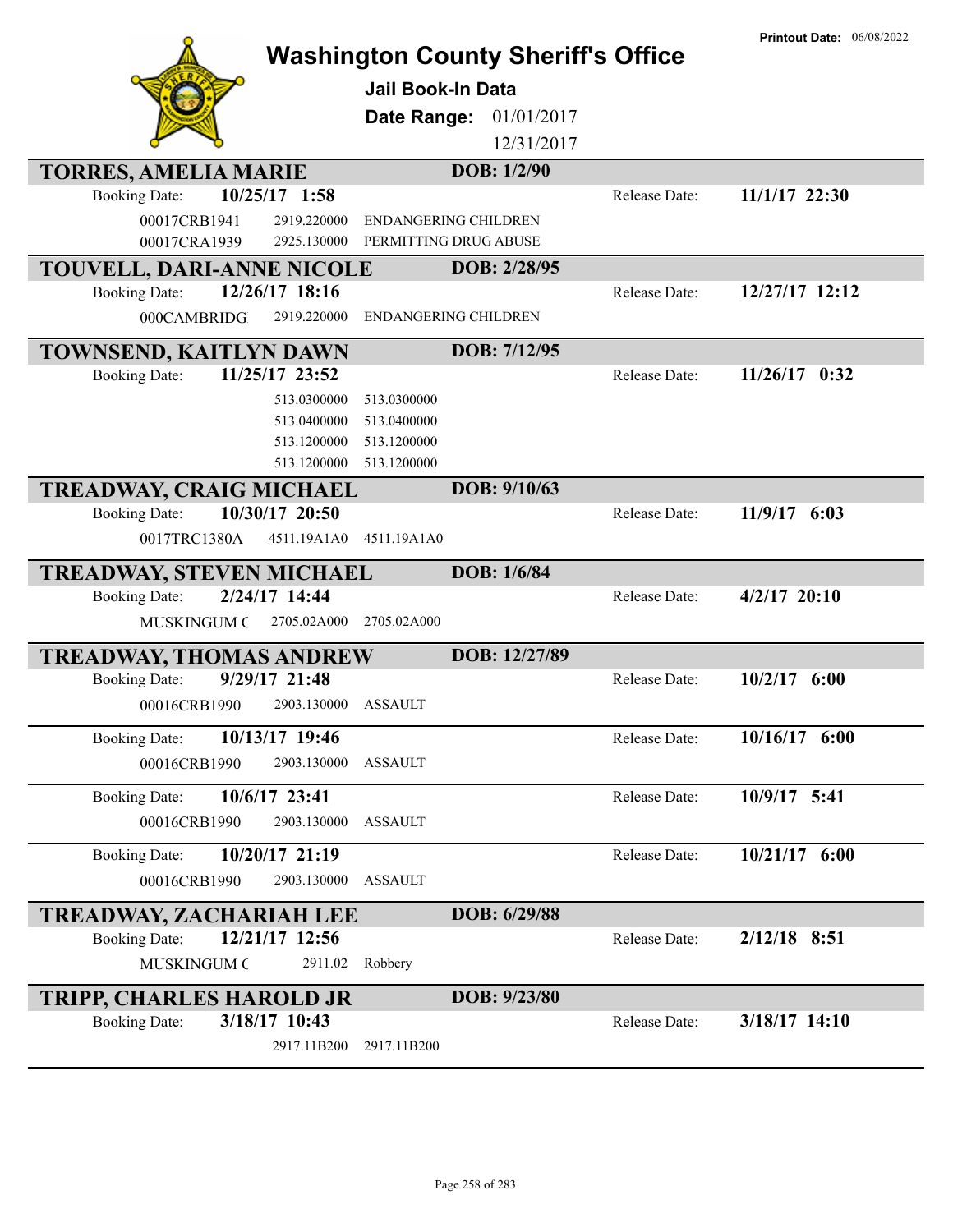|                                                     |                        | <b>Washington County Sheriff's Office</b>      |               | <b>Printout Date: 06/08/2022</b> |
|-----------------------------------------------------|------------------------|------------------------------------------------|---------------|----------------------------------|
|                                                     |                        | <b>Jail Book-In Data</b>                       |               |                                  |
|                                                     |                        | 01/01/2017<br>Date Range:                      |               |                                  |
|                                                     |                        | 12/31/2017                                     |               |                                  |
| <b>TRIVETT, RAYMOND EDWIN JR</b>                    |                        | DOB: 3/30/55                                   |               |                                  |
| <b>Booking Date:</b>                                | 10/27/17 15:55         |                                                | Release Date: | 10/30/17 10:28                   |
| 000MORGAN CO                                        | 2705.020000            | <b>CONTEMPT OF COURT</b>                       |               |                                  |
| 00017CRB1729                                        | 2917.210000            | TELEPHONE HARASSMENT                           |               |                                  |
| <b>TRUEBLOOD, JILL MARIE</b>                        |                        | DOB: 12/1/73                                   |               |                                  |
| <b>Booking Date:</b>                                | 5/28/17 4:39           |                                                | Release Date: | 5/28/17 8:57                     |
| 000VINTON CO                                        | 4510.11A000            | 4510.11A000                                    |               |                                  |
| <b>TRUMBULL, MILAN ALAN</b>                         |                        | DOB: 5/23/85                                   |               |                                  |
| <b>Booking Date:</b>                                | 3/3/17 11:33           |                                                | Release Date: | 3/7/17 14:30                     |
| 17CRA393                                            | 2921.110000            | PERJURY                                        |               |                                  |
| TUCKER, ANDREW BRYANT                               |                        | DOB: 7/6/83                                    |               |                                  |
| <b>Booking Date:</b>                                | 4/13/17 18:49          |                                                | Release Date: | 5/9/17 14:00                     |
| CRA170000682                                        | 2925.130000            | PERMITTING DRUG ABUSE                          |               |                                  |
| 00000017CR80                                        | 2925.130000            | PERMITTING DRUG ABUSE                          |               |                                  |
| CRB150001809                                        | 2951.080000            | PROBATION VIOLATION                            |               |                                  |
| CRB170000689                                        | 2963.110000            | <b>FUGITIVE FROM JUSTICE</b>                   |               |                                  |
| TUCKER, ELIZABETH JEANANN                           |                        | DOB: 2/25/87                                   |               |                                  |
| <b>Booking Date:</b>                                | 2/13/17 18:07          |                                                | Release Date: | 2/13/17 19:15                    |
| 00TRD1607197                                        | 4510.16<br>4511.330000 | DUS (FRA)<br>RULES FOR DRIVING IN MARKED LANES |               |                                  |
| 0TRD1607197B                                        |                        | DOB: 5/31/82                                   |               |                                  |
| <b>TUCKER, JUSTIN ALLEN</b><br><b>Booking Date:</b> | 8/10/17 22:59          |                                                | Release Date: | $8/11/17$ 15:40                  |
| 17CRB1437                                           | 2963.110000            | <b>FUGITIVE FROM JUSTICE</b>                   |               |                                  |
|                                                     |                        |                                                |               |                                  |
| <b>TUCKER, LISA MARIE</b>                           |                        | DOB: 12/29/79                                  |               |                                  |
| <b>Booking Date:</b>                                | $5/26/17$ 14:13        |                                                | Release Date: | $6/5/17$ 12:05                   |
| HOCKING CO                                          | 2903.210000            | AGGRAVATED MENACING OR STALKING                |               |                                  |
| <b>TULLIUS, AUSTIN CHANCE</b>                       |                        | DOB: 10/12/94                                  |               |                                  |
| <b>Booking Date:</b>                                | 4/28/17 18:42          |                                                | Release Date: | $5/8/17$ 6:00                    |
| 0TRC1606484A                                        | 4511.19A1A0            | 4511.19A1A0                                    |               |                                  |
| <b>TULLIUS, CLARENCE EUGENE</b>                     |                        | DOB: 3/20/67                                   |               |                                  |
| <b>Booking Date:</b>                                | 7/22/17 14:42          |                                                | Release Date: | 7/22/17 15:45                    |
|                                                     | 2913.020000            | <b>THEFT</b>                                   |               |                                  |
| <b>TURPIN, CHRISTOPHER NMN</b>                      |                        | DOB: 8/8/92                                    |               |                                  |
| <b>Booking Date:</b>                                | 2/10/17 17:46          |                                                | Release Date: | $2/15/17$ 21:26                  |
| 00CRA1700254                                        | 2925.020000            | <b>CORRUPTION OF ANOTHER WITH DRUGS</b>        |               |                                  |
|                                                     |                        |                                                |               |                                  |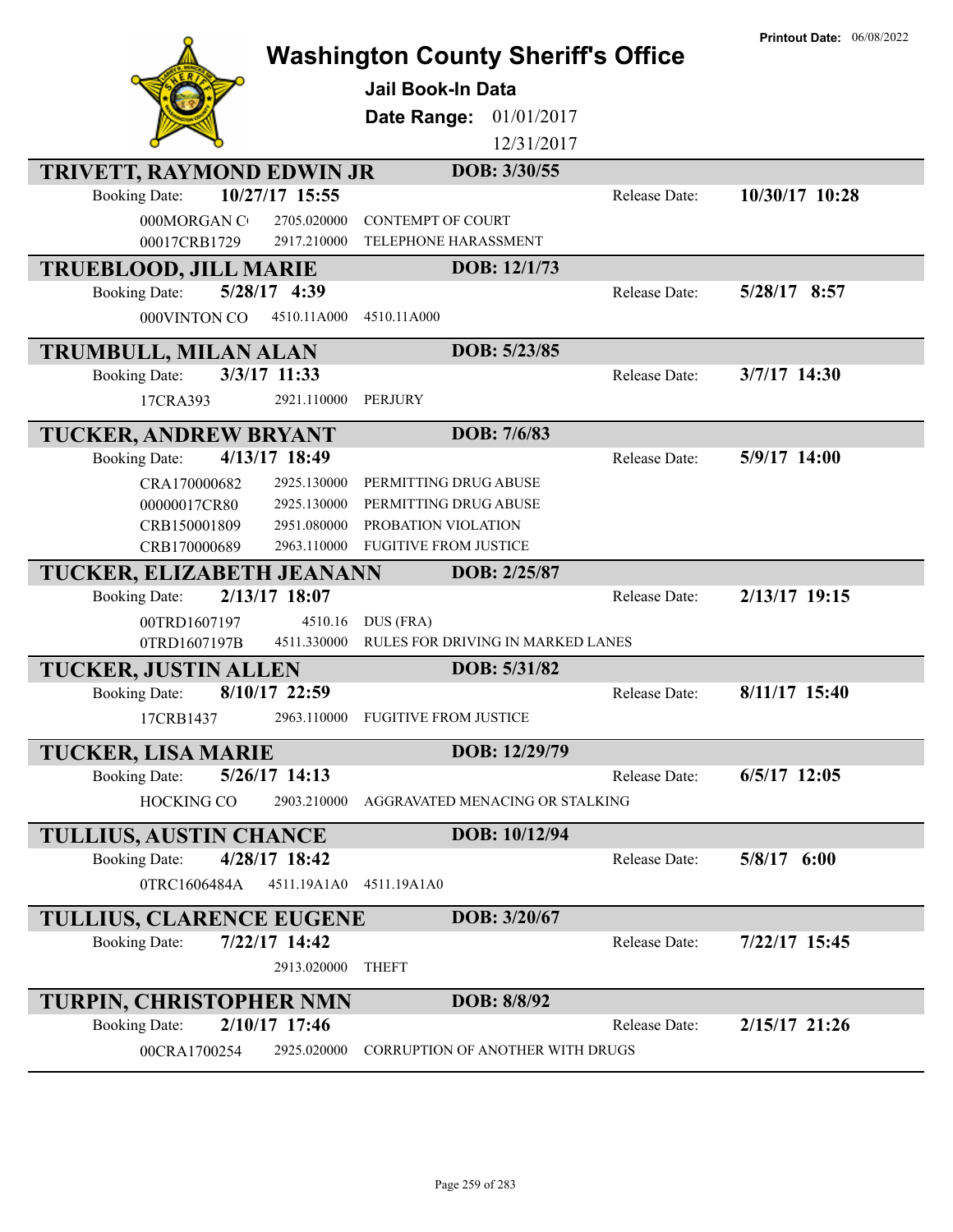| DOB: 6/19/65<br><b>TURRILL, JAMES BRIAN</b><br>$1/29/17$ 1:53<br>1/30/17 15:45<br><b>Booking Date:</b><br>Release Date:<br>0CRB1700175B<br>2903.130000<br><b>ASSAULT</b><br>2919.250000<br>DOMESTIC VIOLENCE<br>0CRB1700175A<br><b>TYSON, NATHAN SEAN</b><br>DOB: 12/8/86<br>$7/6/17$ 8:49<br>$8/20/17$ 6:00<br><b>Booking Date:</b><br>Release Date:<br>2925.030000<br><b>TRAFFICKING IN DRUGS</b><br>0000016CR356<br>10/24/17 14:45<br>9/30/17 20:51<br><b>Booking Date:</b><br>Release Date:<br>2919.250000<br>17CRB1791<br>DOMESTIC VIOLENCE<br>0000000000PV<br>2951.08A000<br>2951.08A000<br>DOB: 10/19/76<br><b>ULLOM, MARK ROBERT</b><br>7/17/17 19:13<br>9/23/17 10:36<br>Release Date:<br><b>Booking Date:</b><br><b>THEFT</b><br>0000017CR139<br>2913.020000<br>2913.020000<br><b>THEFT</b><br>0000017CR138<br>2913.310000<br>FORGERY/UTTERING<br>0000017CR138<br>2913.310000<br>FORGERY/UTTERING<br>0000017CR138<br>2913.510000<br>RECEIVING STOLEN PROPERTY<br>0000017CR138<br>2913.510000<br>RECEIVING STOLEN PROPERTY<br>0000017CR138<br>2913.510000<br>RECEIVING STOLEN PROPERTY<br>0000017CR139<br>2913.510000<br>RECEIVING STOLEN PROPERTY<br>0000017CR139<br>2963.110000<br><b>FUGITIVE FROM JUSTICE</b><br>00CRB1701295<br><b>ULLUM, TERRY HAROLD</b><br>DOB: 3/8/59<br>11/12/17 12:12<br>11/13/17 13:40<br><b>Booking Date:</b><br>Release Date:<br>2925.110000<br>POSSESSION OF DRUGS<br>0CRB1702074B<br>2925.140000<br><b>DRUG PARAPHERNALIA</b><br>0CRB1702074A<br><b>FUGITIVE FROM JUSTICE</b><br>2963.110000<br>00CRB1702075<br>4511.19A1A0<br>4511.19A1A0<br>0TRC1707278A<br>RECKLESS OPERATION OF MOTOR VEHICLE<br>4511.200000<br>0TRC1707278C<br>4511.380000<br>4511.380000<br>0TRC1707278D<br>STOP AFTER ACCIDENT/EXCHANGE IDENTITY<br>0TRC1707278B<br>4549.020000<br>DOB: 11/8/48<br><b>URBANEK, ROBERT THOMAS</b><br>$2/6/17$ 2:32<br><b>Booking Date:</b><br>Release Date:<br>$2/6/17$ 8:15<br>2913.030000<br>UNAUTH USE OF VEHICLE<br>2917.11B200<br>2917.11B200<br>DOB: 3/31/97<br>UTT, VANESSA RENEE<br>3/14/17 12:15<br>$3/24/17$ 6:00<br><b>Booking Date:</b><br>Release Date:<br>4511.19A100<br>0TRC1607023A<br>4511.19A100<br>4/10/17 15:26<br>$4/14/17$ 6:00<br><b>Booking Date:</b><br>Release Date:<br>2951.080000<br>PROBATION VIOLATION<br>00TRC1607023 |  | <b>Washington County Sheriff's Office</b><br><b>Jail Book-In Data</b><br>Date Range:<br>01/01/2017<br>12/31/2017 | <b>Printout Date: 06/08/2022</b> |
|-----------------------------------------------------------------------------------------------------------------------------------------------------------------------------------------------------------------------------------------------------------------------------------------------------------------------------------------------------------------------------------------------------------------------------------------------------------------------------------------------------------------------------------------------------------------------------------------------------------------------------------------------------------------------------------------------------------------------------------------------------------------------------------------------------------------------------------------------------------------------------------------------------------------------------------------------------------------------------------------------------------------------------------------------------------------------------------------------------------------------------------------------------------------------------------------------------------------------------------------------------------------------------------------------------------------------------------------------------------------------------------------------------------------------------------------------------------------------------------------------------------------------------------------------------------------------------------------------------------------------------------------------------------------------------------------------------------------------------------------------------------------------------------------------------------------------------------------------------------------------------------------------------------------------------------------------------------------------------------------------------------------------------------------------------------------------------------------------------------------------------------------------------------------------------------------------------------------------------------------------------------------------------------------------------|--|------------------------------------------------------------------------------------------------------------------|----------------------------------|
|                                                                                                                                                                                                                                                                                                                                                                                                                                                                                                                                                                                                                                                                                                                                                                                                                                                                                                                                                                                                                                                                                                                                                                                                                                                                                                                                                                                                                                                                                                                                                                                                                                                                                                                                                                                                                                                                                                                                                                                                                                                                                                                                                                                                                                                                                                     |  |                                                                                                                  |                                  |
|                                                                                                                                                                                                                                                                                                                                                                                                                                                                                                                                                                                                                                                                                                                                                                                                                                                                                                                                                                                                                                                                                                                                                                                                                                                                                                                                                                                                                                                                                                                                                                                                                                                                                                                                                                                                                                                                                                                                                                                                                                                                                                                                                                                                                                                                                                     |  |                                                                                                                  |                                  |
|                                                                                                                                                                                                                                                                                                                                                                                                                                                                                                                                                                                                                                                                                                                                                                                                                                                                                                                                                                                                                                                                                                                                                                                                                                                                                                                                                                                                                                                                                                                                                                                                                                                                                                                                                                                                                                                                                                                                                                                                                                                                                                                                                                                                                                                                                                     |  |                                                                                                                  |                                  |
|                                                                                                                                                                                                                                                                                                                                                                                                                                                                                                                                                                                                                                                                                                                                                                                                                                                                                                                                                                                                                                                                                                                                                                                                                                                                                                                                                                                                                                                                                                                                                                                                                                                                                                                                                                                                                                                                                                                                                                                                                                                                                                                                                                                                                                                                                                     |  |                                                                                                                  |                                  |
|                                                                                                                                                                                                                                                                                                                                                                                                                                                                                                                                                                                                                                                                                                                                                                                                                                                                                                                                                                                                                                                                                                                                                                                                                                                                                                                                                                                                                                                                                                                                                                                                                                                                                                                                                                                                                                                                                                                                                                                                                                                                                                                                                                                                                                                                                                     |  |                                                                                                                  |                                  |
|                                                                                                                                                                                                                                                                                                                                                                                                                                                                                                                                                                                                                                                                                                                                                                                                                                                                                                                                                                                                                                                                                                                                                                                                                                                                                                                                                                                                                                                                                                                                                                                                                                                                                                                                                                                                                                                                                                                                                                                                                                                                                                                                                                                                                                                                                                     |  |                                                                                                                  |                                  |
|                                                                                                                                                                                                                                                                                                                                                                                                                                                                                                                                                                                                                                                                                                                                                                                                                                                                                                                                                                                                                                                                                                                                                                                                                                                                                                                                                                                                                                                                                                                                                                                                                                                                                                                                                                                                                                                                                                                                                                                                                                                                                                                                                                                                                                                                                                     |  |                                                                                                                  |                                  |
|                                                                                                                                                                                                                                                                                                                                                                                                                                                                                                                                                                                                                                                                                                                                                                                                                                                                                                                                                                                                                                                                                                                                                                                                                                                                                                                                                                                                                                                                                                                                                                                                                                                                                                                                                                                                                                                                                                                                                                                                                                                                                                                                                                                                                                                                                                     |  |                                                                                                                  |                                  |
|                                                                                                                                                                                                                                                                                                                                                                                                                                                                                                                                                                                                                                                                                                                                                                                                                                                                                                                                                                                                                                                                                                                                                                                                                                                                                                                                                                                                                                                                                                                                                                                                                                                                                                                                                                                                                                                                                                                                                                                                                                                                                                                                                                                                                                                                                                     |  |                                                                                                                  |                                  |
|                                                                                                                                                                                                                                                                                                                                                                                                                                                                                                                                                                                                                                                                                                                                                                                                                                                                                                                                                                                                                                                                                                                                                                                                                                                                                                                                                                                                                                                                                                                                                                                                                                                                                                                                                                                                                                                                                                                                                                                                                                                                                                                                                                                                                                                                                                     |  |                                                                                                                  |                                  |
|                                                                                                                                                                                                                                                                                                                                                                                                                                                                                                                                                                                                                                                                                                                                                                                                                                                                                                                                                                                                                                                                                                                                                                                                                                                                                                                                                                                                                                                                                                                                                                                                                                                                                                                                                                                                                                                                                                                                                                                                                                                                                                                                                                                                                                                                                                     |  |                                                                                                                  |                                  |
|                                                                                                                                                                                                                                                                                                                                                                                                                                                                                                                                                                                                                                                                                                                                                                                                                                                                                                                                                                                                                                                                                                                                                                                                                                                                                                                                                                                                                                                                                                                                                                                                                                                                                                                                                                                                                                                                                                                                                                                                                                                                                                                                                                                                                                                                                                     |  |                                                                                                                  |                                  |
|                                                                                                                                                                                                                                                                                                                                                                                                                                                                                                                                                                                                                                                                                                                                                                                                                                                                                                                                                                                                                                                                                                                                                                                                                                                                                                                                                                                                                                                                                                                                                                                                                                                                                                                                                                                                                                                                                                                                                                                                                                                                                                                                                                                                                                                                                                     |  |                                                                                                                  |                                  |
|                                                                                                                                                                                                                                                                                                                                                                                                                                                                                                                                                                                                                                                                                                                                                                                                                                                                                                                                                                                                                                                                                                                                                                                                                                                                                                                                                                                                                                                                                                                                                                                                                                                                                                                                                                                                                                                                                                                                                                                                                                                                                                                                                                                                                                                                                                     |  |                                                                                                                  |                                  |
|                                                                                                                                                                                                                                                                                                                                                                                                                                                                                                                                                                                                                                                                                                                                                                                                                                                                                                                                                                                                                                                                                                                                                                                                                                                                                                                                                                                                                                                                                                                                                                                                                                                                                                                                                                                                                                                                                                                                                                                                                                                                                                                                                                                                                                                                                                     |  |                                                                                                                  |                                  |
|                                                                                                                                                                                                                                                                                                                                                                                                                                                                                                                                                                                                                                                                                                                                                                                                                                                                                                                                                                                                                                                                                                                                                                                                                                                                                                                                                                                                                                                                                                                                                                                                                                                                                                                                                                                                                                                                                                                                                                                                                                                                                                                                                                                                                                                                                                     |  |                                                                                                                  |                                  |
|                                                                                                                                                                                                                                                                                                                                                                                                                                                                                                                                                                                                                                                                                                                                                                                                                                                                                                                                                                                                                                                                                                                                                                                                                                                                                                                                                                                                                                                                                                                                                                                                                                                                                                                                                                                                                                                                                                                                                                                                                                                                                                                                                                                                                                                                                                     |  |                                                                                                                  |                                  |
|                                                                                                                                                                                                                                                                                                                                                                                                                                                                                                                                                                                                                                                                                                                                                                                                                                                                                                                                                                                                                                                                                                                                                                                                                                                                                                                                                                                                                                                                                                                                                                                                                                                                                                                                                                                                                                                                                                                                                                                                                                                                                                                                                                                                                                                                                                     |  |                                                                                                                  |                                  |
|                                                                                                                                                                                                                                                                                                                                                                                                                                                                                                                                                                                                                                                                                                                                                                                                                                                                                                                                                                                                                                                                                                                                                                                                                                                                                                                                                                                                                                                                                                                                                                                                                                                                                                                                                                                                                                                                                                                                                                                                                                                                                                                                                                                                                                                                                                     |  |                                                                                                                  |                                  |
|                                                                                                                                                                                                                                                                                                                                                                                                                                                                                                                                                                                                                                                                                                                                                                                                                                                                                                                                                                                                                                                                                                                                                                                                                                                                                                                                                                                                                                                                                                                                                                                                                                                                                                                                                                                                                                                                                                                                                                                                                                                                                                                                                                                                                                                                                                     |  |                                                                                                                  |                                  |
|                                                                                                                                                                                                                                                                                                                                                                                                                                                                                                                                                                                                                                                                                                                                                                                                                                                                                                                                                                                                                                                                                                                                                                                                                                                                                                                                                                                                                                                                                                                                                                                                                                                                                                                                                                                                                                                                                                                                                                                                                                                                                                                                                                                                                                                                                                     |  |                                                                                                                  |                                  |
|                                                                                                                                                                                                                                                                                                                                                                                                                                                                                                                                                                                                                                                                                                                                                                                                                                                                                                                                                                                                                                                                                                                                                                                                                                                                                                                                                                                                                                                                                                                                                                                                                                                                                                                                                                                                                                                                                                                                                                                                                                                                                                                                                                                                                                                                                                     |  |                                                                                                                  |                                  |
|                                                                                                                                                                                                                                                                                                                                                                                                                                                                                                                                                                                                                                                                                                                                                                                                                                                                                                                                                                                                                                                                                                                                                                                                                                                                                                                                                                                                                                                                                                                                                                                                                                                                                                                                                                                                                                                                                                                                                                                                                                                                                                                                                                                                                                                                                                     |  |                                                                                                                  |                                  |
|                                                                                                                                                                                                                                                                                                                                                                                                                                                                                                                                                                                                                                                                                                                                                                                                                                                                                                                                                                                                                                                                                                                                                                                                                                                                                                                                                                                                                                                                                                                                                                                                                                                                                                                                                                                                                                                                                                                                                                                                                                                                                                                                                                                                                                                                                                     |  |                                                                                                                  |                                  |
|                                                                                                                                                                                                                                                                                                                                                                                                                                                                                                                                                                                                                                                                                                                                                                                                                                                                                                                                                                                                                                                                                                                                                                                                                                                                                                                                                                                                                                                                                                                                                                                                                                                                                                                                                                                                                                                                                                                                                                                                                                                                                                                                                                                                                                                                                                     |  |                                                                                                                  |                                  |
|                                                                                                                                                                                                                                                                                                                                                                                                                                                                                                                                                                                                                                                                                                                                                                                                                                                                                                                                                                                                                                                                                                                                                                                                                                                                                                                                                                                                                                                                                                                                                                                                                                                                                                                                                                                                                                                                                                                                                                                                                                                                                                                                                                                                                                                                                                     |  |                                                                                                                  |                                  |
|                                                                                                                                                                                                                                                                                                                                                                                                                                                                                                                                                                                                                                                                                                                                                                                                                                                                                                                                                                                                                                                                                                                                                                                                                                                                                                                                                                                                                                                                                                                                                                                                                                                                                                                                                                                                                                                                                                                                                                                                                                                                                                                                                                                                                                                                                                     |  |                                                                                                                  |                                  |
|                                                                                                                                                                                                                                                                                                                                                                                                                                                                                                                                                                                                                                                                                                                                                                                                                                                                                                                                                                                                                                                                                                                                                                                                                                                                                                                                                                                                                                                                                                                                                                                                                                                                                                                                                                                                                                                                                                                                                                                                                                                                                                                                                                                                                                                                                                     |  |                                                                                                                  |                                  |
|                                                                                                                                                                                                                                                                                                                                                                                                                                                                                                                                                                                                                                                                                                                                                                                                                                                                                                                                                                                                                                                                                                                                                                                                                                                                                                                                                                                                                                                                                                                                                                                                                                                                                                                                                                                                                                                                                                                                                                                                                                                                                                                                                                                                                                                                                                     |  |                                                                                                                  |                                  |
|                                                                                                                                                                                                                                                                                                                                                                                                                                                                                                                                                                                                                                                                                                                                                                                                                                                                                                                                                                                                                                                                                                                                                                                                                                                                                                                                                                                                                                                                                                                                                                                                                                                                                                                                                                                                                                                                                                                                                                                                                                                                                                                                                                                                                                                                                                     |  |                                                                                                                  |                                  |
|                                                                                                                                                                                                                                                                                                                                                                                                                                                                                                                                                                                                                                                                                                                                                                                                                                                                                                                                                                                                                                                                                                                                                                                                                                                                                                                                                                                                                                                                                                                                                                                                                                                                                                                                                                                                                                                                                                                                                                                                                                                                                                                                                                                                                                                                                                     |  |                                                                                                                  |                                  |
|                                                                                                                                                                                                                                                                                                                                                                                                                                                                                                                                                                                                                                                                                                                                                                                                                                                                                                                                                                                                                                                                                                                                                                                                                                                                                                                                                                                                                                                                                                                                                                                                                                                                                                                                                                                                                                                                                                                                                                                                                                                                                                                                                                                                                                                                                                     |  |                                                                                                                  |                                  |
|                                                                                                                                                                                                                                                                                                                                                                                                                                                                                                                                                                                                                                                                                                                                                                                                                                                                                                                                                                                                                                                                                                                                                                                                                                                                                                                                                                                                                                                                                                                                                                                                                                                                                                                                                                                                                                                                                                                                                                                                                                                                                                                                                                                                                                                                                                     |  |                                                                                                                  |                                  |
|                                                                                                                                                                                                                                                                                                                                                                                                                                                                                                                                                                                                                                                                                                                                                                                                                                                                                                                                                                                                                                                                                                                                                                                                                                                                                                                                                                                                                                                                                                                                                                                                                                                                                                                                                                                                                                                                                                                                                                                                                                                                                                                                                                                                                                                                                                     |  |                                                                                                                  |                                  |
|                                                                                                                                                                                                                                                                                                                                                                                                                                                                                                                                                                                                                                                                                                                                                                                                                                                                                                                                                                                                                                                                                                                                                                                                                                                                                                                                                                                                                                                                                                                                                                                                                                                                                                                                                                                                                                                                                                                                                                                                                                                                                                                                                                                                                                                                                                     |  |                                                                                                                  |                                  |
|                                                                                                                                                                                                                                                                                                                                                                                                                                                                                                                                                                                                                                                                                                                                                                                                                                                                                                                                                                                                                                                                                                                                                                                                                                                                                                                                                                                                                                                                                                                                                                                                                                                                                                                                                                                                                                                                                                                                                                                                                                                                                                                                                                                                                                                                                                     |  |                                                                                                                  |                                  |
|                                                                                                                                                                                                                                                                                                                                                                                                                                                                                                                                                                                                                                                                                                                                                                                                                                                                                                                                                                                                                                                                                                                                                                                                                                                                                                                                                                                                                                                                                                                                                                                                                                                                                                                                                                                                                                                                                                                                                                                                                                                                                                                                                                                                                                                                                                     |  |                                                                                                                  |                                  |
|                                                                                                                                                                                                                                                                                                                                                                                                                                                                                                                                                                                                                                                                                                                                                                                                                                                                                                                                                                                                                                                                                                                                                                                                                                                                                                                                                                                                                                                                                                                                                                                                                                                                                                                                                                                                                                                                                                                                                                                                                                                                                                                                                                                                                                                                                                     |  |                                                                                                                  |                                  |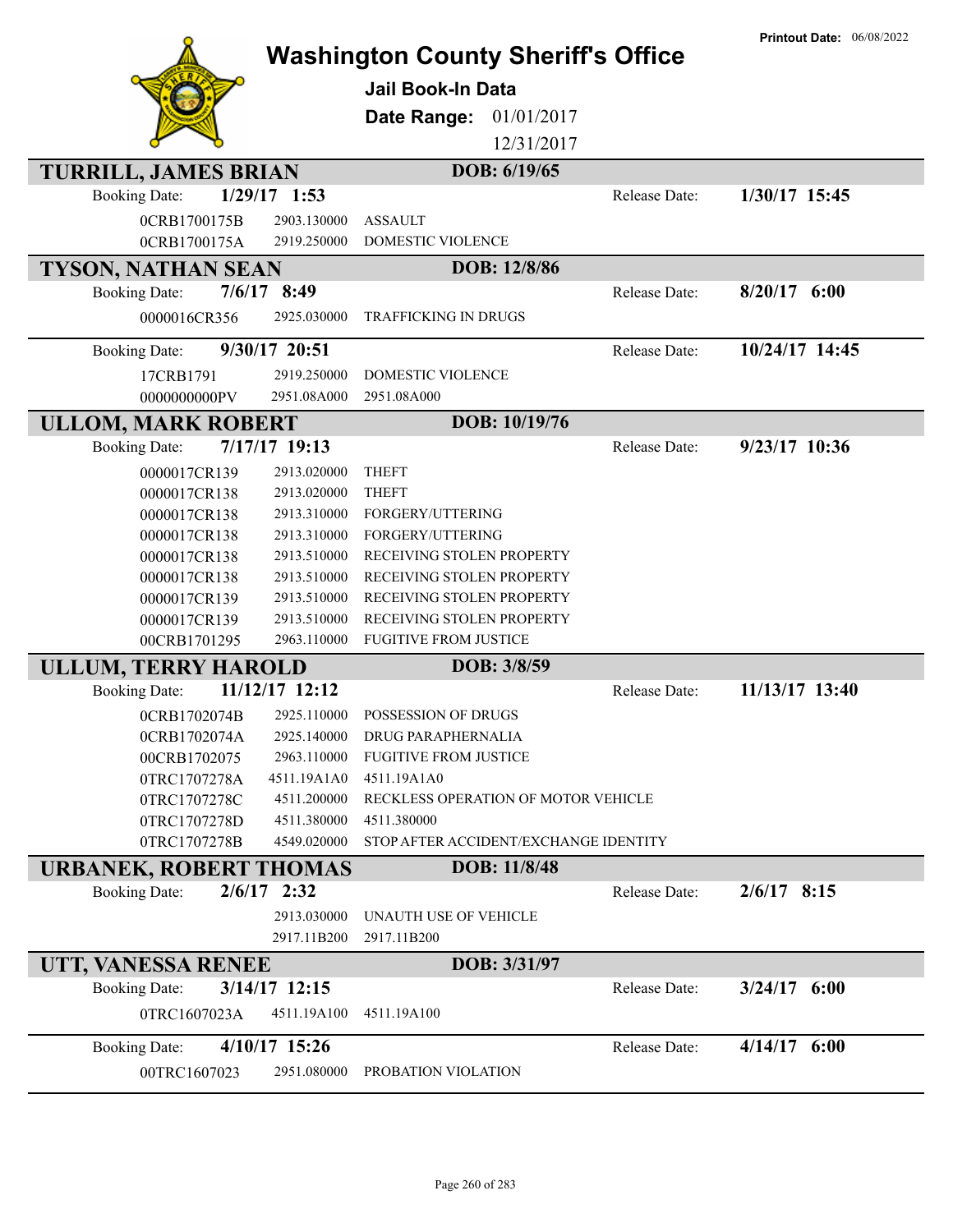|                                       |                               | <b>Washington County Sheriff's Office</b><br><b>Jail Book-In Data</b><br>Date Range:<br>01/01/2017<br>12/31/2017 |               | <b>Printout Date: 06/08/2022</b> |
|---------------------------------------|-------------------------------|------------------------------------------------------------------------------------------------------------------|---------------|----------------------------------|
| VALENTINE, ERIC SHAWN                 |                               | DOB: 1/14/71                                                                                                     |               |                                  |
| <b>Booking Date:</b><br>0TRD1706442A  | 11/30/17 18:21<br>4510.160000 | 4510.160000                                                                                                      | Release Date: | $12/3/17$ 6:00                   |
| VALENTINE, MARK LYNN                  |                               | DOB: 11/29/72                                                                                                    |               |                                  |
| <b>Booking Date:</b>                  | 8/9/17 15:17                  |                                                                                                                  | Release Date: | $10/6/17$ 6:00                   |
| 0000016CR368                          | 2951.08A000                   | 2951.08A000                                                                                                      |               |                                  |
| <b>Booking Date:</b>                  | 12/15/17 22:21                |                                                                                                                  | Release Date: | $2/21/18$ 8:08                   |
| 000016CR0368                          | 2951.08A                      | PROBATION VIOLATION (CPC)                                                                                        |               |                                  |
| ***PV HOLDER                          | 2951.08A                      | PROBATION VIOLATION (CPC)                                                                                        |               |                                  |
| VALENZUELA, HEATHER MARIE             |                               | DOB: 11/16/84                                                                                                    |               |                                  |
| <b>Booking Date:</b>                  | 10/18/17 22:03                |                                                                                                                  | Release Date: | 10/19/17 12:15                   |
| 0000PERRY CO                          | 2925.030000                   | TRAFFICKING IN DRUGS                                                                                             |               |                                  |
| VANCE, ANGELO ANTONIO JR              |                               | DOB: 4/10/89                                                                                                     |               |                                  |
| $7/6/17$ 3:05<br><b>Booking Date:</b> |                               |                                                                                                                  | Release Date: | 7/6/17 13:45                     |
| 17CRA1200                             | 2925.110000                   | POSSESSION OF DRUGS                                                                                              |               |                                  |
| 17CRB1201C                            | 2925.110000                   | POSSESSION OF DRUGS                                                                                              |               |                                  |
| 17CRB1201B                            | 2925.140000                   | <b>DRUG PARAPHERNALIA</b>                                                                                        |               |                                  |
| 17CRB1201A                            | 2925.140000                   | DRUG PARAPHERNALIA                                                                                               |               |                                  |
| <b>VANDORN, ANDREW THOMAS</b>         |                               | DOB: 6/15/73                                                                                                     |               |                                  |
| <b>Booking Date:</b>                  | $1/6/17$ 19:29                |                                                                                                                  | Release Date: | $1/30/17$ 6:00                   |
| 00016CRB1880                          | 2913.030000                   | UNAUTH USE OF VEHICLE                                                                                            |               |                                  |
| <b>VANDYNE, CHASE ROBERT</b>          |                               | DOB: 9/14/89                                                                                                     |               |                                  |
| $4/6/17$ 2:21<br><b>Booking Date:</b> |                               |                                                                                                                  | Release Date: | $4/12/17$ 7:00                   |
| 000MONROE CO                          | 2925.030000                   | <b>TRAFFICKING IN DRUGS</b>                                                                                      |               |                                  |
| 000MONROE CO                          | 2925.110000                   | POSSESSION OF DRUGS                                                                                              |               |                                  |
| 000MONROE CO                          | 2925.120000                   | POSSESSION OF DRUG ABUSE INSTRUMENTS                                                                             |               |                                  |
| <b>Booking Date:</b>                  | 11/24/17 14:57                |                                                                                                                  | Release Date: | 11/27/17 7:35                    |
|                                       | 2925.030000                   | TRAFFICKING IN DRUGS                                                                                             |               |                                  |
| VANDYNE, KOURTNEY CATHLEEN            |                               | DOB: 10/29/91                                                                                                    |               |                                  |
| <b>Booking Date:</b>                  | 4/4/17 14:14                  |                                                                                                                  | Release Date: | $4/12/17$ 9:40                   |
| 000000MONROI                          | 2921.331000                   | 2921.331000                                                                                                      |               |                                  |
| <b>VANHORN, DEREK JORDON</b>          |                               | DOB: 7/26/87                                                                                                     |               |                                  |
| <b>Booking Date:</b>                  | $8/17/17$ 18:07               |                                                                                                                  | Release Date: | 3/15/18 16:50                    |
| 17CR185<br>000PV HOLDER               | 2903.11A1                     | Felonious Assault - victim seriously harmed<br>2951.08A PROBATION VIOLATION (CPC)                                |               |                                  |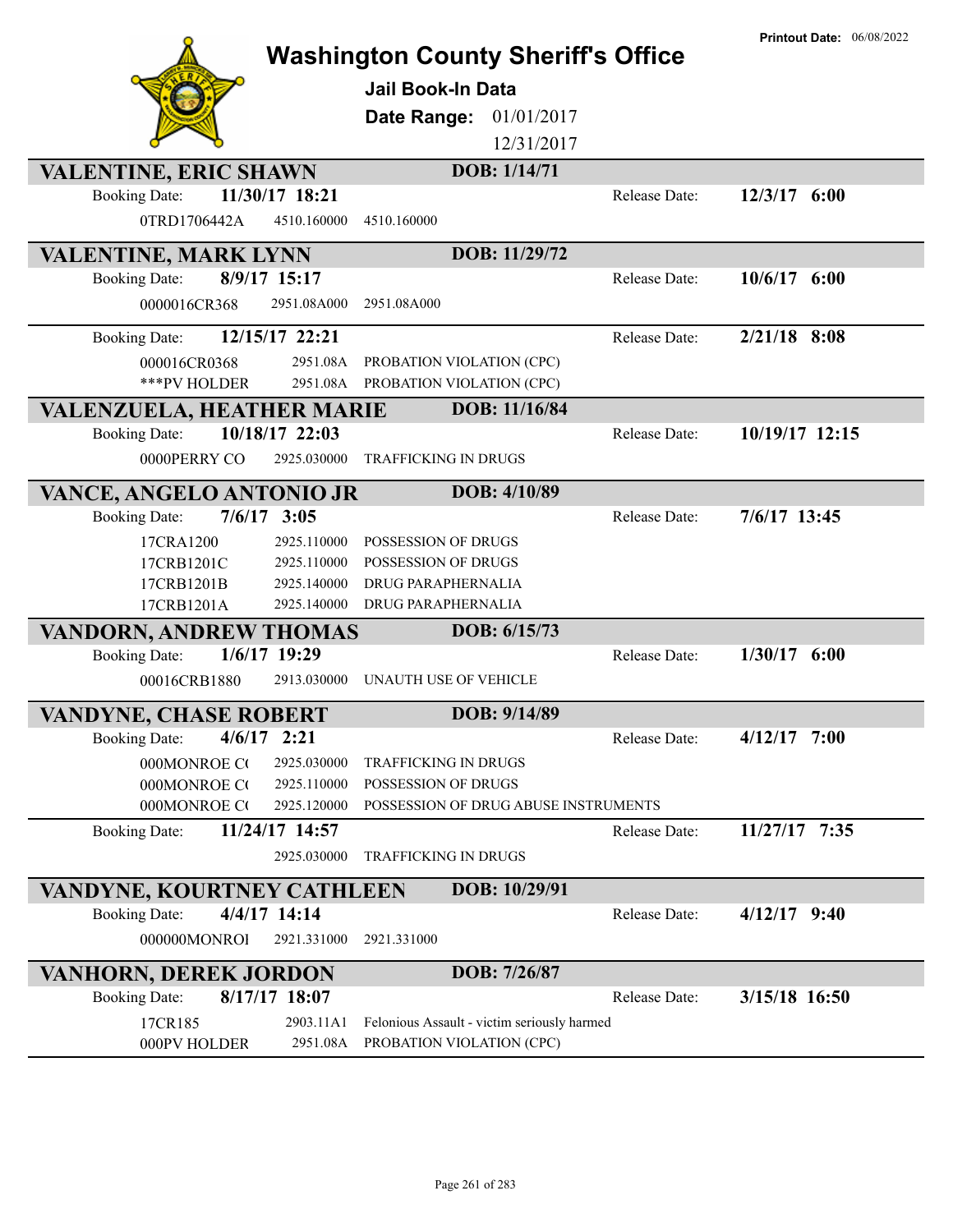|                                                                     |                            | <b>Washington County Sheriff's Office</b>               |               | <b>Printout Date: 06/08/2022</b> |
|---------------------------------------------------------------------|----------------------------|---------------------------------------------------------|---------------|----------------------------------|
|                                                                     |                            | <b>Jail Book-In Data</b>                                |               |                                  |
|                                                                     |                            | 01/01/2017<br>Date Range:                               |               |                                  |
|                                                                     |                            | 12/31/2017                                              |               |                                  |
| VANHORN, TEVON OSHEA                                                |                            | DOB: 9/17/94                                            |               |                                  |
| $6/1/17$ 16:34<br><b>Booking Date:</b>                              |                            |                                                         | Release Date: | $6/19/17$ 10:20                  |
| 0000MEIGS CO                                                        | 2925.110000                | POSSESSION OF DRUGS                                     |               |                                  |
| <b>Booking Date:</b>                                                | 5/26/17 23:42              |                                                         | Release Date: | $6/1/17$ 13:05                   |
| 0000MEIGS CO                                                        | 2925.11A000                | 2925.11A000                                             |               |                                  |
| <b>Booking Date:</b>                                                | $7/10/17$ 15:08            |                                                         | Release Date: | $7/17/17$ 7:50                   |
| 0000000MEIGS                                                        | 2925.11A000                | 2925.11A000                                             |               |                                  |
| <b>Booking Date:</b>                                                | $7/17/17$ 12:00            |                                                         | Release Date: | 7/29/17 9:30                     |
| <b>MEIGS CO</b>                                                     | 2925.110000                | POSSESSION OF DRUGS                                     |               |                                  |
| <b>Booking Date:</b>                                                | $6/19/17$ 13:15            |                                                         | Release Date: | $7/10/17$ 9:18                   |
| MEIGS CO                                                            | 2925.110000                | POSSESSION OF DRUGS                                     |               |                                  |
| VANHORN, TYLER ALAN                                                 |                            | DOB: 6/24/86                                            |               |                                  |
| <b>Booking Date:</b>                                                | 9/13/17 13:45              |                                                         | Release Date: | $9/15/17$ 6:00                   |
|                                                                     |                            |                                                         |               |                                  |
| 000MORGAN C                                                         | 2705.010000                | 2705.010000                                             |               |                                  |
| MCCONNELSV.                                                         | 2705.020000                | <b>CONTEMPT OF COURT</b>                                |               |                                  |
| 00017TRD3650                                                        | 4510.11A000                | 4510.11A000                                             |               |                                  |
| 00017TRD3650                                                        | 4513.263000                | 4513.263000                                             |               |                                  |
| VOGT, RYAN JAMES                                                    |                            | DOB: 6/9/89                                             |               |                                  |
| <b>Booking Date:</b>                                                | 5/11/17 9:39               |                                                         | Release Date: | 5/25/17 15:35                    |
| 0000016CR112<br>0000016CR112                                        | 2903.040000<br>2925.030000 | <b>INVOLUNTARY MANSLAUGHTER</b><br>TRAFFICKING IN DRUGS |               |                                  |
|                                                                     |                            | DOB: 12/26/82                                           |               |                                  |
| <b>WADE, THOMAS WILLIAM</b><br>7/3/17 14:49<br><b>Booking Date:</b> |                            |                                                         | Release Date: | $7/3/17$ 16:10                   |
|                                                                     | 4510.110000                | 4510.110000                                             |               |                                  |
|                                                                     | 4511.21D400                | 4511.21D400                                             |               |                                  |
| <b>WAGNER, WESTON ALEXANDER</b>                                     |                            | DOB: 11/26/97                                           |               |                                  |
| <b>Booking Date:</b>                                                | 12/7/17 12:15              |                                                         | Release Date: | 12/8/17 10:05                    |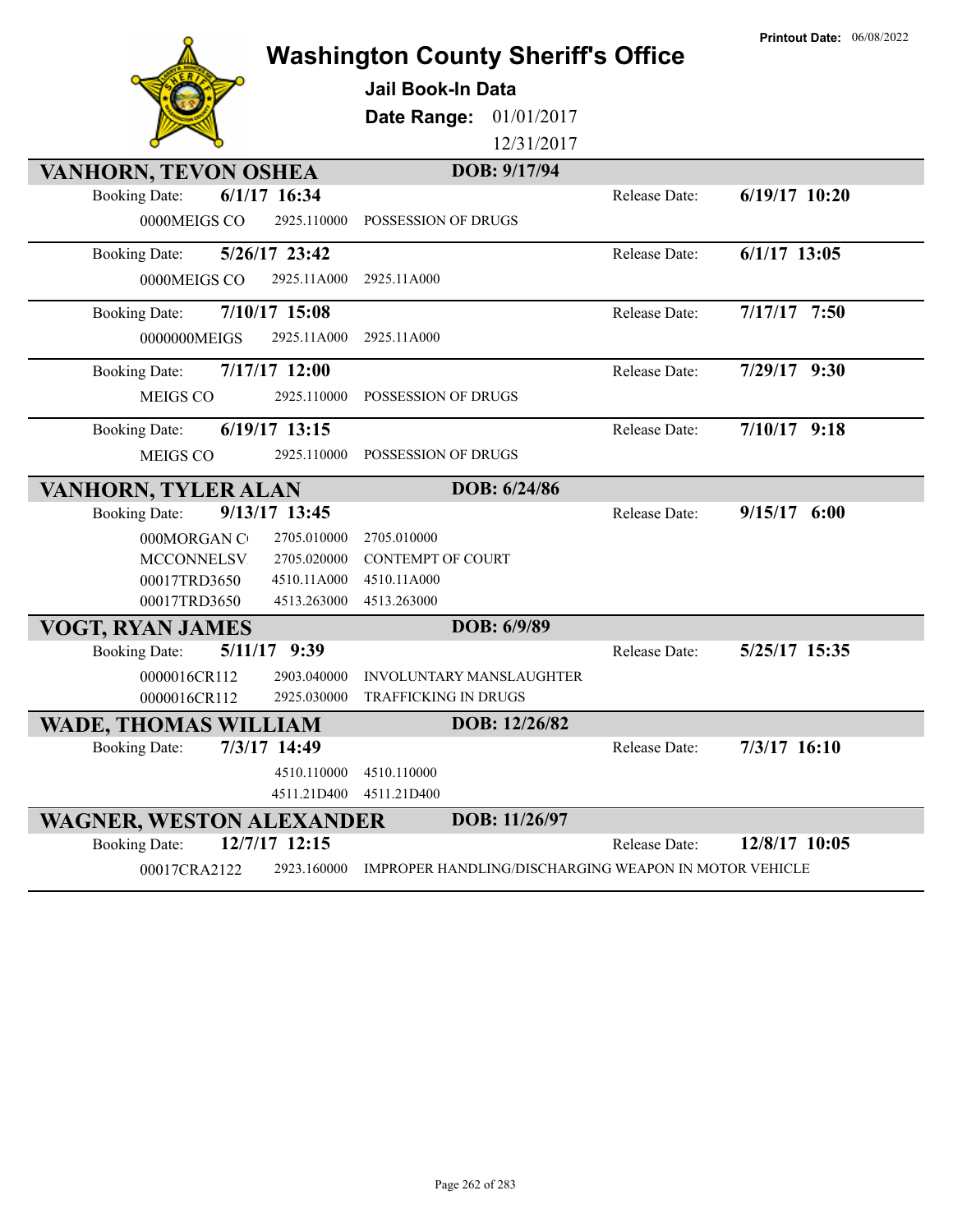| <b>Washington County Sheriff's Office</b> |
|-------------------------------------------|
| Tail Daigh In Data                        |



## **Jail Book-In Data**

**Date Range:** 01/01/2017

12/31/2017

| <b>WAITE, JUSTIN SMITH</b>              | DOB: 9/23/80                          |                                   |
|-----------------------------------------|---------------------------------------|-----------------------------------|
| 10/27/17 18:29<br><b>Booking Date:</b>  |                                       | 10/30/17 6:00<br>Release Date:    |
| TRC17004932A<br>4511.194000             | 4511.194000                           |                                   |
| 9/29/17 19:46<br><b>Booking Date:</b>   |                                       | $10/2/17$ 6:00<br>Release Date:   |
| 4511.194000<br>17TRC4932A00             | 4511.194000                           |                                   |
| <b>Booking Date:</b><br>11/24/17 18:29  |                                       | $11/27/17$ 6:00<br>Release Date:  |
| 0TRC1704932A<br>4511.194000             | 4511.194000                           |                                   |
| 11/17/17 18:37<br><b>Booking Date:</b>  |                                       | $11/20/17$ 5:40<br>Release Date:  |
| 4511.194000<br>0017TRC4932A             | 4511.194000                           |                                   |
| 11/10/17 19:45<br><b>Booking Date:</b>  |                                       | 11/13/17 6:00<br>Release Date:    |
| 0TRC1704932A<br>4511.194000             | 4511.194000                           |                                   |
| 10/13/17 19:11<br><b>Booking Date:</b>  |                                       | 10/16/17 6:00<br>Release Date:    |
| 17TRC4932A00<br>4511.194000             | 4511.194000                           |                                   |
| 11/3/17 18:40<br><b>Booking Date:</b>   |                                       | $11/6/17$ 6:00<br>Release Date:   |
| 4511.194000<br>0017TRC4932A             | 4511.194000                           |                                   |
| 10/6/17 21:56<br><b>Booking Date:</b>   |                                       | 10/9/17 5:55<br>Release Date:     |
| 0017TRC4932A<br>4511.194000             | 4511.194000                           |                                   |
| 10/20/17 19:17<br><b>Booking Date:</b>  |                                       | 10/23/17 6:00<br>Release Date:    |
| 17TRC4932A00<br>4511.194000             | 4511.194000                           |                                   |
| <b>Booking Date:</b><br>$9/22/17$ 18:35 |                                       | $9/25/17$ 5:27<br>Release Date:   |
| 0017TRC4932A<br>4511.194000             | 4511.194000                           |                                   |
| <b>WALKER, CHARLES EDWARD JR</b>        | DOB: 2/1/79                           |                                   |
| 11/27/17 21:37<br><b>Booking Date:</b>  |                                       | 12/17/17<br>Release Date:<br>6:00 |
| 4511.19A1H0<br>0017TRC6617B             | 4511.19A1H0                           |                                   |
| 10/11/17 16:13<br><b>Booking Date:</b>  |                                       | 10/20/17 12:06<br>Release Date:   |
| 4301.640000<br>17TRC6617D               | <b>CONSUMPTION IN A MOTOR VEHICLE</b> |                                   |
| 4510.110000<br>17TRC6617C               | 4510.110000                           |                                   |
| 4511.19A100<br>17TRC6617A               | 4511.19A100                           |                                   |
| 4511.19A1H0<br>17TRC6617B               | 4511.19A1H0                           |                                   |
| 4513.263000<br>17TRC6617E               | 4513.263000                           |                                   |
| WALKER, CHRISTOPHER ADAM                | DOB: 11/8/90                          |                                   |
| 10/31/17 18:18<br><b>Booking Date:</b>  |                                       | 11/13/17 18:00<br>Release Date:   |
| 0000016SP344<br>2705.02A000             | 2705.02A000                           |                                   |
| WALKER, DAKOTA EDWARD                   | DOB: 12/21/91                         |                                   |
| 5/9/17 19:16<br><b>Booking Date:</b>    |                                       | $5/10/17$ 20:18<br>Release Date:  |
| 2919.250000                             | DOMESTIC VIOLENCE                     |                                   |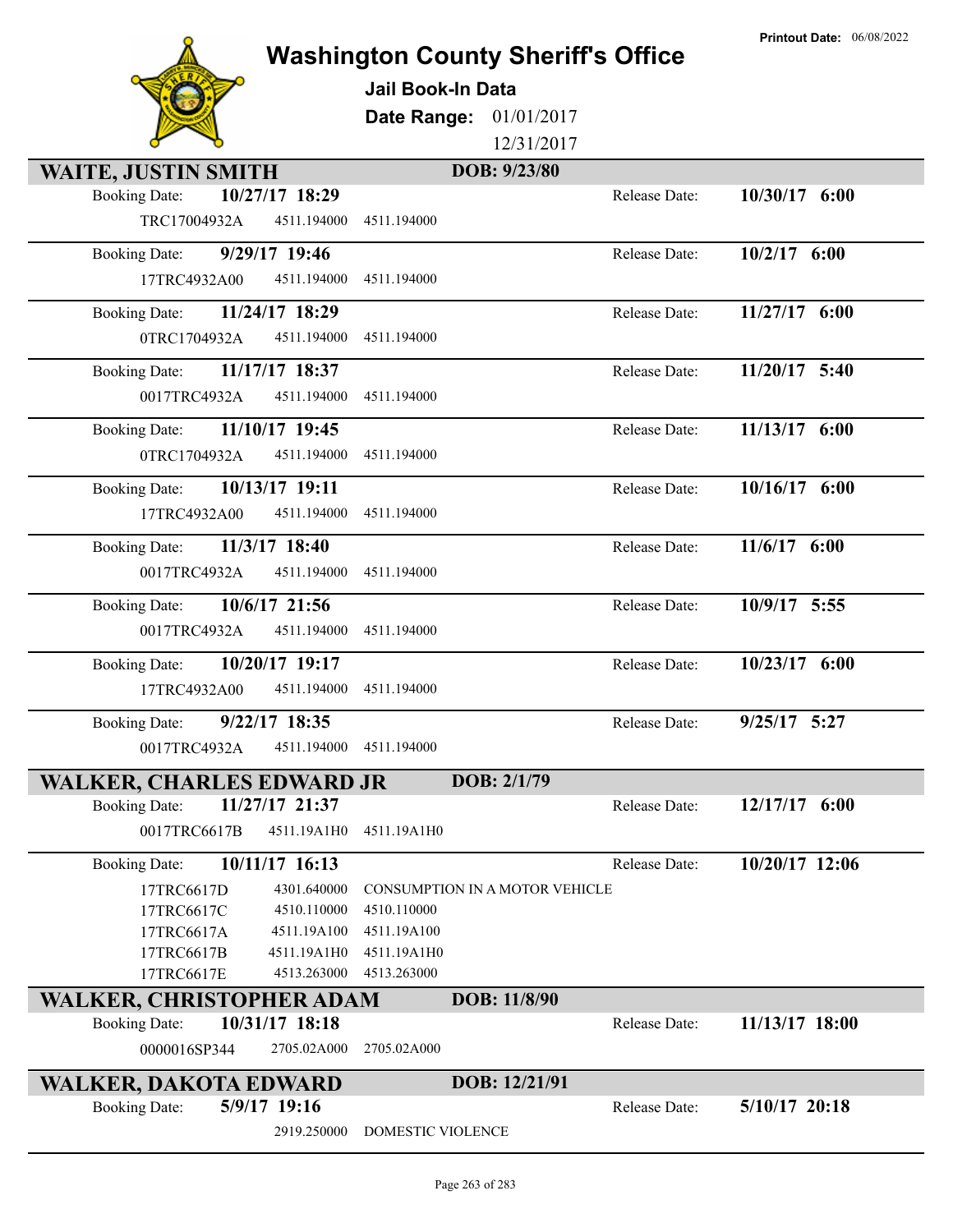|                                                                       |                            | <b>Washington County Sheriff's Office</b>                   |               | <b>Printout Date: 06/08/2022</b> |
|-----------------------------------------------------------------------|----------------------------|-------------------------------------------------------------|---------------|----------------------------------|
|                                                                       |                            | Jail Book-In Data                                           |               |                                  |
|                                                                       |                            | 01/01/2017<br>Date Range:                                   |               |                                  |
|                                                                       |                            | 12/31/2017                                                  |               |                                  |
| <b>WALKER, DAVID ANDREW</b>                                           |                            | DOB: 8/3/86                                                 |               |                                  |
| $6/28/17$ 0:57<br><b>Booking Date:</b>                                |                            |                                                             | Release Date: | $6/28/17$ 11:13                  |
| CRB170001140                                                          | 2705.02A000                | 2705.02A000                                                 |               |                                  |
| 17TRD2265                                                             | 4510.160000                | 4510.160000                                                 |               |                                  |
| 12/22/17 15:45<br><b>Booking Date:</b>                                |                            |                                                             | Release Date: | 12/22/17 18:50                   |
| TRD1707898                                                            | 4510.160000                | 4510.160000                                                 |               |                                  |
| <b>WALKER, PAULA JEAN</b>                                             |                            | DOB: 1/25/87                                                |               |                                  |
| $6/15/17$ 18:17<br><b>Booking Date:</b>                               |                            |                                                             | Release Date: | $6/16/17$ $6:08$                 |
| 000MORGAN CO                                                          | 2705.020000                | CONTEMPT OF COURT                                           |               |                                  |
| <b>WALL, ERICA JEAN</b>                                               |                            | DOB: 9/18/79                                                |               |                                  |
| 3/3/17 20:59<br><b>Booking Date:</b>                                  |                            |                                                             | Release Date: | $3/17/17$ 6:00                   |
| 00016CRB1005                                                          | 2913.020000                | <b>THEFT</b>                                                |               |                                  |
| 16CRB1695                                                             | 2937.290000                | FAIL TO APPEAR/ RECOG. BOND                                 |               |                                  |
| $3/27/17$ 19:13<br><b>Booking Date:</b>                               |                            |                                                             | Release Date: | $4/14/17$ 20:15                  |
| 00CRB170530B                                                          | 2917.11B2                  | DISORDERLY CONDUCT INTOXICATED CREATE RISK OF HARM          |               |                                  |
| 000CRA170529                                                          | 2925.110000                | POSSESSION OF DRUGS                                         |               |                                  |
| 00CRB170530A<br>CRB16001005B                                          | 2925.120000<br>2951.080000 | POSSESSION OF DRUG ABUSE INSTRUMENTS<br>PROBATION VIOLATION |               |                                  |
|                                                                       |                            |                                                             |               |                                  |
| <b>WALLACE, AMANDA ASIA</b><br>12/12/17 23:42<br><b>Booking Date:</b> |                            | DOB: 5/20/94                                                | Release Date: | 12/18/17 11:50                   |
|                                                                       | 2911.120000                | <b>BURGLARY</b>                                             |               |                                  |
| 0000017CR246<br>0000017CR246                                          | 2913.020000                | <b>THEFT</b>                                                |               |                                  |
| 17CR246                                                               | 2913.020000                | <b>THEFT</b>                                                |               |                                  |
| 00017CRB2241                                                          | 2921.310000                | <b>OBSTRUCTING OFFICIAL BUSINESS</b>                        |               |                                  |
| 0000016CR256                                                          | 2951.08A000                | 2951.08A000                                                 |               |                                  |
| <b>WALLACE, CYNTHIA MAE</b>                                           |                            | DOB: 9/11/63                                                |               |                                  |
| $1/17/17$ 1:04<br><b>Booking Date:</b>                                |                            |                                                             | Release Date: | $1/23/17$ 18:00                  |
| 000CRA170085                                                          | 2925.110000                | POSSESSION OF DRUGS                                         |               |                                  |
| 00016CRB1731                                                          | 2951.080000                | PROBATION VIOLATION                                         |               |                                  |
| 6/5/17 18:23<br><b>Booking Date:</b>                                  |                            |                                                             | Release Date: | $7/2/17$ 6:00                    |
| 00000017CR62                                                          | 2925.110000                | POSSESSION OF DRUGS                                         |               |                                  |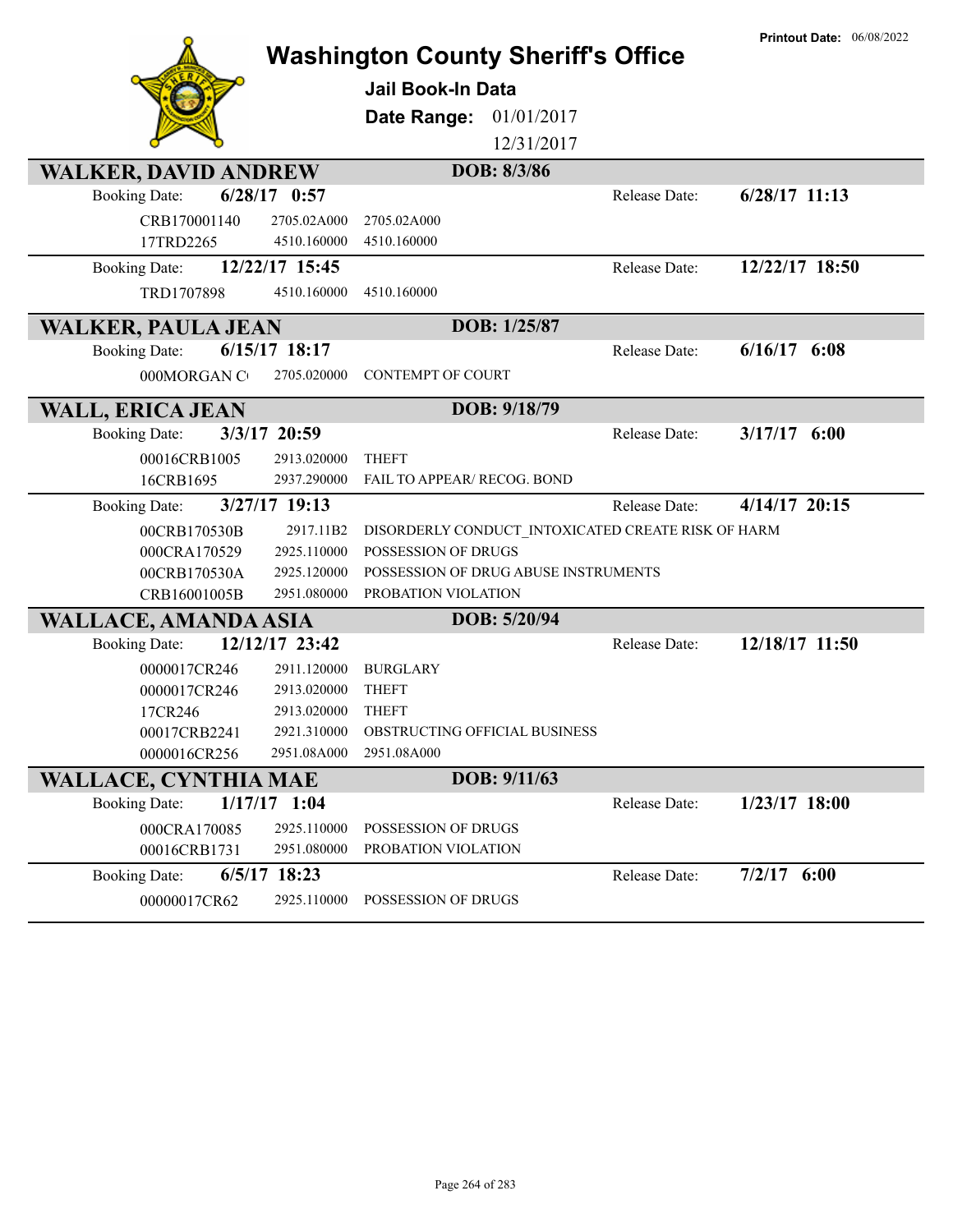|                                |                | <b>Washington County Sheriff's Office</b><br><b>Jail Book-In Data</b> |              |               | <b>Printout Date: 06/08/2022</b> |
|--------------------------------|----------------|-----------------------------------------------------------------------|--------------|---------------|----------------------------------|
|                                |                | Date Range:                                                           | 01/01/2017   |               |                                  |
|                                |                |                                                                       | 12/31/2017   |               |                                  |
| <b>WALLACE, FELICIA DAWN</b>   |                |                                                                       | DOB: 6/26/90 |               |                                  |
| <b>Booking Date:</b>           | 6/29/17 12:30  |                                                                       |              | Release Date: | $9/26/17$ 6:00                   |
| 00000017CR61                   | 2951.08A000    | 2951.08A000                                                           |              |               |                                  |
| <b>Booking Date:</b>           | 1/16/17 23:58  |                                                                       |              | Release Date: | $2/1/17$ 11:08                   |
| 00CRB1700143                   | 2913.020000    | <b>THEFT</b>                                                          |              |               |                                  |
| 000CRA170087                   | 2925.110000    | POSSESSION OF DRUGS                                                   |              |               |                                  |
| 0CRB1601136B                   | 2951.080000    | PROBATION VIOLATION                                                   |              |               |                                  |
| <b>Booking Date:</b>           | 2/16/17 22:44  |                                                                       |              | Release Date: | $3/29/17$ 6:00                   |
| 00CRB1700301                   | 2705.02A000    | 2705.02A000                                                           |              |               |                                  |
| 0016CRB1136A                   | 2913.020000    | <b>THEFT</b>                                                          |              |               |                                  |
| 00CRB1700143                   | 2913.020000    | <b>THEFT</b>                                                          |              |               |                                  |
| 0CRB1601136B                   | 2951.080000    | PROBATION VIOLATION                                                   |              |               |                                  |
| <b>Booking Date:</b>           | $4/1/17$ 18:14 |                                                                       |              | Release Date: | 5/19/17 6:00                     |
| 000017CRB569                   | 2913.020000    | <b>THEFT</b>                                                          |              |               |                                  |
| 000017CRB568                   | 2913.020000    | <b>THEFT</b>                                                          |              |               |                                  |
| 000017CRB570                   | 2913.020000    | <b>THEFT</b>                                                          |              |               |                                  |
| 00000017CR61                   | 2925.110000    | POSSESSION OF DRUGS                                                   |              |               |                                  |
| 00CRA1700642                   | 2925.110000    | POSSESSION OF DRUGS                                                   |              |               |                                  |
| <b>Booking Date:</b>           | 9/27/17 11:35  |                                                                       |              | Release Date: | 10/30/17 7:29                    |
| 00000017CR61                   | 2951.08A000    | 2951.08A000                                                           |              |               |                                  |
| <b>WALLACE, LISA RAE</b>       |                |                                                                       | DOB: 1/9/71  |               |                                  |
| <b>Booking Date:</b>           | $3/14/17$ 3:53 |                                                                       |              | Release Date: | 3/14/17 19:45                    |
| TRD1602288 A                   | 4510.110000    | 4510.110000                                                           |              |               |                                  |
| TRD1602288 B                   | 4510.210000    | 4510.210000                                                           |              |               |                                  |
| TRD1602288 C                   | 4513.263000    | 4513.263000                                                           |              |               |                                  |
| WALLACE, MICHAEL ANDREW II     |                |                                                                       | DOB: 4/7/93  |               |                                  |
| <b>Booking Date:</b>           | 9/12/17 12:18  |                                                                       |              | Release Date: | $9/20/17$ $9:25$                 |
| 00CRA1701030                   | 2913.020000    | <b>THEFT</b>                                                          |              |               |                                  |
| <b>WALTERS, KURTIS MATTHEW</b> |                |                                                                       | DOB: 4/4/93  |               |                                  |
| <b>Booking Date:</b>           | 6/5/17 19:07   |                                                                       |              | Release Date: | $6/8/17$ $6:00$                  |
| 0TRD1702547A                   | 4510.140000    | 4510.140000                                                           |              |               |                                  |
|                                |                |                                                                       |              |               |                                  |
| <b>WAMSLEY, LLOYD MICHAEL</b>  |                |                                                                       | DOB: 8/25/80 |               |                                  |
| <b>Booking Date:</b>           | $2/25/17$ 3:51 |                                                                       |              | Release Date: | $3/13/17$ 8:20                   |
| 0000MEIGS CO                   | 2913.020000    | <b>THEFT</b>                                                          |              |               |                                  |
| <b>Booking Date:</b>           | 3/13/17 17:27  |                                                                       |              | Release Date: | $3/27/17$ 9:25                   |
| 0000MEIGS CO                   | 2913.020000    | <b>THEFT</b>                                                          |              |               |                                  |
| <b>Booking Date:</b>           | 3/27/17 17:44  |                                                                       |              | Release Date: | $3/29/17$ 8:10                   |
|                                |                |                                                                       |              |               |                                  |
| 0000MEIGS CO                   | 2913.020000    | <b>THEFT</b>                                                          |              |               |                                  |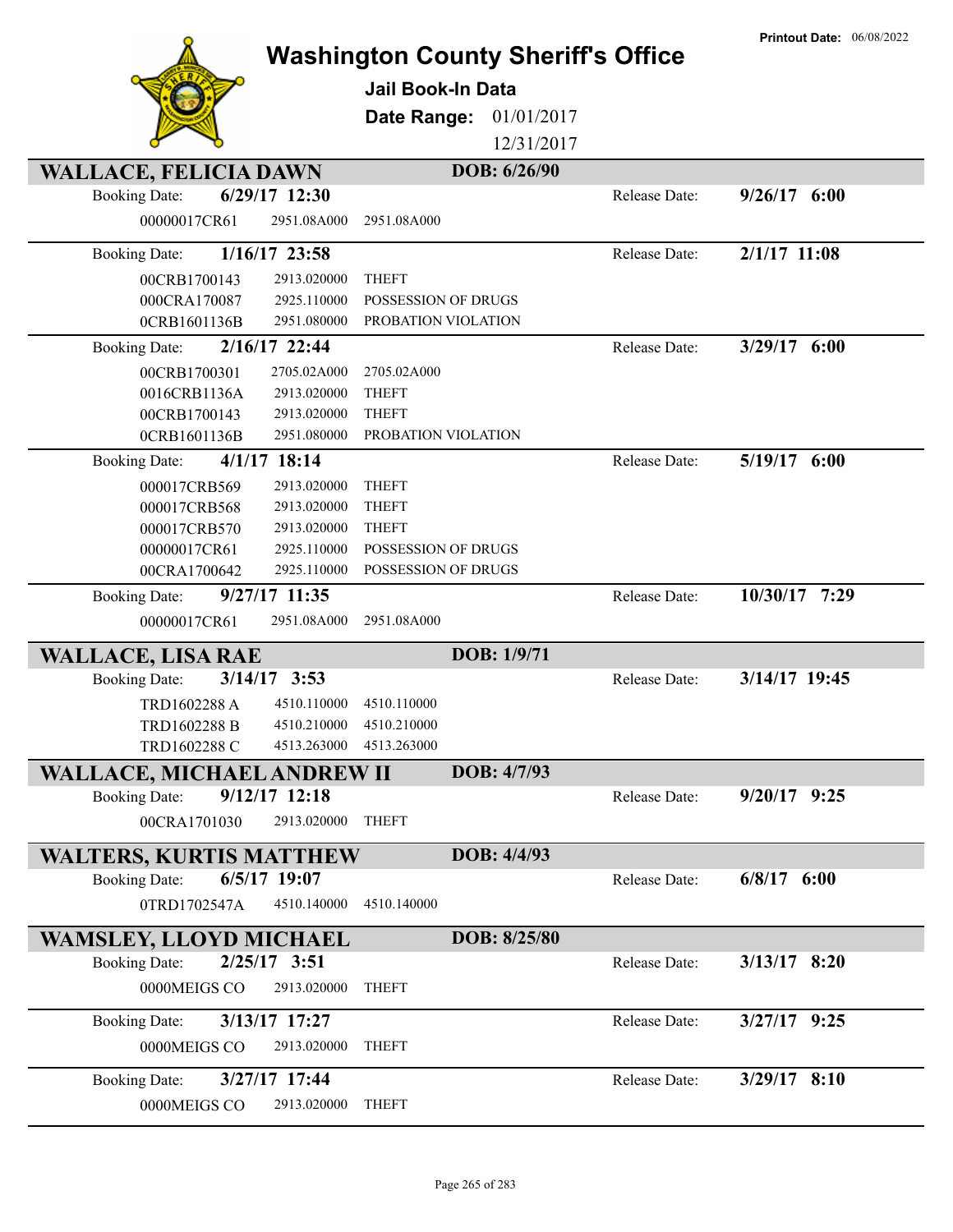|                                                                       | <b>Washington County Sheriff's Office</b><br><b>Jail Book-In Data</b><br>Date Range:<br>01/01/2017<br>12/31/2017 | <b>Printout Date: 06/08/2022</b>  |
|-----------------------------------------------------------------------|------------------------------------------------------------------------------------------------------------------|-----------------------------------|
| WARD, CHRISTINA DAWN                                                  | DOB: 3/20/76                                                                                                     |                                   |
| 11/22/17 15:35<br><b>Booking Date:</b><br>00017CRB2104<br>2919.220000 | <b>ENDANGERING CHILDREN</b>                                                                                      | 11/22/17 17:36<br>Release Date:   |
| <b>WARD, DAVID ALLEN</b>                                              | DOB: 11/9/65                                                                                                     |                                   |
| $1/10/17$ 18:00<br><b>Booking Date:</b>                               |                                                                                                                  | $3/5/17$ 6:00<br>Release Date:    |
| 2951.08A000<br>00000016CR66                                           | 2951.08A000                                                                                                      |                                   |
| <b>WARD, JONATHAN DAVID</b>                                           | DOB: 8/11/83                                                                                                     |                                   |
| 8/10/17 15:28<br><b>Booking Date:</b>                                 |                                                                                                                  | 8/10/17 16:05<br>Release Date:    |
| 2913.020000                                                           | <b>THEFT</b>                                                                                                     |                                   |
| 11/27/17 13:14<br><b>Booking Date:</b>                                |                                                                                                                  | 12/17/17 6:00<br>Release Date:    |
| 2913.020000<br>0CRB1701438A                                           | <b>THEFT</b>                                                                                                     |                                   |
| 2951.080000<br>0017CRB1438B                                           | PROBATION VIOLATION                                                                                              |                                   |
| 6/24/17 13:39<br><b>Booking Date:</b>                                 |                                                                                                                  | 7/3/17 14:20<br>Release Date:     |
| 00CRB1701110<br>2911.210000                                           | CRIMINAL/AGGRAVATED TRESPASSING                                                                                  |                                   |
| 10/11/17 19:17<br><b>Booking Date:</b>                                |                                                                                                                  | 11/1/17 19:27<br>Release Date:    |
| 00017CRB1860<br>2911.210000                                           | CRIMINAL/AGGRAVATED TRESPASSING                                                                                  |                                   |
| 00017CRB1438<br>2913.020000                                           | <b>THEFT</b>                                                                                                     |                                   |
| 00017CRB1638<br>2913.020000                                           | <b>THEFT</b>                                                                                                     |                                   |
| <b>WARD, ROGER LEE JR</b>                                             | DOB: 4/14/78                                                                                                     |                                   |
| 12/18/17 23:16<br><b>Booking Date:</b>                                |                                                                                                                  | 12/26/17<br>9:20<br>Release Date: |
| 2967.150000<br>0FRANKLIN CC                                           | PAROLE VIOLATION                                                                                                 |                                   |
| <b>WARD, ROGER LEE SR</b>                                             | DOB: 5/26/51                                                                                                     |                                   |
| 5/15/17 18:46<br><b>Booking Date:</b>                                 |                                                                                                                  | $5/25/17$ 6:00<br>Release Date:   |
| 17TRC413A<br>4511.19A1A0                                              | 4511.19A1A0                                                                                                      |                                   |
| <b>WARNER, CHAD WILLIAM R</b>                                         | DOB: 7/14/85                                                                                                     |                                   |
| 10/6/17 21:38<br><b>Booking Date:</b>                                 |                                                                                                                  | 10/9/17 12:52<br>Release Date:    |
| CRB1701823 B<br>2917.11A000                                           | 2917.11A000                                                                                                      |                                   |
| CRB1701823 A<br>2919.250000                                           | <b>DOMESTIC VIOLENCE</b>                                                                                         |                                   |
| WARNER, CHAD WILLIAM RICHA                                            | DOB: 7/14/85                                                                                                     |                                   |
| 11/29/17 12:24<br><b>Booking Date:</b>                                |                                                                                                                  | 11/29/17 12:35<br>Release Date:   |
| 17CR27800000<br>2925.110000                                           | POSSESSION OF DRUGS                                                                                              |                                   |
| <b>WARREN, BENJAMIN LUCAS</b>                                         | DOB: 2/16/83                                                                                                     |                                   |
| 9/21/17 19:09<br><b>Booking Date:</b>                                 |                                                                                                                  | $9/22/17$ 9:42<br>Release Date:   |
| 00017CRA1723<br>2911.120000                                           | <b>BURGLARY</b>                                                                                                  |                                   |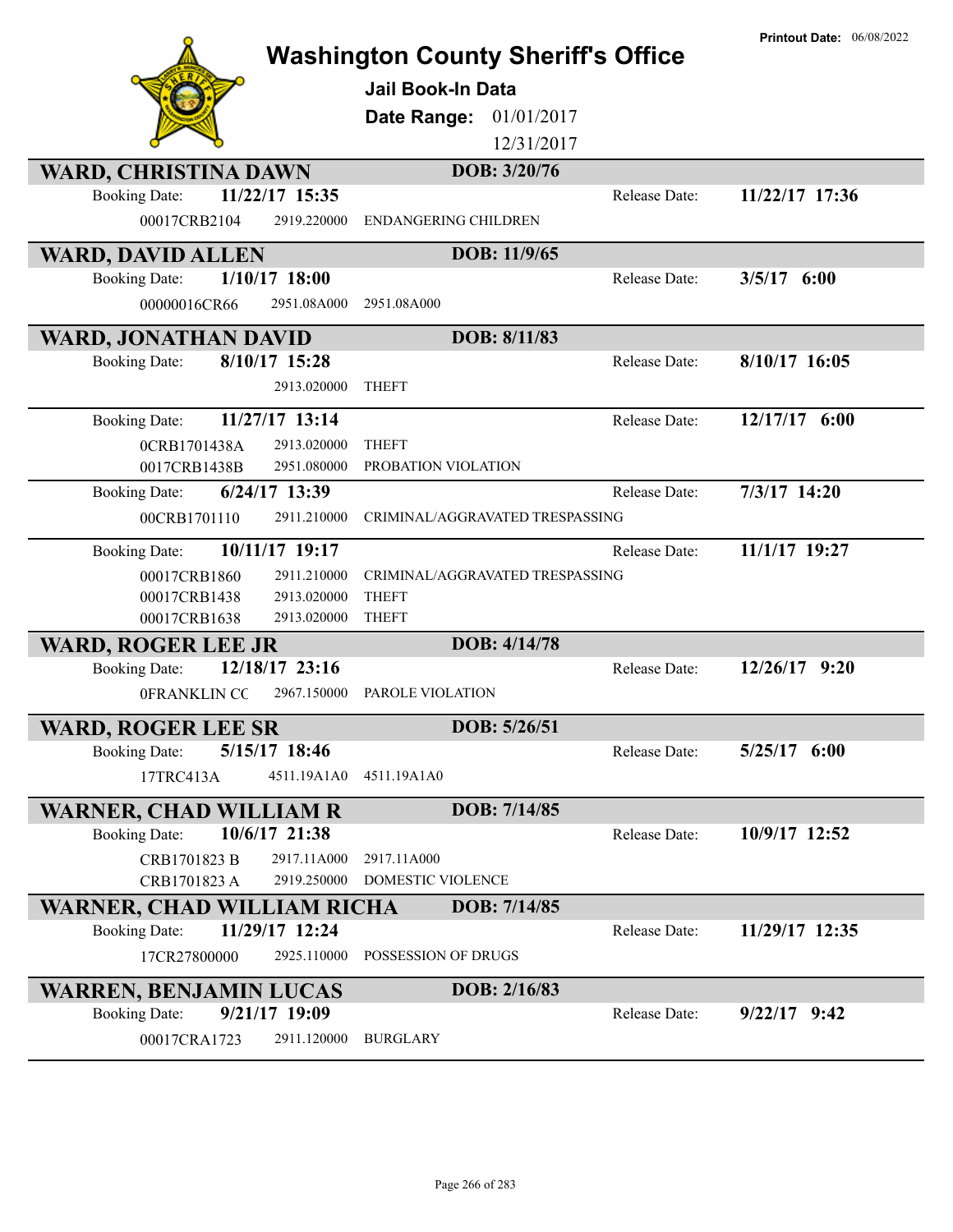|                                         |                                                        |               | <b>Printout Date: 06/08/2022</b> |
|-----------------------------------------|--------------------------------------------------------|---------------|----------------------------------|
|                                         | <b>Washington County Sheriff's Office</b>              |               |                                  |
|                                         | <b>Jail Book-In Data</b>                               |               |                                  |
|                                         | 01/01/2017<br>Date Range:                              |               |                                  |
|                                         | 12/31/2017                                             |               |                                  |
|                                         |                                                        |               |                                  |
| <b>WARTES, BRANDY NICHOLE</b>           | DOB: 4/13/87                                           |               |                                  |
| 3/14/17 14:23<br><b>Booking Date:</b>   |                                                        | Release Date: | 3/15/17 20:32                    |
| 000017CRB456<br>2919.220000             | <b>ENDANGERING CHILDREN</b>                            |               |                                  |
| 000017CRA455<br>2925.110000             | POSSESSION OF DRUGS                                    |               |                                  |
| 10/9/17 20:03<br><b>Booking Date:</b>   |                                                        | Release Date: | 11/9/17 6:09                     |
| 2705.02A000<br>00CRB1701840             | 2705.02A000                                            |               |                                  |
| 2919.220000<br>000017CRB456             | <b>ENDANGERING CHILDREN</b>                            |               |                                  |
| <b>WATERMAN, DAVID EUGENE</b>           | DOB: 7/9/53                                            |               |                                  |
| 12/7/17 22:04<br><b>Booking Date:</b>   |                                                        | Release Date: | $12/8/17$ 3:30                   |
| 2921.330000                             | RESIST ARREST OR FAIL TO COMPLY WITH POLICE ORDER/SIGN |               |                                  |
| 4511.19A1A0                             | 4511.19A1A0                                            |               |                                  |
| 4549.020000                             | STOP AFTER ACCIDENT/EXCHANGE IDENTITY                  |               |                                  |
| <b>WATERMAN, DEREK JEROME</b>           | DOB: 8/5/93                                            |               |                                  |
| $7/12/17$ 11:26<br><b>Booking Date:</b> |                                                        | Release Date: | $7/12/17$ 11:40                  |
| 0000017CR120<br>2925.030000             | TRAFFICKING IN DRUGS                                   |               |                                  |
| 0000017CR120<br>2925.030000             | TRAFFICKING IN DRUGS                                   |               |                                  |
| 10/26/17 18:30<br><b>Booking Date:</b>  |                                                        | Release Date: | 10/29/17 18:00                   |
| 0000017CR120<br>2925.030000             | TRAFFICKING IN DRUGS                                   |               |                                  |
| 11/16/17 18:25<br><b>Booking Date:</b>  |                                                        | Release Date: | 11/19/17 18:00                   |
| 0000017CR120<br>2925.030000             | TRAFFICKING IN DRUGS                                   |               |                                  |
| 11/2/17 18:26<br><b>Booking Date:</b>   |                                                        | Release Date: | 11/5/17 18:00                    |
| 0000017CR120<br>2925.030000             | TRAFFICKING IN DRUGS                                   |               |                                  |
| 11/9/17 18:45<br><b>Booking Date:</b>   |                                                        | Release Date: | 11/12/17 18:00                   |
| 2925.030000<br>0000017CR120             | <b>TRAFFICKING IN DRUGS</b>                            |               |                                  |
| <b>Booking Date:</b><br>$1/22/17$ 1:00  |                                                        | Release Date: | 5/31/17 6:00                     |
|                                         |                                                        |               |                                  |
| 0000013CR347<br>2951.08A000             | 2951.08A000                                            |               |                                  |
| 10/19/17 19:06<br><b>Booking Date:</b>  |                                                        | Release Date: | 10/22/17 18:00                   |
| 2925.030000<br>0000017CR120             | TRAFFICKING IN DRUGS                                   |               |                                  |
| <b>WATERMAN, TERRY ANTHONY</b>          | DOB: 8/17/72                                           |               |                                  |
| <b>Booking Date:</b><br>3/9/17 10:26    |                                                        | Release Date: | 3/9/17 10:34                     |
| 0000016CR346<br>2919.250000             | DOMESTIC VIOLENCE                                      |               |                                  |
|                                         |                                                        |               |                                  |
| 3/14/17 20:11<br><b>Booking Date:</b>   |                                                        | Release Date: | $4/16/17$ 6:00                   |
| 0000016CR346<br>2919.250000             | DOMESTIC VIOLENCE                                      |               |                                  |
| <b>WATERS, RICHARD ANTHONY</b>          | DOB: 8/2/65                                            |               |                                  |
| $9/9/17$ 1:04<br><b>Booking Date:</b>   |                                                        | Release Date: | $9/13/17$ 8:20                   |
| 000PV HOLDER<br>2951.080000             | PROBATION VIOLATION                                    |               |                                  |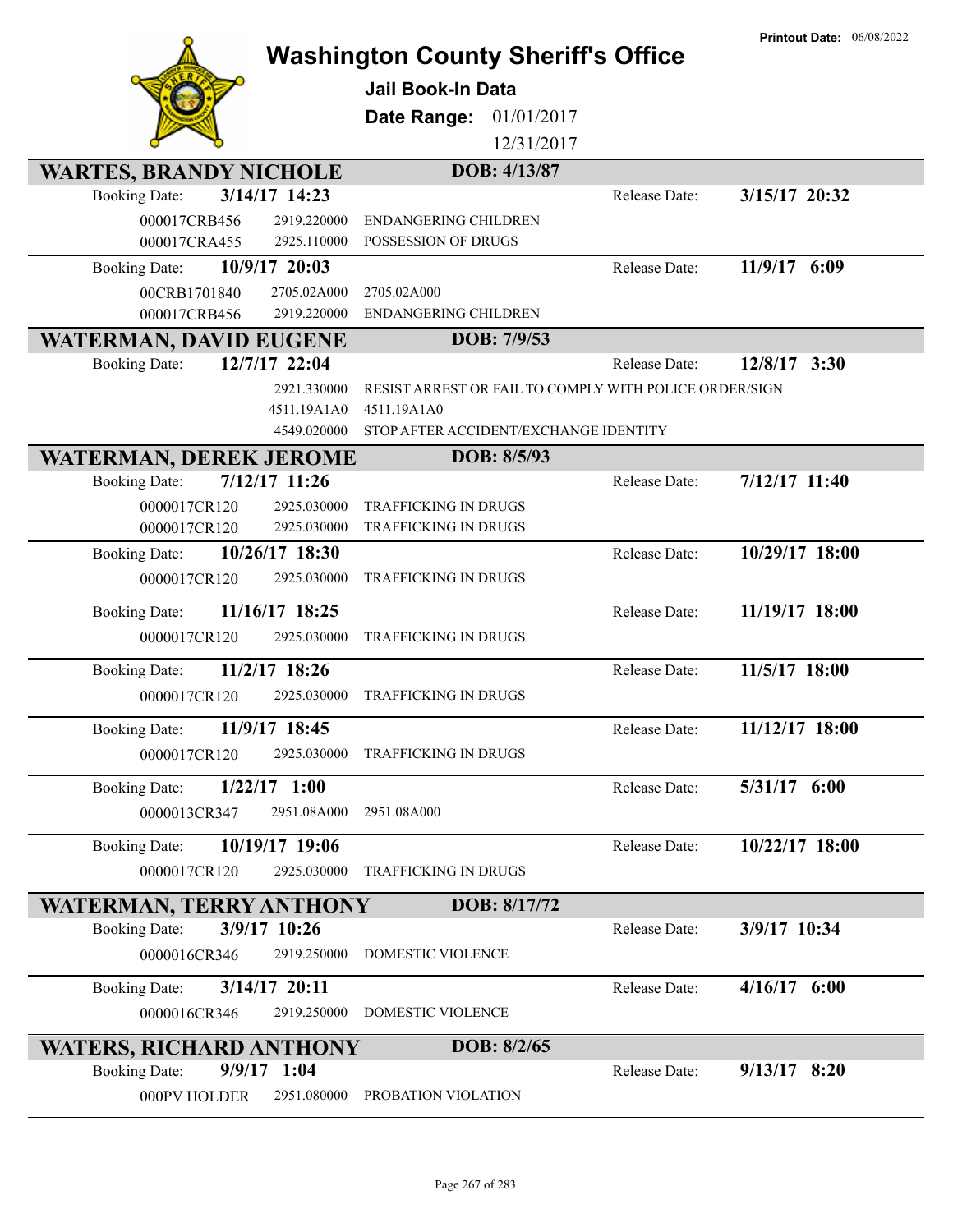|                                        | <b>Washington County Sheriff's Office</b><br><b>Jail Book-In Data</b> |               | <b>Printout Date: 06/08/2022</b> |
|----------------------------------------|-----------------------------------------------------------------------|---------------|----------------------------------|
|                                        | 01/01/2017<br>Date Range:                                             |               |                                  |
|                                        | 12/31/2017                                                            |               |                                  |
| <b>WATSON, AUSTIN BRADLEY</b>          | DOB: 1/9/98                                                           |               |                                  |
| $3/26/17$ 3:20<br><b>Booking Date:</b> |                                                                       | Release Date: | $3/26/17$ 3:53                   |
| 4301.69E100                            | 4301.69E100                                                           |               |                                  |
| <b>WATSON, CHRISTOPHER L SR</b>        | DOB: 9/3/71                                                           |               |                                  |
| 5/22/17 9:51<br><b>Booking Date:</b>   |                                                                       | Release Date: | $6/9/17$ 7:49                    |
| 2925.110000<br>00000015CR20            | POSSESSION OF DRUGS                                                   |               |                                  |
| <b>WATSON, DONALD RAY</b>              | DOB: 3/26/82                                                          |               |                                  |
| $6/9/17$ 5:31<br><b>Booking Date:</b>  |                                                                       | Release Date: | 7/7/17 12:00                     |
| 17CRA1001A<br>2921.120000              | <b>TAMPERING WITH EVIDENCE</b>                                        |               |                                  |
| 17CRA1001B<br>2925.030000              | <b>TRAFFICKING IN DRUGS</b>                                           |               |                                  |
| 00017CRB1004<br>2925.140000            | DRUG PARAPHERNALIA                                                    |               |                                  |
| 17CRB1021<br>2963.110000               | <b>FUGITIVE FROM JUSTICE</b>                                          |               |                                  |
| <b>WATSON, JERRY LYNN JR</b>           | DOB: 12/22/83                                                         |               |                                  |
| $1/20/17$ 4:03<br><b>Booking Date:</b> |                                                                       | Release Date: | $2/3/17$ 6:00                    |
| 2921.310000<br>00CRB1700121            | OBSTRUCTING OFFICIAL BUSINESS                                         |               |                                  |
| 0015TRD4416C<br>2951.080000            | PROBATION VIOLATION                                                   |               |                                  |
| <b>WAUGH, SHARON LEE</b>               | DOB: 8/19/86                                                          |               |                                  |
| 7/11/17 22:49<br><b>Booking Date:</b>  |                                                                       | Release Date: | $8/3/17$ 8:10                    |
| 2913.020000<br>000GALLIA CO            | <b>THEFT</b>                                                          |               |                                  |
| <b>WEAR, JEFFREY DWAYNE</b>            | DOB: 7/24/70                                                          |               |                                  |
| 9/25/17 18:13<br><b>Booking Date:</b>  |                                                                       | Release Date: | $10/1/17$ 5:50                   |
| 4510.140000<br>00017TRD2925            | 4510.140000                                                           |               |                                  |
| 17TRC2926A00<br>4511.19A1A0            | 4511.19A1A0                                                           |               |                                  |
| <b>WEBB, DAVID ALEXANDER</b>           | DOB: 1/4/97                                                           |               |                                  |
| 7/11/17 13:35<br><b>Booking Date:</b>  |                                                                       | Release Date: | $7/16/17$ 6:00                   |
| ***PV HOLDER<br>2951.080000            | PROBATION VIOLATION                                                   |               |                                  |
| 11/16/17 15:48<br><b>Booking Date:</b> |                                                                       | Release Date: | 11/22/17 13:57                   |
| 00016TRC3309<br>2951.080000            | PROBATION VIOLATION                                                   |               |                                  |
| 9/5/17 16:07<br><b>Booking Date:</b>   |                                                                       | Release Date: | $9/6/17$ 12:00                   |
| 016TRC3309PV<br>2951.080000            | PROBATION VIOLATION                                                   |               |                                  |
|                                        |                                                                       |               |                                  |
| <b>WEBSTER, MICHAELLA JEAN</b>         | DOB: 11/14/94                                                         |               |                                  |
| 4/11/17 9:59<br><b>Booking Date:</b>   |                                                                       | Release Date: | 4/11/17 10:28                    |
| 959.1300000<br>00000017CR53            | 959.1300000                                                           |               |                                  |
| 9/4/17 18:21<br><b>Booking Date:</b>   |                                                                       | Release Date: | $9/7/17$ 6:00                    |
| 00017CRB1170<br>959.1300000            | 959.1300000                                                           |               |                                  |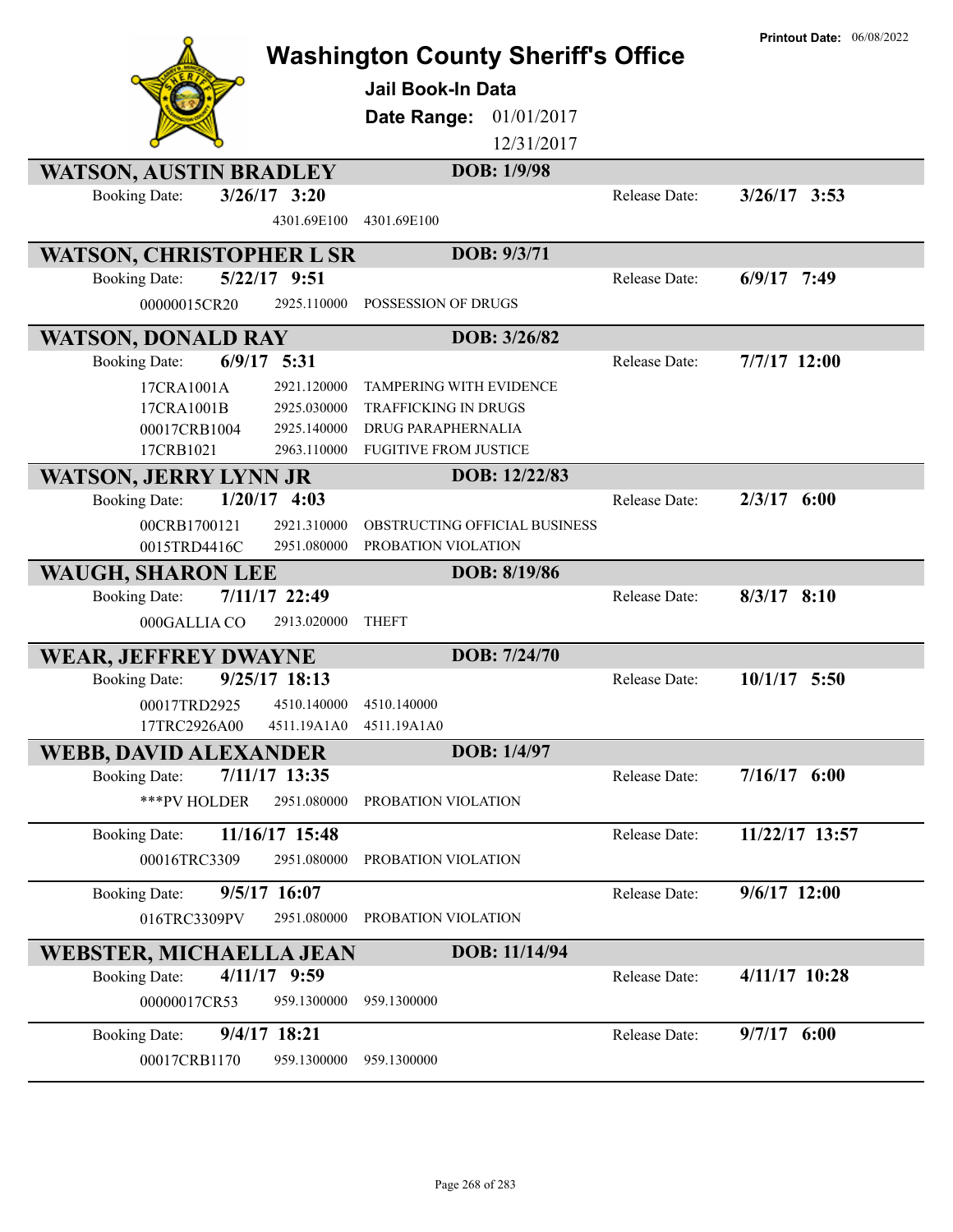|                                                            | <b>Washington County Sheriff's Office</b> |               | <b>Printout Date: 06/08/2022</b> |
|------------------------------------------------------------|-------------------------------------------|---------------|----------------------------------|
|                                                            | Jail Book-In Data                         |               |                                  |
|                                                            | 01/01/2017<br>Date Range:                 |               |                                  |
|                                                            | 12/31/2017                                |               |                                  |
| <b>WECKBACHER, NATALIE SUE</b>                             | DOB: 4/29/83                              |               |                                  |
| 11/21/17 12:28<br><b>Booking Date:</b>                     |                                           | Release Date: | 11/30/17 18:05                   |
| 00017CRB2136<br>2913.030000                                | UNAUTH USE OF VEHICLE                     |               |                                  |
| 001TRC7231PV<br>2951.080000                                | PROBATION VIOLATION                       |               |                                  |
| 00017TRD4528<br>4510.140000                                | 4510.140000                               |               |                                  |
| 00017TRD7440<br>4511.21A000                                | 4511.21A000                               |               |                                  |
| 4/3/17 18:15<br><b>Booking Date:</b>                       |                                           | Release Date: | $4/6/17$ 6:00                    |
| 0016TRC7231A<br>4511.19A1A0                                | 4511.19A1A0                               |               |                                  |
| <b>WEEKLEY, KATY PEARL</b>                                 | DOB: 10/2/87                              |               |                                  |
| $1/17/17$ 1:37<br><b>Booking Date:</b>                     |                                           | Release Date: | $1/18/17$ 6:30                   |
| 000MONROE CO<br>2919.250000                                | DOMESTIC VIOLENCE                         |               |                                  |
| <b>WEIDNER, LOGAN MICHAEL</b>                              | DOB: 7/24/97                              |               |                                  |
| 2/14/17 17:55<br><b>Booking Date:</b>                      |                                           | Release Date: | 2/15/17 11:20                    |
| 17CRB274A<br>2903.210000                                   | AGGRAVATED MENACING OR STALKING           |               |                                  |
| 17CRB274B<br>2919.25C000                                   | 2919.25C000                               |               |                                  |
| WEIGLE, WILLIAM JOSEPH II                                  | DOB: 7/31/92                              |               |                                  |
| $6/3/17$ 3:54<br><b>Booking Date:</b>                      |                                           | Release Date: | $6/5/17$ 10:00                   |
| CRB1700964 B<br>2909.070000                                | <b>CRIMINAL MISCHIEF</b>                  |               |                                  |
| CRB1700964 A<br>2919.250000                                | DOMESTIC VIOLENCE                         |               |                                  |
| <b>WEIHL, GRANT ALLEN</b>                                  | DOB: 4/28/99                              |               |                                  |
| 11/10/17 1:34<br><b>Booking Date:</b>                      |                                           | Release Date: | 11/10/17 2:55                    |
| 4301.69E100                                                | 4301.69E100                               |               |                                  |
| <b>WEIMER, BRANDON LLOYD</b>                               | DOB: 11/16/88                             |               |                                  |
| 5/24/17 15:14<br><b>Booking Date:</b>                      |                                           | Release Date: | $9/20/17$ 6:00                   |
| 2921.310000<br>000017CRB929                                | OBSTRUCTING OFFICIAL BUSINESS             |               |                                  |
| 2951.08A000<br>0000013CR112                                | 2951.08A000                               |               |                                  |
| <b>WELCH, MARTIN DEAN JR</b>                               | DOB: 10/13/71                             |               |                                  |
| $7/11/17$ 15:18<br><b>Booking Date:</b>                    |                                           | Release Date: | $9/10/17$ 6:00                   |
| 0000015CR257<br>2903.110000                                | <b>FELONIOUS ASSAULT</b>                  |               |                                  |
| 2903.120000<br>0000015CR257                                | AGGRAVATED ASSAULT                        |               |                                  |
| 2905.020000<br>0000015CR257<br>0000015CR257<br>2913.020000 | <b>ABDUCTION</b><br><b>THEFT</b>          |               |                                  |
| <b>WELCH, RONALD DEAN JR</b>                               | DOB: 1/28/70                              |               |                                  |
| 2/15/17 21:40<br><b>Booking Date:</b>                      |                                           | Release Date: | 3/9/17 6:00                      |
| 0000002DC190<br>2705.02A000                                | 2705.02A000                               |               |                                  |
|                                                            |                                           |               |                                  |
| WELLMAN, RAYMOND JOSPEH J                                  | DOB: 1/9/86                               |               |                                  |
| $3/3/17$ $3:32$<br><b>Booking Date:</b>                    |                                           | Release Date: | 3/5/17 18:30                     |
| CRB170000387<br>2907.090000                                | PUBLIC INDECENCY                          |               |                                  |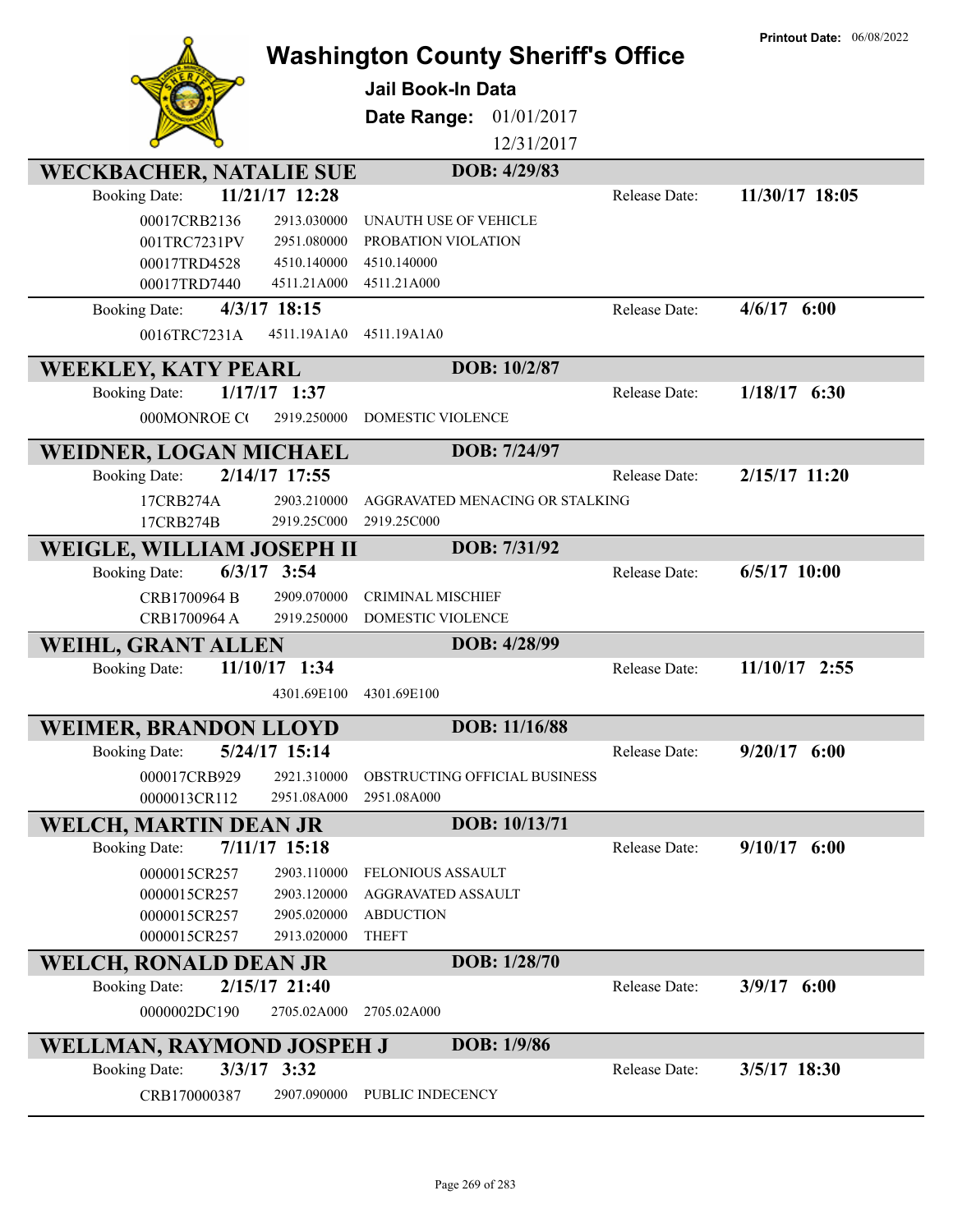|                                  |                            | <b>Washington County Sheriff's Office</b><br><b>Jail Book-In Data</b><br>Date Range:<br>01/01/2017<br>12/31/2017 |               | <b>Printout Date: 06/08/2022</b> |
|----------------------------------|----------------------------|------------------------------------------------------------------------------------------------------------------|---------------|----------------------------------|
| <b>WELLS, DOROTHY JANE</b>       |                            | DOB: 3/18/69                                                                                                     |               |                                  |
| <b>Booking Date:</b>             | 11/9/17 3:57               |                                                                                                                  | Release Date: | 11/9/17 17:00                    |
| 000MONROE CO                     | 2705.020000<br>2919.250000 | <b>CONTEMPT OF COURT</b><br><b>DOMESTIC VIOLENCE</b>                                                             |               |                                  |
| <b>WELLS, HANK ALLAN</b>         |                            | DOB: 11/16/87                                                                                                    |               |                                  |
| <b>Booking Date:</b>             | 9/5/17 12:50               |                                                                                                                  | Release Date: | $9/11/17$ 6:00                   |
| 00017CRB0135                     | 513.0300000                | 513.0300000                                                                                                      |               |                                  |
| <b>WELLS, JOSEPH FRANKLIN JR</b> |                            | DOB: 10/6/90                                                                                                     |               |                                  |
| <b>Booking Date:</b>             | 3/30/17 13:02              |                                                                                                                  | Release Date: | $5/13/17$ 6:00                   |
| 00CRB1700556                     | 2705.02A                   | Contempt of Court                                                                                                |               |                                  |
| 00CRB1602010                     | 2913.03                    | UNAUTHORIZED USE OF MOTOR VEHICLE                                                                                |               |                                  |
| 00TRD1606657                     | 4510.037J                  | <b>DUS - 12PT SUSPENSION</b>                                                                                     |               |                                  |
| <b>WELLS, TRAVIS BRIAN</b>       |                            | DOB: 6/15/75                                                                                                     |               |                                  |
| <b>Booking Date:</b>             | $4/27/17$ 21:16            |                                                                                                                  | Release Date: | 4/30/17 18:00                    |
| 0017TRC1154B                     | 4511.19A100                | 4511.19A100                                                                                                      |               |                                  |
| <b>WELLS, ULYSSES EUGENE</b>     |                            | DOB: 8/5/79                                                                                                      |               |                                  |
| <b>Booking Date:</b>             | 9/1/17 18:52               |                                                                                                                  | Release Date: | $9/11/17$ 6:00                   |
| TRC1701666 C                     | 4510.140000                | 4510.140000                                                                                                      |               |                                  |
| TRC1701666 A                     | 4511.19A1A0                | 4511.19A1A0                                                                                                      |               |                                  |
| <b>WELLS, VICTOR IRA FRED</b>    |                            | DOB: 4/3/85                                                                                                      |               |                                  |
| <b>Booking Date:</b>             | 7/7/17 21:41               |                                                                                                                  | Release Date: | 7/10/17 16:14                    |
| 00016CRB2029                     | 2913.020000                | <b>THEFT</b>                                                                                                     |               |                                  |
| 0002009SP176                     | 2919.210000                | NONSUPPORT OF DEPENDENTS                                                                                         |               |                                  |
| 000017CRB191                     | 2937.290000                | FAIL TO APPEAR/ RECOG. BOND                                                                                      |               |                                  |
| <b>Booking Date:</b>             | 8/18/17 19:52              |                                                                                                                  | Release Date: | 8/25/17 13:30                    |
| 0002009SP176                     | 2919.210000                | NONSUPPORT OF DEPENDENTS                                                                                         |               |                                  |
| <b>NOBLE COUNT</b>               | 2919.210000                | NONSUPPORT OF DEPENDENTS                                                                                         |               |                                  |
| <b>Booking Date:</b>             | $9/6/17$ 18:28             |                                                                                                                  | Release Date: | $9/23/17$ 6:00                   |
| 00CRB1602029                     | 2913.020000                | <b>THEFT</b>                                                                                                     |               |                                  |
| <b>WENZEL, ELMER CARL JR</b>     |                            | DOB: 2/9/62                                                                                                      |               |                                  |
| <b>Booking Date:</b>             | 10/9/17 19:25              |                                                                                                                  | Release Date: | 10/11/17 19:00                   |
| 000017TRC755                     | 4511.19A100                | 4511.19A100                                                                                                      |               |                                  |
| <b>WENZEL, ELMER CHARLES</b>     |                            | DOB: 3/2/91                                                                                                      |               |                                  |
| <b>Booking Date:</b>             | 3/30/17 10:56              |                                                                                                                  | Release Date: | $4/28/17$ 7:15                   |
| 0000013CR377                     | 2951.08A000                | 2951.08A000                                                                                                      |               |                                  |
| <b>WEST, ARLENE MAE</b>          |                            | DOB: 8/22/89                                                                                                     |               |                                  |
| <b>Booking Date:</b>             | $9/24/17$ 1:13             |                                                                                                                  | Release Date: | $9/25/17$ 11:33                  |
| CRB1701730                       | 2919.250000                | DOMESTIC VIOLENCE                                                                                                |               |                                  |
|                                  |                            |                                                                                                                  |               |                                  |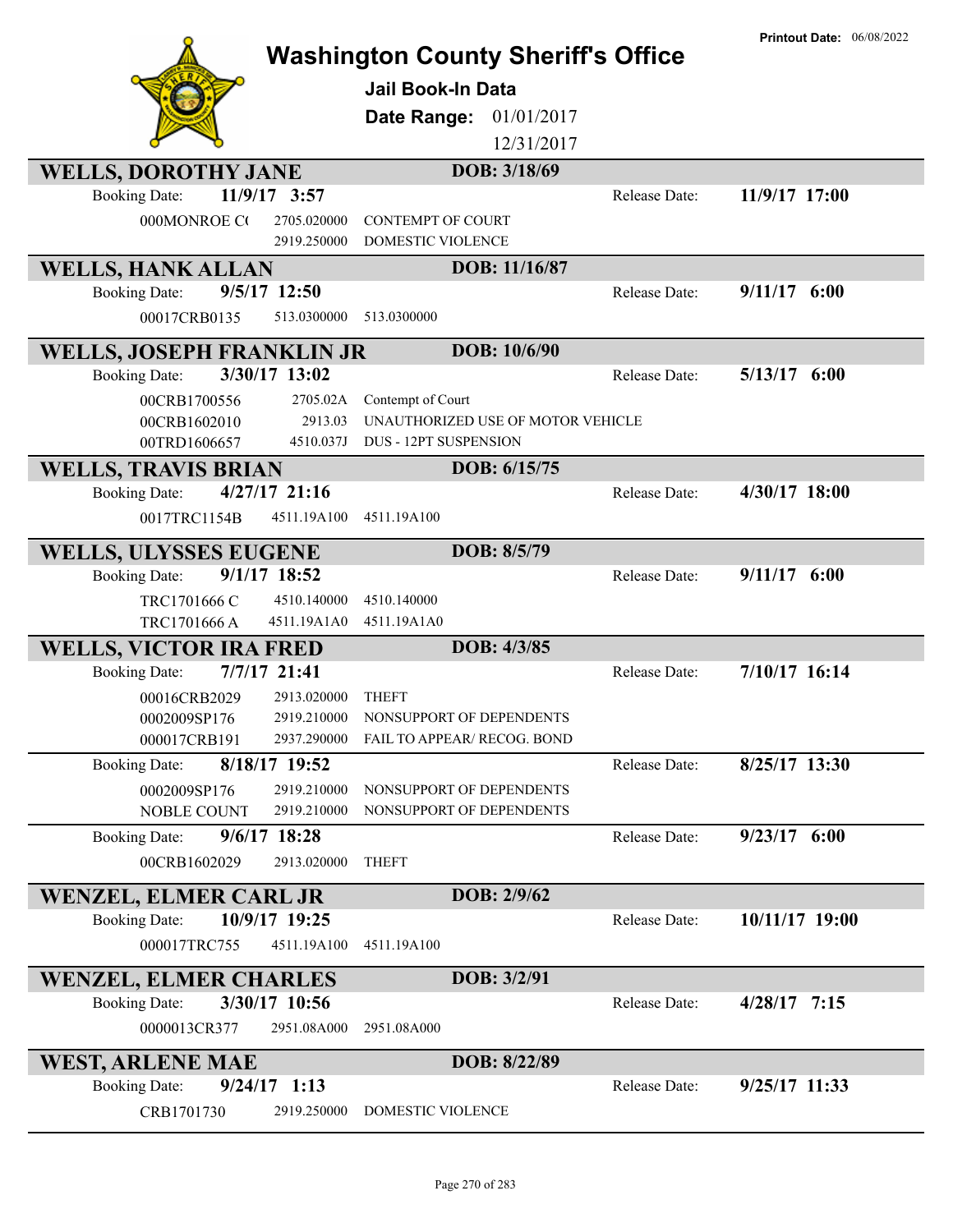|                                 |                 | <b>Washington County Sheriff's Office</b><br>Jail Book-In Data<br>01/01/2017<br>Date Range:<br>12/31/2017 |               | <b>Printout Date: 06/08/2022</b> |
|---------------------------------|-----------------|-----------------------------------------------------------------------------------------------------------|---------------|----------------------------------|
| <b>WEST, DAVID ERIC</b>         |                 | DOB: 12/31/81                                                                                             |               |                                  |
| <b>Booking Date:</b>            | 7/27/17 13:03   |                                                                                                           | Release Date: | $8/20/17$ 6:00                   |
| 0016TRC7229E                    | 2951.080000     | PROBATION VIOLATION                                                                                       |               |                                  |
| <b>WEST, JARED ROYAL</b>        |                 | DOB: 11/29/91                                                                                             |               |                                  |
| <b>Booking Date:</b>            | 5/4/17 17:25    |                                                                                                           | Release Date: | 5/17/17 16:25                    |
| CRB1601565 C                    | 2951.080000     | PROBATION VIOLATION                                                                                       |               |                                  |
| <b>WEST, RONALD GENE JR</b>     |                 | DOB: 3/15/75                                                                                              |               |                                  |
| <b>Booking Date:</b>            | 7/17/17 23:46   |                                                                                                           | Release Date: | $7/18/17$ 1:04                   |
|                                 | 2903.130000     | <b>ASSAULT</b>                                                                                            |               |                                  |
| WESTMORELAND, JENNIFER DAW      |                 | DOB: 12/15/72                                                                                             |               |                                  |
| <b>Booking Date:</b>            | 2/13/17 18:55   |                                                                                                           | Release Date: | 2/24/17 13:26                    |
| 00CRB1700263                    | 2913.020000     | <b>THEFT</b>                                                                                              |               |                                  |
| <b>WHEATON, BRIAN KEITH</b>     |                 | DOB: 2/7/88                                                                                               |               |                                  |
| <b>Booking Date:</b>            | 5/10/17 21:21   |                                                                                                           | Release Date: | 5/11/17 15:00                    |
| 17CRB809                        | 2923.03A000     | 2923.03A000                                                                                               |               |                                  |
| 17CRA810A                       | 2923.03A000     | 2923.03A000                                                                                               |               |                                  |
| 00017CRA810B                    | 2923.03A000     | 2923.03A000                                                                                               |               |                                  |
| 00017CRA810C                    | 2923.03A000     | 2923.03A000                                                                                               |               |                                  |
| <b>WHEELER, BRITTANY MARIE</b>  |                 | DOB: 12/18/90                                                                                             |               |                                  |
| <b>Booking Date:</b>            | 9/29/17 14:21   |                                                                                                           | Release Date: | $10/13/17$ 6:00                  |
| 00CRB1401513                    | 2913.020000     | <b>THEFT</b>                                                                                              |               |                                  |
| <b>Booking Date:</b>            | 11/7/17 11:18   |                                                                                                           | Release Date: | 11/14/17 16:35                   |
| 00CRA1702055                    | 2925.030000     | TRAFFICKING IN DRUGS                                                                                      |               |                                  |
| <b>WHEELER, CURTIS MATTHEW</b>  |                 | DOB: 1/17/94                                                                                              |               |                                  |
| <b>Booking Date:</b>            | $6/30/17$ 15:12 |                                                                                                           | Release Date: | $7/3/17$ 14:00                   |
| CRA1701175                      | 2925.110000     | POSSESSION OF DRUGS                                                                                       |               |                                  |
| 00CRB1701176                    | 2925.140000     | DRUG PARAPHERNALIA                                                                                        |               |                                  |
| <b>WHEELER, JONATHON MARTIN</b> |                 | DOB: 1/7/83                                                                                               |               |                                  |
| <b>Booking Date:</b>            | 8/15/17 19:55   |                                                                                                           | Release Date: | 8/16/17 15:49                    |
| 17CRB1465A                      | 2919.250000     | DOMESTIC VIOLENCE                                                                                         |               |                                  |
| 17CRB1465B                      | 2921.330000     | RESIST ARREST OR FAIL TO COMPLY WITH POLICE ORDER/SIGN                                                    |               |                                  |
| 00017TRC5341                    | 4511.19A100     | 4511.19A100                                                                                               |               |                                  |
| WHICKER, JACKIE LEE III         |                 | DOB: 1/13/95                                                                                              |               |                                  |
| <b>Booking Date:</b>            | $3/23/17$ 3:44  |                                                                                                           | Release Date: | 3/23/17 16:10                    |
| 00CRB1700506                    | 2913.020000     | <b>THEFT</b>                                                                                              |               |                                  |
| WHIPKEY, JEREMY DANIEL          |                 | DOB: 2/16/78                                                                                              |               |                                  |
| <b>Booking Date:</b>            | $2/9/17$ 4:45   |                                                                                                           | Release Date: | 2/9/17 12:45                     |
|                                 | 509.03B0000     | 509.03B0000                                                                                               |               |                                  |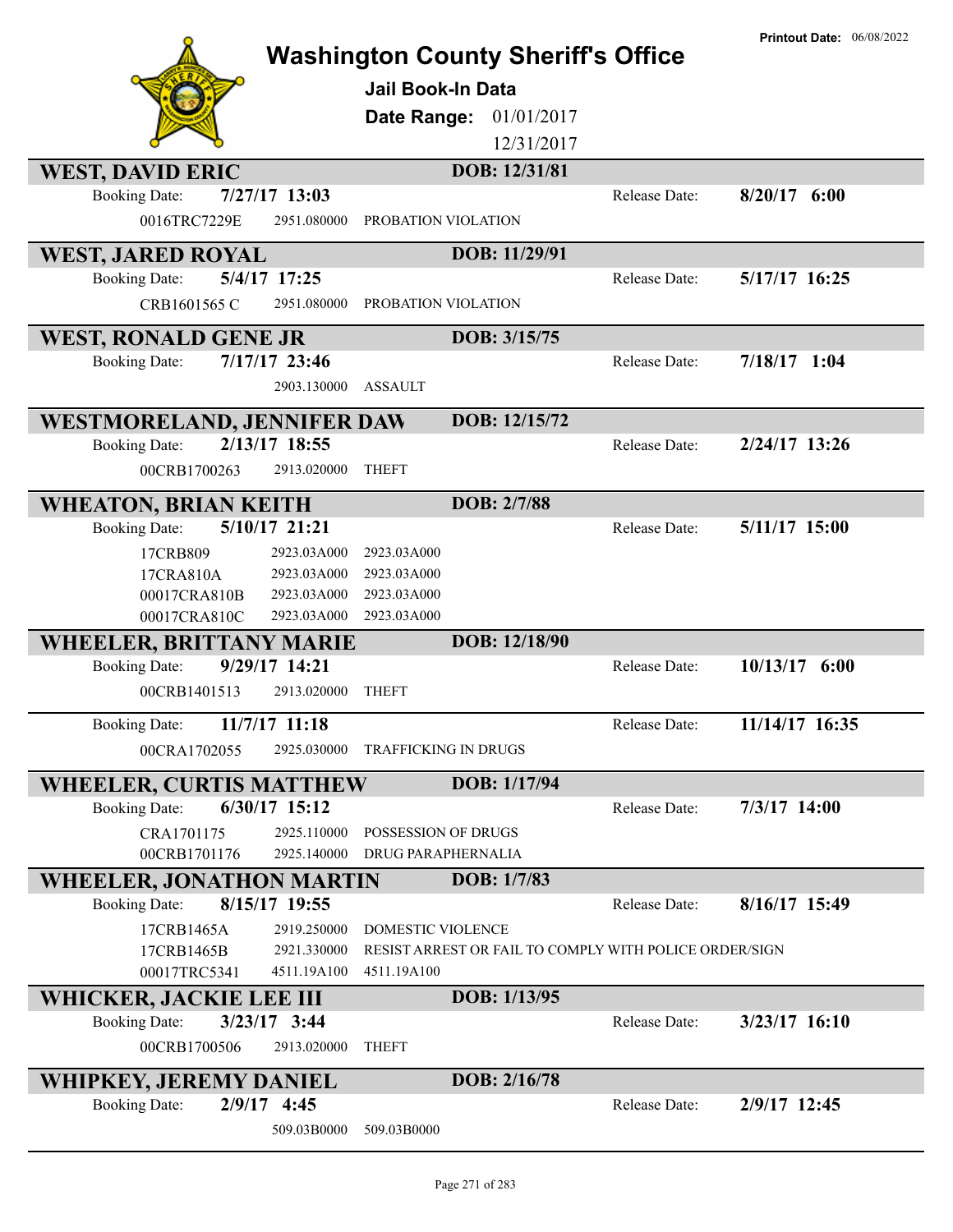|                                                         |                            | <b>Washington County Sheriff's Office</b><br>Jail Book-In Data<br>Date Range:<br>01/01/2017<br>12/31/2017 |               | <b>Printout Date: 06/08/2022</b> |
|---------------------------------------------------------|----------------------------|-----------------------------------------------------------------------------------------------------------|---------------|----------------------------------|
| <b>WHITAKER, TROY OBRIAN</b>                            |                            | DOB: 8/21/93                                                                                              |               |                                  |
| <b>Booking Date:</b>                                    | $7/1/17$ 23:04             |                                                                                                           | Release Date: | 7/2/17 17:50                     |
|                                                         | 4511.19A1A0                | 4511.19A1A0                                                                                               |               |                                  |
|                                                         | 4511.19A1A0<br>4511.330000 | 4511.19A1A0<br>RULES FOR DRIVING IN MARKED LANES                                                          |               |                                  |
| <b>Booking Date:</b>                                    | 10/21/17 18:08             |                                                                                                           | Release Date: | 10/31/17 6:00                    |
| 000012CRB585                                            | 4301.69E100                | 4301.69E100                                                                                               |               |                                  |
| 0017TRC4229A                                            | 4511.19A1A0                | 4511.19A1A0                                                                                               |               |                                  |
| WHITE, CHRISTOPHER AMOS                                 |                            | DOB: 7/13/76                                                                                              |               |                                  |
| <b>Booking Date:</b>                                    | 12/15/17 1:13              |                                                                                                           | Release Date: | 12/15/17 13:20                   |
|                                                         | 4511.19A1A0                | 4511.19A1A0                                                                                               |               |                                  |
|                                                         | 4511.19A1H0                | 4511.19A1H0                                                                                               |               |                                  |
|                                                         | 4511.250000                | LANES OF TRAVEL UPON ROADWAYS                                                                             |               |                                  |
|                                                         | 4513.263000                | 4513.263000<br>DOB: 11/28/95                                                                              |               |                                  |
| <b>WHITEHEAD, KRISTI NICOLE</b><br><b>Booking Date:</b> | 11/1/17 19:29              |                                                                                                           | Release Date: | 11/4/17 18:00                    |
| TRC1706641 A                                            | 4511.19A1H0                | 4511.19A1H0                                                                                               |               |                                  |
| <b>WHITTEKIND, SHAWN LEE</b>                            |                            | DOB: 11/4/77                                                                                              |               |                                  |
| <b>Booking Date:</b>                                    | $8/26/17$ 1:07             |                                                                                                           | Release Date: | 9/6/17 17:42                     |
| 0CRA1701537B                                            | 2925.040000                | ILLEGAL MANUFACTURE OF DRUGS                                                                              |               |                                  |
| 0CRA1701537A                                            | 2925.041000                | 2925.041000                                                                                               |               |                                  |
| 00017CRB860B                                            | 2951.080000                | PROBATION VIOLATION                                                                                       |               |                                  |
| <b>Booking Date:</b>                                    | 5/12/17 1:49               |                                                                                                           | Release Date: | 5/22/17 10:25                    |
| 0SANDUSKY CO                                            |                            | 2905.030000 UNLAWFUL RESTRAINT                                                                            |               |                                  |
| <b>0SANDUSKY CO</b>                                     | 2913.020000<br>2919.250000 | <b>THEFT</b><br>DOMESTIC VIOLENCE                                                                         |               |                                  |
| 00CRB1700860<br>17CRA860                                | 2919.250000                | DOMESTIC VIOLENCE                                                                                         |               |                                  |
| <b>WHYTSELL, DEREK RYAN</b>                             |                            | DOB: 9/25/80                                                                                              |               |                                  |
| <b>Booking Date:</b>                                    | 7/20/17 11:12              |                                                                                                           | Release Date: | $8/9/17$ 6:00                    |
| 0000016CR264                                            | 2923.240000                | POSSESSION OF CRIMINAL TOOLS                                                                              |               |                                  |
| 0000016CR264                                            | 2925.110000                | POSSESSION OF DRUGS                                                                                       |               |                                  |
| WIGAL, AMANDA CHEYENNE                                  |                            | DOB: 2/16/89                                                                                              |               |                                  |
| <b>Booking Date:</b>                                    | 1/13/17 19:57              |                                                                                                           | Release Date: | $1/16/17$ 6:00                   |
| 00016CRB2043                                            | 2937.290000                | <b>FAIL TO APPEAR/ RECOG. BOND</b>                                                                        |               |                                  |
| <b>WIGGINS, MEGAN NICOLE</b>                            |                            | DOB: 12/24/89                                                                                             |               |                                  |
| <b>Booking Date:</b>                                    | $9/1/17$ 18:19             |                                                                                                           | Release Date: | $10/7/17$ 6:00                   |
| 00000015CR28                                            | 2951.08A000                | 2951.08A000                                                                                               |               |                                  |
| <b>Booking Date:</b>                                    | 8/23/17 10:56              |                                                                                                           | Release Date: | $8/24/17$ 9:25                   |
| 00000015CR28                                            | 2951.08A000                | 2951.08A000                                                                                               |               |                                  |
| 00TRD1606695                                            | 4510.120000                | 4510.120000                                                                                               |               |                                  |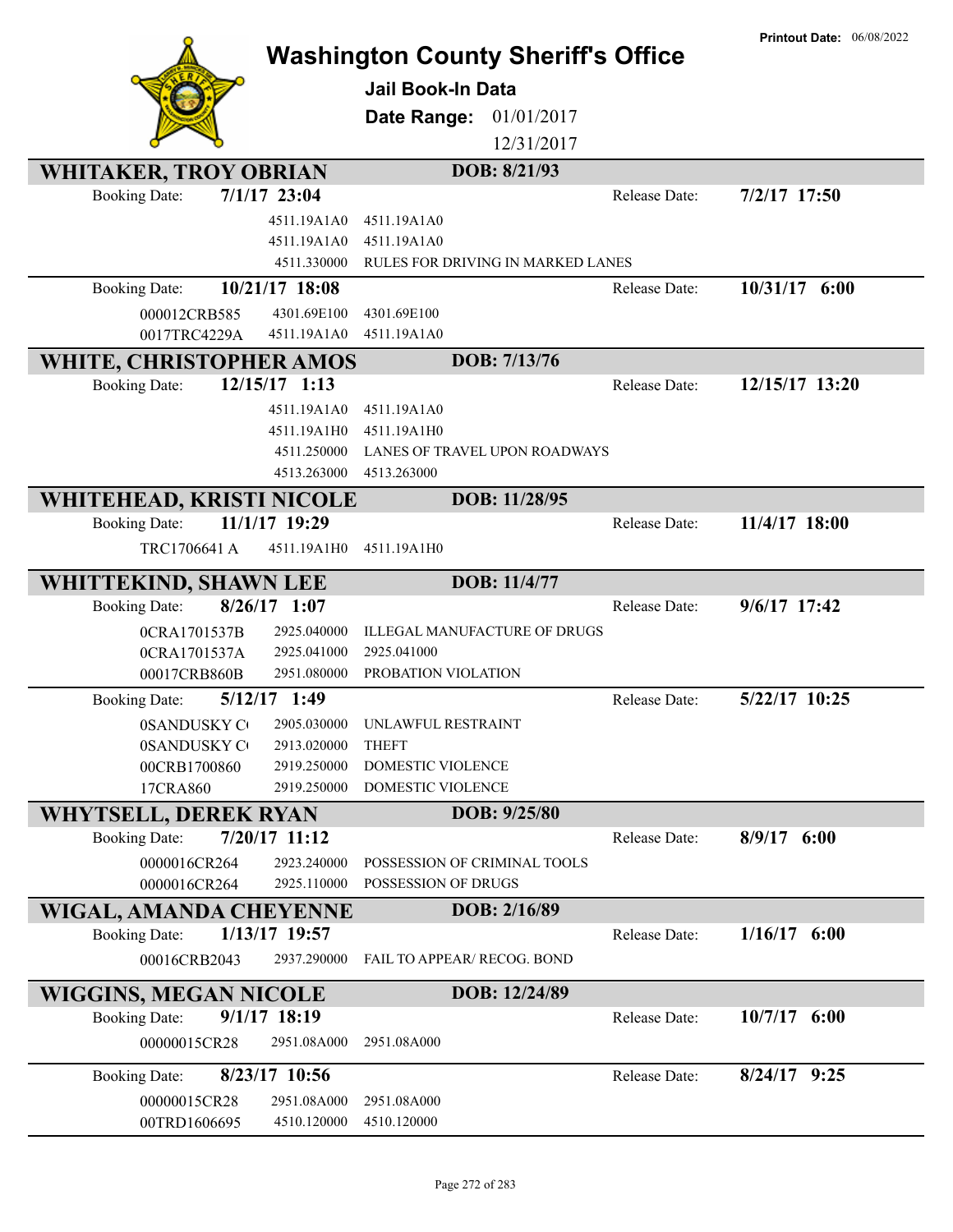|                                         | <b>Washington County Sheriff's Office</b>   |               | <b>Printout Date: 06/08/2022</b> |
|-----------------------------------------|---------------------------------------------|---------------|----------------------------------|
|                                         | Jail Book-In Data                           |               |                                  |
|                                         | Date Range:<br>01/01/2017                   |               |                                  |
|                                         | 12/31/2017                                  |               |                                  |
| <b>WILEY, RACHELE NICHOLE</b>           | DOB: 4/7/93                                 |               |                                  |
| $6/12/17$ 21:05<br><b>Booking Date:</b> |                                             | Release Date: | $6/16/17$ 9:10                   |
| 000000MONROI                            | 2963.110000<br><b>FUGITIVE FROM JUSTICE</b> |               |                                  |
| WILLARD, MICHAEL LEE                    | DOB: 8/9/86                                 |               |                                  |
| 7/7/17 16:31<br><b>Booking Date:</b>    |                                             | Release Date: | 9/5/17 11:32                     |
| 00LICKING CO                            | 2951.08C000<br>2951.08C000                  |               |                                  |
| WILLCOXEN, AMANDA NICOLE                | DOB: 6/12/86                                |               |                                  |
| 7/11/17 20:34<br><b>Booking Date:</b>   |                                             | Release Date: | $7/12/17$ 7:05                   |
| 00GALLIPOLIS                            | 2919.250000<br><b>DOMESTIC VIOLENCE</b>     |               |                                  |
| WILLEY, GARY LEE II                     | DOB: 10/3/80                                |               |                                  |
| 5/8/17 14:12<br><b>Booking Date:</b>    |                                             | Release Date: | $5/10/17$ 9:20                   |
| 000MONROE CO                            | 2705.020000<br><b>CONTEMPT OF COURT</b>     |               |                                  |
| <b>WILLIAMS, ANTHONY CAMERON</b>        | DOB: 7/8/73                                 |               |                                  |
| 3/24/17 9:50<br><b>Booking Date:</b>    |                                             | Release Date: | 4/11/17 18:00                    |
| 0002010SP200                            | 2919.210000<br>NONSUPPORT OF DEPENDENTS     |               |                                  |
| 10/9/17 21:57<br><b>Booking Date:</b>   |                                             | Release Date: | 10/10/17 13:50                   |
|                                         | 2917.11C000<br>2917.11C000                  |               |                                  |
| 5/17/17 0:04<br><b>Booking Date:</b>    |                                             | Release Date: | 5/17/17 12:05                    |
| 000017CRB796                            | 509.03A0000<br>509.03A0000                  |               |                                  |
| <b>WILLIAMS, BRANDON SCOTT</b>          | DOB: 6/23/90                                |               |                                  |
| 3/24/17 22:27<br><b>Booking Date:</b>   |                                             | Release Date: | 3/25/17 1:55                     |
|                                         |                                             |               |                                  |
| 00017TRD1186                            | 4549.080000<br>UNAUTHORIZED USE OF PLATES   |               |                                  |
| WILLIAMS, BRYAN JOSEPH                  | DOB: 11/20/81                               |               |                                  |
| 10/16/17 10:20<br><b>Booking Date:</b>  |                                             | Release Date: | 10/16/17 10:32                   |
| 0000017CR190                            | 2919.250000<br>DOMESTIC VIOLENCE            |               |                                  |
| $9/3/17$ 2:34<br><b>Booking Date:</b>   |                                             | Release Date: | 9/6/17 19:31                     |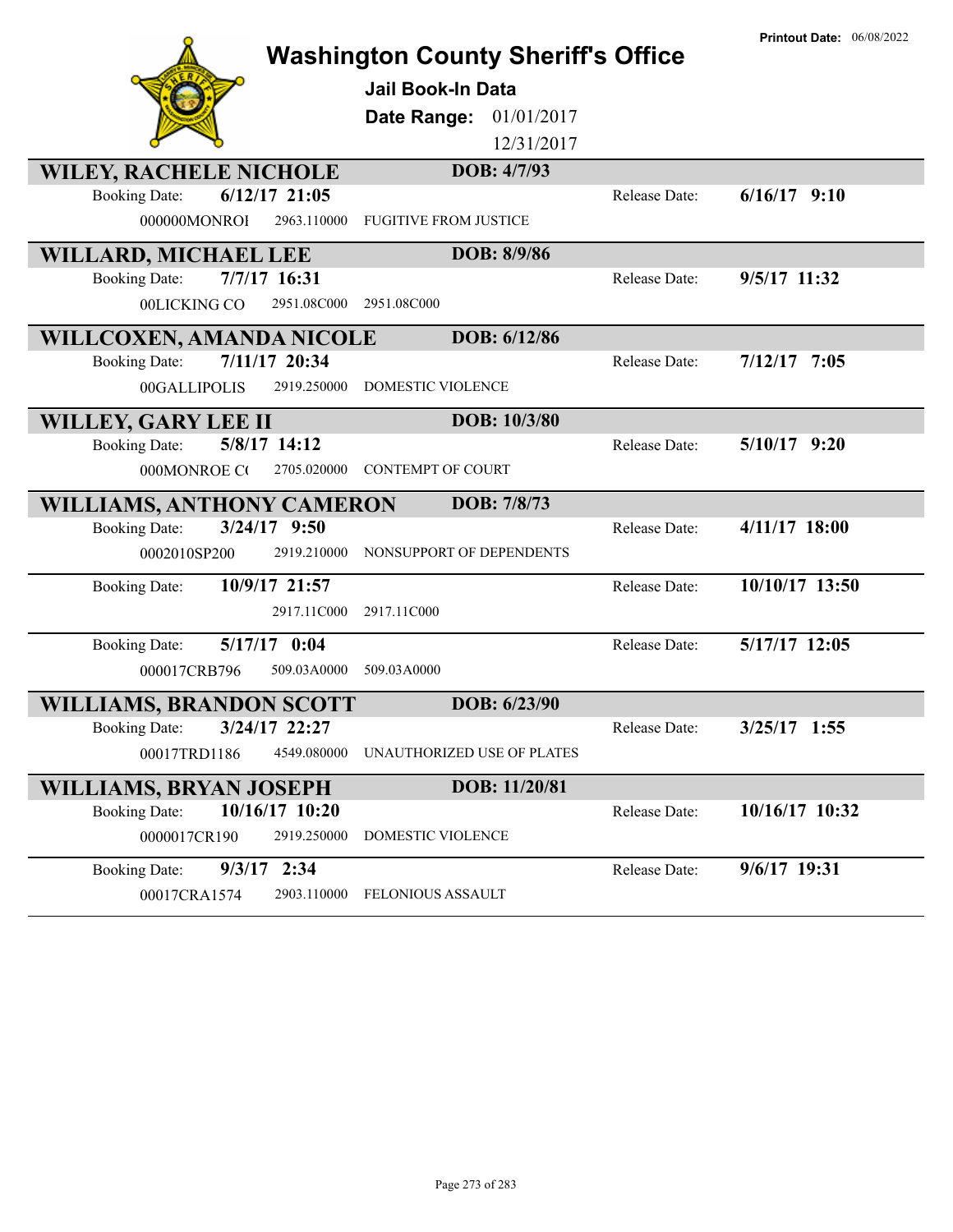|                                  |                            | <b>Washington County Sheriff's Office</b><br>Jail Book-In Data<br>01/01/2017<br>Date Range:<br>12/31/2017 |               | <b>Printout Date: 06/08/2022</b> |
|----------------------------------|----------------------------|-----------------------------------------------------------------------------------------------------------|---------------|----------------------------------|
| <b>WILLIAMS, CHAD WAYNE</b>      |                            | DOB: 11/14/81                                                                                             |               |                                  |
| <b>Booking Date:</b>             | 4/11/17 10:01              |                                                                                                           | Release Date: | $4/12/17$ 9:54                   |
| CRB170000533                     | 2919.270000                | VIOLATION OF PROTECTION ORDER/CONSENT AGREEMENT                                                           |               |                                  |
| <b>Booking Date:</b>             | $2/19/17$ 1:20             |                                                                                                           | Release Date: | $2/21/17$ 9:57                   |
| 000017CRA258                     | 2919.270000                | VIOLATION OF PROTECTION ORDER/CONSENT AGREEMENT                                                           |               |                                  |
| 00017CRB313B                     | 2921.310000                | OBSTRUCTING OFFICIAL BUSINESS                                                                             |               |                                  |
| 17CRB313A                        | 2921.330000                | RESIST ARREST OR FAIL TO COMPLY WITH POLICE ORDER/SIGN                                                    |               |                                  |
| 00017CRB313C                     | 2925.140000                | DRUG PARAPHERNALIA                                                                                        |               |                                  |
| <b>Booking Date:</b>             | $1/10/17$ 14:20            |                                                                                                           | Release Date: | $1/11/17$ 10:40                  |
| 00016CRA2103                     | 2919.270000                | VIOLATION OF PROTECTION ORDER/CONSENT AGREEMENT                                                           |               |                                  |
| <b>Booking Date:</b>             | 9/11/17 13:55              |                                                                                                           | Release Date: | $9/12/17$ 9:51                   |
| 00000017CR51                     | 2705.020000                | <b>CONTEMPT OF COURT</b>                                                                                  |               |                                  |
| 000000ATHENS                     | 4510.110000                | 4510.110000                                                                                               |               |                                  |
| 00ZANESVILLE                     | 537.1000000                | 537.1000000                                                                                               |               |                                  |
| 00ZANESVILLE                     | 537.1400000                | 537.1400000                                                                                               |               |                                  |
| WILLIAMS, CHRISTOPHER WAYN       |                            | DOB: 3/29/74                                                                                              |               |                                  |
| <b>Booking Date:</b>             | 1/11/17 15:35              |                                                                                                           | Release Date: | $1/11/17$ 19:40                  |
| 00CRB1700052                     | 2919.25C000                | 2919.25C000                                                                                               |               |                                  |
| <b>WILLIAMS, DALVIN ALDONIEL</b> |                            | DOB: 3/29/99                                                                                              |               |                                  |
| <b>Booking Date:</b>             | $9/27/17$ 3:07             |                                                                                                           | Release Date: | 10/3/17 15:05                    |
| 17CRA1757                        | 2921.331B                  | FAILURE TO COMPLY WITH ORDER OR SIGNAL OF P.O. ELUDE OR FLEE                                              |               |                                  |
| <b>WILLIAMS, JEROD SCOTT</b>     |                            | DOB: 3/5/87                                                                                               |               |                                  |
| Booking Date: 11/10/17 18:51     |                            |                                                                                                           | Release Date: | 11/13/17 12:40                   |
| 00CRA1702072                     | 2913.510000                | RECEIVING STOLEN PROPERTY                                                                                 |               |                                  |
| 0TRD1707094B                     | 4503.210000                | DISPLAY LICENSE PLATES/VALIDATION STICKER                                                                 |               |                                  |
| 0TRD1707094A                     | 4510.110000                | 4510.110000                                                                                               |               |                                  |
| <b>Booking Date:</b>             | 11/4/17 12:26              |                                                                                                           | Release Date: | 11/6/17 10:53                    |
| 00017CRA2023                     | 2913.020000                | <b>THEFT</b>                                                                                              |               |                                  |
| WILLIAMS, JOSHUA SHAWN           |                            | DOB: 9/18/84                                                                                              |               |                                  |
| <b>Booking Date:</b>             | $2/20/17$ 0:48             |                                                                                                           | Release Date: | $2/20/17$ 9:58                   |
|                                  | 2917.11A100                | 2917.11A100                                                                                               |               |                                  |
| <b>WILLIAMS, KEVIN ANDREW</b>    |                            | DOB: 12/15/87                                                                                             |               |                                  |
| <b>Booking Date:</b>             | 11/21/17 2:39              |                                                                                                           | Release Date: | 12/5/17 13:02                    |
| 0017CRB2132B                     | 2921.310000                | OBSTRUCTING OFFICIAL BUSINESS                                                                             |               |                                  |
| 0017CRB2132A                     | 2921.330000                | RESIST ARREST OR FAIL TO COMPLY WITH POLICE ORDER/SIGN                                                    |               |                                  |
|                                  |                            |                                                                                                           |               |                                  |
| 00BELMONT CO<br>00BELMONT CO     | 2925.110000<br>2925.120000 | POSSESSION OF DRUGS<br>POSSESSION OF DRUG ABUSE INSTRUMENTS                                               |               |                                  |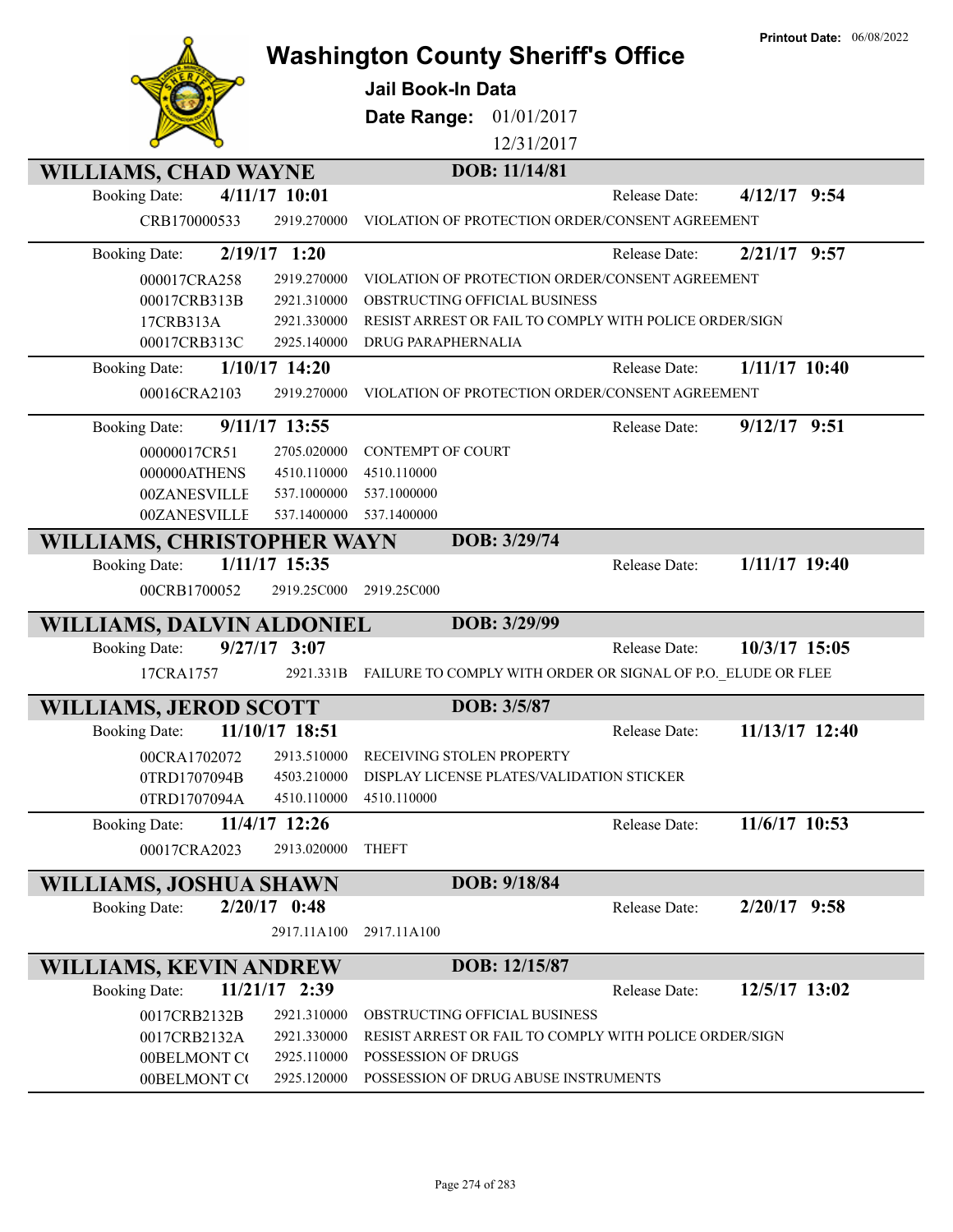|                                |                 | <b>Washington County Sheriff's Office</b><br>Jail Book-In Data<br>01/01/2017<br>Date Range:<br>12/31/2017 |                      | <b>Printout Date: 06/08/2022</b> |
|--------------------------------|-----------------|-----------------------------------------------------------------------------------------------------------|----------------------|----------------------------------|
| <b>WILLIAMS, KURT ELDEN</b>    |                 | DOB: 8/18/80                                                                                              |                      |                                  |
| <b>Booking Date:</b>           | 1/5/17 12:59    |                                                                                                           | Release Date:        | $1/7/17$ 6:00                    |
| 00015TRC5690                   | 2951.080000     | PROBATION VIOLATION                                                                                       |                      |                                  |
| <b>WILLIAMS, KYLE MATTHEW</b>  |                 | DOB: 10/29/97                                                                                             |                      |                                  |
| <b>Booking Date:</b>           | $9/12/17$ 13:03 |                                                                                                           | <b>Release Date:</b> | 10/5/17 13:03                    |
| 17CR195                        | 2903.110000     | <b>FELONIOUS ASSAULT</b>                                                                                  |                      |                                  |
| 17CR195                        | 2903.110000     | FELONIOUS ASSAULT                                                                                         |                      |                                  |
| 0000017CR195                   | 2903.110000     | <b>FELONIOUS ASSAULT</b>                                                                                  |                      |                                  |
| 0000017CR195                   | 2919.220000     | <b>ENDANGERING CHILDREN</b>                                                                               |                      |                                  |
| 17CR195                        | 2919.220000     | ENDANGERING CHILDREN                                                                                      |                      |                                  |
| 0000017CR195                   | 2919.250000     | DOMESTIC VIOLENCE                                                                                         |                      |                                  |
| <b>WILLIAMS, LORI ANN</b>      |                 | DOB: 1/15/84                                                                                              |                      |                                  |
| <b>Booking Date:</b>           | 5/27/17 11:35   |                                                                                                           | Release Date:        | 5/27/17 13:02                    |
|                                | 2913.020000     | <b>THEFT</b>                                                                                              |                      |                                  |
| <b>WILLIAMS, MARY ALICE</b>    |                 | DOB: 7/22/80                                                                                              |                      |                                  |
| <b>Booking Date:</b>           | 8/18/17 17:43   |                                                                                                           | Release Date:        | 8/22/17 12:33                    |
| 0RICHLAND CC                   | 2705.020000     | <b>CONTEMPT OF COURT</b>                                                                                  |                      |                                  |
| WILLIAMS, MICHAEL SHAWN        |                 | DOB: 9/21/76                                                                                              |                      |                                  |
| <b>Booking Date:</b>           | 4/5/17 21:24    |                                                                                                           | Release Date:        | $4/6/17$ 14:00                   |
| 0000004CV279                   | 2919.210000     | NONSUPPORT OF DEPENDENTS                                                                                  |                      |                                  |
| <b>WILLIAMS, MICHAEL WAYNE</b> |                 | DOB: 7/5/72                                                                                               |                      |                                  |
| <b>Booking Date:</b>           | 2/14/17 19:23   |                                                                                                           | Release Date:        | $2/17/17$ 6:00                   |
| 00TRC1605641                   | 4511.19A1A0     | 4511.19A1A0                                                                                               |                      |                                  |
|                                |                 |                                                                                                           |                      |                                  |
| <b>WILLIAMS, TRAVIS EUGENE</b> |                 | DOB: 7/25/96                                                                                              |                      |                                  |
| <b>Booking Date:</b>           | $7/16/17$ 2:10  |                                                                                                           | Release Date:        | $7/16/17$ 3:16                   |
|                                | 4301.69E100     | 4301.69E100                                                                                               |                      |                                  |
| <b>WILSON, DINA LYNNETTE</b>   |                 | DOB: 3/6/71                                                                                               |                      |                                  |
| <b>Booking Date:</b>           | 4/28/17 15:37   |                                                                                                           | Release Date:        | 5/2/17 14:30                     |
|                                | 0IN TRANSIT     | 0IN TRANSIT                                                                                               |                      |                                  |
| 0000014CR329                   | 2903.02Y000     | 2903.02Y000                                                                                               |                      |                                  |
| <b>WILSON, GALE CHARLES</b>    |                 | DOB: 10/1/43                                                                                              |                      |                                  |
| <b>Booking Date:</b>           | 5/14/17 13:43   |                                                                                                           | Release Date:        | 5/14/17 14:25                    |
| 00CRB1700668                   | 955.2200000     | 955.2200000                                                                                               |                      |                                  |
| WILSON, JACK EDWARD III        |                 | DOB: 10/24/84                                                                                             |                      |                                  |
| <b>Booking Date:</b>           | 3/14/17 19:14   |                                                                                                           | Release Date:        | 3/17/17 13:05                    |
| 0017TRD1489A                   | 4510.11A000     | 4510.11A000                                                                                               |                      |                                  |
| 0017TRD1489B                   | 4511.390000     | TURN AND STOP SIGNALS                                                                                     |                      |                                  |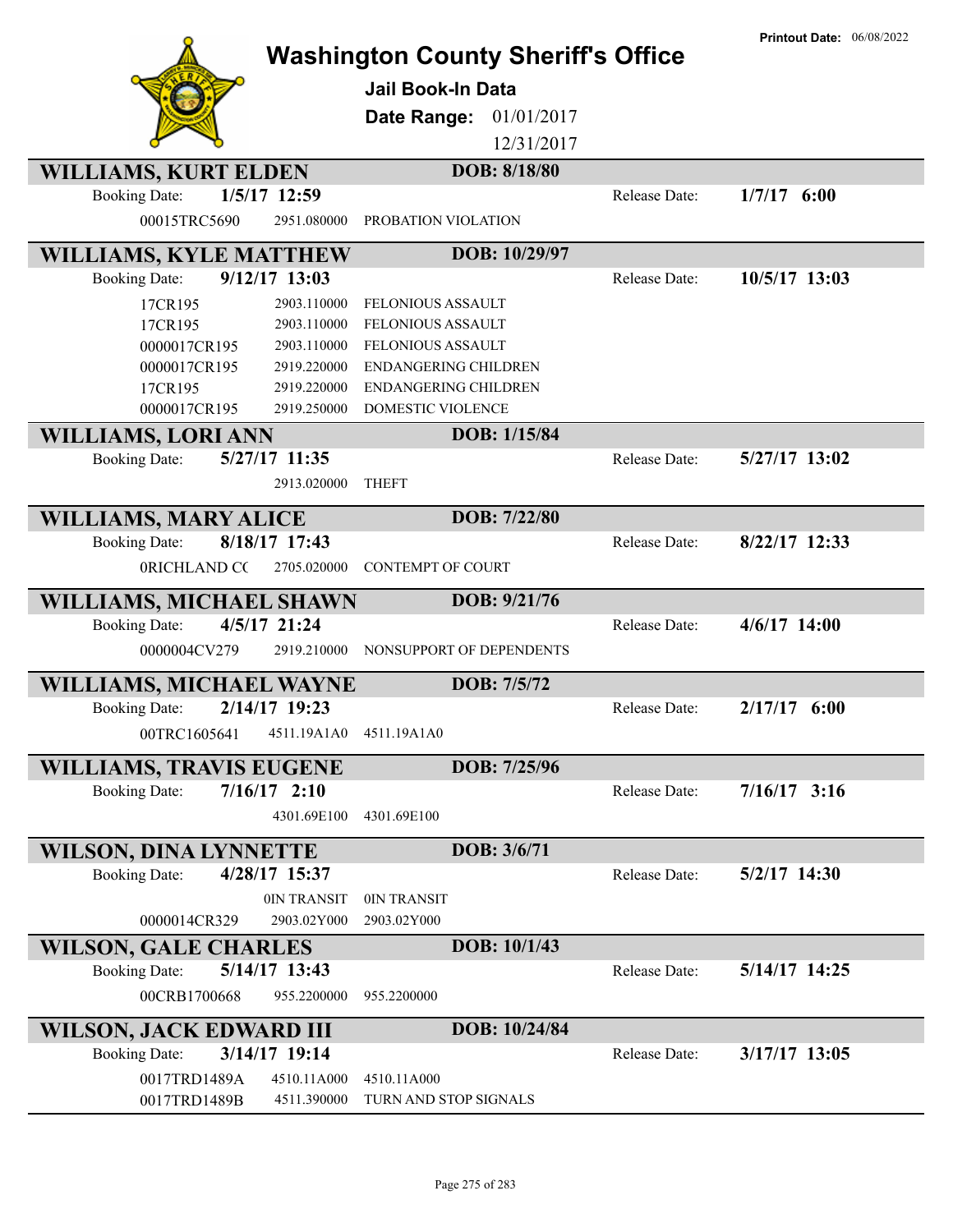|                                                                          | <b>Washington County Sheriff's Office</b>              |                      | <b>Printout Date: 06/08/2022</b> |
|--------------------------------------------------------------------------|--------------------------------------------------------|----------------------|----------------------------------|
|                                                                          | <b>Jail Book-In Data</b>                               |                      |                                  |
|                                                                          | Date Range:<br>01/01/2017                              |                      |                                  |
|                                                                          |                                                        |                      |                                  |
|                                                                          | 12/31/2017<br>DOB: 5/15/68                             |                      |                                  |
| <b>WILSON, MICHAEL WILLIAM</b><br>12/15/17 14:24<br><b>Booking Date:</b> |                                                        | Release Date:        | 12/18/17 16:07                   |
|                                                                          |                                                        |                      |                                  |
| CRA17002278B<br>2913.310000<br>CRA17002278A<br>2921.120000               | FORGERY/UTTERING<br><b>TAMPERING WITH EVIDENCE</b>     |                      |                                  |
|                                                                          |                                                        |                      |                                  |
| <b>WILSON, RACHAEL NICOLE</b>                                            | DOB: 8/2/90                                            |                      |                                  |
| $6/8/17$ 9:47<br><b>Booking Date:</b>                                    |                                                        | Release Date:        | $6/8/17$ 16:29                   |
| 2951.08A000<br>000PROBATION                                              | 2951.08A000                                            |                      |                                  |
| $8/22/17$ 12:02<br><b>Booking Date:</b>                                  |                                                        | Release Date:        | 10/13/17 7:35                    |
| 0000015CR261<br>2951.08A000                                              | 2951.08A000                                            |                      |                                  |
| <b>WILSON, ROBERT LENNARD III</b>                                        | DOB: 11/29/71                                          |                      |                                  |
| 4/5/17 15:29<br><b>Booking Date:</b>                                     |                                                        | Release Date:        | 4/6/17<br>9:00                   |
| 0000017CRB58<br>2921.330000                                              | RESIST ARREST OR FAIL TO COMPLY WITH POLICE ORDER/SIGN |                      |                                  |
| 17TRC146ABCL<br>4511.19A100                                              | 4511.19A100                                            |                      |                                  |
| 002017TRC146<br>5122.100000                                              | 5122.100000                                            |                      |                                  |
| $1/10/17$ 3:47<br><b>Booking Date:</b>                                   |                                                        | Release Date:        | $1/11/17$ $11:00$                |
| 2921.330000<br>0000017CRB58                                              | RESIST ARREST OR FAIL TO COMPLY WITH POLICE ORDER/SIGN |                      |                                  |
| 0TRC1700146B<br>4511.19A1A0                                              | 4511.19A1A0                                            |                      |                                  |
| 17TRC146A<br>4511.19A1A0                                                 | 4511.19A1A0                                            |                      |                                  |
| 4511.250000<br>00017TRC146C                                              | LANES OF TRAVEL UPON ROADWAYS                          |                      |                                  |
| 4513.263000<br>00017TRC146D                                              | 4513.263000                                            |                      |                                  |
| <b>WILSON, STEPHAN JAY</b>                                               | DOB: 4/15/79                                           |                      |                                  |
| 3/14/17 21:01<br><b>Booking Date:</b>                                    |                                                        | <b>Release Date:</b> | 3/15/17 10:50                    |
| 513.0400000                                                              | 513.0400000                                            |                      |                                  |
| <b>WILSON, STEPHENIE LYNNE</b>                                           | DOB: 10/21/78                                          |                      |                                  |
| 12/6/17 9:24<br><b>Booking Date:</b>                                     |                                                        | Release Date:        | 12/6/17 12:30                    |
| 2925.140000<br>000017CRB152                                              | DRUG PARAPHERNALIA                                     |                      |                                  |
| 000017TRC419<br>4511.19A1A0                                              | 4511.19A1A0                                            |                      |                                  |
| <b>WILTSE, JEREMY BOYCE</b>                                              | DOB: 8/3/83                                            |                      |                                  |
| 7/3/17 18:38<br><b>Booking Date:</b>                                     |                                                        | Release Date:        | 7/5/17 14:29                     |
| ***BELMONT**<br>4510.210000                                              | 4510.210000                                            |                      |                                  |
| WINEBRENNER, ROGER ADAM                                                  | DOB: 8/1/80                                            |                      |                                  |
| 5/2/17 19:36<br><b>Booking Date:</b>                                     |                                                        | Release Date:        | $5/12/17$ 6:00                   |
| 0017TRC1171B<br>4511.19A100                                              | 4511.19A100                                            |                      |                                  |
| WISE, MELISSA DAWN                                                       | DOB: 5/20/69                                           |                      |                                  |
| 1/30/17 16:30<br><b>Booking Date:</b>                                    |                                                        | Release Date:        | $2/2/17$ 10:00                   |
|                                                                          |                                                        |                      |                                  |
|                                                                          |                                                        |                      |                                  |
| 2925.140000<br>00CRB1700184                                              | DRUG PARAPHERNALIA                                     |                      |                                  |
| 4510.11A000<br>TRD15007744A<br>4511.202000                               | 4510.11A000<br>4511.202000                             |                      |                                  |
| TRD15007744B                                                             |                                                        |                      |                                  |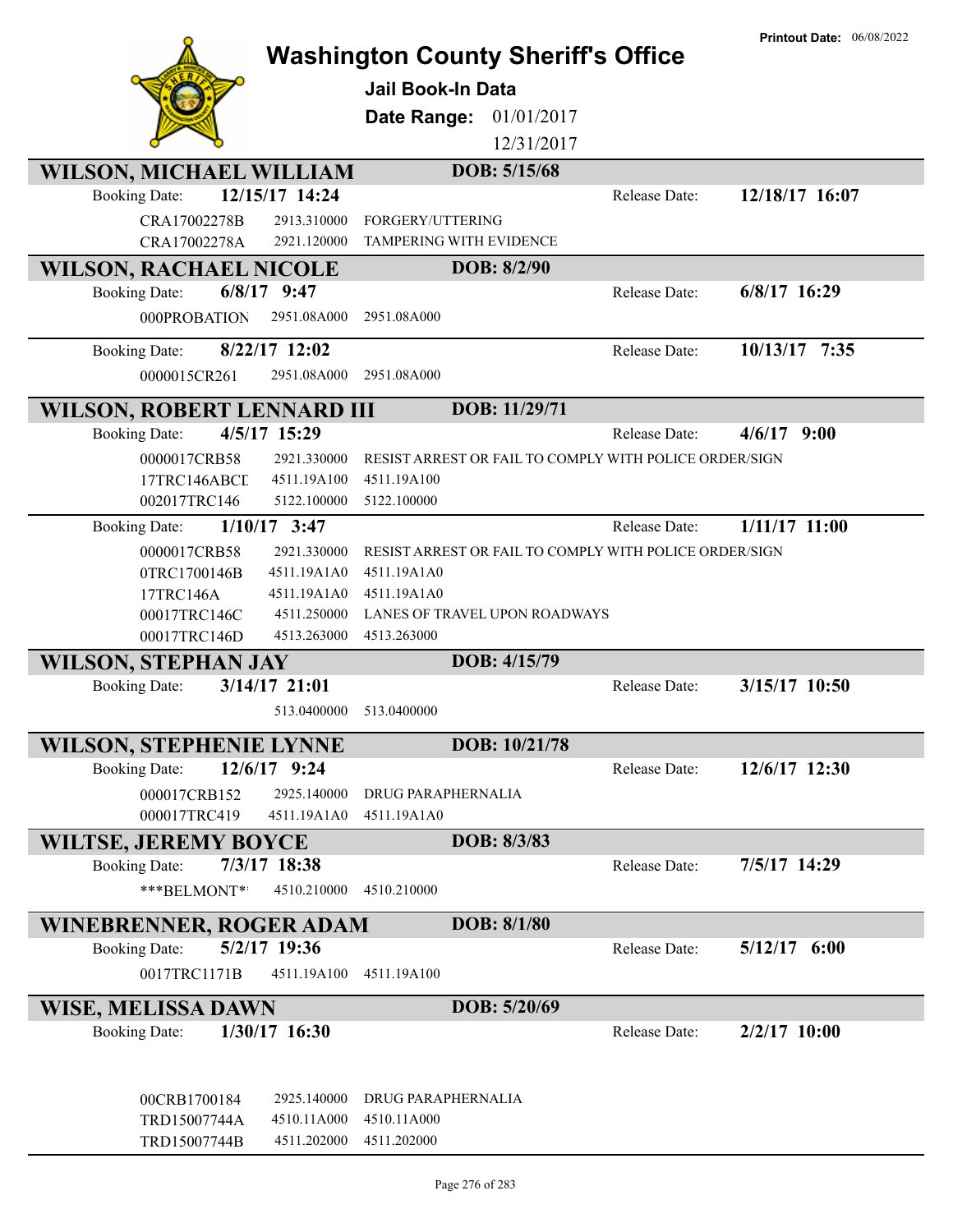|                              |                            | <b>Washington County Sheriff's Office</b><br>Jail Book-In Data |               | <b>Printout Date: 06/08/2022</b> |
|------------------------------|----------------------------|----------------------------------------------------------------|---------------|----------------------------------|
|                              |                            | 01/01/2017<br>Date Range:                                      |               |                                  |
|                              |                            | 12/31/2017                                                     |               |                                  |
|                              |                            | DOB: 3/6/98                                                    |               |                                  |
| <b>WITHROW, JESSICA ANN</b>  |                            |                                                                |               |                                  |
| <b>Booking Date:</b>         | 9/29/17 23:31              |                                                                | Release Date: | $10/2/17$ 6:00                   |
| 00017TRD5191                 | 4510.11A000                | 4510.11A000                                                    |               |                                  |
| WITTEKIND, DERIK MICHAEL     |                            | DOB: 7/9/91                                                    |               |                                  |
| <b>Booking Date:</b>         | 8/30/17 15:09              |                                                                | Release Date: | 11/9/17 7:26                     |
| 00017CRA1143                 | 2950.050000                | SEX OFFENDER/FAIL TO NOTIFY CHANGE OF ADDRESS                  |               |                                  |
| 00000016CR21                 | 2951.08A000                | 2951.08A000                                                    |               |                                  |
| WITTEKIND, GLORIA ELIZABET   |                            | DOB: 12/8/70                                                   |               |                                  |
| <b>Booking Date:</b>         | $7/13/17$ 0:15             |                                                                | Release Date: | 7/13/17 21:45                    |
| 00CRA1701248                 | 2919.220000                | <b>ENDANGERING CHILDREN</b>                                    |               |                                  |
| 00CRA1701249                 | 2919.220000                | <b>ENDANGERING CHILDREN</b>                                    |               |                                  |
| WITTEKIND, JEFFREY SHANE     |                            | DOB: 2/23/88                                                   |               |                                  |
| <b>Booking Date:</b>         | 12/30/17 13:02             |                                                                | Release Date: | $6/27/18$ $6:00$                 |
| 00000014CR72                 | 2951.08A                   | PROBATION VIOLATION (CPC)                                      |               |                                  |
| 0000014CR391                 | 2951.08A                   | PROBATION VIOLATION (CPC)                                      |               |                                  |
| WITTY, KIRA JEAN             |                            | DOB: 7/2/99                                                    |               |                                  |
| <b>Booking Date:</b>         | 12/10/17 17:10             |                                                                | Release Date: | 12/11/17 10:37                   |
|                              | 2913.020000                | <b>THEFT</b>                                                   |               |                                  |
|                              |                            |                                                                |               |                                  |
| WOLFE, CHRISTOPHER MICHAEL   |                            | DOB: 7/21/77                                                   |               |                                  |
| <b>Booking Date:</b>         | 8/8/17 18:34               |                                                                | Release Date: | $10/12/17$ 7:15                  |
| $*$ NCRJ $*$ **              | 0IN TRANSIT                | 0IN TRANSIT                                                    |               |                                  |
| 0CRB1600737C<br>0000016CR200 | 2909.060000<br>2911.110000 | <b>CRIMINAL DAMAGING</b><br><b>AGGRAVATED BURGLARY</b>         |               |                                  |
| 0000016CR204                 | 2911.120000                | <b>BURGLARY</b>                                                |               |                                  |
| 00016CRA607A                 | 2911.120000                | <b>BURGLARY</b>                                                |               |                                  |
| 0000016CR204                 | 2911.130000                | <b>BREAKING &amp; ENTERING</b>                                 |               |                                  |
| 0CRB1600737B                 | 2913.020000                | <b>THEFT</b>                                                   |               |                                  |
| 00017CRB1575                 | 2913.020000                | <b>THEFT</b>                                                   |               |                                  |
| 00016CRB737A                 | 2913.020000                | <b>THEFT</b>                                                   |               |                                  |
| 00016CRA607B                 | 2913.020000                | <b>THEFT</b>                                                   |               |                                  |
| 16CR200                      | 2913.020000                | <b>THEFT</b>                                                   |               |                                  |
| 16CR200                      | 2913.020000                | <b>THEFT</b>                                                   |               |                                  |
| 16CR204                      | 2923.240000                | POSSESSION OF CRIMINAL TOOLS                                   |               |                                  |
| 0000016CR200                 | 2923.240000                | POSSESSION OF CRIMINAL TOOLS                                   |               |                                  |
| <b>WOLFE, JUSTIN EDWARD</b>  |                            | DOB: 4/18/93                                                   |               |                                  |
| <b>Booking Date:</b>         | 12/8/17 2:29               |                                                                | Release Date: | 12/8/17 20:45                    |
| 00016CRB1513                 | 2907.090000                | PUBLIC INDECENCY                                               |               |                                  |
| WOODBURN, BRITTANY LAUREN    |                            | DOB: 2/2/97                                                    |               |                                  |
| <b>Booking Date:</b>         | 3/27/17 10:58              |                                                                | Release Date: | $3/27/17$ 11:05                  |
| 00016CRB2241                 | 2913.020000                | <b>THEFT</b>                                                   |               |                                  |
|                              |                            |                                                                |               |                                  |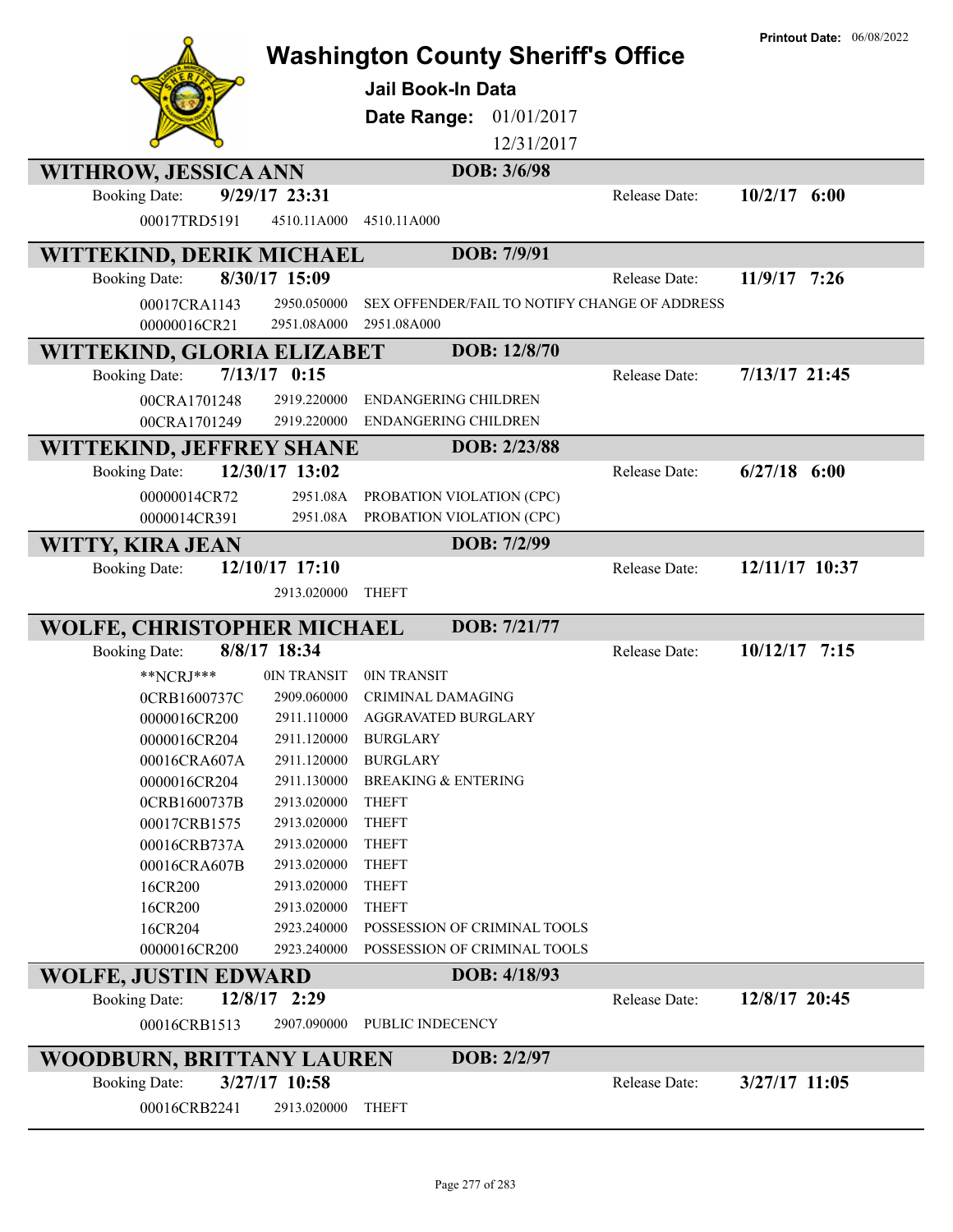|                              |                 | <b>Washington County Sheriff's Office</b> |               |               | <b>Printout Date: 06/08/2022</b> |
|------------------------------|-----------------|-------------------------------------------|---------------|---------------|----------------------------------|
|                              |                 | Jail Book-In Data                         |               |               |                                  |
|                              |                 | Date Range: 01/01/2017                    |               |               |                                  |
|                              |                 |                                           | 12/31/2017    |               |                                  |
| <b>WOODE, ROBERT MICHAEL</b> |                 |                                           | DOB: 10/26/75 |               |                                  |
| <b>Booking Date:</b>         | 5/12/17 15:06   |                                           |               | Release Date: | $5/13/17$ 1:28                   |
|                              | 4506.150000     | 4506.150000                               |               |               |                                  |
|                              | 4511.19A100     | 4511.19A100                               |               |               |                                  |
|                              | 4511.202000     | 4511.202000                               |               |               |                                  |
| <b>WOODFORD, JEREMY MARK</b> |                 |                                           | DOB: 4/5/91   |               |                                  |
| <b>Booking Date:</b>         | 1/4/17 15:56    |                                           |               | Release Date: | $1/6/17$ 12:50                   |
| <b>0GUERNSEY CO</b>          | 2951.08C000     | 2951.08C000                               |               |               |                                  |
| <b>Booking Date:</b>         | $8/1/17$ 10:07  |                                           |               | Release Date: | 8/21/17 12:55                    |
| 000PV HOLDER                 | 2951.08C000     | 2951.08C000                               |               |               |                                  |
| <b>Booking Date:</b>         | 8/28/17 20:20   |                                           |               | Release Date: | $9/7/17$ 6:00                    |
| 00TRC1700017                 | 4511.19A1J0     | 4511.19A1J0                               |               |               |                                  |
| WOOLLARD, JACOB MICHAEL      |                 |                                           | DOB: 4/25/98  |               |                                  |
| <b>Booking Date:</b>         | $9/18/17$ 0:19  |                                           |               | Release Date: | $9/20/17$ 7:35                   |
| 000MONROE CO                 | 2919.250000     | <b>DOMESTIC VIOLENCE</b>                  |               |               |                                  |
| <b>WOOTEN, JOHN NICOLAS</b>  |                 |                                           | DOB: 9/10/91  |               |                                  |
| <b>Booking Date:</b>         | $11/12/17$ 4:12 |                                           |               | Release Date: | 11/29/17 3:09                    |
| 00CRB1702070                 | 2963.110000     | <b>FUGITIVE FROM JUSTICE</b>              |               |               |                                  |
| WORKMAN, ANDREANA MARIE      |                 |                                           | DOB: 10/19/90 |               |                                  |
| <b>Booking Date:</b>         | 12/10/17 21:44  |                                           |               | Release Date: | 12/12/17 15:55                   |
| 17CRB2217                    | 2907.240000     | LOITERING/SOLICITING                      |               |               |                                  |
| 0017CRA2218A                 | 2925.030000     | TRAFFICKING IN DRUGS                      |               |               |                                  |
| 0017CRA2218B                 | 2925.030000     | <b>TRAFFICKING IN DRUGS</b>               |               |               |                                  |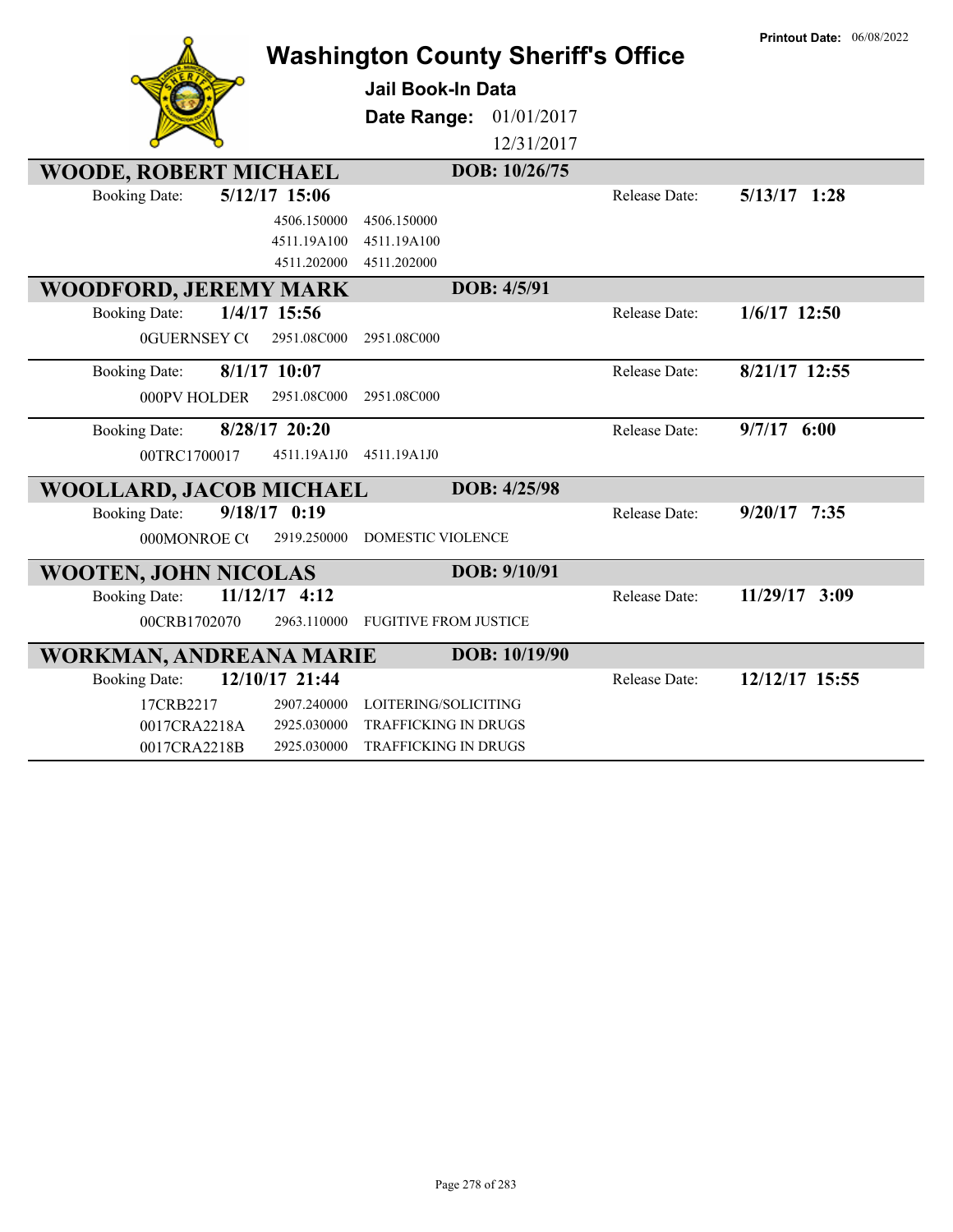|                               |                            |                                                                                                                 |               | <b>Printout Date: 06/08/2022</b> |
|-------------------------------|----------------------------|-----------------------------------------------------------------------------------------------------------------|---------------|----------------------------------|
|                               |                            | <b>Washington County Sheriff's Office</b>                                                                       |               |                                  |
|                               |                            | <b>Jail Book-In Data</b>                                                                                        |               |                                  |
|                               |                            | Date Range:<br>01/01/2017                                                                                       |               |                                  |
|                               |                            | 12/31/2017                                                                                                      |               |                                  |
|                               |                            |                                                                                                                 |               |                                  |
| <b>WORSTELL, PATRICK DEAN</b> |                            | DOB: 9/2/84                                                                                                     |               |                                  |
| <b>Booking Date:</b>          | 4/12/17 12:06              |                                                                                                                 | Release Date: | 5/26/17 11:34                    |
| 16CRA927B                     | 2909.040000                | DISRUPTING PUBLIC SERVICES                                                                                      |               |                                  |
| 00016CRA2186                  | 2913.020000                | <b>THEFT</b>                                                                                                    |               |                                  |
| 00016CRA927A                  | 2913.020000                | <b>THEFT</b>                                                                                                    |               |                                  |
| 00016CRB928A                  | 2919.250000                | <b>DOMESTIC VIOLENCE</b>                                                                                        |               |                                  |
| 00016CRB928B                  | 2919.250000                | <b>DOMESTIC VIOLENCE</b>                                                                                        |               |                                  |
| 000016CRA735                  | 2923.130000                | HAVE WEAPON UNDER DISABILITY                                                                                    |               |                                  |
| 000016CRA721                  | 2925.110000                | POSSESSION OF DRUGS                                                                                             |               |                                  |
| 000016CRB722                  | 2925.140000                | DRUG PARAPHERNALIA                                                                                              |               |                                  |
|                               | 2967.150000                | PAROLE VIOLATION                                                                                                |               |                                  |
| 00016TRD2113                  | 4510.110000                | 4510.110000                                                                                                     |               |                                  |
| <b>Booking Date:</b>          | 8/2/17 18:46               |                                                                                                                 | Release Date: | $9/27/17$ $9:35$                 |
| 00CRA1701483                  | 2909.05X000                | 2909.05X000                                                                                                     |               |                                  |
| 0000017CR147                  | 2913.02A000                | 2913.02A000                                                                                                     |               |                                  |
| 000PV HOLDER                  | 2951.08A000                | 2951.08A000                                                                                                     |               |                                  |
| <b>Booking Date:</b>          | 12/7/17 1:37               |                                                                                                                 | Release Date: | $1/15/19$ 7:52                   |
| 17CR147                       | 2913.03                    | UNAUTHORIZED USE OF MOTOR VEHICLE                                                                               |               |                                  |
| 0000017CR245                  | 2937.29                    | <b>BREACH OF RECOGNIZANCE</b>                                                                                   |               |                                  |
| 000000PAROLE                  | 2967.15                    | PAROLE VIOLATION                                                                                                |               |                                  |
| 18CR69                        | 2913.51                    | RECEIVING STOLEN PROPERTY                                                                                       |               |                                  |
| 18CR70                        | 2925.11AC1A                | Aggravated Possession of Drugs                                                                                  |               |                                  |
| 18CR70                        | 2925.12                    | POSSESSING DRUG ABUSE INSTRUMENTS                                                                               |               |                                  |
| 18CR70                        | 2925.11AC1A                | Aggravated Possession of Drugs                                                                                  |               |                                  |
| 18CRA2554                     | 2921.36C                   | ILLEGAL CONVEYANCE OF WEAPON DELIVER/ATTEMPT TO DELIVER DEADLY                                                  |               |                                  |
|                               |                            | WEAPON, DRUG OF ABUSE, OR INTOXICATING LIQUOR                                                                   |               |                                  |
| 18CR434                       | 2921.36C                   | ILLEGAL CONVEYANCE OF WEAPON DELIVER/ATTEMPT TO DELIVER DEADLY<br>WEAPON, DRUG OF ABUSE, OR INTOXICATING LIQUOR |               |                                  |
| <b>WRIGHT, AUSTIN WILLIAM</b> |                            | DOB: 1/18/90                                                                                                    |               |                                  |
| <b>Booking Date:</b>          | $7/8/17$ 1:07              |                                                                                                                 | Release Date: | $8/23/17$ 6:00                   |
| 0017CRB1222B                  | 2903.220000                | <b>MENACING</b>                                                                                                 |               |                                  |
|                               |                            |                                                                                                                 |               |                                  |
| 0017CRB1222A                  | 2909.060000<br>2951.080000 | CRIMINAL DAMAGING<br>PROBATION VIOLATION                                                                        |               |                                  |
| 0TRC1303331F<br>TRC13003331A  | 4511.19A1H0                | 4511.19A1H0                                                                                                     |               |                                  |
|                               |                            |                                                                                                                 |               |                                  |
| <b>Booking Date:</b>          | $1/13/17$ 17:19            |                                                                                                                 | Release Date: | 1/18/17 17:21                    |
| 000013TRC331                  | 2951.080000                | PROBATION VIOLATION                                                                                             |               |                                  |
| <b>Booking Date:</b>          | 2/8/17 21:19               |                                                                                                                 | Release Date: | $3/28/17$ 6:40                   |
| 00TRC1303331                  | 2951.080000                | PROBATION VIOLATION                                                                                             |               |                                  |
|                               |                            |                                                                                                                 |               |                                  |
| <b>Booking Date:</b>          | 5/10/17 18:01              |                                                                                                                 | Release Date: | $5/12/17$ 14:00                  |
| 00013TRC3331                  | 2951.080000                | PROBATION VIOLATION                                                                                             |               |                                  |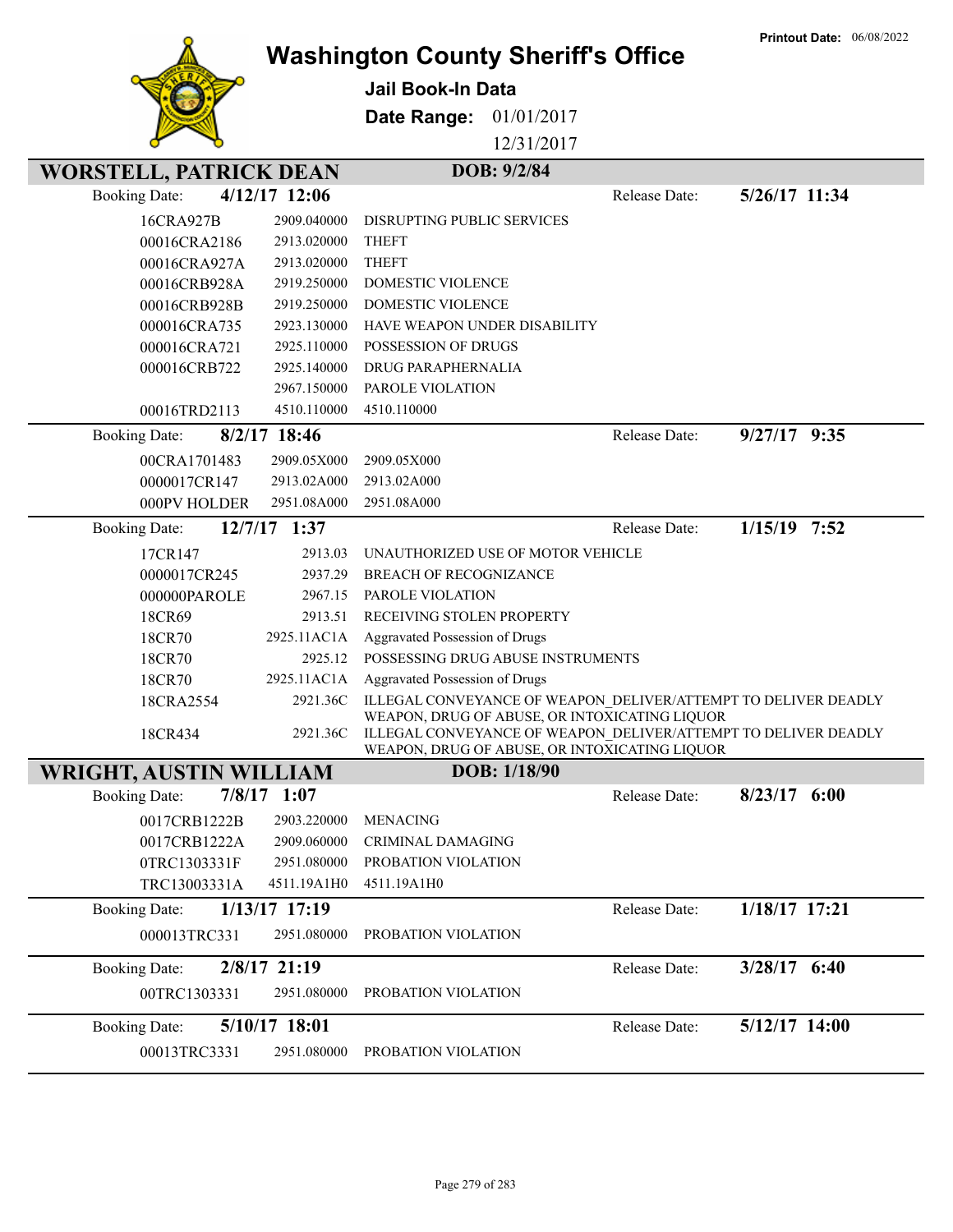| Jail Book-In Data<br>01/01/2017<br>Date Range:<br>12/31/2017<br>DOB: 1/29/86<br><b>WRIGHT, ERIC D</b><br>3/3/17 23:53<br>Release Date:<br>$5/3/17$ 6:00<br><b>Booking Date:</b><br>0CRB1601194A<br>2903.13A000<br>2903.13A000<br>CRB1601194 B<br>2951.080000<br>PROBATION VIOLATION<br>8/9/17 17:38<br>$8/8/17$ 2:01<br>Release Date:<br><b>Booking Date:</b><br>DOMESTIC VIOLENCE<br>00017CRB1374<br>2919.250000<br>DOB: 8/24/96<br><b>WRIGHT, MAKAYLA LYNN</b><br>7/29/17 11:09<br>$7/31/17$ 9:48<br><b>Booking Date:</b><br>Release Date:<br>CRB1701370<br>2919.250000<br><b>DOMESTIC VIOLENCE</b><br>DOB: 8/26/87<br><b>WRIGHT, PAUL CHARLES</b><br>4/14/17 23:30<br>4/24/17 12:25<br><b>Booking Date:</b><br>Release Date:<br>2705.020000<br><b>CONTEMPT OF COURT</b><br>000017CRB694<br>2909.070000<br>CRIMINAL MISCHIEF<br>00017CRB695B<br>2921.120000<br>TAMPERING WITH EVIDENCE<br>00017CRA697A<br>2921.310000<br>OBSTRUCTING OFFICIAL BUSINESS<br>00017CRB695A<br>2921.340000<br><b>ESCAPE</b><br>00017CRA697C<br>2925.110000<br>POSSESSION OF DRUGS<br>00017CRA697B<br>2925.110000<br>POSSESSION OF DRUGS<br>00017CRB695D<br>00017CRB695C<br>2925.140000<br>DRUG PARAPHERNALIA<br>0016TRD6002A<br>4510.16<br>DUS (FRA)<br>00TRD1700822<br>4510.16<br>DUS (FRA)<br>16TRD6002B<br>FAILURE TO CONTROL<br>4511.202<br>8/15/17 18:41<br>$8/27/17$ 6:00<br>Release Date:<br><b>Booking Date:</b><br>2919.250000<br><b>DOMESTIC VIOLENCE</b><br>00017CRB1466<br>4510.11A DUS<br>0TRD1705420A<br>DOB: 11/25/85<br><b>WRIGHT, RICHARD ANDREW</b><br>$11/26/17$ 2:36<br>11/27/17 11:30<br><b>Booking Date:</b><br>Release Date:<br>00TRD1704094<br>4510.120000<br>4510.120000<br>DOB: 8/22/84<br><b>WRIGHT, STEPHANIE LARRAINE</b><br>8/3/17 16:31<br>8/8/17 13:45<br><b>Booking Date:</b><br>Release Date:<br>2925.030000<br>CRA17001388A<br><b>TRAFFICKING IN DRUGS</b><br>2925.110000<br>POSSESSION OF DRUGS<br>CRA17001388B<br>DOB: 7/13/99<br><b>WRISTON, CAMERON JOE</b><br>10/15/17 16:28<br>10/16/17 13:45<br><b>Booking Date:</b><br>Release Date:<br>CRB17001807B<br>2925.110000<br>POSSESSION OF DRUGS<br>2925.120000<br>POSSESSION OF DRUG ABUSE INSTRUMENTS |              | <b>Washington County Sheriff's Office</b> | <b>Printout Date: 06/08/2022</b> |
|---------------------------------------------------------------------------------------------------------------------------------------------------------------------------------------------------------------------------------------------------------------------------------------------------------------------------------------------------------------------------------------------------------------------------------------------------------------------------------------------------------------------------------------------------------------------------------------------------------------------------------------------------------------------------------------------------------------------------------------------------------------------------------------------------------------------------------------------------------------------------------------------------------------------------------------------------------------------------------------------------------------------------------------------------------------------------------------------------------------------------------------------------------------------------------------------------------------------------------------------------------------------------------------------------------------------------------------------------------------------------------------------------------------------------------------------------------------------------------------------------------------------------------------------------------------------------------------------------------------------------------------------------------------------------------------------------------------------------------------------------------------------------------------------------------------------------------------------------------------------------------------------------------------------------------------------------------------------------------------------------------------------------------------------------------------------------------------------------------------------------------------------------------------------------|--------------|-------------------------------------------|----------------------------------|
|                                                                                                                                                                                                                                                                                                                                                                                                                                                                                                                                                                                                                                                                                                                                                                                                                                                                                                                                                                                                                                                                                                                                                                                                                                                                                                                                                                                                                                                                                                                                                                                                                                                                                                                                                                                                                                                                                                                                                                                                                                                                                                                                                                           |              |                                           |                                  |
|                                                                                                                                                                                                                                                                                                                                                                                                                                                                                                                                                                                                                                                                                                                                                                                                                                                                                                                                                                                                                                                                                                                                                                                                                                                                                                                                                                                                                                                                                                                                                                                                                                                                                                                                                                                                                                                                                                                                                                                                                                                                                                                                                                           |              |                                           |                                  |
|                                                                                                                                                                                                                                                                                                                                                                                                                                                                                                                                                                                                                                                                                                                                                                                                                                                                                                                                                                                                                                                                                                                                                                                                                                                                                                                                                                                                                                                                                                                                                                                                                                                                                                                                                                                                                                                                                                                                                                                                                                                                                                                                                                           |              |                                           |                                  |
|                                                                                                                                                                                                                                                                                                                                                                                                                                                                                                                                                                                                                                                                                                                                                                                                                                                                                                                                                                                                                                                                                                                                                                                                                                                                                                                                                                                                                                                                                                                                                                                                                                                                                                                                                                                                                                                                                                                                                                                                                                                                                                                                                                           |              |                                           |                                  |
|                                                                                                                                                                                                                                                                                                                                                                                                                                                                                                                                                                                                                                                                                                                                                                                                                                                                                                                                                                                                                                                                                                                                                                                                                                                                                                                                                                                                                                                                                                                                                                                                                                                                                                                                                                                                                                                                                                                                                                                                                                                                                                                                                                           |              |                                           |                                  |
|                                                                                                                                                                                                                                                                                                                                                                                                                                                                                                                                                                                                                                                                                                                                                                                                                                                                                                                                                                                                                                                                                                                                                                                                                                                                                                                                                                                                                                                                                                                                                                                                                                                                                                                                                                                                                                                                                                                                                                                                                                                                                                                                                                           |              |                                           |                                  |
|                                                                                                                                                                                                                                                                                                                                                                                                                                                                                                                                                                                                                                                                                                                                                                                                                                                                                                                                                                                                                                                                                                                                                                                                                                                                                                                                                                                                                                                                                                                                                                                                                                                                                                                                                                                                                                                                                                                                                                                                                                                                                                                                                                           |              |                                           |                                  |
|                                                                                                                                                                                                                                                                                                                                                                                                                                                                                                                                                                                                                                                                                                                                                                                                                                                                                                                                                                                                                                                                                                                                                                                                                                                                                                                                                                                                                                                                                                                                                                                                                                                                                                                                                                                                                                                                                                                                                                                                                                                                                                                                                                           |              |                                           |                                  |
|                                                                                                                                                                                                                                                                                                                                                                                                                                                                                                                                                                                                                                                                                                                                                                                                                                                                                                                                                                                                                                                                                                                                                                                                                                                                                                                                                                                                                                                                                                                                                                                                                                                                                                                                                                                                                                                                                                                                                                                                                                                                                                                                                                           |              |                                           |                                  |
|                                                                                                                                                                                                                                                                                                                                                                                                                                                                                                                                                                                                                                                                                                                                                                                                                                                                                                                                                                                                                                                                                                                                                                                                                                                                                                                                                                                                                                                                                                                                                                                                                                                                                                                                                                                                                                                                                                                                                                                                                                                                                                                                                                           |              |                                           |                                  |
|                                                                                                                                                                                                                                                                                                                                                                                                                                                                                                                                                                                                                                                                                                                                                                                                                                                                                                                                                                                                                                                                                                                                                                                                                                                                                                                                                                                                                                                                                                                                                                                                                                                                                                                                                                                                                                                                                                                                                                                                                                                                                                                                                                           |              |                                           |                                  |
|                                                                                                                                                                                                                                                                                                                                                                                                                                                                                                                                                                                                                                                                                                                                                                                                                                                                                                                                                                                                                                                                                                                                                                                                                                                                                                                                                                                                                                                                                                                                                                                                                                                                                                                                                                                                                                                                                                                                                                                                                                                                                                                                                                           |              |                                           |                                  |
|                                                                                                                                                                                                                                                                                                                                                                                                                                                                                                                                                                                                                                                                                                                                                                                                                                                                                                                                                                                                                                                                                                                                                                                                                                                                                                                                                                                                                                                                                                                                                                                                                                                                                                                                                                                                                                                                                                                                                                                                                                                                                                                                                                           |              |                                           |                                  |
|                                                                                                                                                                                                                                                                                                                                                                                                                                                                                                                                                                                                                                                                                                                                                                                                                                                                                                                                                                                                                                                                                                                                                                                                                                                                                                                                                                                                                                                                                                                                                                                                                                                                                                                                                                                                                                                                                                                                                                                                                                                                                                                                                                           |              |                                           |                                  |
|                                                                                                                                                                                                                                                                                                                                                                                                                                                                                                                                                                                                                                                                                                                                                                                                                                                                                                                                                                                                                                                                                                                                                                                                                                                                                                                                                                                                                                                                                                                                                                                                                                                                                                                                                                                                                                                                                                                                                                                                                                                                                                                                                                           |              |                                           |                                  |
|                                                                                                                                                                                                                                                                                                                                                                                                                                                                                                                                                                                                                                                                                                                                                                                                                                                                                                                                                                                                                                                                                                                                                                                                                                                                                                                                                                                                                                                                                                                                                                                                                                                                                                                                                                                                                                                                                                                                                                                                                                                                                                                                                                           |              |                                           |                                  |
|                                                                                                                                                                                                                                                                                                                                                                                                                                                                                                                                                                                                                                                                                                                                                                                                                                                                                                                                                                                                                                                                                                                                                                                                                                                                                                                                                                                                                                                                                                                                                                                                                                                                                                                                                                                                                                                                                                                                                                                                                                                                                                                                                                           |              |                                           |                                  |
|                                                                                                                                                                                                                                                                                                                                                                                                                                                                                                                                                                                                                                                                                                                                                                                                                                                                                                                                                                                                                                                                                                                                                                                                                                                                                                                                                                                                                                                                                                                                                                                                                                                                                                                                                                                                                                                                                                                                                                                                                                                                                                                                                                           |              |                                           |                                  |
|                                                                                                                                                                                                                                                                                                                                                                                                                                                                                                                                                                                                                                                                                                                                                                                                                                                                                                                                                                                                                                                                                                                                                                                                                                                                                                                                                                                                                                                                                                                                                                                                                                                                                                                                                                                                                                                                                                                                                                                                                                                                                                                                                                           |              |                                           |                                  |
|                                                                                                                                                                                                                                                                                                                                                                                                                                                                                                                                                                                                                                                                                                                                                                                                                                                                                                                                                                                                                                                                                                                                                                                                                                                                                                                                                                                                                                                                                                                                                                                                                                                                                                                                                                                                                                                                                                                                                                                                                                                                                                                                                                           |              |                                           |                                  |
|                                                                                                                                                                                                                                                                                                                                                                                                                                                                                                                                                                                                                                                                                                                                                                                                                                                                                                                                                                                                                                                                                                                                                                                                                                                                                                                                                                                                                                                                                                                                                                                                                                                                                                                                                                                                                                                                                                                                                                                                                                                                                                                                                                           |              |                                           |                                  |
|                                                                                                                                                                                                                                                                                                                                                                                                                                                                                                                                                                                                                                                                                                                                                                                                                                                                                                                                                                                                                                                                                                                                                                                                                                                                                                                                                                                                                                                                                                                                                                                                                                                                                                                                                                                                                                                                                                                                                                                                                                                                                                                                                                           |              |                                           |                                  |
|                                                                                                                                                                                                                                                                                                                                                                                                                                                                                                                                                                                                                                                                                                                                                                                                                                                                                                                                                                                                                                                                                                                                                                                                                                                                                                                                                                                                                                                                                                                                                                                                                                                                                                                                                                                                                                                                                                                                                                                                                                                                                                                                                                           |              |                                           |                                  |
|                                                                                                                                                                                                                                                                                                                                                                                                                                                                                                                                                                                                                                                                                                                                                                                                                                                                                                                                                                                                                                                                                                                                                                                                                                                                                                                                                                                                                                                                                                                                                                                                                                                                                                                                                                                                                                                                                                                                                                                                                                                                                                                                                                           |              |                                           |                                  |
|                                                                                                                                                                                                                                                                                                                                                                                                                                                                                                                                                                                                                                                                                                                                                                                                                                                                                                                                                                                                                                                                                                                                                                                                                                                                                                                                                                                                                                                                                                                                                                                                                                                                                                                                                                                                                                                                                                                                                                                                                                                                                                                                                                           |              |                                           |                                  |
|                                                                                                                                                                                                                                                                                                                                                                                                                                                                                                                                                                                                                                                                                                                                                                                                                                                                                                                                                                                                                                                                                                                                                                                                                                                                                                                                                                                                                                                                                                                                                                                                                                                                                                                                                                                                                                                                                                                                                                                                                                                                                                                                                                           |              |                                           |                                  |
|                                                                                                                                                                                                                                                                                                                                                                                                                                                                                                                                                                                                                                                                                                                                                                                                                                                                                                                                                                                                                                                                                                                                                                                                                                                                                                                                                                                                                                                                                                                                                                                                                                                                                                                                                                                                                                                                                                                                                                                                                                                                                                                                                                           |              |                                           |                                  |
|                                                                                                                                                                                                                                                                                                                                                                                                                                                                                                                                                                                                                                                                                                                                                                                                                                                                                                                                                                                                                                                                                                                                                                                                                                                                                                                                                                                                                                                                                                                                                                                                                                                                                                                                                                                                                                                                                                                                                                                                                                                                                                                                                                           |              |                                           |                                  |
|                                                                                                                                                                                                                                                                                                                                                                                                                                                                                                                                                                                                                                                                                                                                                                                                                                                                                                                                                                                                                                                                                                                                                                                                                                                                                                                                                                                                                                                                                                                                                                                                                                                                                                                                                                                                                                                                                                                                                                                                                                                                                                                                                                           |              |                                           |                                  |
|                                                                                                                                                                                                                                                                                                                                                                                                                                                                                                                                                                                                                                                                                                                                                                                                                                                                                                                                                                                                                                                                                                                                                                                                                                                                                                                                                                                                                                                                                                                                                                                                                                                                                                                                                                                                                                                                                                                                                                                                                                                                                                                                                                           |              |                                           |                                  |
|                                                                                                                                                                                                                                                                                                                                                                                                                                                                                                                                                                                                                                                                                                                                                                                                                                                                                                                                                                                                                                                                                                                                                                                                                                                                                                                                                                                                                                                                                                                                                                                                                                                                                                                                                                                                                                                                                                                                                                                                                                                                                                                                                                           |              |                                           |                                  |
|                                                                                                                                                                                                                                                                                                                                                                                                                                                                                                                                                                                                                                                                                                                                                                                                                                                                                                                                                                                                                                                                                                                                                                                                                                                                                                                                                                                                                                                                                                                                                                                                                                                                                                                                                                                                                                                                                                                                                                                                                                                                                                                                                                           |              |                                           |                                  |
|                                                                                                                                                                                                                                                                                                                                                                                                                                                                                                                                                                                                                                                                                                                                                                                                                                                                                                                                                                                                                                                                                                                                                                                                                                                                                                                                                                                                                                                                                                                                                                                                                                                                                                                                                                                                                                                                                                                                                                                                                                                                                                                                                                           |              |                                           |                                  |
|                                                                                                                                                                                                                                                                                                                                                                                                                                                                                                                                                                                                                                                                                                                                                                                                                                                                                                                                                                                                                                                                                                                                                                                                                                                                                                                                                                                                                                                                                                                                                                                                                                                                                                                                                                                                                                                                                                                                                                                                                                                                                                                                                                           |              |                                           |                                  |
|                                                                                                                                                                                                                                                                                                                                                                                                                                                                                                                                                                                                                                                                                                                                                                                                                                                                                                                                                                                                                                                                                                                                                                                                                                                                                                                                                                                                                                                                                                                                                                                                                                                                                                                                                                                                                                                                                                                                                                                                                                                                                                                                                                           |              |                                           |                                  |
|                                                                                                                                                                                                                                                                                                                                                                                                                                                                                                                                                                                                                                                                                                                                                                                                                                                                                                                                                                                                                                                                                                                                                                                                                                                                                                                                                                                                                                                                                                                                                                                                                                                                                                                                                                                                                                                                                                                                                                                                                                                                                                                                                                           |              |                                           |                                  |
|                                                                                                                                                                                                                                                                                                                                                                                                                                                                                                                                                                                                                                                                                                                                                                                                                                                                                                                                                                                                                                                                                                                                                                                                                                                                                                                                                                                                                                                                                                                                                                                                                                                                                                                                                                                                                                                                                                                                                                                                                                                                                                                                                                           |              |                                           |                                  |
|                                                                                                                                                                                                                                                                                                                                                                                                                                                                                                                                                                                                                                                                                                                                                                                                                                                                                                                                                                                                                                                                                                                                                                                                                                                                                                                                                                                                                                                                                                                                                                                                                                                                                                                                                                                                                                                                                                                                                                                                                                                                                                                                                                           |              |                                           |                                  |
|                                                                                                                                                                                                                                                                                                                                                                                                                                                                                                                                                                                                                                                                                                                                                                                                                                                                                                                                                                                                                                                                                                                                                                                                                                                                                                                                                                                                                                                                                                                                                                                                                                                                                                                                                                                                                                                                                                                                                                                                                                                                                                                                                                           |              |                                           |                                  |
|                                                                                                                                                                                                                                                                                                                                                                                                                                                                                                                                                                                                                                                                                                                                                                                                                                                                                                                                                                                                                                                                                                                                                                                                                                                                                                                                                                                                                                                                                                                                                                                                                                                                                                                                                                                                                                                                                                                                                                                                                                                                                                                                                                           |              |                                           |                                  |
|                                                                                                                                                                                                                                                                                                                                                                                                                                                                                                                                                                                                                                                                                                                                                                                                                                                                                                                                                                                                                                                                                                                                                                                                                                                                                                                                                                                                                                                                                                                                                                                                                                                                                                                                                                                                                                                                                                                                                                                                                                                                                                                                                                           | CRB17001807A |                                           |                                  |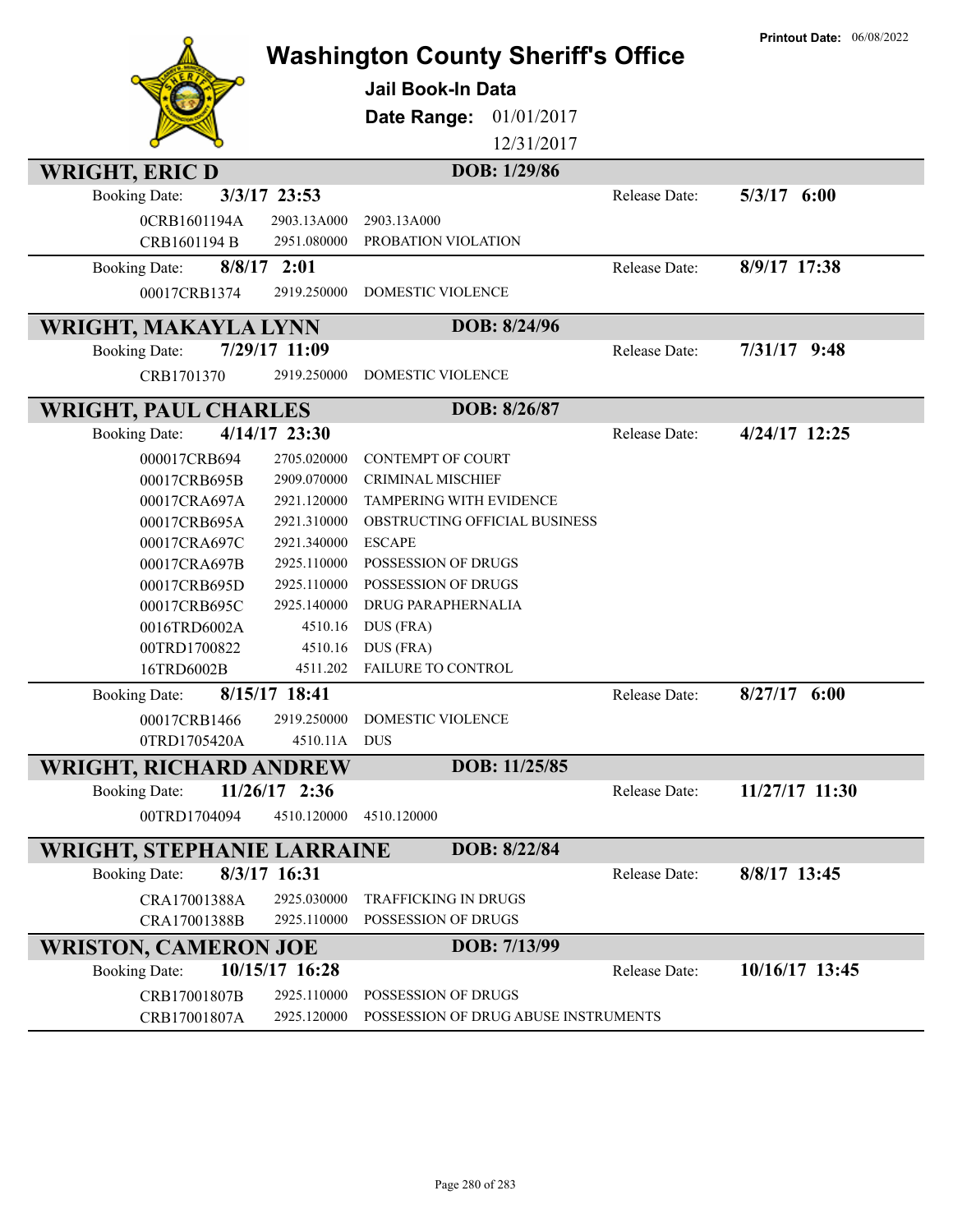|                                                         |                | <b>Washington County Sheriff's Office</b>              |               | <b>Printout Date: 06/08/2022</b> |
|---------------------------------------------------------|----------------|--------------------------------------------------------|---------------|----------------------------------|
|                                                         |                | <b>Jail Book-In Data</b>                               |               |                                  |
|                                                         |                | Date Range:<br>01/01/2017                              |               |                                  |
|                                                         |                | 12/31/2017                                             |               |                                  |
|                                                         |                |                                                        |               |                                  |
| <b>WRISTON, CLARENCE A III</b>                          |                | DOB: 6/9/74                                            |               |                                  |
| <b>Booking Date:</b>                                    | 12/12/17 2:33  |                                                        | Release Date: | 12/23/17 6:00                    |
| 17CRB2231                                               | 2705.02A000    | 2705.02A000                                            |               |                                  |
| 00015TRD6300                                            | 4510.110000    | 4510.110000                                            |               |                                  |
| <b>Booking Date:</b>                                    | 2/2/17 22:36   |                                                        | Release Date: | $2/3/17$ 7:40                    |
| 0015TRD6300C                                            | 2951.080000    | PROBATION VIOLATION                                    |               |                                  |
| <b>WRISTON, DAVID WAYNE</b>                             |                | DOB: 8/17/84                                           |               |                                  |
| <b>Booking Date:</b>                                    | 10/15/17 17:36 |                                                        | Release Date: | $1/30/18$ 9:08                   |
| 0000017CR111                                            | 2903.13        | Assault                                                |               |                                  |
| 00017CRA1872                                            | 2921.34        | <b>ESCAPE</b>                                          |               |                                  |
| 0000017CR210                                            | 2925.11        | POSSESSION OF DRUGS                                    |               |                                  |
| 0000017CR111                                            | 2951.08A       | PROBATION VIOLATION (CPC)                              |               |                                  |
| 17TRD6523B                                              | 4549.08        | FICTITIOUS PLATES M4                                   |               |                                  |
| 17TRD6624B                                              | 4549.08        | FICTICIOUS REGISTRATION                                |               |                                  |
| 17TRD6523C                                              | 4511.81        | <b>CHILD RESTRAINT</b>                                 |               |                                  |
| 17TRD6523A                                              | 4510.11A       | <b>DUS</b>                                             |               |                                  |
| 17TRD6624A                                              | 4510.11A       | <b>DUS</b>                                             |               |                                  |
| 17TRD6523D                                              | 4513.263B1     | NO SEATBELT                                            |               |                                  |
|                                                         |                |                                                        |               |                                  |
| 0000017CR111                                            | 2925.12        | POSSESSING DRUG ABUSE INSTRUMENTS                      |               |                                  |
| <b>Booking Date:</b>                                    | 8/25/17 16:23  |                                                        | Release Date: | 8/25/17 16:32                    |
| 0000017CR111                                            | 2903.130000    | <b>ASSAULT</b>                                         |               |                                  |
| 0000017CR111                                            | 2925.120000    | POSSESSION OF DRUG ABUSE INSTRUMENTS                   |               |                                  |
| <b>Booking Date:</b>                                    | $6/2/17$ 23:41 |                                                        | Release Date: | $6/3/17$ 3:49                    |
| 00017TRD2270                                            | 4510.110000    | 4510.110000                                            |               |                                  |
| <b>Booking Date:</b>                                    | 3/21/17 19:46  |                                                        | Release Date: | 3/21/17 21:11                    |
| 00017TRD1057                                            | 4510.160000    | 4510.160000                                            |               |                                  |
| 17TRD1057                                               | 4511.390000    | TURN AND STOP SIGNALS                                  |               |                                  |
| <b>Booking Date:</b>                                    | 6/10/17 17:47  |                                                        | Release Date: | 6/16/17 15:51                    |
| 00017CRA1022                                            | 2903.130000    | <b>ASSAULT</b>                                         |               |                                  |
| 0017CRB1024A                                            | 2909.060000    | <b>CRIMINAL DAMAGING</b>                               |               |                                  |
| 17CRB912                                                | 2909.060000    | CRIMINAL DAMAGING                                      |               |                                  |
| 00CRB1701016                                            | 2919.250000    | DOMESTIC VIOLENCE                                      |               |                                  |
| 17CRB1024B                                              | 2921.330000    | RESIST ARREST OR FAIL TO COMPLY WITH POLICE ORDER/SIGN |               |                                  |
| 00017CRB1026                                            | 2925.120000    | POSSESSION OF DRUG ABUSE INSTRUMENTS                   |               |                                  |
| <b>WRISTON, DEIDRA MICHELLE</b>                         |                | DOB: 3/10/81                                           |               |                                  |
| <b>Booking Date:</b>                                    | 4/3/17 15:41   |                                                        | Release Date: | 5/3/17 6:00                      |
| 000MONROE CO                                            | 2705.020000    | CONTEMPT OF COURT                                      |               |                                  |
|                                                         |                | DOB: 12/17/82                                          |               |                                  |
| <b>WRISTON, DOUGLAS ALAN JR</b><br><b>Booking Date:</b> | 11/1/17 20:13  |                                                        | Release Date: | $11/4/17$ 6:00                   |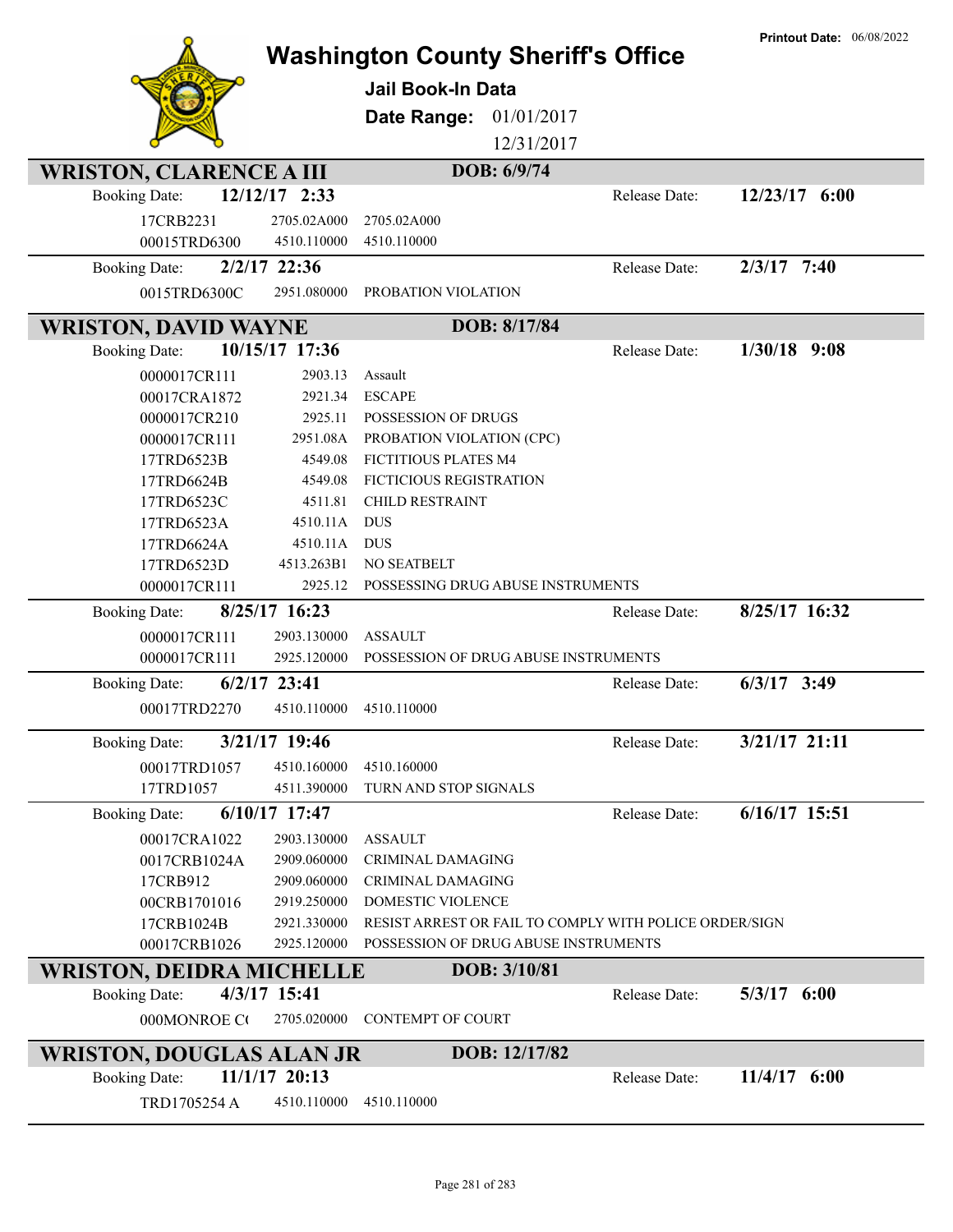|                              |                            |                                                              |               | <b>Printout Date: 06/08/2022</b> |
|------------------------------|----------------------------|--------------------------------------------------------------|---------------|----------------------------------|
|                              |                            | <b>Washington County Sheriff's Office</b>                    |               |                                  |
|                              |                            | <b>Jail Book-In Data</b>                                     |               |                                  |
|                              |                            | 01/01/2017                                                   |               |                                  |
|                              |                            | Date Range:                                                  |               |                                  |
|                              |                            | 12/31/2017                                                   |               |                                  |
| <b>WRISTON, JASON RAY</b>    |                            | DOB: 7/7/76                                                  |               |                                  |
| <b>Booking Date:</b>         | 5/13/17 22:37              |                                                              | Release Date: | 5/18/17 10:50                    |
| 000017CRA864                 | 2911.13A000                | 2911.13A000                                                  |               |                                  |
| <b>Booking Date:</b>         | 2/23/17 18:01              |                                                              | Release Date: | 2/24/17 15:41                    |
| 000017CRB337                 | 2919.250000                | <b>DOMESTIC VIOLENCE</b>                                     |               |                                  |
|                              |                            |                                                              |               |                                  |
| WUNDERLICH, GRACE JEAN MA    |                            | DOB: 3/13/98                                                 |               |                                  |
| <b>Booking Date:</b>         | $6/27/17$ 21:20            |                                                              | Release Date: | $6/29/17$ 15:27                  |
| CRA170001139                 | 2913.02A1B3                | Theft from a Disabled Adult                                  |               |                                  |
| <b>WYGLE, KILE WAYNE</b>     |                            | DOB: 9/18/80                                                 |               |                                  |
| <b>Booking Date:</b>         | 7/11/17 18:09              |                                                              | Release Date: | 8/11/17 10:15                    |
| 00LICKING CO                 | 2951.080000                | PROBATION VIOLATION                                          |               |                                  |
|                              |                            | DOB: 4/14/90                                                 |               |                                  |
| <b>WYNN, ASHLEY MARIE</b>    |                            |                                                              |               |                                  |
| <b>Booking Date:</b>         | 12/19/17 12:39             |                                                              | Release Date: | 12/21/17 6:00                    |
| <b>BELPRE MAYO</b>           | 513.0300000                | 513.0300000                                                  |               |                                  |
| WYNN, MORGAN BLITZ           |                            | DOB: 11/22/92                                                |               |                                  |
| <b>Booking Date:</b>         | 11/29/17 13:04             |                                                              | Release Date: | 12/5/17 13:52                    |
| 0000017CR274                 | 2921.11                    | <b>PERJURY</b>                                               |               |                                  |
| 0000017CR288                 | 2921.331                   | FAILURE TO COMPLY WITH ORDER OR SIGNAL OF P.O.               |               |                                  |
| 17CR274                      | 2923.160000                | <b>IMPROPER HANDLING/DISCHARGING WEAPON IN MOTOR VEHICLE</b> |               |                                  |
| 0000017CR274                 | 2923.240000                | POSSESSION OF CRIMINAL TOOLS                                 |               |                                  |
| 17CR272                      | 2925.03A2                  | TRAFFICKING IN DRUGS PREPARE                                 |               |                                  |
| 17CR273                      | 2925.03A2                  | TRAFFICKING IN DRUGS PREPARE                                 |               |                                  |
| 17CR274                      | 2925.03A2                  | TRAFFICKING IN DRUGS PREPARE                                 |               |                                  |
| 0000017CR274                 | 2925.140000                | DRUG PARAPHERNALIA                                           |               |                                  |
| <b>Booking Date:</b>         | $1/26/17$ 21:16            |                                                              | Release Date: | 3/8/17 13:16                     |
| 17CRA165                     | 2921.331000                | 2921.331000                                                  |               |                                  |
| 00000017CR24                 | 2923.160000                | IMPROPER HANDLING/DISCHARGING WEAPON IN MOTOR VEHICLE        |               |                                  |
| 00000017CR24                 | 2925.030000                | TRAFFICKING IN DRUGS                                         |               |                                  |
| YOHO, HAROLD LEE             |                            | DOB: 4/27/77                                                 |               |                                  |
| <b>Booking Date:</b>         | 10/29/17 20:49             |                                                              | Release Date: | 11/3/17 15:46                    |
| 000000PAROLE                 | 2967.150000                | PAROLE VIOLATION                                             |               |                                  |
| <b>Booking Date:</b>         | $8/11/17$ 0:12             |                                                              | Release Date: | 8/21/17 12:42                    |
|                              | 2967.150000                | PAROLE VIOLATION                                             |               |                                  |
| YOUNGBLOOD, JOSHUA WAYNE     |                            | DOB: 5/6/83                                                  |               |                                  |
| <b>Booking Date:</b>         | 10/30/17 13:32             |                                                              | Release Date: | 10/31/17 12:47                   |
|                              |                            |                                                              |               |                                  |
| 0017TRD6647B<br>0017TRD6647A | 4503.110000<br>4510.160000 | OWNER REQUIRED TO FILE APPLICATION<br>4510.160000            |               |                                  |
| 00017TRD6898                 | 4510.160000                | 4510.160000                                                  |               |                                  |
|                              |                            |                                                              |               |                                  |